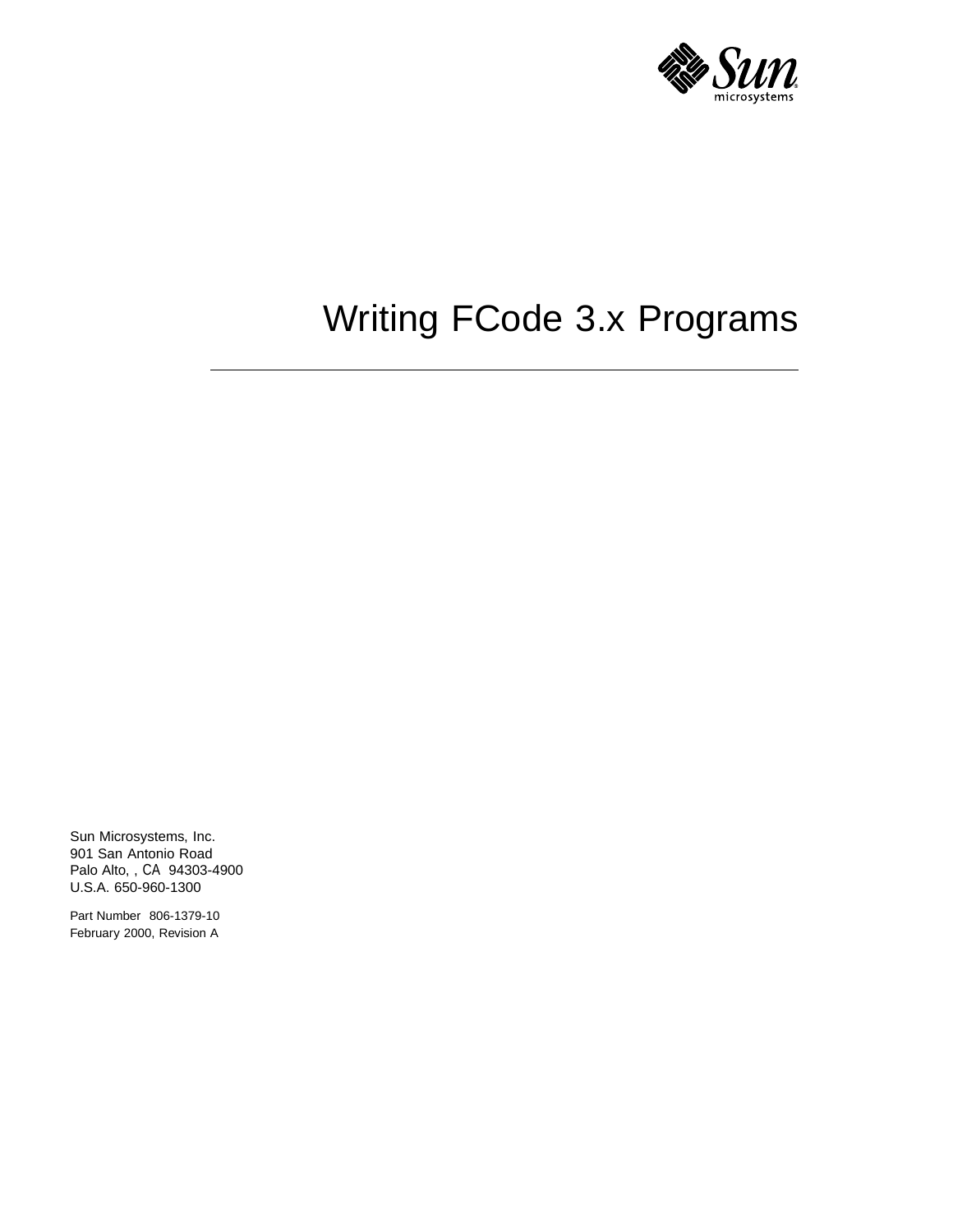Copyright Copyright 2000 Sun Microsystems, Inc. 901 San Antonio Road, Palo Alto, California 94303-4900 U.S.A. All rights reserved.

This product or document is protected by copyright and distributed under licenses restricting its use, copying, distribution, and<br>decompilation. No part of this product or document may be reproduced in any form by any mean Sun and its licensors, if any. Third-party software, including font technology, is copyrighted and licensed from Sun suppliers.

Parts of the product may be derived from Berkeley BSD systems, licensed from the University of California. UNIX is a registered trademark in the U.S. and other countries, exclusively licensed through  $X/O$  pen Company. Ltd trademark in the U.S. and other countries, exclusively licensed through X/Open Company, Ltd. For Netscape Communicator following notice applies: (c) Copyright 1995 Netscape Communications Corporation. All rights reserved.

Sun, Sun Microsystems, the Sun logo, AnswerBook2, docs.sun.com, and Solaris are trademarks, registered trademarks, or service marks of Sun Microsystems, Inc. in the U.S. and other countries. All SPARC trademarks are used under license and are trademarks or registered trademarks of SPARC International, Inc. in the U.S. and other countries. Products bearing SPARC trademarks are based upon an

architecture developed by Sun Microsystems, Inc.<br>The OPEN LOOK and Sun™ Graphical User Interface was developed by Sun Microsystems, Inc. for its users and licensees. Sun<br>acknowledges the pioneering efforts of Xerox in res licensees who implement OPEN LOOK GUIs and otherwise comply with Sun's written license agreements.

**RESTRICTED RIGHTS:** Use, duplication, or disclosure by the U.S. Government is subject to restrictions of FAR 52.227-14(g)(2)(6/87) and FAR 52.227-19(6/87), or DFAR 252.227-7015(b)(6/95) and DFAR 227.7202-3(a).

DOCUMENTATION IS PROVIDED "AS IS" AND ALL EXPRESS OR IMPLIED CONDITIONS, REPRESENTATIONS AND WARRANTIES,<br>INCLUDING ANY IMPLIED WARRANTY OF MERCHANTABILITY, FITNESS FOR A PARTICULAR PURPOSE OR NON-INFRINGEMENT, ARE DISCLAIMED, EXCEPT TO THE EXTENT THAT SUCH DISCLAIMERS ARE HELD TO BE LEGALLY INVALID.

Copyright 2000 Sun Microsystems, Inc., 901 San Antonio Road, Palo Alto, Californie 94303 Etats-Unis. Tous droits réservés.

Ce produit ou document est protégé par un copyright et distribué avec des licences qui en restreignent l'utilisation, la copie, la distribution, et la décompilation. Aucune partie de ce produit ou document ne peut être reproduite sous aucune forme, par quelque moyen que ce soit, sans l'autorisation préalable et écrite de Sun et de ses bailleurs de licence, s'il y en a. Le logiciel détenu par des tiers, et qui comprend la technologie relative aux polices de caractères, est protégé par un copyright et licencié par des fournisseurs de Sun.

Des parties de ce produit pourront être dérivées des systèmes Berkeley BSD licenciés par l'Université de Californie. UNIX est une marque déposée aux Etats-Unis et dans d'autres pays et licenciée exclusivement par X/Open Company, Ltd. La notice suivante est applicable à<br>Netscape Communicator™ : (c) Copyright 1995 Netscape Communications Corporation. Tous dr

Sun, Sun Microsystems, le logo Sun, AnswerBook2, docs.sun.com, et Solaris sont des marques de fabrique ou des marques déposées, ou marques de service, de Sun Microsystems, Inc. aux Etats-Unis et dans d'autres pays. Toutes les marques SPARC sont utilisées sous licence et sont des marques de fabrique ou des marques déposées de SPARC International, Inc. aux Etats-Unis et dans d'autres pays. Les produits<br>portant les marques SPARC sont basés sur une architecture développée par Sun Microsyst

L'interface d'utilisation graphique OPEN LOOK et Sun™ a été développée par Sun Microsystems, Inc. pour ses utilisateurs et licenciés.<br>Sun reconnaît les efforts de pionniers de Xerox pour la recherche et le développement d graphique pour l'industrie de l'informatique. Sun détient une licence non exclusive de Xerox sur l'interface d'utilisation graphique Xerox, cette licence couvrant également les licenciés de Sun qui mettent en place l'interface d'utilisation graphique OPEN LOOK et qui en outre se conforment aux licences écrites de Sun.

CETTE PUBLICATION EST FOURNIE "EN L'ETAT" ET AUCUNE GARANTIE, EXPRESSE OU IMPLICITE, N'EST ACCORDEE, Y COMPRIS DES GARANTIES CONCERNANT LA VALEUR MARCHANDE, L'APTITUDE DE LA PUBLICATION A REPONDRE A UNE UTILISATION PARTICULIERE, OU LE FAIT QU'ELLE NE SOIT PAS CONTREFAISANTE DE PRODUIT DE TIERS. CE DENI DE GARANTIE NE S'APPLIQUERAIT PAS, DANS LA MESURE OU IL SERAIT TENU JURIDIQUEMENT NUL ET NON AVENU.



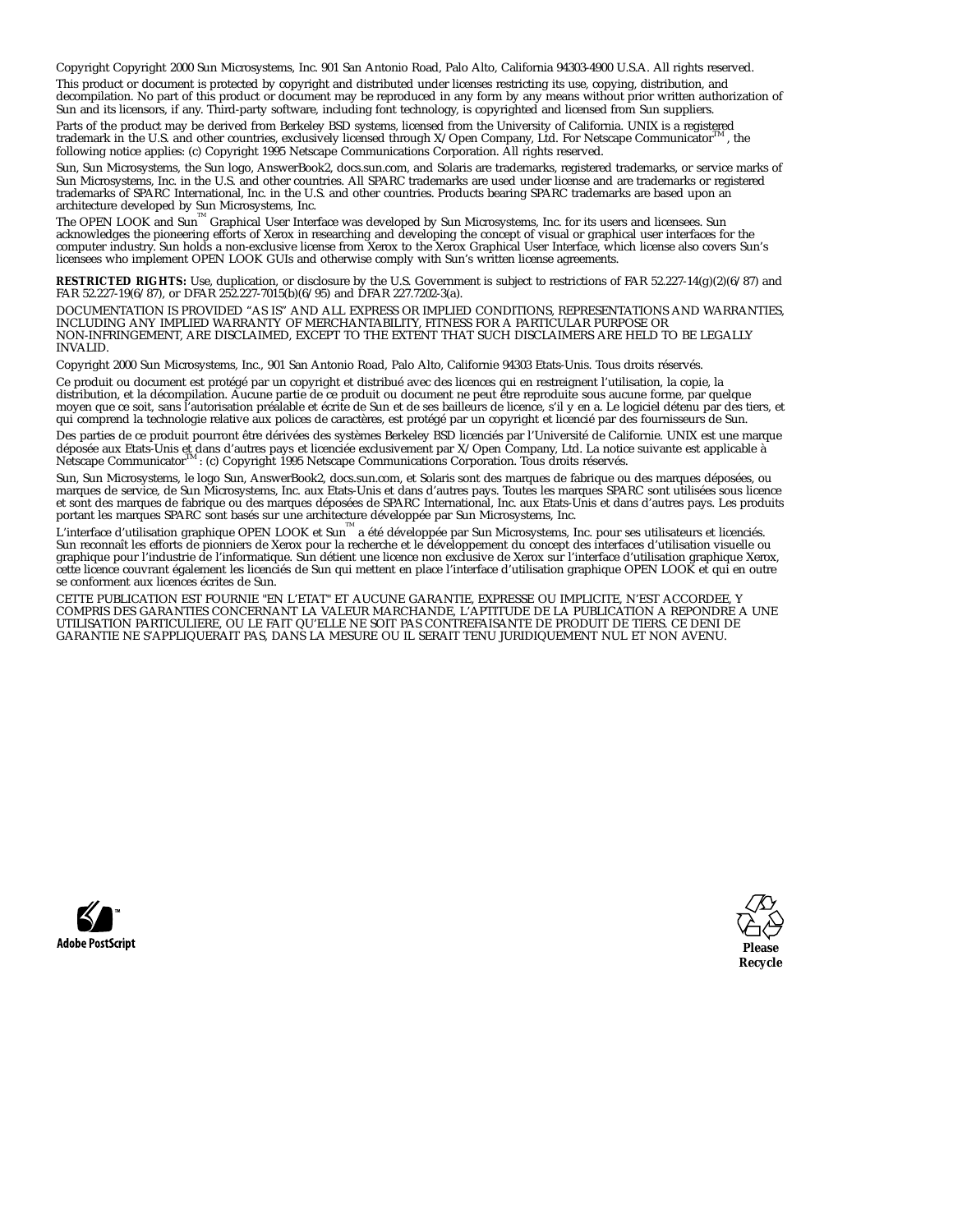## **Contents**

|    | Preface 29                                       |
|----|--------------------------------------------------|
| 1. | <b>SBus Cards and FCode</b> 35                   |
|    | FCode PROM Format 36                             |
|    | Interpreting FCode 36                            |
|    | Device Identification 36                         |
|    | Creating and Executing FCode Definitions 37      |
| 2. | <b>PCI FCode Information</b><br>- 39             |
|    | PCI FCode PROM Header Format 39                  |
|    | The PCI Expansion PROM Header Format 40          |
|    | PCI Expansion PROM Data Structure Format<br>41   |
|    | Format of Physical Address in reg Property<br>42 |
|    | <b>CPU PROM-Generated Properties</b><br>43       |
|    | Adding a PCI Header to a PROM<br>44              |
| 3. | <b>Elements of FCode Programming 45</b>          |
|    | <b>Colon Definitions</b><br>46                   |
|    | <b>Stack Operations 47</b>                       |
|    | Programming Style 48                             |
|    | <b>Commenting Code</b> 48                        |
|    | <b>Coding Style</b><br>48                        |

**3**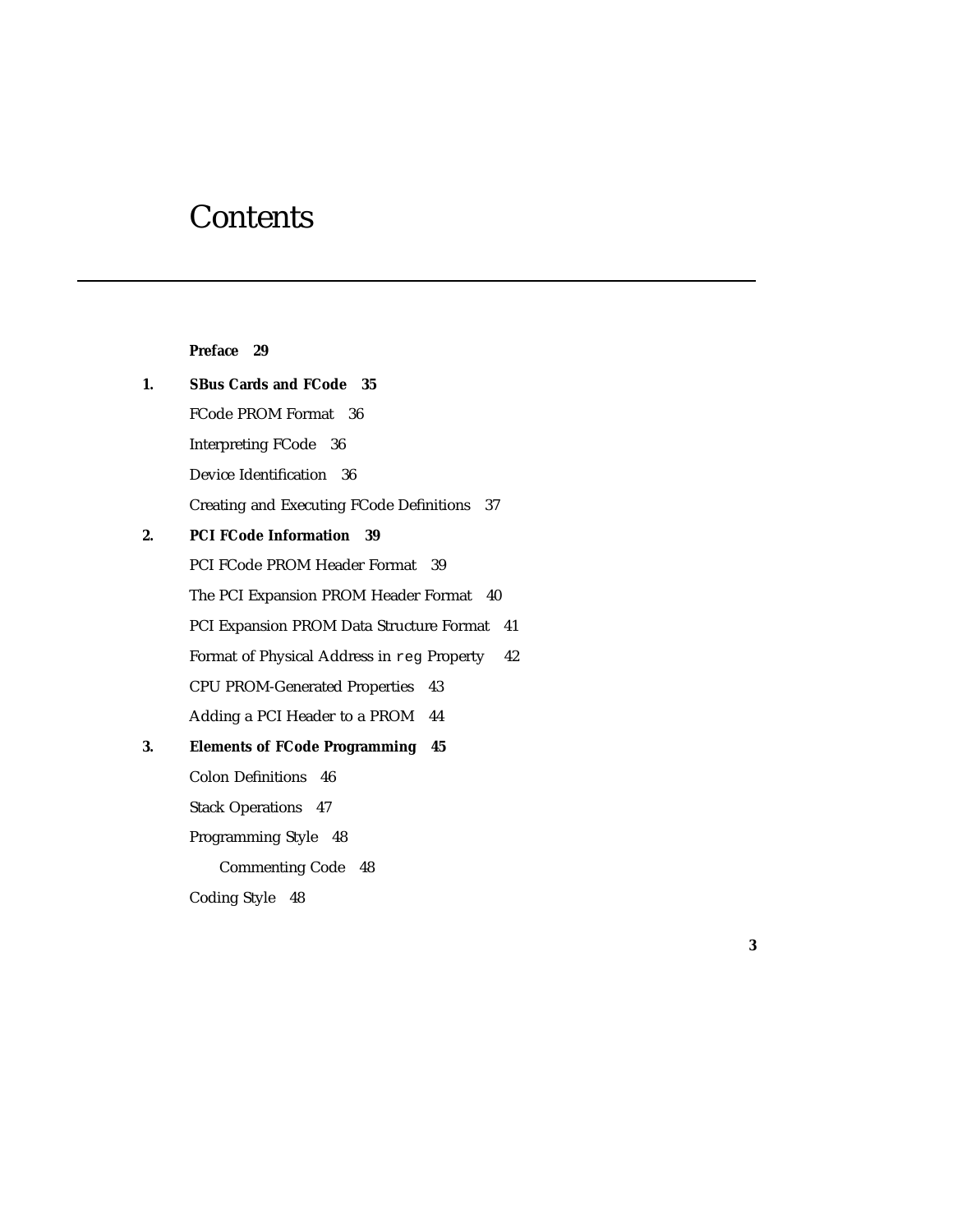Definition Length 49 Stack Comments 49 A Minimal FCode Program 52 FCode Classes 53 Primitive FCode Functions 54 System FCode Functions 55 Interface FCode Functions 55 Local FCode Functions 56 **4. Debugging and Testing FCode Programs 57** Packaging PCI FCode 58 System Flags and FCode Debugging 58 FCode Source 59 Tokenizing FCode Source 60 FCode Binary Format 61 Testing FCode Programs on the Target Machine 62 Configuring the Target Machine 62 Setting Appropriate Configuration Parameters 62 Modifying the Expansion Bus Probe Sequence 63 Getting to the Forth Monitor 64 Using the Command Line Editor of the Forth Monitor 64 Using the Forth Monitor to Test FCode Programs 64 Using dload to Load From Ethernet 65 Using dlbin to Load From Serial Port A 66 Using boot to Load From Hard Disk, Diskette, or Ethernet 66 Using dl to Load Forth Over Serial Port A 67 Using the Forth Monitor to Interpret an FCode Program 68 Using the Forth Monitor to Browse a Device Node 70 Using the Forth Monitor to Test a Device Driver 72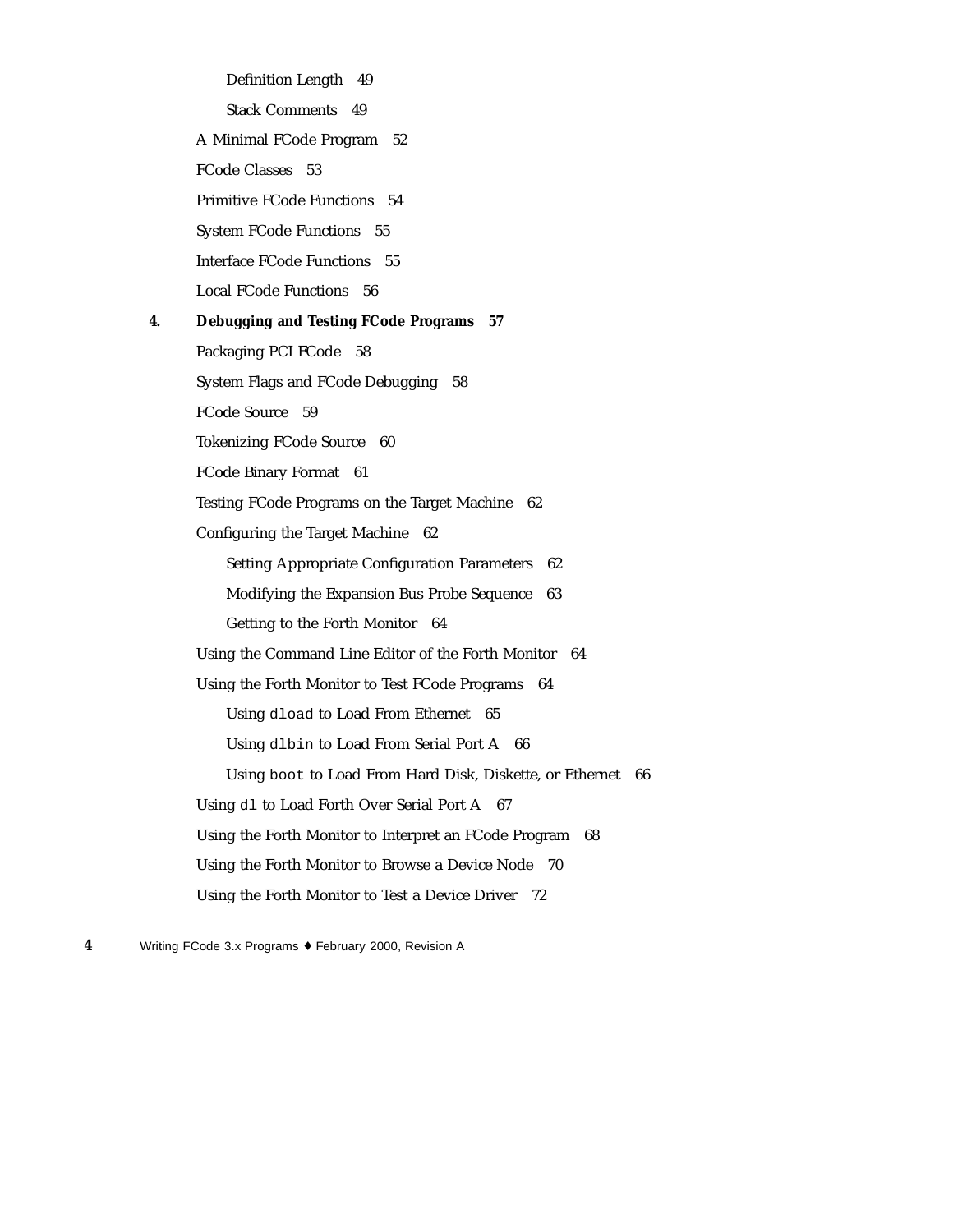Device Node Methods 72 Testing FCode Programs in Source Form 75 Producing an FCode PROM 76 Exercising an Installed FCode PROM 76 Debugging Errors Generated by select-dev 77 **5. Helpful Testing and Debugging Hints 79** Accessing a PCI Device's Configuration Space Registers 79 Base Address Register Setting 80 System Cache Line Size 80 Sun Ultra 30 UPA/PCI-Related Nodes 80 Finding and Using Physical Addresses 81 Controlling PCI Slot Probing on an Ultra 30 UPA/PCI System 83 Using 3.x Tokenizer and 3.x CPU PROMs 84 PCI Device Configuration Register Access 85 Boot Software Roles 85 Enabling Access to a PCI Device's Memory Space Locations 86 Expansion FCode PROM 87 Packaging Error With Ethernet FCode 88

#### **6. Packages 91**

Package Descriptions 92 Package Instances 92 Package Data 96 Static and Instance-Specific Methods 97 Execution Tokens 98 Intra-Package Calling Methods 98 Accessing Other Packages With phandle and ihandle 98 Inter-Package Calling Methods 101 execute-device-method and apply 104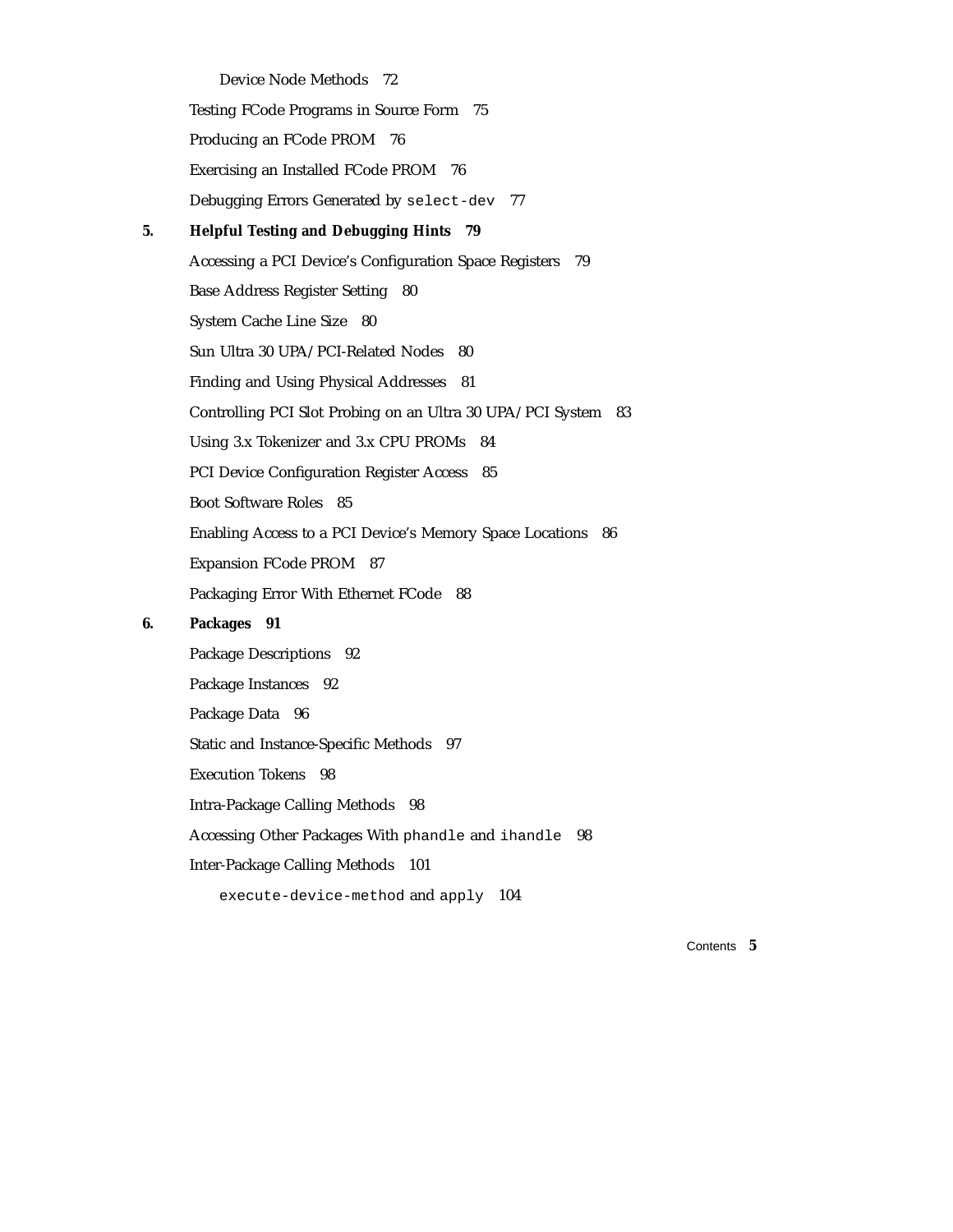Plug-in Device Drivers 104 Common Package Methods 105 Basic Methods 106 open 106 close 106 Recommended Methods 106 reset 106 selftest 106 Package Data Definitions 107 Instance Arguments and Parameters 109 Package Addresses 110 Package Mappings 111 The nvramrc Facility 111 Modifying Package Properties 112 Standard Support Packages 112 Sun Disk Label Support Package 113 TFTP Booting Support Package 114 Deblocker Support Package 115

#### **7. Properties 117**

Standard FCode Properties 119 Standard Property Names 119 Display Device Properties 120 Network Device Properties 121 Memory Device Properties 121 General Properties for Parent Nodes 121 Properties for PCI Parent Nodes 122 Properties for PCI Child Nodes 123 Detailed Descriptions of Standard Properties 124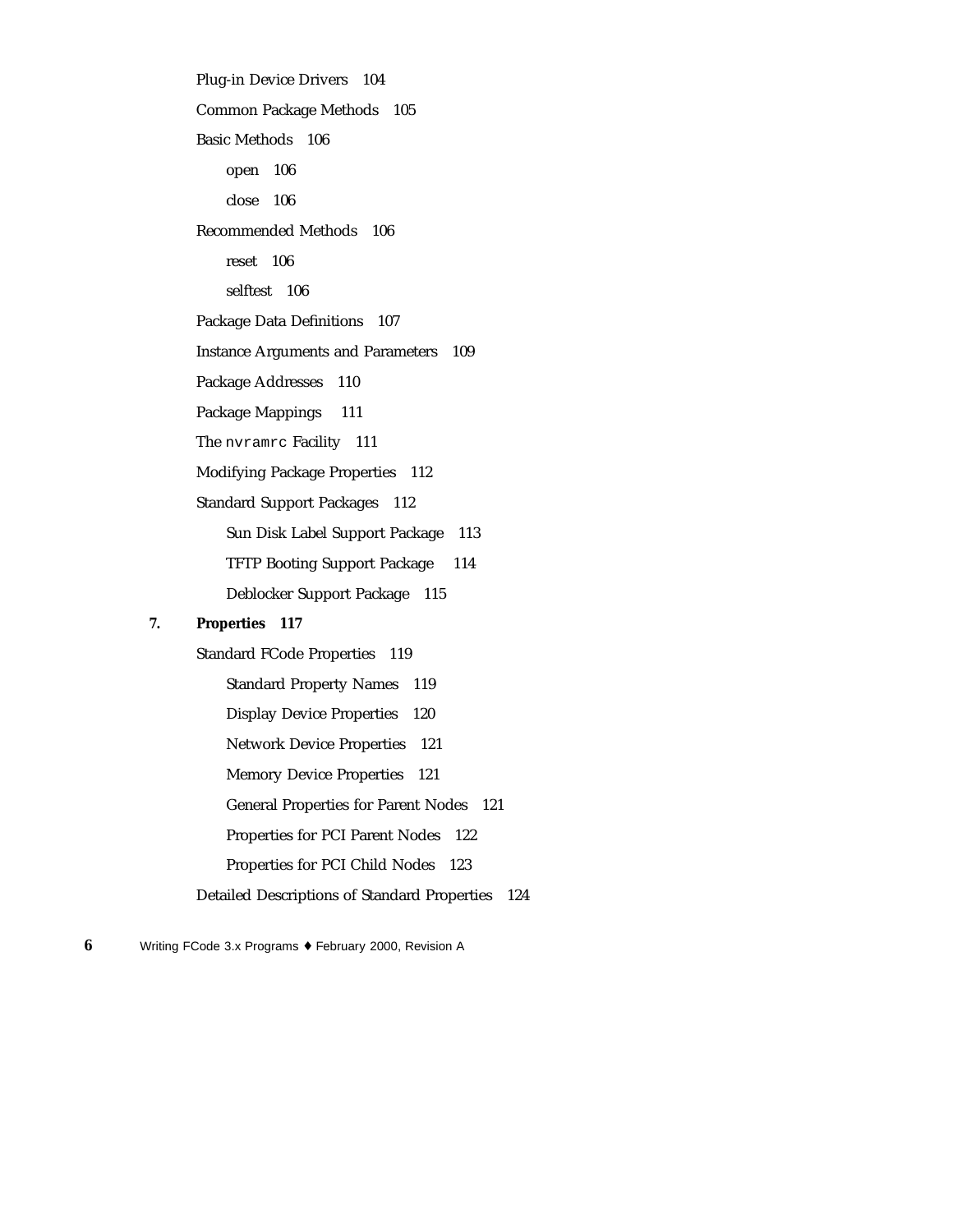#address-cells 124 #size-cells 124 address 124 address-bits 125 alternate-reg 125 assigned-addresses 126 available 127 big-endian-aperture 127 bus-range 127 character-set 127 class-code 128 compatible 128 depth 128 device-id 128 device\_type 129 devsel-speed 130 existing 130 fast-back-to-back 130 has-fcode 130 height 130 interrupts 131 linebytes 132 little-endian-aperture 132 local-mac-address 132 mac-address 133 max-frame-size 133 max-latency 134 min-grant 134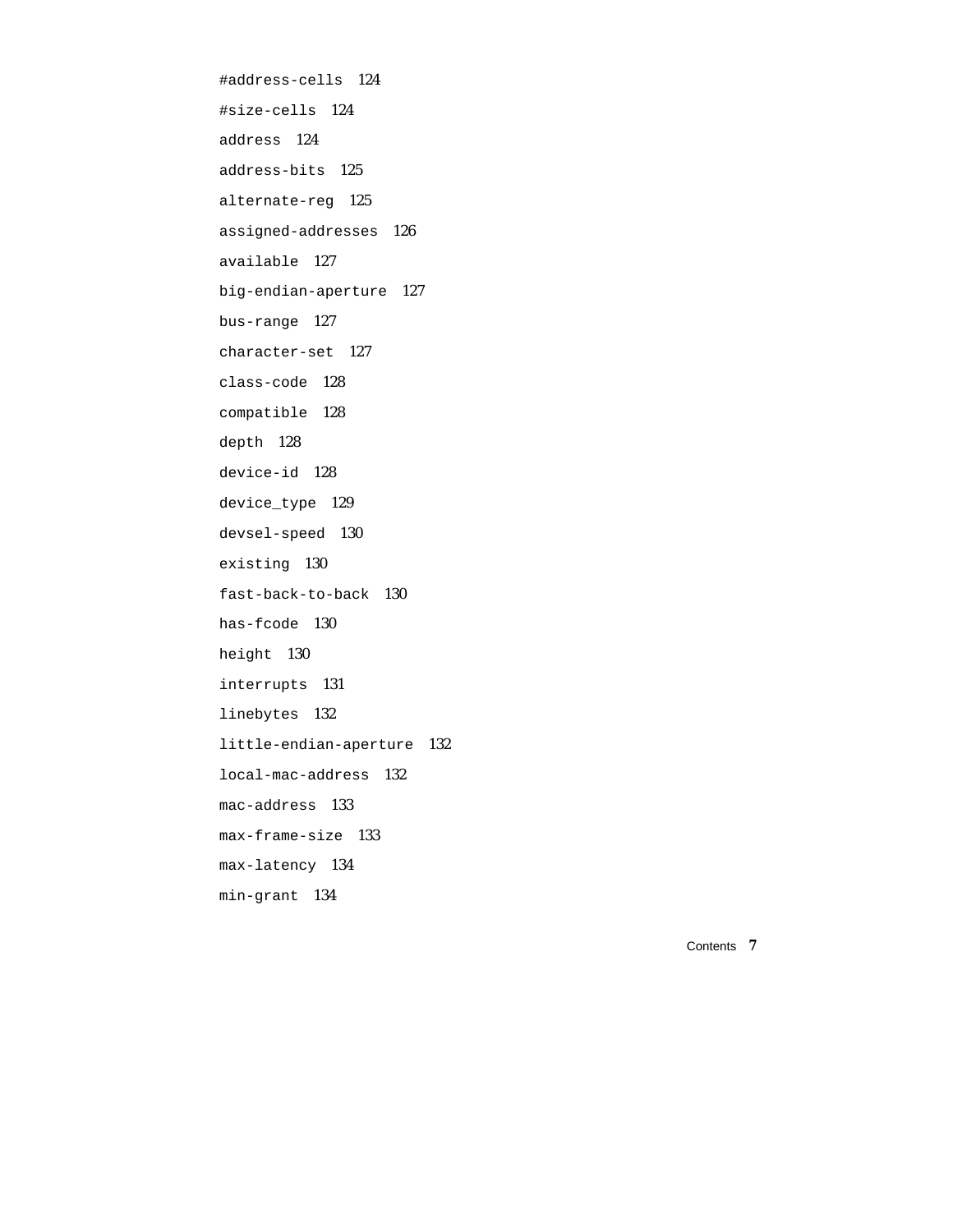```
model 134
         name 135
         page-size 135
         power-consumption 136
         ranges 137
         reg 141
         revision-id 143
         slot-names 144
         status 144
         translations 145
         vendor-id 145
         width 146
     Manipulating Properties 146
         Property Creation and Modification 146
         Property Values 146
         Property Encoding 146
         Property Retrieval 147
         Property Decoding 148
     Property-Specific FCodes 148
8. Block and Byte Devices 151
     Block Devices 151
     Byte Devices 152
     Required Methods 152
         block-size ( -- block-len ) 152
         load (addr -- size) 153
         max-transfer ( -- max-len ) 153
         read ( addr len -- actual ) 153
         read-blocks ( addr block# #blocks -- #read ) 153
```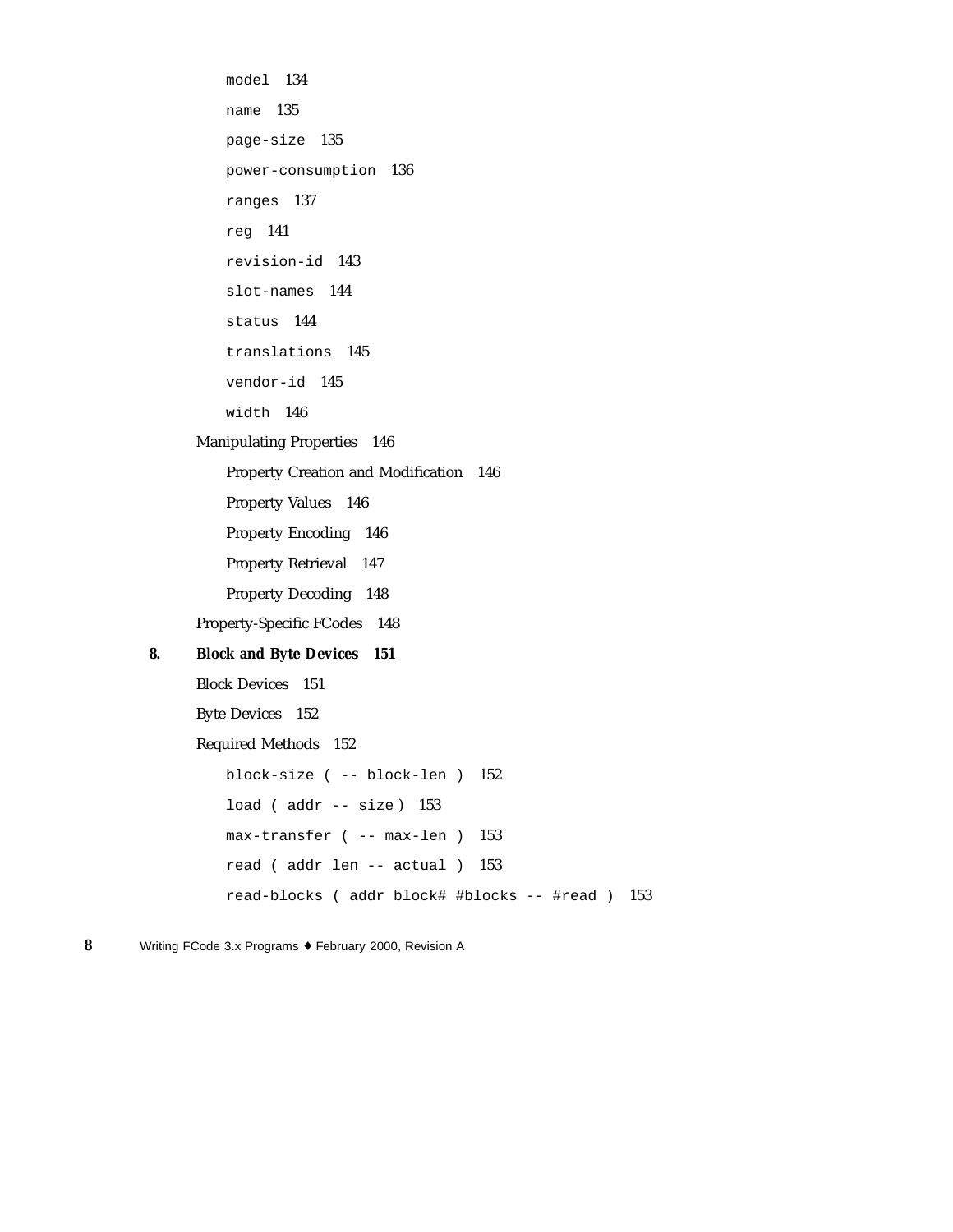seek ( poslow poshigh -- status )for block; seek ( offset file# -- error? )for byte 154 write ( addr len -- actual ) 154 write-blocks ( addr block# #blocks -- #written ) 154 Required Properties 154 Device Driver Examples 155 Simple Block Device Driver 156 Extended Block Device Driver 156 Complete Block and Byte Device Driver 162 **9. Display Devices 173** Required Methods 173 Required Properties 174 Device Driver Examples 174 Extended Display Device Driver 175

Complete Display Device Drive 179

#### **10. Memory-Mapped Buses 185**

Required Methods 185

```
decode-unit ( addr len -- phys.lo … phys.hi ) 186
   dma-alloc ( size -- virt ) 186
   dma-free ( virt size -- ) 186
   dma-map-in ( virt size cacheable? -- devaddr ) 187
   dma-map-out ( virt devaddr size -- ) 187
   dma-sync ( virt devaddr size -- ) 188
   probe-self ( arg-addr arg-len reg-addr reg-len
   fcode-addr fcode-len -- ) 188
   map-in ( phys.lo … phys.hi size -- virt ) 189
   map-out ( virt size -- ) 189
SBus Addressing 190
```
SBus Required Properties 190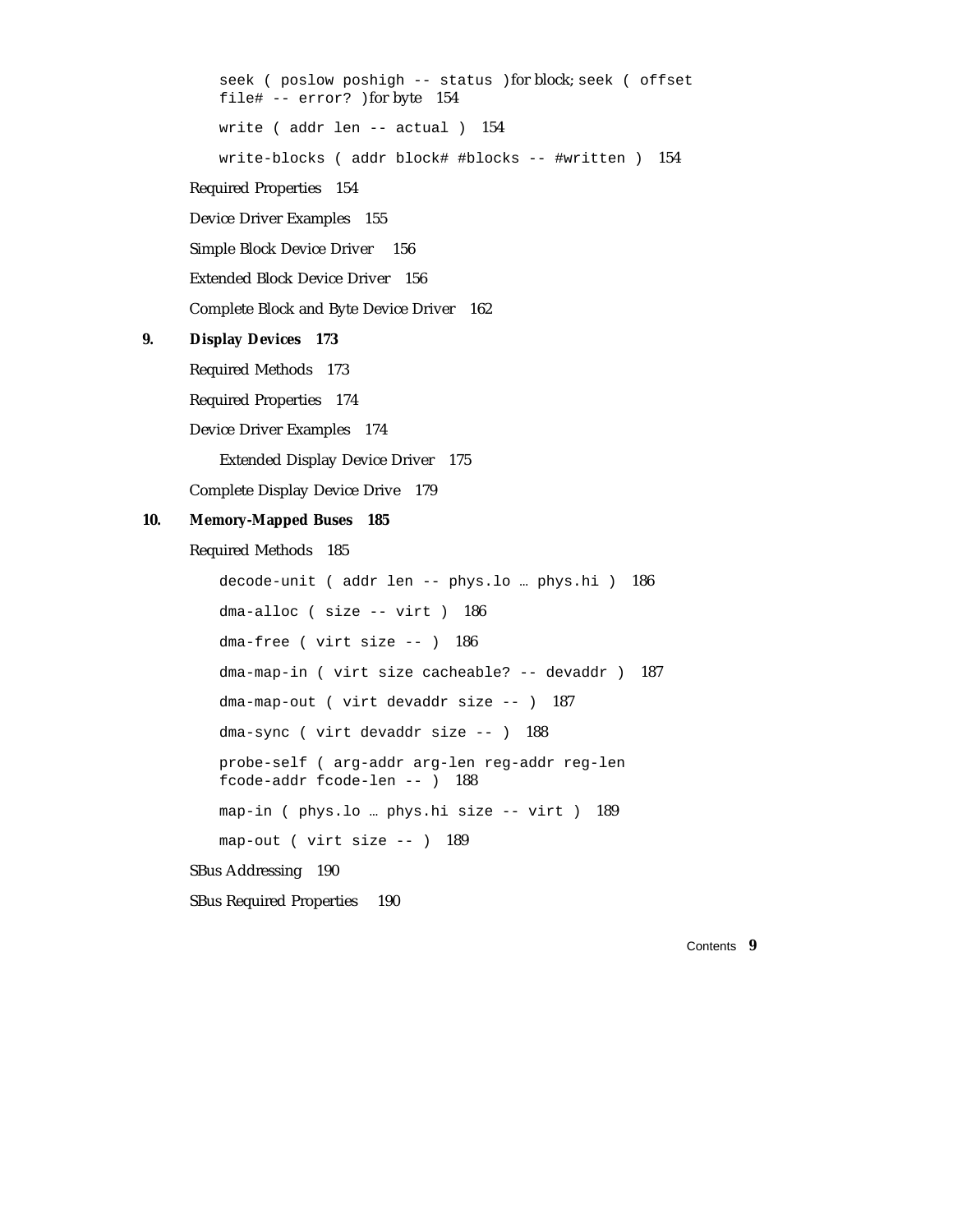#### Device Driver Examples 190

Basic Hierarchical Device Driver 191 Extended Hierarchical Device Driver 193 Complete Hierarchical Device Driver 200

#### **11. Network Devices 215**

#### Required Methods 216

load ( addr -- len ) 216 read ( addr len -- actual ) 216 write ( addr len -- actual ) 217 Required Device Properties 217

Optional Device Properties 217

Device Driver Examples 218

Simple Network Device Example 218

Sample Driver With Test and Debugging Methods 221

Bootable Network Device Driver Example 230

#### **12. Serial Devices 253**

Required Methods 253

 $install-abort$  ( -- )  $253$ read ( addr len -- actual ) 254 remove-abort ( -- ) 254 write ( addr len -- actual ) 254 Required Properties 254 Device Driver Examples 255

Simple Serial FCode Program 255

Extended Serial FCode Program 255

Complete Serial FCode Program 257

#### **13. PCI FCode Driver Example 263**

**14. FCode Dictionary 271**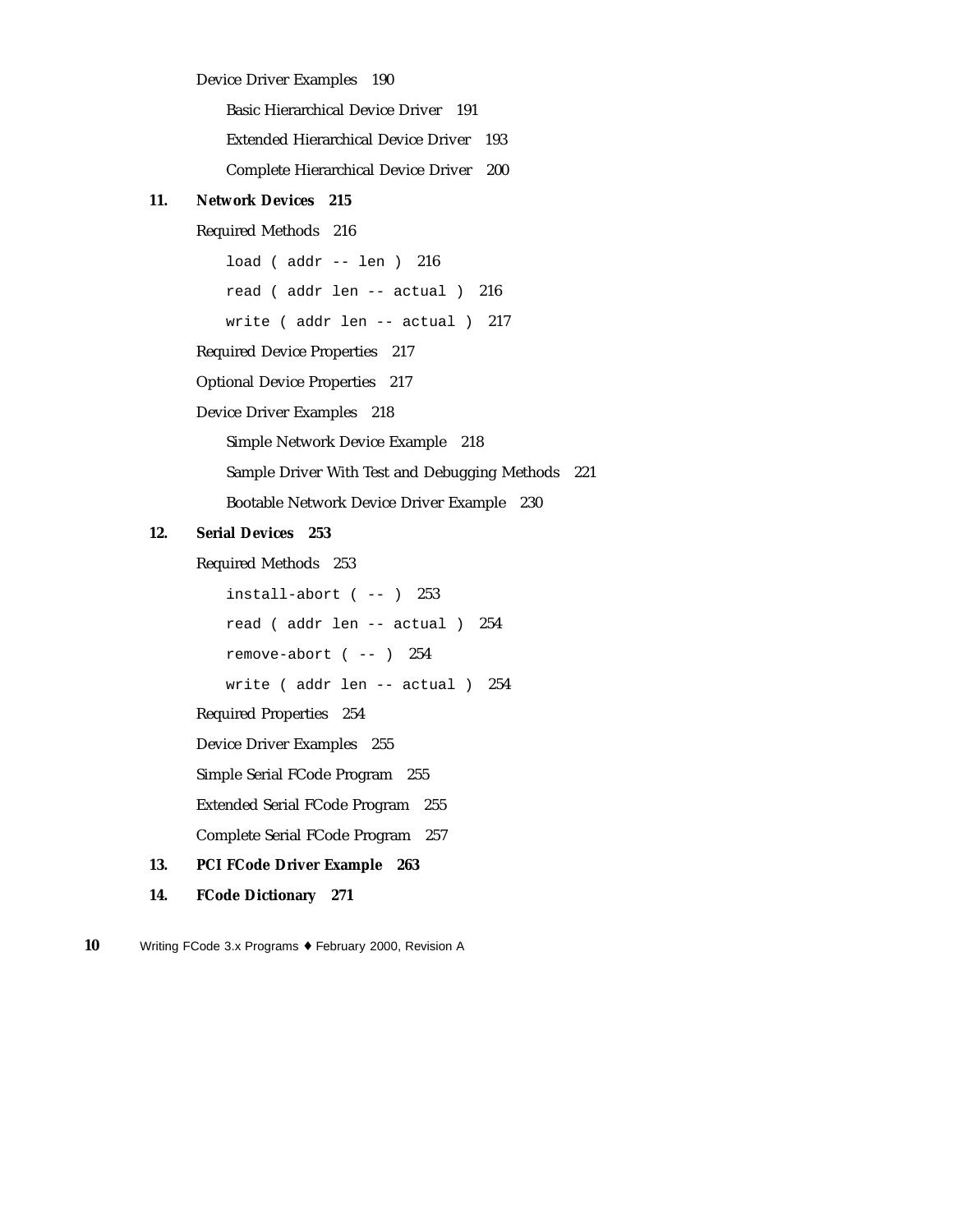Special Characters 271

! 271 '' 272 # 273 #> 274 ' 274  $(274)$ (.) 275 \* 275 \*/ 275 + 275 +! 275 , 276 - 276 . 276 ." 276 .( 277 / 277 : 277 ; 278 < 278 <# 278 << 278  $\leq$  279 <> 279 = 279 > 279  $>= 279$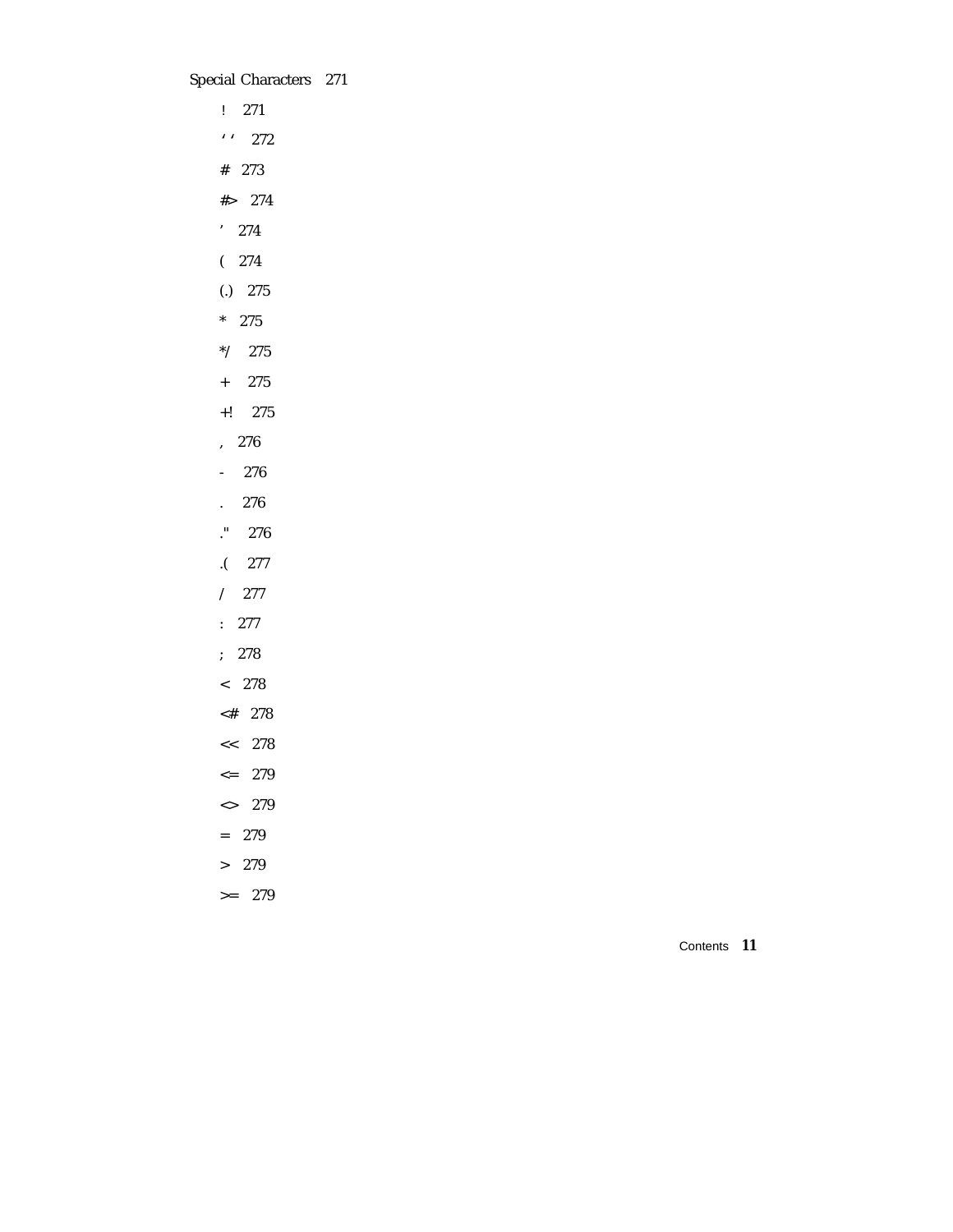>> 279 ? 280 @ 280 [ 280 ["] 280  $\setminus$  281 ] 281 Numerical Characters 281

0 281 0< 282  $0 \leq -282$ 0<> 282 0= 282 0> 282  $0 = 282$ 1 282 1+ 283 1- 283 -1 283 2 283 2! 283 2\* 284 2+ 284 2- 284 2/ 284 2@ 284 3 284 A Words 285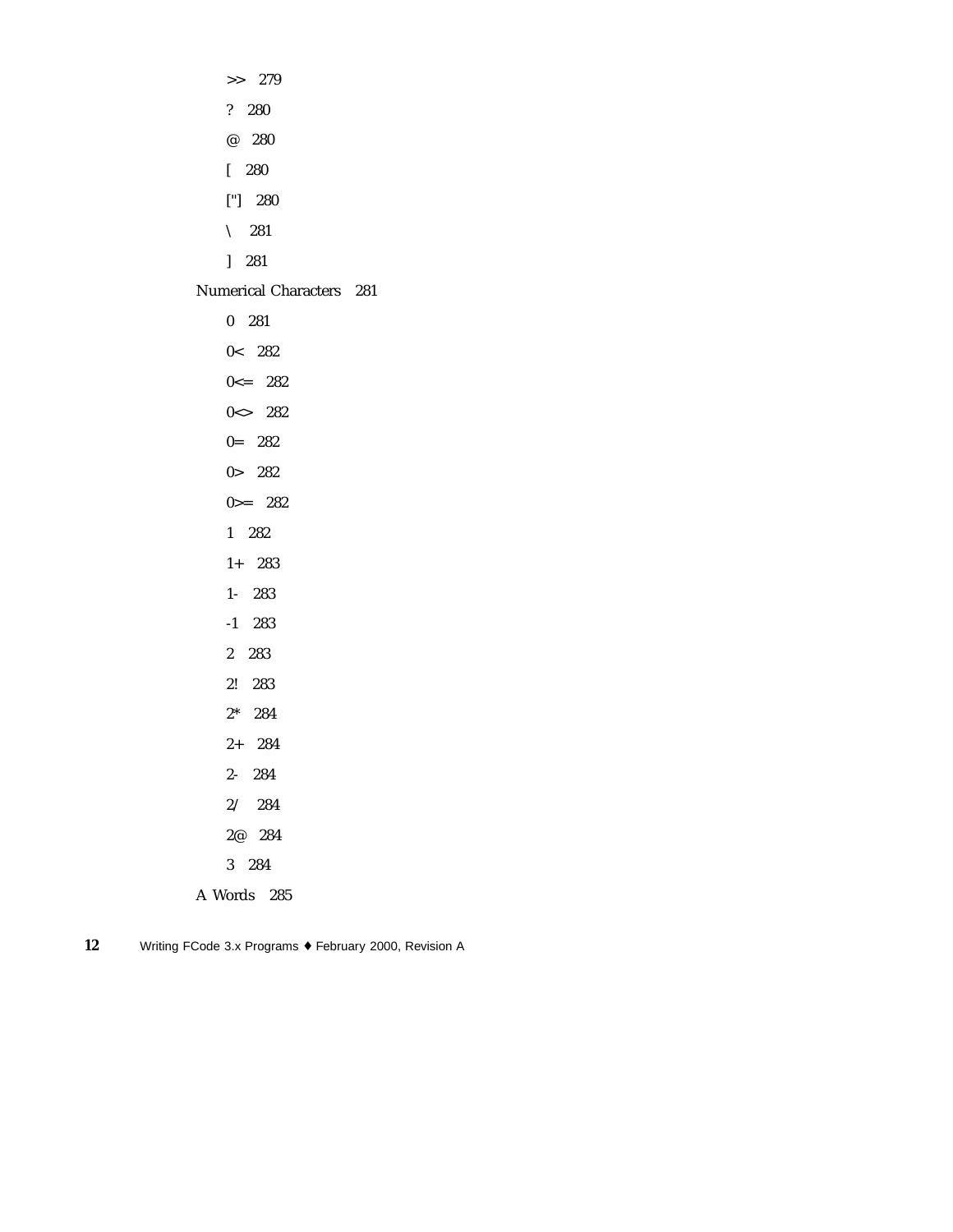>>a 285 abort 285 abs 285 accept 286 again 286 alarm 286 alias 287 align 287 aligned 287 alloc-mem 288 allot 288 and 288 ascii 288 B Words 289 b(") 289 b(") 289 b(:) 289 b(;) 289 base 290 b(constant) 291 b(create) 291 b(defer) 291 b(do) 291 b(?do) 292 because 292 begin 292 behavior 292 bell 293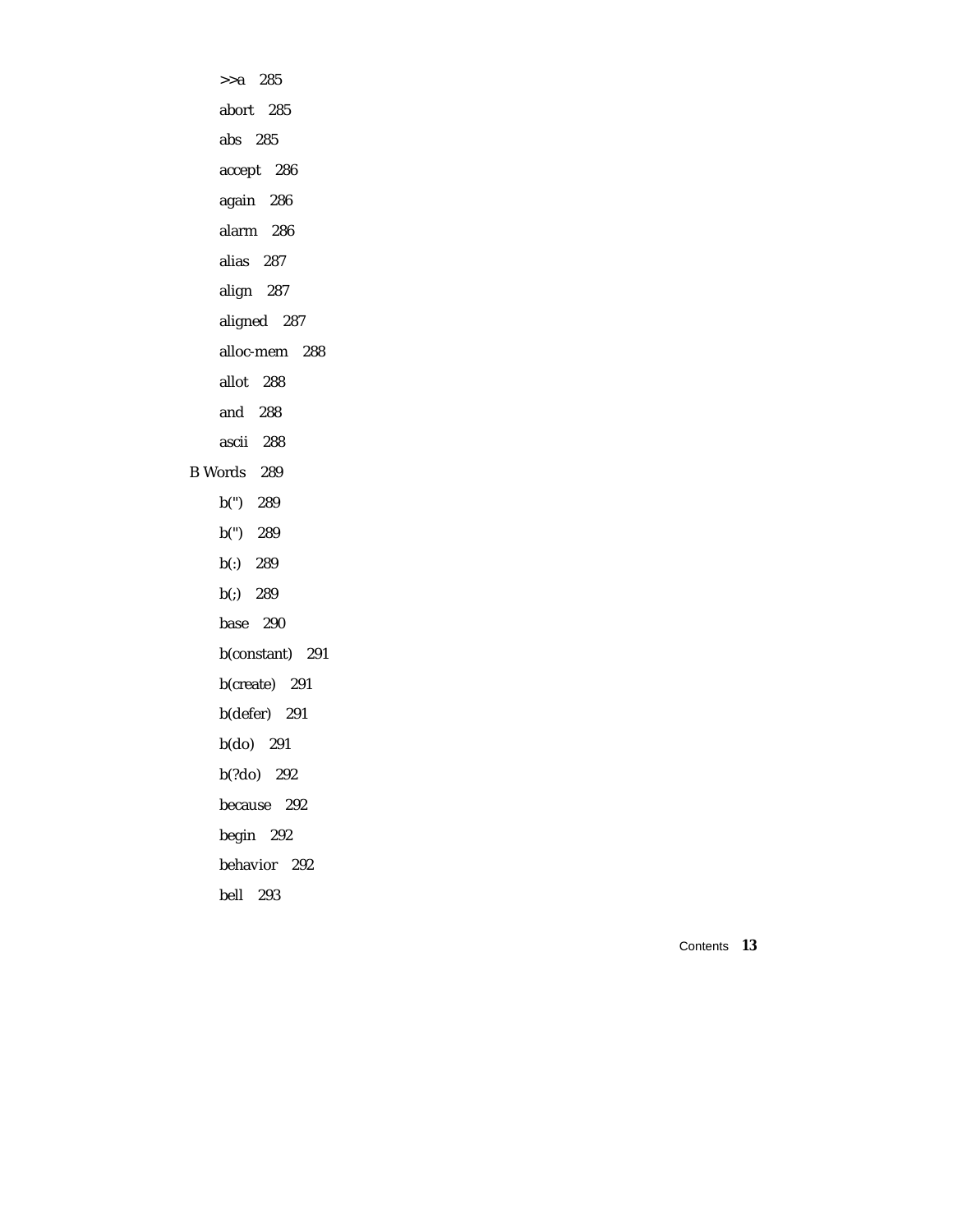b(endcase) 293 b(endof) 293 between 293 b(field) 293 bl 293 blank 294 b(leave) 294 blink-screen 294 b(lit) 295 bljoin 295 b(loop) 295 b(+loop) 295 b(<mark) 295 >body 295 b(of) 296 bounds 296 branch 296 branch 296 b(>resolve) 296 bs 297 b(to) 297 buffer: 297 buffer:) 297 b(value) 297 b(variable) 298 bwjoin 298 bxjoin 298 byte-load 298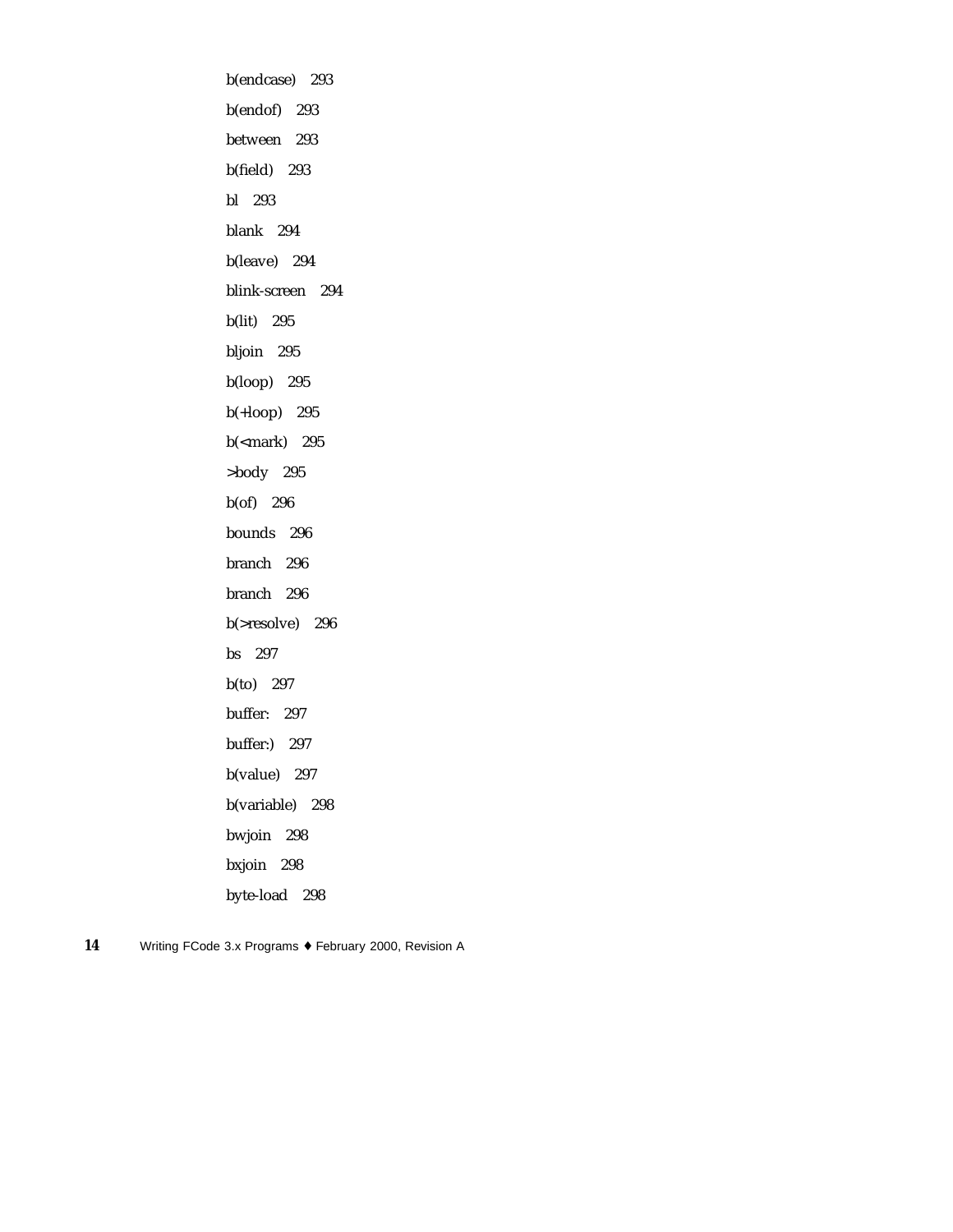C Words 299 c! 299 c, 299 /c 299  $/c^*$  299 c@ 299 ca+ 300 ca1+ 300 \$call-method 300 call-package 300 \$call-parent 301 carret 301 Xcase 302 catch 302 cell+ 304 cells 304 char-height 304 chars 304 char-width 304 child 305 close-package 305 cmove> 305 column# 306 #columns 306 comp 307 compile, 307 [compile] 307 constant 307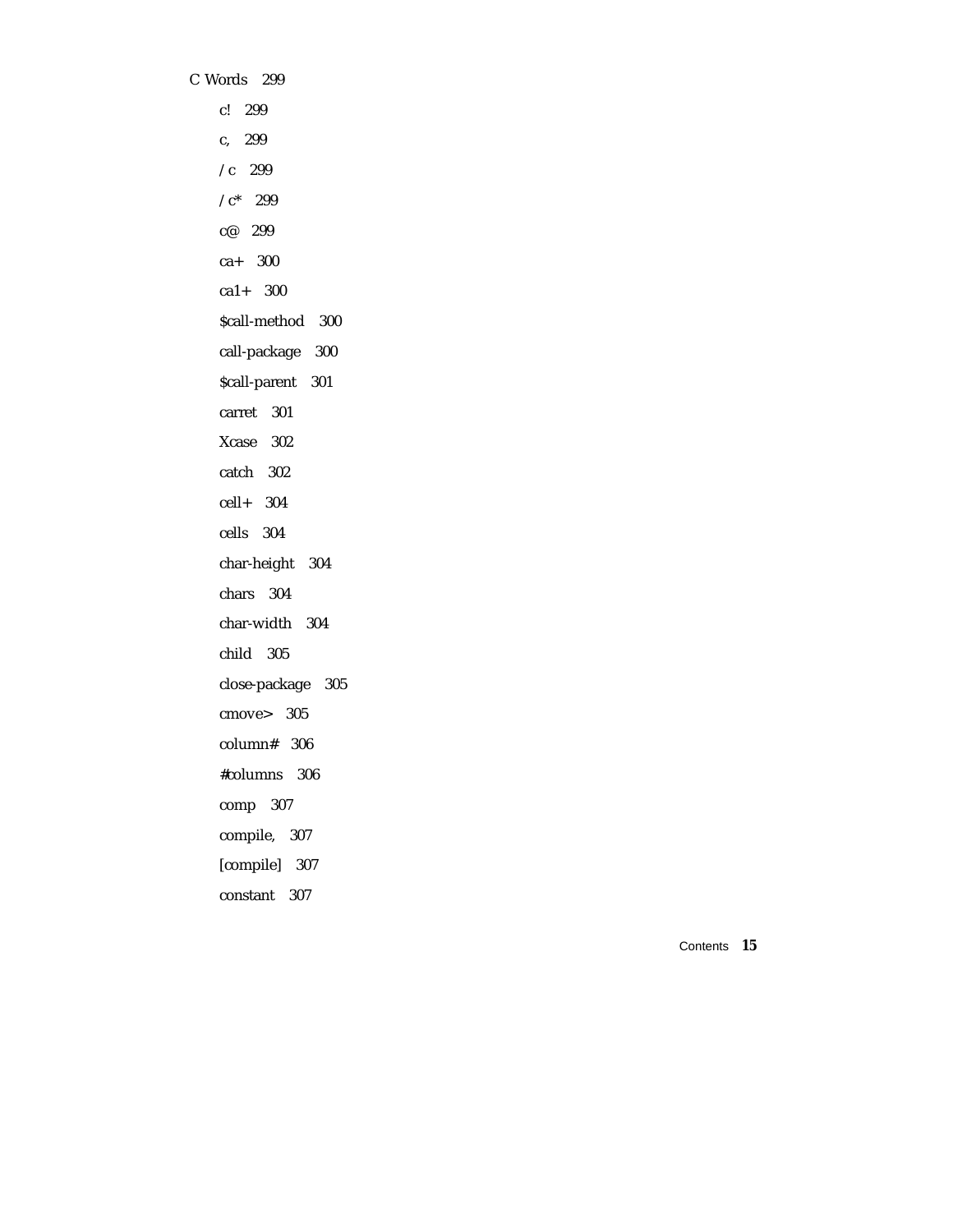control 308 count 308 cpeek 308 cpoke 308 cr 309 (cr 309 create 309 D Words 310 d# 310 d+ 310 d- 311 .d 311 decimal 311 decode-bytes 311 decode-int 312 decode-phys 312 decode-string 312 default-font 313 defer 313 delete-characters 314 delete-lines 315 delete-property 315 depth 316 device-name 316 diagnostic-mode? 316 digit 317 do 317 ?do 318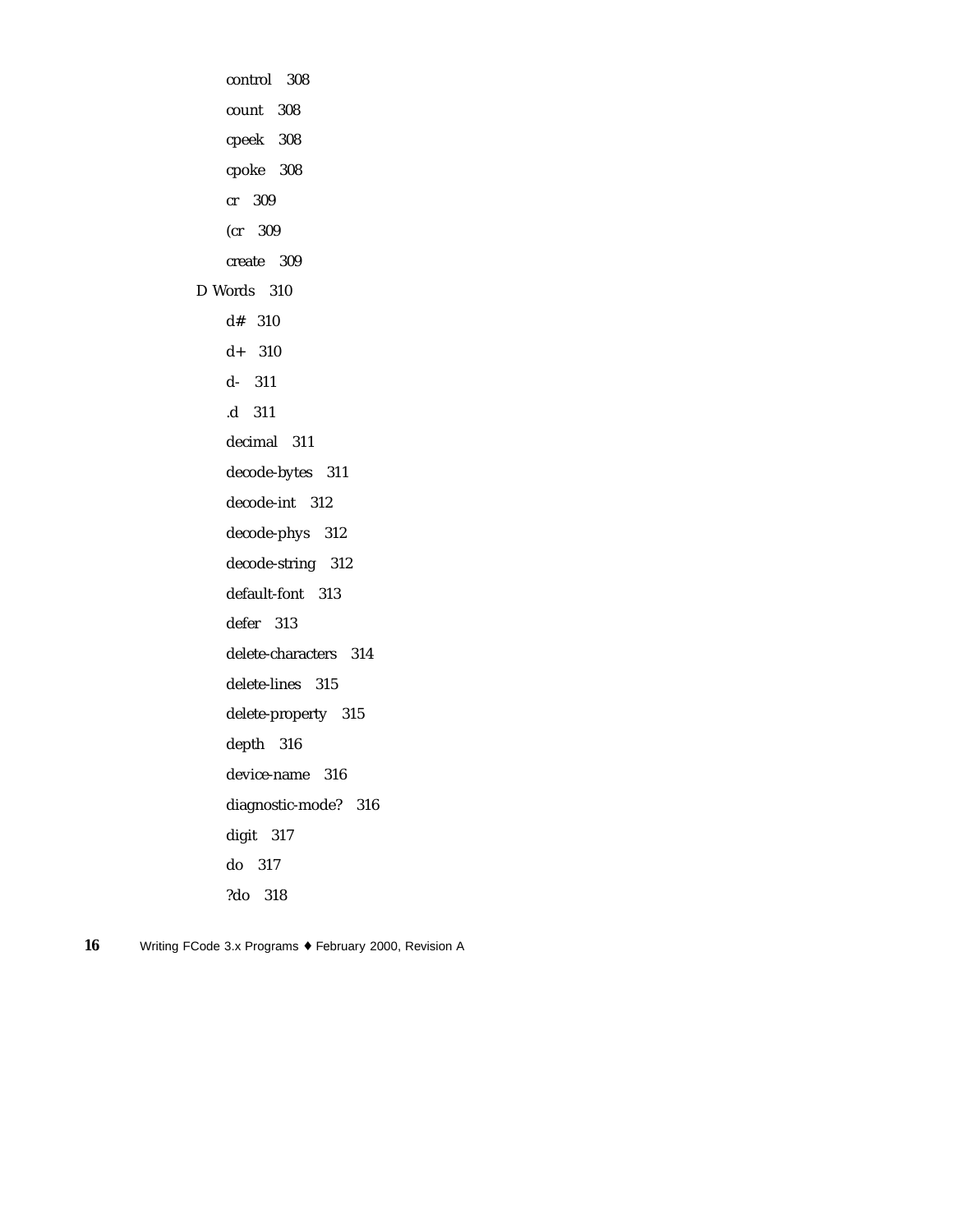draw-character 318 draw-logo 318 drop 319 2drop 319 3drop 319 dup 319 2dup 320 3dup 320 ?dup 320 E Words 320 else 320 emit 320 emit-byte 321 encode+ 321 encode-bytes 322 encode-int 322 encode-phys 322 encode-string 322 end0 323 end1 323 endcase 323 endof 323 erase 324 erase-screen 324 eval 324 evaluate 324 execute 325 exit 325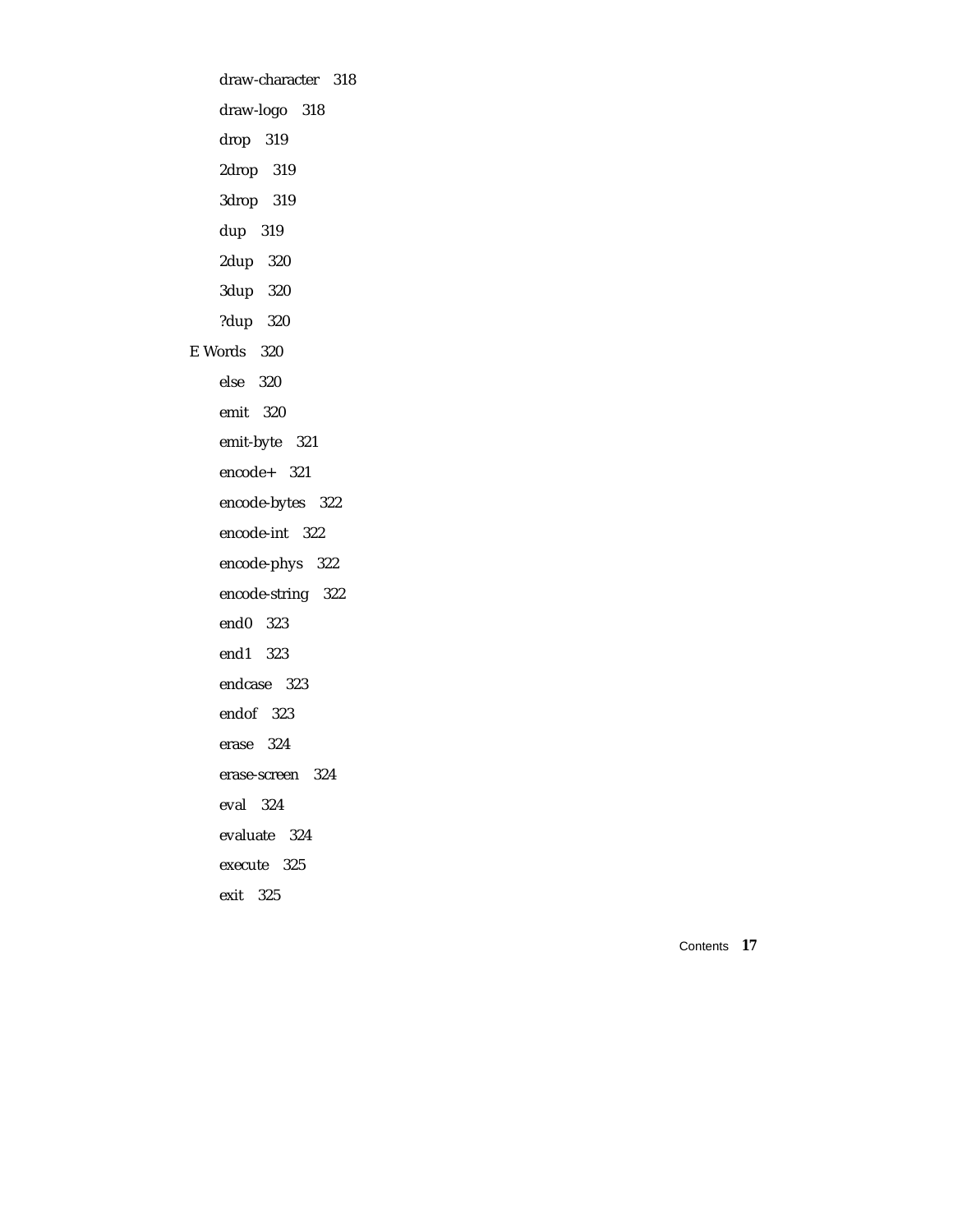expect 325 external 326 external-token 326 F Words 327 false 327 fb1-blink-screen 327 fb1-delete-characters 327 fb1-draw-character 328 fb1-draw-logo 328 fb1-erase-screen 328 fb1-insert-characters 329 fb1-insert-lines 329 fb1-install 329 fb1-invert-screen 330 fb1-reset-screen 330 fb1-slide-up 331 fb1-toggle-cursor 331 fb8-blink-screen 331 fb8-delete-characters 332 fb8-delete-lines 332 fb8-draw-character 333 fb8-draw-logo 333 fb8-erase-screen 333 fb8-insert-characters 333 fb8-insert-lines 334 fb8-install 334 fb8-invert-screen 335 fb8-reset-screen 335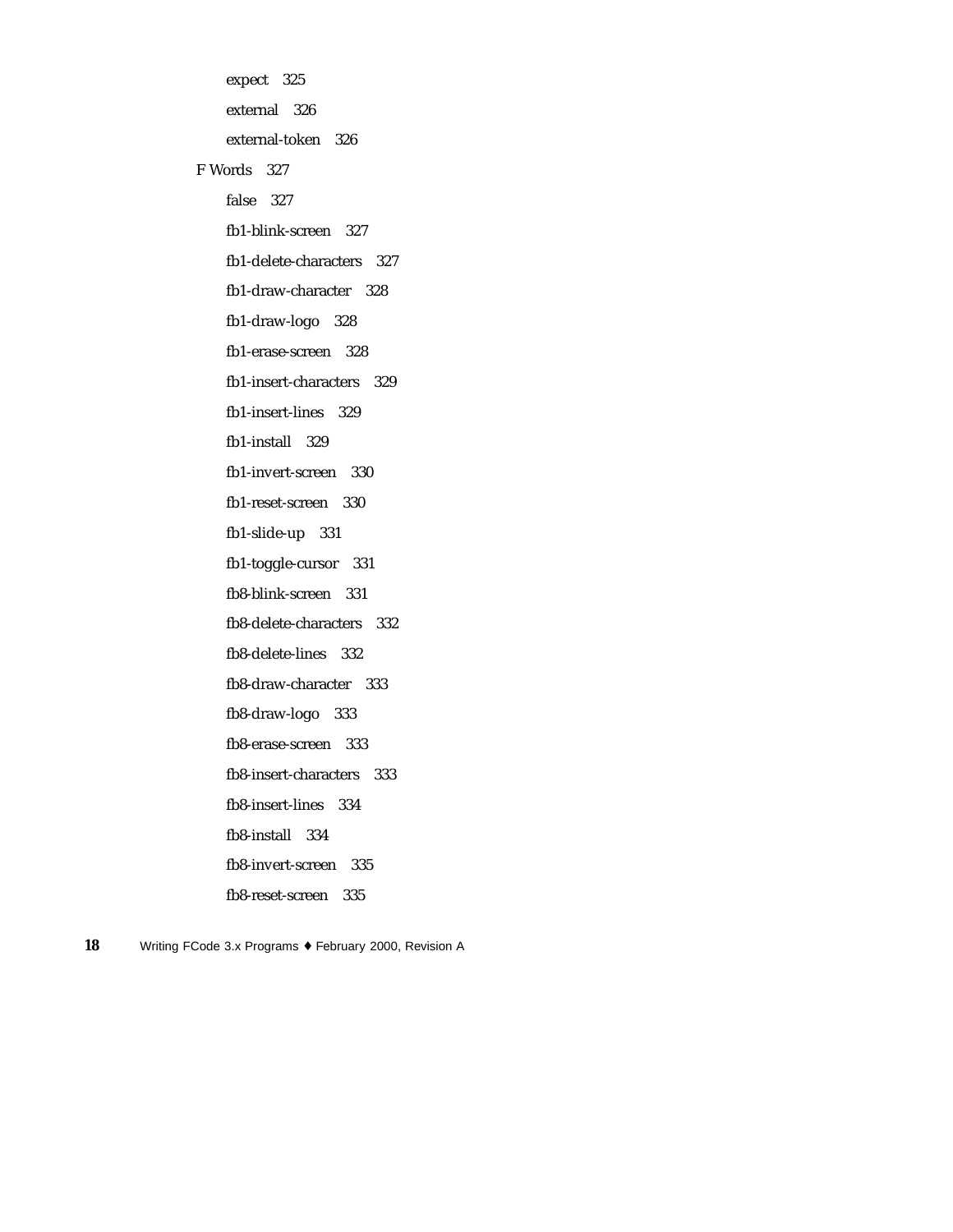fb8-toggle-cursor 336 fcode-revision 336 fcode-version1 336 fcode-version2 337 ferror 337 field 338 fill 339 \$find 339 find-method 340 find-package 340 finish-device 341 fload 341 >font 342 fontbytes 342 frame-buffer-adr 342 free-mem 343 free-virtual 344 G Words 344

> get-inherited-property 344 get-msecs 345 get-my-property 345 get-package-property 345 get-token 346

### H Words 346

h# number 346

.h 346

headerless 347

headers 347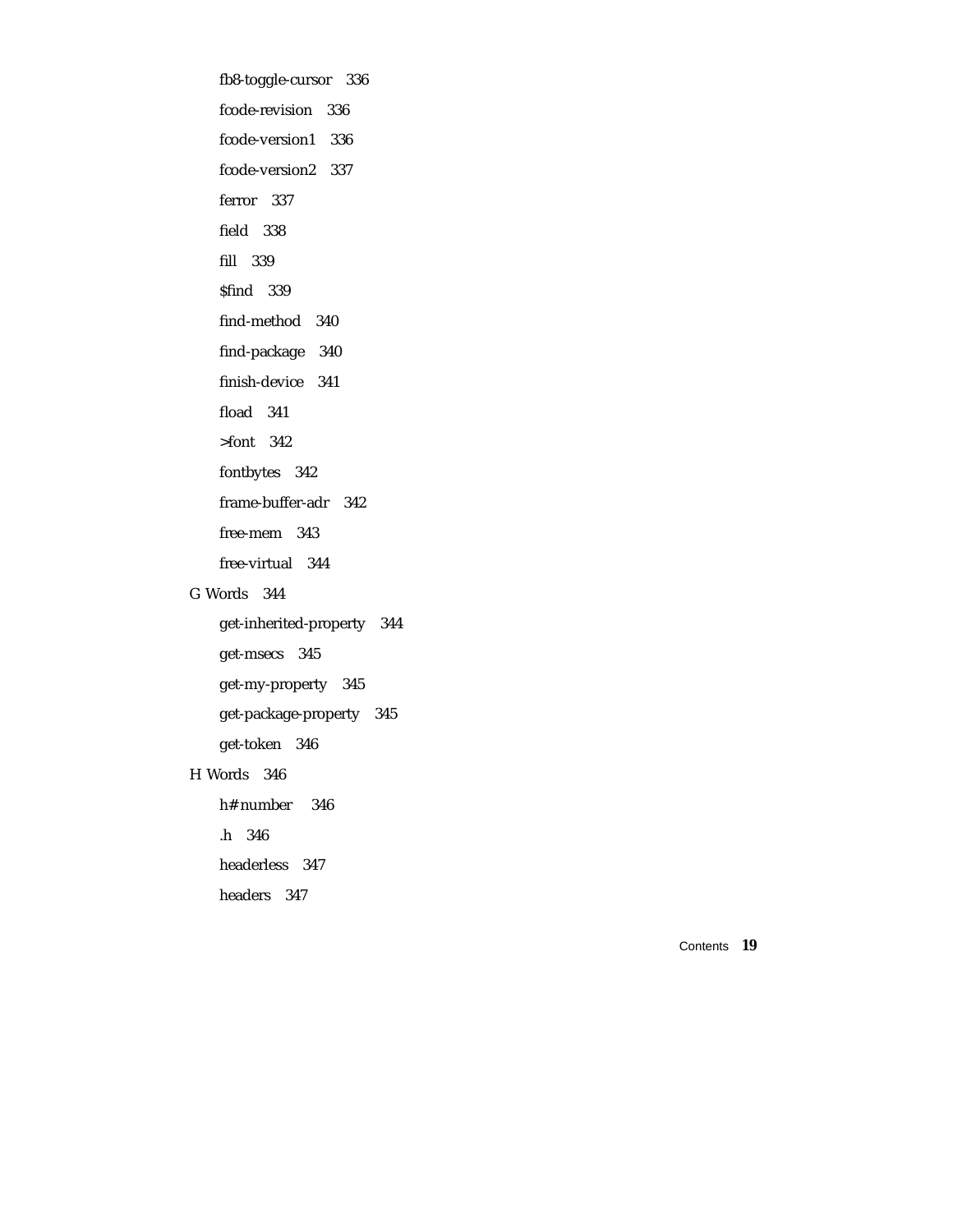here 347 hex 348 hold 348 I Words 348 i 348 if 349 ihandle>phandle 349 insert-characters 350 insert-lines 350 instance 350 inverse? 351 inverse-screen? 351 invert 352 invert-screen 352 is-stack 352 is-install 353 is-remove 353 is-selftest 354 (is-user-word) 355 J - L Words 355 j 355 key 356 key? 356 l! 356 l, 357

- l@ 357 /l 357
- $/$ l\* 357
- **20** Writing FCode 3.x Programs ♦ February 2000, Revision A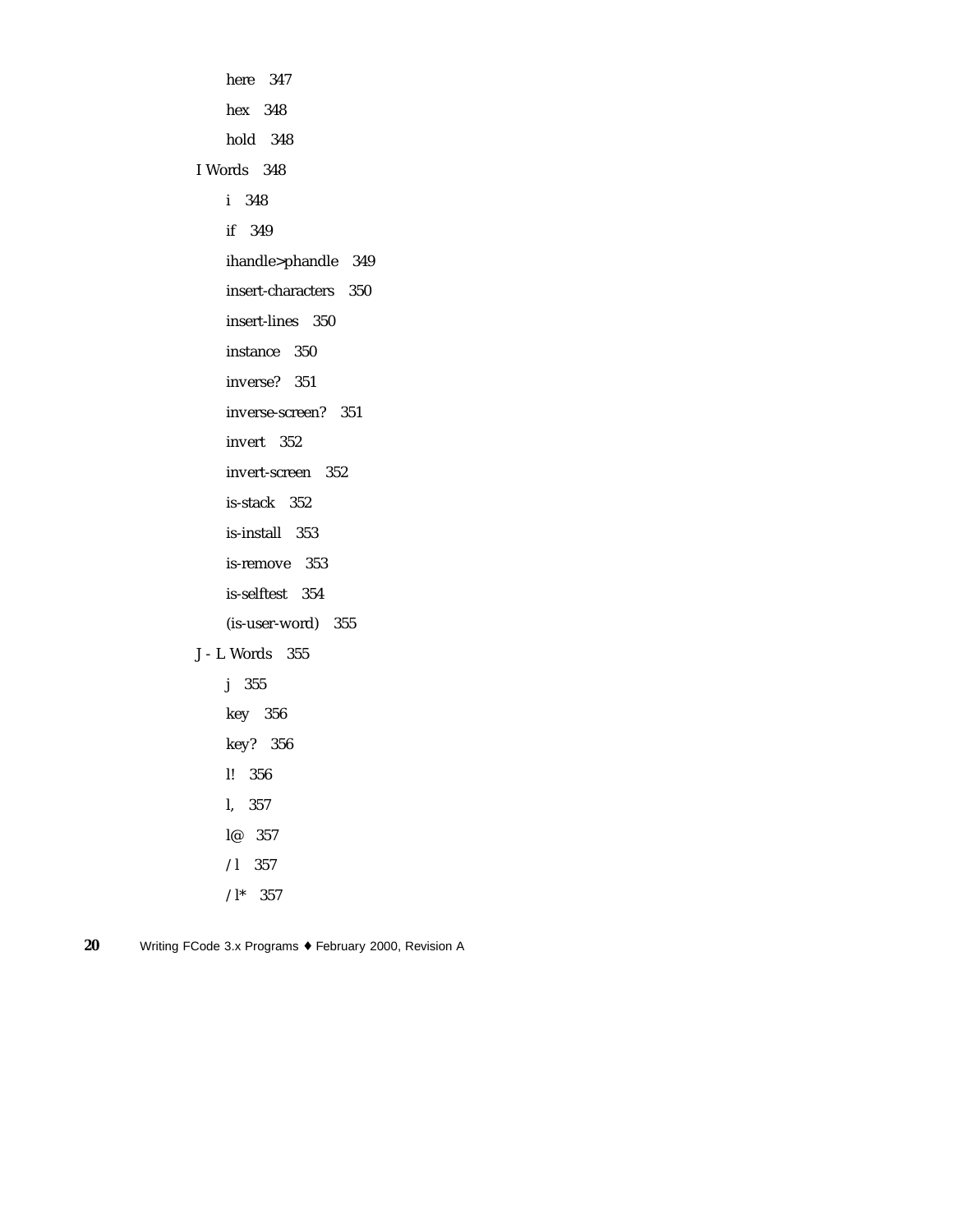$< l@ 357$ la+ 358 la1+ 358 lbflip 358 lbflips 358 lbsplit 358 lcc 358 leave 359 ?leave 359 left-parse-string 359 line# 360 #line 360 linefeed 361 #lines 361 loop 361 +loop 362 lpeek 362 lpoke 362 lshift 363 lwflip 363 lwflips 363 lwsplit 363 lxjoin 363 M Words 364 mac-address 364 map-low 364 mask 364 max 365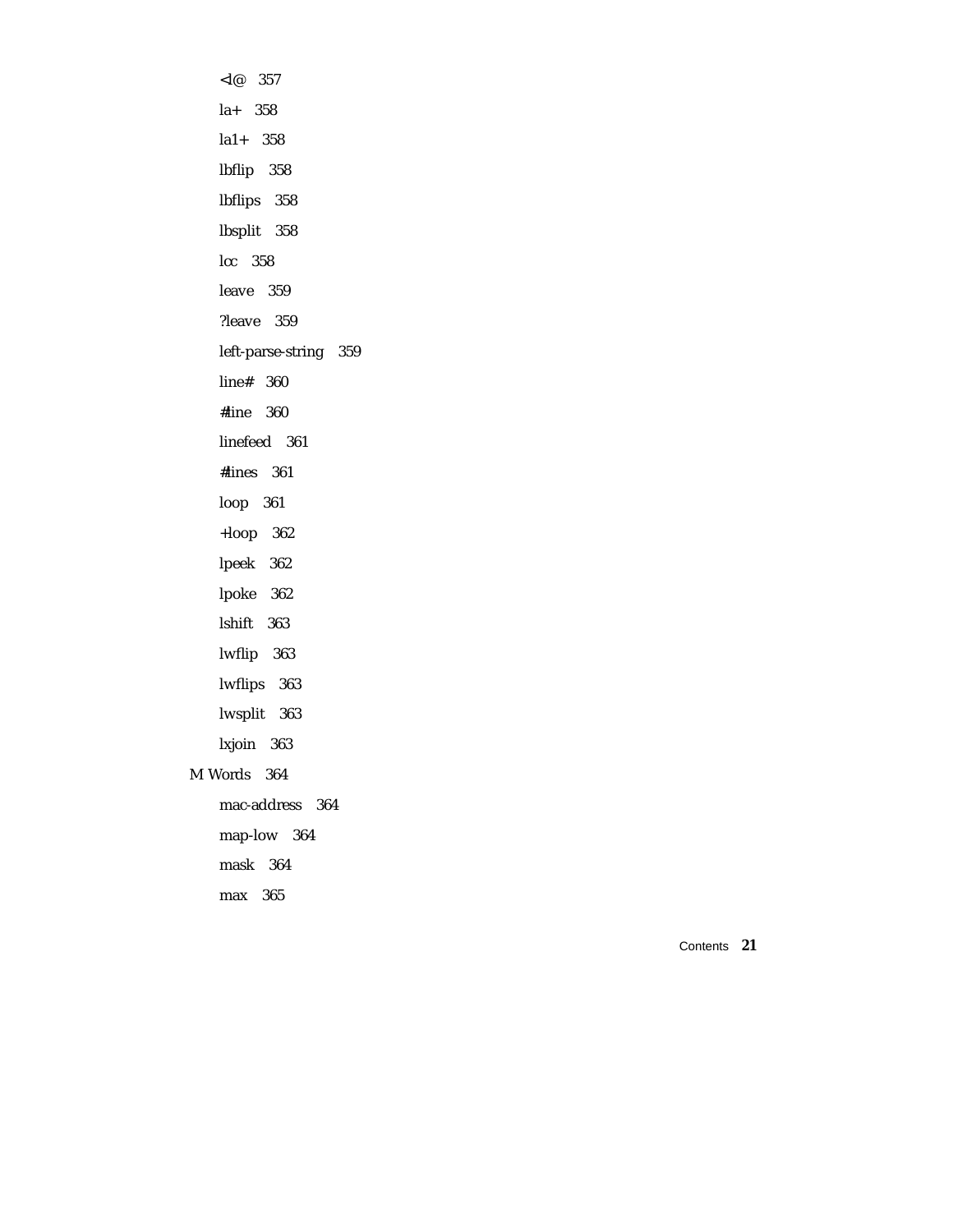memory-test-suite 365 min 365 mod 366 \*/mod 366 /mod 366 model 366 move 367 ms 367 my-address 367 my-args 368 my-parent 368 my-self 369 my-space 369 my-unit 369 N Words 370 /n 370  $/n^*$  370 na+ 370 na1+ 370 name 370 named-token 371 negate 371 new-device 371 new-token 371 next-property 372 nip 372 noop 372 not 372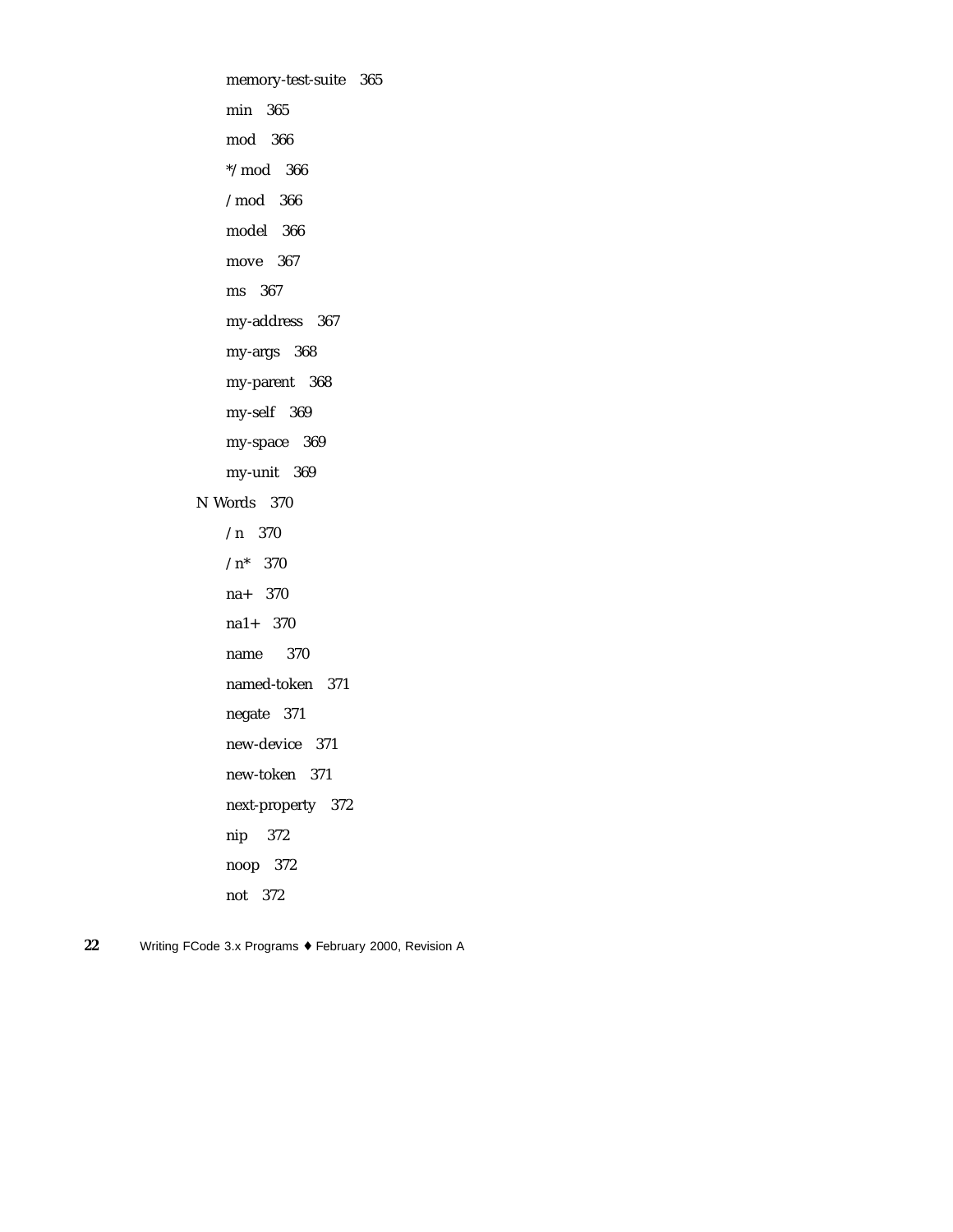\$number 372 O Words 373 of 373 off 373 offset16 373 on 374 open-package 374 \$open-package 374 or 375 #out 375 over 375 2over 375 P Words 375 pack 375 parse-2int 376 peer 376 pick 377 property 377 R Words 378 r> 378 r@ 378 .r 379 >r 379 rb! 380 rb@ 380 reg 380 repeat 381 reset-screen 381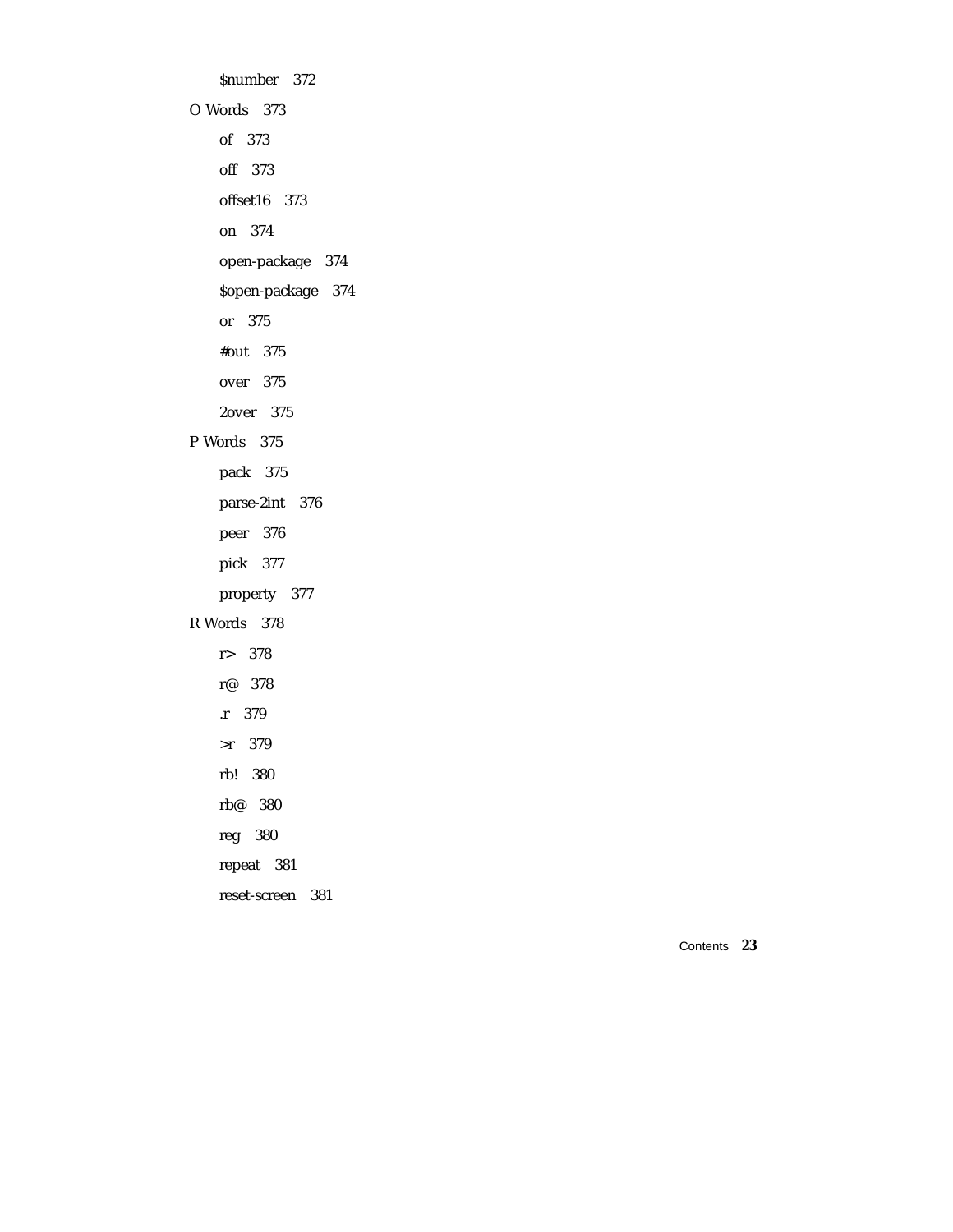rl! 382 rl@ 382 roll 382 rot 383 -rot 383 2rot 383 rshift 383 rw! 383 rw@ 384 rx@ 384 rx! 384 S Words 385 s" 385 s. 385 #s 385 .s 385 sbus-intr>cpu 386 screen-height 386 screen-width 386 set-args 387 set-font 387 set-token 388 sign 388 space 388 spaces 388 span 388 start0 389 start1 389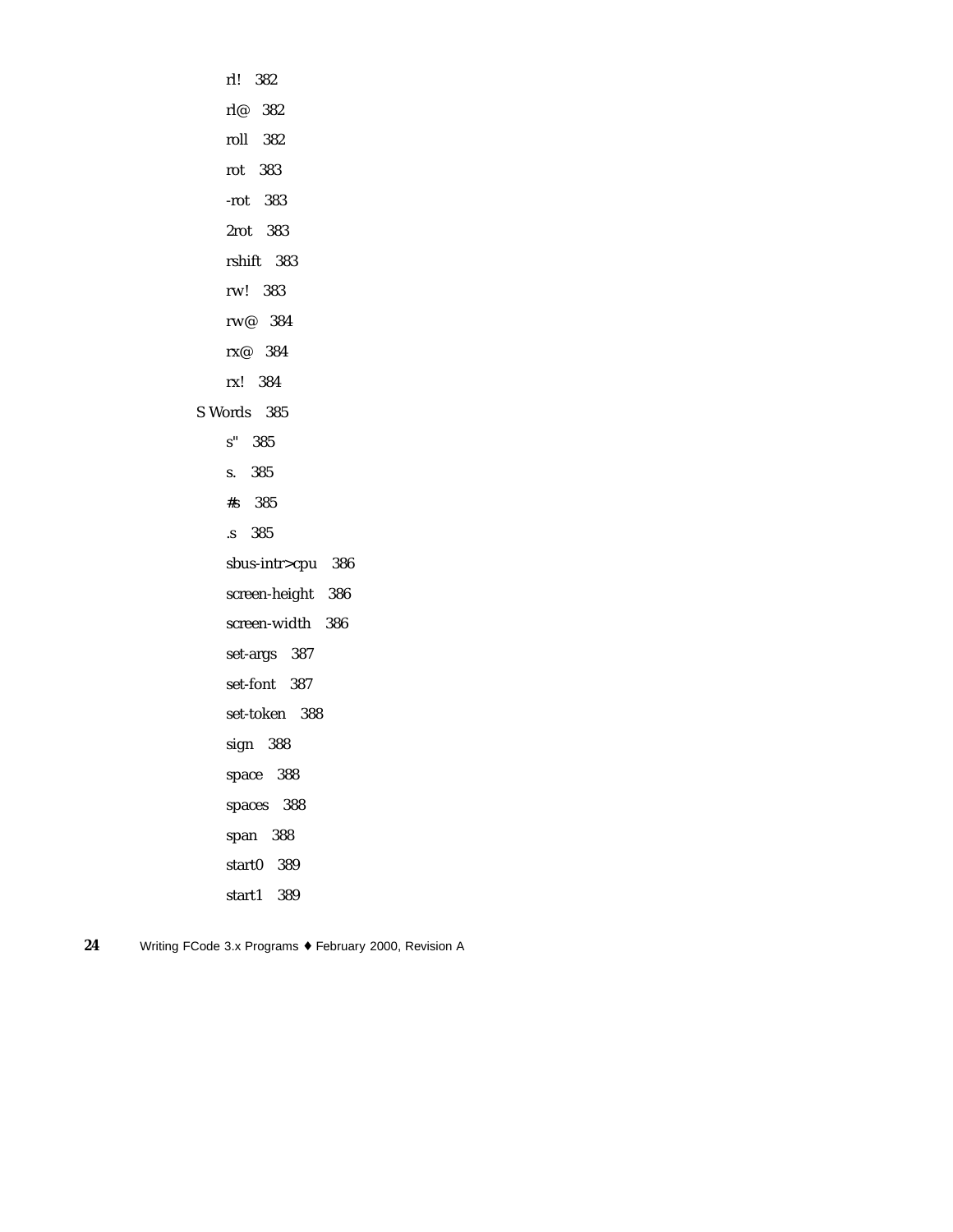start2 389 start4 390 state 390 struct 390 suspend-fcode 390 swap 391 2swap 391 T Words 391 then 391 throw 392 to 392 toggle-cursor 392 tokenizer[ 393 ]tokenizer 393 true 394 tuck 394 type 394 U Words 394 u# 394 u#> 395 u#s 395 u. 395 u< 395 u<= 395 u> 396 u>= 396 (u.) 396 u2/ 396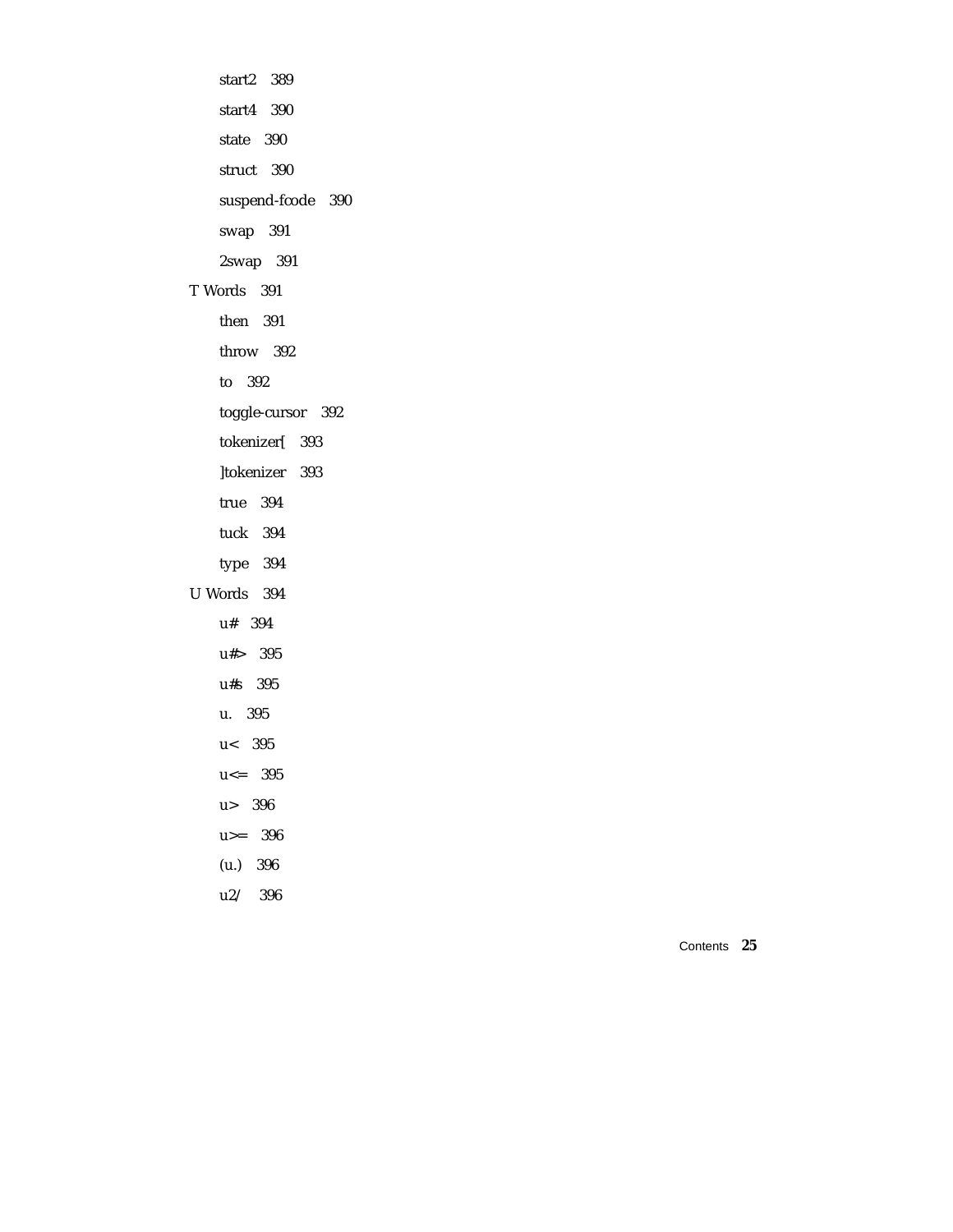um\* 397 um/mod 397 u/mod 397 unloop 397 until 398 upc 398 u.r 398 user-abort 399 V Words 399 value 399 variable 400 version1 400 versionx? 400 W Words 401 w! 401 w, 401 w@ 402 /w 402  $\sqrt{w^*}$  402  $<\!\!w^@$  402 wa+ 402 wa1+ 403 wbflip 403 wbflips 403 wbsplit 403 while 403 window-left 404 window-top 404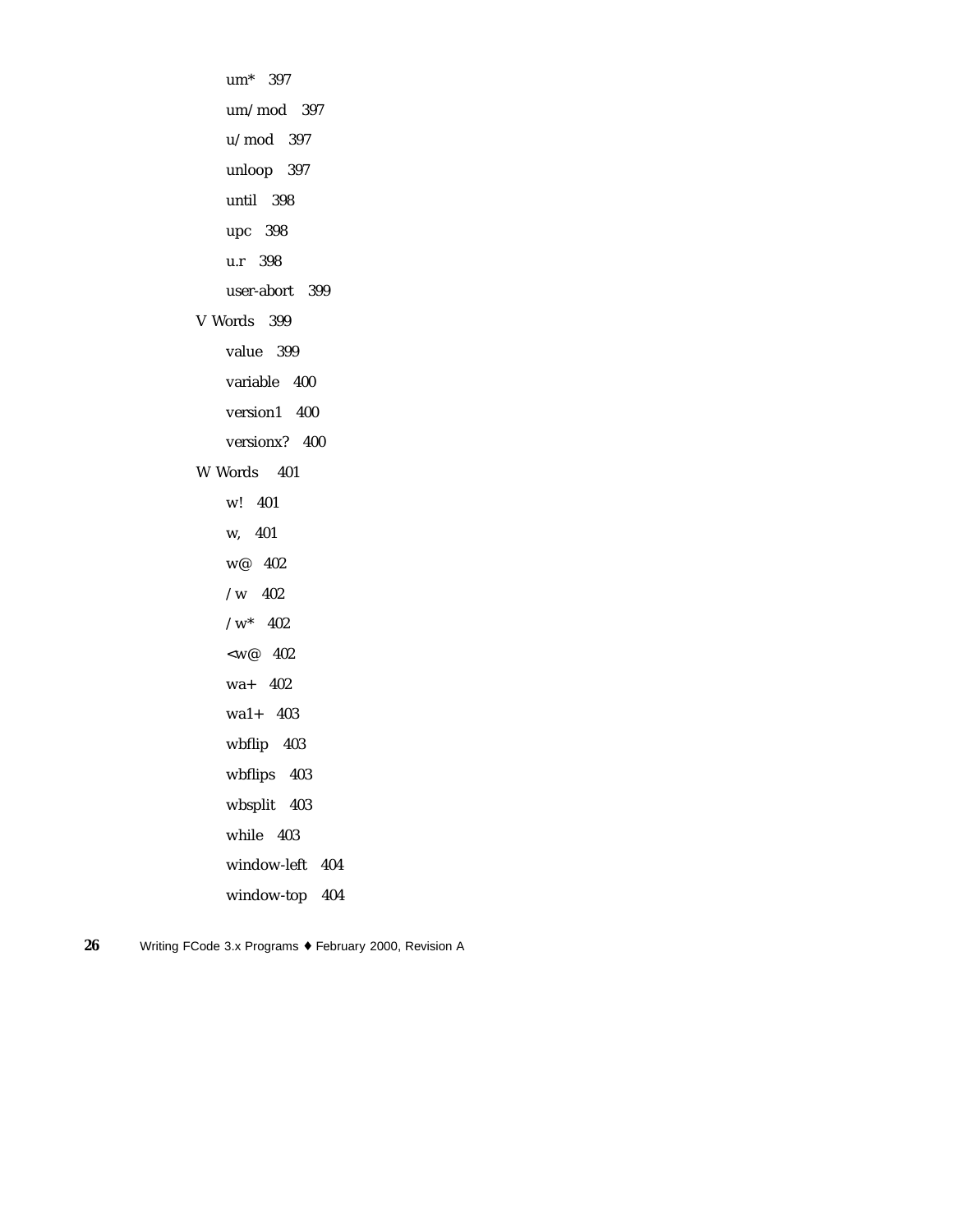within 405 wljoin 405 wpeek 405 wpoke 405 wxjoin 406 X Words 406 x, 406 x@ 406 x! 406  $\overline{X}$  406 xa+ 406 xa1+ 407 xbflip 407 xbflips 407 xbsplit 407 xlflip 407 xlflips 407 xlsplit 408 xor 408 xwflip 408 xwflips 408 xwsplit 408

#### **A. FCode Reference 409**

FCodes by Function 409 FCodes by Byte Value 448 FCodes by Name 474

### **B. FCode Memory Allocation 501**

**C. Forth Coding Style 503**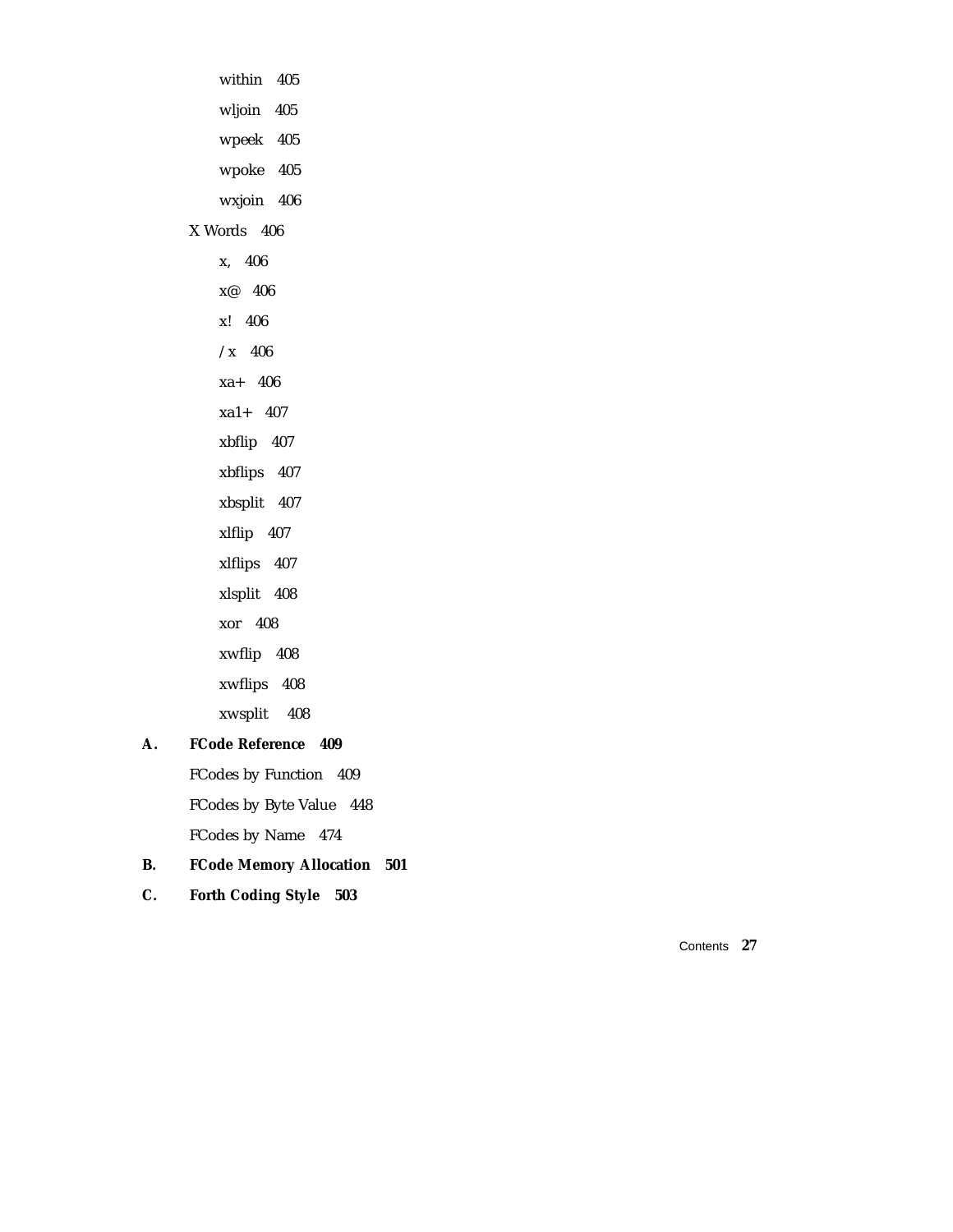Typographic Conventions 503 Use of Spaces 504 if…then…else 505 do…loop 505 begin…while…repeat 506 begin…until…again 506 Block Comments 507 Stack Comments 507 Return Stack Comments 508 Numbers 508 **D. Differences Between FCode 2.x and FCode 3.x 509**

**Index 517**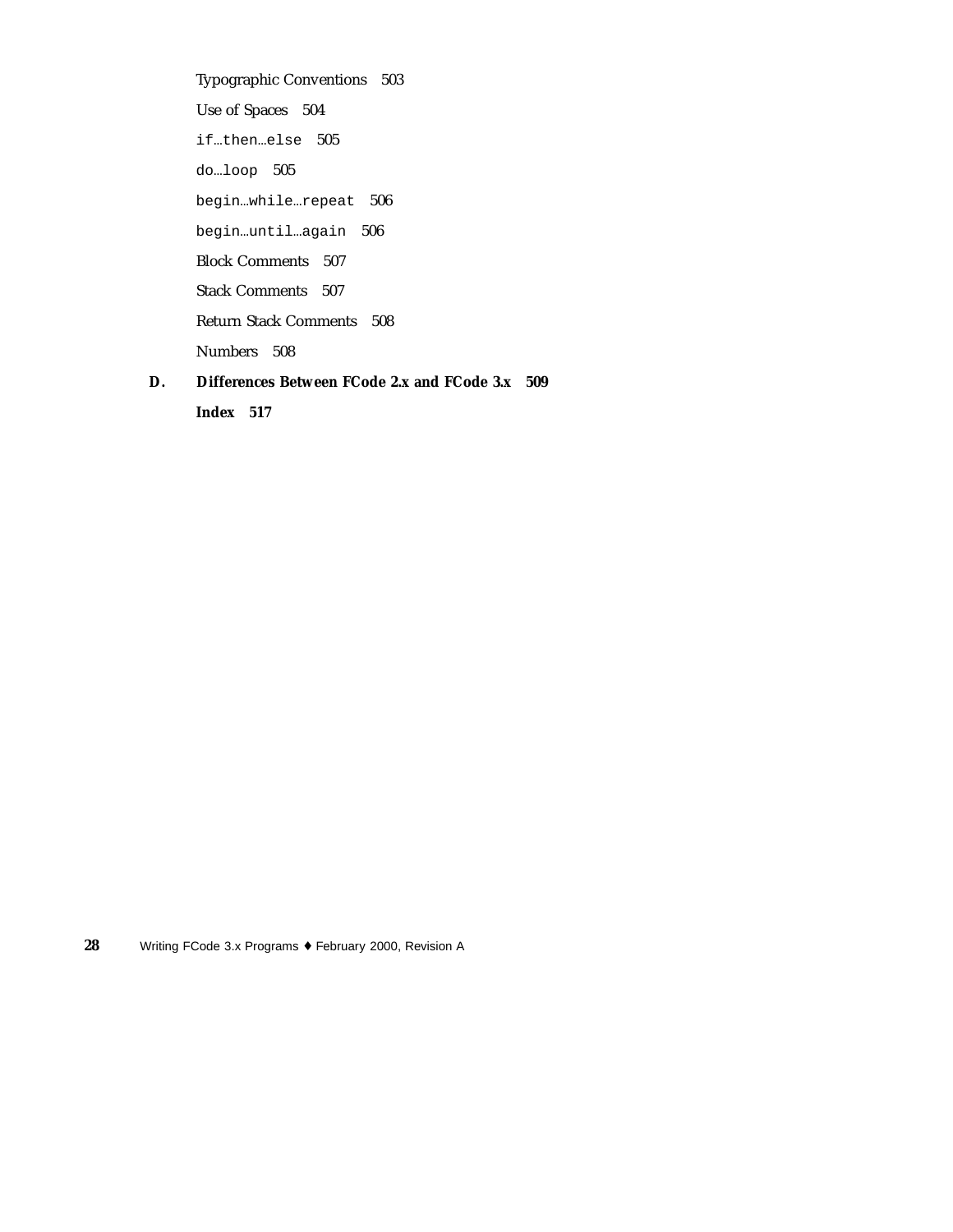### Preface

This manual, *Writing FCode 3.x Programs* (806-1379), describes how to write, debug, and test FCode programs for SPARC-based systems and PCI or SBus interface card devices. It replaces all previous manuals describing how to write FCode programs. IEEE Standard 1275-1994 is based on the Sun<sup>M</sup> OpenBoot<sup>M</sup> 2.x implementation. OpenBoot 3.x from Sun is compliant with IEEE Standard 1275.

Throughout this book, the reference to FCode PROM might refer to any type of ROM device (ROM, PROM, FlashPROM, etc.).

### Who Should Use This Book

This manual is written for designers of PCI and SBus interface cards and other devices that use the FCode programming language. It is written for those designers who have some familiarity with PCI or SBus card design requirements and Forth programming. The sample code in this book is provided as is without any warranty.

The material in this manual is for developers of FCode applications for PCI or SBus peripherals on OpenBoot 3.x. With proper programming precautions, these applications should run on OpenBoot 3.x and earlier versions. By following the IEEE 1275 standard, the same FCode application can also run on non-SPARC systems which are IEEE 1275-compliant. The FCode language is defined by *IEEE Standard 1275-1994 Standard for Boot Firmware*.

This manual is written for designers who have read and understood the corresponding SBus or PCI specifications and SBus or PCI binding to *IEEE Standard 1275-1994 1.*2.

**29**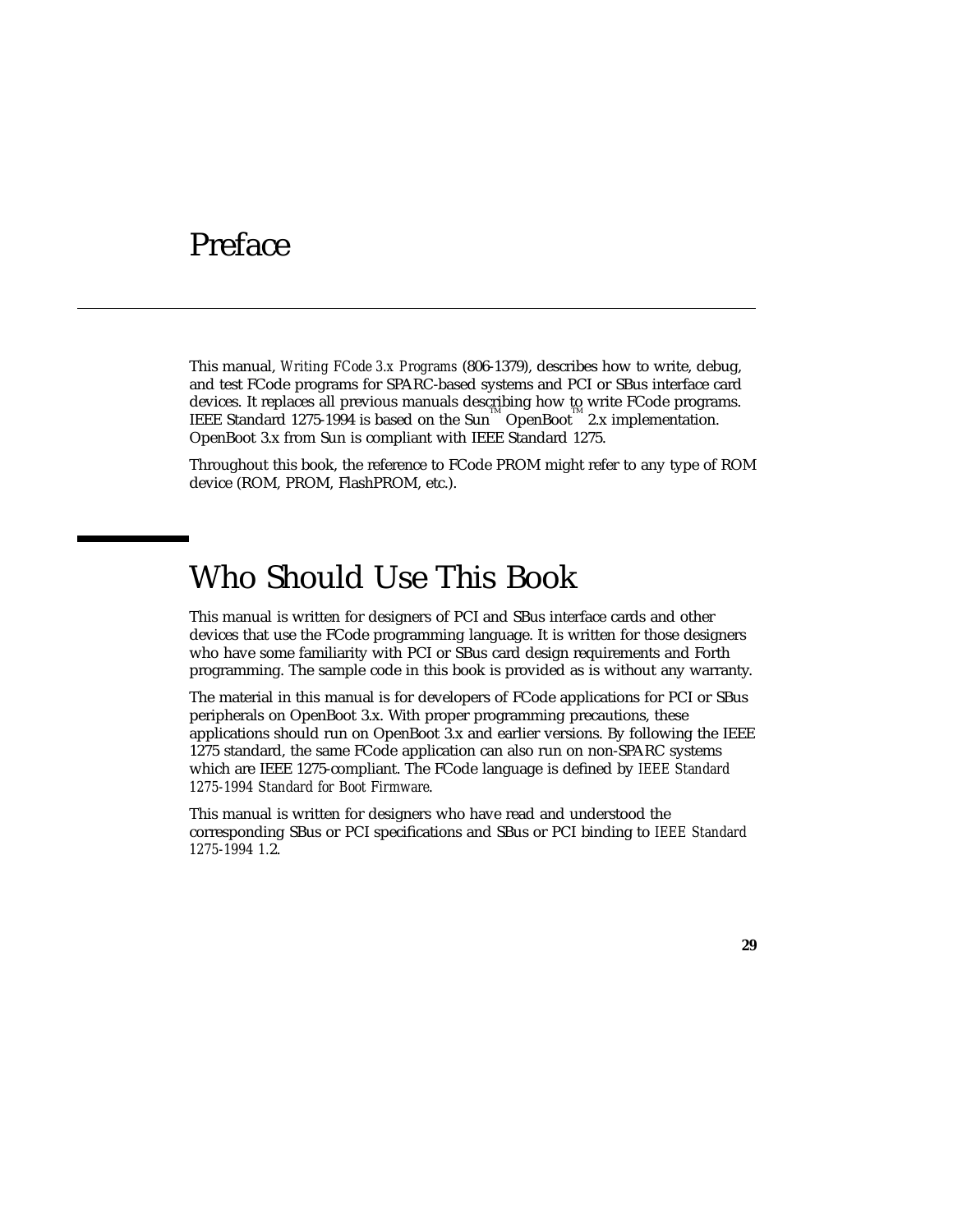### How This Book Is Organized

- Chapter 1, introduces the basic relationships between FCode device drivers and the hardware that they control.
- Chapter 2, basic information for developers writing FCode for use with PCI.
- Chapter 3, introduces the basic elements of FCode, stack notation, and programming style.
- Chapter 4, describes the process of producing FCode programs, from source files to testing working programs.
- Chapter 5, is information to consider when you are designing FCode code for PCI.
- Chapter 6, describes the basic units of FCode program function.
- Chapter 7, describes properties, which define how an FCode device driver program recognizes the hardware that it controls.
- Chapter 8, describes the required methods for nonvolatile and sequential-access mass storage devices.
- Chapter 9, describes writing FCode programs for display devices.
- Chapter 10, describes addressing and required properties for memory-mapped buses.
- Chapter 11, describes how to implement network device drivers.
- Chapter 12, describes programming requirements for serial devices, and gives examples of serial device drivers.
- Chapter 13, shows a PCI FCode driver which is an example of a way of dealing with PCI-related registers in FCode.
- Chapter 14, describes currently-defined FCode words and their functions and use, with brief programming examples.
- Appendix A, lists all currently-defined FCode words according to functional group, name, and byte value.
- Appendix B, describes guidelines for memory allocation and de-allocation in FCode.
- Appendix C, contains an OpenBoot coding guideline.
- Appendix D, discusses the FCodes and macros that have changed between FCode 2.x and FCode 3.x.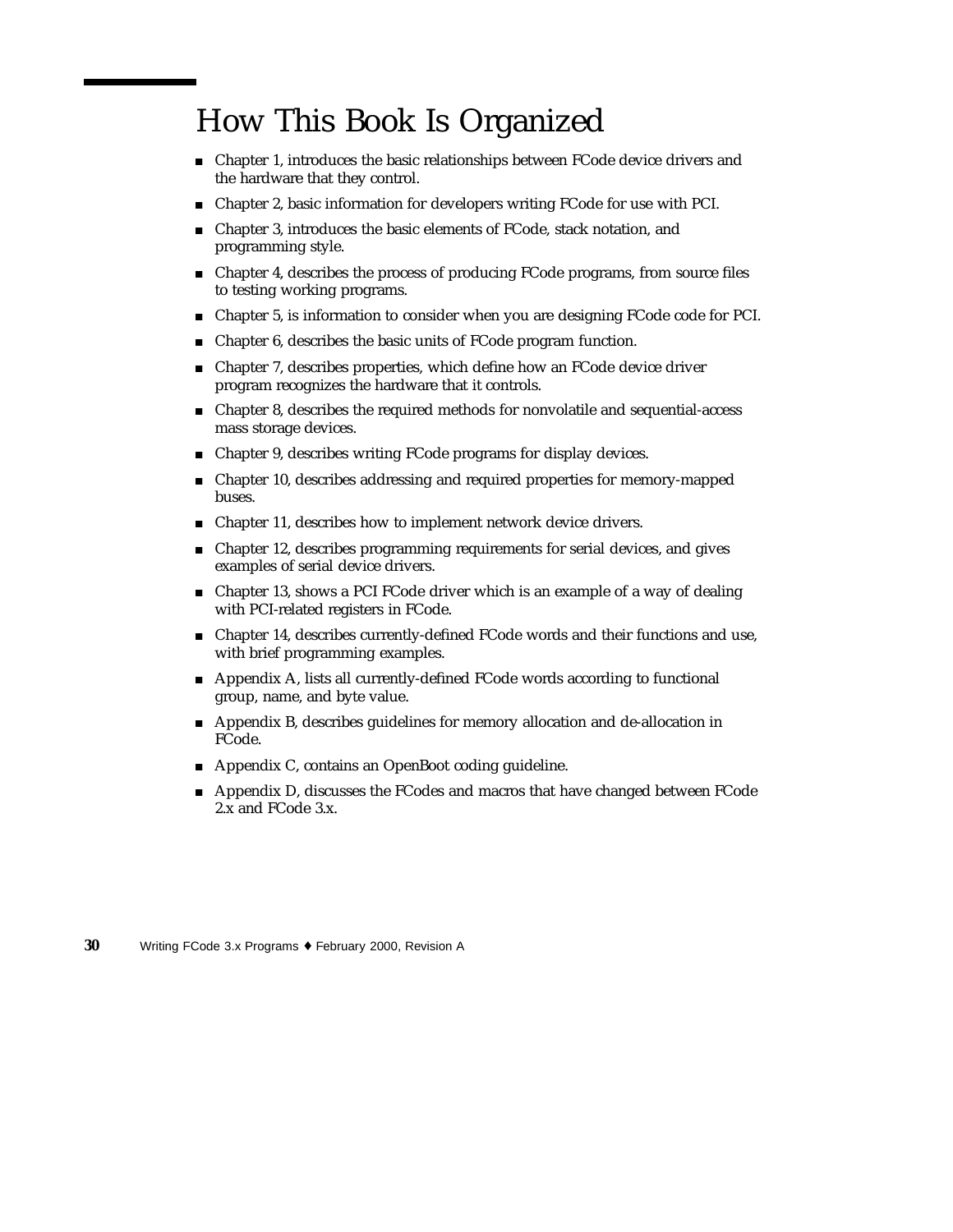# Typographic Conventions

| <b>Typeface or</b><br><b>Symbol</b> | <b>Meaning</b>                                                                 | <b>Examples</b>                                                                                                           |
|-------------------------------------|--------------------------------------------------------------------------------|---------------------------------------------------------------------------------------------------------------------------|
| AaBbCc123                           | The names of commands, files, and<br>directories; on-screen computer<br>output | Edit your . login file.<br>Use $1s - a$ to list all files.<br>% You have mail.                                            |
| $A$ a $Bb$ Cc $123$                 | What you type, when contrasted<br>with on-screen computer output               | $%$ su<br>Password:                                                                                                       |
| $A$ a $B$ h $Cc$ 123                | Book titles, new words or terms,<br>words to be emphasized                     | Read Chapter 6 in the User's Guide.<br>These are called <i>class</i> options.<br>You <i>must</i> be superuser to do this. |
|                                     | Command-line variable; replace<br>with a real name or value                    | To delete a file, type rm <i>filename</i> .                                                                               |

# Shell Prompts

| <b>Shell</b>                          | Prompt                    |
|---------------------------------------|---------------------------|
| C shell                               | machine_name <sup>§</sup> |
| C shell superuser                     | machine_name#             |
| Bourne shell and Korn shell           | \$                        |
| Bourne shell and Korn shell superuser | #                         |

Preface **31**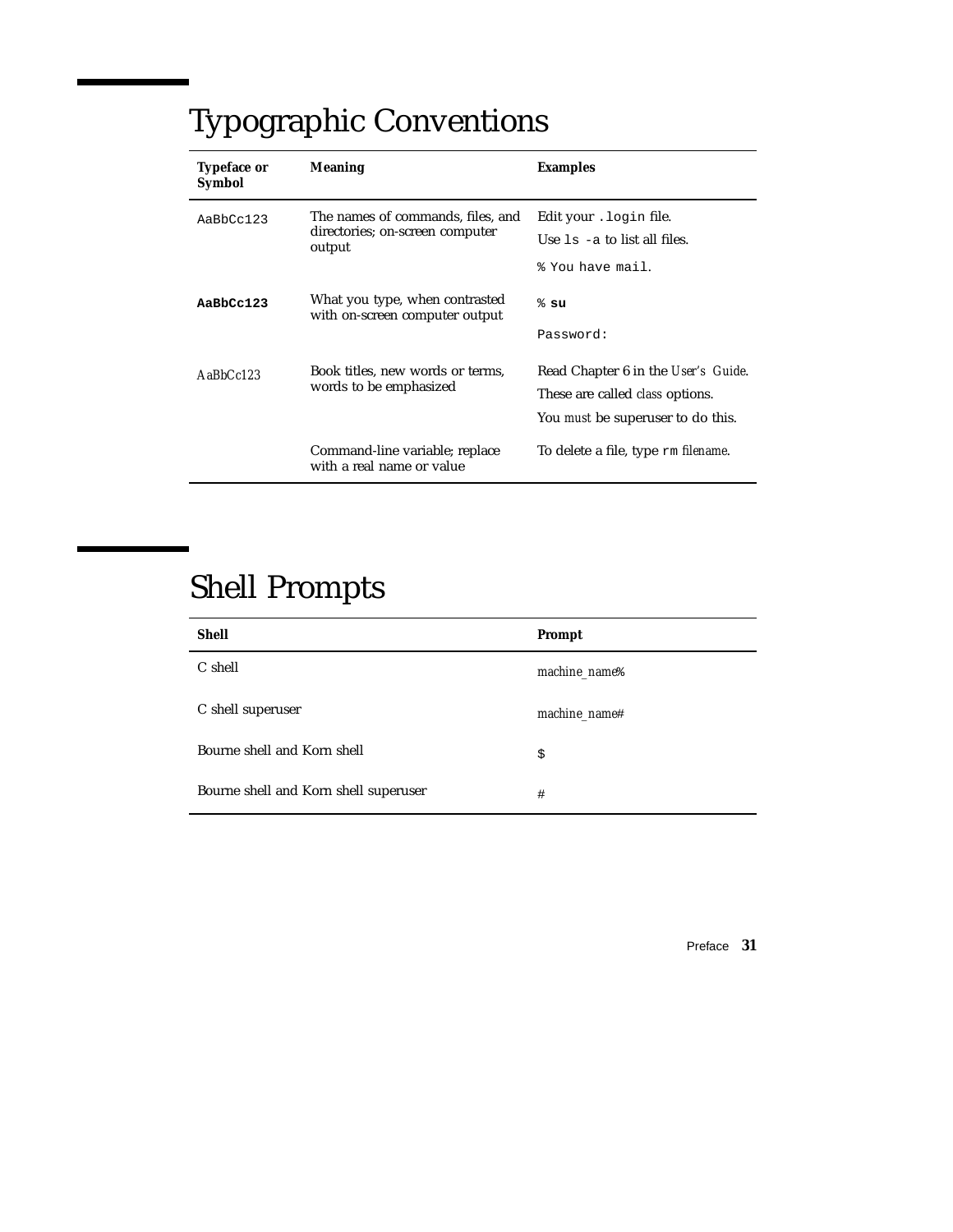### Related Documentation

| <b>Application</b>                    | Title                                                                                                                                               |
|---------------------------------------|-----------------------------------------------------------------------------------------------------------------------------------------------------|
| <b>IEEE Standard</b>                  | IEEE Standard 1275-1994 Standard for Boot (Initialization Configuration)<br>Firmware, Core Requirements and Practices                               |
| <b>IEEE Standard</b>                  | IEEE Standard 1275.1-1994 Standard for Boot (Initialization Configuration)<br>Firmware: Instruction Set Architecture (ISA) Supplement for IEEE 1754 |
| <b>IEEE Standard</b>                  | IEEE Standard 1275.2-1994 Standard for Boot (Initialization Configuration)<br>Firmware: Bus Supplement for IEEE 1496 (SBus)                         |
| <b>IEEE Standard</b>                  | IEEE 1496-1993 Standard for Chip and Module Interconnect Bus: SBus<br>1-55937-353-9                                                                 |
| <b>PCI Local Bus</b><br>Specification | PCI Local Bus Specification, rev. 2.1, available from PCI Special Interest<br>group: 800-433-5177/503-797-4207 and http://www.pcisig.com            |
| <b>OpenBoot</b>                       | OpenBoot 2.x Command Reference (802-3241)                                                                                                           |
| OpenBoot                              | OpenBoot 3.x Command Reference (802-5837)                                                                                                           |
| <b>IEEE Standard</b>                  | PCI-Bus Binding to IEEE Standard 1275-1994, available at $h_{\text{t}}/l$<br>playground.sun.com/1275                                                |

# Forth and Forth Programming

For further information about Forth and Forth programming:

- *Mastering Forth,* Anita Anderson and Martin Tracy, Brady Communications Co., Inc., 1989
- ANSI Forth X3J14
- *Forth: A Text and Reference*, Mahlon G. Kelly and Nicholas Spies. Prentice-Hall, 1986
- *Starting Forth*, Leo Brody. Forth, Inc., second edition, 1987
- *Forth: The New Model*, Jack Woehr. M & T Books, 1992
- Forth Interest Group http://forth.org/fig.html

**<sup>32</sup>** Writing FCode 3.x Programs ♦ February 2000, Revision A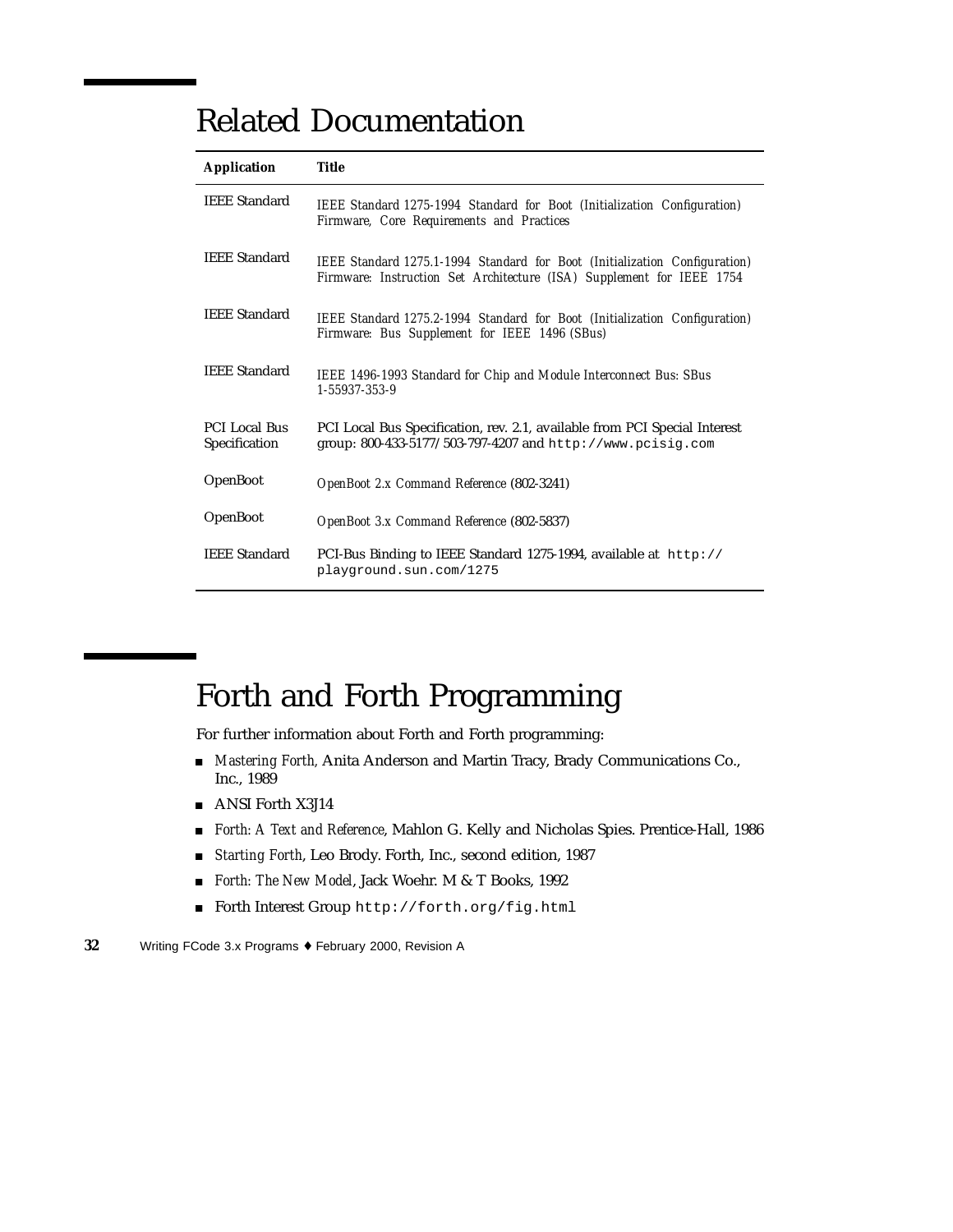### Ordering Sun Documentation

Fatbrain.com, an Internet professional bookstore, stocks select product documentation from Sun Microsystems, Inc.

For a list of documents and how to order them, visit the Sun Documentation Center on Fatbrain.com at:

http://www1.fatbrain.com/documentation/sun

### Accessing Sun Documentation Online

The docs.sun.com<sup>SM</sup> web site enables you to access Sun technical documentation on the Web. You can browse the docs.sun.com archive or search for a specific book title or subject at:

http://docs.sun.com

## Sun Welcomes Your Comments

We are interested in improving our documentation and welcome your comments and suggestions. You can email your comments to us at:

docfeedback@sun.com

Please include the part number (806-1379-10) of your document in the subject line of your email.

Preface **33**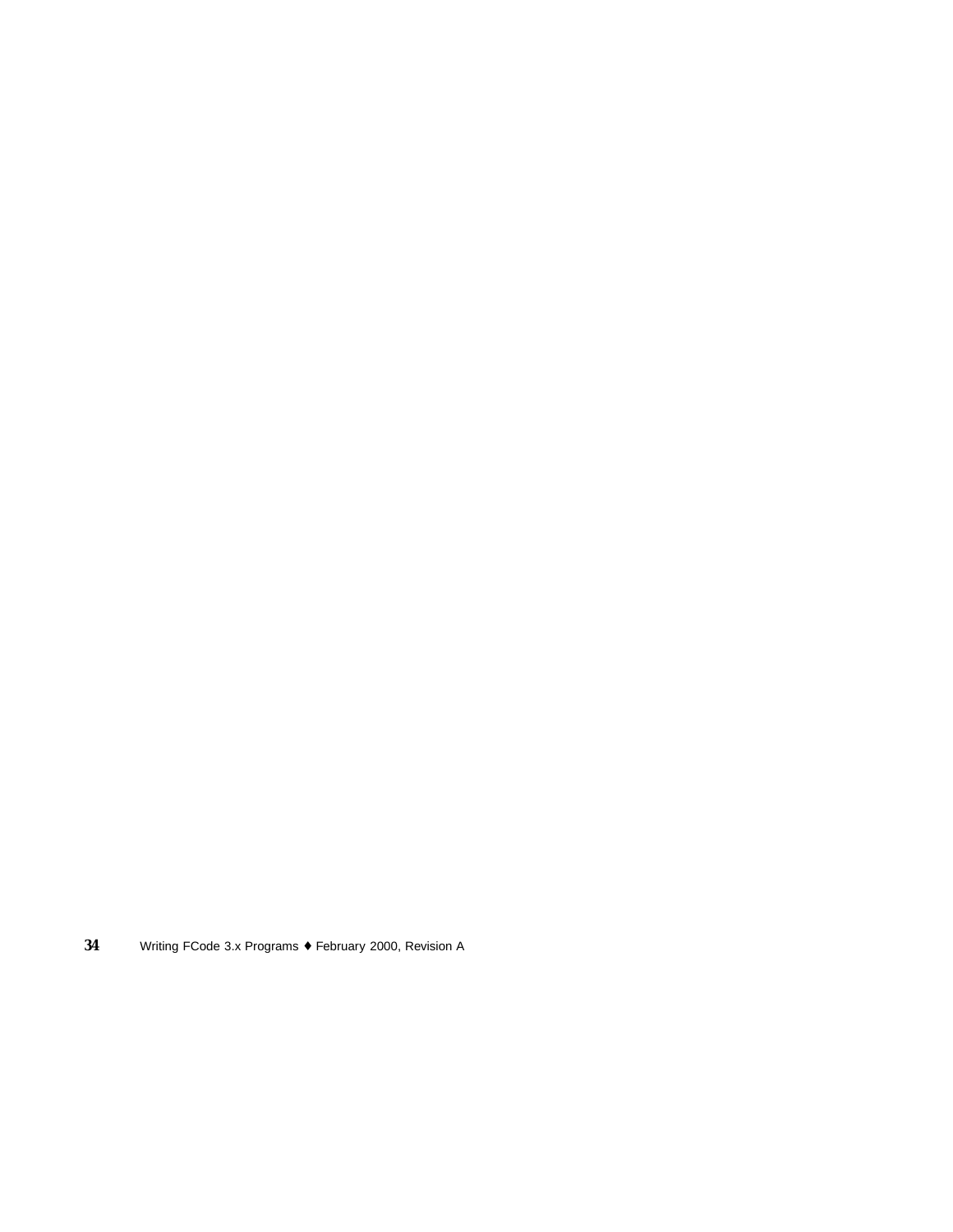### SBus Cards and FCode

Each SBus card must have a PROM whose contents identify the device and its characteristics.

The SBus card's PROM may also include an optional software driver that lets you use the card as a boot device or a display device during booting.

In addition to designing hardware, the process of developing SBus devices may include writing, testing, and installing FCode drivers for the device. These drivers, if present, perform three functions:

- Exercising the device during development, and verifying its functionality
- **Providing the necessary driver to be used by the system boot PROM during** power-up
- **Providing device configuration information**

In practice, these functions overlap substantially. The same code needed by the system boot PROM usually serves to significantly test the device as well, although additional code may be desired to fully verify proper behavior of the device. The PROM code is used before and during the boot sequence. After the boot sequence finishes, and while not using the OpenBoot FORTH Monitor, most SBus device use is through Solaris™ drivers.

SBus device PROMs must be written in the FCode programming language, which is similar to ANS Forth. FCode is described in more detail in Chapter 3.

This chapter includes the following sections:

- "FCode PROM Format" on page 36
- "Interpreting FCode" on page 36
- "Device Identification" on page 36
- "Creating and Executing FCode Definitions" on page 37

**35**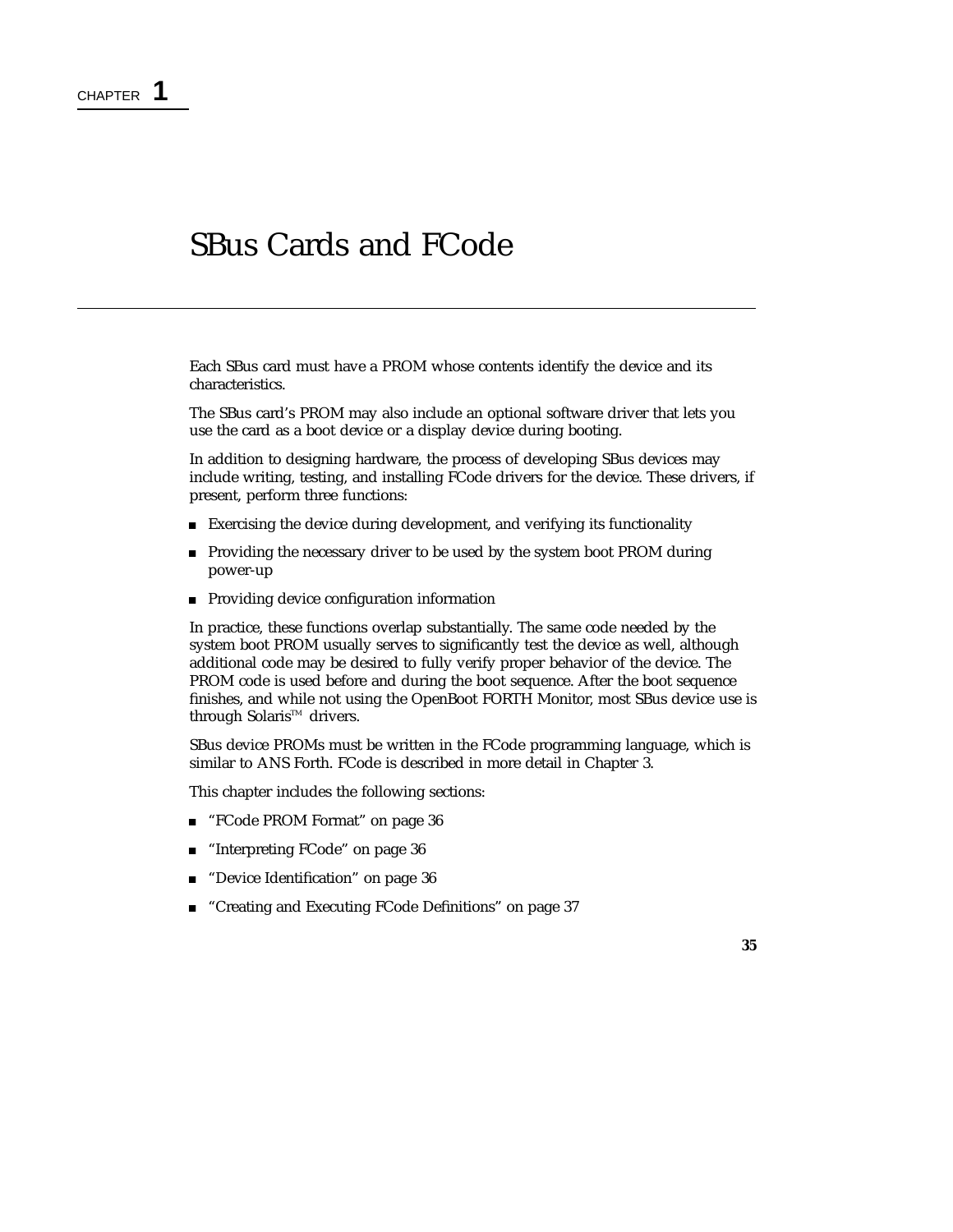### FCode PROM Format

An FCode PROM begins at address 0 in the SBus card's physical address space. Its size can range from 30 bytes up to 32Kbytes. Typical sizes are 60 bytes (for a simple card that identifies itself but does not need a driver) and 5 to 15Kbytes (for a card with a boot driver). It is good practice to make FCode boot drivers as short as is practical.

An FCode PROM must be organized as follows:

- Header (8 bytes: consisting of magic number, version number, length, checksum)
- Body (FCode program; 0 or more bytes)
- End Token (either End0, a zero byte, or End1, an alternative all 1s byte)

### Interpreting FCode

For each SBus slot, the FCode program is interpreted during boot as follows:

- **Location 0 of the SBus PROM is read with an 8-bit or 32-bit access. If there is no** response (as when there is no card in that slot), the slot is subsequently ignored.
- If the high-order byte of the value returned from the first access is not the FCode magic number 0xfd or 0xf1, the slot is subsequently ignored.
- If the high-order byte is  $0 \times f d$  or  $0 \times f 1$ , the PROM is assumed to contain a valid FCode program. The FCode is then interpreted by starting at location 0 and reading one byte at a time, executing a procedure associated with each FCode value.
- Interpretation ceases when the FCode  $0 \times 00$  or  $0 \times f f$  (End0 or End1) is encountered.

### Device Identification

An FCode PROM must identify its device. This identification must include, at a minimum, the device name used to link the device to its Solaris driver. Identification information may include additional characteristics of the device for the benefit of the operating system and the CPU boot PROM.

In most systems, the CPU's FCode interpreter will store each device's identification information in a *device tree* that has a node for each device. Each *device node* has a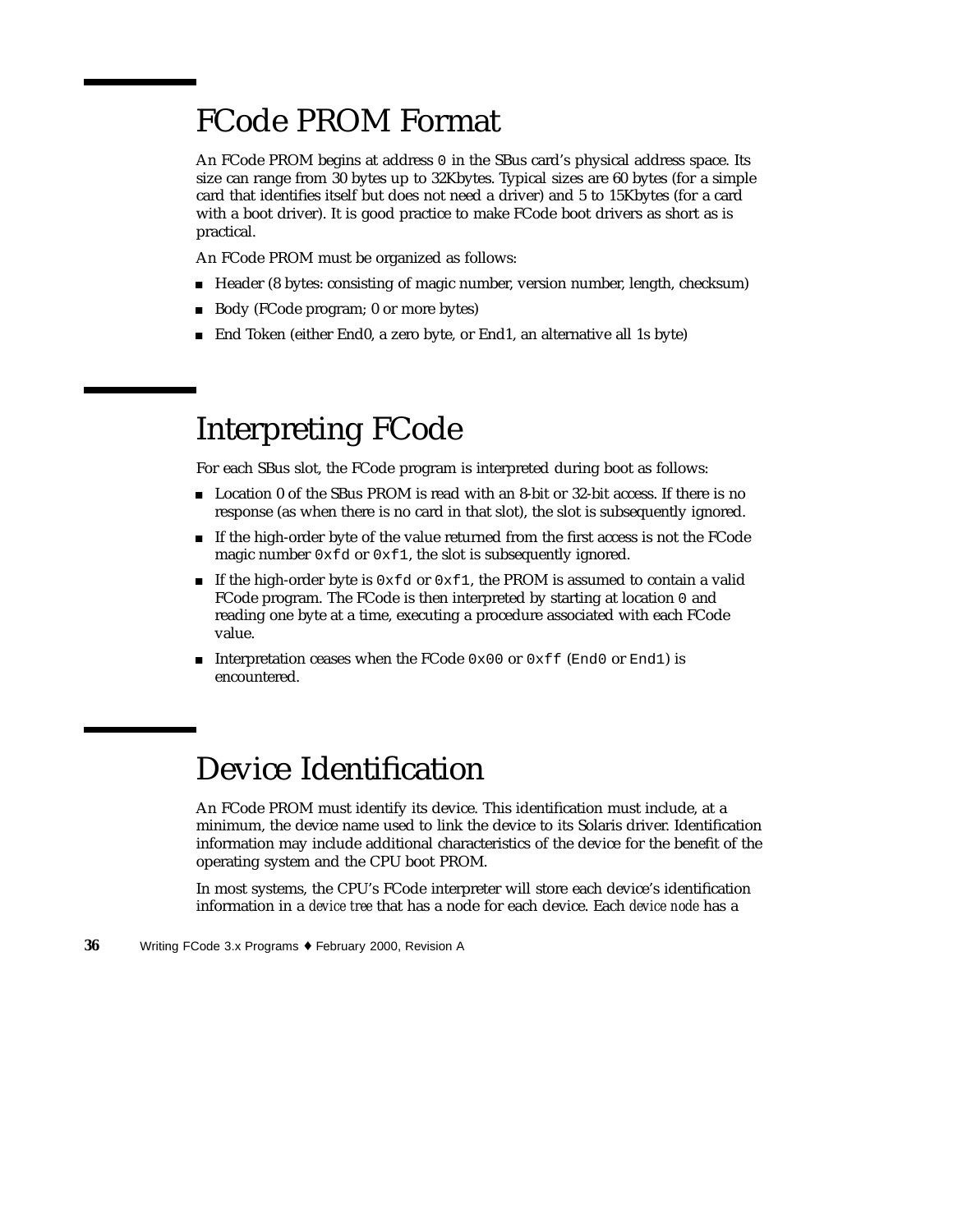*property list* that identifies and describes the device. The property list is created as a result of interpreting the program in the FCode PROM.

Each property must have a name and a value. The name is a string and the value is an array of bytes, which may encode strings, numbers, and various other data types.

See Chapter 7 for more information.

## Creating and Executing FCode Definitions

Many FCode programs create executable routines, called *colon definitions* (or *methods*) that typically read from and write to device locations to control device functions. These definitions are also stored in the device tree node for that device.

Once defined, these routines may typically be executed under any of the following circumstances:

- Interactively at the OpenBoot ok prompt
- By the OpenBoot system (for using this boot or display system during system startup)
- Automatically during FCode interpretation (for power-on initialization or other purposes)

SBus Cards and FCode **37**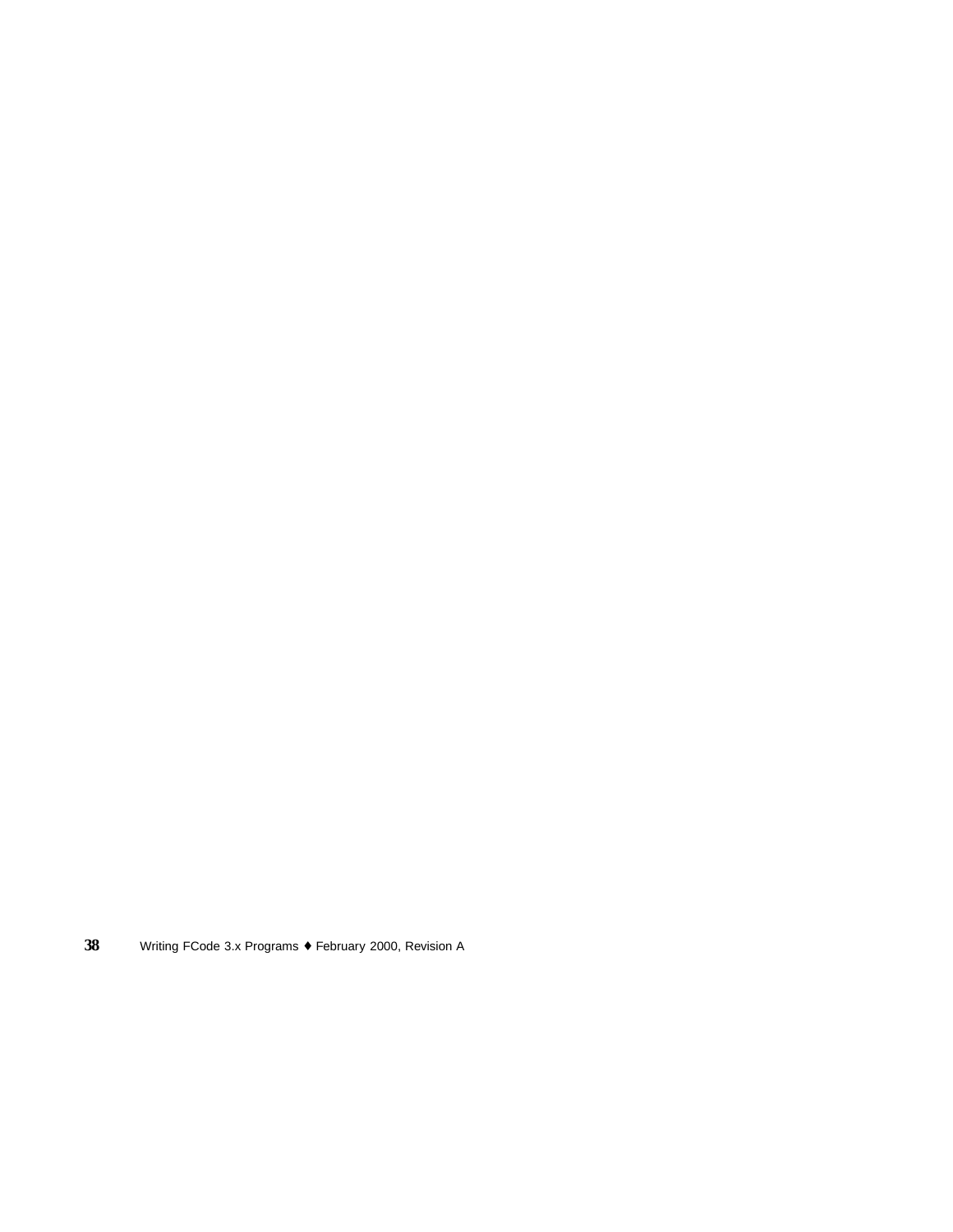## PCI FCode Information

This chapter contains basic information for developers writing FCode for use with PCI. It includes the following sections:

- "PCI FCode PROM Header Format" on page 39
- **The PCI Expansion PROM Header Format" on page 40**
- "PCI Expansion PROM Data Structure Format" on page 41
- "Format of Physical Address in reg Property " on page 42
- "CPU PROM-Generated Properties" on page 43
- "Adding a PCI Header to a PROM" on page 44

# PCI FCode PROM Header Format

The PCI FCode PROM header format is as follows:

|  | <b>TABLE 2–1</b> PCI FCode PROM Header Format |
|--|-----------------------------------------------|
|--|-----------------------------------------------|

| Header                    | Format                                   |
|---------------------------|------------------------------------------|
| a, out, header            | 32 bytes (needed by some utilities)      |
| PCI expansion PROM header | 28 bytes                                 |
| PCI data structure        | 24 bytes                                 |
| FCode                     | (8 Byte FCode header + FCode code bytes) |

**39**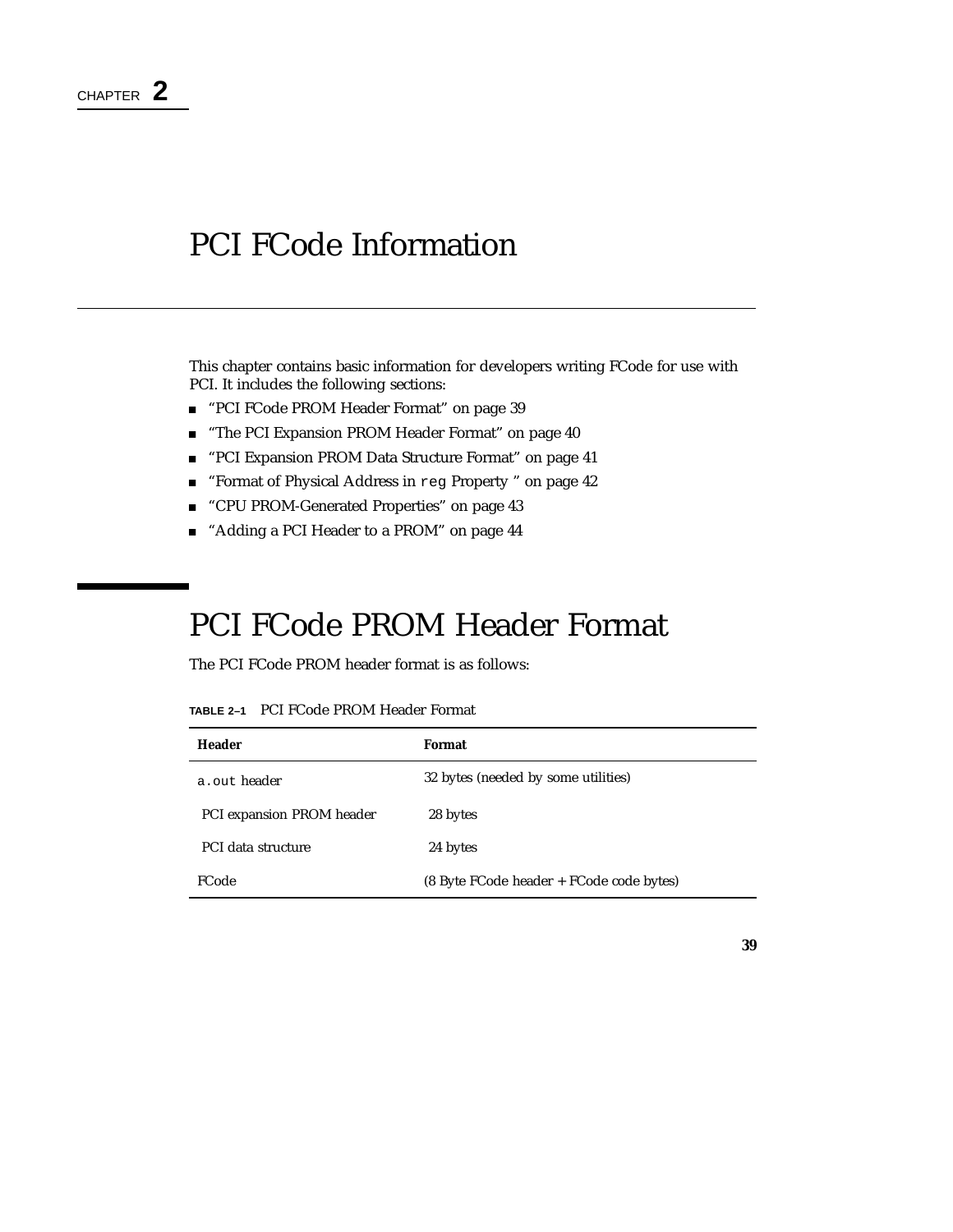The a.out header is required in order to download an FCode image using dload or boot on a Solaris  $\sum_{m=1}^{\infty} 1 \cdot x$  (SunOS<sup>TM</sup> 4.x) system if, for instance, during test/ development of your FCode driver, you don't want to use a physical PROM.

If you use dload or boot to put your FCode image on a system with a Solaris 2.x operating environment, you must replace the a.out header with an ELF header.

The fakeboot utility can add either an a.out or an ELF header based on parameters that you pass to fakeboot.

# The PCI Expansion PROM Header Format

The PCI expansion PROM header format (28 bytes) is as follows:

| <b>Byte Offset</b> | Value<br>(hexidecimal) | <b>Description</b>                                                                                                          |
|--------------------|------------------------|-----------------------------------------------------------------------------------------------------------------------------|
| 00                 | 55(h)                  | PROM signature byte one                                                                                                     |
| 01                 | aa(h)                  | PROM signature byte two                                                                                                     |
| $02 - 03$          | 3400(h)                | SPARC reserved value                                                                                                        |
| $04-17$            | 0000                   | Reserved for processor<br>architecture-unique data                                                                          |
| 18-19              | 1c <sub>00</sub>       | Pointer to PCI data structure<br>(assuming PCI data<br>immediately after PCI expansion<br>structure follows<br>PROM header) |
| 1A-1B              | 0000                   | Pad bytes                                                                                                                   |

**TABLE 2–2** PCI Expansion PROM Header Format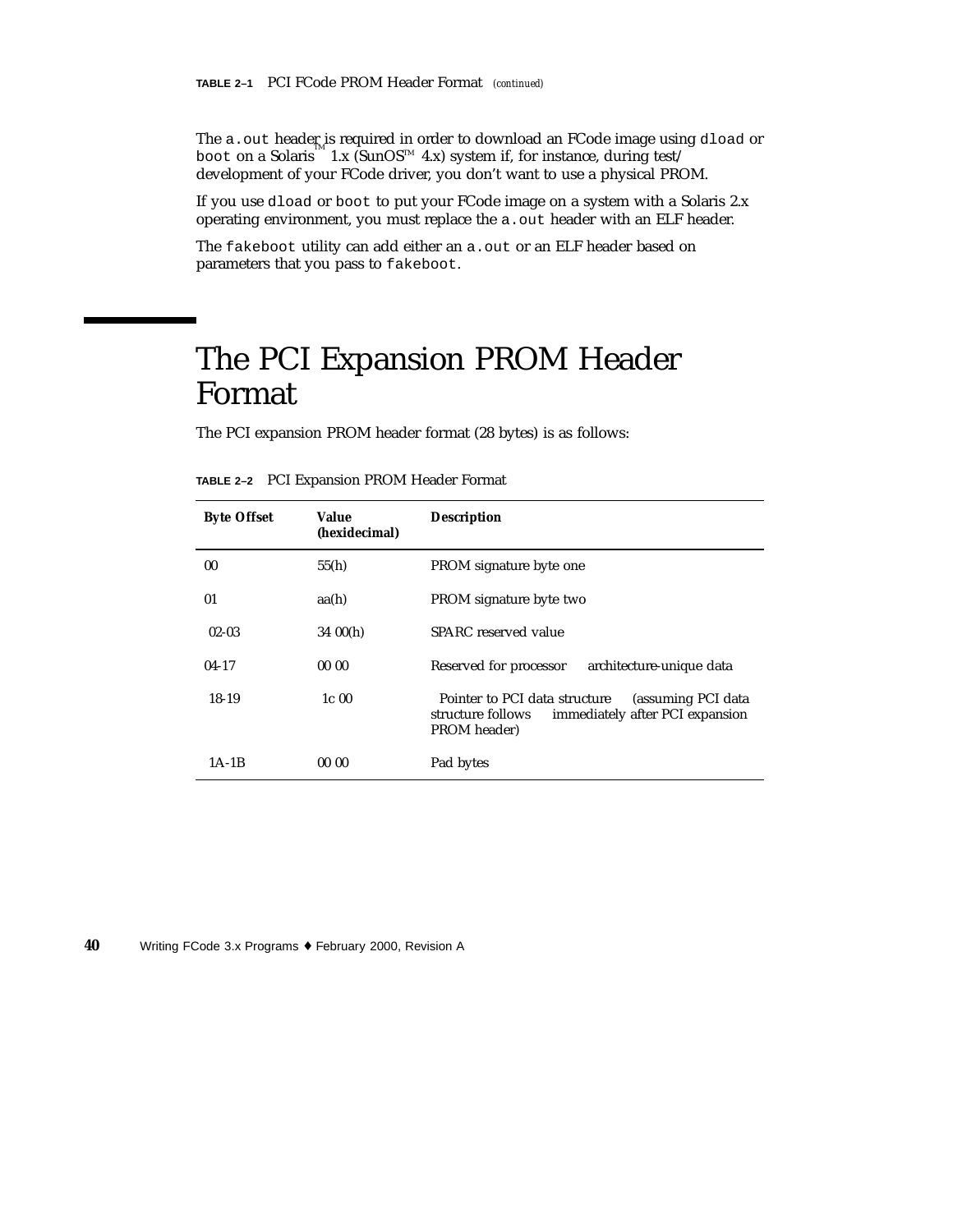# PCI Expansion PROM Data Structure Format

The PCI expansion PROM data structure format (24 bytes) is as follows:

| <b>Byte Offset</b> | Description/(Hex. value)            |
|--------------------|-------------------------------------|
| $00 - 03$          | Signature: P C I R (50 43 49 52)    |
| $04 - 05$          | Vendor ID                           |
| $06 - 07$          | Device ID                           |
| 08-09              | Pointer to vital product data       |
| $0A-0B$            | PCI data structure length (18 00)   |
| 0 <sup>C</sup>     | PCI data structure revision         |
| 0 <sub>D</sub>     | Programming interface code          |
| 0E                 | Subclass code                       |
| 0F                 | Class code                          |
| $10 - 11$          | Image length in 512 bytes           |
| $12 - 13$          | Revision level of code/data         |
| 14                 | Code type (01)                      |
| 15                 | Indicator byte. For last image (80) |
| $16-17$            | Reserved (00 00)                    |

**TABLE 2–3** PCI Expansion PROM Data Structure Format

The following is a dump of initial bytes in a PCI FCode PROM with an a.out header in the first 32 bytes.

PCI FCode Information **41**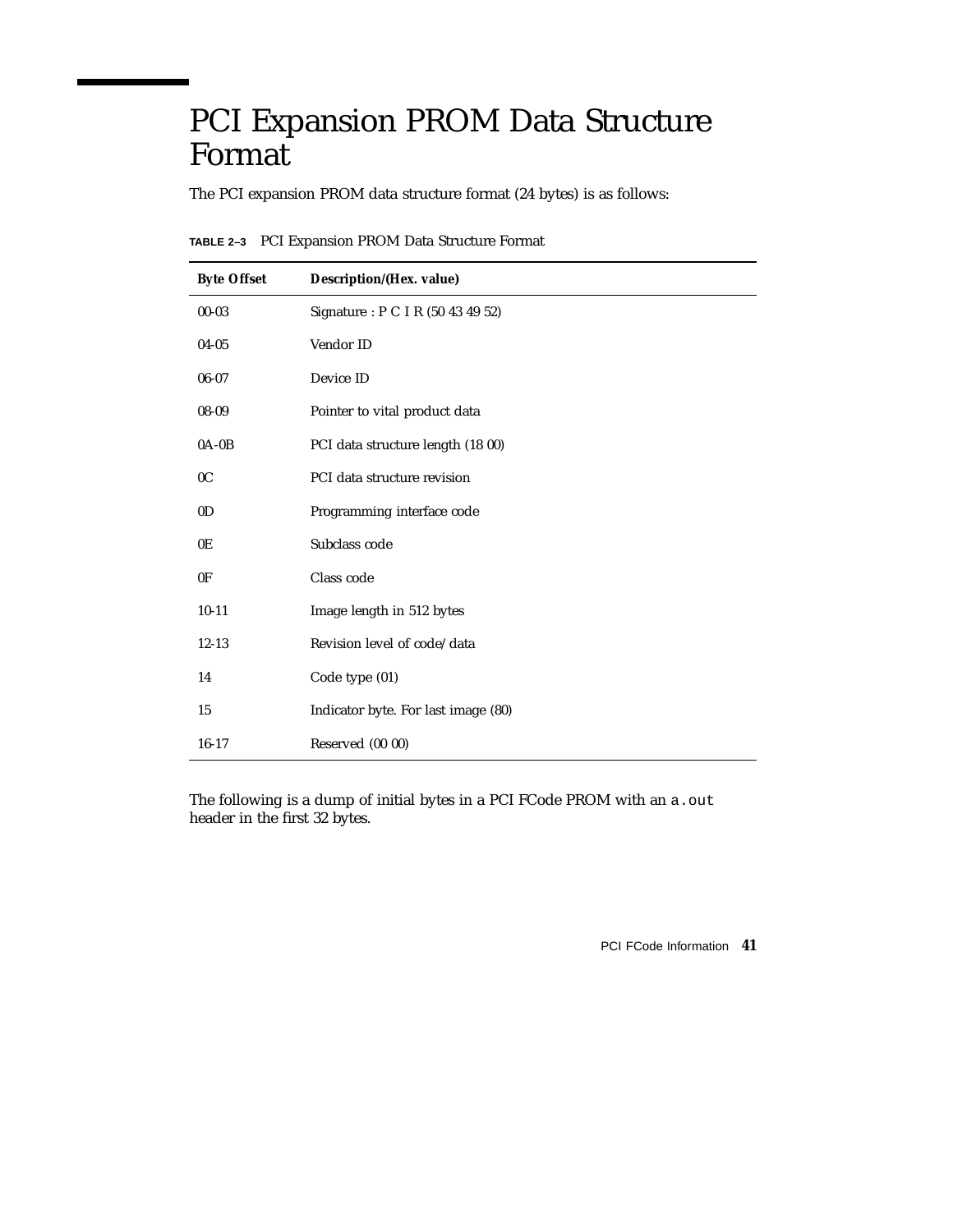#### **TABLE 2–4** PCI FCode PROM Dump

| 00000 | 01 03 01 07 00 00 46 98 00 00 00 00 00 00 00 00 |  |  |  |  |  |  |  |
|-------|-------------------------------------------------|--|--|--|--|--|--|--|
| 00010 |                                                 |  |  |  |  |  |  |  |
| 00020 |                                                 |  |  |  |  |  |  |  |
| 00030 | 00 00 00 00 00 00 00 00 1c 00 00 00 50 43 49 52 |  |  |  |  |  |  |  |
| 00040 | 8e 10 01 10 00 c0 18 00 00 00 00 02 7e 00 00 01 |  |  |  |  |  |  |  |
| 00050 | 01 80 00 00 f1 03 18 6e 00 00 46 64 xx xx xx xx |  |  |  |  |  |  |  |

For the PROM above, the vendor ID is 0x108e, the device ID is 0x1001, the pointer to Vital Product Data is 0xc000, the class code is 0x02, the subclass code is 0, the programming interface code is 0, the image length (in 512 bytes) is 0x7e, the FCode length is 0x4664 bytes, and the xx are FCode data.

## Format of Physical Address in reg Property

For PCI, the "reg" property value has five 32-bit numbers: phys.hi, phys.mid, phys.lo, size.hi, and size.lo. The size.hi and size.lo are values for a register size of which the address and type are defined by phys.hi, phys.mid, and phys.low.

The format of the physical address in the reg property is as follows:

**TABLE 2–5** Format of Physical Address in reg Property

| phys.hi cell:  | npt000ss bbbbbbbbb dddddfff rrrrrrrr |
|----------------|--------------------------------------|
| phys.mid cell: | hhhhhhhh hhhhhhh hhhhhhh hhhhhhhh    |
| phys.low cell: |                                      |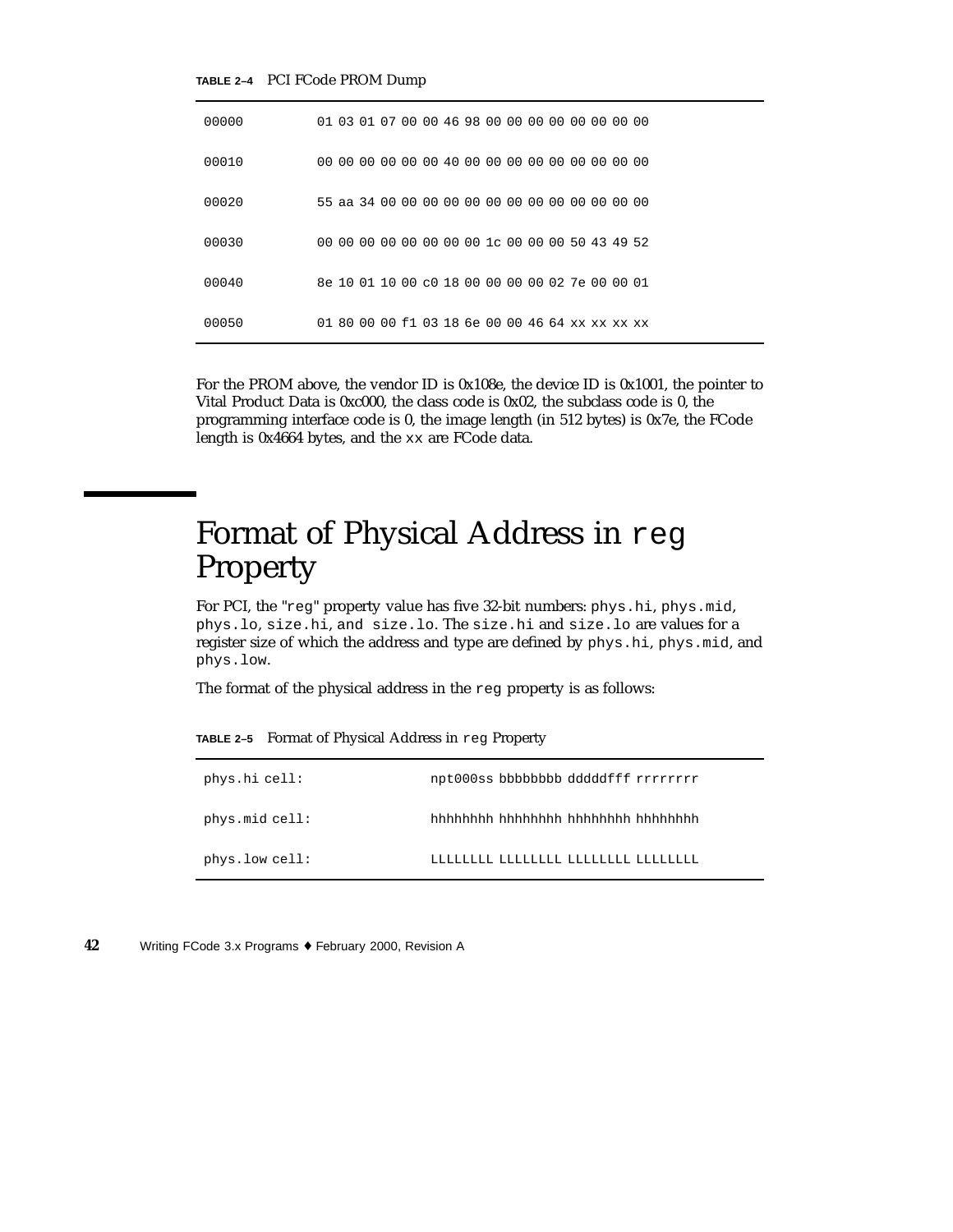where

- n is 0 if the address is relocatable; 1 otherwise.
- $\Box$  p is 1 if the addressable region is prefetchable; 0 otherwise.
- $\blacksquare$  t is 1 if the address is aliased (for non-relocatable I/O), below 1 Mbyte (for memory), or below 64 Kbytes (for relocatable I/O).
- ss=00 ==> configuration space
- $\Box$  ss=01 = = > I/O space
- $ss=10 ==$  32-bit memory space
- $\equiv$  ss=11 = = > 64-bit memory space
- bbbbbbbb is an 8-bit bus number (assigned by the CPU PROM at probe time).
- ddddd is a 5-bit device number.
- fff is a 3-bit function number.
- **rrrrrrrr** is an 8-bit register number.
- hh..hh is a 32-bit unsigned number, most significant bits.
- LL..LL is a 32-bit unsigned number, least significant bits.

# CPU PROM-Generated Properties

This section describes the properties created by the motherboard CPU PROM from the information in the configuration space registers of the PCI device.

The CPU PROM normally generates the following properties in a PCI device node:

- vendor-id
- device-id
- revision-id
- class-code

It also generates devsel-speed from the information in the configuration space registers. The interrupts property is present if the Interrupt Pin register is nonzero. The following properties are present only if the corresponding capability is available from the device or if the corresponding value was nonzero as indicated in the configuration space registers:

- 66mhz-capable
- udf-supported
- cache-line-size
- fast-back-to-back

PCI FCode Information **43**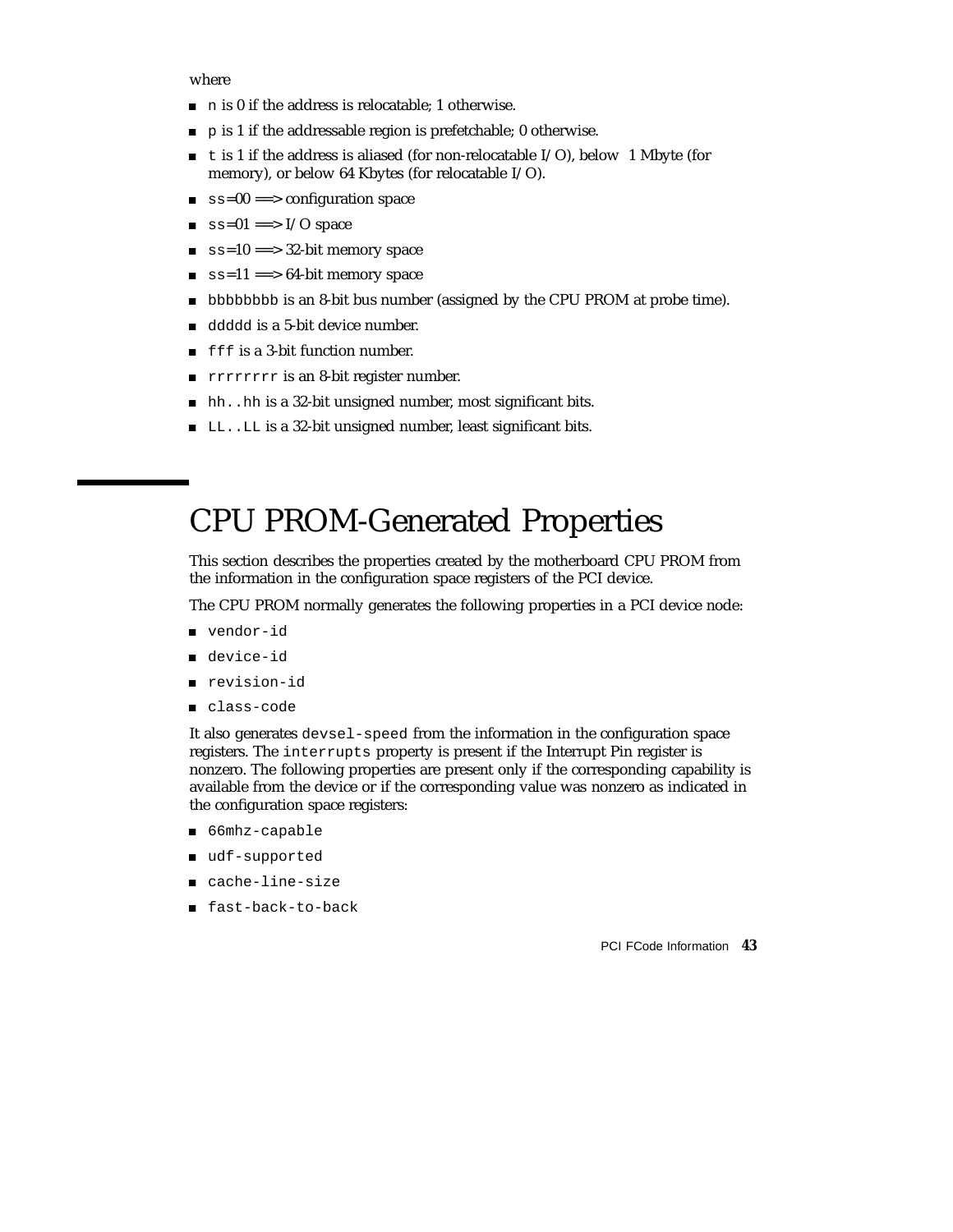- subsystem-id
- subsystem-vendor-id

The min-grant and max-latency properties are created unless the header type is 01. The CPU PROM also creates the assigned-addresses property, with entries for each address base register for which an address is assigned.

# Adding a PCI Header to a PROM

You can see an example in test-pci.fth or add a PCI header using the following example:

tokenizer[ \ to add vendor id, device id and class code h# 108e h# 1001 h# 020000 pci-header \ to add vital product data h# c000 pci-vpd-offset \ to add pci-code-revision h# 1234 pci-code-revision ]tokenizer fcode-version3 ----- ----- ---- end0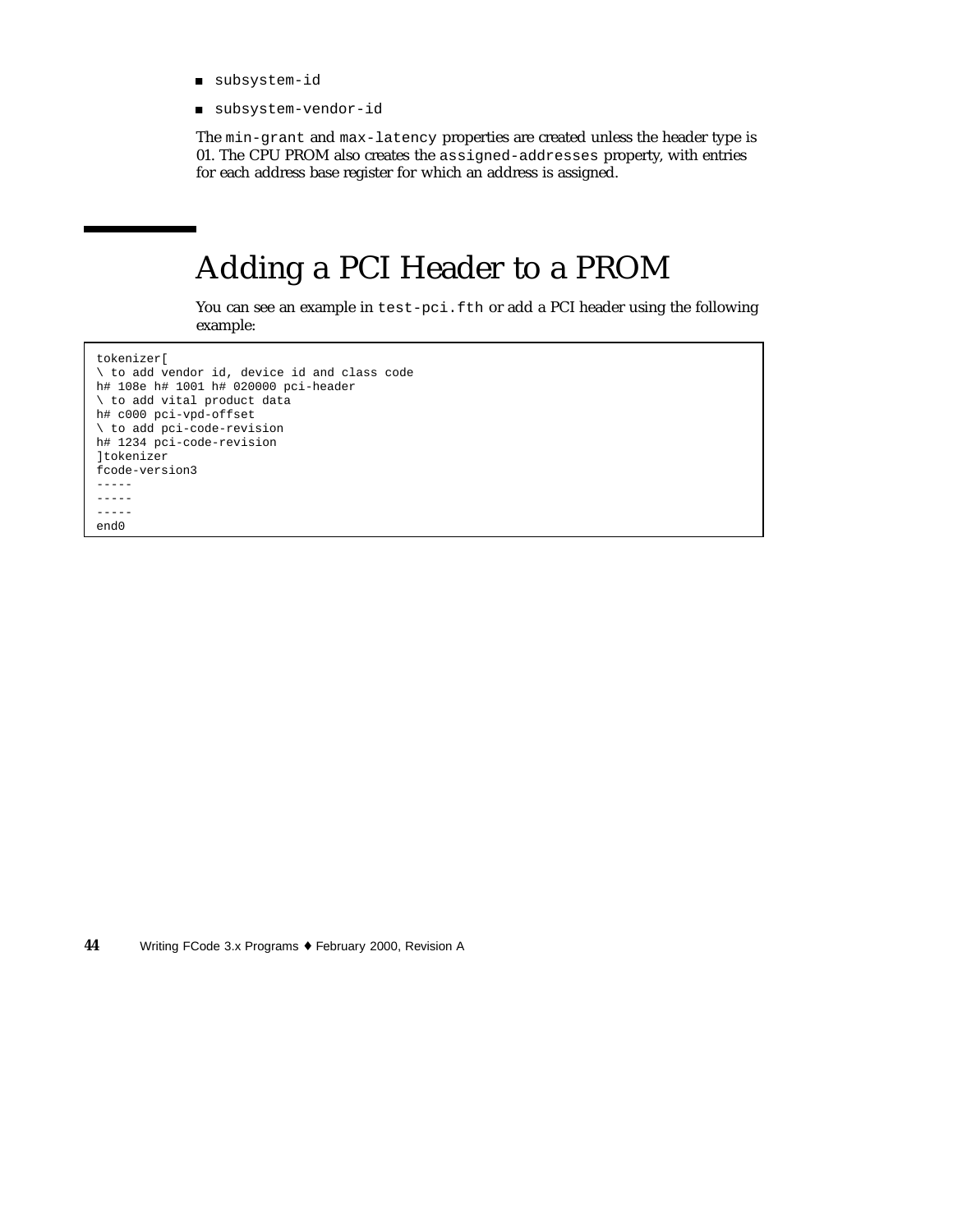## Elements of FCode Programming

FCode is a computer programming language defined by *IEEE Standard 1275-1994 Standard for Boot Firmware*. FCode is semantically similar to ANS Forth, but is encoded as a sequence of binary byte codes representing a defined set of Forth definitions.

FCode has these characteristics:

- The source format is machine and system independent.
- The binary format (FCode) is machine, system, and position independent.
- The binary format is compact.
- The binary format can be interpreted easily and efficiently.
- **Programs are easy to develop and debug.**
- The source format can easily be translated to binary format.
- The binary format can be translated back to source format.

Forth commands are called *words*, and are roughly analogous to procedures in other languages. Unlike other languages, such as C, which have operators, syntactic characters, and procedures, in Forth every word is a procedure.

A Forth word is named by a sequence of between one and 31 printable characters. A Forth program is written as a sequence of Forth word names separated by one or more white space characters (such as spaces, tabs, or line terminators). Forth uses a left-to-right reverse Polish notation, like some scientific calculators. The basic structure of Forth is: do this, now do that, now do something else, and so on.

New Forth words are defined as sequences of previously existing words. Subsequently, new words may be used to create still more words.

FCode is a byte-coded translation of a Forth program. Translating Forth source code to FCode involves replacing the Forth word names (stored as text strings) with their equivalent FCode numbers. The tokenized FCode takes up less space in PROM than the text form of the Forth program from which it was derived, and can be interpreted more easily and rapidly than the text form.

**45**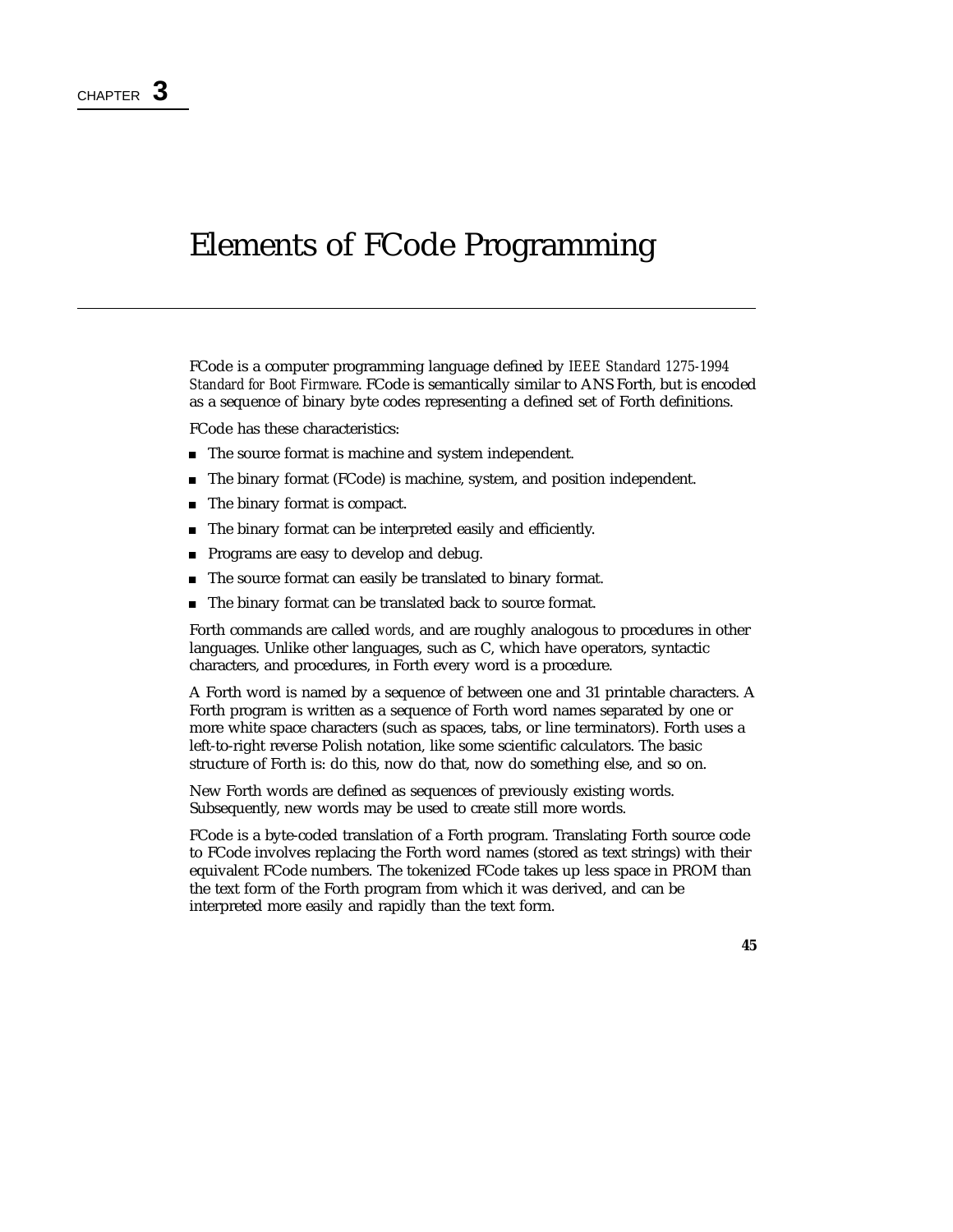For purposes of this manual, the term FCode indicates both binary-coded FCode and the Forth programs written as ASCII text files for later conversion to binary-coded FCode.

Except where a distinction between the two forms is explicitly stated, the use of FCode in this manual can be assumed to apply equally to both FCode and Forth.

This chapter includes the following sections:

- "Colon Definitions" on page 46
- **Example 13 Stack Operations**" on page 47
- **Programming Style"** on page 48
- "Coding Style" on page 48
- "A Minimal FCode Program" on page 52
- "FCode Classes" on page 53
- **FRIMIT PRIMIT PRIMITE:** "Primitive FCode Functions" on page 54
- "System FCode Functions" on page 55
- "Interface FCode Functions" on page 55
- "Local FCode Functions" on page 56

### Colon Definitions

Three concepts are critical to understanding FCode (or Forth):

- A *colon definition* creates a new word with the same behavior as a sequence of existing words. A colon definition begins with a colon and ends with a semicolon.
- Once a new word has been created, it is immediately available, either for direct execution or for use in future colon definitions.
- Most parameter passing is done through a pushdown, last-in, first-out *stack*.

Normally, the action associated with an FCode function is performed when the FCode function is encountered. This is called *interpret state*. However, the state may switch between interpret state and *compile state*.

In interpret state, FCode functions are executed as they are encountered. Interpret state operates until encountering a ":". The word ":" does the following:

- Allocates an FCode number and associates it with the name immediately following the colon
- Switches to compile state

In compile state, FCodes are saved for later execution, rather than being executed immediately. The sequence thus compiled is installed in the action table as a new word, and can be used later in the same way as if it were a built-in word.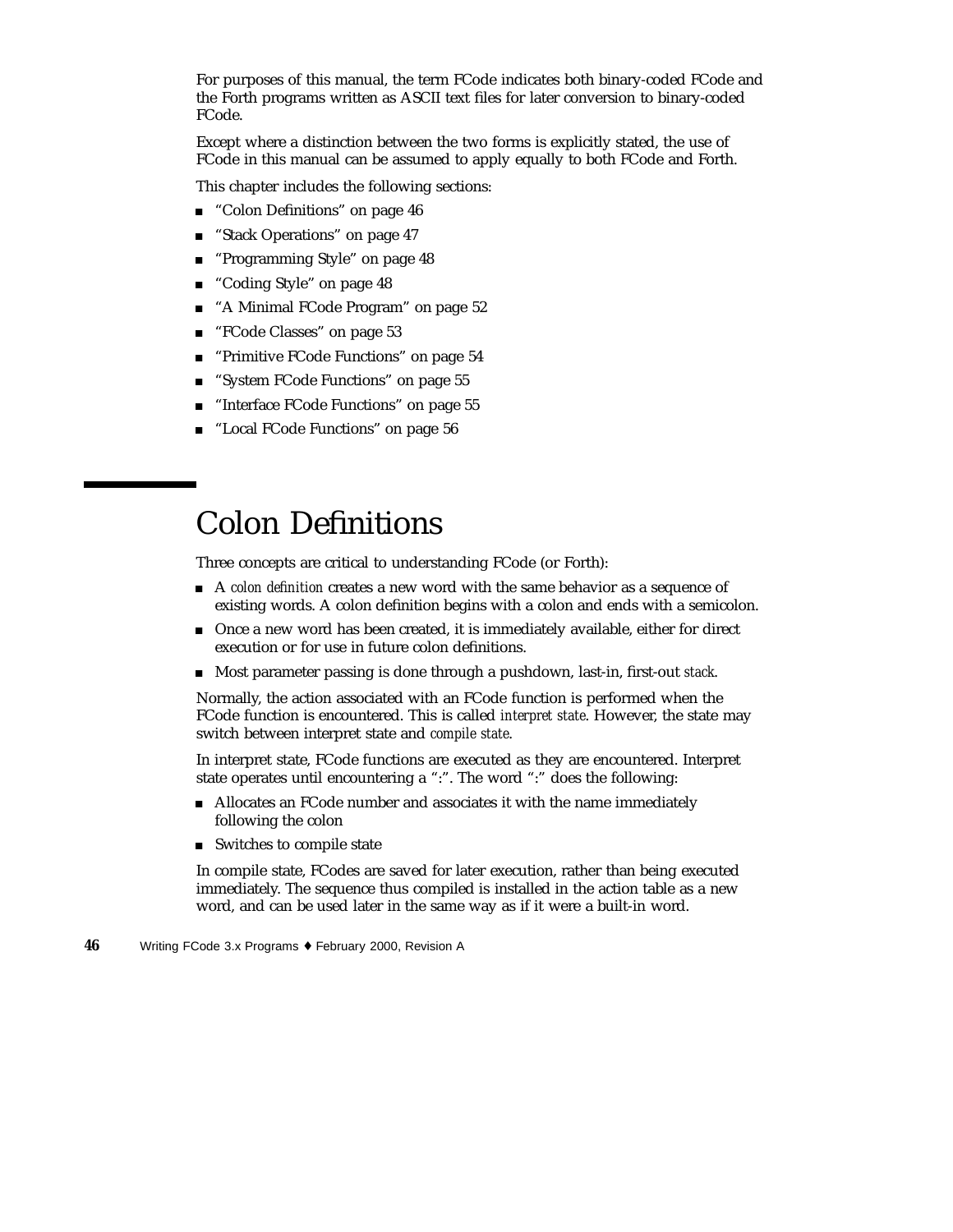Compile state continues until a ";" is read. The word ";" does the following:

- Compiles an end-of-procedure FCode word
- Switches to interpret state

After compilation, the newly-assigned FCode word can be either interpreted or compiled as part of yet another new word.

If you define a new word having the same spelling as an existing word, the new definition supersedes the older one(s), but only for subsequent usages of that word.

Here's an example of a colon definition for a new FCode word dac!

: dac! ( data offset -- ) dac + rl! ;

### Stack Operations

Each FCode word is specified by its effect on the stack and any side effects, such as accessing memory. Many FCode words affect the stack, by removing arguments from it, performing some operation, and putting the result(s) back on the stack.

A *stack comment*, included in the colon definition, describes the effect on the stack of the execution of an FCode word.

In the previous example, the stack comment, beginning with "( "and ending with ")", shows that dac! takes two parameters from the stack, and doesn't replace them with anything when it's done.

Stack comments can be put anywhere in a colon definition. They should be included wherever their use will enhance the clarity of the definition.

The rightmost argument is on top of the stack, with any preceding arguments "under it." In other words, arguments are pushed onto the stack in left to right order, leaving the most recent argument (the rightmost one in the stack diagram) on the top.

In a stack diagram, parameters shown to the left of the double dashes are expected to be on the stack prior to the execution of the word. Parameters shown to the right of the double dashes are those which are left on the stack after execution of the word. Stack comments use the same convention but detail changes to the stack during execution of the word.

Stack comments and stack diagrams are essentially the same thing. Stack diagrams show the net effect to the stack of any Forth word. Stack comments are embedded in the definition of a word and are used to convey intermediate stack results or changes.

Elements of FCode Programming **47**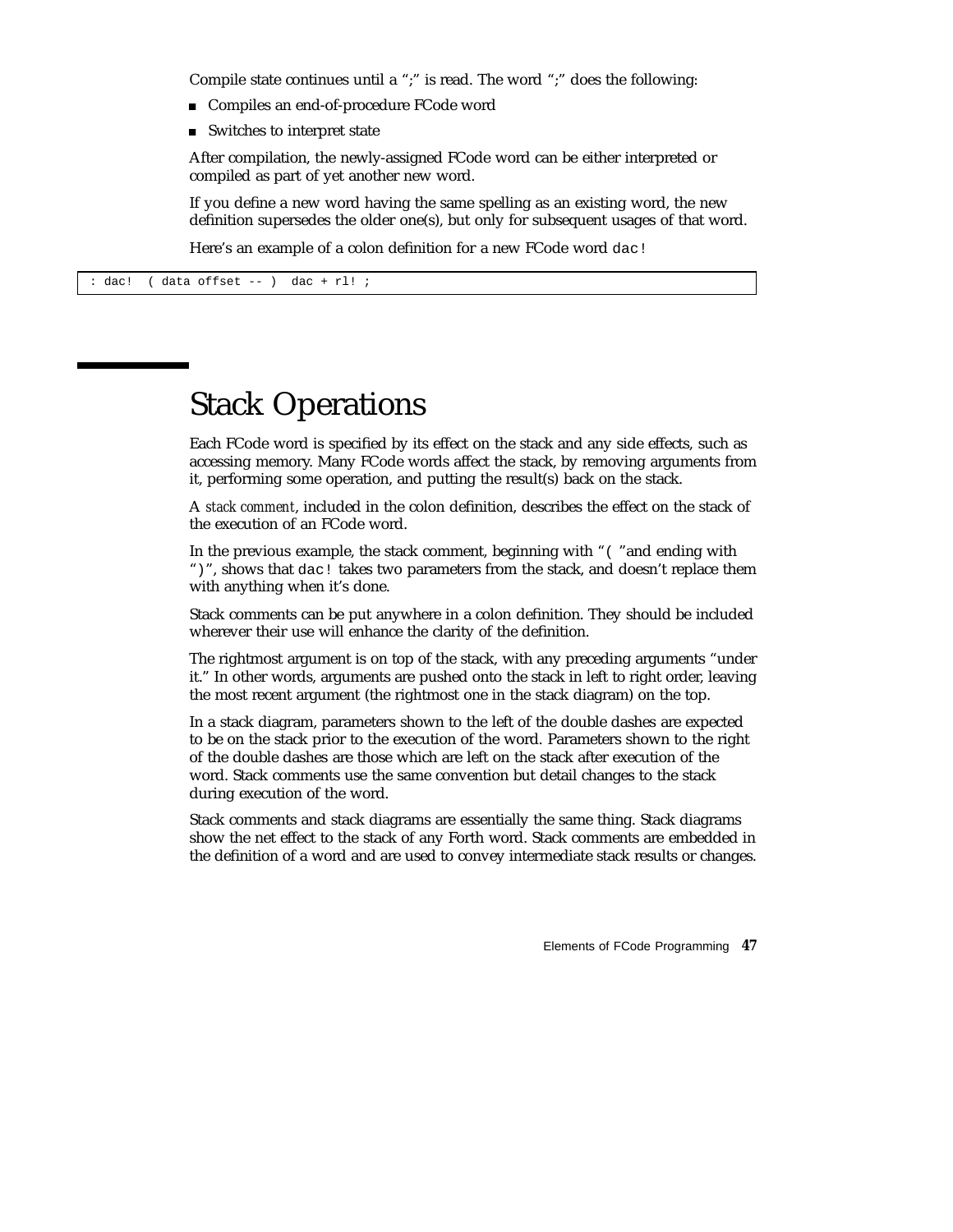A series of words that describe the behavior of dac! follow the stack comment in the preceding example. Executing dac! is the same as executing the list of words in its colon definition.

Note that FCode words are separated by spaces, tabs, or newlines, so in the previous example, "( data" is *not* the same as "(data". Any visible character is part of a word and not a separator.

## Programming Style

Some people have described Forth as a write-only language. While it sometimes ends up that way due to poorly-written or uncommented code, it *is* possible to write Forth (and FCode) programs that can be easily read and understood. Well-written Forth programs will meet these criteria. See Appendix C for detailed information about the style used in the existing OpenBoot FCode source base.

Although case is not significant, by convention FCode is written in lowercase.

#### Commenting Code

Comment code extravagantly, then consider adding more comments. The comments will help with maintenance of the code, and don't add to the final size of the resulting FCode PROM.

Adopt the useful convention of using "( )"for stack comments and "\" for other descriptive text and comments.

In comments, describe the purpose of the Forth words, any interface assumptions and requirements, and unusual aspects of the algorithm you used. Try to avoid simply translating low-level details of the code into English. Comments like, "increment the variable" are rarely helpful.

# Coding Style

By studying the examples in this book, you can note the indentation and phrasing style that is widely used in OpenBoot source code. Adoption of this style will allow your Forth code to be read more easily by the many programmers who are accustomed to the style.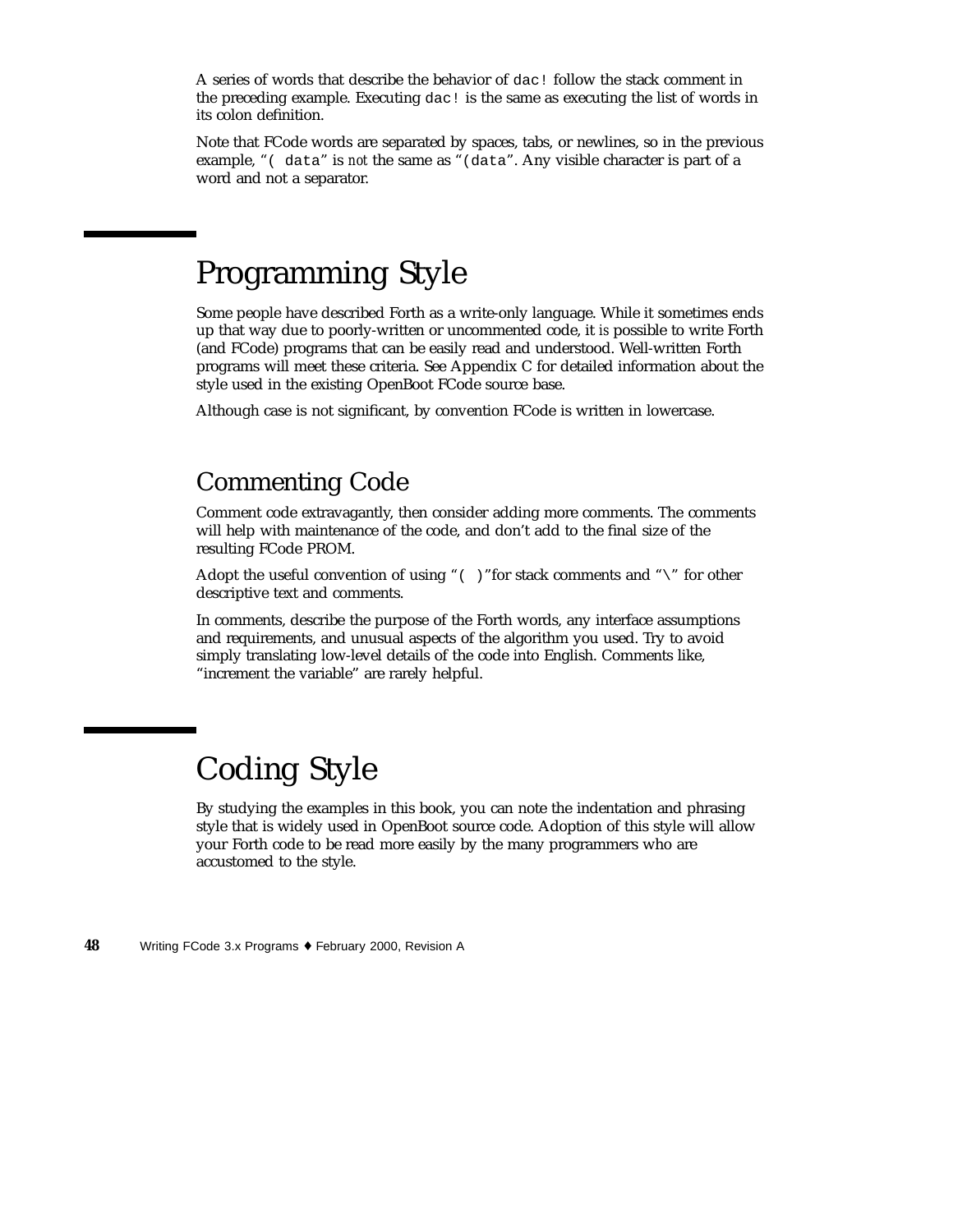#### Definition Length

Keep word definitions short. If your definition exceeds half a page, it should be rewritten as two or more smaller definitions. This will help to make each definition more readable. Readable code is easier to maintain.

A good size for a word definition is one or two lines of code. Keeping definitions short and limited in functionality improves readability, speeds debugging and increases the likelihood that the word will be reusable. Remember, reuse of Forth words is a principal contributor to compact PROM images.

#### Stack Comments

Always include stack comments in word definitions. It can be useful to compare intended function with what the code really does. The following is an example of a word definition with acceptable style.

```
\ xyz-map establishes a virtual-to-physical mapping for each of the
\ useful addressable regions on the board
0 value status-register
: xyz-map ( -- )
\ Base-address Size create-mapping then save virtual address
  my-address 4 map-low ( virtaddr )
  to status-register ( )
  my-address 10.0000 d+ frame-buf-size map-low ( virtaddr )
  to frame-buffer-adr ( )
;
```
Note the stack diagram following the word xyz-map, and the use of stack comments in the word's definition code.

Stack diagrams are generally written using descriptive parameter names to clarify correct usage. See the table below for stack parameter abbreviations used in this manual.

Elements of FCode Programming **49**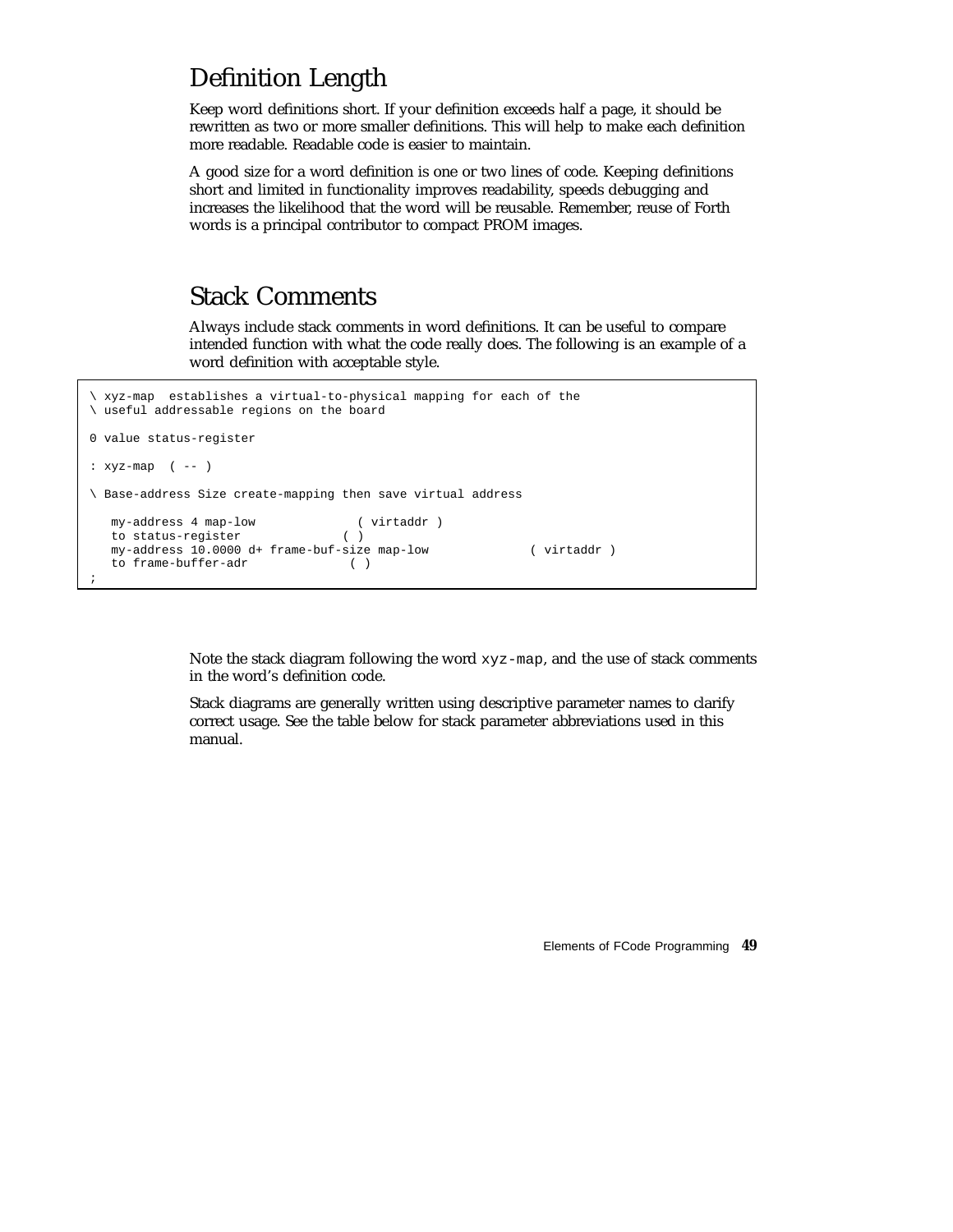**TABLE 3–1** Stack Parameter Abbreviations

| <b>Notation</b>              | <b>Description</b>                                                                                                        |
|------------------------------|---------------------------------------------------------------------------------------------------------------------------|
|                              | Alternate stack results shown with space, for example (input -- addr<br>len false   result true).                         |
|                              | Alternate stack items shown without space, for example (input $-$ addr<br>len(0 result).                                  |
| $???$ or $?$                 | Unknown stack item(s)                                                                                                     |
|                              | Unknown stack item(s). If used on both sides of a stack comment, means<br>the same stack items are present on both sides. |
| $\langle$ > $\langle$ space> | Space delimiter. Leading spaces are ignored.                                                                              |
| a-addr                       | Variable-aligned address                                                                                                  |
| addr                         | Memory address (generally a virtual address)                                                                              |
| addr len                     | Address and length for memory region                                                                                      |
| byte bxxx                    | 8-bit value (low order byte in a 32-bit word)                                                                             |
| char                         | 7-bit value (low order byte), high bit unspecified                                                                        |
| cnt or len or<br>size        | Count or length                                                                                                           |
| dxxx                         | Double (extended-precision) numbers. Two stack items, hi quadlet on top<br>of stack                                       |
| <eol></eol>                  | End-of-line delimiter                                                                                                     |
| false                        | 0 (false flag)                                                                                                            |
| ihandle                      | Pointer for an instance of a package                                                                                      |
| n or n1 or n2<br>or n3 nxxx  | Normal signed values (32-bit)                                                                                             |
| nu or nu1                    | Signed or unsigned values (32-bit)                                                                                        |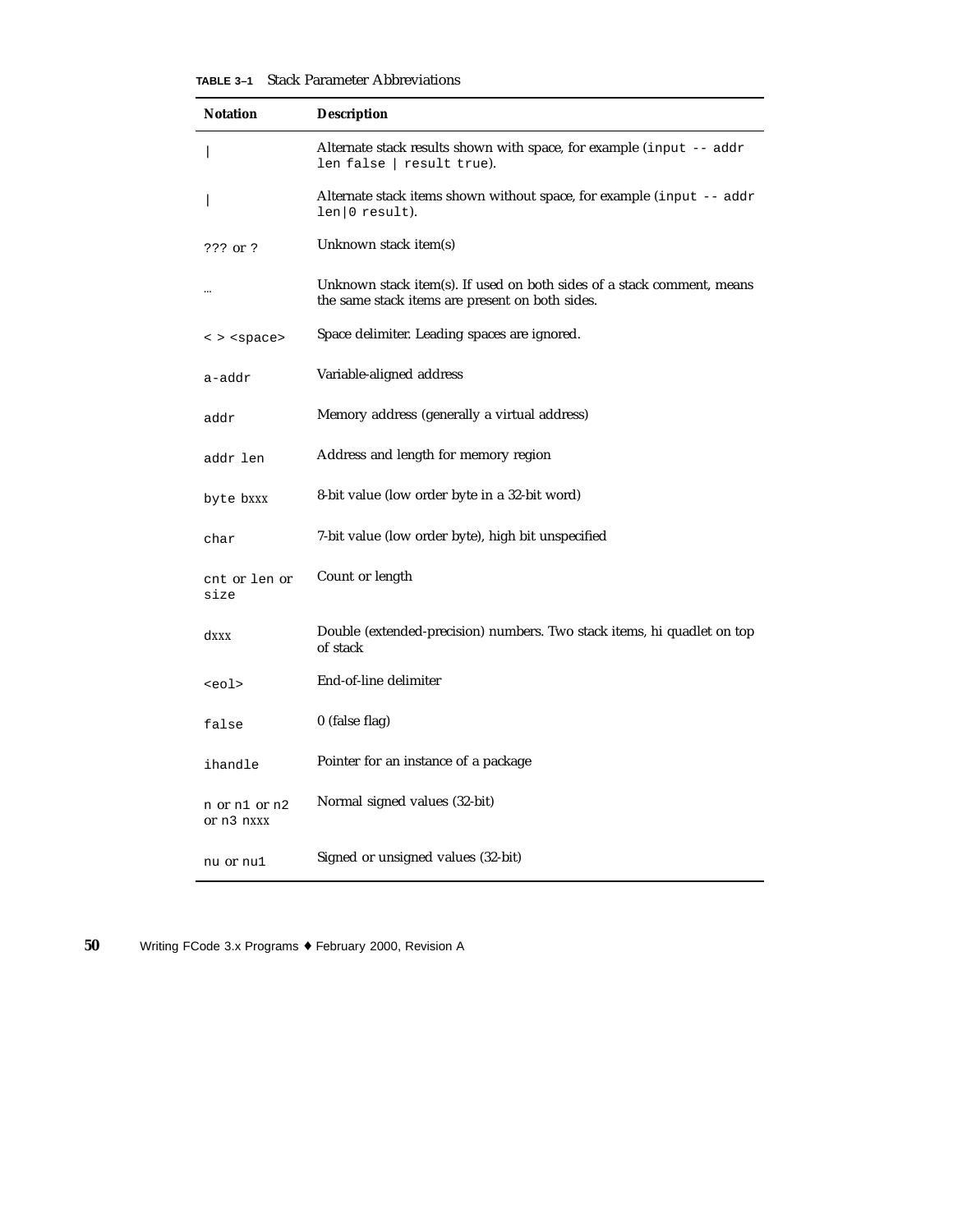| <b>Notation</b>     | <b>Description</b>                                                                                                                           |
|---------------------|----------------------------------------------------------------------------------------------------------------------------------------------|
| <nothing></nothing> | Zero stack items                                                                                                                             |
| phandle             | Pointer for a package                                                                                                                        |
| phys                | Physical address (actual hardware address)                                                                                                   |
| phys.hi             | Upper cell of physical address                                                                                                               |
| phys.lo             | Lower cell of physical address                                                                                                               |
| pstr                | Packed string                                                                                                                                |
| quad or qxxx        | Quadlet (32-bit value)                                                                                                                       |
| qaddr               | Quadlet (32-bit) aligned address                                                                                                             |
| $\{\texttt{text}\}$ | Optional text. Causes default behavior if omitted.                                                                                           |
|                     | ' 'text <delim>' Input buffer text, parsed when command is executed. Text delimiter is<br/>enclosed in <math>\langle \rangle</math>.</delim> |
| true                | -1 (true flag)                                                                                                                               |
| uxxx                | Unsigned value, positive values (32-bit)                                                                                                     |
| virt                | Virtual address (address used by software)                                                                                                   |
| waddr               | Doublet (16-bit) aligned address                                                                                                             |
| word or wxxx        | Doublet (16-bit value, low order two bytes in a 32-bit word)                                                                                 |
| x or x1             | Arbitrary stack item                                                                                                                         |
| x.lo x.hi           | Low/high significant bits of a data item                                                                                                     |
| xt                  | <b>Execution</b> token                                                                                                                       |
| xxx?                | Flag. Name indicates usage (for example, done? ok? error?).                                                                                  |

|  | <b>TABLE 3-1</b> Stack Parameter Abbreviations (continued) |  |  |
|--|------------------------------------------------------------|--|--|
|--|------------------------------------------------------------|--|--|

Elements of FCode Programming **51**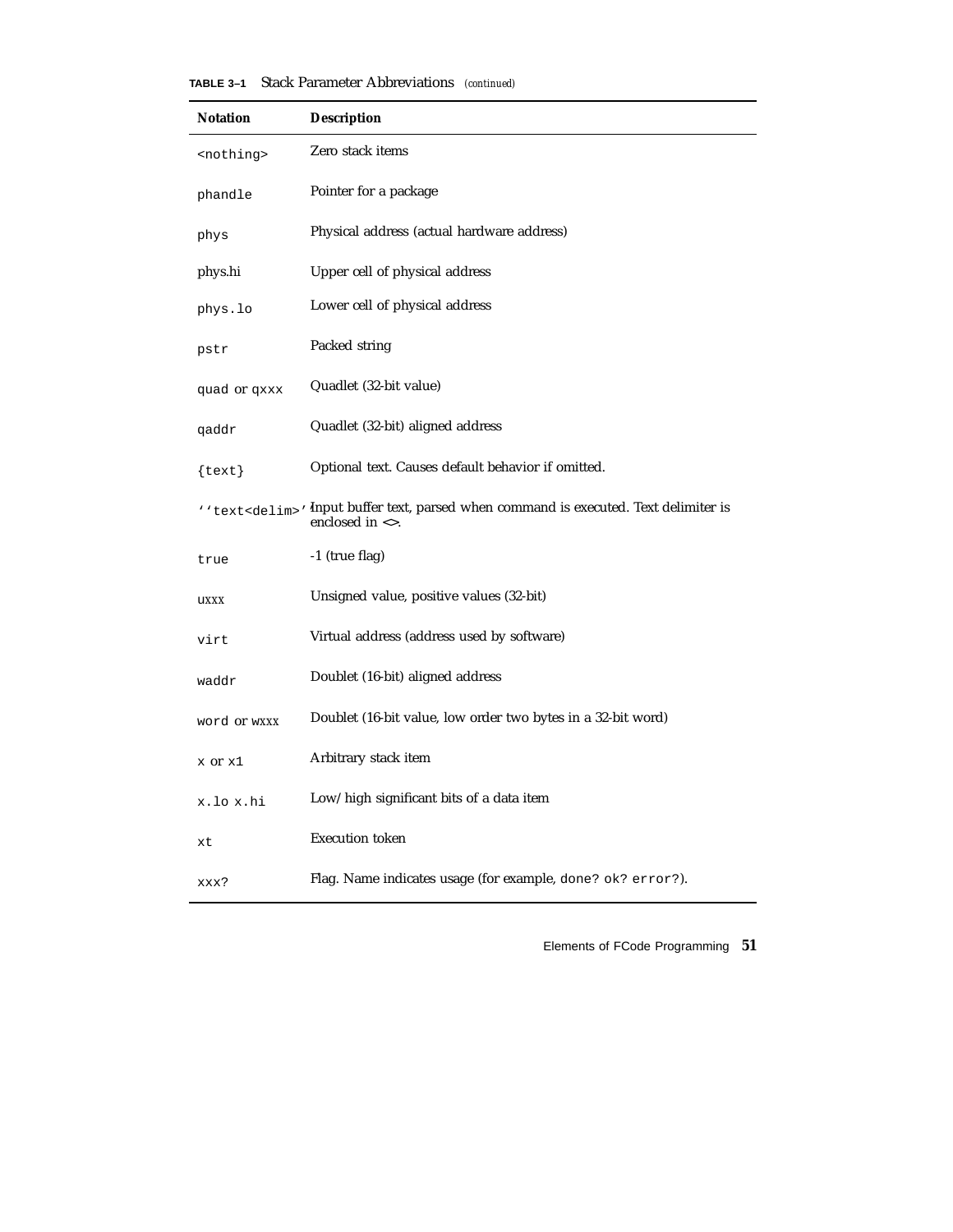**TABLE 3–1** Stack Parameter Abbreviations *(continued)*

| <b>Notation</b>            | <b>Description</b>                                 |
|----------------------------|----------------------------------------------------|
| xyz-str<br>xyz-len         | Address and length for unpacked string             |
| xyz-sys                    | Control-flow stack items, implementation-dependent |
| $(C: --)$                  | Compilation stack diagram                          |
| $(- - )$ or $(E:$<br>$---$ | <b>Execution stack diagram</b>                     |
| $(R: --)$                  | Return stack diagram                               |

## A Minimal FCode Program

If a peripheral bus card is not needed during the boot process, a minimal FCode program that merely declares the name of the device and the location and size of on-board registers will often suffice.

An example of a minimal program for an SBus device is:

```
fcode-version1
" SUNW,bison" encode-string " name" property
my-address h# 20.0000 + my-space encode-phys
h# 100 encode-int encode+
" reg" property
```
end0

Note the following about this SBus example:

- my-address and my-space each leave only a single number on the stack representing the phys.lo phys.hi address representation of an SBus node. (The value of #address-cells is 2 for SBus which is reflected by this format.)
- An offset of 0x200000 is being added to the value returned by my-address.
- **52** Writing FCode 3.x Programs ♦ February 2000, Revision A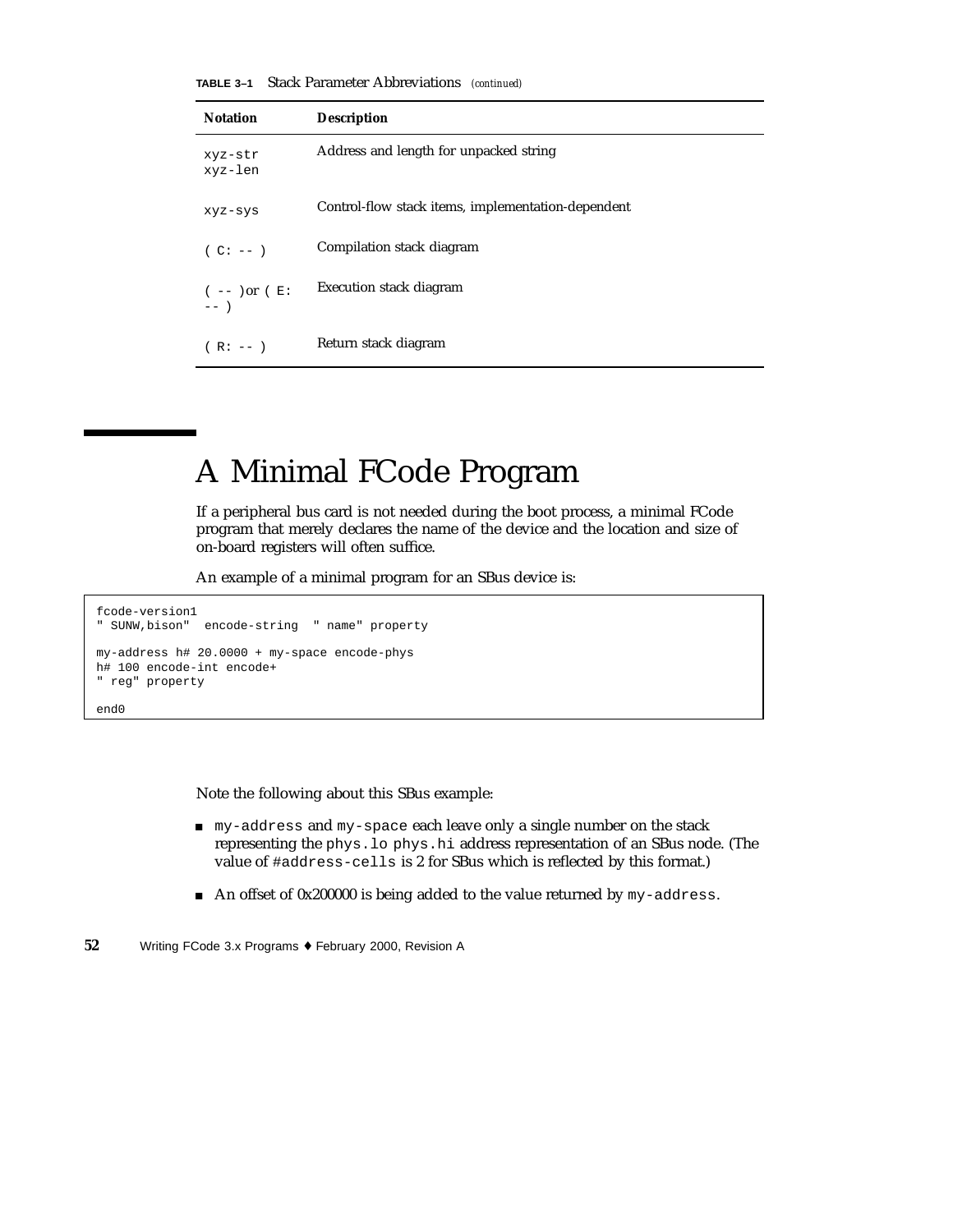The *size* argument of reg is a single number (since #size-cells is 1 for SBus) reflecting the SBus 32-bit address space.

The example program above creates a name property that will be used to identify the device whose value is "SUNW,bison". Begin the name attribute's value with an identification of your company. The preferred form of this identification is an *organizationally unique identifier* (OUI), a sequence of six uppercase hexadecimal digits assigned by the IEEE Registration Authority Committee. OUIs are guaranteed to be unique worldwide. (For more information about obtaining an OUI, please see the glossary entry for name in *IEEE Standard 1275-1994 Standard for Boot Firmware*.)

As an alternative to the OUI, you may use a sequence of from one to five uppercase letters representing the stock symbol of your company on any stock exchange whose symbols do not conflict with the symbols of the New York Stock Exchange and the NASDAQ Exchange. All stock exchanges in the United States satisfy this requirement. If a non-U.S. company's stock is traded on U.S. stock exchanges by "depository equivalents," those symbols also satisfy this requirement.

The preceding SBus example program can also be written using the following shorthand form. The FCode program generated will be equivalent to the minimal SBus program given above.

```
fcode-version1
" SUNW,bison" name
my-address h# 20.0000 + my-space h# 100 reg
end0
```
# FCode Classes

There are four general classes of FCode source words:

| <b>Class</b>      | Description                                                                                                                                                       |
|-------------------|-------------------------------------------------------------------------------------------------------------------------------------------------------------------|
| <b>Primitives</b> | These words generally correspond directly to conventional Forth words<br>and implement functions such as addition, stack manipulation, and<br>control structures. |
| System            | These are extension words implemented in the boot PROMs and<br>implement functions such as memory allocation and device property<br>reporting.                    |

Elements of FCode Programming **53**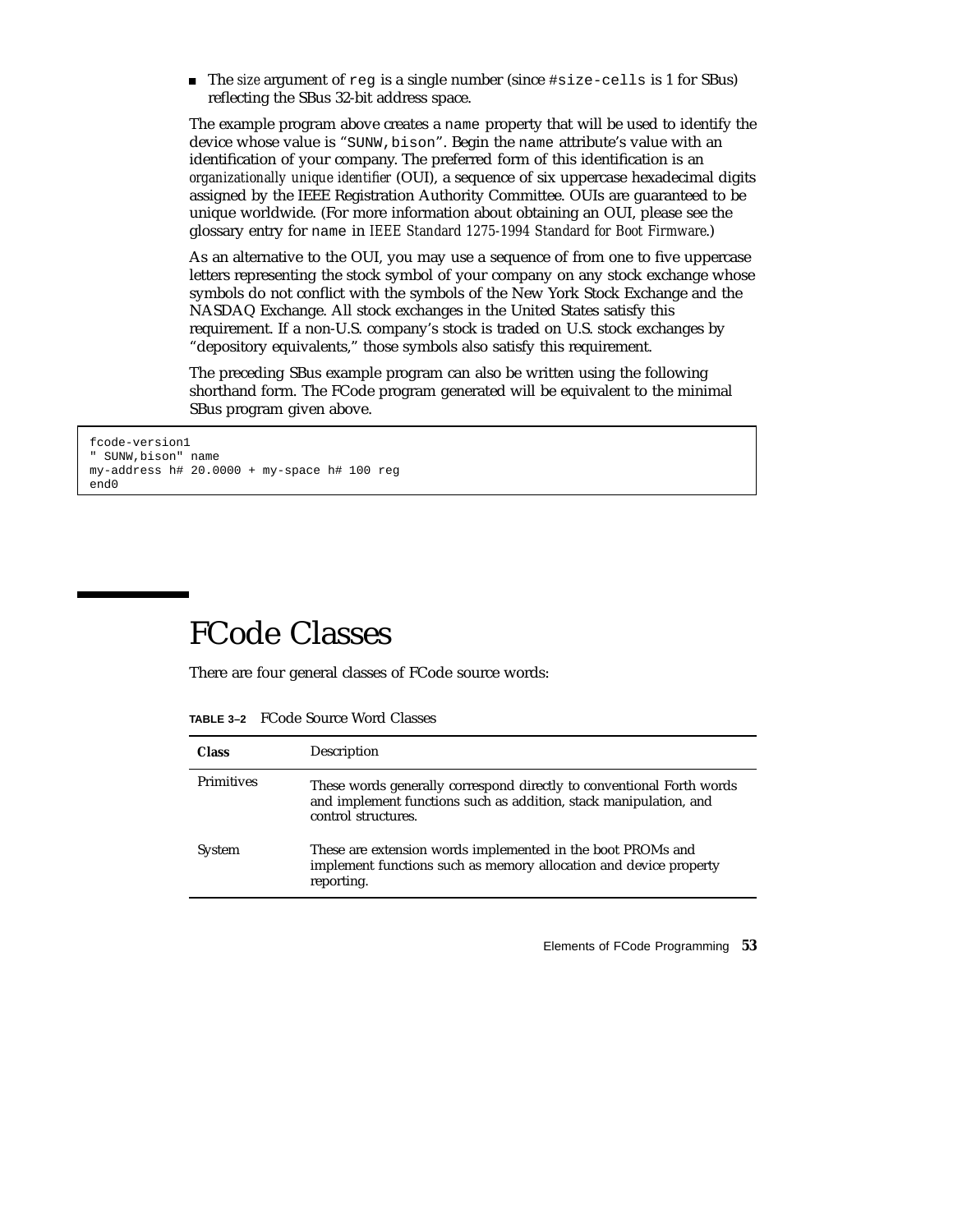**TABLE 3–2** FCode Source Word Classes *(continued)*

| <b>Class</b> | Description                                                                                                               |
|--------------|---------------------------------------------------------------------------------------------------------------------------|
| Interface    | These are specific to particular types of devices and implement functions<br>such as draw-character for a display device. |
| Local        | These are private words, implemented and used only by the device that<br>created the definition.                          |

Each FCode primitive is represented in a peripheral card's PROM as a single byte. Other FCodes are represented in the PROM as two consecutive bytes. The first byte, a value from 1 to 0x0f, may be thought of as an escape code.

One-byte FCode numbers range in value from  $0x10$  to  $0xfe$ . Two-byte FCode numbers begin with a byte in the range  $0 \times 01$  to  $0 \times 0f$  and end with a byte in the range 0x00 to 0xff. The single-byte values 0x00 and 0xff signify "end of program" (either value will do; conventionally, 0x00 is used).

Currently-defined FCodes are listed in functional groups, in alphabetic order by name, and in numeric order by FCode value in Appendix A.

### Primitive FCode Functions

There are more than 300 primitive FCode functions, most of which exactly parallel ANS Forth words, divided into three groups:

- FCode words that generate a single FCode byte
- tokenizer macros
- **tokenizer directives**

Primitive FCode functions that have an exact parallel with standard ANS Forth words are given the same name as the equivalent ANS Forth word. Chapter 14, contains further descriptions of primitive FCodes.

There are about another 70 *tokenizer macros*, most of which also have direct ANS Forth equivalents. These are convenient source code words translated by the tokenizer into short sequences of FCode primitives.

*Tokenizer directives* are words that generate no FCodes, but are used to control the interpretation process. Tokenizer directives include the following words:

- decimal, hex, and octal
- $\blacksquare$  d#, h#, and  $\circ$ #
- **54** Writing FCode 3.x Programs ♦ February 2000, Revision A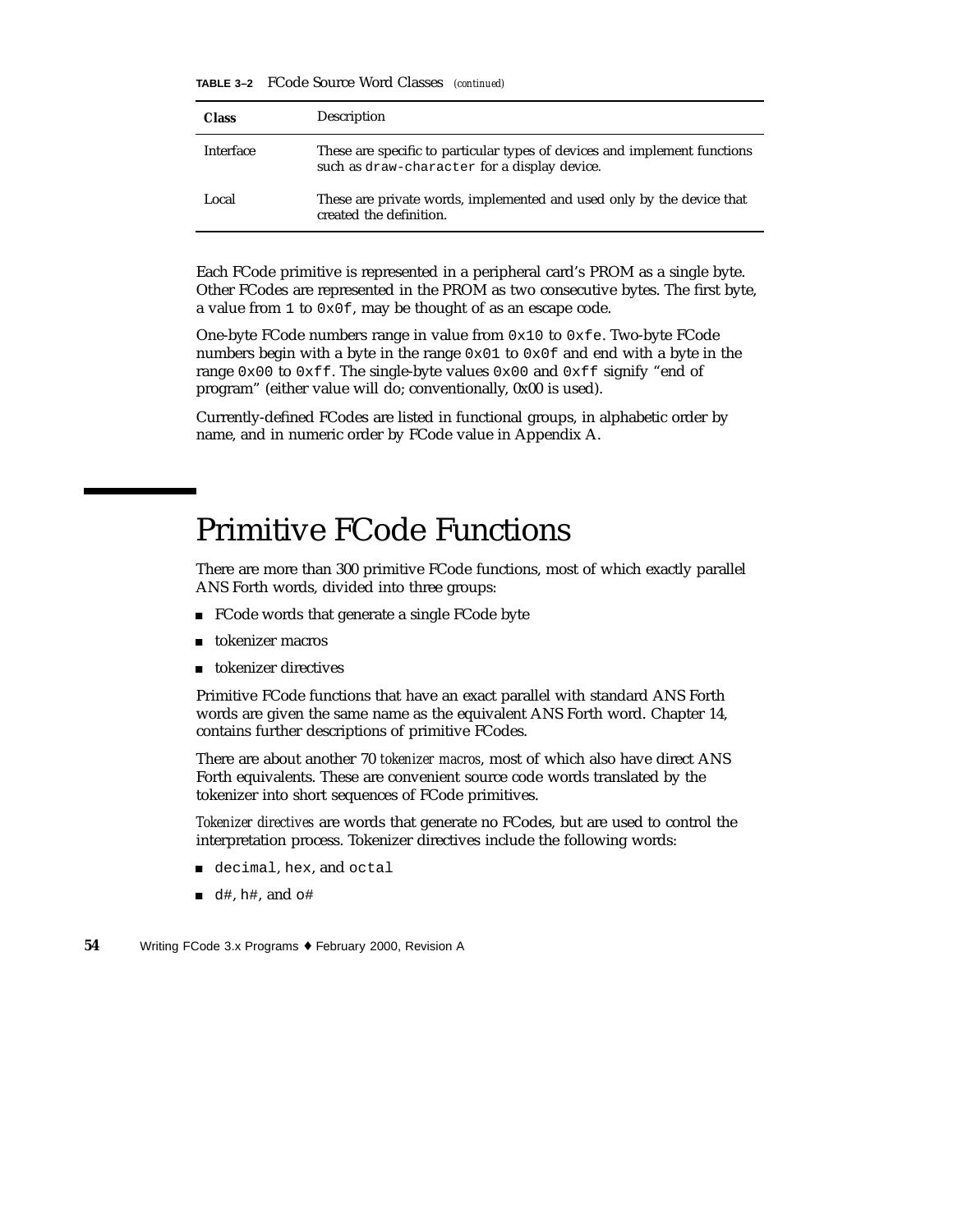- **n** headers and headerless
- $\setminus$  and (
- $\blacksquare$ . (
- alias

# System FCode Functions

System FCode functions are used by all classes of FCode drivers for various system-related functions. System FCode functions can be either *service* words or *configuration* words.

- Service words are available to the device's FCode driver when needed for functions such as memory mapping or diagnostic routines.
- Configuration words are included in the driver to document characteristics of the driver itself. These *properties* are made available for use by the operating system.

### Interface FCode Functions

Interface FCode functions are standard routines used by the workstation's CPU to perform the functions of the peripheral card's device. Different classes of devices will each use only the appropriate set of interface FCodes.

For example, in order to display a character on the screen, OpenBoot calls the interface FCode draw-character. Previously, the FCode driver for the device controlling that screen must have assigned a device-specific implementation to draw-character. It does this as follows:

```
: my-draw ( char -- ) \ "local" word to draw a character.
           … \ Definition contents.
; \qquad \qquad \setminus end of my-draw definition.
: my-install ( -- ) \setminus local word to install all interfaces.
    …
    ["] my-draw to draw-character
    …
;
```
When my-install executes, draw-character is assigned the behavior of my-draw.

Elements of FCode Programming **55**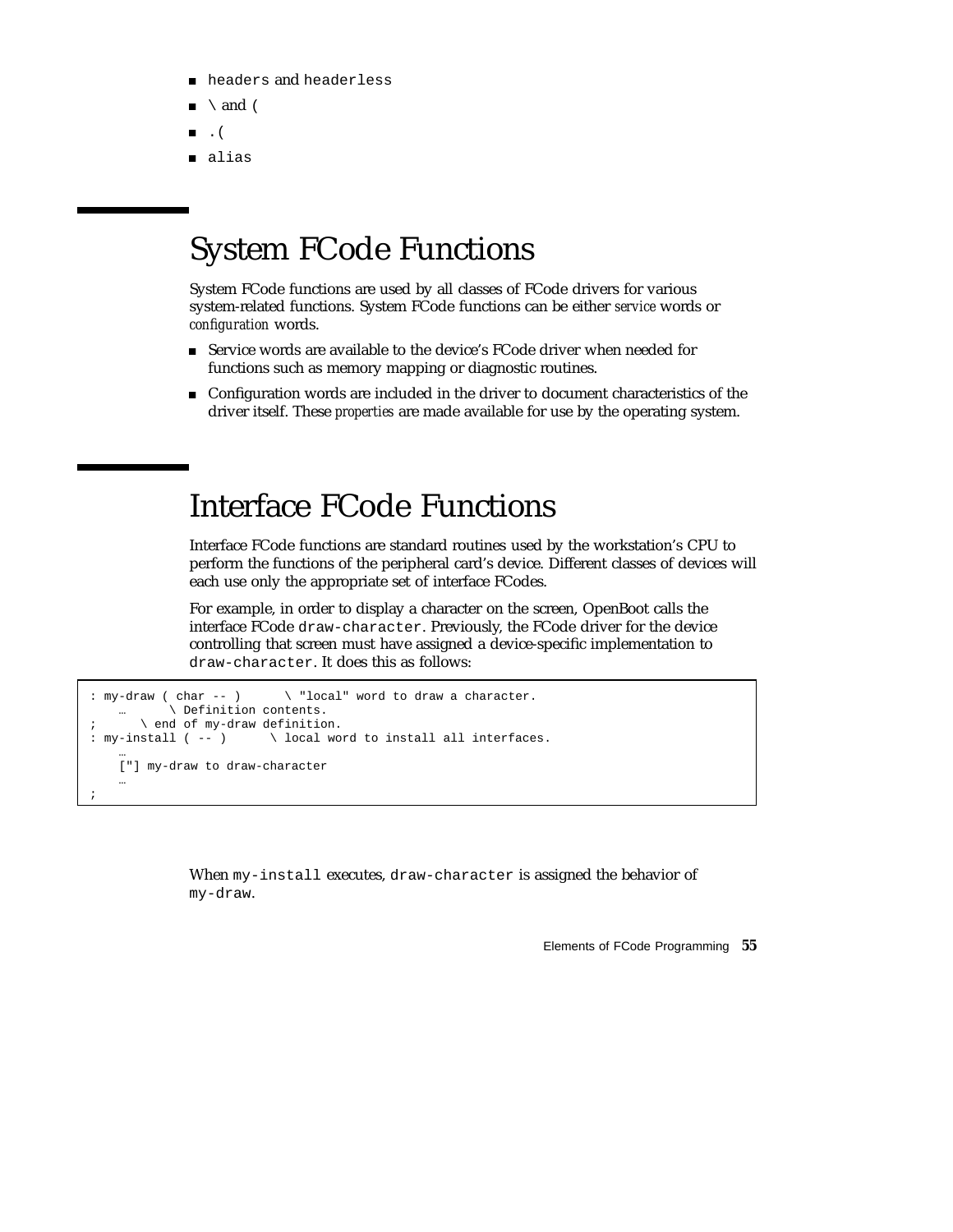# Local FCode Functions

Local FCode functions are assigned to words defined in the body of an FCode program. There are over 2000 FCode byte values allocated for local FCode functions. The byte values are meaningful only in the context of a particular driver. Different drivers reuse the same set of byte values.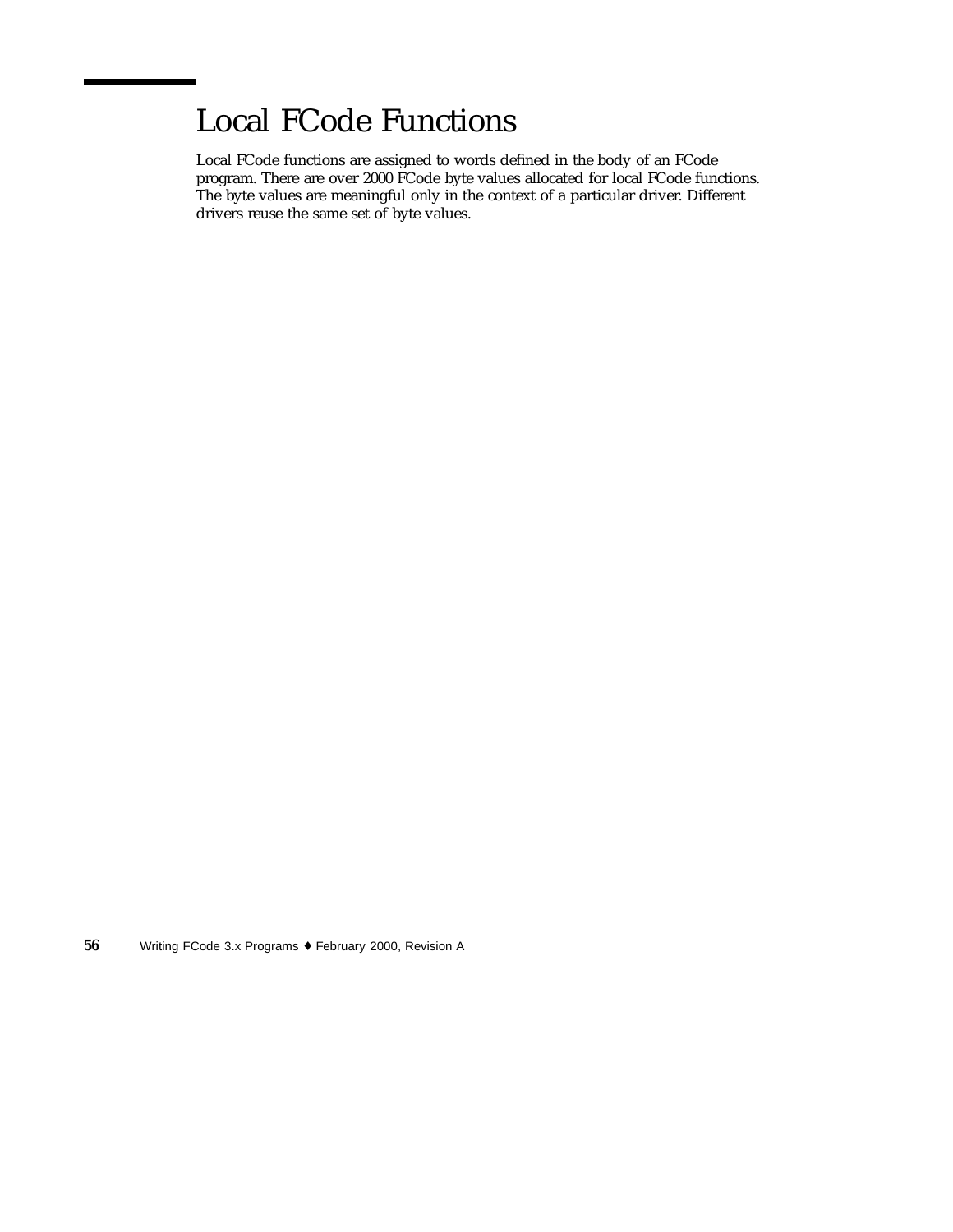# Debugging and Testing FCode Programs

This chapter covers the following topics:

- "Packaging PCI FCode" on page 58
- "System Flags and FCode Debugging" on page 58
- "FCode Source" on page 59
- **Tokenizing FCode Source" on page 60**
- "FCode Binary Format" on page 61
- "Testing FCode Programs on the Target Machine" on page 62
- "Configuring the Target Machine" on page 62
- "Using the Command Line Editor of the Forth Monitor" on page 64
- "Using the Forth Monitor to Test FCode Programs" on page 64
- "Using dl to Load Forth Over Serial Port A" on page 67
- **Using the Forth Monitor to Interpret an FCode Program**" on page 68
- "Using the Forth Monitor to Browse a Device Node" on page 70
- "Using the Forth Monitor to Test a Device Driver" on page 72
- **EXECUTE:** "Testing FCode Programs in Source Form" on page 75
- "Producing an FCode PROM" on page 76
- "Exercising an Installed FCode PROM" on page 76
- **Debugging Errors Generated by select-dev" on page 77**

**57**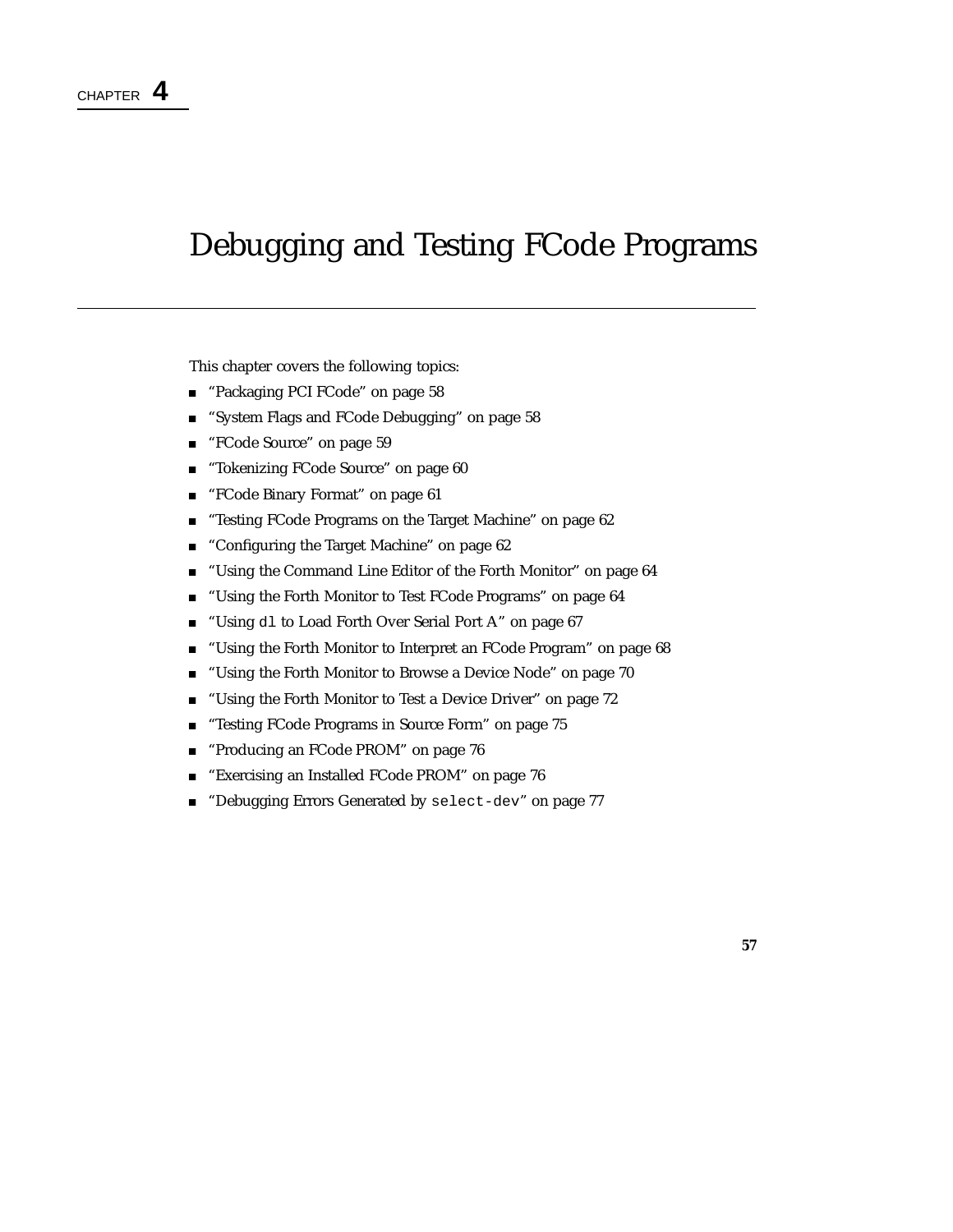## Packaging PCI FCode

Example: In trying to test a new version of an FCode program, you create a new package as follows

```
ok 4000 dload /stand/mydev.fcode
ok 0 0 " 4,0" " /pci@1f,2000" begin-package
ok 4020 1 byte-load
ok end-package
```
However, when using the ls command, it is obvious that there are now *two* packages corresponding to the card:

ok **ls** ffd70c00 my-network@4,0 ffd6e860 my-network@4,0 ok

:

To override the original package so that the downloaded code is executed, remove the PCI card PROM. The CPU PROM will still create a device node for the card, but the "name" property will have a value of the form

"pci<DDDD>,<VVVV>"

Create a name property for your device in your downloaded code with a value different from the one created by the CPU PROM. Then refer to your device by its full device path.

# System Flags and FCode Debugging

Example: When using Sun Microsystems debugging flags to aid in debugging FCode, set the NVRAM variable fcode-debug? to true to keep the headers for those words in your source code preceded by headers.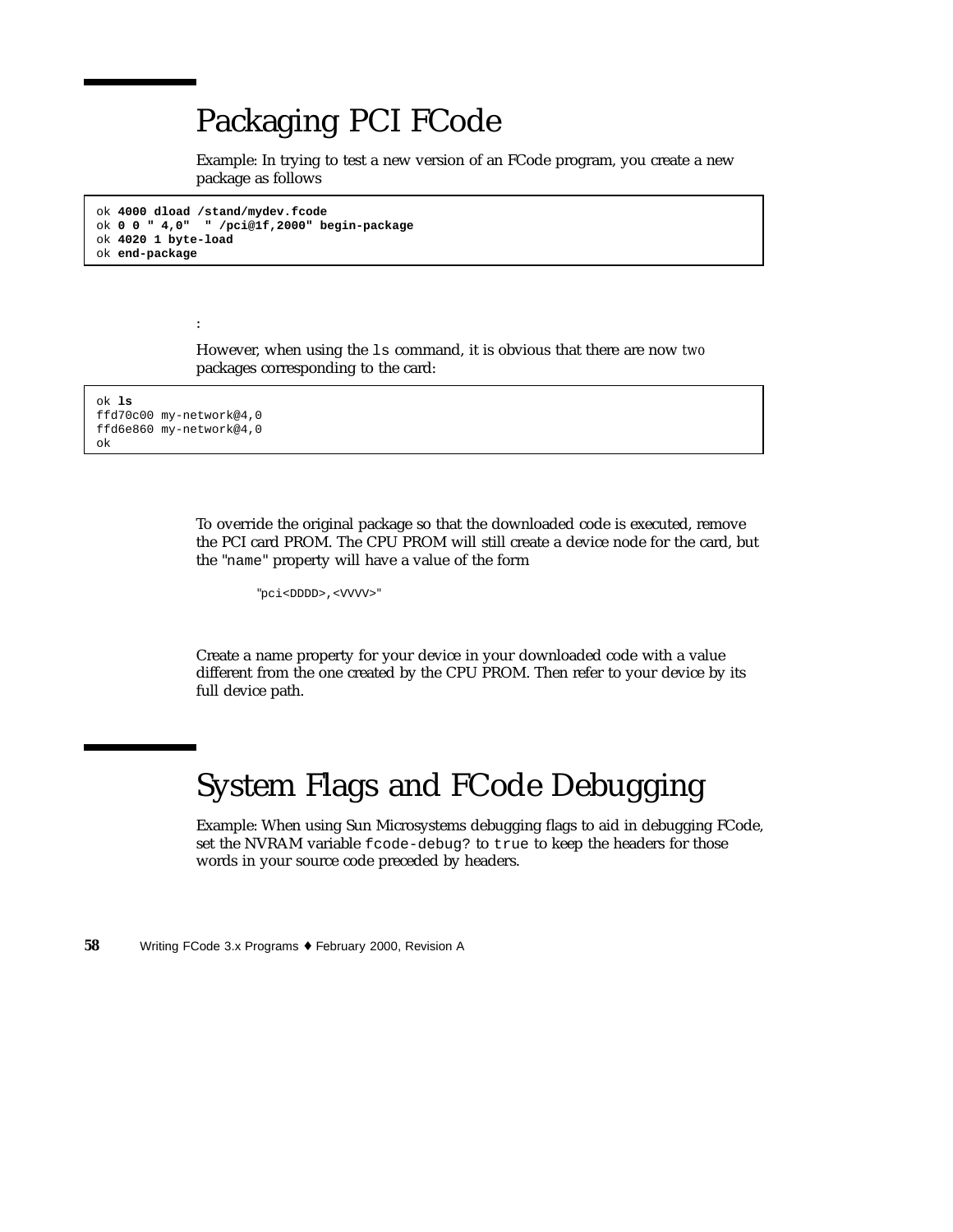Also, some CPU PROMs have a variable named fcode-verbose? to display each FCode as it is being read at probe time by the token interpreter. To turn it on before you probe your FCode:

ok **true to fcode-verbose?** <probe-your-card>

To set it from NVRAMRC:

ok **nvedit** 0: true to fcode-verbose? **^C** ok **nvstore** ok **setenv use-nvramrc? true** ok **reset-all**

> Some CPU PROMs have pcimsg? and probemsg? variables to give additional PCI-related information. You can turn them on in a way similar to that described above. The pcimsg? variable controls the display of all accesses to PCI configuration space. The probemsg? variable controls the display of probing status information, including physical allocation.

> Note that not all CPU PROMs have pcimsg? and probemsg?. Also, in future PROMs, the behavior of pcimsg?, probemsg? and fcode-verbose? may change, including the possibility of deletion.

# FCode Source

An FCode source file is essentially a Forth language source code file. The basic Forth words available to the programmer are listed in Chapter 14.

FCode programs have the following format:

```
\ Title comment describing the program that follows
fcode-versionn
< body of the FCode program >
end0
```
Debugging and Testing FCode Programs **59**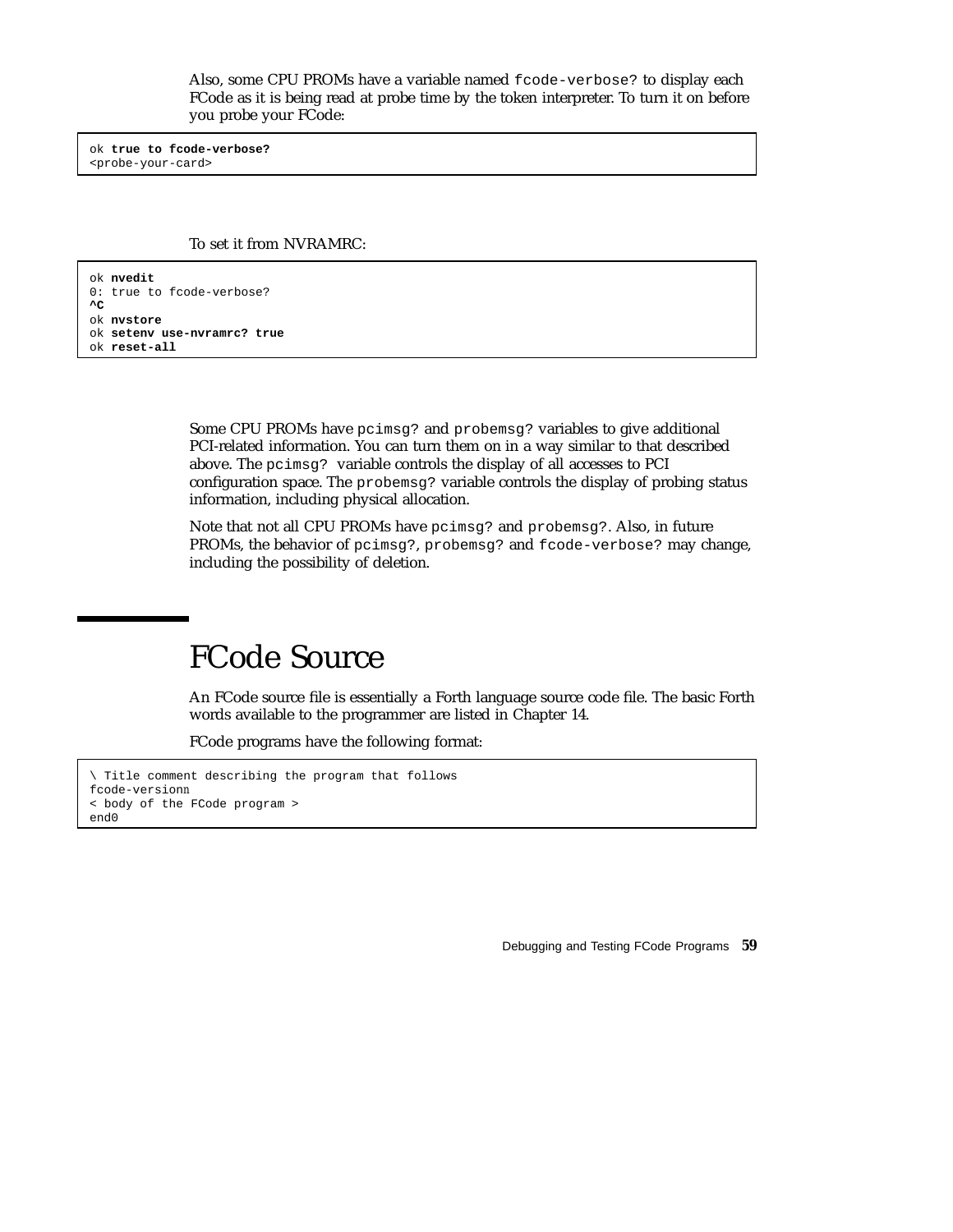The fcode-version*n* macro directs the tokenizer to create an FCode header. For a description of the FCode header, see "FCode Binary Format" on page 61.

- fcode-version1 produces a header with version1 FCode. (Plug-in device FCodes that must run in OpenBoot version 1 systems must use fcode-version1.)
- fcode-version2 produces a header containing the start1 FCode.
- fcode-version3 produces a header containing the start1 FCode. To use all IEEE 1275-compliant FCodes, use fcode-version3.

end0 is an FCode that marks the end of an FCode program. It must be at the end of the program or erroneous results may occur.

The comment in the first line allows some OpenBoot tools to recognize the file as a Forth source file.

# Tokenizing FCode Source

The process of converting FCode source to FCode binary is referred to as *tokenizing*. A tokenizer program converts FCode source words to their corresponding byte-codes, as indicated in Chapter 14.

An FCode program's source can reside in multiple files. The fload tokenizer directive directs the tokenizer input stream to load another file. fload acts like an #include statement in C. When fload is encountered, the tokenizer begins processing the file named by the fload directive. When the named file is completed, tokenizing continues with the file that issued the fload directive. fload directives may be nested.

Typically, the tokenizer produces a file in the following format:

- Header 32 bytes
- FCode header 8 bytes
- FCode binary remainder of file

The header has the following format:

- 4 bytes 0x01030107 (hexadecimal)
- 4 bytes Size in bytes of the FCode binary
- 4 bytes 0x0
- $\blacksquare$  4 bytes 0x0
- 4 bytes 0x0
- 4 bytes Load point of the file
- $\blacksquare$  4 bytes 0x0
- **60** Writing FCode 3.x Programs ♦ February 2000, Revision A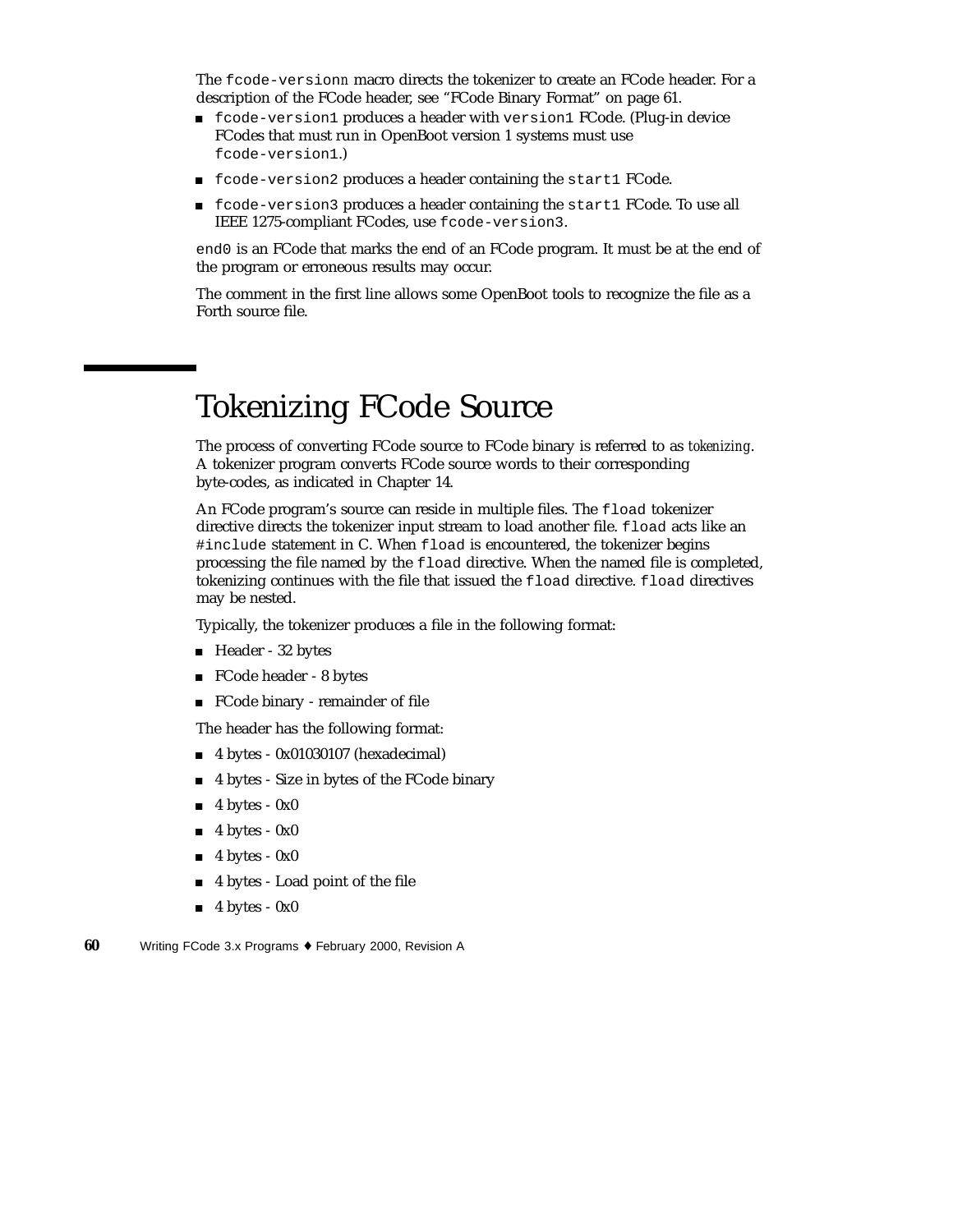$\blacksquare$  4 bytes - 0x0

You can use this file to load either an FCode PROM or system memory for debugging as described in "Using the Forth Monitor to Test FCode Programs" on page 64.

The load point of the file is not used when burning an FCode PROM, but is used by Forth Monitor commands that load FCode files into system memory. The tokenizer available from SunExpress sets the load point to be the recommended 0x4000 address.

# FCode Binary Format

The format of FCode binary that is required by the OpenBoot FCode evaluator is as follows:

**TABLE 4–1** FCode Binary Format

| Element       | <b>Structure</b>           |
|---------------|----------------------------|
| FCode header  | 8 bytes                    |
| Body          | 0 or more bytes            |
| End byte-code | 1 byte, the end0 byte-code |

The format of the FCode header is:

| Byte(s)     | <b>Content</b>                                                |
|-------------|---------------------------------------------------------------|
| 0           | One of the FCodes: start0, start1, start2, start4, version1   |
|             | Reserved                                                      |
| 2 and 3     | Reserved                                                      |
| 4 through 7 | Count of bytes in the FCode binary image including the header |

Debugging and Testing FCode Programs **61**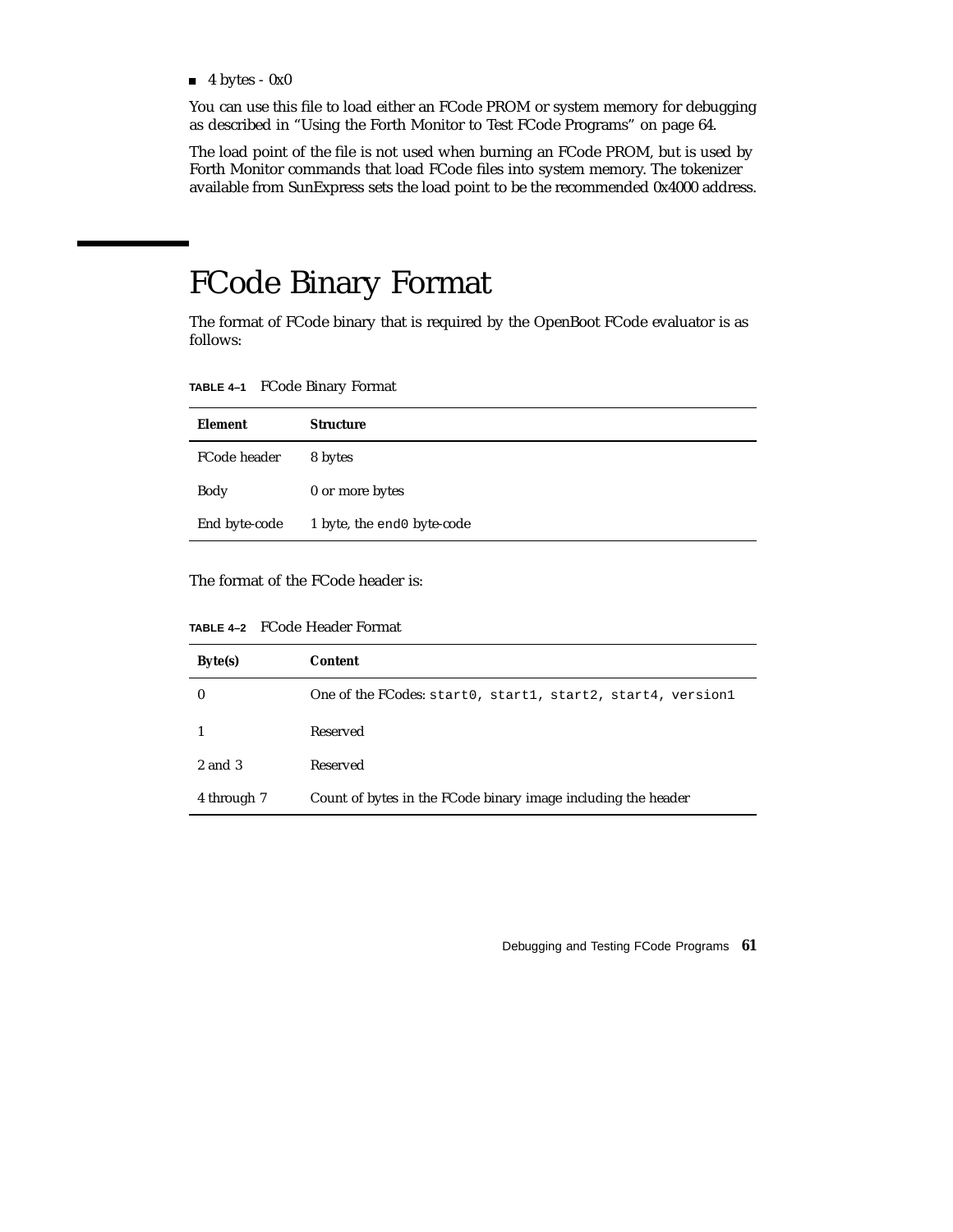# Testing FCode Programs on the Target Machine

Once you have created the FCode binary, you can test it using the OpenBoot Forth Monitor. The Forth Monitor provides facilities to allow you to load your program into system memory and direct the FCode evaluator to interpret it from there. This allows you to debug your FCode without having to create a PROM and attach it to your plug-in board for each FCode revision during the debug process. See the *OpenBoot 3.x Command Reference* for complete documentation of the use of the Forth Monitor.

The FCode testing process generally involves the following steps:

- 1. Configuring the target machine. This includes installing the hardware associated with the FCode program in the target machine and powering up the machine to the Forth Monitor.
- 2. Loading the FCode program into memory from a serial line, a network, a hard disk, or a floppy disk.
- 3. Interpreting the FCode program to create a device node(s) on the OpenBoot device tree.
- 4. Browsing the device node(s) to verify proper FCode interpretation.
- 5. Exercising the FCode program's device driver *methods* compiled into the device node, if any.

If the FCode program does not include any methods which involve using the actual hardware (for example, a driver which only publishes properties), then the program can be tested without installing the hardware.

## Configuring the Target Machine

#### Setting Appropriate Configuration Parameters

Before powering down the target machine to install the target hardware, a few NVRAM configuration variables should be set to appropriate values. You can set them from the Forth Monitor as follows

ok **setenv auto-boot? false** ok **setenv fcode-debug? true**

: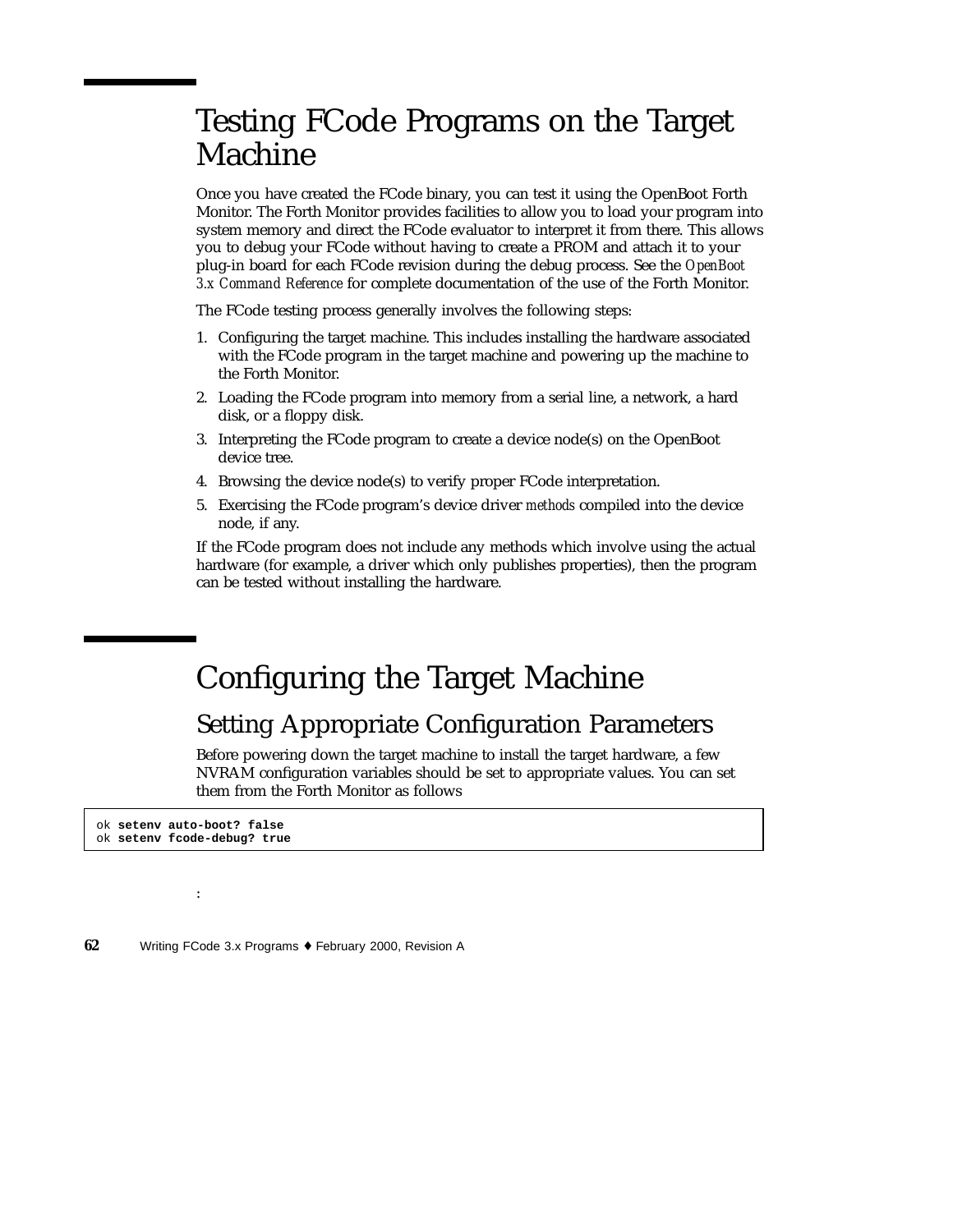Setting auto-boot? to false tells OpenBoot not to boot the operating environment on a machine reset but rather to enter the Forth Monitor at the ok prompt.

Setting fcode-debug? to true tells the OpenBoot FCode evaluator to save the names of words created by interpreting FCode words which were tokenized with headers on. This is in addition to words defined after the tokenizer processed an external directive (in other words, words whose names are always saved). fcode-debug? defaults to false to conserve RAM space in normal machine operation.

#### Modifying the Expansion Bus Probe Sequence

The start-up sequence in the machine's OpenBoot implementation normally examines all expansion buses for the presence of plug-in devices and their on-board FCode PROM programs. It then invokes the FCode evaluator to interpret any programs found. This process is called *probing*.

When using the Forth Monitor to load and interpret an FCode program in system memory, it is better to configure OpenBoot to avoid probing that device automatically. The probing can then be done manually (as explained later) from the Forth Monitor.

Configuring an OpenBoot implementation to avoid probing a given slot on a given expansion bus can be done in various implementation-dependent ways. That is, they will be different for different systems and different expansion buses.

Many machines with SBus have an NVRAM configuration variable named sbus-probe-list. It defines which SBus card slots will be probed during startup and the order in which they will be probed.

For example, a machine with four SBus slots might have the sbus-probe-list configuration variable set to a default value of 0123. Setting sbus-probe-list to 013 directs OpenBoot during startup to probe first SBus slots 0, 1, and 3. This leaves SBus slot 2 unprobed, free for use by the device under development.

Methods to prevent probing a given slot for other types of expansion buses can involve using the NVRAMRC script. Among other uses, an NVRAMRC script can:

- Patch an implementation-specific OpenBoot word that defines the bus's probe sequence
- Modify a property of the expansion bus's device node that describes the sequence.

After the FCode program is debugged and programmed in PROM on the device, you can do a full system test (including automatic probing of the new device) by restoring the expansion bus probing configuration to the default.

Debugging and Testing FCode Programs **63**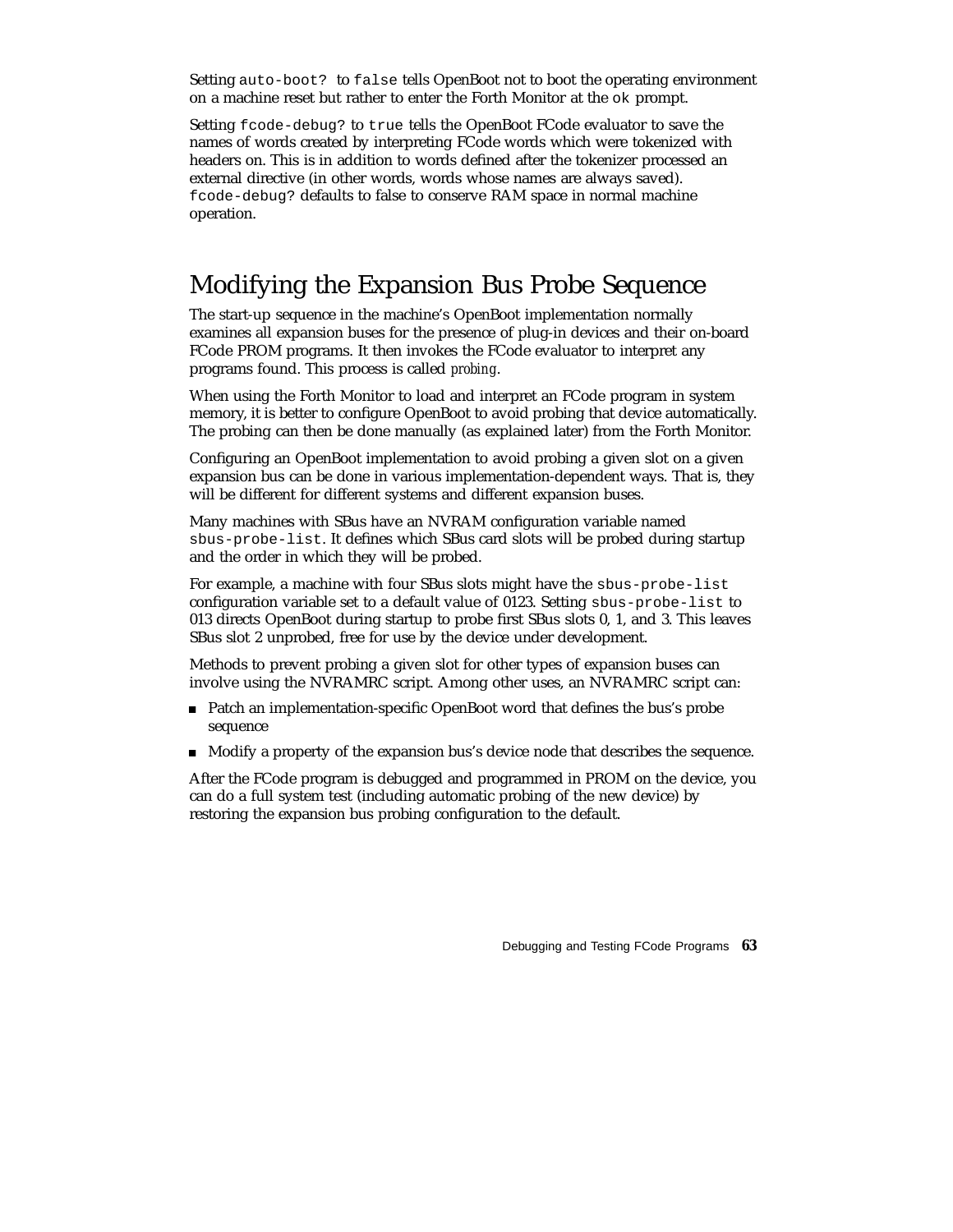#### Getting to the Forth Monitor

After completing the configuration described above, power down the machine and install the device. Then power the system up. The display should stop scrolling at the ok prompt, ready to accept Forth Monitor commands.

# Using the Command Line Editor of the Forth Monitor

Refer to the *OpenBoot 3.x Command Reference* for a list and description of the line-editing commands available with the Forth Monitor.

# Using the Forth Monitor to Test FCode Programs

Directions for using the Forth Monitor to download files to system memory are provided in the *OpenBoot 3.x Command Reference*. Common package-related commands are shown in Table 4–3.

| TABLE 4-3 Common Package-related Commands |  |
|-------------------------------------------|--|
|                                           |  |

| <b>Commands</b>   | <b>Function</b><br><b>Stack Diagram</b>                            |                                                                                   |
|-------------------|--------------------------------------------------------------------|-----------------------------------------------------------------------------------|
| begin-<br>package | ( arg-addr arg-len reg-addr<br>reg-len path-addr path-len<br>$---$ | Initializes device tree for executing<br>FCode.                                   |
| end-package       | $(- - )$                                                           | Completes a device tree entry and<br>returns to the Forth Monitor<br>environment. |
| open-dev          | ( path-addr path-len -- )                                          | Opens the specified device node<br>and all of its parents.                        |
| device-end        | $(- - )$                                                           | Closes the current node and returns<br>to the Forth Monitor environment.          |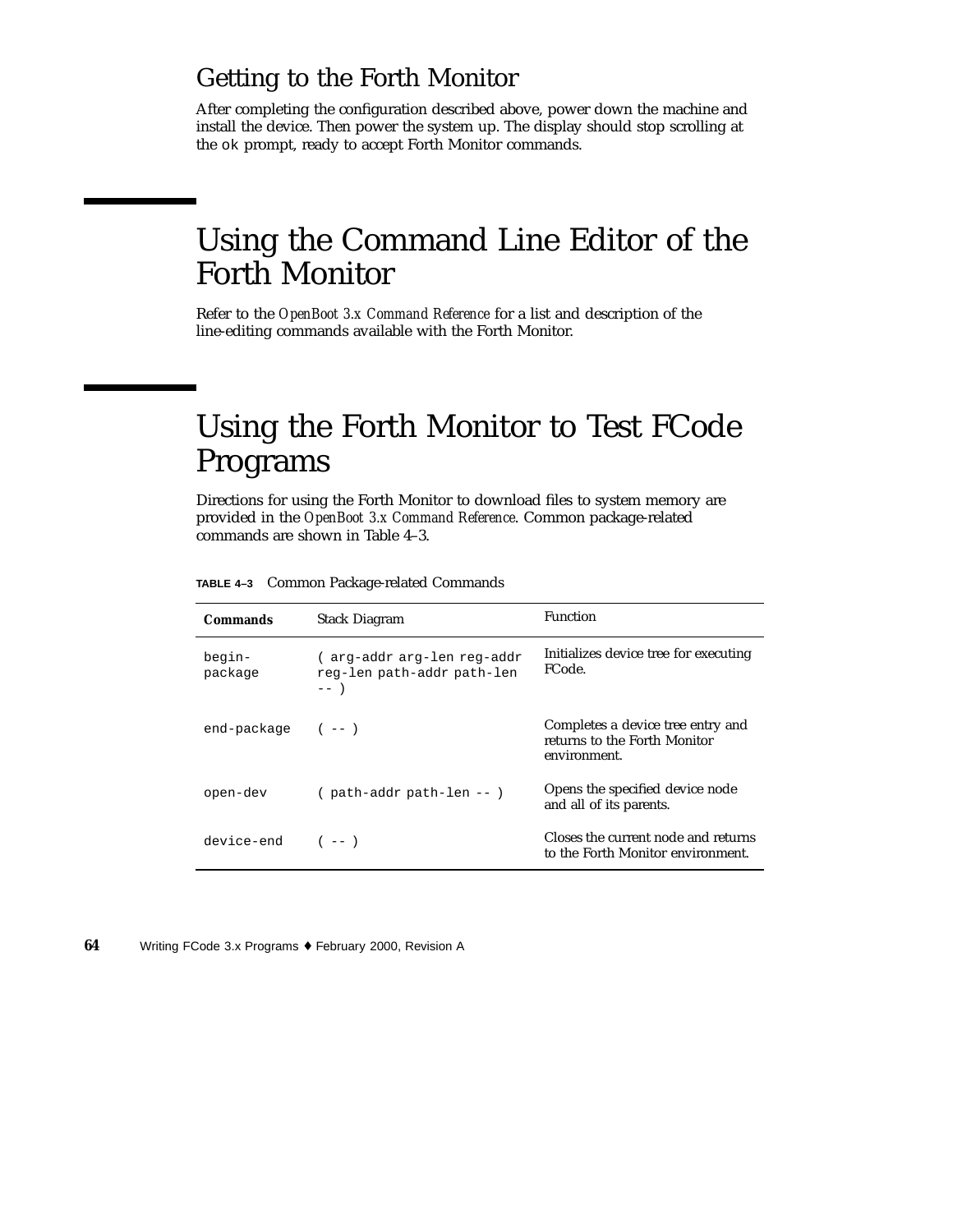**TABLE 4–3** Common Package-related Commands *(continued)*

| <b>Commands</b>               | <b>Stack Diagram</b>                                       | Function                                                                                                                                       |
|-------------------------------|------------------------------------------------------------|------------------------------------------------------------------------------------------------------------------------------------------------|
| select-dev                    | ( path-addr path-len -- )                                  | Opens the specified device node<br>and all of its parents, and makes<br>the device the current instance.                                       |
| unselect-dev $(--)$           |                                                            | Closes the specified device node<br>and all of its parents, and deselects<br>the active package and current<br>instance leaving none selected. |
| set-args                      | ( arg-addr arg-len reg-addr<br>$req-len --$ )              | Sets values returned by my-args,<br>my-space and my-address for<br>the current node.                                                           |
| execute-<br>device-<br>method | (  path-addr path-len<br>$cmd$ -addr $cmd$ -len -- $ok?$ ) | Executes the named command in<br>the specified device tree node.                                                                               |

#### Using dload to Load From Ethernet

The dload command loads files over the Ethernet connection at a specified address, as shown below.

ok **4000 dload** *filename*

In the above example, *filename* must be relative to the server's root. Use 4000 (hex) as the address for dload input.

**Note -** You can use any value other than 4000 as long as it has been properly mapped.

FCode programs loaded with dload must be in the format described in "Tokenizing FCode Source" on page 60.

The dload command uses the trivial file transfer protocol (TFTP), so the server may need to have its permissions adjusted for this to work.

Debugging and Testing FCode Programs **65**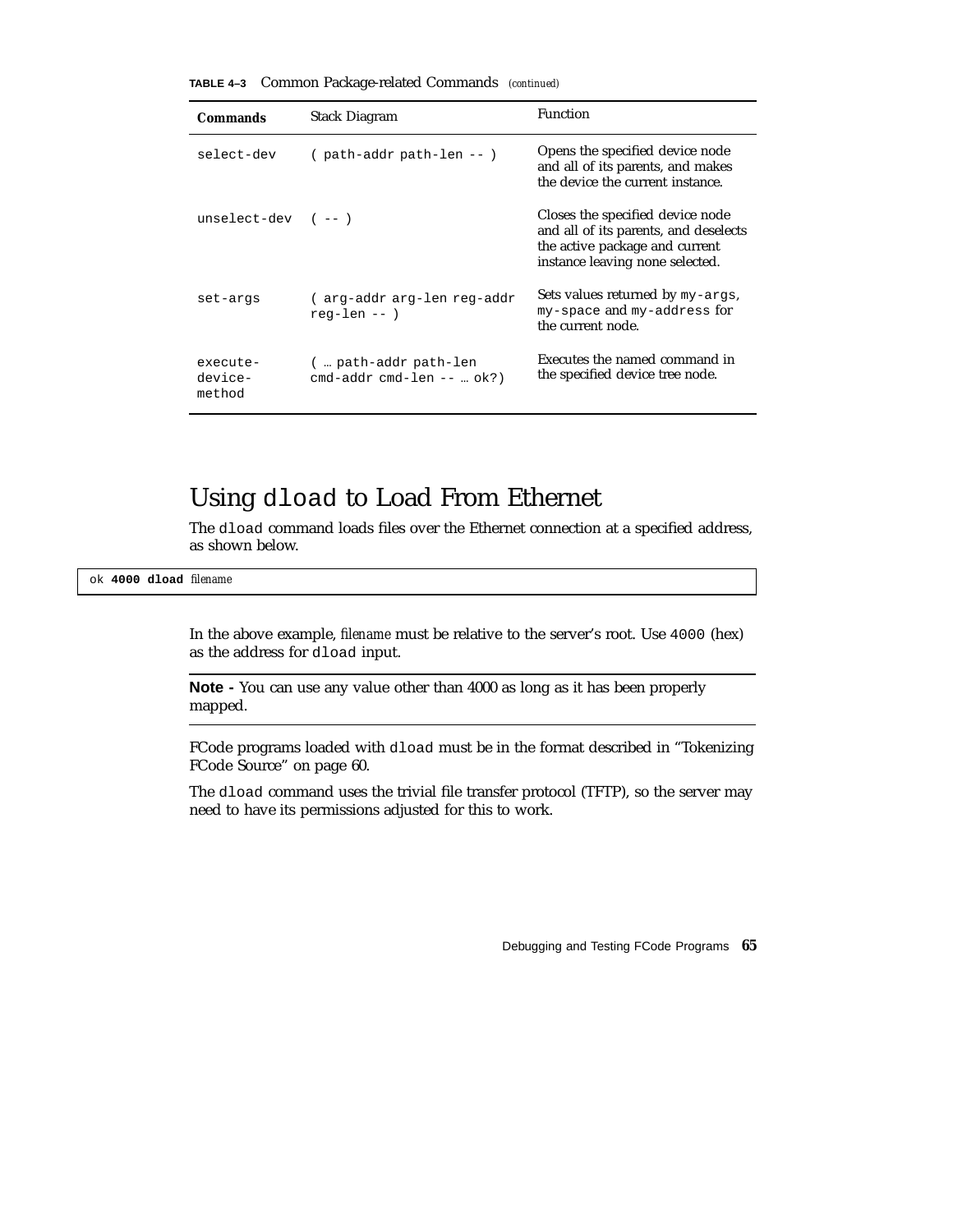#### Using dlbin to Load From Serial Port A

The dlbin command may be used to load files over serial line A. Connect the target system's serial port A to a machine that is able to transfer a file on request. The following example assumes a tip window setup on a Sun system which will provide the FCode file. (See the *OpenBoot 3.x Command Reference* for information on setting tip connections.)

1. At the ok prompt, type:

#### ok **dlbin**

2. In the tip window of the other system, send the file:

**~C** (local command) **cat** *filename* (Away two seconds)

The ok prompt will reappear on the screen of the target system.

FCode programs loaded with dlbin must be in the format described in "Tokenizing FCode Source" on page 60. The dlbin command loads the files at the entry point indicated in the file header. It is suggested that this address be 0x4000.

#### Using boot to Load From Hard Disk, Diskette, or Ethernet

You can also load an FCode program with boot, the command normally used to boot the operating system. Use the following format:

ok **boot** [*device-specifier*] [*filename*] **-h**

*device-specifier* is either a full device path or a device alias. See the *OpenBoot 3.x Command Reference* for information on device path and aliases.

For a hard disk or diskette partition, *filename* is relative to the resident file system. See the *OpenBoot 3.x Command Reference* for information on creating a bootable diskette. For a network, *filename* is relative to the system's root partition on its root server. In both cases, the leading / must be omitted from the file path.

The -h flag specifies that the program should be loaded, but not executed. This flag *must* be included, otherwise boot will attempt to automatically execute the file, assuming it is executable binary.

The boot command uses intermediate booters to accomplish its task. When loading from a hard disk or diskette, the OpenBoot firmware first loads the disk's boot block, which in turn loads a second-level booter. When loading over a network, the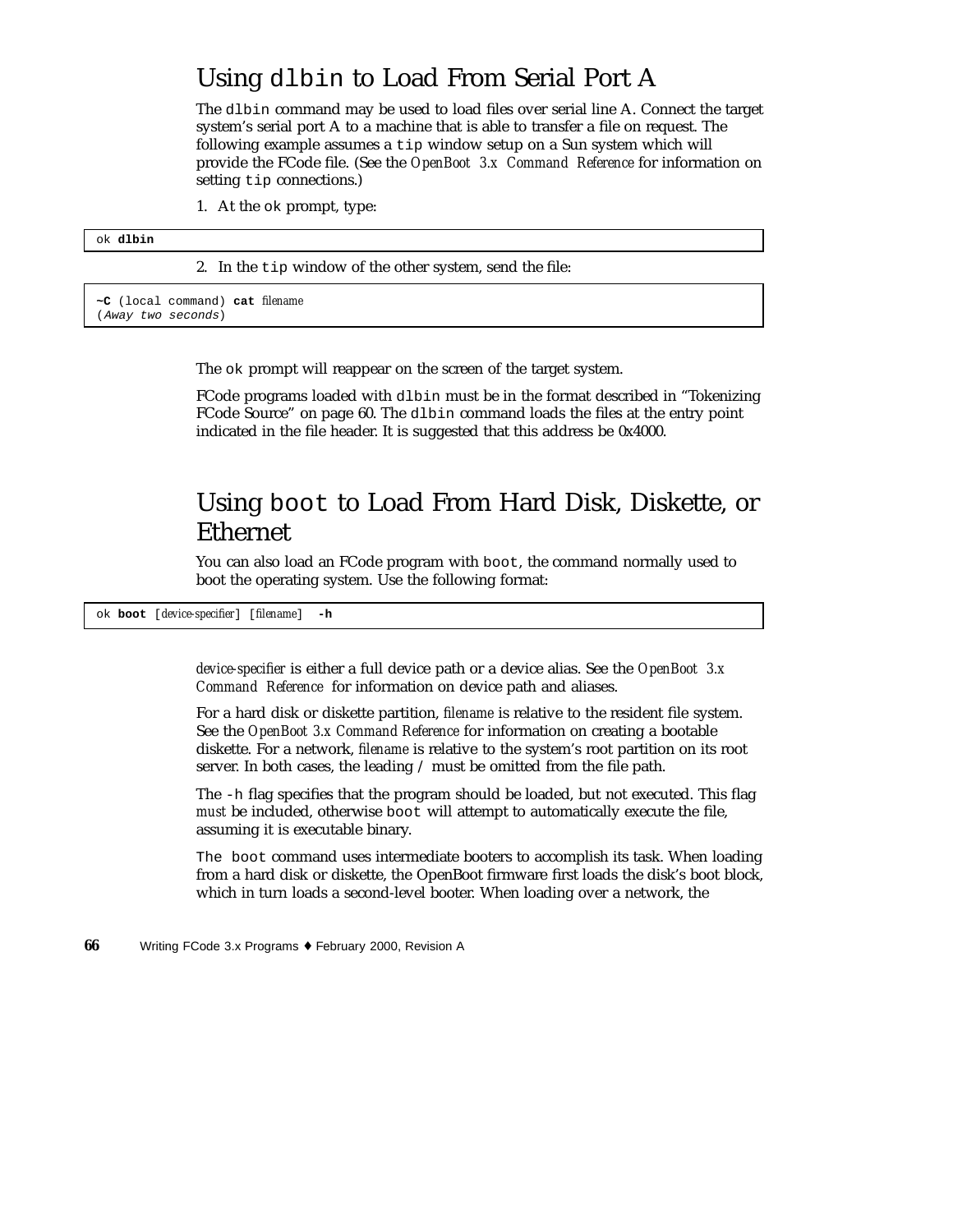firmware uses TFTP to load the second-level booter. In both cases, *filename* and -h are passed to these intermediate booters.

The output file produced by a tokenizer may need to be converted to the format required by the secondary boot program. For example, intermediate booters for Solaris 2.x operating environments require ELF format. fakeboot, a program available from SunExpress, may be useful in this process.

The location in memory where the FCode program is loaded depends on the secondary boot program and the fakeboot program.

### Using dl to Load Forth Over Serial Port A

Forth programs loaded with dl must be ASCII files.

To load the file over the serial line, connect the system's serial port A to a machine that is able to transfer a file on request. One method is to set up a TIP window on another Sun system. (See *OpenBoot 3.x Command Reference* for information on this procedure.) The following example assumes a TIP window setup.

1. At the ok prompt, type:

ok **dl**

2. In the TIP window of the other system, send the file, and follow it with a Control-D to signal the end of the file.

**~C** (local command) **cat** *filename* (Away two seconds) **^-D**

The ok prompt will reappear on the screen of the target system.

The dl command normally loads the file at 4000 (hex). The file is automatically interpreted after it is loaded.

Debugging and Testing FCode Programs **67**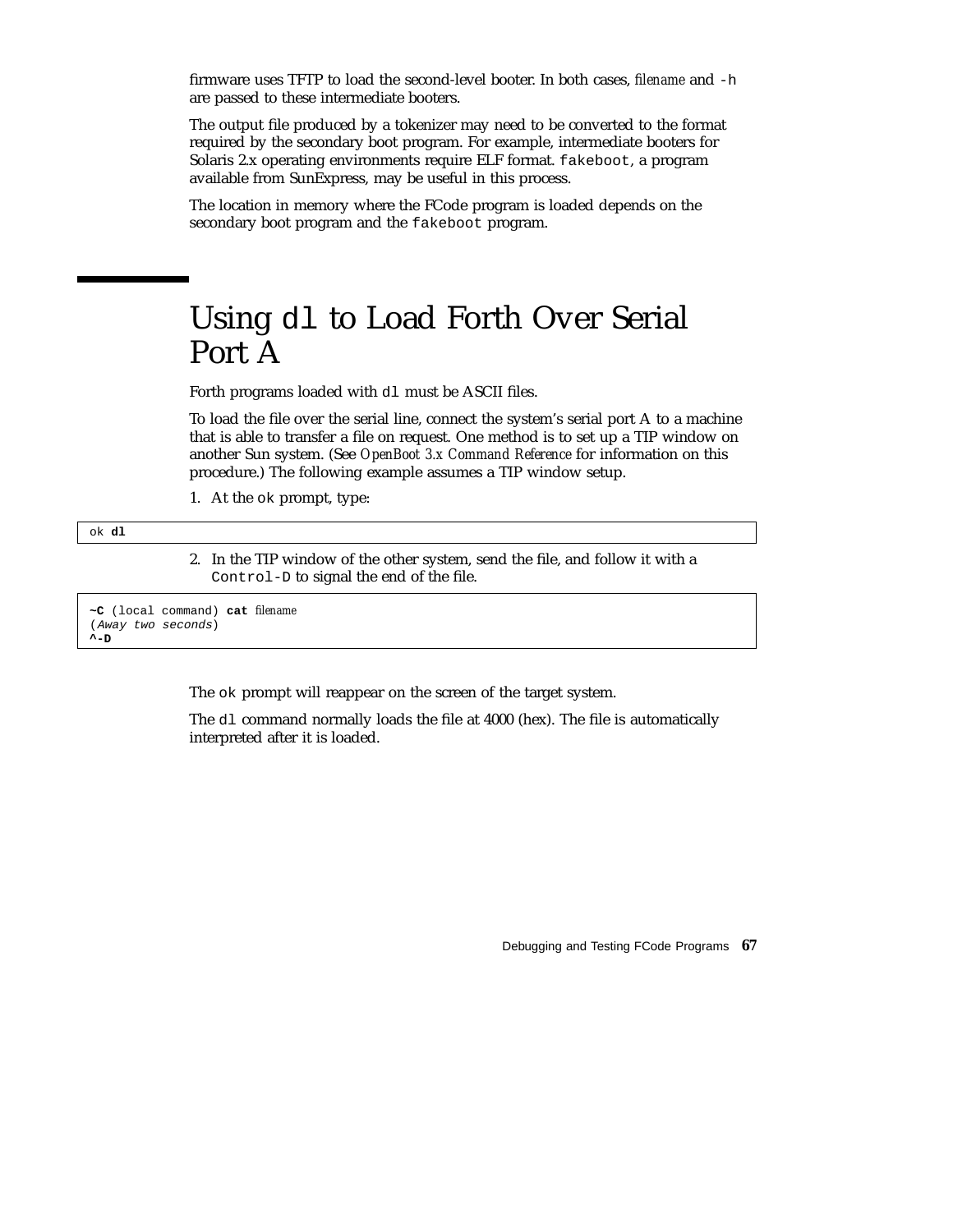# Using the Forth Monitor to Interpret an FCode Program

FCode program interpretation involves creating a device node on the device tree. Device nodes are also known as *packages*. Creating a device node from downloaded FCode involves the following steps:

**1. Set up the environment with** begin-package**.**

For example, a begin-package call for creating a device node for an SBus card installed in SBus slot 3 of a SPARCstation 2 looks like:

ok **0 0 " 3,0" " /sbus" begin-package**

In the example,  $\beta$  is indicates that the device node which will be created by the FCode program is to be a child node of the /sbus node in the device tree.

In general, parent nodes, which support child nodes, can be used as arguments to begin-package. The device node defined by the FCode program will be created as a child of that node. Give the full device pathname from the root node. Other types of parent nodes define different address spaces. Another example of an SBus parent node is on a SPARCstation 10 where its device pathname is /iommu/sbus.

In the example, the string, 3,0 indicates the SBus slot number 3 and byte-offset 0 in the slot's address space where the device node is to be based.

In general, this string is a pair of values separated by a comma which identify the physical address associated with the expansion slot. The form of this physical address depends on the physical address space defined by the parent node. For children of an SBus node, the form is slot-number, byte-offset. Other parent nodes will define different address spaces.

The physical address pair value is retrieved in the FCode program with both the my-address and my-space FCodes. The slot ID string is converted to a binary form consisting of three values. Those values can be retrieved with the FCode program by using my-address for the phys.lo and phys.mid components and my-space for the phys.hi component.

In the preceding example, the initial 0 0 represents a null argument string passed to the FCode program.

This argument string is retrieved in the FCode program with the my-args FCode. Generally, FCode programs do not take arguments at interpretation time so this will usually be the null string.

begin-package is defined as: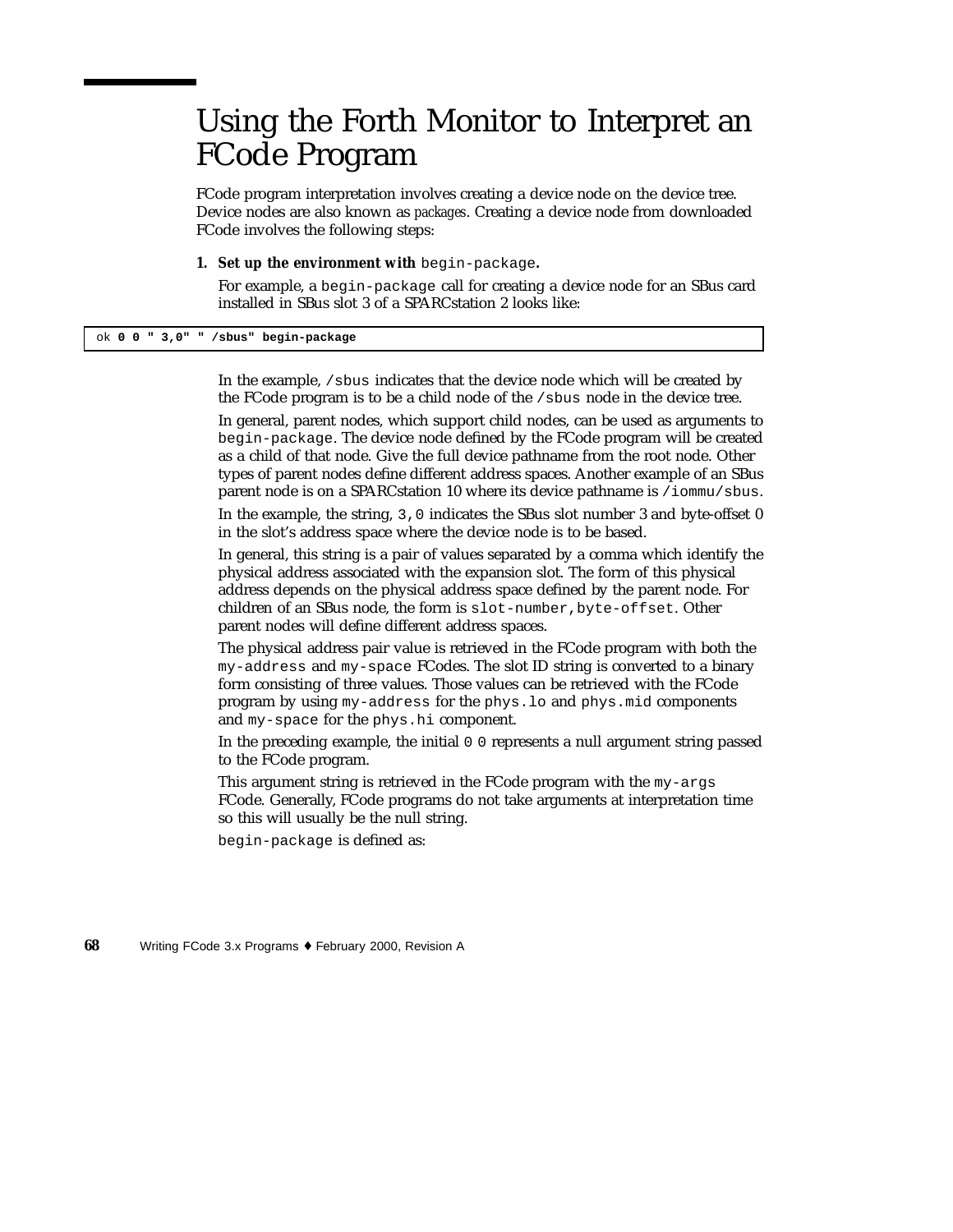- select-dev ( parent-dev-addr parent-dev-len -- )opens the input device node (the parent node) and makes it the *current instance*.
- $\Box$  new-device ( -- )initializes a new device node as a child of the currently active node and makes it the current instance.
- set-args ( arg-addr arg-len reg-addr reg-len -- )sets the values returned by my-args, my-space, and my-address for the current instance.

#### **2. Interpret the loaded FCode with byte-load.**

byte-load is the Forth Monitor command that invokes the FCode evaluator to compile the FCode program into the current instance.

For FCode programs downloaded with byte-load:

ok **<fcode-stat-address> " c@ byte-load**

load-base is the system default load address. The argument, " c@ , tells byte-load to use c@ as the access routine for reading the FCode.

**3. Close the environment with** end-package**.**

end-package finishes up the creation of the device tree node.

ok **end-package**

It is defined as:

or active package.

| : end-package ( -- ) finish-device unselect-dev ; |
|---------------------------------------------------|
|---------------------------------------------------|

finish-device ( -- )completes the device tree node initialized by new-device and changes the current instance to the parent node. unselect-dev ( -- )closes the parent device tree node and returns to the normal Forth Monitor environment. That is, there is no longer a current instance

Debugging and Testing FCode Programs **69**

;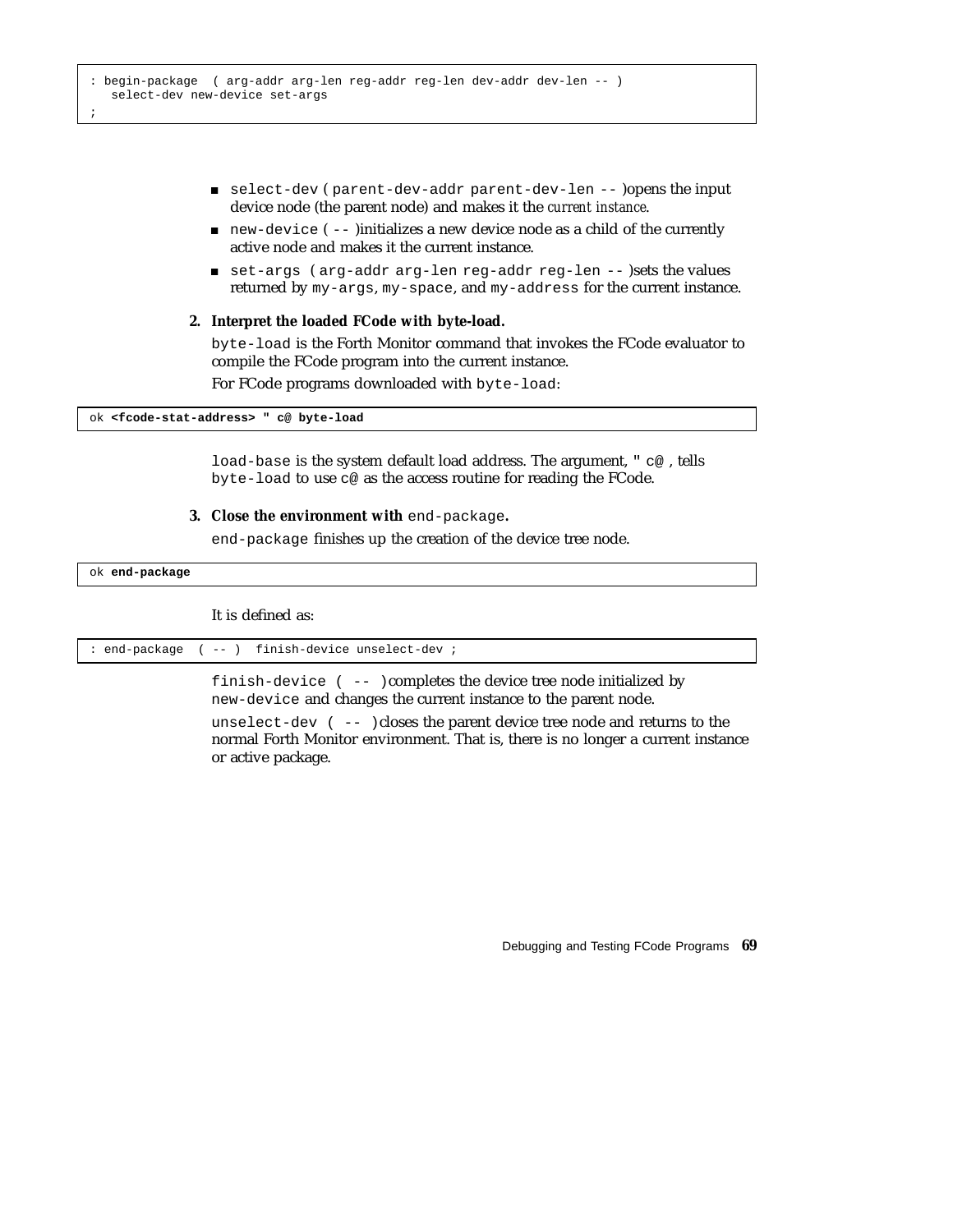# Using the Forth Monitor to Browse a Device Node

The Forth Monitor has many built-in commands to navigate the device tree. Table 4–4 lists the Forth Monitor commands supporting device node browsing:

**TABLE 4–4** Commands for Browsing the Device Tree

| Command                        | Description                                                                                                           |  |
|--------------------------------|-----------------------------------------------------------------------------------------------------------------------|--|
| .properties                    | Display the names and values of the current node's properties.                                                        |  |
| dev device-path                | Choose the indicated device node, making it the current node.                                                         |  |
| dev node-name                  | Search for a node with the given name in the subtree below the current<br>node, and choose the first such node found. |  |
| dev.                           | Choose the device node that is the parent of the current node.                                                        |  |
| dev /                          | Choose the root machine node.                                                                                         |  |
| device-end                     | De-select the current device node, leaving no node selected.                                                          |  |
| " device-path"<br>find-device  | Choose device node, similar to dev.                                                                                   |  |
| get-<br>inherited-<br>property | (name-addr name-len -- true   value-addr value-len false<br>)Return property value of current instance or its parents |  |
| qet-my-<br>property            | (name-addr name-len -- true   value-addr value-len false<br>)Return property value of current instance.               |  |
| $\ln$                          | Display the names of the current node's children.                                                                     |  |
| pwd                            | Display the device path that names the current node.                                                                  |  |
| see wordname                   | Decompile the specified word.                                                                                         |  |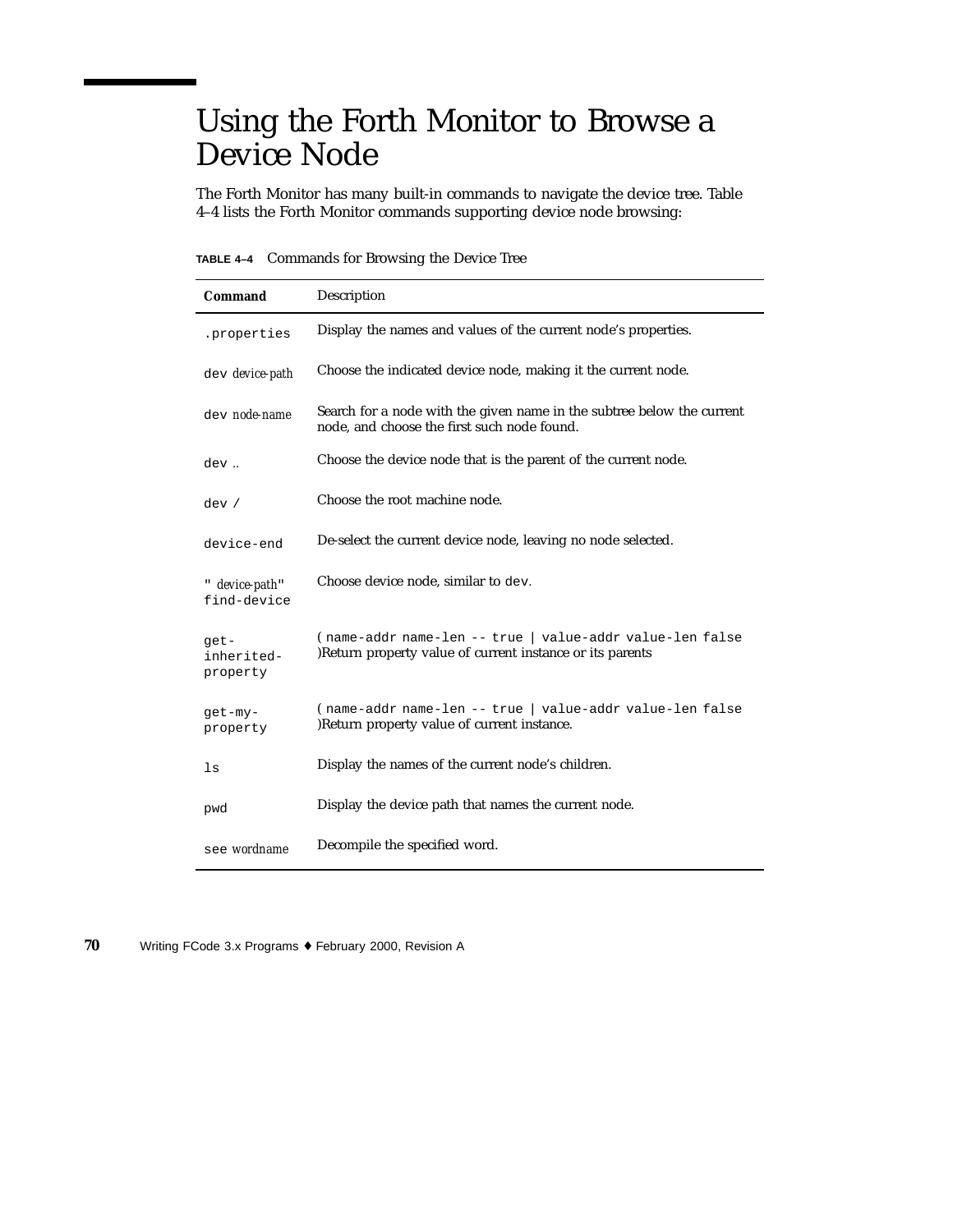|  |  |  | TABLE 4-4 Commands for Browsing the Device Tree (continued) |  |
|--|--|--|-------------------------------------------------------------|--|
|--|--|--|-------------------------------------------------------------|--|

| Command                      | Description                                                                                                                                                      |
|------------------------------|------------------------------------------------------------------------------------------------------------------------------------------------------------------|
| show-devs<br>$[device-path]$ | Display all the devices known to the system directly beneath a given<br>level in the device hierarchy. show-devs used by itself shows the entire<br>device tree. |
| words                        | Display the names of the current node's methods.                                                                                                                 |

Once a device node has been created, you can use the Forth Monitor to browse the node. See the *OpenBoot 3.x Command Reference* for a more complete discussion. Here is a brief synopsis of the available commands:

- show-devs displays all known devices in the device tree.
- dev sets the active package to a named node so its contents can be viewed. For example, to make the ACME company's SBus device named "ACME,widget" the active package:

ok **dev /sbus/ACME,widget**

 find-device is essentially identical to dev differing only in the way the input path is passed.

ok **" /sbus/ACME,widget" find-device**

- .properties displays the names and values of all the properties created for the active package.
- get-my-property returns the value of the specified property from the active package.
- get-inherited-property returns the location and length of the property value array of the specified property from the active package or its parents. dump can then be used to display the property value array.
- ls displays the names of all child nodes, if any, of the active package.
- words shows the names of the device node methods, if any, created by the FCode program. It shows all words which were defined with external and, if fcode-debug? was true when the FCode was interpreted, the words defined with headers.
- see *wordname* displays the source code (without comments) for *wordname*.
- device-end reverses the effects of the dev or find-device command.
- **pwd displays the device path of the active package.**

Debugging and Testing FCode Programs **71**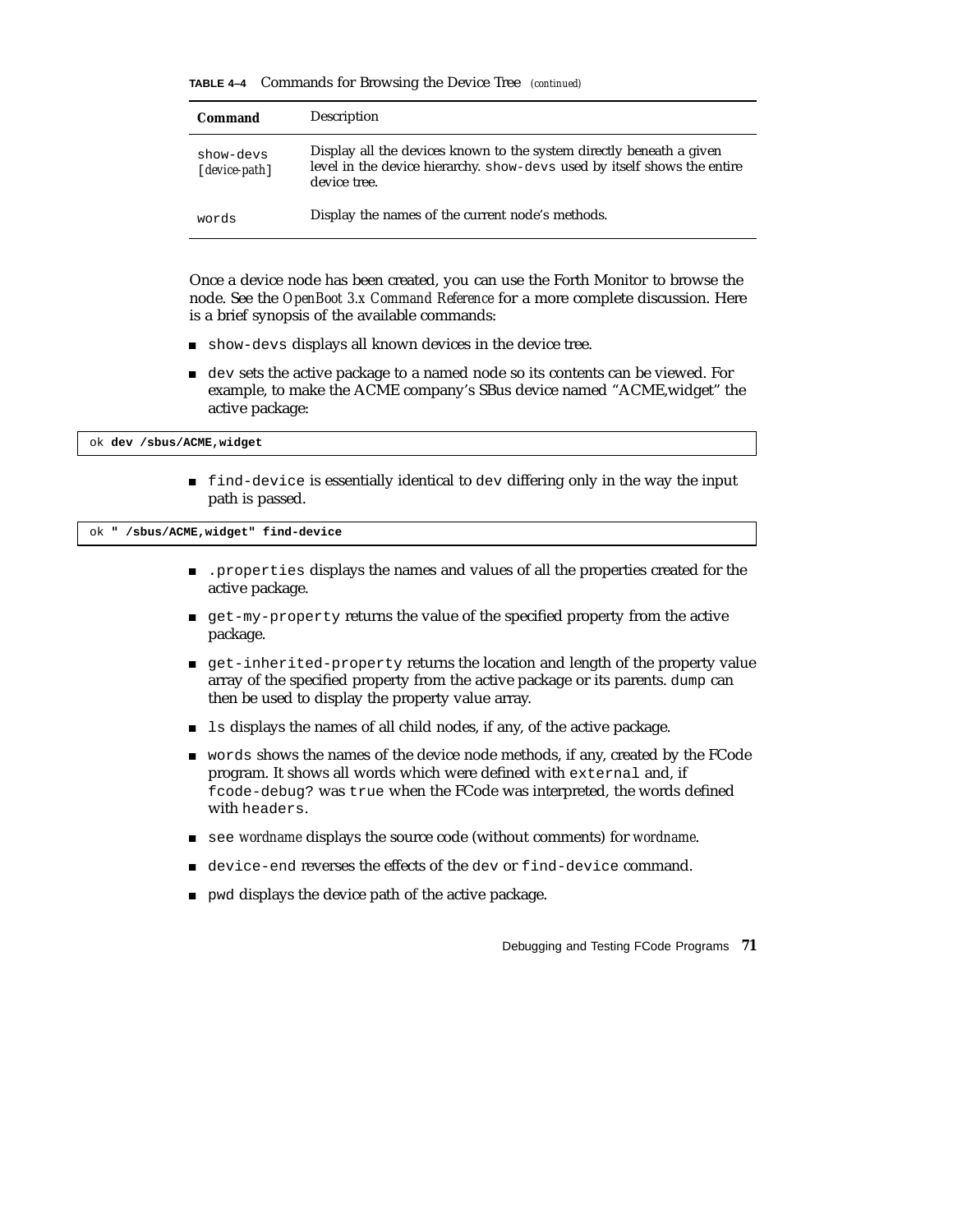# Using the Forth Monitor to Test a Device Driver

The Forth Monitor provides the capability to test the methods of an FCode program by allowing you to execute individual methods from the Forth Monitor prompt.

#### Device Node Methods

Using select-dev

select-dev initializes an execution environment for the methods of the package specified by its stack arguments. It allows you to subsequently execute the device node's methods directly by name. For example:

ok **" /sbus/ACME,widget" select-dev**

select-dev performs the following steps:

- 1. Effectively calls "dev /sbus/ACME,widget" to make the named device the active package. This enables the recognition of the device methods by the Forth Monitor.
- 2. Establishes a chained set of package instances for each node in the path. In particular, this makes the package's instance-specific data items available to its methods.
- 3. Opens all device nodes in the path by calling the open method of each. select-dev assumes open (and close) methods in each node in the path, so the device node under test must have a method.

Once these steps are performed, you can execute the methods of the current device node by typing their names at the prompt. For example:

ok **clear-widget-register** ok **fetch-widget-register .**  $\Omega$ 

> As is generally true of the Forth language, if execution of a method exposes an error in the code, the error can be isolated by executing the component words of the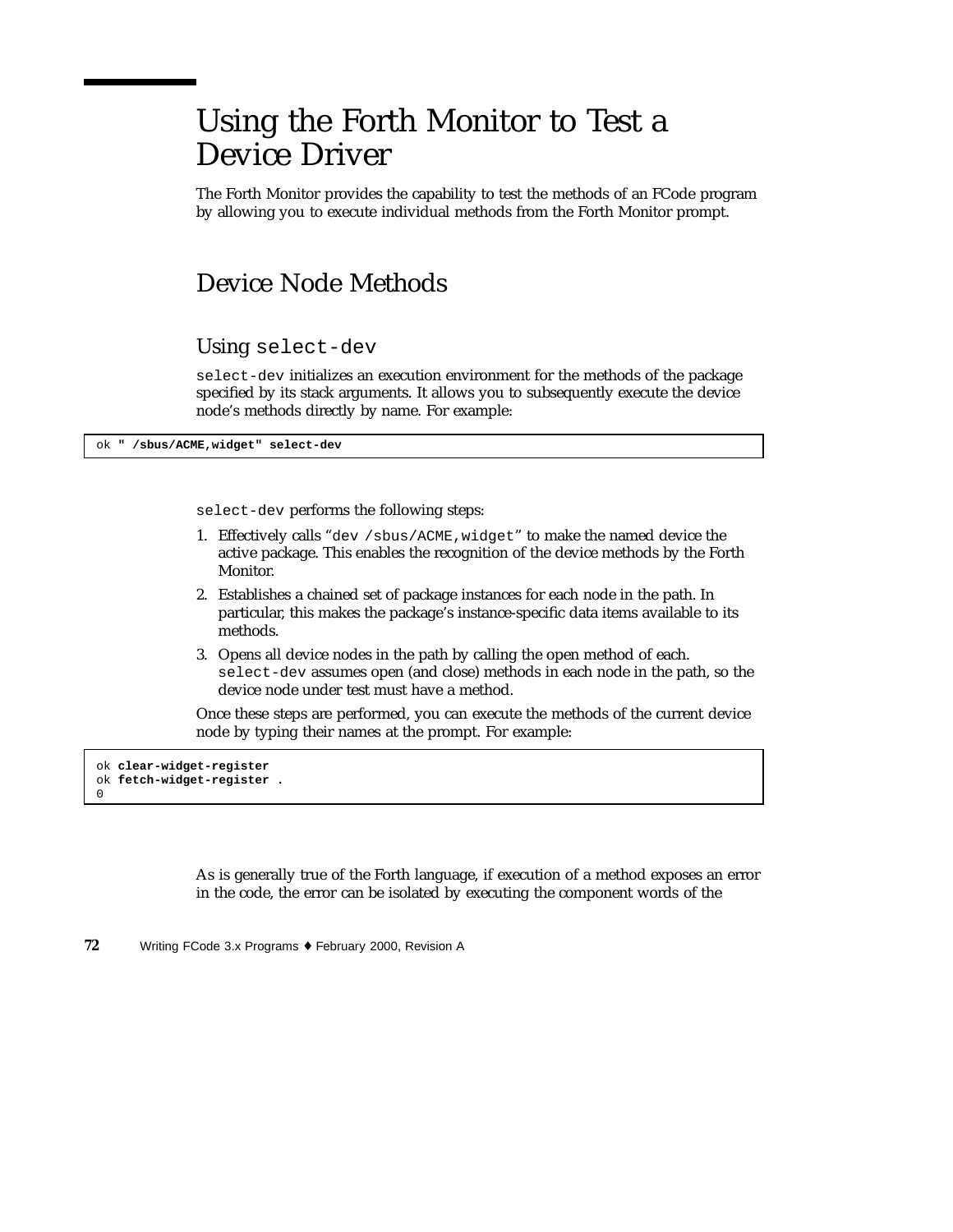```
ok see clear-widget-register
: clear-widget-register
   enable-register-write
   0 widget-register rl!
   disable-register-write
;
ok enable-register-write
ok 0 widget-register rl!
ok disable-register-write
```
This process can be performed recursively by decompiling the component words and then individually executing their component words. This is much easier if most of the words were defined with the headers directive, since see can then display the names of the component words instead of hexadecimal codes.

This process is also enhanced by executing showstack. showstack causes the stack's contents to be displayed prior to every ok prompt. For example:

```
ok 1 2
ok showstack
1 2 ok . clear 3 4
2
3 4 ok
```
Device nodes can also be modified as needed with any of the following techniques:

- Entering new methods definitions. These methods are compiled into the device node like the methods in the FCode program that created the node.
- Redefining a method to include a function neglected in the first definition. (Previously defined words using the original definition of the method are unaffected.) For example:

ok **: open open initialize-widget-register-2 ;**

In general, such redefinitions affect only external uses of the named method (for instance, calls from other packages by \$call-method) and interactive use through the Forth Monitor. Previously compiled calls to the method in the same package are unaffected unless the method is called by name (for example, with  $\zeta$ call-self).

 Use patch to edit word definitions. Such patches affect all uses of the method, both internal and external. (See the *OpenBoot 3.x Command Reference Manual* for information about using patch.)

Debugging and Testing FCode Programs **73**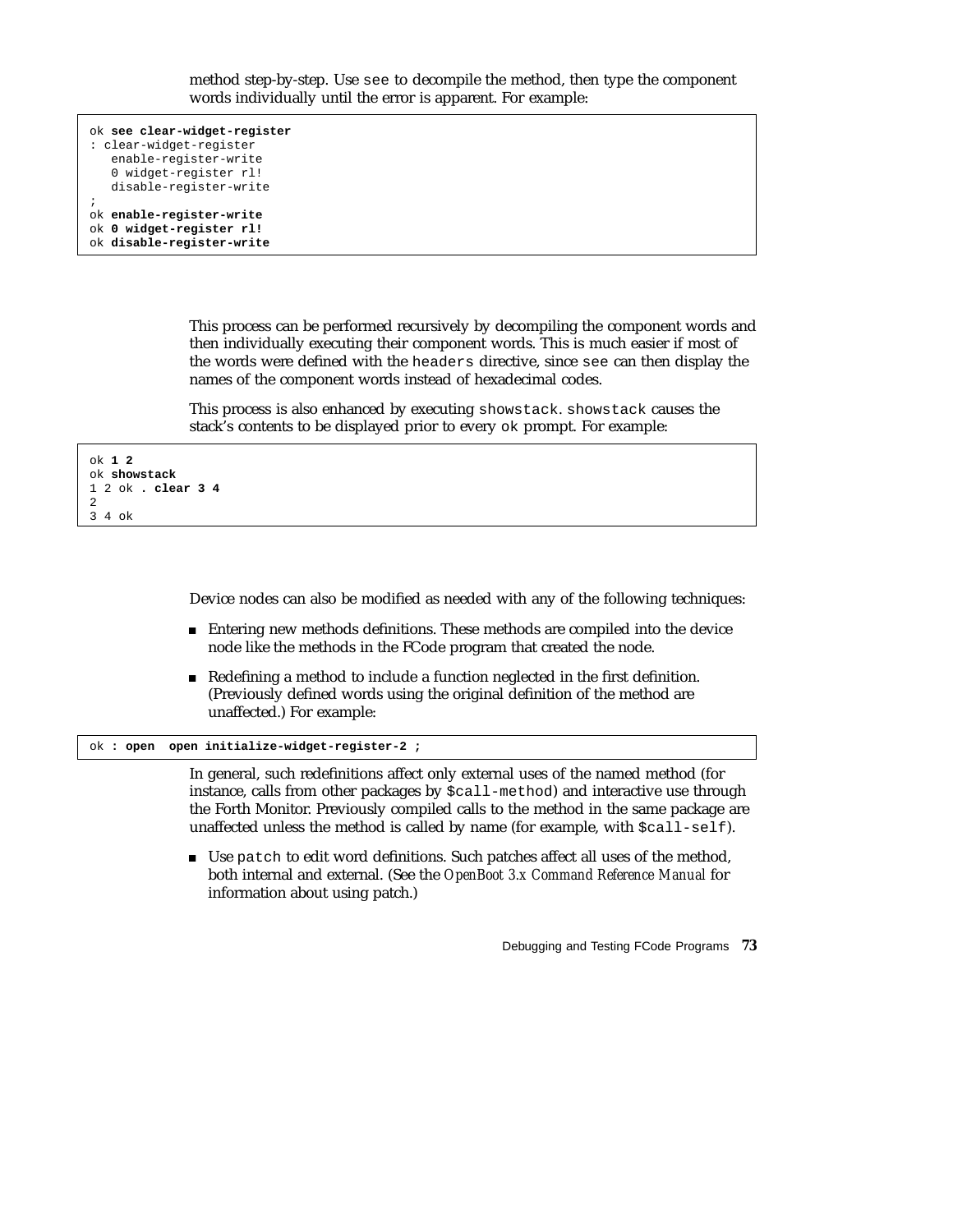Resetting the machine causes all such corrections to be lost. Consequently, once your words are debugged you'll probably want to include any modifications in the FCode program source.

unselect-dev reverses the effects of select-dev by calling the close method of each device in the path of the current active node, destroying the package instance of each node, and returning to the normal Forth Monitor environment. Execute unselect-dev as follows:

ok **unselect-dev**

Using begin-select-dev

Sometimes select-dev will not work because the open method of a newly-written package does not work correctly. In this case, begin-select-dev can be used since it does everything that select-dev does *except* for opening the last child node. For example:

ok **" /sbus/ACME,widget" begin-select-dev**

#### Using execute-device-method

execute-device-method executes a method directly from the normal Forth Monitor environment. That is, it is not necessary to manually make the device node the current instance before executing the method. For example:

ok **" /sbus/ACME,widget" " test-it" execute-device-method**

execute-device-method returns false if the method could not be executed; otherwise it returns true on top of whatever results were placed on the stack by the successful execution of the method.

execute-device-method performs the following steps:

- 1. Establishes a chained set of package instances for each node in the path. In particular, this makes an instance of all data items of the device node available to its methods.
- 2. Opens all device nodes in the named device path *except* the last device node in the pathname.
- 3. Invokes the named method.
- **74** Writing FCode 3.x Programs ♦ February 2000, Revision A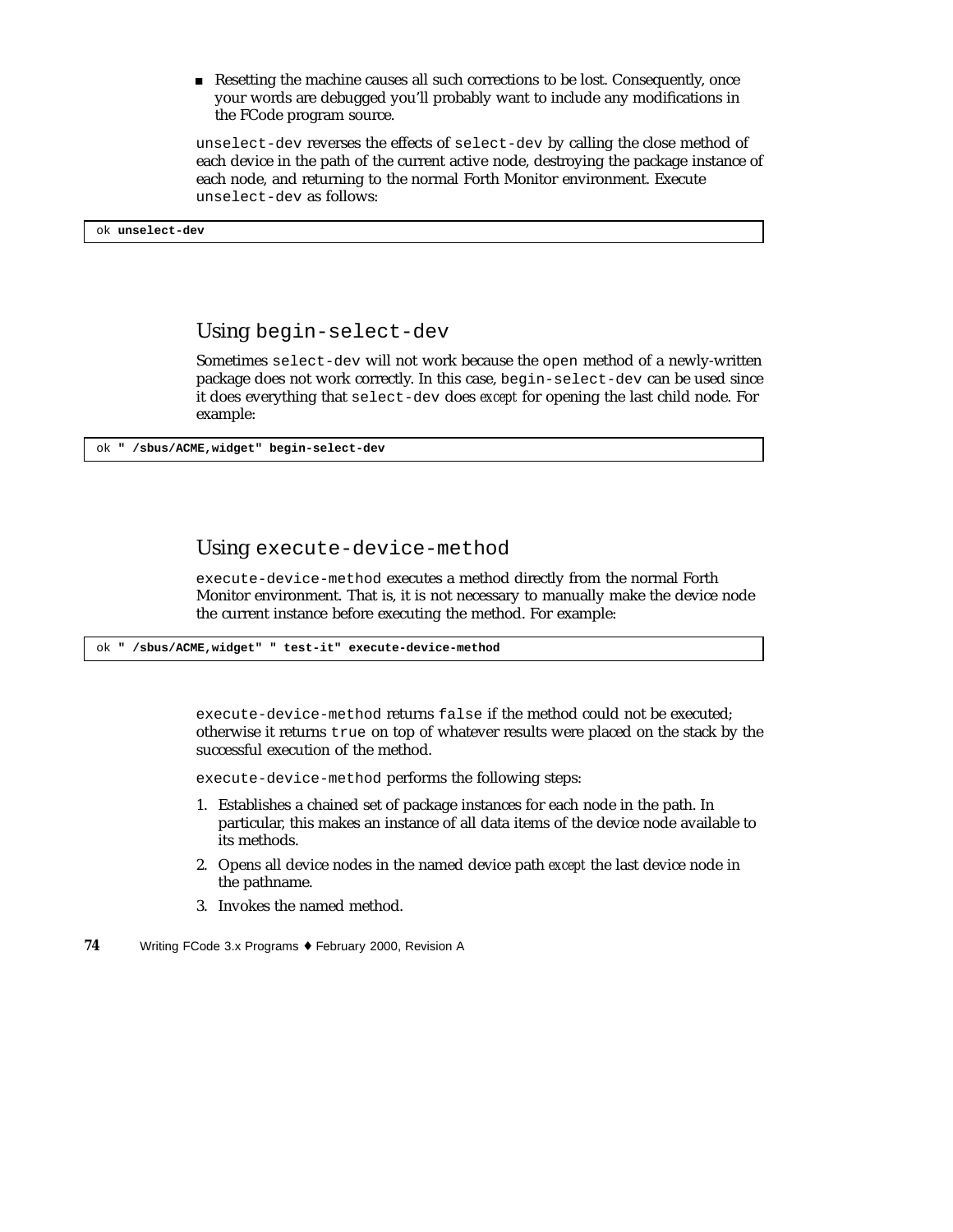- 4. Closes all the device nodes in the path (except the last one), destroying their package instances.
- 5. Restores the current instance to the one that was current prior to beginning this process.
- 6. Restores the active package to the one that was active prior to beginning this process.
- 7. Returns the results.

Note that, in contrast to select-dev, execute-device-method does not call the open method of the last device node in the path. Consequently, any method invoked in this manner must not require any pre-established state which normally is created by open.

In summary, execute-device-method is provided to allow execution of device node methods designed to provide their own state initialization, and therefore to execute without previous execution of the open method. A typical example is a selftest method.

#### Using apply

apply provides an alternative manner of invoking execute-device-method in that it takes its arguments from the input stream instead of from the stack. The previous example would be invoked with apply as follows:

ok **apply test-it /sbus/ACME,widget**

Since apply invokes execute-device-method, all of the restrictions listed above for execute-device-method must be followed.

#### Testing FCode Programs in Source Form

The Forth Monitor enables you to skip the tokenizer and download FCode program source directly. This practice is not recommended since the only advantage is to save a small amount of time tokenizing the program. There are also some disadvantages:

- It may cause problems in the long run since generally the Forth Monitor recognizes a larger number of words than the FCode evaluator does. So the FCode program developer who tests with FCode source may develop and test a program only to find that some of the words used are not FCode words and will not be accepted by the tokenizer and the FCode evaluator.
- To load source you should comment out fcode-version1 and end0.

Debugging and Testing FCode Programs **75**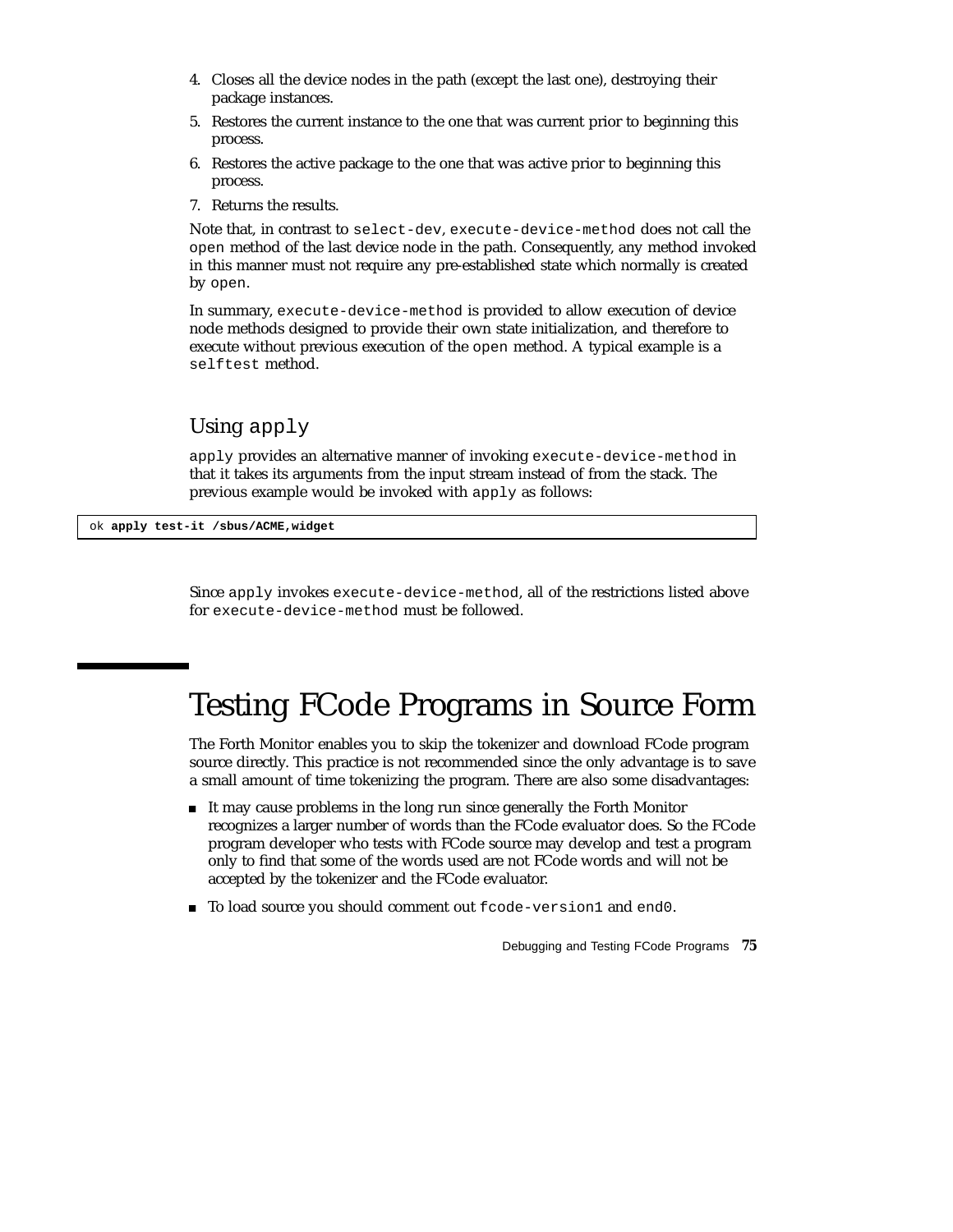Since the download commands accept only one file, replace fload with the actual file.

To load an ASCII Forth source file over serial line A, use the dl command. In addition to loading the file over the serial line, dl compiles the Forth source file while it is loading, without requiring an extra command. Therefore, you must execute begin-package before downloading. See "Using dl to Load Forth Over Serial Port A" on page 67 for details.

#### Producing an FCode PROM

The output of the tokenizer program is used to make an actual FCode PROM. If your PROM burning tools do not accept the raw binary format of the tokenizer, you may need to develop a format conversion utility.

#### Exercising an Installed FCode PROM

You can either let OpenBoot automatically evaluate the FCode program from the PROM or you can remove the device from the OpenBoot probing as discussed earlier in "Configuring the Target Machine" on page 62.

The same process discussed for testing FCode programs loaded to system memory can be used to test FCode programs already loaded into PROM on the device.

If you take the device out of the probing sequence, a device node can be built manually as in the following example for a device installed in SBus slot 1:

```
ok 10000 constant rom-size
ok " /sbus" select-dev
                          ok " 1" decode-unit ( phys.lo phys.mid phys.hi )
ok rom-size map-in ( virt )
ok new-device ( virt )
ok " " " 1,0" set-args ( virt )
ok dup 1 byte-load
ok finish-device ( virt )
ok rom-size map-out
ok unselect-dev
```
This is essentially the same sequence as outlined for evaluating FCode loaded into system memory, except that you must map in and map out the FCode PROM by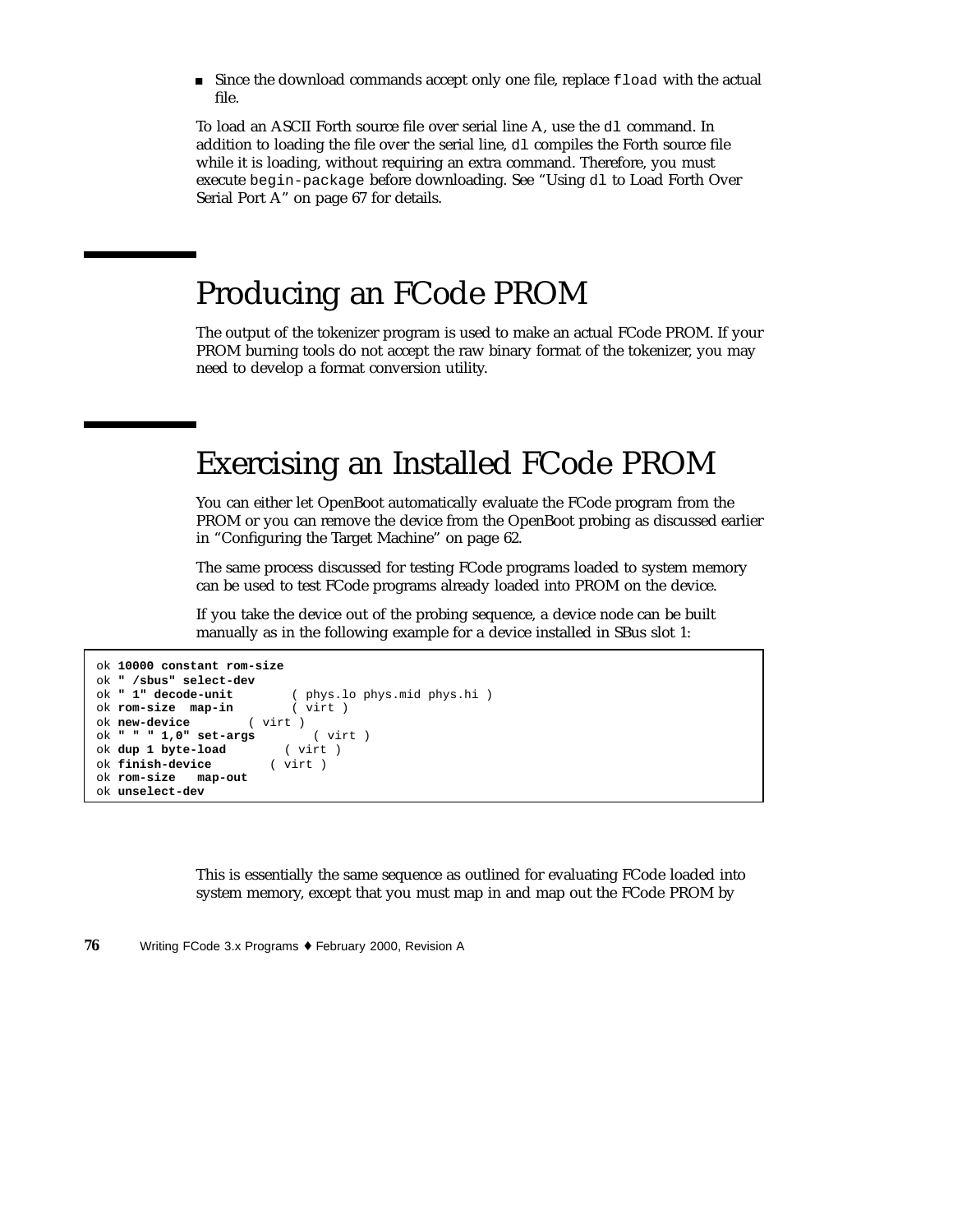using the decode-unit, map-in, and map-out methods of the parent device node. For more information about these methods, see Chapter 10.

You can browse the device node and exercise the device methods in the same way as described earlier. You can also define new methods and patch existing ones. Of course, these modifications will only remain until a system reset.

#### Debugging Errors Generated by select-dev

To debug your FCode/device in the case of errors during the use of select-dev on the device:

Add a dummy open method to your device node's FCode if you want to be able to select (open) the device, map the device in at the ok prompt, and look at the device registers:

```
ok dev /pci..../<device-node>
ok : open true ;
( This may generate a message about open not being unique)
ok device-end
```
Now you can use select-dev to open or select your device. Then use map-in \$call-parent to map in the device registers and examine them. The endianness may differ from what you think. Verify the way that the device is mapped with map? Also, verify that  $r \log a$  and other register access words return the data in the way you expect.

Debugging and Testing FCode Programs **77**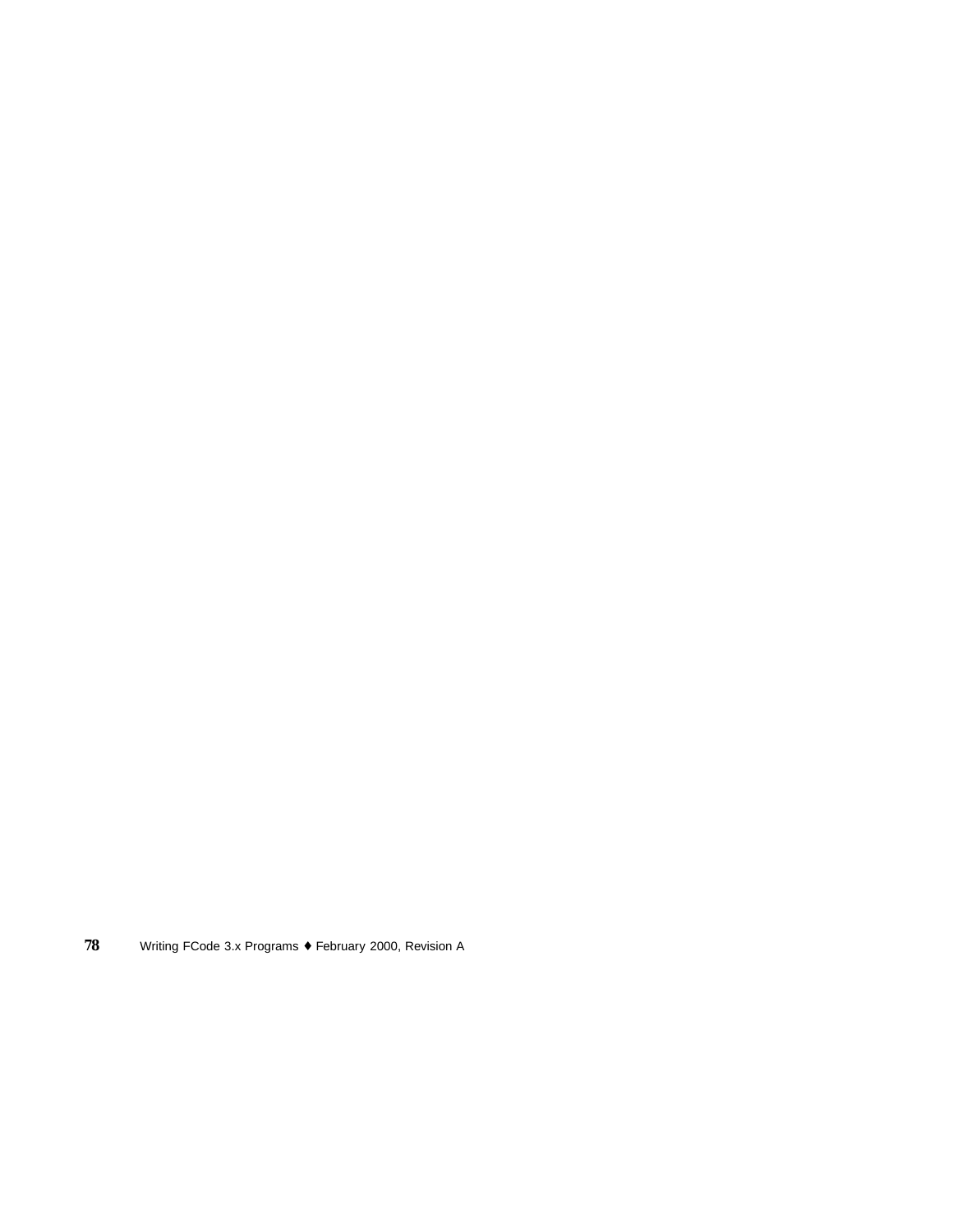# Helpful Testing and Debugging Hints

This chapter contains information to consider when you are designing FCode source code for PCI. It includes the following sections:

- "Accessing a PCI Device's Configuration Space Registers" on page 79
- "Base Address Register Setting" on page 80
- "System Cache Line Size" on page 80
- "Sun Ultra 30 UPA/PCI-Related Nodes" on page 80
- "Finding and Using Physical Addresses" on page 81
- "Controlling PCI Slot Probing on an Ultra 30 UPA/PCI System" on page 83
- "Using 3.x Tokenizer and 3.x CPU PROMs" on page 84
- "PCI Device Configuration Register Access" on page 85
- "Boot Software Roles" on page 85
- "Enabling Access to a PCI Device's Memory Space Locations" on page 86
- "Expansion FCode PROM" on page 87
- "Packaging Error With Ethernet FCode" on page 88

### Accessing a PCI Device's Configuration Space Registers

It is not necessary to do anything extra to access your device's configuration space registers. They are always accessible.

**79**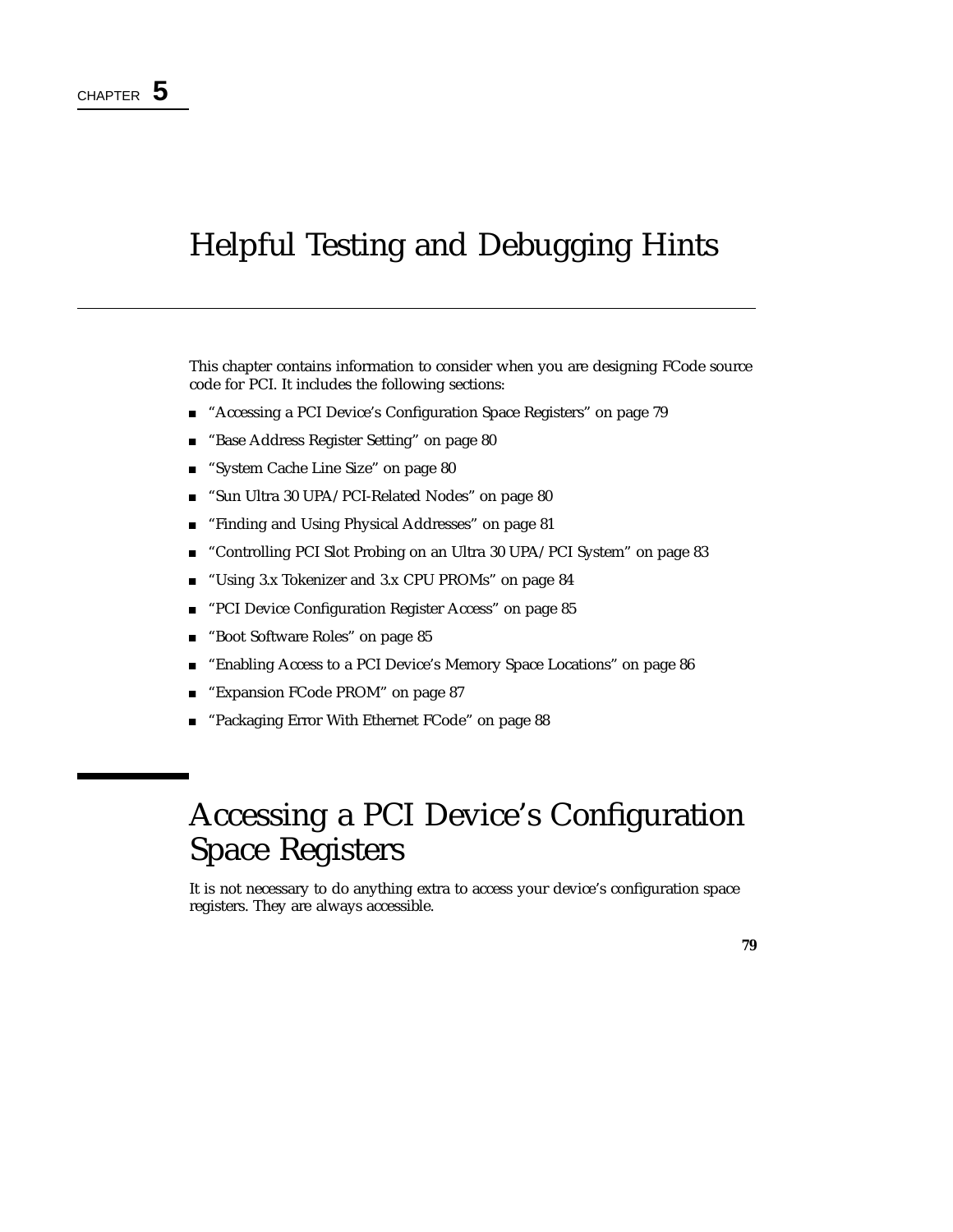#### Base Address Register Setting

The base address registers in the configuration space are set by the CPU PROM.

The CPU PROM (not the PCI card's FCode PROM) allocates the base address for memory and/or I/O space on your PCI device and for the FCode PROM.

## System Cache Line Size

To determine the system's cache line size from the FCode to write into the cache-line-size configuration space register of your PCI device, look in the cache-line-size register in the configuration space; it refers to the cache line size supported by the PCI device.

#### Sun Ultra 30 UPA/PCI-Related Nodes

The PCI-related nodes on the Sun Ultra 30 UPA/PCI system are /pci@1f,4000 and /pci@1f,2000. pcia and pcib as needed for the NVRAM variables pcia-probe-list and pcib-probe-list are determined in the following manner.

Each PCI bus has a property named "slot-names" which gives information about slots on that PCI bus. It could sometimes indicate which NVRAM variable corresponds to it.

To get a human-readable value for that property, do the following:

```
ok " </pci-bus-node>" select-dev
ok " slot-names" get-my-property drop decode-int .h cr type
```
For example, for a PCI bus at /pci@1f, 2000, typing: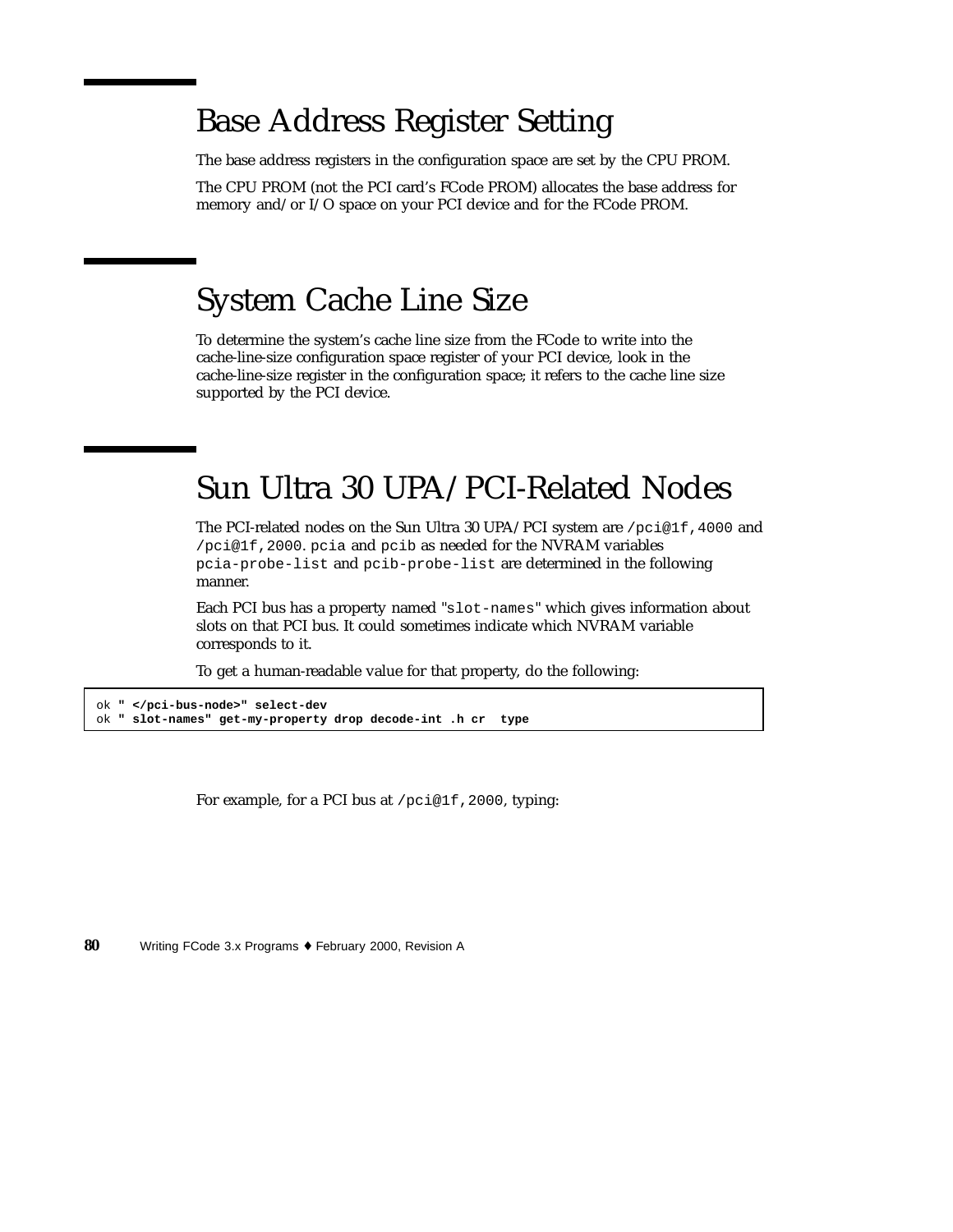```
ok " /pci@1f,2000" select-dev
ok " slot-names" get-my-property drop decode-int .h cr type
```
will display something like:

6 pcia slot 1pcia slot 2

This is an indication that devices under /pci@1f,2000 relate to pcia.

In a Sun Ultra 30 UPA/PCI system with 4 plug-in PCI slots, only slot 1 is physically present for pci@1f,2000. It can also support 66 MHz, 64-bit PCI devices.

```
ok " /pci@1f,4000" select-dev
ok " slot-names" get-my-property drop decode-int .h cr type
34
pcib slot 2pcib slot 4pcib slot 5
```
This is an indication that devices under /pci@1f,4000 relate to pcib.

In a Sun Ultra 30 UPA/PCI system with 4 plug-in PCI slots:

- Slots 2, 4 and 5 under /pci@1f,4000 support 33 MHz., 32-bit PCI devices.
- Slot 3 under /pci@1f,4000 is for an on-board SCSI device.

Note that the value of the slot-names property differs for different systems. Some systems may not indicate which PCI bus is which by the value of the "slot-names" property.

Also in different releases of the PROM for the same system, the value of the "slot-names" property may change. You may need to refer to the system documentation for details about PCI buses on the system.

Alternatively, you can find which NVRAM variable refers to which PCI bus by setting the NVRAM variables to different values or by plugging PCI card(s) in different slot(s).

## Finding and Using Physical Addresses

To find and use physical addresses to access, for instance, configuration space registers on a Sun Ultra 30 UPA/PCI system, bypass the MMU with the choice of the

Helpful Testing and Debugging Hints **81**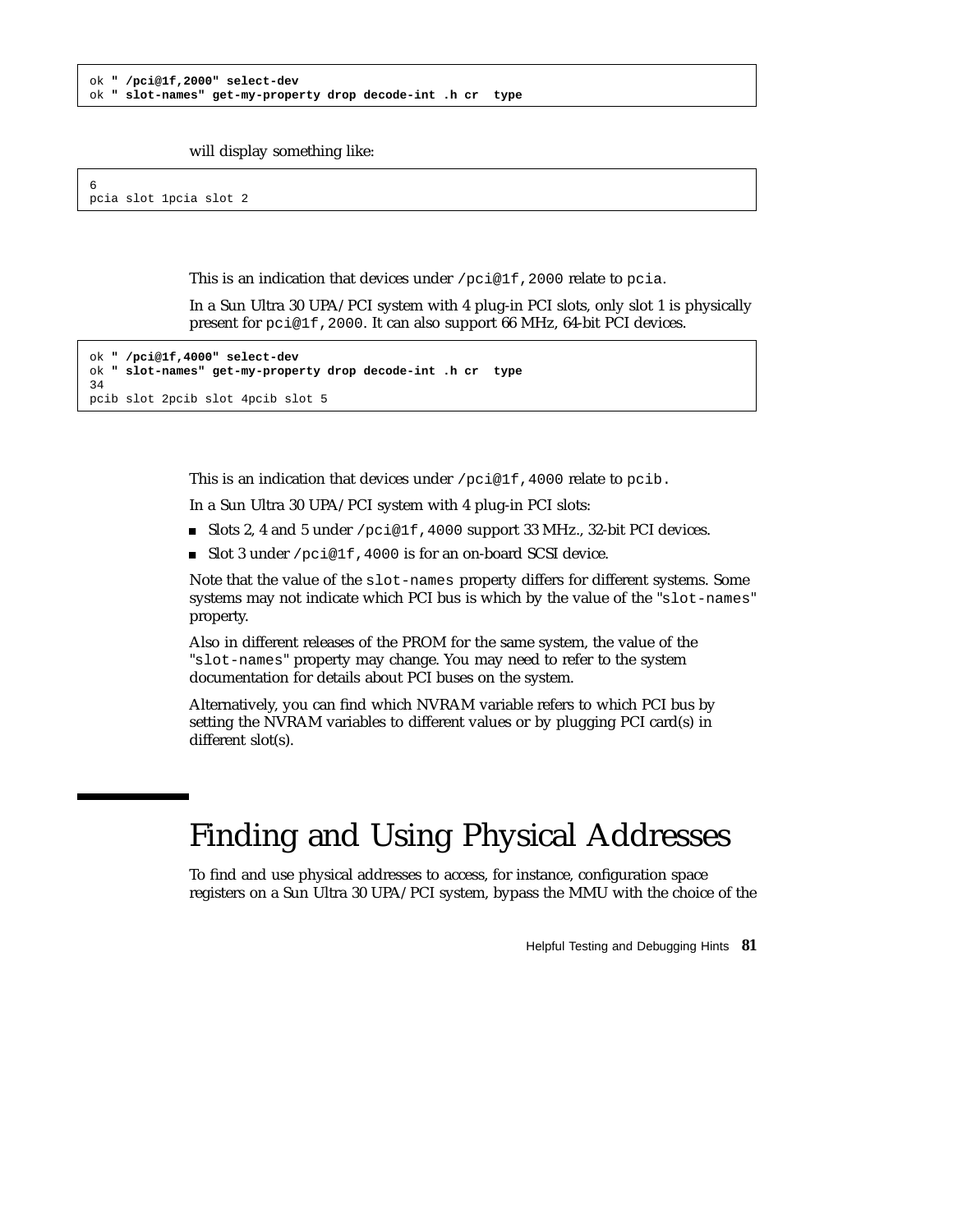correct ASI space. The arguments for the space  $\{c,d,w,l,x\}$  command include an address and ASI code (and data for a write operation).

On Sun Ultra 30 UPA/PCI systems, a PCI device's configuration registers are viewed using the following address:

1fe.0100.0000 + X

where the 32-bit value of  $X$  is represented in bit format as:

0000.0000.bbbb.bbbb.dddd.dfff.rrrr.rrrr

Also:

- bbbb.bbbb is an eight-bit bus number
- dddd.d is a five-bit device number
- **filteral** final function number
- rrrr.rrrr is an eight-bit register number

So, if the bus number is 81, device number is 0, and function number is 1, then X will be 81.0100, giving you a configuration register base.

You'll access the 0th configuration register at 1fe.0181.0100 (physical address). On Sun Ultra 30 UPA/PCI systems, you can use ASI 0x15 for a noncacheable address being accessed by MMU bypass. If you are accessing a little-endian device, use ASI 0x1d.

You can get bus number, device number, and function number from my-space after selecting that device or from the "reg" property value for that device. Look in IEEE 1275/PCI binding for the "reg" property format.

In general, for any system, use the map-in command to get physical addresses for registers in any space (configuration space, 32-bit memory space, and others). map-in requires the phys.lo, phys.mid, phys.hi, and length arguments. phys.lo, phys.mid, and phys.hi values can be taken from the corresponding "reg" property.

In the case of configuration space, getting the physical address is easy since phys. lo and phys.mid are always zero. phys.hi is just the configuration space address.

Here is an example of getting the physical address of the configuration space registers, using on-board Ethernet on a Sun Ultra 30 UPA/PCI system:

```
ok " /pci@1f,4000/network@1,1" begin-select-dev
ok pwd
/pci@1f,4000/network@1,1
ok .properties
.
```
**(continued)**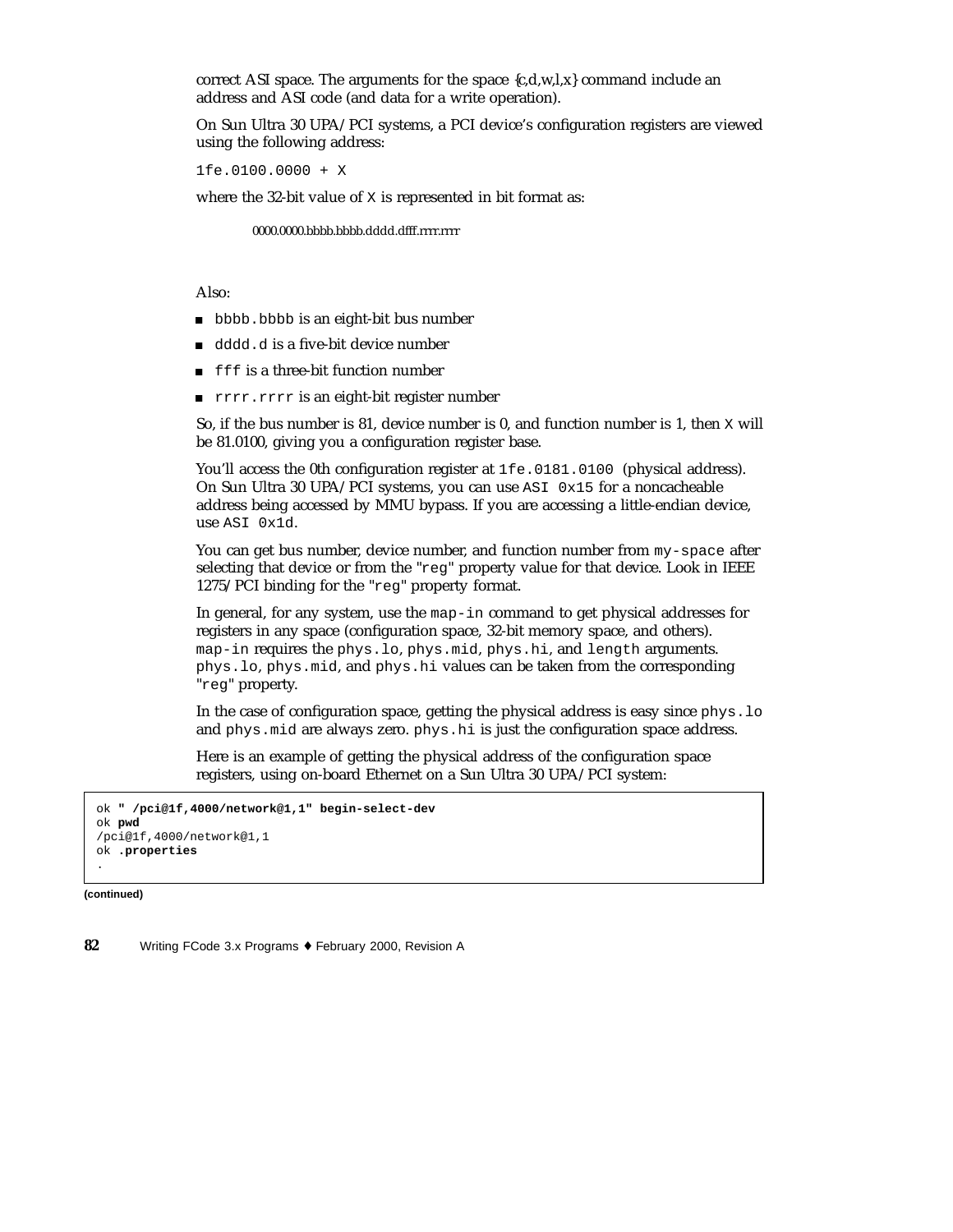```
.
reg (Config Space ---->)00000900 00000000 00000000 00000000 00000000
(32bit memory space ---->) 02000910 00000000 00000000 00000000 00007020
.
.
.
ok 0 0 900 100 " map-in" $call-parent constant my-cfg-vaddr
ok my-cfg-vaddr . fff80900
ok my-cfg-vaddr map? VA:fff80900
G:0 W:1 P:1 E:1 CV:0 CP:0 L:0 Soft1:1 PA[40:13]:ff00800 PA:1fe01000000
Diag:0 Soft2:0 IE:0 NFO:0 Size:0 V:1
PA:1fe01000900
```
Hence the physical address for the base of configuration registers is 1fe.0100.0900 for this device. For plug-in PCI devices, the registers' physical address may vary if the device is plugged into a different slot or if other devices are present. Similarly, using the "reg" entry for memory or I/O space, you can find a physical address for those spaces.

## Controlling PCI Slot Probing on an Ultra 30 UPA/PCI System

You can control probing of PCI slots on your Sun Ultra 30 UPA/PCI system as follows. On Sun Ultra 30 UPA/PCI systems, during normal system initialization, there are NVRAM variables which indicate to the CPU PROM what slots to probe and in what order. On the Sun Ultra 30 UPA/PCI system they are: pcia-probe-list and pcib-probe-list. The default value for pcia-probe-list is 1,2; for pcib-probe-list, it is 3,2,4,5. To disable slot 4 probing on pcib, during normal initialization after a reset, change pcib-probe-list to

ok **setenv pcib-probe-list 3,2,5**

:

After a reset, to probe slot 4 on pcib manually:

Helpful Testing and Debugging Hints **83**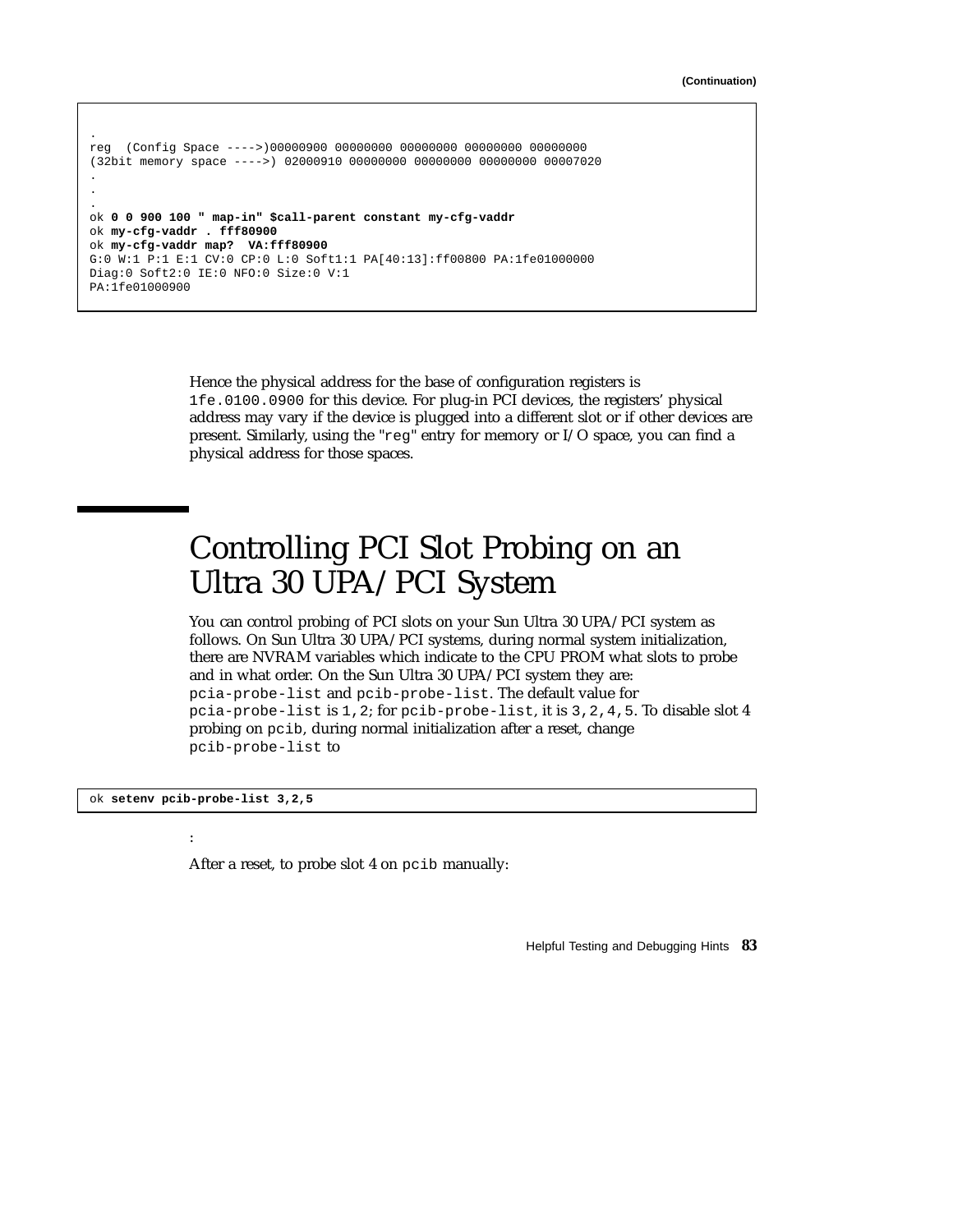Note that not all CPU PROMs have the probe-pci-slot command. Also, in future PROMs, behavior of this command may change, including the possibility of its deletion.

### Using 3.x Tokenizer and 3.x CPU PROMs

Here are some points to consider while using the 3.x tokenizer: While you are testing FCode under CPU OpenBoot PROM 3.x versions, make sure that you have OpenBoot PROMs version 3.1 or later. Pre-3.1 PROMs will need the following NVRAM patch:

```
ok nvedit
0:: nl-move( src dst len -- ) rot n->l rot n->l rot n->l (move);
1: ["] nl-move is move
2: ["] l>>a 2 la+ dup l@ h# 1000 invert and swap l!
3: ["] lrshift 2 la+ dup l@ h# 1000 invert and swap l!
4: ^C
ok nvstore
ok setenv use-nvramrc? true
ok reset-all
```
Also note that, while using the 2.x or 3.x tokenizer, literals or numbers that have bit 31 set to 1 will extend this bit (1) to bit 63 on 3.x CPU PROMs. For example, typing **8000.0000 constant xxx** will in reality be giving a value as ffff.ffff.8000.0000. When such words or constants are used in address manipulation or otherwise, your code should clip them to a 32-bit value:

To return only 8000.0000, type:

ff ff ff ff bljoin constant x-num : clip-num  $(n - 1)$  x-num and ; 8000.0000 clip-num constant xxx

or use xxx clip-num wherever "xxx" is being used.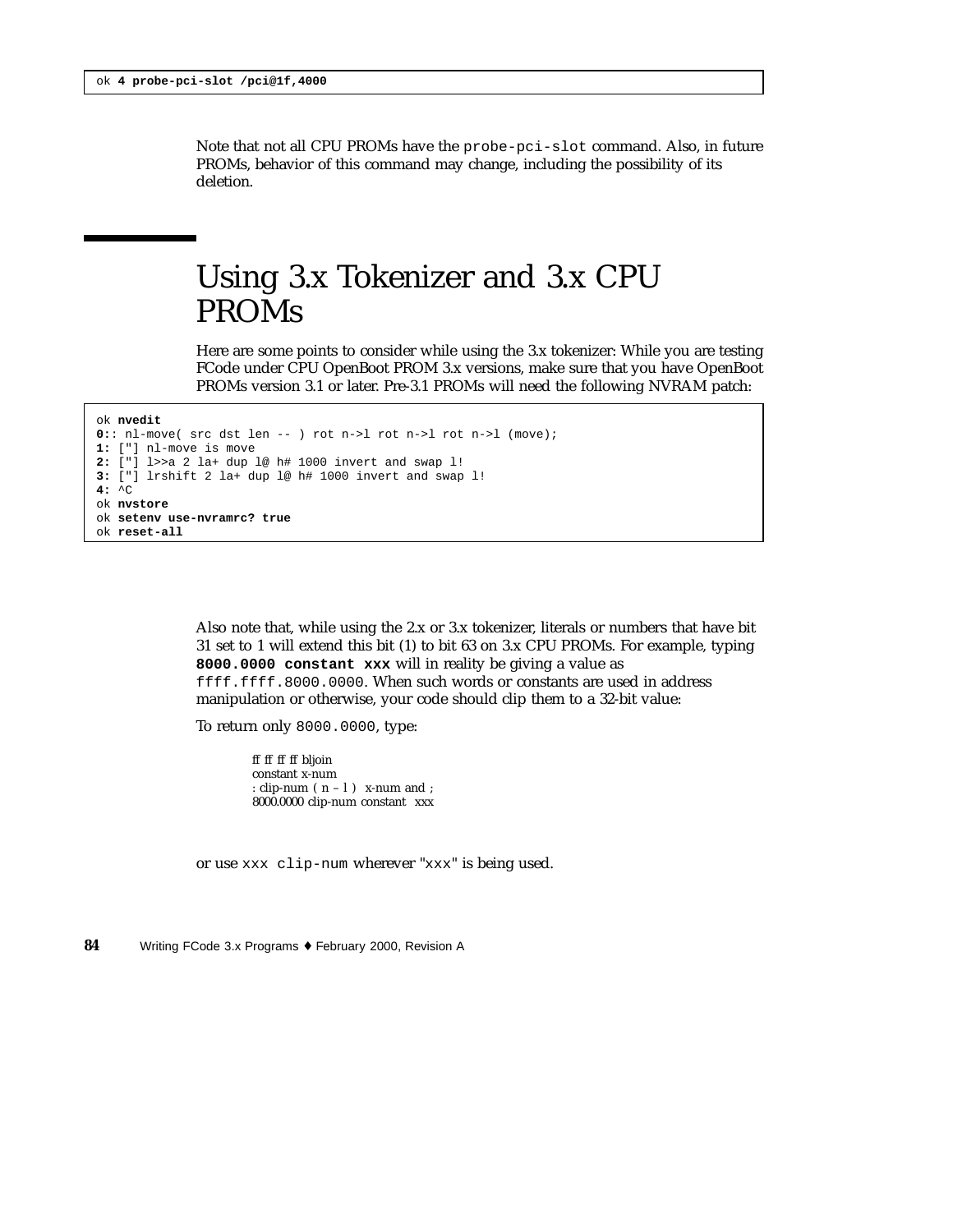## PCI Device Configuration Register Access

To find the address to use for configuration register access on your PCI device, look in the format for the physical address of the "reg" property. Use the phys.hi cell of the first entry in the "reg" property as the base address for the configuration space. The first entry in the "reg" property must be the configuration space entry (bbbb.bbbb.dddd.dfff.0000.0000 binary). Using this or any other method, obtain the values of bbbb.bbbb, ddddd and fff for your device. Then use:

ok **"< parent-pci-bus-node>" select-dev** ok **<bbbb.bbbb.dddd.dfff>XX config-l@**

:

Where XX is the offset for that register configuration. For example, if the bus number is 1000.0001 (0x81), the device number is 0.0000, and the function number is 001 (0x01), then use

```
ok " /pci@1f,2000" select-dev
ok 81.0100 config-l@ ( to read device id and vendor id)
ok 81.0104 config-w@ ( to read command register )
ok 81.0130 config-l@ ( to read the expansion PROM base address register)
```
#### Boot Software Roles

Three types of software are involved during a boot: the kernel, FCode, and the operating environment driver. This section describes the normal Solaris operating environment boot scenario, including the functions of each and the order in which they begin.

At power on, the CPU PROM begins execution. It probes all on-board devices and plug-in cards, thus interpreting the FCodes on all FCode PROMs. In the FCode probing process, FCode PROMs generate properties for devices. Some FCode PROMs execute commands to reset the device and perform other initialization.

Helpful Testing and Debugging Hints **85**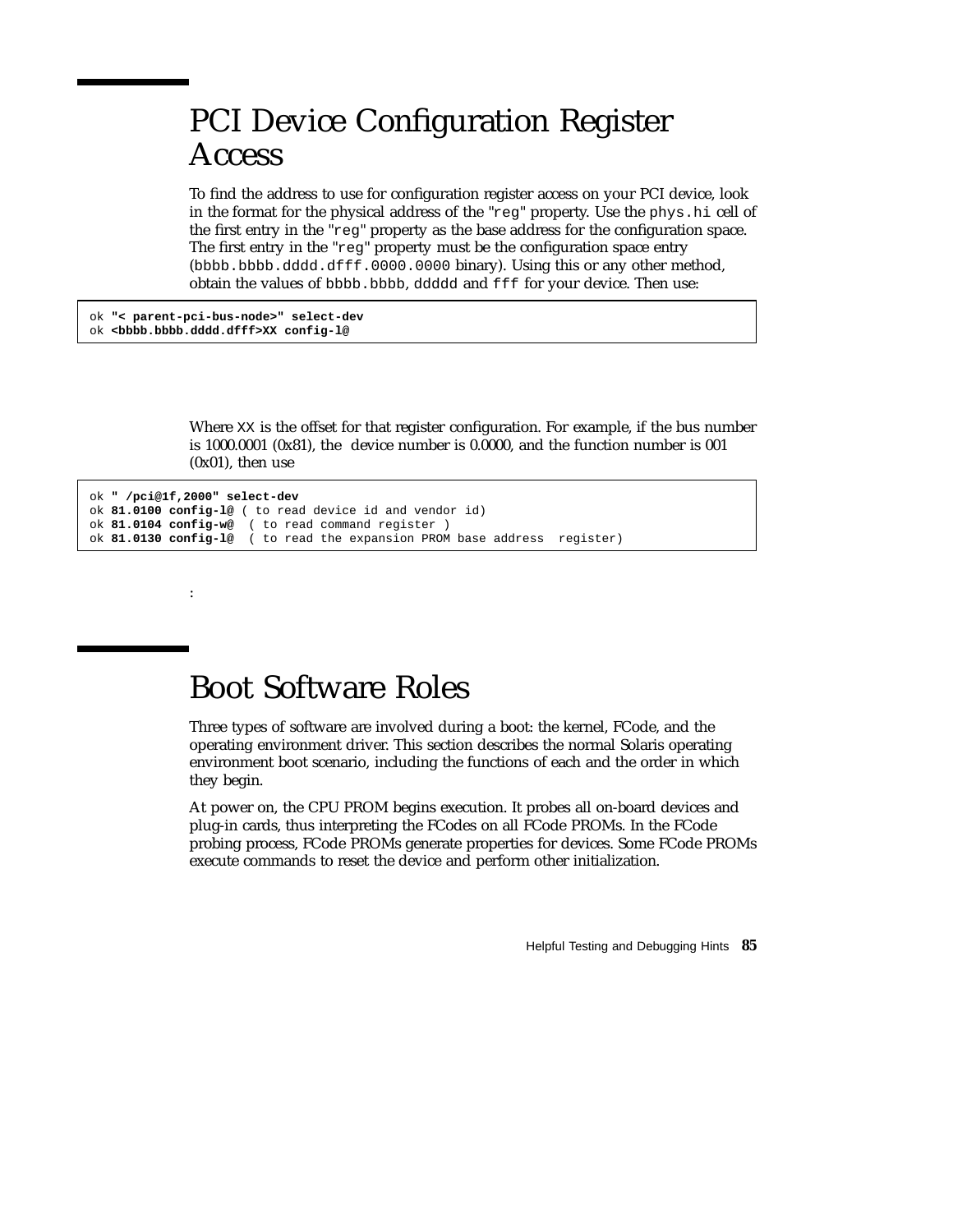Then, the CPU PROM boots over the specified boot device (using its FCode boot driver), loads bootblk (or inetboot for network booting), and passes control to the bootblk code. Then, the bootblk code loads the kernel and modules, and passes control to the kernel. The kernel at some point starts to use the operating environment's device driver.

So, the order is:

- CPU PROM
- FCode PROM
- **bootblk**
- kernel
- OS driver

## Enabling Access to a PCI Device's Memory Space Locations

If you are loading FCode and can't access memory space locations, how do you go about enabling access to memory space locations for your PCI device?

Look in the format for the physical address of the reg property. Using that (or any other method), obtain the values of bbbb.bbbb, ddddd and fff for your device. Then use

ok **" <parent-pci-bus-node>" select-dev** ok **3 <bbbb.bbbb.dddd.dfff>04 config-w!**

#### :

This will write to the configuration space command register and thus enable access to memory and I/O space. This sets bit[0] and bit[1] of the command register. In the same way, you may set other bits in the command register if needed by your application. If the bus number is 1000.0001 (0x81), the device number is 0.0000, and the function number is 001 (0x01), you will then use

ok **" /pci@1f,2000" select-dev** ok **81.0104 config-w@ 3 or 81.0104 config-w!**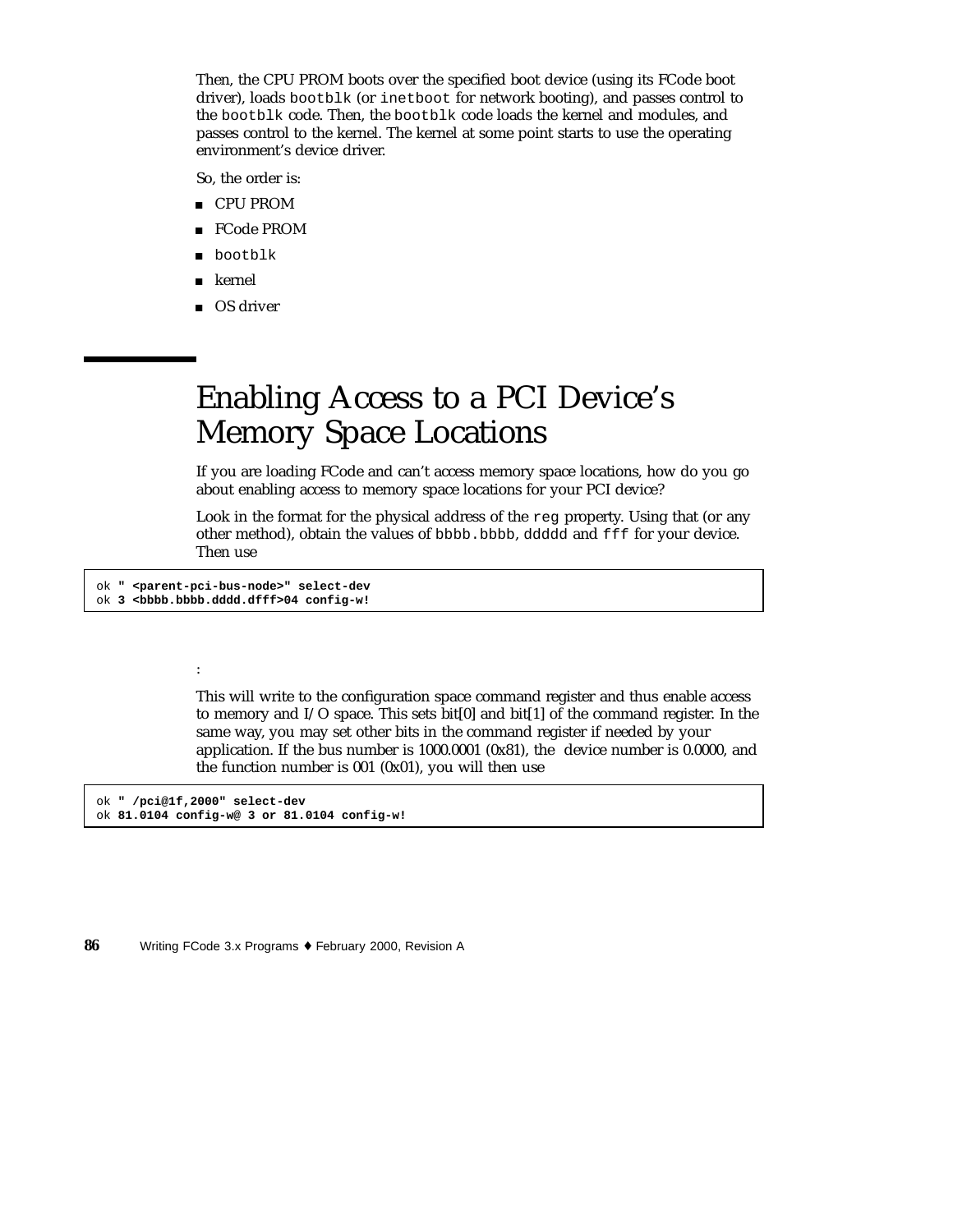Normally, your FCode driver's open routine should enable such access. FCode can use the value returned by my-space and add an offset of 4 to get the address of the command register. Then it can set various bits in the command register to enable the desired access. The close routine should disable that access.

#### Expansion FCode PROM

If you are unable to access your expansion FCode PROM, how can access to it be enabled?

To enable access, look in the format for the physical address of the "reg" property. Using that (or any other method), obtain the values of bbbb.bbbb, ddddd and  $\text{eff}$ for your device. Then use:

```
ok "< parent-pci-bus-node>" select-dev
ok <bbbb.bbbb.dddd.dfff>04 config-w@ 3 or <bbbb.bbbb.dddd.dfff>04 config-w!
ok <bbbb.bbbb.dddd.dfff>30 config-l@ 1 or <bbbb.bbbb.dddd.dfff>30 config-l!
```
This will first enable memory and I/O space access. Then, it will read the value from the expansion PROM configuration space base address register (at offset 0x30) *or* 1 to it, and write the value in the expansion PROM base address register to enable access to your FCode PROM. This sets bit[0] of the expansion PROM base address register. In other words, if the bus number is 1000.0001 (0x81), the device number is 00000, and the function number is 001 (0x01), then use:

```
ok " /pci@1f,2000" select-dev
ok 81.0104 config-w@ 3 or 81.0104 config-w!
ok 81.0130 config-l@ 1 or 81.0130 config-l!
```
:

If for any reason the FCode needs to access PROM data (for example, to access Vital Product Data stored in the PROM), then the FCode should enable PROM access by using the value returned by my-space and adding an offset of 0x30 as the register address. The FCode should read the value from the address, *or* the value with 1, and write the result back to that address.

Also, since the FCode would have been copied in memory, the devices' memory and I/O spaces may not be enabled. So, the FCode must enable them, using:

Helpful Testing and Debugging Hints **87**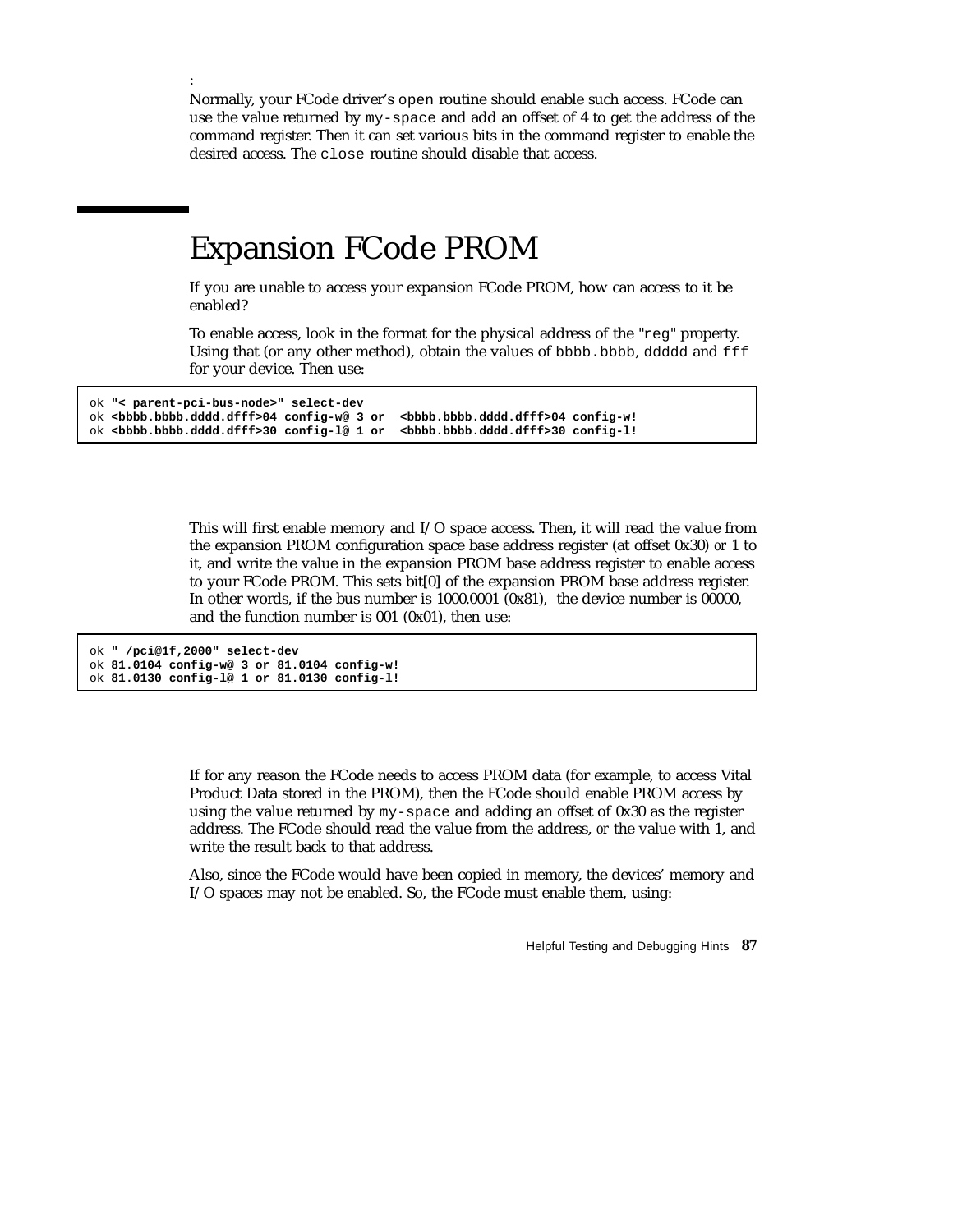|  |  | ok my-space $h# 30 + dup confiq-l@ 1 or swap confiq-l!$ (enable PROM access) |  |  |                                                                                             |
|--|--|------------------------------------------------------------------------------|--|--|---------------------------------------------------------------------------------------------|
|  |  |                                                                              |  |  | ok my-space $h# 4 + \text{dup config-w@ 3 or swap config-w!$ (enable $I/O$ , memory access) |

Using the example above, you can disable expansion PROM access as:

```
ok my-space h# 30 + dup config-l@ 1 invert and swap config-l!
```
( disable PROM access)

## Packaging Error With Ethernet FCode

In trying to load the FCode from Ethernet, the code seems to load without errors; however, when you try to build the package, you get an error:

```
ok 4000 dload /stand/cheerio.o
Boot device: /pci@1f,4000/network@1,1:,|stand|cheerio.o File and args:
ok 0 0 " 0,1" " /pci@1f,2000" begin-package
ok 4000 1 byte-load
Unimplemented FCode token before address 4004
Warning: FCode sequence resulted in a net stack depth change of 1
ok
```
The error may be due to either of two causes:

■ The PCI header is attached to the PROM image

Solution: Dump the download image beginning at 4000. For example:

```
4000 60 dump
```
and see where f1 or fd starts. It is the beginning of the FCode data for the byte-load. For instance, if the FCode data starts at X, use the address X in

ok **X 1 byte-load**

f1 or fd is the beginning of the FCode header, 8 bytes long, as: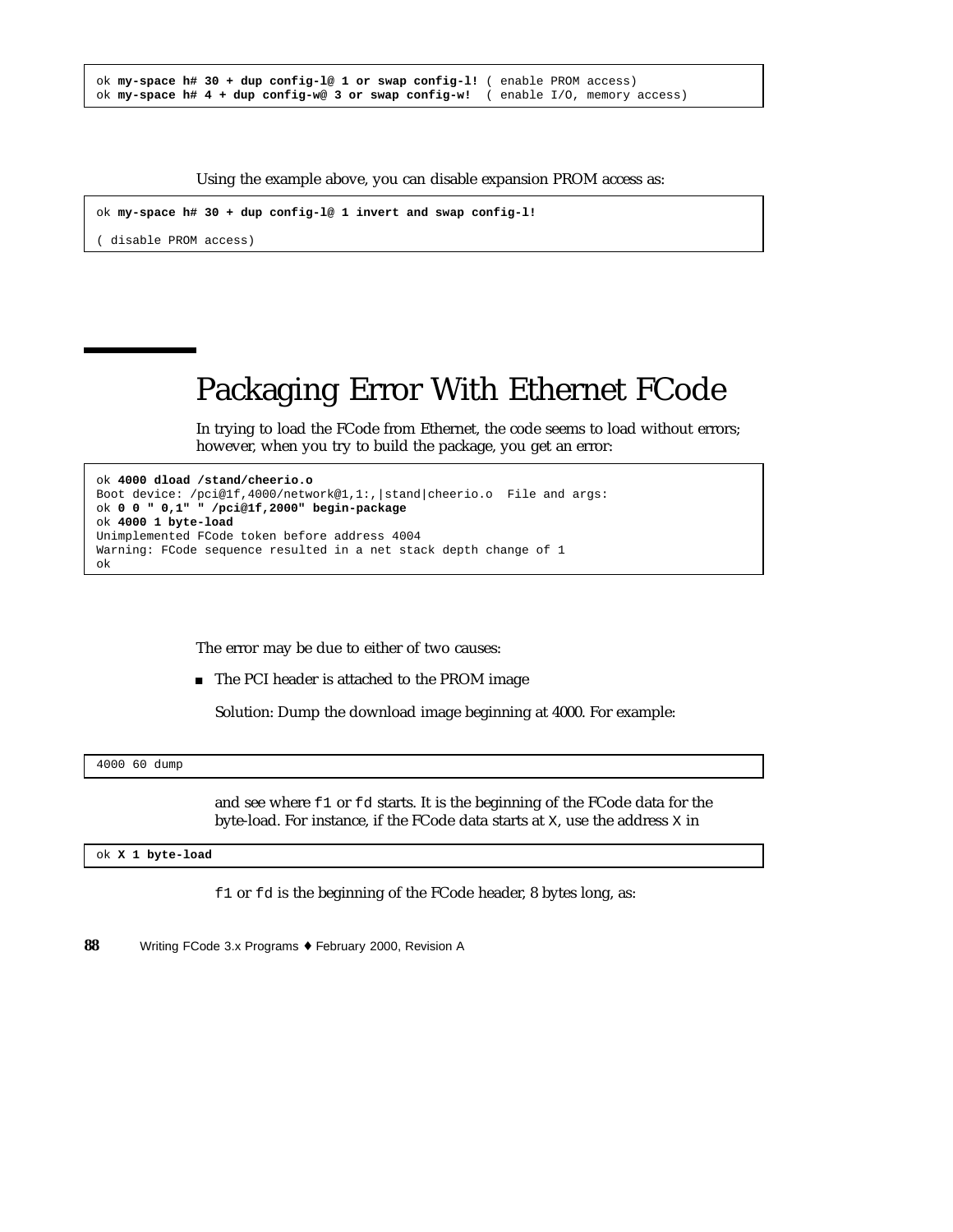**Note -** If you begin your FCode source with fcode-version1, the first FCode data is fd, but if you use fcode-version2 or fcode-version3, the first FCode data is f1.

my-address is two 32-bit numbers for PCI and only one 32-bit number for SBus

Solution: Change your FCode to handle two numbers returned from my-address. One way to do this is:

```
my-address constant my-bus-addr-mid constant my-bus-addr-low
: my-bus-addr ( -- paddr.low paddr.mid )
my-bus-addr-low my-bus-addr-mid
;
```
Then use my-bus-addr in the creation of the "reg" property.

Helpful Testing and Debugging Hints **89**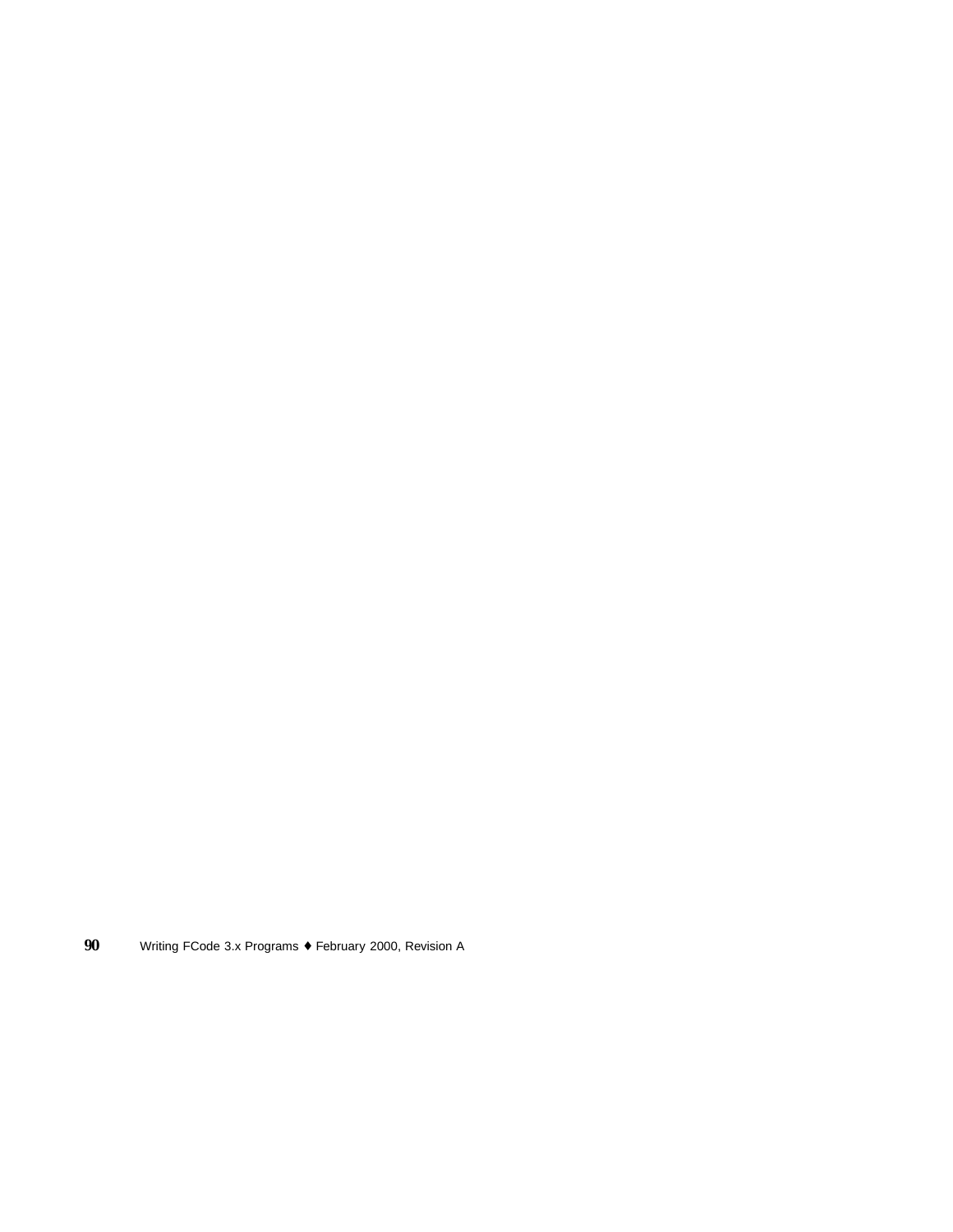### Packages

This chapter covers the following topics:

- "Package Descriptions" on page 92
- **Package Instances**" on page 92
- "Package Data" on page 96
- "Static and Instance-Specific Methods" on page 97
- "Execution Tokens" on page 98
- "Intra-Package Calling Methods" on page 98
- "Accessing Other Packages With phandle and ihandle" on page 98
- "Inter-Package Calling Methods" on page 101
- **Plug-in Device Drivers**" on page 104
- **The "Common Package Methods" on page 105**
- "Basic Methods" on page 106
- "Recommended Methods" on page 106
- "Package Data Definitions" on page 107
- "Instance Arguments and Parameters" on page 109
- "Package Addresses" on page 110
- "Package Mappings " on page 111
- **The nvramrc Facility"** on page 111
- **Modifying Package Properties**" on page 112
- "Standard Support Packages" on page 112
- "Sun Disk Label Support Package" on page 113
- "TFTP Booting Support Package " on page 114

**91**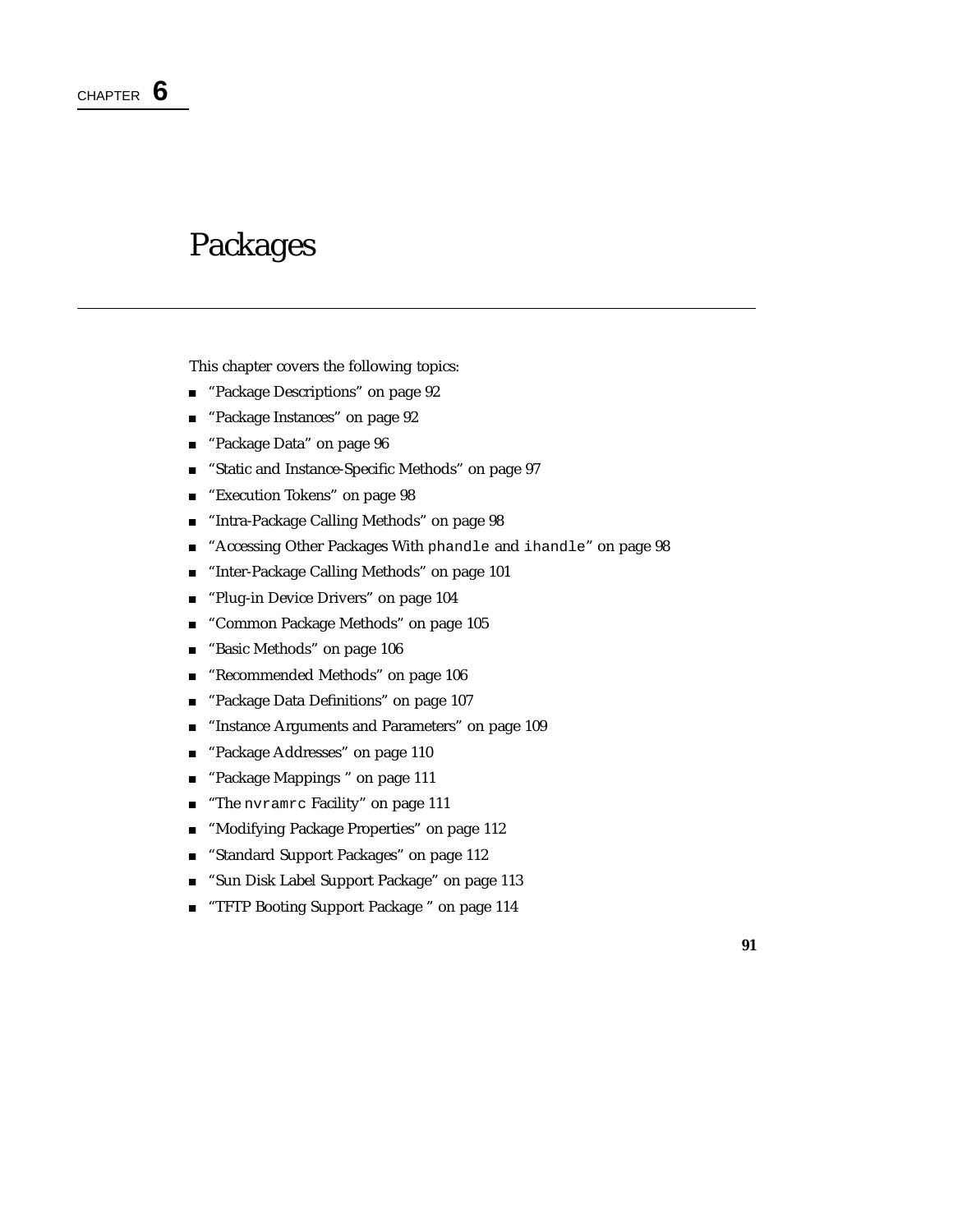■ "Deblocker Support Package" on page 115

#### Package Descriptions

A *package* is the set of methods and properties that resides in a device node. A *support package* is a group of functions or methods that implements a specific interface. A package implements a library of functions that may then be called by FCode programs.

For many devices this is not particularly useful, but it will be useful for FCode programs that:

- **Implement bootable devices**
- Call functions or properties from other packages
- Implement functions intended to be called from other packages

A *plug-in package* is a package that is not permanently resident in the main OpenBoot PROM. Plug-in packages are written in FCode. Since FCode is represented with a machine-independent binary format, it lets the same plug-in packages be used on machines with different CPU instruction sets.

During the linking process, a package's references to OpenBoot PROM system functions are resolved and the functions defined by the package made available to other parts of OpenBoot. This occurs at run-time when OpenBoot interprets (probes) the package. Thus, plug-in packages do not need to be prelinked with a particular OpenBoot implementation.

OpenBoot only needs the beginning address of the package in order to probe it. Once probed, the package becomes a working part of OpenBoot until the system is reset or turned off. A package exports its interface to OpenBoot, and to other packages, as a vocabulary of Forth words.

Many packages implement a specific interface which uses a standard set of functions. Different packages may implement the same interface. For example, there may be two display device driver packages, each implementing the standard display device interface, but for two different display devices.

There may also be multiple instances of a single package. For example, a plug-in disk driver may have as many instances as there are disks of that type.

#### Package Instances

A package consists of: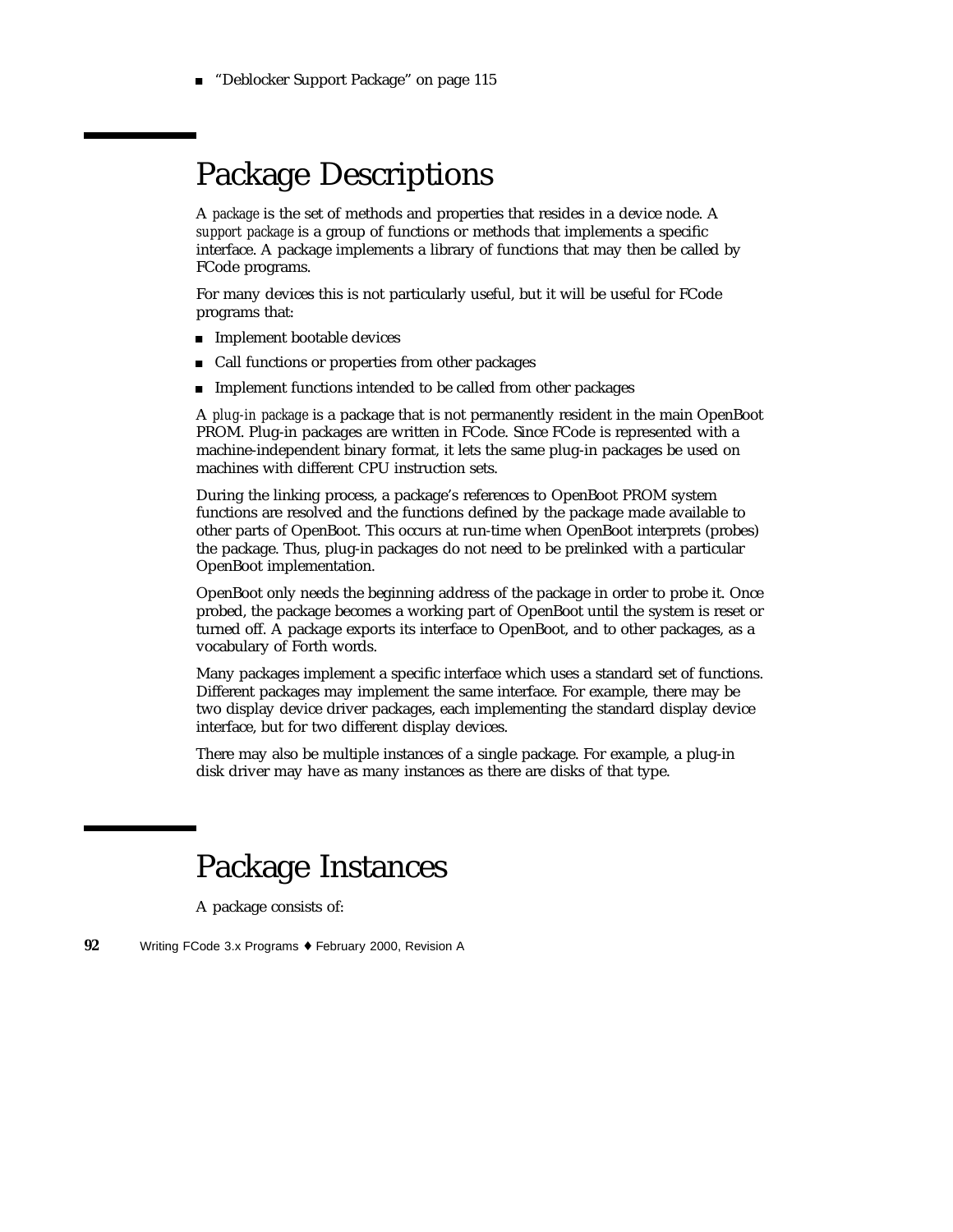- Methods (software procedures)
- **Properties (externally-visible information describing the package), and**
- Data (information used internally by the package).

The active package is the package whose methods are currently visible. dev and find-device can be used to change the active package. However, they only make a package's methods visible; they do not enable the execution of those methods.

Before a package's methods may be executed, an instance of the package must be created. Think of an instance as a working copy of the package. An instance contains a working copy of all of the package's private data.

An instance is created from a package by opening that package. The act of opening a package allocates memory for the instance's data and sets the contents of that memory to the initial values stored in the package. The instance exists until it is terminated by closing it. When it is closed, the memory used to hold that instance's private data is freed. Multiple instances may be created from the same package and exist simultaneously.

The current instance is the instance whose private data and methods are available for direct use, that is, directly by name without having to use  $\text{\$call-method.}$ 

When a package method accesses a data item, it refers to the copy of that data item associated with the current instance. The private data of the current instance is accessible; the private data of all other instances is inaccessible. Furthermore, to use the methods of a package, an instance of that package must be (at least temporarily) the current instance.

A package to be opened is described by a device path or device alias. The process of opening the package includes opening each of the nodes in the device path from the root to the specified device (from the top of the chain to the bottom). As each of these nodes is opened, an instance is created for the node and all of these instances are linked together in an *instance chain* as shown in Figure 6–1. When a method is accessed using the ihandle of the chain, each node in the chain is able to access the methods of its parent with \$call-parent using the links provided by the instance chain.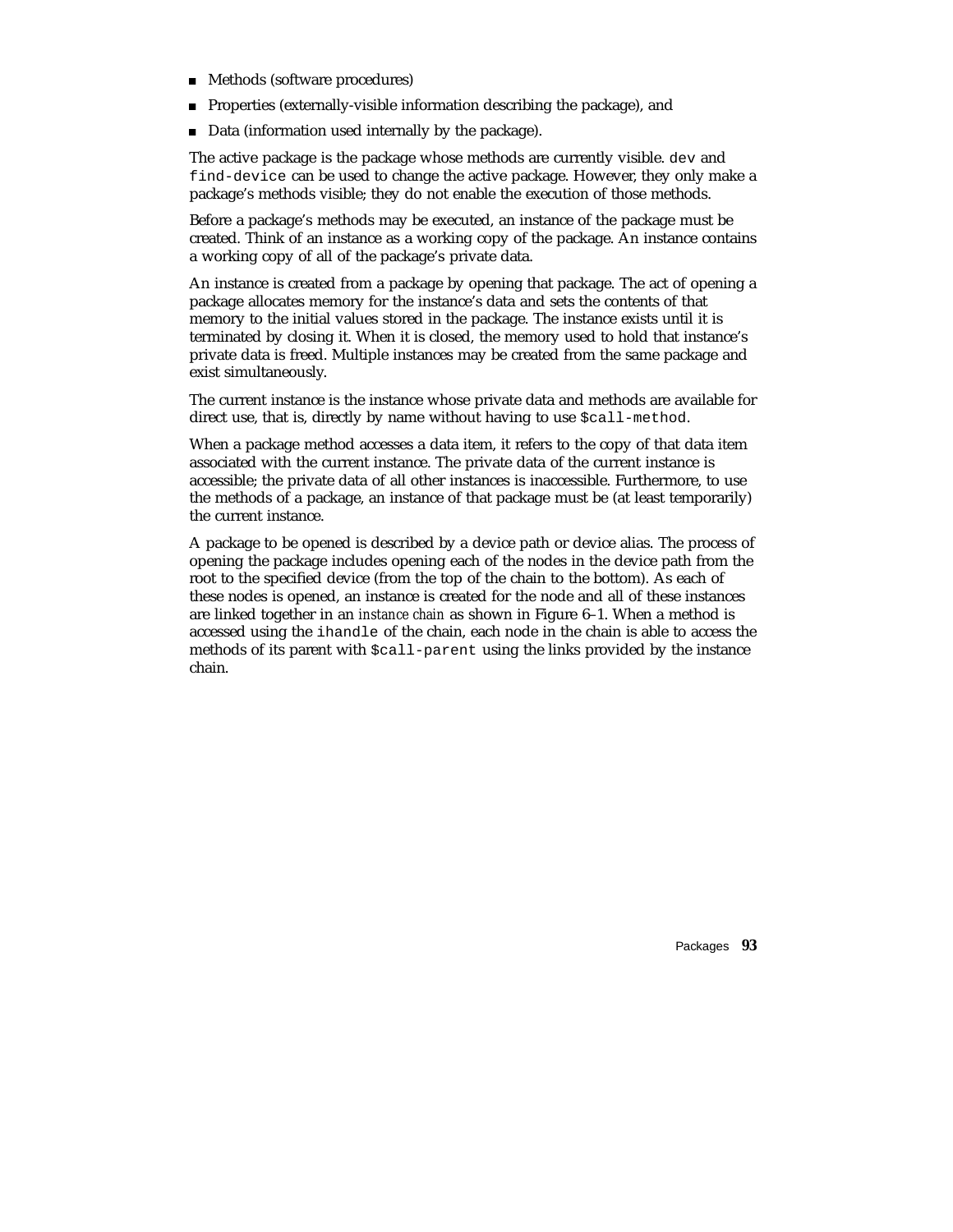

Figure 6-1 An Instance Chain for /iommu/sbus/SUNW,cgsix

When the chain is no longer needed, the individual instances of the chain may be closed or the entire chain may be closed. When closing the entire chain, the chain is closed from bottom to top to enable a given node's close method to use parental methods.

The current instance is a dynamic entity. It is changed in several different ways under several different circumstances. Specifically:

- When a package is first created, new-device:
	- Creates a new device node that is a child of the active package
	- **Makes that new node the active package**
	- Makes that new node's instance the current instance

This causes any instance data/methods that are subsequently created (prior to the execution of finish-device) to be added to this node, and enables their later execution when an instance of this node is made current.

- When open-dev creates an instance chain, the current instance is repeatedly changed as each node of the instance chain is added to the instance chain (that is, the root of the chain is first made current while it is being added to the instance chain, then the first child node is made current while it is added to the chain, and so on down to the leaf node). Immediately before terminating, open-dev restores the value in my-self to the value that my-self contained prior to the execution of open-dev. open-dev returns the ihandle of the leaf node of the newly-created instance chain. By manipulating the current instance in this way, open-dev is able to use instance-specific data as required.
- To execute a method not contained in the current instance, \$call-method (or one of its derivatives) is used. \$call-method:
- **94** Writing FCode 3.x Programs ♦ February 2000, Revision A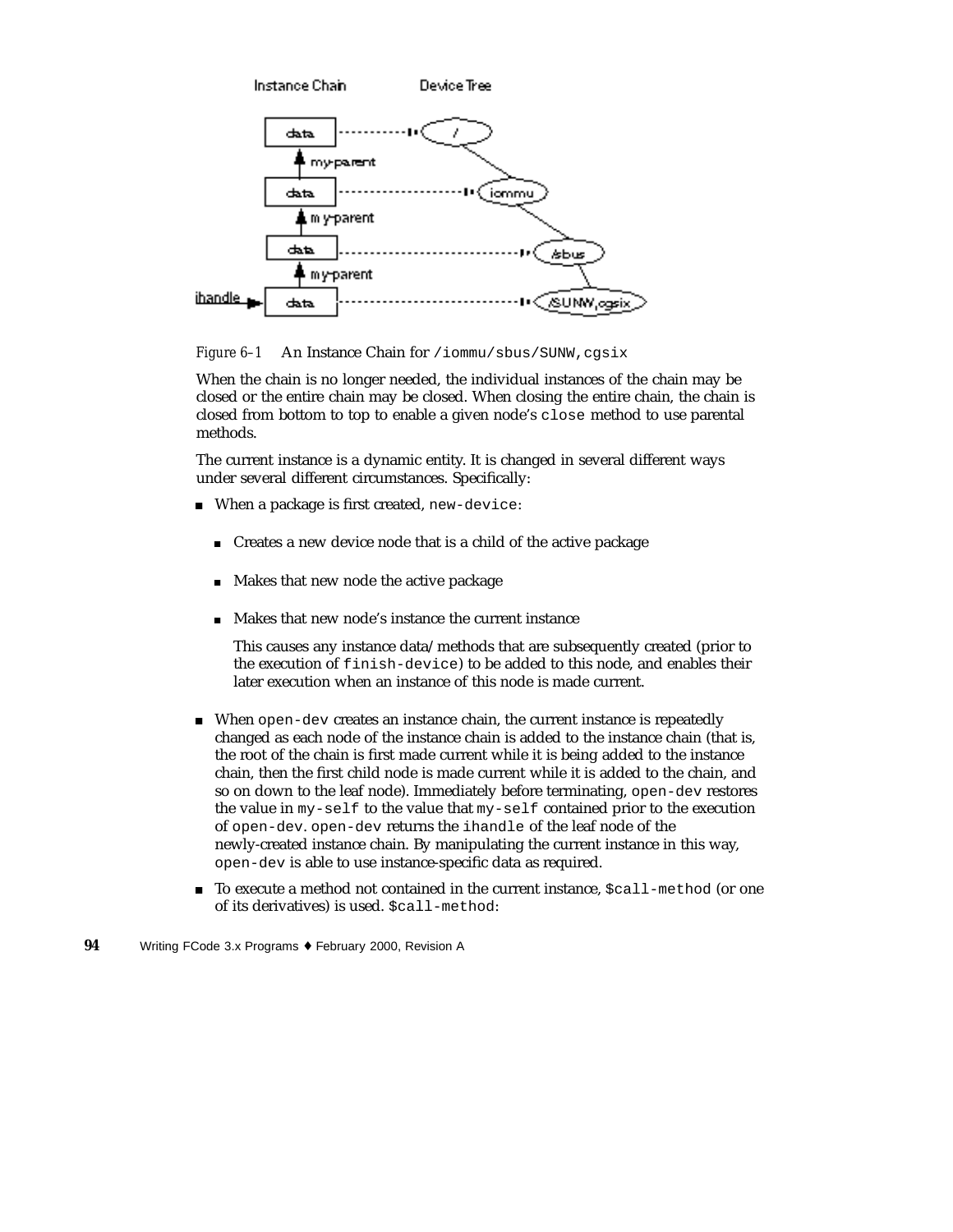- Saves the current value of  $my-self.$
- Stores its ihandle argument in  $my-self$  (thus changing the current instance).
- Executes the specified method.
- Restores the saved value of my-self.
- From the user interface, you can change the current instance by setting the value of my-self directly. This is most useful in a debugging scenario when testing the methods of an opened package. (The select-dev method discussed in Chapter 4 resets my-self for just this purpose.)

If a package is in the node /packages, then \$open-package can be used to create an instance of the package. Unlike packages opened with open-dev, packages opened with \$open-package are opened without opening their ancestors. Each time a package instance is created by \$open-package, that instance is attached to the one that called  $\zeta$ open-package. Figure 6–2 shows the modified instance chain that results when the /iommu/sbus/ledma/le instance opens the obp-tftp support package using \$open-package.

Notice that the only additional instance created is one for the obp-tftp package and that this instance is linked to the /iommu/sbus/ledma/le instance. If another instance of obp-tftp were opened by an instance in another instance chain, the resulting instance of obp-tftp would have no association with the instance shown in Figure 6–2.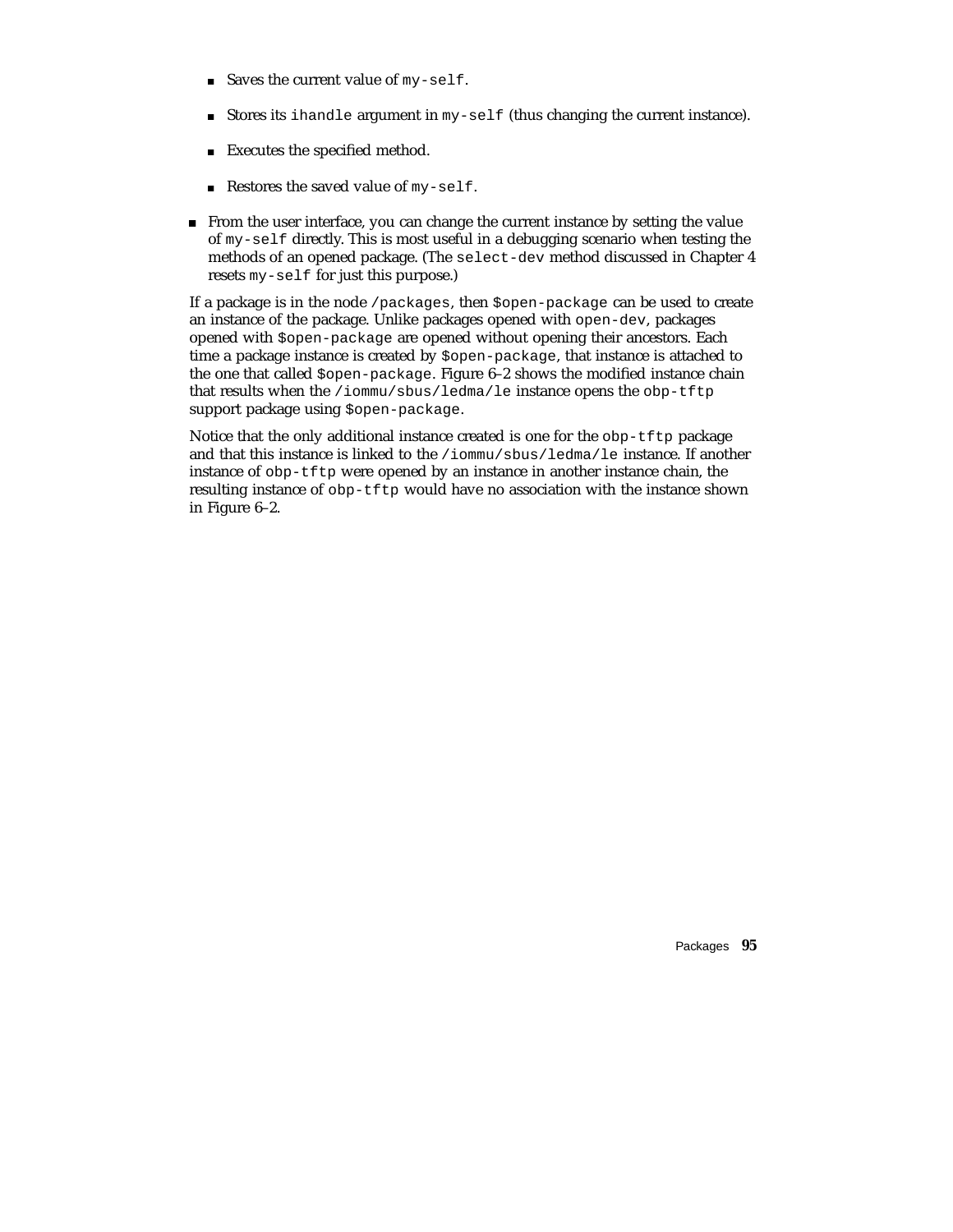

*Figure 6–2* An Instance Chain for /iommu/sbus/ledma/le with obp-tftp Support

#### Package Data

Package data is named, read/write RAM storage used by package methods. Individual data items can be either initialized or zero-filled and either static or instance-specific.

- Static data can be accessed at any time, regardless of whether or not the package has been opened. There is only one copy of each static data item, regardless of the number of currently-open instances of that package. The process of opening a package does not in itself alter the values of static data items (although you can, of course, write code to do so explicitly).
- Instance-specific data can only be accessed when a previously-opened instance of its package is the current instance. The process of opening a package creates copies of its instance-specific data items and establishes their initial values.
- Zero-filled data items are set to zero when a package is opened.
- Initialized data items are set to possibly nonzero initial values when a package is opened. The initial values are established during the creation of the package.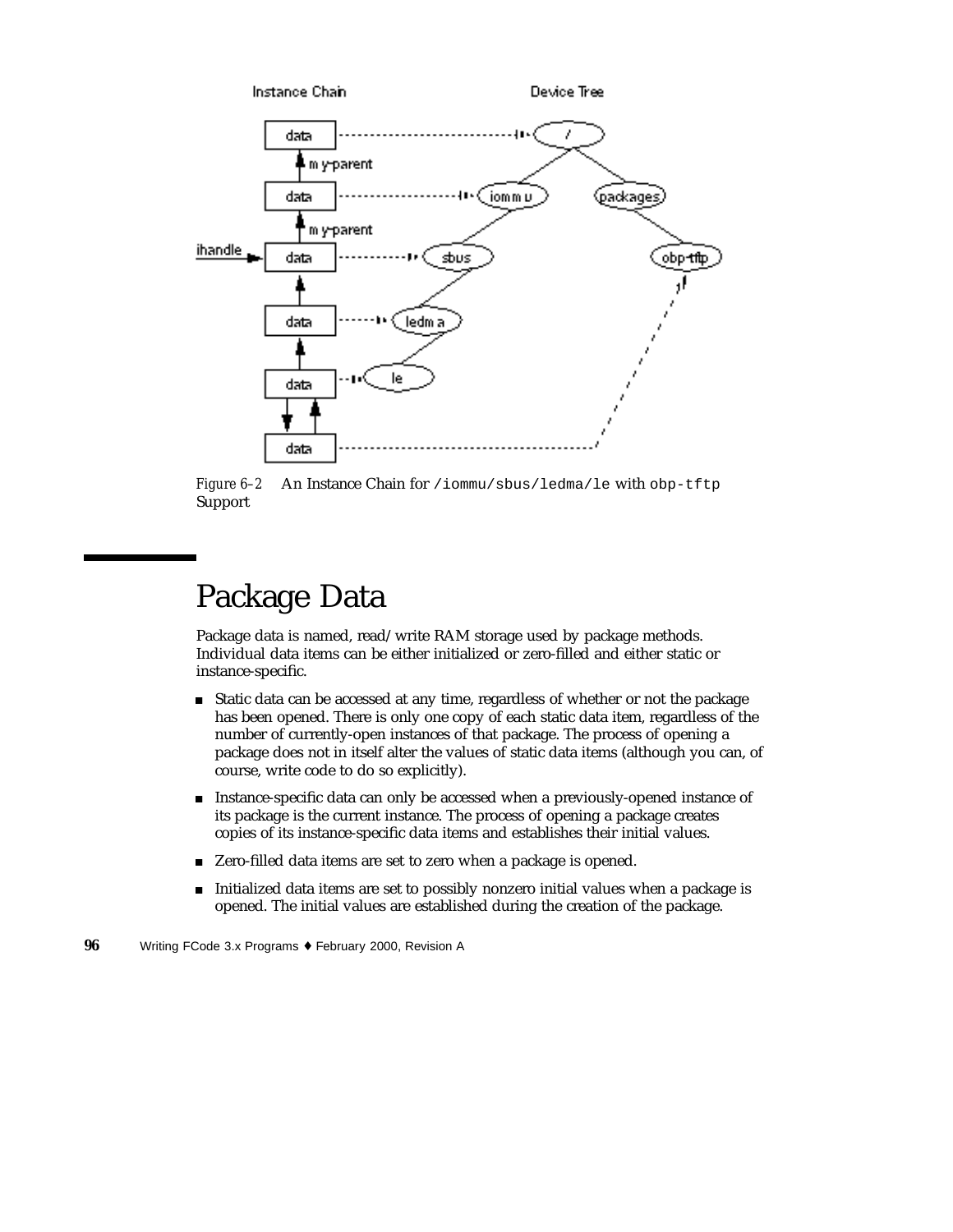Initialized data items are created by the Forth defining words defer, value and variable. Uninitialized data items are created by buffer:. Preceding the defining word with the Forth word instance causes the defining word to create an instance-specific item; otherwise it creates a static data item.

Static data items are used for information that applies equally to all instances of the associated package. For example, virtual addresses of shared hardware resources, reference counts, and hardware-dependent configuration data are often stored as static data.

Instance-specific data items are used for information that differs between instances of the same package. For example, a package that provides a driver for a SCSI host adapter might have several simultaneous instances on behalf of several different target devices; each instance might need to maintain individual state information (for example, the negotiated synchronous transfer rate) for its target.

### Static and Instance-Specific Methods

There are several different kinds of package methods, depending on the environment in which they are called and their use of static and instance-specific data.

Static methods do not:

- Access instance-specific data either directly or by calling other instance-specific methods
- Attempt to call methods of their parent

Static methods can be called when there is no open instance of their package. When there is no instance, there is also no parent instance (which is the reason for the prohibition about calling parent methods).

The most important example of static methods is the decode-unit method which is called by the system during the process of searching the device tree without opening all of the nodes that are encountered.

Instance-specific methods are permitted to:

- Use instance-specific data
- Call the methods of their parent

There is no structural difference between static and instance-specific methods. The concept of static methods is just a terse way of saying that some methods have to obey the restrictions outlined above. Instance-specific methods are the usual case; the static methods restrictions apply only to a very small set of special-purpose methods.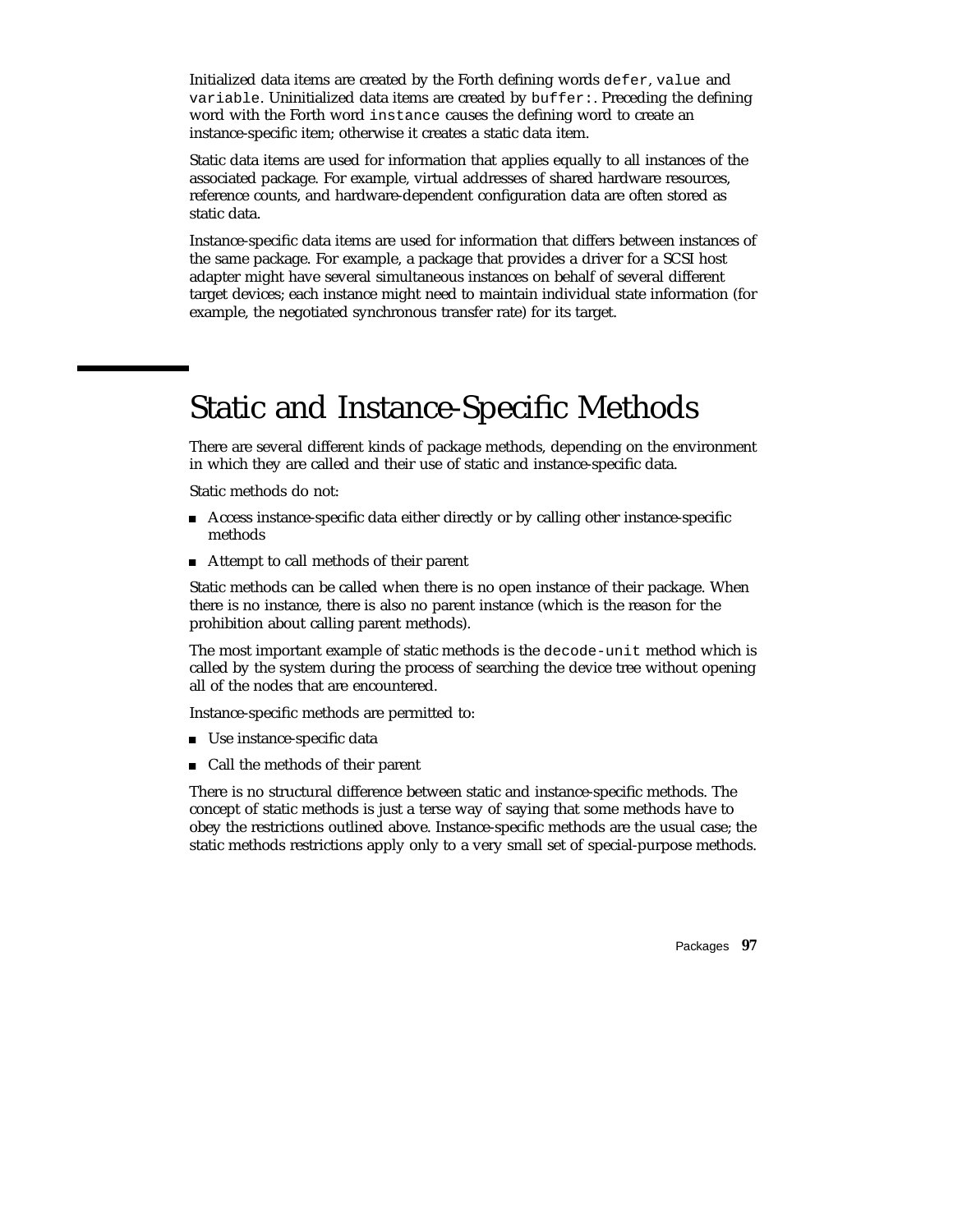#### Execution Tokens

A method is identified by its execution token, xt. For words in the package being defined, the Forth word ["] returns an execution token. The execution token is returned by find-method for other packages. (See the following sections for more details.)

The execution token is used to execute a method in another package, and also to schedule a method for automatic, repeated execution by the system clock interrupt. See the alarm FCode in Chapter 14.

#### Intra-Package Calling Methods

A package can call its own methods simply by naming the target method in a Forth colon definition. Such calls require neither a call-time name search nor a change of the current instance. The binding of name to execution behavior occurs at compile time, so subsequent redefinitions of a name do not affect previously-compiled references to old versions of that named method.

Infrequently, it may be desirable to call a method in the same package so that the name search happens at run-time. To do so, use either \$call-method or find-method/call-package with my-self as the ihandle argument. (See the next section for details.)

Packages often use methods of other previously-defined packages. There are two types of packages whose methods can be used directly:

- The parent of the package being defined
- Support packages in the /packages node of the device tree

## Accessing Other Packages With phandle and ihandle

A package definition is identified by its phandle. find-package returns the phandle of a package in the /packages node. The phandle can then used to open that support package or to examine its properties. For example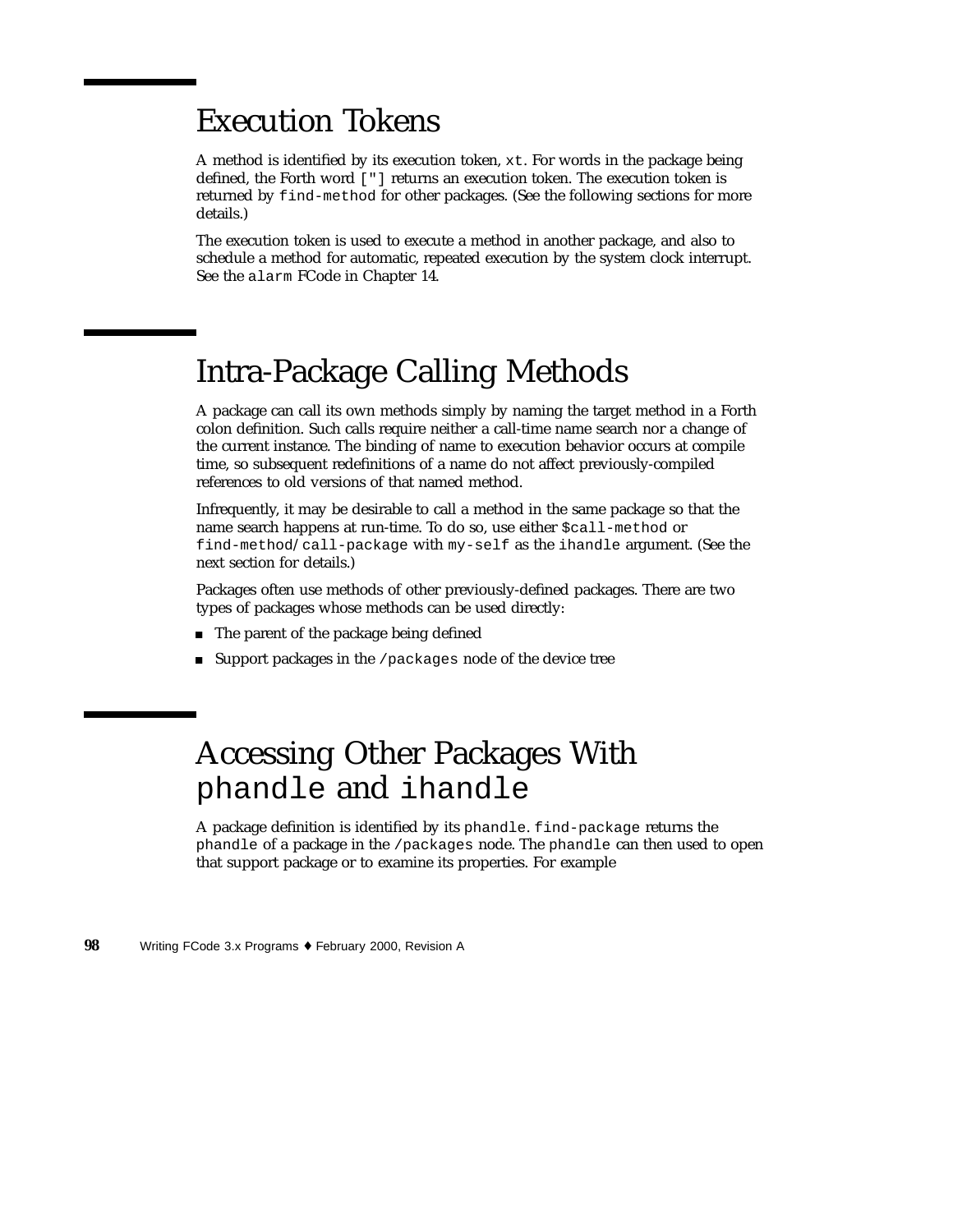" deblocker" find-package

returns either false (package not found), or phandle true.

Opening a support package with open-package returns an ihandle. This ihandle is used primarily to call the methods of the support package and to close the support package when it is no longer needed.

The ihandle of the current instance is returned by my-self. An instance argument string must be supplied when opening any package (it may be null). The instance argument string can then be accessed from within the opened package with the my-args FCode (see below for details). For example (assume that phandle has already been found)

```
" 5,3,0" phandle open-package ( ihandle )
```
:

:

If the package cannot be opened, an ihandle of 0 is returned.

\$open-package includes the functions of find-package and open-package. In most cases, it can be used in their place. The primitive functions find-package and open-package are rarely used directly, although find-package is sometimes used when it's necessary to examine a support package's properties without opening it.

The following FCode functions are used to find and open packages (in the packages node):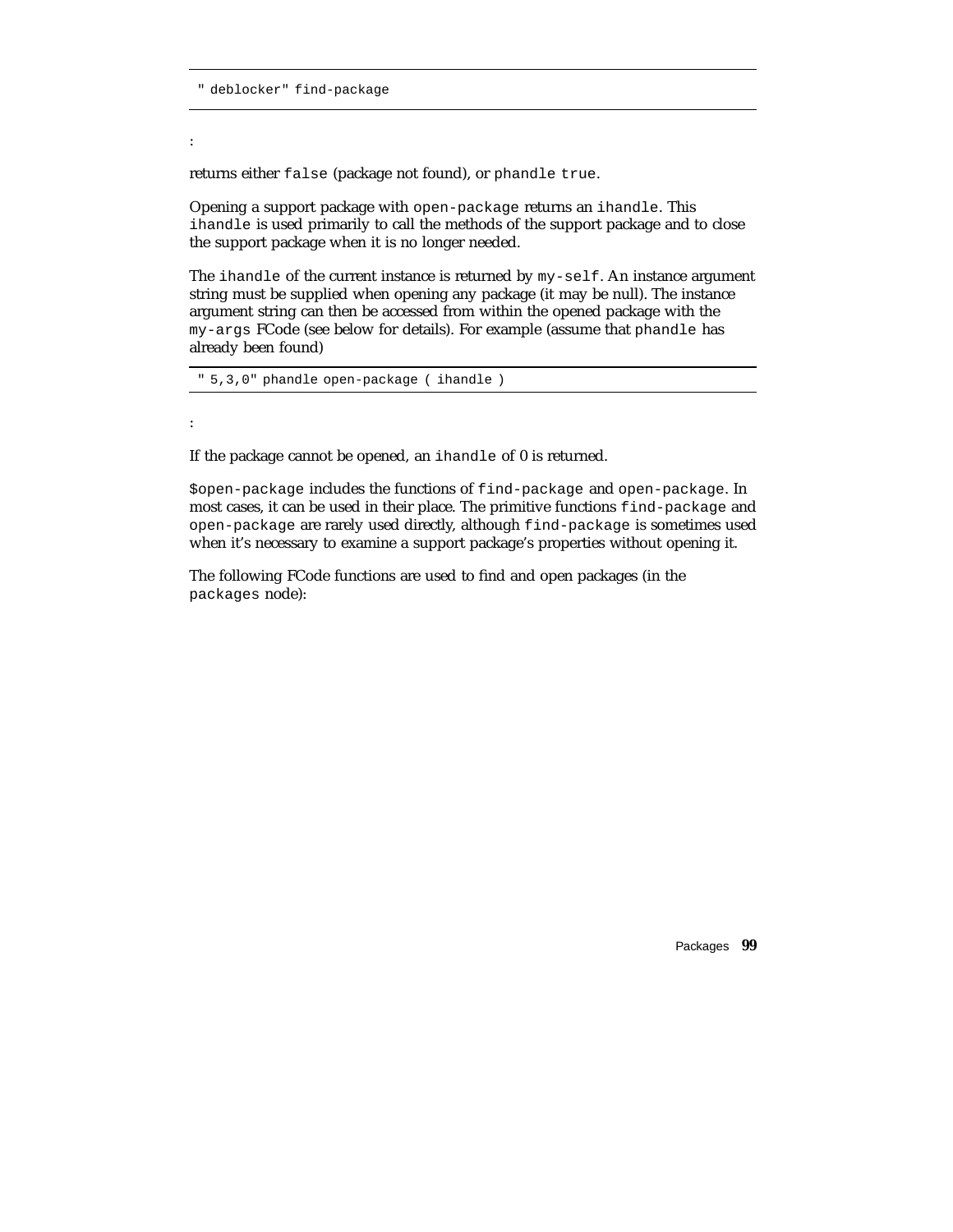#### **TABLE 6–1** Package Access FCodes

| <b>Name</b>        | <b>Stack Diagram</b>                                      | <b>Description</b>                                                                                                                                                                                                 |
|--------------------|-----------------------------------------------------------|--------------------------------------------------------------------------------------------------------------------------------------------------------------------------------------------------------------------|
| find-package       | name-str name-len -- false<br>phandle true )              | Finds the package specified by the<br>string name-str name-len in /<br>packages. Returns the phandle<br>of the package, or false if not<br>found.                                                                  |
| open-package       | (arg-str arg-len phandle --<br>ihandle   false )          | Opens an instance of the package<br>phandle. Returns ihandle for the<br>opened package, or false if<br>unsuccessful. The package is<br>opened with an instance argument<br>string specified by arg-str<br>arg-len. |
| \$open-<br>package | (arg-str arg-len name-addr<br>name-len -- ihandle   false | Shortcut word to find and open the<br>package named name-str<br>name-len in /packages in one<br>operation. Returns ihandle for<br>the opened package, or false if<br>unsuccessful.                                 |

Here is an example of using  $$open-package:$ 

" 5,3,0" " deblocker" \$open-package ( ihandle | 0 )

**TABLE 6–2** Manipulating phandles and ihandles

| <b>Name</b> | <b>Stack Diagram</b>    | <b>Description</b>                                                                      |
|-------------|-------------------------|-----------------------------------------------------------------------------------------|
| my-self     | $(- - i \text{handle})$ | Return the instance handle of the currently executing<br>package instance               |
| my-parent   | $(- - i \hbox{handle})$ | Return the instance handle of the parent of the<br>currently executing package instance |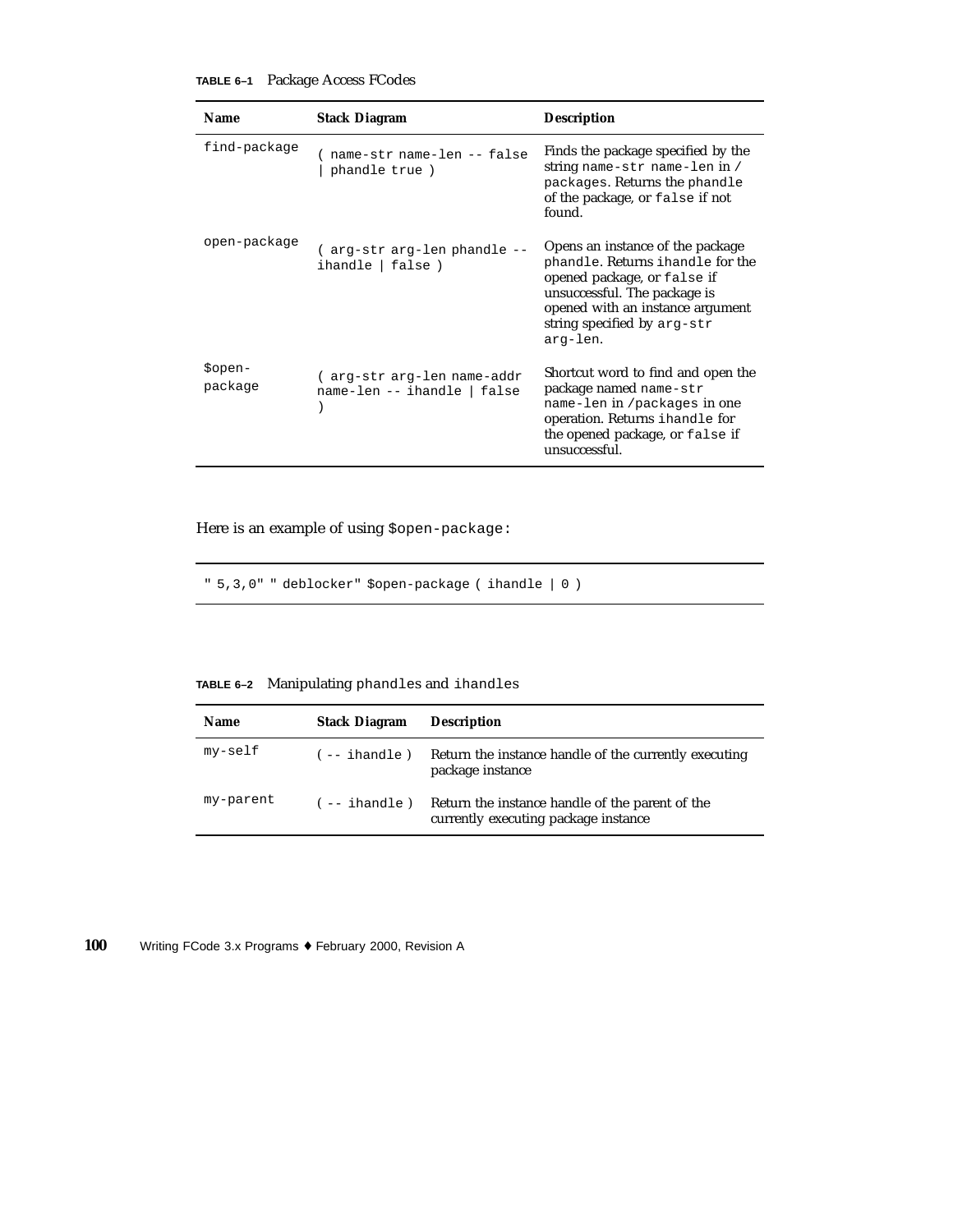|  |  |  | TABLE 6-2 Manipulating phandles and ihandles (continued) |  |
|--|--|--|----------------------------------------------------------|--|
|--|--|--|----------------------------------------------------------|--|

| <b>Name</b>                             | <b>Stack Diagram</b> | <b>Description</b>                             |
|-----------------------------------------|----------------------|------------------------------------------------|
| ihandle>phandl $\frac{1}{3}$ ihandle -- | phandle)             | Convert an instance handle to a package handle |
| close-<br>package                       |                      | $(i$ handle $-i$ Close a package instance      |

Don't confuse phandle with ihandle. Here's how to use them:

- **1. Open the package with** \$open-package **which returns an** ihandle**.**
- **2. Use the** ihandle **to call the methods of the package.**
- **3. When done calling the methods of the package, use the** ihandle **to close the instance of the package with** close-package**.**

A package's phandle is primarily used to access the package's properties which are never instance-specific. Use ihandle>phandle to find the phandle of an open package. my-self and my-parent return ihandles, which can be converted into phandles with ihandle>phandle.

# Inter-Package Calling Methods

The following functions enable the calling of methods of other packages:

**TABLE 6–3** Functions Enabling Calling Other Packages' Methods

| <b>Name</b>   | <b>Stack Diagram</b>                            | <b>Description</b>                                                                                               |
|---------------|-------------------------------------------------|------------------------------------------------------------------------------------------------------------------|
| \$call-method | ( method-str method-len<br>ihandle $-- ? ? ?$ ) | Shortcut word that finds and<br>executes the method method-str<br>method-len in the package<br>instance ihandle. |
| call-package  | $(m, x t)$ ihandle -- ???)                      | Executes the method $xt$ in the<br>instance ihandle.                                                             |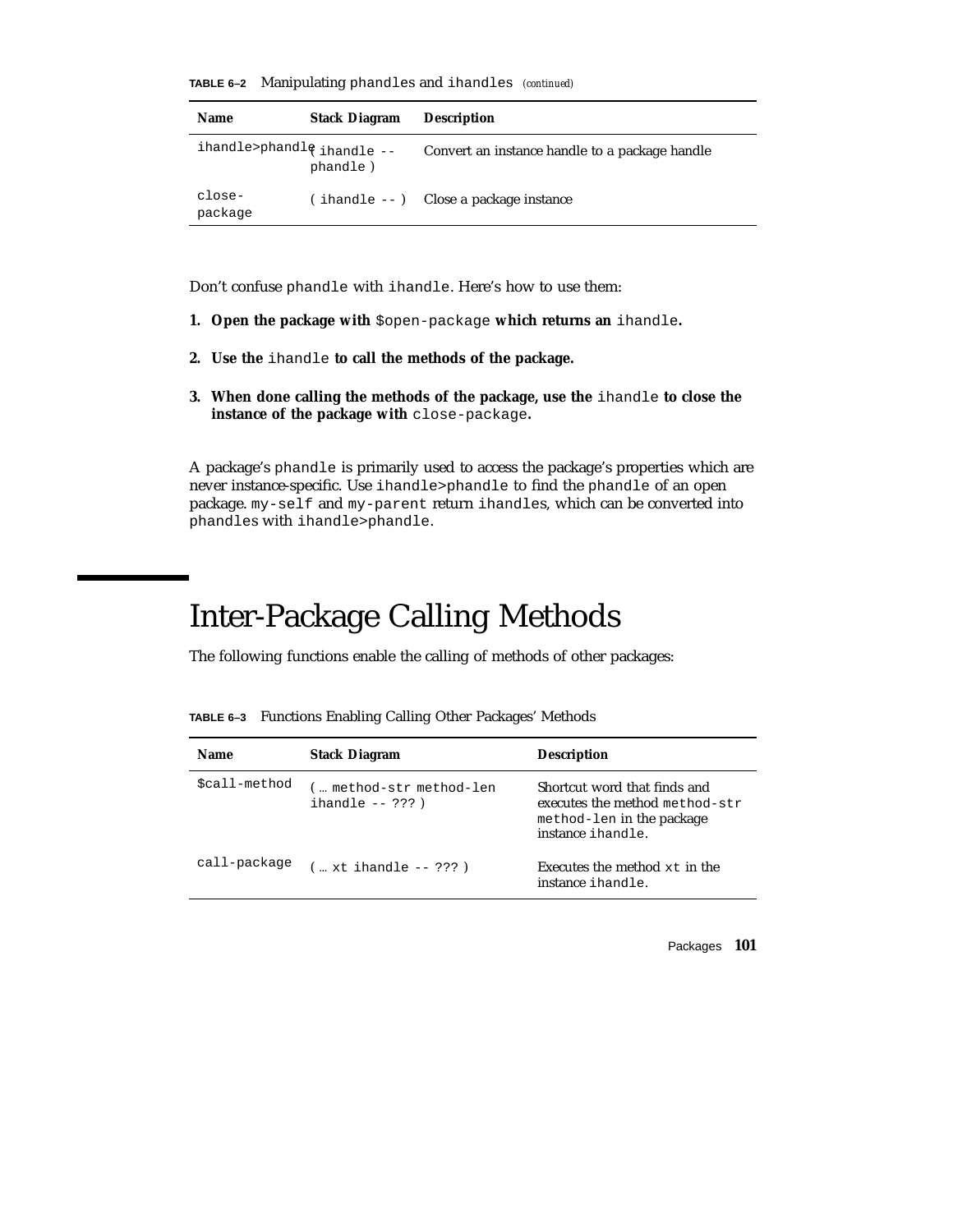| <b>Name</b>                   | <b>Stack Diagram</b>                                                  | <b>Description</b>                                                                                                                             |
|-------------------------------|-----------------------------------------------------------------------|------------------------------------------------------------------------------------------------------------------------------------------------|
| \$call-parent                 | ( method-str method-len --<br>222)                                    | Executes the method method-str<br>method-len in the parent's<br>package instance. Identical to<br>calling my-parent<br>\$call-method.          |
| execute-<br>device-<br>method | (… dev-str dev-len<br>method-str method-len --<br>false   ??? $true)$ | Executes the method method-str<br>method-len in the package<br>named dev-str dev-len.<br>Returns false if the method could<br>not be executed. |
| find-method                   | (method-str method-len<br>$phandle - false   xt true)$                | Finds the method named<br>method-str method-len in the<br>package phandle. Returns false<br>if not found.                                      |

**TABLE 6–3** Functions Enabling Calling Other Packages' Methods *(continued)*

\$call-parent is used most-often, but is the least flexible of the preceding methods; it is exactly equivalent to the sequence my-parent \$call-method. Most inter-package method calling involves calling the methods of one's parent; \$call-parent conveniently encapsulates that process.

\$call-method can call methods of non-parent packages. It is most commonly used for calling methods of support packages. The ihandle argument of  $\text{Scall-method}$ identifies the package instance whose method is to be called.

#### For example

\$call-parent

#### \$open-package \$call-method

#### :

Both \$call-parent and \$call-method identify their target method by name. The *method-str method-len* arguments denote a text string that \$call-parent or \$call-method uses to search for a method of the same name in the target instance's list of methods. Obviously, this run-time name search is not as fast as directly executing a method whose address is already known. However:

- Most packages have a relatively small number of methods,
- Systems typically implement a reasonably efficient name search mechanism, and
- Inter-package calls tend to occur relatively infrequently.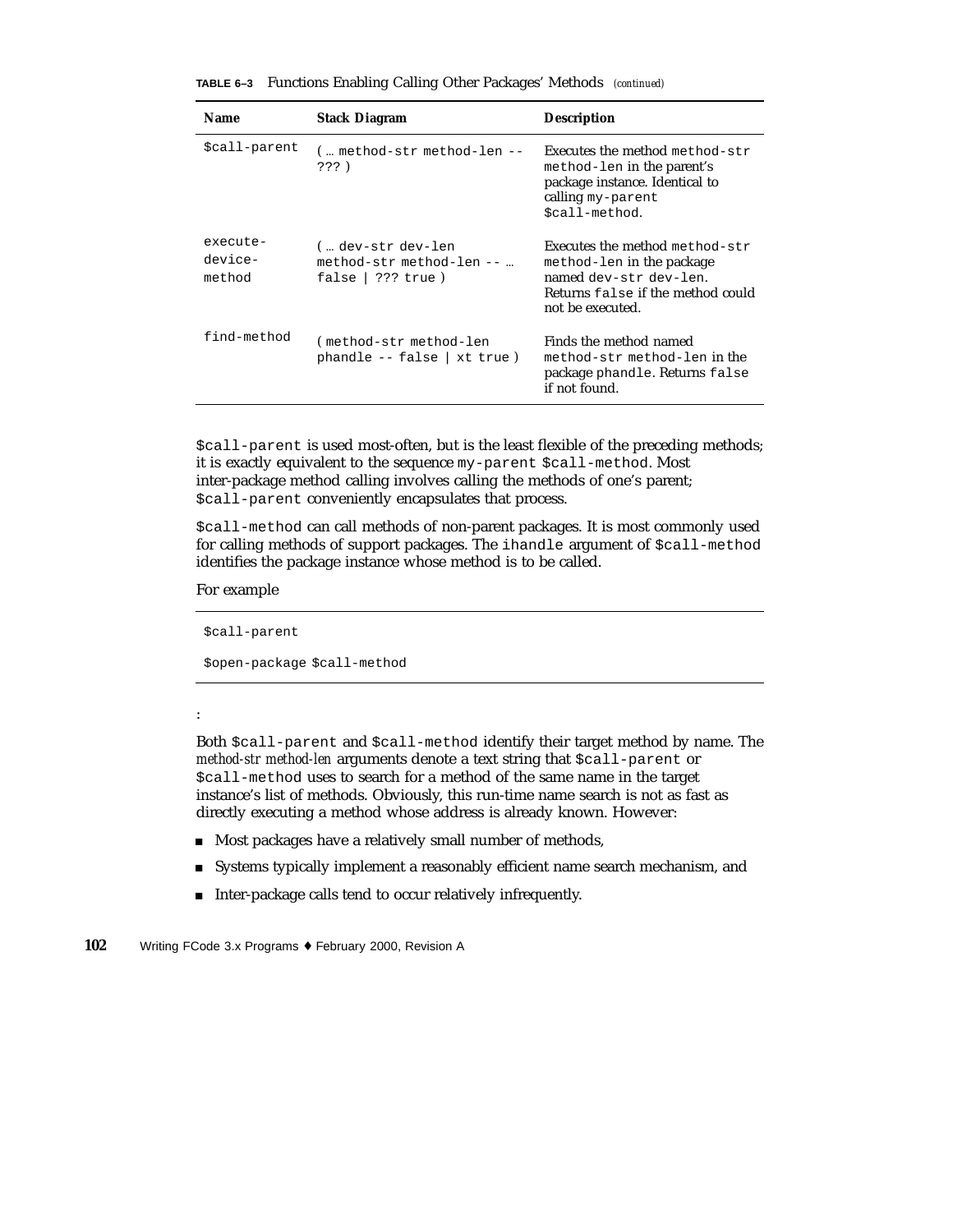Consequently, the length of time spent searching is usually not a limiting factor.

A more complete example demonstrates the use of \$open-package and \$call-method

```
: add-offset ( x.byte# -- x.byte#" )
my-args " disk-label" $open-package( ihandle )
" offset" rot ( name-addr name-len ihandle )
$call-method
;
```
:

When method name search time is a limiting factor, use find-method to perform the name search once. Then use call-package repetitively thereafter. find-method returns, and call-package expects, an *execution token* by which a method can be called quickly.

A more complex example that is somewhat faster if called repeatedly:

0 value label-ihandle \ place to save the other package's ihandle 0 value offset-method  $\setminus$  place to save found method's xt: init ( – )my-args " disk-label" \$open-package ( ihandle )to label-ihandle " offset" label-ihandle ihandle>phandle ( name-addr name-len phandle) find-method if ( xt )to offset-method else ." Error: can"t find method" then ;: add-offset ( d.byte# – d.byte#" )offset-method label-ihandle call-package;

Because device access time often dominates I/O operations, the benefit of this extra code probably won't be noticed. It is only justified if the particular method will be called often.

Another use of find-method is to determine whether or not a package has a method with a particular name. This allows you to add new methods to an existing package interface definition without requiring version numbers to denote which new or optional methods a package implements.

With  $\text{Scall-method}$  and  $\text{Scall-part}$ , the method name search is performed on every call. Consequently, if a new method (either one with a new name or with the same name as a previously-existing name) is created, any subsequent uses of \$call-method or \$call-parent naming that method will find the new one. On the other hand, find-method binds a name to an execution token and subsequent redefinitions of that name do not affect the previous execution token, so subsequent uses of \$call-method continue to call the previous definition. In practice, this difference is rarely important, since it is quite unusual for new methods to be created when a package is already open. The one case where methods are routinely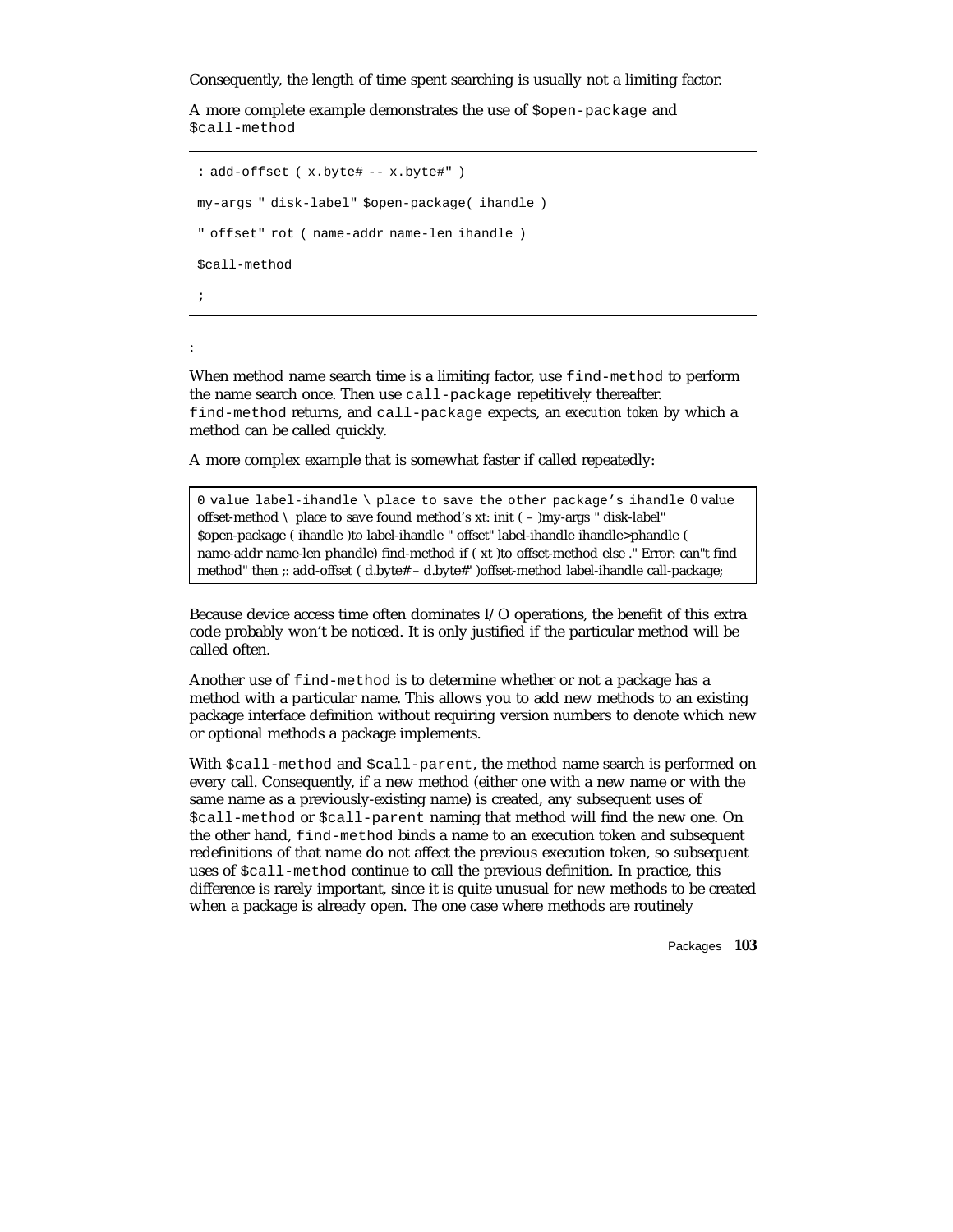redefined under these circumstances is when a programmer does it explicitly during a debugging session; such redefinition is a powerful debugging technique.

All of the method calling functions described previously change the current instance to the instance of the callee for the duration of the call, restoring it to the instance of the caller on return.

#### execute-device-method and apply

In addition to the inter- and intra-package method calling techniques just described, there is another way of calling methods. execute-device-method and its variant apply allow a user to invoke a method of a particular package as a self-contained operation without explicitly opening and closing the package as separate operations. execute-device-method first opens all the package's parents, then calls the named method, and then closes all the parents. apply performs the same functions as execute-device-method, but it takes its arguments from the command line instead of from the Forth stack.

execute-device-method and apply are most often used for methods like selftest. selftest methods are usually called with the test user interface command, which is usually implemented with execute-device-method.

Methods that are intended to be called with execute-device-method or its equivalent must not assume that the package's open method has been called, because execute-device-method does not call the open method of the package containing the target method, although it opens all of the package's parents. Consequently, the target method must explicitly perform whatever initialization actions it requires, perhaps by calling the open method in the same package, or by executing some sub-sequence thereof. Before exiting, the target method must perform the corresponding close actions to undo its initialization actions.

execute-device-method was intentionally designed *not* to call the target's open and close methods automatically since the complete initialization sequence of open is not always appropriate for methods intended for use with execute-device-method. In particular, an open method usually puts its device in a fully operational state, while methods like selftest often need to perform a partial initialization of selected device functions.

## Plug-in Device Drivers

*Plug-in device drivers* are plug-in packages implementing simple device drivers. The interfaces to these drivers are designed to provide basic I/O capability.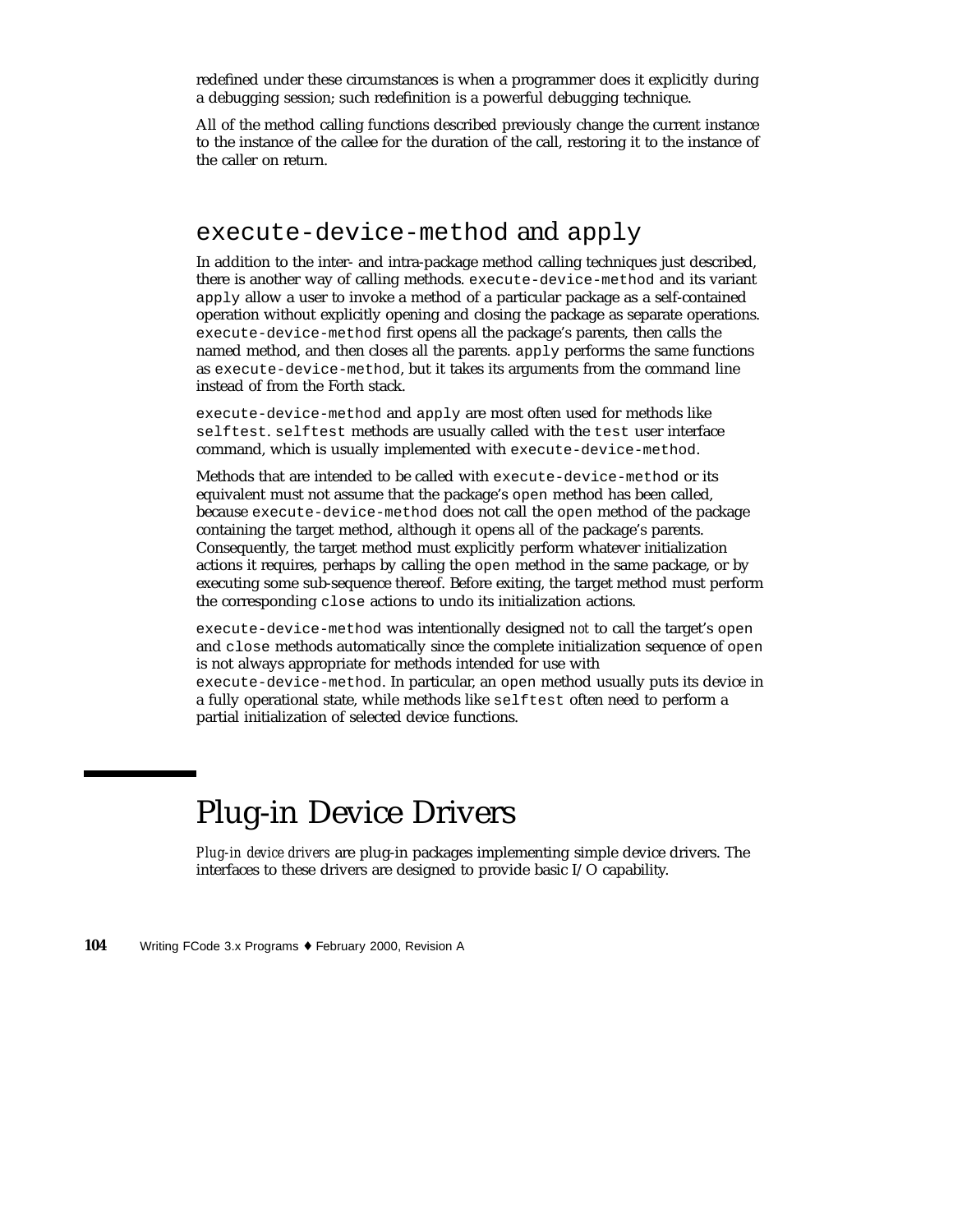Plug-in drivers are used for such functions as booting the operating system from a device or displaying text on a device before the operating system has activated its own drivers. Plug-in drivers are added to the device tree during the probing phase of the OpenBoot PROM startup sequence.

Plug-in drivers must be programmed to handle portability issues, such as hardware alignment restrictions and byte ordering of external devices. With care, you can write a driver so that it is portable to all of the systems in which the device could be used.

Plug-in drivers are usually stored in PROM located on the device itself, so that the act of installing the device automatically makes its plug-in driver available to the OpenBoot PROM.

For devices with no provision for such a plug-in driver PROM, the plug-in driver can be located elsewhere, perhaps in PROM located on a different device or in an otherwise unused portion of the main OpenBoot PROM. However, use of such a strategy limits such a device to certain systems and system configurations.

### Common Package Methods

Different packages have different collections of methods depending on the job(s) that the packages have to do. The following four methods are found in many device drivers. None of them can be considered to be required, however, since the nature of a given driver governs the methods that the driver needs.

open and close are found in many drivers, but even they are not universally required. open and close are needed only if the device will be used with open-dev or another method that calls open-dev. Any device that has read and/ or write methods needs open and close, as does any parent device whose children could possibly be opened.

Another way of looking at this is that open and close are needed for devices that are used to perform a series of related operations distributed over a period of time, relative to some other calling package. open initializes the device state that is maintained during the series of later operations, and close destroys that state after the series is complete.

To illustrate, a series of write calls generated by another package is such a series. Conversely, selftest is not such a series; selftest happens as an indivisible, self-contained operation.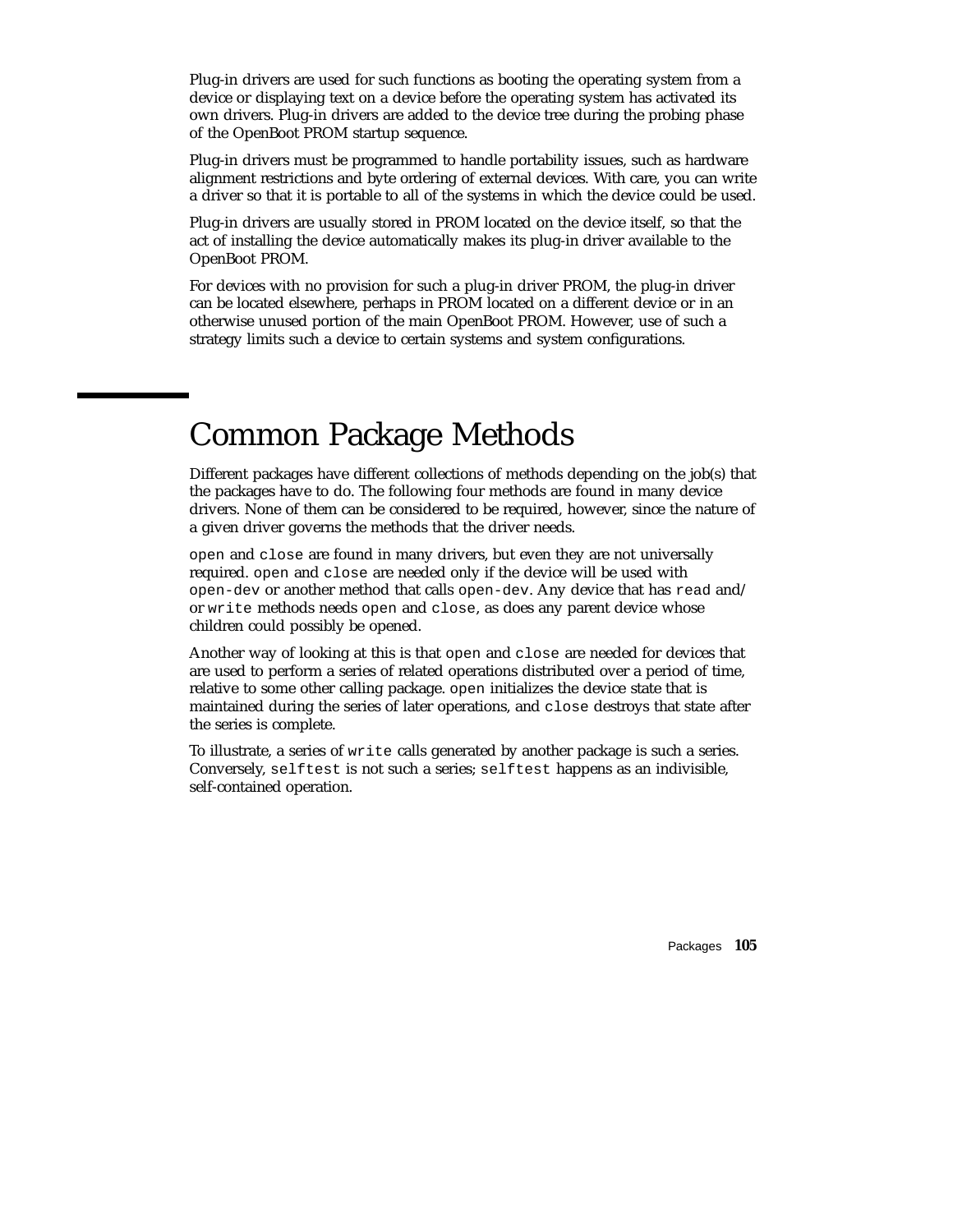#### Basic Methods

open

( -- ok? )

Prepares a package for subsequent use. open typically allocates resources, maps, initializes devices, and performs a brief sanity check (making no check at all may be acceptable). true is returned if successful, false if not. When open is called, the parent instance chain has already been opened, so this method may call its parent's methods.

#### close

 $($  --  $)$ 

Restores a package to its "not in use" state. close typically turns off devices, unmaps, and deallocates resources. close is executed before the package's parent is closed, so the parent's methods are available to close. It is an error to close a package which is not open.

### Recommended Methods

The following methods are highly recommended.

#### reset

 $(- - )$ 

Put the package into a "quiet" state. reset is primarily for packages that do not automatically assume a quiet state after a hardware reset, such as devices that turn on with interrupt requests asserted.

#### selftest

( -- error# )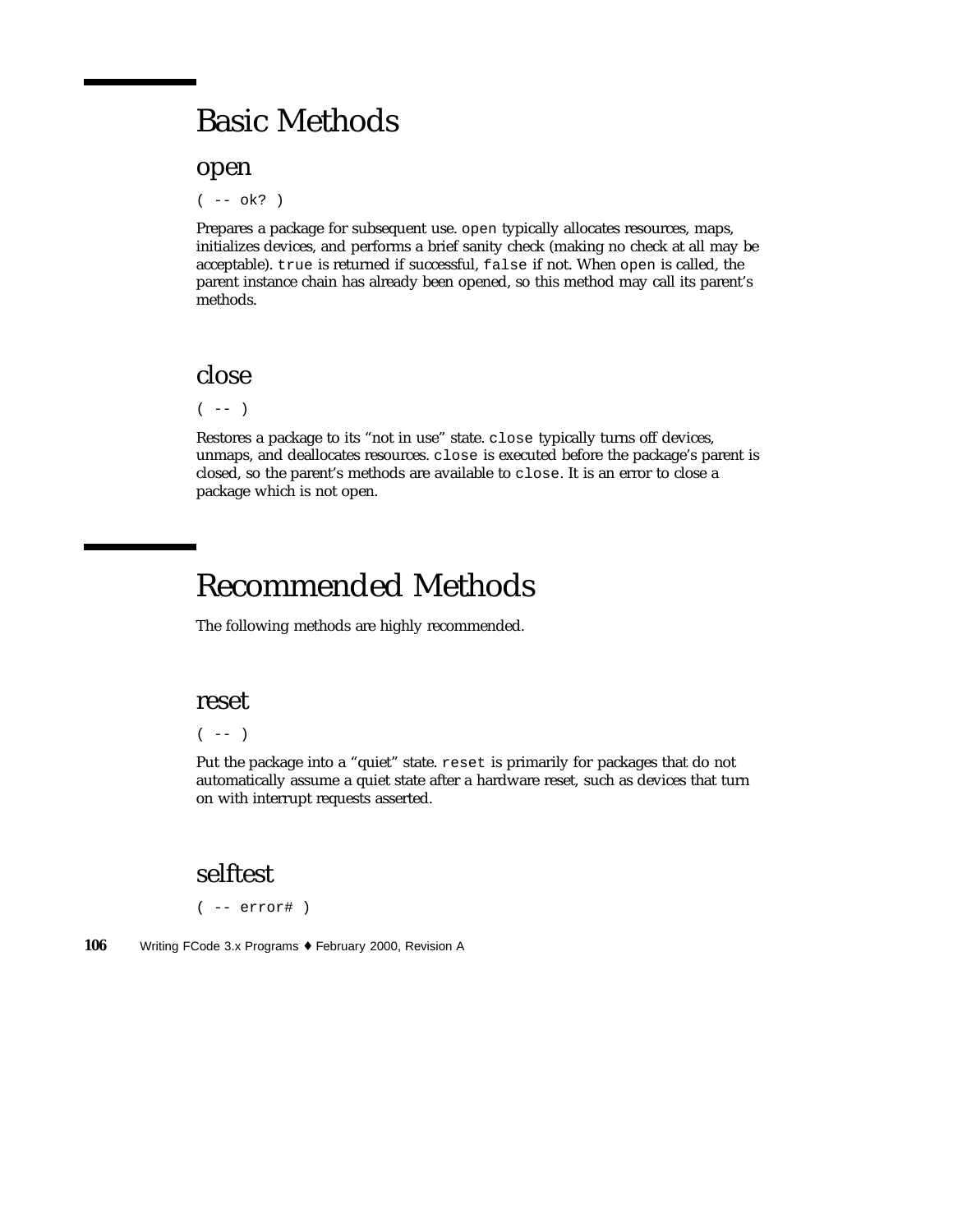Test the package. selftest is invoked by the OpenBoot test word. It returns 0 if no error is found or a package-specific error number if a failure is noticed.

test does not open the package before executing selftest, so selftest is responsible for establishing any state necessary to perform its function prior to starting the tests, and for releasing any resources allocated after completing the tests. There should be no user interaction with selftest, as the word may be called from a program with no user present.

If the device was already open when selftest is called, a new instance will still be created and destroyed. A well-written selftest should handle this possibility correctly, if appropriate.

If the device is already open, but it is not possible to perform a complete selftest without destroying the state of the device, the integrity of the open device should take precedence, and the selftest process should test only those aspects of the device that can be tested without destroying device state. The inability to fully test the device should not be reported as an error result; an error result should occur only if selftest actually finds a device fault.

The "device already open" case happens most commonly for display devices, which are often used as the console output device, and thus remain open for long periods of time. When testing a display device that is already open, it is not necessary to preserve text that may already be on the screen, but the device state should be preserved to the extent that further text output can occur and be visible after selftest exits. Any error messages that are displayed by the selftest method will be sent to the console output device. When testing an already-open display device, such error messages should be avoided during times when selftest has the device in a state where it is unable to display text.

selftest is *not* executed in an open/close pair. When selftest executes, a new instance is created (and destroyed). It will have its own set of variables, values, and so forth. These quantities are not normally shared with an instance opened with the normal open routine for the package.

**Note -** selftest should be written to do its own mapping and unmapping.

#### Package Data Definitions

The following examples show how to create static data items: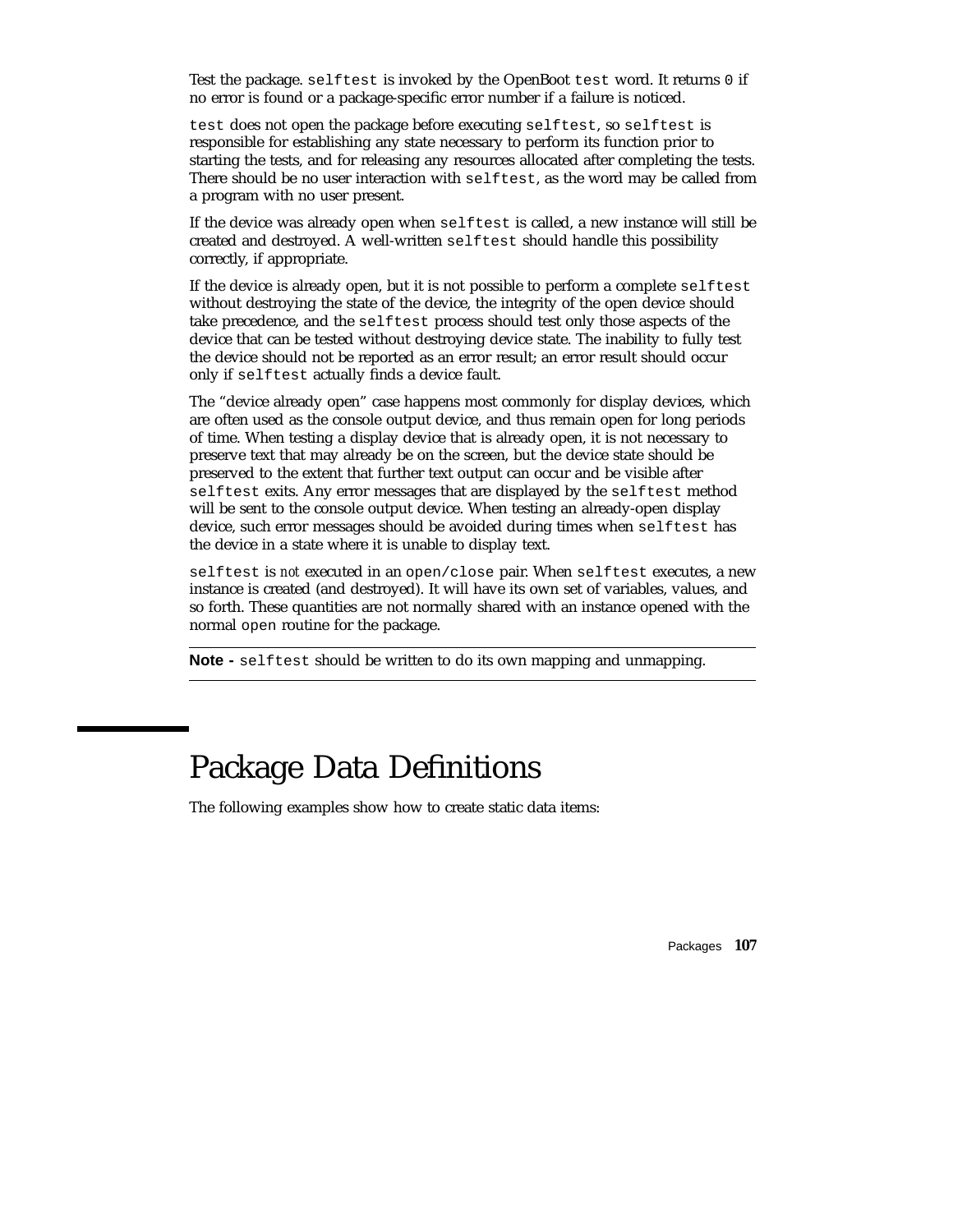```
variable bar
5 value grinch
defer stub
create ival x,y,z,
7 buffer: foo
ival foo 7 move \setminus One way to initialize a buffer
```
The data areas are shared among all open instances of the package. If a value is changed, for example, the new value will persist until it is changed again, independent of the creation and destruction of package instances.

Any open instance of a package can access and change the value of a static data item, which changes it for all other instances.

The following examples show how to create instance-specific data items whose values are not shared among open instances:

```
instance variable bar
5 instance value grinch
instance defer stub
7 instance buffer: foo
```
Instance-specific data areas are reinitialized when a package instance is created (usually by opening the package), so each instance gets its own copy of the data area. For example, changes to bar in one instance will not affect the contents of it in another instance. (Note that create operates across all the instances and cannot be made instance-specific.)

The total amount of data space needed for a package's instance-specific data items is remembered as part of the package definition when finish-device finishes the package definition. Also, the contents of all the variables, values, and defers at the time finish-device executes are stored as part of the package definition.

An instance of the package is created when that package is opened. Data space is allocated for that instance (the amount of which was remembered in the package definition). The portion of that data space created with variable, value, or defer is initialized from the values stored in the package definition. Data space created with buffer: is set to zero.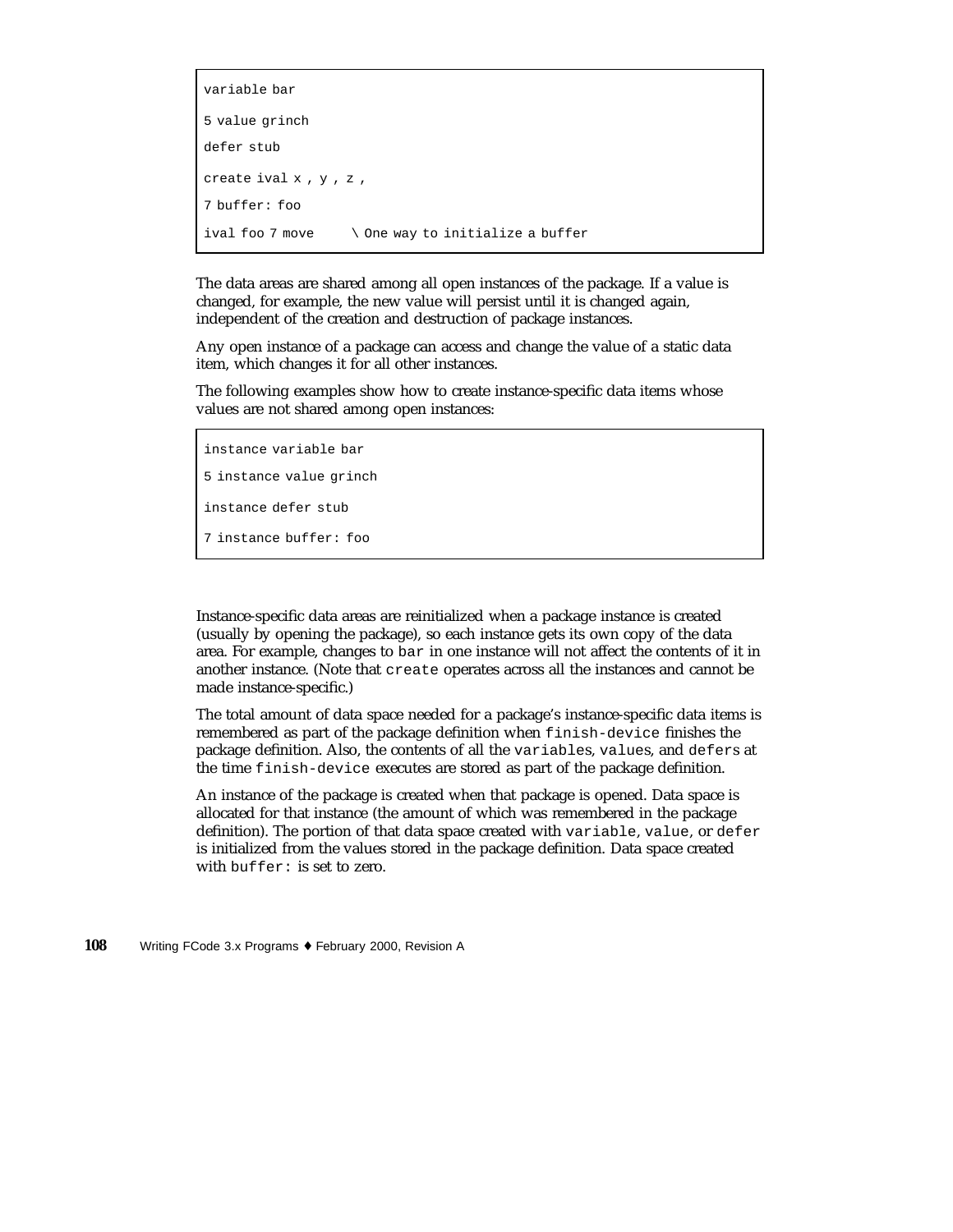You can add new methods and new properties to a package definition at any time, even after finish-device has been executed for that package. To do so, select the package and create definitions or properties.

However, you cannot add new data items to a package definition after finish-device has been executed for that package. finish-device sets the size of the data space for that package, and subsequently, the size is fixed.

# Instance Arguments and Parameters

An instance argument ( $my\text{-}args$ ) is a string that is passed to a package when it is opened. The string may contain parameters of any sort, based on the requirements of the package, or may simply be a null-string if no parameters are needed. A null string can be generated with either " " or 0 0.

The instance argument passed can be accessed from inside the package with the my-args FCode.

**Note -** A package is not required to inspect the passed arguments.

If the argument string contains several parameters separated by delimiter characters, you can extract the subsections from the package with left-parse-string. You can use any character as the delimiter; a comma is commonly used.

**Note -** Avoid using blanks or the / character, since these will confuse the parsing of pathnames.

A new value for my-args is passed when a package is opened. This can happen under a number of circumstances:

- The my-args string will generally be null when FCode on a plug-in card is interpreted automatically by the OpenBoot system at startup.
- $\blacksquare$  The my-args string is set by a parameter to begin-package, which is used to set up the device tree when Forth source code is downloaded and interpreted interactively.
- $\blacksquare$  The my-args string can be set with set-args before a particular slot is probed, if probing is controlled by nvramrc.

The above three instances happen only once, when the package FCode is interpreted for the first time. If you want to preserve the initial value for my-args, the FCode program should copy it into a static buffer to preserve the information.

Whenever a package is re-opened, a new value for my-args is supplied. The method for supplying this new value depends on the method used to open the package, as described below.

Packages **109**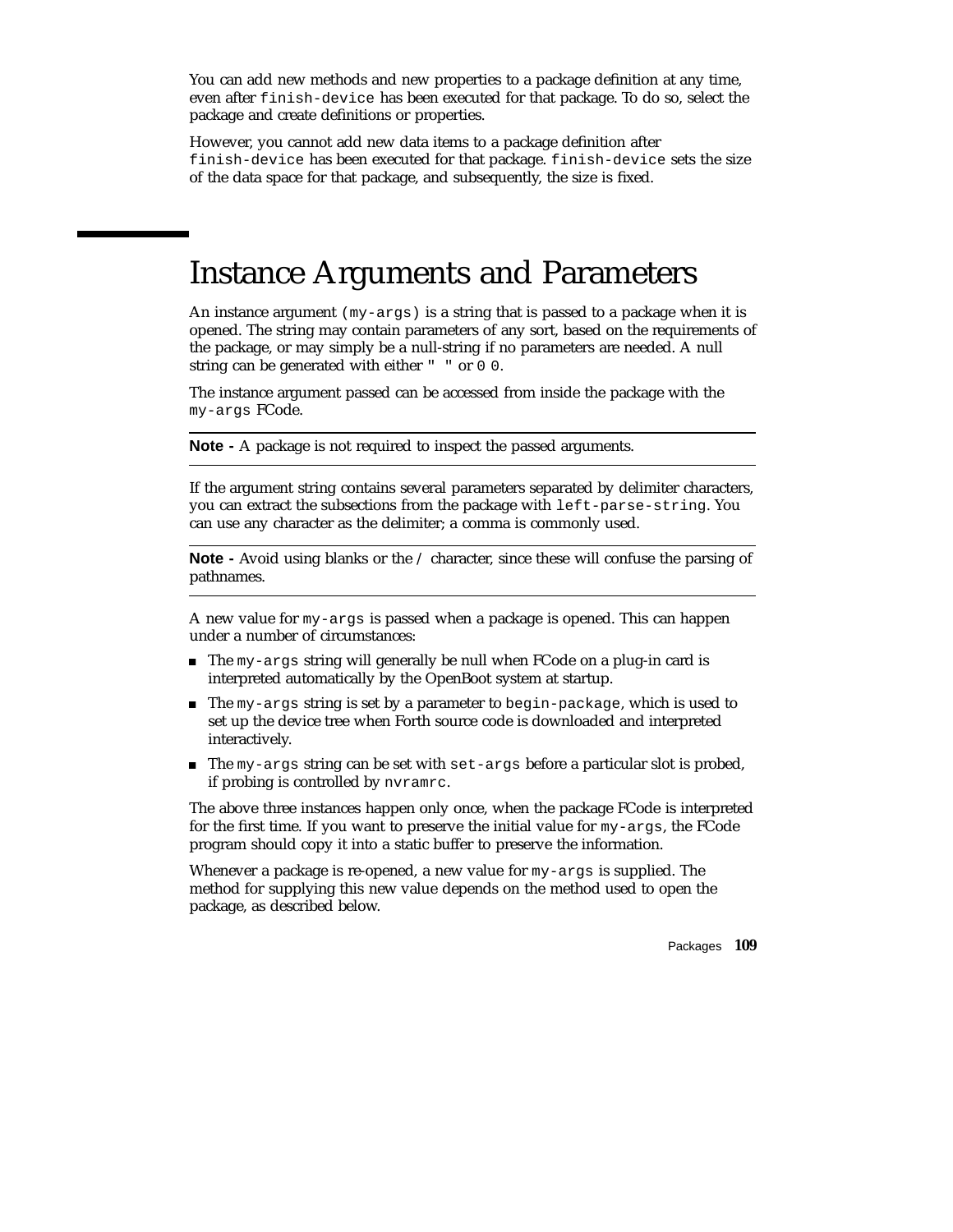- $\blacksquare$  The instance argument (my-args) is supplied as a string parameter to the open-package or \$open-package commands.
- User interface commands, such as open-dev, execute-device-method and test, supply the entire pathname to the device being opened. This approach lets an instance argument be included in the pathname. For example, to open the SBus device SUNW, bwtwo with the argument string 5, 3, 0:

```
ok " /sbus/SUNW,bwtwo:5,3,0" open-dev
ok
```
Here is a more complicated example:

```
ok " /sbus/SUNW,fremly:test/grumpin@7,32:print/SUNW,fht:1034,5"
```
ok **open-dev**

ok

Here the string test is passed to the SUNW, fremly package as it is opened, the string print is passed to the grumpin package as it is opened, and the string 1034,5 is passed to the SUNW,fht package as it is opened.

# Package Addresses

A package's address relative to its parent package is another piece of information available to a package. Again, there are two main ways to pass this address to the package:

- Part of the pathname of the package
- A string parameter given to the probe words

As an example of the first method, suppose the following package is being opened:

```
ok " /sbus/esp/sd@3,0:b" open-dev
```
Then the address of the  $/sd$  package relative to the  $/esp$  package is 3,0.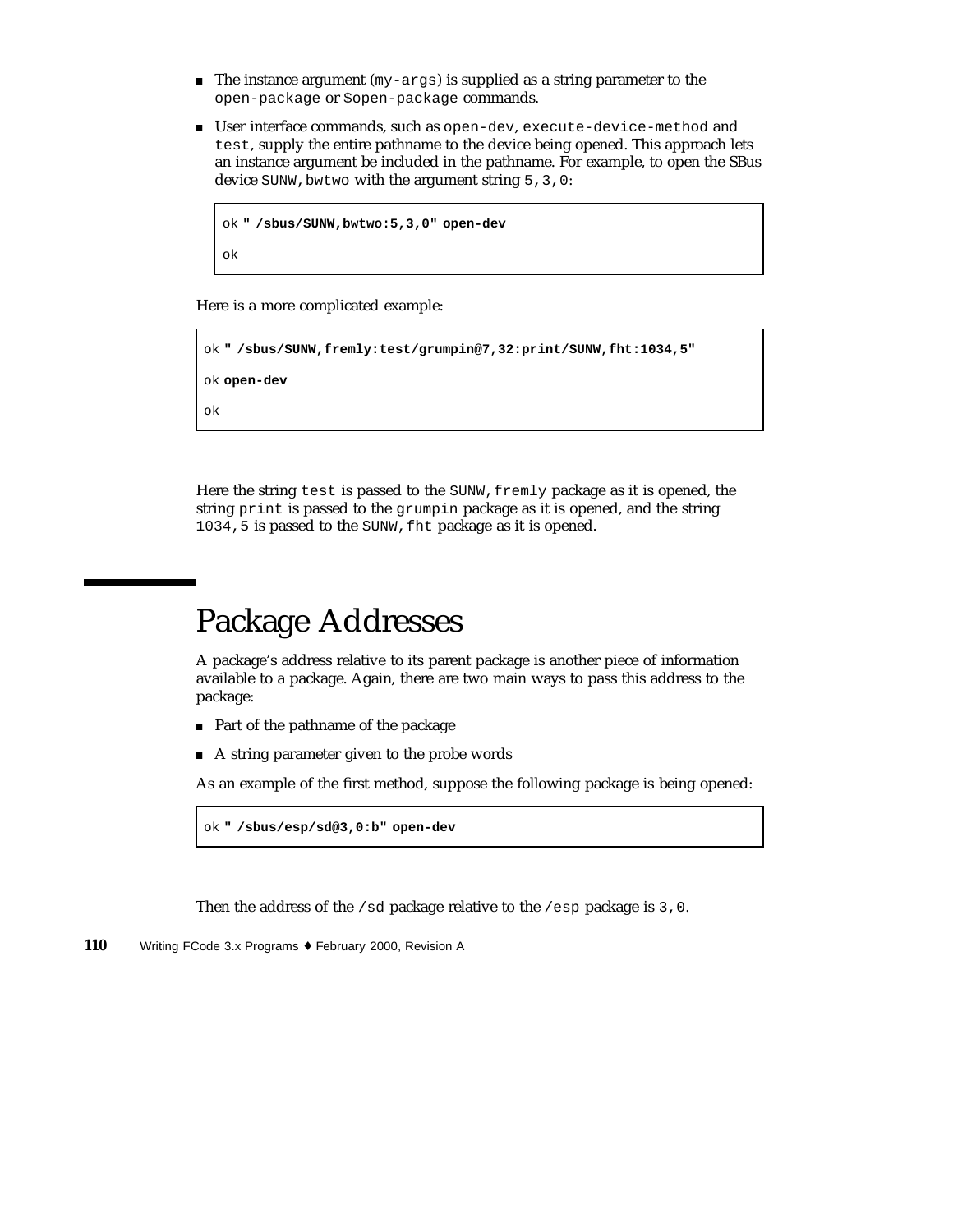The package can find its relative address with  $my$ -unit, which returns the address as a pair of numbers. The first number (*high*) is the number before the comma in the previous example, and the second number (*low*) is the number after the comma. Note that these are numbers, not strings.

As an example of the second method, suppose a test version of an FCode package is being interpreted:

ok **0 0 " 3,0" " /sbus" begin-package**

Here the my-args parameters for the new FCode are null, the initial address is 3,0, and it will be placed under the /sbus node.

The initial address can be obtained through my-address and my-space. Typically, you use my-space and my-address (plus an offset) to create the package's reg property and to map in needed regions of the device.

# Package Mappings

Mappings set up by a package persist across instances unless they are explicitly unmapped. It is usually best for each new instance to do its own mappings, being sure to unmap resources as they are no longer needed.

# The nvramrc Facility

Machines that support packages will generally also support the nvramrc facility. nvramrc is a special area in the NVRAM that can contain user interface commands to be executed by OpenBoot as the machine starts up. These commands can be used to specify behavior during startup or to define changes for later execution.

For example: Assume a card in SBus slot #2 (named XYZ, me) needs custom attributes set by the user. The contents of nvramrc would include:

Packages **111**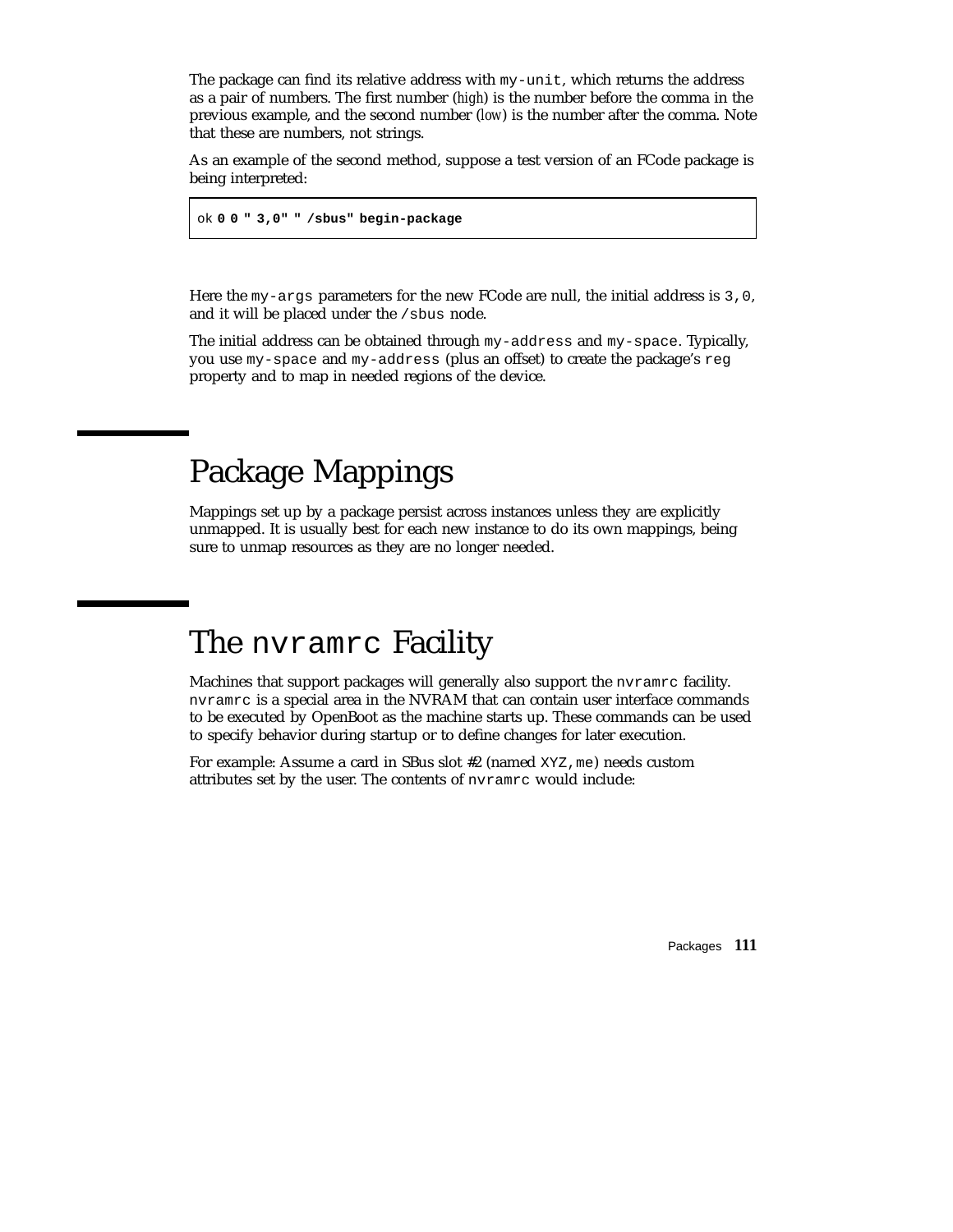```
probe-all
dev /sbus/XYZ,me
" type5" encode-string " xyzmode" property
device-end
install-console
banner
```
After editing nvramrc, turn on the NVRAM parameter use-nvramrc? and reset the machine to activate the contents of nvramrc. See nvedit in Chapter 14 for more about editing nvramrc contents.

# Modifying Package Properties

To modify the properties of a package, first probe the package to get it into memory, then create or modify properties by executing property or one of its short-hand forms. Normally, probing is done automatically after the nvramrc commands are executed.

See Chapter 7 for more information about properties.

# Standard Support Packages

The /packages node of the device tree is unique. It has children, but instead of describing a physical bus, /packages serves as a parent node for support packages. The children of /packages are general-purpose software packages not attached to any particular hardware device. The physical address space defined by /packages is a trivial one: there are no addresses. Its children are distinguished by name alone.

The children of /packages are used by other packages to perform commonly used functions. They may be opened with the FCodes open-package or \$open-package and closed with close-package. IEEE Standard 1275-1994 Standard for Bood Firmware defines three support packages that are children of / packages: the Sun Disk Label Support Package, the TFTP Booting Support Package, and the Deblocker Support Package.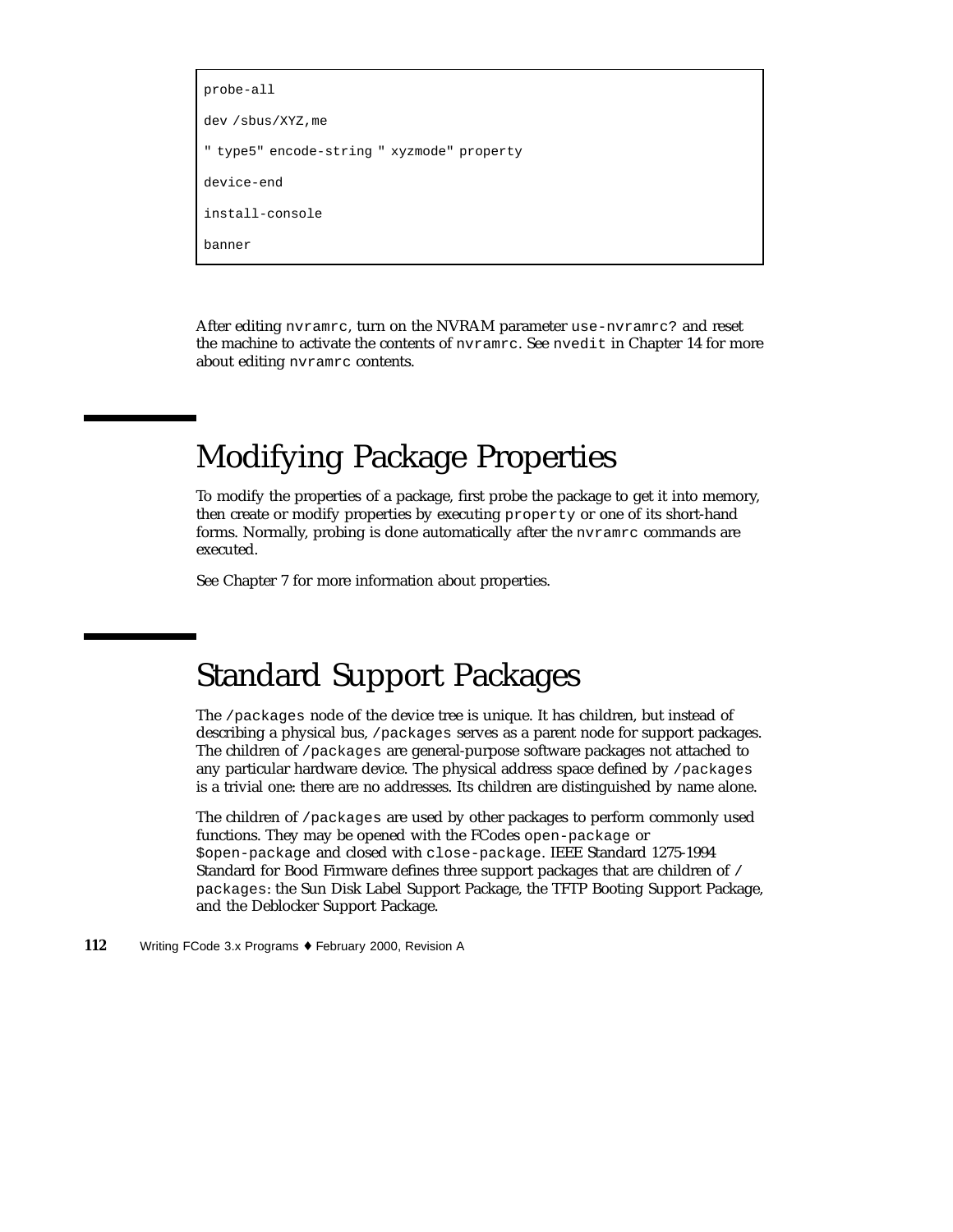## Sun Disk Label Support Package

Disk (block) devices are random-access, block-oriented storage devices with fixed-length blocks. Disks may be subdivided into several logical partitions, as defined by a *disk label*—a special disk block, usually the first one, containing information about the disk. The disk driver is responsible for appropriately interpreting a disk label. The driver may use the standard support package / disk-label if it does not implement a specialized label.

/disk-label interprets a standard Sun disk label, reading any partitioning information contained in it. It includes a first-stage disk boot protocol for the standard label. load is the most important method defined by this package.

This package uses the read and seek methods of its parent (in practice, the package which opens this one to use the support routines). /disk-label defines the following methods:

| <b>Name</b> | <b>Stack</b><br><b>Diagram</b> | <b>Description</b>                                                                                                                                                                                                                                                 |           |
|-------------|--------------------------------|--------------------------------------------------------------------------------------------------------------------------------------------------------------------------------------------------------------------------------------------------------------------|-----------|
| open        | $(- - \text{flag})$            | Reads and verifies the disk label accessed by the read and<br>seek methods of its parent instance. Selects a disk partition<br>based on the text string returned by my-args. For the<br>standard Sun disk label format, the argument is interpreted<br>as follows: |           |
|             |                                | Argument                                                                                                                                                                                                                                                           | Partition |
|             |                                | <none></none>                                                                                                                                                                                                                                                      | $\bf{0}$  |
|             |                                | a or A                                                                                                                                                                                                                                                             | $\bf{0}$  |
|             |                                | b or B                                                                                                                                                                                                                                                             | 1         |
|             |                                |                                                                                                                                                                                                                                                                    |           |
|             |                                | h or H                                                                                                                                                                                                                                                             | 7         |
|             |                                | Returns -1 if the operation succeeds. As a special case, if the<br>argument is the string "nolabel", open returns -1 (success)<br>without attempting to read or verify the label.                                                                                  |           |
| close       | ( —— )                         | Frees all resources that were allocated by open.                                                                                                                                                                                                                   |           |

**TABLE 6–4** Sun Disk Label Package Methods

Packages **113**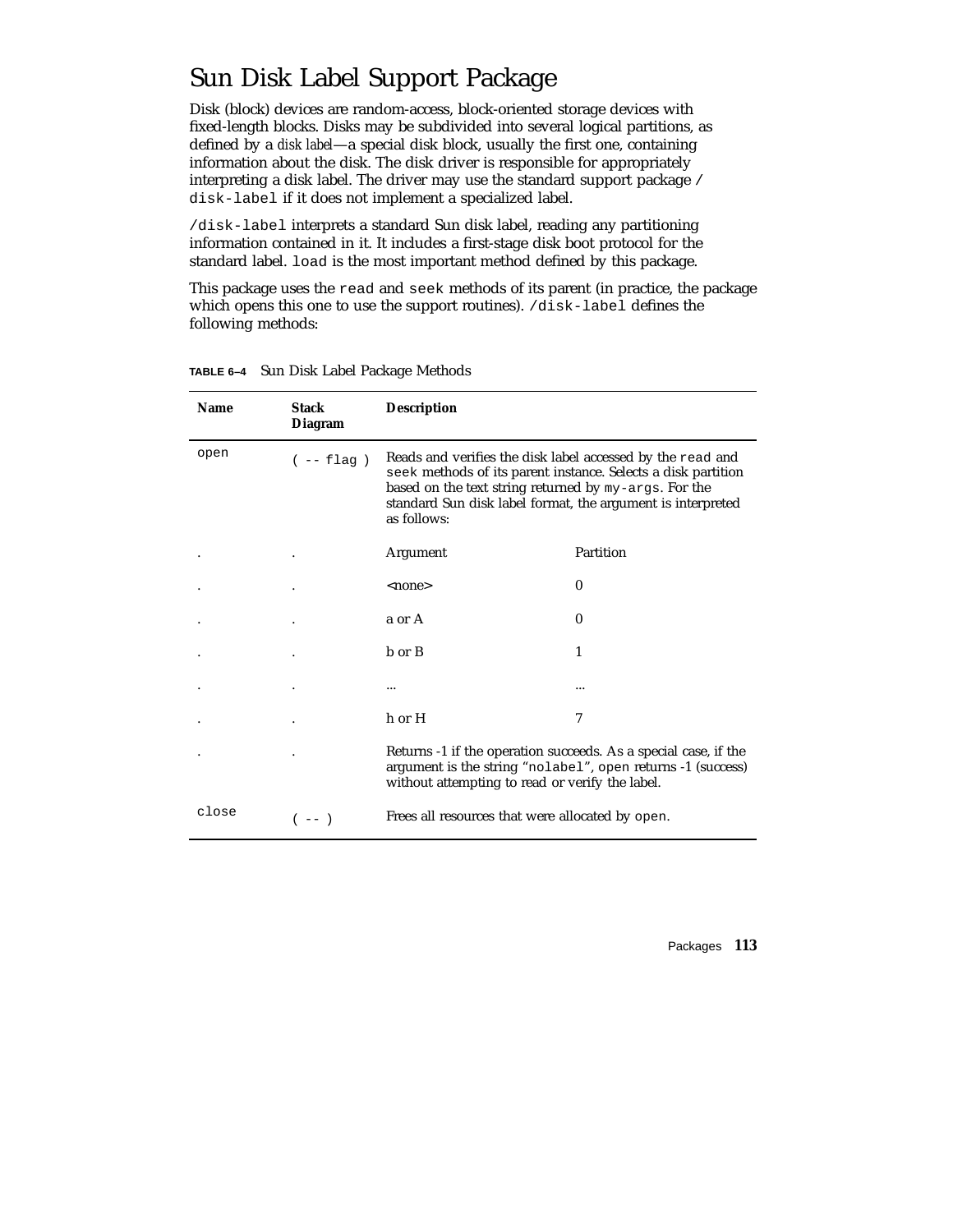| TABLE 6-4 | Sun Disk Label Package Methods |  |  |  | (continued) |
|-----------|--------------------------------|--|--|--|-------------|
|-----------|--------------------------------|--|--|--|-------------|

| <b>Name</b> | Stack<br>Diagram        | <b>Description</b>                                                                                                                                                                                                                                                                                                                           |
|-------------|-------------------------|----------------------------------------------------------------------------------------------------------------------------------------------------------------------------------------------------------------------------------------------------------------------------------------------------------------------------------------------|
| load        | $($ adr $--$<br>size)   | Reads a standalone program from the standard disk boot<br>block location for the partition specified when the package<br>was opened. Puts the program at memory address adr,<br>returning its length size. For the standard Sun disk format,<br>the standalone program is 7.5 Kbytes beginning 512 bytes<br>from the start of the partition. |
| offset      | $(x.rel--$<br>$x.abs$ ) | Returns the 64-bit absolute byte offset $x$ . abs corresponding<br>to the 64-bit partition-relative byte offset $x$ . rel. In other<br>words, adds the byte location of the beginning of the<br>selected partition to the number on the stack.                                                                                               |

## TFTP Booting Support Package

The /obp-tftp package implements the Internet Trivial File Transfer Protocol (TFTP) for use in network booting. It is typically used by a network device driver for its first stage network boot protocol. Again, load is the most important method defined by this package.

This package uses the read and write methods of its parent and defines the following methods: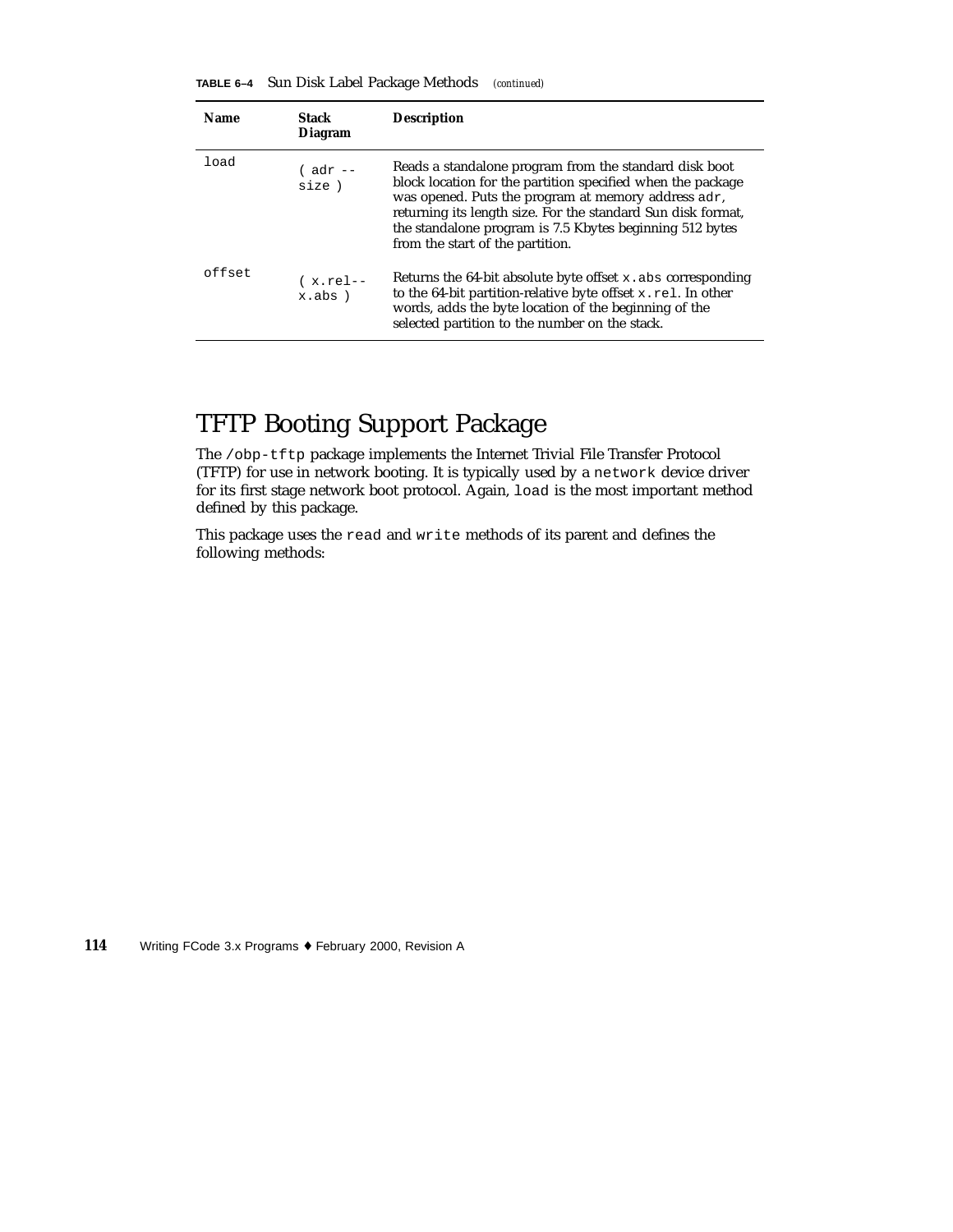| TABLE 6-5 |  | <b>TFTP Package Methods</b> |
|-----------|--|-----------------------------|
|-----------|--|-----------------------------|

| <b>Name</b> | <b>Stack Diagram</b> | <b>Description</b>                                                                                                                                                                                                                                                                                                                                                                                                                                                                                                                                                                                                                                                                                                               |
|-------------|----------------------|----------------------------------------------------------------------------------------------------------------------------------------------------------------------------------------------------------------------------------------------------------------------------------------------------------------------------------------------------------------------------------------------------------------------------------------------------------------------------------------------------------------------------------------------------------------------------------------------------------------------------------------------------------------------------------------------------------------------------------|
| open        | $(- -$ flag)         | Prepares the package for subsequent use, returning -1<br>if the operation succeeds and 0 otherwise.                                                                                                                                                                                                                                                                                                                                                                                                                                                                                                                                                                                                                              |
| close       | $(- - )$             | Frees all resources that were allocated by open.                                                                                                                                                                                                                                                                                                                                                                                                                                                                                                                                                                                                                                                                                 |
| load        | ( adr -- size        | Reads the default standalone program from the<br>default TFTP server, putting the program at memory<br>address adr and returning its length size. For the<br>standard Sun TFTP booting protocol, RARP (Reverse<br>Address Resolution Protocol) is used to acquire the IP<br>address corresponding to the system's MAC address<br>(equivalent to its Ethernet address). From the IP<br>address, the default file name is constructed, of the<br>form < <i>Hex-IP-Address</i> >. <architecture> (for example,<br/>C0092E49. SUN4C). Then obp-tftp tries to TFTP<br/>read that file, first trying the server that responded to<br/>the RARP request, and if that fails, then broadcasting<br/>the TFTP read request.</architecture> |

## Deblocker Support Package

The /deblocker package makes it easy to implement byte-oriented device methods, using the block-oriented or record-oriented methods defined by devices such as disks or tapes. It provides a layer of buffering between the high-level byte-oriented interface and the low-level block-oriented interface. /deblocker uses the max-transfer, block-size, read-blocks and write-blocks methods of its parent and defines the following methods:

| Name  | <b>Stack Diagram</b> | <b>Description</b>                                                                                                                                                                                                                                       |
|-------|----------------------|----------------------------------------------------------------------------------------------------------------------------------------------------------------------------------------------------------------------------------------------------------|
| open  | $(- - \text{flag})$  | Prepares the package for subsequent use, allocating<br>the buffers used by the deblocking process based on<br>the values returned by the parent instance's<br>max-transfer and block-size methods. Returns<br>-1 if the operation succeeds, 0 otherwise. |
| close | $(- - )$             | Frees all resources that were allocated by open.                                                                                                                                                                                                         |

**TABLE 6–6** Deblocker Package Methods

Packages **115**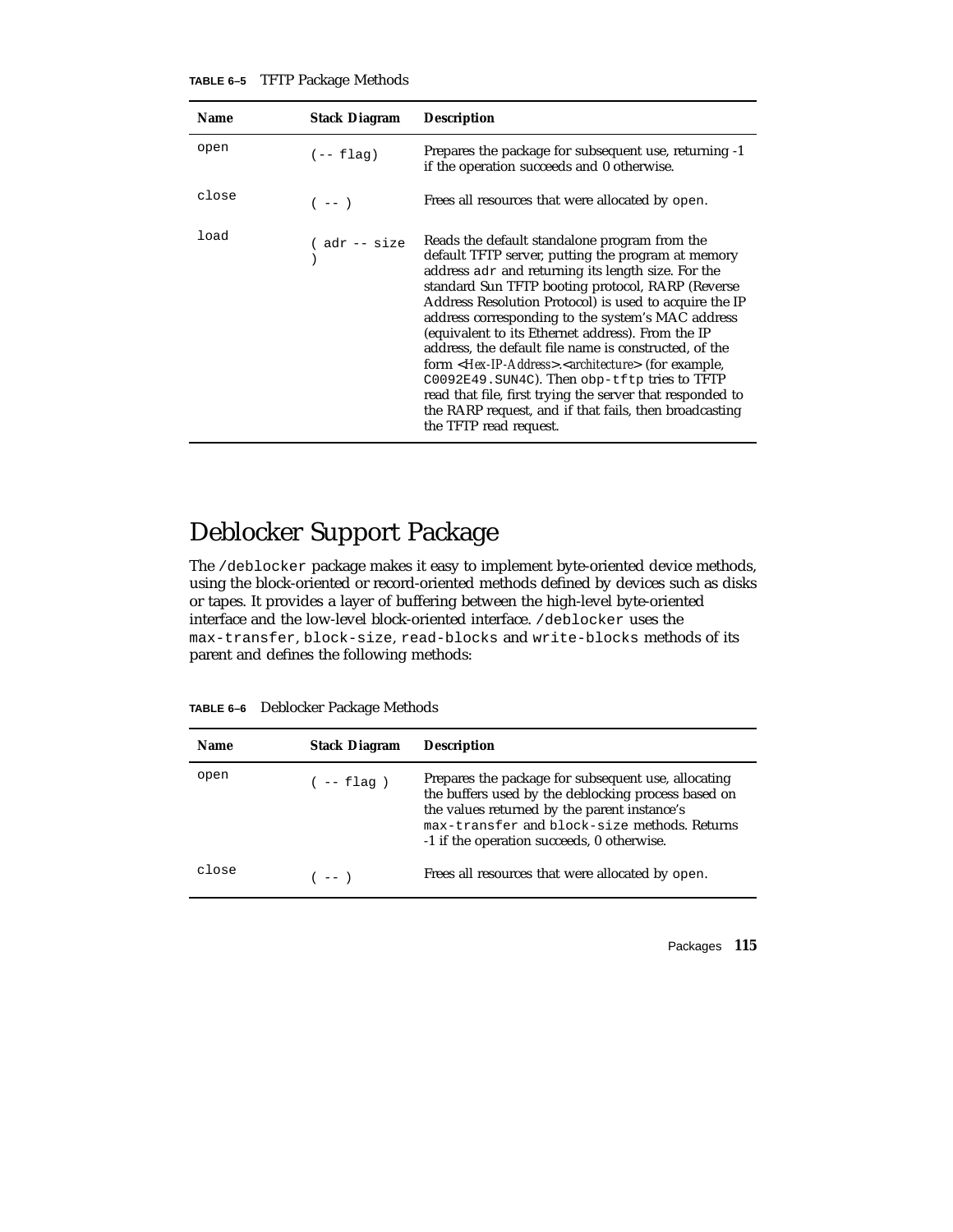| <b>Name</b> | <b>Stack Diagram</b>     | <b>Description</b>                                                                                                                                                                                                                                                                                                  |
|-------------|--------------------------|---------------------------------------------------------------------------------------------------------------------------------------------------------------------------------------------------------------------------------------------------------------------------------------------------------------------|
| read        | ( adr len --<br>actual)  | Reads at most len bytes from the device into the<br>memory buffer beginning at adr. Returns actual,<br>the number of bytes actually read, or 0 if the read<br>operation failed. Uses the parent's read-blocks<br>method as necessary to satisfy the request, buffering<br>any unused bytes for the next request.    |
| write       | ( adr len --<br>actual)  | Writes at most len bytes from the device into the<br>memory buffer beginning at adr. Returns actual,<br>the number of bytes actually read, or 0 if the write<br>operation failed. Uses the parent's write-blocks<br>method as necessary to satisfy the request, buffering<br>any unused bytes for the next request. |
| seek        | x.position<br>$--$ flag) | Sets the device position at which the next read or<br>write will take place. The position is specified by the<br>64-bit number $x$ . position. Returns 0 if the<br>operation succeeds or -1 if it fails.                                                                                                            |

**TABLE 6–6** Deblocker Package Methods *(continued)*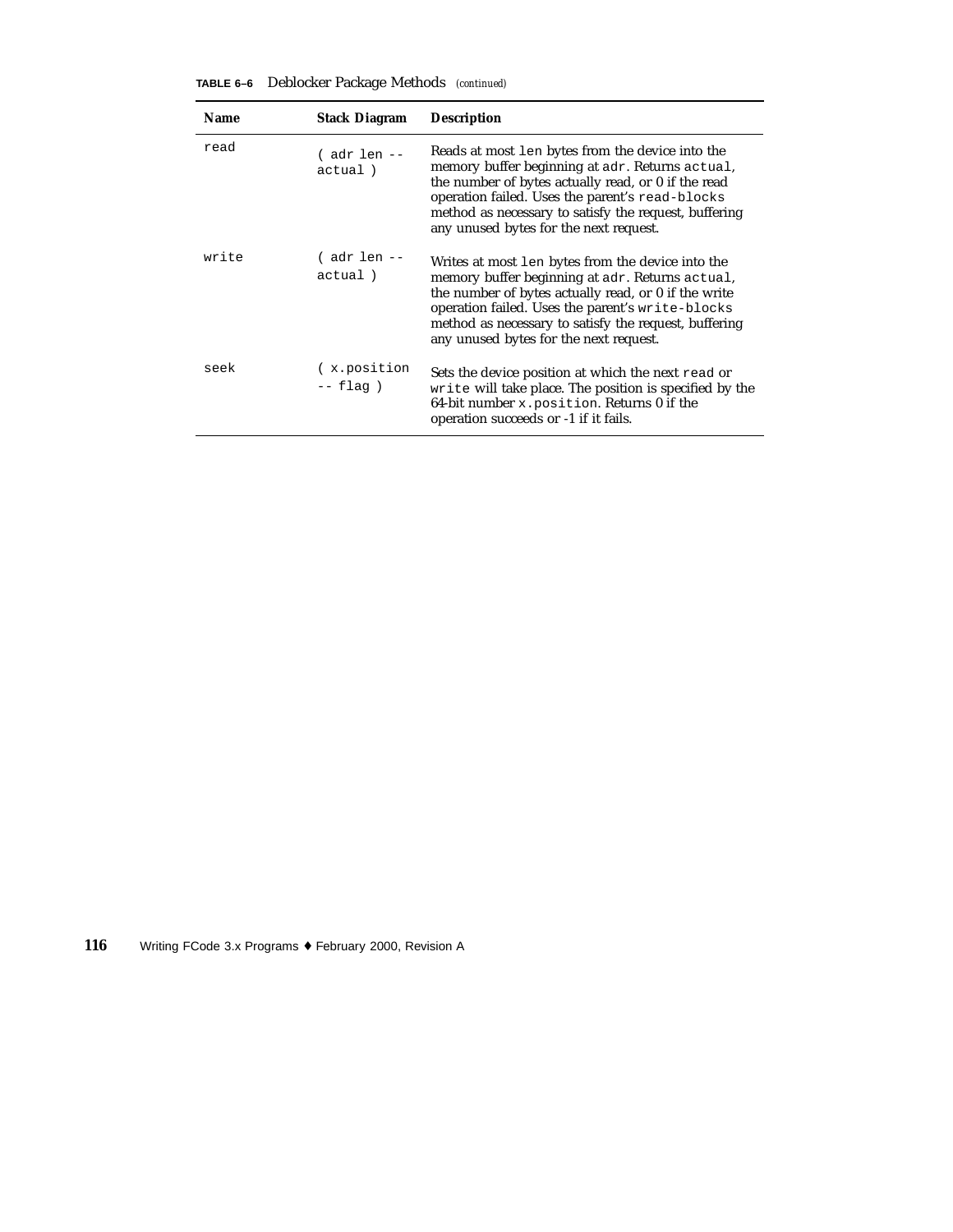## Properties

This chapter describes characteristics of hardware devices, software, and user selections. It includes the following sections:

- "Standard FCode Properties" on page 119
- "Detailed Descriptions of Standard Properties" on page 124
- "Manipulating Properties" on page 146
- **Property-Specific FCodes" on page 148**

Properties are associated with the device node in which they are created and are accessible by bothOpenBoot routines and client programs. Properties can be inspected and, in some cases, modified.

Each property has a *property name* and a *property value*.

- **Property names are human-readable strings consisting of 1 to 31 printable,** lowercase letters and symbols not including blanks, or any of the following characters:  $\land$ ,  $\land$ ,  $\colon$  [, ], or @. Property names beginning with "+" are reserved for future use by *IEEE Standard 1275-1994 Standard for Boot Firmware*.
- Property values specify the contents, or value, of a particular property. The value is an array of bytes that may be used to encode integer numbers, text strings, or other forms of information.

Properties are accessed by name. Given a property's name, it is possible to determine whether that property has been defined and, if so, what its value is.

Property values are encoded as arrays of zero or more bytes for portability across machine architectures. The encoding and decoding procedures are defined by IEEE Standard 1275-1994 Standard for Boot Firmware. The encoding format is independent of hardware byte order and alignment characteristics. The encoded byte order is big-endian and the bytes are stored in successive memory locations without any padding.

**117**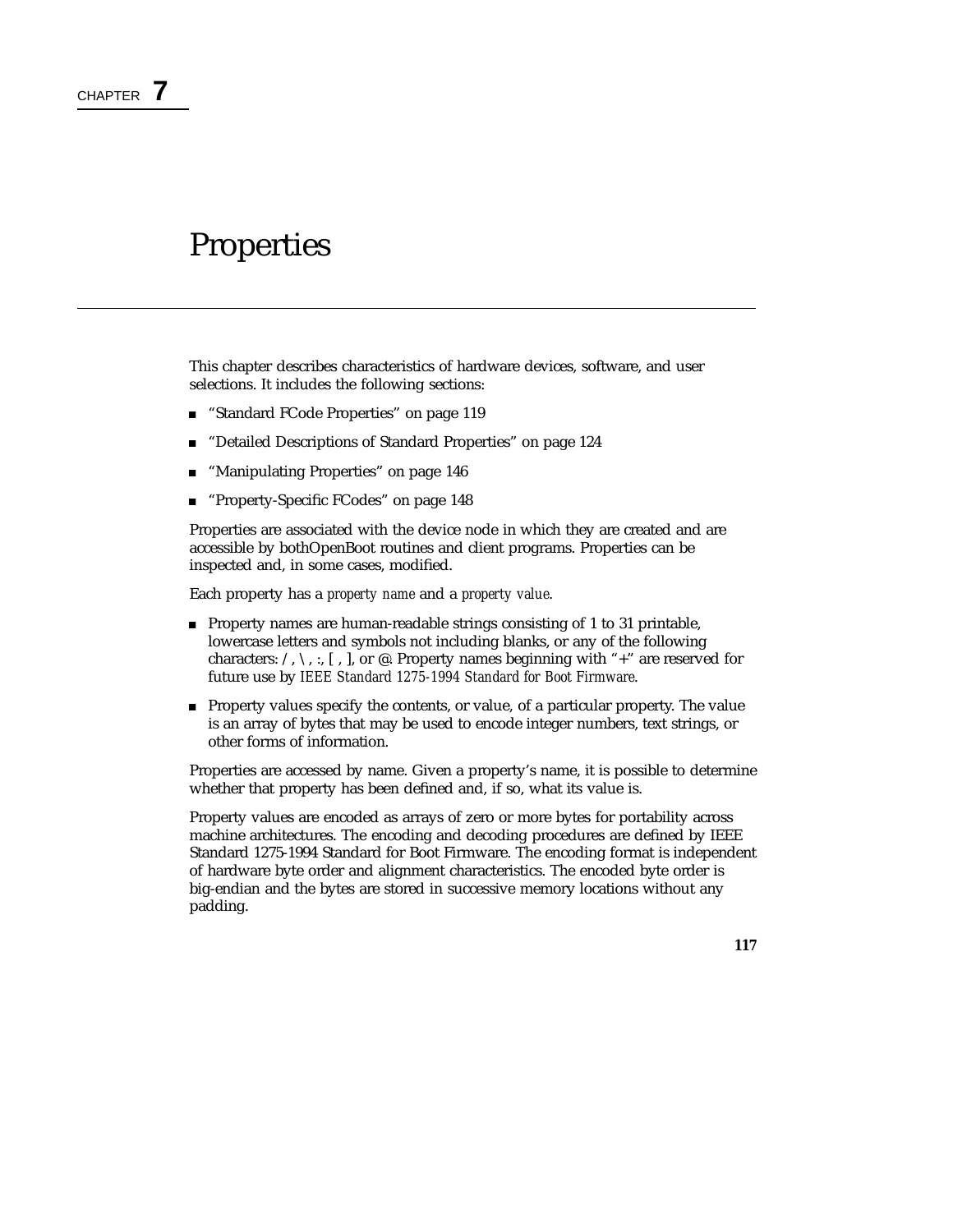The format of the property value array associated with a given property name is specific to that property name. There are five basic types of property value array formats:

■ Flag

Since property value arrays may be of zero length, properties may convey "true" or "false" information by their presence or absence.

**Byte** 

An array of one or more bytes is stored in a property value array as a series of sequential bytes in the property value array.

■ 32-bit integer

A 32-bit integer is stored in a property value array in four successive bytes. The most significant byte of the integer in the next available address in the property value array is followed by the high middle, low middle, and least significant bytes of the integer (in other words, in big-endian format).

■ Text string

A text string of *n* printable characters is stored in a property value array in *n*+1 successive locations by storing the string in the first *n* locations followed by a byte of zero value (in other words, a null terminated string).

■ Composite

A composite value is made up of the concatenation of encoded bytes, encoded 32-bit integers, or encoded strings. Each such primitive is stored immediately after the preceding primitive with no intervening space (in other words, the items are packed). Here are examples of composite values:

- 1. *physical address range*. Encoded as 4 integers: *phys.lo phys.mid phys.hi size*
- 2. *array*. The concatenation of *n* items of some type.

The standard defines a number of standard properties with specified names and value formats. If a package uses one of these standard properties then the value format of the property must be as defined by the standard. Packages may define other properties whose names do not conflict with the list of standard properties. Such newly defined properties may have any value format.

Properties may be created by FCode programs. The CPU's OpenBoot is able to use property names that tell it such things as the device type (disk, tape, network, display, and so on) to determine how to use the device (if at all) during the boot process.

The Solaris operating environment recognizes other property names that give information for configuring the operating system automatically. These properties include the driver name, the addresses and sizes of the device's registers, and interrupt levels and interrupt vectors used by the device.

Other properties may be used by individual operating system device drivers. The names of such properties and the interpretation of their values is subject to agreement between the writers of the FCode programs and the operating system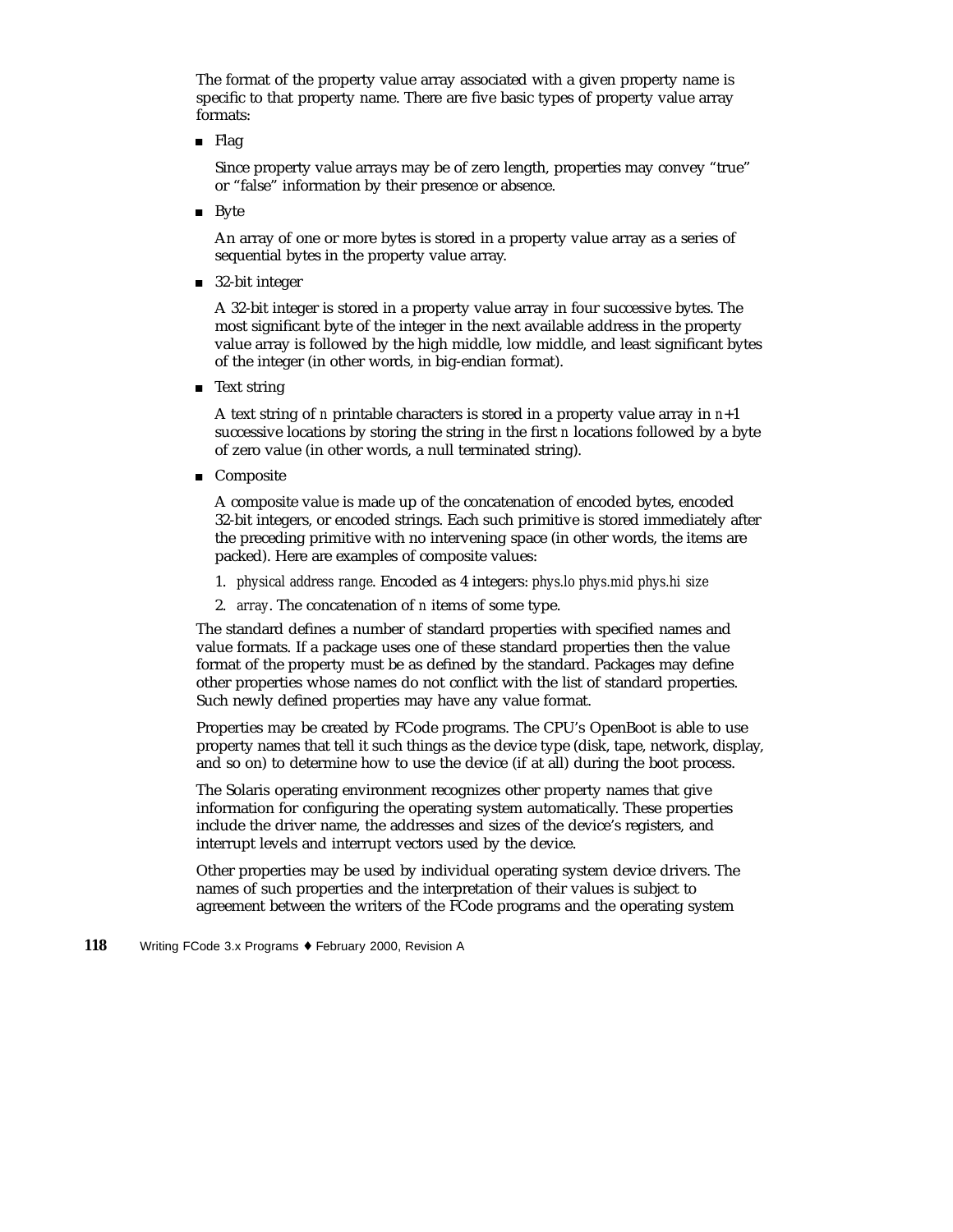driver, but may otherwise be arbitrarily chosen. For example, a display device might declare width, height, and depth properties to allow a single operating system driver to automatically configure itself for one of several similar but different devices.

A package's properties identify the characteristics of the package and its associated physical device, if any. You can create a property either with the property FCode, or with the name, reg, model, and device-type FCodes, described below.

For example, a frame buffer package might export its register addresses, interrupt levels, and frame buffer size. Every package has an associated property list, which is arbitrarily extensible. The user interface command. properties displays the names and values of the current node's properties.

For example, if a property named foo is created in a device node which already has a property named foo, the new property supersedes the old one.

New properties can be added during the lifetime of a product. For backward compatibility, an FCode or device driver program that needs the value of a particular property should determine whether or not the property exists, and if not, the program should supply its own default value.

# Standard FCode Properties

*IEEE Standard 1275-1994 Standard for Boot Firmware* defines the following standard properties. A package should never create a property using any of the following names, unless the defined meanings and structures are used.

## Standard Property Names

This group of properties applies to all device nodes regardless of type. The name property is required in all packages. The remaining properties are optional.

| <b>Property Name</b> | <b>Description</b>                                  |
|----------------------|-----------------------------------------------------|
| name                 | Name of the package                                 |
| reg                  | Package's registers                                 |
| device_type          | Characteristics that the device is expected to have |

**TABLE 7–1** Standard FCode Properties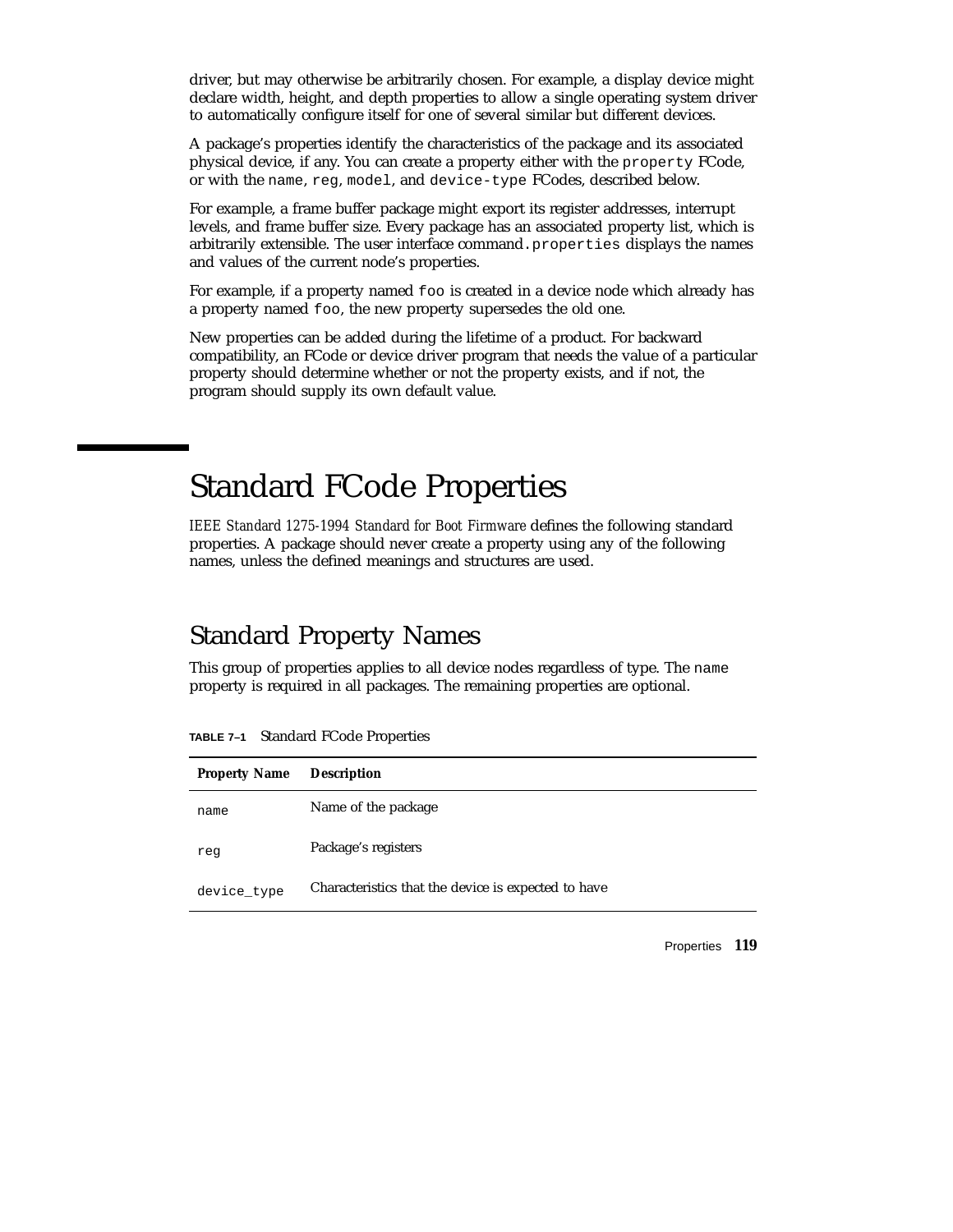**TABLE 7–1** Standard FCode Properties *(continued)*

| <b>Property Name</b> | <b>Description</b>                                                   |
|----------------------|----------------------------------------------------------------------|
| model                | Manufacturer's model number                                          |
| interrupts           | Interrupts used by the device                                        |
| address              | Virtual addresses of one or more memory-mapped regions of the device |
| compatible           | List of devices with which this device is compatible                 |
| status               | Operational status of the device                                     |

# Display Device Properties

Display devices include bitmapped frame buffers, graphics displays, and character-mapped displays. Display devices are typically used for console output. The following properties are specific to display devices:

**TABLE 7–2** Display Device Properties

| <b>Property Name</b>           | <b>Description</b>                                             |
|--------------------------------|----------------------------------------------------------------|
| character-<br>set              | Character set (for example, ISO8859-1)                         |
| depth                          | Number of bits in each pixel of the display                    |
| height                         | Number of pixels in the "y" direction of the display           |
| linebytes                      | Number of pixels between consecutive scan lines of the display |
| width                          | Number of pixels in the "x" direction of the display           |
| biq-endian-<br>aperture        | The big-endian aperture of the frame buffer                    |
| little-<br>endian-<br>aperture | The little-endian aperture of the frame buffer                 |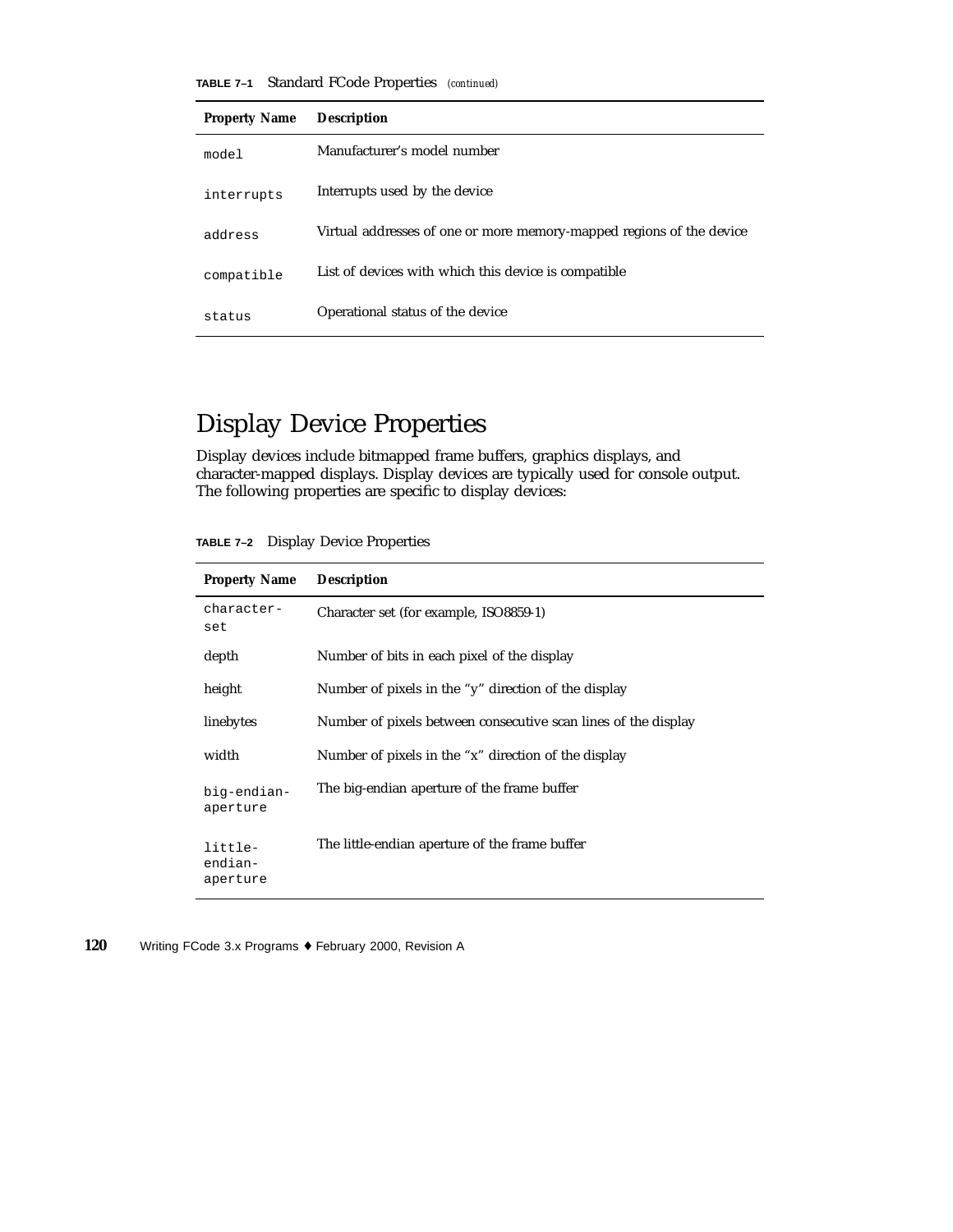### Network Device Properties

Network devices are packet-oriented devices capable of sending and receiving Ethernet packets. Network devices are typically used for booting.

**TABLE 7–3** Network Device Properties

| <b>Property Name</b> |                                                                               |
|----------------------|-------------------------------------------------------------------------------|
|                      | Description                                                                   |
| mac-address          | Last used network address                                                     |
| address-bits         | Number of address bits needed to address this device on the physical<br>layer |
| $max-frame-$<br>size | Maximum packet size that the device can transmit at one time                  |

### Memory Device Properties

Memory devices are traditional random-access memory, suitable for temporary storage of data.

**TABLE 7–4** Memory Device Properties

| <b>Property Name</b> | Description                                                              |
|----------------------|--------------------------------------------------------------------------|
| reg                  | Physical addresses installed in the system                               |
| available            | Regions of physical addresses that are currently unallocated by OpenBoot |

## General Properties for Parent Nodes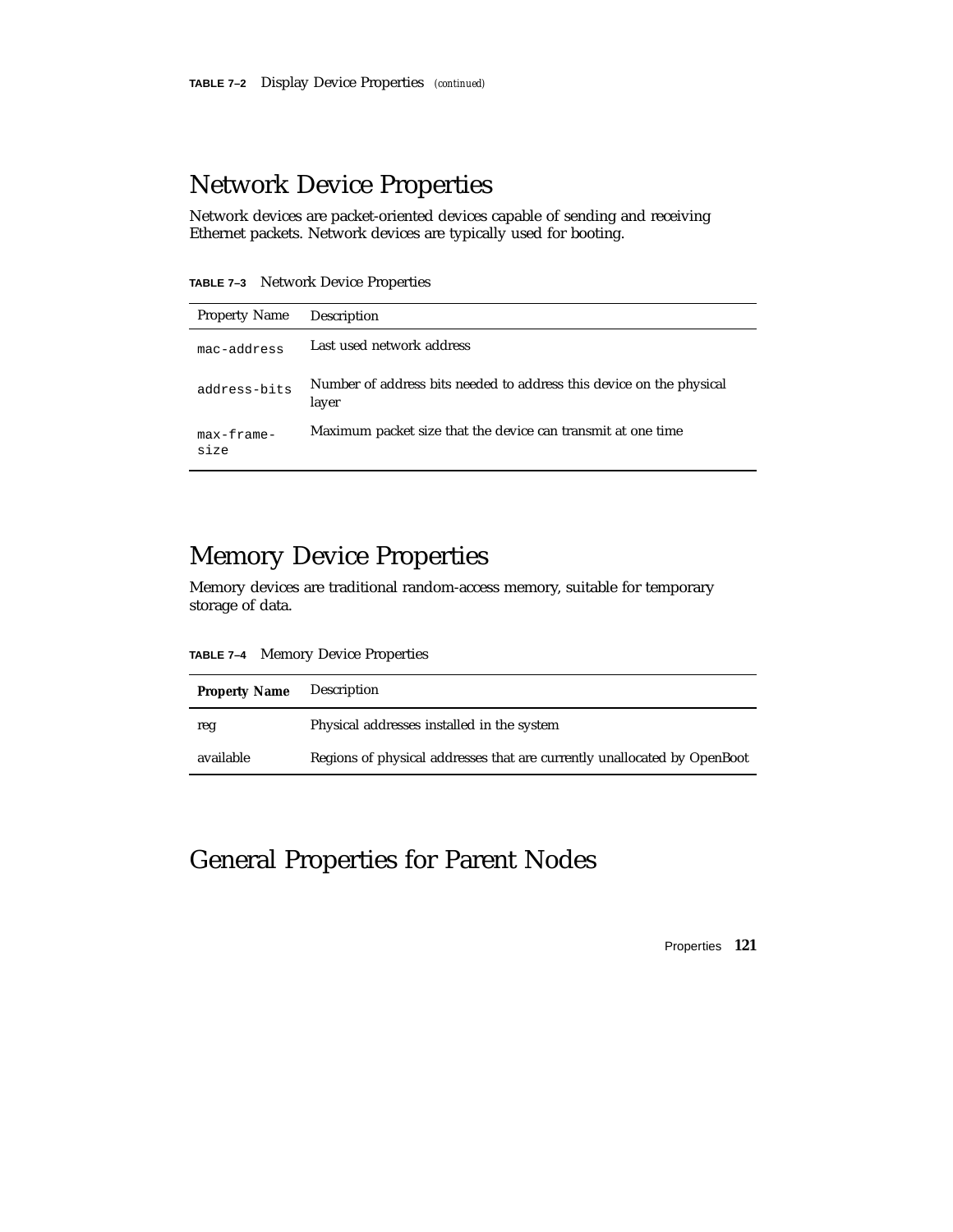**TABLE 7–5** Parent Node General Properties

| <b>Property Name</b> | Description                                                                                |
|----------------------|--------------------------------------------------------------------------------------------|
| #address-cells       | Device node's address format                                                               |
| #size-cells          | Number of cells that are used to encode the size field of a child's $\epsilon$<br>property |
| ranges               | Relationship between the physical address spaces of the parent and child<br>nodes          |

# Properties for PCI Parent Nodes

| TABLE 7-6 PCI Parent Node Properties |  |
|--------------------------------------|--|
|                                      |  |

| <b>Property Name</b> | Description                                                                                                                                                                                     |
|----------------------|-------------------------------------------------------------------------------------------------------------------------------------------------------------------------------------------------|
| #address-<br>cells   | The value of this property for a PCI bus node is 3.                                                                                                                                             |
| #size-cells          | The value of this property for a PCI bus node is 2, reflecting the 64-bit<br>address space of PCI.                                                                                              |
| device_type          | The value of this property for a PCI bus node is "pci".                                                                                                                                         |
| reg                  | For nodes representing PCI-to-PCI bridges, the value denotes the<br>configuration space address of the bridges' configuration registers. The<br>format is the same as that for PCI child nodes. |
|                      | For nodes representing bridges from some other bus to PCI, the format is<br>as defined for the other bus.                                                                                       |
| bus-range            | Specifies the range of bus numbers controlled by this PCI bus                                                                                                                                   |
| slot-names           | Describes the external labeling of add-in slots                                                                                                                                                 |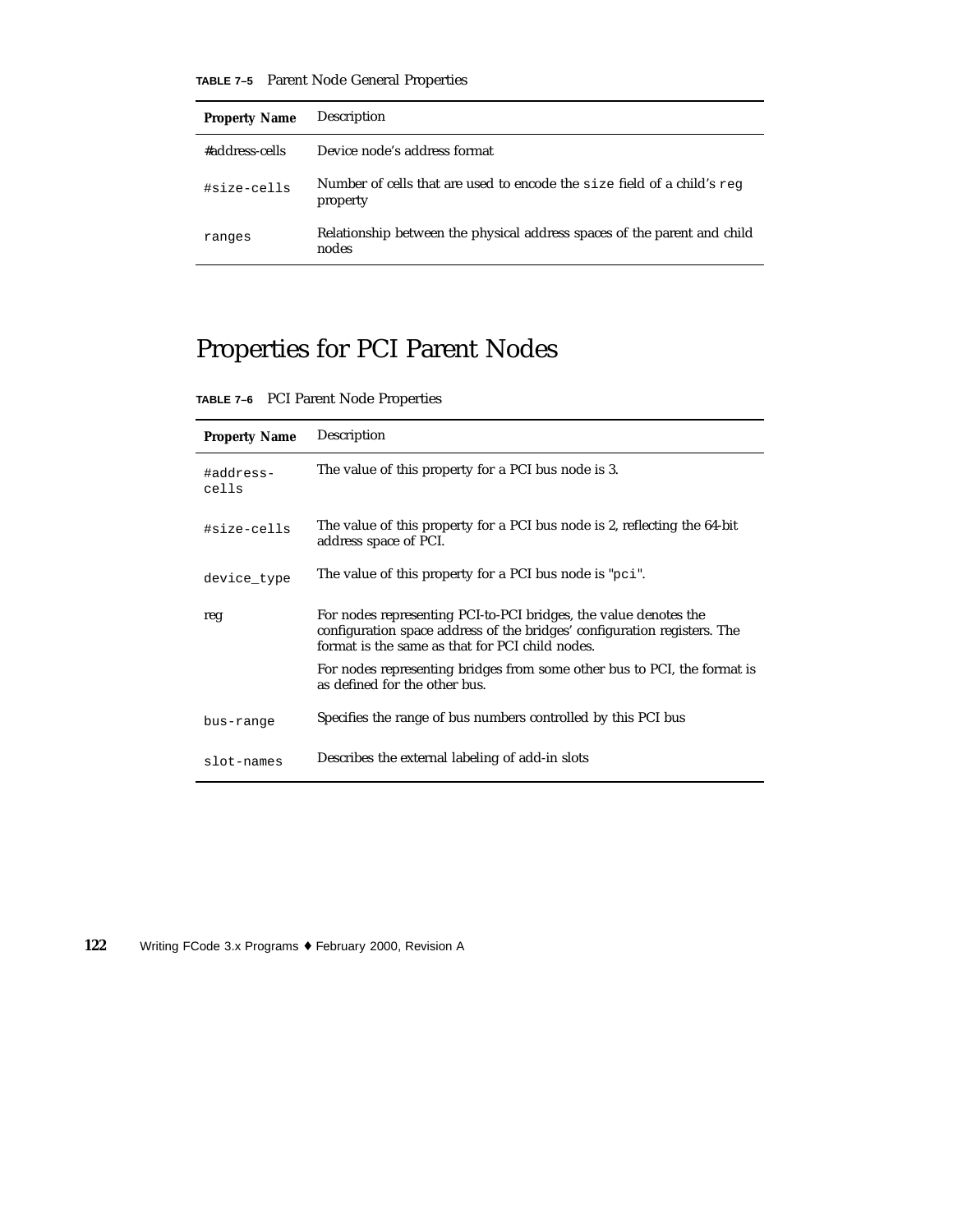## Properties for PCI Child Nodes

The following definitions are specified by the PCI Bus Binding to IEEE Standard 1275-1994.

**TABLE 7–7** PCI Child Node Properties

| <b>Property Name</b>   | <b>Description</b>                                                                                                                                |
|------------------------|---------------------------------------------------------------------------------------------------------------------------------------------------|
| reg                    | This standard property is mandatory for PCI child nodes.                                                                                          |
| interrupts             | The presence of this property indicates that the function represented by<br>this node is connected to a PCI expansion connector's interrupt line. |
| alternate-<br>reg      | Defines alternate access paths for addressable regions                                                                                            |
| has-fcode              | The presence of this property indicates that this node was created by the<br>evaluation of an FCode program.                                      |
| assigned-<br>addresses | Defines the configuration space's base address and size                                                                                           |
| power-<br>consumption  | Describes the device's maximum power consumption categorized by the<br>various power rails and the device's power management state.               |

Each of the following PCI child node properties is created during the probing process, after the device node has been created, and before evaluating the device's FCode (if any). The property values are those found in the standard PCI configuration registers.

Unless otherwise specified, each of the following properties has a property value created by encoding the value contained in the associated hardware register with encode-int.

- vendor-id
- device-id
- revision-id
- class-code
- interrupts

This property is present only if the interrupt pin register is nonzero.

- min-grant
- max-latency
- devsel-speed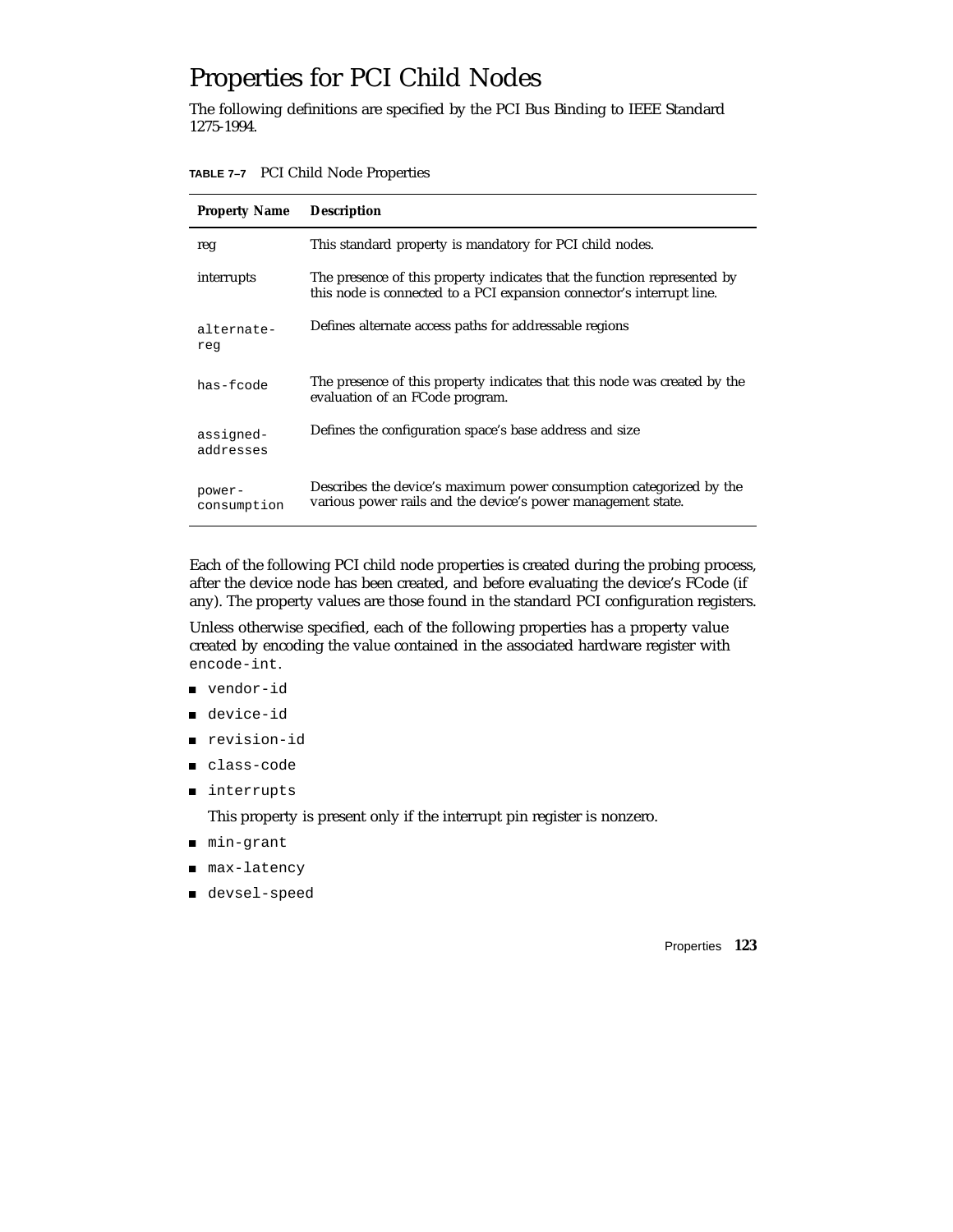■ fast-back-to-back

This property is present only if the fast back-to-back bit (bit 7) of the function's status register is set.

# Detailed Descriptions of Standard Properties

### #address-cells

This property applies only to bus nodes. It specifies the number of cells that are used to represent a physical address with a bus's address space.

The value for SBus nodes is 2, for PCI bus nodes is 3.

#### #size-cells

This property applies only to bus nodes. It specifies the number of cells used to represent the length of a physical address range (in other words, the size field of a child's reg property).

The value for SBus nodes is 1, for PCI bus nodes is 2.

### address

This property declares currently mapped device virtual addresses. It is generally used to declare large regions of existing mappings in order to enable the operating system device driver to reuse those mappings, thus conserving system resources. This property should be created after virtual addresses have been assigned by mapping operations. It should be deleted when the corresponding virtual addresses are unmapped.

The property value is an arbitrary number of virtual addresses. The correspondence between declared addresses and the set of mappable regions of a particular device is device-dependent.

Usage:

```
-1 value my-buffers
-1 value my-dma-addr
: map-me ( -- )
```
**(continued)**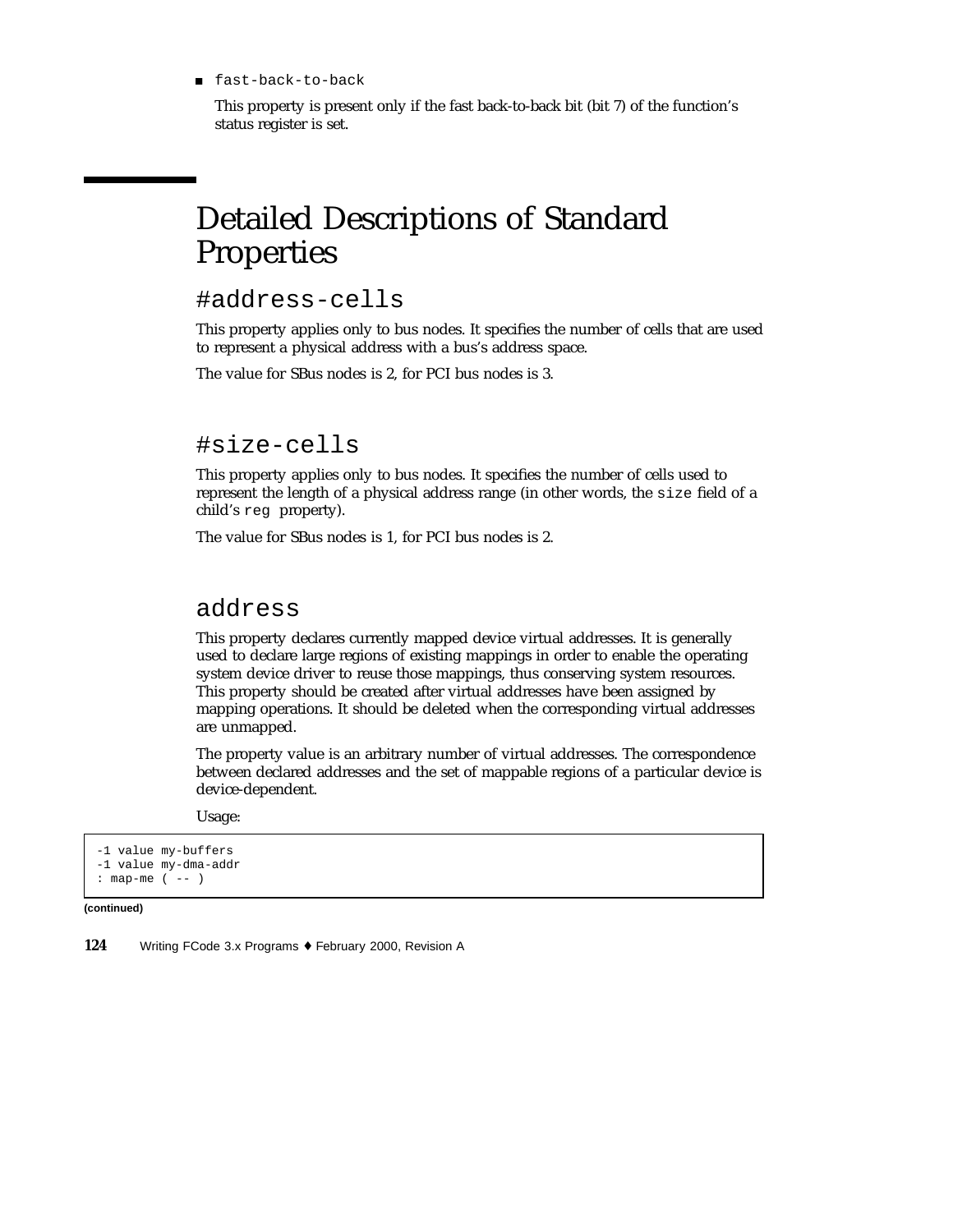```
my-address my-space 1.0000 " map-in" $call-parent ( virt1 )
  to my-buffers
  2000 " dma-alloc" $call-parent ( virt2 ) to my-dma-addr
  my-buffers encode-int my-dma-addr encode-int encode+
   " address" property
;
: unmap-me (--)my-dma-addr 2000 " dma-free" $call-parent
  my-buffers 1.0000 " map-out" $call-parent
   " address" delete-property
;
```
See also: free-virtual, property.

### address-bits

When declared in network devices, this property indicates the number of address bits needed to address this device on its network.

Usage:

d# 48 encode-int " address-bits" property

See also: property and Chapter 11.

#### alternate-reg

This property describes alternative access paths for the addressable regions described by the reg property. Typically, an alternative access path exists when a particular part of a device can be accessed either in memory space or in I/O space, with a separate base address register for each of the two access paths. The primary access paths are described by the reg property and the secondary access paths, if any, are described by the alternate-reg property.

If no alternative paths exist, the alternate-reg property should not be defined.

If the device has alternative access paths, each entry (each *phys-addr size* pair) of its value represents the secondary access path for the addressable region whose primary access path is in the corresponding entry of the  $r \in \mathcal{F}$  property value. If the number of alternate-reg entries exceeds the number of reg property entries, the additional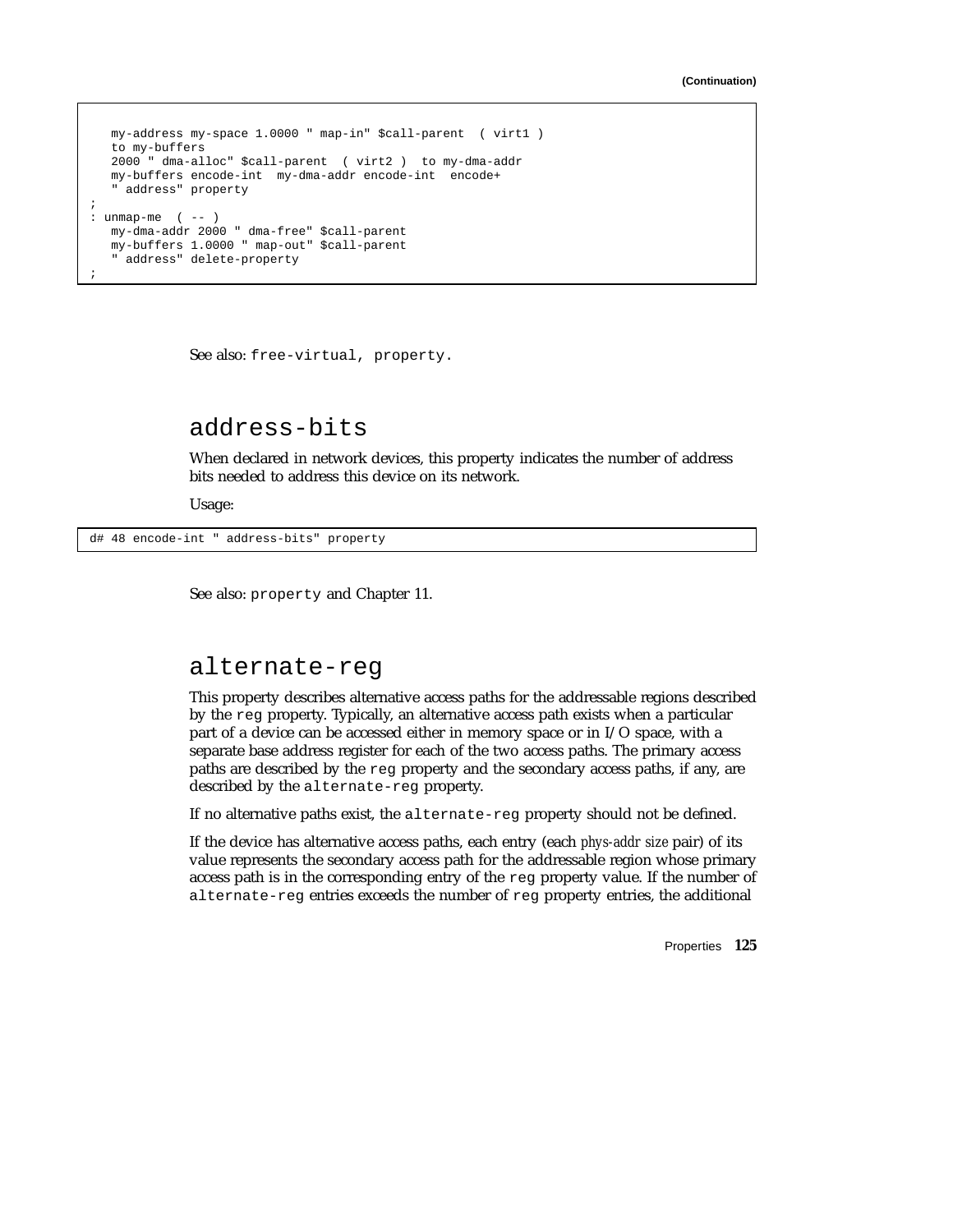entries denote addressable regions that are not represented by reg property entries, and are thus not intended to be used in normal operation; such regions might, for example, be used for diagnostic functions.

If the number of alternate-reg entries is less than the number of reg entries, the regions described by the extra reg entries do not have alternative access paths. An alternate-reg entry whose *phys.hi* component is zero indicates that the corresponding region does not have an alternative access path; such an entry can be used as a placeholder to preserve the positions of later entries relative to the corresponding reg entries. The first alternate-reg entry, corresponding to the reg entry describing the function's configuration space registers, has a *phys.hi* component of zero.

The property value is an arbitrary number of (*phys-addr*, *size*) pairs where:

- *phys-addr* is (*phys.lo phys.mid phys.hi*), encoded with encode-phys.
- **size** is a pair of integers, each encoded with encode-int. The first integer denotes the most significant 32 bits of the 64-bit region size. The second integer denotes the least significant 32 bits.

### assigned-addresses

This property describes the location and size of regions of physical address space that are specified in the device's configuration space base address registers.

The property value is zero to six (*phys-addr, size*) pairs where:

- *phys-addr* is (*phys.lo phys.mid phys.hi*), encoded with encode-phys.
- **size** is a pair of integers, each encoded with encode-int. The first integer denotes the most significant 32 bits of the 64-bit region size. The second integer denotes the least significant 32 bits.

Each (*phys-addr, size*) pair in this property value corresponds to one (or two, in the case of 64-bit-address memory space) of the function's configuration space base address registers. The entry indicates the physical address that has been assigned to that base address register and the size in bytes of the assigned region. The size is a power of two, since the structure of PCI base address registers forces the decoding granularity to powers of two. Please see the glossary entry for this property for a complete description of the formatting details.

**Note -** There is no implied correspondence between the order of entries in the reg property value and order of entries in the assigned-addresses property value. The correspondence between the reg entries and assigned-addresses entries is determined by matching the fields denoting the base address register.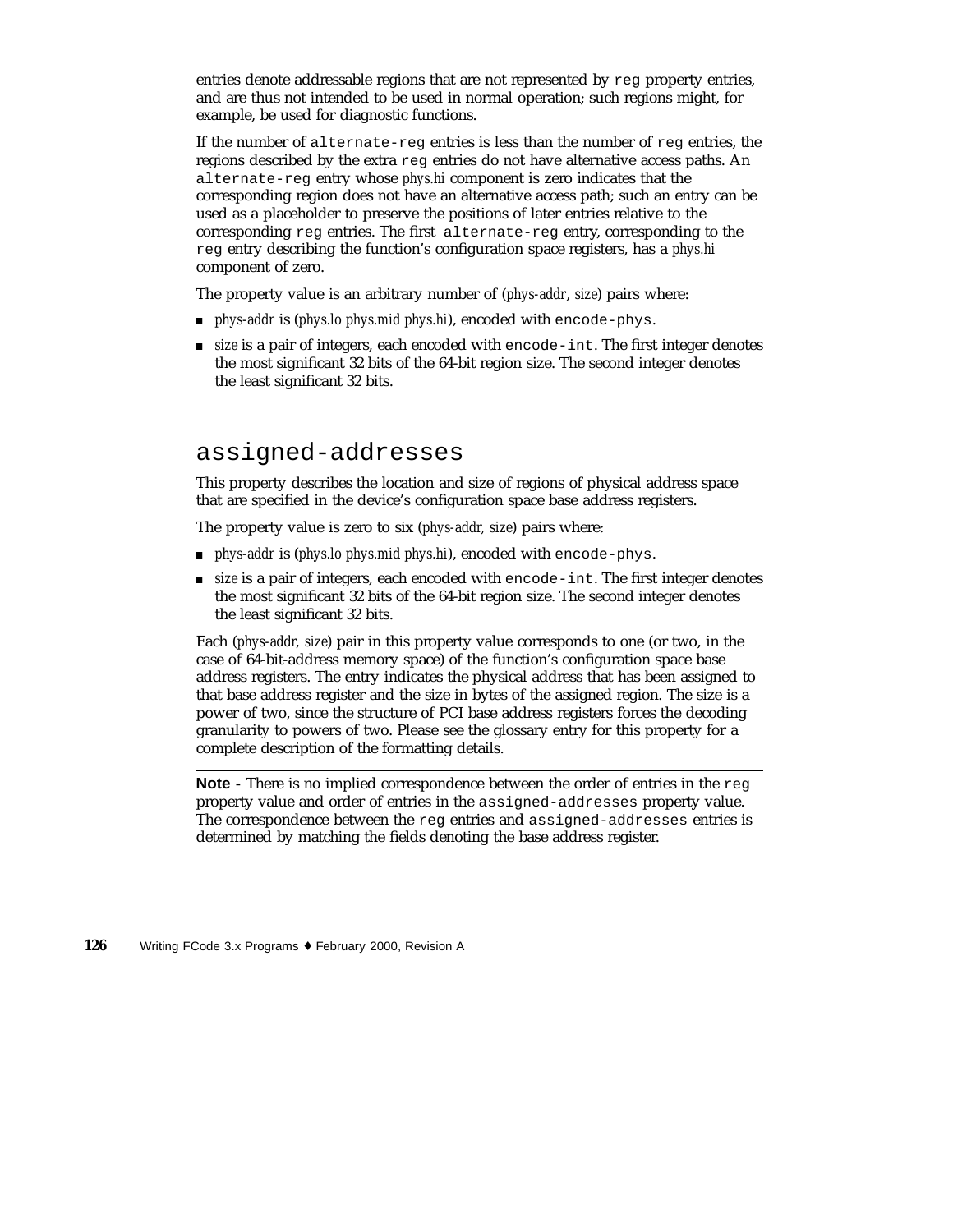### available

This property defines the resources that are managed by this package (in other words, /memory or /mmu) that are currently available for use by a client program.

The property value is an arbitrary number of (*phys-addr*, *length*) pairs where:

- *phys-addr* is *(phys.lo phys.mid phys.hi*), encoded with encode-int
- *length* (whose format depends on the package) is one or more integers, each encoded with encode-int

### big-endian-aperture

This property is associated with display devices. Encoded identically to reg for the corresponding bus, the property value contains the address of the big-endian aperture of the frame buffer (in other words, the address range through which the frame buffer can be addressed in big-endian mode).

#### bus-range

This property specifies the range of bus numbers controlled by this PCI bus. The property value is two integers, each encoded with encode-int. The first integer represents the bus number of the PCI bus implemented by the bus controller represented by this node. The second integer represents the largest bus number of any PCI bus in the portion of the PCI domain that is subordinate to this node.

#### character-set

When declared in display or serial devices, this property indicates the recognized character set for this device. The property value is a text string.

A typical value is "ISO8859-1". 8859-1 is the number of the ISO specification for that particular character set, which essentially covers the full range of western European languages. To get a list of possible values, consult the X registry for which there is an address in the X11R5 documentation.

Usage:

ISO8859-1" encode-string " character-set" property

See also: property, Chapter 9 and Chapter 12.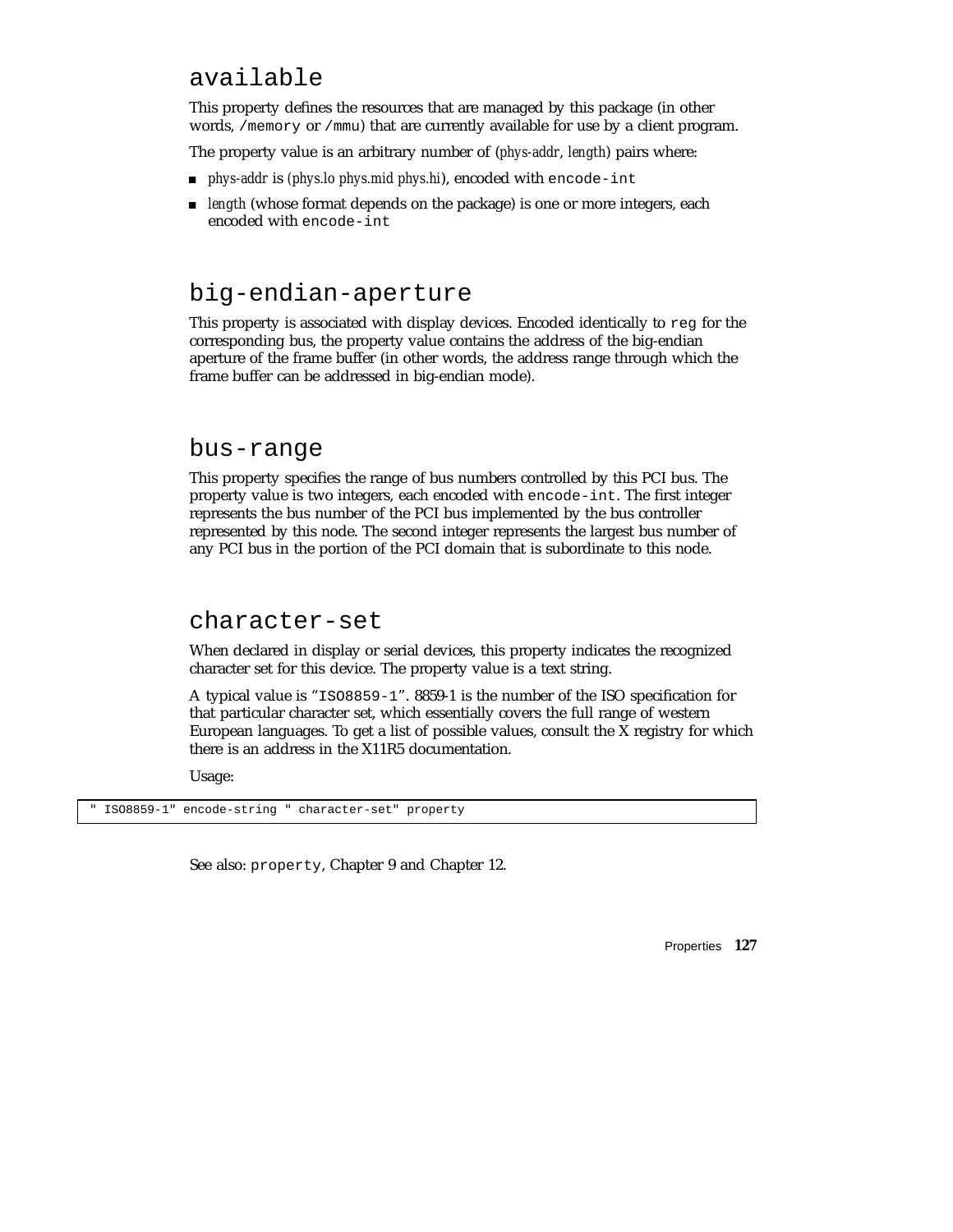### class-code

This property contains the value of the class code register from the configuration space header. This register identifies the generic function of the device and (in some cases) a specific register-level programming interface.

The property value is the register's value encoded with encode-int.

See also: *PCI Local Bus Specification*.

#### compatible

This property specifies a list of devices with which this device is compatible. The property is typically used by client programs to determine the correct driver to use with the device in those cases where the client program does not have a driver which matches the name property.

The property value is the concatenation (with  $\epsilon$ ncode+) of an arbitrary number of text strings (encoded with encode-string) wherein each text string follows the formatting conventions as described for the "name" property.

**Note -** Recommended practice document on the topic "Generic Names" is available on the Open Firmware Working Group's home page. Recommended practice documents can be obtained as described in "Related Documentation" on page 32 in the Preface.

See also: name.

#### depth

This property is associated with display devices. Encoded with encode-int, the property value specifies the number of bits in each pixel of the display.

### device-id

This property contains the value of the device ID register from the configuration space header. That register identifies the particular device. The encoding of the register is determined by the device vendor.

The property value is the register's value encoded with encode-int.

See also: *PCI Local Bus Specification*.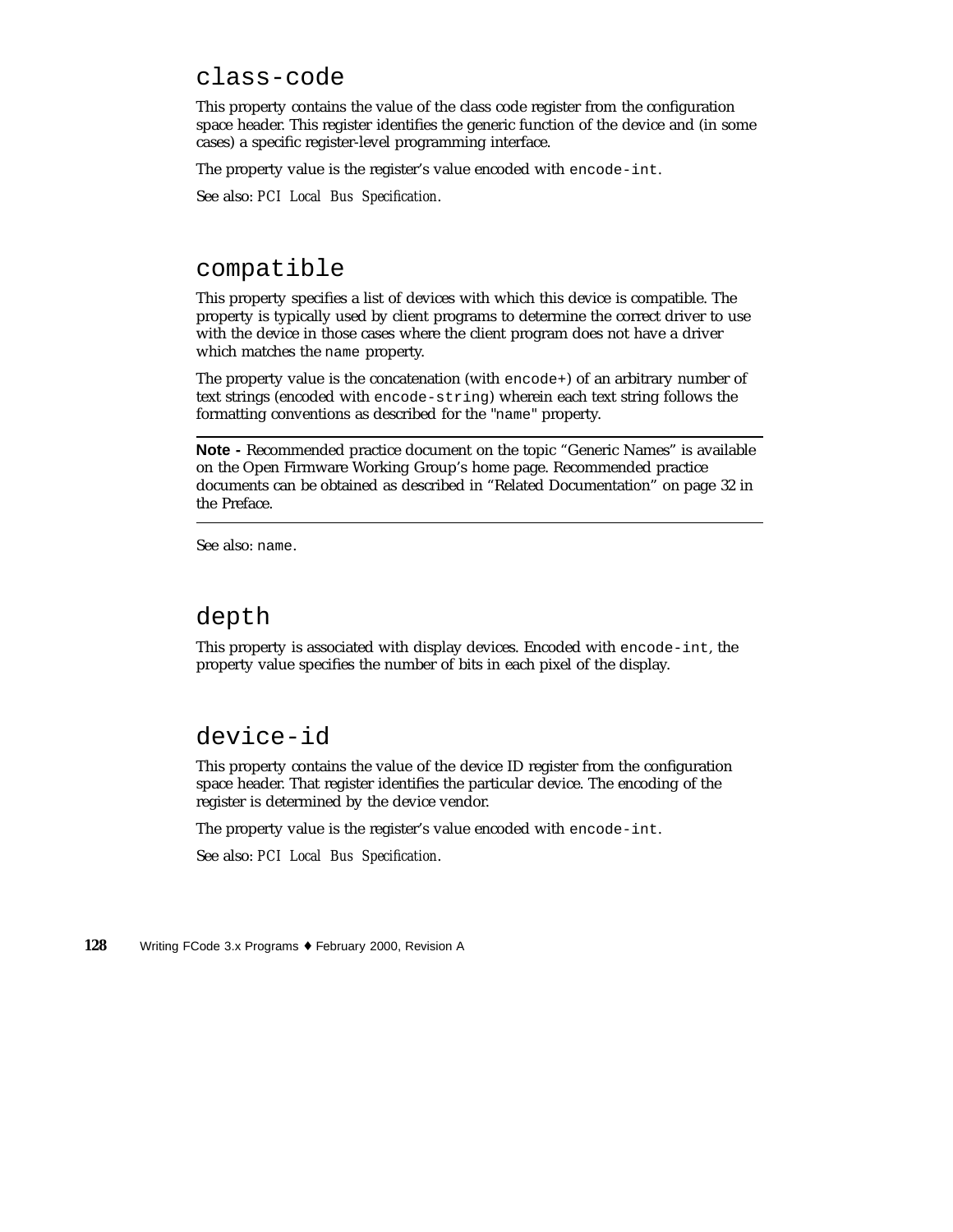### device\_type

This property declares the type of this plug-in device. The type need not be declared unless this device is intended to be used for booting. If this property is declared using one of the following key values, the FCode program *must* follow the required conventions for that particular type of device by implementing a specified set of properties and procedures (methods).

Usage:

" display" encode-string " device\_type" property

Defined values for this property are:

|  | TABLE 7-8 Standard Device Types |  |  |
|--|---------------------------------|--|--|
|--|---------------------------------|--|--|

| <b>Device Type</b> | <b>Device Characteristics</b>                                                                                                                           |
|--------------------|---------------------------------------------------------------------------------------------------------------------------------------------------------|
| block              | Random-access, block-oriented device, such as a disk drive, usable as a<br>boot file source. See Chapter 8 for the requirements of this type of device. |
| byte               | Random-access, byte-oriented device, such as a tape drive, usable as a<br>boot file source. See Chapter 8 for the requirements of this type of device.  |
| display            | Frame buffer or other similar display device, usable for message display<br>during booting. See Chapter 9 for the requirements of this type of device.  |
| memory             | Random-access memory device. See IEEE Standard 1275-1994 Standard for<br>Boot Firmware for the requirements of this type of device.                     |
| network            | Packet-oriented network device, such as Ethernet, can be used as a boot<br>file source. See Chapter 11 for the requirements of this type of device.     |
| pci                | A PCI bus node to which PCI plug-in devices can be attached. See<br>Chapter 10 for the requirements of this type of device.                             |
| serial             | Byte-oriented device, such as a serial port, usable for console input or<br>output. See Chapter 12 for the requirements of this type of device.         |

See also: device-type, property.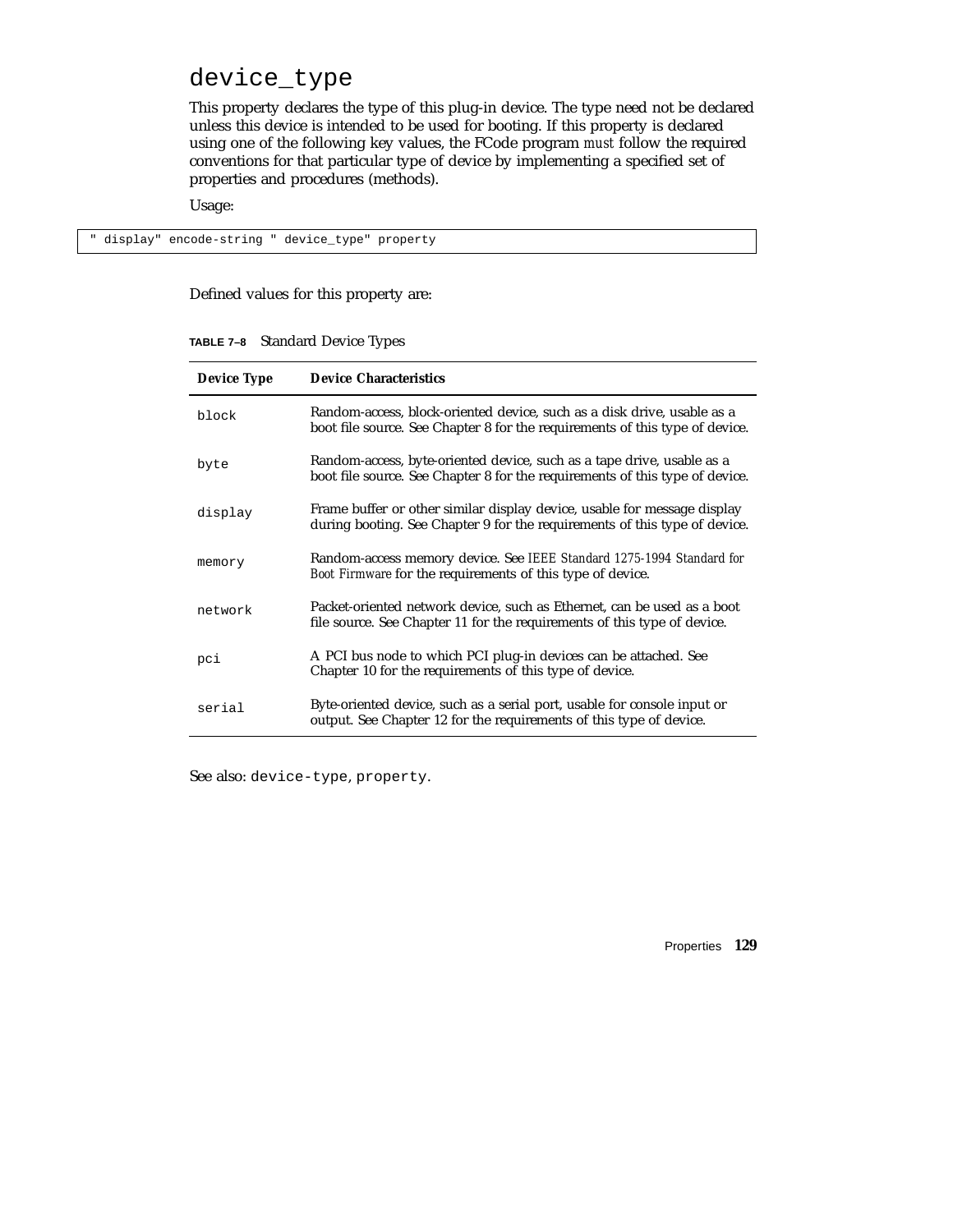### devsel-speed

This property contains the value of the DEVSEL timing field (bits 9-10) of the status register from the configuration space header. This field describes the timing of the DEVSEL# output of the device.

The property value is the register's value encoded with encode-int. A value of 0 indicates fast, 1 indicates medium and 2 indicates slow timing.

See also: *PCI Local Bus Specification*.

### existing

This property specifies all of the region's physical addresses actually installed in the system.

#### fast-back-to-back

This property should be present only if the fast back-to-back capable field (bit 7) is set in the status register from the configuration space header. That field indicates whether the device is capable of accepting fast back-to-back transactions when the transactions are not to the same agent.

See also: *PCI Local Bus Specification*.

### has-fcode

This property should be present only if the creation of this device node involved the evaluation of an FCode program, rather than automatic creation from information in configuration registers.

### height

This property is associated with display devices. Encoded with encode-int, the property value specifies the number of displayable pixels in the "y" direction of the display.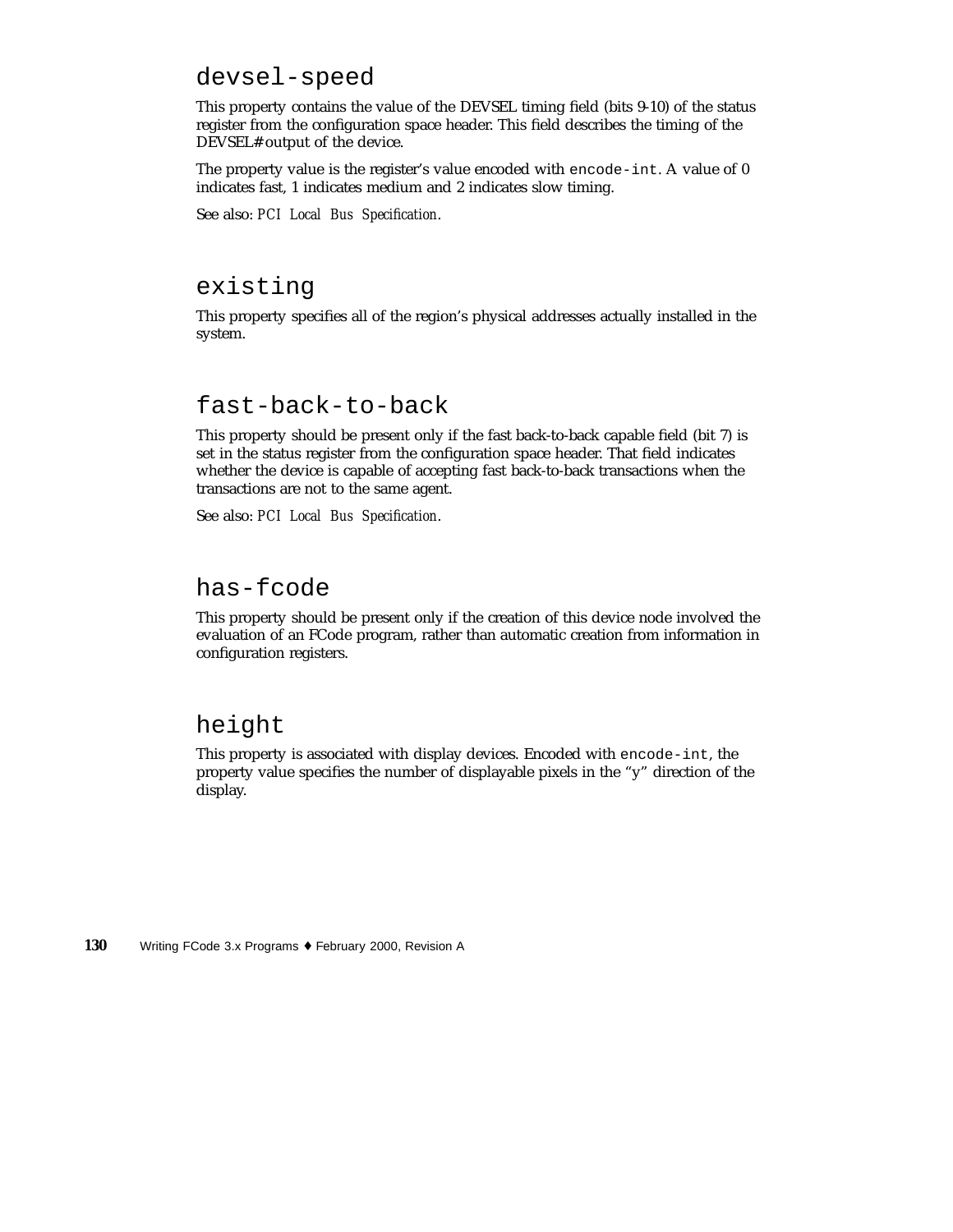#### interrupts

This optional property declares the interrupt level(s) for this plug-in device. The contents are one or more integers. Note that the bus-level interrupt (not the CPU-level interrupt) is specified.

For SBus devices, SBus interrupt levels 1-7 are allowed. The correct choice for your interrupt level will depend on your latency requirements. Typical usage is as follows:

- video SBus level 5
- Ethernet SBus level 4
- SCSI SBus level 3
- DMA SBus level 3

SBus levels 6 and 7 should only be used with great care. Otherwise significant system performance degradation may occur.

Because of previous usage of the intr property in earlier systems, it is recommended that both intr and interrupts be declared in FCode for SBus cards. However, cards which only declare intr should continue to work, as current systems automatically generate the interrupts property as required.

To declare a single interrupt (level 5):

5 encode-int '' interrupts'' property

To declare two interrupts (levels 3 and 5):

5 encode-int 3 encode-int encode+ '' interrupts'' property

See also: interrupts, property.

For PCI devices, this property should be present only if the function represented by this node is connected to a PCI expansion connector's interrupt line. The value of this property is determined from the contents of the interrupt pin register from the configuration space header.

The property value is the register's value encoded with encode-int. The defined values are:

**TABLE 7–9** Interrupts Property Value Encoding

#### **Description**

The device uses the INTA# interrupt line

2The device uses the INTB# interrupt line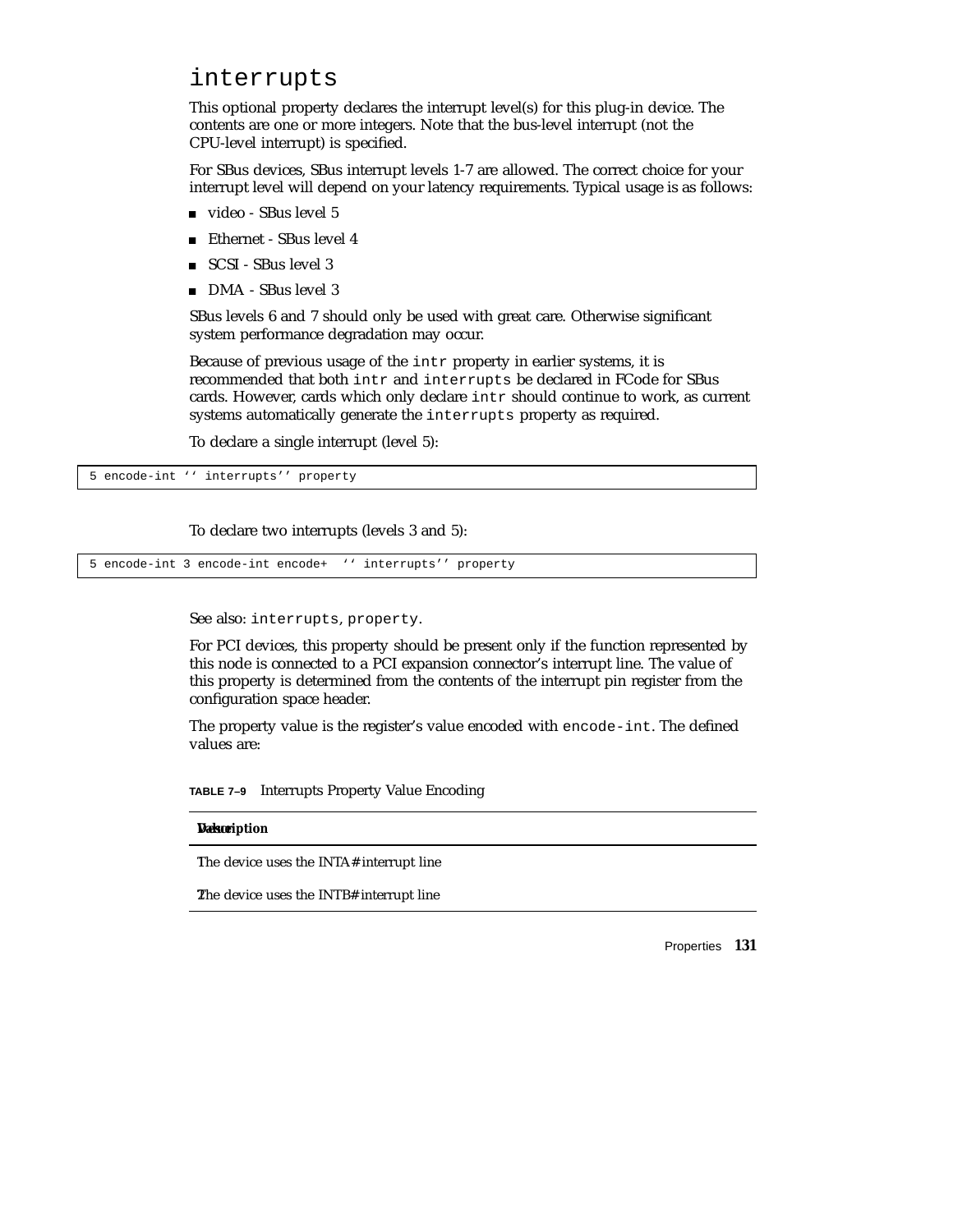**TABLE 7–9** Interrupts Property Value Encoding *(continued)*

#### **Description**

3The device uses the INTC# interrupt line

4The device uses the INTD# interrupt line

The interrupts property is used to report the interrupt pin that the card uses, strictly within the domain of interrupts defined by the PCI specification. It is the responsibility of the operating system's PCI bus driver code to translate the interrupts reported by its children into the interrupt domain of its parent. This makes it possible to write portable, system-independent FCode drivers because the FCode driver does not need to know how the system handles interrupts. The system-specific information is known by the system component code that actually performs the hardware mapping from PCI interrupt pins to whatever interrupt facilities exist on the system. In some cases, the mapping may even be hierarchical. For example, a UPA-to-PCI bus bridge might translate PCI interrupt pins into UPA interrupt vectors.

See also: *PCI Local Bus Specification*.

### linebytes

This property is associated with display devices. Encoded with encode-int, the property value specifies the number of pixels between consecutive scan lines of the display.

#### little-endian-aperture

This property is associated with display devices. Encoded identically to reg for the corresponding bus, the property value contains the address of the little-endian aperture of the frame buffer (in other words, the address range through which the frame buffer can be addressed in little-endian mode).

### local-mac-address

Used with devices whose device\_type is network, this property should be present only if the device has a built-in 48-bit IEEE 802.3-style media access control (MAC) address. The system may or may not use this address in order to access this device. Encoded with encode-bytes.

See also: mac-address, property, and Chapter 11.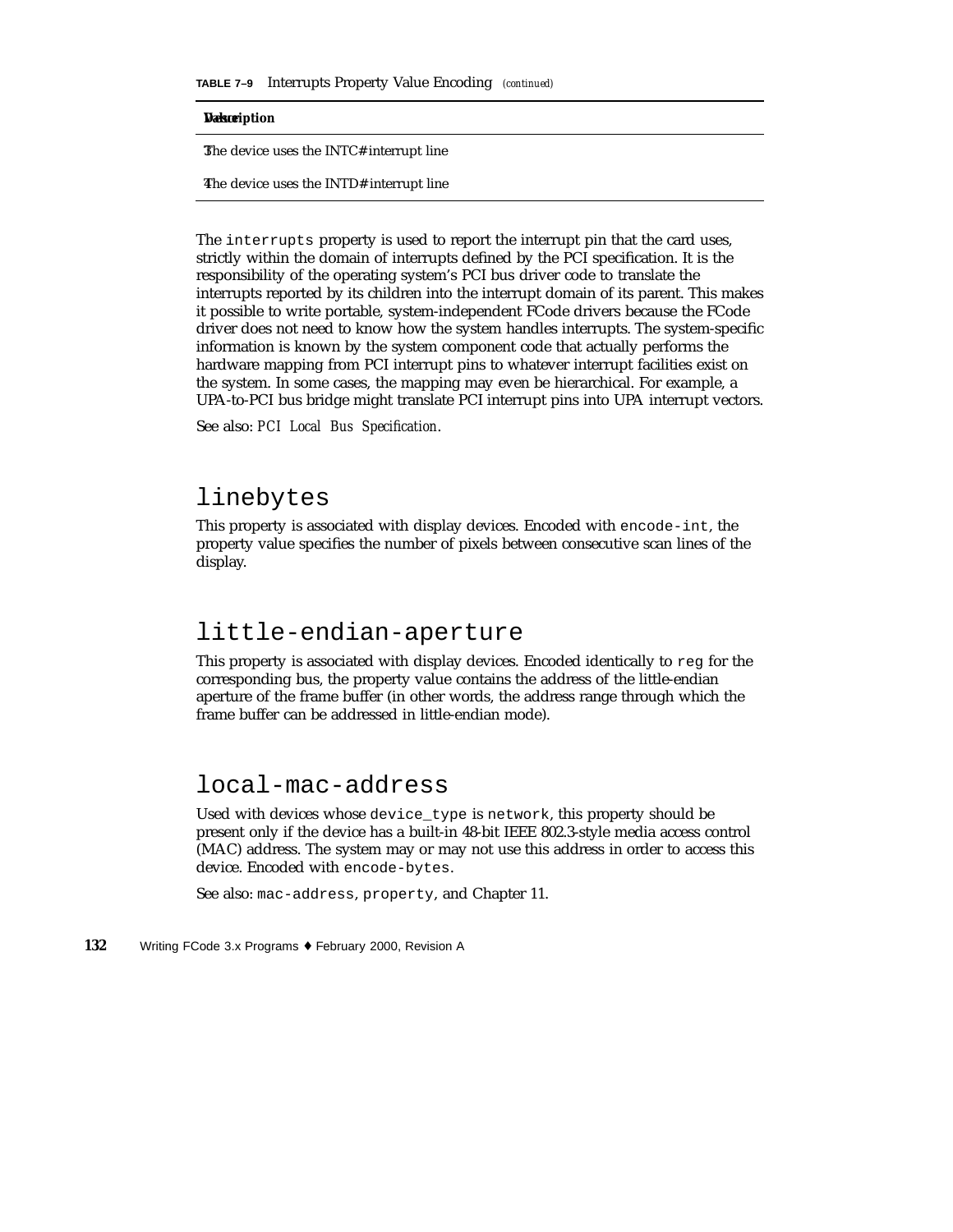### mac-address

This property must be created by the open method of network devices to indicate the media access control (MAC) address that this device is currently using. This value may or may not be the same as any local-mac-address property.

This property is typically used by client programs that determine which network address was used by the network interface from which the client program was loaded.

The property value is the six-byte MAC address encoded with encode-byte. Here's how it is composed:

- 1. If a plug-in device has an assigned MAC address from the factory, this address is published as the value for local-mac-address.
- 2. The system (based on various factors such as presence or absence of local-mac-address and the value of the NVRAM parameter local-mac-address?) determines the address for the plug-in device to use. The value returned by the mac-address FCode is set to this address.
- 3. The plug-in device then reports the address it is using by publishing the mac-address property.

For example: For a plug-in network device which has a factory-unique MAC address but can use another system-supplied MAC address if desired by the system, the FCode would appear as:

```
create mac-address 8 c, 0 c, 20 c, 0 c, 14 c, 5e c,
mac-address encode-bytes " mac-address" property
\(plus code to "assign" the correct mac-address value into registers)
```
See also: mac-address, local-mac-address, property, and Chapter 11.

#### max-frame-size

When declared in network devices, this property indicates the maximum packet size (in bytes) that the physical layer of the device can transmit. This property can be used by client programs to allocate buffers of the appropriate length.

Usage:

4000 encode-int " max-frame-size" property

See also: property and Chapter 11.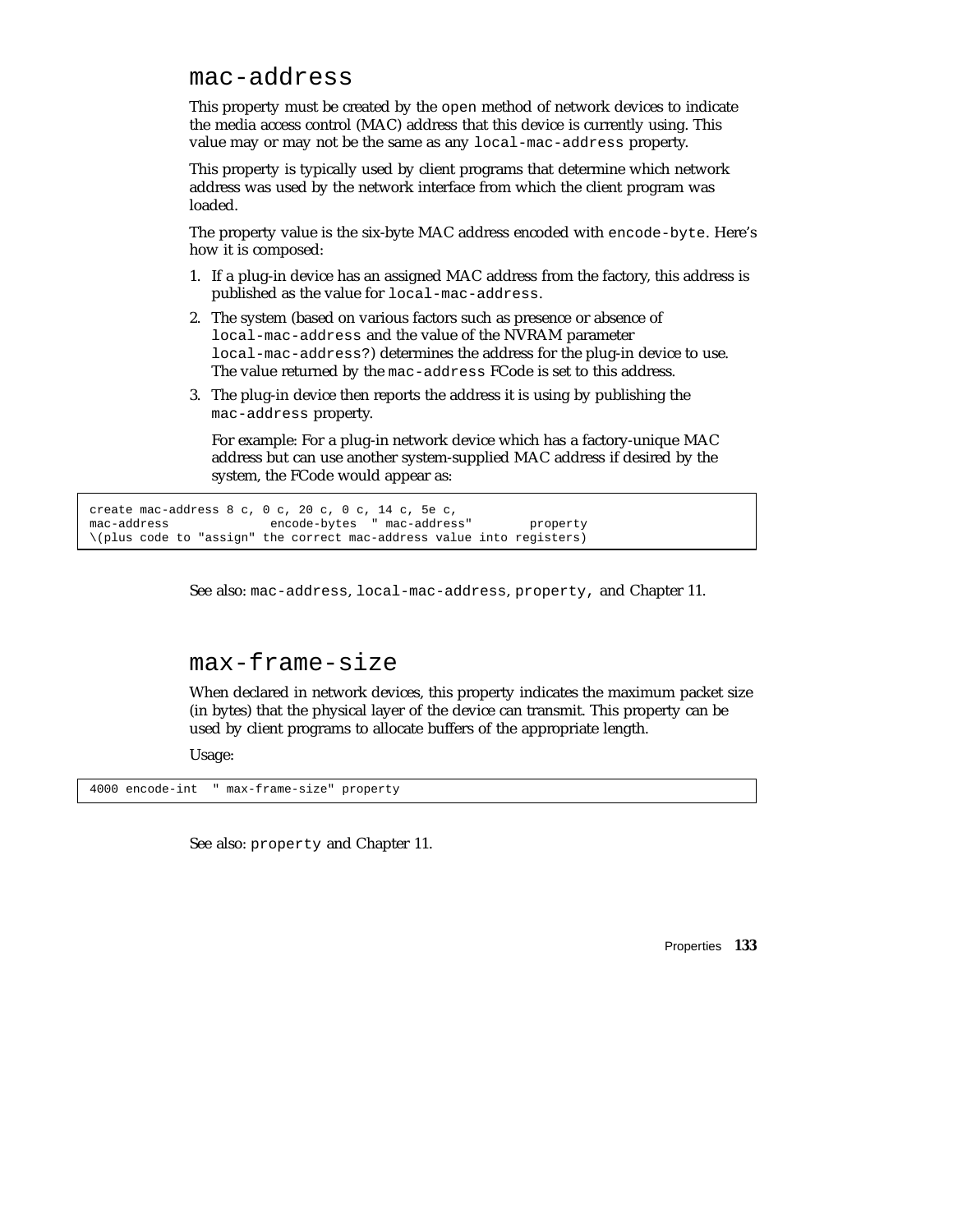max-latency

This property contains the value of the Max\_Lat register from the configuration space header. That register specifies how frequently the device needs to gain access to the PCI bus. The value is given in units of 250 nanoseconds. A value of zero indicates that the device has no major requirements for the setting of the latency timers.

The property value is the register's value encoded with encode-int.

See also: *PCI Local Bus Specification*.

### min-grant

This property contains the value of the Min\_Gnt register from the configuration space header. That register specifies how long a burst period the device needs, assuming a clock frequency of 33 MHz. The value is given in units of 250 nanoseconds. A value of zero indicates that the device has no major requirements for the setting of the latency timers.

The property value is the register's value encoded with encode-int.

See also: *PCI Local Bus Specification*.

#### model

This property identifies the model name and number (including revision) for a device for manufacturing and field service purposes.

The model property is useful to identify the specific piece of hardware (the plug-in card), since several different but functionally equivalent cards could have the same name property, thus calling the same device driver. Although the model property is good to have in general, it does not have any other specific purpose.

The property value format is arbitrary, but conventional usage is to begin the string with the manufacturer's name (as with the name property) and to end it with the revision level.

Usage:

SUNW, 501-1415-1" encode-string " model" property

See also: name, property.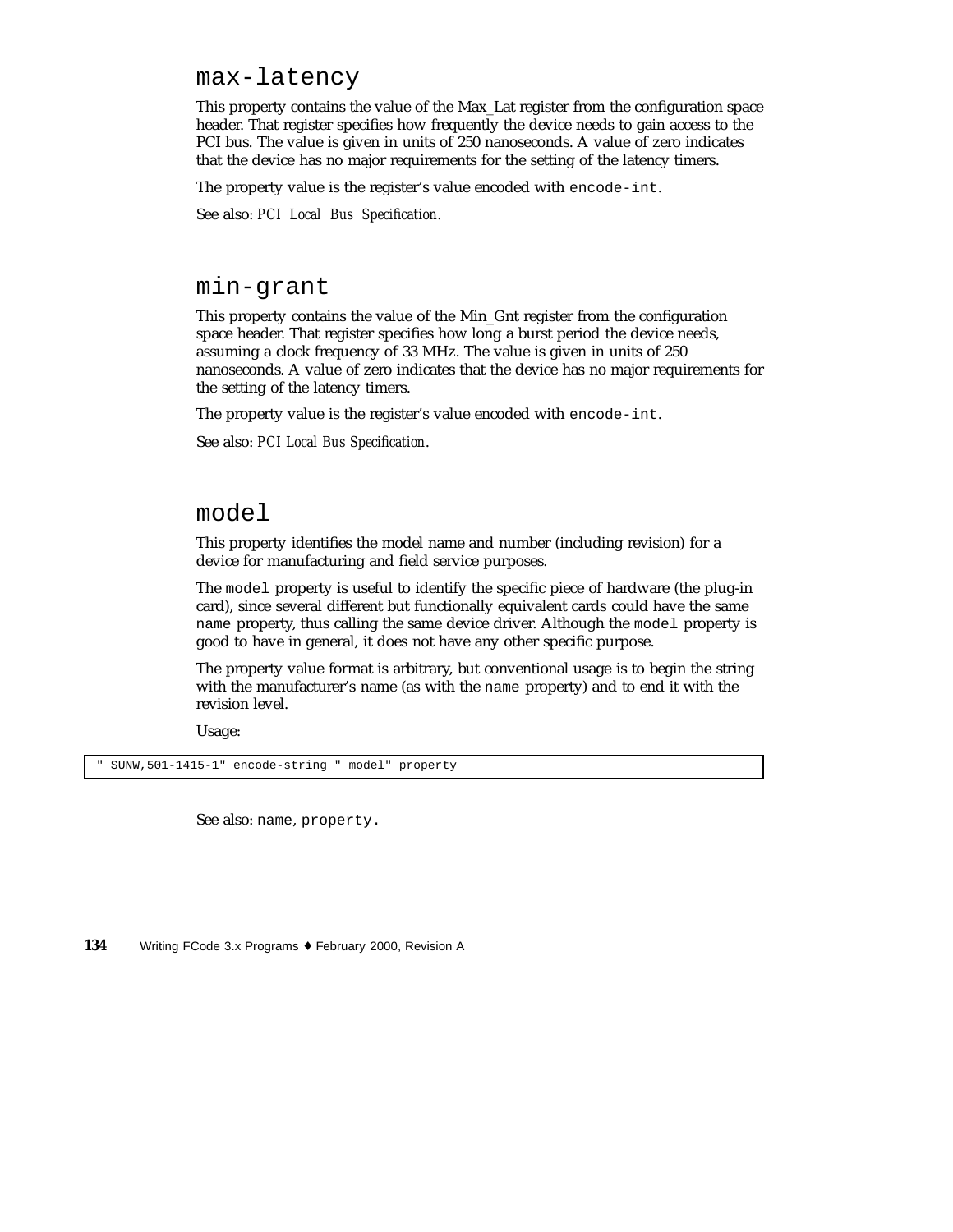#### name

This property specifies the manufacturer's name and device name. All device nodes *must* publish this property. The name property can be used to match a particular operating system device driver with the device.

The property value is an arbitrary string. Any combination of 1 to 31 printable characters is allowed, except for  $\mathcal{Q}$ , :, or  $\Lambda$ . The string may contain one comma at most. Embedded spaces are not allowed.

*IEEE Standard 1275-1994 Standard for Boot Firmware* specifies three different formats for the manufacturer's name portion of the property value where two of those formats are strongly preferred.

For United States companies that have publicly listed stock,for example, the most practical form of name is to use the company's stock symbol (such as SUNW for Sun Microsystems, Inc.). This option is also available to any company in the world provided that there is no duplication of the company's stock symbol on either the New York Stock Exchange or the NASDAQ Exchange. If a non-U.S. company's stock is traded as an American Depository Receipt (ADR), the ADR symbol satisfies this requirement. A prime advantage of this form of manufacturer's name is that such stock symbols are very human-readable.

Alternatively, a company may obtain an *organizationally unique identifier* (OUI) from the IEEE Registration Authority Committee. This is a 24-bit number that is guaranteed to be unique worldwide. Companies that have obtained an OUI would use a sequence of hexadecimal digits of the form "0NNNNNN" for the manufacturer's name portion of the property. This form of name has the disadvantage that the manufacturer is not easily recognizable.

Each manufacturer may devise its own format for the device name portion of the property value.

Here is a usage example:

SUNW, bison-printer" encode-string " name" property

You may also use the name command to create this property.

See also: property, device-name.

#### page-size

This property specifies the number of bytes in the smallest mappable region of virtual address space managed by the /mmu package.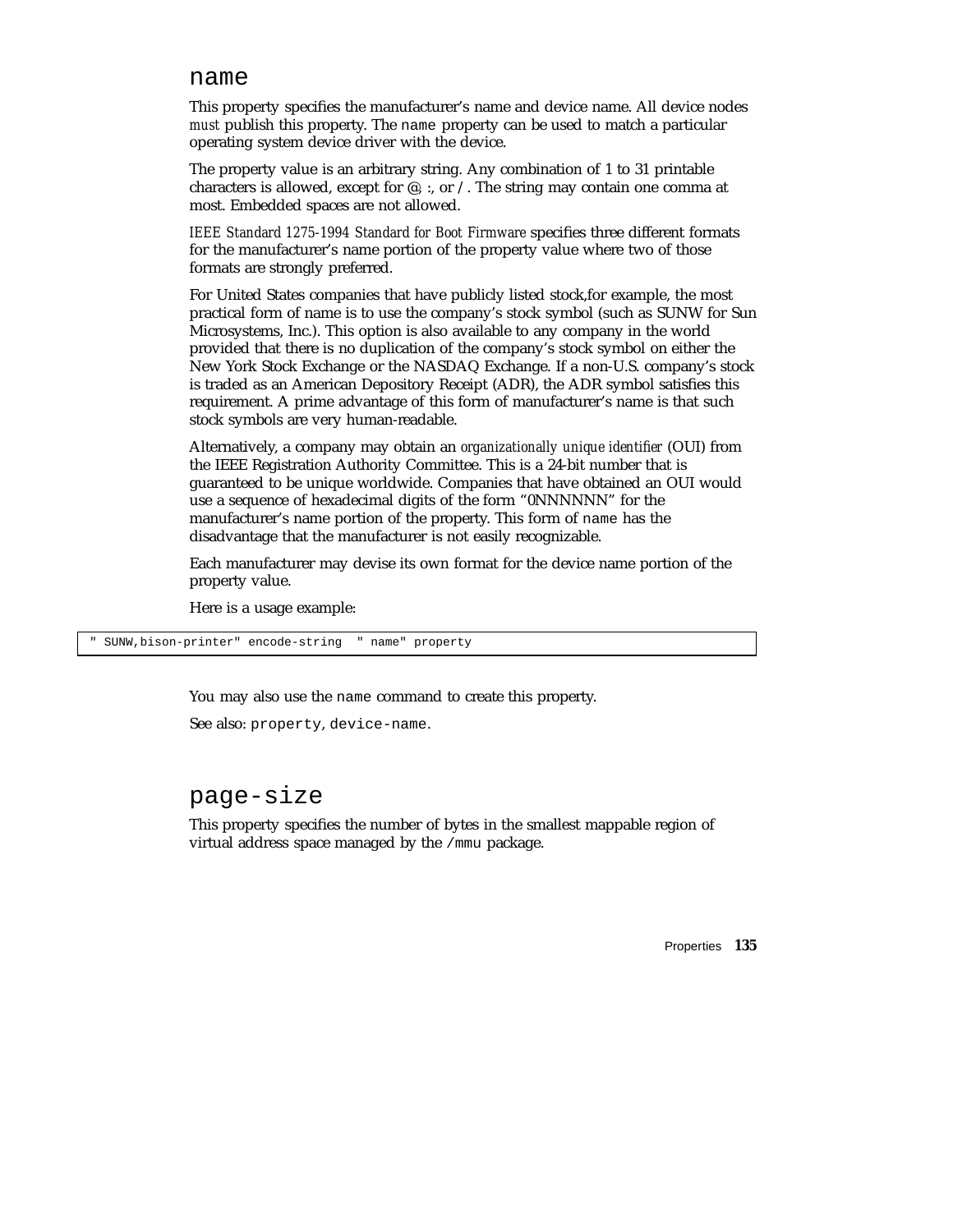### power-consumption

This property describes the device's maximum power consumption (in microwatts) categorized by the various power rails and the device's power management state (standby or fully on).

The property value is a list of up to ten integers encoded with encode-int in the following order:

- **Unspecified standby**
- Unspecified full-on
- +5V standby
- $\blacksquare$  +5V full-on
- $\blacksquare$  +3.3V standby
- $\blacksquare$  +3.3V full-on
- $\blacksquare$  I/O power standby
- $\blacksquare$  I/O power full-on
- Reserved standby
- Reserved full-on

The unspecified entries indicate that it is unknown how the power is divided among the various rails. The unspecified entries must be zero if any of the other entries are nonzero. The unspecified entries are provided so that the power-consumption property can be created for devices without FCode from the information on the PRSNT1# and PRSNT2# connector pins.

If the number of integers in the encoded property value is less than ten, the power consumption is zero for the cases corresponding to the missing entries. For example, if there are four integers, corresponding to the two unspecified and the two "+5" quantities, then the others are zero.

The following code creates a power-consumption property for a device with +5V standby consumption of 100 mA and +5V full-on consumption of 2.5A:

```
0 encode-int 0 encode-int encode+ \ Set unspecified values to zero 500000 encode-int encode+ \ 100 mA@5V = 500,000 uW standby
                                           \backslash 100 mA@5V = 500,000 uW standby
12500000 encode-int encode+ \ 2.5A@5V = 12,500,000 uW full-on
  power-consumption" property
```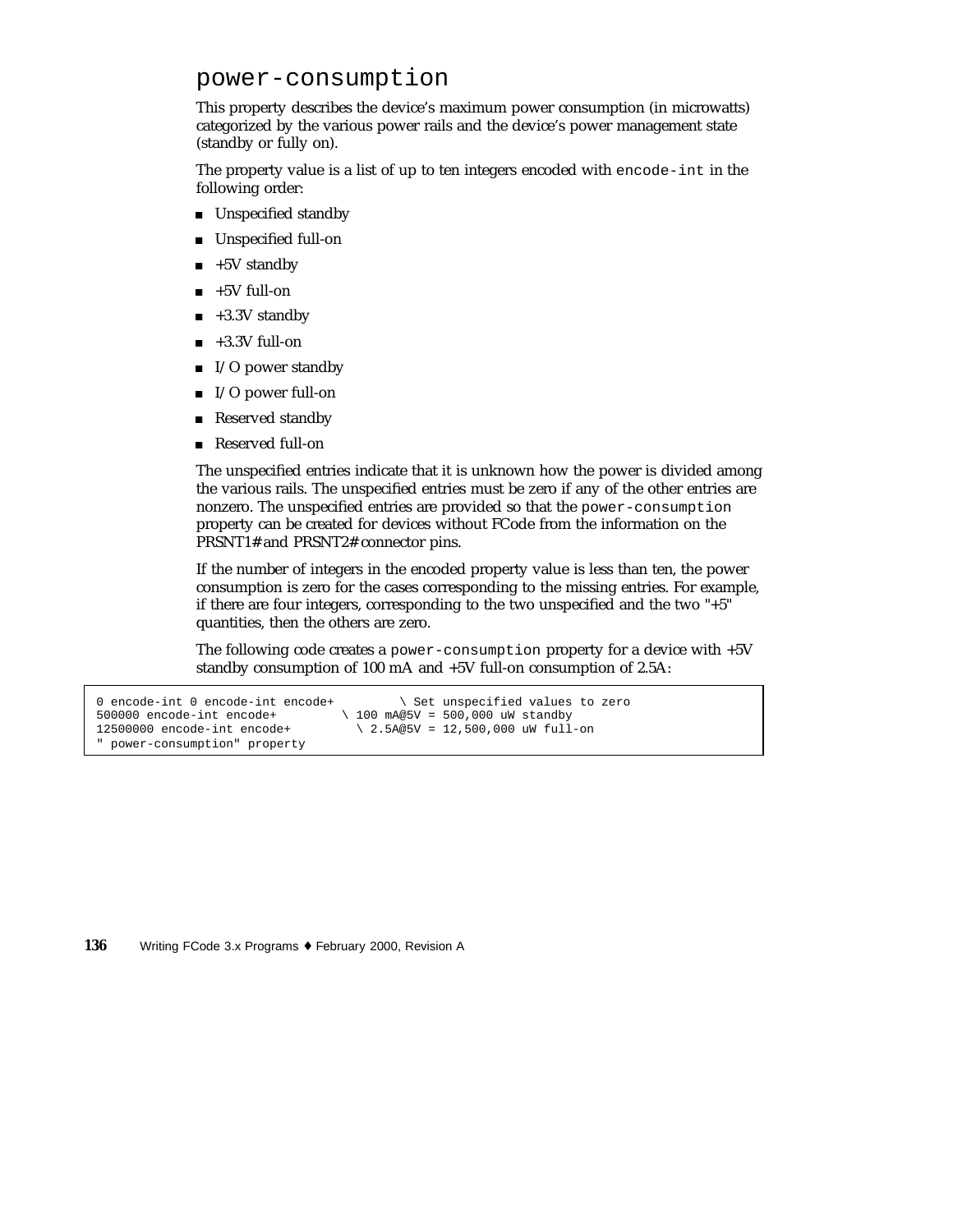#### ranges

The ranges property is a list of child-to-parent physical address correspondences required for most hierarchical devices.

ranges is a property for bus devices, particularly those buses whose children can be accessed with CPU load and store operations (as opposed to buses like SCSI, whose children are accessed with a command protocol).

The ranges property value describes the correspondence between the part of the physical address space of the bus node's parent available for use by the bus node (the parent address space), and the physical address space defined by the bus node for its children (the child address space).

The ranges property value is a sequence of specifications:

- child-phys is a starting address in the child physical address space defined by the bus node
- parent-phys is a starting address in the physical address space of the parent of the bus node
- size is the length in bytes of the address range

The specification means that there is a one-to-one correspondence between the child addresses and the parent addresses in that range. The parent addresses given are always relative to the parent's address space.

Each starting address is represented using the physical address representation as two 32-bit numbers (one for space and one for offset). *size* is encoded as an unsigned integer.

The total size of each such specification is five 32-bit numbers (two for each of the two addresses, plus one for the size). Successive specifications are encoded sequentially. A space with length 2\*\*(number of bits in a machine word) is represented with a size of 0.

The specifications should be sorted in ascending order of the child address. The address ranges thus described need not be contiguous in either the child space or the parent space. Also, the entire child space must be described in terms of parent addresses, but not all of the parent address space available to the bus device need be used for child addresses (the bus device might reserve some addresses for its own purposes, for instance).

For example, suppose that a 4-slot 25-bit SBus is attached to a machine whose physical address space consists of a 32-bit memory space (space=0) and a 32-bit I/O space (space=1). The SBus slots appear in I/O space at addresses 0xf800.0000, 0xfa00.0000, 0xfc00.0000, and 0xfe00.0000. In terms of the parent address space, the SBus device has available for its purposes the offsets from 0xf800.0000 through 0xffff.ffff in space 1 of its parent.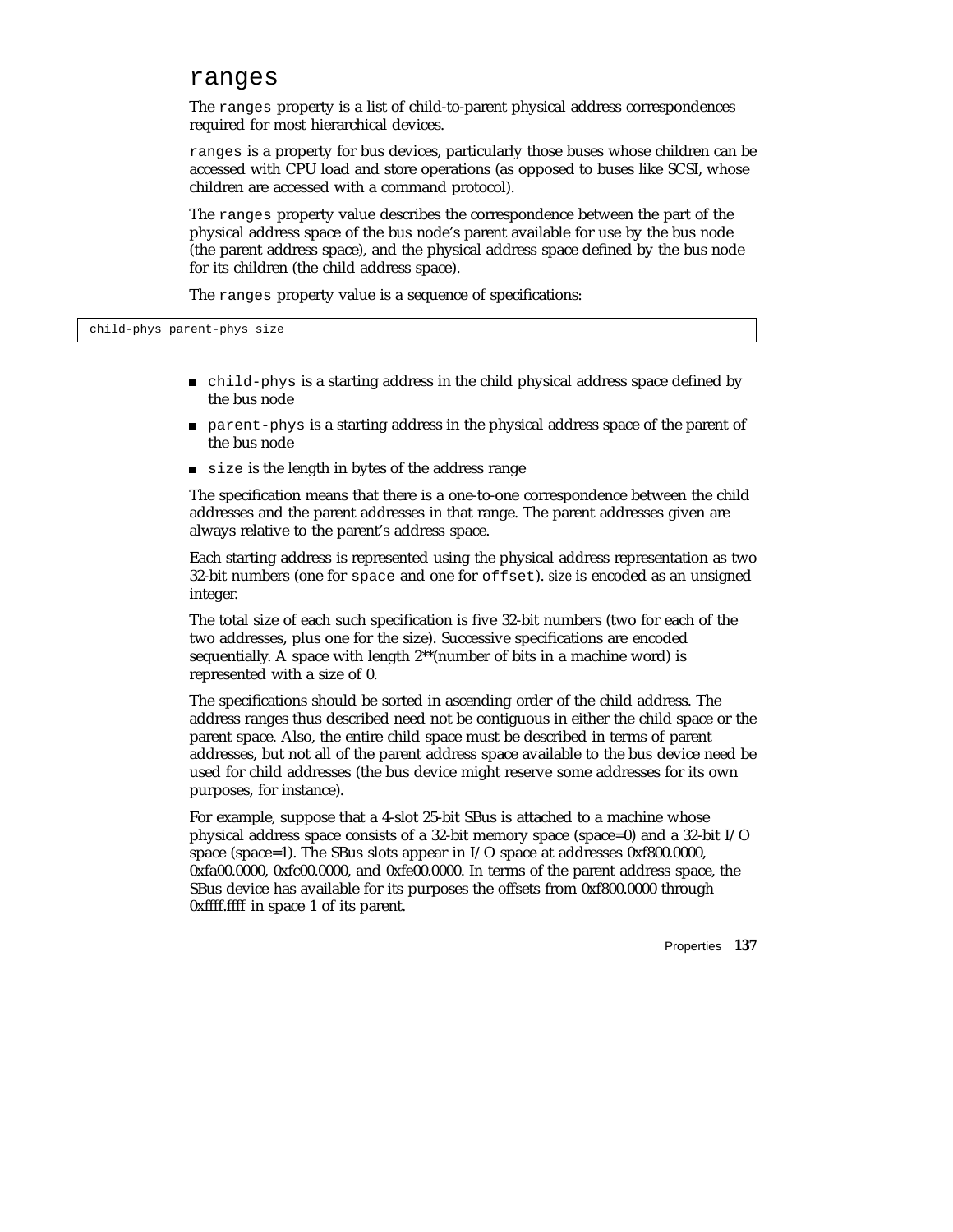The SBus device defines for its children the spaces 0, 1, 2, and 3, all starting at offset 0 and running for 0x200.0000 bytes. In this case, the SBus device uses all the address space given to it by its parent for the SBus children and reserves none of the addresses for itself. The ranges property for the SBus device would contain the encoded form of the following sequence of numbers:

| <b>Child Address</b> |               | <b>Parent Address</b> |               |             |  |
|----------------------|---------------|-----------------------|---------------|-------------|--|
| <b>Space</b>         | <b>Offset</b> | <b>Space</b>          | <b>Offset</b> | <b>Size</b> |  |
| $\boldsymbol{0}$     | 0             |                       | f800.0000     | 200.0000    |  |
|                      | 0             | 1                     | fa00.0000     | 200.0000    |  |
| 2                    | $\bf{0}$      | 1                     | fc00.0000     | 200.0000    |  |
| 3                    | 0             | 1                     | fe00.0000     | 200.0000    |  |

|  | TABLE 7-10 Child-Parent Address Relationships |  |  |  |
|--|-----------------------------------------------|--|--|--|
|--|-----------------------------------------------|--|--|--|

Here the high components of the child address represent the SBus slot numbers, and the high component of the parent address represents I/O space.

If ranges exists but its value is of 0 length, the bus's child address space is identical to its parent address space.

If the ranges property for a particular bus device node is nonexistent, code using that device should use an appropriate default interpretation. Some examples include the following:

- **Bus node:** Missing ranges means that the version of OpenBoot was created before the ranges property came into existence. Code should supply the correct ranges based on the machine type from the finite set of machines that existed before ranges came into existence.
- *Machine node*: The machine node has no parent. Therefore, the correspondence between its child and parent address spaces is meaningless, and there is no need for ranges.
- **SCSI** host adapter node: The child address space is not directly addressable, thus ranges would be meaningless.

The distinction between reg and ranges is as follows:

- reg represents the device registers in the parent address space. For a bus adapter, this would be such as configuration/mode/initialization registers.
- **Examples represents the correspondence between a bus adapter's child and parent** address spaces.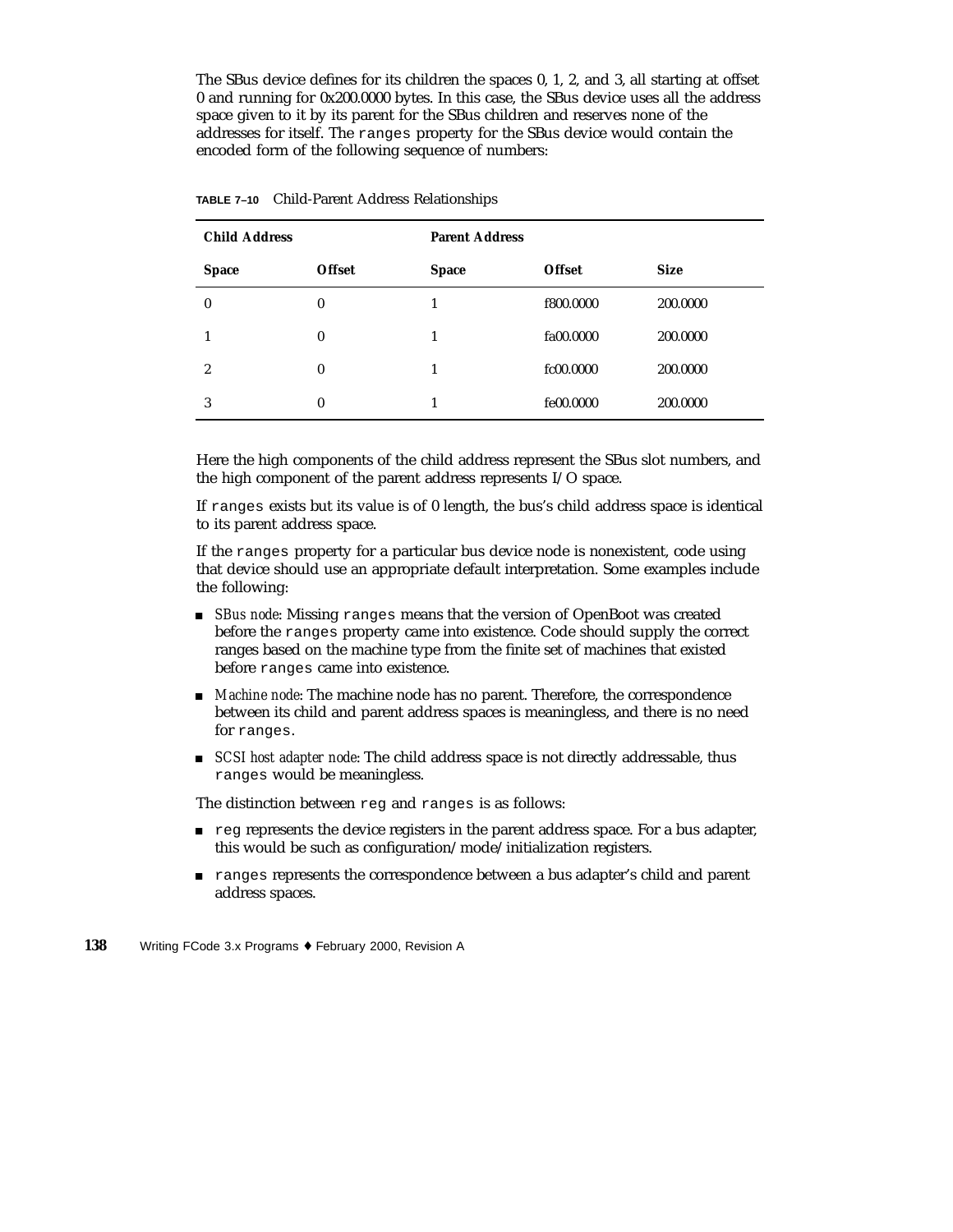Most packages do not need to be concerned with ranges. These properties are mainly to communicate with standalone programs. One exception could be a bus extender or adapter.

See also: Chapter 10.

For a PCI node in a PowerPC Reference Platform (PPCRP) compliant machine, the total size of each such specification is five 32-bit numbers (one for the parent address space, three for the child address space, and one for the size). Successive specifications are encoded sequentially. A space with length 2\*\*(number of bits in a machine word) is represented with a size of 0.

Sort the specifications in ascending order of *child-phys*, in accordance with recommendations. The address ranges thus described need not be contiguous in either the child space or the parent space. Also, the entire child space must be described in terms of parent addresses, but not all of the parent address space available to the bus device need be used for child addresses (the bus device might reserve some addresses for its own purposes, for instance).

In the PPCRP machine example, consider a 4-slot 32-bit PCI bus attached to a machine whose physical address space consists of a 32-bit memory space (bit  $31 = 0$ ) and a 32-bit I/O space (bit  $31 = 1$ ).

- ISA I/O space appears in the parent's I/O space at  $0x8000.0000$ ; the size is 0x1.0000.
- A reserved block of addresses begins at 0x8001.0000; the size is 0x7f.0000.
- PCI configuration space begins at 0x8080.0000; the size is 0x80.0000. The configuration registers of the individual PCI slots appear at addresses 0x8080.1000, 0x8080.2000, 0x8080.4000, and 0x8080.8000.
- PCI I/O space begins at 0x8100.0000; the size is 3e80.0000.
- Parity/interrupt vectors begin at 0xbf80.0000; their size is 0x80.0000.
- PCI memory space begins at 0xc000.0000; the size is 3e00.0000.

The PCI device defines:

- Configuration spaces for devices 1 through 4 that each begin at 0x0000.0000; their size is 0x100 bytes.
- ISA I/O space that begins at  $0x0000.0000$ ; the size is  $0x1.0000$ .
- PCI I/O space that begins at 0x0001.0000; the size is 0x3e80.0000.
- A 32-bit PCI memory space that begins at 0x0000.0000; the size is 0x3e00.0000.

The ranges property for the PCI device would contain the encoded form of the following sequence of numbers: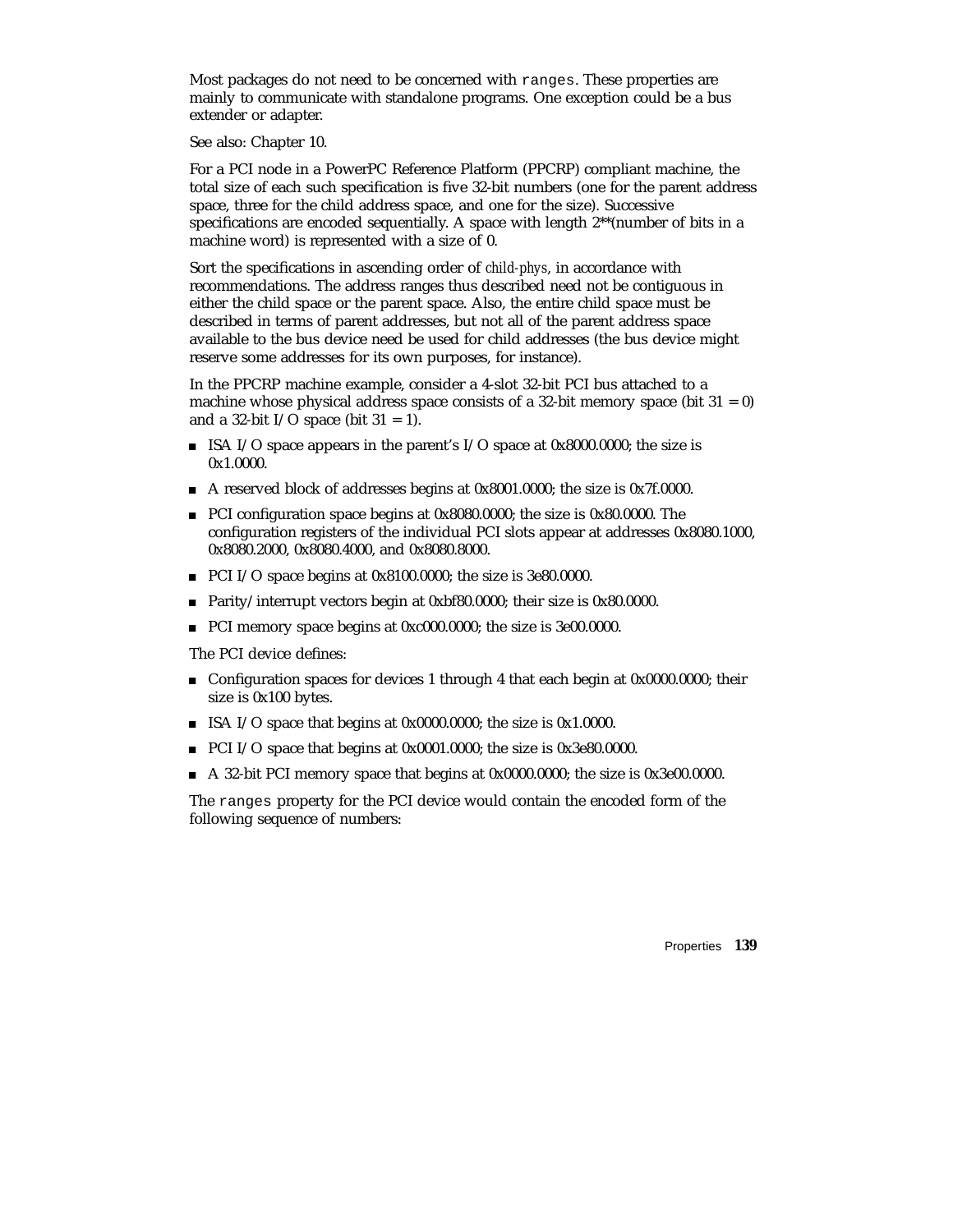|  | <b>TABLE 7–11</b> Child-Parent Address Relationships for a PCI Node in a PPCRP Machine |  |  |  |  |  |  |  |
|--|----------------------------------------------------------------------------------------|--|--|--|--|--|--|--|
|--|----------------------------------------------------------------------------------------|--|--|--|--|--|--|--|

| <b>Child Address</b> |           |           |           |                                 |             |  |
|----------------------|-----------|-----------|-----------|---------------------------------|-------------|--|
| <b>Function</b>      | phys.hi   | phys.mid  | phys.lo   | <b>Parent</b><br><b>Address</b> | <b>Size</b> |  |
| <b>SCSI</b>          | 0000.0800 | 0000.0000 | 0000.0000 | 8080.1000                       | 0000.0800   |  |
| Slot A               | 0000.1000 | 0000.0000 | 0000.0000 | 8080.2000                       | 0000.0800   |  |
| Slot B               | 0000.1800 | 0000.0000 | 0000.0000 | 8080.4000                       | 0000.0800   |  |
| Slot C               | 0000.2000 | 0000.0000 | 0000.0000 | 8080.8000                       | 0000.0800   |  |
| ISA $I/O$<br>space   | 0100.0000 | 0000.0000 | 0000.0000 | 8000.0000                       | 0001.0000   |  |
| PCI I/O<br>space     | 0100.0000 | 0000.0000 | 0001.0000 | 8100.0000                       | 3e80.0000   |  |
| PCI memory<br>space  | 0200.0000 | 0000.0000 | 0000.0000 | c000.0000                       | 3e00.0000   |  |

Here the *phys.hi* component of the child address represents the type of address space and the PCI device numbers. Bit 31 of the parent address represents I/O space. (Please see the *PCI Bus Binding to IEEE Standard 1275-1994* for a detailed description of the encoding of the *phys.hi* field.)

The code to create this ranges property is:

```
\ SCSI Configuration Space
0000.0800 encode-int encode+ 0 encode-int encode+ 0 encode-int encode+
8080.1000 encode-int encode+
800 encode-int encode+
\ Slot A Configuration Space
0000.1000 encode-int encode+ 0 encode-int encode+ 0 encode-int encode+
8080.2000 encode-int encode+
800 encode-int encode+
\ Slot B Configuration Space
0000.1800 encode-int encode+ 0 encode-int encode+ 0 encode-int encode+
8080.4000 encode-int encode+
800 encode-int encode+
\ Slot C Configuration Space
0000.2000 encode-int encode+ 0 encode-int encode+ 0 encode-int encode+
8080.8000 encode-int encode+
800 encode-int encode+
\ ISA I/O space
0100.0000 encode-int encode+ 0 encode-int encode+ 0 encode-int encode+
```

```
(continued)
```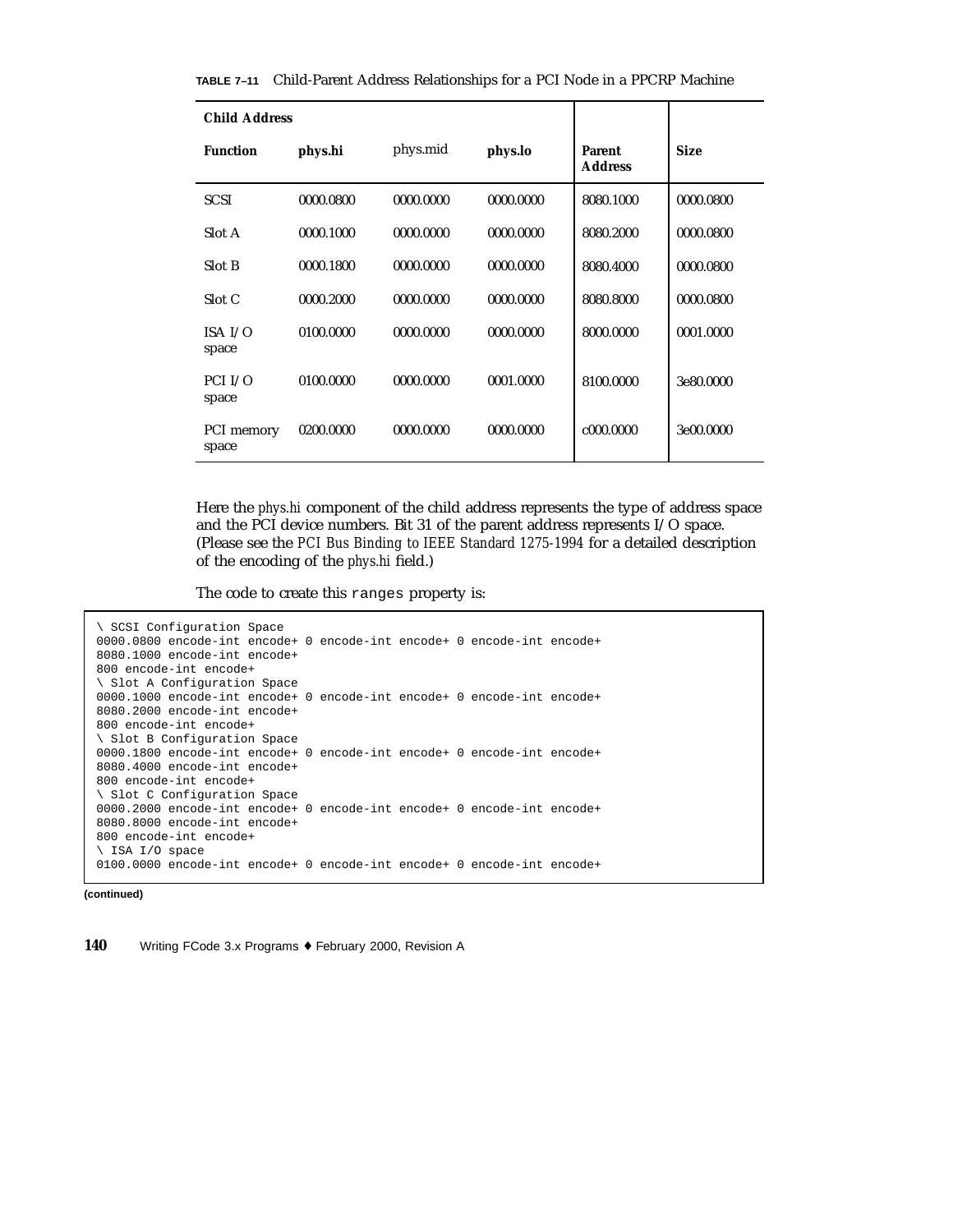```
8000.0000 encode-int encode+
1.0000 encode-int encode+
\ PCI I/O space
0100.0000 encode-int encode+ 0 encode-int encode+ 1.0000 encode-int encode+
8100.0000 encode-int encode+
3e80.0000 encode-int encode+
\ PCI Memory space
0200.0000 encode-int encode+ 0 encode-int encode+ 0 encode-int encode+
c000.0000 encode-int encode+
3e00.0000 encode-int encode+
" ranges" property
```
If ranges exists but its value is of 0 length, the bus's child address space is identical to its parent address space.

If the ranges property for a particular bus device node is nonexistent, code using that device should use an appropriate default interpretation. Here are some examples:

- **Root node:** The root node has no parent. Therefore the correspondence between its child and parent address spaces is meaningless and there is no need for ranges.
- **SCSI** host adapter node: The child address space is not directly addressable, thus ranges would be meaningless.
- For memory-mapped bus devices where a ranges property would be meaningful, the absence of a ranges property is conventionally interpreted to mean that the parent and child address spaces are identical.

The distinction between reg and ranges is as follows:

- reg represents the device registers in the parent address space. For a bus adapter, this would be such as configuration/mode/initialization registers.
- ranges represents the correspondence between a bus adapter's child and parent address spaces.

Most packages do not need to consider ranges. This property is mainly used for bus bridges. The firmware system does not itself use this property. ranges is mainly used by operating systems that wish to auto-configure themselves.

See also: Chapter 10.

#### reg

This property declares the location and size of on-board registers for its device. The FCode program for every plug-in SBus and PCI device *must* declare this property.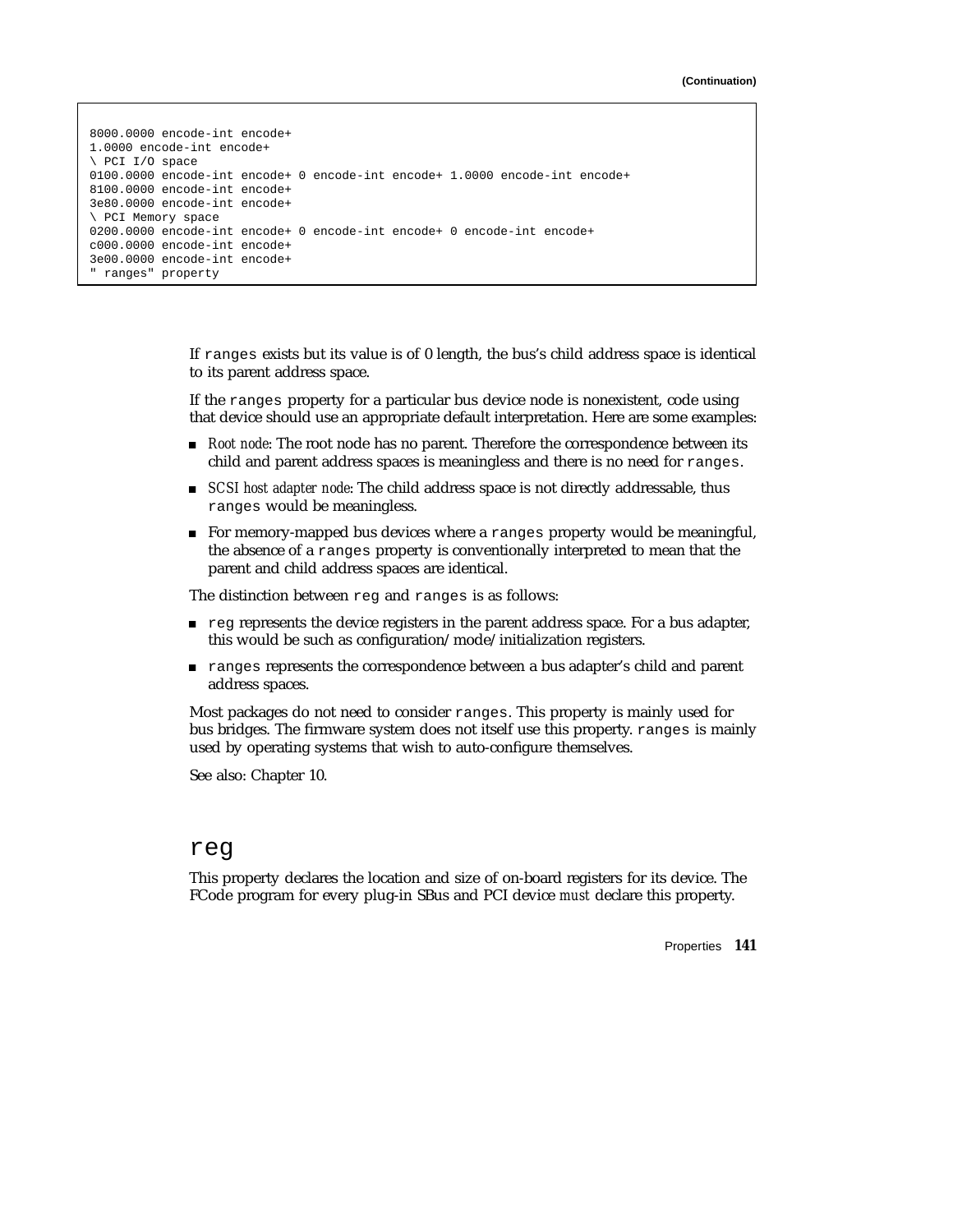For SBus, the contents are one or more (*phys,size*) pairs. Each pair specifies an addressable region of the device. An FCode PROM at location 0 of the device is generally *not* declared, except in the case where there are no other regions to declare.

For an SBus device,declare two register fields at 10.0000-10.00ff and 20.0000-20.037f:

| my-address 10.0000 + my-space encode-phys           | ∖ Offset#1                |                  |
|-----------------------------------------------------|---------------------------|------------------|
| 100 encode-int                                      | \ Merge size#1<br>encode+ |                  |
| $my-address 20.0000 + my-space encode-phys encode+$ |                           | \ Merge offset#2 |
| 380 encode-int                                      | encode+                   | \ Merge size#2   |
| " req'' property                                    |                           |                  |

In the first (*phys,size*) pair for a PCI device, the *phys* component is the configuration space address of the beginning of the function's set of configuration registers; the *size* component is zero. Each additional (*phys,size*) pair specifies the address and characteristics of an addressable region of memory space or I/O space associated with the function including the PCI expansion ROM.

For a PCI device, the order of the pairs should be:

- An entry describing the configuration space for the device.
- An entry for each active base address register (BAR), in configuration space order, describing the entire space mapped by that BAR.
- An entry describing the expansion ROM BAR, if the device has an expansion ROM.
- An entry for each nonrelocatable addressable resource.

In the event that a function has an addressable region that can be accessed relative to more than one base address register (for example, in memory space relative to one base register, and in I/O space relative to another), only the primary access path (typically, the one in memory space) is listed in the reg property, and the secondary access path is listed in the alternate-reg property.

For PCI, *phys* is (*phys.lo phys.mid phys.hi*), encoded with encode-phys, and *size* is a pair of integers, each encoded with encode-int. The first integer denotes the most significant 32 bits of the 64-bit region size, and the second integer denotes the least significant 32 bits.

For example, to declare a PCI device with:

- A register field of size 0x100 in 32-bit memory space that is controlled by the first 32-bit base address register
- A register field of size  $0x440$  in I/O space that is controlled by the second 32-bit base address register. The register field of interest is offset from the base address register by 0x20.0000
- A 128 Kbyte PCI expansion ROM
- **142** Writing FCode 3.x Programs ♦ February 2000, Revision A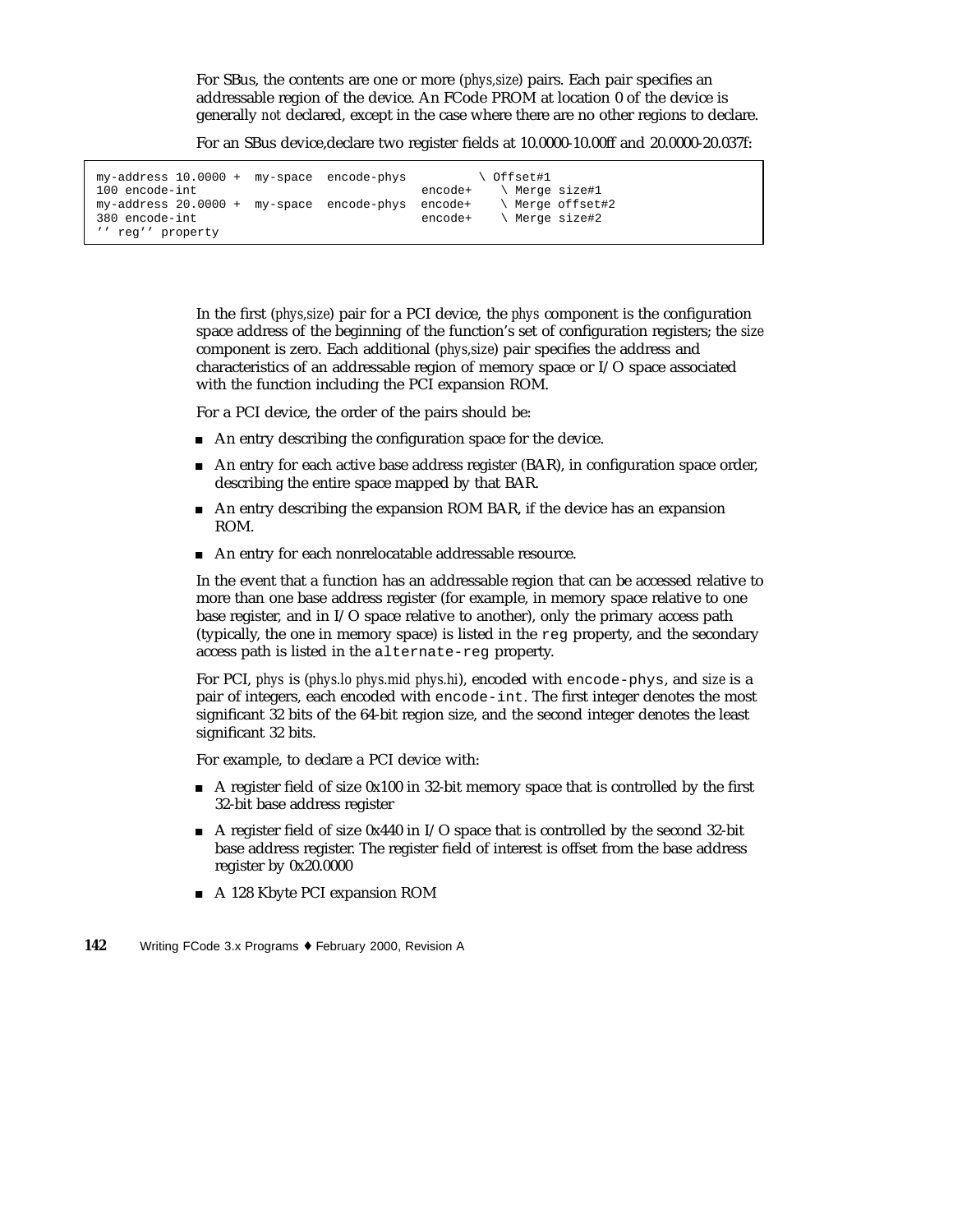#### $\blacksquare$  A nonrelocatable field at 0-fff in I/O space

use the following:

```
hex
my-address my-space encode-phys \ Config space regs
0 encode-int encode+ 0 encode-int encode+
0 0 my-space 0200.0010 or encode-phys encode+ \ Memory space
0 encode-int encode+ 100 encode-int encode+ \ BAR at 0x10
20.0000 0 my-space 0100.0014 or encode-phys \ I/O space
encode+ \ BAR at 0x14
0 encode-int encode+ 440 encode-int encode+
0 0 my-space 0200.0030 or encode-phys encode+ \ PCI Expansion ROM
0 encode-int encode+ 2.0000 encode-int encode+ \ memory space
0 0 my-space 8100.0000 or encode-phys encode+ \ Non-relocatable
0 encode-int encode+ 1000 encode-int encode+ \ memory space
" reg" property
```
In some non-PCI cases, the reg command may also be used to create this property. However, reg may only be used on buses for which *#size-cells* is 1 and only when a single reg property component is required. Consequently, reg is never used with PCI devices which require at least three reg property components In other words:

- One component for the card's configuration space registers
- At least one for the device's functional registers
- One for the PCI expansion ROM)

**Note -** The contents of the reg property are used by OpenBoot firmware to determine how large a portion of the system's virtual address space to reserve for use by the card. It is important that the *size* arguments be as large as the actual available addressable resource. If the *size* argument for a region were to be declared smaller than that actually available, and if the driver or a user were to later add a legitimate offset that was larger than *size* to the base address of the region, the resulting virtual address might be within the virtual address space of another card.

See the *PCI Bus Binding to IEEE Standard 1275-1994* for the encoding details.

See also: property.

#### revision-id

This property contains the value of the revision ID register from the configuration space header. That register specifies a device-specific revision identifier that is chosen by the vendor. Zero is an acceptable value.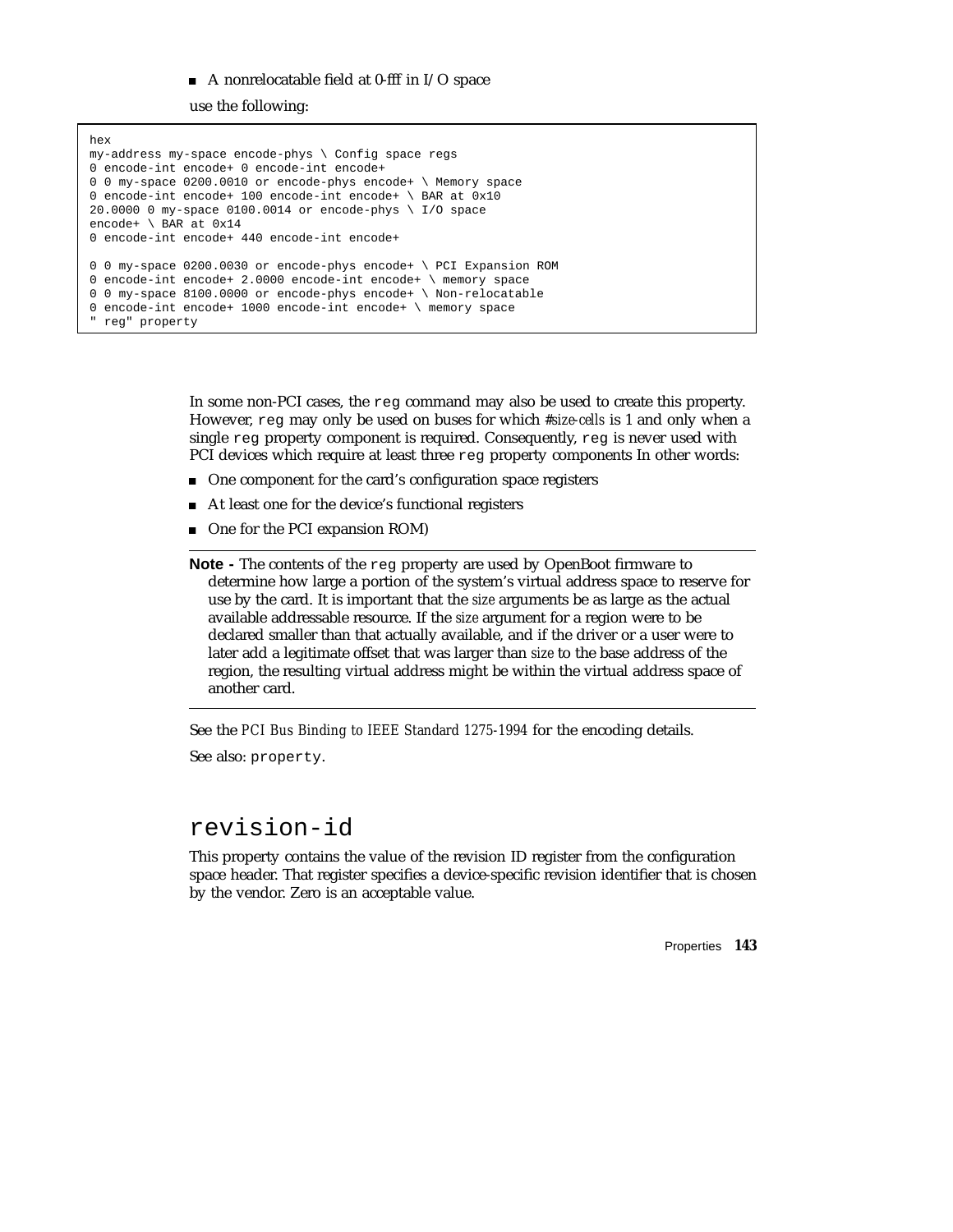The property value is the register's value encoded with encode-int. See also: PCI Local Bus Specification.

#### slot-names

This property describes the external labeling of plug-in slots.

The property value is an integer, encoded with encode-int, followed by a list of strings, each encoded with encode-string.

The integer portion of the property value is a bit mask of available slots; for each add-in slot on the bus, the bit corresponding to that slot's device number is set. The least significant bit corresponds to Device Number 0, the next bit corresponds to Device Number 1, and so on. The number of following strings is the same as the number of slots; the first string gives the label that is printed on the chassis for the slot with the smallest device number, and so on.

#### status

This optional property indicates the operational status of the device.

Absence of this property means that the operational status of the device is unknown or okay.

If this property is present, the value is a string indicating the status of the device, as follows:

| <b>Status Value</b> | <b>Meaning</b>                                                                                                                                                                              |
|---------------------|---------------------------------------------------------------------------------------------------------------------------------------------------------------------------------------------|
| okay                | The device is operational.                                                                                                                                                                  |
| disabled            | The device represented by this node is not operational, but it might<br>become operational in the future (for example, an external switch is<br>turned off, or something isn't plugged in). |

**TABLE 7–12** status Property Values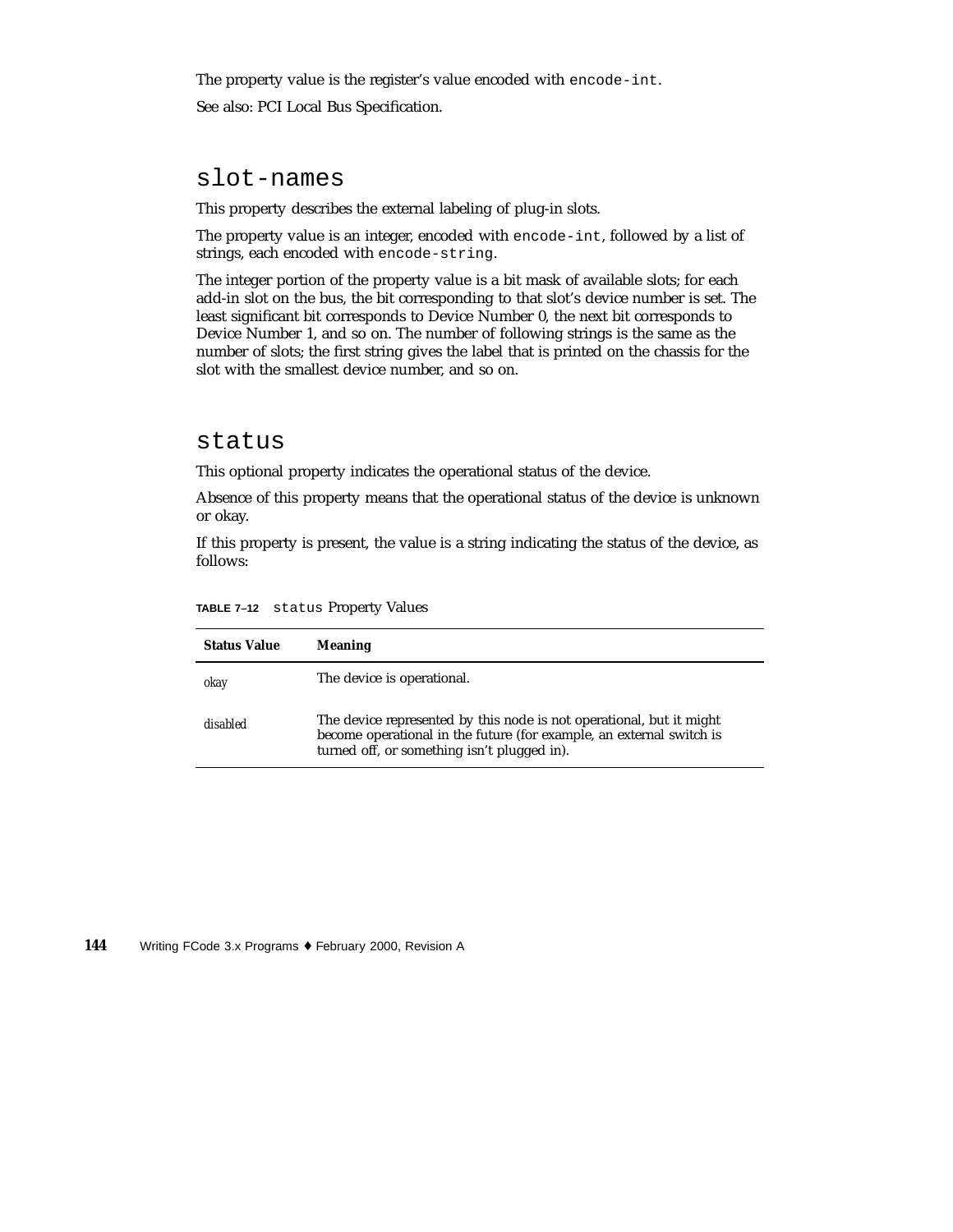**TABLE 7–12** status Property Values *(continued)*

| <b>Status Value</b> | <b>Meaning</b>                                                                                                                                                                                                                                                                       |
|---------------------|--------------------------------------------------------------------------------------------------------------------------------------------------------------------------------------------------------------------------------------------------------------------------------------|
| fail                | The device represented by this node is not operational because a fault has<br>been detected, and it is unlikely that the device will become operational<br>without repair. No additional failure details are available.                                                              |
| fail-xxx            | The device represented by this node is not operational because a fault has<br>been detected, and it is unlikely that the device will become operational<br>without repair. "xxx" is additional human-readable information about the<br>particular fault condition that was detected. |
| Usage:              |                                                                                                                                                                                                                                                                                      |

" disabled" encode-string " status" property

See also: property.

#### translations

This property contains an array of (*phys-addr, virt-addr, size*) entries describing the address translations currently in use by OpenBoot. Those operating systems calling on OpenBoot services while taking over the memory management function must create all translations described by this property's value.

#### vendor-id

This property contains the value of the vendor ID register from the configuration space header. That register identifies the manufacturer of the device. Vendor identifiers are assigned by the PCI SIG to ensure uniqueness. 0xffff is an invalid value for vendor-id.

The property value is the register's value encoded with encode-int.

See also: *PCI Local Bus Specification.*

Properties **145**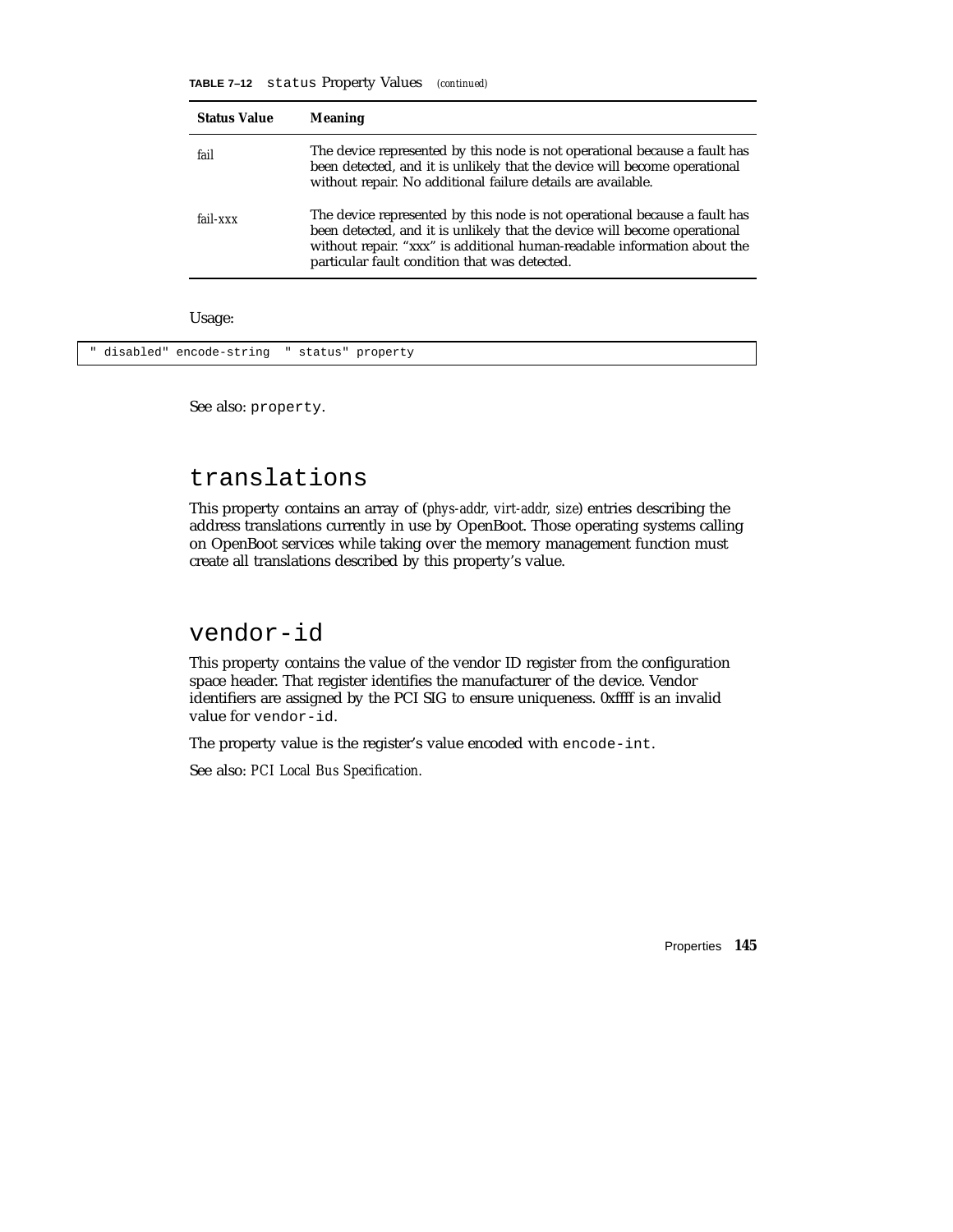#### width

This property is associated with display devices. Encoded with encode-int, the property value specifies the number of displayable pixels in the "x" direction of the display.

# Manipulating Properties

#### Property Creation and Modification

Use the FCode function property to create new properties or modify values of existing properties.

There are some special property-publishing FCodes, designed for use in common situations:

- reg is a quick way to create a "reg" property that describes the location of the package's physical resources.
- $\blacksquare$  model is a quick way to create the "model" property.
- device-name is a quick way to create the "name" property.
- delete-property completely removes a property.

### Property Values

Various kinds of information can be stored in a property value byte array by using property encoding and decoding methods. The encoding format is machine-independent. Property value representation is independent of the byte organization and word alignment characteristics of a processor.

A property's data type must be recognized by any software that uses it. In other words, property value data types are not self-identifying. Furthermore, the presence or absence of a property with a particular name can encode a true/false flag; such a property may have a zero-length property value.

### Property Encoding

There are three FCodes for encoding a piece of data into a property value and one for concatenating pieces of data for a property with multiple values.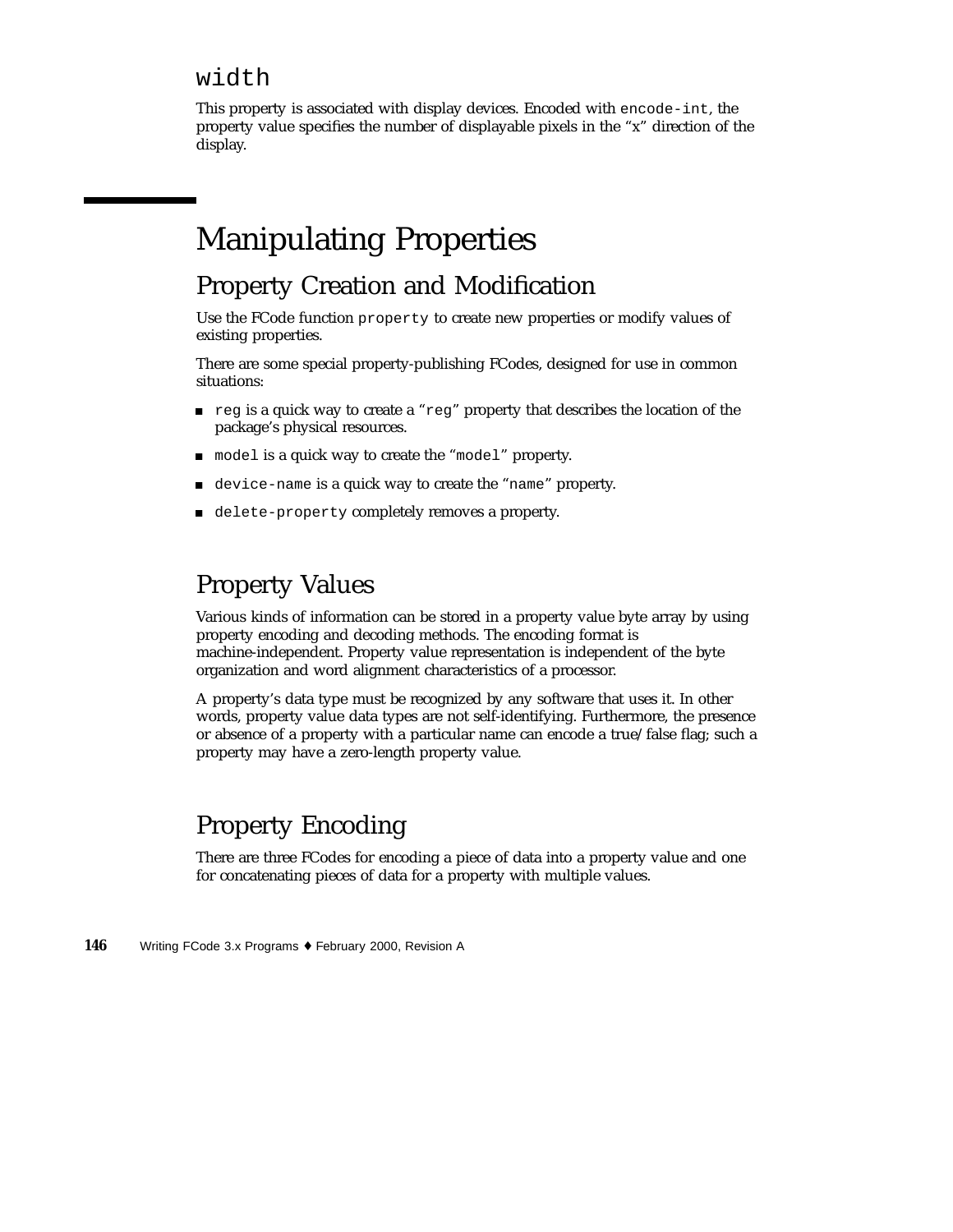**TABLE 7–13** Encoding FCodes

| encode-int        | Encodes a number                                                               |
|-------------------|--------------------------------------------------------------------------------|
| encode-<br>string | Encodes a string                                                               |
| encode-bytes      | Encodes a sequence of bytes                                                    |
| encode+           | Used to concatenate two previously encoded pieces of data                      |
| encode-phys       | Encodes a physical address (hiding all the relative addressing<br>information) |

#### Property Retrieval

There are three property value retrieving words: get-my-property, get-package-property, and get-inherited-property.

- Use get-my-property if the property desired exists for the package being defined.
- Use get-package-property if the property exists in some other package. In this case, you must first find the phandle of the other package, perhaps by using find-package.
- Use get-inherited-property if the property exists somewhere in the chain of parent instances between the package being defined and the root node of the machine.

**Note -** Use get-inherited-property cautiously, since you will not know which package has supplied the data.

FCode programs often do not retrieve property values. Such programs usually know the values of their own properties implicitly, and often interact with their parents by calling well-known parent methods.

For example, suppose a particular SBus FCode package calls DVMA to transfer data between a device and memory.

It could use my-parent ihandle>phandle get-package-property to find the value of a property named slave-only. slave-only will be a property of the parent node of the package being defined, if it exists.

Properties **147**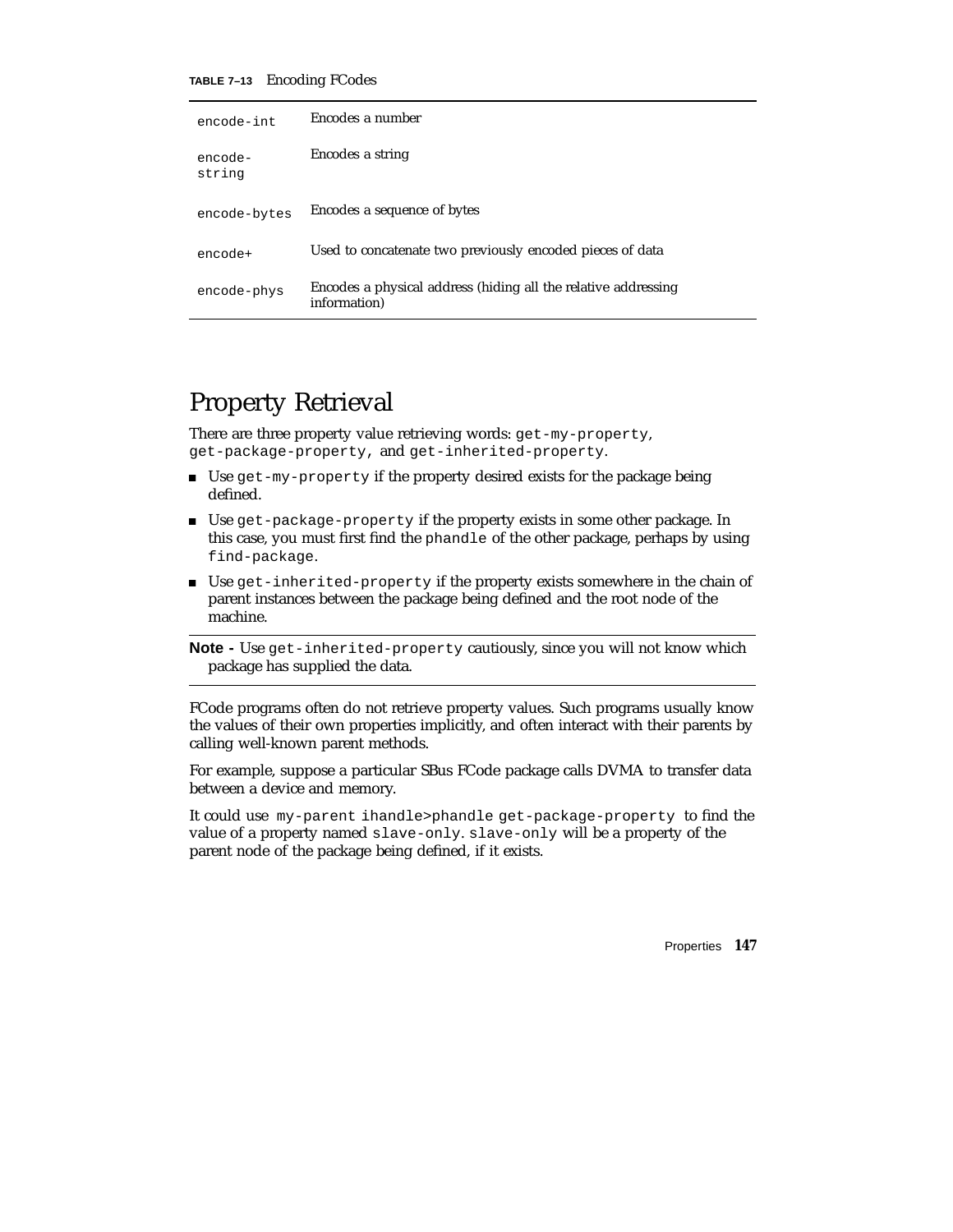The value of the property is a bit mask of the SBus slots that do *not* support DVMA. Then the package would look at my-unit or my-space to get its slot number. The two pieces of information will tell the package whether or not it can use DVMA.

#### Property Decoding

Once a package has found a property's value, it must decode the value to forms it can recognize. If the value is the representation of an integer, use decode-int to generate the number as a binary number on the stack. If the value is the representation of a string, use decode-string. Both of these FCodes act as parsers. They will also return the unused portion of the value for further decoding.

Other kinds of values can be decoded by left-parse-string or package-specific decoders. Note that the package must be able to decode the value of a property.

There is no decode-bytes function, but it is easy to synthesize if needed:

```
: decode-bytes ( addr1 len1 #bytes -- addr len2 addr1 #bytes )
  tuck - ( addr1 #bytes len2 )
  >r 2dup + ( addr1 #bytes addr2 ) ( R: len2 )
  r> 2swap
;
```
# Property-Specific FCodes

Following is a summary of property-specific FCodes. See the individual dictionary entries in Chapter 14, for more information.

| TABLE 7-14 Property Creation FCodes |  |  |  |
|-------------------------------------|--|--|--|
|-------------------------------------|--|--|--|

| <b>Name</b> | <b>Stack Diagrams</b>                         | <b>Description</b>                                                                         |
|-------------|-----------------------------------------------|--------------------------------------------------------------------------------------------|
| property    | prop-addr prop-len<br>name-addr name-len -- ) | Create a property named <i>name-addr</i><br>name-len with the value prop-addr<br>prop-len. |
| device-type | ( addr len -- )                               | Shorthand word to create the<br>device_type property with the<br>value addr len.           |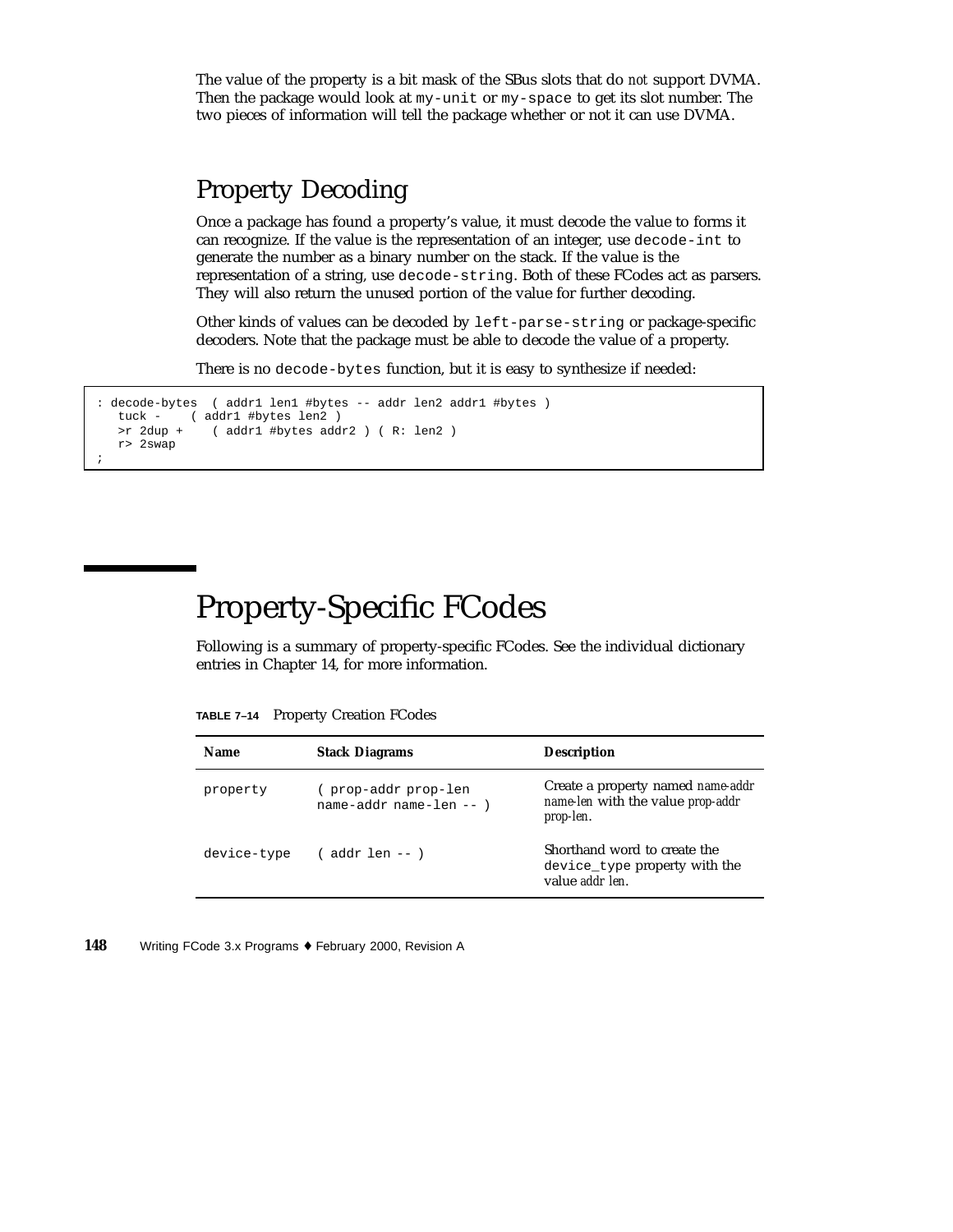| <b>Name</b>         | <b>Stack Diagrams</b>           | <b>Description</b>                                                                                                                                 |
|---------------------|---------------------------------|----------------------------------------------------------------------------------------------------------------------------------------------------|
| model               | ( addr len -- )                 | Shorthand word to create the<br>model property with the value<br>addr len.                                                                         |
| name                | ( addr len -- )                 | Shorthand macro to create the<br>name property with the value addr<br>len.                                                                         |
| req                 | $($ phys.lo  phys.hi size $-$ ) | Shorthand word to create the reg<br>property.                                                                                                      |
| device-name         | $($ addr len -- $)$             | Shorthand word to create the name<br>property with the value addr len.<br>Similar to name, but uses only one<br>FCode instead of creating a macro. |
| delete-<br>property | $($ name-addr name-len -- $)$   | Delete the desired property.                                                                                                                       |

**TABLE 7–14** Property Creation FCodes *(continued)*

#### **TABLE 7–15** Property Encoding FCodes

| <b>Name</b>       | <b>Stack Diagrams</b>                                                      | <b>Descriptions</b>                                                                                                    |
|-------------------|----------------------------------------------------------------------------|------------------------------------------------------------------------------------------------------------------------|
| encode-int        | (n -- prop-addr prop-len)                                                  | Converts an integer to a<br>property-encoded array.                                                                    |
| encode-phys       | $($ phys.lo  phys.hi --<br>prop-addr prop-len )                            | Converts a physical unit pair to a<br>property-encoded array.                                                          |
| encode-<br>string | (addr len -- prop-addr<br>prop-len)                                        | Converts a text string to a<br>prop-encoded-array.                                                                     |
| encode+           | (prop-addr1prop-len1)<br>prop-addr2 prop-len2 --<br>prop-addr prop-len1+2) | Concatenate two property-encoded<br>array structures. They must have<br>been created sequentially.                     |
| encode-bytes      | (addr len -- prop-addr<br>prop-len)                                        | Converts a byte array to a<br>prop-encoded-array. Similar to<br>encode-string, except no trailing<br>null is appended. |

Properties **149**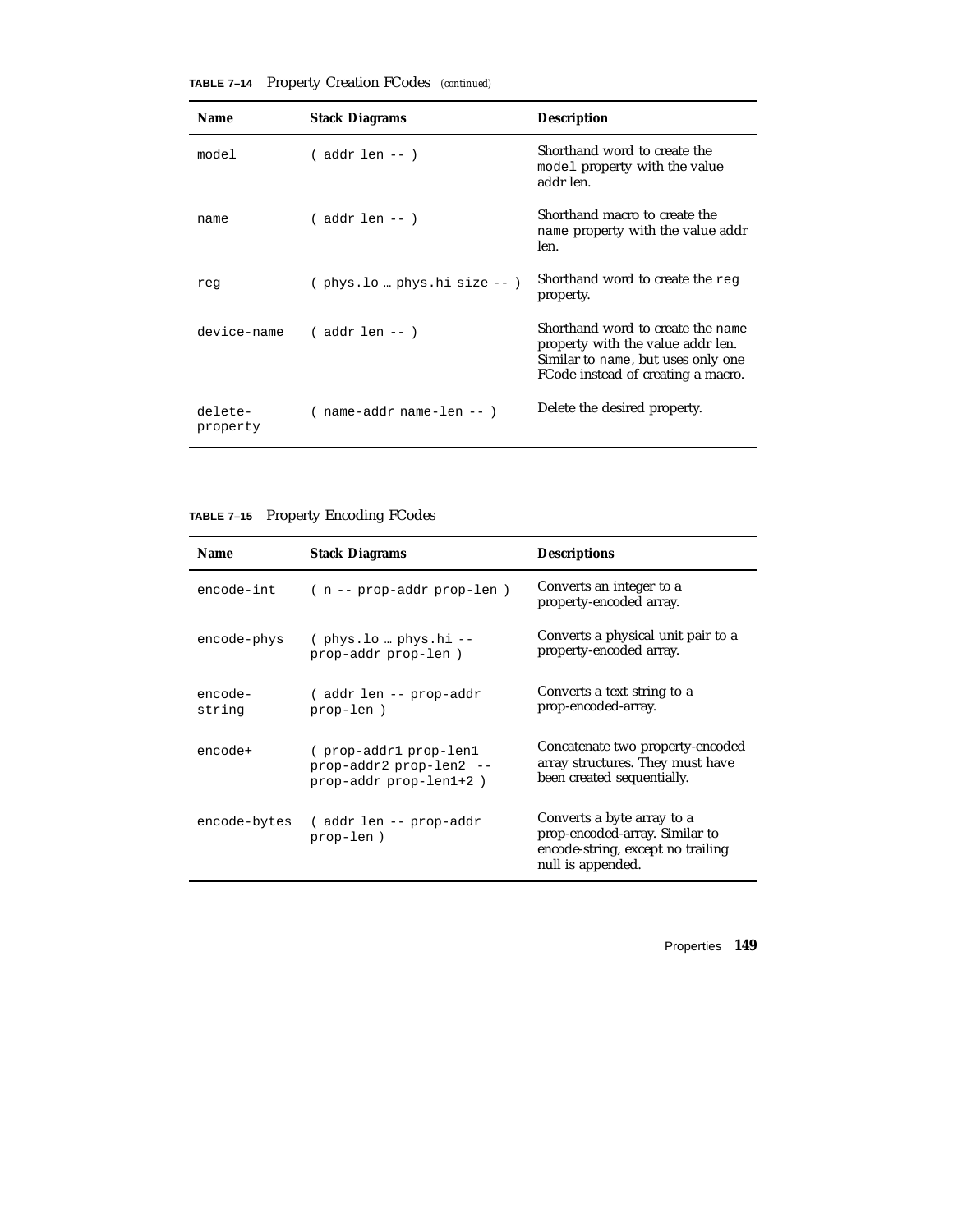| TABLE 7-16 Property Decoding FCodes |  |  |  |
|-------------------------------------|--|--|--|
|-------------------------------------|--|--|--|

| <b>Name</b>       | <b>Stack Diagram</b>                                       | <b>Description</b>                                              |
|-------------------|------------------------------------------------------------|-----------------------------------------------------------------|
| decode-int        | -- prop-addr prop-len<br>prop-addr2 prop-len2 n)           | Converts a property-encoded array<br>string to an integer.      |
| decode-<br>string | prop-addr prop-len --<br>prop-addr2 prop-len2 addr<br>len) | Converts a property-encoded array<br>string to a normal string. |

#### **TABLE 7–17** Property Retrieval FCodes

| <b>Name</b>                    | <b>Stack Diagram</b>                                      | <b>Description</b>                                                                                                                                                                                                                             |
|--------------------------------|-----------------------------------------------------------|------------------------------------------------------------------------------------------------------------------------------------------------------------------------------------------------------------------------------------------------|
| get-my-<br>property            | name-addr name-len -- true<br>prop-addr prop-len false)   | Returns the property-encoded<br>array contents for the property addr<br>len in the current instance, or true<br>if not found.                                                                                                                  |
| qet-package-<br>property       | ( addr len phandle -- true  <br>prop-addr prop-len false) | Returns the property-encoded<br>array contents for the property addr<br>len in the package phandle, or true<br>if not found.                                                                                                                   |
| get-<br>inherited-<br>property | (addr len -- true  <br>prop-addr prop-len false)          | Returns the property-encoded<br>array contents for the property addr<br>len, or true if not found. The<br>current package instance is<br>searched first. If not found, the<br>parent is searched next, then the<br>parent's parent, and so on. |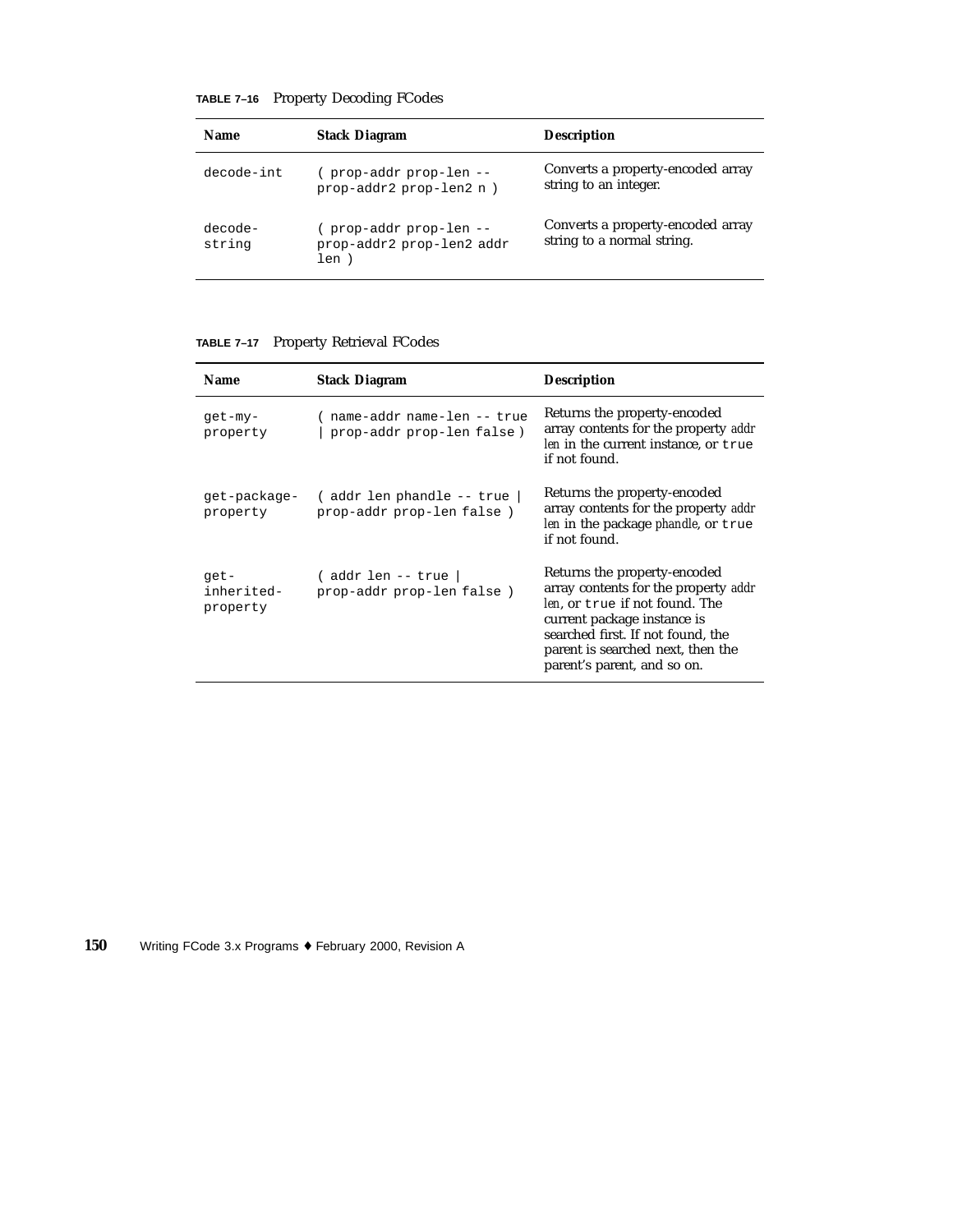# Block and Byte Devices

This chapter covers the following topics:

- **Block Devices**" on page 151
- "Byte Devices" on page 152
- "Required Methods" on page 152
- "Required Properties" on page 154
- **Device Driver Examples**" on page 155
- "Simple Block Device Driver " on page 156
- **Extended Block Device Driver" on page 156**
- "Complete Block and Byte Device Driver" on page 162

# Block Devices

Block devices are nonvolatile mass storage devices whose information can be accessed in any order. Hard disks, floppy disks, and CD-ROMs are examples of block devices. OpenBoot typically uses block devices for booting.

This device type generally applies to disk devices, but as far as OpenBoot is concerned, it simply means that the device "looks like a disk" at the OpenBoot software interface level.

The block device's FCode must declare the block device type and implement the methods open and close, as well as the methods described in "Required Methods" on page 152.

Although packages of the block device type present a byte-oriented interface to the rest of the system, the associated hardware devices are usually block-oriented, that is,

**151**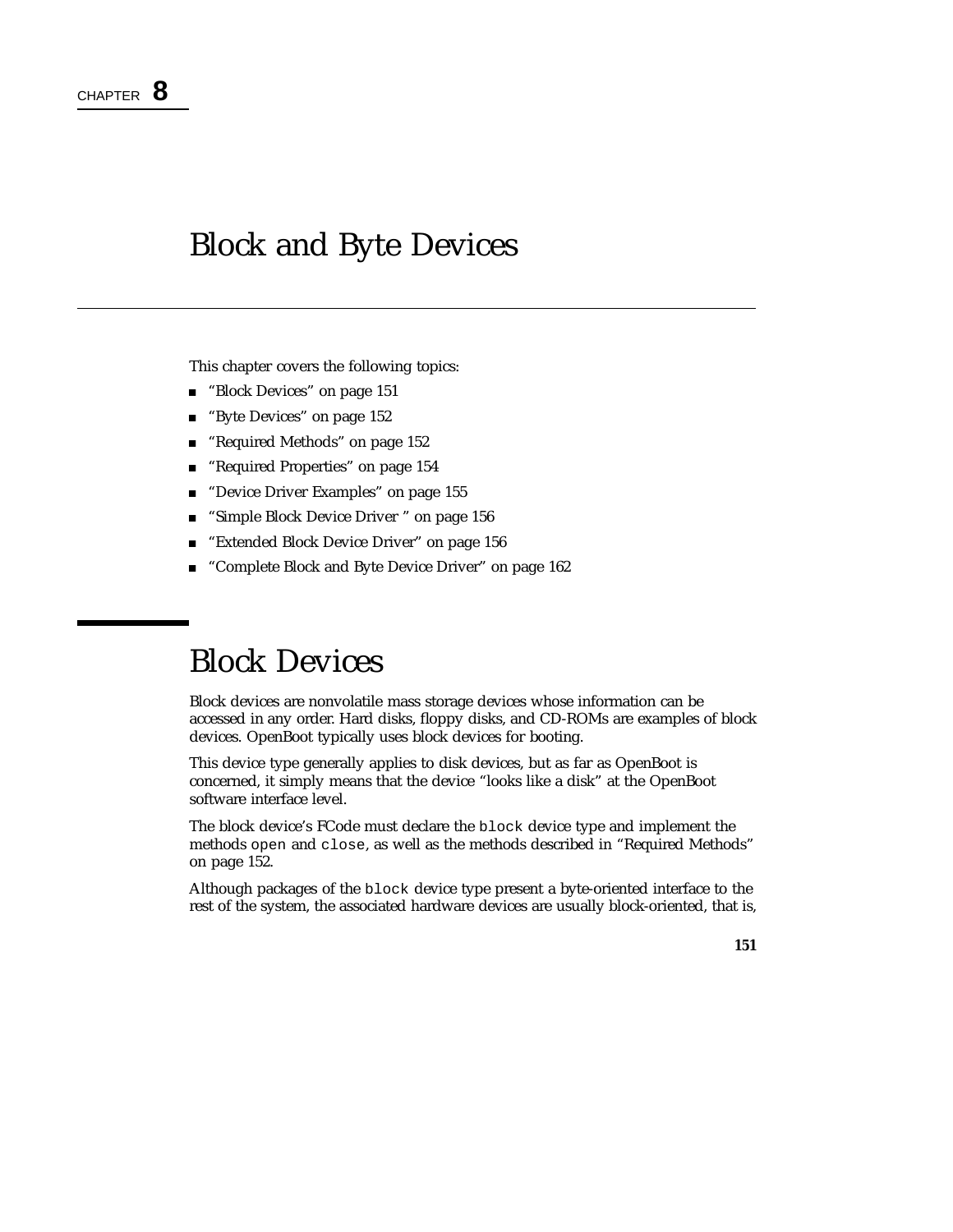the device reads and writes data in blocks (groups of, for example, 512 or 2048 bytes). The standard /deblocker support package assists in the presentation of a byte-oriented interface overlaying a block-oriented interface, implementing a buffering layer that hides the underlying block length.

Block devices are often subdivided into several logical partitions as defined by a disk label—a special block, usually the first one on the device, which contains information about the device. The driver is responsible for appropriately interpreting a disk label. The driver may use the standard /disk-label support package if the device does not implement a specialized label. The /disk-label support package interprets a system-dependent label format. Since the disk booting protocol usually depends on the label format, the standard /disk-label support package also implements a load method for the corresponding boot protocol.

# Byte Devices

Byte devices are sequential-access mass storage devices, for example tape devices. OpenBoot typically uses byte and block devices for booting.

The byte device's FCode program must declare the byte device type and implement the open and close methods in addition to those described in "Required Methods" on page 152.

Although packages of the byte device type present a byte-oriented interface to the rest of the system, the associated hardware devices are usually record-oriented; the device reads and writes data in records containing more than one byte. The records may be fixed or variable length. The standard /deblocker support package assists in presenting a byte-oriented interface overlaying a record-oriented interface, implementing a buffering layer that hides the underlying record structure.

# Required Methods

block-size ( -- block-len )

This method returns the record size *block-len* (in bytes) of all data transfers to or from the device. The most common value for *block-len* is 512.

This method is only required if the /deblocker support package is used.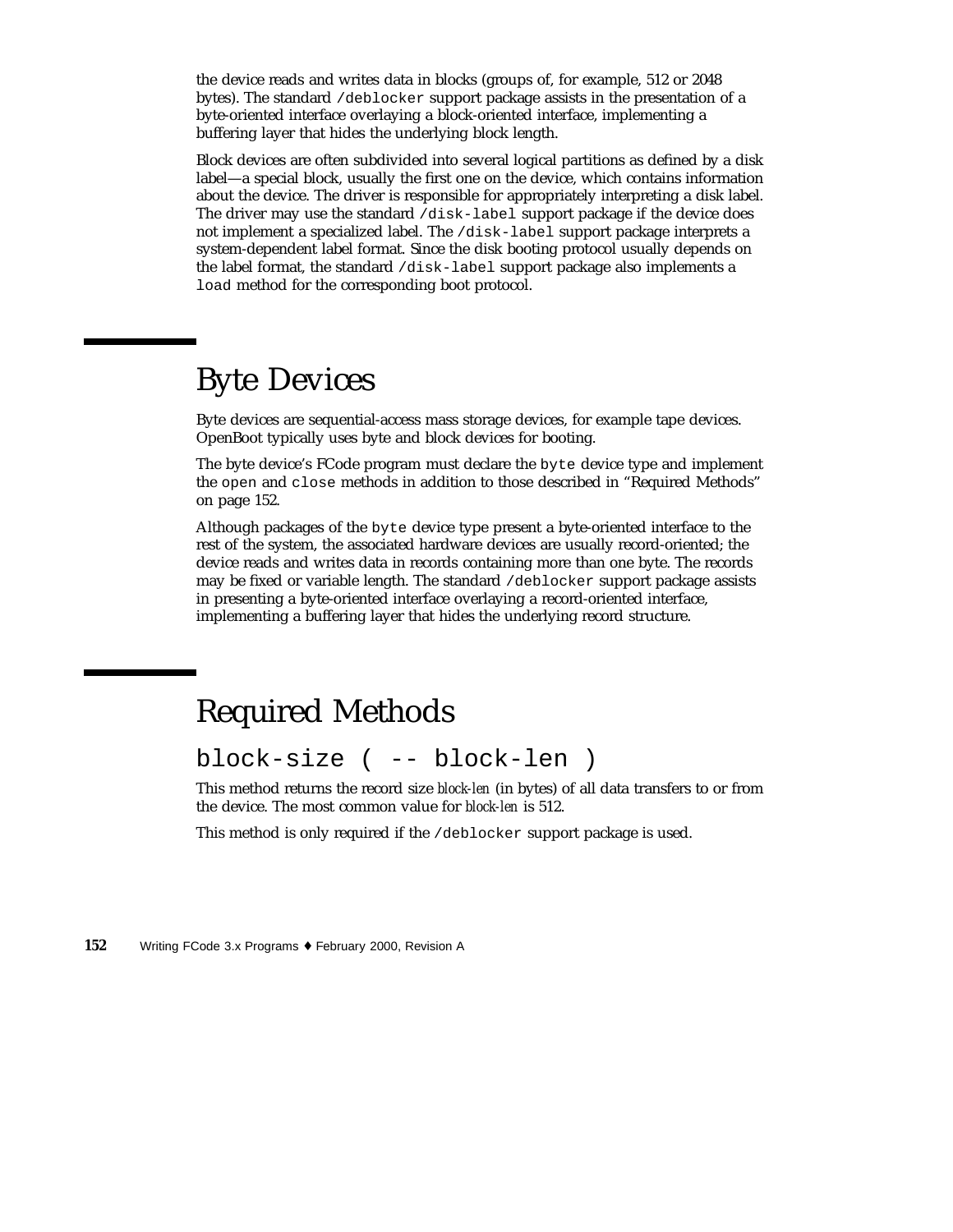### load ( addr -- size )

load works differently for block and byte devices.

With block devices, it loads a standalone program from the device into memory at *addr*. *size* is the size in bytes of the program loaded. If the device can contain several such programs, the instance arguments returned by my-args can be used to select the program desired. open is executed before load is invoked.

With byte devices, load reads a standalone program from the tape file specified by the value of the argument string given by my-args. That value is the string representation of a decimal integer. If the argument string is null, tape file 0 is used. load places the program in memory at *addr*, returning the *size* of the read-in program in bytes.

#### max-transfer ( -- max-len )

This method returns the size in bytes of the largest single transfer that the device can perform. max-transfer is expected to be a multiple of block-size.

This method is only required if the /deblocker support package is used.

#### read ( addr len -- actual )

This method reads at most *len* bytes from the device into memory at *addr*. *actual* is the number of bytes read. If the number of bytes read is 0 or negative, the read failed. Note that *len* need not be a multiple of the device's normal block size.

### read-blocks ( addr block# #blocks -- #read )

This method reads *#blocks* records of length block-size bytes each from the device, starting at device block *block#*, into memory at address *addr*. *#read* is the number of blocks actually read.

This method is only required if the /deblocker support package is used.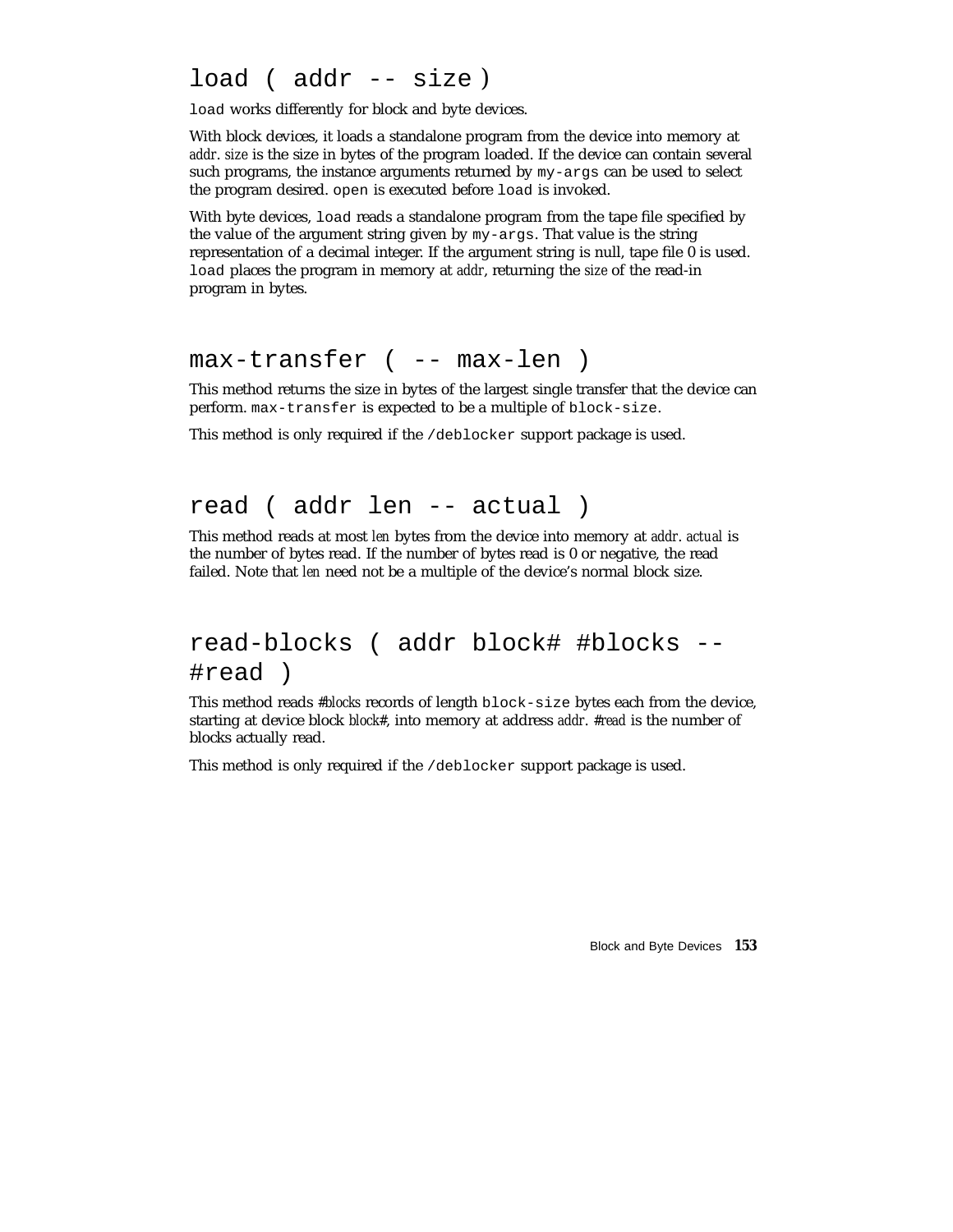### seek ( poslow poshigh -- status )for block; seek ( offset file# -- error? )for byte

seek works differently for block and byte devices.

For block devices, seek sets the device position for the next read or write. The position is the byte offset from the beginning of the device specified by the 64-bit number which is the concatenation of *poshigh* and *poslow*. *status* is -1 if the seek fails and 0 or 1 if it succeeds.

For byte devices, the method seeks to the byte *offset* in file *file#*. If *offset* and *file#* are both 0, rewind the tape. *error?* is -1 if seek fails and 0 if seek succeeds.

#### write ( addr len -- actual )

This method writes *len* bytes from memory at *addr* to the device. *actual* is the number of bytes written. If *actual* is less than *len*, the write did not succeed. *len* need not be a multiple of the device's normal block size.

### write-blocks ( addr block# #blocks --#written )

This method writes *#blocks* records of length block-size bytes each to the device, starting at block *block#*, from memory at *addr*. *#written* is the number of blocks actually written.

If the device is not capable of random access (for example, a sequential access tape device), *block#* is ignored.

This method is only required if the /deblocker support package is used.

# Required Properties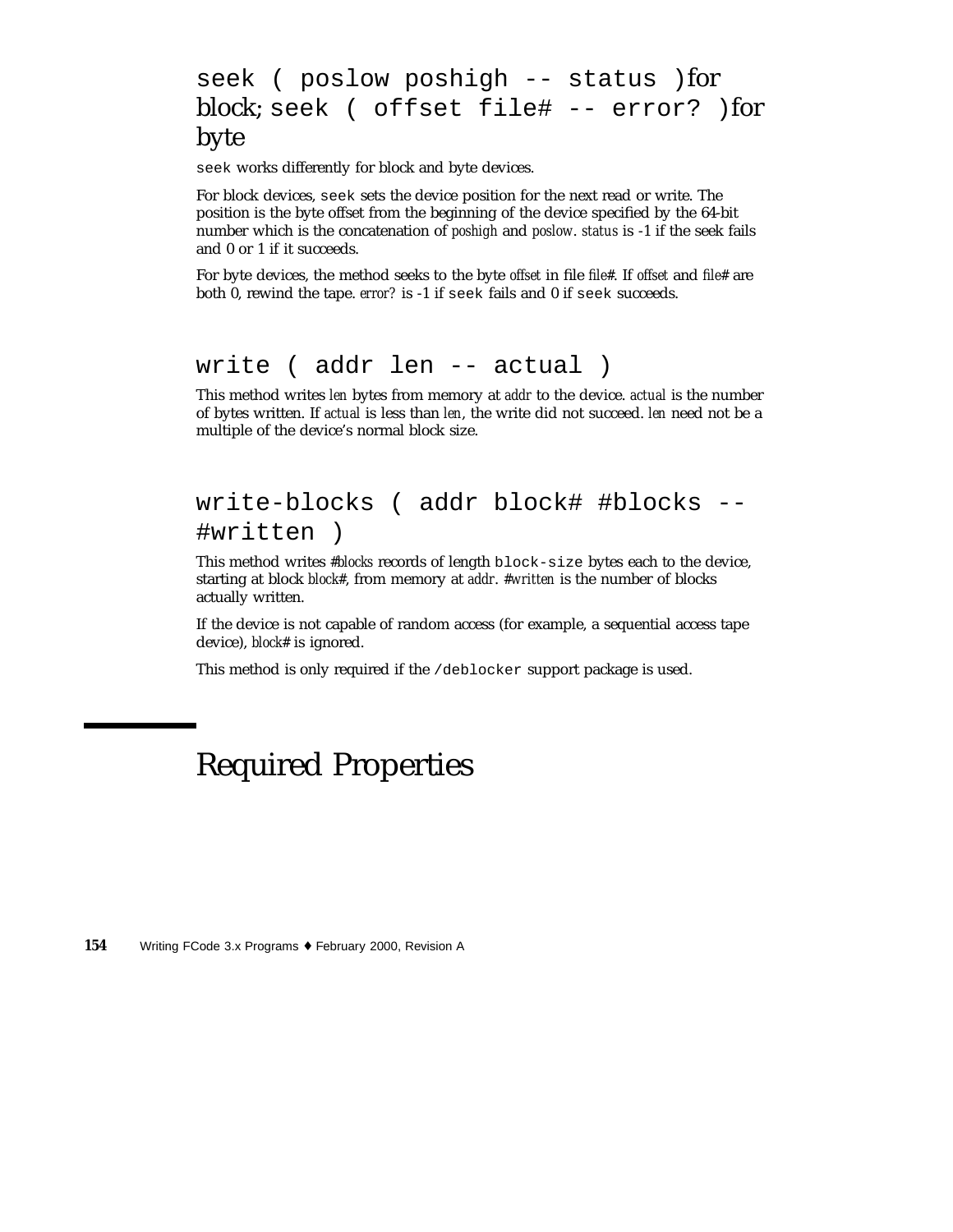**TABLE 8–1** Required Properties of Block and Byte Devices

| <b>Property Name</b> | <b>Sample Values</b>                 |
|----------------------|--------------------------------------|
| name                 | " SUNW, my-scsi"                     |
| reg                  | list of registers (device-dependent) |
| device_type          | block or byte                        |

# Device Driver Examples

The structure of the device tree for the sample card supported by the sample device drivers in this chapter is as shown in Figure 8–1:



*Figure 8–1* Sample Device Tree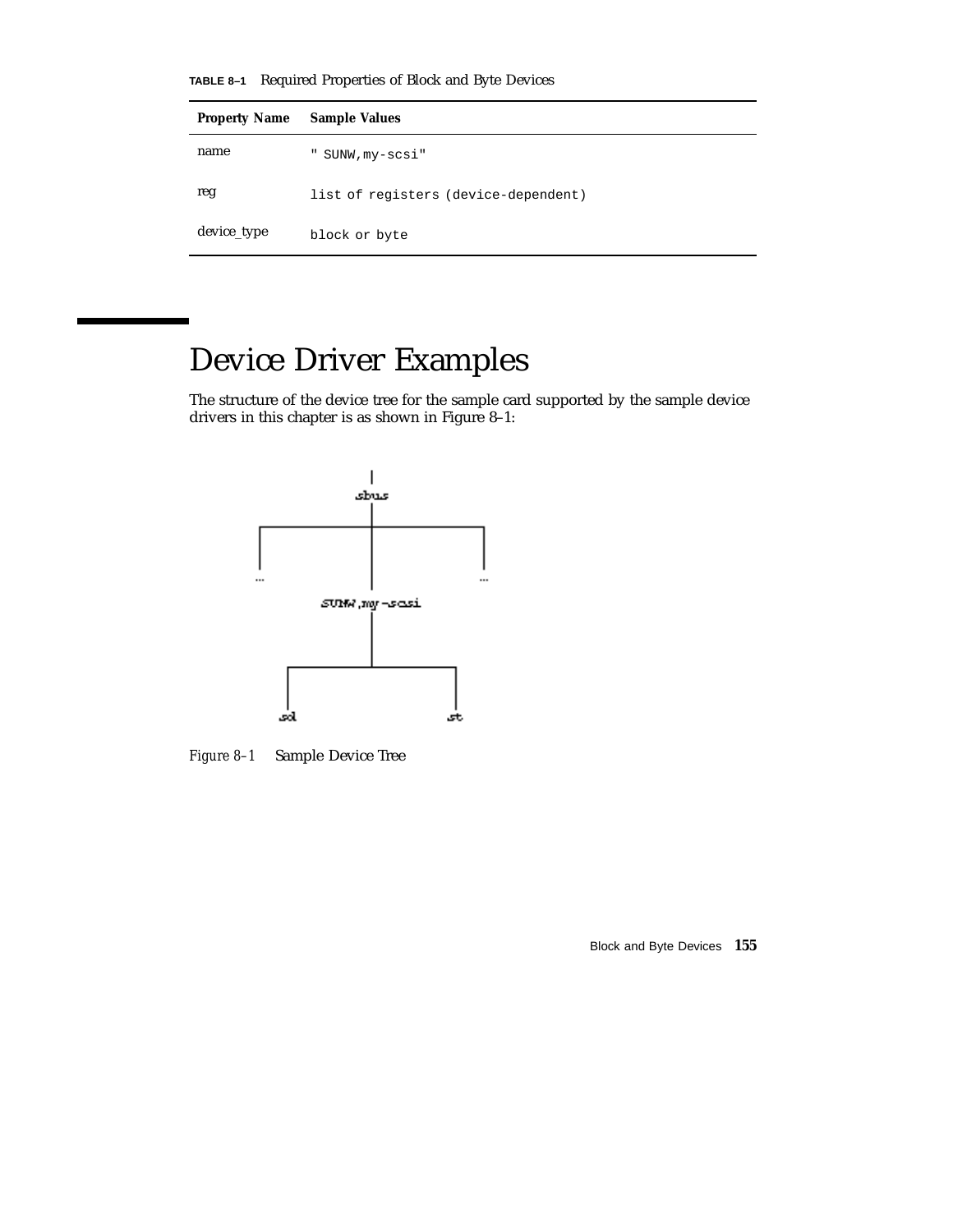# Simple Block Device Driver

**CODE EXAMPLE 8–1** Simple Block Device Driver

```
\ This is at a stage where each leaf node can be used only as a non-bootable device.
\ It only creates nodes and publishes necessary properties to identify the device.
fcode-version3
hex
   " SUNW,my-scsi" encode-string " name" property
   h# 20.0000 constant scsi-offset<br>h# 40 constant /scsi
               constant /scsi
   my-address scsi-offset + my-space /scsi reg
   new-device \ missing "reg" indicates a SCSI "wild-card" node
      " sd" encode-string " name" property
   finish-device
   new-device \ missing "reg" indicates a SCSI "wild-card" node
       " st" encode-string " name" property
   finish-device
end0
```
# Extended Block Device Driver

**CODE EXAMPLE 8–2** Sample Driver for my-scsi Device

```
\ It is still a non-bootable device. The purpose is to show how an intermediate stage
\ of driver can be used to debug board during development. In addition to publishing
\ the properties, this sample driver shows methods to access, test and control
\ "SUNW,my-scsi" device.
\ The following main methods are provided for "SUNW,my-scsi" device.
 \ open ( -- okay? )
\setminus close ( -- )
\ reset ( -- )
\ selftest ( -- error? )
fcode-version3
  hex
  headers
  h# 20.0000 constant scsi-offset
```
**(continued)**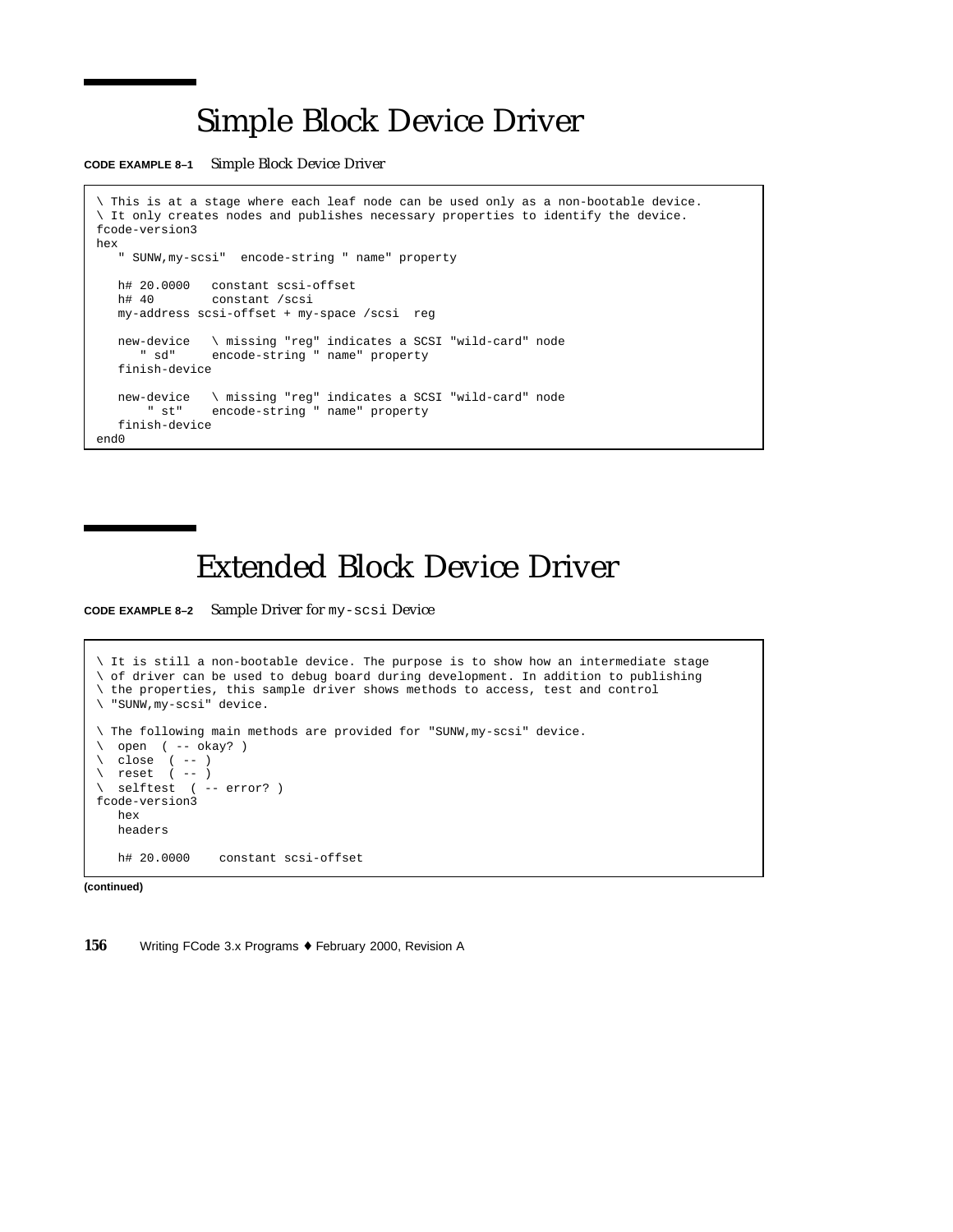```
h# 40 constant /scsi
d# 25.000.000 constant clock-frequency
: identify-me ( -- )
   " SUNW,my-scsi" encode-string " name" property
   " scsi" device-type
  my-address scsi-offset + my-space /scsi reg
;
identify-me
h# 10.0000 constant dma-offset
h# 10 constant /dma
-1 instance value dma-chip
\ methods to access/control dma registers
: dmaaddress ( -- addr ) dma-chip 4 + ;
: dmacount ( -- addr ) dma-chip 8 + ;
: dmaaddr@ ( -- n ) dmaaddress rl@ ;
: dmaaddr@ ( - - n ) dmaaddress rl@ ;<br>: dmaaddr! ( n - - ) dmaaddress rl! ;<br>: dmacount@ ( - - n ) dmacount rl@ ;
: dmacount@ (-- n )<br>: dmacount! (n - - )(n - - ) dmacount rl!<br>(- - n) dma-chip rl@
: dma-chip@ ( -- n ) dma-chip rl@ ;
: dma-chip! (n - - ) dma-chip rl! ;<br>: dma-btest (mask -- flag) dma-chip@
: dma-btest ( mask -- flag ) dma-chip@ and ;
: dma-bset ( mask -- ) dma-chip@ or dma-chip! ;
: dma-breset ( mask -- ) not dma-btest dma-chip! ;
external
\ methods to allocate, map, unmap, free dma buffers
: decode-unit ( addr len -- low high ) decode-2int ;
: dma-alloc ( size -- vaddr ) " dma-alloc" $call-parent ;
: dma-free ( vaddr size -- ) The dma-free" $call-parent ;
: dma-map-in ( vaddr size cache? -- devaddr ) " dma-map-in" $call-parent ;
: dma-map-out ( vaddr devaddr size -- ) " dma-map-out" $call-parent ;
\ Dma-sync could be a dummy routine if the parent device doesn"t support.
: dma-sync ( virt-addr dev-addr size -- )
   " dma-sync" my-parent ["] $call-method catch if
     2drop 2drop 2drop
  then
;
: map-in ( addr space size -- virt ) " map-in" $call-parent ;
: map-out ( virt size -- ) " map-out" $call-parent ;
headers
: dma-open ( -- )
  my-address dma-offset + my-space /dma map-in to dma-chip
;
: dma-close ( -- ) dma-chip /dma map-out -1 to dma-chip ;
-1 instance value scsi-init-id
```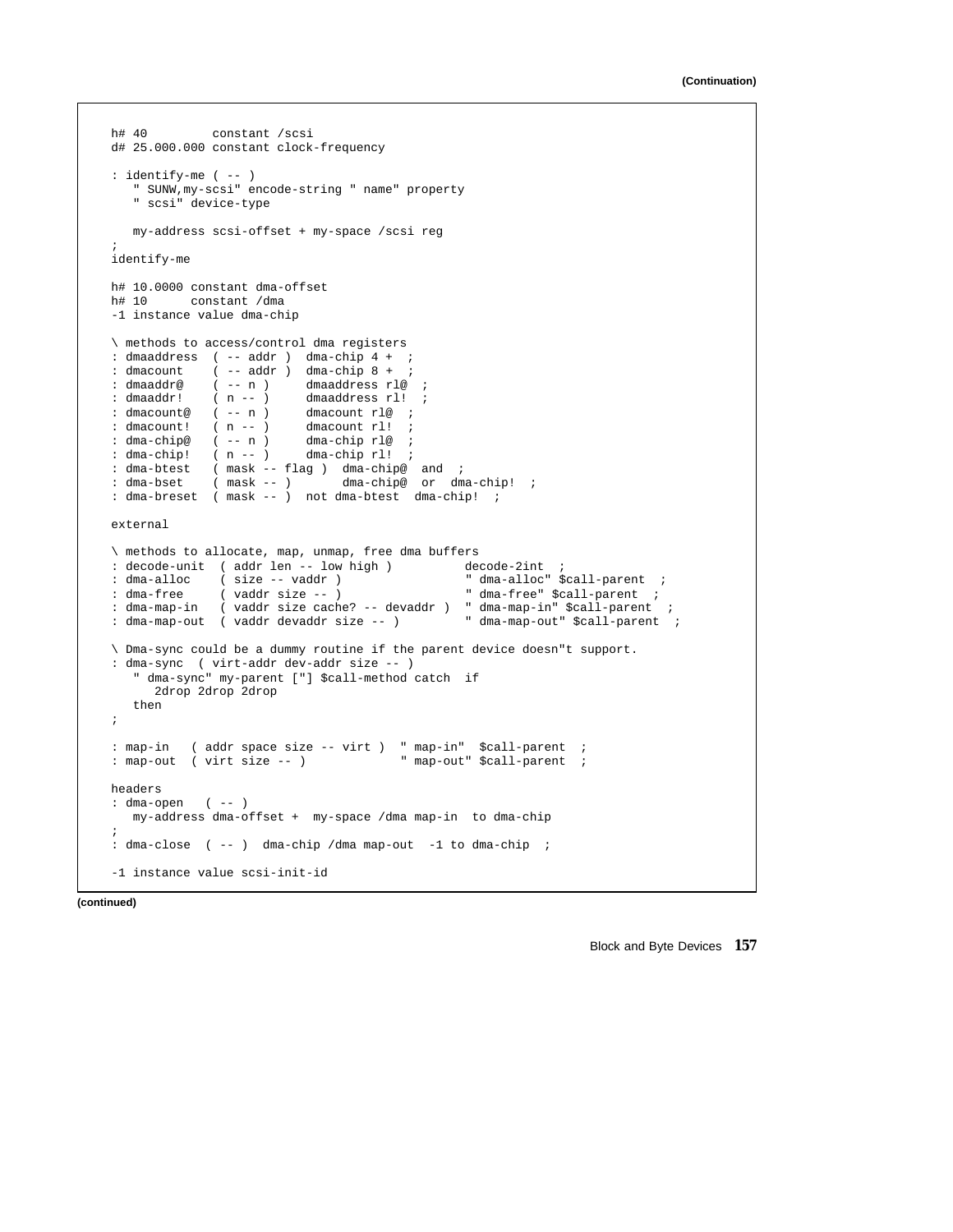```
-1 instance value scsi-chip
h# 20 constant /mbuf
-1 instance value mbuf
-1 instance value mbuf-dma
d# 6 constant /sense
-1 instance value sense-command
-1 instance value sense-cmd-dma
d# 8 constant #sense-bytes
-1 instance value sense-buf
-1 instance value sense-buf-dma
-1 instance value mbuf0
d# 12 constant /cmdbuf
-1 instance value cmdbuf
-1 instance value cmdbuf-dma
-1 instance value scsi-statbuf
\ mapping and allocation routines for scsi
: map-scsi-chip ( -- )
   my-address scsi-offset + my-space /scsi map-in to scsi-chip
;
: unmap-scsi-chip ( -- ) scsi-chip /scsi map-out -1 to scsi-chip ;
\ After any changes to sense-command by CPU or any changes to sense-cmd-dma by
\ device, synchronize changes by issuing " sense-command sense-cmd-dma /sense
\ dma-sync " Similarly after any changes to sense-buf, sense-buf-dma, mbuf,
\ mbuf-dma, cmdbuf or cmdbuf-dma, synchronize changes by appropriately issuing
\ dma-sync map scsi chip and allocate buffers for "sense" command and status
: map-scsi ( -- )
  map-scsi-chip
   /sense dma-alloc to sense-command
   sense-command /sense false dma-map-in to sense-cmd-dma
   #sense-bytes dma-alloc to sense-buf
   sense-buf #sense-bytes false dma-map-in to sense-buf-dma
   2 alloc-mem to scsi-statbuf
;
\ free buffers for "sense" command and status and unmap scsi chip
: unmap-scsi ( -- )
   scsi-statbuf 2 free-mem
   sense-buf sense-buf-dma #sense-bytes dma-sync \ redundant
   sense-buf sense-buf-dma #sense-bytes dma-map-out
   sense-buf #sense-bytes dma-free
   sense-command sense-cmd-dma /sense dma-sync \ redundant
   sense-command sense-cmd-dma /sense dma-map-out
   sense-command /sense dma-free
   -1 to sense-command
   -1 to sense-cmd-dma
   -1 to sense-buf
   -1 to scsi-statbuf
   -1 to sense-buf-dma
   unmap-scsi-chip
;
```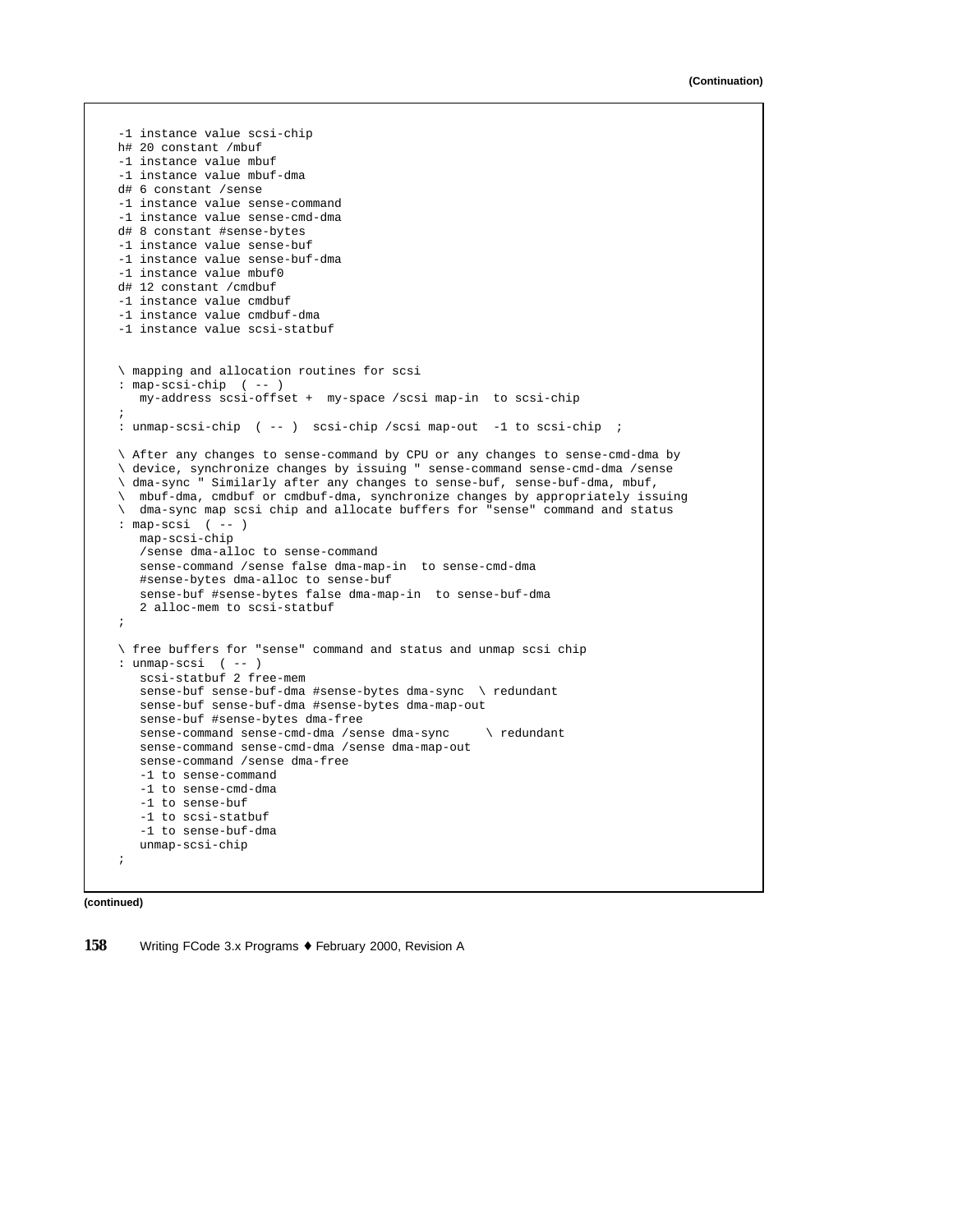```
\ constants related to scsi commands
h# 0 constant nop
h# 1 constant flush-fifo
h# 2 constant reset-chip
h# 3 constant reset-scsi
h# 80 constant dma-nop
\ words to get scsi register addresses.
\ Each chip register is one byte, aligned on a 4-byte boundary.
: scsi+ ( offset -- addr ) scsi-chip + j<br>: transfer-count-lo ( -- addr ) h# 0 s
                      (- - addr) h# 0 scsi+ ;
: transfer-count-hi ( -- addr ) h# 4 scsi+ ;
                        (- - addr) h# 8 scsi+ ;
: command (- - addr) h# c scsi+ ;<br>: configuration (- - addr) h# 20 scsi+ ;
: configuration ( -- addr ) h# 20 scsi+ ;
: scsi-test-reg ( -- addr ) h# 28 scsi+ ;
\ Read only registers:
: \text{scsi-status} ( -- addr ) h# 10 scsi+ ;<br>: interrupt-status ( -- addr ) h# 14 scsi+ ;
: interrupt-status ( -- addr ) h# 14 scsi+ ;
                       ( -- addr ) h# 18 scsi+ ;
: fifo-flags ( -- addr ) h# 1c scsi+ ;
\ Write only registers:
: select/reconnect-bus-id ( -- addr ) h# 10 scsi+ ;
: select/reconnect-timeout ( -- addr ) h# 14 scsi+ ;
: sync-period ( -- addr ) h# 18 scsi+ ;<br>: sync-offset ( -- addr ) h# 1c scsi+ ;
                           (- - addr ) h# 1c scsi+ ;
: clock-conversion-factor ( -- addr ) h# 24 scsi+ ;
\ words to read from/store to scsi registers.
: cnt@ ( -- w ) transfer-count-lo rb@ transfer-count-hi rb@ bwjoin ;<br>: fifo@ ( -- c ) fifo rb@ ;
            (- - c) fifo rb@ ;
: cmd@ ( -- c ) command rb@ ;
: stat@ ( -- c ) scsi-status rb@ ;
: istat@ ( -- c ) interrupt-status rb@ ;
: fifo-cnt ( -- c ) fifo-flags rb@ h# 1f and ;
: data@ ( -- c ) begin fifo-cnt until fifo@ ;
: seq@ ( -- c ) sequence-step rb@ h# 7 and ;
: fifo! ( c -- ) fifo rb! ;
: cmd! (c -- ) commandrb! ;
: cnt! ( w -- ) wbsplit transfer-count-hi rb! transfer-count-lo rb! ;
: targ! ( c -- ) select/reconnect-bus-id rb! ;
: data! ( c -- ) begin fifo-cnt d# 16 <> until fifo! ;
\ scsi chip noop and initialization
: scsi-nop ( -- ) nop cmd! ;
: init-scsi ( -- ) reset-chip cmd! scsi-nop ;
: wait-istat-clear ( -- error? )
```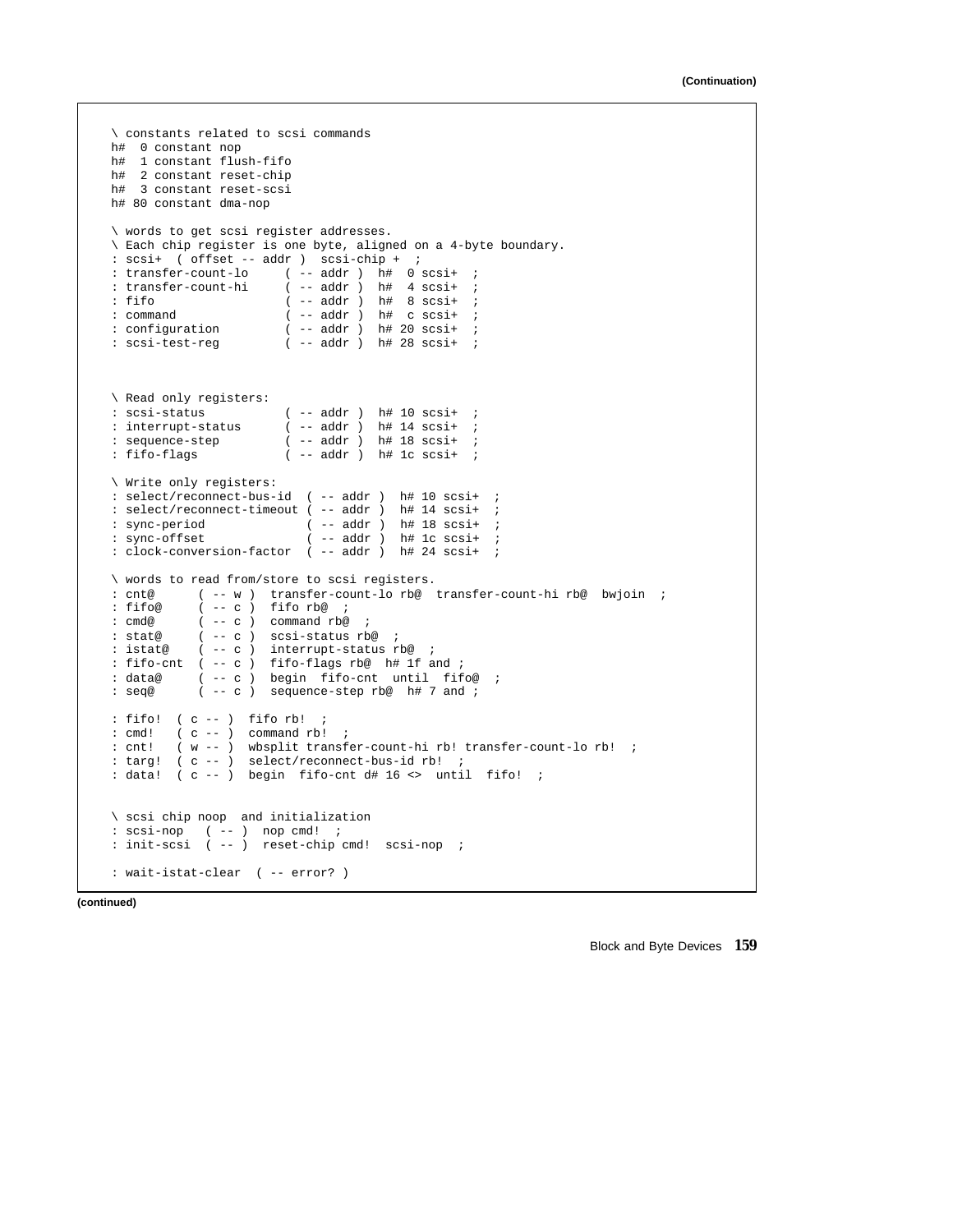```
d# 1000
  begin
     1 ms 1- ( count )
     dup 0= ( count expired? )
     istat@ ( count expired? istat )
      0= or ( count clear? )
   until ( count )
  0= ifistat@ 0<> if
         cr ." Can"t clear ESP interrupts: "
         ." Check SCSI Term. Power Fuse." cr
        true exit
     then
   then
   false
;
: clk-conv-factor ( -- n ) clock-frequency d# 5.000.000 / 7 and ;
\ initialize scsi chip, tune time amount, set async operation mode, and set scsi
\ bus id
: reset-my-scsi ( -- error? )
  init-scsi
  h# 93 select/reconnect-timeout rb!
  0 sync-offset rb!
  clk-conv-factor clock-conversion-factor rb!
  h# 4 scsi-init-id 7 and or configuration rb!
  wait-istat-clear
;
: reset-bus ( -- error? )
  reset-scsi cmd! wait-istat-clear
;
: init-n-test ( -- ok? ) reset-my-scsi 0= ;
: get-buffers ( -- )
  h# 8000 dma-alloc to mbuf0
  /cmdbuf dma-alloc to cmdbuf
  cmdbuf /cmdbuf false dma-map-in to cmdbuf-dma
;
: give-buffers ( -- )
  mbuf0 h# 8000 dma-free -1 to mbuf0
  cmdbuf cmdbuf-dma /cmdbuf dma-sync \ redundant
  cmdbuf cmdbuf-dma /cmdbuf dma-map-out
  cmdbuf /cmdbuf dma-free
   -1 to cmdbuf -1 to cmdbuf-dma
;
: scsi-selftest ( -- fail? ) reset-my-scsi ;
```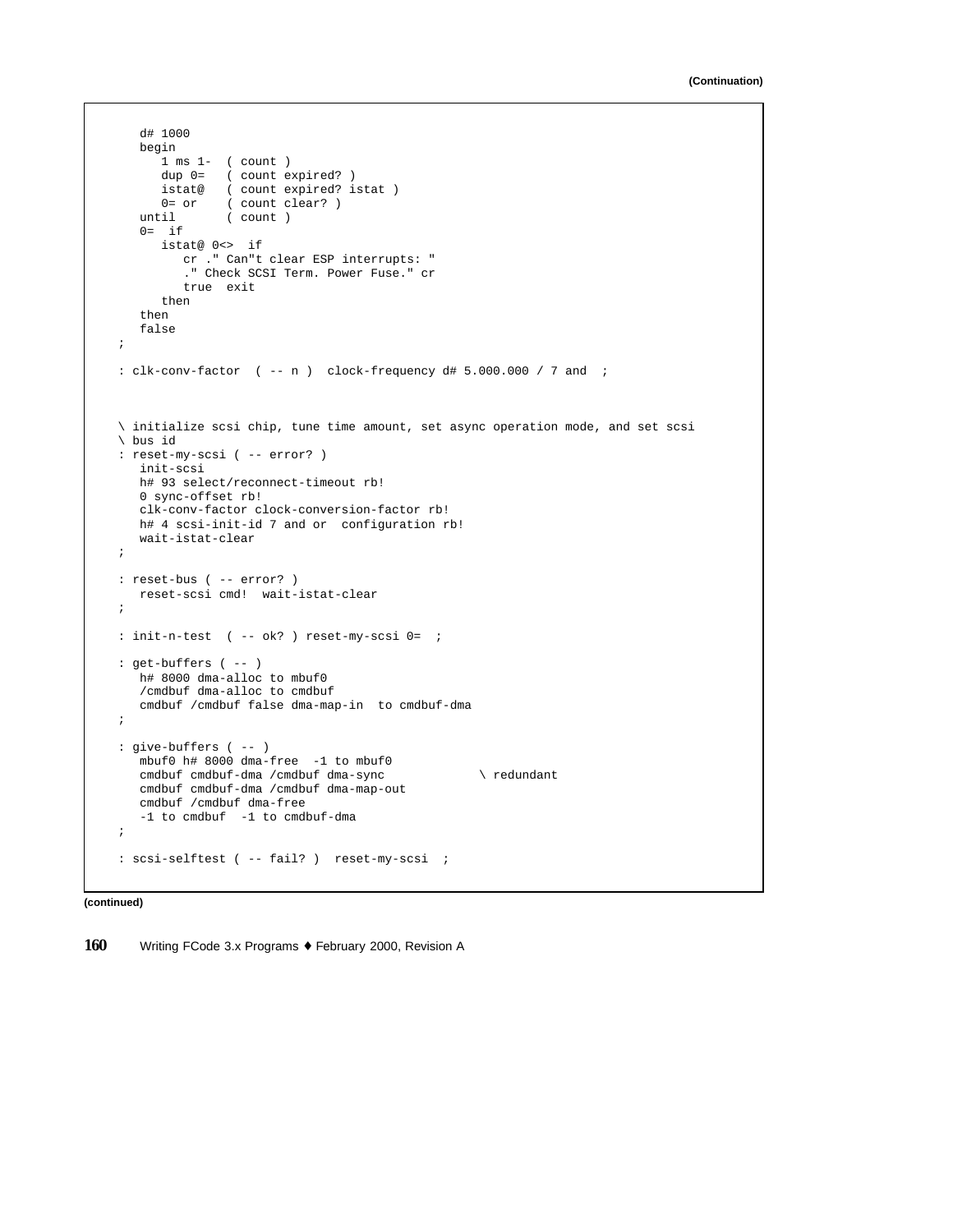```
\ dma-alloc and dma-map-in mbuf-dma
: mbuf-allloc ( -- )
  /mbuf dma-alloc to mbuf
  mbuf /mbuf false dma-map-in to mbuf-dma
;
\ dma-map-out and dma-free mbuf-dma
: mbuf-free ( -- )
  mbuf mbuf-dma /mbuf dma-sync \ redundant
  mbuf mbuf-dma /mbuf dma-map-out
  mbuf /mbuf dma-free
   -1 to mbuf
   -1 to mbuf-dma
;
external
\ If any routine was using buffers allocated by dma-alloc, and was using dma mapped
\ by dma-map-in, it would have to dma-sync those buffers after making any changes to
\ them.
: open ( -- success? )
  dma-open
   " scsi-initiator-id" get-inherited-property 0= if
     decode-int to scsi-init-id
     2drop
     map-scsi
     init-n-test ( ok? )<br>dup if ( true
                                     (\text{true})<br>(\text{true})get-buffers
     else
     unmap-scsi dma-close ( false )<br>then ( success
                                     ( success? )
  else
      ." Missing initiator id" cr false
  dma-close<br>then
                                     ( success? )
;
: close ( -- )
  give-buffers unmap-scsi dma-close
;
: reset ( -- )
  dma-open map-scsi
  h# 80 dma-breset
  reset-my-scsi drop reset-bus drop
  unmap-scsi dma-close
;
\ if scsi-selftest was actually using buffers allocated by mbuf-alloc, it would
\ have to do dma-sync after any changes to mbuf or mbuf-dma.
: selftest ( -- fail? )
  map-scsi
  mbuf-alloc
  scsi-selftest
```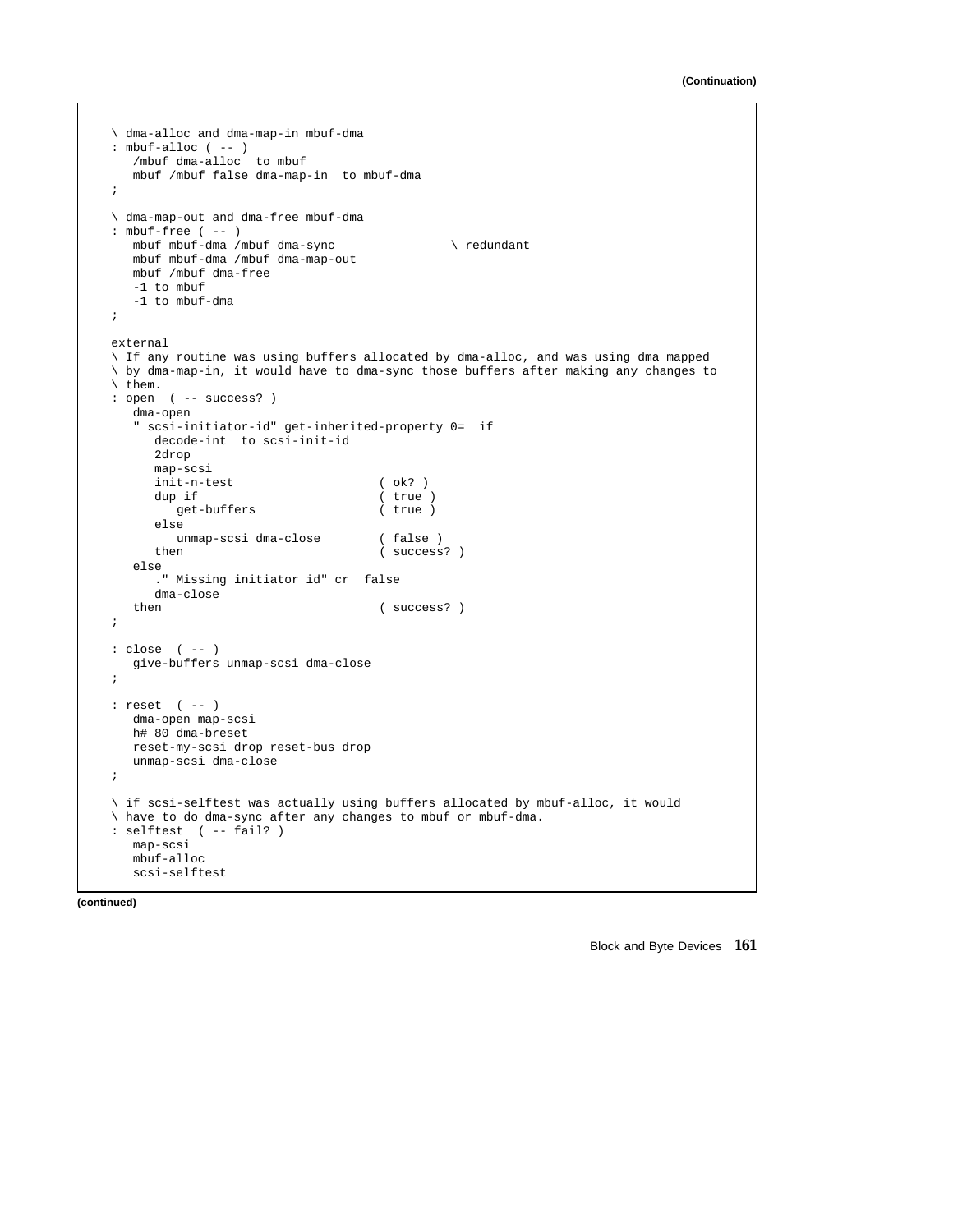```
mbuf-free
     unmap-scsi
   ;
   new-device \ missing "reg" indicates a SCSI "wild-card" node
      " sd" encode-string " name" property
   finish-device
  new-device \ missing "reg" indicates a SCSI "wild-card" node
               encode-string " name" property
   finish-device
end0
```
# Complete Block and Byte Device Driver

**CODE EXAMPLE 8–3** Sample Driver for Bootable Devices

```
\ This driver supports "block" and "byte" type bootable devices, by using standard
\ "deblocker"and "disk-label" packages.
fcode-version3
  hex
  headers
   : copyright ( -- )
    ." Copyright 1992 - 1995 Sun Microsystems. All Rights Reserved" cr
   ;
  h# 20.0000 constant scsi-offset<br>h# 40 constant /scsi
                constant /scsi
  d# 25.000.000 constant clock-frequency
  : identify-me ( -- )
      " SUNW,my-scsi" encode-string " name" property
      " scsi" device-type
     my-address scsi-offset + my-space /scsi reg
   ;
  identify-me
  h# 10.0000 constant dma-offset
  h# 10 constant /dma
   -1 instance value dma-chip
   external
```
**(continued)**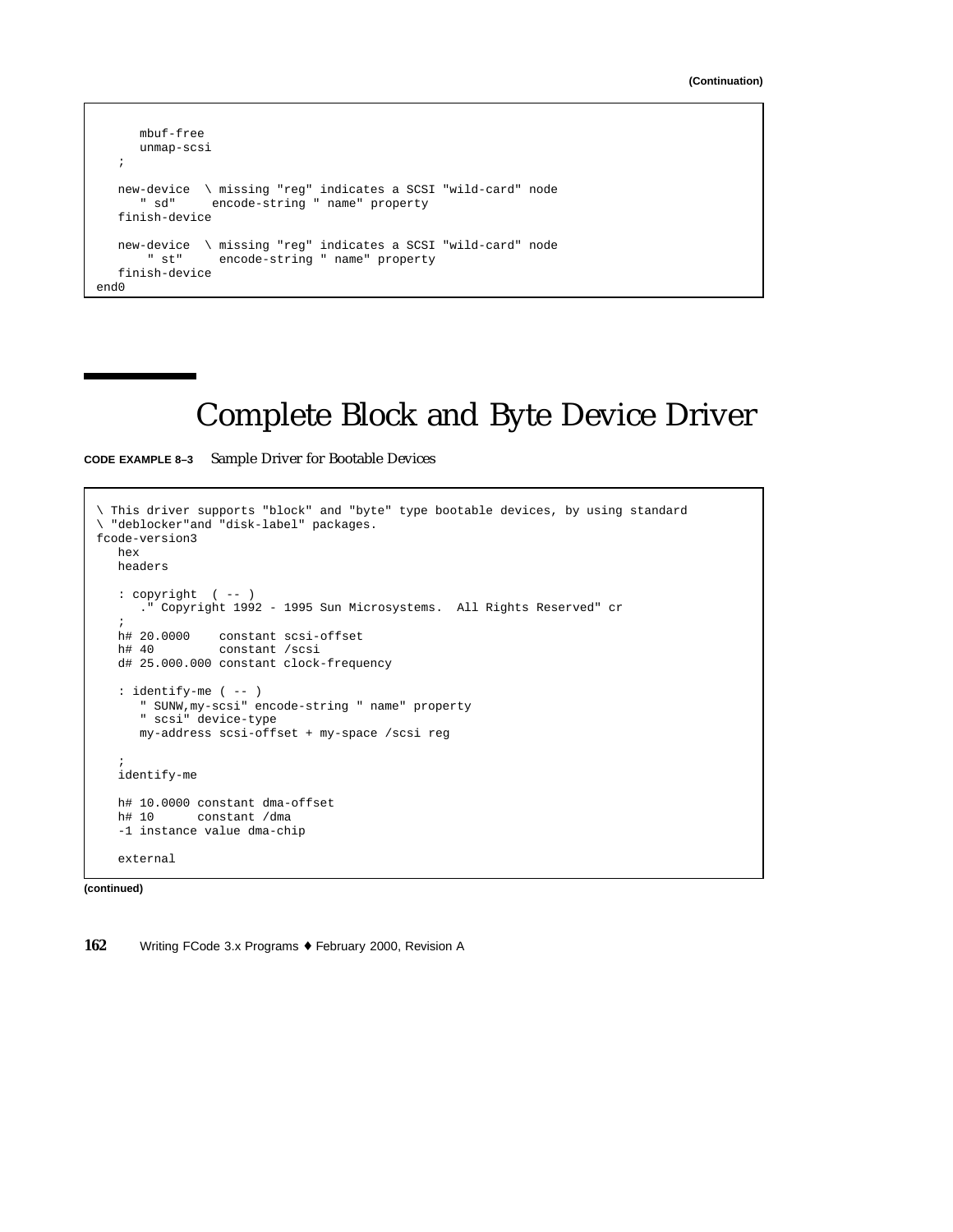```
: decode-unit ( addr len -- low high ) decode-2int ;
: dma-alloc     ( size -- vaddr )<br>: dma-free     ( vaddr size -- )
                                                      dma-alloc" $call-parent ;<br>" dma-free" $call-parent ;
: dma-map-in ( vaddr size cache? -- devaddr ) " dma-map-in" $call-parent ;<br>: dma-map-out ( vaddr devaddr size -- ) " dma-map-out" $call-parent ;
: dma-map-out ( vaddr devaddr size -- )
\ Dma-sync could be dummy routine if parent device doesn"t support.
: dma-sync ( virt-addr dev-addr size -- )
   " dma-sync" my-parent ["] $call-method catch if
      2drop 2drop 2drop
   then
;
: map-in ( addr space size -- virt ) " map-in" $call-parent ;<br>: map-out ( virt size -- ) " map-out" $call-parent ;
: map-out ( virt size - )
headers
\ variables/values for sending commands, mapping etc.
-1 instance value scsi-init-id
-1 instance value scsi-chip
-1 instance value mbuf
-1 instance value mbuf-dma
h# 20 constant /mbuf
...
\ mapping and allocation routines for scsi
: map-scsi-chip ( -- )
   my-address scsi-offset + my-space /scsi map-in to scsi-chip
;
: unmap-scsi-chip ( -- ) scsi-chip /scsi map-out -1 to scsi-chip ;
: map-scsi ( -- )
   map-scsi-chip
   \ allocate buffers etc. for "sense" command and status
   ...
;
: unmap-scsi ( -- )
   \ free buffers etc. for "sense" command and status
    ...
   unmap-scsi-chip
;
\ words related to scsi commands and register access.
...
: reset-my-scsi ( -- error? ) ... ;
: reset-bus ( -- error? ) ... ;
```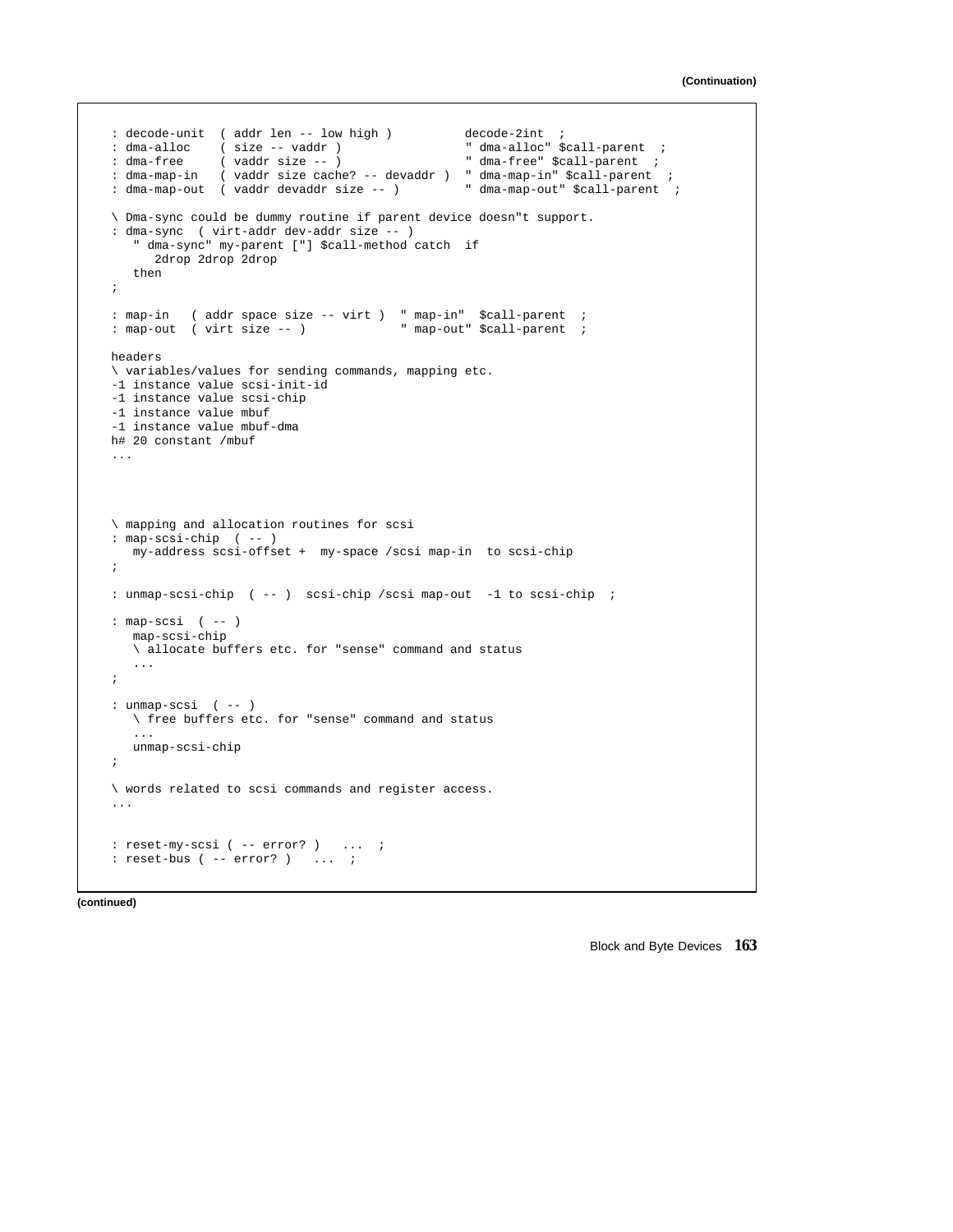```
: init-n-test ( -- ok? ) ... ;
: get-buffers ( -- ) ... ;
: give-buffers ( -- ) ... ;
: scsi-selftest ( -- fail? ) ... ;
d# 512 constant ublock
0 instance value /block
0 instance value /tapeblock
instance variable fixed-len?
...
external
: set-timeout ( n - - ) ... ;
: send-diagnostic ( -- error? )
    \ run diagnostics and return any error.
     ...
;
: device-present? ( lun target -- present? ) ... ;
: mode-sense ( -- true | block-size false ) ... ;
: read-capacity ( -- true | block-size false ) ... ;
\ Spin up a SCSI disk, coping with a possible wedged SCSI bus
: timed-spin ( target lun -- ) ... ;
: disk-r/w-blocks ( addr block# #blocks direction? -- #xfered )
  ... ( #xfered )
;
\ Execute "mode-sense" command. If failed, execute read-capacity command.
\ If this also failed, return d# 512 as the block size.
: disk-block-size ( -- n )
    mode-sense if read-capacity if d# 512 then then
    dup to /block
;
: tape-block-size ( -- n ) ... ;
: fixed-or-variable ( -- max-block fixed? ) ... ;
: tape-r/w-some ( addr block# #blks read? -- actual# error? ) ... ;
headers
: dma-open ( -- ) my-address dma-offset + my-space /dma map-in to dma-chip ;
: dma-close ( -- ) dma-chip /dma map-out -1 to dma-chip ;
\ After any changes to mbuf by cpu or any changes to mbuf-dma by device, synchronize
\ changes by issuing " mbuf mbuf-dma /mbuf dma-sync "
: mbuf-alloc ( -- )
   /mbuf dma-alloc to mbuf
   mbuf /mbuf false dma-map-in to mbuf-dma
;
```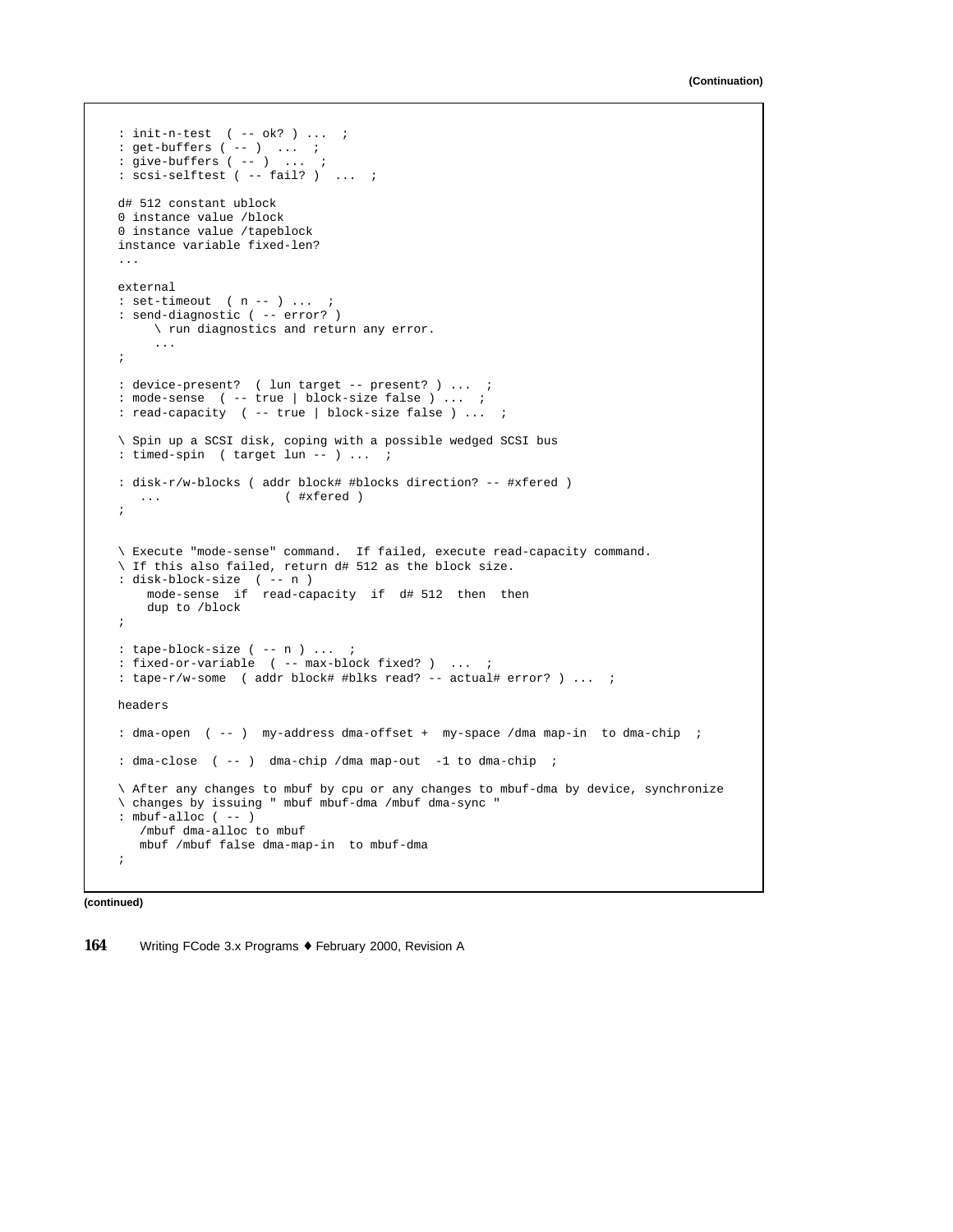```
\ dma-map-out and dma-free mbuf-dma
  : mbuf-free ( -- )
    mbuf mbuf-dma /mbuf dma-sync \ redundant
     mbuf mbuf-dma /mbuf dma-map-out
     mbuf /mbuf dma-free
     -1 to mbuf
     -1 to mbuf-dma
  ;
  external
   \ external methods for scsi bus ( "SUNW,my-scsi" node)
   : open ( -- okay? )
     dma-open
     " scsi-initiator-id" get-inherited-property 0= if
       decode-int to scsi-init-id
        2drop
        map-scsi
        init-n-test ( ok? )<br>dup if ( true
                                    ( true )
           get-buffers ( true )
        else
          unmap-scsi dma-close (false)
        then ( success? )
     else
        ." Missing initiator id" cr false
     dma-close<br>then
                                     ( success? )
  ;
  : close ( -- ) give-buffers unmap-scsi dma-close ;
  : reset ( -- )
    dma-open map-scsi
     ...
     reset-my-scsi drop reset-bus drop
     unmap-scsi dma-close
  ;
  : selftest ( -- fail? )
    map-scsi
     mbuf-alloc
    scsi-selftest
     mbuf-free
     unmap-scsi
  ;
  headers
\ start of child block device
  new-device \ missing "reg" indicates SCSI "wild-card" node
     " sd" encode-string " name" property
```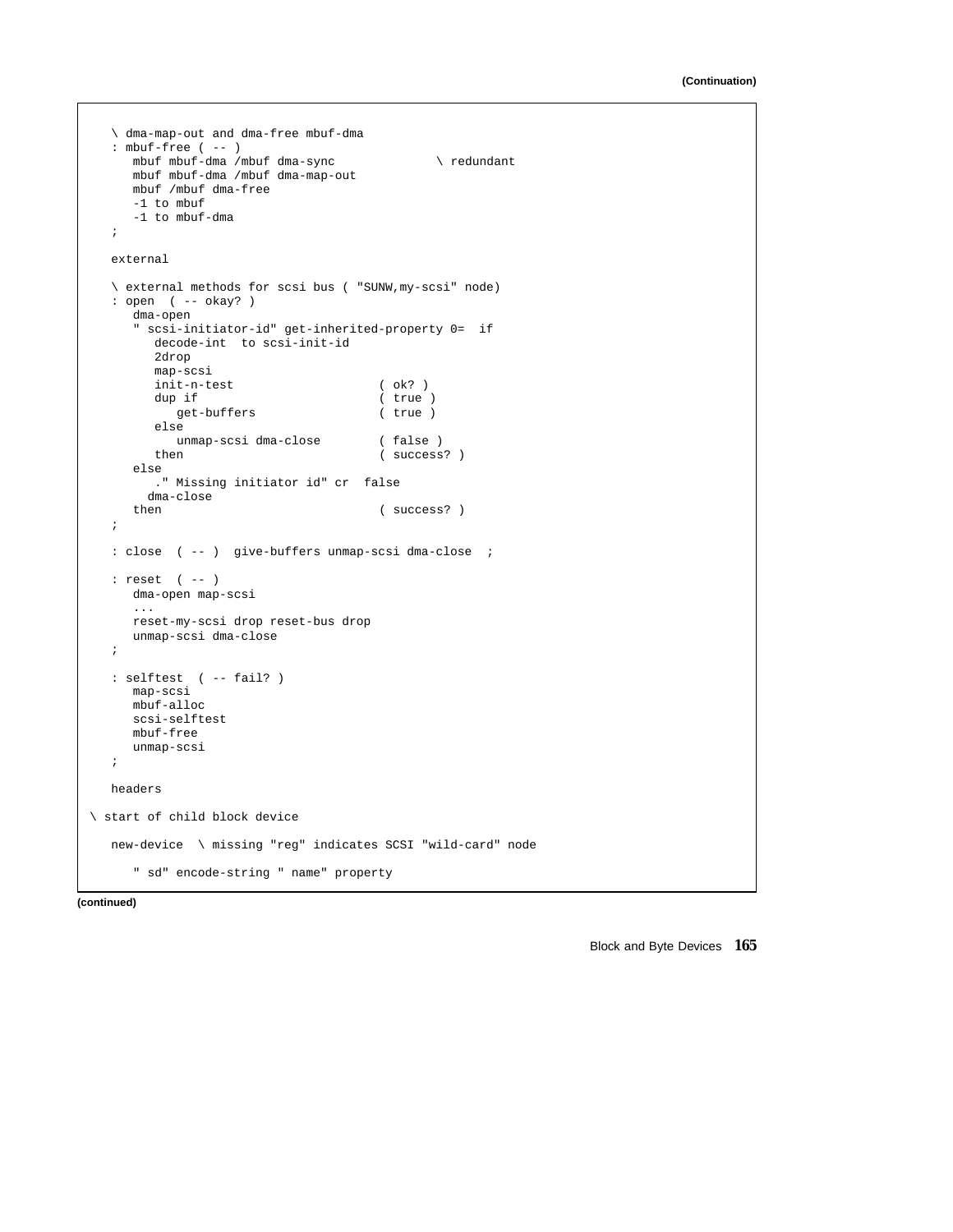```
" block" device-type
0 instance value offset-low
0 instance value offset-high
0 instance value label-package
\ The "disk-label" package interprets any partition information contained in
\ the disk label. The "load" method of the "block" device uses the load method
\ provided by "disk-label"
: init-label-package ( -- okay? )
   0 to offset-high 0 to offset-low
   my-args " disk-label" $open-package to label-package
   label-package if
     0 0 " offset" label-package $call-method
      to offset-high to offset-low
     true
   else
      ." Can"t open disk label package" cr false
   then
;
0 instance value deblocker
: init-deblocker ( -- okay? )
   " " " deblocker" $open-package to deblocker
  deblocker if
     true
   else
     ." Can"t open deblocker package" cr false
   then
;
: device-present? ( lun target -- present? )
    " device-present?" $call-parent
;
\ The following methods are needed for "block" device:
\ open, close, selftest, reset, read, write, load, seek, block-size,
\ max-transfer,read-blocks, write-blocks.
\ Carefully notice the relationship between the methods for the "block" device
\ and the methods pre-defined for "disk-label" and "deblocker"
external
\ external methods for "block" device ( "sd" node)
: spin-up ( -- ) my-unit " timed-spin" $call-parent ;
: open ( -- ok? )
  my-unit device-present? 0= if false exit then
   spin-up \ Start the disk if necessary
   init-deblocker 0= if false exit then
   init-label-package 0= if
      deblocker close-package false exit
   then
   true
```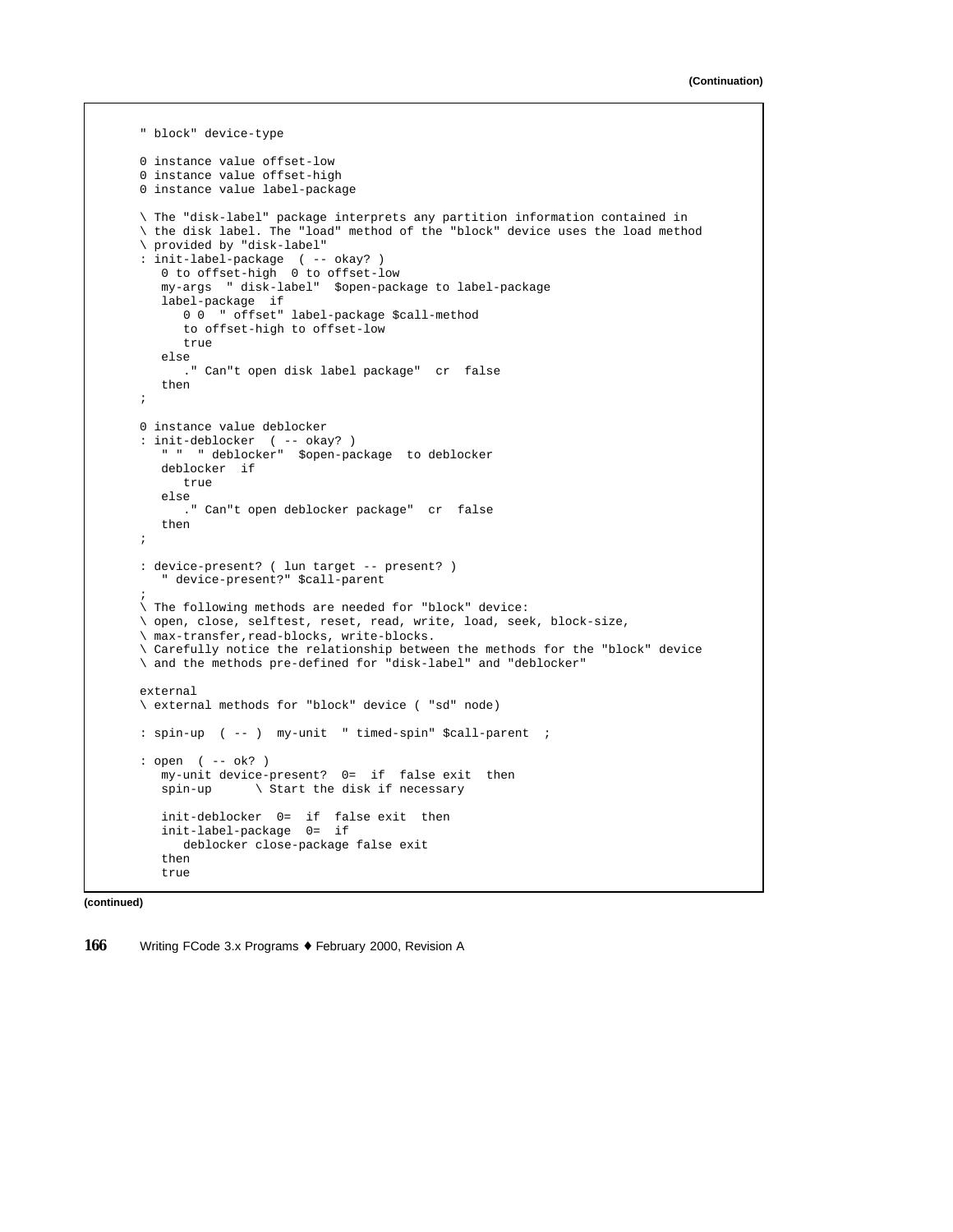```
;
      : close ( -- )
        label-package close-package 0 to label-package
        deblocker close-package 0 to deblocker
      ;
      : selftest ( -- fail? )
        my-unit device-present? if
            " send-diagnostic" $call-parent ( fail? )
         else
            true ( error )
        then
      ;
      : reset ( -- ) ... ;
      \ The "deblocker" package assists in the implementation of byte-oriented read and
      \ write methods for disks and tapes. The deblocker provides a layer of buffering
      \ to implement a high level byte-oriented interface "on top of" a low-level
     \ block-oriented interface.
      \ The "seek", "read" and "write" methods of this block device use corresponding
      \ methods provided by "deblocker"
      \ In order to be able to use the "deblocker" package this device has to define the
      \ following four methods, which the deblocker uses as its low-level interface
      \ to the device:
      \ 1) block-size, 2) max-transfer, 3) read-blocks and 4) write-blocks
      : block-size ( -- n ) " disk-block-size" $call-parent ;
      : max-transfer ( -- n ) block-size h# 40 * ;
      : read-blocks ( addr block# #blocks -- #read )
        true " disk-r/w-blocks" $call-parent
      ;
      : write-blocks ( addr block# #blocks -- #written )
        false " disk-r/w-blocks" $call-parent
      ;
     : dma-alloc ( #bytes -- vadr ) " dma-alloc" $call-parent ;
      : dma-free ( vadr #bytes -- ) " dma-free" $call-parent ;
     : seek ( offset.low offset.high -- okay? )<br>offset-low offset-high x+ " seek" deblocker $call-method
        offset-low offset-high x+ " seek"
      ;
      : read ( addr len -- actual-len ) " read" deblocker $call-method ;
      : write ( addr len -- actual-len ) " write" deblocker $call-method ;<br>: load ( addr -- size ) " load" label-package $call-metho
                                          " load" label-package $call-method ;
  finish-device \ finishing "block" device "sd"
  headers
\ start of child byte device
```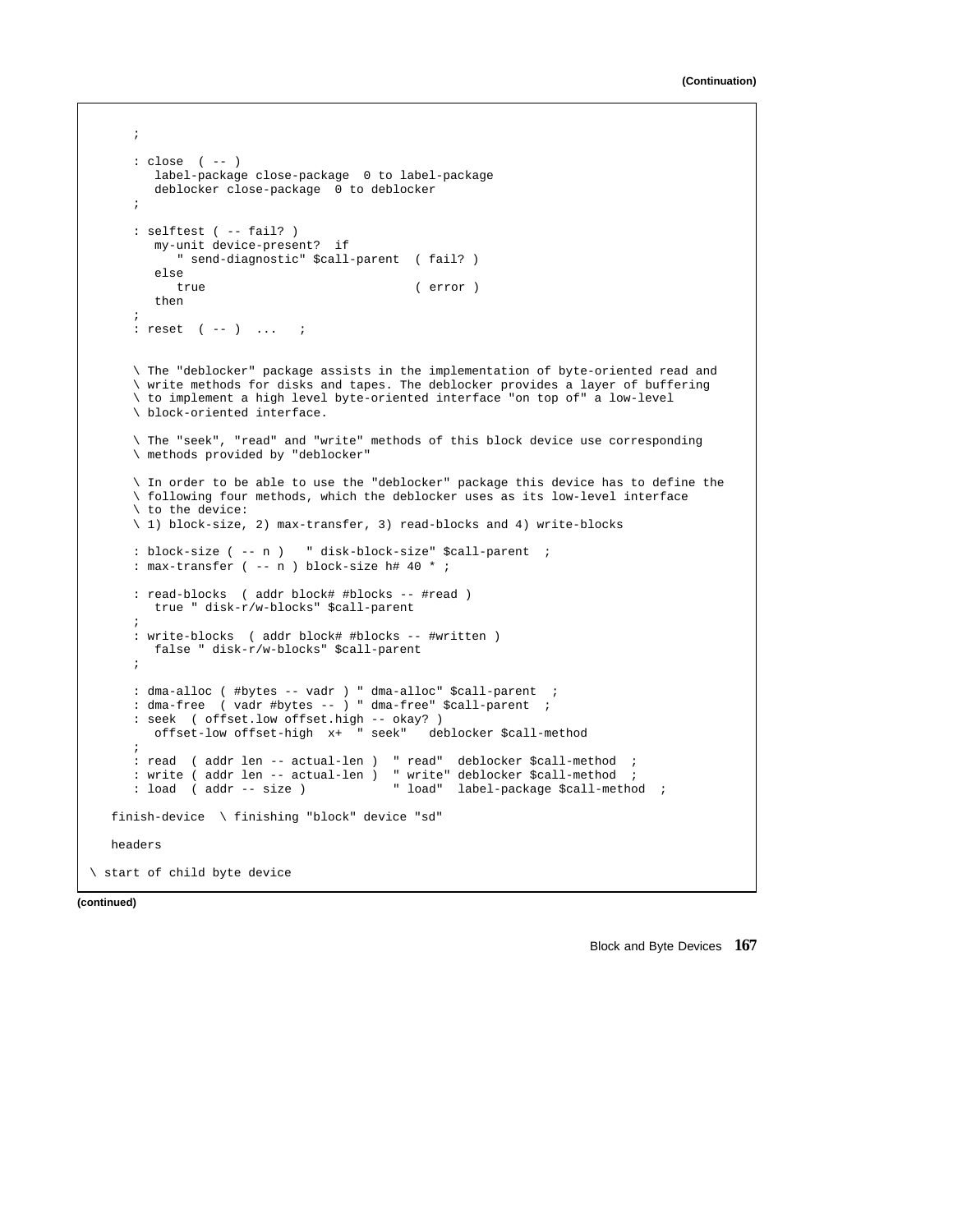```
new-device \ missing "reg" indicates "wild-card" node
   " st" encode-string " name" property
  " byte" device-type
  false instance value write-eof-mark?
  instance variable file-mark?
  true instance value scsi-tape-first-install
   : scsi-tape-rewind ( -- [[xstatbuf] f-hw] error? ) ... ;
   : write-eof ( -- [[xstatbuf] f-hw] error? ) ... ;
  0 instance value deblocker
   : init-deblocker ( -- okay? )
      " " " deblocker" $open-package to deblocker
     deblocker if
        true
     else
       ." Can"t open deblocker package" cr false
     then
   ;
   : flush-deblocker ( -- )
     deblocker close-package init-deblocker drop
   ;
   : fixed-or-variable ( -- max-block fixed? )
      " fixed-or-variable" $call-parent
   ;
   : device-present? ( lun target -- present? )
      " device-present?" $call-parent
   ;
   \ The following methods are needed for "byte" devices:
   \ open, close, selftest, reset, read, write, load, seek, block-size,
   \ max-transfer, read-blocks, write-blocks. Carefully notice the relationship
   \ between the methods for "byte" devices and the methods pre-defined for the
   \ standard deblocker package.
   external
   \ external methods for "byte" device ( "st" node)
   \ The "deblocker" package assists in the implementation of byte-oriented read
   \ and write methods for disks and tapes. The deblocker provides a layer of
   \ buffering to implement a high level byte-oriented interface "on top of" a
   \ low-level block-oriented interface.
   \ The "read" and "write" methods of this "byte" device use the corresponding
   \ methods provided by the "deblocker"
```

```
(continued)
```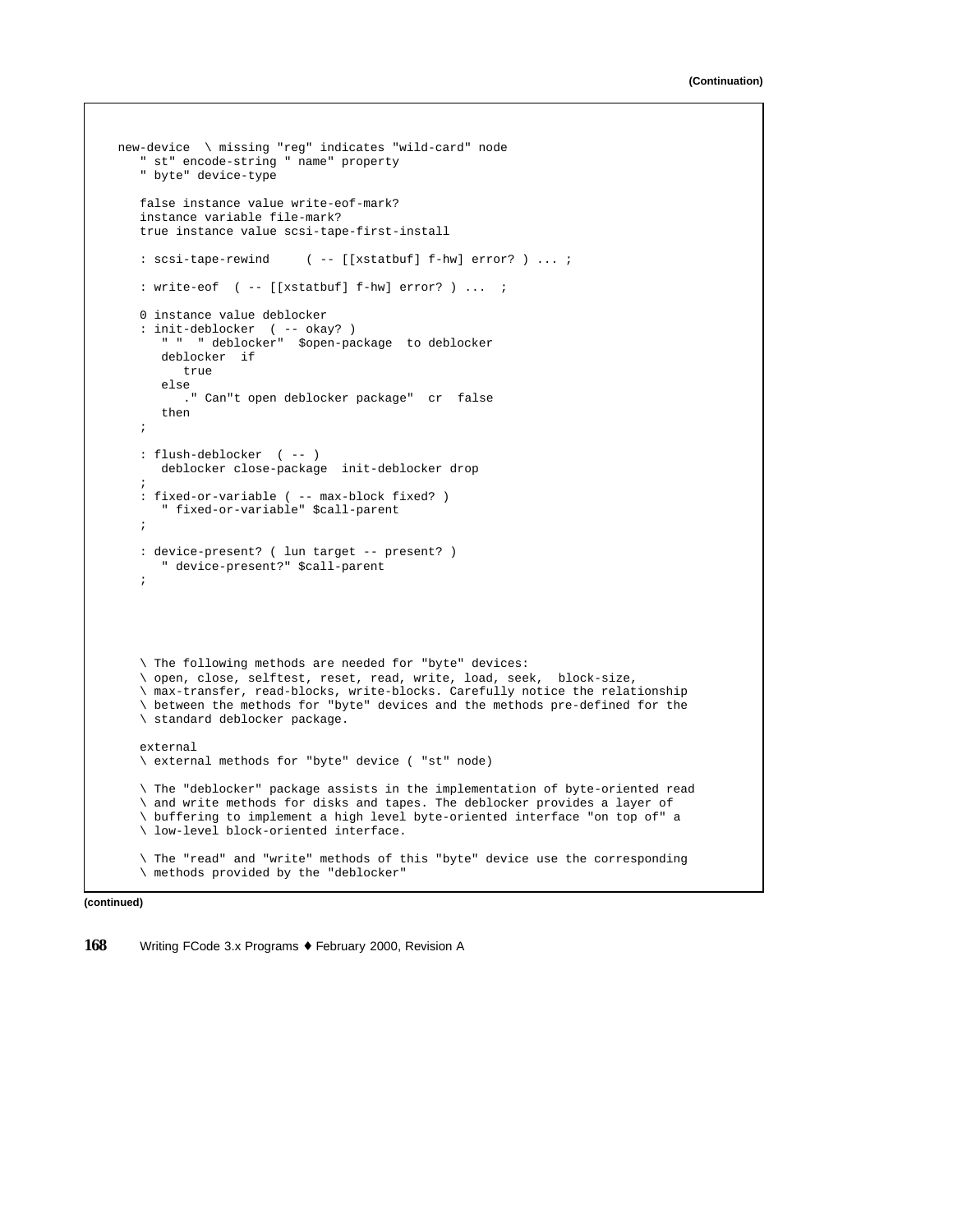```
\ In order to be able to use the "deblocker" package this device has to define the
\ following four methods which the deblocker uses as its low-level interface to
\ the device:
\ 1) block-size, 2) max-transfer, 3) read-blocks and 4) write-blocks
: block-size ( -- n ) " tape-block-size" $call-parent ;
: max-transfer ( -- n )
  fixed-or-variable ( max-block fixed? )
  if
      \ Use the largest multiple of /tapeblock that to <= h# fe00
     h# fe00 over / *
  then
;
: read-blocks ( addr block# #blocks -- #read )
  file-mark? @ 0= if
     true " tape-r/w-some" $call-parent file-mark? ! ( #read )
  else
    3drop 0
  then
;
: write-blocks ( addr block# #blocks -- #written )
  false " tape-r/w-some" $call-parent file-mark? !
;
: dma-alloc ( #bytes -- vaddr ) " dma-alloc" $call-parent ;
: dma-free ( vaddr #bytes -- ) " dma-free" $call-parent ;
: open ( -- okay? ) \ open for tape
  my-unit device-present? 0= if false exit then
  scsi-tape-first-install if
     scsi-tape-rewind if
        ." Can"t rewind tape" cr
        0= if drop then
        false exit
     then
     false to scsi-tape-first-install
  then
   \ Set fixed-len? and /tapeblock
  fixed-or-variable 2drop
  init-deblocker 0= if false exit then
  true
;
: close ( -- )
  deblocker close-package 0 to deblocker
  write-eof-mark? if
     write-eof if
        ." Can"t write EOF Marker."
        0= if drop then
     then
```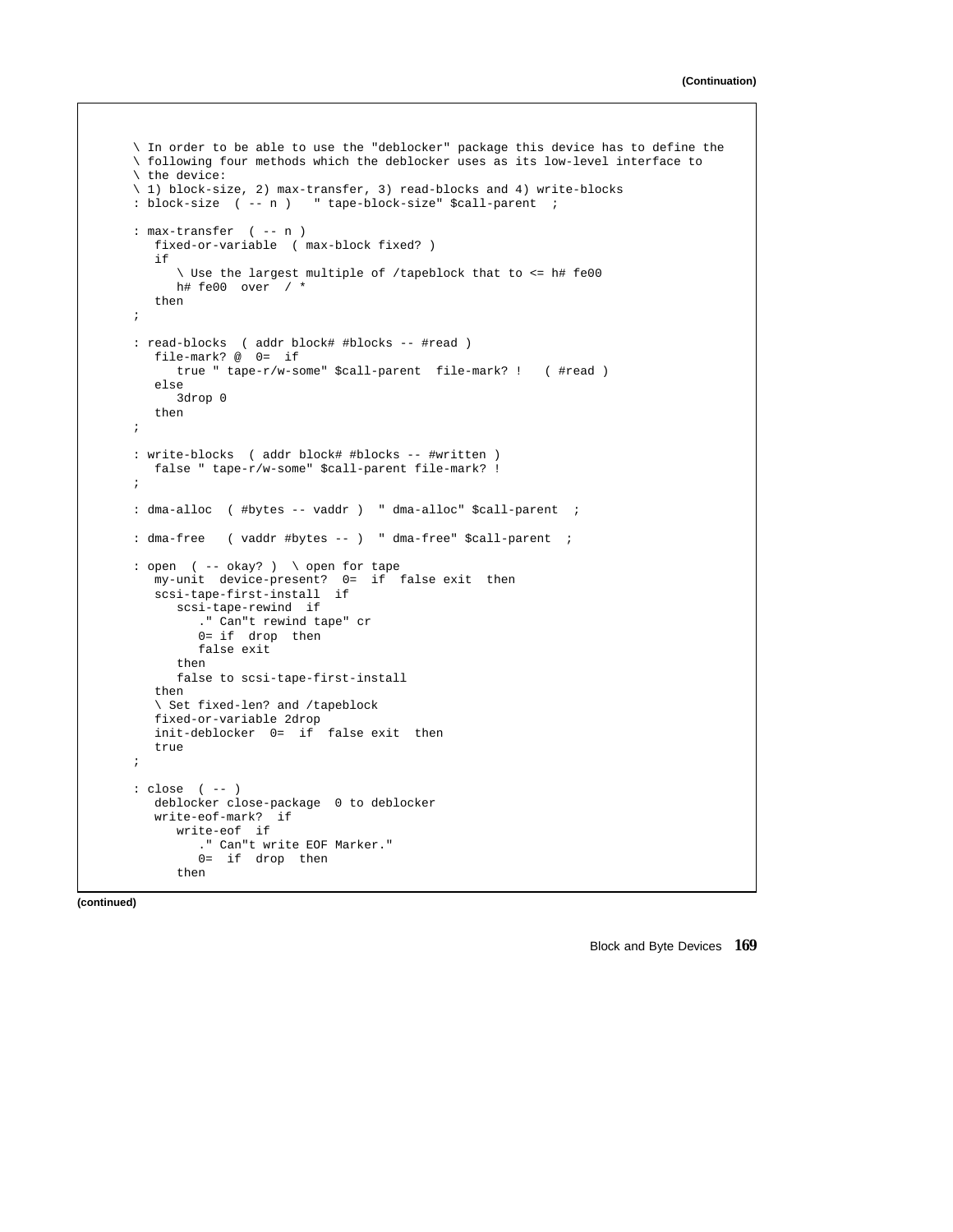```
then
     ;
     : reset ( -- ) ... ;
     : selftest ( -- fail? )
       my-unit device-present? if
           " send-diagnostic" $call-parent ( fail? )
        else
           true ( error )
        then
      ;
     : read ( addr len -- actual-len ) " read" deblocker $call-method ;
      : write ( addr len -- actual-len )
        true to write-eof-mark?
         " write" deblocker $call-method
      ;
      : load ( addr -- size )
        \ use my-args to get tape file-no
        ... ( addr file# )
        \ position at requested file
        ...<br>dup begin
                                    ( start-addr next-addr )
           dup max-transfer read ( start-addr next-addr #read )<br>dup 0> ( start-addr next-addr #read g
        dup 0> ( start-addr next-addr #read got-some? )<br>
while ( start-addr next-addr #read )
                                    ( start-addr next-addr #read )
        + ( start-addr next-addr " )<br>repeat ( start-addr end-addr 0 )
                                    (x \text{ start-addr end-addr 0})<br>(x \text{ size } 0)drop swap -
      ;
      : seek ( byte# file# -- error? )
        \ position at requested file
         ... ( byte# )
        flush-deblocker ( byte# )
        begin dup 0> while (#remaining )
           " mbuf0" $call-parent
           over ublock min read ( #remaining #read )
           dup 0= if ( #remaining 0 )
              2drop true
           exit (error )<br>then (#remain
                                               ( #remaining #read )
                                               - ( #remaining" )
        \begin{array}{ccc}\n \text{repeat} & & (0 ) \\
 \text{drop false} & & (0 )\n \end{array}( no-error )
      ;
   finish-device \ finishing "byte" device "st"
end0
```

```
(continued)
```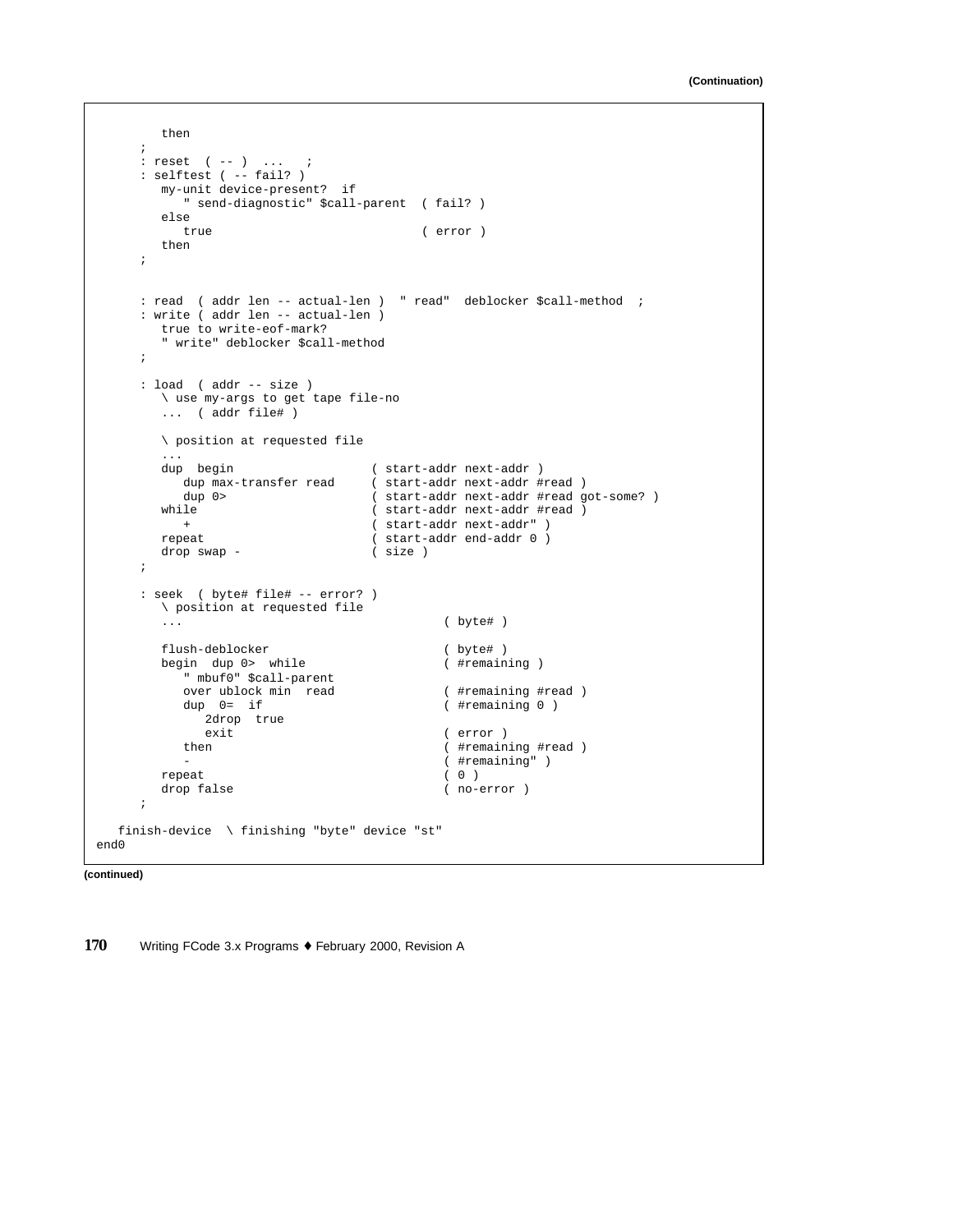\ finishing "SUNW,my-scsi"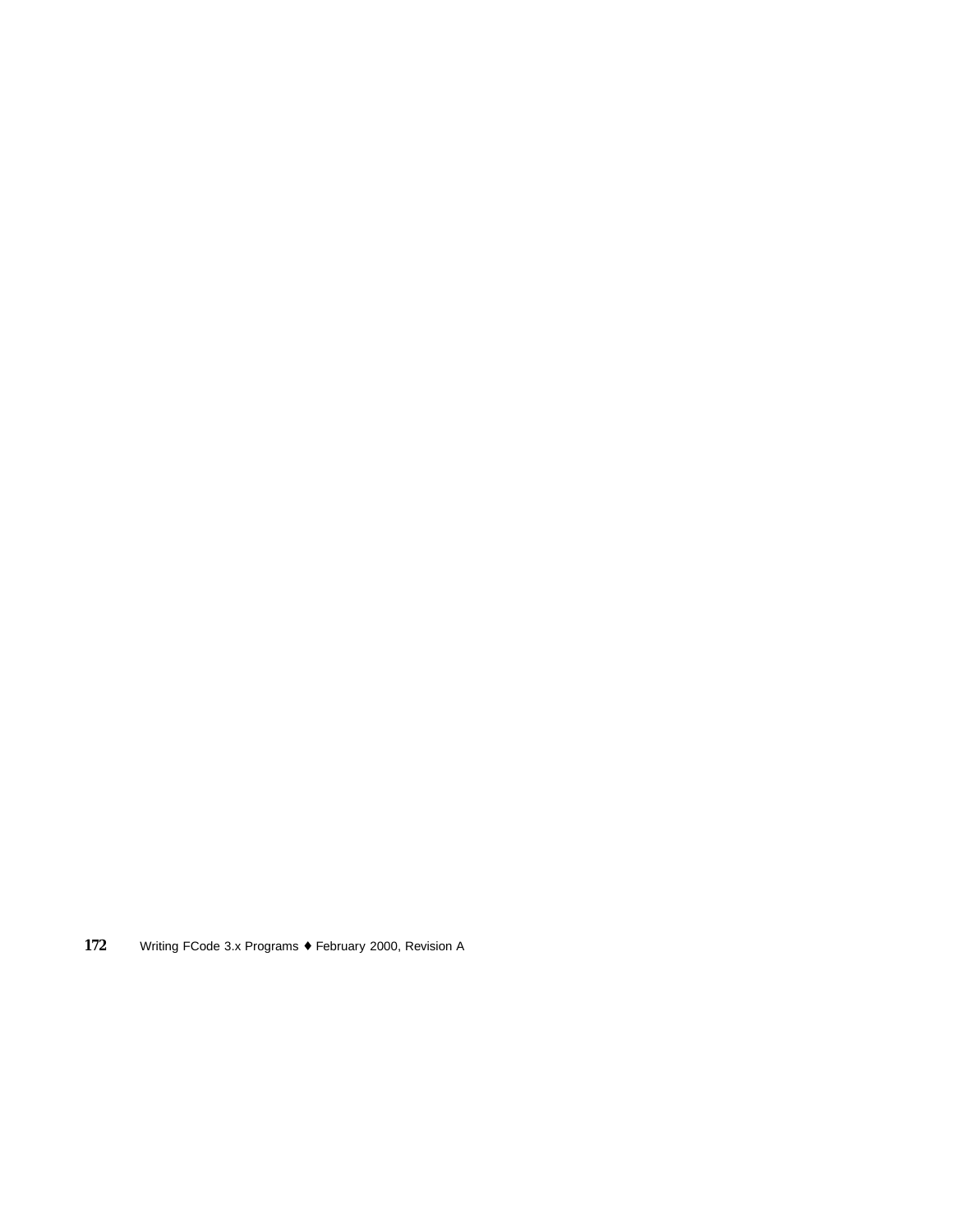# Display Devices

This chapter discusses writing FCode programs for display devices. The display device type applies to frame buffers and other devices appearing as memory to the processor, with associated hardware to convert the memory image to a visual display. Display devices can be used as console output devices.

This chapter covers the following topics:

- "Required Methods" on page 173
- "Required Properties" on page 174
- "Device Driver Examples" on page 174
- "Complete Display Device Drive" on page 179

# Required Methods

The display device's FCode must declare the display device type and must implement the methods open and close.

System defer words are loaded by appropriate routines. is-install, is-remove and is-selftest are used to create the open, close and selftest routines. set-font initializes the values of frame-buffer-adr, char-height and char-width, all of which are built into the system ROM and can be used by any display device driver.

For display devices, created methods interact with OpenBoot commands in a way that is different from that of other device types. Other device types provide methods that are found by dictionary searches looking for specific names.

Some FCodes are specifically designed for display devices. See Table A–36 through Table A–42 in Appendix A.

**173**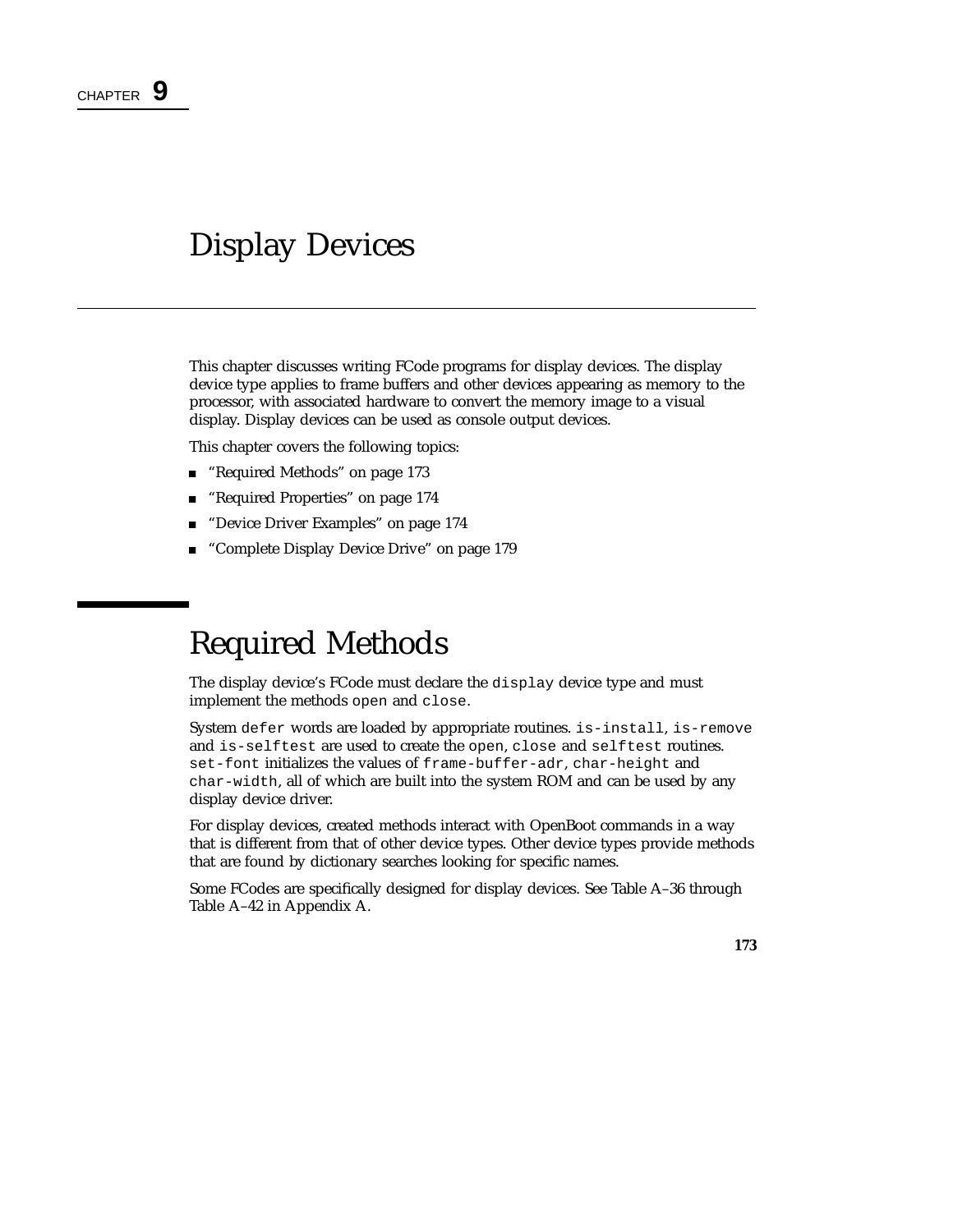# Required Properties

The following table shows the required display device properties:

**TABLE 9–1** Required Display Device Properties

| <b>Property Name</b> | <b>Typical Value</b>                        |
|----------------------|---------------------------------------------|
| name                 | SUNW, cqsix                                 |
| reg                  | List of registers <i>(device dependent)</i> |
| device type          | display (required for display devices)      |

# Device Driver Examples

This is a sample FCode program for a display device that does not need to be usable as a console display device during system power-up.

**CODE EXAMPLE 9–1** Basic Display Device Driver Example

```
\ cg6 (Lego) frame buffer driver
fcode-version3
hex
" SUNW,cgsix" name
" SUNW,501-xxxx" model
h# 20.0000 constant dac-offset h# 10 constant /dac h# 30.0000 constant fhc-offset h# 10 constant /fhc
h# 30.0000 constant fhc-offset h#
h# 30.1800 constant thc-offset h# 20 constant /thc
h# 70.0000 constant fbc-offset h# 10 constant /fbc
h# 70.1000 constant tec-offset h# 10 constant /tec
h# 80.0000 constant fb-offset h# 10.0000 constant /frame
: >reg-spec ( offset size -- encoded-reg )
   >r 0 my-address d+ my-space encode-phys 0 encode-int encode+ r> enpode-
int encode+
```
**(continued)**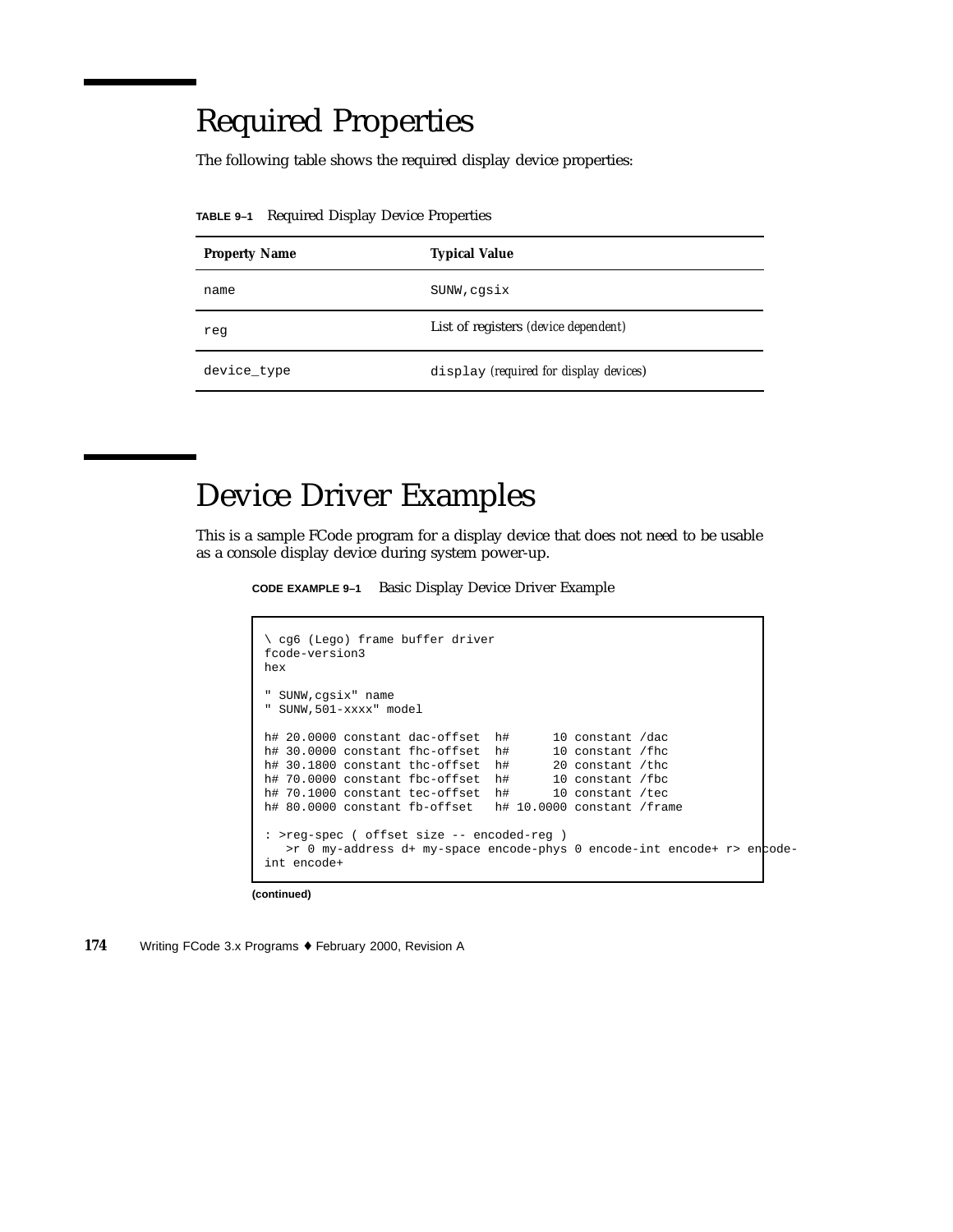| $0 0$ >req-<br>spec<br>dac-offset /dac >req-spec<br>fhc-offset /fhc >reg-spec<br>thc-offset /thc >req-spec<br>fbc-offset /fbc >req-spec<br>tec-offset /tec >req-spec<br>fb-offset /frame >req-spec<br>" req" property | \ Configuration space registers<br>encode+<br>encode+<br>encode+<br>encode+<br>encode+<br>encode+ |
|-----------------------------------------------------------------------------------------------------------------------------------------------------------------------------------------------------------------------|---------------------------------------------------------------------------------------------------|
| end0                                                                                                                                                                                                                  |                                                                                                   |

## Extended Display Device Driver

This sample FCode program has additional functionality to initialize and test the device, but still is not usable as a console display device during system power-up.

**CODE EXAMPLE 9–2** Extended Display Device Driver Example

```
\ cg6 (Lego) frame buffer driver
fcode-version3
hex
  SUNW, cgsix" name
" SUNW,501-xxxx" model
h# 20.0000 constant dac-offset h# 10 constant /dac
h# 30.0000 constant fhc-offset h# 10 constant /fhc
h# 30.1800 constant thc-offset h# 20 constant /thc
h# 70.0000 constant fbc-offset h# 10 constant /fbc<br>h# 70.1000 constant tec-offset h# 10 constant /tec
h# 70.1000 constant tec-offset h#
h# 80.0000 constant fb-offset h# 10.0000 constant /frame
: >reg-spec ( offset size -- encoded-reg )
   >r 0 my-address d+ my-space encode-phys 0 encode-int encode+ r> encode-
int encode+
;
0 0 >reg-
spec \setminus Configuration space registers<br>dac-offset /dac >reg-spec encode+
dac-offset /dac >reg-spec
fhc-offset /fhc >reg-spec encode+
thc-offset /thc >reg-spec encode+<br>fbc-offset /fbc >reg-spec encode+
fbc-offset /fbc >reg-spec
tec-offset /tec >reg-spec encode+
fb-offset /frame >reg-spec encode+
```
**(continued)**

Display Devices **175**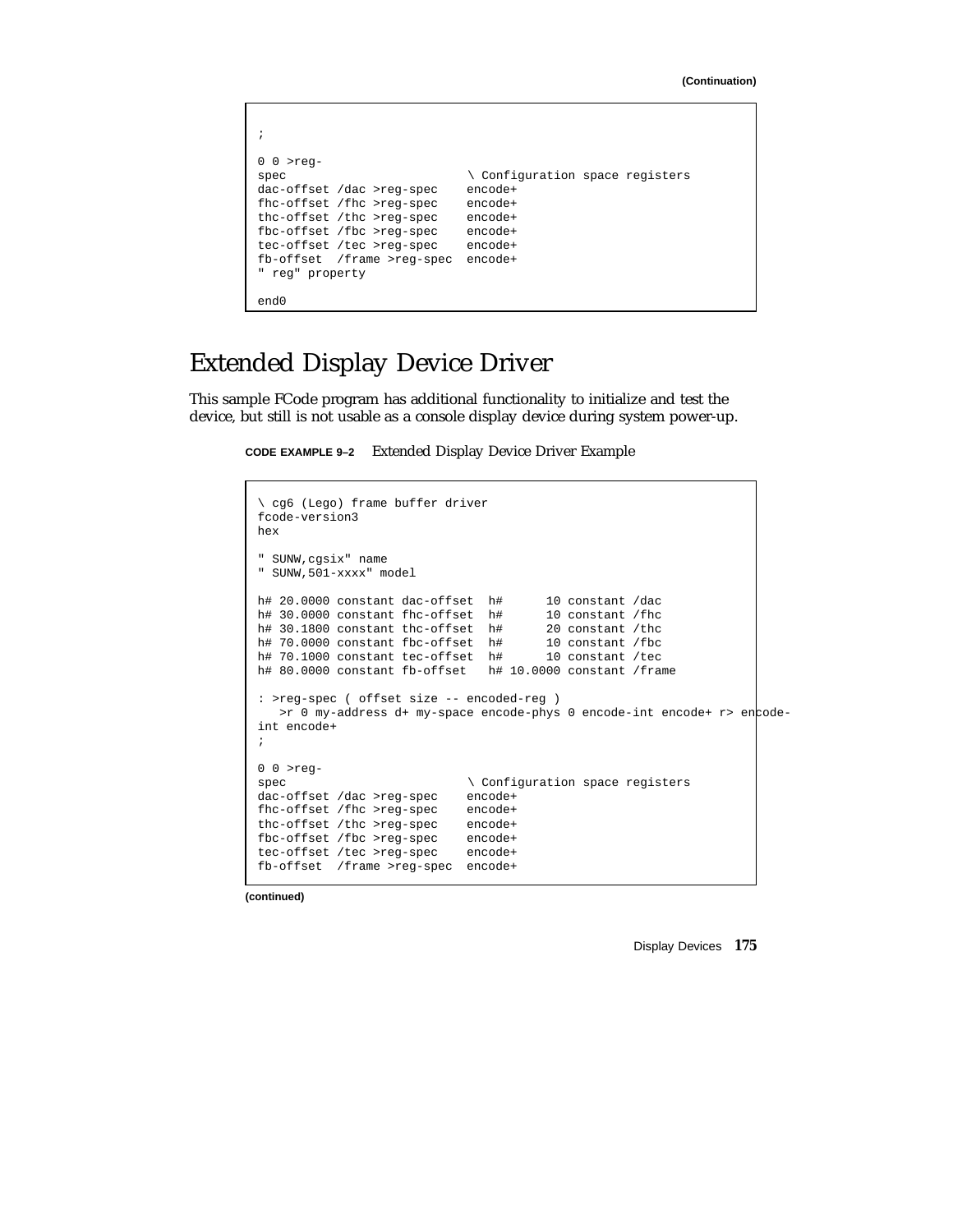```
" reg" property
-1 value dac-addr
-1 value fhc-addr
-1 value thc-addr
-1 value fbc-addr
-1 value tec-addr
-1 value fb-addr
: copyright ( -- addr len ) ''Copyright (c) 1992 -
 1996 Sun Microsystems, Inc. '' ;
: do-map-in ( offset size -- )<br>>r ( offset )
  >r ( offset ) ( R: size ) \ Move size to return stack
  0 ( offset 0 ) ( R: size ) \ Convert offset to double number
  my-address ( offset 0 phys.lo phys.mid ) ( R: size )
  d+ (phys.lo' phys.mid ) (R: size )
  my-space r> ( phys.lo' phys.mid phys.hi size ) ( R: )
   " map-in" $call-parent
;
: do-map-out ( vaddr size -- ) " map-out" $call-parent ;
: dac-map ( -- ) dac-offset /
dac do-map-in to dac-addr ;
: dac-unmap ( -- ) dac-addr /<br>dac do-map-out -1 to dac-addr ;
dac do-map-out -1 to dac-addr
: fhc-map ( -- ) fhc-offset /
fhc do-map-in to fhc-addr ;
: fhc-unmap ( -- ) fhc-addr /
fhc do-map-out -1 to the-addr;
: thc-map ( -- ) thc-offset /
thc do-map-in to thc-addr ;
: thc-unmap ( -- ) thc-addr /
thc do-map-out -1 to thc-addr ;
: fbc-map ( -- ) fbc-offset /
fbc do-map-in to fbc-addr ;
: fbc-unmap ( -- ) fbc-addr /
fbc do-map-out -1 to fbc-addr ;
: tec-map ( -- ) tec-offset /
tec do-map-in to tec-addr ;
: tec-unmap ( -- ) tec-addr /
tec do-map-out -1 to tec-addr ;
: fb-map ( -- ) fb-offset /frame do-map-in to fb-addr ;
: fb-unmap ( -- ) fb-addr /frame do-map-out -1 to fb-addr ;
: map-regs ( -- ) dac-map fhc-map thc-map fbc-map tec-
map ;
: unmap-regs ( -- ) tec-unmap fbc-unmap thc-unmap fhc-unmap dac-
unmap ;
```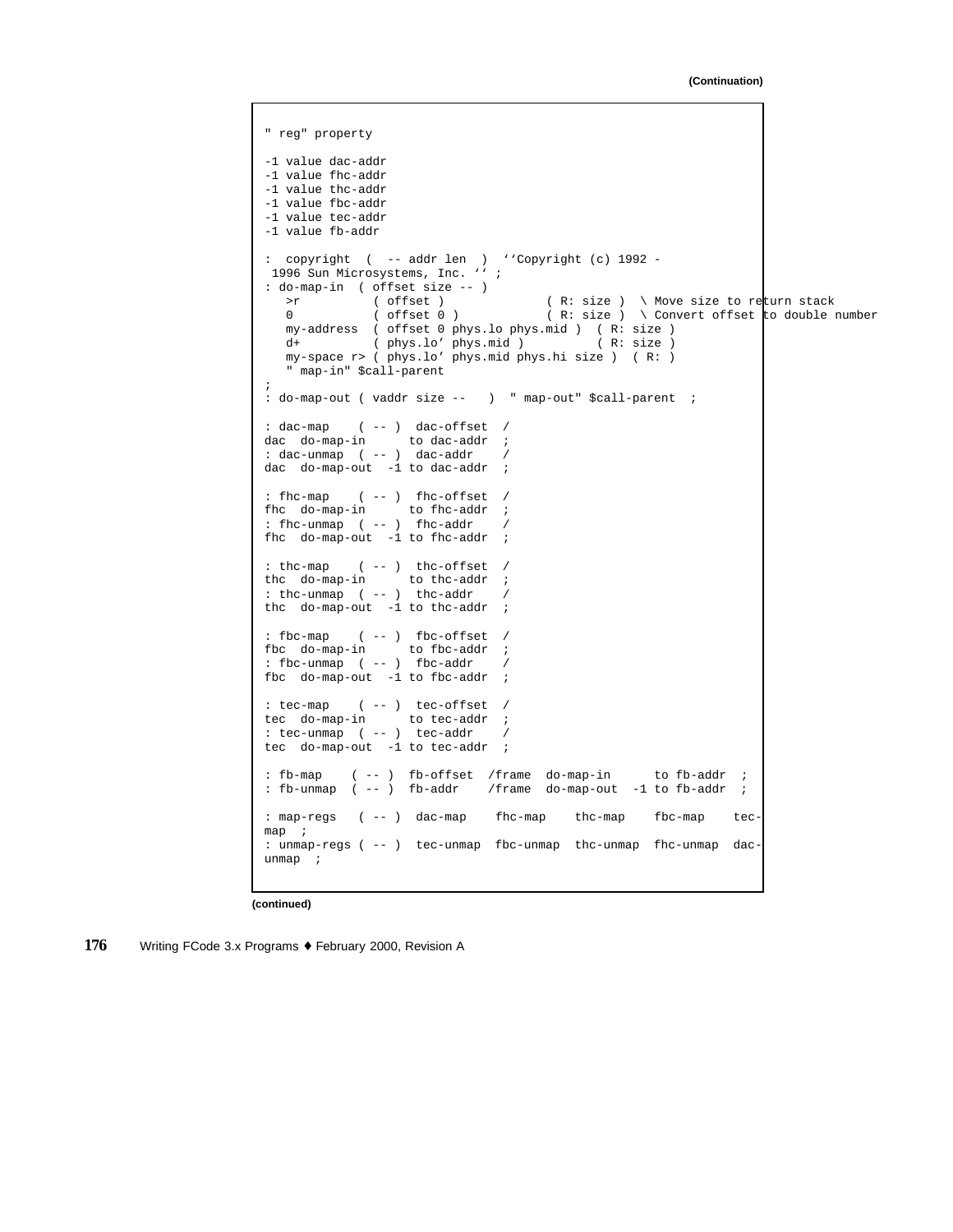#### **(Continuation)**

```
\ Brooktree DAC interface section
\ The Brooktree DAC has an internal address register which helps to select the
\ internal register which is to be accessed. First, the address is written to
\ register 0, then the data is written to one of the other registers. Ibis has 3
\ separate DAC chips which appear as the three least-
significant bytes of a
\ longword. All three chips may be simultaneously updated with a single longword
\ write.
: dac! ( data reg# -- ) >r dup 2dup bljoin r> dac-addr + l! ;
: dac-ctl! ( data int.addr reg# -- ) swap 0 dac! dac! ;
\ color! sets an overlay color register.
\ In order to be able to use either the Brooktree 457 or 458 dacs, we set the address
\ once, then store the color 3 times. The chip internally cycles each time the color
\ register is written, selecting in turn the red color, the green colpr, and the blue
\ color. The chip is used in "RGB mode".
: color! ( r g b c# -- )
   0 dac! (rgb)<br>swap rot (bgr)
               ( b g r )
   4 \text{ dac!} (bg)
   4 dac! ( b )
   4 dac! ( )
;
: lego-init-dac ( -- )
   40 06 8 dac-
ctl! \ Control reg: enable off, overlay off, RGB on
   0 05 8 dac-ctl! \ Blinking off
   ff 04 8 dac-ctl! \ Read mask set to all ones
   ff ff ff 0 color! \ White in overlay background color register
   0 0 0 ff color! \ Black in overlay foreground color register
   64 41 b4 1 color! \ SUN-blue for logo
;
\ End of Brooktree DAC code
\ Lego Selftest section
: fbc! ( value offset -- ) fbc-addr + l! ;
: fbc@ ( offset -- value ) fbc-addr + le ;
: tec! ( value offset -- ) tec-addr + l! ;
: lego-selftest ( -- failed? ) false ;
\ Hardware configuration register section
: fhc! ( value offset -- ) fhc-addr + l! ;
: the! ( value offset -- ) thc-addr + l! ;
: set-res-params ( hcvd hcvs hchd hchsdvb hchs fhc-conf -- )
   0 fhc! 0 thc! 4 thc! 8 thc! c thc! 10 thc!
```
**(continued)**

Display Devices **177**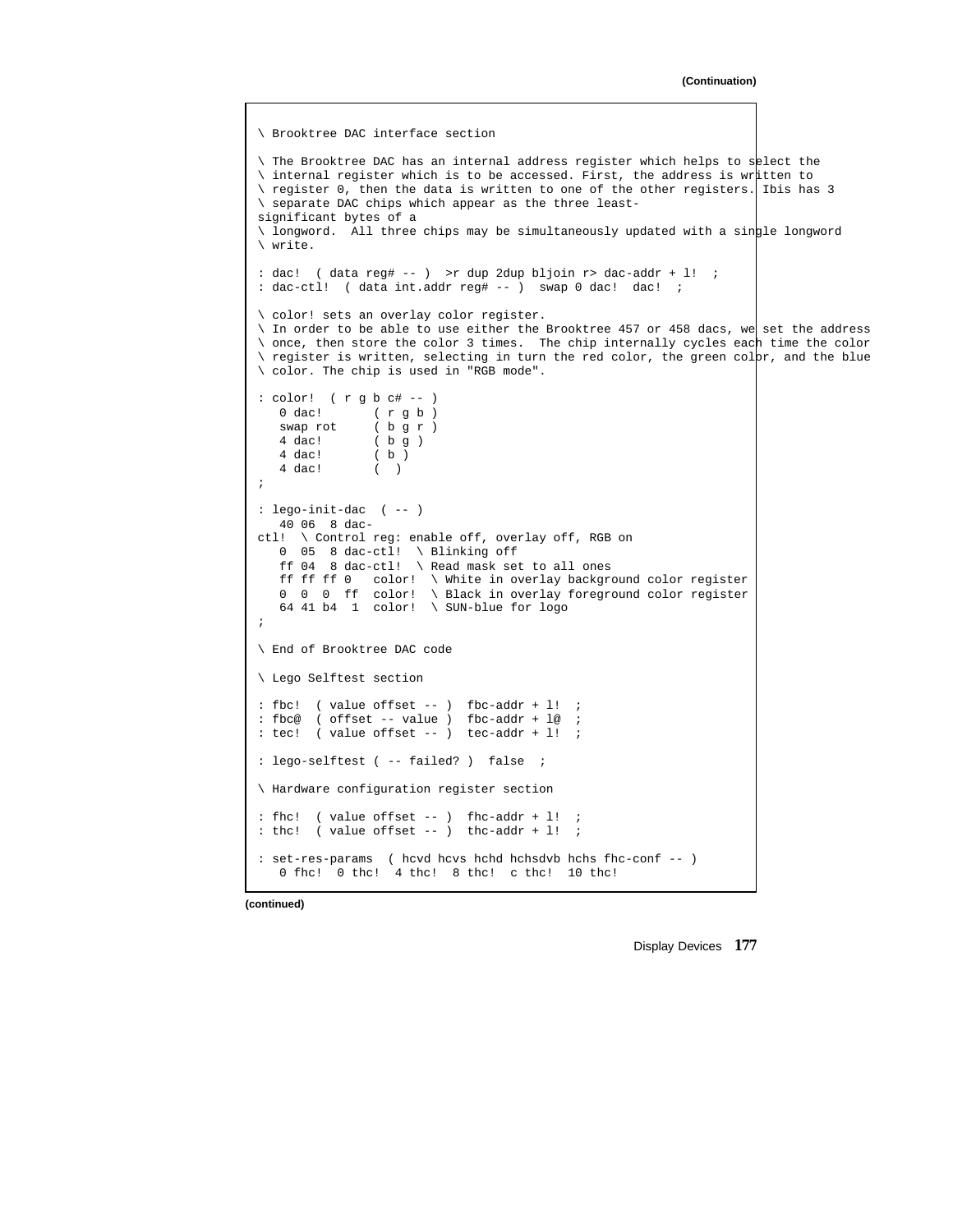**(Continuation)**

```
;
\ Resolution params: hcvd hcvs hchd hchsdvb hchs fhc-
conf
: r1024x768 ( --
params ) 2c032c 32c0005 110051 490000 510007 3bb ;
: r1152x900 (--<br>params ) 2403a8
                     10005 15005d 570000 10009 bbb ;
: r1024x1024 (--<br>params ) 200426
                   10005 180054 520000 10009 3bb ;
: r1152x870 (--<br>params ) 2c0392
                    20005 120054 540000 10009 bbb ;
: r1600x1280 ( --
params ) 340534 534009 130045 3d0000 450007 1bbb ;
0 value lego-rez-width
0 value lego-rez-height
0 value sense-code
: set-resolution ( sense-code -- )
  case
     0 of d# 1152 d# 900 endof
      12 of d# 1024 d# 1024 endof
      13 of d# 1600 d# 1280 endof
     drop d# 1152 d# 900 0
   endcase
   to lego-rez-height to lego-rez-width
;
8f value thc-misc
: lego-video-on ( -- ) thc-misc 400 or 18 thc! ;
: lego-video-off ( -- ) thc-misc 18 thc! ;
: lego-init-hc ( -- )
  sense-code case
      0 of r1152x900 endof
      12 of r1024x1024 endof
     13 of r1600x1280 endof
     drop r1152x900 0
   endcase ( resolution-params )
  set-res-params
   016b 14 thc! \vee THC_HCREFRESH 148f 18 thc! \vee THC_HCMISC
                          \backslash THC_HCMISC
   \ 48f 18 thc! \ THC_HCMISC<br>lego-video-off \ Turn video
                         \setminus Turn video on at install time
;
\ End of hardware configuration register section
end0
```
**(continued)**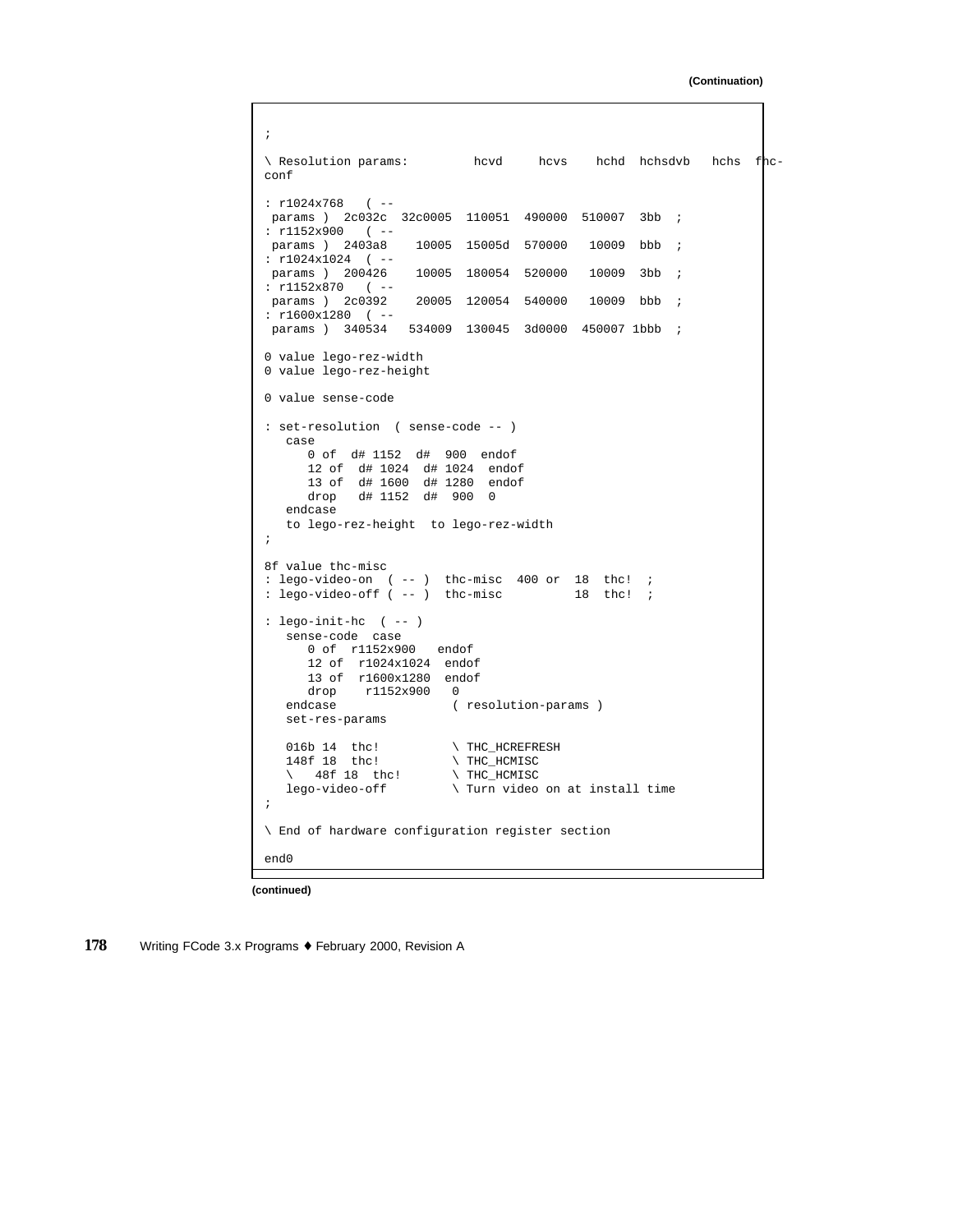# Complete Display Device Drive

This sample FCode program is for a device that is usable as a system console device.

**CODE EXAMPLE 9–3** Complete Display Device Driver Example

```
\ cg6 (Lego) frame buffer driver
fcode-version3
hex
" SUNW,cgsix" name
" SUNW,501-xxxx" model
" display" device-type
h# 20.0000 constant dac-offset h# 10 constant /dac h# 30.0000 constant fhc-offset h# 10 constant /fhc
h# 30.0000 constant fhc-offset h# 10 constant /fhc<br>h# 30.1800 constant thc-offset h# 20 constant /thc<br>h# 70.0000 constant fbc-offset h# 10 constant /fbc<br>h# 70.1000 constant tec-offset h# 10 constant /tec
h# 30.1800 constant thc-offset h#
h# 70.0000 constant fbc-offset h# 10 constant /fbc
h# 70.1000 constant tec-offset h# 10 constant /tec
h# 80.0000 constant fb-offset h# 10.0000 constant /frame
: >reg-spec ( offset size -- encoded-reg )
   >r 0 my-address d+ my-space encode-phys 0 encode-int encode+ r> encode-
int encode+
;
0 0 >reg-
                                   \setminus Configuration space registers
dac-offset /dac >reg-spec encode+
fhc-offset /fhc >reg-spec encode+
thc-offset /thc >reg-spec encode+
fbc-offset /fbc >reg-spec encode+
tec-offset /tec >reg-spec encode+
fb-offset /frame >reg-spec encode+
" reg" property
-1 value dac-addr
-1 value fhc-addr
-1 value thc-addr
-1 value fbc-addr
-1 value tec-addr
-1 value fb-addr
```
**(continued)**

Display Devices **179**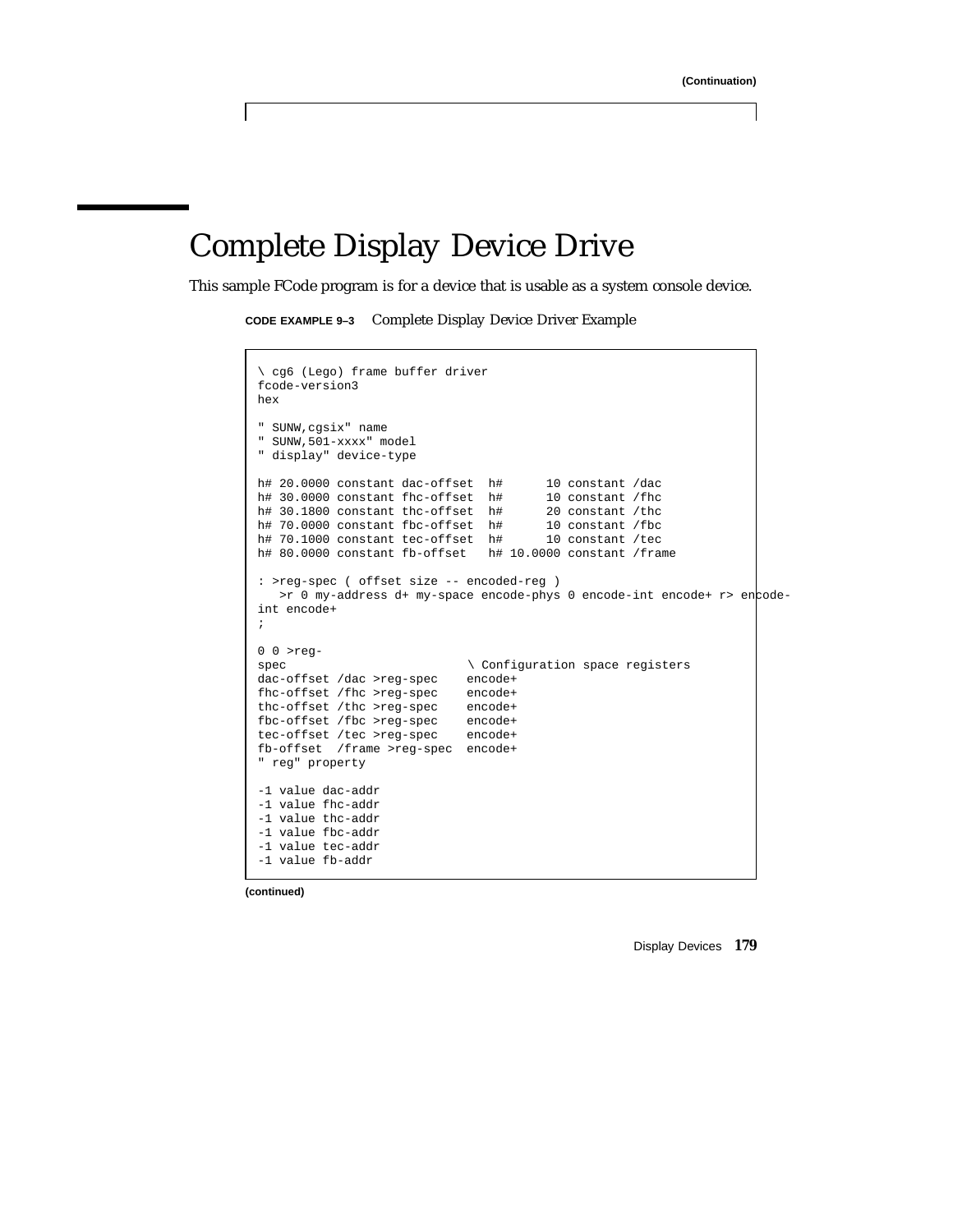```
: copyright ( -- addr len ) ''Copyright (c) 1992 -
 1996 Sun Microsystems, Inc. '' ;
: do-map-in ( offset size -- )
  >r ( offset ) ( R: size ) \ Move size to return stack
  0 ( offset 0 ) ( R: size ) \ Convert offset to double number
  my-address ( offset 0 phys.lo phys.mid ) ( R: size )<br>d+ ( phys.lo' phys.mid ) ( R: size )
  d+ ( phys.lo' phys.mid )
  my-space r> ( phys.lo' phys.mid phys.hi size ) ( R: )
   " map-in" $call-parent
;
: do-map-out ( vaddr size -- ) " map-out" $call-parent ;
: dac-map ( -- ) dac-offset /
dac do-map-in to dac-addr ;
: dac-unmap ( -- ) dac-addr /
dac do-map-out -1 to dac-addr ;
: fhc-map ( -- ) fhc-offset /
fhc do-map-in to fhc-addr ;
: fhc-unmap ( -- ) fhc-addr /
fhc do-map-out -1 to fhc-addr ;
: thc-map ( -- ) thc-offset /
thc do-map-in to thc-addr ;
: thc-unmap ( -- ) thc-addr /
thc do-map-out -1 to thc-addr ;
: fbc-map ( -- ) fbc-offset /
fbc do-map-in to fbc-addr ;
: fbc-unmap ( -- ) fbc-addr /
fbc do-map-out -1 to fbc-addr ;
: tec-map ( -- ) tec-offset /
tec do-map-in to tec-addr ;
: tec-unmap ( -- ) tec-addr /
tec do-map-out -1 to tec-addr ;
: fb-map ( -- ) fb-offset /frame do-map-in to fb-addr ;
: fb-unmap ( -- ) fb-addr /frame do-map-out -1 to fb-addr ;
: map-regs ( -- ) dac-map fhc-map thc-map fbc-map tec-
map ;
: unmap-regs ( -- ) tec-unmap fbc-unmap thc-unmap fhc-unmap dac-
unmap ;
\ Brooktree DAC interface section
\ The Brooktree DAC has an internal address register which helps to
\ select the internal register which is to be accessed.
\ First, the address is written to register 0, then the data is written
\ to one of the other registers.
\ Ibis has 3 separate DAC chips which appear as the three least-
significant
```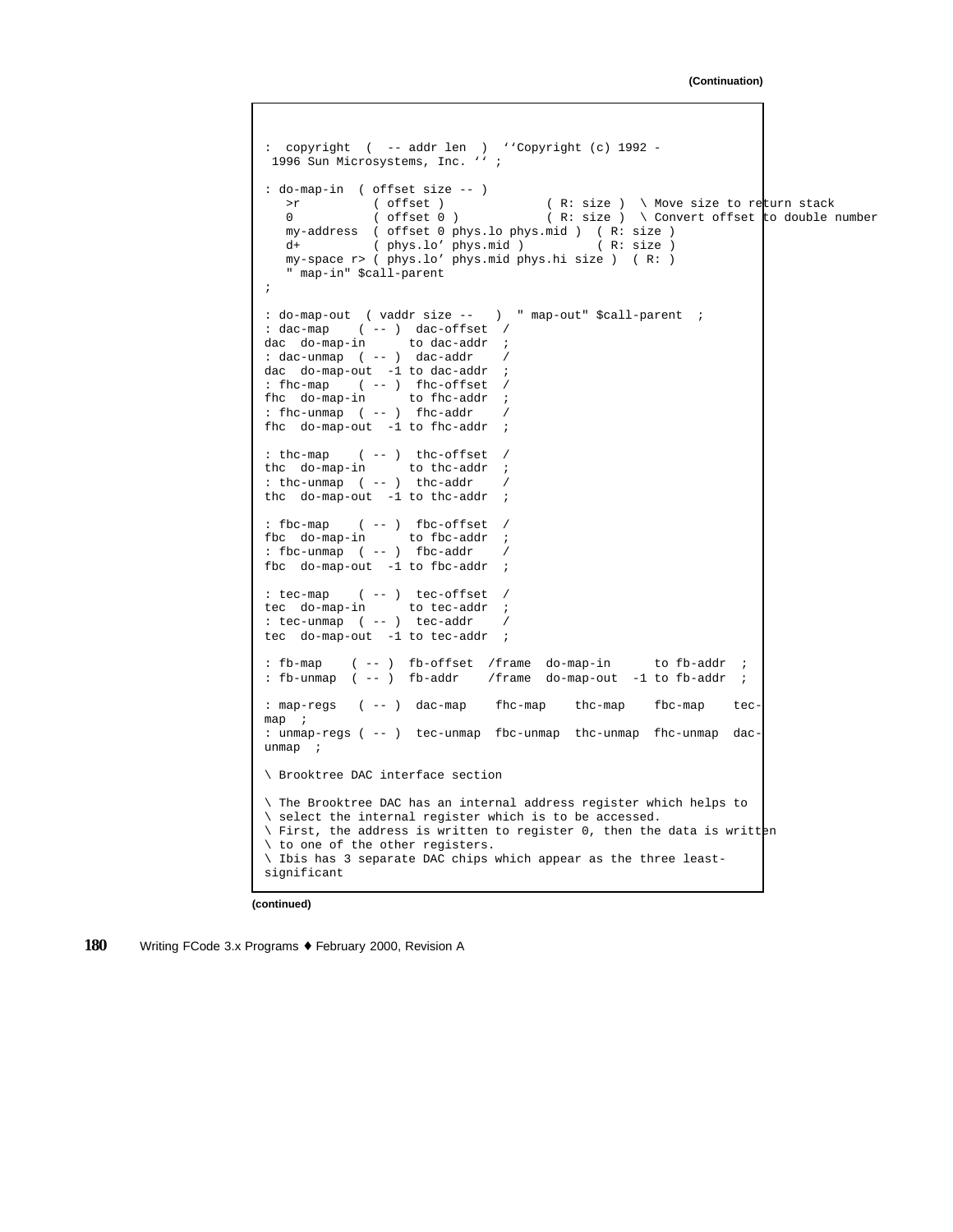```
\ bytes of a longword. All three chips may be simultaneously updated
\ with a single longword write.
: dac! ( data reg# -- ) >r dup 2dup bljoin r> dac-addr + l! ;
: dac-ctl! ( data int.addr reg# -- ) swap 0 dac! dac! ;
\ color! sets an overlay color register.
\ In order to be able to use either the Brooktree 457 or 458 dacs, we
\ set the address once, then store the color 3 times. The chip internally
\ cycles each time the color register is written, selecting in turn the
\ red color, the green color, and the blue color.
\ The chip is used in "RGB mode".
: color! ( r g b c# -- )<br>0 dac! ( r g b )
              (r g b)swap rot ( b g r )<br>4 dac! ( b g )
   4 dac! ( b g )<br>4 dac! ( b )
               \begin{array}{c} \begin{pmatrix} 1 \\ 0 \end{pmatrix} \end{array}4 dac! ( )
;
: lego-init-dac ( -- )
  40 06 8 dac-
ctl! \ Control reg: enable off, overlay off, RGB on
   0 05 8 dac-ctl! \ Blinking off
   ff 04 8 dac-ctl! \ Read mask set to all ones
   ff ff ff 0 color! \ White in overlay background color register
   0 0 0 ff color! \ Black in overlay foreground color register
   64 41 b4 1 color! \ SUN-blue for logo
;
\ End of Brooktree DAC code
\ Lego Selftest section
: fbc! ( value offset -- ) fbc-addr + l! ;
: fbc@ ( offset -- value ) fbc-addr + l@ ;
: tec! ( value offset -- ) tec-addr + l! ;
: lego-selftest ( -- failed? ) false ;
\ Hardware configuration register section
: fhc! ( value offset -- ) fhc-addr +1! ;
: thc! ( value offset -- ) thc-addr + 1! ;
: set-res-params ( hcvd hcvs hchd hchsdvb hchs fhc-conf -- )
   0 fhc! 0 thc! 4 thc! 8 thc! c thc! 10 thc!
;
\ Resolution params: hcvd hcvs hchd hchsdvb hchs fhc-
conf
: r1024x768 ( --
params ) 2c032c 32c0005 110051 490000 510007 3bb ;
```
Display Devices **181**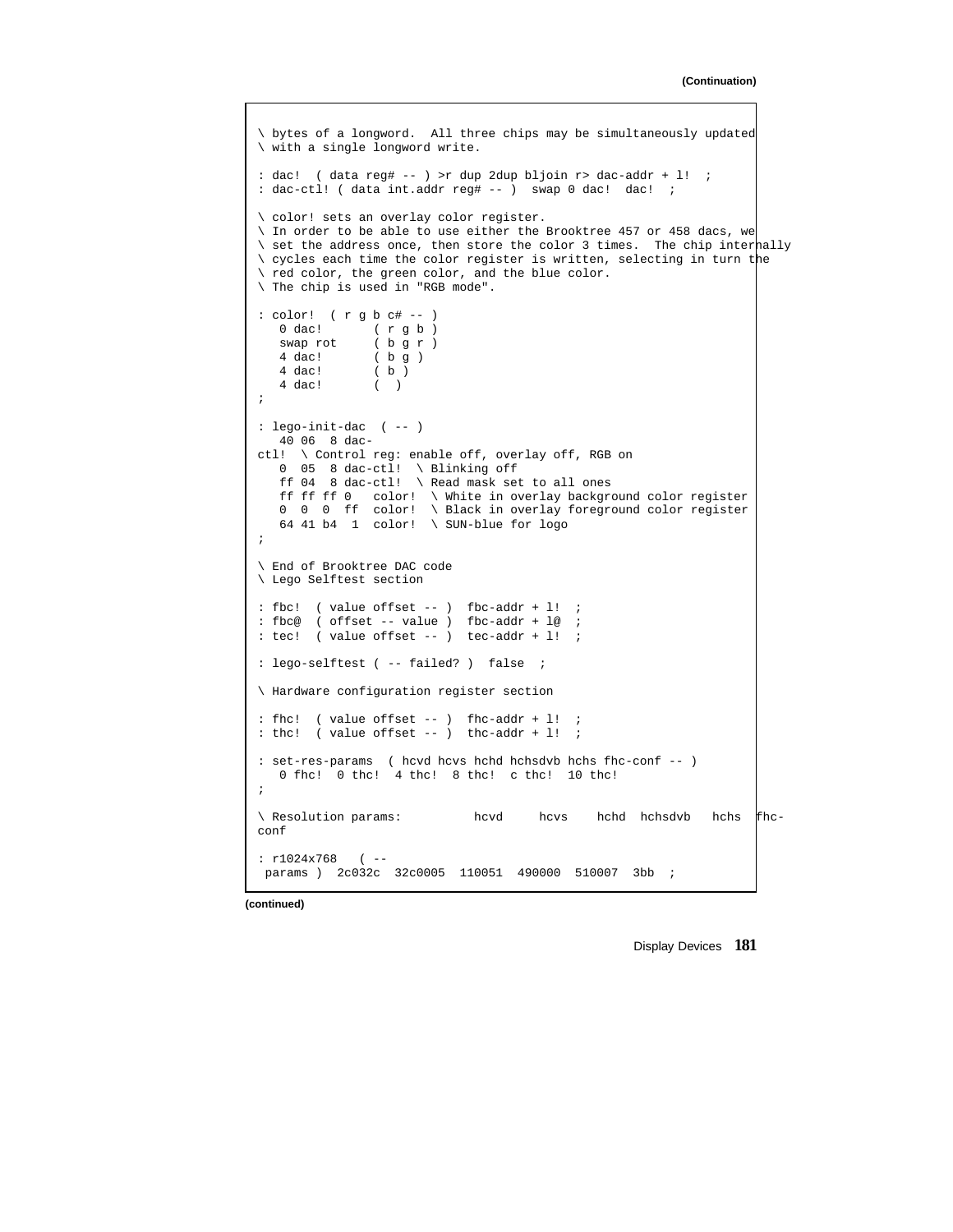```
: r1152x900 (--<br>params ) 2403a8
                     10005 15005d 570000 10009 bbb ;
: r1024x1024 ( --
params ) 200426 10005 180054 520000 10009 3bb ;
: r1152x870 (--<br>params ) 2c0392
                     20005 120054 540000 10009 bbb ;
: r1600x1280 ( --
params ) 340534 534009 130045 3d0000 450007 1bbb ;
0 value lego-rez-width
0 value lego-rez-height
0 value sense-code
: set-resolution ( sense-code -- )
   case
     0 of d# 1152 d# 900 endof
      12 of d# 1024 d# 1024 endof
      13 of d# 1600 d# 1280 endof
      drop d# 1152 d# 900 0
   endcase
   to lego-rez-height to lego-rez-width
;
8f value thc-misc
: lego-video-on ( -- ) thc-misc 400 or 18 thc! ;<br>: lego-video-off ( -- ) thc-misc 18 thc! ;
: lego-video-off ( -- ) thc-misc
: lego-blink ( -- ) lego-video-off 20 ms lego-video-on ;
: lego-init-hc ( -- )
   sense-code case
      0 of r1152x900 endof
      12 of r1024x1024 endof
      13 of r1600x1280 endof
   drop r1152x900 0<br>endcase (
                         ( resolution-params )
   set-res-params
   016b 14 the! \forall THC_HCREFRESH 148f 18 the! \forall THC HCMISC
                           \ THC_HCMISC
   lego-video-off \ Turn video on at install time
;
\ End of hardware configuration register section
\ Lego graphics section
: lego-install ( -- )
   map-regs fb-map fb-addr to frame-buffer-adr
   default-font ( param ... ) set-font
   frame-buffer-adr encode-int " address" property
   lego-rez-width lego-rez-height over char-width /
   over char-height /
   fb8-install
```
**(continued)**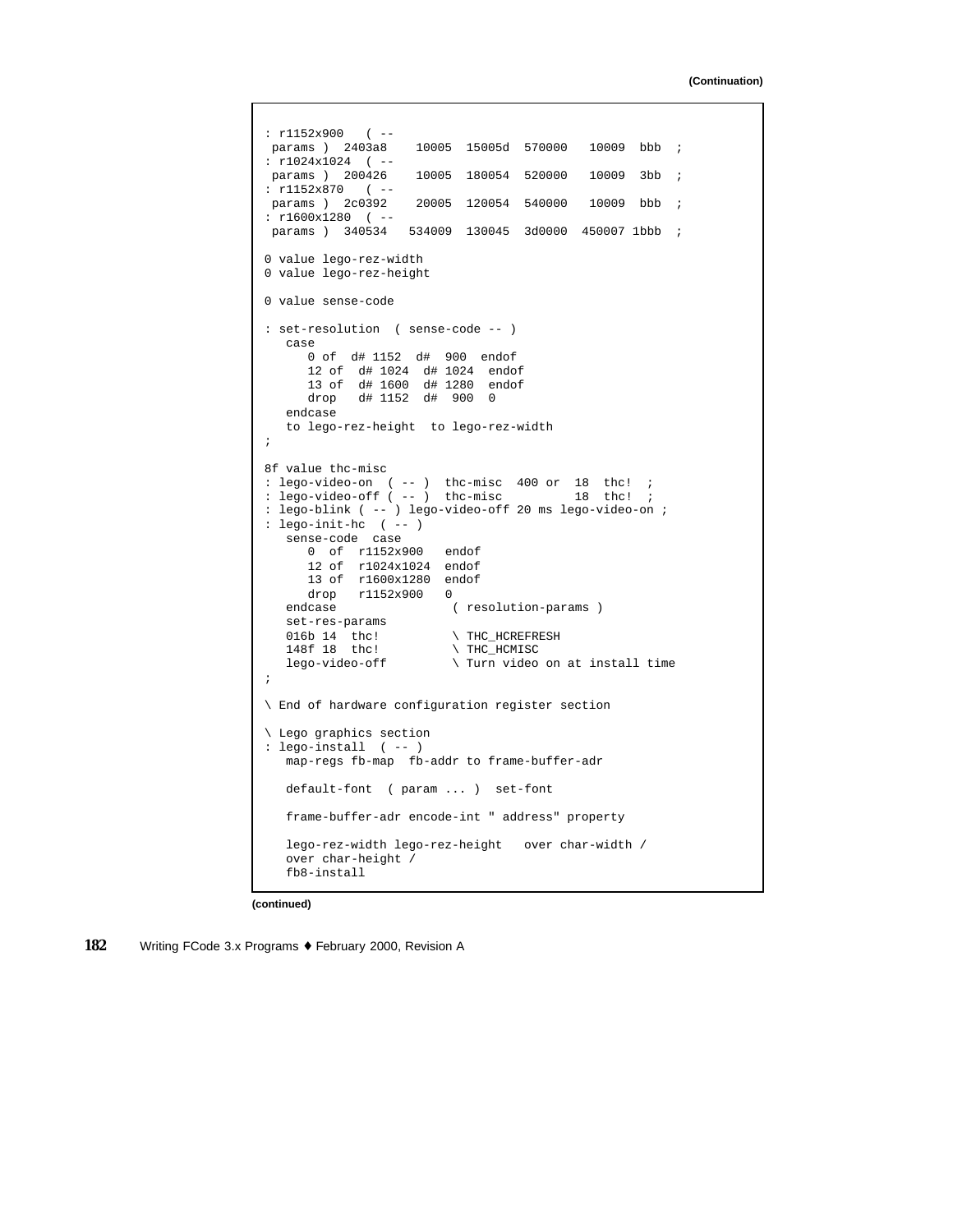```
["] lego-blink to blink-screen
  lego-video-on
;
: lego-remove ( -- )
   lego-video-off
  unmap-regs
  fb-unmap -1 to frame-buffer-adr
;
\ End of Lego graphics section
: lego-probe ( -- )
  map-regs
  sense-code set-resolution
  lego-init-dac
  lego-init-hc
  unmap-regs
   lego-rez-width encode-int " width" property
   lego-rez-height encode-int " height" property
   d# 8 encode-int " depth" property
   lego-rez-width encode-int " linebytes" property
   ["] lego-install is-install
   ["] lego-remove is-remove
   ["] lego-selftest is-selftest
;
lego-probe
end0
```
Display Devices **183**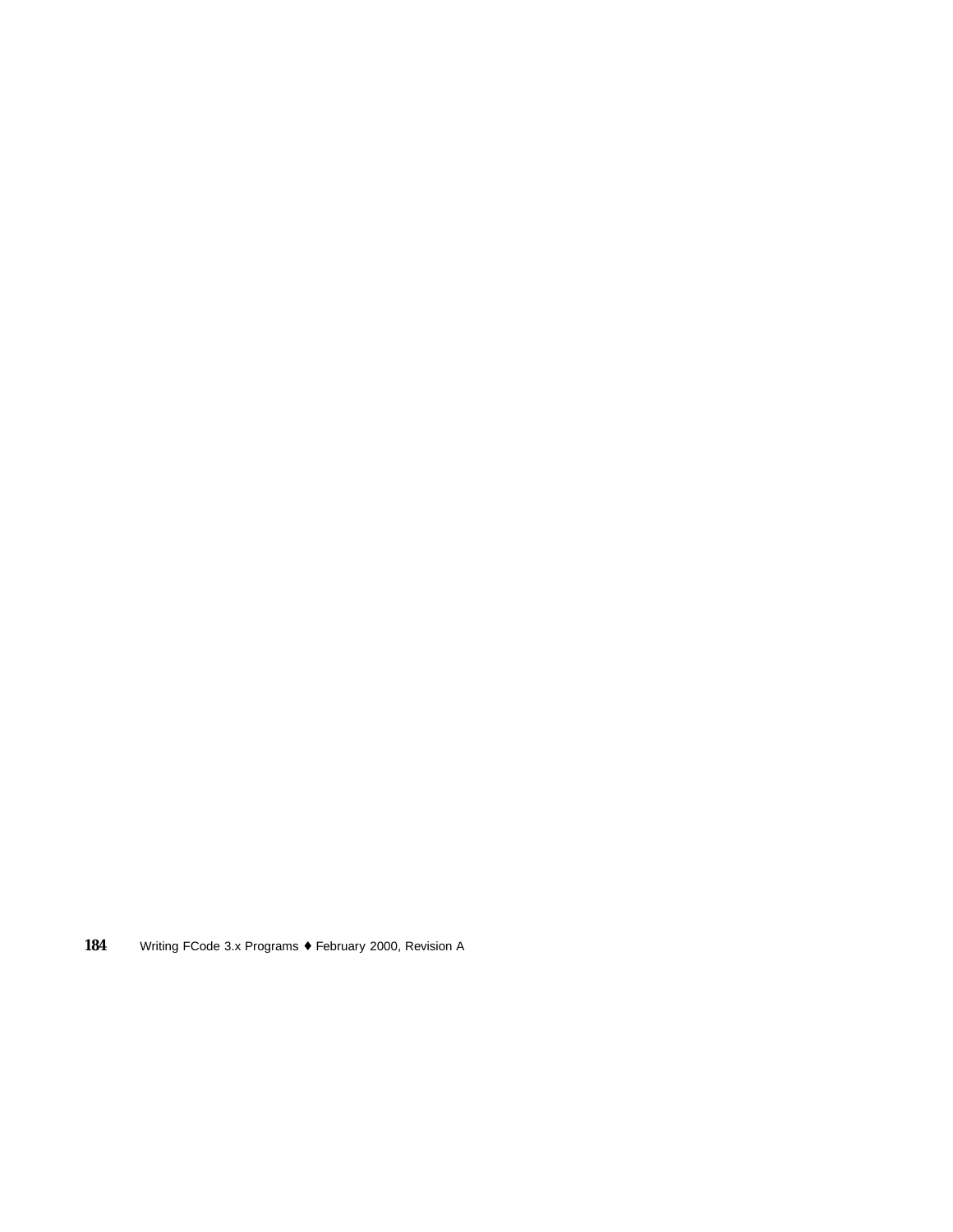# Memory-Mapped Buses

This chapter discusses addressing and required properties for memory-mapped buses. It includes the following sections:

- "Required Methods" on page 185
- "SBus Addressing" on page 190
- "SBus Required Properties " on page 190
- "Device Driver Examples" on page 190

A memory-mapped bus logically extends the processor's memory address space to include the devices on that bus. This enables the children of the bus device to be mapped into the CPU address space and accessed like memory using processor load and store cycles to address those children directly.

SBus and VMEbus are examples of memory-mapped buses.

Not all bus devices fall into this category. For example, SCSI is not a memory-mapped bus; SCSI targets are not accessed with load or store instructions.

# Required Methods

A memory-mapped bus package code must implement the open, close, reset, and selftest methods, as well as the following:

**185**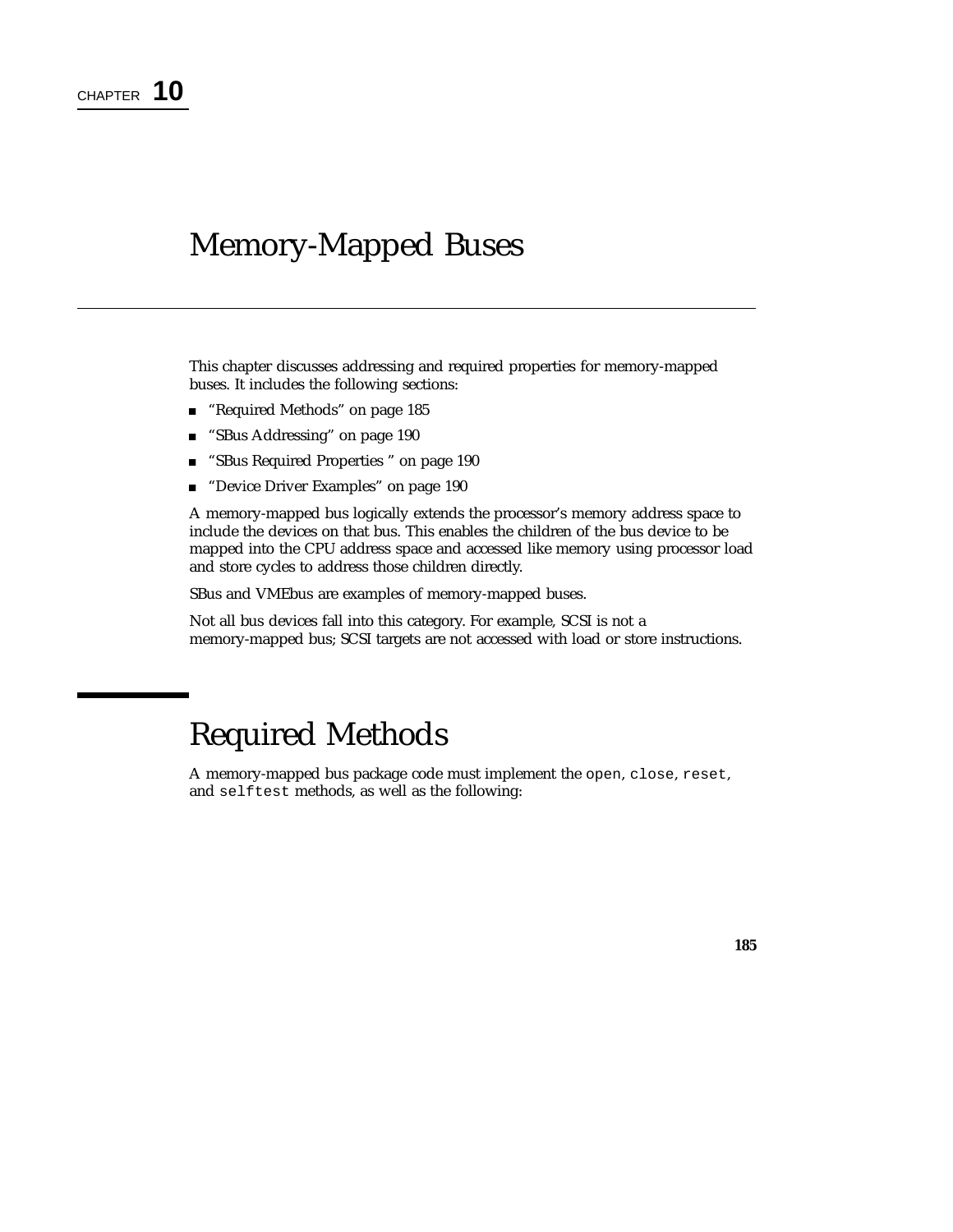## decode-unit ( addr len -- phys.lo … phys.hi )

This method converts *addr len*, a text string representation, to phys.lo … phys.hi, a numerical representation of a physical address in the address space defined by this package. The format of phys.lo … phys.hi varies from bus to bus.

dma-alloc ( size -- virt )

This method allocates a virtual address range of length *size* bytes that is suitable for direct memory access (DMA) by a bus master device. The memory is allocated according to the most stringent alignment requirements for the bus. *virt* is a 32-bit address that the OpenBoot-based system can use to access the memory.

Note that dma-map-in must also be called to generate a suitable DMA address.

A child of a memory-mapped device calls dma-alloc using:

" dma-alloc" \$call-parent

For example:

```
-1 value my-vaddr
: my-dma-alloc ( size -- )
   " dma-alloc" $call-parent to my-vaddr
;
```
#### dma-free ( virt size -- )

This method frees *size* bytes of memory previously allocated by dma-alloc at the virtual address *virt*.

A child of a memory-mapped device calls dma-free by using:

" dma-free" \$call-parent

For example: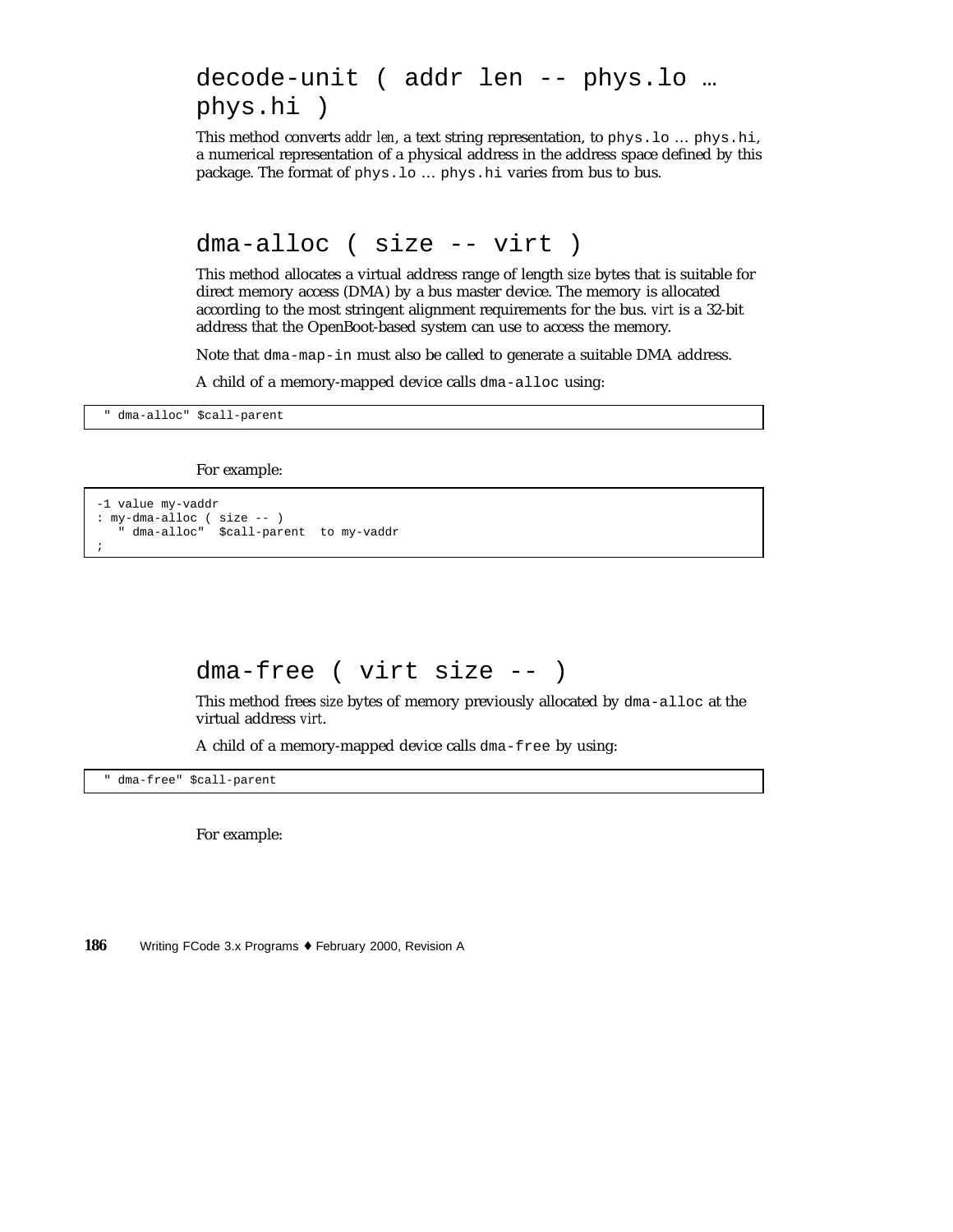### dma-map-in ( virt size cacheable? - devaddr )

This method converts the virtual address range *virt size*, previously allocated by dma-alloc, into an address *devaddr* suitable for DMA on the bus. dma-map-in can also be used to map application-supplied data buffers for DMA use if the bus allows. If cacheable? is true, the calling child desires to use any available fast caches for the DMA buffer. If access to the buffer is required before the buffer is mapped out, the child must call dma-sync or dma-map-out to ensure cache coherency with memory.

A child of a memory-mapped device calls dma-map-in using:

" dma-map-in" \$call-parent

For example:

```
: my-vaddr-dma-map ( -- )
  my-vaddr my-size false " dma-map-in" $call-parent ( devaddr )
  to my-vaddr-dma
;
```
#### dma-map-out ( virt devaddr size -- )

This method removes the DMA mapping previously created with dma-map-in and flushes all caches associated with the mapping.

A child of a memory-mapped device calls dma-map-out by using

dma-map-out" \$call-parent

For example: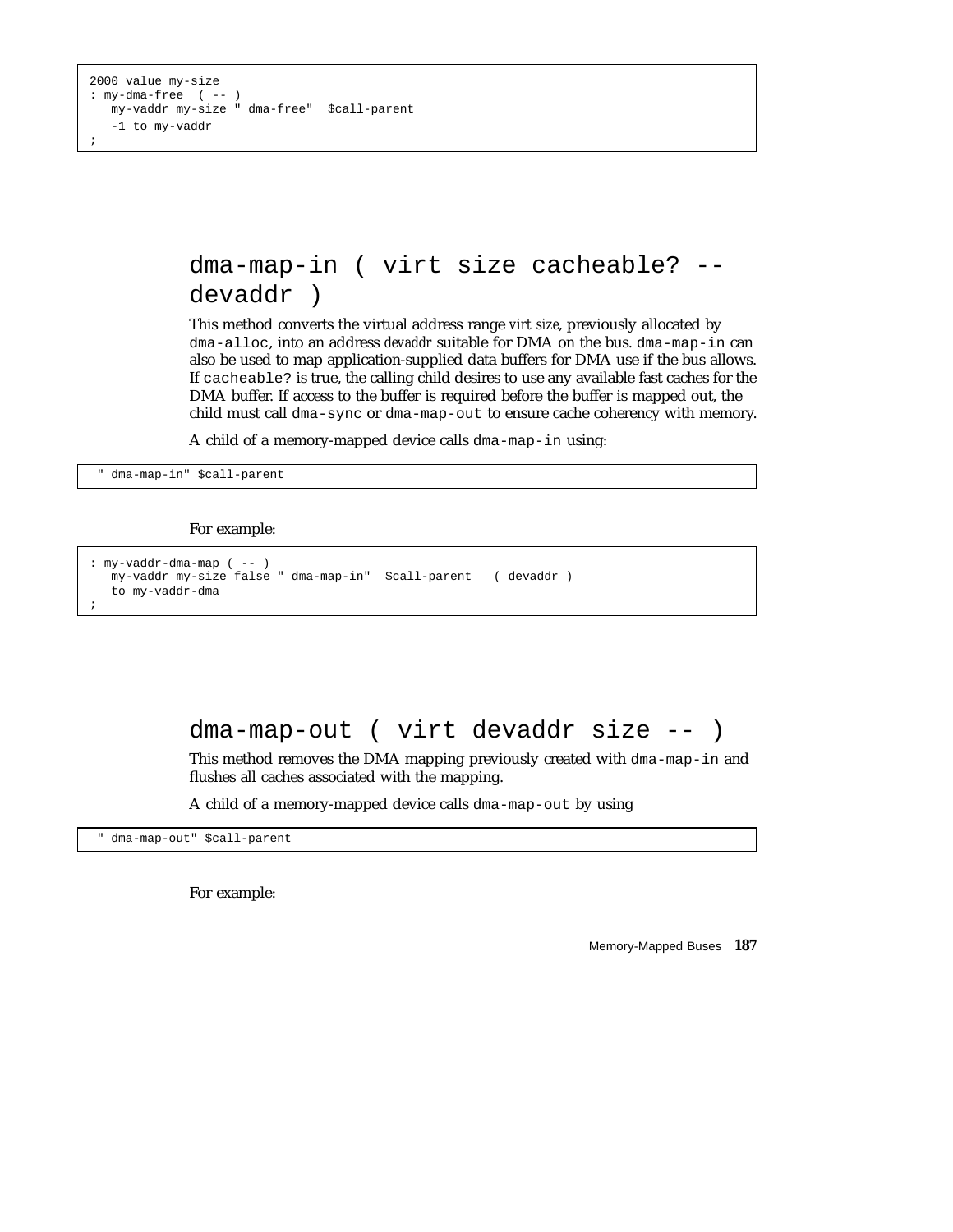#### dma-sync ( virt devaddr size -- )

This method synchronizes (flushes) any memory caches associated with the DMA mapping previously established by dma-map-in. You must interleave calls to this method (or call dma-map-out) between DMA and CPU accesses to the memory region, or you may not obtain the most recent data written into the cache.

For example, a child of a hierarchical device calls dma-sync by using \$call-parent. This method is valid for FCode version 2.1 or later. Some early version 2 systems do not define this method in the /sbus node. Those systems automatically synchronize DMA and CPU access. The following example will give correct results in all cases.

: my-dma-sync ( virt devadr size -- ) dma-sync" \$call-parent ;

### probe-self ( arg-addr arg-len reg-addr reg-len fcode-addr fcode-len -- )

This method probes for a child of this node. *fcode-addr fcode-len* is a unit-address text string that identifies the location of the FCode program for the child. *reg-addr reg-len* is a probe-address text string that identifies the address of the child itself. *arg-addr arg-len* is an instance-arguments text string for any device arguments for the child (which can be retrieved in the child's FCode program with the my-args FCode). probe-self checks whether there is indeed FCode at the indicated location, perhaps by mapping the device and using cpeek to ensure that the device is present and that the first byte is a valid FCode start byte.

If the FCode exists, probe-self creates a new child device node and interprets the FCode. If the interpretation of the FCode fails in some way, the new device node might be empty, containing no properties or methods.

For example, to probe FCode for SBus slot #1: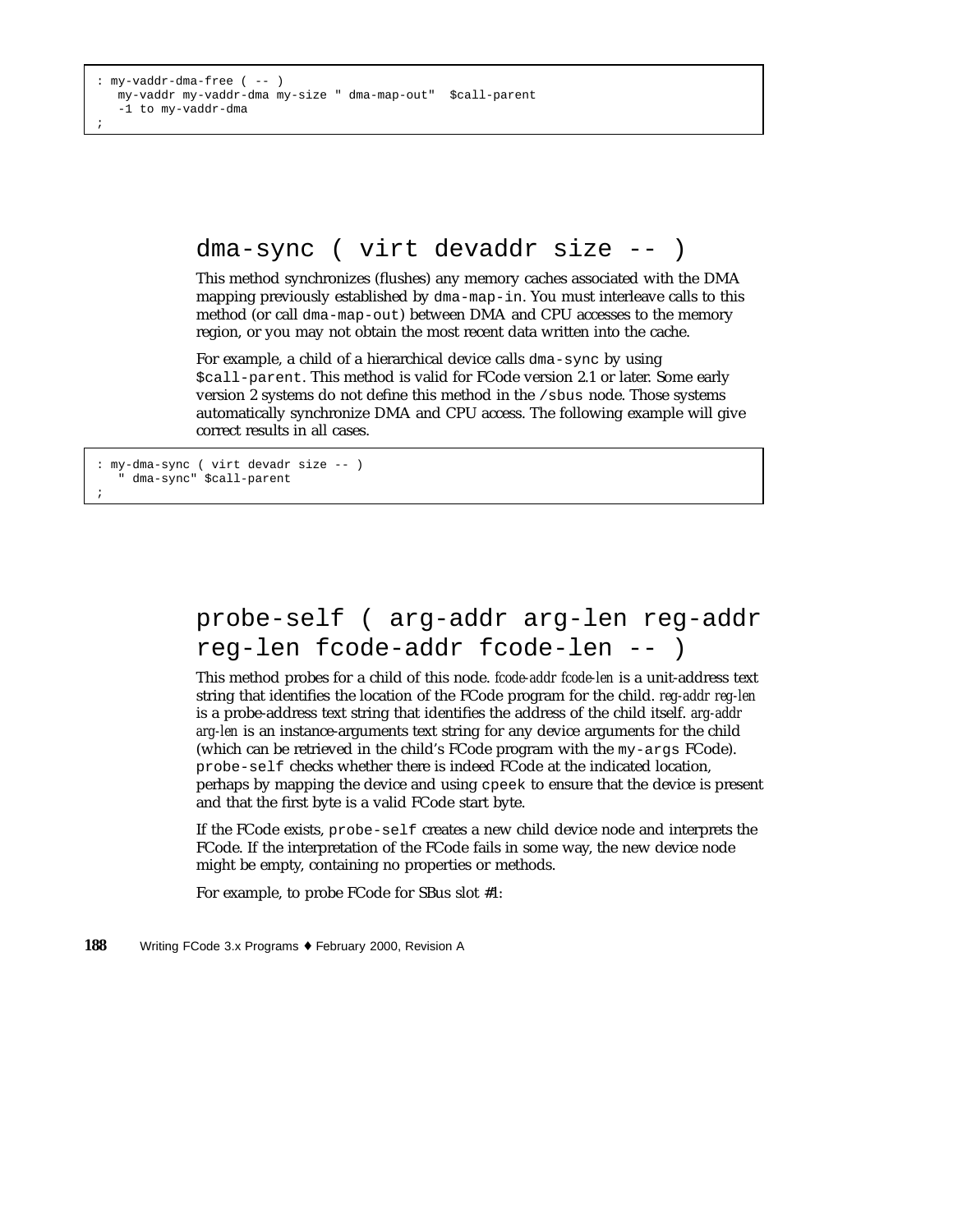```
map-in ( phys.lo … phys.hi size --
virt )
```
This method creates a mapping that associates the range of physical addresses beginning at phys.lo … phys.hi extending for *size* bytes in the package's physical address space with a processor virtual address *virt*.

The number of cells in the list phys.lo … phys.hi is determined by the value of the #address-cells property of the node containing map-in.

For example, a child of a memory-mapped device calls map-in with '' map-in'' \$call-parent. (The following example assumes that the value of the parent's #address-cells property is 3):

```
: map-reg ( -- )
  my-address xx-offset 0 d+ my-space ( phys.lo phys.mid phys.hi )
   xx-size " map-in" $call-parent ( virt )<br>to xx-vaddr ( )
   to xx-vaddr
;
```

```
map-out ( virt size -- )
```
This method destroys the mapping set by map-in at virtual address *virt* of length *size* bytes. For example, a child of a memory-mapped device calls map-out with '' map-out'' \$call-parent:

```
: unmap-reg ( -- )
  xx-vaddr xx-size ( virt size )
  " map-out" $call-parent ( )
  -1 to xx-vaddr
;
```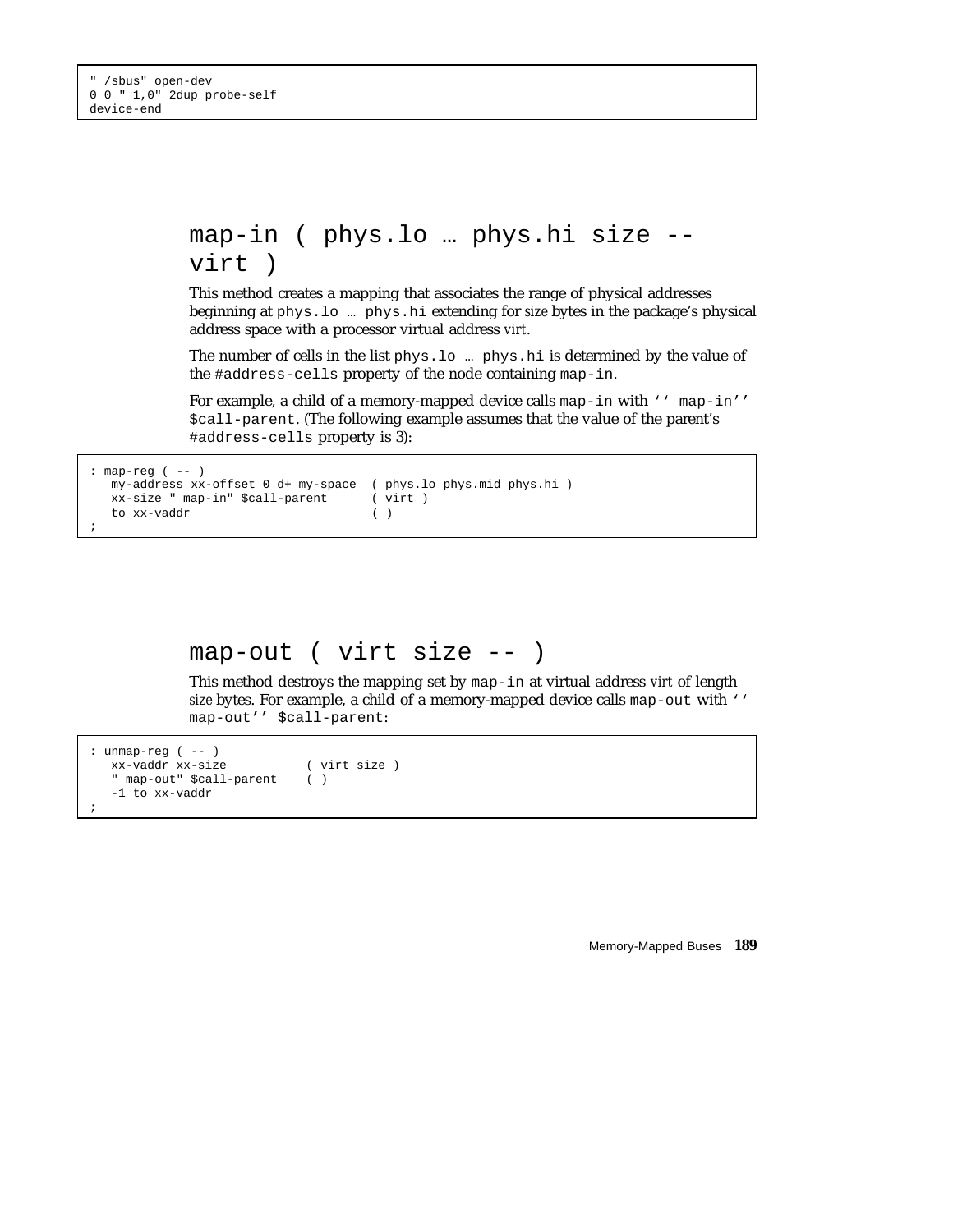# SBus Addressing

The SBus uses geographical addressing with numbered slots.

An SBus physical address is represented numerically by the SBus slot number as the *high* number and the offset from the base of that slot as the *low* number. The text string representation is *slot#, offset* where both *slot#* and *offset* are the ASCII representations of hexadecimal numbers.

# SBus Required Properties

The following table shows the required SBus properties:

**TABLE 10–1** SBus Required Properties

| <b>Property Name</b> | <b>Sample Value</b> |
|----------------------|---------------------|
| name                 | " SUNW, fas"        |
| burst-sizes          | ٠                   |
| device_type          | " sbus"             |
| ranges               | ٠                   |
| slot-address-bits    | ٠                   |

# Device Driver Examples

The following examples of hierarchical FCode drivers are based on Sun's SBus expansion hardware, XBox. XBox increases the number of SBus slots available in a system by providing a bus-bridge between the platform's on-board SBus and an SBus in the XBox hardware. XBox includes an SBus card called the XAdaptor card which plugs into the host platform's SBus and includes an expansion chassis called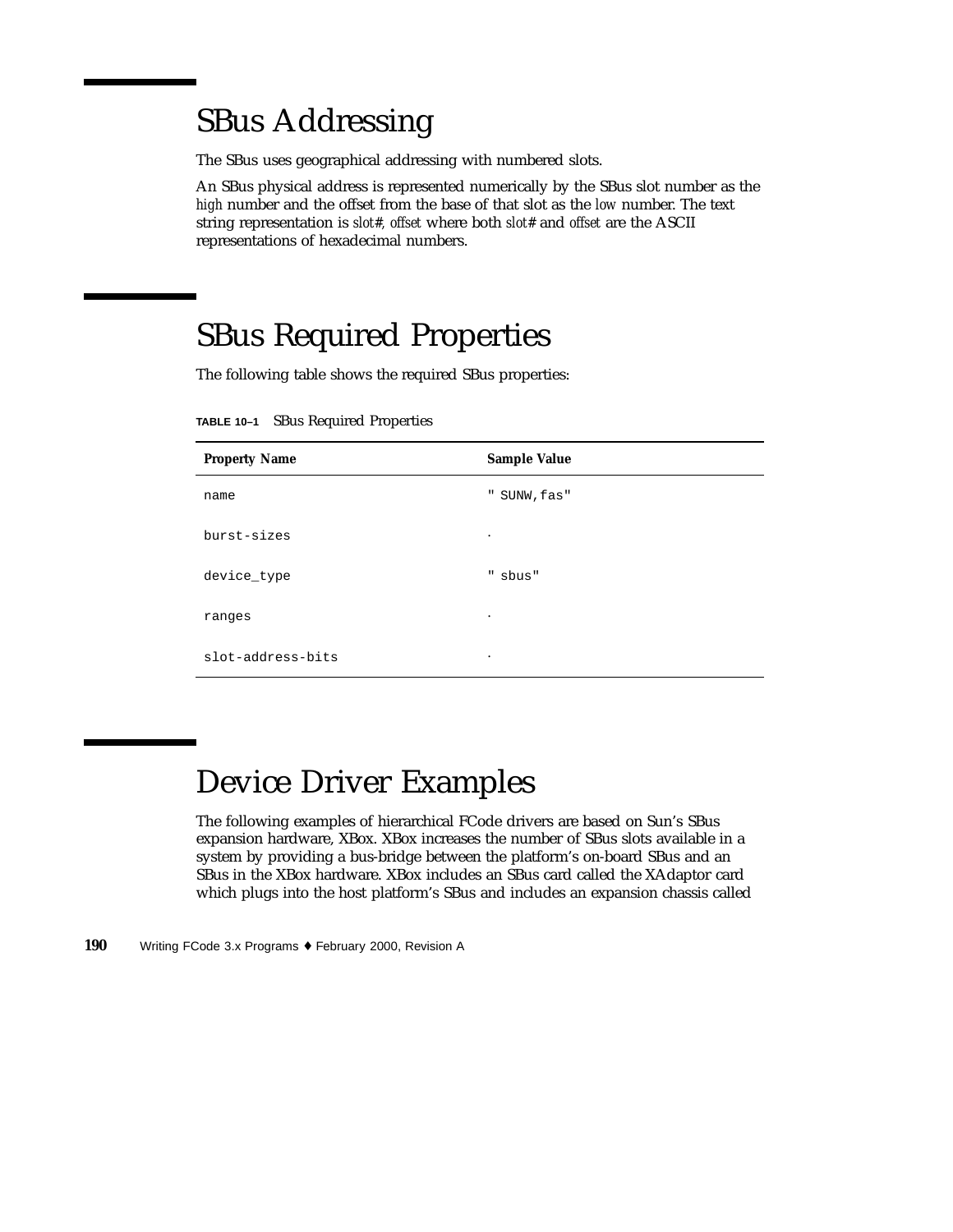the XBox Expansion Box. Therefore, XBox is an example of a hierarchical device which implements an SBus interface to child plug-in devices.

The example is divided into three parts: the basic device driver, the extended device driver, and the complete device driver. In the case of a hierarchical device, in practice, one would only want to develop and ship a driver with the complete functionality. Otherwise, plug-in cards which rely on a full set of parent services generally would not be able to function. The three-stage presentation of the driver simply shows how driver source code might grow through the development cycle.

### Basic Hierarchical Device Driver

The basic driver simply declares most of the important properties of the device, particularly the addresses of the various registers. A driver in this state might be used to support the development of the operating environment driver which would attach to the device name and configure itself based on the device properties published by the FCode driver.

**CODE EXAMPLE 10–1** Basic Hierarchical Device Driver

```
hex
fcode-version3
" SUNW,xbox" name
" 501-1840" model
\ XBox Registers
\ XAdaptor card registers
h# 0 constant write0-offset h# 4 constant /write0
h# 2.0000 constant xac-err-offset h# c constant /xac-err
h# 10.0000 constant xac-ctl0-offset h# 4 constant /xac-ctl0
h# 11.0000 constant xac-ctl1-offset h# 4 constant /xac-ctl1
h# 12.0000 constant xac-elua-offset h# 4 constant /xac-elua
h# 13.0000 constant xac-ella-offset h# 4 constant /xac-ella
h# 14.0000 constant xac-ele-offset h# 4 constant /xac-ele
\ XBox Exapnsion box registers
h# 42.0000 constant xbc-err-offset h# c constant /xbc-err
h# 50.0000 constant xbc-ctl0-offset h# 4 constant /xbc-ctl0
h# 51.0000 constant xbc-ctl1-offset h# 4 constant /xbc-ctl1
h# 52.0000 constant xbc-elua-offset h# 4 constant /xbc-elua
h# 53.0000 constant xbc-ella-offset h# 4 constant /xbc-ella
h# 54.0000 constant xbc-ele-offset h# 4 constant /xbc-ele
: >reg-spec ( offset size -- xdrreg )
   >r my-address + my-space encode-phys r> encode-int encode+
;
write0-offset /write0 >reg-spec
xac-err-offset /xac-err >reg-spec encode+
```
**(continued)**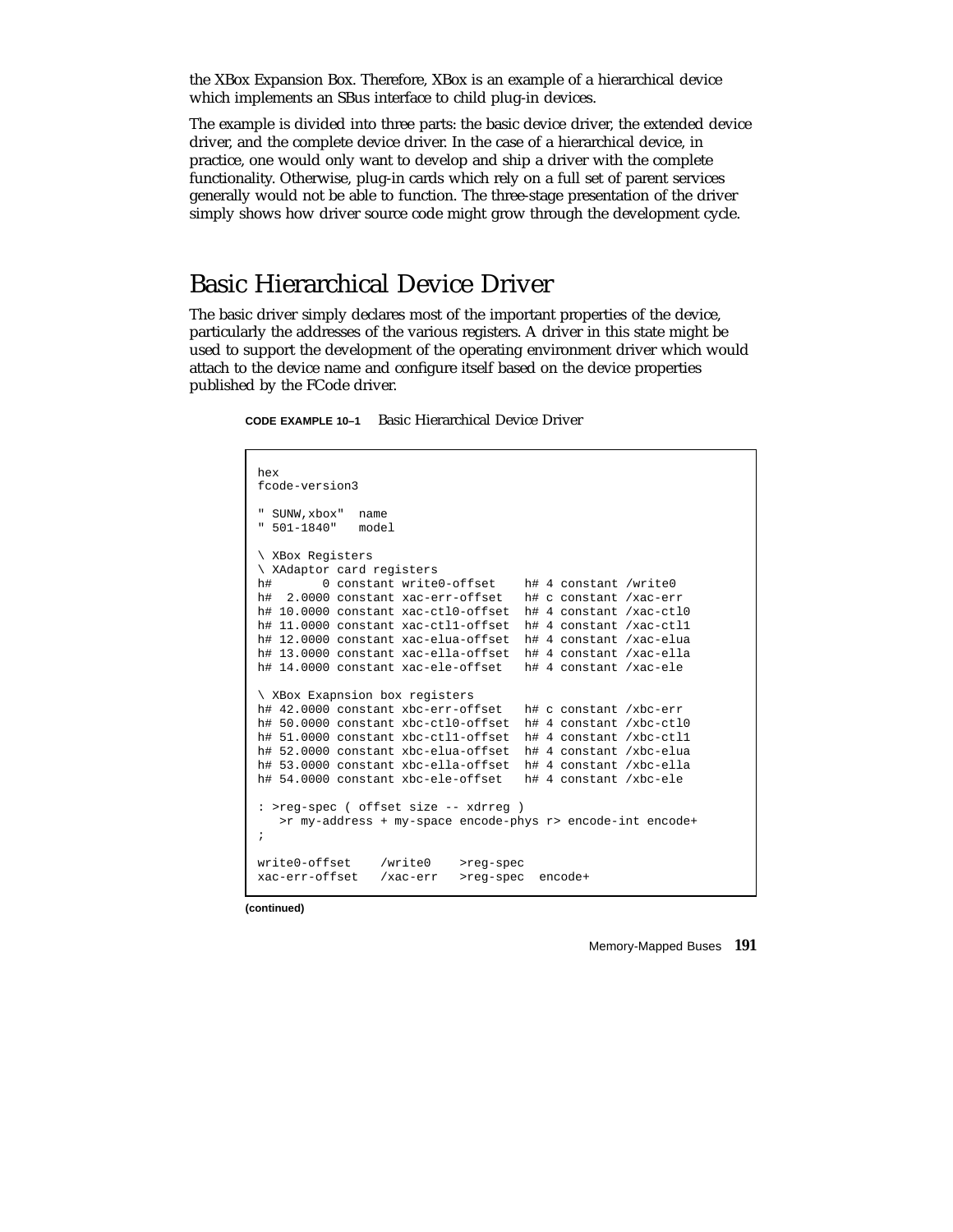```
xac-ctl0-offset /xac-ctl0 >reg-spec encode+
xac-ctl1-offset /xac-ctl1 >reg-spec encode+
xac-elua-offset /xac-elua >reg-spec encode+
xac-ella-offset /xac-ella >reg-spec encode+
xac-ele-offset /xac-ele >reg-spec encode+
xbc-err-offset /xbc-err >reg-spec encode+
xbc-ctl0-offset /xbc-ctl0 >reg-spec encode+
xbc-ctl1-offset /xbc-ctl1 >reg-spec encode+
xbc-elua-offset /xbc-elua >reg-spec encode+
xbc-ella-offset /xbc-ella >reg-spec encode+
xbc-ele-offset /xbc-ele >reg-spec encode+
" reg" property
\ Xbox can interrupt on any SBus level
1 encode-int 2 encode-int encode+ 3 encode-int encode+ 4 encode-
int encode+
5 encode-int encode+ 6 encode-int encode+ 7 encode-int encode+
" interrupts" property
1 sbus-intr>cpu encode-int 0 encode-int encode+
2 sbus-intr>cpu encode-int encode+ 0 encode-int encode+
3 sbus-intr>cpu encode-int encode+ 0 encode-int encode+
4 sbus-intr>cpu encode-int encode+ 0 encode-int encode+
5 sbus-intr>cpu encode-int encode+ 0 encode-int encode+
6 sbus-intr>cpu encode-int encode+ 0 encode-int encode+
7 sbus-intr>cpu encode-int encode+ 0 encode-int encode+
" intr" property
\ XBox bus clock speed
d# 25.000.000 encode-int " clock-frequency" property
\ Burst sizes 64,32,16,8,4,2,1 bursts.
h# 7f encode-int " burst-sizes" property
\ XBox has no slave-only slots
0 encode-int " slave-only" property
\ Get the number of address bits for this SBus slot from the parent SBus
\ node without inheritance . OpenBoot 2.5 doesn"t publish slot-address-
bits.
\ However 2.5 is only on 4m machines, which are all 28 bits per slot.
: \zeta = ( addr1 len1 addr2 len2 -- equal? ) \ string compare
  rot over - if
                                               \setminus different lengths
   else comp 0=
   then
;
: 4mhack ( -- n )
   " compatible" get-inherited-property if
                                          \setminus no "compatible" prop; assume 4c
   else decodestring " sun4m" $= if
        d# 28
```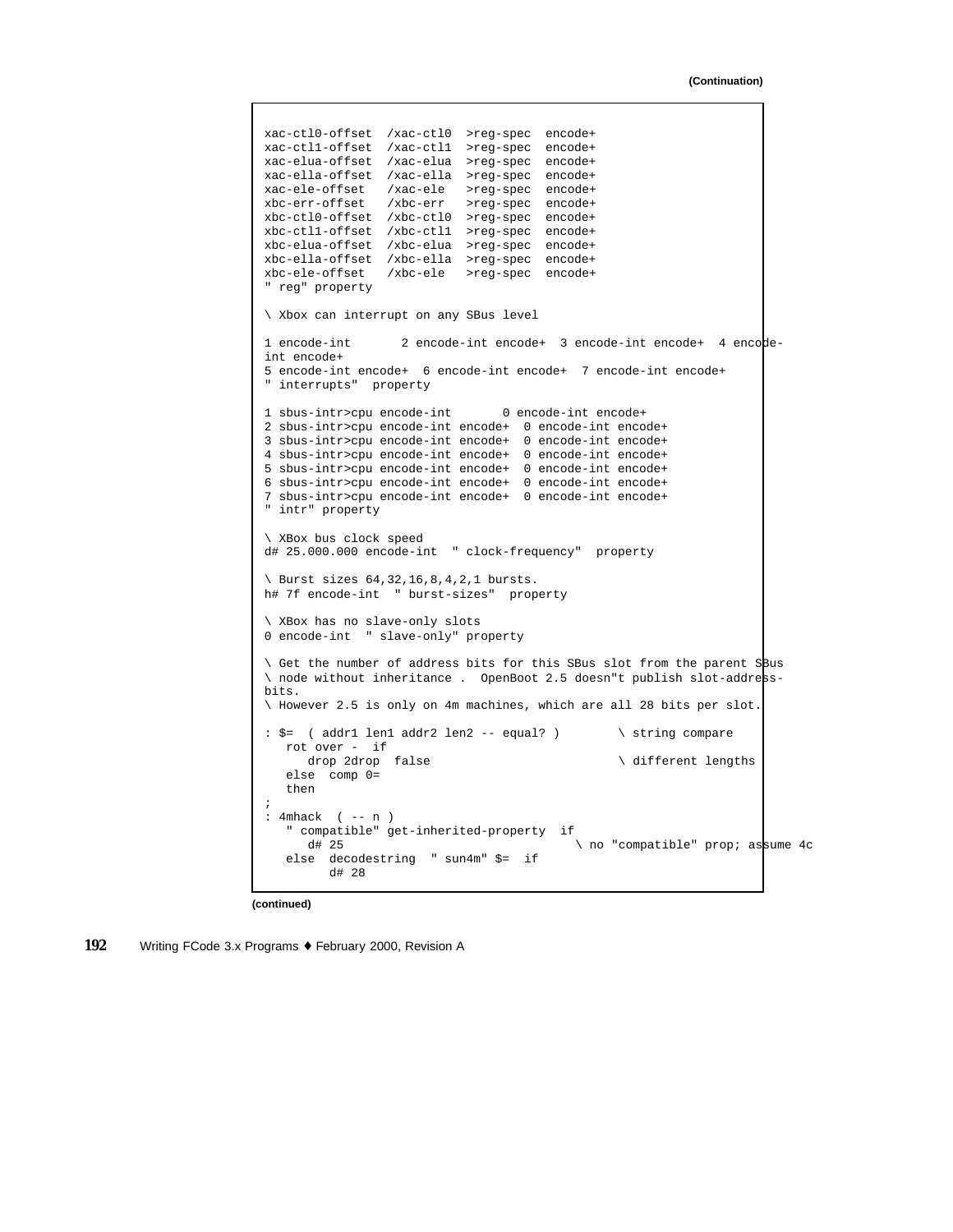```
else
                                           \langle not sun4m
      then
      nip nip
   then
;
: #bits ( -- n )
   " slot-address-bits" my-parent ihandle>phandle
   get-package-property if
     4mhack
   else
      decode-int nip nip
   then
;
#bits constant host-slot-size
host-slot-size encode-int " slot-address-bits" property
end0
```
## Extended Hierarchical Device Driver

The extended driver adds methods allowing access to various device registers in addition to the functions of the basic driver. It provides methods to:

- **Map in the registers**
- Fetch from and store to the registers
- Program one of the registers which control the allocation of address space across the various SBus slots

Such an extended driver provides methods that a developer can use to read and write registers and verify correct hardware responses. Note that the complete driver does not use all of the device registers; read/write access methods were included for all of them to allow easy testing during development.

**CODE EXAMPLE 10–2** Extended Hierarchical Device Driver

```
hex
fcode-version3
" SUNW,xbox" name
" 501-1840" model
\ XBox Registers
h# 0 constant write0-offset h# 4 constant /write0
h# 2.0000 constant xac-err-offset h# c constant /xac-err
```
**(continued)**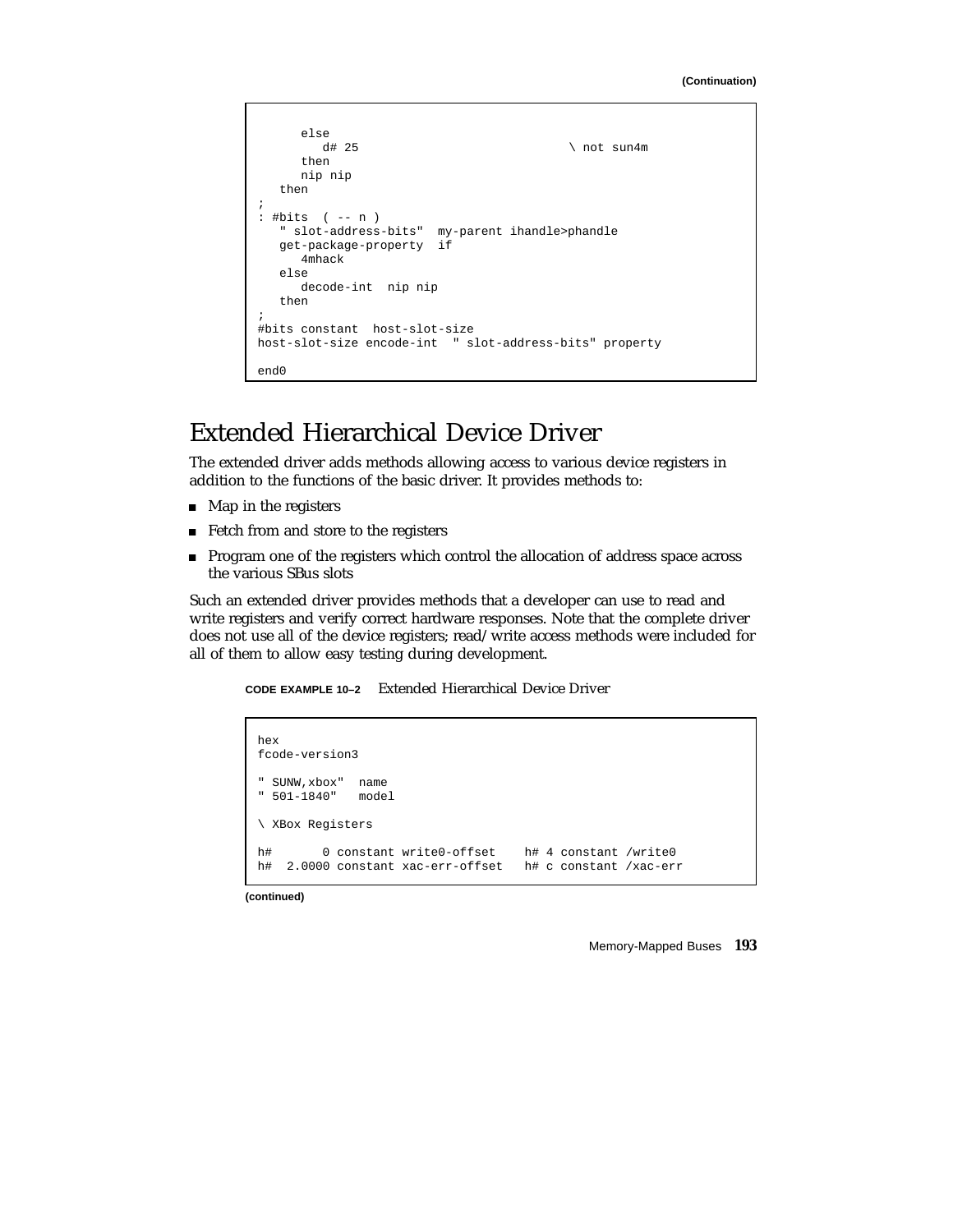```
h# 10.0000 constant xac-ctl0-offset h# 4 constant /xac-ctl0
h# 11.0000 constant xac-ctl1-offset h# 4 constant /xac-ctl1
h# 12.0000 constant xac-elua-offset h# 4 constant /xac-elua
h# 13.0000 constant xac-ella-offset h# 4 constant /xac-ella
h# 14.0000 constant xac-ele-offset h# 4 constant /xac-ele
h# 42.0000 constant xbc-err-offset h# c constant /xbc-err
h# 50.0000 constant xbc-ctl0-offset h# 4 constant /xbc-ctl0
h# 51.0000 constant xbc-ctl1-offset h# 4 constant /xbc-ctl1
h# 52.0000 constant xbc-elua-offset h# 4 constant /xbc-elua
h# 53.0000 constant xbc-ella-offset h# 4 constant /xbc-ella
h# 54.0000 constant xbc-ele-offset h# 4 constant /xbc-ele
: >reg-spec ( offset size -- xdrreg )
   >r my-address + my-space encode-phys r> encode-int encode+
;
write0-offset /write0 >reg-spec
xac-err-offset /xac-err >reg-spec encode+
xac-ctl0-offset /xac-ctl0 >reg-spec encode+
xac-ctl1-offset /xac-ctl1 >reg-spec encode+
xac-elua-offset /xac-elua >reg-spec encode+
xac-ella-offset /xac-ella >reg-spec encode+
xac-ele-offset /xac-ele >reg-spec encode+
xbc-err-offset /xbc-err >reg-spec encode+
xbc-ctl0-offset /xbc-ctl0 >reg-spec encode+
xbc-ctl1-offset /xbc-ctl1 >reg-spec encode+
xbc-elua-offset /xbc-elua >reg-spec encode+
xbc-ella-offset /xbc-ella >reg-spec encode+
xbc-ele-offset /xbc-ele >reg-spec encode+
 ' reg" property
\ Xbox can interrupt on any SBus level
1 encode-int 2 encode-int encode+ 3 encode-int encode+ 4 encode-
int encode+
5 encode-int encode+ 6 encode-int encode+ 7 encode-int encode+
" interrupts" property
1 sbus-intr>cpu encode-int 0 encode-int encode+
2 sbus-intr>cpu encode-int encode+ 0 encode-int encode+
3 sbus-intr>cpu encode-int encode+ 0 encode-int encode+
4 sbus-intr>cpu encode-int encode+ 0 encode-int encode+
5 sbus-intr>cpu encode-int encode+ 0 encode-int encode+
6 sbus-intr>cpu encode-int encode+ 0 encode-int encode+
7 sbus-intr>cpu encode-int encode+ 0 encode-int encode+
" intr" property
\ XBox bus clock speed
d# 25.000.000 encode-int " clock-frequency" property
\ Burst sizes 64,32,16,8,4,2,1 bursts.
h# 7f encode-int " burst-sizes" property
```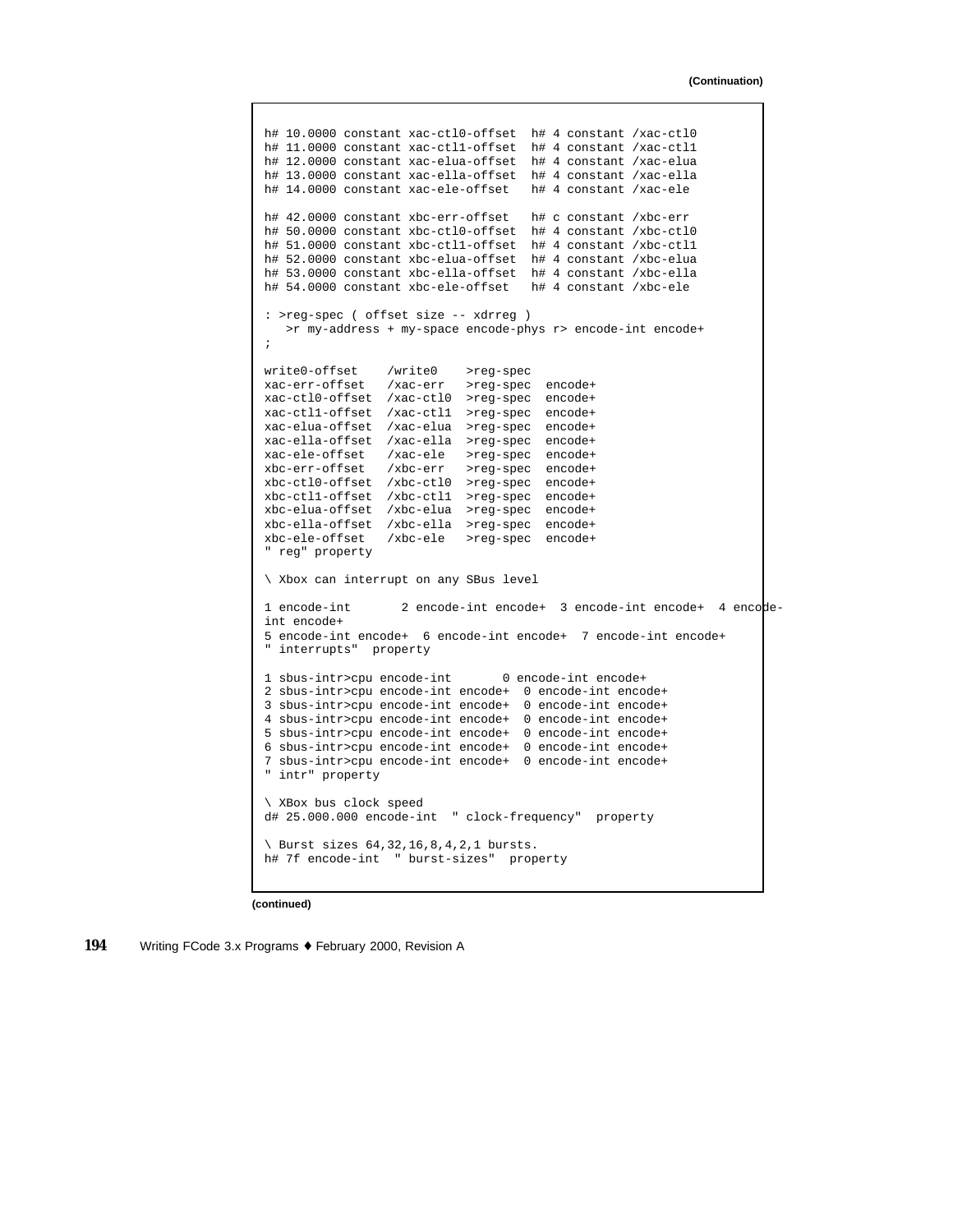```
\ XBox has no slave-only slots
0 encode-int " slave-only" property
\ Get the number of address bits for this SBus slot from the parent SBus
\ node without inheritance . OpenBoot 2.5 doesn"t publish slot-address-
bits.
\ However 2.5 is only on 4m machines, which are all 28 bits per slot.
: \zeta = ( addr1 len1 addr2 len2 -- equal? ) \ string compare
  rot over - if<br>drop 2drop false
                                                \setminus different lengths
   else comp 0=
   then
;
: 4mhack ( -- n )
   " compatible" get-inherited-property if
                                           \ no "compatible" prop; assume 4c
   else decodestring " sun4m" $= if
        d# 28
      else
        d# 25 \ not sun4m
      then
     nip nip
   then
;
: #bits ( -- n )
   " slot-address-bits" my-parent ihandle>phandle
   get-package-property if
      4mhack
   else
      decode-int nip nip
   then
;
#bits constant host-slot-size
host-slot-size encode-int " slot-address-bits" property
\ Utility display string
: .me ( -- ) ." SBus " my-space .d ." XBox " ;
\ The XBox device has two modes opaque and transparent.
\ Upon reset the device is set to opaque mode. In this mode all
\ accesses to address space of the device are directed to the XBox H/
W
\ (ie. XAdaptor Card or the XBox Expansion Box) itself.
\ In the transparent mode all accesses are mapped to the SBus cards
\backslash which are plugged into the XBox. In transparent mode the XBox H/
W is
\ accessible only via the "write-0" register. To allow another bus
\ bridge to be plugged into the XBox all writes to the write-
0 register
```
**(continued)**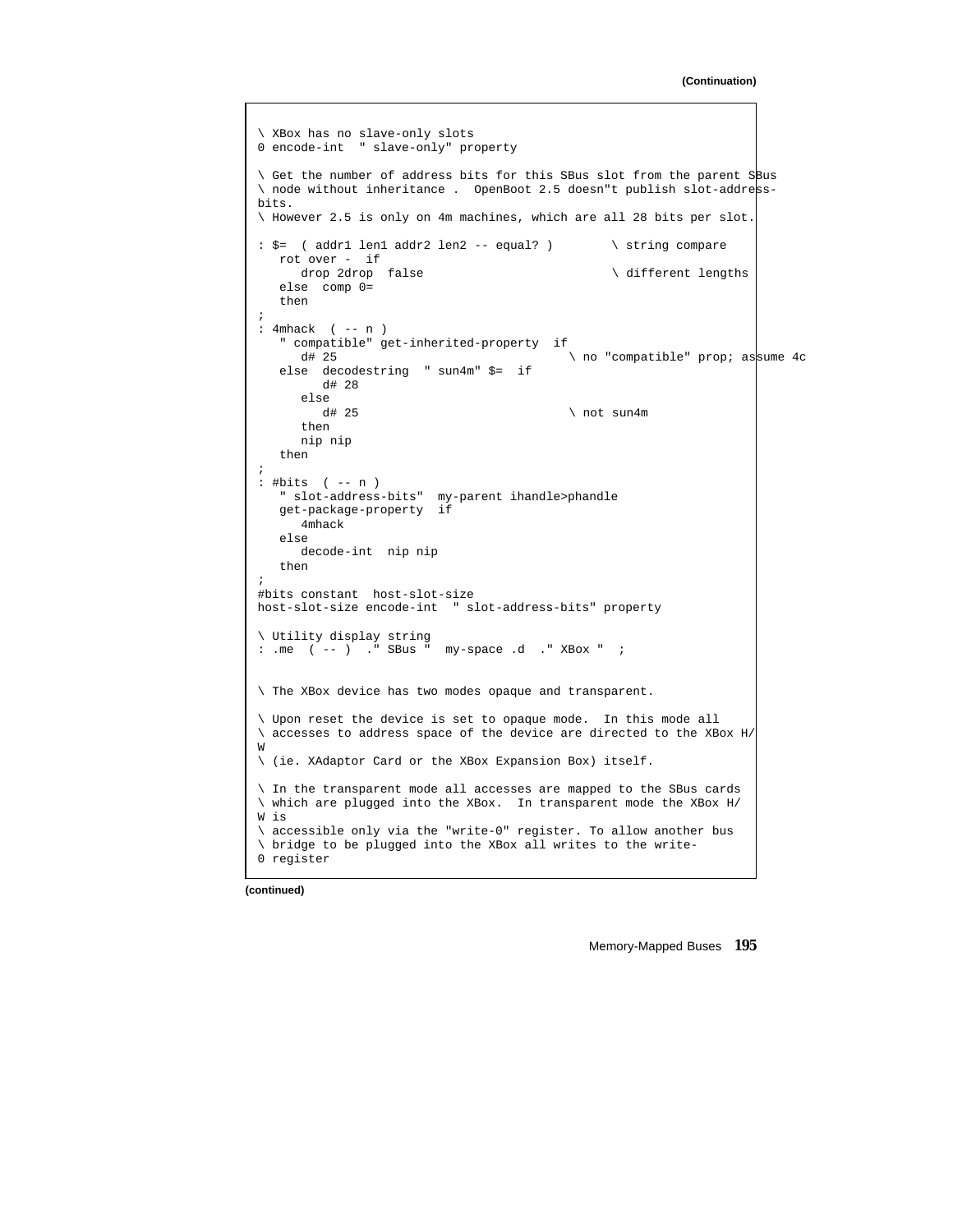```
\ must contain a "key" which is programmed into the XBox H/
W at boot
\ time. If the key field of a write to write-
0 matches that programmed
\ at boot time the H/W intercepts the write. Otherwise the H/
W passes
\ the write along.
\ The XBox has two sets of registers. Those of the XAdaptor card and
\ and those of the XBox Expansion Box.
\ Opaque mode host adapter registers
-1 value xac-err-regs
-1 value xac-ctl0 -1 value xac-ctl1
-1 value xac-elua -1 value xac-ella
-1 value xac-ele
\ Opaque mode expansion box registers
-1 value xbc-err-regs
-1 value xbc-ctl0 -1 value xbc-ctl1
-1 value xbc-elua -1 value xbc-ella
-1 value xbc-ele
\ Transparent mode register
-1 value write0-reg
: xbox-map-in ( offset space size -- virt ) " map-in" $call-
parent ;
: xbox-map-out ( virt size -- ) " map-out" $call-
parent ;
: map-regs ( -- )
  write0-offset my-address + my-space /
write0 xbox-map-in to write0-reg
  xac-err-offset my-address + my-space /
xac-err xbox-map-in to xac-err-regs
  xac-ctl0-offset my-address + my-space /
xac-ctl0 xbox-map-in to xac-ctl0
  xac-ctl1-offset my-address + my-space /
xac-ctl1 xbox-map-in to xac-ctl1
  xac-elua-offset my-address + my-space /
xac-elua xbox-map-in to xac-elua
  xac-ella-offset my-address + my-space /
xac-ella xbox-map-in to xac-ella
  xac-ele-offset my-address + my-space /
xac-ele xbox-map-in to xac-ele
   xbc-err-offset my-address + my-space /
xbc-err xbox-map-in to xbc-err-regs
  xbc-ctl0-offset my-address + my-space /
xbc-ctl0 xbox-map-in to xbc-ctl0
  xbc-ctl1-offset my-address + my-space /
xbc-ctl1 xbox-map-in to xbc-ctl1
  xbc-elua-offset my-address + my-space /
xbc-elua xbox-map-in to xbc-elua
  xbc-ella-offset my-address + my-space /
xbc-ella xbox-map-in to xbc-ella
```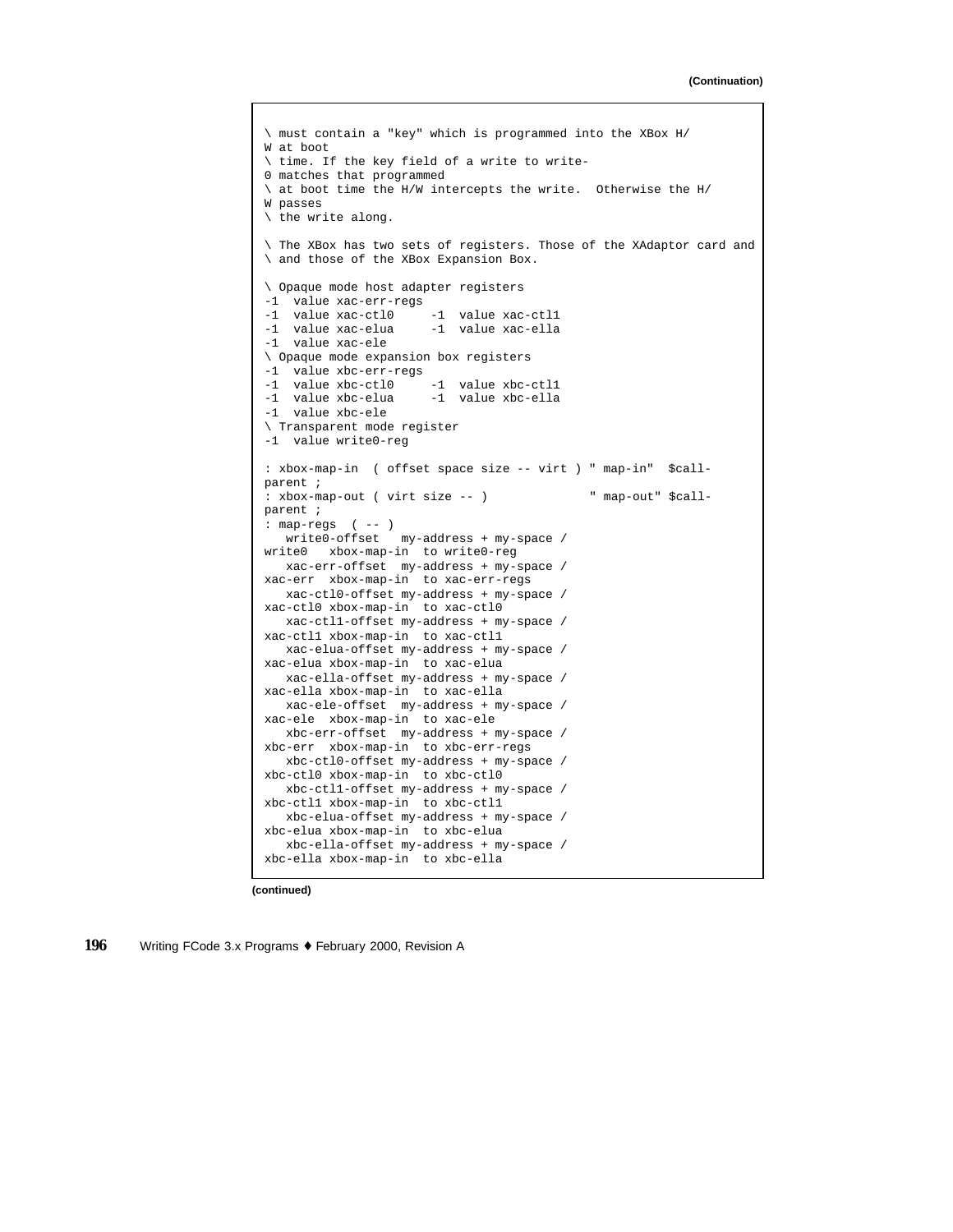```
xbc-ele-offset my-address + my-space /
xbc-ele xbox-map-in to xbc-ele
;
: unmap-regs ( -- )
   write0-reg /write0 xbox-map-out -1 to write0-reg
   xac-err-regs /xac-err xbox-map-out -1 to xac-err-regs
  xac-ctl0 /xac-ctl0 xbox-map-out -1 to xac-ctl0
   xac-ctl1 /xac-ctl1 xbox-map-out -1 to xac-ctl1
              xac-elua /xac-elua xbox-map-out -1 to xac-elua
   xac-ella /xac-ella xbox-map-out -1 to xac-ella
   xac-ele /xac-ele xbox-map-out -1 to xac-ele
   xbc-err-regs /xbc-err xbox-map-out -1 to xbc-err-regs
   xbc-ctl0 /xbc-ctl0 xbox-map-out -1 to xbc-ctl0
   xbc-ctl1 /xbc-ctl1 xbox-map-out -1 to xbc-ctl1
   xbc-elua /xbc-elua xbox-map-out -1 to xbc-elua
   xbc-ella /xbc-ella xbox-map-out -1 to xbc-ella
  xbc-ele /xbc-ele xbox-map-out -1 to xbc-ele
;
\ Opaque mode register access words
: xac-errd@ ( -- l ) xac-err-regs rl@ ;
: xac-erra@ (--1) xac-err-regs 4 + rl@ ;
: xac-errs@ ( -- l ) xac-err-regs 8 + rl@ ;
: xac-ctl0@ ( -- w ) xac-ctl0 rl@ ;
: xac-ctl0! ( w -- ) xac-ctl0 rl! ;
: xac-ctll@ ( -- w ) xac-ctll rl@
: xac-ctl1! ( w -- ) xac-ctl1 rl! ;
: xac-elua@ ( -- l ) xac-elua rl@ ;
: xac-elua! ( l -- ) xac-elua rl! ;
: xac-ella@ ( -- w ) xac-ella rl@ ;
: xac-ella! ( w -- ) xac-ella rl!
: xbc-errd@ ( -- l ) xbc-err-regs rl@ ;
: xbc-erra@ ( -- 1) xbc-err-regs 4 + r1@: xbc-errs@ ( -- l ) xbc-err-regs 8 + rl@ ;
: xbc-ctl0@ ( -- w ) xbc-ctl0 rl@ ;
: xbc-ctl0! ( w -- ) xbc-ctl0 rl! ;
: xbc-\text{ctl1@} (--w) xbc-\text{ctl1 rl@}: xbc-ct11! (w --) xbc-ct11 rl!
: xbc-elua@ ( -- 1 ) xbc-elua rl@
: xbc-elua! ( 1 -- ) xbc-elua rl!
: xbc-ella@ ( -- w ) xbc-ella rl@ ;
: xbc-ella! ( w -- ) xbc-ella rl!
\ Transparent Mode register access words
external
: unique-key ( -- n ) " unique-key" $call-parent ;
headers
unique-key constant my-key
my-key encode-int " write0-key" property
: xbox! ( w offset -- ) my-key h# 18 << or or write0-reg rl! ;
```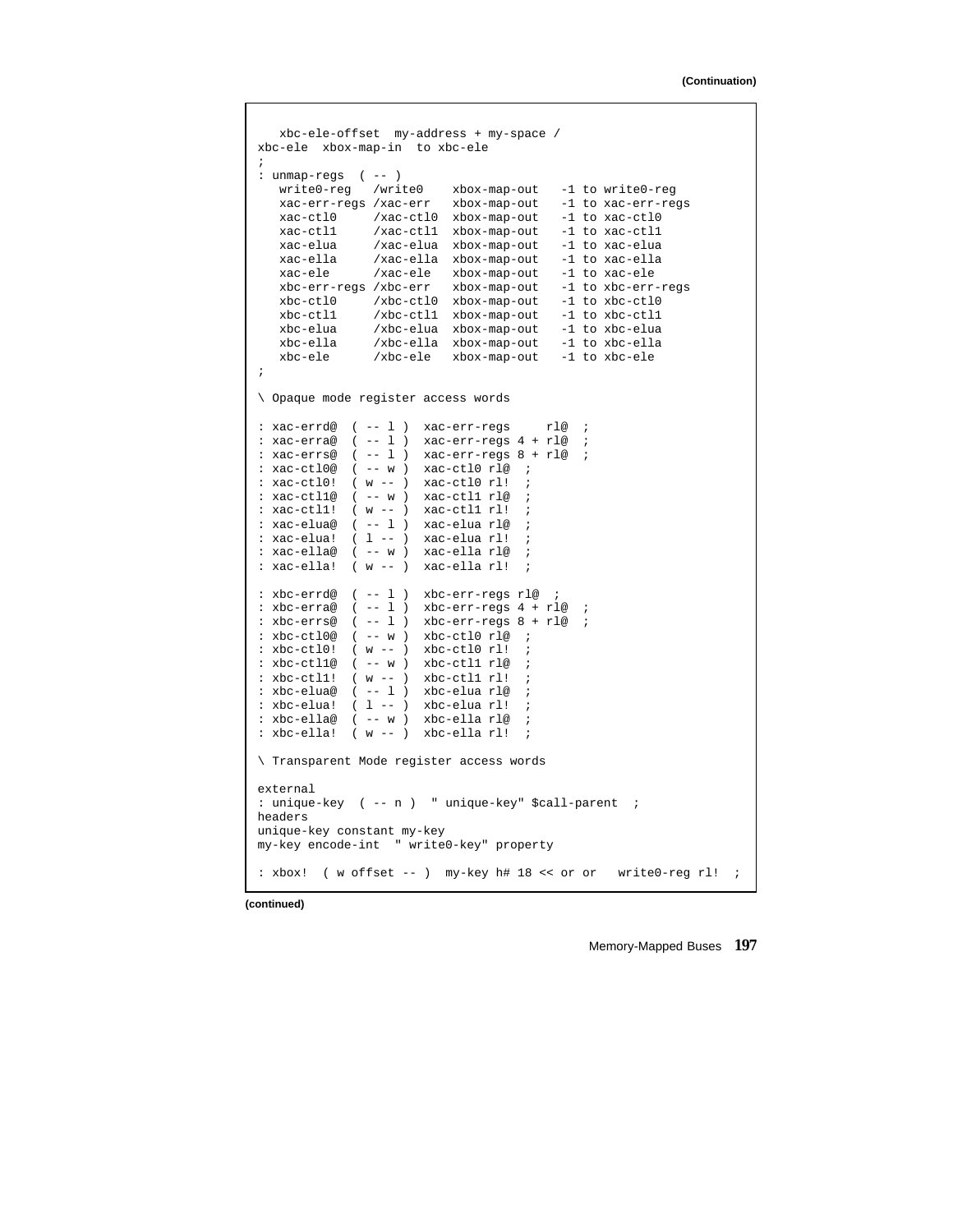```
: write-xac-ctl0 ( w -- ) xac-ctl0-offset xbox! ;
: write-xac-ctl1 ( w -- ) xac-ctl1-offset xbox! ;
: write-xbc-ctl0 ( w -- ) xbc-ctl0-offset xbox! ;
: write-xbc-ctl1 ( w -- ) xbc-ctl1-offset xbox! ;
\ Some functionally oriented words
: set-key ( -- ) my-key 8 << xac-ct10! ;<br>: transparent ( -- ) 1 xac-ct11! ;
: transparent ( -- ) 1 xac-ctll! ;
: opaque ( -- ) 0 write-xac-ctll ;
: enable-slaves ( -- ) h# 38 write-xbc-ctll ;
: xbox-errors ( -- xbc-err xac-err )
   opaque xbc-errd@ xac-errd@ transparent
;
: ?.errors ( xbc-err xac-err -- )
   dup h# 8000.0000 and if
     cr .me ." xac-error " .h cr
   else drop
   then
   dup h# 8000.0000 and if
      cr .me ." xbc-error " .h cr
   else drop
   then
;
\setminus The address space of the XBox in transparent mode may be dynamically
\ allocated across its plug-in slots. This is called the
\ upper-address-decode-
map (uadm). Below is a table which relates the
\ slot configuration code which is programmed in hardware to the
\ allocation of address space for each slot. The number in each cell is
\ the number of address bits needed for the slot.
decimal
create slot-sizes-array
\ slot0 slot1 slot2 slot3 slot-config
  23 c, 23 c, 23 c, 23 c, \ 00
  23 c, 23 c, 23 c, 23 c, \ 01
  23 c, 23 c, 23 c, 23 c, \sqrt{02}<br>23 c, 23 c, 23 c, 23 c, \sqrt{03}23 c, 23 c, 23 c, 23 c, \ 03
  25 c, 0 c, 0 c, 0 c, \sqrt{0.04}0 \text{ c}, 25 \text{ c}, 0 \text{ c}, 0 \text{ c}, \sqrt{05}0 c, 0 c, 25 c, 0 c, \sqrt{0.06}0 c, 0 c, 0 c, 25 c, \sqrt{07}<br>24 c, 24 c, 0 c, 0 c, \sqrt{08}24 c, 24 c, 0 c, 0 c, \setminus 08
  24 c, 0 c, 24 c, 0 c, \ 09
   0 c, 24 c, 24 c, 0 c, \sqrt{0}0 \, c, \, 0 \, c, \, 0 \, c, \, 0 \, c, \, 024 c, 23 c, 23 c, 0 c, \setminus 0c
                               \ 0d \ Overridden in code
  23 c, 23 c, 24 c, 0 c, \ 0e \ Overridden in code
```

```
198 Writing FCode 3.x Programs ♦ February 2000, Revision A
```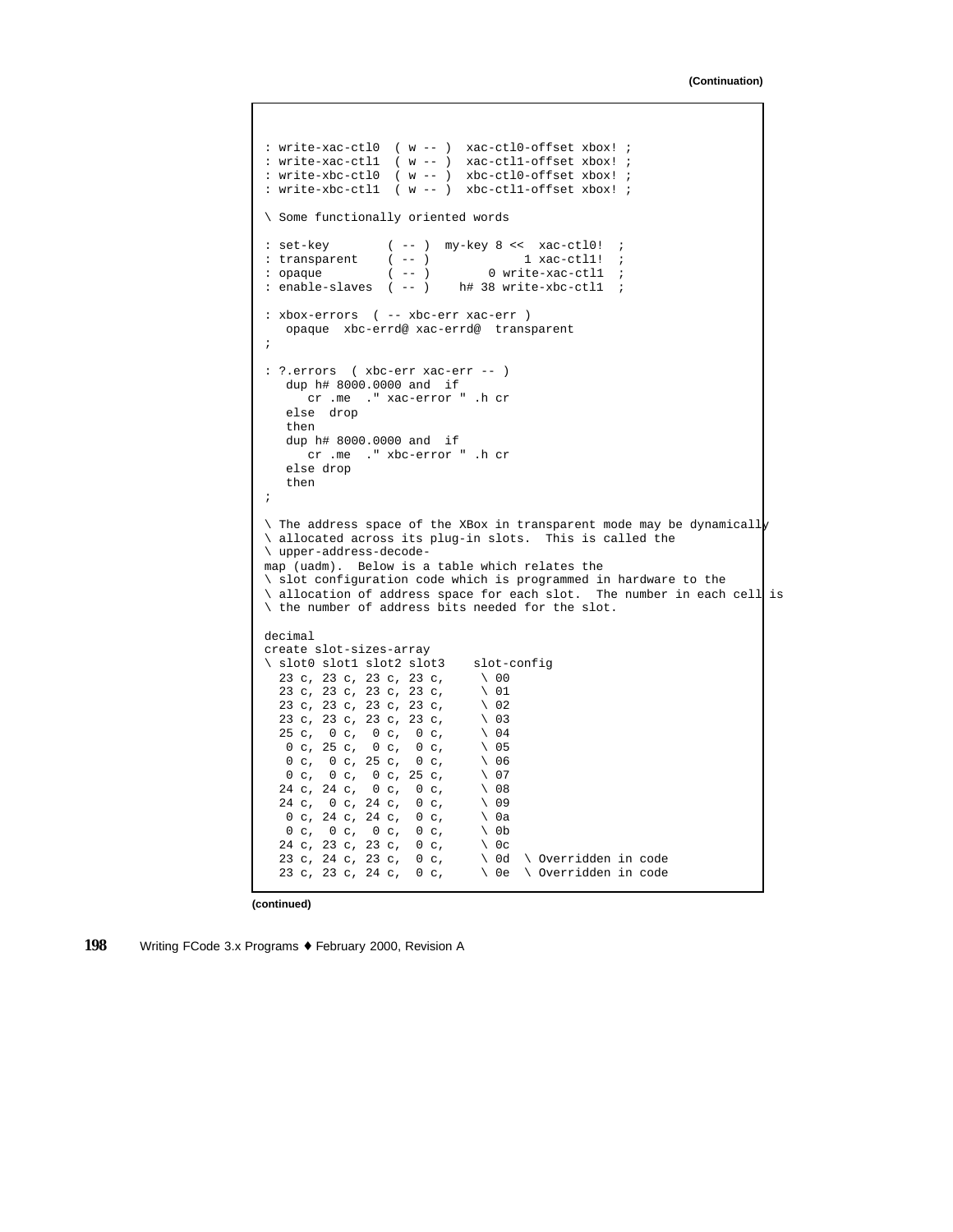```
25 c, 0 c, 0 c, 0 c, \ 0f
  26 c, 26 c, 26 c, 26 c, \ 10
  26 c, 26 c, 26 c, 26 c, \ 11
  26 c, 26 c, 26 c, 26 c, \sqrt{12}<br>26 c, 26 c, 26 c, 26 c, \sqrt{13}26 c, 26 c, 26 c, 26 c, \ 13
  28 c, 0 c, 0 c, 0 c, \sqrt{14}0 c, 28 c, 0 c, 0 c, \sqrt{15}0 c, 0 c, 28 c, 0 c, \ 16
   0 c, 0 c, 0 c, 28 c, \sqrt{17}28 c, 28 c, 28 c, 28 c, \ 18
  28 c, 28 c, 28 c, 28 c, \ 19
  28 c, 28 c, 28 c, 28 c, \ 1a<br>28 c, 28 c, 28 c, 28 c, \ 1b
  28 c, 28 c, 28 c, 28 c, \ 1b
   0 c, 0 c, 0 c, 0 c, \sqrt{1}0 c, 0 c, 0 c, 0 c, 1d
   0 c, 0 c, 0 c, \ 1e
   0 c, 0 c, 0 c, 0 c, \sqrt{11}hex
20 constant /slot-sizes-array
-1 value slot-config
: >slot-size ( slot# -- size )
  slot-sizes-array slot-config la+ swap ca+ c@ 1 swap <<
   1 not and \setminus Could have slot size of 0.
;
\ This array is to be filled with offsets for each slot.
\ Eg. 0, 100.0000, 180.0000, 200.0000
create host-offsets 0 , 0 , 0 , 0 ,
: >host-offset ( child-slot# -- adr ) host-offsets swap na+ @ ;
create config-d-<br>offsets h# 100.0000 , 0
                            , h# 180.0000 , 0 ,
create config-e-
offsets h# 100.0000 , h# 180.0000 , 0 , 0 ,
: set-host-offsets ( -- )
  slot-config case
     h# d of config-d-offsets host-offsets 4 /
n* move exit endof
    h# e of config-e-offsets host-offsets 4 /
n* move exit endof
   endcase
   0 (\text{initial-offset})<br>4 0 do (\text{offset})
                                  ( offset )<br>( offset )
     dup host-offsets i na+ ! ( offset )<br>i >slot-size + ( offset" )
     i >slot-size +
   loop (final-offset)
   drop
;
: set-configuration ( config-code -- )
```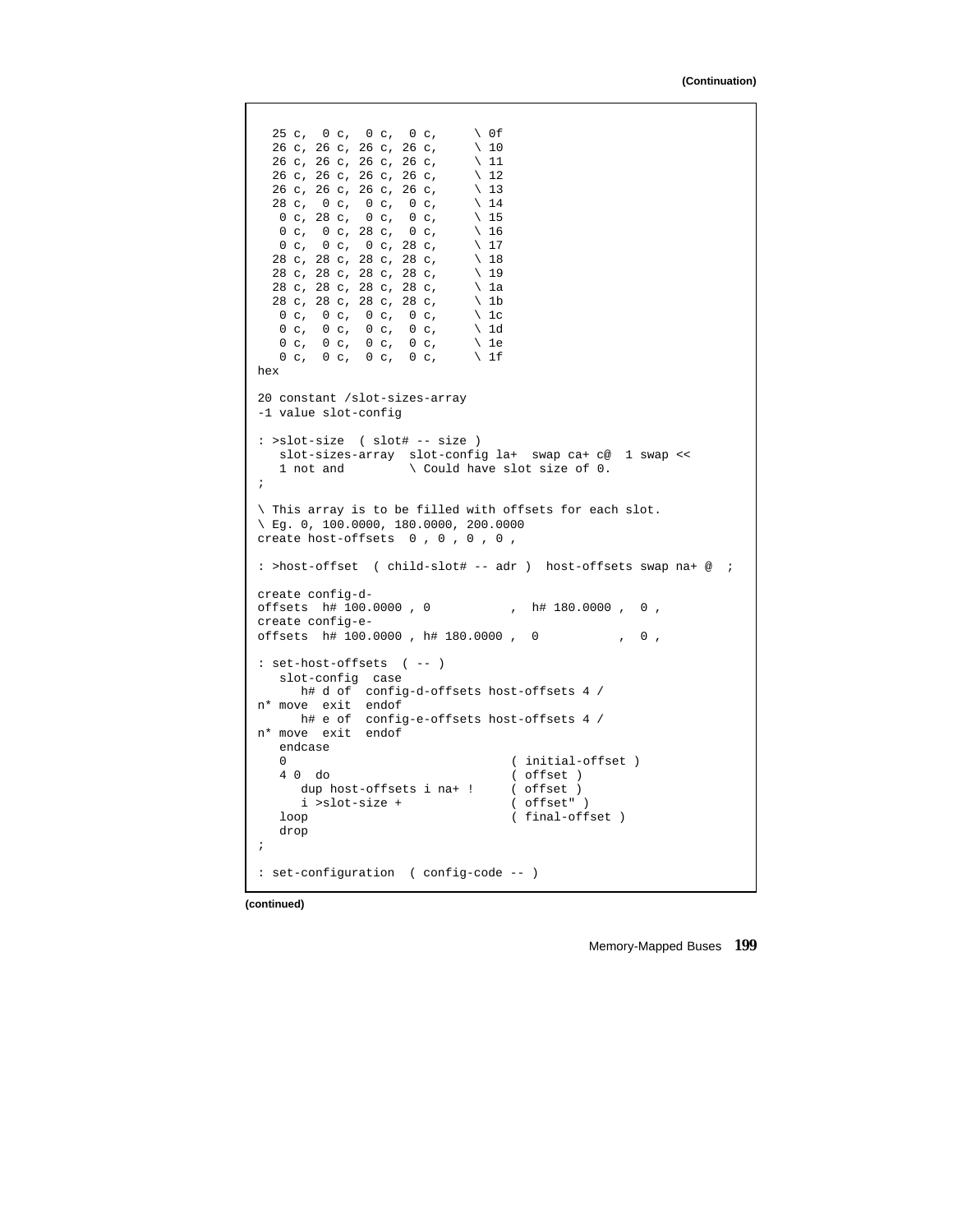```
is slot-config
   set-host-offsets
   slot-config 3 << my-key 8 << or
   dup write-xac-ctl0 \vee set XAC<br>write-xbc-ctl0 \vee set XBC
       write-xbc-ctl0
   slot-config encode-
int " uadm" property \ publish slot configuration
;
end0
```
### Complete Hierarchical Device Driver

The complete driver includes all the required device node methods. It also includes code to initialize the hardware at system reset. In particular, it configures the allocation of address space across slots. It does this either by performing an autoconfiguration or by accepting a manual override via a property in its parent. During the configuration process, the driver interprets the FCode of any SBus card plugged into the XBox. This results in devices being added to the device tree.

**CODE EXAMPLE 10–3** Complete Hierarchical Device Driver

```
hex
fcode-version3
" SUNW,xbox" name
" 501-1840" model
             device-type
\ XBox Registers
h# 0 constant write0-offset h# 4 constant /write0
h# 2.0000 constant xac-err-offset h# c constant /xac-err
h# 10.0000 constant xac-ctl0-offset h# 4 constant /xac-ctl0
h# 11.0000 constant xac-ctl1-offset h# 4 constant /xac-ctl1
h# 12.0000 constant xac-elua-offset h# 4 constant /xac-elua
h# 13.0000 constant xac-ella-offset h# 4 constant /xac-ella
h# 14.0000 constant xac-ele-offset h# 4 constant /xac-ele
h# 42.0000 constant xbc-err-offset h# c constant /xbc-err
h# 50.0000 constant xbc-ctl0-offset h# 4 constant /xbc-ctl0
h# 51.0000 constant xbc-ctl1-offset h# 4 constant /xbc-ctl1
h# 52.0000 constant xbc-elua-offset h# 4 constant /xbc-elua
h# 53.0000 constant xbc-ella-offset h# 4 constant /xbc-ella
h# 54.0000 constant xbc-ele-offset h# 4 constant /xbc-ele
```
**(continued)**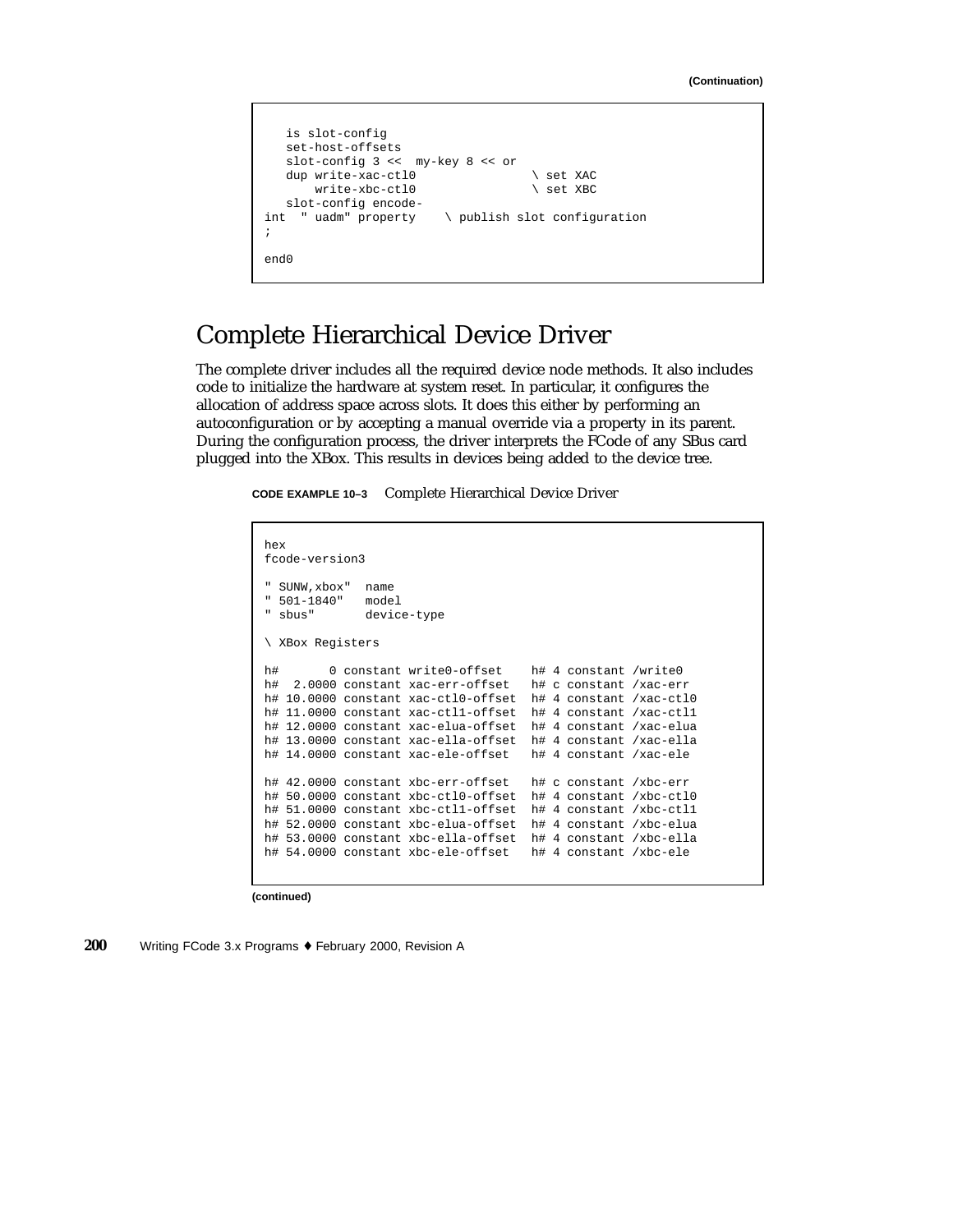```
: >reg-spec ( offset size -- xdrreg )
  >r my-address + my-space encode-phys r> encode-int encode+
;
write0-offset /write0 >reg-spec
xac-err-offset /xac-err >reg-spec encode+
xac-ctl0-offset /xac-ctl0 >reg-spec encode+
xac-ctl1-offset /xac-ctl1 >reg-spec encode+
xac-elua-offset /xac-elua >reg-spec encode+
xac-ella-offset /xac-ella >reg-spec encode+
xac-ele-offset /xac-ele >reg-spec encode+
xbc-err-offset /xbc-err >reg-spec encode+
xbc-ctl0-offset /xbc-ctl0 >reg-spec encode+
xbc-ctl1-offset /xbc-ctl1 >reg-spec encode+
xbc-elua-offset /xbc-elua >reg-spec encode+
xbc-ella-offset /xbc-ella >reg-spec encode+
xbc-ele-offset /xbc-ele >reg-spec encode+
" reg" property
\ Xbox can interrupt on any SBus level
1 encode-int 2 encode-int encode+ 3 encode-int encode+ 4 encode-
int encode+
5 encode-int encode+ 6 encode-int encode+ 7 encode-int encode+
" interrupts" property
1 sbus-intr>cpu encode-int 0 encode-int encode+
2 sbus-intr>cpu encode-int encode+ 0 encode-int encode+
3 sbus-intr>cpu encode-int encode+ 0 encode-int encode+
4 sbus-intr>cpu encode-int encode+ 0 encode-int encode+
5 sbus-intr>cpu encode-int encode+ 0 encode-int encode+
6 sbus-intr>cpu encode-int encode+ 0 encode-int encode+
7 sbus-intr>cpu encode-int encode+ 0 encode-int encode+
" intr" property
\ XBox bus clock speed
d# 25.000.000 encode-int " clock-frequency" property
\ Burst sizes 64,32,16,8,4,2,1 bursts.
h# 7f encode-int " burst-sizes" property
\ XBox has no slave-only slots
0 encode-int " slave-only" property
\ Get the number of address bits for this SBus slot from the parent SBus
\ node without inheritance . OpenBoot 2.5 doesn"t publish slot-address-
bits.
\ However 2.5 is only on 4m machines, which are all 28 bits per slot.
: $= ( addr1 len1 addr2 len2 -- equal? ) \ string compare
  rot over - if
                                               \setminus different lengths
   else comp 0=
   then
```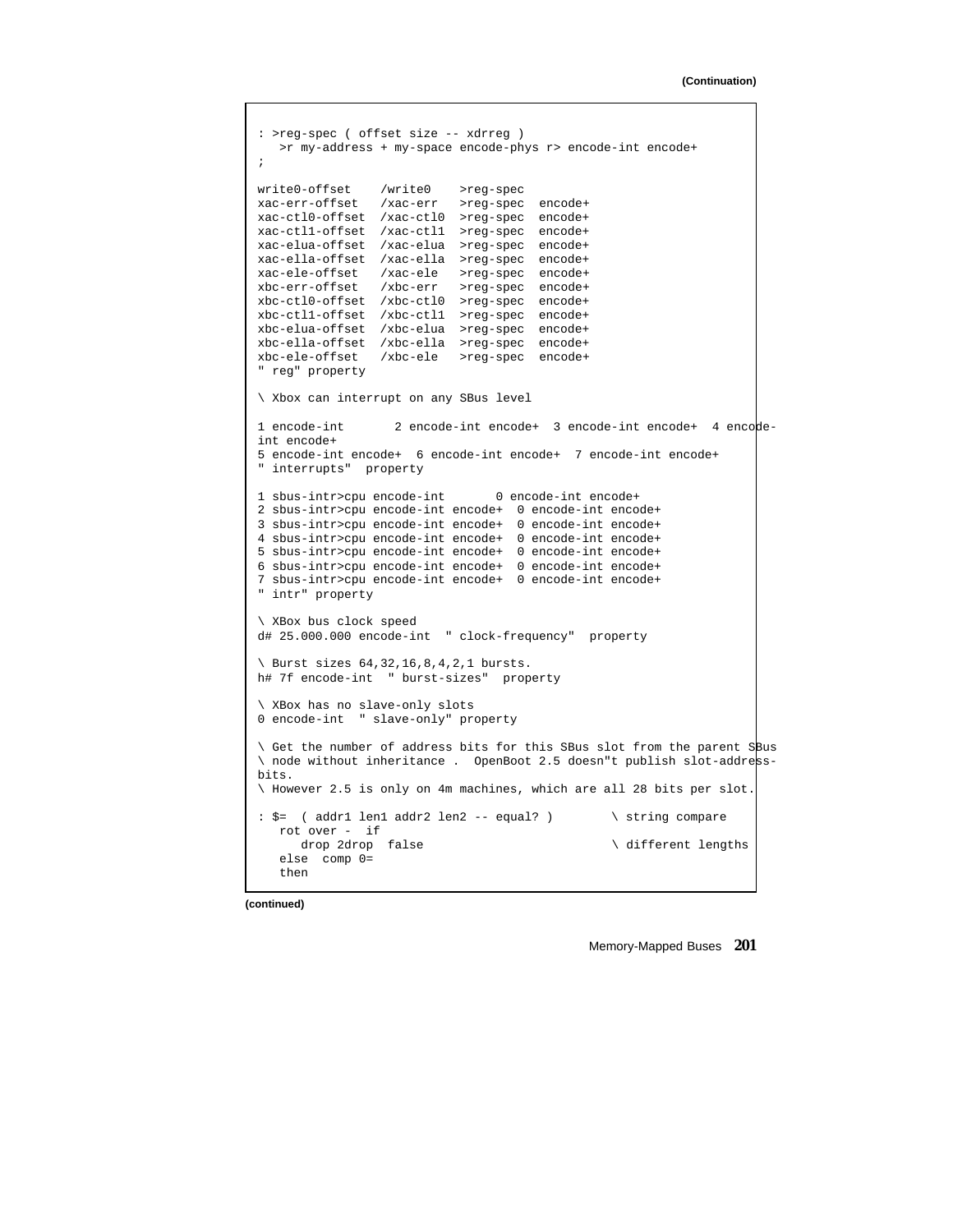```
;
: 4mhack ( -- n )
   " compatible" get-inherited-property if
     d# 25 \downarrow no "compatible" prop; assume 4c
   else decode-string " sun4m" $= if
        d# 28
     else
        d# 25 \ not sun4m
      then
     nip nip
   then
;
: #bits ( -- n )
   " slot-address-bits" my-parent ihandle>phandle
   get-package-property if
     4mhack
   else
     decode-int nip nip
   then
;
#bits constant host-slot-size
host-slot-size encode-int " slot-address-bits" property
\ Utility display string
: .me ( -- ) ." SBus " my-space .d ." XBox " ;
\ The XBox device has two modes opaque and transparent.
\ Upon reset the device is set to opaque mode. In this mode all
\ accesses to address space of the device are directed to the XBox H/
W
\ (ie. XAdaptor Card or the XBox Expansion Box) itself.
\ In the transparent mode all accesses are mapped to the SBus cards
\ which are plugged into the XBox. In transparent mode the XBox H/
W is
\ accessible only via the "write-0" register. To allow another bus
\ bridge to be plugged into the XBox all writes to the write-
0 register
\ must contain a "key" which is programmed into the XBox H/
W at boot
\ time. If the key field of a write to write-
0 matches that programmed
\ at boot time the H/W intercepts the write. Otherwise the H/
W passes
\ the write along.
\ The XBox has two sets of registers. Those of the XAdaptor card and
\ and those of the XBox Expansion Box.
\ Opaque mode host adapter registers
-1 value xac-err-regs
-1 value xac-ctl0 -1 value xac-ctl1
```

```
(continued)
```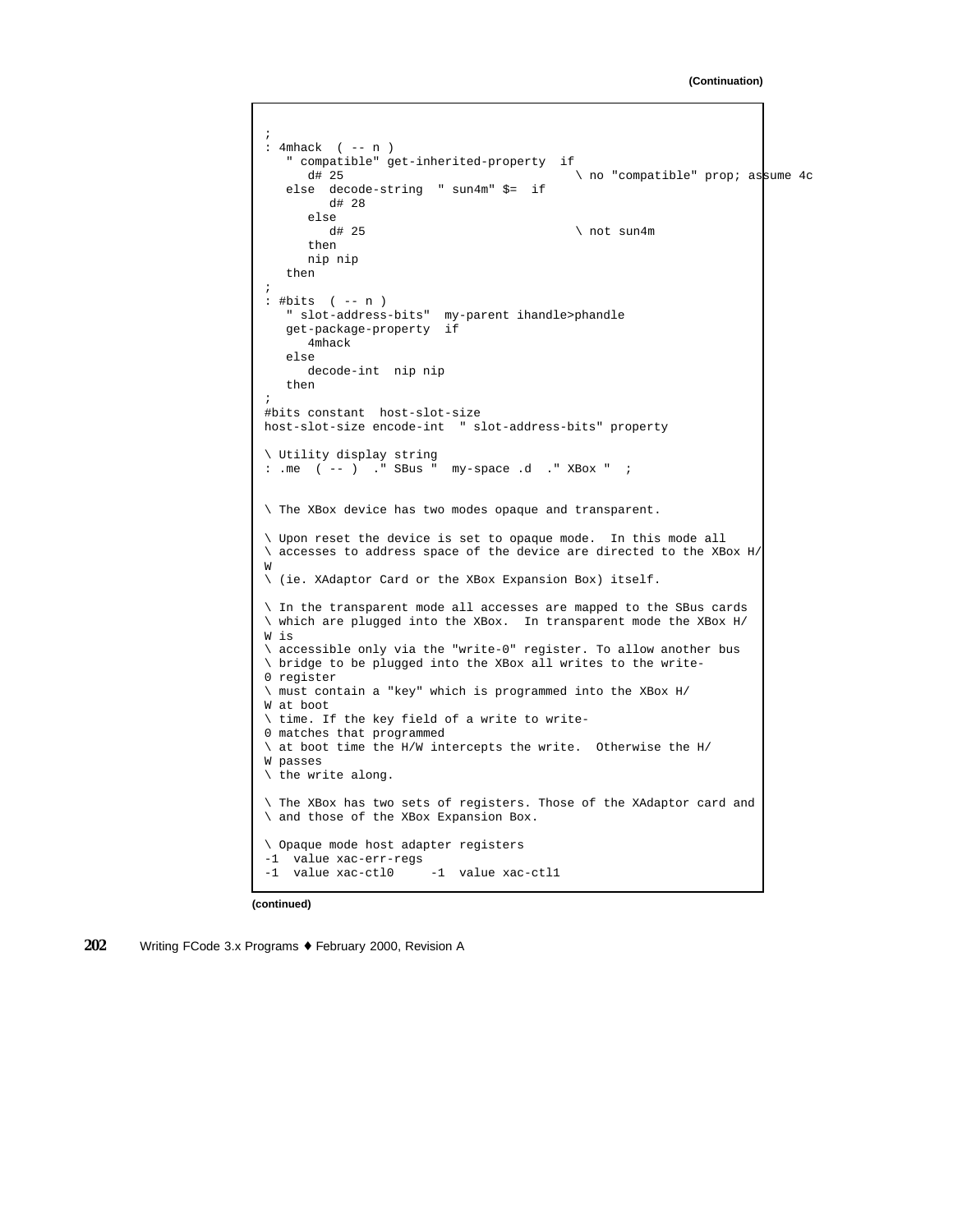```
-1 value xac-elua -1 value xac-ella
-1 value xac-ele
\ Opaque mode expansion box registers
-1 value xbc-err-regs<br>-1 value xbc-ctl0
-1 value xbc-ctl0 -1 value xbc-ctl1
-1 value xbc-elua -1 value xbc-ella
-1 value xbc-ele
\ Transparent mode register
-1 value write0-reg
: xbox-map-in ( offset space size -- virt") " map-in" $call-
parent ;
: xbox-map-out ( virt size -- ) " map-out" $call-
parent ;
: map-regs ( -- )
  write0-offset my-address + my-space /
write0 xbox-map-in to write0-reg
  xac-err-offset my-address + my-space /
xac-err xbox-map-in to xac-err-regs
 xac-ctl0-offset my-address + my-space /
xac-ctl0 xbox-map-in to xac-ctl0
  xac-ctl1-offset my-address + my-space /
xac-ctl1 xbox-map-in to xac-ctl1
  xac-elua-offset my-address + my-space /
xac-elua xbox-map-in to xac-elua
  xac-ella-offset my-address + my-space /
xac-ella xbox-map-in to xac-ella
  xac-ele-offset my-address + my-space /
xac-ele xbox-map-in to xac-ele
  xbc-err-offset my-address + my-space /
xbc-err xbox-map-in to xbc-err-regs
  xbc-ctl0-offset my-address + my-space /
xbc-ctl0 xbox-map-in to xbc-ctl0
  xbc-ctl1-offset my-address + my-space /
xbc-ctl1 xbox-map-in to xbc-ctl1
  xbc-elua-offset my-address + my-space /
xbc-elua xbox-map-in to xbc-elua
   xbc-ella-offset my-address + my-space /
xbc-ella xbox-map-in to xbc-ella
  xbc-ele-offset my-address + my-space /
xbc-ele xbox-map-in to xbc-ele
;
: unmap-regs ( -- )
  write0-reg /write0 xbox-map-out -1 to write0-reg
   xac-err-regs /xac-err xbox-map-out -1 to xac-err-regs
   xac-ctl0 /xac-ctl0 xbox-map-out -1 to xac-ctl0
  xac-ctl1 /xac-ctl1 xbox-map-out -1 to xac-ctl1
  xac-elua /xac-elua xbox-map-out
  xac-ella /xac-ella xbox-map-out -1 to xac-ella
  xac-ele /xac-ele xbox-map-out -1 to xac-ele<br>xbc-err-regs /xbc-err xbox-map-out -1 to xbc-err-regs
  xbc-err-regs /xbc-err xbox-map-out -1 to xbc-err-r<br>xbc-ctl0 /xbc-ctl0 xbox-map-out -1 to xbc-ctl0
   xbc-ctl0 /xbc-ctl0 xbox-map-out -1 to xbc-ctl0
   xbc-ctl1 /xbc-ctl1 xbox-map-out -1 to xbc-ctl1
   xbc-elua /xbc-elua xbox-map-out -1 to xbc-elua
```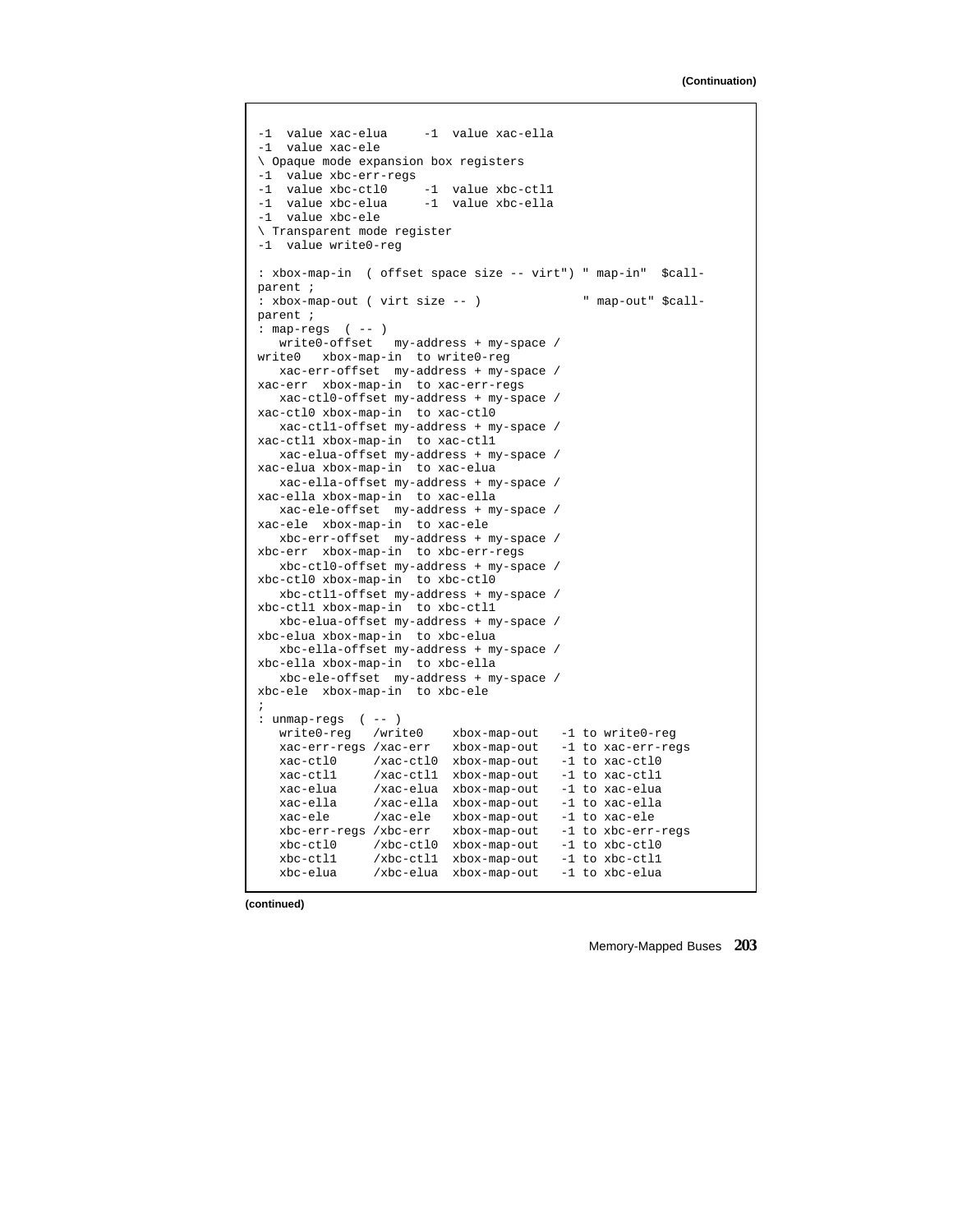```
xbc-ella /xbc-ella xbox-map-out -1 to xbc-ella
   xbc-ele /xbc-ele xbox-map-out -1 to xbc-ele
;
\ Opaque mode register access words
: xac-errd@ ( -- l ) xac-err-regs rl@ ;
: xac-erra@ ( -- l ) xac-err-regs 4 + rl@ ;
: xac-errs@ ( -- l ) xac-err-regs 8 + rl@ ;
: xac-ctl0@ ( -- w ) xac-ctl0 rl@ ;
: xac-ctl0! ( w -- ) xac-ctl0 rl!
: xac-ctl1@ ( -- w ) xac-ctl1 rl@ ;
: xac-ctl1! ( w -- ) xac-ctl1 rl! ;
: xac-elua@ ( -- l ) xac-elua rl@ ;
: xac-elua! ( l -- ) xac-elua rl! ;
: xac-ella@ ( -- w ) xac-ella rl@ ;
: xac-ella! ( w -- ) xac-ella rl!
: xbc-errd@ ( -- l ) xbc-err-regs rl@ ;
: xbc-erra@ (--1) xbc-err-regs 4 + r1@ ;
: xbc-errs@ (--1) xbc-err-res@ 8 + r1@ ;
: xbc-ctl0@ ( -- w ) xbc-ctl0 rl@ ;
: xbc-ct10! (w --) xbc-ct10 rl!
: xbc-ct11@ ( -- w ) xbc-ct11 r1@: xbc-ct11! (w --) xbc-ct11 rl!
: xbc-elua@ ( -- l ) xbc-elua rl@ ;
: xbc-elua! ( l -- ) xbc-elua rl!
: xbc-ella@ ( -- w ) xbc-ella rl@ ;
: xbc-ella! ( w -- ) xbc-ella rl!
\ Transparent Mode register access words
external
: unique-key ( -- n ) " unique-key" $call-parent ;
headers
unique-key constant my-key
my-key encode-int " write0-key" property
: xbox! ( w offset -- ) my-key h# 18 << or or write0-reg rl! ;
: write-xac-ctl0 ( w -- ) xac-ctl0-offset xbox! ;
: write-xac-ctl1 ( w -- ) xac-ctl1-offset xbox! ;
: write-xbc-ctl0 ( w -- ) xbc-ctl0-offset xbox! ;
: write-xbc-ctl1 ( w -- ) xbc-ctl1-offset xbox! ;
\ Some functionally oriented words
: set-key ( -- ) my-key 8 << xac-ctl0! ;
: transparent (--) 1 xac-ctll! ;
: opaque ( -- ) 0 write-xac-ctll ;
: enable-slaves ( -- ) h# 38 write-xbc-ctll ;
: xbox-errors ( -- xbc-err xac-err )
   opaque xbc-errd@ xac-errd@ transparent
```

```
(continued)
```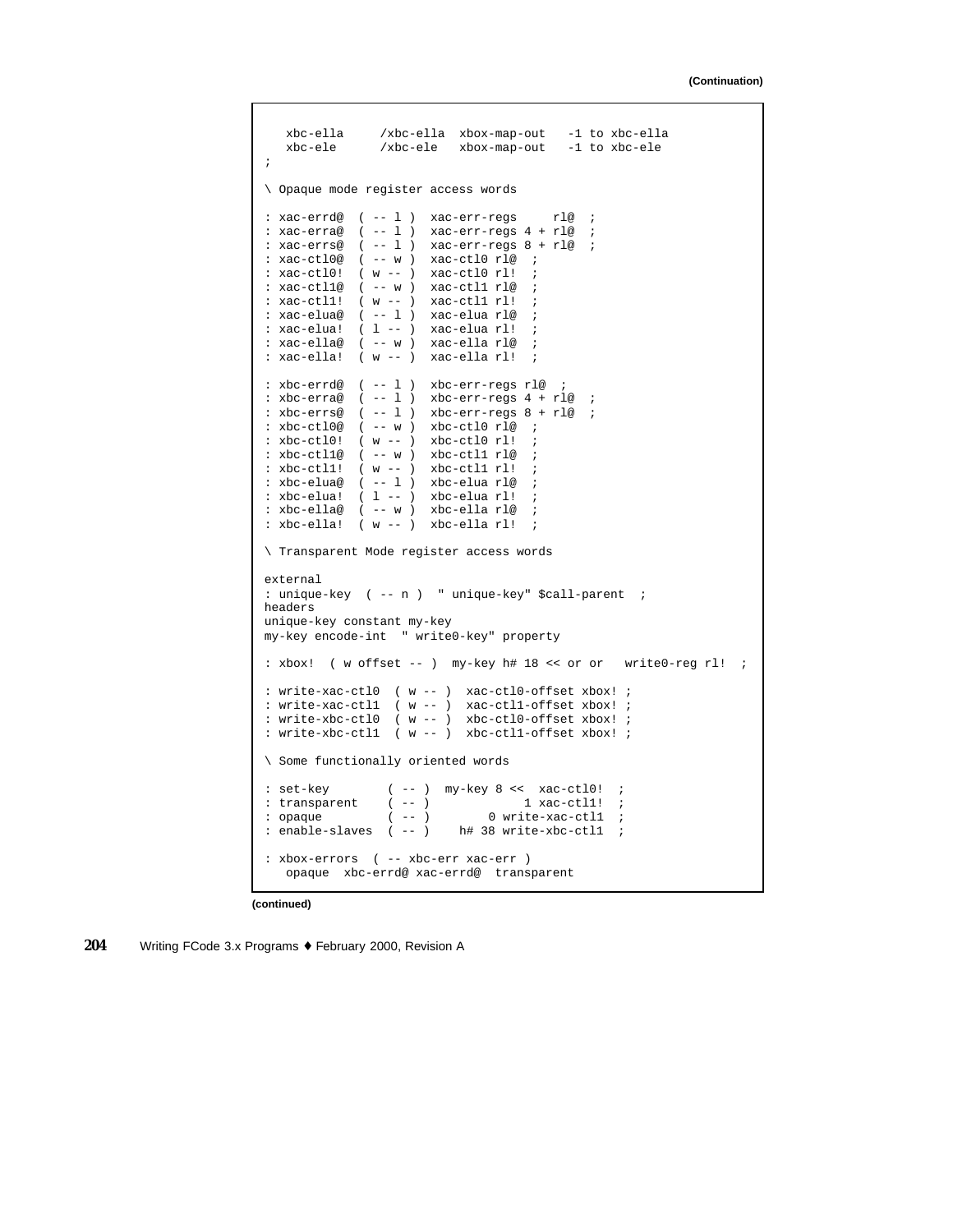```
;
: ?.errors ( xbc-err xac-err -- )
   dup h# 8000.0000 and if
       cr .me ." xac-error " .h cr
    else drop
    then
   dup h# 8000.0000 and if
       cr .me ." xbc-error " .h cr
    else drop
    then
;
\setminus The address space of the XBox in transparent mode may be dynamically
\ allocated across its plug-in slots. This is called the
\ upper-address-decode-
map (uadm). Below is a table which relates the
\ slot configuration code which is programmed in hardware to the
\ allocation of address space for each slot. The number in each cell is
\ the number of address bits needed for the slot.
decimal
create slot-sizes-array
\setminus slot0 slot1 slot2 slot3 slot-config<br>23 c, 23 c, 23 c, 23 c, \setminus 00
  23 c, 23 c, 23 c, 23 c, \ 00
  23 c, 23 c, 23 c, 23 c, \sqrt{01}<br>23 c, 23 c, 23 c, 23 c, \sqrt{02}23 c, 23 c, 23 c, 23 c, \sqrt{02}<br>23 c, 23 c, 23 c, 23 c, \sqrt{03}23 c, 23 c, 23 c, 23 c, \ 03
  25 c, 0 c, 0 c, 0 c, \ 04<br>0 c, 25 c, 0 c, 0 c, \ 05
   0 c, 25 c, 0 c, 0 c, 05<br>0 c, 0 c, 25 c, 0 c, 06
   0 c, 0 c, 25 c, 0 c, 06<br>0 c, 0 c, 0 c, 25 c, 07
    0 \text{ c}, 0 \text{ c}, 0 \text{ c}, 25 \text{ c}, 07
   24 c, 24 c, 0 c, 0 c, \setminus 08
   24 c, 0 c, 24 c, 0 c, \ 09
    0 c, 24 c, 24 c, 0 c, \sqrt{0a}0 \text{ c}, 0 \text{ c}, 0 \text{ c}, 0 \text{ c}, 0 \text{ c}, 0 \text{ b}24 c, 23 c, 23 c, 0 c, \ 0c<br>23 c, 24 c, 23 c, 0 c, \ 0d
  23 c, 24 c, 23 c, 0 c, \setminus 0d \overrightarrow{} Overridden in code<br>23 c, 23 c, 24 c, 0 c, \setminus 0e \overrightarrow{} Overridden in code
  23 c, 23 c, 24 c, 0 c, \searrow 0e<br>25 c, 0 c, 0 c, 0 c, \searrow 0f
  25 c, 0 c, 0 c, 0 c, \sqrt{0.05}<br>26 c, 26 c, 26 c, 26 c, \sqrt{10}26 c, 26 c, 26 c, 26 c, \ 10
  26 c, 26 c, 26 c, 26 c, \ 11<br>26 c, 26 c, 26 c, 26 c, \ 12
  26 c, 26 c, 26 c, 26 c, \ 12
  26 c, 26 c, 26 c, 26 c, \ 13
   28 c, 0 c, 0 c, 0 c, \sqrt{14}0 c, 28 c, 0 c, 0 c, \sqrt{15}0 c, 0 c, 28 c, 0 c, \sqrt{16}<br>0 c, 0 c, 0 c, 28 c, \sqrt{17}0 c, 0 c, 0 c, 28 c, \sqrt{17}28 c, 28 c, 28 c, 28 c, \ 18
  28 c, 28 c, 28 c, 28 c, \ 19
  28 c, 28 c, 28 c, 28 c, \lambda 1a<br>28 c, 28 c, 28 c, 28 c, \lambda 1b
  28 c, 28 c, 28 c, 28 c, \ 1b
   0 c, 0 c, 0 c, 0 c, \sqrt{1c}0 c, 0 c, 0 c, 0 c, \sqrt{1d}
```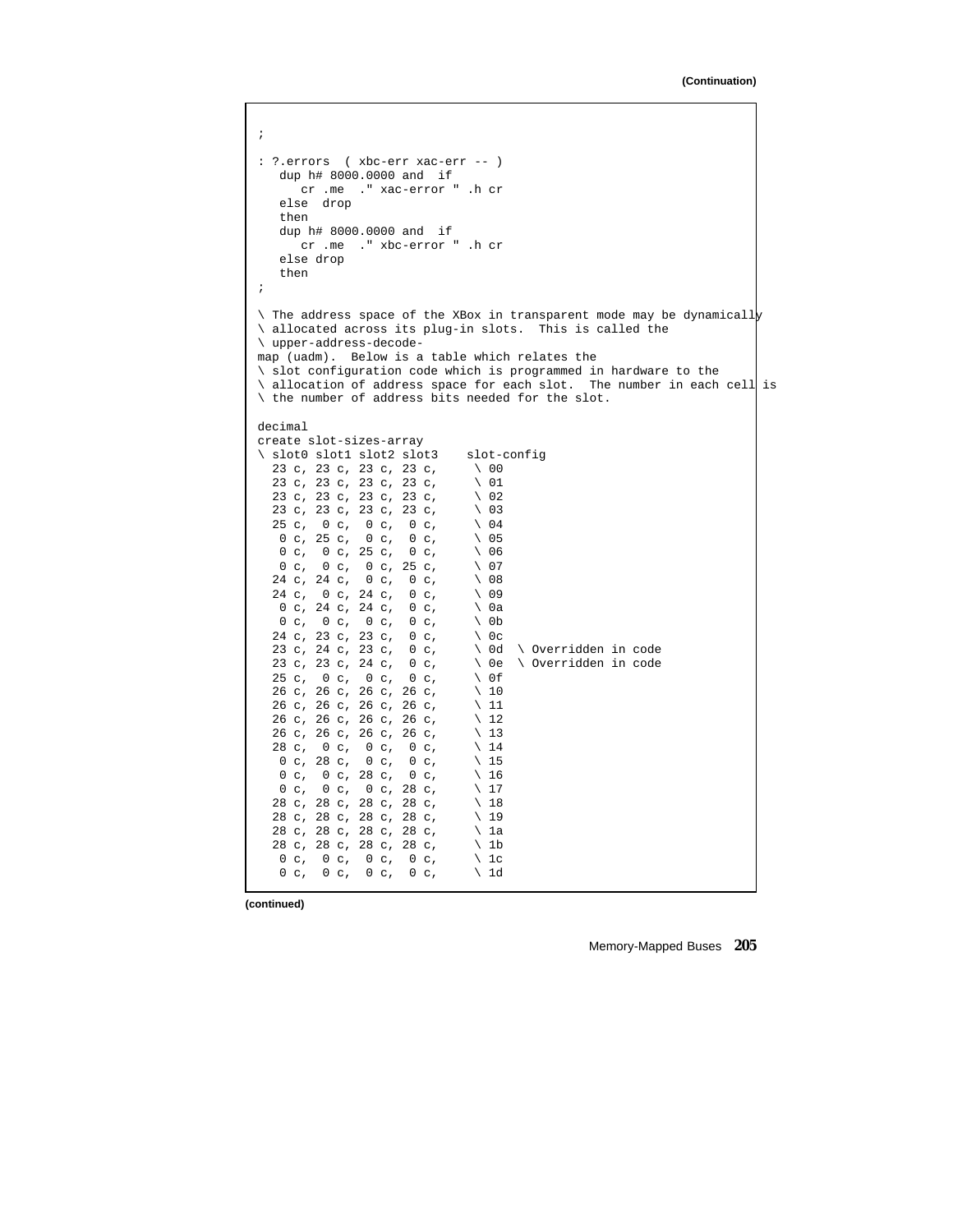```
0 c, 0 c, 0 c, \ 1e
   0 \, c, \, 0 \, c, \, 0 \, c, \, 0 \, c, \, 0 \, 1fhex
20 constant /slot-sizes-array
-1 value slot-config
: >slot-size ( slot# -- size )
  slot-sizes-array slot-config la+ swap ca+ c@ 1 swap <<
   1 not and \setminus Could have slot size of 0.
;
\ This array is to be filled with offsets for each slot.
\ Eg. 0, 100.0000, 180.0000, 200.0000
create host-offsets 0 , 0 , 0 , 0 ,
: >host-offset ( child-slot# -- adr ) host-offsets swap na+ @ ;
create config-d-
offsets h# 100.0000, 0 , h# 180.0000, 0,
create config-e-
offsets h# 100.0000 , h# 180.0000 , 0 , 0 ,
: set-host-offsets ( -- )
  slot-config case
     h# d of config-d-offsets host-offsets 4 /
n* move exit endof
    h# e of config-e-offsets host-offsets 4 /
n* move exit endof
  endcase
   0 (initial-offset)
   4 0 do ( offset )<br>dup host-offsets i na+ ! ( offset )
     dup host-offsets i na+ !
   i >slot-size + ( offset" )<br>loop ( final-off
                                 ( final-offset )
   drop
;
: set-configuration ( config-code -- )
  is slot-config
  set-host-offsets
   slot-config 3 << my-key 8 << or
  dup write-xac-ctl0 \setminus set XAC<br>write-xbc-ctl0 \setminus set XBC
      write-xbc-ct10slot-config encode-
int " uadm" property \ publish slot configuration
;
\ Required package methods
external
: dma-alloc ( #bytes -- ) " dma-alloc" $call-
parent ;
```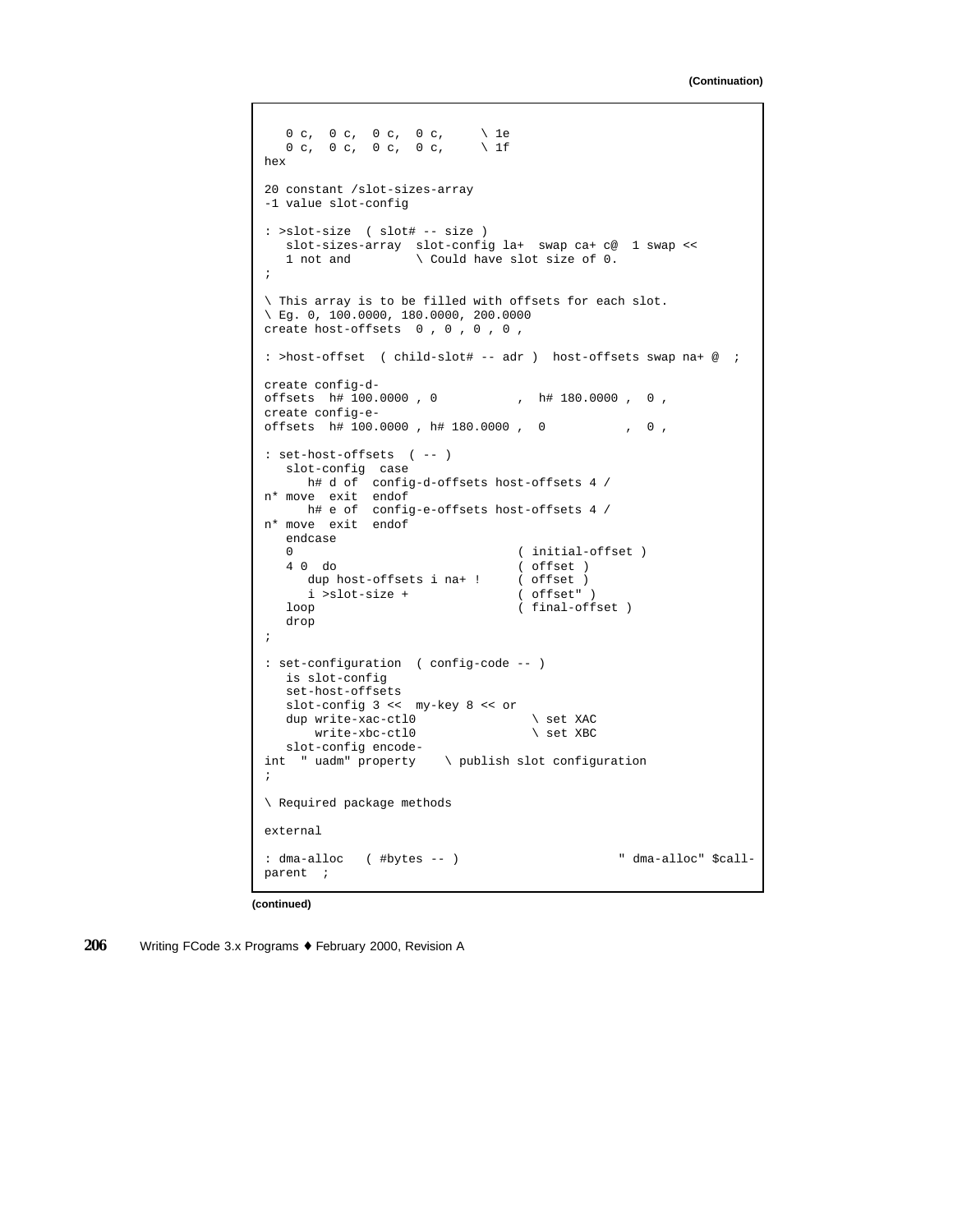```
: dma-free ( #bytes -- ) " dma-free" $call-
parent ;
: dma-map-in ( vaddr #bytes cache? -- devaddr ) " dma-map-in" $call-
parent ;
: dma-map-out ( vaddr devaddr #bytes -- ) " dma-map-out" $call
parent ;<br>: dma-sync
          : dma-sync ( virt devaddr #bytes -- ) " dma-sync" $call-
parent ;
: map-in ( offset slot# size -- virtual )
   >r ( offset xbox-slot# )
   >host-offset + my-space ( parent-offset parent-slot# )
   r> " map-in" $call-parent ( virtual )
;
: map-out ( virt size -- ) " map-out" $call-parent ;
: decode-unit ( adr len -- address space )
  decode-2int ( offset slot# )
  dup 0 3 between 0= if
    ." Invalid XBox slot number " .d cr
  1 abort<br>then
                                          ( offset slot# )
;
\ Hack because set-args and byte-load are not FCodes
: byte-load ( adr len -- ) " byte-
load" $find drop execute ;
: set-args ( adr len adr len -- ) " set-
args" $find drop execute ;
: probe-self ( arg-adr arg-len reg-adr reg-len fcode-adr fcode-len -
 )
  ["] decode-unit catch if
    2drop 2drop 2drop 2drop
  exit<br>then
                                     ( arg-str reg-str fcode-
offs,space )
  h# 10000 map-in ( arg-str reg-str fcode-
vaddr )
  dup cpeek if (arg-str reg-str fcode-
vaddr byte )
    dup h# f0 = swap h# fd = or if ( arg-str reg-str fcode-
vaddr )
      new-device ( arg-str reg-str fcode-
vaddr )
         >r set-args r> ( fcode-vaddr )
         dup 1 byte-load
    finish-device
                                     ( arg-str reg-str fcode-
vaddr )
```
**(continued)**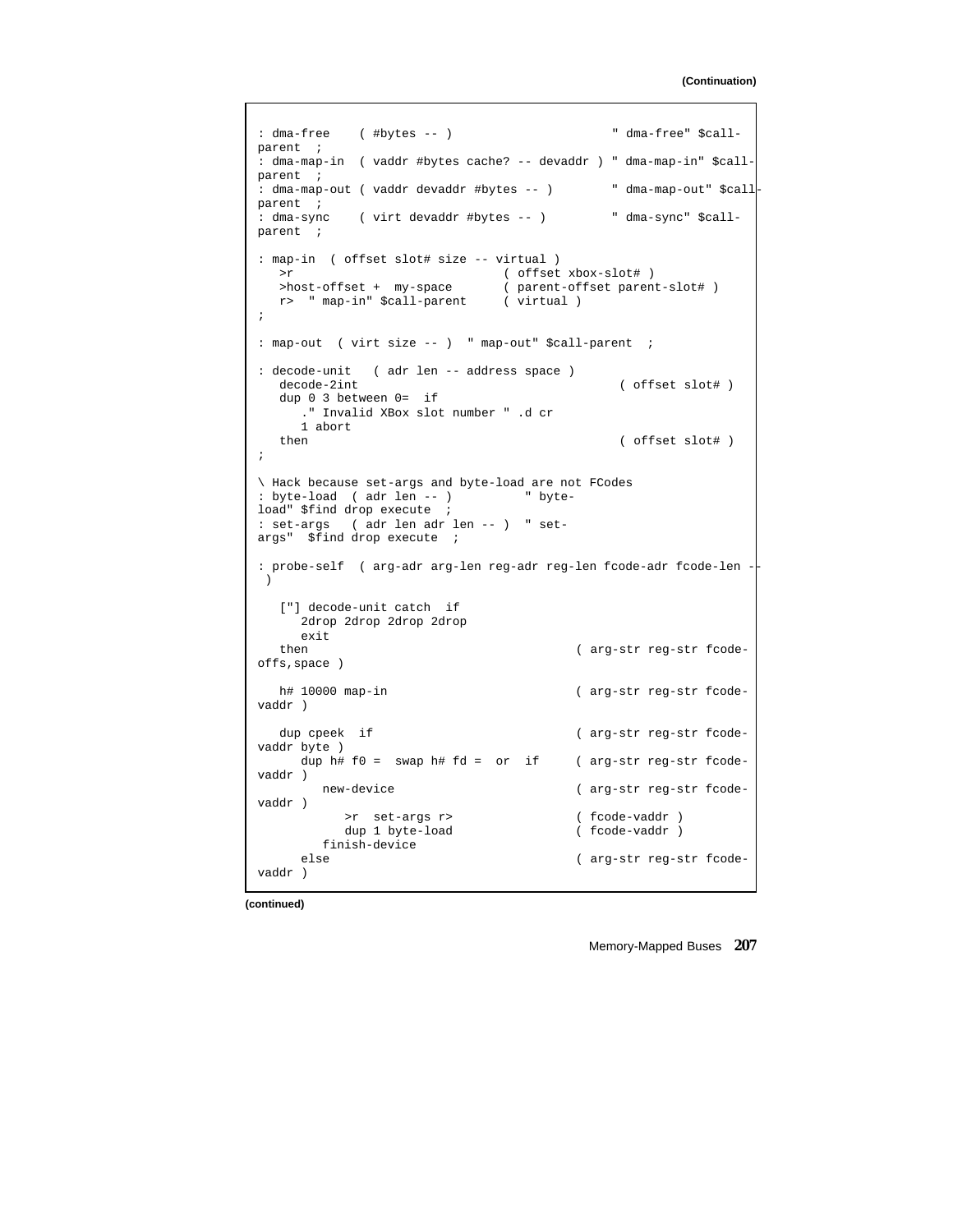```
nip nip nip nip ( fcode-vaddr )." Invalid FCode start byte in " .me cr
                                         ( fcode-vaddr )
   else ( arg-str reg-str fcode-
vaddr )
     nip nip nip nip ( fcode-vaddr )then
  h# 10000 map-out
;
: open ( -- ok? ) true ;
: close ( -- ) ;
headers
\ The XBox slot configuration may be forced by the user. The mechanism
\ for doing this is a string which specifies megs/
slot (eg. "16,8,8,0").
\ This string is processed into the config bits array. Then the
\ slot-sizes-array is searched for a configuration which matches or
\ exceeds the requested number for each slot. If the request is
\ unreasonable the default-slot-config is used.
\ Then the configuration is set in the XBox hardware.
\ Finally each slot is probed based on the config.
: default-slot-config ( -- n )
  host-slot-size d# 25 = if<br>h# c
   h# c \lambda 1x24 bits, 2x23 bits<br>else h# 10 \lambda 4x26 bits
                           \sqrt{4 \times 26} bits
   then
;
\ This array to be filled with bit sizes for each slot.
\ Eg. 24, 23, 23, 0
create config-bits 0 c, 0 c, 0 c, 0 c,
: config-ok? ( config -- ok? )
  true
   slot-sizes-array rot 4 * ca+ ( ok? slot-adr )
   4 0 do
     config-bits i ca+ c@
     over i ca+ c@ ( ok? slot-adr conf-bits slot-
bits )
     > if
        nip false swap leave
     then
   loop
   drop
;
: fit-config ( -- config )
   default-slot-config
```
**(continued)**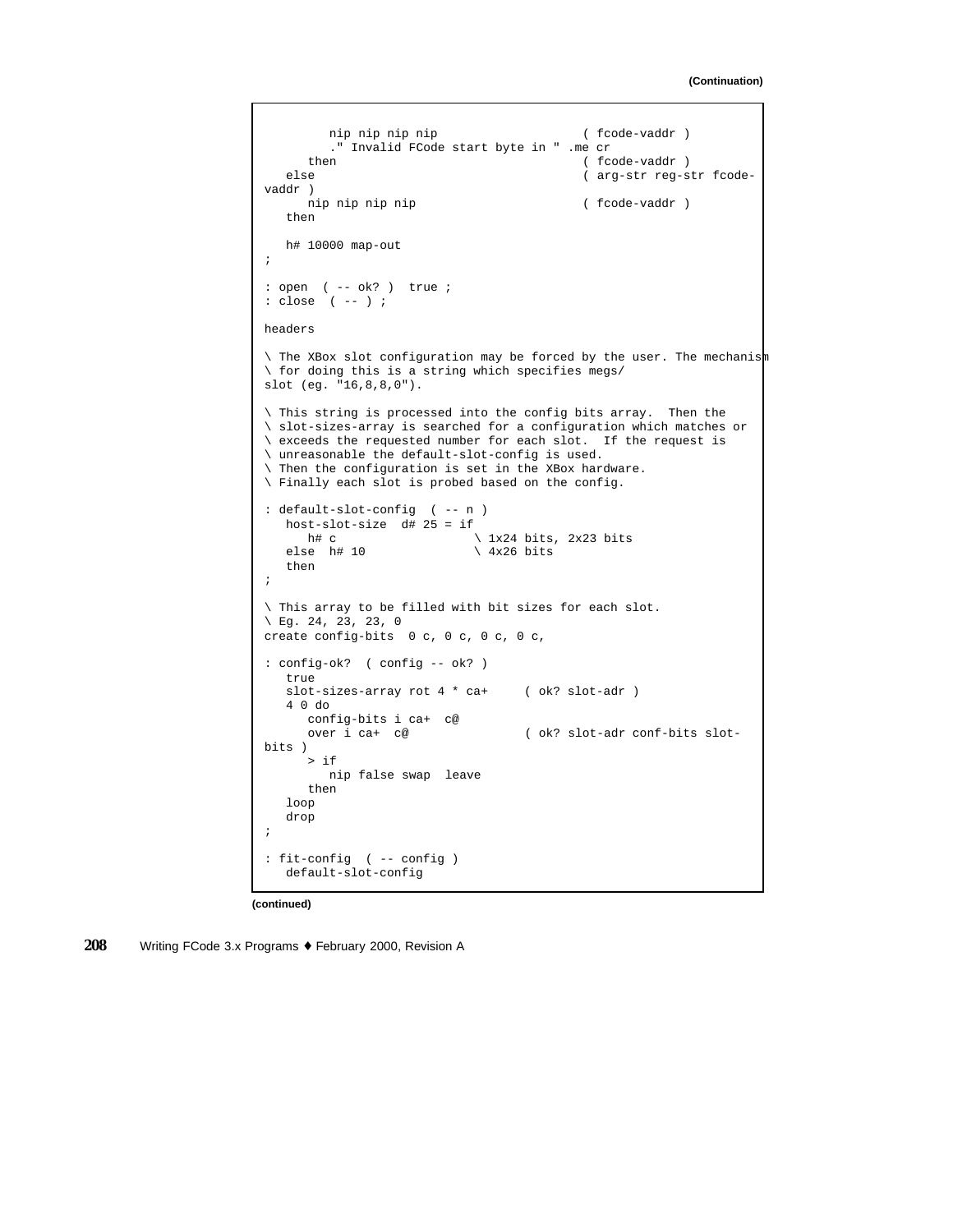```
/slot-sizes-array 0 do
      i config-ok? if
          drop i leave
       then
   loop
;
: megs>bits ( megs --<br>bits ) \ Convert
   its ) \qquad \qquad \qquad \qquad \qquad \qquad \qquad \qquad \qquad \qquad \qquad \qquad \qquad \qquad \qquad \qquad \qquad \qquad \qquad \qquad \qquad \qquad \qquad \qquad \qquad \qquad \qquad \qquad \qquad \qquad \qquad \qquad \qquad \qquad \qquad \qquad?dup 0 = if 0 exit then<br>dup 9 < if drop d# 23 exit then
              9 < if drop d# 23 exit then
    dup d# 17 < if drop d# 24 exit then
    dup d# 33 < if drop d# 25 exit then
   dup d# 65 < if drop d# 26 exit then
   dup d# 129 < if drop d# 27 < if exit then d# 257 < if d# 28 < if then
   d# 257 < i f d# 28 exit then<br>d# 29 d# 29 is to
                                     d# 29 \ d#29 is too many bits => error
;
: request-megs ( adr len -- ) \ Fill config-bits table
   base @ >r decimal
    4 0 do
       ascii , left-parse-string
       $number 0= if
          megs>bits config-bits i ca+ c!
       then
   loop
   2drop
   r> base !
;
: find-config ( adr len -- config )
   request-megs fit-config
;
create slot-string ascii # c, ascii , c, ascii 0 c,
: probe-slot ( slot# -- )
   dup >slot-size 0= if drop exit then ( slot# )
   ascii 0 + slot-string c!
   " slot-string 3 (arg-str reg-str )<br>2dup (arg-str reg-str f
                                               ( arg-str reg-str fcode-str )
   probe-self
;
: probe-children ( -- )
   4 0 do
      config-bits i ca+ c@ if
          i probe-slot
       then
   loop
;
: forced-configuration ( adr len -- )
```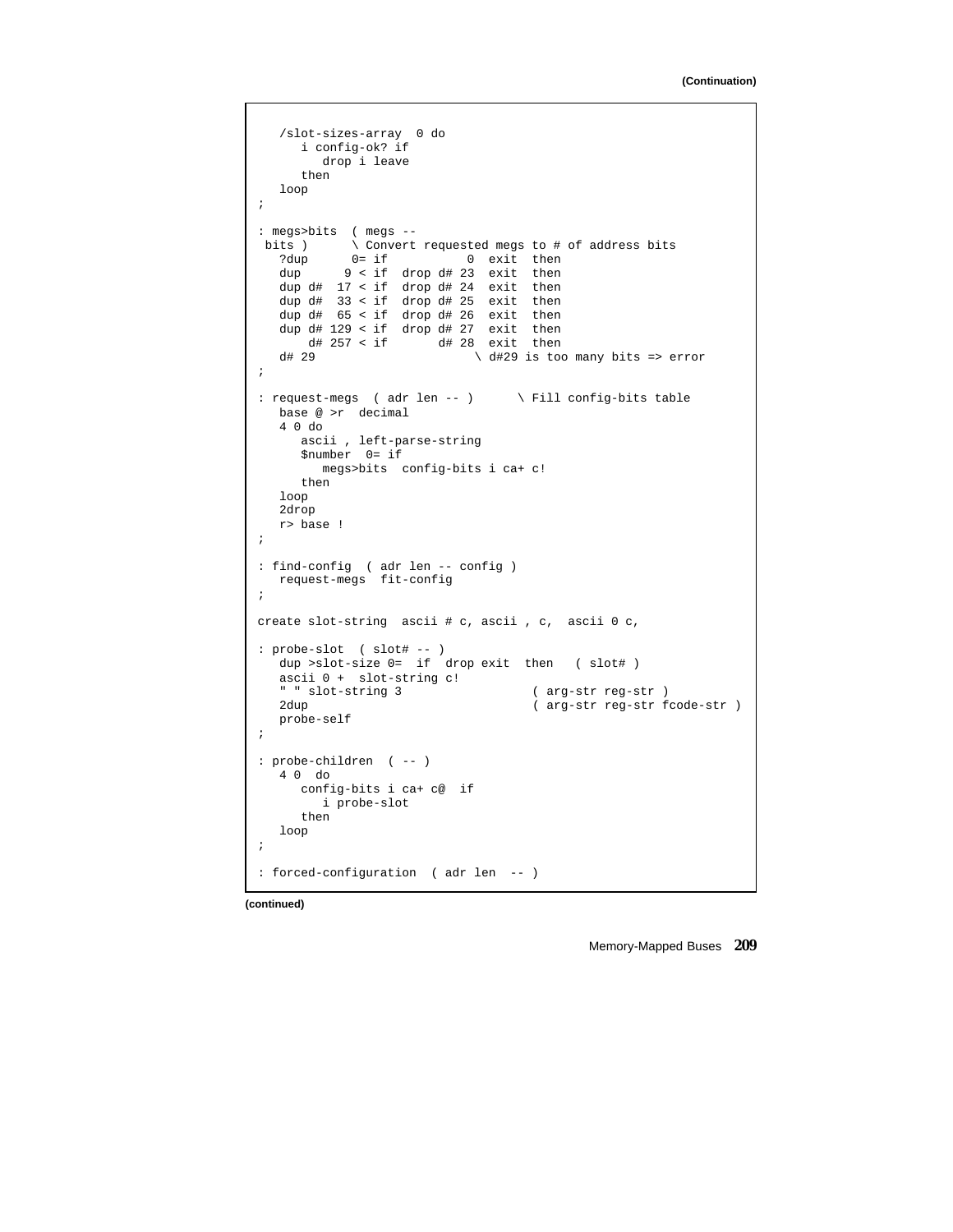```
find-config ( config-code )
    set-configuration
    probe-children
;
\ The Xbox slot configuration may be autoconfigured by the driver. The
\ autoconfiguration mechanism uses the following state transition table.
\ The table basically loops through each XBox slot with a current guess
\ at the slot config. With each slot the code then probes the slot"s
\ FCode and uses the reg property information of the slot"s new device
\ node to determine the amount of address space required by the slot.
\ The slot config guess is updated and a state transition is made.
\ This is the state transition table. Each entry in the table consists
\setminus of 16 bits. The most significant 8 bits is the XBox configuration
\ code for the next state, and the least 8 bits is the next state.
create states
\ Empty min mid
\text{Empty} 23 24 for 25 bit host SBus slot 0501 w, 0d04 w, 0803 w, \setminus 0
                                                                     testing slot 0
  0602 w, 0a05 w, 0a0f w, \setminus 1 Slot 0 empty, testing slot 1
  0706 w, 000f w, 060e w, \backslash 2 Slots 0,1 empty, testing slot 2<br>090f w, 0c0f w, 080e w, \backslash 3 Slot 0 is 24 bit, testing slot 1
                                   \setminus 3 Slot 0 is 24 bit,
  0e05 w, 0e05 w, 0d0f w, \setminus 4 Slot 0 23 bit, testing slot 1<br>000f w, 000f w, 0e0e w, \setminus 5 Slot 0 empty and Slot1 23 bit,
                                   \setminus 5 Slot 0 empty and Slot1 23 bit,
                                   \ or Slot 0,1 are 23 bit testing slot 2
0c0e w, 070e w, 070e w, \setminus 6 Slots 0,1,2 empty, testing slot 3<br>\setminus Empty notused 26 for 28 bit host SBus slot
             notused 26 for 28 bit host SBus slot<br>100e w. 100b w. \sqrt{7}1508 w, 100e w, 100b w, \ 7 testing slot 0<br>1609 w, 100e w, 100c w, \ 8 Slot 0 empty, testing slot 1
  1609 w, 100e w, 100c w, \setminus 8 Slot 0 empty, testing slot 1<br>170a w, 100e w, 100d w, \setminus 9 Slots 0,1 empty, testing slot 2
                                   \backslash 9 Slots 0,1 empty,
  100e w, 100e w, 170e w, \ a Slots 0,1,2 empty, testing slot 3<br>100c w, 100e w, 100c w, \ b Slot 0 is 26 bit, testing slot 1
                                   \backslash b Slot 0 is 26 bit,
  100d w, 100e w, 100d w, \ c Slots 0,1 are 26 bit, testing slot 2
  100e w, 100e w, 100e w, \ddot{ } Slots 0,1,2 are 26 bit, testing slot 3
                                   \vee e
                                   \setminus f0 value slot#
0 value start-state \setminus for auto-
config state machine
4 value start-config
h# 100.0000 value max-card \lambda 25 bit default h# 080.0000 value mid-card \lambda 25 bit default
h# 080.0000 value mid-card
: configure25 ( -- ) \setminus 25 bit host SBus slots
   0 is start-state
   4 is start-config<br>h# 100.0000 is max-card
   h# 100.0000 is max-card h# 100.0000 is mid-card \lambda 24 bits per XBox slot
                                              \backslash 24 bits per XBox slot
;
: configure28 ( -- ) \setminus 28 bit host SBus slots
```
**(continued)**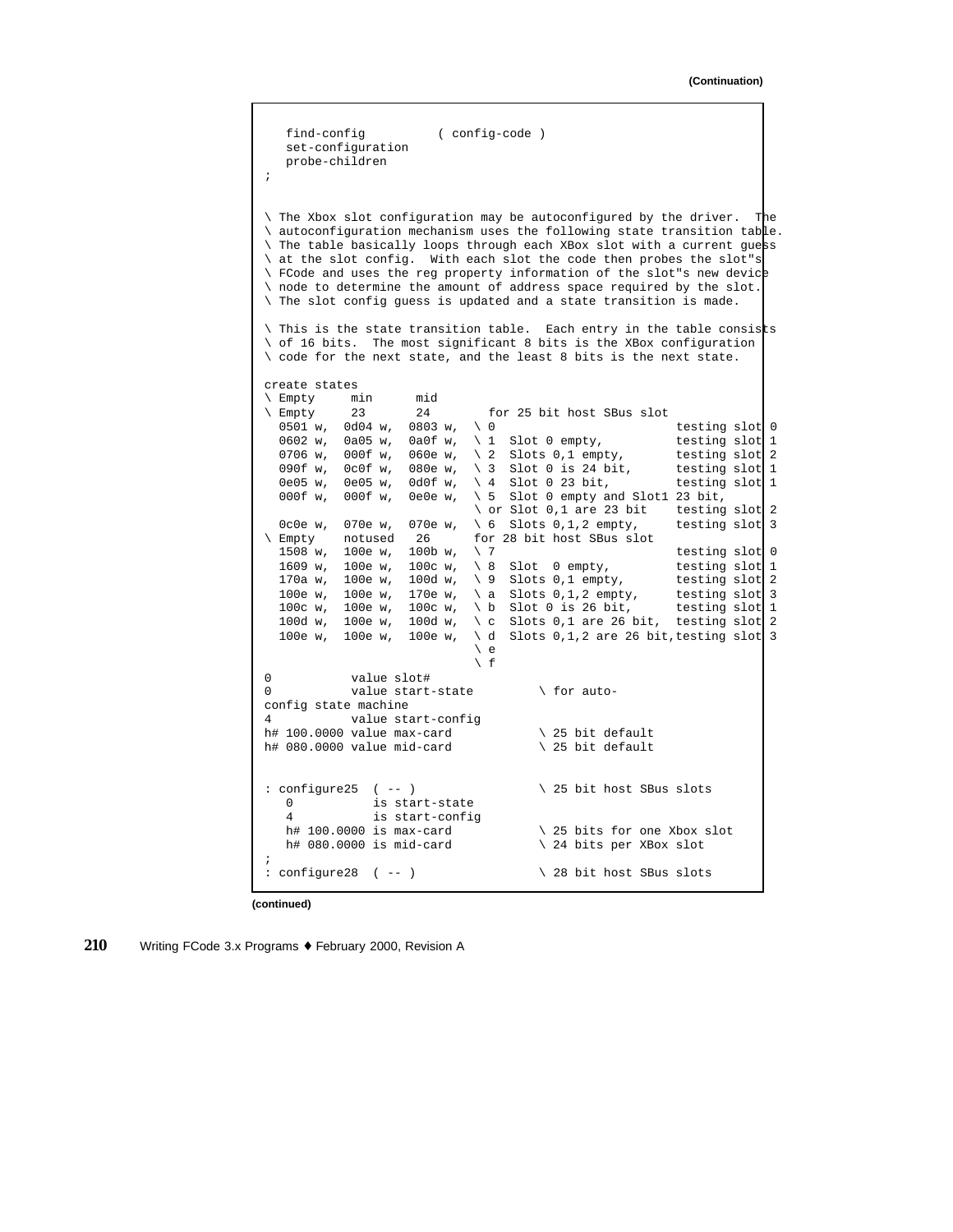```
7 is start-state
   h# 14 is start-config
  h# 800.0000 is max-card \setminus 28 bits for one XBox slot
  h# 0 is mid-card \ 26 bits per Xbox slot
;
0 value child-node
\ Since child and peer do not appear until 2.3,
\ we include the following workarounds.
: next-peer ( phandle -- phandle" )
  fcode-version 2.0003 >= if
    peer
  else
      " romvec" $find drop execute 1c + @ 0 + @
      " call" $find drop execute nip
  then
;
: first-child ( phandle -- phandle" )
  fcode-version 2.0003 >= if
    child
  else
    " romvec" $find drop execute 1c + @ 4 + @
     " call" $find drop execute nip
  then
;
0 value extent \setminus 1 if card exists, but no reg prop or 0 reg
: bump-extent ( n -- ) extent max is extent ;
: max-reg-extent ( adr len -- )
 begin dup while
    decode-int drop decode-int >r decode-
int r> + ( adr" len" extent)
    bump-extent
  repeat
  2drop<br>extent 0= if
                    \backslash reg prop is 0 -- fake it
    1 bump-extent
  then
;
: find-extent ( -- )
  0 is extent
  begin
     child-node if
       child-node next-peer
     else
     my-self ihandle>phandle first-child
                         ( next-child )
   ?dup while
     is child-node
     " reg" child-node get-package-property 0= if ( adr len )
```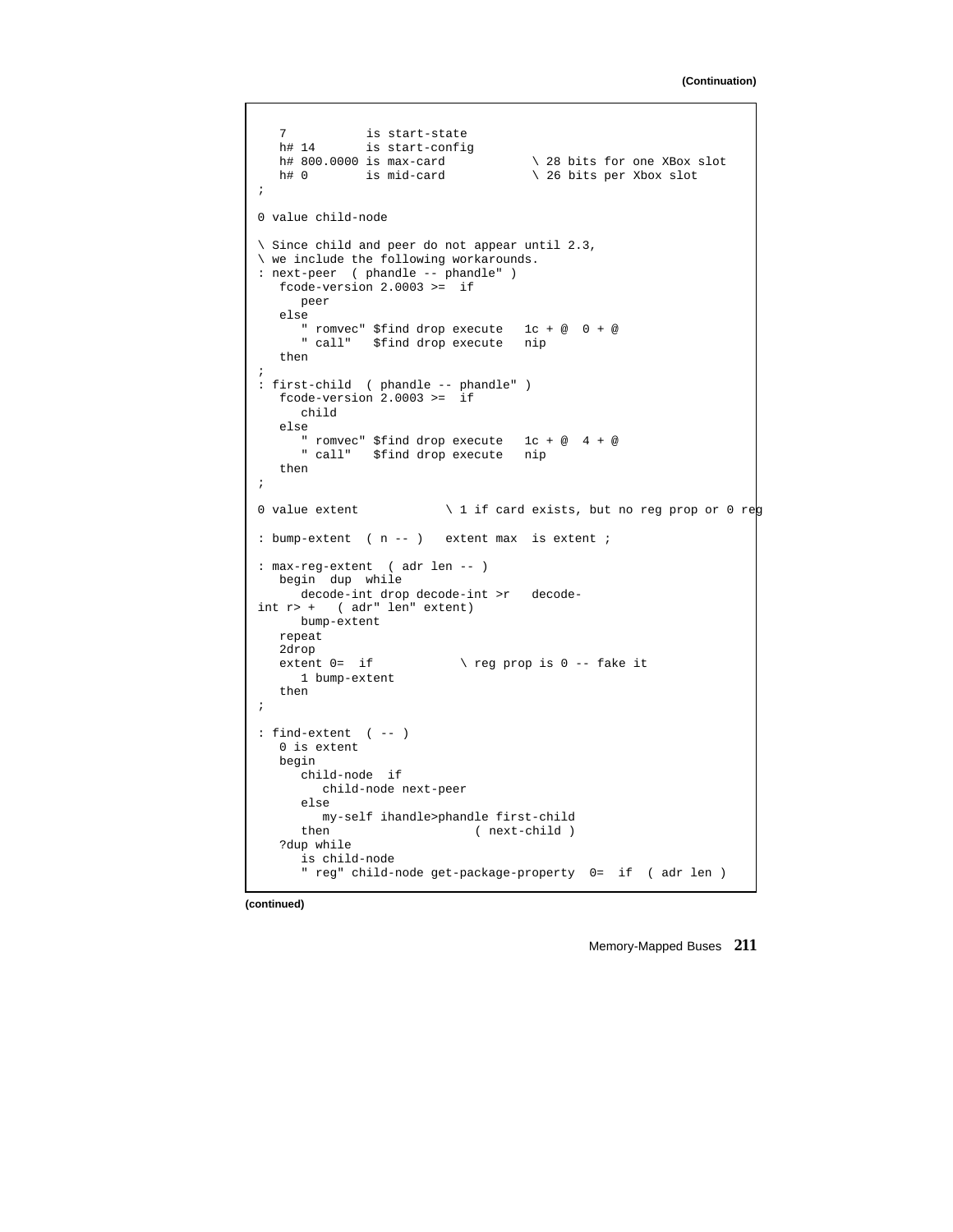```
max-reg-extent
                       \ card has no reg prop -- fake it
      1 bump-extent
     then
  repeat
;
: evaluate-size ( -- size-code )
  find-extent
  extent slot# >slot-size > if
    ." The card in slot " slot# .
     ." of " .me
     ." uses too much address space." cr
     abort
  then<br>extent
                                   extent ( max-extent )
  dup max-card > if drop 3 exit then ( max-extent ) \ max-
size card
  dup mid-card > if drop 2 exit then ( max-extent ) \ mid-
size card?
           0 > if 1 exit then ( ) \qquad \qquad \backslash 25-
small card?
  \sqrt{ null for 28 \sqrt{};
: test-slot ( xbox-config -- size-code )
  set-configuration ( )
   slot# probe-slot ( )
   evaluate-size ( size-code )
;
: autoconfigure ( -- )
  0 is child-node
  -1 is slot#
  host-slot-
size d# 25 = if configure25 else configure28 then
  start-state start-config ( state# xbox-
config )
  begin ( state# xbox-
config )
    slot# 1+ is slot# test-slot ( state# size-
code )
    dup 3 = if 2drop exit then ( state# size-
code )
    over h# f = if 2drop exit then ( state# size-
code )
    states rot 3 * wa+ swap wa+ w@ wbsplit ( state#" xbox-
config" )
  over h# e = until ( state#" xbox-
config" )
  2drop
```
**(continued)**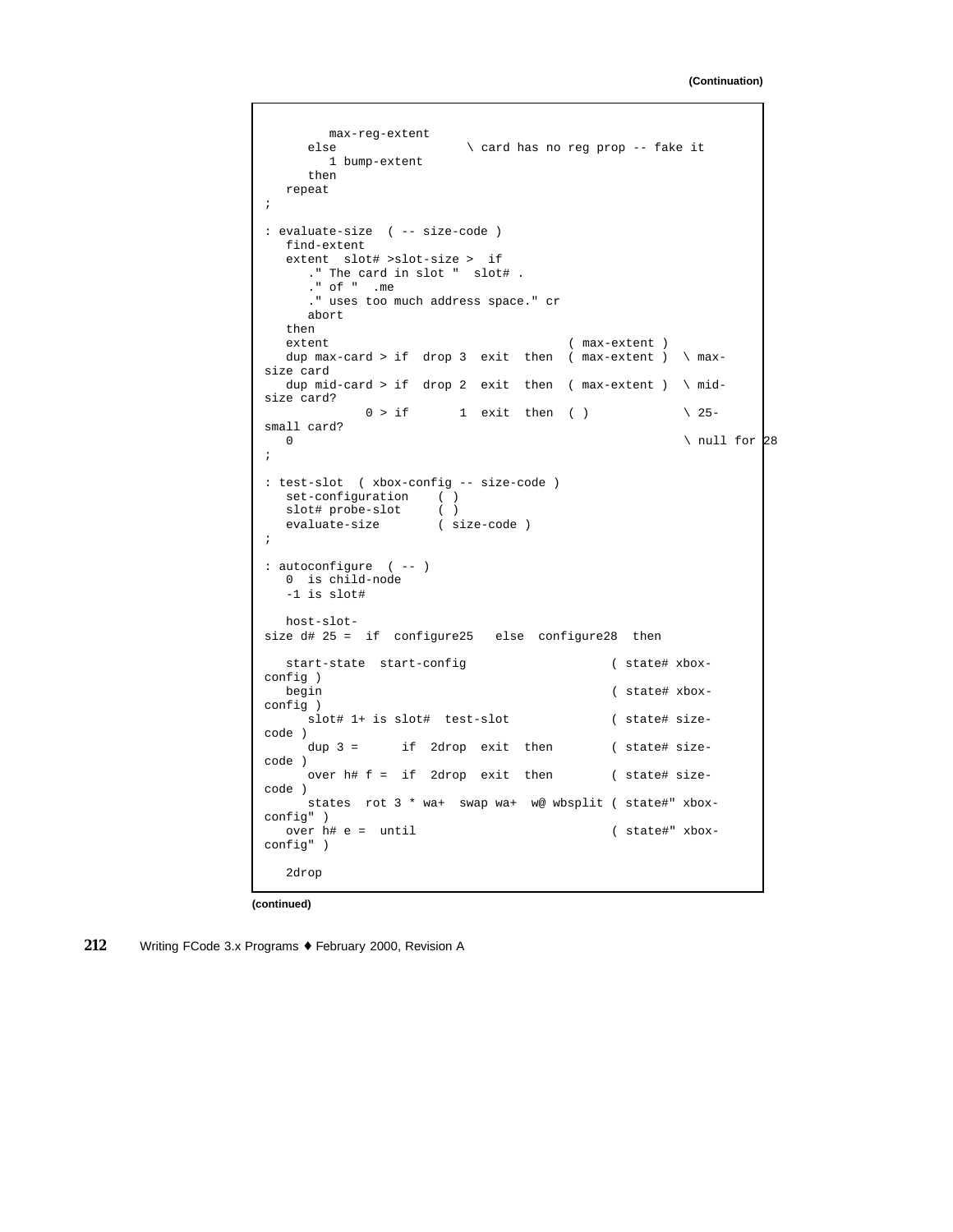```
;
\ Initialize the XBox H/W. If the XAdaptor H/W detects that XBox
\ Expansion H/W is connected and powered-up it puts the H/W into
\ transparent mode and sets the XBox slot configuraton based on either a
\ forced configuration or the autoconfiguration algorithm.
: configuration ( -- )
   " xbox-slot-config" get-inherited-property 0= if
                  ( adr len adr len )
     find-config forced-configuration
     2drop
  else
     2drop
     autoconfigure
  then
;
: null-xdr ( -- adr len )
  fcode-version 2.0001 >= if
     0 0 encodebytes
  else
    here 0
  then
;
: make-ranges ( -- )
                                            ( adr len )
   4 0 do
    i >slot-size if ( adr len )
                         encode-phys encode+ (adr len )
     i >host-offset my-space encode-phys encode+ ( adr len )
                        encode-int encode+ ( adr len )
     then
  loop
   " ranges" property
;
\ Because we go transparent in the middle and therefore the fcode prom
\ disappears the following must be in a definition.
: init-pkg ( -- )
  map-regs
  set-key \setminus opaque already
  xac-errs@ h# 40 and if \ Child ready?
     transparent \setminus Go transparent, then enable-slaves
     enable-slaves
     configuration
     make-ranges
     xbox-errors
     ?.errors
     " true"
   else
     cr .me
```
**(continued)**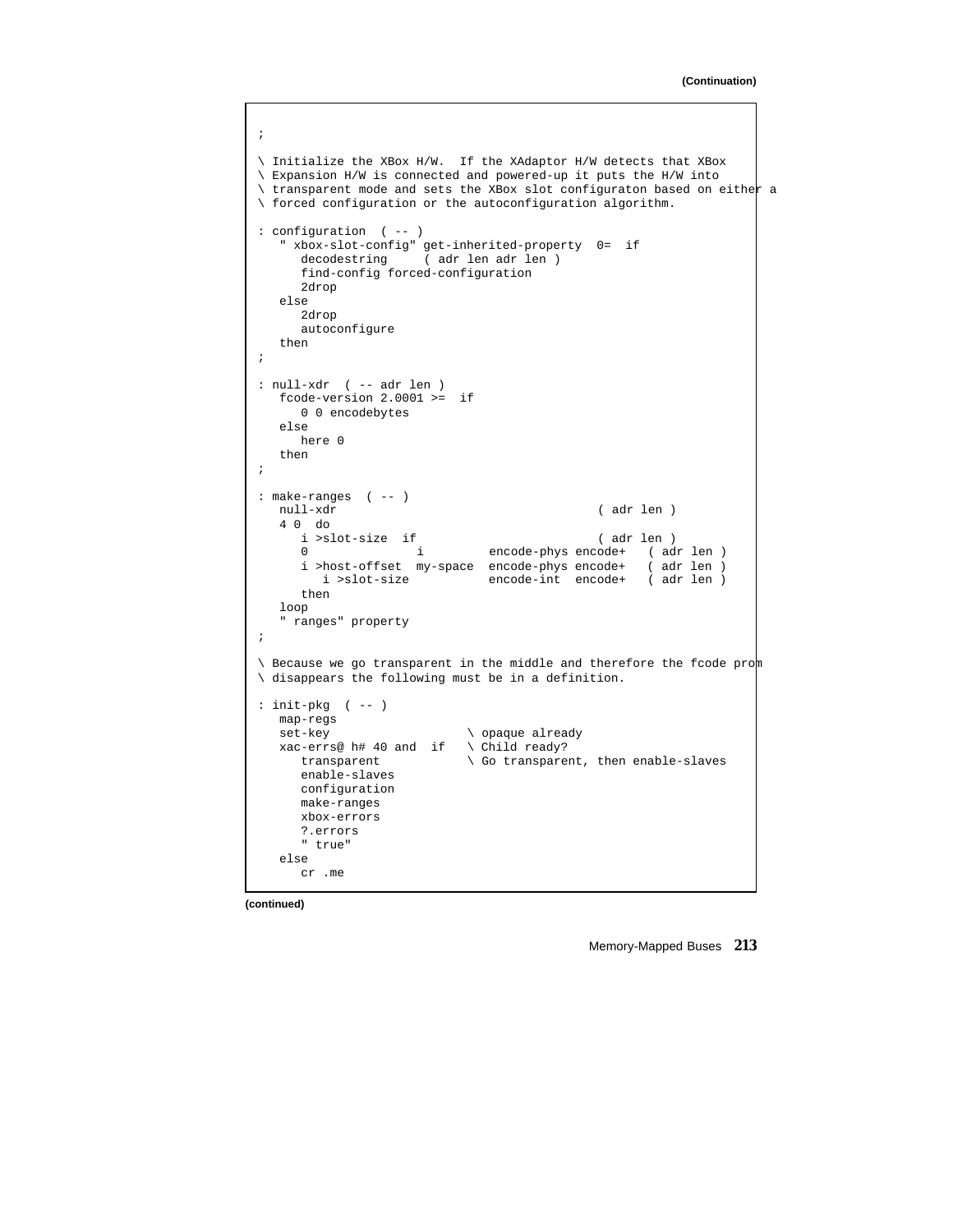```
." child not ready --" cr
      ." perhaps the cable is not plugged in" cr
      ." or the expansion box is not turned on." cr
      " false"
   then ( adr len )
   encodestring " child-present" property
   unmap-regs
   ["] end0 execute
;
init-pkg
end0
```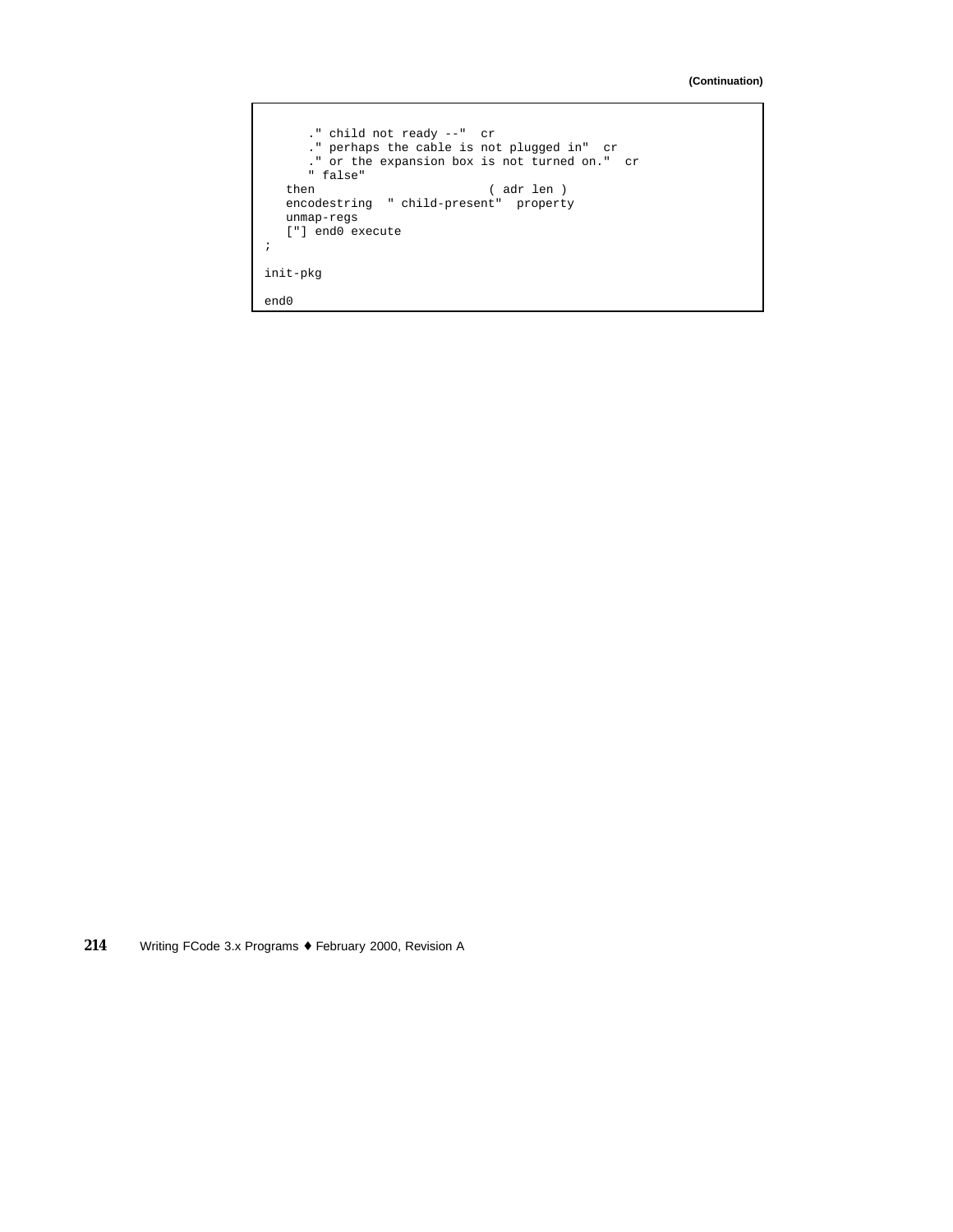## Network Devices

This chapter describes how to implement network device drivers with the following sections:

- "Required Methods" on page 216
- "Required Device Properties" on page 217
- "Optional Device Properties" on page 217
- "Device Driver Examples" on page 218

Network devices are packet-oriented devices capable of sending and receiving packets addressed according to IEEE 802.2 (Ethernet). OpenBoot firmware typically uses network devices for diskless booting. The standard /obp-tftp support package assists in the implementation of the load method for this device type.

Normally the network device driver would have a one-level tree or a two-level tree. The user can create a multi-level tree by applying new-device and finish-device.

A one-level tree can have several nodes, depending on how many net channels the plug-in card can support. Each node corresponds to one net channel.

This chapter shows three sample network device drivers for the Quad Ethernet device (QED) card. The device tree structure for the examples is as follows:

Each QED SBus card defines two levels:

- one qec device node
- four qe device nodes

Figure 11–1 illustrates this: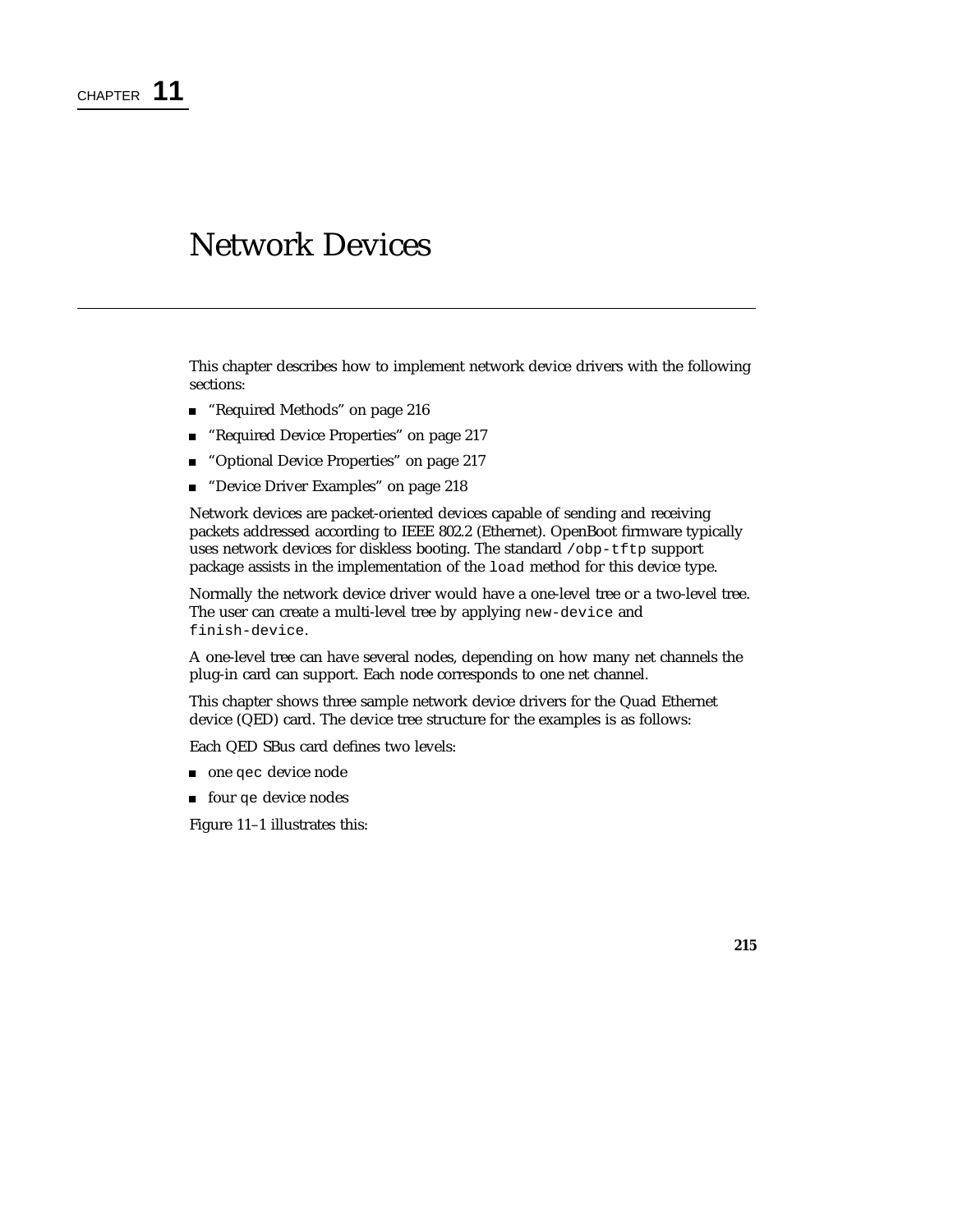sbus (or sbilon sun4d such as \$ \$2000 and \$C1000).



*Figure 11–1* QED Device Tree

The general path name (after sbus or sbi) for a qe node is:

qec@*S*,20000/qe@*C*,0

where *S* is the SBus slot number and *C* is the network channel number.

# Required Methods

The network device FCode must declare the network device type and must implement the methods open and close, as well as the following methods:

load ( addr -- len )

This method reads the default standalone program into memory starting at *addr* using the default network booting protocol. *len* is the size in bytes of the program read in.

read ( addr len -- actual )

This method receives a network packet, placing at most the first *len* bytes in memory at *addr*. It returns the *actual* number of bytes received (not the number copied), or -2 if no packet is currently available. Packets with hardware-detected errors are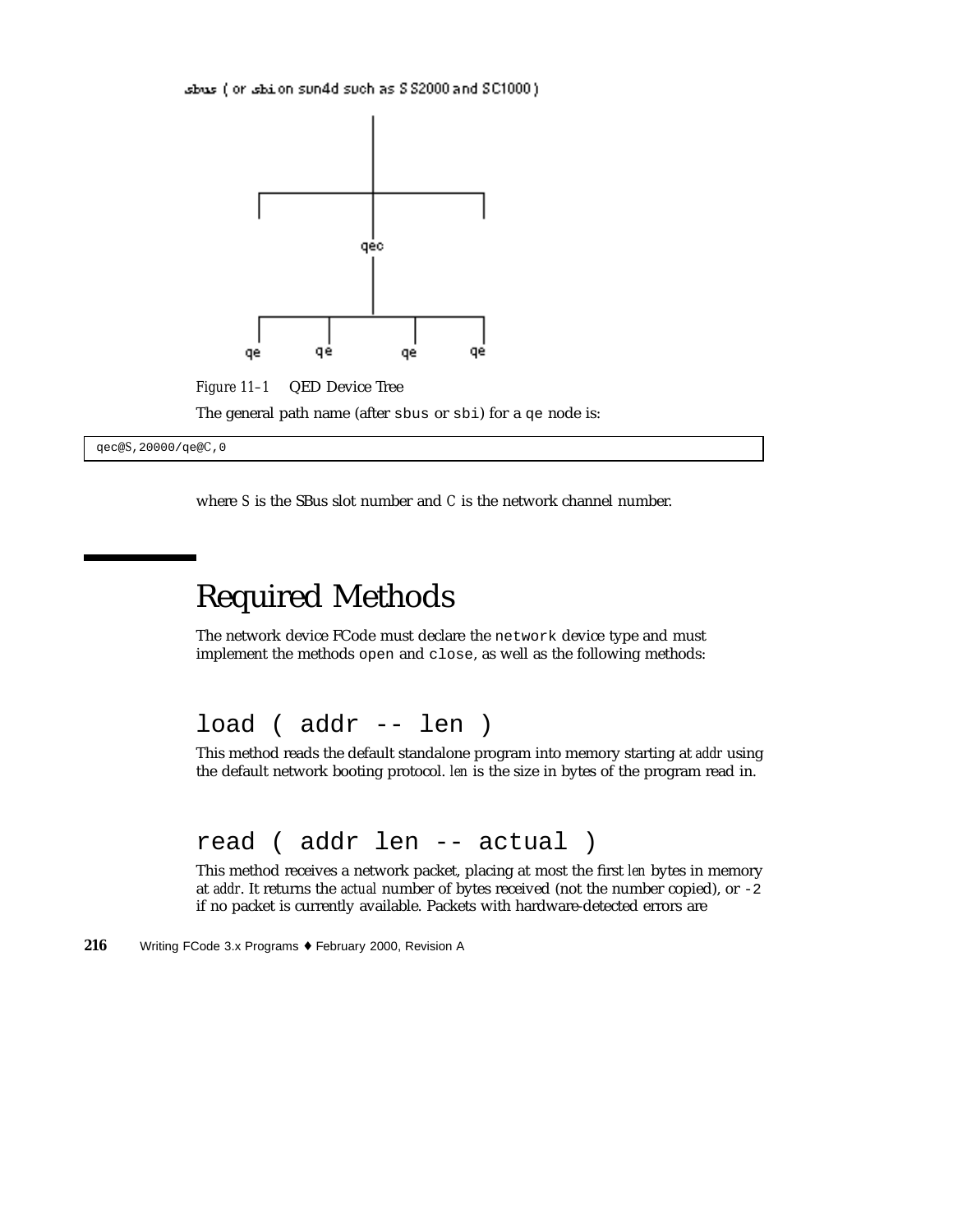discarded as though they were not received. This method does not wait for a packet (non-blocking).

### write ( addr len -- actual )

This method transmits the network packet of size *len* bytes starting at memory address *addr*. It returns the number of bytes actually transmitted. The packet must be complete with all addressing information, including source hardware address.

# Required Device Properties

The required properties for a network device are:

**TABLE 11–1** Required Network Device Properties

| <b>Name</b> | <b>Typical Value</b>                                   |  |
|-------------|--------------------------------------------------------|--|
| name        | SUNW, my-net"<br>щ                                     |  |
| req         | List of registers (device-dependent)                   |  |
| device_type | " network"                                             |  |
| mac-address | 8 0 20 0c ea 41 (the MAC address currently being used) |  |

# Optional Device Properties

Several other properties may be declared for network devices: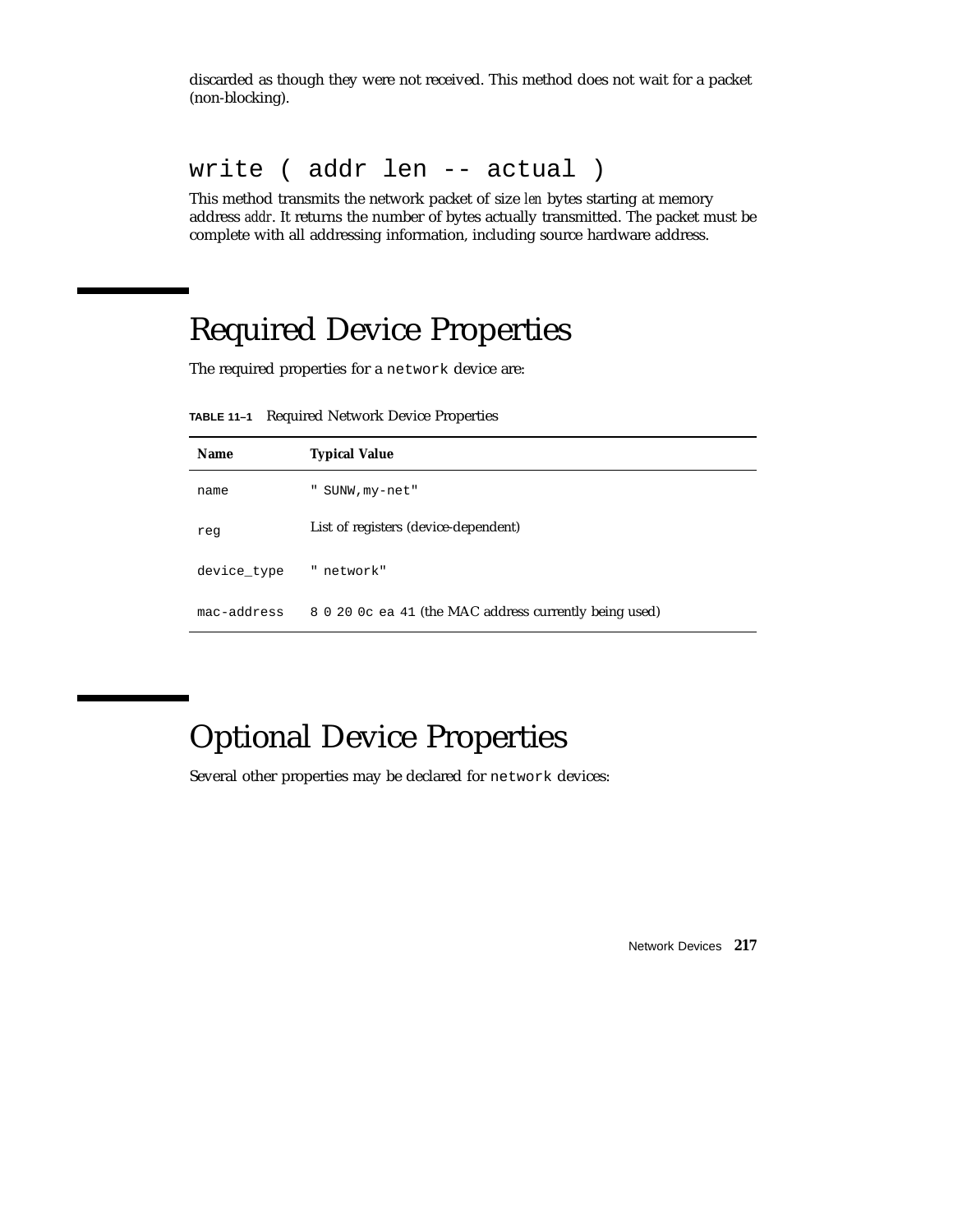**Property Name Typical Property Value**

| $max-frame-$<br>size  | $0 \times 4000$                                                            |
|-----------------------|----------------------------------------------------------------------------|
| address-bits          | 48                                                                         |
| sizes                 | slave-burst- $0x7f$ (depends on the number of entries in the req property) |
| local-mac-<br>address | 8 0 20 ef 45 44 (the built-in MAC address)                                 |

# Device Driver Examples

## Simple Network Device Example

At minimum, a network device driver need only provide the desired tree structure and publish all the necessary properties to identify the devices. This is a non-bootable example.

**CODE EXAMPLE 11–1** QED Identification ROM Sample

```
\ qed-idrom.fth
fcode-version3
   fload board.fth
   headers
   : copyright ( -- )
     ." Two-level QED-IDROM 1.1 " cr
      ." Copyright 1992 -
1998 Sun Microsystems, Inc. All Rights Reserved" cr
   ;
   : identify-qed ( -- )
      create-qec-properties
      4 0 do
```
**(continued)**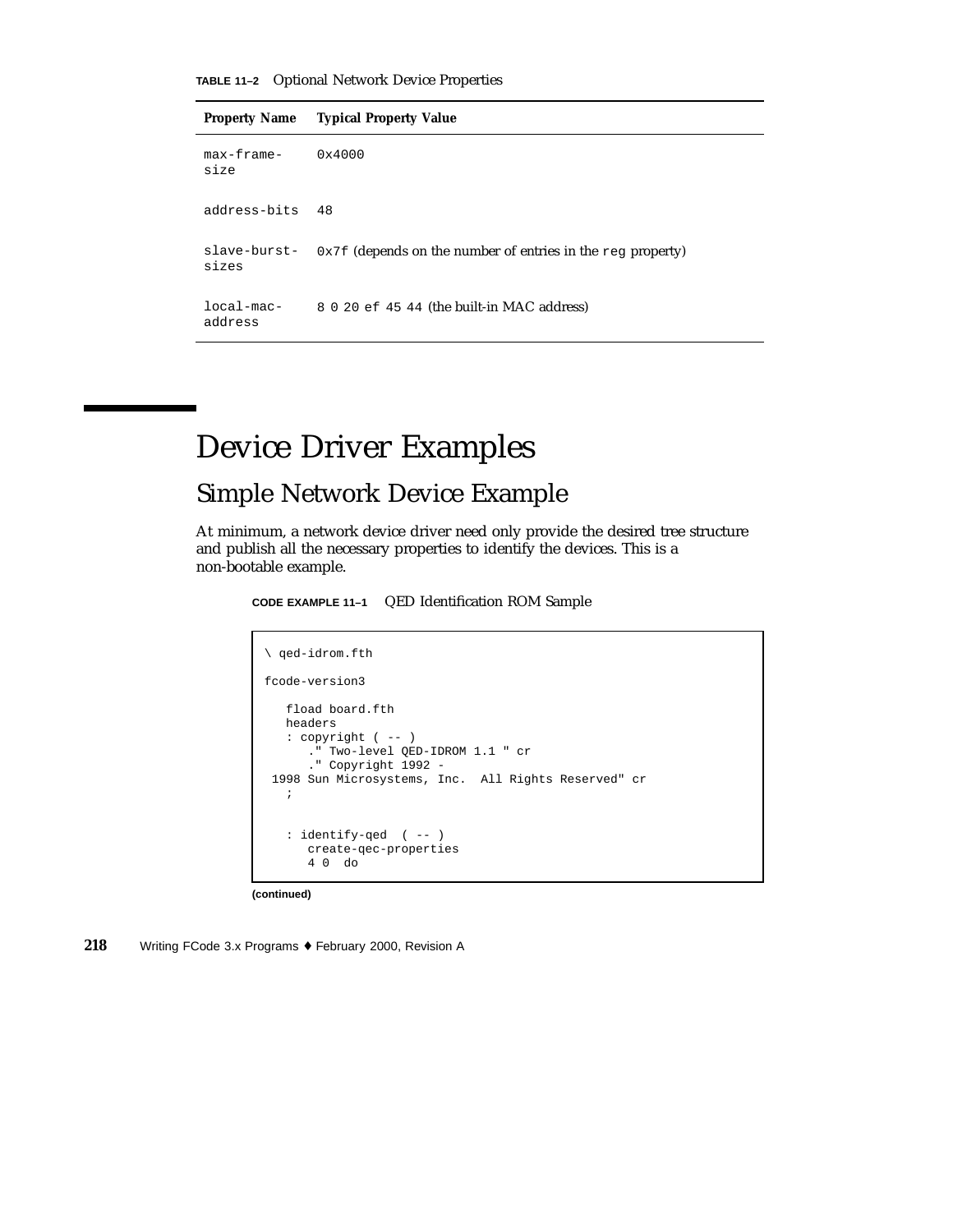```
new-device
         i create-qe-properties
        finish-device
     loop
   ;
   identify-qed
end0
\ -----------------------------------------------------------------
\ board.fth
\ To define required properties for QED devices.
  headers
  my-address constant my-sbus-addr
  my-space constant my-sbus-space
  headerless
\ Define the address map.
\ MED Address Map PA[18:0] (totally 512KB address space).
\ h# 00.0000 constant eprom-pa
\ h# 00.8000 constant /
eprom \setminus 32KB used, 64KB total
   h# 01.0000 constant mace-regs-offset
   h# 01.0000 constant mace0-base
  h# 01.4000 constant mace1-base
   h# 01.8000 constant mace2-base
   h# 01.c000 constant mace3-base
h# 00.4000 constant /<br>mace-regs \ 16
                     \ 16KB per channel, 64KB total
   h# 02.0000 constant global-regs-offset
   h# 01.0000 constant /global-regs \setminus 64KB total
   h# 03.0000 constant channel-regs-offset
   h# 03.0000 constant channel0-base
  h# 03.4000 constant channel1-base
  h# 03.8000 constant channel2-base
   h# 03.c000 constant channel3-base
   h# 00.4000 constant /
channel-regs \ 16KB per channel, 64KB total
   h# 04.0000 constant locmem-pa
   h# 01.0000 constant /
locmem \ 64KB used, 256KB total
\ Real size of mace/qec-global/qec-channel registers.
  20 constant /qec-mace-regs
   14 constant /qec-global-regs
  34 constant /qec-channel-regs
\ Miscellaneous constant definitions.
  1 constant #channels<br>h# 4000 constant max-frame
  h# 4000 constant max-frame-size ( d# 1536 for le )<br>d# 48 constant address-bits
              constant address-bits
\ Hardwired SBus interrupt level for MED.
```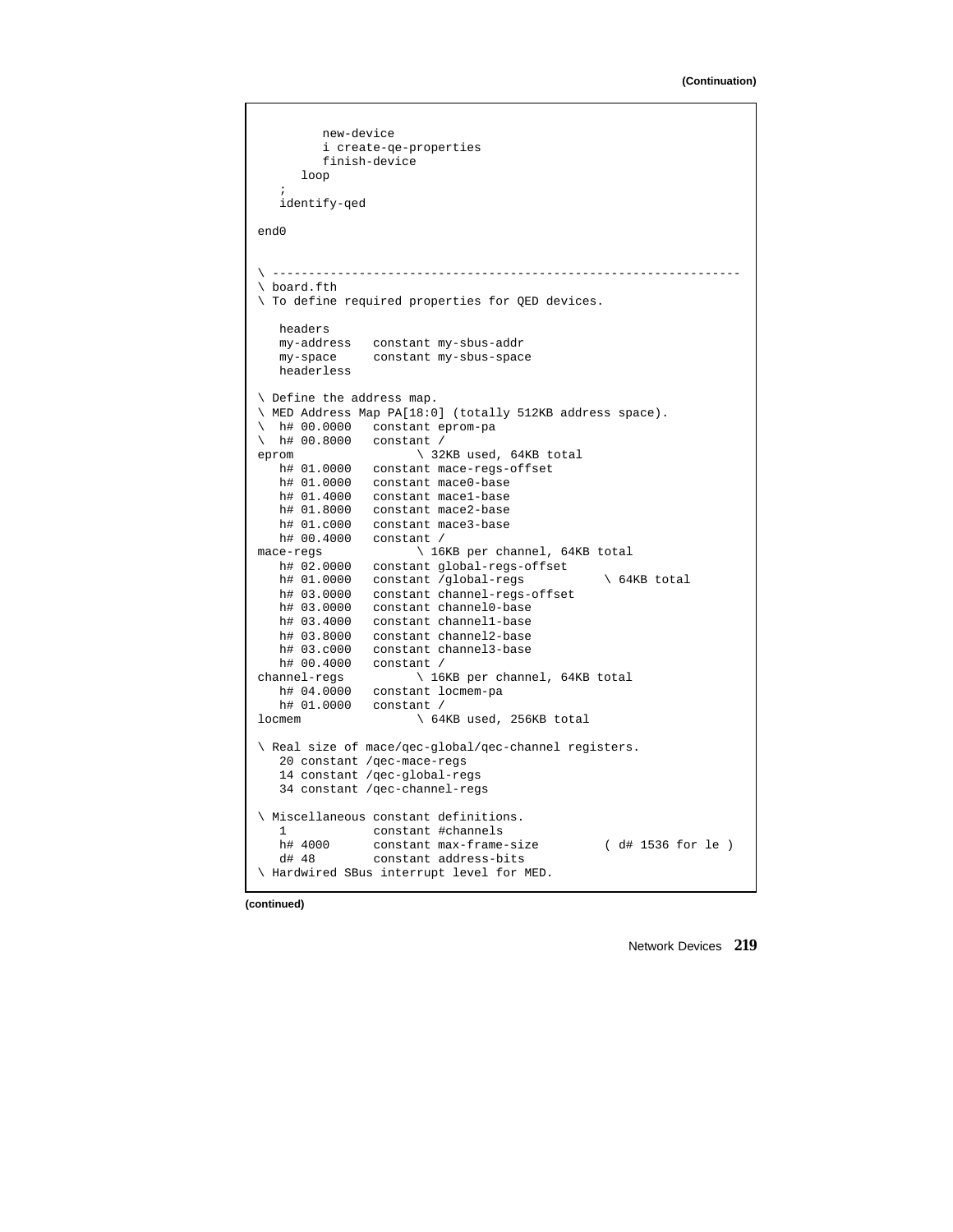```
4 constant sbus-qe-intr
   : encode-reg ( addr space size -- addr len ) >r encode-phys r> encode-
int encode+ ;
   : encode-ranges ( offs bustype phys offset size -- addr len )
     >r >r >r encode-phys r> r> r> encode-reg encode+
   ;
   : offset>physical-addr ( offset -- paddr.lo paddr.hi )
     my-sbus-addr + my-sbus-space
   ;
headers
   : create-qec-properties ( -- )
      " qec" name
      " SUNW,595-3198" encode-string " model" property \ 595-3198-
01
      global-regs-offset offset>physical-addr /
global-regs encode-reg
     locmem-pa offset>physical-addr /locmem encode-reg encode+
      " reg" property
     0 0 channel0-base offset>physical-addr /
channel-regs encode-ranges
     0 1 channel1-base offset>physical-addr /
channel-regs encode-ranges encode+
     0 2 channel2-base offset>physical-addr /
channel-regs encode-ranges encode+
     0 3 channel3-base offset>physical-addr /
channel-regs encode-ranges encode+
     0 h# 10 mace0-base offset>physical-addr /
mace-regs encode-ranges encode+
     0 h# 11 mace1-base offset>physical-addr /
mace-regs encode-ranges encode+
     0 h# 12 mace2-base offset>physical-addr /
mace-regs encode-ranges encode+
     0 h# 13 mace3-base offset>physical-addr /
mace-regs encode-ranges encode+
      " ranges" property
      #channels encode-int " #channels" property
    \ One interrupt per qec, not one interrupt per channel.
     sbus-qe-intr encode-int " interrupts" property
   ;
   : create-qe-properties ( chan# -- )
     >r
      " qe" encode-string " name" property
     r@ encode-int " channel#" property
      max-frame-size encode-int " max-frame-size" property
     address-bits encode-int " address-bits" property
      0 r@ /channel-regs encode-reg
        0 r@ h# 10 + /mace-regs encode-reg encode+
        " reg" property
```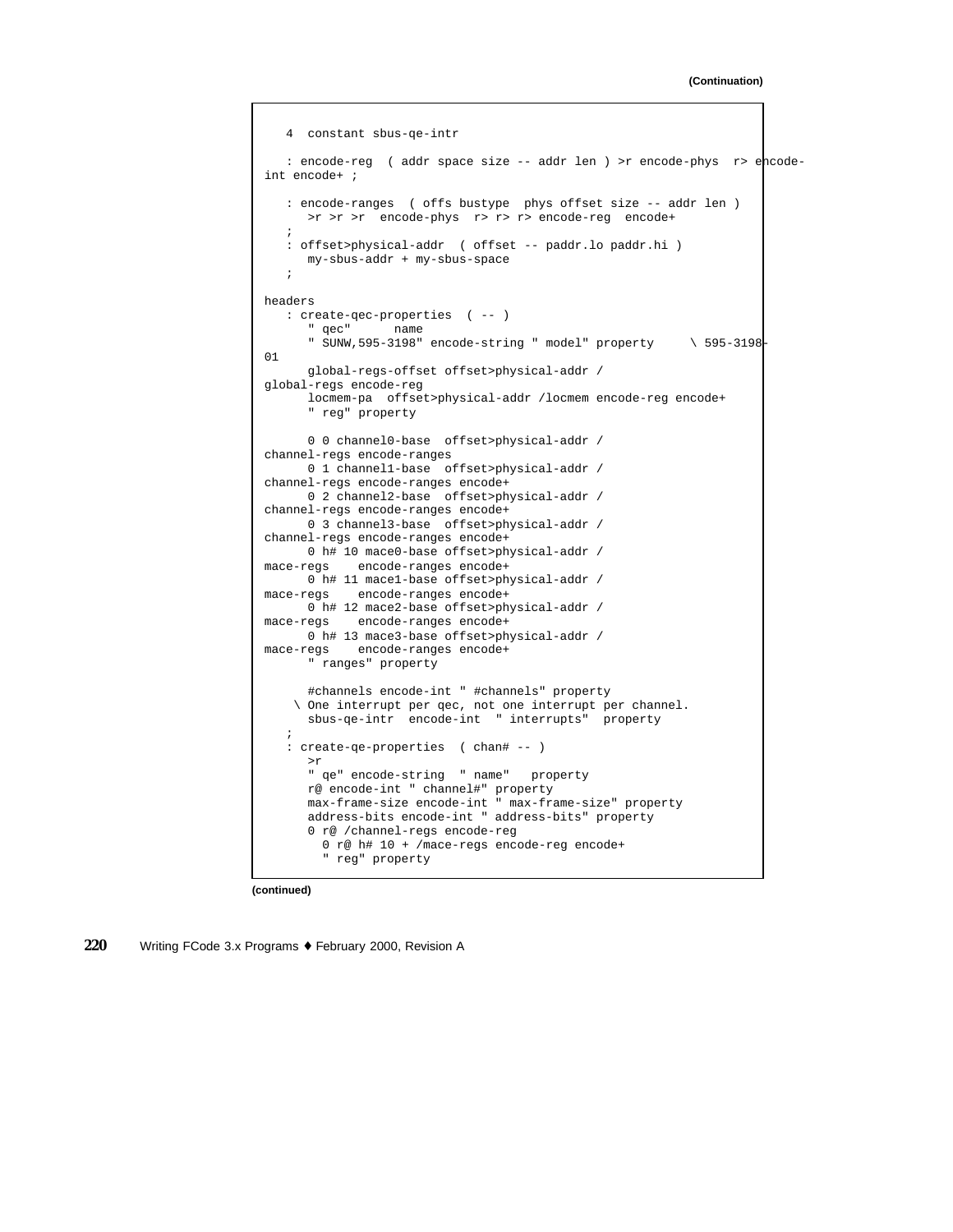r> drop ;

## Sample Driver With Test and Debugging Methods

This version of a network device driver is still non-bootable, but it shows how an intermediate step of driver can be used to debug and test the device during or after development.

The coding techniques shown in this and the following examples are:

- Each qe node has the same set of instance variables as each of the other qe nodes.
- All the qe nodes use the same qe driver source code defined in the first qe node  $(qe0)$ .

**CODE EXAMPLE 11–2** QED Test ROM Sample

```
\ qed-test.fth
fcode-version3
  headers
  fload board.fth
   : copyright ( -- )
     ." QED-TEST 1.1 " cr
      ." Copyright 1992 - 1998 Sun Microsystems, Inc. All Rights Reserved" cr
   ;
: instance ( -- ) fcode-revision 20001 >= if instance then ;
\ Create qec device node.
   create-qec-properties
   fload qec-test.fth \ qec test code.
\ Create qe0 device node.
   new-device
     0 create-qe-properties
     : dma-sync ( virt-addr dev-addr size -- ) " dma-sync" $call-parent ;
      \ ***** qe0 instance variables *****
      0 instance value mace \ virtual address of Mace registers base
      0 instance value qecc \ virtual address of Qec channel registers base
     instance variable my-channel# \ qe channel#
     my-channel# off
     fload qe-test.fth \ qe test code.
     \ ***** qe0 external methods *****
     external
      : selftest ( -- fail? )
        qe0-selftest
```
**(continued)**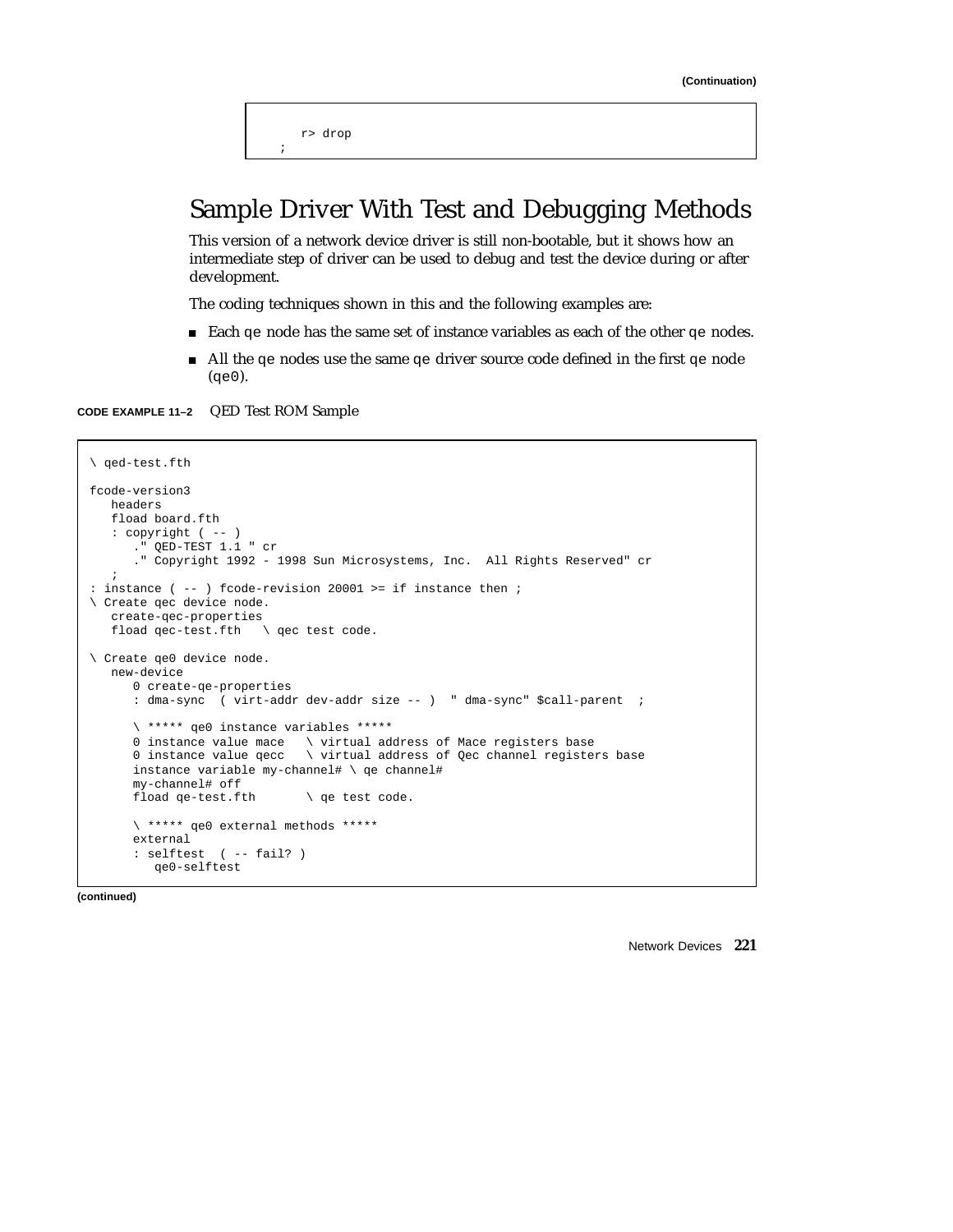```
;
     : open ( -- okay? )
        qe0-open
      ;
     : close ( -- )
        qe0-close
      ;
     : reset ( -- )
        qe0-reset
      ;
      headers
   finish-device
\ Create qe1 device node.
  new-device
     1 create-qe-properties
      \ ***** qe1 instance variables *****
      0 instance value mace \ virtual address of Mace registers base
      0 instance value qecc \ virtual address of Qec channel registers base
     instance variable my-channel# \ qe channel#
     my-channel# off
     \ ***** qe1 external methods *****
     external
     : selftest ( -- fail? )
       qe0-selftest
     ;
     : open ( -- okay? )
        qe0-open
     ;
     : close ( -- )
        qe0-close
      ;
      : reset ( -- )
        qe0-reset
      ;
      headers
   finish-device
\ Create qe2 device node.
  new-device
     2 create-qe-properties
      \ ***** qe2 instance variables *****
      0 instance value mace \ virtual address of Mace registers base
      0 instance value qecc \ virtual address of Qec channel registers base
     instance variable my-channel# \ qe channel#
     my-channel# off
     \ ***** qe2 external methods *****
     external
      : selftest ( -- fail? )
        qe0-selftest
```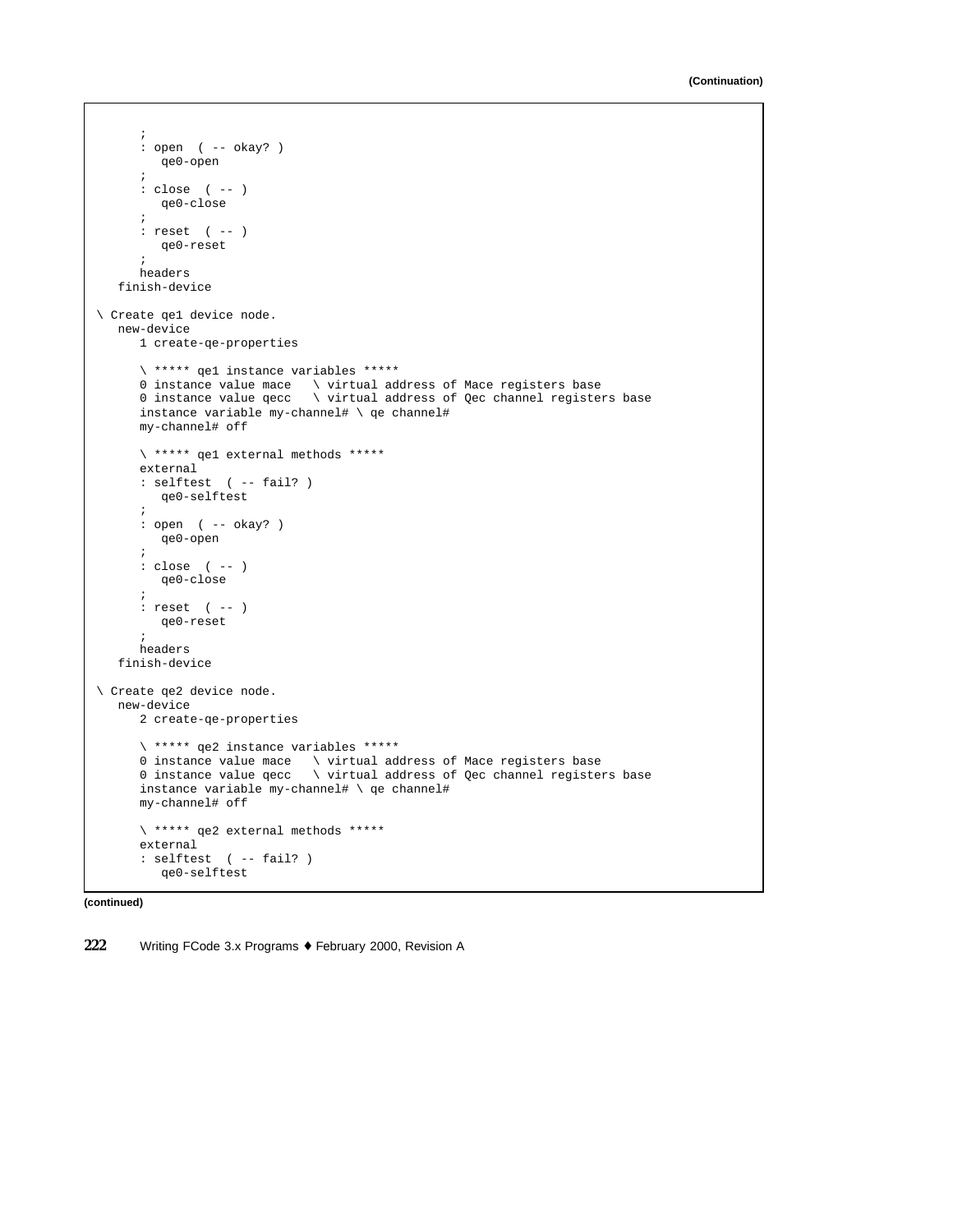```
;
     : open ( -- okay? )
        qe0-open
      ;
     : close ( -- )
        qe0-close
      ;
     : reset ( -- )
        qe0-reset
      ;
     headers
   finish-device
\ Create qe3 device node.
  new-device
     3 create-qe-properties
      \ ***** qe3 instance variables *****
      0 instance value mace \ virtual address of Mace registers base
      0 instance value qecc \ virtual address of Qec channel registers base
     instance variable my-channel# \ qe channel#
     my-channel# off
     \ ***** qe3 external methods *****
     external
     : selftest ( -- fail? )
       qe0-selftest
     ;
     : open ( -- okay? )
       qe0-open
     \mathbf{r}: close ( -- )
        qe0-close
      ;
      : reset ( -- )
        qe0-reset
      ;
     headers
   finish-device
end0
\ ---------------------------------------------------------------------
\ qec-test.fth
\ Test code for the qec node.
/locmem #channels / value chmem
chmem 2/ value rxbufsize
\ ***** qed utility (from qed-util.fth) *****
: lwrt-rd-cmp ( mask data addr -- success? )
  2dup rl! rl@ rot and =
;
```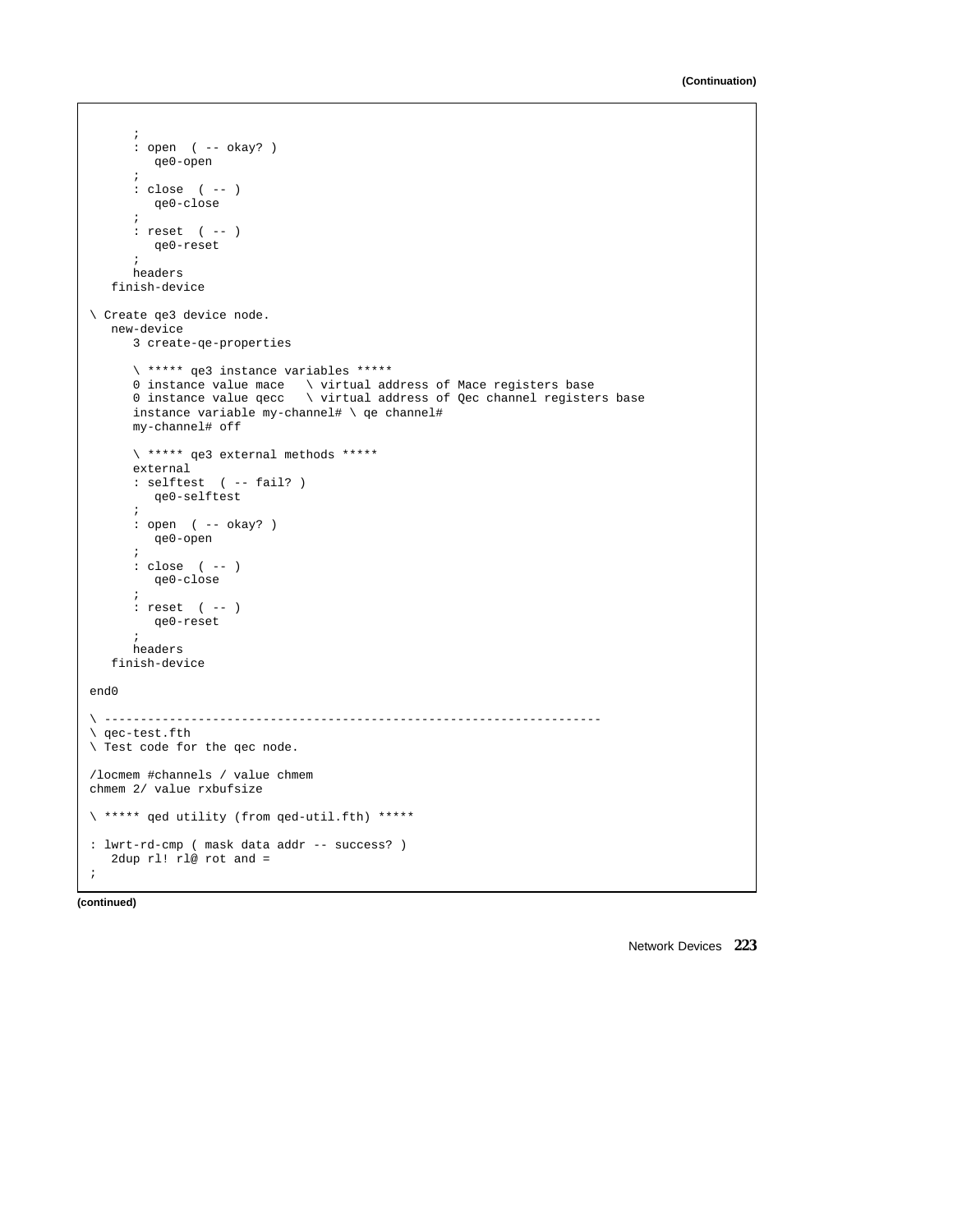```
: cwrt-rd-cmp ( mask data addr -- success? )
  2dup rb! rb@ rot and =
;
instance defer wrt-rd-cmp
" lwrt-rd-cmp to wrt-rd-cmp
d# 32 instance value #bits
external
: wlk-test ( mask addr #bits -- success? )
  dup to #bits
   d# 32 = if ["] lwrt-rd-cmp else ["] cwrt-rd-cmp then to wrt-rd-cmp
   true -rot ( true mask addr )
  #bits 0
   do ( flag0 mask addr )
     over 1 i lshift and ?dup if (flag0 mask addr data )<br>> r 2dup r> swap wrt-rd-cmp false = (flag0 mask addr flag)
       \text{Pr} 2dup r> swap wrt-rd-cmp false =
        if rot drop false -rot leave then
     then
   loop
   2drop
;
headers
instance variable ms-timeout
external
: set-ms-timeout ( #ms -- ) ms-timeout ! ;
: ms-timeout? ( -- flag )
  ms-timeout @ dup if
     1- ms-timeout ! 1 ms false
   else
     drop true
   then
;
headers
\ ***** qec global register (from global.h.fth) *****
\backslash\ QEC Global register set.
\backslash\ Virtual addresses of QEC global registers.
\ The actual addresses will be assigned later.
0 instance value qecg
hex
\ global control register (RW)
: qecg-control ( -- vaddr ) qecg ;
: qecg-control@ ( -- data ) qecg-control rl@ ;
: qecg-control! ( data -- ) qecg-control rl! ;
headerless
\ For Global Control Register.
f000.0000 constant gcr-mode \ Mode mask
```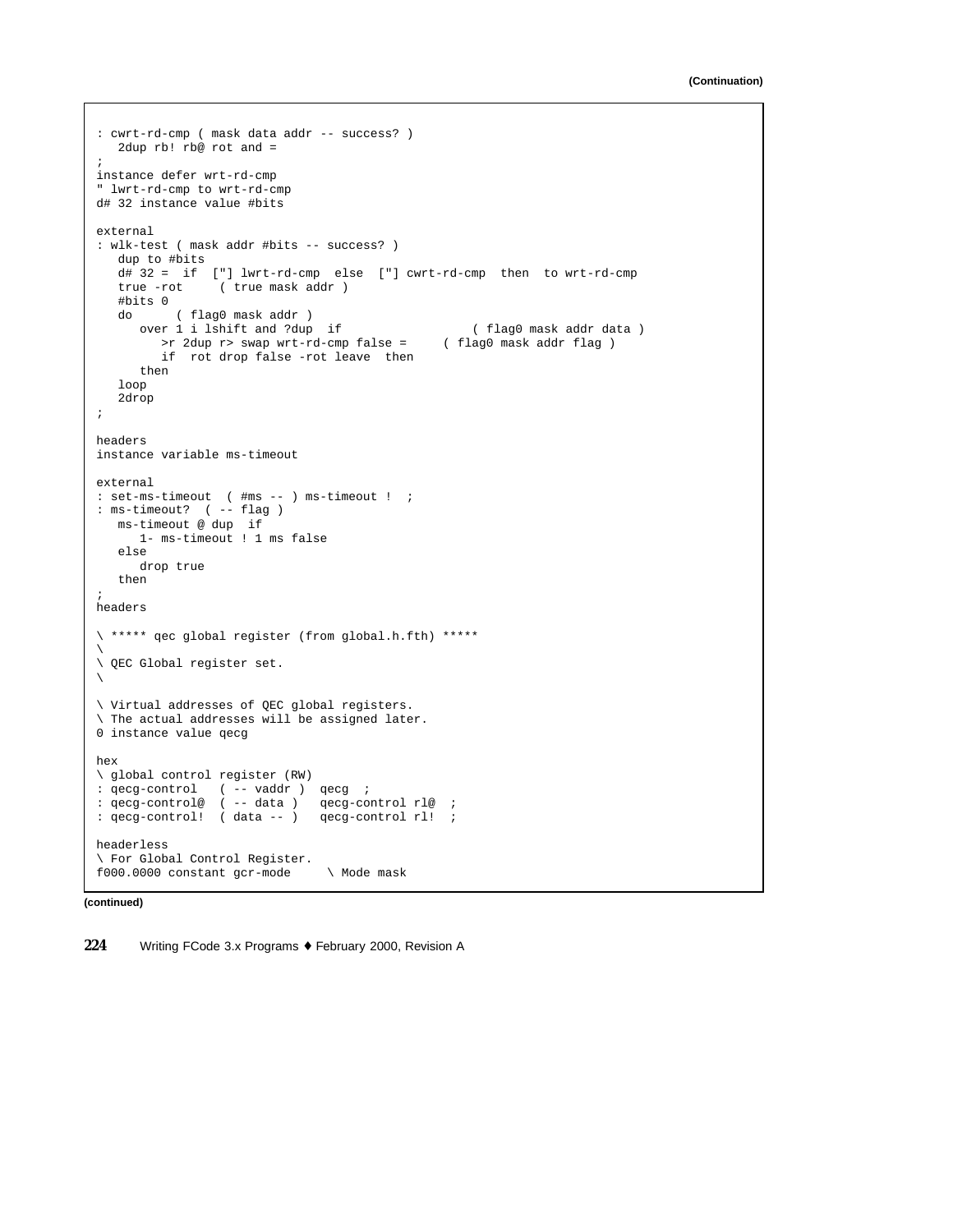```
4000.0000 constant gcr-mace \ Mace mode
1 constant gcr-reset \ Reset bit (0), 1 to enable reset.
headers
\ ***** qec map (from qecmap.fth ) *****
0 instance value locmem-base
false value dma-sync?
0 value dma-sync-addr
: find-dma-sync ( -- )
   " dma-sync" my-parent ihandle>phandle find-method if
     true to dma-sync?
     to dma-sync-addr
   then
;
find-dma-sync
external
: decode-unit ( addr len -- address space ) decode-2int ;
: map-in ( offset slot# #bytes -- virtual ) " map-in" $call-parent ;
: map-out ( addr len -- ) " map-out" $call-parent ;
: dma-map-in ( vaddr n cache? -- devaddr ) " dma-map-in" $call-parent ;
: dma-map-out ( vaddr devaddr n -- ) " dma-map-out" $call-parent ;
: dma-alloc ( size -- addr ) " dma-alloc" $call-parent ;
: dma-free ( addr size -- ) " dma-free" $call-parent ;
\ Dma-sync could be dummy routine if parent device doesn't support.
\ sun4c ROMs may not support it.
: dma-sync ( virt-addr dev-addr size -- )
  dma-sync? if
    dma-sync-addr my-parent call-package
   else
     3drop
   then
;
headers
: map-qec-regs ( -- )
  global-regs-offset my-sbus-addr + my-sbus-space /qec-global-regs
   " map-in" $call-parent to qecg
;
: unmap-qec-regs ( -- )
   qecg /qec-global-regs " map-out" $call-parent
   0 to qecg
;
: map-lochem ( -- )
  locmem-pa my-sbus-addr + my-sbus-space /locmem
   " map-in" $call-parent to locmem-base
;
: unmap-locmem ( -- )
```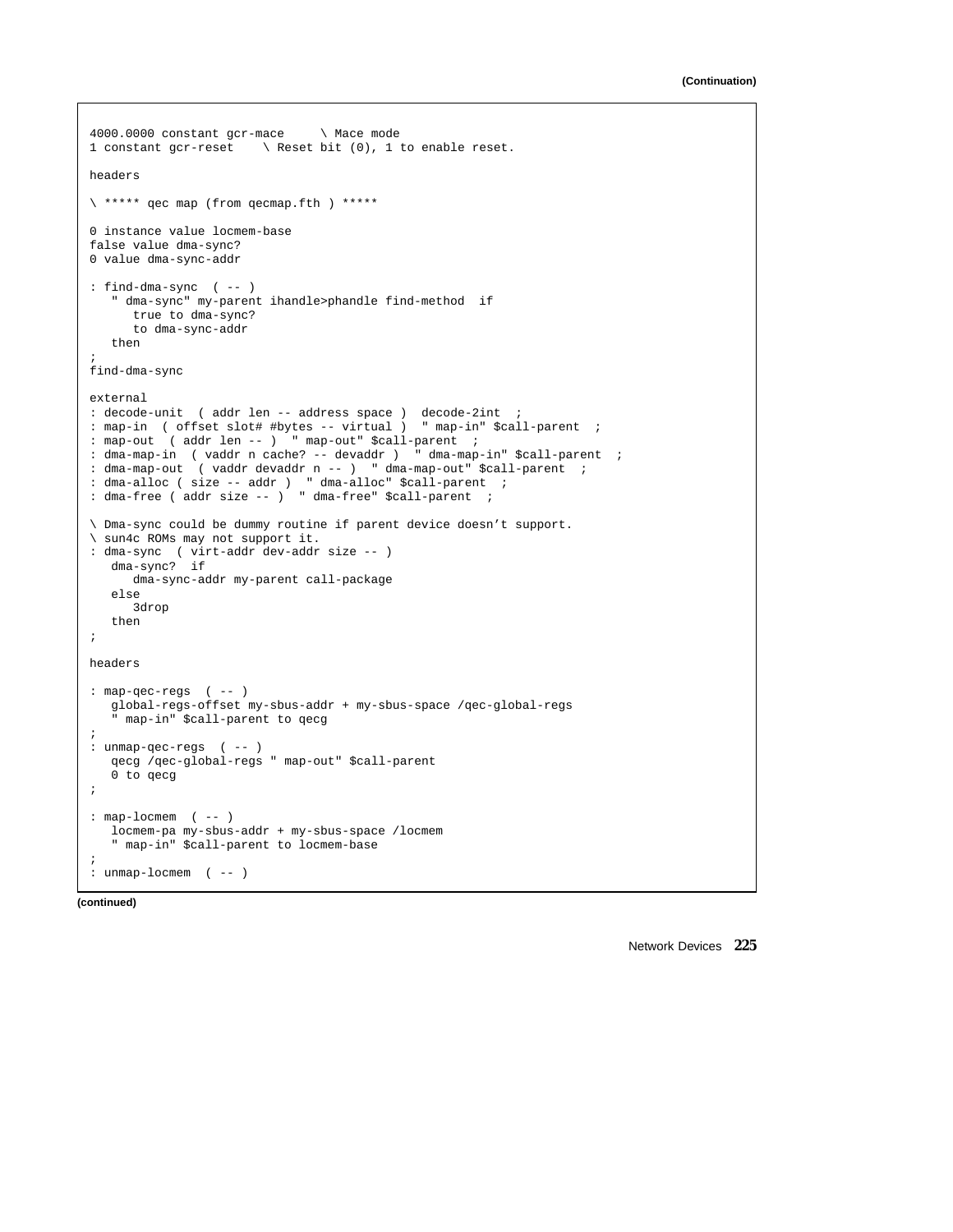```
locmem-base /locmem " map-out" $call-parent
   0 to locmem-base
;
\ ***** qec test (from qectest.fth) *****
hex
headerless
\ 18 constant /qec-global-regs
\ Define the mask bits that can be tested for each global register.
create gl-reg-masks
        0000.001e , 0000.0000 , 0000.0000 , 0001.e000 ,
        0000.f000 , 0000.f000 ,
\ Test Qec global registers.
: gl-reg-test ( -- success? )
  true
   /qec-global-regs 0 do ( flag0 )
     gl-reg-masks i + @
      qecg i + d# 32 wlk-test (flag ) <br>false = if drop false leave then (flag 0)
      false = if drop false leave then
/n +loop
;
\ Perform register test for the qec node.
: qec-reg-test ( -- success? )
  diagnostic-mode? if
     ." Qec register test -- "
  then
  gl-reg-test
   diagnostic-mode? if
    dup if ." succeeded." else ." failed." then cr
   then
;
headers
\ ***** qec package *****
: reset-qec-global ( -- fail? )
  gcr-reset qecg-control! \ Issue global reset.
  d# 100 set-ms-timeout
  begin
     qecg-control@ gcr-reset and
   while
    ms-timeout? if ." Global reset failed" cr true exit then
  repeat
   false
;
: identify-chip ( -- okay? )
   qecg-control@ gcr-mode and gcr-mace =
;
```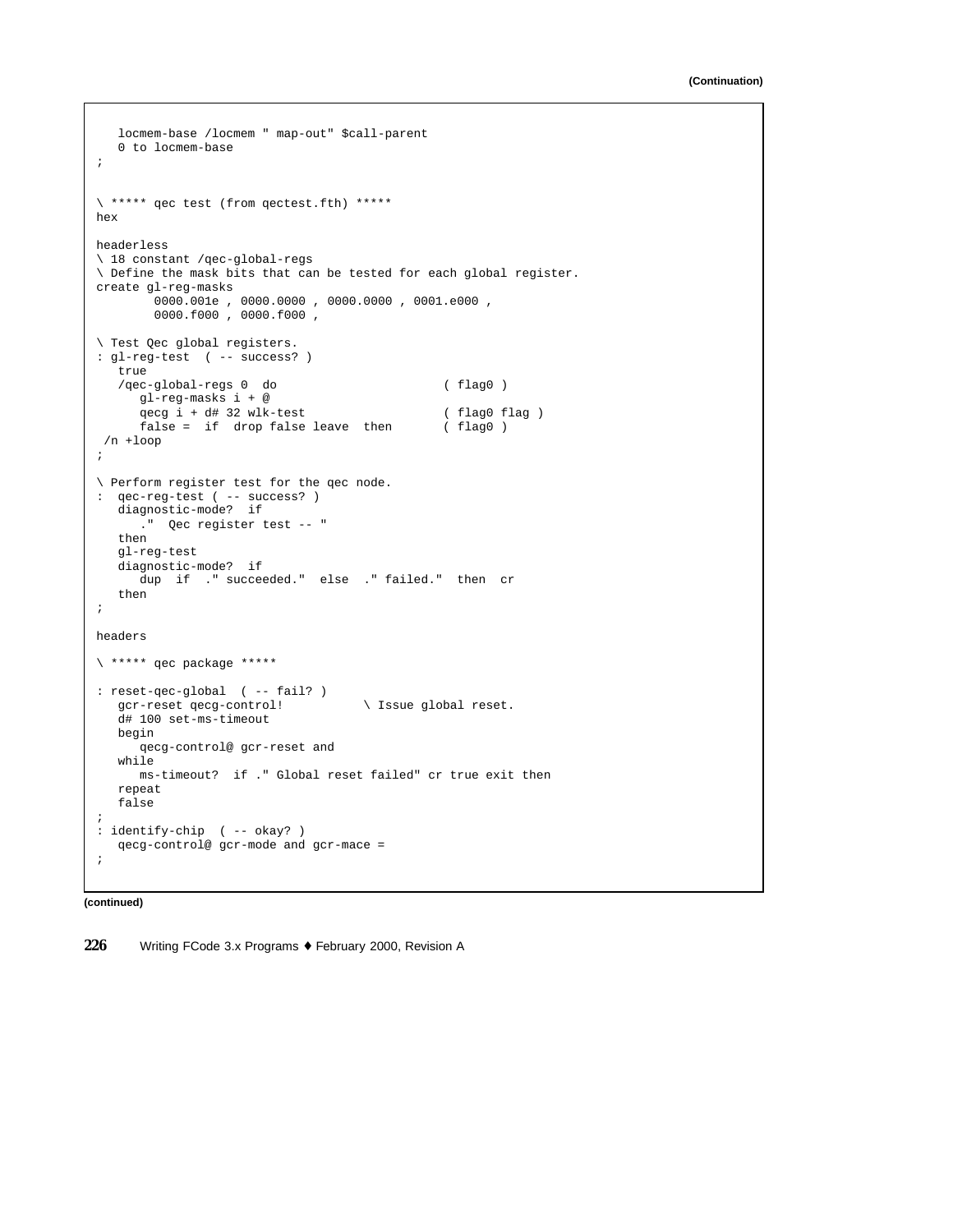```
external
: open ( -- true )
  map-qec-regs
  identify-chip dup 0= if
    unmap-qec-regs
  then
;
: close ( -- )
  qecg if unmap-qec-regs then
;
: selftest ( -- fail? )
  qecg ( qecg )
  map-qec-regs
  qec-reg-test ( qecg success? )
  unmap-qec-regs
  swap to qecg (success?)<br>0= (fail?)
                      (fail? );
: reset ( -- )
  qecg
  map-qec-regs
  reset-qec-global drop
  unmap-qec-regs
  to qecg
;
headers
\ ---------------------------------------------------------------------
\ qe-test.fth
\ Test code for the qe node.
: wlk-test ( mask addr #bits -- success? ) " wlk-test" $call-parent ;
: set-ms-timeout ( #ms -- ) " set-ms-timeout" $call-parent ;
: ms-timeout? ( -- flag ) " ms-timeout?" $call-parent ;
\ ***** qe map (from qemap.fth) *****
headers
\ instance variable my-channel# my-channel# off
: my-channel#! ( channel# -- ) my-channel# ! ;
: my-chan# ( -- channel# )
  my-channel# @
;
: mace-regs ( -- devaddr space size )
  my-sbus-addr mace-regs-offset + /mace-regs my-chan# * +
  my-sbus-space /qec-mace-regs
;
: map-mace ( -- )
  mace-regs " map-in" my-parent $call-method to mace
```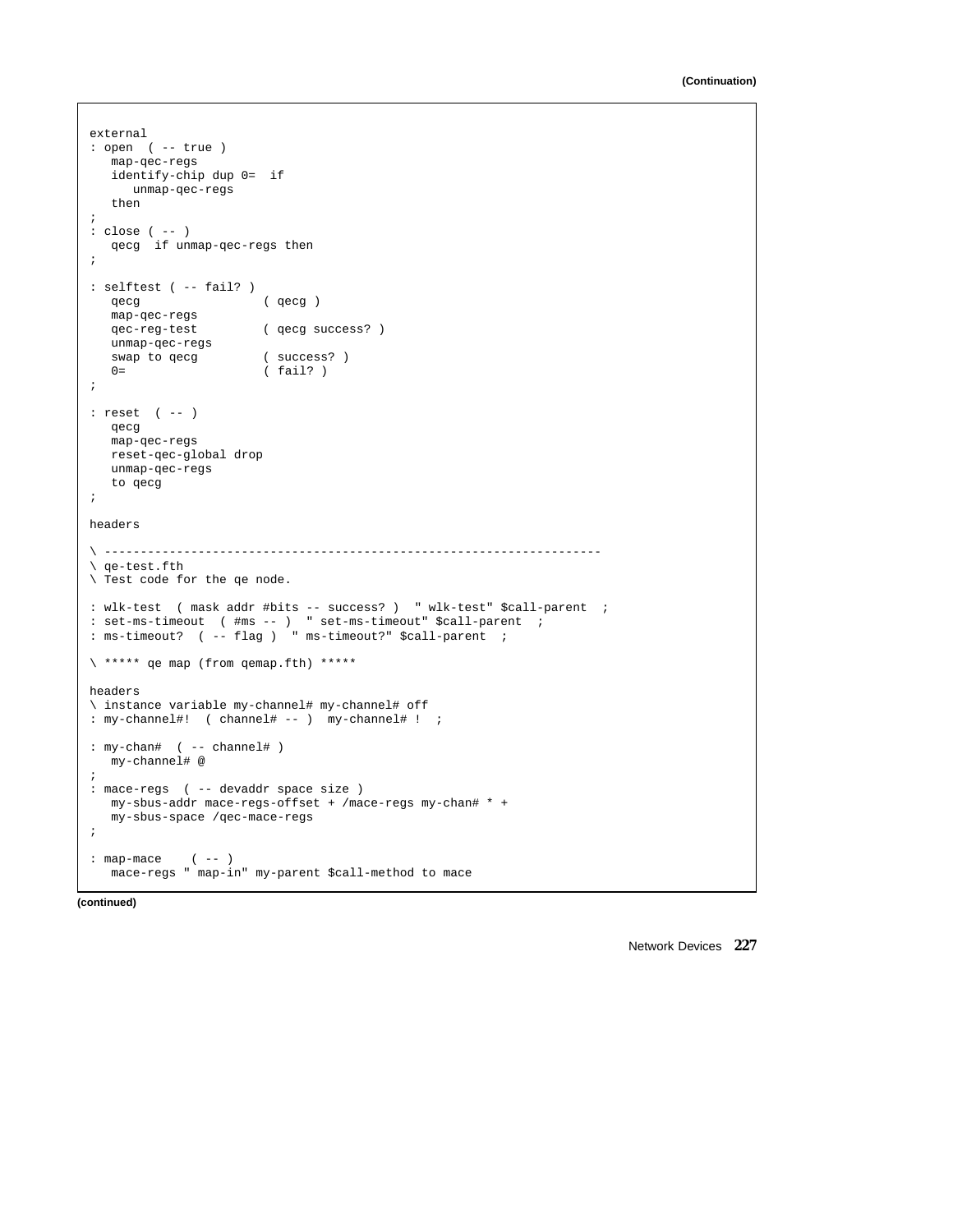```
;
: unmap-mace ( -- )
  mace /qec-mace-regs " map-out" my-parent $call-method
   0 to mace
;
: channel-regs ( -- devaddr space size )
  my-sbus-addr channel-regs-offset + /channel-regs my-chan# * +
  my-sbus-space /qec-channel-regs
;
: map-channel ( -- )
  channel-regs " map-in" my-parent $call-method to qecc
;
: unmap-channel ( -- )
  qecc /qec-channel-regs " map-out" my-parent $call-method
   0 to qecc
;
: map-chips ( -- )<br>mace 0= if
                      \ Do mapping if it is unmapped.
     map-mace
     map-channel
  then
;
: unmap-chips ( -- )
                       \setminus Do unmapping if it is mapped.
     unmap-channel
     unmap-mace
  then
;
\ ***** qe test (from qeregtst.fth) *****
hex
\ Define the mask bits that can be tested for each register.
create ch-reg-masks
       0000.0004 , 0000.0000 , ffff.f800 , ffff.f800 ,
       0000.0001 , 0000.0001 , 001f.001f , 1fc0.3fc0 ,
       0000.fffe , 0000.fffe , 0000.fffe , 0000.fffe ,
       0000.00ff ,
create mace-reg-masks
       00 c, 00 c, 89 c, 00 c, 00 c, 0d c, 00 c, 00 c,
       00 c, 67 c, 00 c, 70 c, f3 c, ef c, 04 c, 5f c,
       00 c, 00 c, 00 c, 00 c, 00 c, 00 c, 00 c, 00 c,
       00 c, 00 c, 00 c, 00 c, 00 c, 00 c, 00 c, 00 c,
\ Test Qec per channel registers.
: ch-reg-test ( -- flag )
  true
   /qec-channel-regs 0 do ( flag0 )
     ch-reg-masks i + @
     qecc i + d# 32 wlk-test ( flag0 flag )
```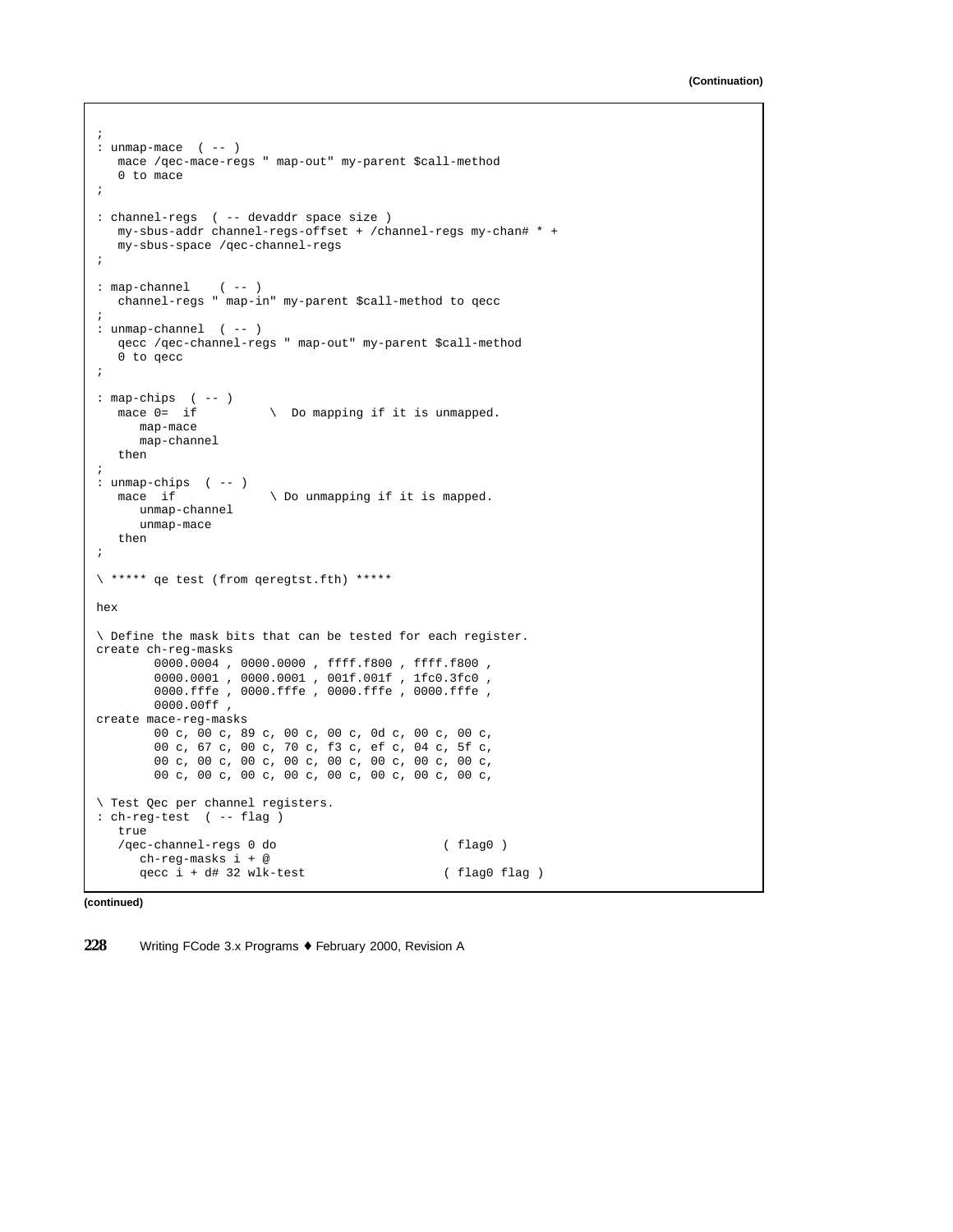```
false = if drop false leave then ( flag0 )
/n +loop
;
\ Test Mace registers.
: mace-reg-test ( -- flag )
   true
   /qec-mace-regs 0 do ( flag0 )
    mace-reg-masks i + c@
     mace i + 8 wlk-test (flag0 flag )<br>false = if drop false leave then (flag0)
     false = if drop false leave then
   loop
;
\ Perform register test for the qe node.
: qe-reg-test ( -- success? )
  diagnostic-mode? if
     ." Qe register test -- "
   then
   ch-reg-test
   mace-reg-test and
   diagnostic-mode? if
     dup if ." succeeded." else ." failed." then cr
   then
;
\ ***** qe0 package *****
headerless
\ For MACE BIU Configuration Control (R11). (RW)
01 constant m-swrst \qquad \qquad software reset
: mace-biucc ( -- vaddr ) h# 0b mace + ;
: mace-biucc@ ( -- data ) mace-biucc rb@ ;
: mace-biucc! ( data -- ) mace-biucc rb! ;
\ For QEC per channel control reg. (RW)
02 constant c-rst
: qecc-control ( -- vaddr ) qecc ;
: qecc-control@ (-- data ) qecc-control rl@ ;<br>: qecc-control! (data -- ) qecc-control rl! ;
                       \frac{1}{2} data -- ) qecc-control rl! ;
headers
: set-my-channel# ( -- )
\ If don't find the channel property, use 0.
   " channel#" get-my-property if 0 else decode-int nip nip then
  my-channel#!
;
\ Reset (or stop) the qec channel.
\ Issue a soft reset to the desired Mace.
\ Then issue a soft reset to the desired channel in QEC.
\ Chip reset algorithm:
      Set the reset bit then wait until the reset bit cleared.
\ Timeout in 0.1 sec if fail.
\
: channel-reset ( -- fail? )
   m-swrst mace-biucc! \ Issue Mace reset.
```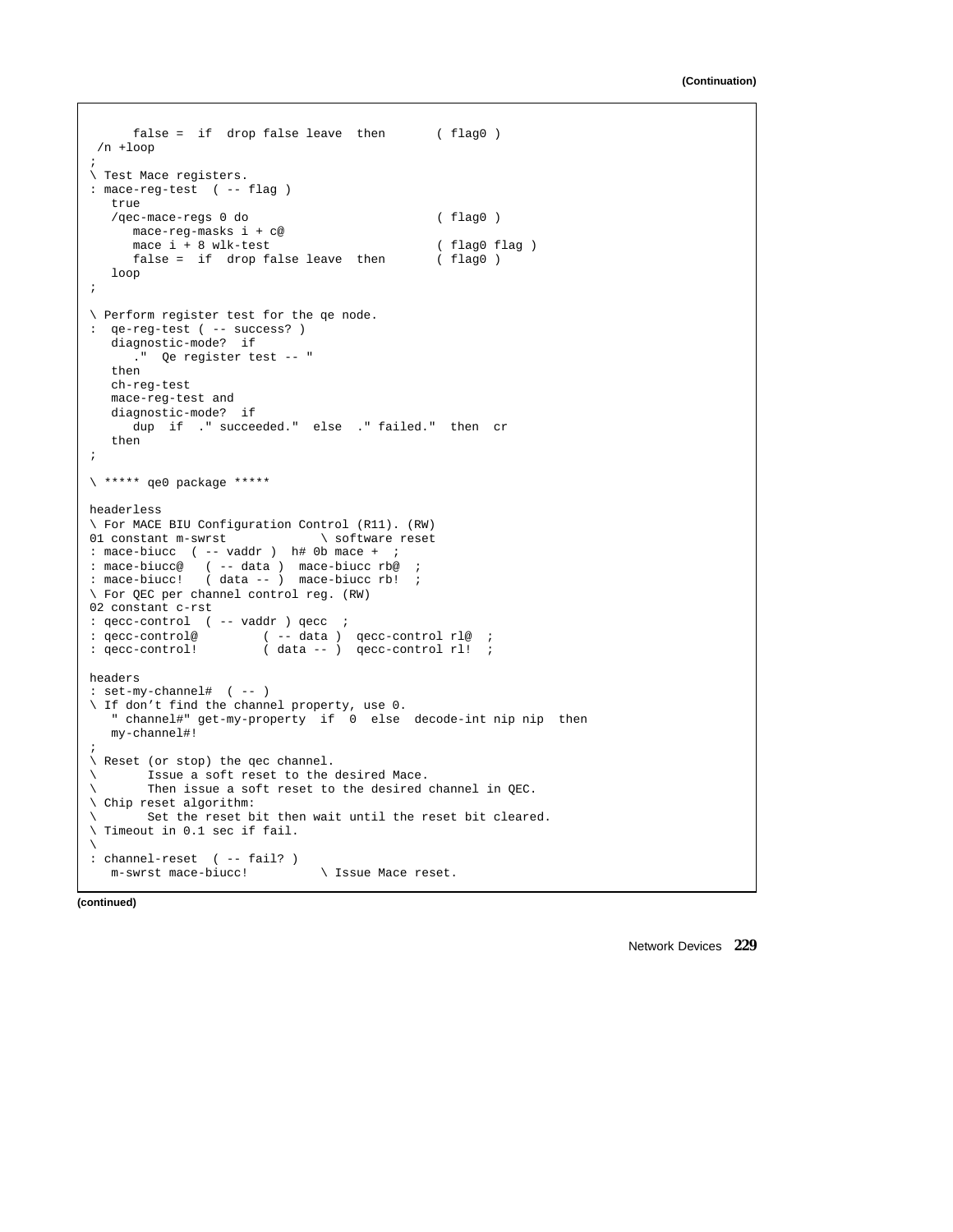```
d# 100 set-ms-timeout
  begin
     mace-biucc@ m-swrst and
   while
     ms-timeout? if ." Cannot reset Mace" cr true exit then
  repeat<br>c-rst qecc-control!
                              \ Reset QEC channel registers.
  d# 100 set-ms-timeout
  begin
     qecc-control@ c-rst and
  while
     ms-timeout? if ." Cannot reset QEC channel" cr true exit then
  repeat
   false
;
external
: qe0-selftest ( -- flag ) \ Flag 0 if passes test.
  set-my-channel#
  map-chips
  qe-reg-test ( success? )
  unmap-chips
  0= (fail?)
;
: qe0-open ( -- okay? )
  set-my-channel#
  mac-address drop 6 encode-string " mac-address" property
   true
;
: qe0 - close ( -- )
;
: qe0-reset ( -- )
  set-my-channel#
  map-chips channel-reset drop unmap-chips
;
headers
```
## Bootable Network Device Driver Example

The example below shows a complete version of a bootable network driver. It implements the selftest method callable by OpenBoot test commands and the watch-net method callable by OpenBoot watch-net and watch-net-all commands.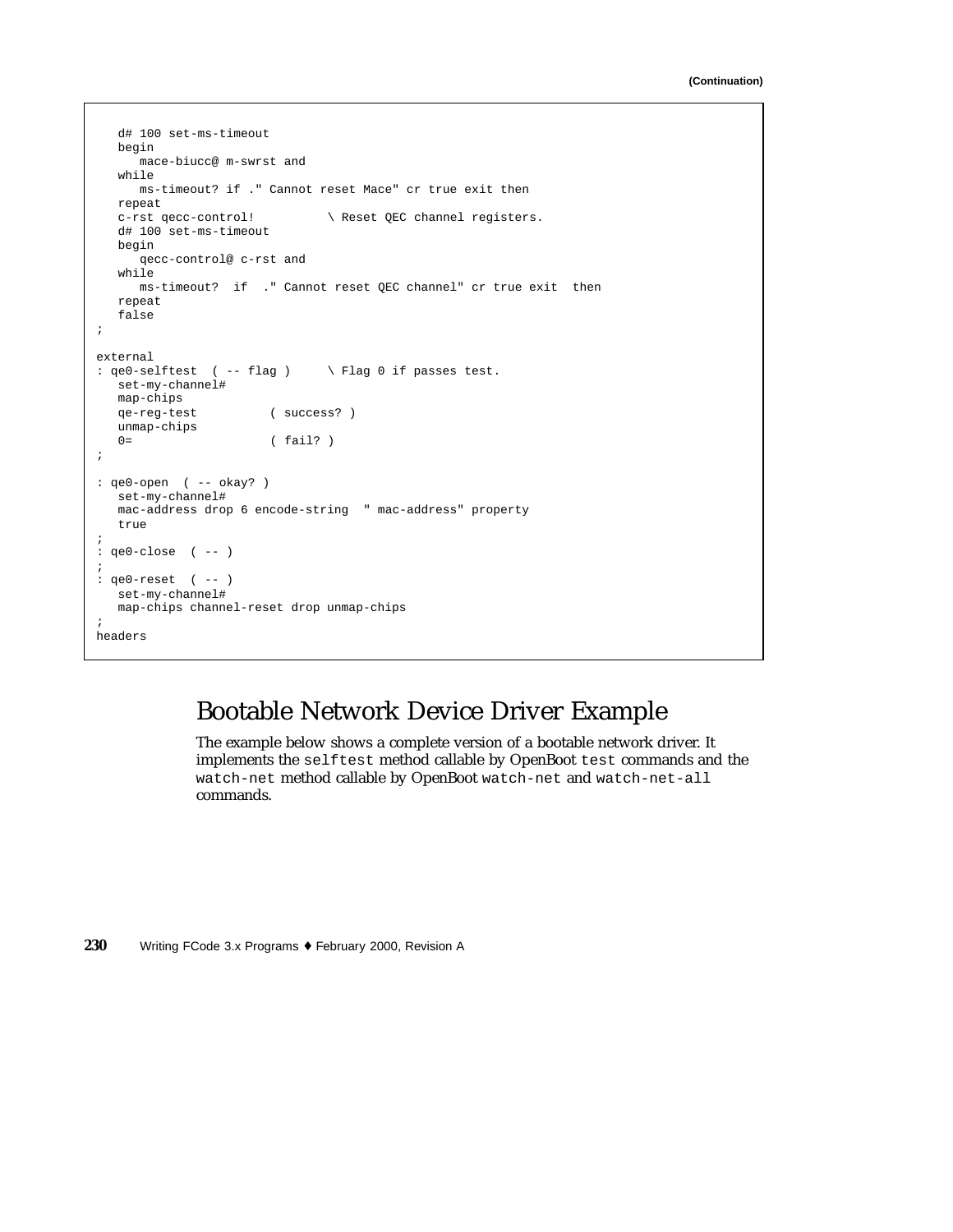#### **CODE EXAMPLE 11–3** QED Bootable Driver Sample

```
\ qed.fth
fcode-version3
   headers
   fload board.fth
   : copyright ( -- )
      ." QED 1.1 " cr
       ." Copyright 1992-1998 Sun Microsystems, Inc. All Rights Reserved" cr
    ;
    : instance ( -- ) fcode-revision 20001 >=
                         if instance then
    ;
\ Create qec device node.
   create-qec-properties<br>fload qec.fth
                                       \setminus qec driver.
\ Create qe0 device node.
   new-device
      0 create-qe-properties
      " network" device-type
                                      \setminus qe instance variables.
      : dma-sync ( virt-addr dev-addr size -- ) " dma-sync" $call-parent ;<br>fload qe.fth \qquad \qquad qe driver.
       fload qe.fth \qquad \qquad \qquad \qquad \qquad qe driver.<br>fload qe-package.fth \qquad \qquad \qquad qe external
                                     \setminus qe external methods.
   finish-device
\ Create qe1 device node.
   new-device
      1 create-qe-properties
       " network" device-type
                                       \setminus qe instance variables.
       fload qe-package.fth \ qe external methods.
   finish-device
\ Create qe2 device node.
   new-device
      2 create-qe-properties
      " network" device-type<br>fload qeinstance.fth
       fload qeinstance.fth \ qe instance variables.
                                    \setminus qe external methods.
   finish-device
\ Create qe3 device node.
   new-device
      3 create-qe-properties
       " network" device-type
       fload qeinstance.fth \qquad qe instance variables.<br>fload qe-package.fth \qquad qe external methods.
                                      \setminus qe external methods.
   finish-device
end0
```
**(continued)**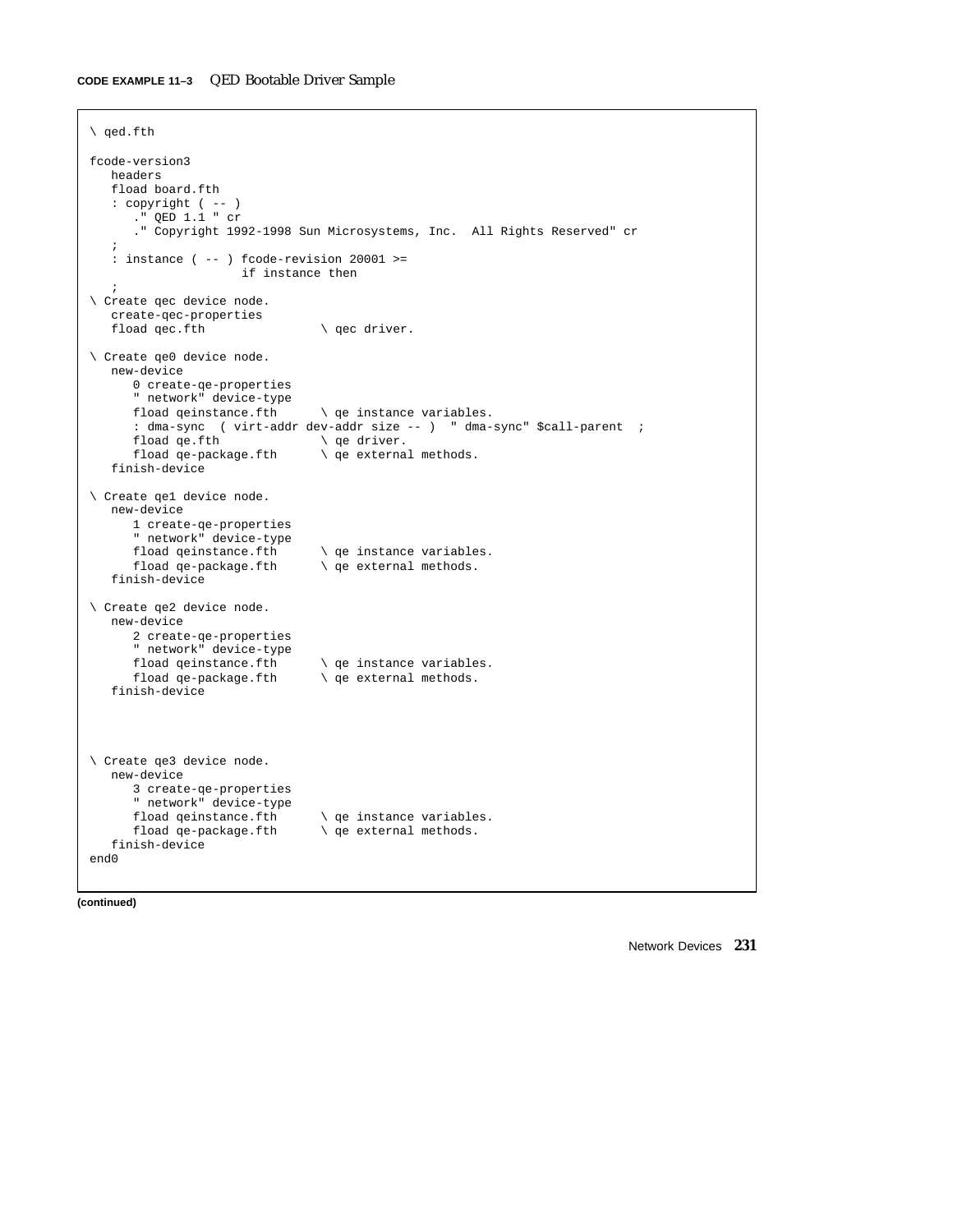```
\ -----------------------------------------------------------------
\ qec.fth
/locmem #channels / value chmem
chmem 2/ value rxbufsize
fload qed-util.fth \ Not included, refer to example 2.
fload global.h.fth<br>fload qecmap.fth
fload qecmap.fth \qquad \setminus Not included, refer to example 2.<br>fload qectest.fth \qquad \setminus Not included, refer to example 2.
                        \setminus Not included, refer to example 2.
: reset-qec-global ( -- fail? )
   gcr-reset qecg-control! \ Issue global reset.
   d# 100 set-ms-timeout
  begin
     qecg-control@ gcr-reset and
   while
     ms-timeout? if ." Global reset failed" cr true exit then
  repeat
  false
;
: qec-init ( -- )
  chmem qecg-memsize!
  rxbufsize qecg-rxsize!
  chmem rxbufsize - qecg-txsize!
  gcr-burst16 qecg-control! \ SBus parity disabled, Rx/Tx equal priority.
;
: identify-chip ( -- okay? ) qecg-control@ gcr-mode and gcr-mace = ;
external
: open ( -- true )
  map-qec-regs
  identify-chip dup if
     qec-init
   else unmap-qec-regs
  then
;
: close ( -- ) qecg if unmap-qec-regs then ;
: selftest ( -- fail? )
  qecg ( qecg )
  map-qec-regs
                        ( qecg success? )
  unmap-qec-regs
  swap to qecg ( success? )
  0= ( fail? )
;
: reset ( -- )
  qecg
  map-qec-regs
  reset-qec-global drop
  unmap-qec-regs
   to qecg
```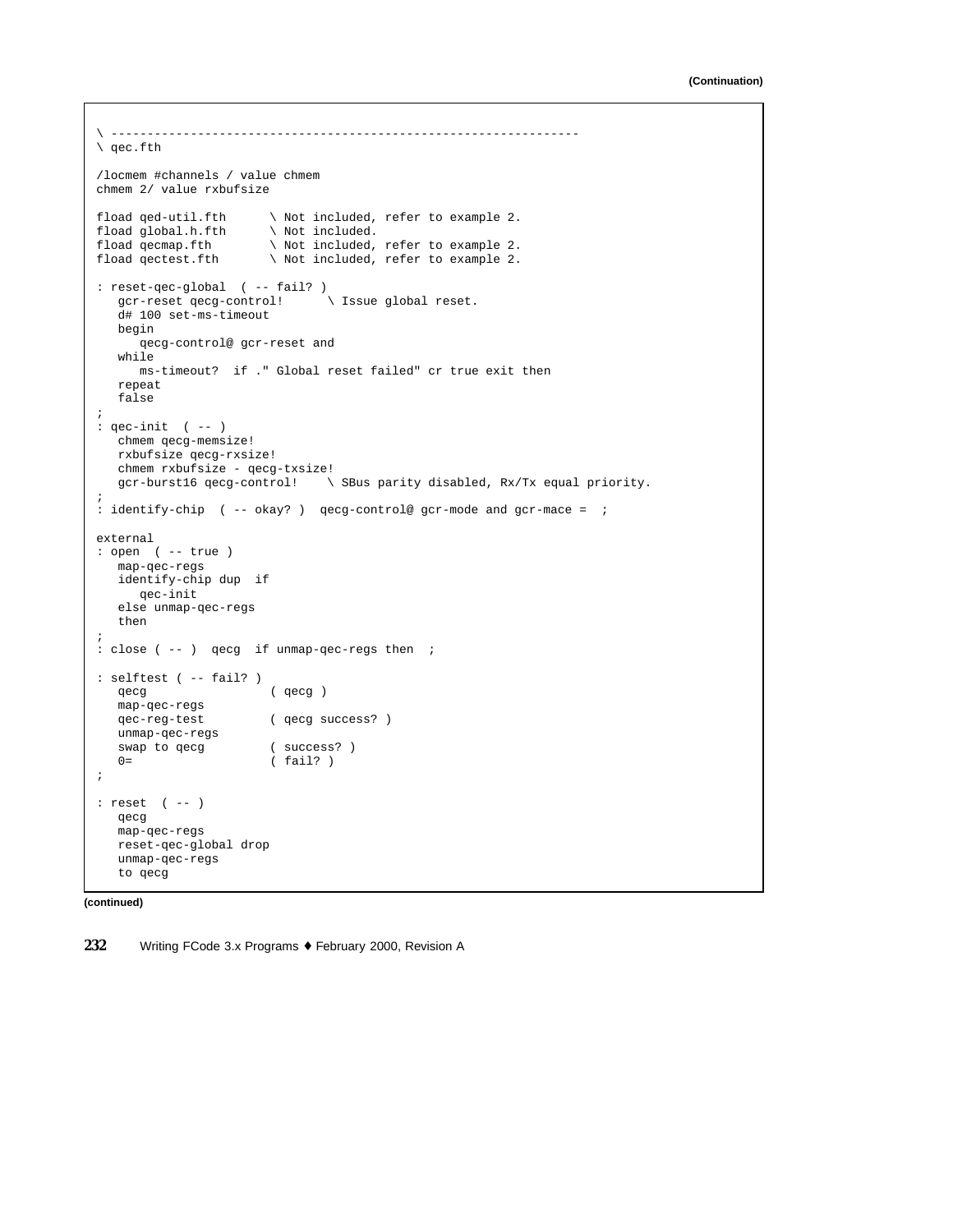;

| headers                                                     |                                                   |  |  |  |
|-------------------------------------------------------------|---------------------------------------------------|--|--|--|
| \ ------------                                              |                                                   |  |  |  |
| \ qeinstance.fth                                            |                                                   |  |  |  |
| \ Define instance words for qe driver.                      |                                                   |  |  |  |
| \ headerless                                                |                                                   |  |  |  |
| \ mace.h.fth:                                               |                                                   |  |  |  |
| 0 instance value mace                                       | \ virtual address of Mace registers base          |  |  |  |
| \ channel.h.fth:                                            |                                                   |  |  |  |
| 0 instance value qecc                                       | \ virtual address of Qec channel registers base   |  |  |  |
| \ qemap.fth:                                                |                                                   |  |  |  |
| instance variable my-channel#                               | \ qe channel#                                     |  |  |  |
| my-channel# off                                             |                                                   |  |  |  |
| \ qecore.fth:                                               |                                                   |  |  |  |
| \ CPU base address of tmd, rmd, tbuf, rbuf rings.           |                                                   |  |  |  |
| 0 instance value cpu-dma-base                               | \ base address of dma memory object viewed by cpu |  |  |  |
| 0 instance value tmd0                                       | \ transmit message descriptor#0                   |  |  |  |
| 0 instance value rmd0                                       | \ receive message descriptor#0                    |  |  |  |
| 0 instance value tbuf0                                      | \ base address of transmit buffer                 |  |  |  |
| 0 instance value rbuf0                                      | \ base address of receive buffers                 |  |  |  |
| \ IO (or dvice) base address of tmd, rmd, tbuf, rbuf rings. |                                                   |  |  |  |
| 0 instance value io-dma-base                                | \ base addr of dma memory object viewed by device |  |  |  |
| 0 instance value io-tmd0                                    | \ transmit message descriptor#0                   |  |  |  |
| 0 instance value io-rmd0                                    | \ receive message descriptor#0                    |  |  |  |
| 0 instance value io-tbuf0                                   | \ base address of transmit buffer                 |  |  |  |
| 0 instance value io-rbuf0                                   | \ base address of receive buffers                 |  |  |  |
| \ Required total Dma buffer size for all rings.             |                                                   |  |  |  |
| 0 instance value qe-dma-size                                | \ Amount of memory mapped                         |  |  |  |
| \ *** Define required variables ***                         |                                                   |  |  |  |
| instance variable status                                    | \ Accumulated channel status word.                |  |  |  |
| instance variable restart?                                  | \ Restart? flag on after serious error.           |  |  |  |
| instance variable nextrmd                                   | \ Point to next rmd.                              |  |  |  |
| instance variable nexttmd                                   | \ tmd0 nexttmd !, never changes presently         |  |  |  |
| instance variable mode                                      | \ To store loopback control & promiscuous info.   |  |  |  |
| 6 instance buffer: this-en-addr \ Contain ethernet address  |                                                   |  |  |  |
| instance defer .receive-error                               |                                                   |  |  |  |
| instance defer .error                                       |                                                   |  |  |  |
| instance defer .transmit-error                              |                                                   |  |  |  |
| \ timed-receive.fth:                                        |                                                   |  |  |  |
| instance variable alarmtime                                 |                                                   |  |  |  |
| instance defer handle-broadcast-packet                      |                                                   |  |  |  |
| \ qetest.fth:                                               |                                                   |  |  |  |
| instance variable qe-verbose?                               | \ Flag for displaying diagnostic message.         |  |  |  |
| qe-verbose? off                                             |                                                   |  |  |  |
| instance variable ext-lbt?                                  | \ Flag for execution of external loopback test.   |  |  |  |
| ext-lbt? off                                                |                                                   |  |  |  |
| \ qe0-package.fth:                                          |                                                   |  |  |  |
| 6 instance buffer: macbuf                                   | \ Contain mac address.                            |  |  |  |
| 0 instance value obp-tftp                                   | \ Contain ihandle of TFTP package.                |  |  |  |
| instance variable qe-nbytes                                 | \ Buffer size of higher layer receiver.           |  |  |  |
| instance variable qe-buf                                    | Buffer address of higher layer receiver.          |  |  |  |

**(continued)**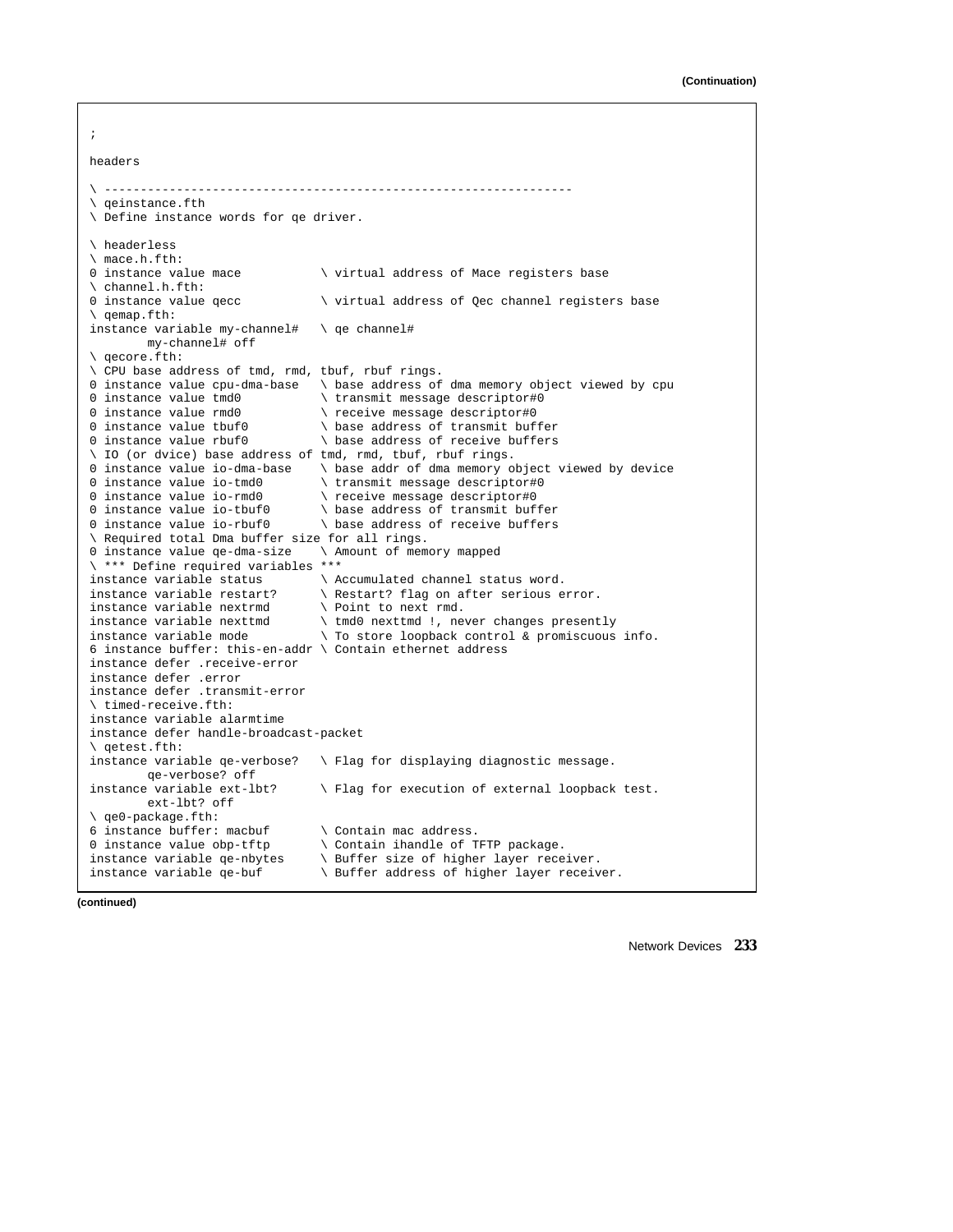```
headers<br>\ -------
         \ -----------------------------------------------------------------
\ qe.fth
: wlk-test ( mask addr #bits -- success? ) " wlk-test" $call-parent ;
: set-ms-timeout ( #ms -- ) " set-ms-timeout" $call-parent ;
: ms-timeout? ( -- flag ) " ms-timeout?" $call-parent ;
fload mace.h.fth \ Not included.
fload channel.h.fth \ Not included.
fload qemap.fth \setminus Not included, refer to example 2.
fload qecore.fth
fload timed-receive.fth
fload qeregtest.fth \setminus Not included, refer to example 2.
fload qetest.fth
fload qe0-package.fth
\ -----------------------------------------------------------------
\ qe0-package.fth
\ Define the required methods for the network qe driver
set-my-channel#
external
: read ( buf len -- -2 | actual-len )
   qe0-read
;
: write ( buf len -- actual-len )
  qe0-write
;
: selftest ( -- flag ) \ Flag 0 if passes test.
  qe0-selftest
;
: watch-net ( -- )
  qe0-watch-net
;
: load ( addr -- len )
  qe0-load
;
: open ( -- okay? )
  qe0-open
;
: close ( -- )
  qe0-close
;
: reset ( -- )
  qe0-reset
;
headers
\ -----------------------------------------------------------------
\ qecore.fth
\ Main core of QEC/MACE per channel Tx/Rx drivers.
```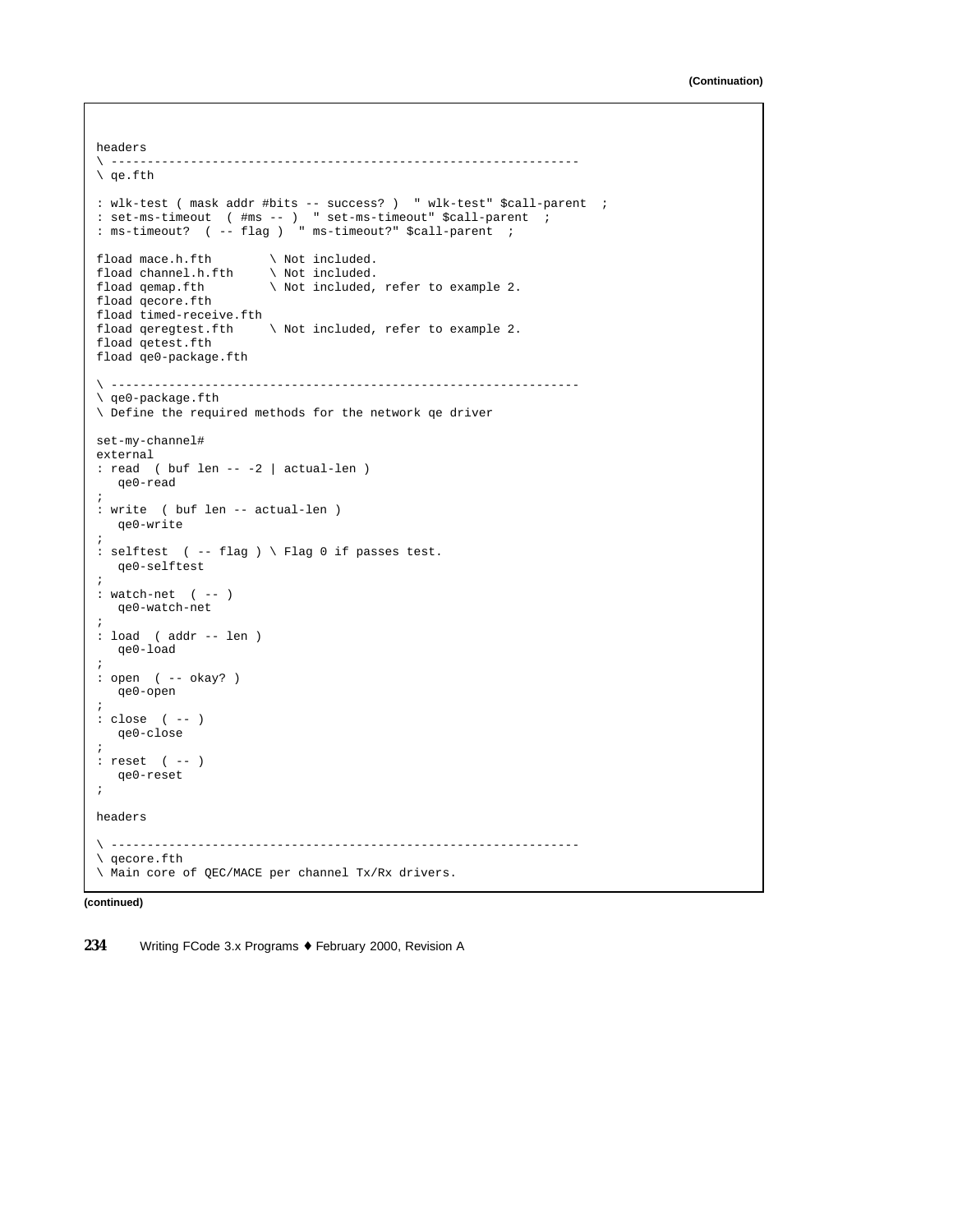```
\backslash\ SQEC has the following features:
       - Supports four independent IEEE 802.3 10BASE-T twisted pair interfaces.
\ - Supports SBus parity checking.
\ - Supports 32 bit of DVMA addressing.
\ - Automatic rejection/discard of receive/transmit packets
\ when receive/transmit suffers from errors.
\backslashheaderless
\ *** Rx/Tx Ring Descriptor Layout ***
struct ( Rx/Tx Descriptor )
4 field >flags \setminus OWN, SOP, EOP, size/length<br>4 field >addr
                                     \backslash buffer address
( total-length ) constant /md
hex
\ Definition for >flag field.
\setminus Bit[10:0] - Rx for W is buffer size, Rx for R is byte count, Tx for W is byte count.<br>8000.0000 constant own \setminus For both Rx & Tx.
                                    \setminus For both Rx & Tx.
4000.0000 constant stp \ For Tx only.
2000.0000 constant enp \ For Tx only.<br>07ff constant lenmask
                 constant lenmask
\ Value to write to message descriptor to enable it for use
enp stp or own or constant ready
\ *** buffer sizes and counts ***
\ Xmit/receive buffer structure.
\ This structure is organized to meet the following requirements:
\ - starts on an QEBURSTSIZE (64) boundary.<br>\ - qebuf is an even multiple of OFBIDSTSTS
         - qebuf is an even multiple of QEBURSTSIZE.
\ - qebuf is large enough to contain max frame (1518) plus
                  \ QEBURSTSIZE for alignment adjustments.
\backslash\ Similar to the 7990 ethernet controller, the QEC and the Software driver
\ communicate via ring descriptors. There are separate Rx & Tx descriptor
\ rings of 256 entries. Unlike 7990 the number of descriptor entries
\ is not programmable (fixed at 256 entries).
decimal
/md constant /rmd \times rmd size = 8
 /md constant /tmd \times tmd size = 8
1792 constant /rbuf \qquad \qquad \qquad \qquad 17*256 receive buffer size at least 1518+128=1636<br>1600 constant /tbuf \transmit buffer size
                           \setminus transmit buffer size
 256 constant #rmds
 256 constant #tmds
\ 1 constant #tbufs \ Just allocate one buffer for transmiter buffer pool.<br>32 constant #rbufs \ # buffers allocated for receiver buffer pool.
                           \setminus # buffers allocated for receiver buffer pool.
#rmds /rmd * value /rmds
```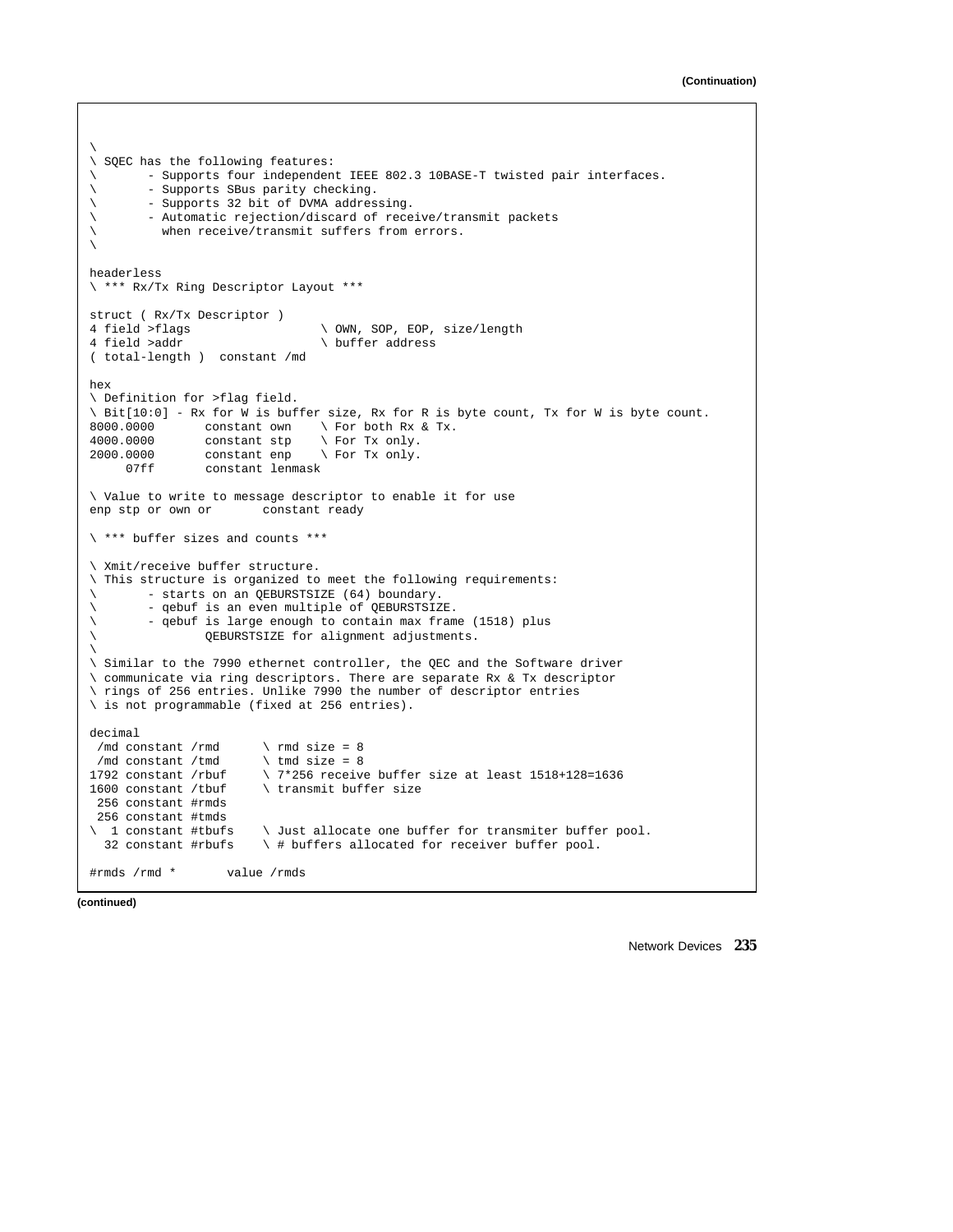```
#tmds /tmd * value /tmds
headers
: restart?-on ( -- ) restart? on ;
\ Conversion between cpu dma address and io dma address.
: cpu>io-addr ( cpu-addr -- io-addr ) cpu-dma-base - io-dma-base + ;
: io>cpu-addr ( io-addr -- cpu-addr ) io-dma-base - cpu-dma-base + ;
\ buffer# to address calculations
: rmd#>rmdaddr ( n -- addr ) /rmd * rmd0 + ;
: rbuf#>rbufaddr ( n -- addr ) #rbufs mod /rbuf * io-rbuf0 + ;
: tmd\#>tmdaddr ( n -- addr ) /tmd * tmd0 + i\ address to buffer# calculations
: rmdaddr > rmd# (addr -- n) rmd0 - /rmd / i\ *** Qe message descriptor ring access ***
\ Get current rx/tx message descriptor ring pointer (on CPU side).
: nextrmd@ ( -- cpu-rmd-addr ) nextrmd @ ;
: nexttmd@ ( -- cpu-tmd-addr ) nexttmd @ ;
\ get location of buffer
: addr@ ( rmd/tmd-addr -- buff-addr ) >addr rl@ ;
: status@ ( rmd/tmd-addr -- statusflag ) >flags rl@ ;
\ gets length of incoming message, receive only
: length@ ( rmdaddr -- messagelength ) >flags rl@ lenmask and ;
\ Set current rx/tx message descriptor ring pointer (on CPU side).
: nextrmd! ( cpu-rmd-addr -- ) nextrmd ! ;
: nexttmd! ( cpu-tmd-addr -- ) nexttmd ! ;
\ Store buffer address into message descriptor
: addr! ( buff-addr rmd/tmd-addr -- ) >addr rl! ;
\ Set length of message to be sent - transmit only
: length! ( length rmd/tmd-addr -- ) >flags rl! ;
\ *** Qe synchronization ***
\ Sync the message descriptor after cpu or device writes it.
: qesynciopb ( md -- )
  dup cpu>io-addr /md ( cpu-addr io-addr size )
  dma-sync
;
\ Sync the transmitting/received buffer after cpu/device writes it.
: qesyncbuf ( md -- )
  dup addr@ dup io>cpu-addr swap ( md cpu-buf-addr io-buf-addr )
                                      ( cpu-buf-addr io-buf-addr size )
  dma-sync
;
```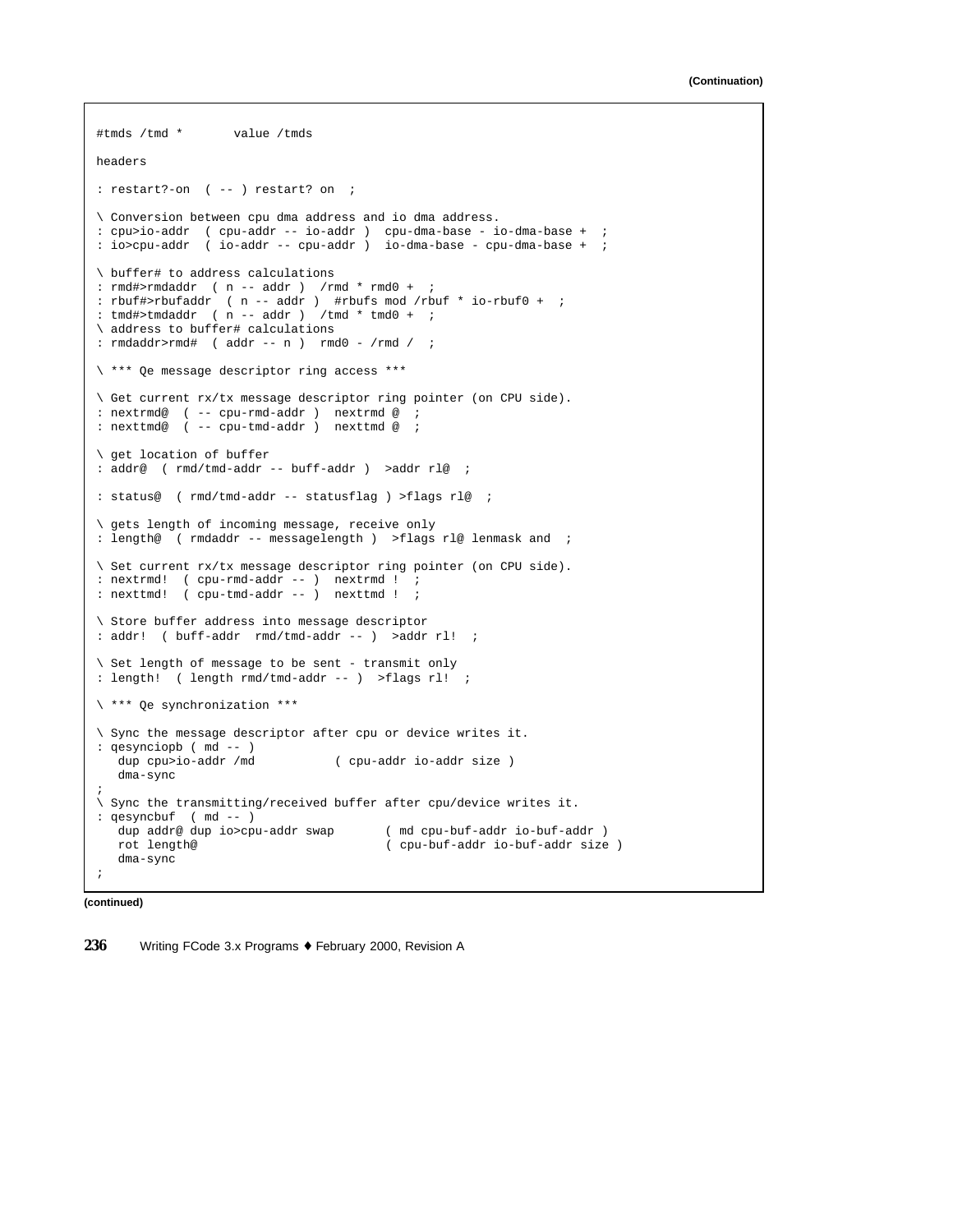```
\ The buffer was already put back, put the descriptor in the chip's ready list
: give-buffer ( rmd/tmd-addr -- )
  dup >flags dup rl@ ready or swap rl! ( md )
  \ Sync the descriptor so the device sees it.
   qesynciopb ( )
;
\ *** Qe error handling ***
: get-qe-status ( -- channel-status )
  qecc-status@ status @ or dup status !
;
\ get receive errors, receive only
: rerrors@ ( -- errorsflag ) get-qe-status c-rerr-mask and ;
\ gets transmit errors, transmit only
: xerrors@ ( -- errorsflag ) get-qe-status c-terr-mask and ;
\ Clear transmit/receive/all error flags
: clear-terrors ( -- ) status @ c-terr-mask not and status ! ;
: clear-rerrors ( -- ) status @ c-rerr-mask not and status ! ;
: clear-errors ( -- ) status off restart? off ;
: clear-tint ( -- ) status @ c-tint not and status ! ;
\ *** Basic initialization routines ***
\ words to set loopback control mode in UTR(R29) & promiscuous mode in MACCC(R13)
\ Bit<7> to control promiscuous mode, Bits<2:1> to control loopback mode,
\ Bit<0> to test the cable connection.
1 constant m-cable
: set-loop-mode ( -- ) mode @ m-loop-mask and m-rpa or mace-utr! ;
: set-prom-mode ( -- ) mode @ m-prom and mace-maccc! ;
: check-cable-mode? ( -- flag ) mode @ m-cable = ;
: external-loopback? ( -- flag ) mode @ m-loop-mask and m-loop-ext = ;
\ Check existence of no-tpe-test property to initialize disable-tpe-link-test bit.
\ Enable tpe-link-test if the property doesn't exist,
       \ or disable tpe-link-test if the property exists.
: init-link-test ( -- )
  \ Disable link test for external loopback mode.
   external-loopback? if m-dlnktst mace-phycc! exit then
   " no-tpe-test" get-my-property if 0
   else 2drop m-dlnktst then
  mace-phycc!
;
\ Enable/disable tpe-link-test
: setup-link-test ( enable-flag -- )
   " no-tpe-test" " get-property" eval if
               \ Property doesn't exist, already enabled.
     0= if 0 0 " no-tpe-test" property then
   else 2drop \setminus Currently disabled.
```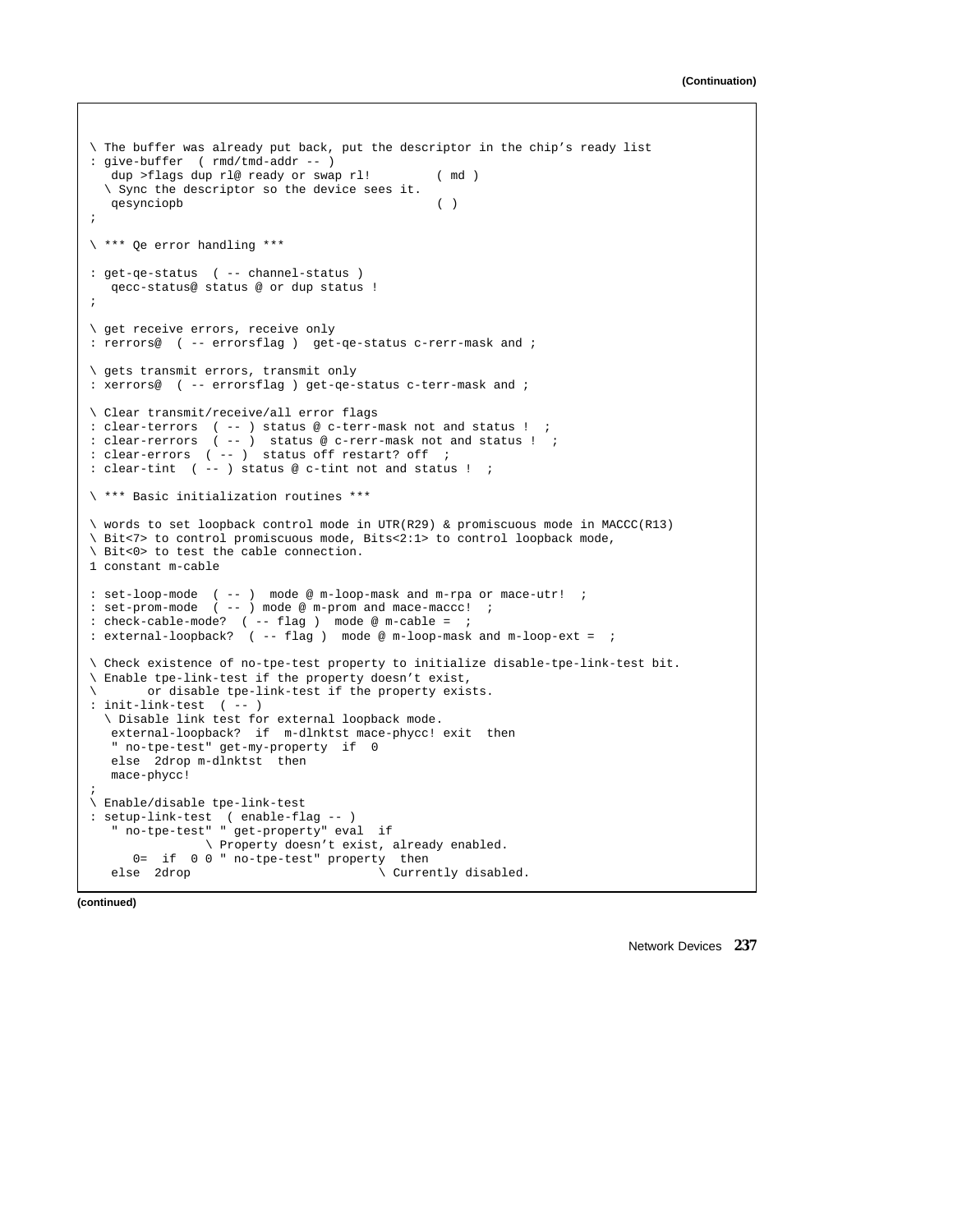```
if " no-tpe-test" delete-property then
  then
;
\
\ After doing a port select of the twisted pair port, the
\ driver needs to give ample time for the MACE to start
\ sending pulses to the hub to mark the link state up.
\ Loop here and check of the link state has gone into a
\ pass state.
\
: link-state-fail? ( -- fail? )
  d# 1000 set-ms-timeout
  begin
     mace-phycc@ m-lnkst and
  while
     ms-timeout? if
        check-cable-mode? if
           ." failed, transceiver cable problem? or check the hub." cr
           true
        else
\ m-dlnktst mace-phycc!
           false
        then
        exit
     then
  repeat
  check-cable-mode? if ." passed." cr then
  false
;
: set-physical-address ( -- )
  m-addrchg mace-iac!
  begin mace-iac@ m-addrchg and 0= until
  m-phyaddr mace-iac!
  \ Store least significant byte first.
  this-en-addr 6 bounds do i c@ mace-paddr! loop
  0 mace-iac!
;
: set-address ( en-addr len -- )
 drop this-en-addr 6 move ;
: set-logaddr-filter ( -- )
  m-addrchg mace-iac!
  begin mace-iac@ m-addrchg and 0= until
  m-logaddr mace-iac!
  8 0 do 0 mace-laddrf! loop
  0 mace-iac!
;
\ Reset (or stop) the qec channel.
\ Issue a soft reset to the desired Mace.
\ Then issue a soft reset to the desired channel in QEC.
\ Chip reset algorithm:
```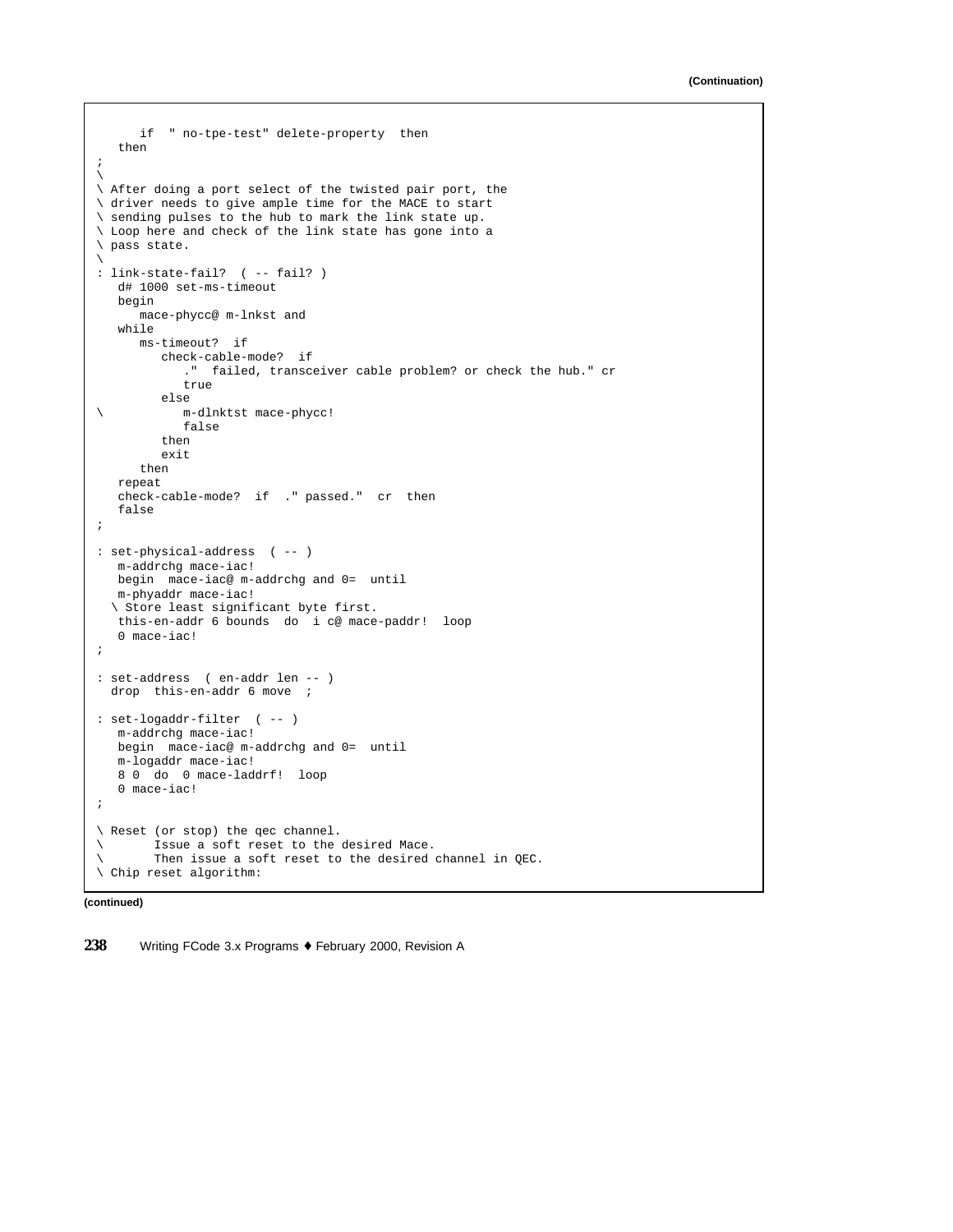```
Set the reset bit then wait until the reset bit cleared.
\ Timeout in 0.1 sec if fail.
\backslash: channel-reset ( -- fail? )
  m-swrst mace-biucc! \ Issue Mace reset.
   d# 100 set-ms-timeout
   begin
      mace-biucc@ m-swrst and
   while
     ms-timeout? if ." Cannot reset Mace" cr true exit then
   repeat
   c-rst qecc-control! \ Reset QEC channel registers.
   d# 100 set-ms-timeout
  begin
      qecc-control@ c-rst and
   while
     ms-timeout? if ." Cannot reset QEC channel" cr true exit then
   repeat
   false
;
\ Initialize a single message descriptor
: rmd-init ( rbufaddr rmdaddr -- )
   /rbuf over length!<br>
addr!<br>
\ Buffer addres
                                  \setminus Buffer address
;
\ Set up the data structures necessary to receive a packet
: init-rxring ( -- )
   rmd0 nextrmd!
   #rmds 0 do i rbuf#>rbufaddr i rmd#>rmdaddr rmd-init loop
;
\backslash\ Initially first N=#rbufs descriptors with one-to-one association with a
\ buffer are made ready, the rest (256-N) not ready, then turn on receiver.
\ Whenver a receive buffer is processed, the information is copied out,
\ the buffer will be linked to the ((current+N)%256) entry then make the
\ entry is ready. Ie. The window of N ready descriptor/buffer pair is
\ moving around the ring.
\backslash: enable-rxring ( -- )
   #rbufs 0 do i rmd#>rmdaddr give-buffer loop
;
\ transmit buffer initialize routine
: init-txring ( -- )
   tmd0 nexttmd!
   #tmds 0 do io-tbuf0 i tmd#>tmdaddr addr! loop
;
\ *** Receive packet routines ***
```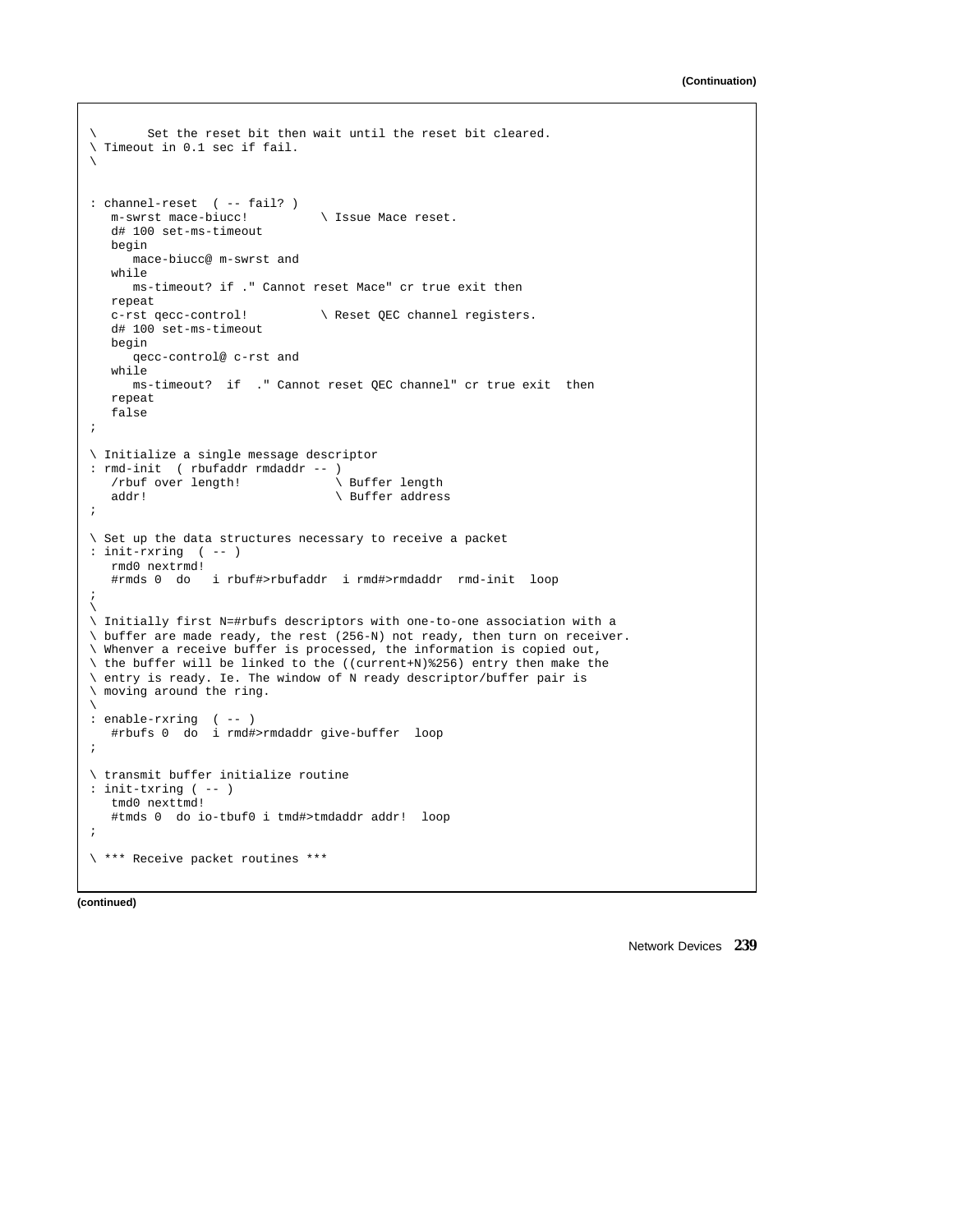```
\ Utility words used in .rerr-text & .terr-text.
: bits ( mask #right-bits -- mask" right-bits )
  >r dup /n 8 * r@ - tuck << swap >> ( mask bits ; RS: #bits )
   swap r> >> swap ( mask" bits )
;
: 1bit ( mask -- mask" rightest-bit-value ) 1 bits ;
: .rerr-text ( -- )
  rerrors@
  1bit if ." SBus Rx Error Ack " restart?-on then
   1bit if ." SBus Rx Parity " restart?-on then
   1bit if ." SBus Rx Late " restart?-on then
   1bit if ." Data Buffer Too Small " then
\ 1bit if ." Rx packet Dropped " then<br>1bit drop
  1bit drop \setminus Skip drop error, happens all the time<br>1bit drop \setminus Skip receive interrupt bit.
                                        \setminus Skip receive interrupt bit.
  1bit if ." CRC error " then<br>1bit if ." Framing error " t<br>1bit if ." MACE Rx Late Collis
            ." Framing error " then
             ." MACE Rx Late Collision " then
  1bit if ." MACE FIFO overflow " then
   1bit if ." MACE Missed Counter Overflow " then
   1bit if ." MACE Runt Counter Overflow " then
   1bit if ." MACE Rx Coll Counter Overflow " then
  1bit if ." Collision error " then
  drop cr
;
: (.receive-error ( -- )
  rerrors@ if .rerr-text then
;
" (.receive-error to .receive-error
" (.receive-error to .error
: to-next-rmd ( -- )
  /rmd nextrmd +!
  nextrmd@ rmd0 - /rmds >= if rmd0 nextrmd! then
;
\ *** Transmit packet routines ***
: to-next-tmd ( -- )
  /tmd nexttmd +!
  nexttmd@ tmd0 - /tmds >= if tmd0 nexttmd! then
;
\ Ignores the size argument, and uses the standard buffer.
: get-buffer ( dummysize -- buffer )
  drop nexttmd@ addr@ ( io-tbuf )
  io>cpu-addr ( cpu-tbuf )
;
\ Display time domain reflectometry information
\setminus : .tdr ( -- ) ;
```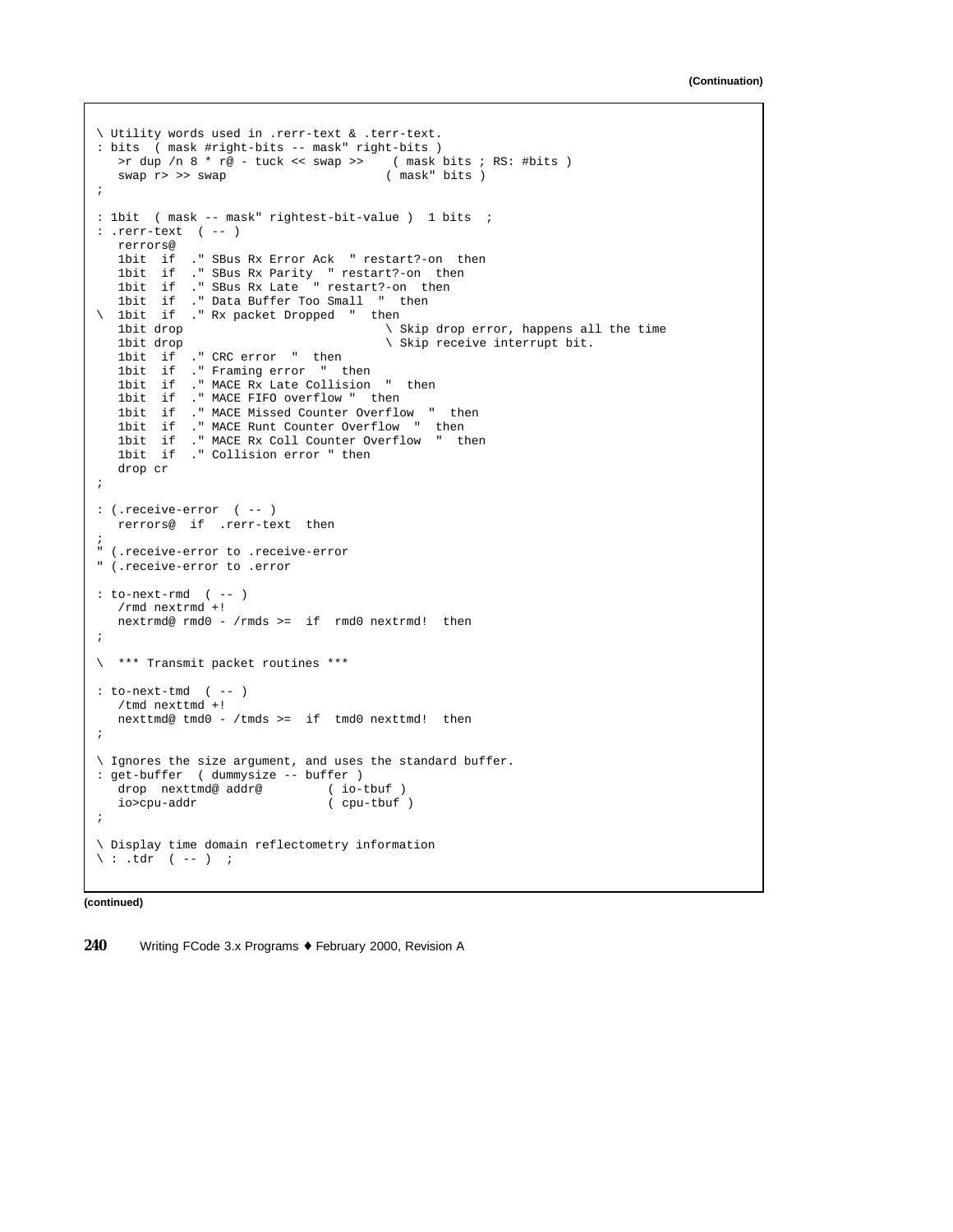```
: .terr-text ( -- )
  xerrors@<br>d# 16 bits drop
                                        \setminus Skip the receiver bits.
  1bit if ." SBus Tx Error Ack " restart?-on then
   1bit if ." SBus Tx Parity " restart?-on then
   1bit if ." SBus Tx Late " restart?-on then
  1bit if ." QEC Chained Tx Descriptor Error " restart?-on then
  1bit if ." QEC Tx Retry Counter Overflow " then<br>1bit drop \ Skip transmit
                                       \setminus Skip transmit interrupt bit
  1bit if ." MACE >1518 Babble " then
  1bit if ." MACE Jabber " then<br>1bit if ." MACE FIFO Underflow<br>1bit if ." Tx Late Collision "
   1bit if ." MACE FIFO Underflow " then
   1bit if ." Tx Late Collision " then
  1bit if ." Too Many Retries " then
   1bit if ." Lost Carrier (transceiver cable problem?) " then
   1bit if ." Excessive Defer " then
  drop cr
;
\ print summary of any HARD errors
: (.transmit-error ( -- )
  xerrors@ if .terr-text then
;
" (.transmit-error to .transmit-error
\ Set up CPU page maps
: map-qe-buffers ( -- )
  #rbufs /rbuf *
\ 2KB (8*256) for tmds & 2KB (8*256) for rmds & 4KB for tbuf
\ ie. one page for tmds & rmds, one page for tbuf, the rest for rbufs.
  h# 2000 +to qe-dma-size
  \ Allocate and map that space
  qe-dma-size dma-alloc ( dma-addr )
   \ Set the addresses of the various DMA regions used by the cpu.
  dup to cpu-dma-base
  dup to tmd0 h# 800 + ( next-address )
  dup to rmd0 h# 800 + ( next-address ) \ Enough for 256 entries
  dup to tbuf0 h# 1000 + (next-address) \setminus Enough for max packet
        to rbuf0 ( )
  tmd0 qe-dma-size false dma-map-in ( io-dma-addr )
   \ Set the addresses of the various DMA regions used by the qec chip.
  dup to io-dma-base
  dup to io-tmd0 h# 800 + ( next-address )
   dup to io-rmd0 h# 800 + ( next-address ) \ Enough for 256 entries
   dup to io-tbuf0 h# 1000 + ( next-address ) \ Enough for max packet
       to io-rbuf0 ( )
;
: unmap-qe-buffers ( -- )
  tmd0 io-tmd0 qe-dma-size dma-map-out
  tmd0 qe-dma-size dma-free
```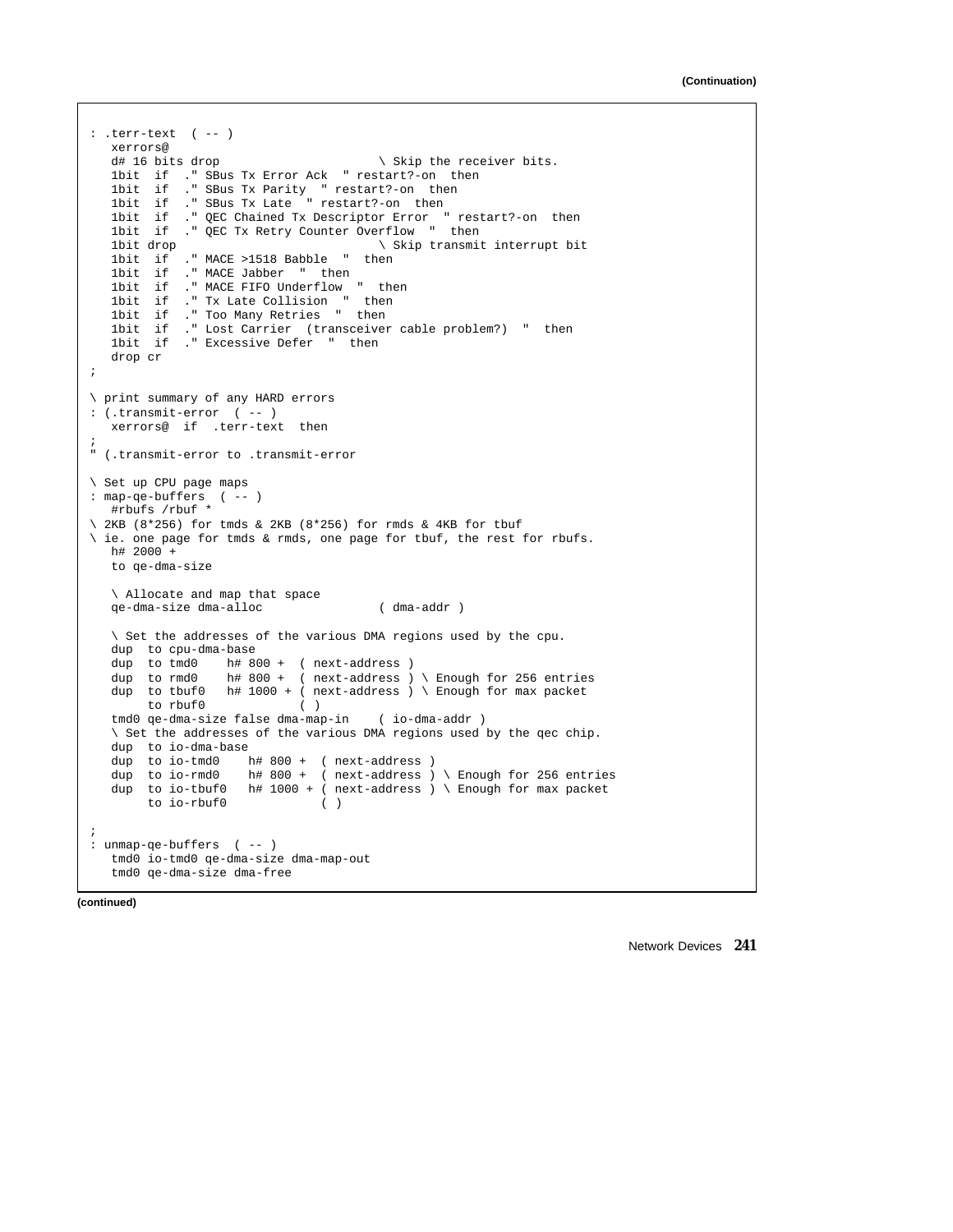```
0 to tmd0
;
\ *** Chips initialization routines ***
\ Initializes the QEC/Mace chips.
: channel-init ( -- fail? )
  \ *** Initialize QEC per channel registers.
   io-rmd0 qecc-rxring!
  io-tmd0 qecc-txring!
  c-rintmask qecc-rintmask! \ Mask RINT.
   c-tintmask qecc-tintmask! \ Mask XINT.
  my-chan# chmem * dup qecc-lmrxwrite! dup qecc-lmrxread!
  rxbufsize + dup qecc-lmtxwrite! qecc-lmtxread!
  c-qecerrmask qecc-qecerrmask!
   c-macerrmask qecc-macerrmask!
  \ *** Initialize MACE registers.
\ 0 mace-xmtfc!
   m-apadxmt mace-xmtfc! \ Set auto pad transmit for transmit frame control
   0 mace-rcvfc! \in linit. receive frame control.
  \ Init. Interrupt Mask Register to mask rcvint & cerr and unmask xmtint
       \ according QEC spec.
  m-cerrm m-rcvintm or mace-imr!
  \ Init. Bus Interface Unit Configuration Control to transmit after 64 bytes
  \ have been loaded & byte swap.
  m-xmtsp64 m-xmtspshift << m-bswp or mace-biucc!
  \ Init. FIFO Conf Control to set transmit/receive fifo watermark update
  m-xmtfw16 m-rcvfw32 or m-xmtfwu or m-rcvfwu or mace-fifocc!
  m-10base-t mace-plscc! \ Select twisted pair mode.<br>init-link-test \ Init. tpe link test mode.
                                  \setminus Init. tpe link test mode.<br>\setminus Set mac address.
  set-physical-address
   set-logaddr-filter \setminus Set logical address filter.
  0 mace-iac!
  link-state-fail? \infty Wait and check the link state marked up.<br>mace-mpc@ drop \setminus Read to reset counter and to prevent an invalid
                         \setminus Read to reset counter and to prevent an invalid int.<br>\setminus Set UTR
  set-loop-mode
  set-prom-mode \ Set MACCC
   m-apadxmt not mace-xmtfc@ and mace-xmtfc!
   m-astrprcv not mace-rcvfc@ and mace-rcvfc!
;
\ Turn on the Mace, ready to tx/rx packets.
: enable-mace ( -- )
  m-enxmt m-enrcv or mace-maccc@ or mace-maccc!
;
\ *** Ethernet on/off routines ***
\ Initializes the QEC/Mace chips, allocating the necessary memory,
\ and enabling the transmitter and receiver.<br>: net-on ( -- flag ) \ \ true if ne
                                  \setminus true if net-on succeeds
   clear-errors
   mac-address set-address
   channel-reset 0= if
```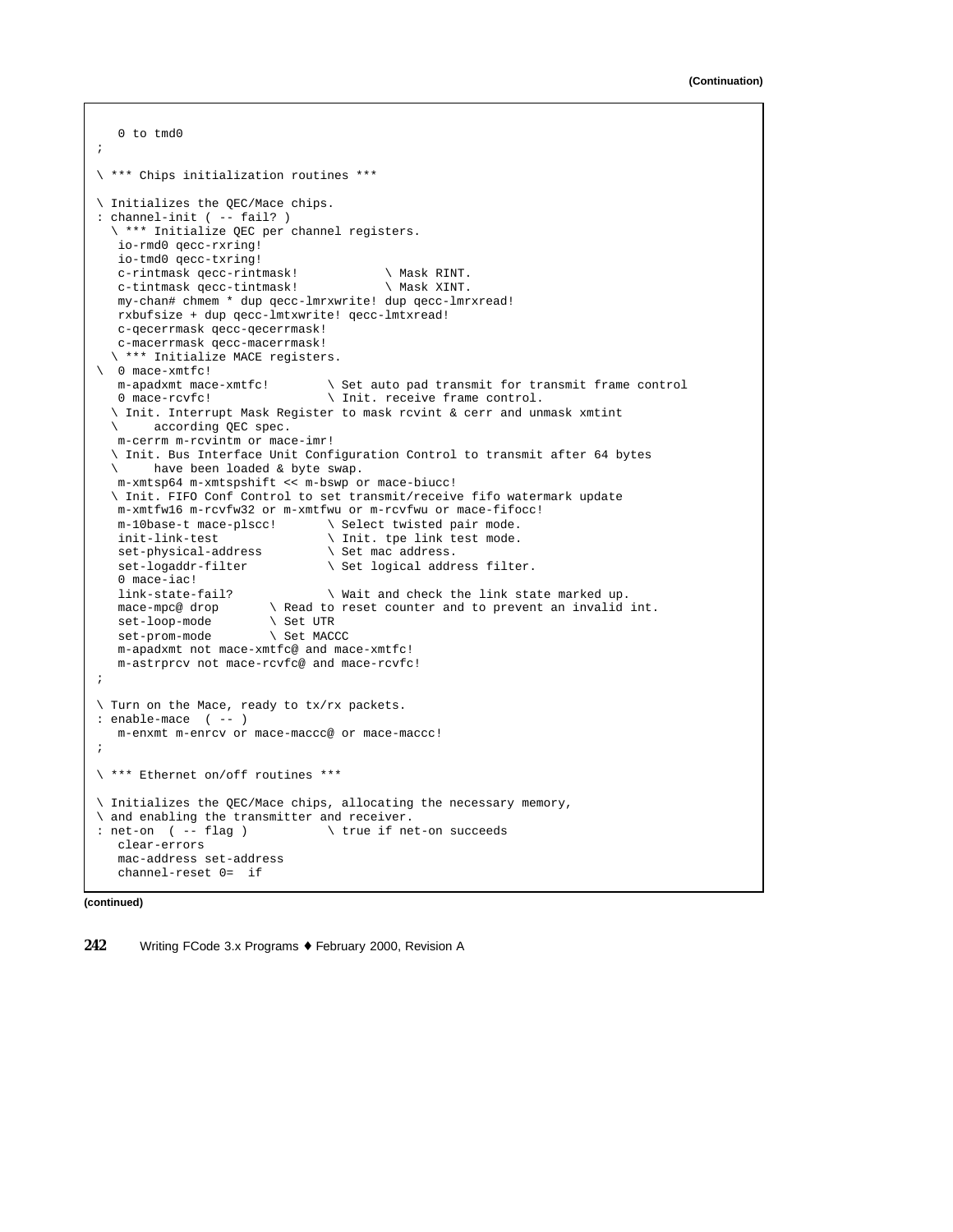```
init-txring
     init-rxring
     channel-init 0= dup if
        enable-rxring
        enable-mace
     then
  else false
  then
;
\ Stop the activity of this net channel.
: net-off ( -- ) channel-reset drop init-link-test ;
\ *** Main receive routines ***
\backslash\ Whenver a receive buffer is processed, the information is copied out,
\ the buffer will be linked to the ((current+N)%256)th entry then make the
\ entry is ready ie.the window of N ready descriptor/buffer pair is
\ moving around the ring.
\
\ If 256 (#rmds) is multiples of N (#rbufs=32), we don't need to link the
\ next-ready-rmd with the current processed rx buffer dynamically. They can
\ be set at the initialization time statically. For run time, we just need
\ to make the ((current+N)%256)th rmd ready.
\backslash: return-buffer ( buf-handle -- )
                                    ([io-rbuf] rmd# )#rbufs + #rmds mod ( [io-rbuf] next-ready-rmd# )
  rmd#>rmdaddr ( [io-rbuf] next-ready-rmd )
  dup addr@ over rmd-init ( next-ready-rmd ; Set length )<br>give-buffer ( ; Make it ready )
  give-buffer (; Make it ready )<br>to-next-rmd \setminus Bump SW nextrmd t
                                    \ Bump SW nextrmd to next one
;
: receive-ready? ( -- packet-waiting? )
  restart? @ if net-on drop then
  nextrmd@ ( rmd )
  \ Sync RMD before CPU looking at it.
  dup qesynciopb ( rmd )
  status@ own and 0= ( flag )
;
: receive ( -- buf-handle buffer len ) \ len non-zero if packet ok
                                    (rmdio-rbuf-addr)io>cpu-addr ( rmd cpu-rbuf-addr )
  over length@ ( rmd cpu-rbuf-addr len )
  rerrors@ if
     .receive-error clear-rerrors
  then
  dup if ( rmd cpu-rbuf-addr len )
  \ Sync the received buffer before CPU looking at it.
    nextrmd@ qesyncbuf ( rmd cpu-rbuf-addr len )
  then
```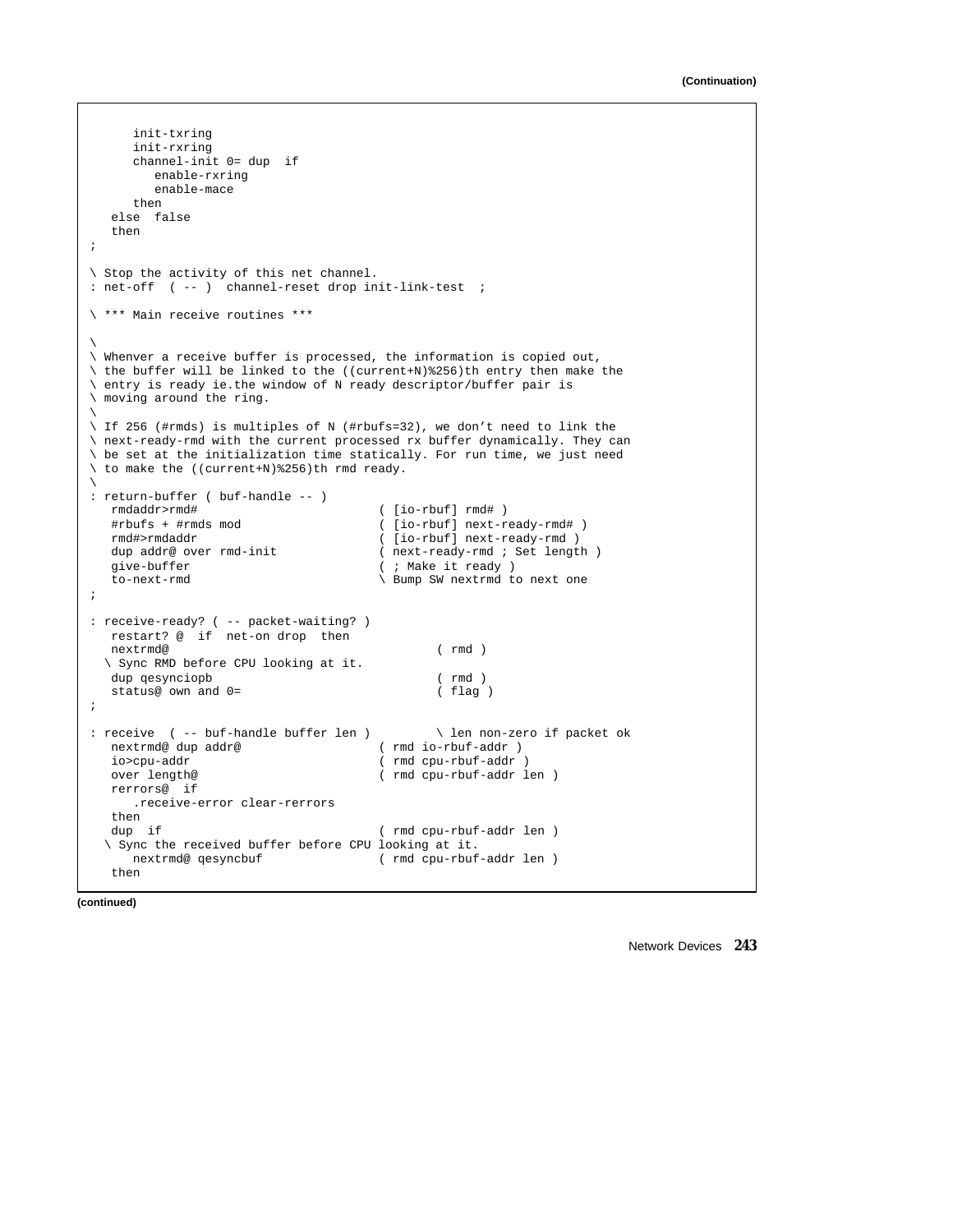```
;
\ *** Main transmit routines ***
: set-timeout ( interval -- ) get-msecs + alarmtime ! ;
: timeout? ( -- flag ) get-msecs alarmtime @>= ;
: 10us-wait ( -- ) d# 10 begin 1- dup 0= until drop ;
\ Wait until transmission completed
: \text{send-wait} \quad (--)\ Wait the packet to get to the local memory, ready for MACE to xmit.<br>d# 2000 set-timeout \ 2 second timeout.
                               \setminus 2 second timeout.
  begin
     get-qe-status
     c-tint and \qquad \qquad \qquad \qquad Transmit interrupt bit set?
     timeout? or \setminus Or timeout?
  until
  timeout? if
      ." TINT was not set!" cr true exit
  then
  \ Transmit completion, sync TMD before looking at it.
  nexttmd@ dup qesynciopb (tmd )<br>status@ own and if (flag )
  status@ own and if
     ." Tx descriptor still owned by QEC!" cr
  then
\ Wait the packet to get to net, make sure at most one xmit packet in MACE FIFO.
  d# 1000 set-timeout \ 1 second timeout.
  begin
     10us-wait
     qecc-lmtxwrite@ qecc-lmtxread@ =
     timeout? or
  until
  timeout? if
    ." Tx packet not out to net!" cr
   then
  false
;
\ This send routine does not enforce the minimum packet length. It is
\ used by the loopback test routines.
: short-send ( buffer length -- error? )
  clear-tint \setminus Erase tint status bit.
  \ discard buffer address, assumes using nexttmd
  nip nexttmd@ ( length tmd )
  tuck length! ( tmd ; Set length )
  \ Sync the transmit buffer so the device sees it.
  dup qesyncbuf ( tmd )<br>give-buffer ( ; Giv
                               ( ; Give tmd to chip )
  c-tdmd qecc-control! \ Bang the chip, let chip look at it right away
```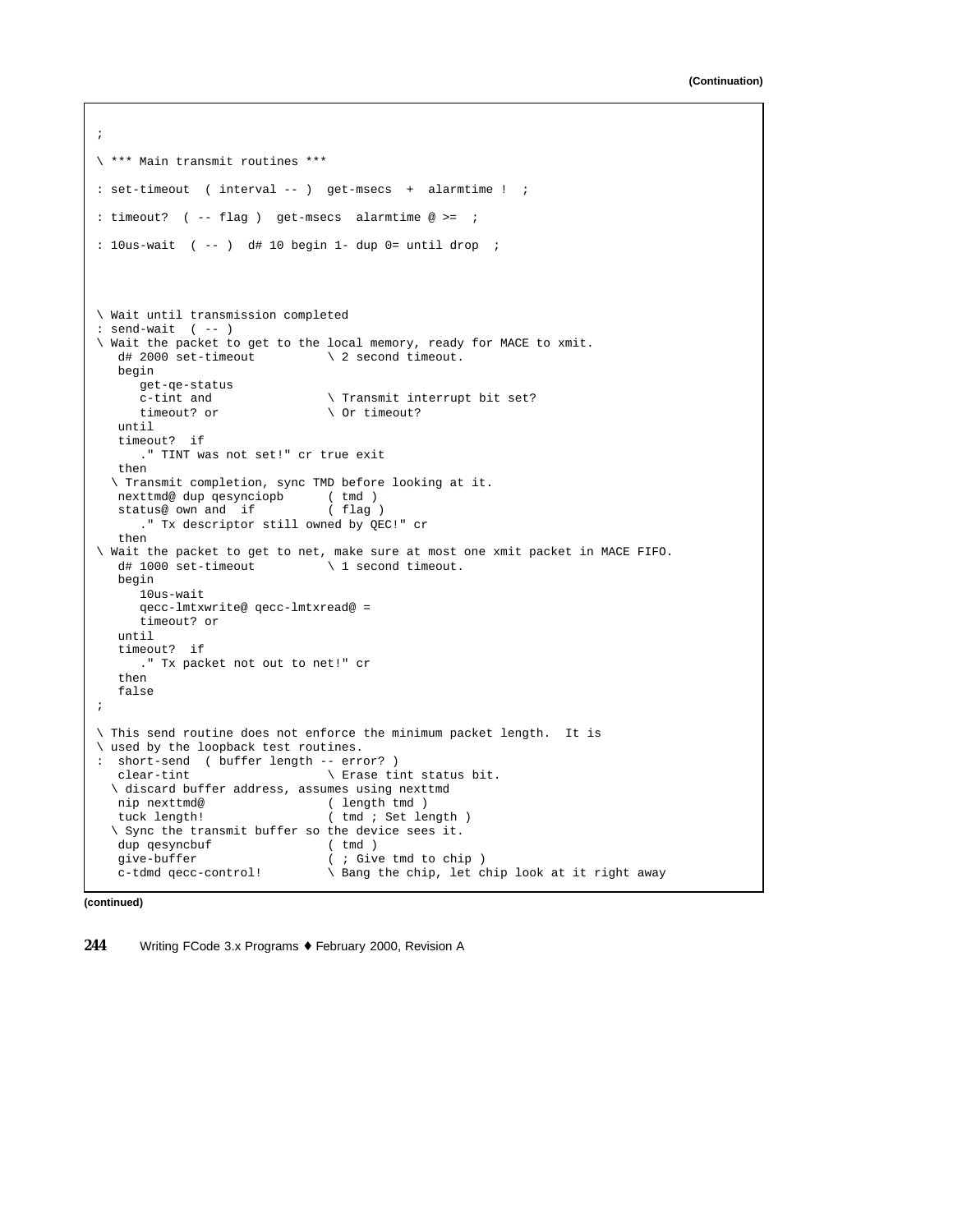```
send-wait ( fail? ) \ wait for completion<br>xerrors@ dup if ( fail? error? )
  xerrors@ dup if
     .transmit-error clear-terrors
   then or ( error? )
   to-next-tmd ( error? )
   restart? @ if net-on drop then ( error? )
   c-hard-terr-mask and ( hard-error? )
;
\ Transmit packet routine, no S/W retry on this layer.
: net-send ( buffer length -- error? ) \ error? is contents of chan-status
   d# 64 max \therefore force minimum length to be 64 short-send (error?)
                                 (error? );
\ -----------------------------------------------------------------
\ timed-receive.fth
\ Implements a network receive that will timeout after a certain interval.
decimal
: multicast? ( handle data-address length -- handle data-address length flag )
  \ Check for multicast/broadcast packets
   over \begin{array}{ccc} \text{over} & (\dots \text{ data--address}) \\ \text{ce } h\# & 80 \text{ and dup if } \end{array} \ Look at the multic
                                \setminus Look at the multicast bit
       ( handle data-address length multicast? )
       handle-broadcast-packet
   then
;
: receive-good-packet ( -- [ buffer-handle data-address length ] | 0 )
  begin
      begin
        timeout? if false exit then
         receive-ready?
     until
      receive dup 0=
   while
      .error 2drop return-buffer
   repeat
;
: receive-unicast-packet ( -- [ buffer-handle data-address length ] | 0 )
  begin
     receive-good-packet dup 0= if exit then
      multicast?
   while
     2drop return-buffer
   repeat
;
\ Receive a packet, filtering out broadcast packets and timing
\ out if no packet comes in within a certain time.
 : timed-receive ( timeout-msecs -- [ buffer-handle data-address length ] err?)
   set-timeout receive-unicast-packet ?dup 0=
;
```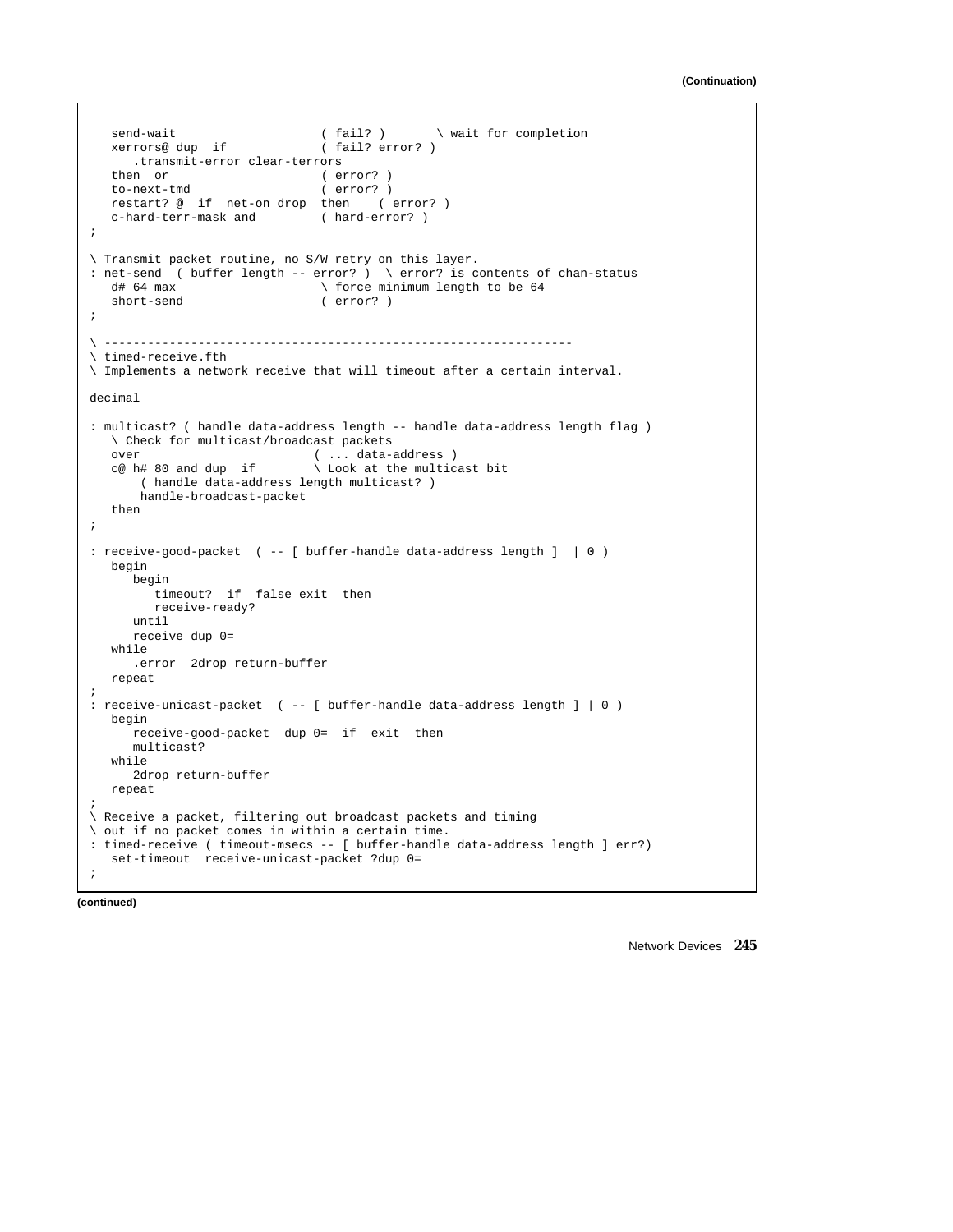```
\ -----------------------------------------------------------------
\ qetest.fth
\ Define Qec/Mace loopback-test, net-init & watch-test routines.
\ This file contains Qec/Mace selftest routines.
\ It defines the following external words:
\ loopback-test ( internal/external-flag -- success? )
        net-init ( -- success? )
\ watch-test ( -- )
\ Also it defines the following external variable.<br>\ qe-verbose? - Flag to indicate if want
qe-verbose? - Flag to indicate if want the test messages displayed.<br>
ext-lbt? - Flag to indicate if run the external loopback test.
\ ext-lbt? - Flag to indicate if run the external loopback test.
\backslash\ The algorithm for the loopback test:
\ Set internal or external loopback with no promiscuous mode.
\ Turn on the Qec/Mace Ethernet port.
\ If it succeeds, send out a short packet containing walking 0/1 patterns.
\ If it succeeds, wait for a period, check if receive the loopback packet.
\ If so, verify the length of the received packet is right.
\ Also check if the data of the received packet is right.<br>\ Return true if everything is fine, otherwise return falm
        Return true if everything is fine, otherwise return false.
hex
headerless
create loopback-prototype
  ff c, 00 c, \ Ones and zeroes
   01 c, 02 c, 04 c, 08 c, 10 c, 20 c, 40 c, 80 c, \ Walking ones
   fe c, fd c, fb c, f7 c, ef c, 0df c, 0bf c, 7f c, \setminus Walking zeroes
   55 c, aa c,
: loopback-buffer ( -- addr len )
   d# 32 get-buffer ( addr )
   mac-address drop over \begin{array}{ccc} 6 \text{ move} & \text{Set} & \text{source} & \text{address} \\ \text{mac-address} & \text{drop} & \text{over} & 6 \text{ move} & \text{Set} & \text{destination} & \text{address} \end{array}mac-address drop over 6 + 6 move \ Set destination address
   loopback-prototype over d# 12 + d# 20 move \ Set buffer contents
   d# 32
;
: pdump ( addr -- )
  base @ >r hex
   dup d# 10 bounds do i c@ 3 u.r loop cr
   d# 10 + d# 10 bounds do i c@ 3 u.r loop cr
   r> base !
;
\ Print loopback control type for verbose mode.
: .loopback ( -- )
   mode @ m-loop-mask and
   ?dup if
      dup m-loop-ext = if ." External " drop
      else ." Internal " m-loop-intmen = if ." (including Mendec) " then
      then
      ." loopback test -- "
```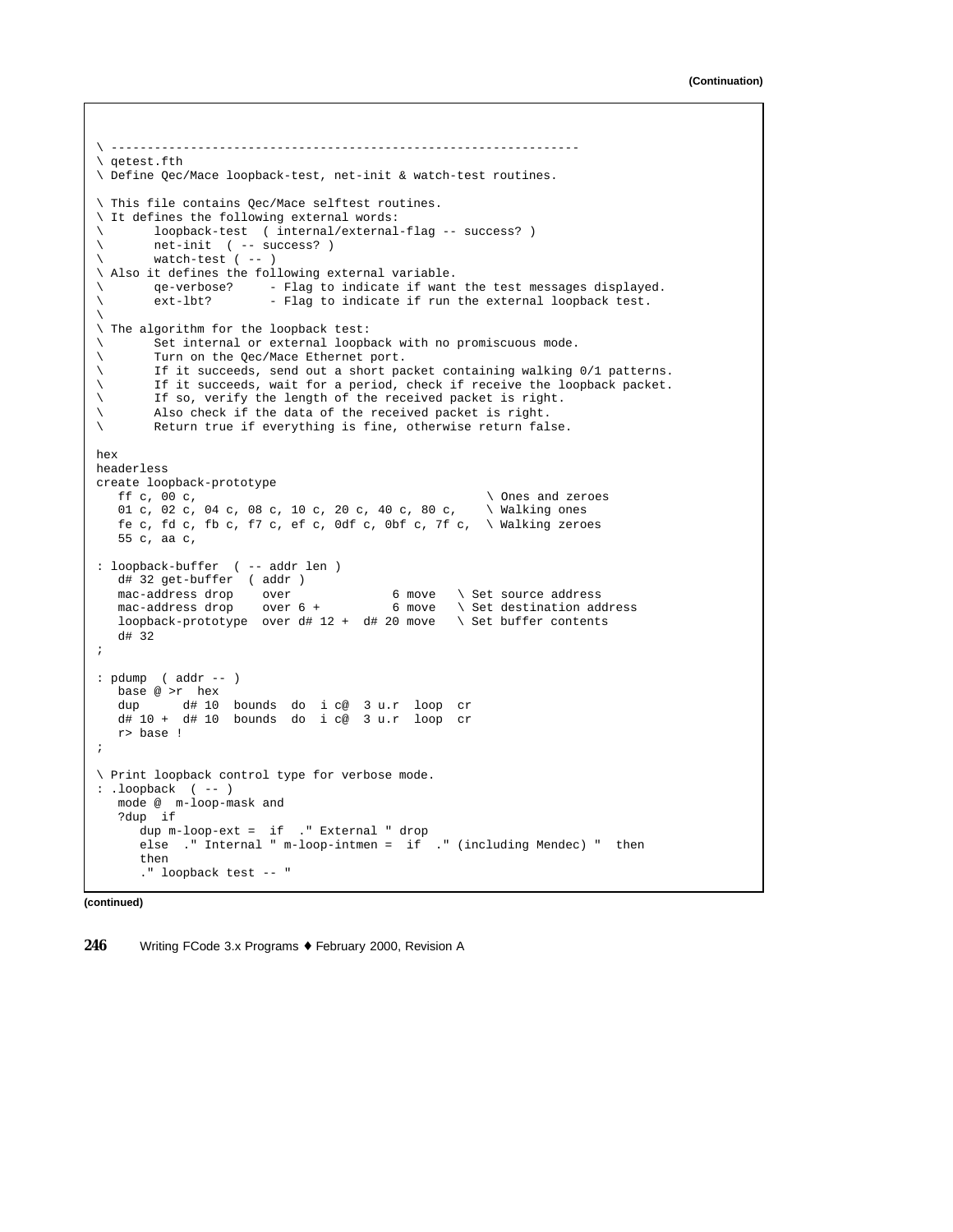```
then
;
\ Print loopback control type for non-verbose mode,
\ it is used after any error occurs.
: ?.loopback ( -- )
   qe-verbose? @ 0= if .loopback then
;
: switch-off ( -- false ) qe-verbose? off false ;
: bad-rx-data ( buf-handle data-address -- false )
   ?.loopback
    ." Received packet contained incorrect data. Expected: " cr
   loopback-prototype pdump
   ." Observed:" cr
   d# 12 + pdump
   switch-off
;
\ Check the data of the received packet, return true if data is ok.
: check-data ( buf-handle data-address length -- ok? )
   drop ( buf-handle data-address )
   dup d# 12 + loopback-prototype d# 20 comp
   if bad-rx-data
   else drop ( buf-handle )
    return-buffer
     qe-verbose? @ if ." succeeded." cr then
    mode off true
   then
;
\ Check the length & data of the received packet, return true if data & len ok.
: check-len&data ( buf-handle data-address length -- ok? )
   \ The CRC is appended to the packet, thus it is 4 bytes longer than
   \ the packet we sent.
   dup d# 36 <>
   if ?.loopback
     ." Wrong packet length; expected 36, observed " .d cr
    switch-off
   else check-data
   then
;
headers
\ Run internal or external loopback test, return true if the test passes.
: loopback-test ( internal/external -- pass? )
  mode !
   qe-verbose? @ if ." " .loopback then
   net-on if
     loopback-buffer short-send if
        ?.loopback ." send failed." cr
         switch-off
      else
        d# 2000 timed-receive if
```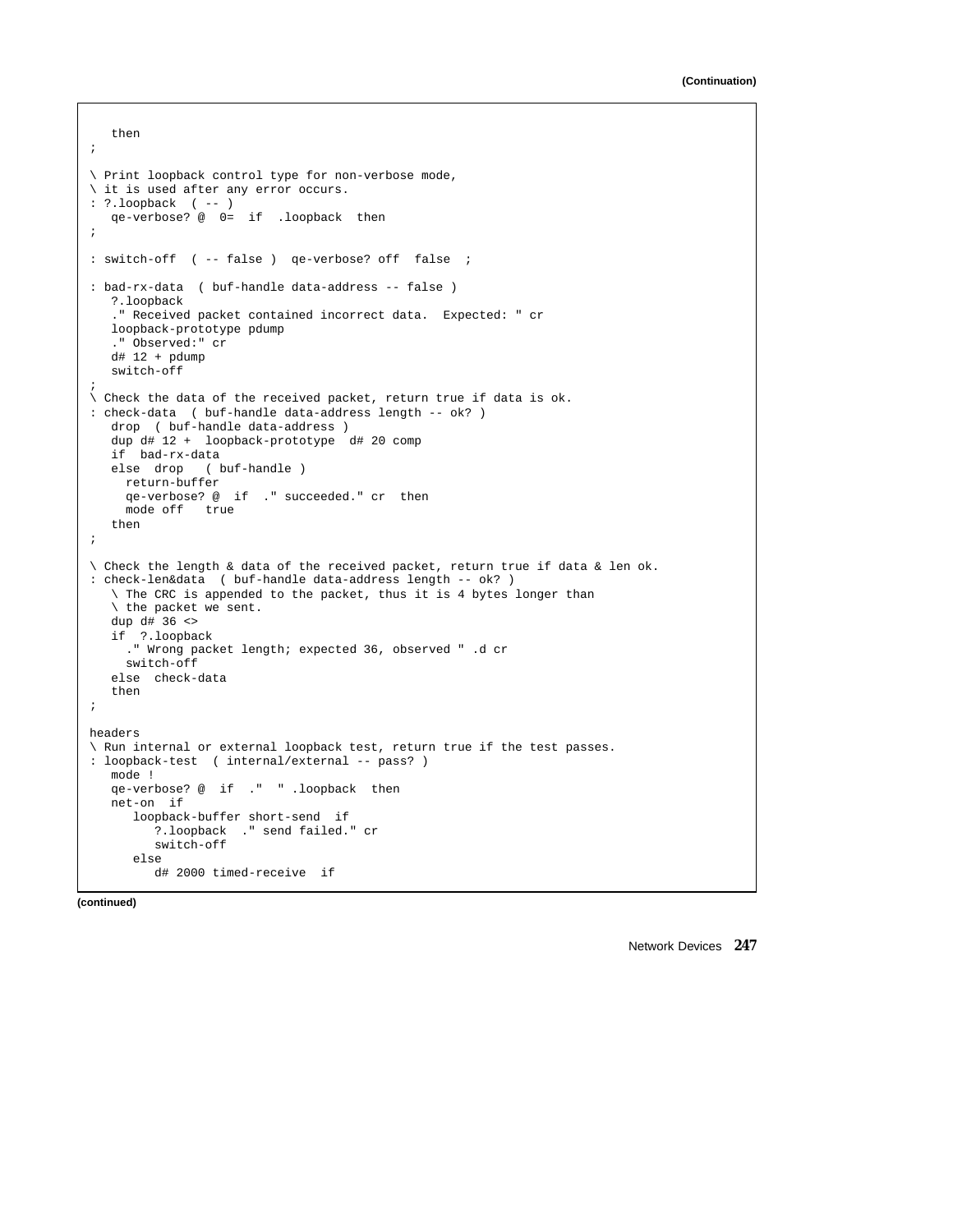```
?.loopback
             ." Did not receive expected loopback packet." cr
            switch-off
         else ( buf-handle data-address length )
            check-len&data
         then
      then
   else
      switch-off
   then
   net-off mode off
;
\ If there is a normal external loopback test, then we don't need this.
\ MACE external loopback test requires a special cable. Don't run external
\ loopback test for selftest & watch-net.
: check-cable? ( -- ok? )
  m-cable mode ! ." Link state check -- "
   net-on ( success? )
   net-off mode off
;
\ Turn on the Ethernet port after pass loopback test.
\ Return true if net-init succeeds, otherwise return false if it fails.
: net-init ( -- flag )
                         \setminus Save requested mode because loopback changes it.
   m-loop-int loopback-test
   if ( mode-saved ; Pass internal loopback test. )<br>ext-lbt? @ \ Run external loopback test if the ext-lbt?
                        \setminus Run external loopback test if the ext-lbt? flag is set.
   \ qe internal loopback with mendec is equivalent to external loopback of le.
     if m-loop-intmen loopback-test else true then ( mode-saved ) swap mode ! \ Restore the mode.
                         \setminus Restore the mode.
      if net-on \ Pass loopback test, turn on the ethernet port.
      else false
      then
   else mode ! false
   then
;
headerless
: wait-for-packet ( -- )
   begin key? receive-ready? or until
;
headers
\ Check for incoming Ethernet packets.
\ Use promiscuous mode to check for all incoming packets.
: watch-test ( -- )
   ." Looking for Ethernet packets." cr
   ." '.' is a good packet. 'X' is a bad packet." cr
   ." Type any key to stop." cr
   begin
      wait-for-packet
      receive-ready?
      if receive
```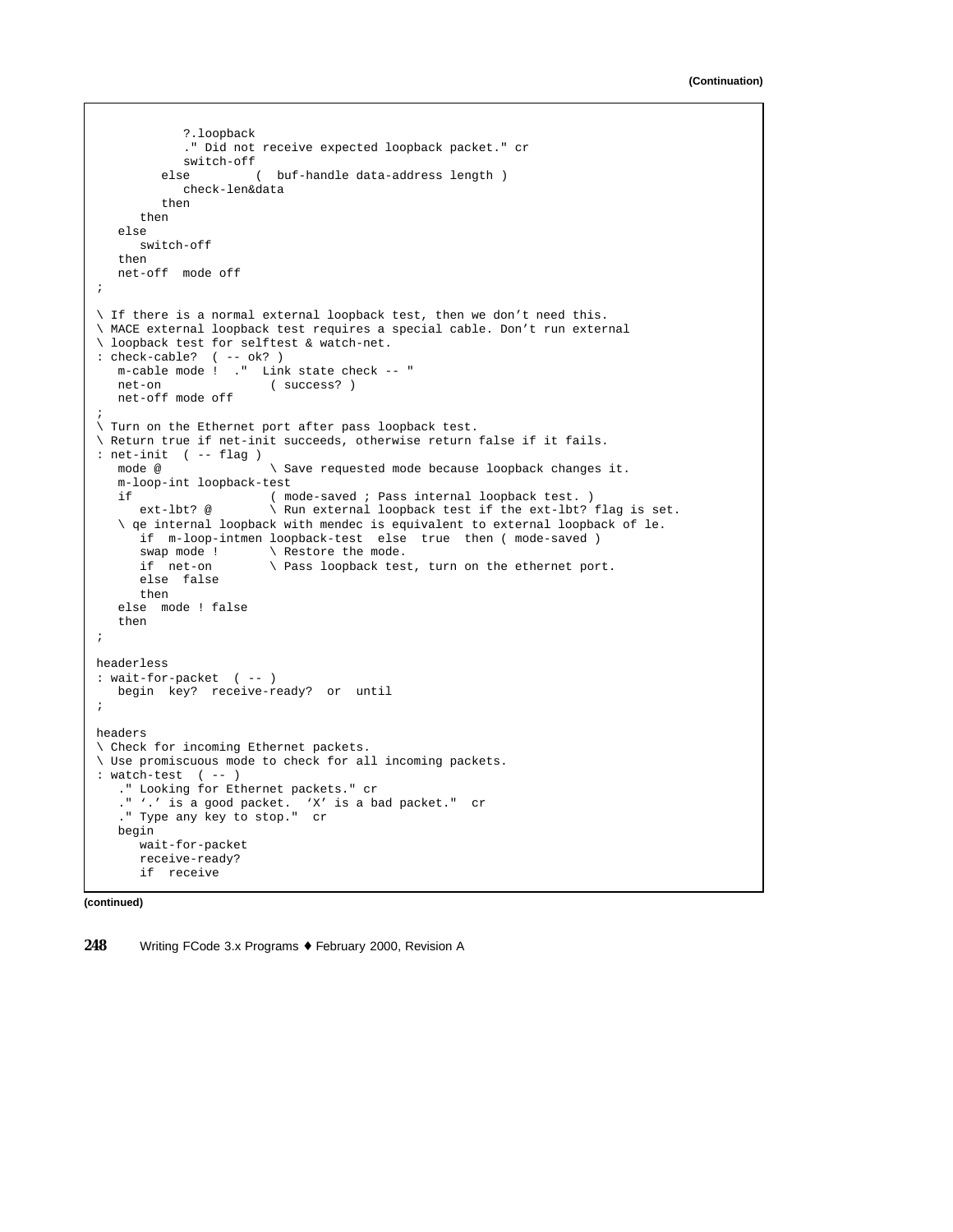```
if ." ." else ." X" then
        drop return-buffer
     then
     key? dup if key drop then
   until
;
\ -----------------------------------------------------------------
\ qe0-package.fth
\ Implements the architectural interface for the qe driver
headerless
\backslash\ The network driver uses the standard "obp-tftp" support package for
\ implementation. The "obp-ftfp" package implements the Internet Trivial File
\ Transfer Protocol (TFTP) for use in network booting. The "obp-tftp" package
\ defines the following methods to be used by the network driver:
\ open ( -- okay? )
\ close ( -- )
\ load ( addr -- size )
\ The "obp-tftp" package uses the read and write methods of the network driver
\ for receiving and transmitting packets. The package assums the size of the
\ maximum transfer packet is 1518 bytes. If the network driver needs bigger
\ maximum packet size, then it requires the method "max-transfer" defined,
\ the method will be called by the obp-tftp package to define the maximum
\ transfer packet size.
\backslash: init-obp-tftp ( -- okay? )
   " obp-tftp" find-package if ( phandle )
     my-args rot open-package
   else 0
   then
   dup to obp-tftp ( ihandle | 0  )
   dup 0= if
     ." Can't open OBP standard TFTP package" cr
   then
;
: set-my-channel# ( -- )
\ If don't find the channel property, use 0.
   " channel#" get-my-property if 0 else decode-int nip nip then
  my-channel#!
;
headers
: qe-xmit ( bufaddr nbytes -- #sent )
  tuck get-buffer ( nbytes bufaddr ether-buffer )
   tuck 3 pick move ( nbytes ether-buffer )<br>over net-send if drop 0 then ( #sent )
  over net-send if drop 0 then
;
: qe-poll ( bufaddr nbytes -- #received )
   qe-nbytes ! qe-buf ! ( )
  receive-ready? 0= if 0 exit then \ Bail out if no packet ready
   receive ?dup if ( rmd ether-buffer length )
```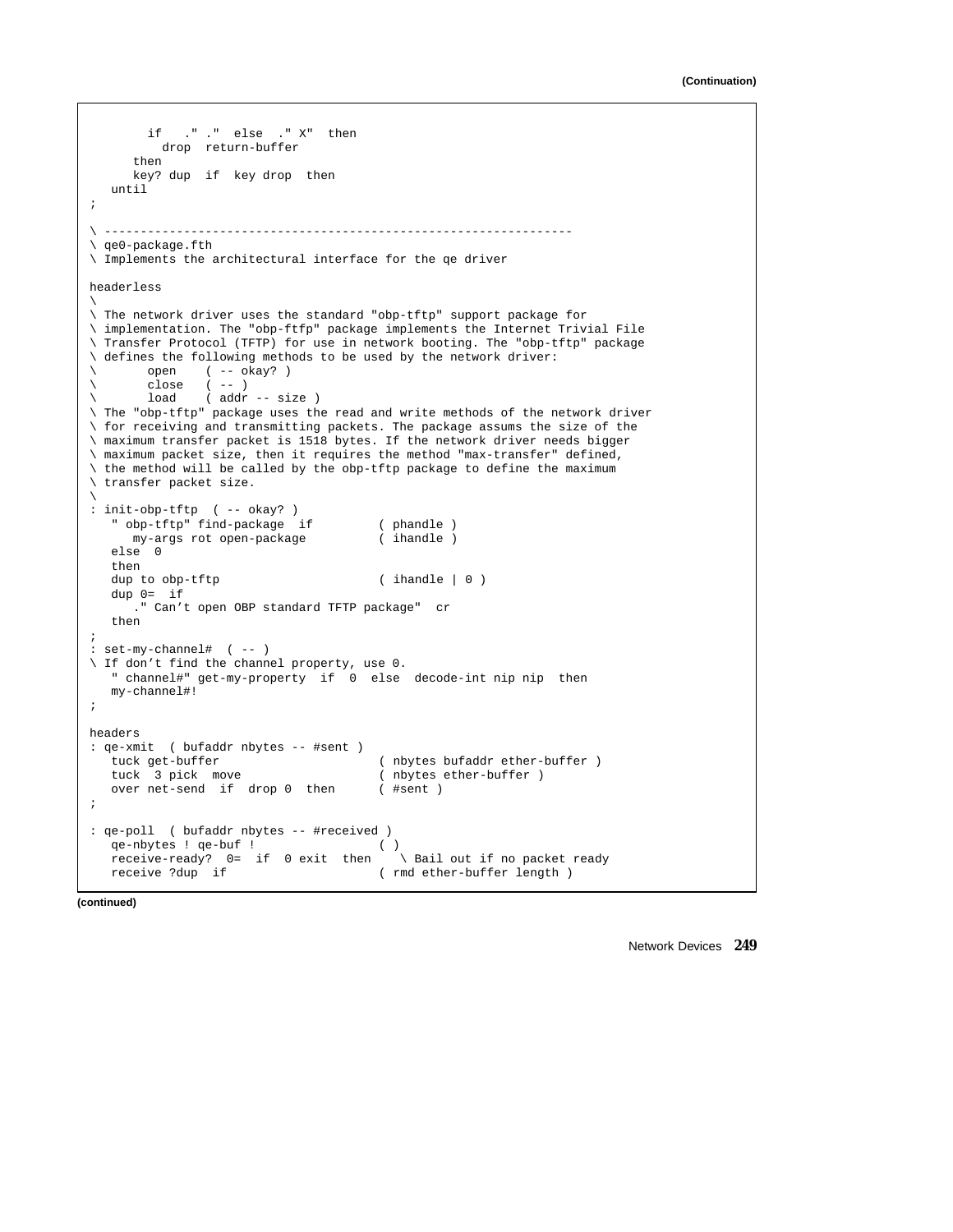```
dup >r ( rmd ether-buffer length )<br>qe-nbytes @ min ( rmd ether-buffer length "
                                      ( rmd ether-buffer length" )<br>( rmd )
     qe-buf @ swap move
     return-buffer r> ( #received )
  else
     drop return-buffer 0 ( 0 )
   then
;
: set-vectors ( -- )
  ["] (.receive-error to .error
   ["] (.transmit-error to .transmit-error
  ["] noop to handle-broadcast-packet
;
: map-qe (--)<br>mace 0= if
                     \setminus Do mapping if it is unmapped.
   map-chips
     map-qe-buffers
  then
;
: unmap-qe ( -- )
  mace if \setminus Do unmapping if it is mapped.
     unmap-qe-buffers
     unmap-chips
  then
;
: qe-loopback-test ( -- flag ) \ flag true if passes test
  set-vectors
  mode off qe-verbose? on
  ext-lbt? on
  net-init
  ext-lbt? off
  dup if net-off drop check-cable? then
  qe-verbose? off
;
: (watch-net) ( -- )
  map-qe
  set-vectors
  m-prom mode !
  qe-verbose? off
  ext-lbt? off
  net-init if watch-test net-off then
  unmap-qe
;
external
: qe0-read ( buf len -- -2 | actual-len )
  qe-poll ?dup 0= if -2 then
;
: qe0-write ( buf len -- actual-len ) qe-xmit ;
: qe0-selftest ( -- flag ) \ Flag 0 if passes test.
  map-qe<br>qe-reg-test
                  ( success? )
  if
     qe-loopback-test 0= \ Alternate the return flag.
```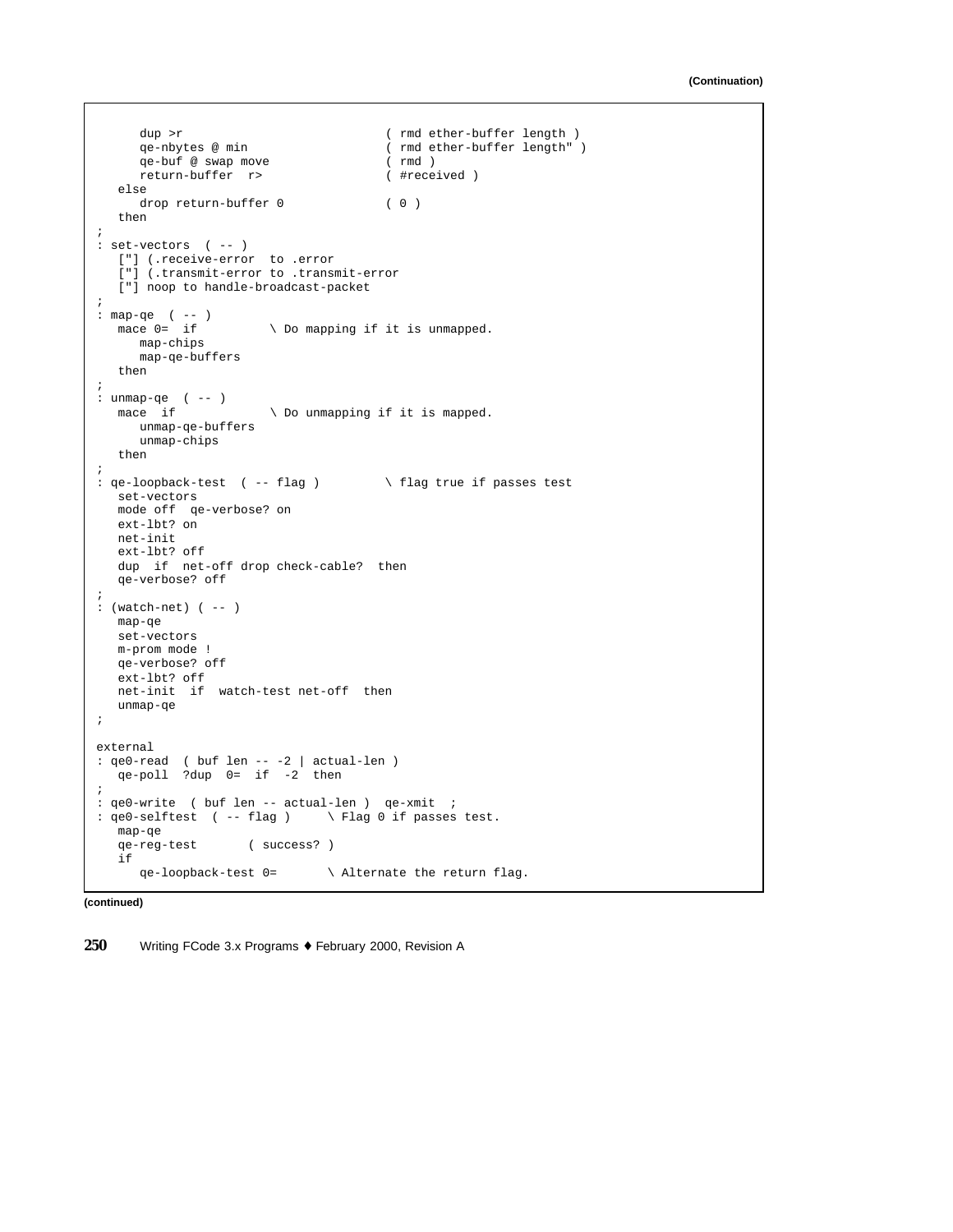```
else
  true<br>then
                ( failure? )
  unmap-qe
;
: qe0-watch-net ( -- )
   qe0-selftest 0= if (watch-net) then
;
: qe0-load ( addr -- len ) " load" obp-tftp $call-method ;
: qe0-open ( -- okay? )
  map-qe
  set-vectors
  mode off qe-verbose? off
  net-init 0= if unmap-qe false exit then
  mac-address drop macbuf 6 move \ Update macbuf.
  macbuf 6 encode-string " mac-address" property
  init-obp-tftp 0= if close false exit then
  true
;
: qe0-close ( -- )
  obp-tftp ?dup if close-package then
  mace if net-off then
  unmap-qe
;
: qe0-reset ( -- )
   mace if net-off
  else map-chips net-off unmap-chips then
;
headers
```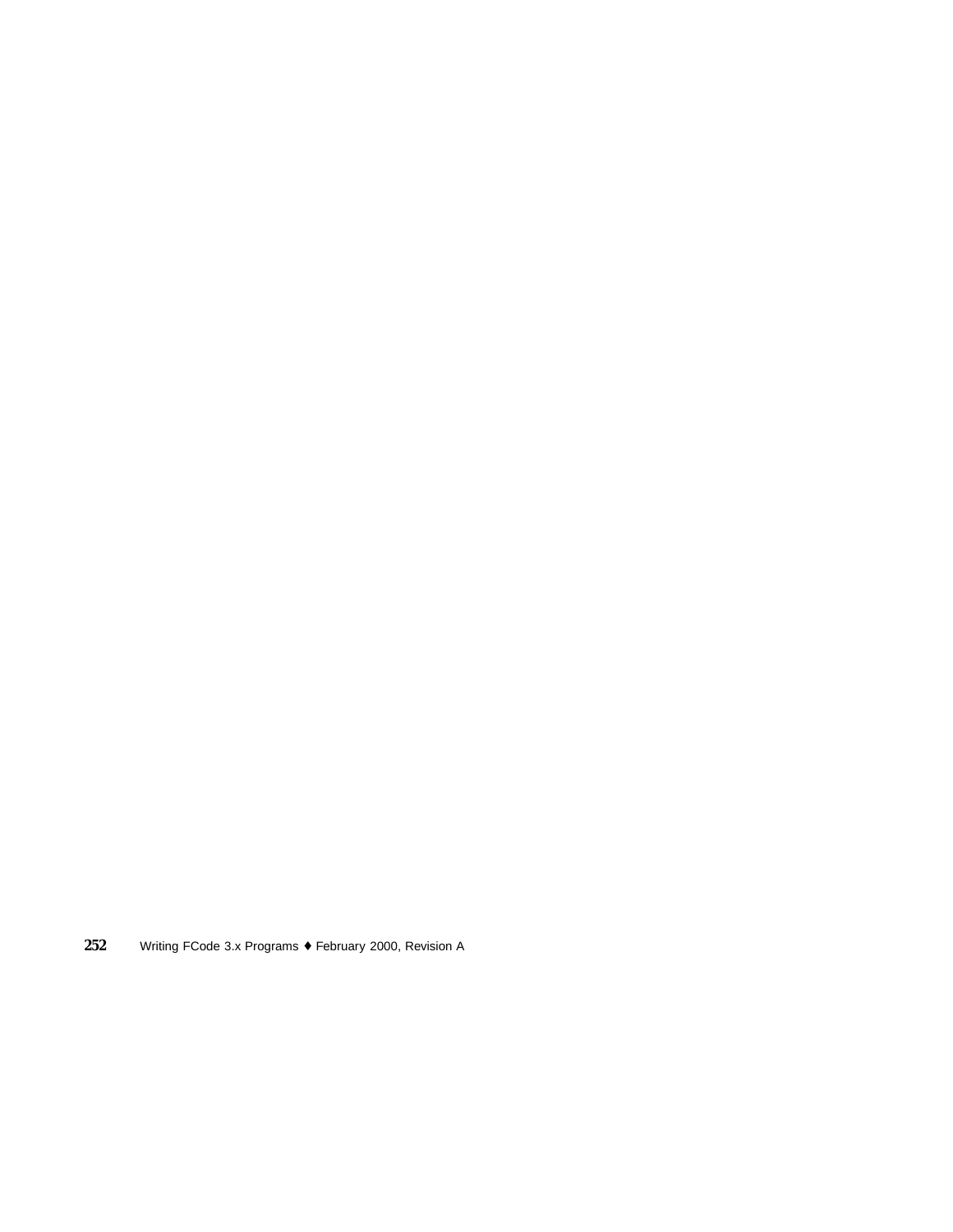# Serial Devices

This chapter describes programming requirements for serial devices, and gives examples of serial device drivers. Serial devices are byte-oriented, sequentially accessed devices such as asynchronous communication lines (often attached to a dumb terminal).

This chapter covers the following topics:

- "Required Methods" on page 253
- "Required Properties" on page 254
- **Device Driver Examples"** on page 255
- "Simple Serial FCode Program" on page 255
- **Extended Serial FCode Program**" on page 255
- "Complete Serial FCode Program" on page 257

# Required Methods

The serial device driver must declare the serial device type and must implement the methods open and close, as well as the following:

## install-abort ( -- )

This method instructs the driver to begin periodic polling for a keyboard abort sequence. install-abort is executed when the device is selected as the console input device.

**253**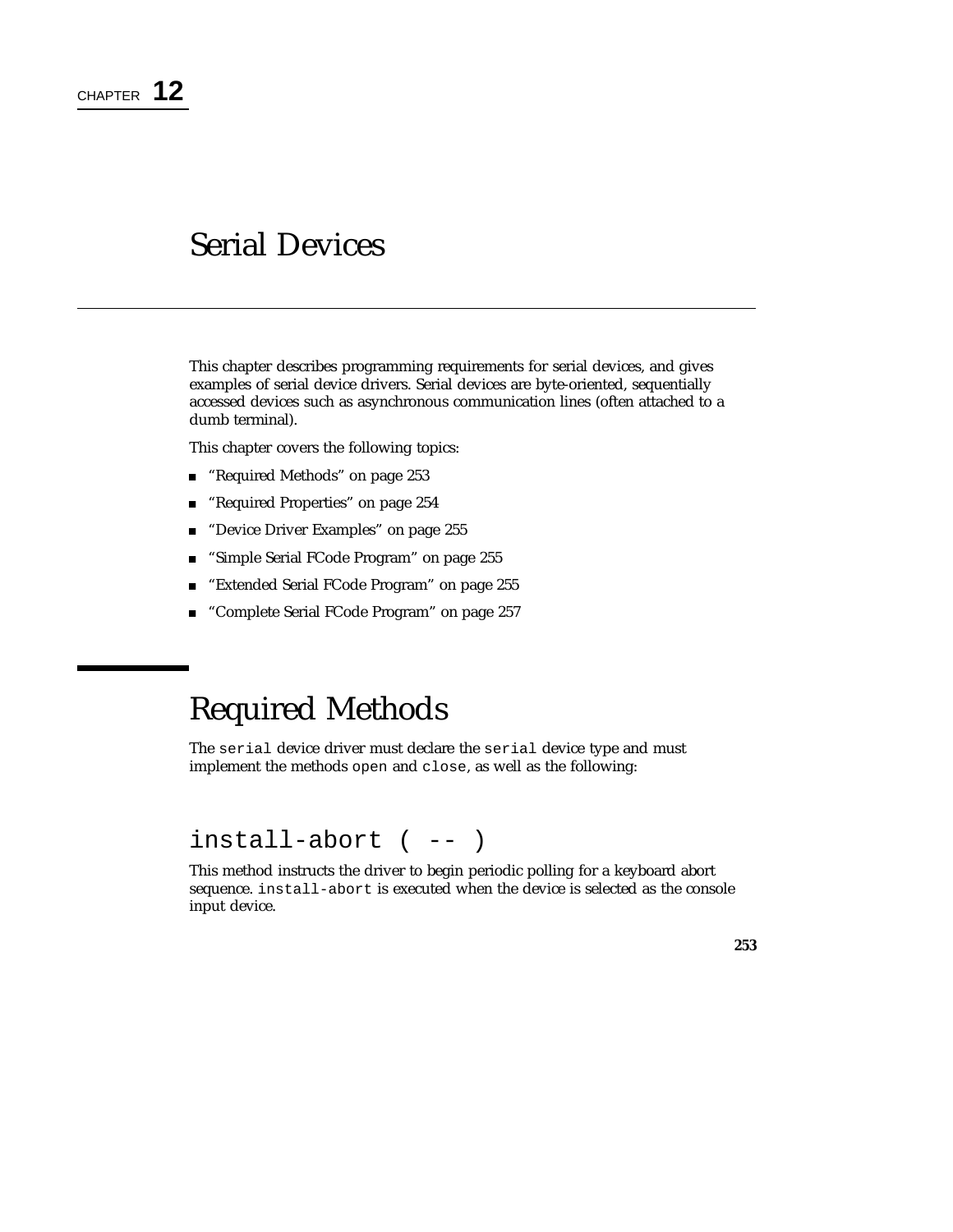### read ( addr len -- actual )

This method reads *len* bytes of data from the device into memory starting at *addr*. RIt returns the number of bytes actually read, *actual*, or -2 if no bytes are currently available from the device. -1 is returned if other errors occur.

### remove-abort ( -- )

This method instructs the driver to cease periodic polling for a keyboard abort sequence. remove-abort is executed when the console input device is changed from this device to another.

## write ( addr len -- actual )

This method writes *len* bytes of data to the device from memory starting at *addr*. It returns the number of bytes actually written, *actual*.

# Required Properties

These are the standard properties of a serial driver:

**TABLE 12–1** Serial Driver Required Properties

| <b>Property Name</b> | Value                                |
|----------------------|--------------------------------------|
| name                 | " SUNW, zs"                          |
| reg                  | List of registers (device-dependent) |
| device_type          | " serial"                            |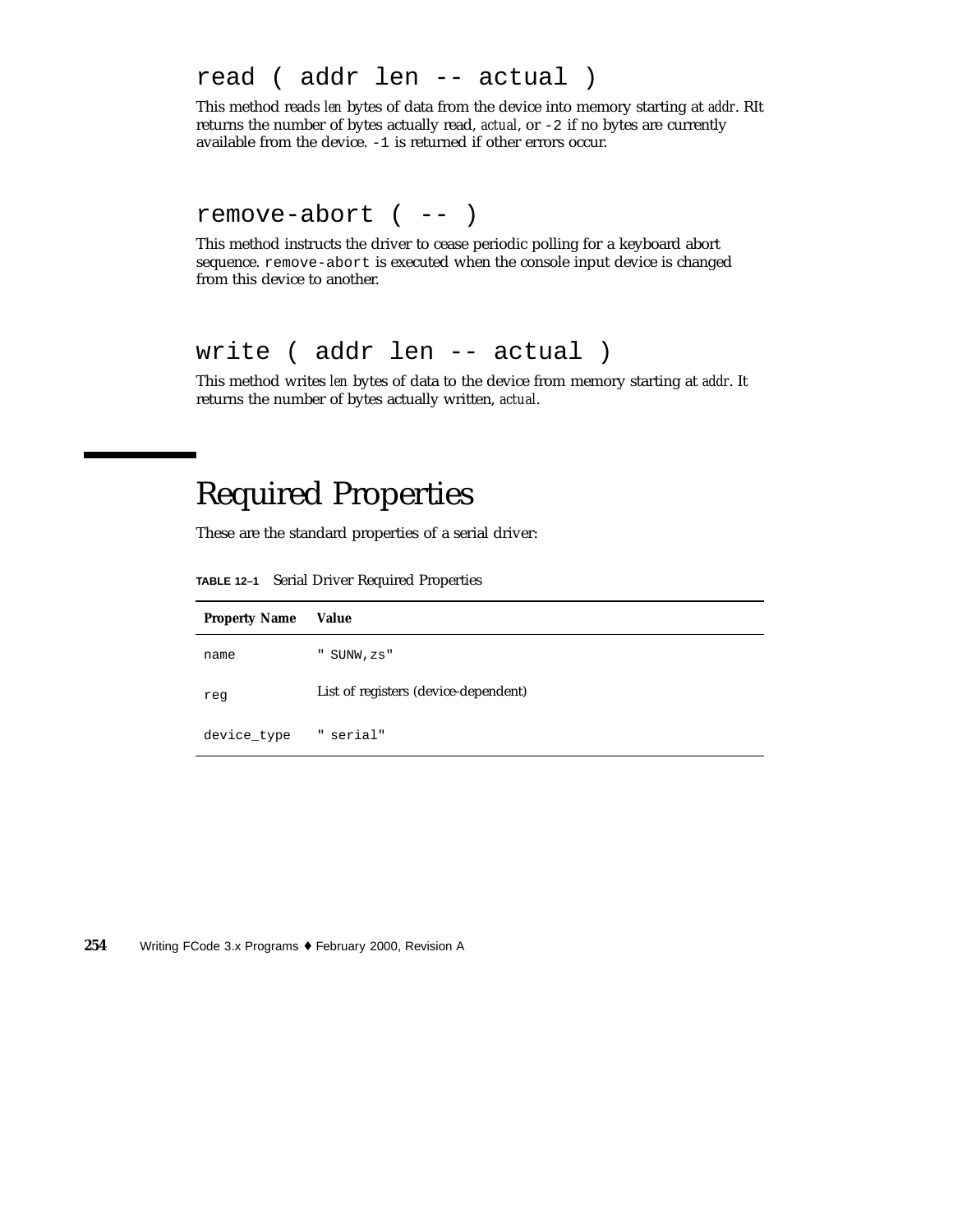# Device Driver Examples

The following three examples are serial device drivers for the Zilog 8530 SCC (UART) chip.

- The first sample is a short driver which simply creates a device node and declares the properties for the device.
- The second sample is a more sophisticated driver that defines methods to control and access the device.
- The third sample shows the complete serial device driver.

# Simple Serial FCode Program

**CODE EXAMPLE 12–1** Simple Serial FCode Program

```
\ This driver creates a device node and publishes the minimum required set of
\ properties.
fcode-version3
  hex
   " SUNW,zs" name
   my-address 10.0000 + my-space 8 reg7 encode-int " interrupts" property
end0
```
# Extended Serial FCode Program

**CODE EXAMPLE 12–2** Extended Serial FCode Program

```
In addition to publishing the properties, this sample driver
\ provides methods to access and control the serial ports.
\backslash\ The following main methods are provided:
\backslash - usea ( -- )
\ Selects serial port A. All subsequent operations will
\ be directed to port A
```
**(continued)**

Serial Devices **255**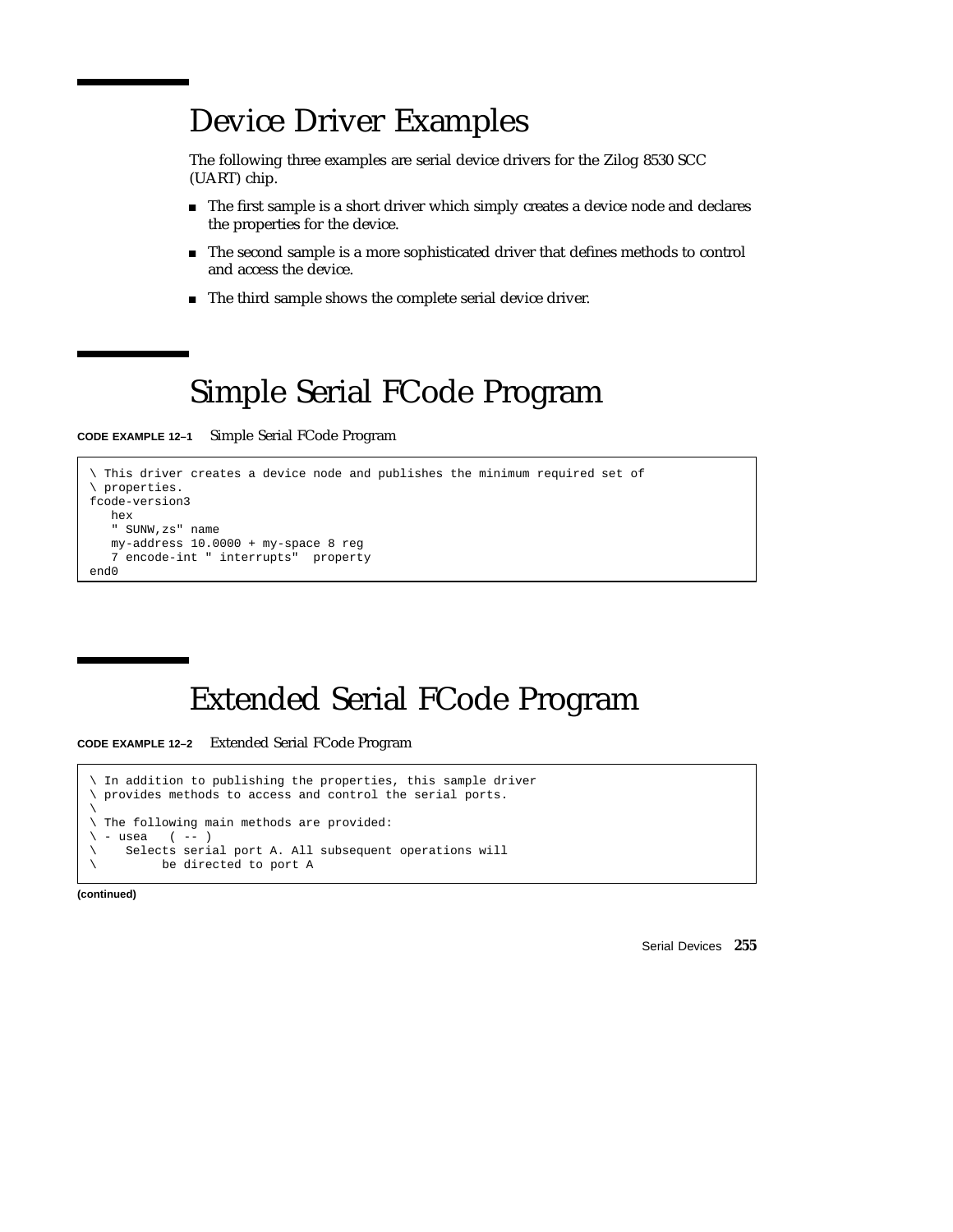```
\backslash - useb ( -- )
\ Selects serial port B. All subsequent operations will
\ be directed to port B
\backslash - uemit ( char -- )
\ Emits a given character to the selected serial port.
\ - ukey ( -- key )
\ Retrieves a character from the selected serial port.
\ - read ( addr len -- #read )
\ Reads "len" number of characters from the selected port,
\ and store them at "addr".
\ - write ( addr len -- #written )
\ Writes "len" number of characters from the buffer located
\ at "addr" to the selected serial port.
fcode-version3
hex
   " SUNW,zs" name
  my-address 10.0000 + my-space 8 reg
  7 encode-int " interrupts" property
   : >phys-addr ( offset -- phys.lo phys.mid phys.hi )
    >r my-address r> 0 d+ my-space
   ;
  : do-map-in ( offset size -- virt )
    >r >phys-addr r> " map-in" $call-parent
   ;
   : do-map-out ( virt size -- ) " map-out" $call-parent ;
  : /string ( addr len n -- addr+n len-n ) tuck - -rot + swap ;
   1 constant RXREADY \ received character available
   4 constant TXREADY \ transmit buffer empty
   0 instance value uart \setminus define uart as an "per-instance" value.
  0 instance value uartbase
  h# ff instance value mask-#data \ mask for #data bits
  h# 10 instance buffer: mode-buf
  \ The following line assumes that A2 selects the channel within the chip
  : usea ( -- ) uartbase 4 + to uart ;
   : useb ( -- ) uartbase to uart ;
  : uctl! ( c -- ) uart rb! ;
  : uctl@ ( -- c ) uart rb@ ;
  \ The following line assumes that A1 chooses the command vs. data port
  : udata! ( c -- ) uart 2 + rb! ;
  : udata@ ( -- c ) uart 2 + rb@ ;
   \ Test for "break" character received.
   : ubreak? ( -- flag ) 10 uctl! uctl@ h# 80 and 0<> ;
   \ Clear the break flag
```
**(continued)**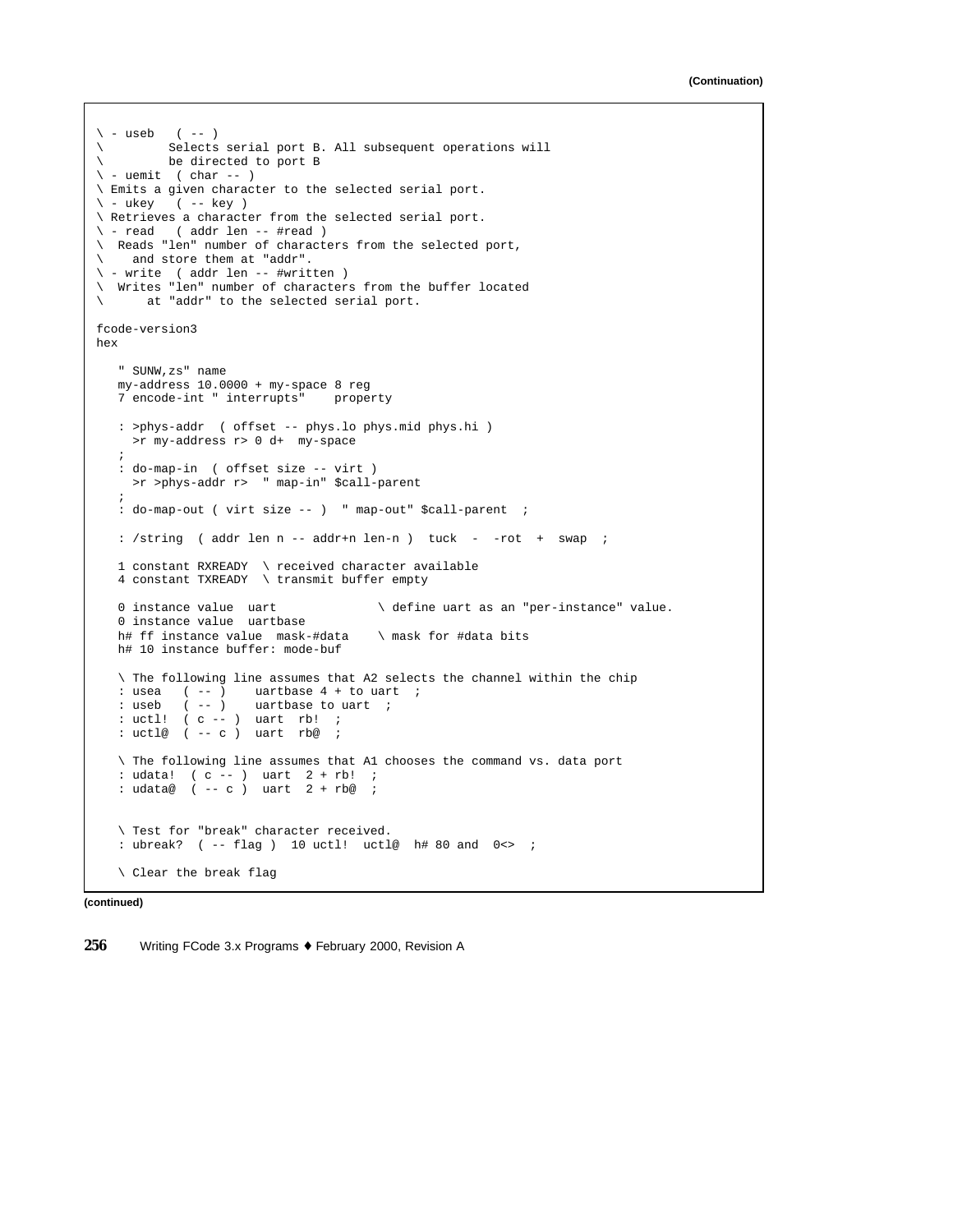```
: clear-break ( -- )
     begin ubreak? 0= until \ Let break finish udata@ drop \ Eat the null cha
                                 \setminus Eat the null character
     30 uctl! \ Reset errors
   ;
   : uemit? ( -- flag ) uctl@ TXREADY and ;
  : uemit ( char -- ) begin uemit? until udata! ;
   : ukey? ( -- flag ) uctl@ RXREADY and ;
   : ukey ( -- key ) begin ukey? until udata@ ;
   : uwrite ( addr len -- #written )
     tuck bounds ?do ( len )
       i c@ uemit
     i c@ uemit ( len )<br>loop ( len )
   ;
   : uread ( addr len -- #read ) \backslash -2 for none available right now ukey? 0= if 2drop -2 exit then ( addr len )
     ukey? 0= if 2drop -2 exit then tuck
                                             ( len addr len )
     begin dup 0<> ukey? 0<> and while ( len addr len ) over ukey mask-#data and swap c! ( len addr len )
        over ukey mask-#data and swap c!<br>1 /string
         1 /string ( len addr" len" )
      repeat ( len addr" len" )
     nip - (#read )
   ;
external<br>: read
           ( addr len -- #read ) uread ;
   : write ( addr len -- #written ) uwrite ;
end0
```
# Complete Serial FCode Program

**CODE EXAMPLE 12–3** Complete Serial FCode Program

\ In addition to the methods defined in the above driver sample, \ this version defines more methods to initialize, test, and access \ the serial ports.

\ The new main methods are:

**(continued)**

Serial Devices **257**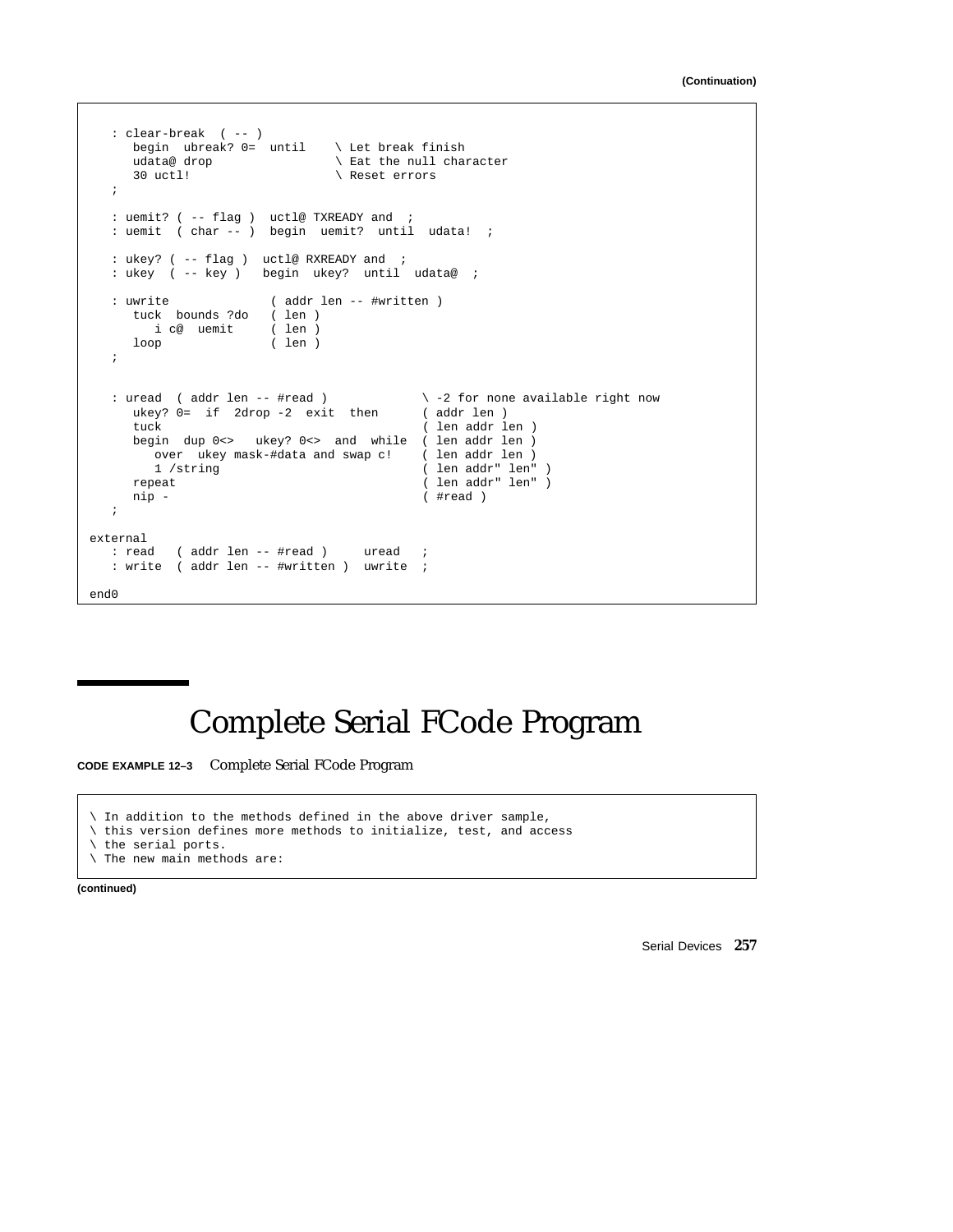```
\langle -\text{inituarts} \rangle (-- )
\setminus Initializes both serial ports A and B.<br>\setminus - open (-- okay?)
               (- - \text{ okay? })\ Maps in the uart chip. Selects port A on default, then check
\ my-args, if port B was specified, then selects port B instead.
\backslash - close (-- )
\ Unmap the uart chip.
\backslash - selftest (-- )
\ Performs selftest on both Port A and B.
\backslash - install-abort ( -- )
\ Sets up alarm to do poll-tty every 10 miliseconds.
\backslash - remove-abort (-- )
\ Removes the poll-tty alarm.
fcode-version3
hex
   " SUNW,zs" name
  my-address 10.0000 + my-space 8 reg
   7 encode-int " interrupts" property
   " serial" device-type
  : >phys-addr ( offset -- phys.lo phys.mid phys.hi )
    >r my-address r> 0 d+ my-space
   ;
  : do-map-in ( offset size -- virt ) >r >phys-addr r> " map-in" $call-parent ;
   : do-map-out ( virt size -- ) " map-out" $call-parent ;
   : /string ( addr len n -- addr+n len-n ) tuck - -rot + swap ;
   fload inituarts.fth
  fload ttydriver.fth
end0
\----------------------------------------------------------------------------
\ inituarts.fth
hex
headerless
create uart-init-table
\setminus 9 c, c0 c, \setminus Master reset channel a (80), channel b (40)
 9 c, 2 c, \ Don"t respond to intack cycles (02)
 4 c, 44 c, \ No parity (00), 1 stop bit (04), x16 clock (40)
 3 c, c0 c, \quad \setminus receive 8 bit characters (c0)
 5 c, 60 c, \quad \setminus \text{transmit } 8 \text{ bits } (60)e c, 82 c, \searrow Processor clock is baud rate source (02)
 b c, 55 c, \qquad \qquad TRxC = xmit clk (01), enable TRxC (04), Tx clk is baud (10),
                \ Rx clk is baud (40)
 c c, e c, \setminus Time constant low
```

```
(continued)
```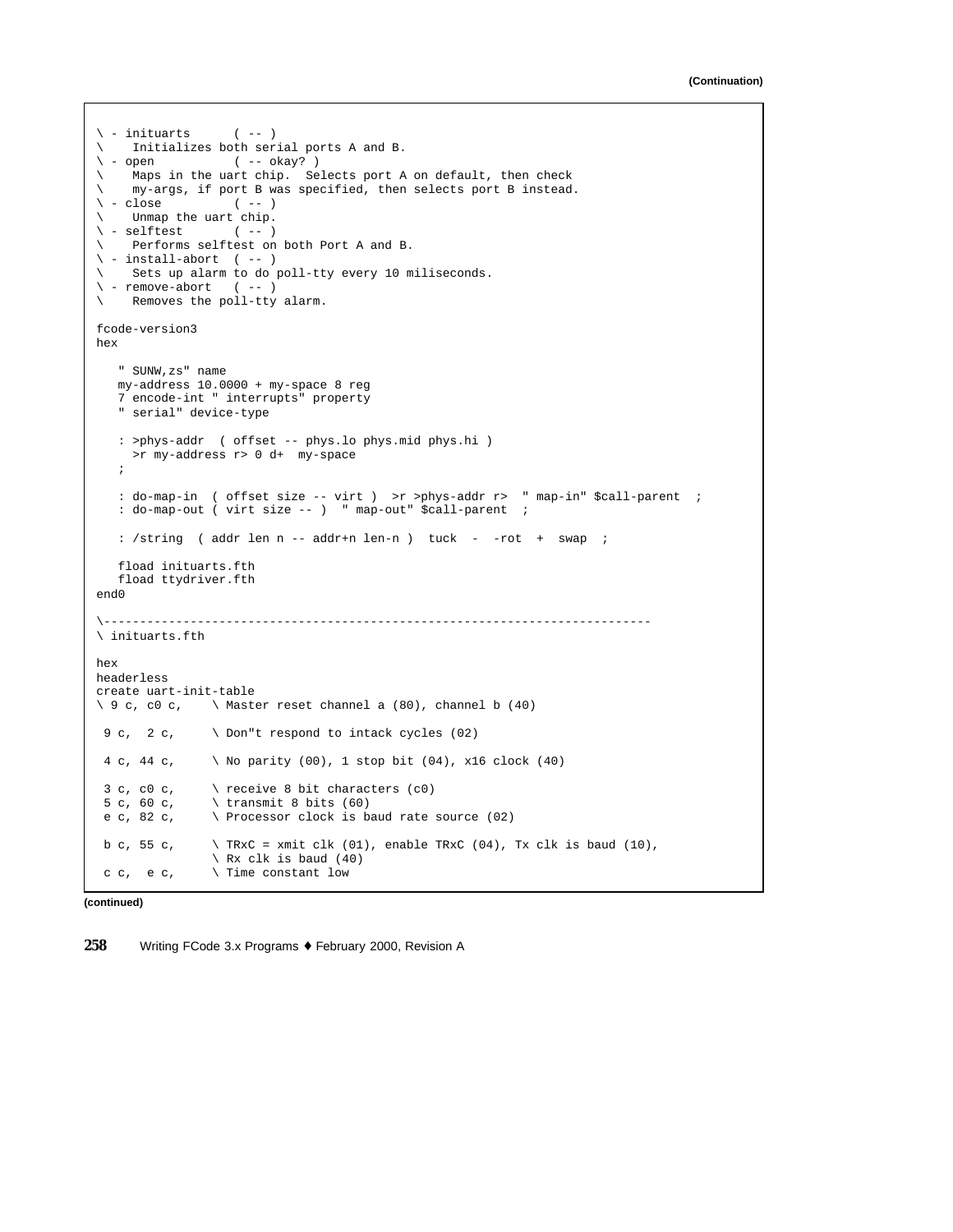```
d c, 0 c, \setminus Time constant high
3 c, c1 c, \quad \setminus receive 8 bit characters (c0), enable (01)
5 c, 68 c, \setminus transmit 8 bits (60), enable (08)<br>e c, 83 c, \setminus Processor clock is baud rate soure
               \backslash Processor clock is baud rate source (02), Tx enable (01)
0 c, 10 c, \searrow Reset status bit latches
ff c, ff c, \forall Mark end of data
\----------------------------------------------------------------------------
\ ttydriver.fth - Driver for Zilog 8530 SCC (UART) chips.
hex
0 instance value uartbase
create default-mode
\0 1 2 3 4 5 6 7
   00 c, 00 c, 00 c, c1 c, 44 c, 68 c, 00 c, 00 c,
\setminus 8 9 a b c d e f
   00 c, 02 c, 00 c, 55 c, 0e c, 00 c, 83 c, 00 c,
      0 instance value uart \setminus define uart as an "per-instance" value.
  h# ff instance value mask-#data \ mask for #data bits
  h# 10 instance buffer: mode-buf
  create masks 1f c, 7f c, 3f c, ff c,
  \ The following line assumes that A2 selects the channel within the chip
   : usea ( -- ) uartbase 4 + to uart ;
   : useb ( -- ) uartbase to uart ;
   : uctl! ( c -- ) uart rb! ;
  : uctl@ ( -- c ) uart rb@ ;
  \ The following line assumes that A1 chooses the command vs. data port
   : udata! ( c -- ) uart 2 + rb! ;
  : udata@ ( -- c) uart 2 + rb@ ;
   \ Write all the initialization sequence to both uarts
   : inituart ( -- )
     uart-init-table
     begin dup c@ ff <> while
       dup c@ uctl! dup ca1+ c@ uctl!
        /C 2<sup>*</sup> +
     repeat
     drop
   ;
  : inituarts ( -- ) usea inituart useb inituart usea ;
   \ Test for "break" character received.
   : ubreak? ( -- break? ) 10 uctl! uctl@ h# 80 and 0 \Leftrightarrow ;
```
**(continued)**

Serial Devices **259**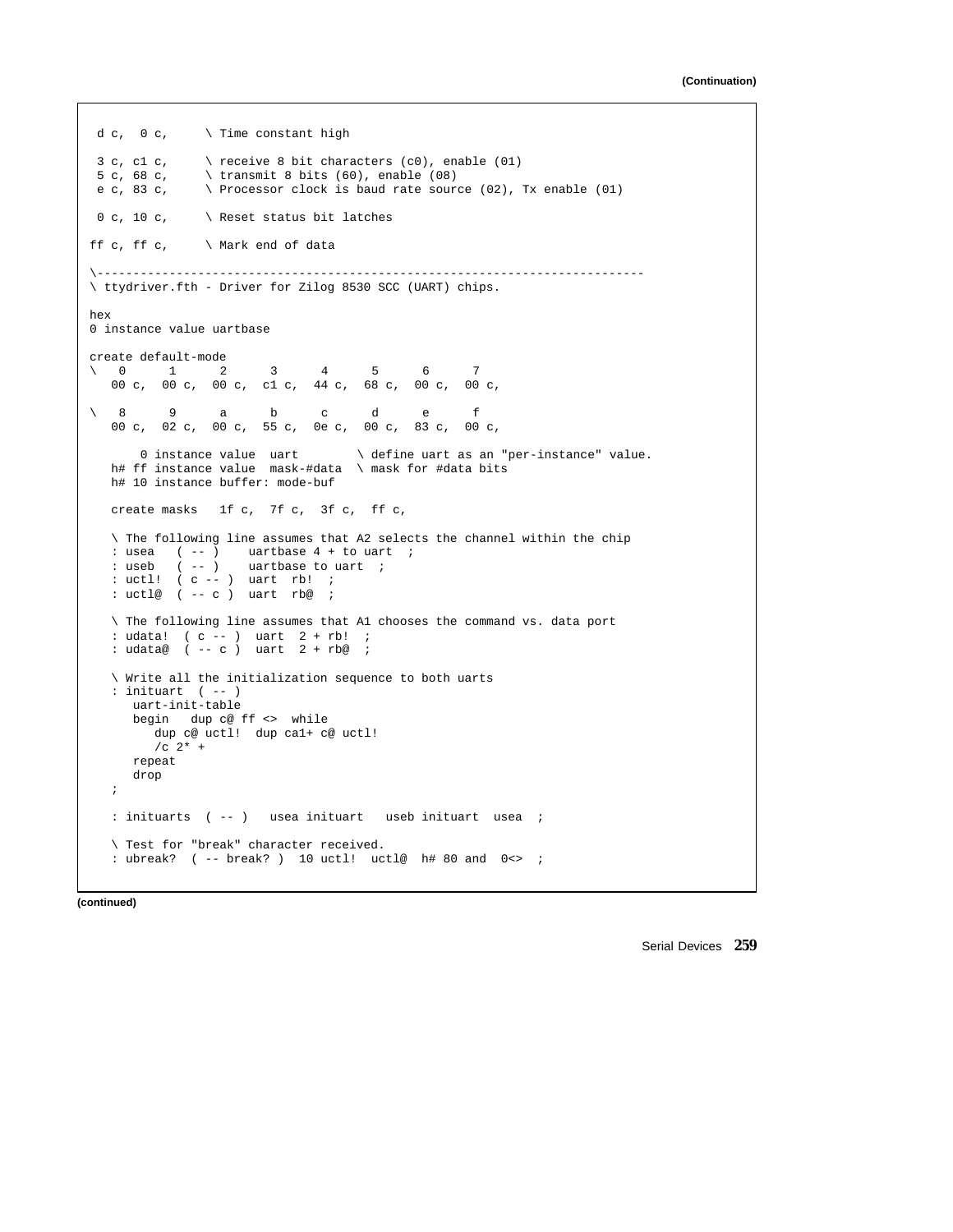```
\ Clear the break flag
  : clear-break ( -- )
     begin ubreak? 0= until \ Let break finish
     udata@ drop \lambda Eat the null character<br>30 uctl! \lambda Reset errors
                              \setminus Reset errors
  ;
  1 constant RXREADY \setminus received character available<br>4 constant TXREADY \setminus transmit buffer empty
                              \setminus transmit buffer empty
  : uemit? ( -- emit? ) uctl@ TXREADY and ;
  : uemit ( char -- ) begin uemit? until udata! ;
  : ukey? ( -- key? ) uctl@ RXREADY and ;
  : ukey ( -- key ) begin ukey? until udata@ ;
  : uwrite ( addr len -- #written )
     tuck bounds ?do ( len )
       i c@ uemit
     i c@ uemit ( len )<br>loop ( len )
  ;
  : uread ( addr len -- #read ) \ -2 for none available right now
     ukey? 0= if 2drop -2 exit then (addr len)<br>tuck ( len addr le
                                            ( len addr len )
     begin dup 0<> ukey? 0<> and while ( len addr len )
       over ukey mask-#data and swap c! ( len addr len )<br>1 /string ( len addr" len"
         1 /string ( len addr" len" )
      repeat ( len addr" len" )
     nip - ( #read )
  ;
   : poll-tty ( -- )
      ttylock @ if exit then
     ubreak? if clear-break user-abort then
  ;
external
  : open ( -- okay? )
     phys-addr 8 do-map-in to uartbase
     usea<br>my-args
                                          ( arg-str )
     ascii , left-parse-string if \begin{array}{ccc} \text{c@ } \text{ascii } b = \text{if} & \text{(rem } addr) \end{array}ce ascii b = if2drop ( )<br>useb ( )
        useb<br>t.hen
                                          ( rem )
     else ( rem addr )
          drop 2drop ( )
      then ( )
     true
  ;
  : close ( -- ) uartbase 8 do-map-out ;
```
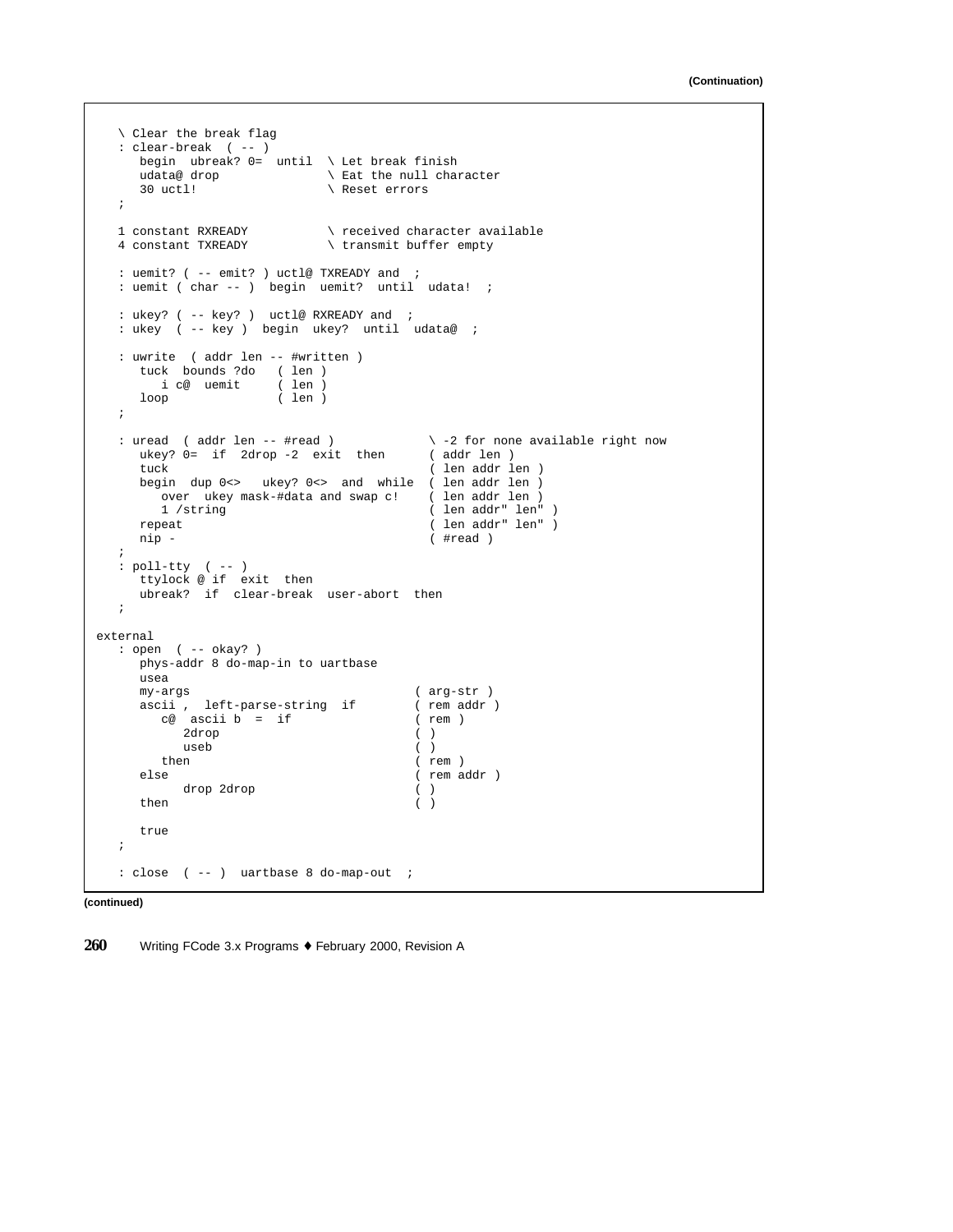```
headers
  : utest ( -- 0 ) h# 7f bl ?do i uemit loop 0 ;
external
   : selftest ( -- error? )
     open 0= if ." Can"t open device" true exit then
     my-args if ( addr )
        c@ case
            ascii a of usea endof
            ascii b of useb endof
           ( default ) ." Bad zs port letter" drop false exit
        endcase
     else \ No port letter so test both ports.
        drop
        usea utest
       useb utest<br>or close exit
                      (fail? )then<br>utest
                          (fail? )close
   ;
  : read ( addr len -- #read ) uread ;
  : write ( addr len -- #written ) uwrite ;
   : install-abort ( -- ) ["] poll-tty d# 10 alarm ;
   : remove-abort ( -- ) ["] poll-tty 0 alarm ;
   \ "seek" might be implemented to select a load file name
   \ Implement "load" ( optional )
headers
```
Serial Devices **261**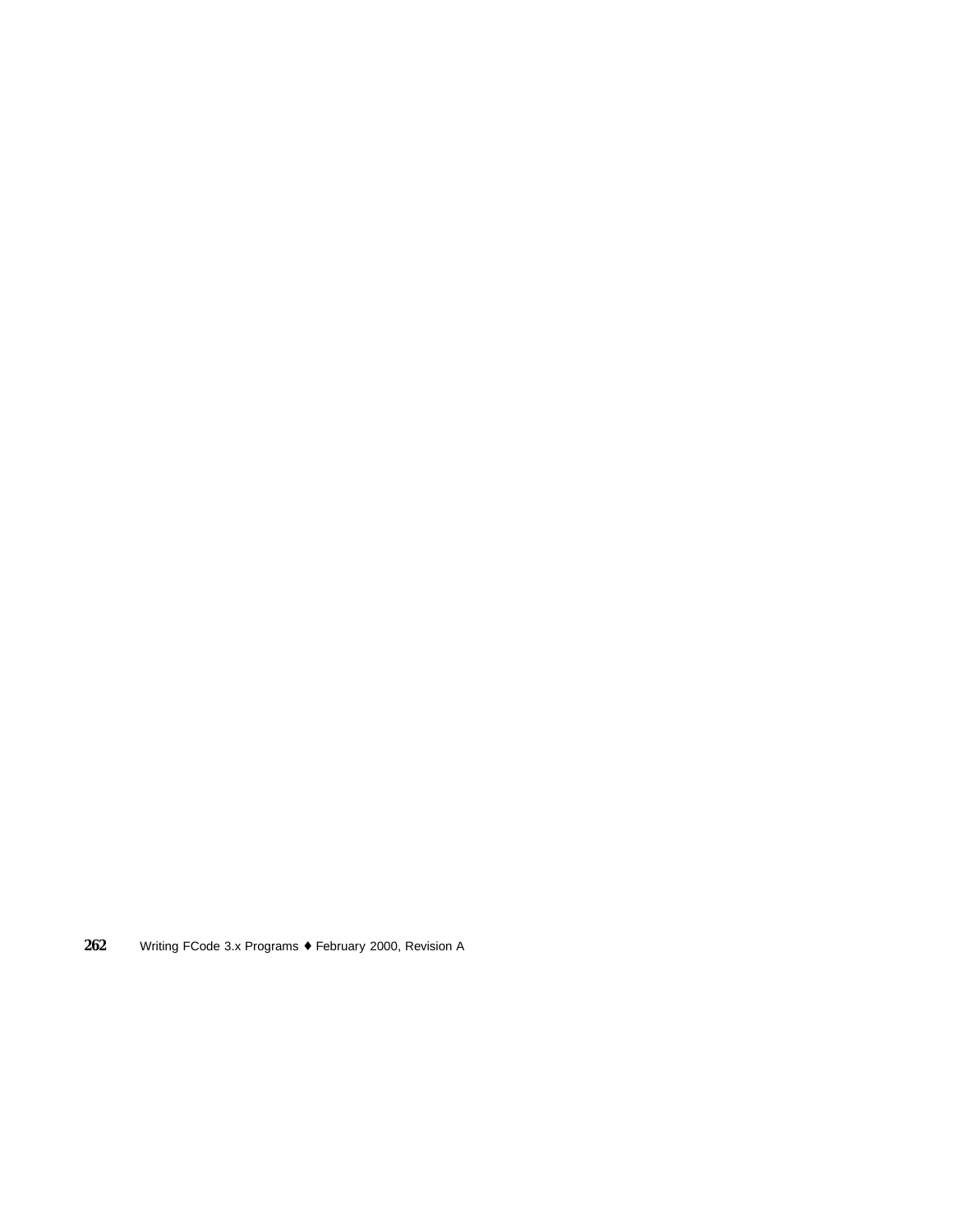# PCI FCode Driver Example

This example of a PCI FCode driver illustrates how to handle PCI-related registers in FCode.

**CODE EXAMPLE 13–1** PCI FCode Driver Example

```
id: %Z%%M% %I% %E%
purpose: A sample network PCI FCode driver showing use of Vital Product Data and
access to ROM.
copyright: Copyright 1994-1998 Sun Microsystems, Inc. All Rights Reserved
\ Each sample PCI card will define one hme device node:
\backslash\ pci
\setminus\bar{\phantom{a}}\backslash\ hme
\setminus\ The general pathname (after pci) for a hme node is
\ hme@D,1
\ where D is Device#.
\
```
\ name hme<br>\ Phys.hi \ Phys.hi Phys.mid Phys.lo Size.hi Size.lo \ ------- --------- --------- --------- --------- \ reg 00BB.XX00 0000.0000 0000.0000 0000.0000 0000.0000 (Cfg) \ 02BB.XX10 0000.0000 0000.0000 0000.0000 0000.7020 (memory)  $\setminus$ \ where "BB" = PCI Bus # \ where "XX" = PCI Device # | Function #  $\setminus$ 

**(continued)**

**263**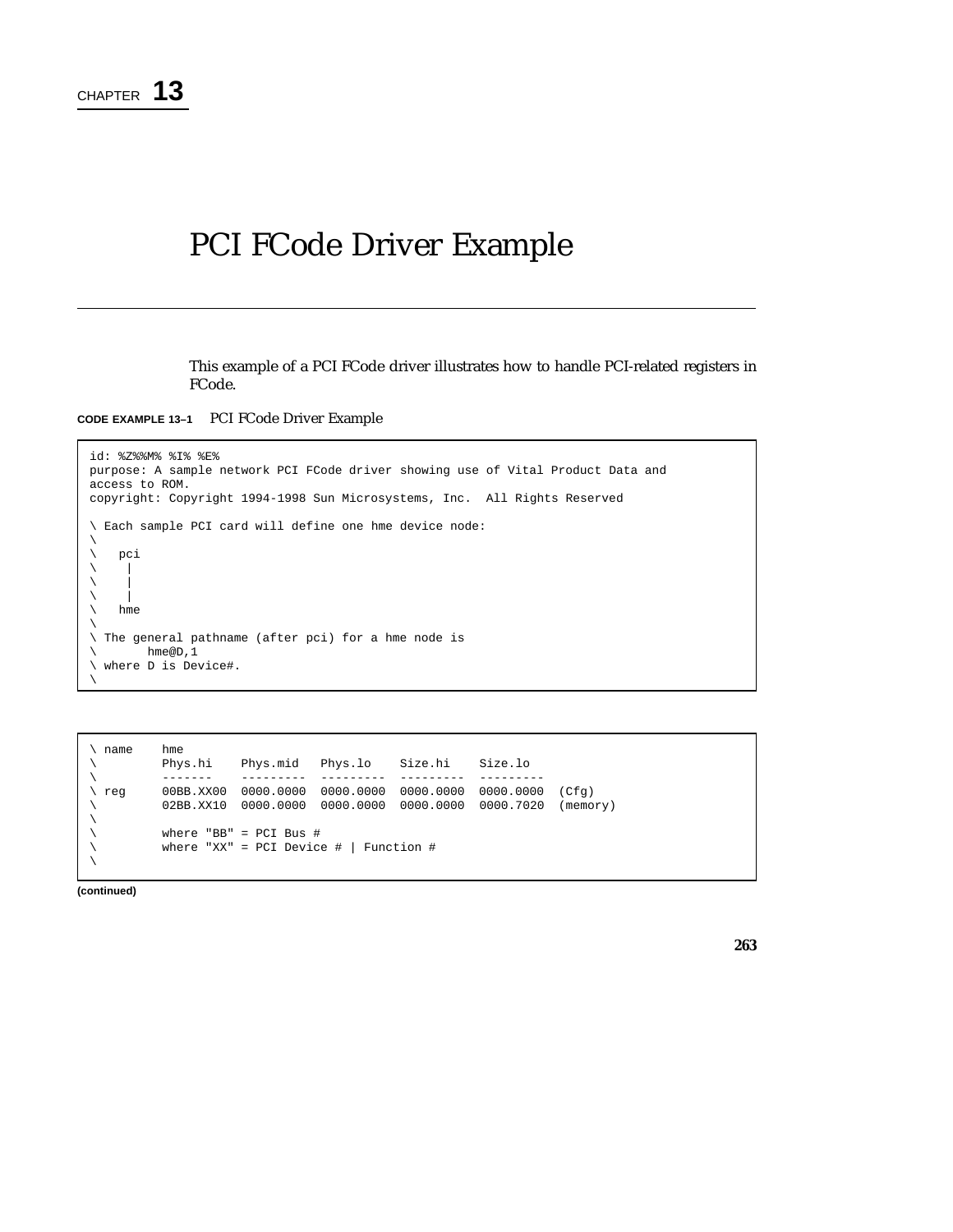```
Fcode-version3
hex
\ 3.x token interpreter extends bit[31] all the way to bit[63].
\ To create numbers with bit[31] set, but not extended to bit[63],
\ we need to use x-num
ff ff ff ff bljoin constant num-32
: x-num ( n -- l ) num-32 and ;
: and ( a b -- a-and-b ) and x-num ;
: or ( a b -- a-or-b ) or x-num ;
: lshift ( x n - x" ) lshift x-num ;
: rshift ( x n -- x" ) rshift x-num ;
f200.0000 x-num constant xreg-mask
\ my-address gives two 32 bit numbers for PCI case.
my-address constant my-bus-addr-mid constant my-bus-addr-low
my-space constant my-bus-space<br>2 constant pci-hme-intr \ for PCI card
2 constant pci-hme-intr
: my-bus-addr ( -- paddr.low paddr.mid )
  my-bus-addr-low my-bus-addr-mid
;
```
... ...

```
\ for mac id on the fcode prom itself
h# 24 constant vpdp-loc
h# c000 value vpd-base
0 value cheer-rombase
0 value vpd-addr
h# 1.0000 value /cheer-rom
\ HappyMeal Enet Address Map
hex
000.0000 constant global-regs-offset<br>7020 constant /total-reg
                              /total-reg-space
h# 4000 constant max-frame-size (d# 1536 for le)<br>d# 48 constant address-bits
d# 48 constant address-bits<br>h# 10 constant cfg-bar0
            constant cfg-bar0
h# 4 constant cfg-cmd-reg<br>h# 30 constant cfg-rom-ba
              constant cfg-rom-base
h# 200.0000 constant 32-bit-mem-ss
: encode-ints ( nn .. n1 n -- adr len )
```
**(continued)**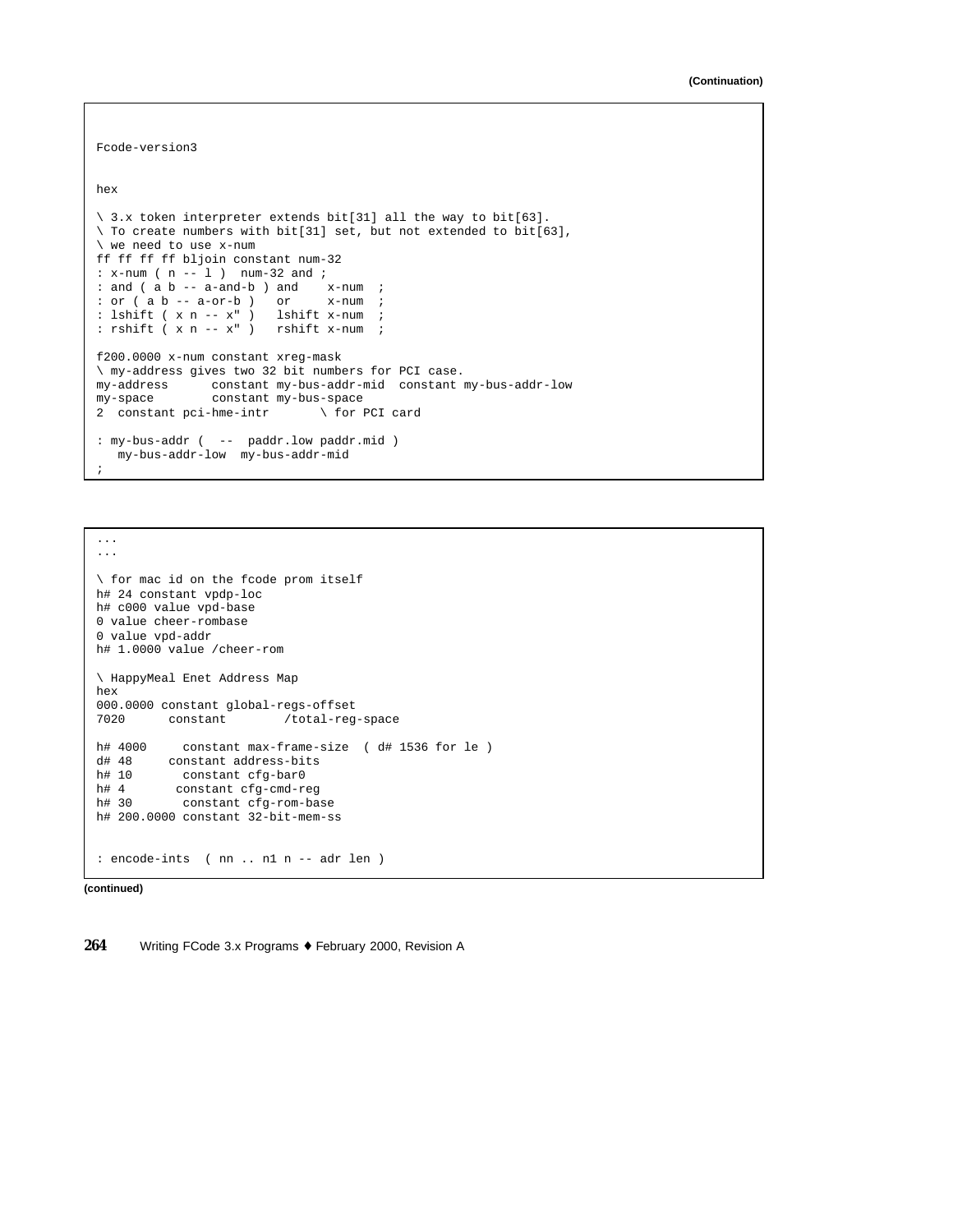```
0 0 encode-bytes rot 0 ?do rot encode-int encode+ loop
;
: xdrreg ( addr space size -- adr len )
  >r encode-phys r> 0 2 encode-ints encode+
;
: offset>physical-addr ( offset -- paddr.lo paddr.mid paddr.hi )
  my-bus-addr >r + r> my-bus-space
  32-bit-mem-ss or cfg-bar0 or \ OR in "ss" = memory, base reg=10
;
: create-hme-attributes ( -- )
" SUNW,hme" name
  " SUNW,cheerio" encode-string " model" property" SUNW,hme"
  " pci108e,1001'' encode-string " pciclass,-60000" encode-string
         encode+ " compatible" proerty
```

```
my-bus-addr my-bus-space 0 xdrreg
  global-regs-offset offset>physical-addr /total-reg-space
  xdrreg encode+
   " reg" property
max-frame-size encode-int " max-frame-size" property
   address-bits encode-int " address-bits" property
   pci-hme-intr encode-int " interrupts" property
   network" device-type
   " %I%" encode-string " version" property \ FCode PROM version
;
: enable-cheer-cmd-reg ( -- )
  \ PCI Command Register Settings
  \hphantom{1} h# 100 = SERR# Enable
  \ h# 40 = Parity Error Enable
  \overline{\phantom{a}} h# 4 = Mastering Enable
  \ h# 2 = Memory Access Enable
  my-bus-space cfg-cmd-reg + " config-w@" $call-parent ( cmd-reg )
   \ Set PCI Command bits
  h# 146 or
  my-bus-space cfg-cmd-reg + " config-w!" $call-parent
;
: enable-cheer-rom ( -- )
  my-bus-space cfg-rom-base + " config-l@" $call-parent ( cmd-reg )
   \ enable rom accesses
  h# 1 or
  my-bus-space cfg-rom-base + " config-l!" $call-parent
;
```
**(continued)**

PCI FCode Driver Example **265**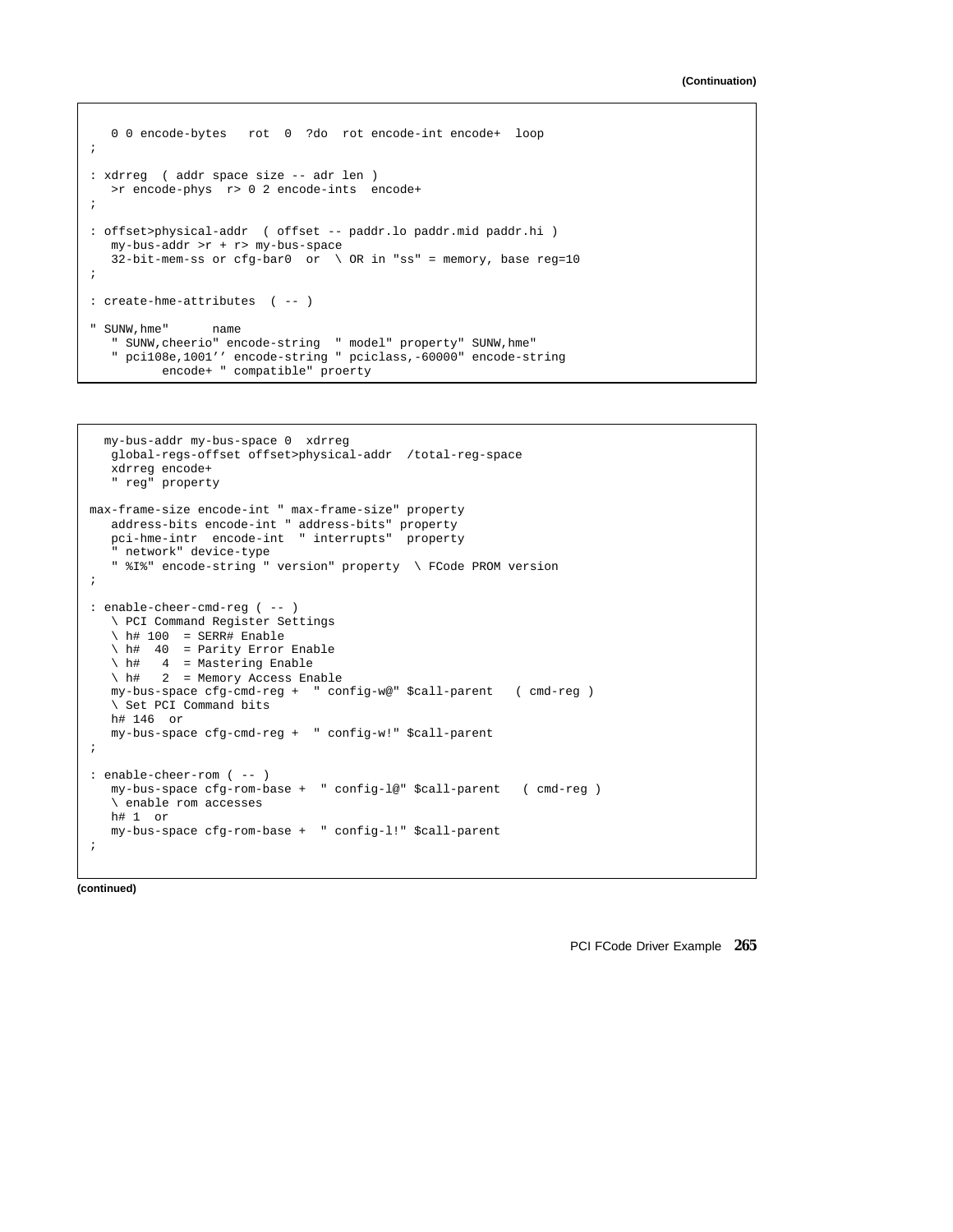```
: disable-cheer-rom ( -- )
  my-bus-space cfg-rom-base + " config-l@" $call-parent ( cmd-reg )
   \ disable rom accesses
  h# 1 invert and
  my-bus-space cfg-rom-base + " config-l!" $call-parent
;
: map-cheer-rom ( -- )
  0 0 my-bus-space 32-bit-mem-ss or cfg-rom-base or /cheer-rom
   " map-in" $call-parent to cheer-rombase
;
```

```
: unmap-cheer-rom ( -- )
   cheer-rombase /cheer-rom " map-out" $call-parent
   0 to cheer-rombase
;
\ the Vital Product Data for sample ethernet card looks like this:
\
\ (Offsets are in decimal.)
\ Offset Item Value
\ 0 Large Resource Type VPD Tag (0x10) 0x90
\backslash 1 Length 0x0009
\ 3 VPD Keyword "NA"
\setminus 5 Length 6
\ 6 Ethernet Address 0x080020.??????
\ 12 Small Resource Type End Tag (0xf) 0x79
\begin{pmatrix} 13 & \text{Data} & \text{100} \\ \text{13} & \text{Data} & \text{111} \\ \end{pmatrix} checksum) 0
\setminus\sqrt{2}: uw@ ( adr -- w ) dup c@ swap 1+ c@ swap bwjoin ;
: set-vpdp-value ( -- ) \ set pointer to vpd
  enable-cheer-cmd-reg
  map-cheer-rom
  enable-cheer-rom
  cheer-rombase vpdp-loc + rw@ cheer-rombase + to vpd-addr
;
: unset-vpdp-value ( -- )
  disable-cheer-rom
  unmap-cheer-rom
  0 to vpd-addr
;
: get-macid-header ( -- tag len1 keyword len2 )
  vpd-addr dup c@ ( tag )
   swap 1+ dup uw@ ( tag len1 )
   swap 2+ dup uw@ ( tag len1 keyword )
   swap 2+ c@ ( tag len1 keyword len2 )
```
**(continued)**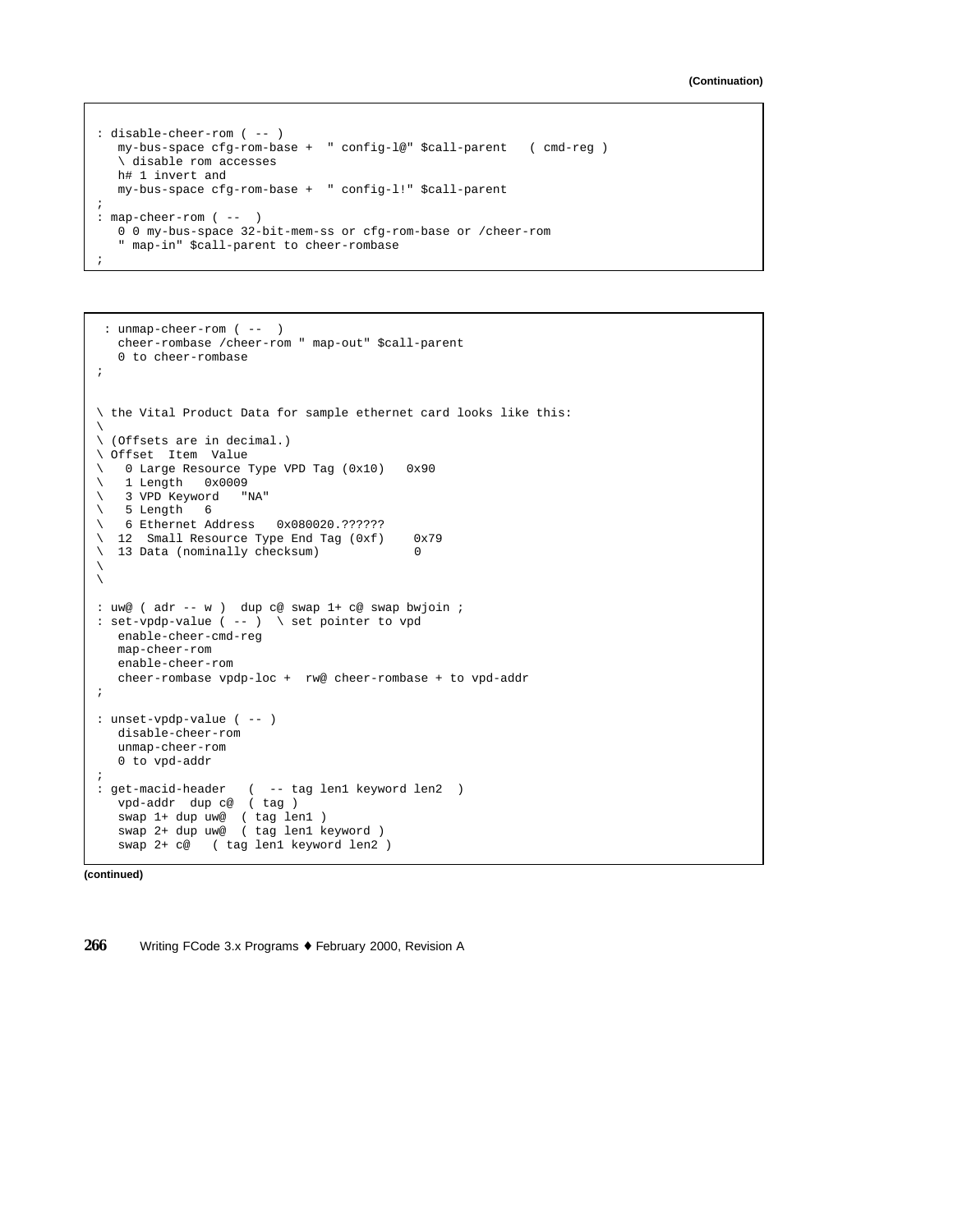```
: verify-macid-header-ok? ( tag len1 keyword len2 -- ok? )
  h# 6 <> if 2drop drop false exit then
   ( tag len1 keyword )
   ( "NA" ) h# 4e41 <> if 2drop false exit then
   ( tag len1 )
  h# 9 <> if drop false exit then
  h# 90 <> if false else true then
;
6 buffer: my-loc-mac-addr
: loc-mac-prop ( addr -- )
  6 encode-bytes " local-mac-address" property
;
: make-loc-mac ( -- ) my-loc-mac-addr loc-mac-prop ;
: get-macid ( -- valid? )
  get-macid-header
  verify-macid-header-ok? if
    vpd-addr 6 + my-loc-mac-addr 6 cmove
    true
   else
    diagnostic-mode? if
     ." Wrong Vital Product Data/Network Address header" cr
    then
    false
   then
;
: make-macid ( -- )
  get-macid if
    make-loc-mac
   then
;
: create-macid ( -- )
  set-vpdp-value
  make-macid
  unset-vpdp-value
;
create-hme-attributes \ Create ENET port device node.
create-macid
...
```
;

PCI FCode Driver Example **267**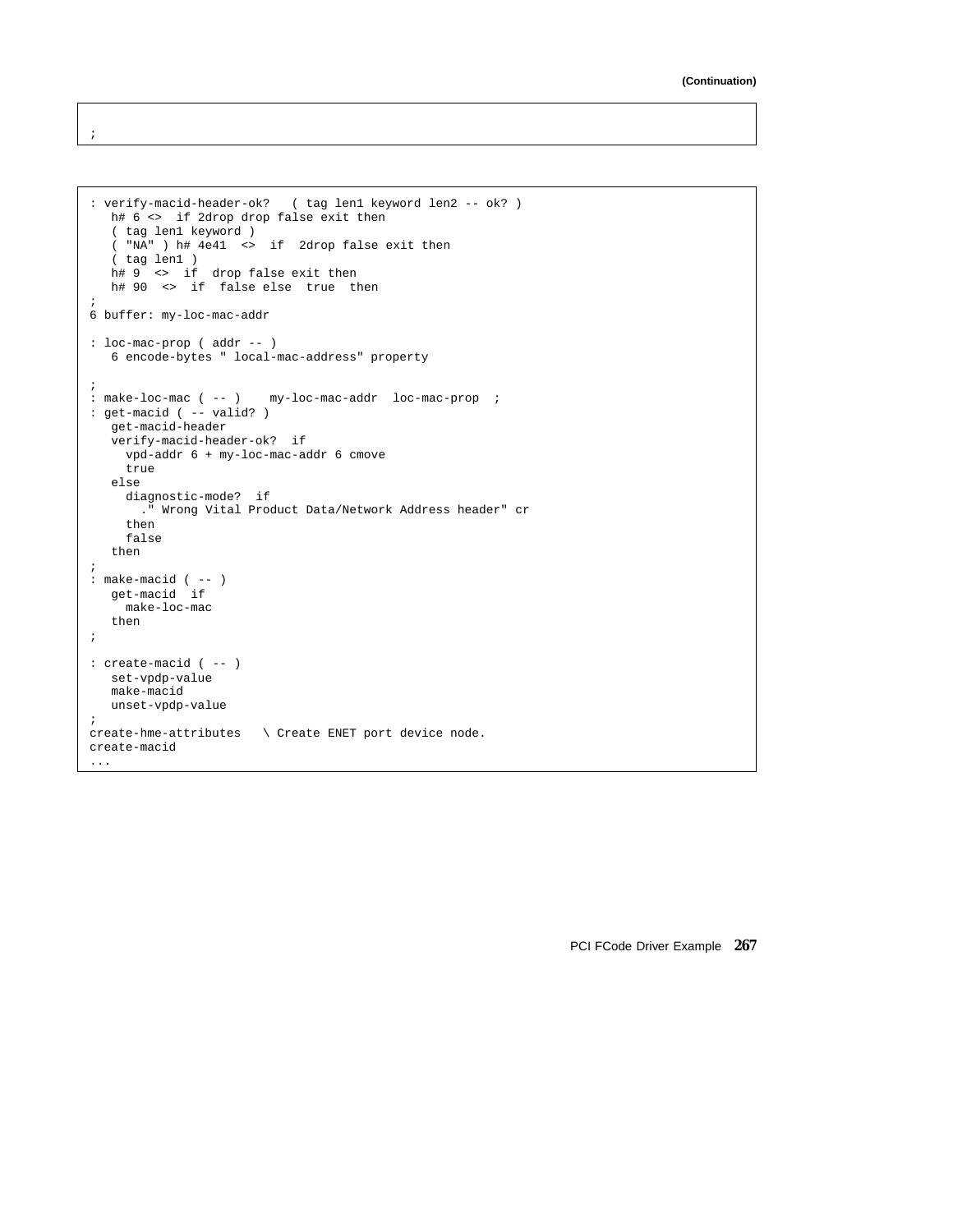```
...
headers
: do-map-in ( offset slot# #bytes -- virtual ) " map-in" $call-parent ;
: do-map-out ( adr len -- ) " map-out" $call-parent ;
: do-dma-map-in ( vaddr n cache? -- devaddr ) " dma-map-in" $call-parent ;
: do-dma-map-out ( vaddr devaddr n -- ) " dma-map-out" $call-parent ;
: do-dma-alloc ( size -- addr ) " dma-alloc" $call-parent ;
: do-dma-free ( addr size -- ) " dma-free" $call-parent ;
: do-dma-sync ( virt-adr dev-adr size -- )
  " dma-sync" ["] $call-parent catch if
     3drop 2drop
  then
;
...
...
0 instance value obp-tftp \ Contain ihandle of TFTP package.
: init-obp-tftp ( -- okay? )
  " obp-tftp" find-package if ( phandle )
    my-args rot open-package
  else 0
  then
  dup to obp-tftp ( ihandle | 0  )
  dup 0= if
    ." Can"t open OBP standard TFTP package" cr
  then
;
...
...
```

```
: write ( buf len -- actual-len )
  ...
  ...
;
: seek ( -- okay? )
  ." Unimplemented driver procedure: seek " cr 0
;
: selftest ( -- failed? ) \ Flag 0 if passes test.
  ...
   ...
;
: watch-net ( -- ) \ to watch network activity
  ...
   ...
;
```
**(continued)**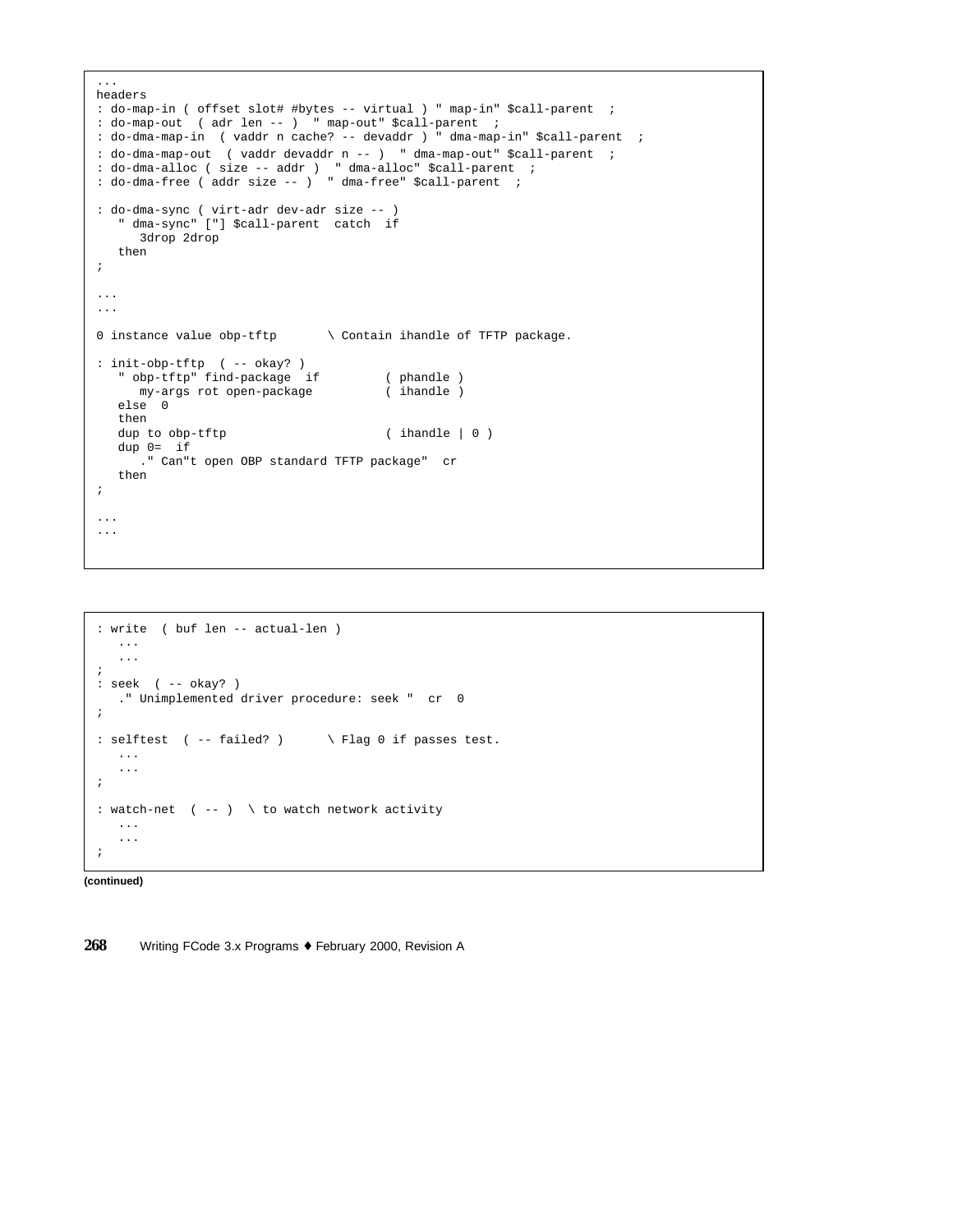```
: close ( -- )
  ...
   ...
  obp-tftp ?dup if close-package then
  ...
  ...
;
: open ( -- okay? ) \ return true on successful open
  ...
   ...
init-obp-tftp 0= if close false exit then
  true
;
: load ( adr -- len )
   " load" obp-tftp $call-method
;
end0
```
PCI FCode Driver Example **269**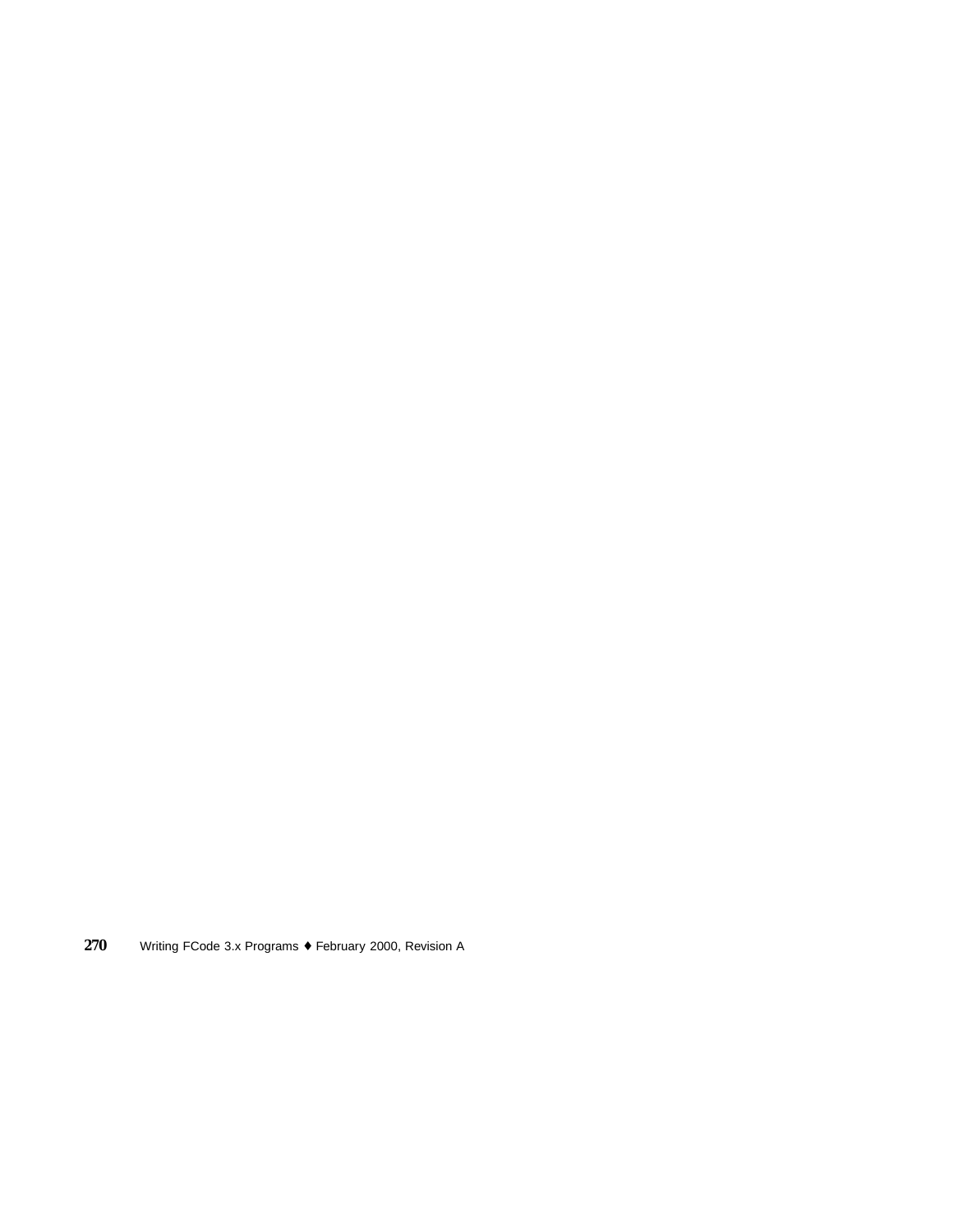# FCode Dictionary

This dictionary describes all of the FCodes defined by *IEEE Standard 1275-1994 Standard for Boot Firmware* and supported in the 3.x tokenizer. This dictionary includes the pre-defined FCode words that you can use as part of FCode source code programs. It also includes tokenizer directives and macros. Appendix A, contains a command summary, with words grouped by function.

The words are listed alphabetically in this chapter, sorted by the first alphabetic character in the word's name. For example, the words mod and \*/mod are adjacent to each other. Words having no alphabetic characters in their names are placed at the beginning of the chapter in ASCII order.

The boot PROM and tokenizer are case-insensitive (all Forth words are converted to lowercase internally). The only exceptions are literal text, such as text inside " strings and text arguments to the ascii command, which are left in the original form. In general, you may use either uppercase or lowercase. By convention, OpenBoot drivers are written in lowercase.

Defining words create a header by calling external-token, named-token, or new-token. See the definitions of these words for more details.

# Special Characters

All FCode byte values listed in this chapter are in hexadecimal.

! Stack: (x a-addr -- )Code: 72

**271**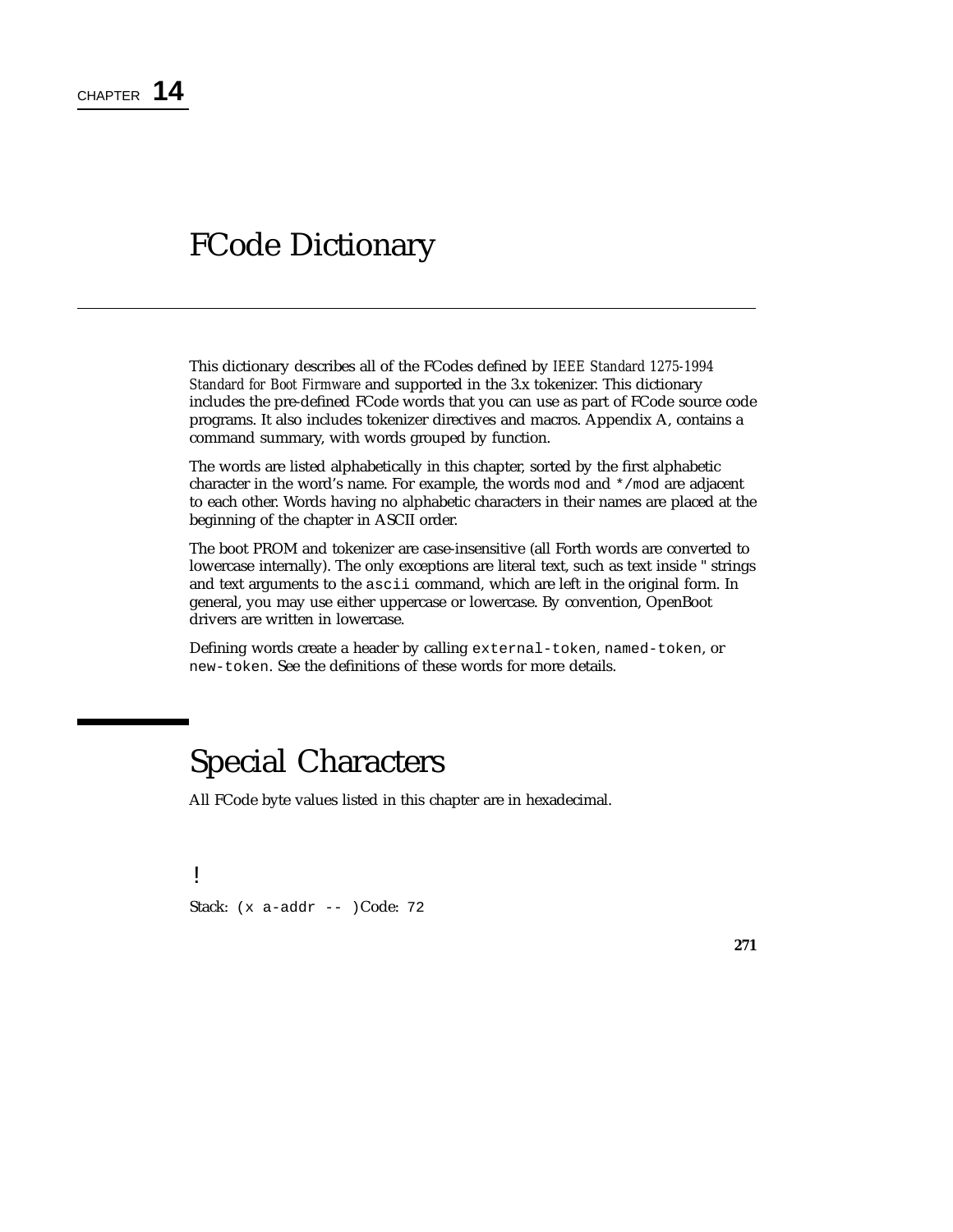''

Stack:  $(x \text{ a-addr } -- \text{ )Code:}$  12 len xx xx  $xx \text{ ...}$ 

Gathers the immediately following text string or hex data until reaching the terminator "<whitespace>.

At execution time, the address and length of the string is left on the stack. For example:

" SUNW,new-model" encode-string " model" property

You can embed control characters and 8-bit binary numbers in strings. This is similar in principle to the  $\ln$  convention in C, but syntactically tuned for Forth. This feature applies to the string arguments of the words " and ."

The escape character is '"'. Here is the list of escape sequences:

| <b>Syntax</b>    | <b>Function</b> |
|------------------|-----------------|
| $\mathbf{u}$ and | quote (")       |
| $\,^{\rm n}$ n   | newline         |
| "r               | carriage return |
| "t               | tab             |
| "f               | formfeed        |
| "1               | linefeed        |
| "b               | backspace       |
| $"$ !            | bell            |

**TABLE 14–1** Escape Sequences in Text Strings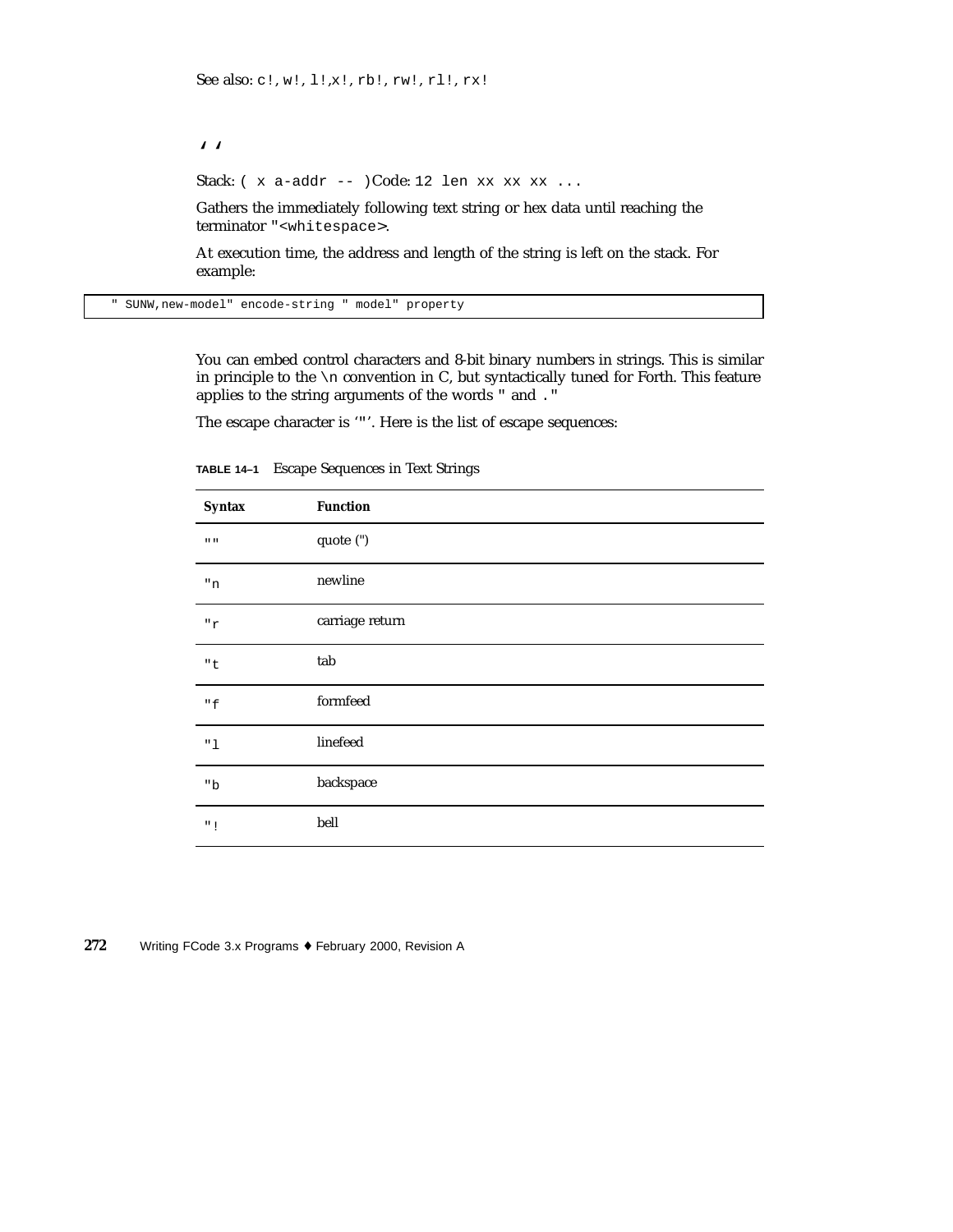**TABLE 14–1** Escape Sequences in Text Strings *(continued)*

| <b>Syntax</b>  | <b>Function</b>                                                                                    |
|----------------|----------------------------------------------------------------------------------------------------|
| $" \uparrow x$ | control x, where x is any printable character                                                      |
| " (hh hh)      | Sequence of bytes, one byte for each pair of hex digits hh. Non-hex<br>characters will be ignored. |

" followed by any other printable character not mentioned above is equivalent to that character.

"( means to start parsing pairs of hexadecimal digits as one or more 8-bit characters in the range 0x00 through 0xFF, delimited by a trailing )and ignoring non-hexadecimal digits between pairs of hexadecimal digits. Both uppercase and lowercase hexadecimal digits are recognized. Since non-hex characters (such as space or comma) are ignored between "( <space> and <space> ), these characters make useful delimiters.

Any characters thus recognized are appended to any previous text in the string being assembled. After the )is recognized, text assembly continues until a trailing "<whitespace>.

For example:

|  |  | " This is "(01 32,8e)abc"nA test xyzzy "!"! abcdefg""hijk"^bl" |  |                |                               |  |
|--|--|----------------------------------------------------------------|--|----------------|-------------------------------|--|
|  |  |                                                                |  | $\overline{a}$ | $\overline{A}$ $\overline{A}$ |  |

^ ^ ^ ^ ^ 3 bytes newline 2 be

**Note -** The use of "n for line breaks is discouraged. The preferred method is to use cr, rather than embedding the line break character inside a string. Using cr results in more accurate display formatting, because Forth updates its internal line counter when cr is executed.

When " is used outside a colon definition, only two interpreted strings of up to 80 characters each can be assembled concurrently. This limitation does not apply in colon definitions.

See also: b(")

#### #

Stack: ( ud1 -- ud2 )Code: C7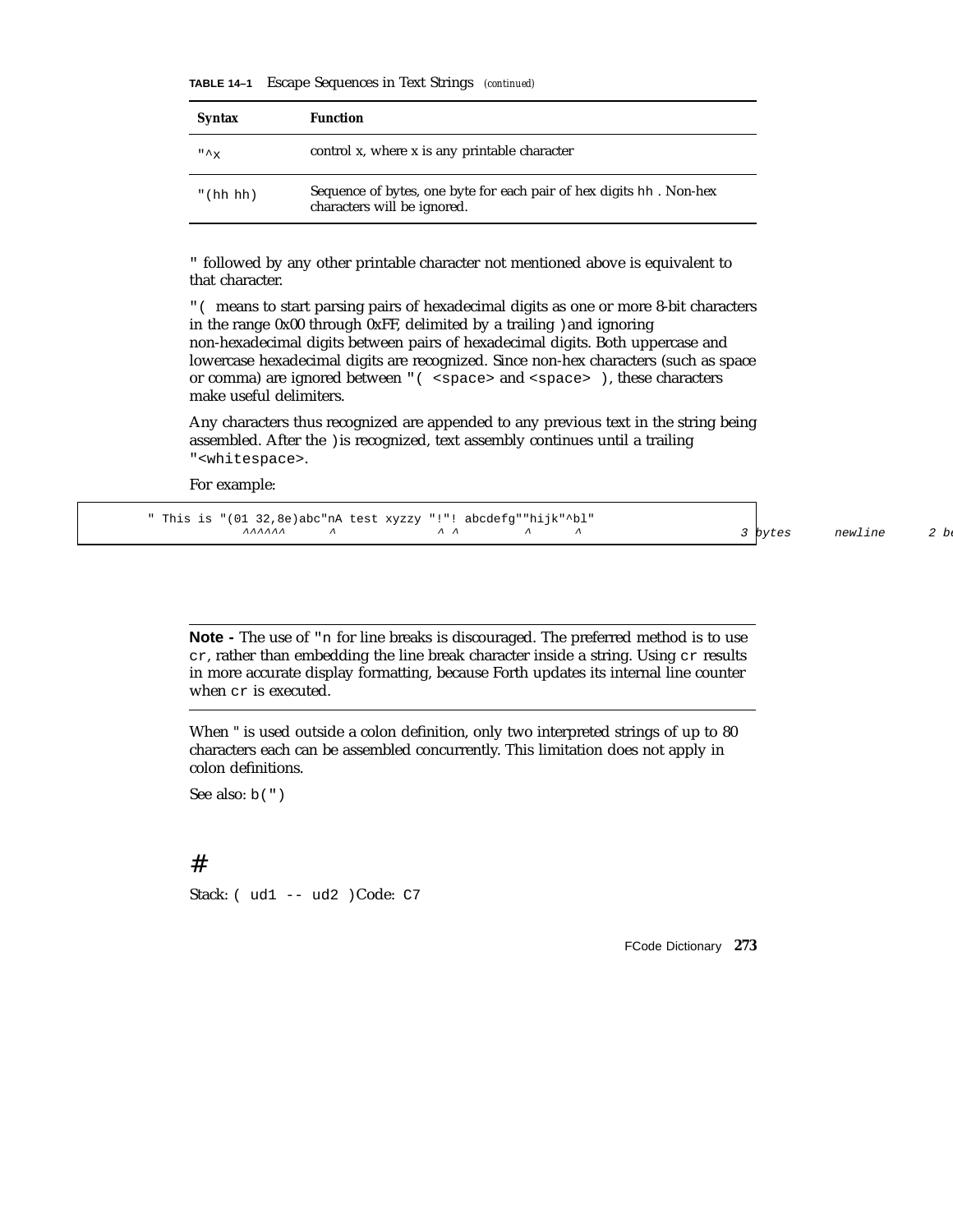Converts a digit *ud1* in pictured numeric output conversion. Typically used between <# and #>.

See also: fcode-version3

## #>

'

Stack: ( ud -- str len )Code: C9

Ends pictured numeric output conversion. *str* is the address of the resulting output array. *len* is the number of characters in the output array. *str* and *len* together are suitable for type. See (.) and (u.) for typical usages.

See also: fcode-version3

Stack: ( "name ( -- xt )Code: '' 11 FCode (name) Generates: b(')

Returns the execution token (*xt*) of the word immediately following " in the input stream. " should only be used *outside* of definitions. See b("), ["] for more details. For example:

defer opt-word ( -- ) " noop is opt-word

## ( Stack:  $(- - )$ Code: none

Causes the compiler/interpreter to ignore subsequent text after the "( " up to a delimiting ")". Note that a space is required after the  $\Lambda$ . Although either  $\Lambda$  or  $\Lambda$  may be used equally well for documentation, the common convention is to use ( …) for stack comments and  $\backslash$  ... for all other text comments and documentation.

For example:

: 4drop ( a b c d -- ) 2drop ( a b ) 2drop ( ) ;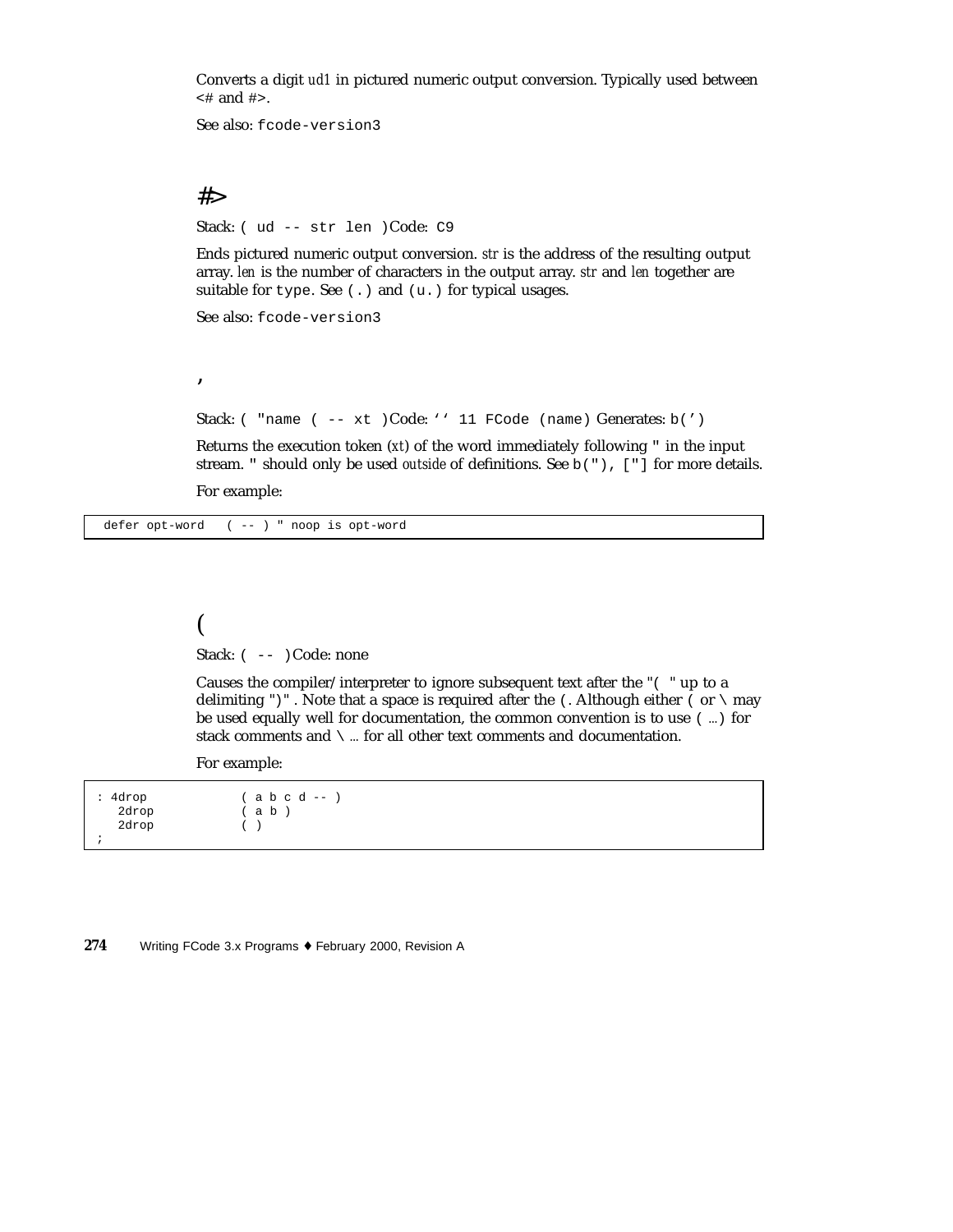Stack: ( n -- str len )Code: 47 2D 96 9A 49 98 97 Generates: dup abs <# u#s swap sign u#>

Converts a number into a text string according to the value in base. This is the numeric conversion primitive, used to implement display words such as "." If *n* is negative, the first character in the array will be a minus (-) sign.

For example:

(.)

```
" CPU boot: show-version ( -- )
  .rom version is " base @ d# 16 base ! ( old-base )
  firmware-version ( old-base version )
  lwsplit (.) type ascii . emit .h cr base ! ( )
```
\*

Stack: ( nu1 nu2 -- prod )Code: 20

prod is the arithmetic product of nu1 times nu2. If the result cannot be represented in one stack entry, the least significant bits are kept.

#### \*/

Stack: ( n1 n2 n3 -- quot )Code: 30 20 31 21 Calculates *n1\*n2/n3*.

#### $+$

Stack: ( nu1 nu2 -- sum )Code: 1E

*sum* is the arithmetic sum of *nu1* plus *nu2*.

### $+!$

Stack: ( nu a-addr -- )Code: 6C

*nu* is added to the value stored at a-addr. This sum replaces the original value at *a-addr*. *a-addr* must be aligned as given by variable.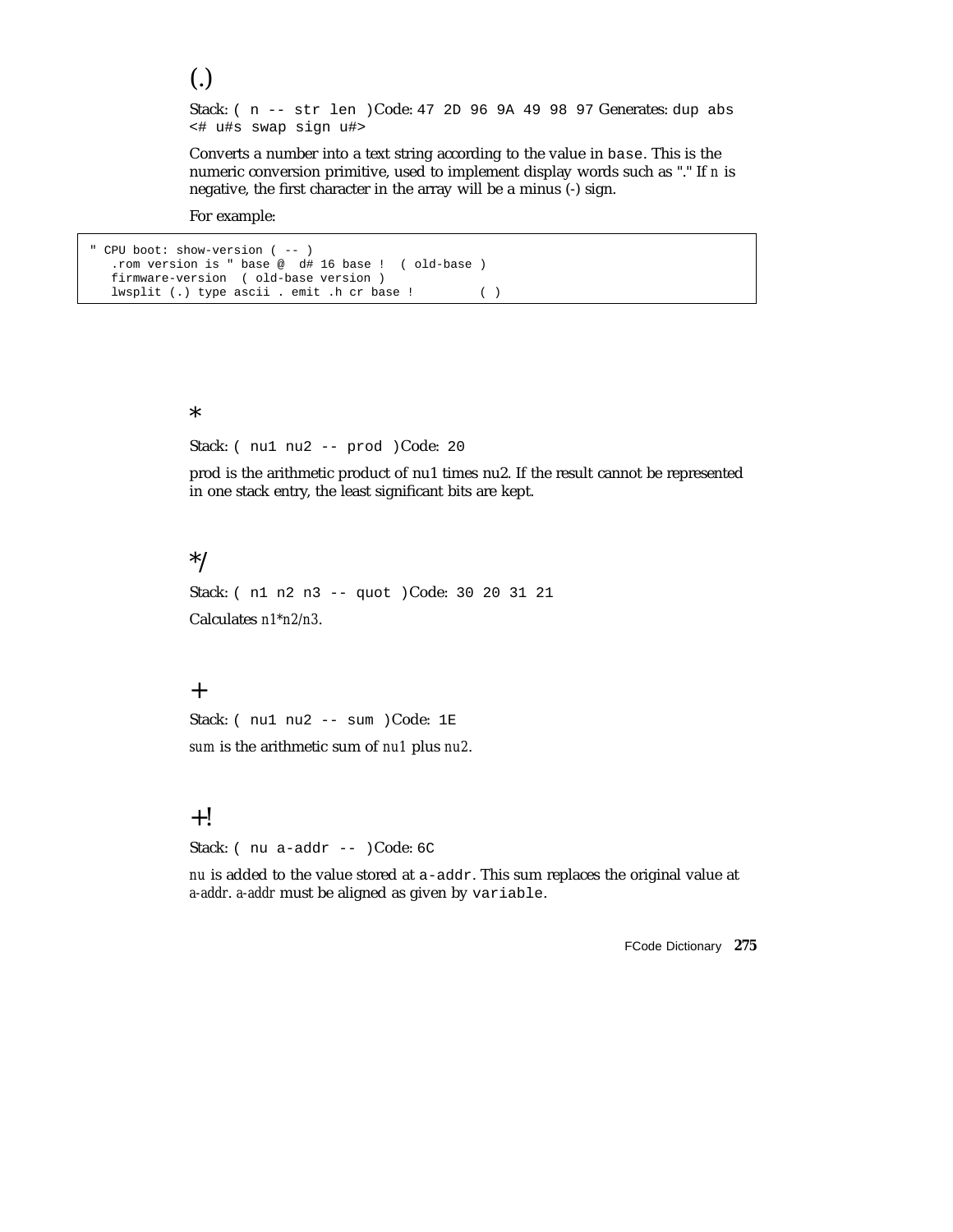Stack:  $(x - - )Code: D3$ 

Reserves one cell of storage in data-space and stores *x* in the cell.The data space pointer must be aligned prior to the execution of ,.

For example, to create an array containing integers 40004000 23 45 6734:

create my-array 40004000 , 23 , 45 , 6734 ,

,

-

.

Stack: ( nu1 nu2 -- diff )Code: 1F

*diff* is the result of subtracting *nu1* minus *nu2*.

Stack: ( nu -- )Code: 9D

Displays the absolute value of *nu* in a free field format with a leading minus sign if *nu* is negative, and a trailing space.

If the base is hexadecimal, . displays the number in unsigned format, since signed hex display is hardly ever wanted. Use s. to display signed hex numbers.

See also: s.

 $^{\prime\prime}$ 

Stack: ( [text<">] -- )Code: 12 len xx xx ... 90 Generates: b('') len text type

This word compiles a text string, delimited by "<whitespace> e.g. ." hello world" .

At execution time, the string is displayed. This word is equivalent to using " text" type .

." is normally used only in a definition. The text string will be displayed later when that definition is called. You may wish to follow it with cr to flush out the text buffer immediately. Use . ( for any printing to be done immediately.

See also: ", .(, tokenizer[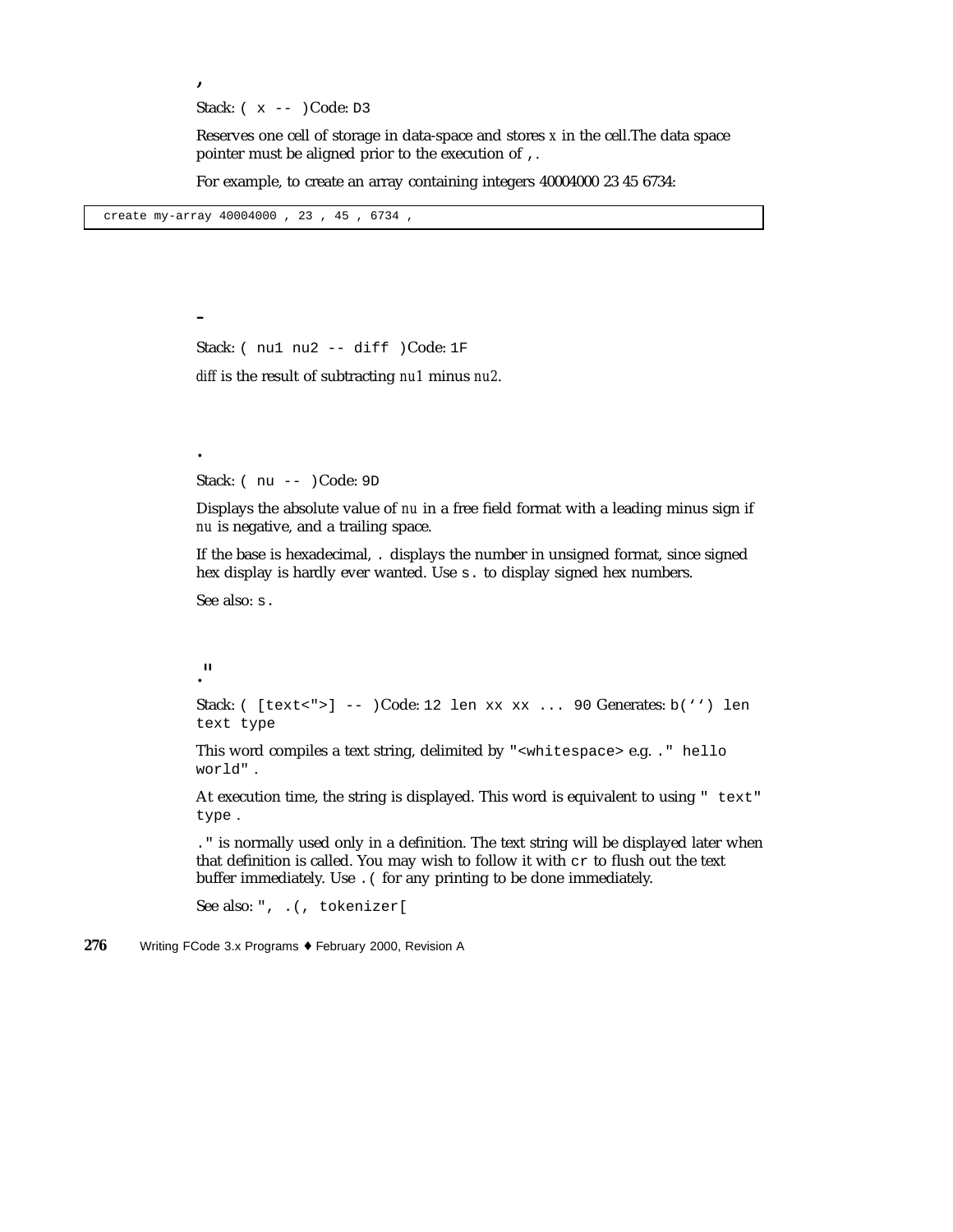```
.(
Stack: ( [text<)>] -- )12 Code: 12 len xx xx ... 90
Gathers a text string, delimited by ), to be immediately displayed.
```
For example:

.( hello world)

This word is equivalent to: " text" type

Use . ( to print out text immediately. (You may wish to follow it with a  $cr$  to flush out the text buffer immediately.) .( may be called either inside or outside of definitions; the text is immediately displayed in either case.

Note that during FCode interpretation the string will typically be printed on serial port A, since any frame buffer present may not yet be activated when devicess are being probed. Use ." for any printing to be done when new words are later executed.

```
See also: .", tokenizer[
```
### /

:

Stack: ( n1 n2 -- quot )Code: 21

Returns *n1* divided by *n2*. An error condition results if the divisor (*n2*) is zero. See also: /mod

```
Stack: ( "new-name< >" -- colon-sys )(E: ... -- ??? )Code: (header)
B7 Generates: new-token|named-token|external-token b(:)
```
Begins a new definition, terminated by ; Used in the form:

: my-newname … ;

Later usage of my-newname is equivalent to usage of the contents of the definition.

See named-token, new-token, and external-token for more information on header formats.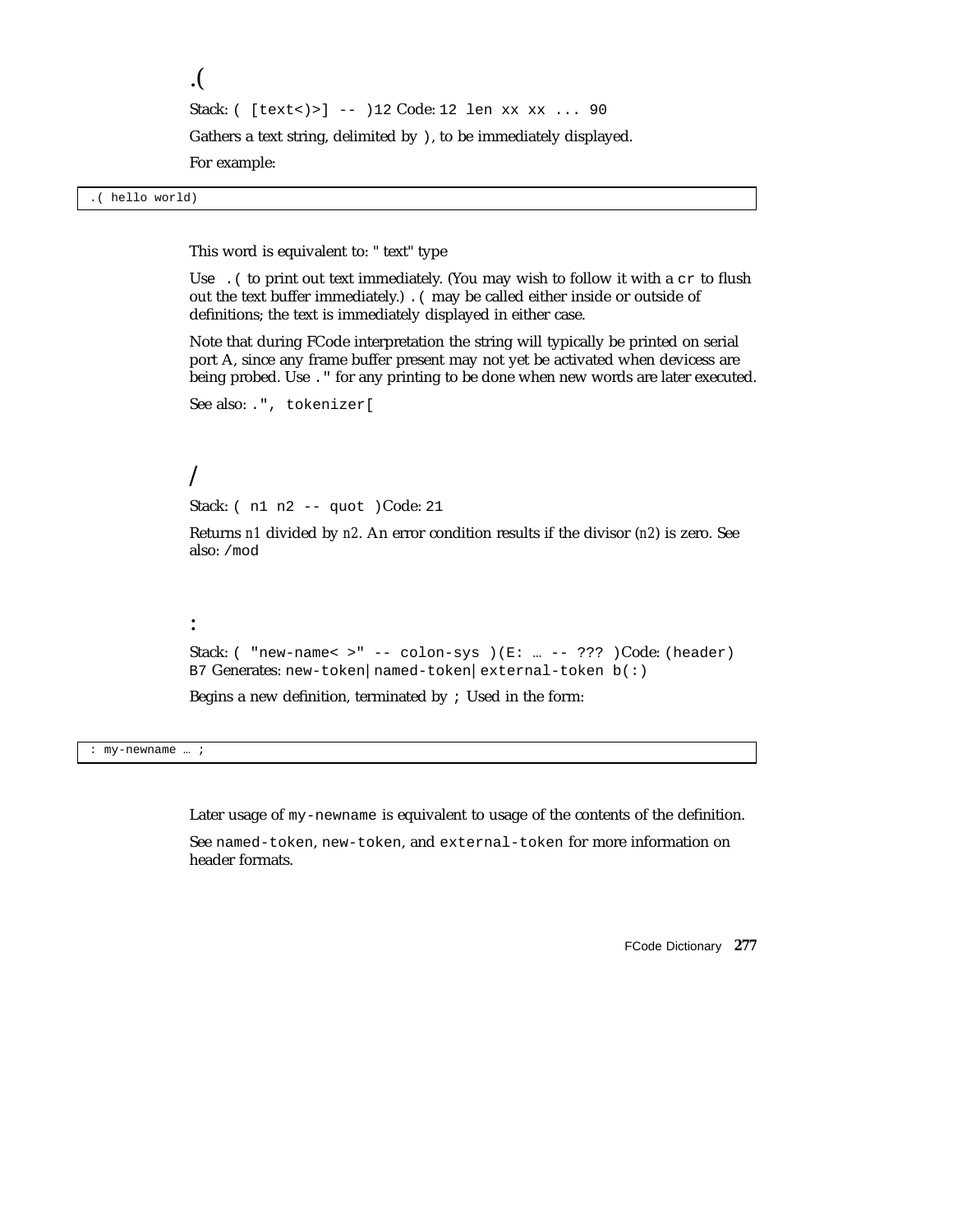; Stack: ( colon-sys -- )Code: C2 Generates: b(;) Ends the compilation of a colon definition. See also: :

#### $\overline{<}$

Stack: ( n1 n2 -- less\_than? )Code: 3A

*less\_than*? is true if *n1* is less than *n2*. *n1* and *n2* are signed integers.

### <#

Stack: ( -- )Code: 96

Initializes pictured numeric output conversion. You can use the words:

<# # #s hold sign #>

to specify the conversion of a number into an ASCII character string stored in right-to-left order. See (.) and (u.) for example usages.

#### $<<$

Stack: ( x1 u -- x2 )Code: 27 Generates: lshift

*x2* is the result of logically left shifting *x1* by *u* places. Zeroes are shifted into the least-significant bits. Synonymous with lshift.

For example:

```
: bljoin ( byte.low byte.lowmid byte.highmid byte.high -- l )
  8 < + 8 < + 8 < +;
```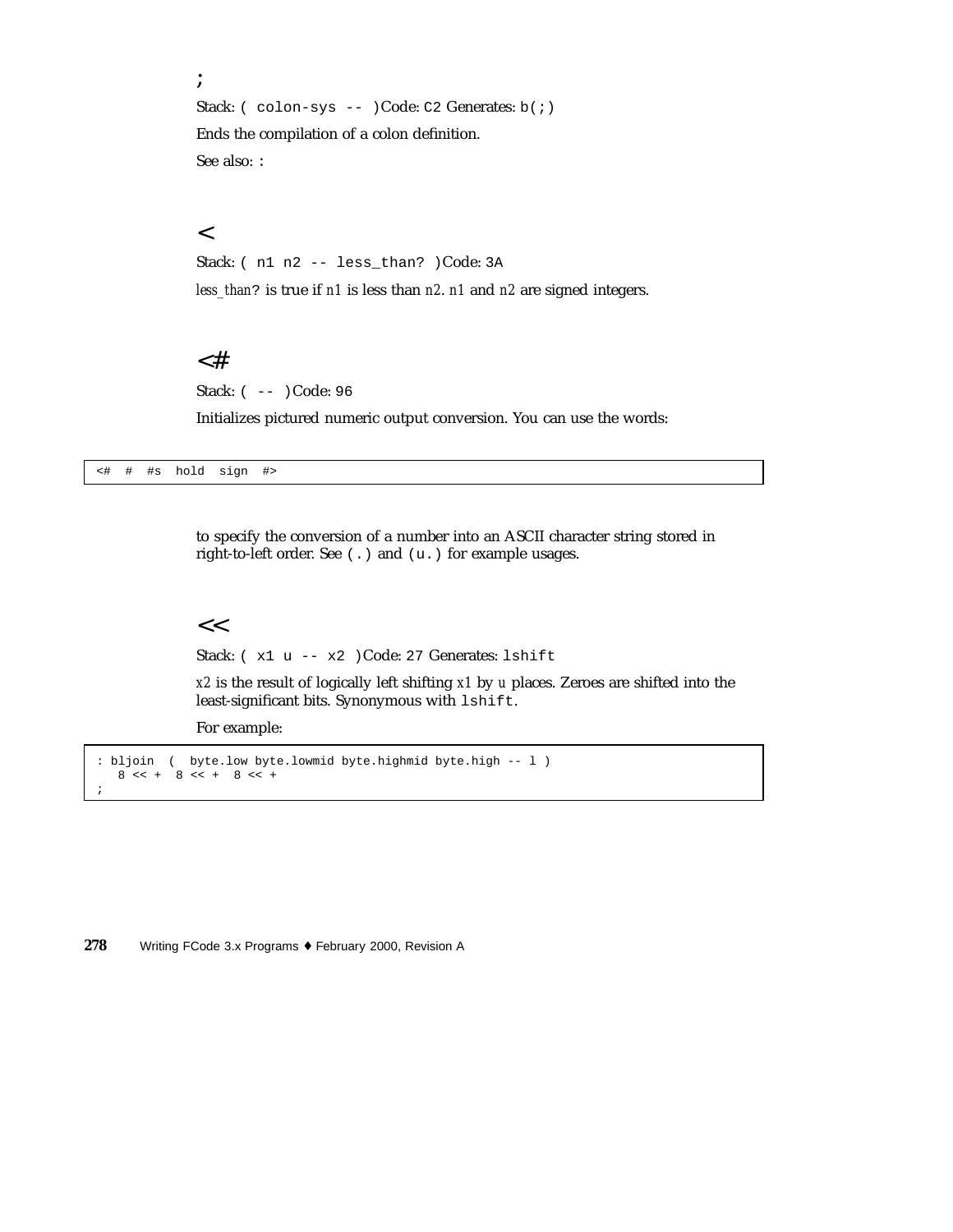#### $\leq$

Stack: ( n1 n2 -- less\_than\_or\_equal? )Code: 43

*less\_than\_or\_equal*? is true if *n1* is less than or equal to *n2*. *n1* and *n2* are signed integers.

#### $\lt$

Stack: ( x1 x2 -- not\_equal? )Code: 3D

*not\_equal*? is true if *x1* is not equal to *x2*. *x1* and *x2* are signed integers.

#### =

Stack: ( x1 x2 -- equal? )Code: 3C *equal*? is true if *x1* is equal to *x2*. *x1* and *x2* are signed integers.

#### $\geq$

Stack: ( n1 n2 -- greater\_than? )Code: 3B

*greater\_than*? is true if *n1* is greater than *n2*. *n1* and *n2* are signed integers.

#### $>=$

Stack: ( n1 n2 -- greater\_than\_or\_equal? )Code: 42

*greater\_than\_or\_equal*? is true if *n1* is greater than or equal to *n2*. *n1* and *n2* are signed integers.

#### >>

Stack: ( x1 u -- x2 )Code: 28 Generates: rshift

*x2* is the result of logically right shifting *x1* by *u* places. Zeroes are shifted into the most-significant bits. Use >>a for signed shifting. Synonym for rshift.

For example:

```
: wbsplit ( w -- b.low b.high )
  dup h# ff and swap 8 >>
```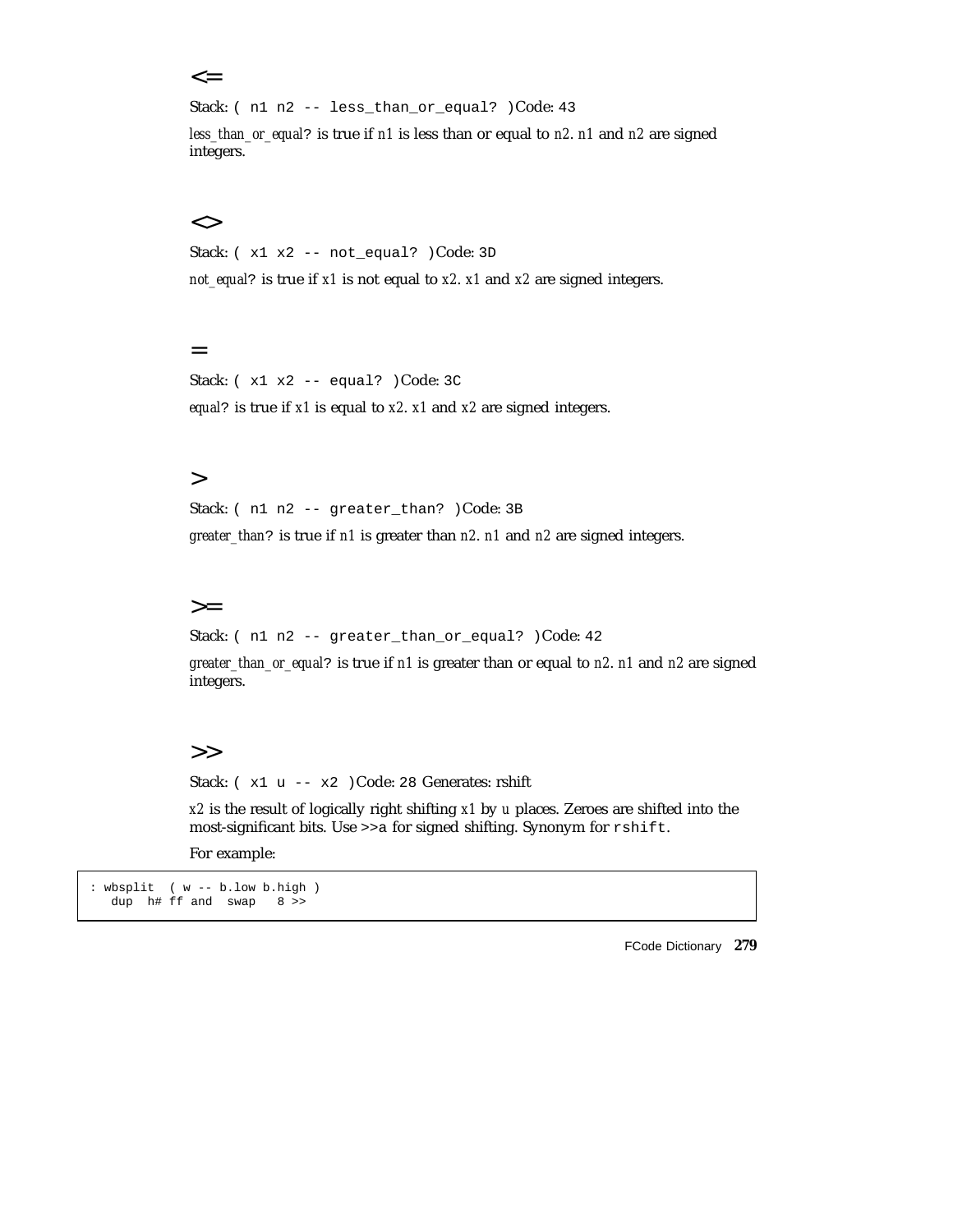;

## ?

Stack: ( a-addr -- )Code: 6D 9D Generates: @.

Fetches and prints the value at the given address. A standard Forth word, primarily used interactively.

#### @

Stack: ( a-addr -- x )Code: 6D

*x* is the value stored at *a-addr*. *a-addr* must be aligned as given by variable.

See also: c@, w@, l@, rb@, rw@, rl@

## [

Stack:  $(- - )$ Code: none

Enter interpretation state.

## ["]

Stack: ( [old-name< >] -- xt )Code: 11 FCode Generates: b(") old-FCode#

" or ["] is used to generate the execution token (*xt*) of the word immediately following the " or ["].

" should only be used outside definitions; ["] may be used either inside or outside definitions. Examples shown usually use ["], since it will always generate the intended result:

: my-probe … ["] my-install is-install … ;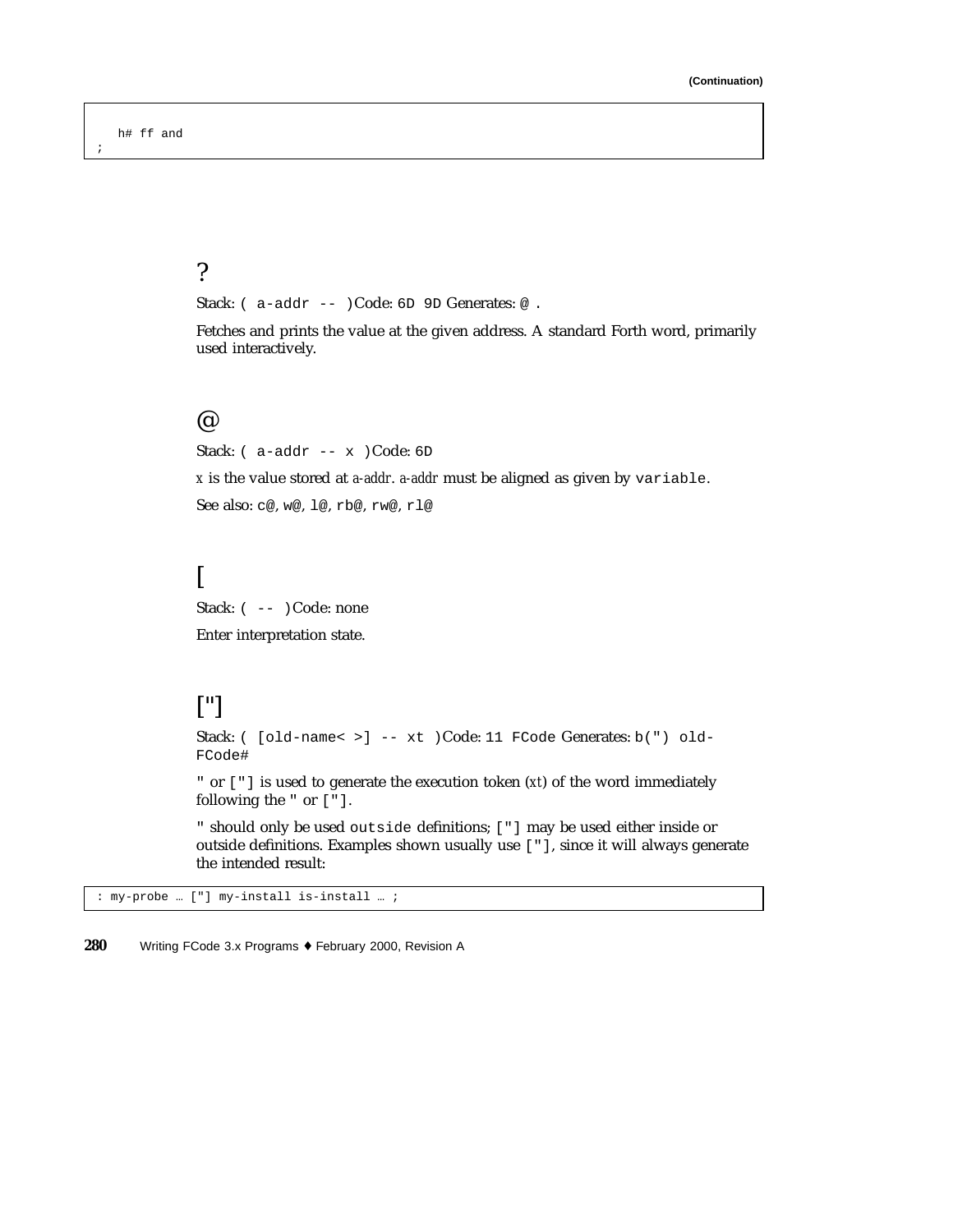["] my-install is-install

In normal Forth, " may be used in definitions for the creation of language extensions, but such usage is not applicable to FCode programs.

#### $\setminus$

Stack: ( [rest-of-line<eol> -- )Code: none

Causes the compiler/interpreter to ignore the rest of the input line after the  $\setminus \cdot \setminus$  can occur anywhere on an input line. Note that a space must be present after  $\setminus$ .

For example:

0 value his-ihandle \ place to save someone"s ihandle

See also: (, (s

] Stack:  $(- - )$  Code: none Enter compilation state.

# Numerical Characters

### 0

Stack: ( -- 0 )Code: A5

Leaves the value 0 on the stack. The only numbers that are not encoded using  $b(lit)$  are the values -1, 0, 1, 2, or 3. Because these numbers occur so frequently, they are assigned individual FCodes to save space.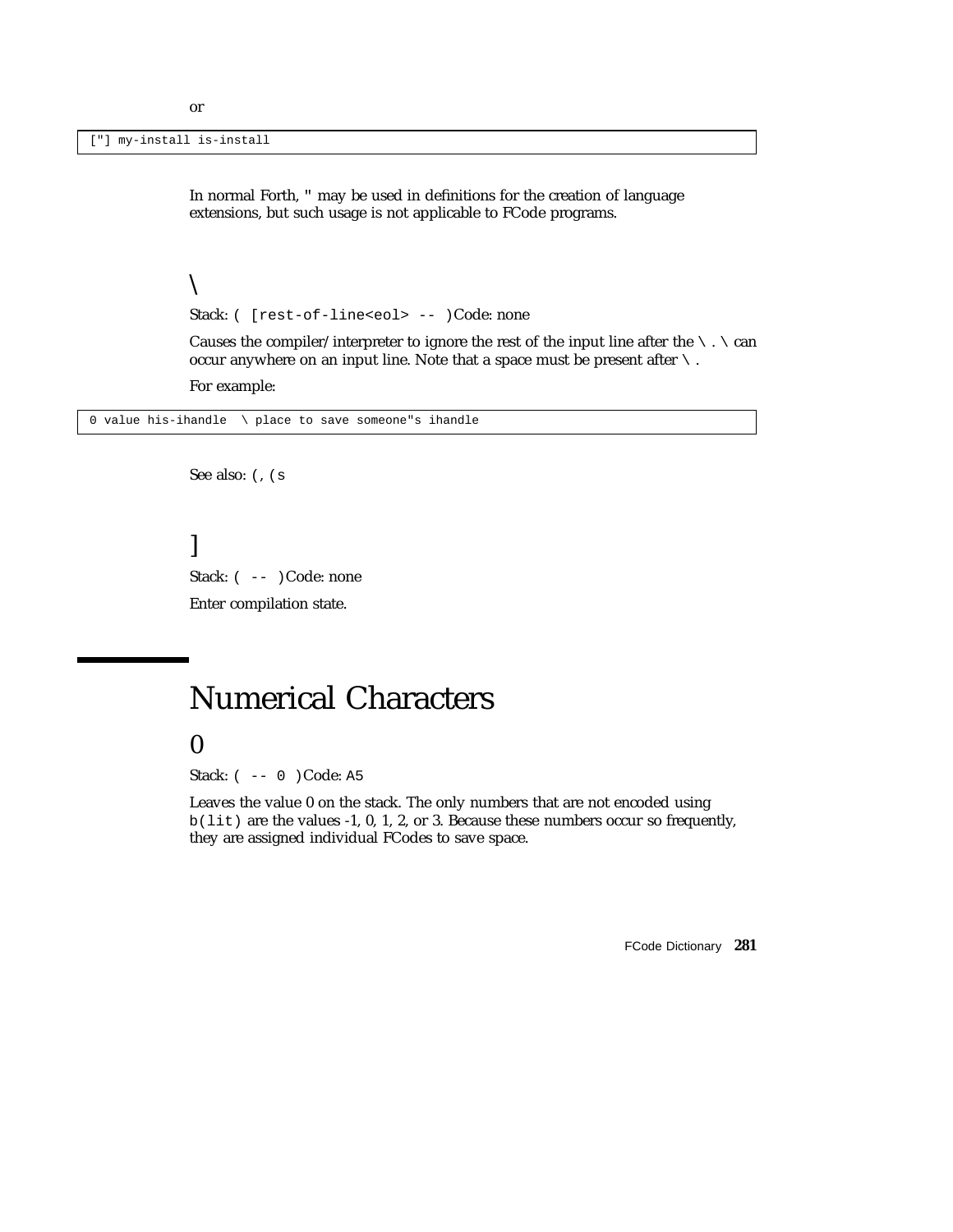### $0<$

Stack: ( n -- less\_than\_0? )Code: 36 *less\_than\_0*? is true if *n* is less than zero (negative).

## $0 < =$

Stack: ( n -- less\_than\_or\_equal\_to\_0? )Code: 37 *less\_than\_or\_equal\_to\_0*? is true if *n* is less than or equal to zero.

## $0 < \gt$

Stack: ( n -- not\_equal\_to\_0? )Code: 35 *not\_equal\_to\_0*? is true if *n* is not zero.

## $0=$

Stack: ( n -- equal\_to\_0? )Code: 34 *equal\_to\_0*? is true if *n* is zero. This word will invert any flag.

## $0>$

Stack: ( n -- greater\_than\_0? )Code: 38 *greater\_than\_0*? is true if n is greater than zero.

### $0>=$

Stack: ( n -- greater\_than\_or\_equal\_to\_0? )Code: 39 *greater\_than\_or\_equal\_to\_0*? is true if *n* is greater than or equal to zero.

## 1

Stack: ( -- 1 ) Code: A6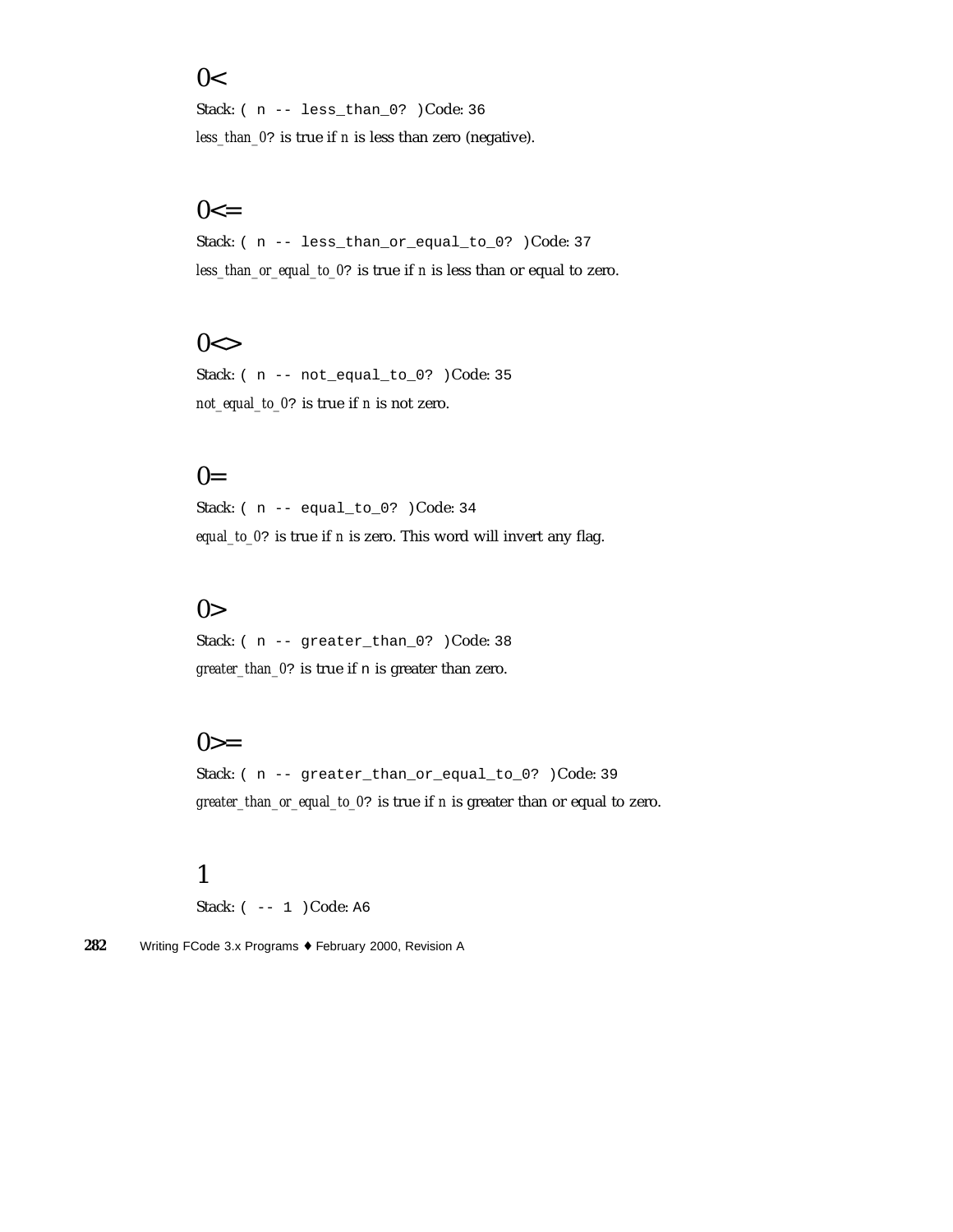Leaves the value 1 on the stack. The only numbers that are not encoded using b(lit) are the values -1, 0, 1, 2, or 3. Because these numbers occur so frequently, these values are assigned individual FCodes to save space.

### $1+$

Stack: ( nu1 -- nu2 )Code: A6 1EGenerates: 1 + *nu2* is the result of adding 1 to *nu1*.

## 1-

Stack: (nu1 -- nu2 )Code: A6 1F Generates: 1 *nu2* is the result of subtracting 1 from *nu1*.

### -1

Stack: ( -- -1 ) Code: A4

Leaves the value -1 on the stack. The only numbers that are not encoded using b(lit) are the values -1, 0, 1, 2, or 3. Because these numbers occur so frequently, these values are assigned individual FCodes to save space.

## 2

Stack: ( -- 2 )Code: A7

Leaves the value 2 on the stack. The only numbers that are not encoded using b(lit) are the values -1, 0, 1, 2, or 3. Because these numbers occur so frequently, these values are assigned individual FCodes to save space.

## 2!

Stack: ( x1 x2 a-addr -- )Code: 77

*x1* and *x2* are stored in consecutive locations starting at *a-addr*. *x2* is stored at the lower address. This is equivalent to: swap over ! cell+ !.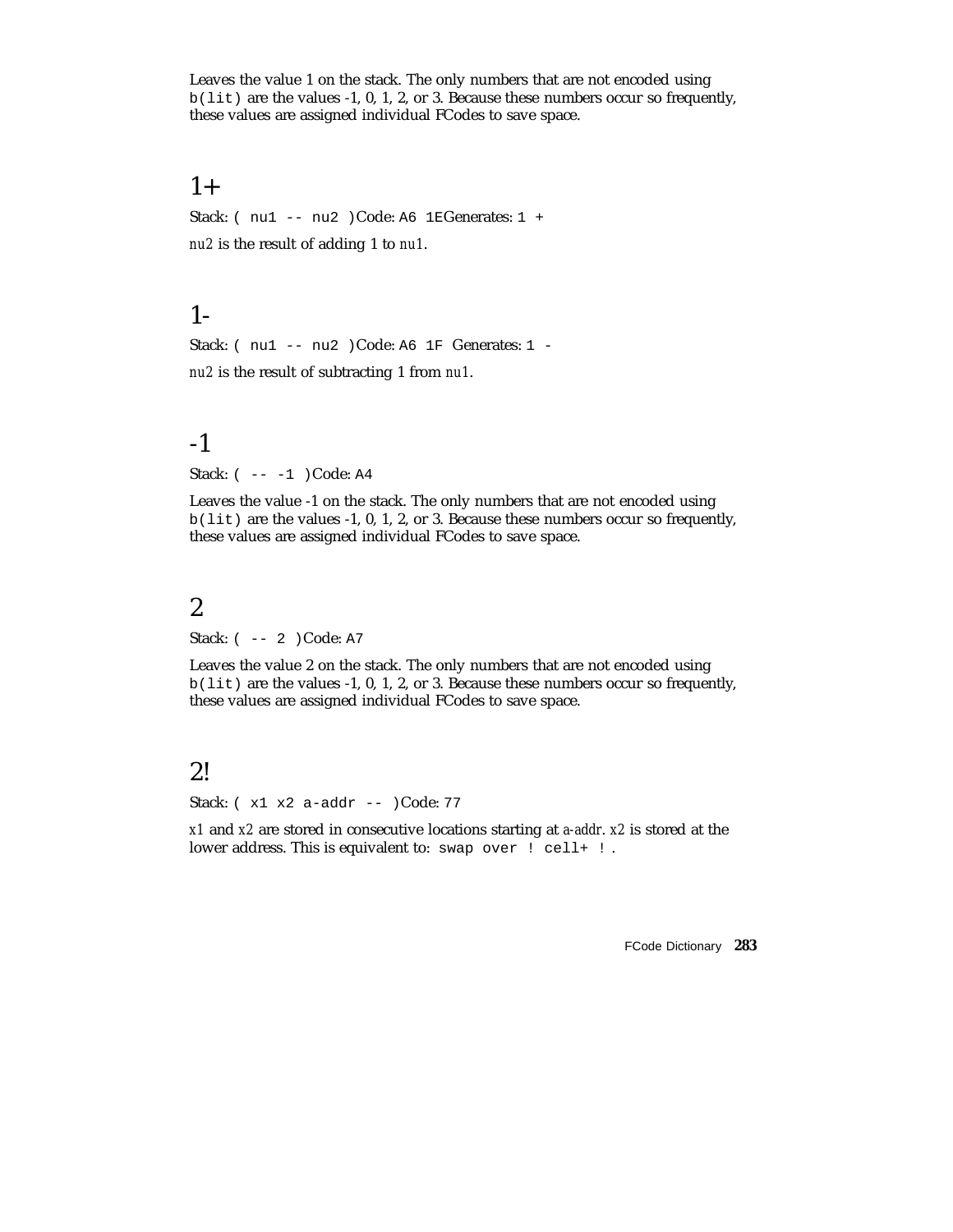#### 2\*

Stack: ( x1 -- x2 )Code: 59

*x2* is the result of shifting *x1* left one bit. A zero is shifted into the vacated bit position. This is equivalent to multiplying by 2.

### $2+$

Stack: ( nu1 -- nu2 )Code: A7 1E Generates: 2 + *nu2* is the result of adding 2 to *nu1*.

## 2-

Stack: ( nu1 -- nu2 )Code: A7 1F Generates: 2 *nu2* is the result of subtracting 2 from *nu1*.

## 2/

Stack: ( x1 -- x2 ) Code: 57

*x2* is the result of arithmetically shifting *x1* right one bit. The sign is included in the shift and remains unchanged. This is equivalent to dividing by 2.

#### 2@

Stack: ( a-addr -- x1 x2 )Code: 76

*x1* and *x2* are two numbers stored in consecutive 32-bit locations starting at *a-addr*. *x2* is the number that was stored at the lower address. This is equivalent to: dup cell+ @ swap @ .

## 3

Stack: ( -- 3 )Code: A8

Leaves the value 3 on the stack. The only numbers that are not encoded using b(lit) are the values -1, 0, 1, 2, or 3. Because these numbers occur so frequently, these values are assigned individual FCodes to save space.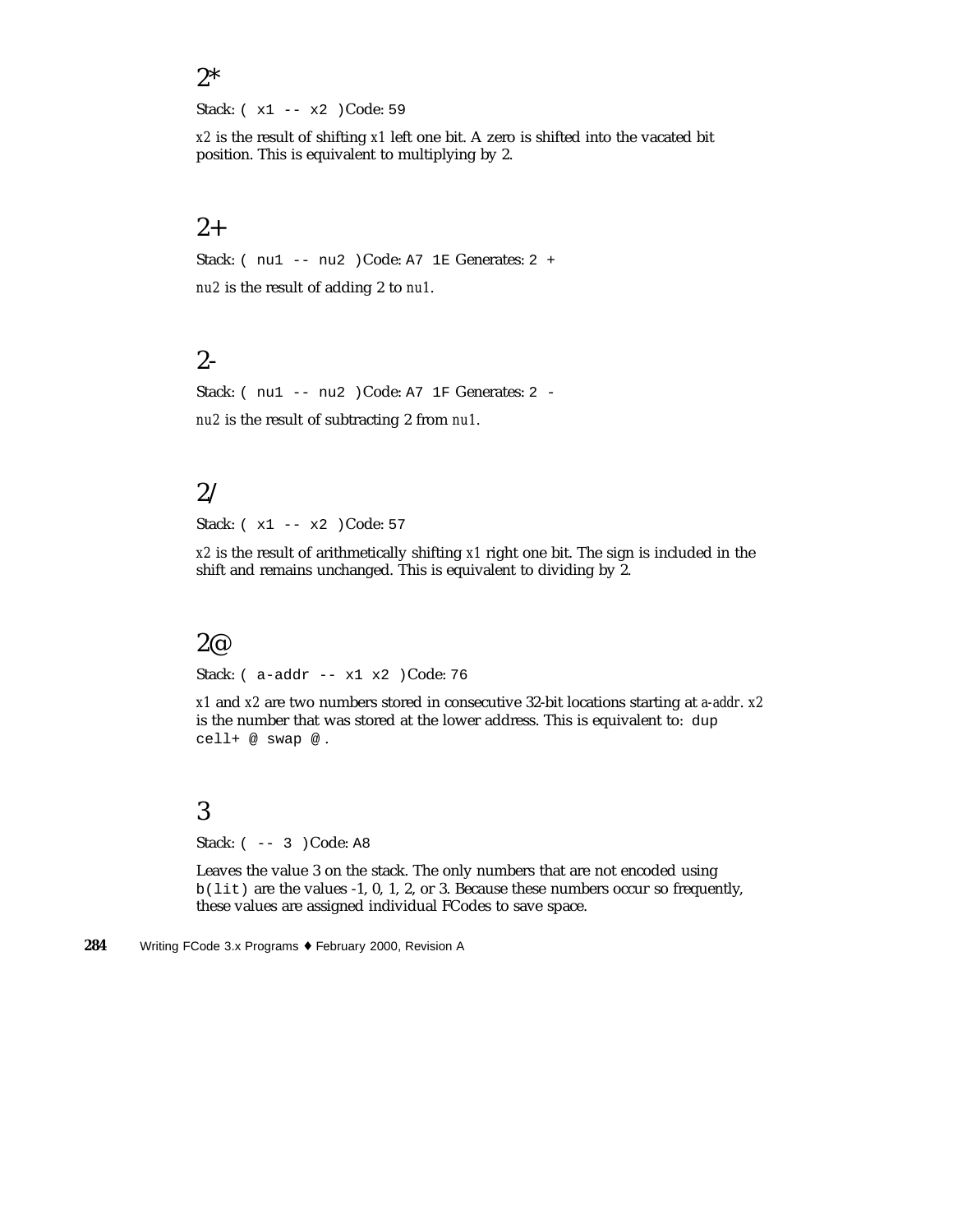# A Words

 $>>a$ 

Stack: ( x1 u -- x2 )Code: 29

*x2* is the result of arithmetically right shifting *x1* by *u* places. The sign bit of *x1* is shifted into the most-significant bits (that is, sign extend the high bit).

For example:

```
ok ffff.0000 6 >>a .h
fffffc00
ok ffff.0000 6 >> .h
3fffc00
```
## abort

Stack: ( ... -- )(R: ... -- )Code: 2 16

Aborts program execution, clearing the data and return stacks. Control returns to the ok prompt. Called after encountering fatal errors.

For example:

```
: probe-loop ( addr -- )
  begin dup l@ drop key? if abort then again
  \ generate a tight probe loop until any key is pressed.
;
```
## abs

Stack: ( n -- u )Code: 2D

*u* is the absolute value of *n*. If *n* is the maximum negative number, *u* is the same value since the maximum negative number in 2's complement notation has no positive equivalent.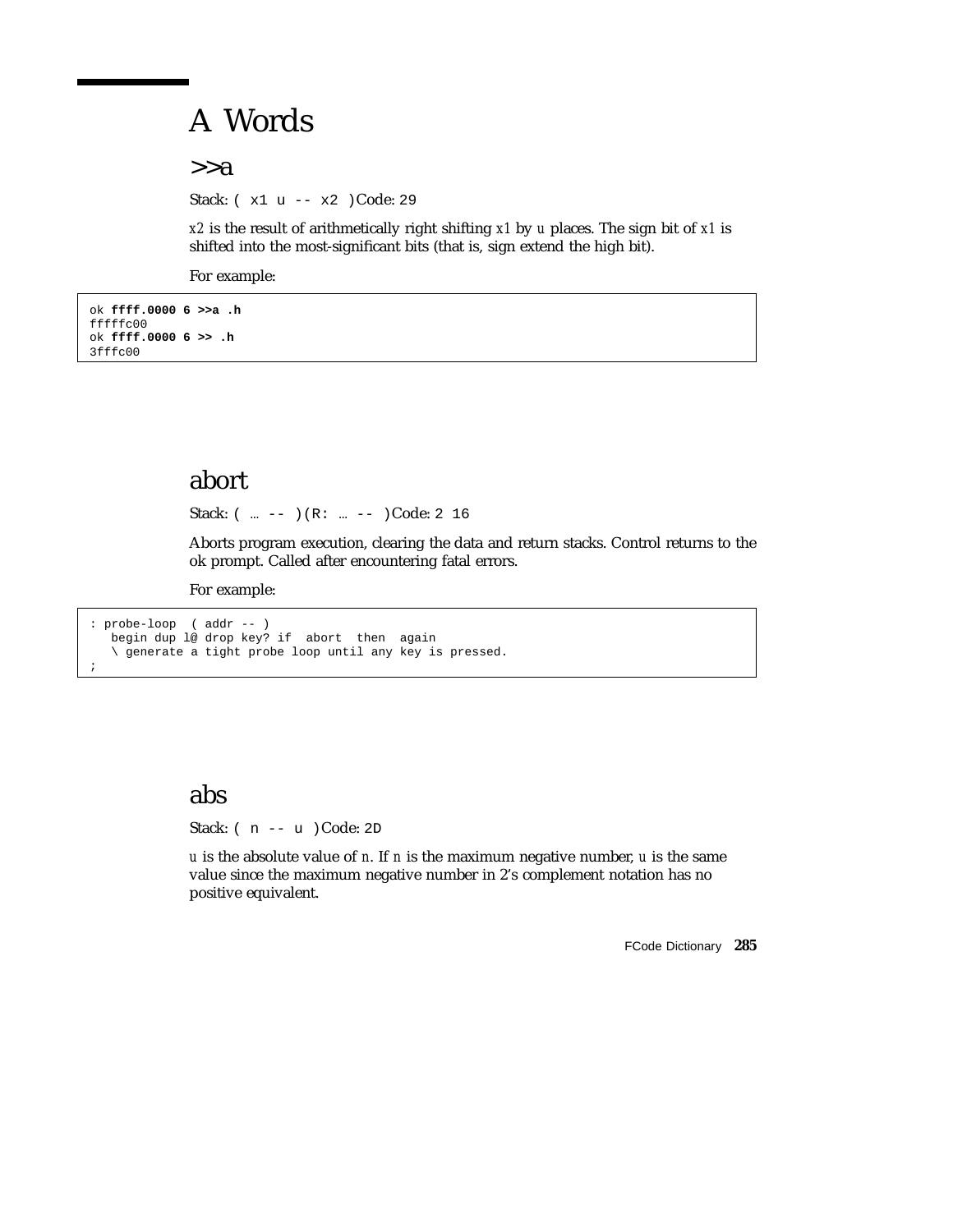### accept

Stack: ( addr len1 -- len2 )Code: 88 6D 4B 8A 88 6D 49 88 72Generates: span @ -rot expect span @ swap span !

Get an edited input line, storing it at *addr*.

## again

Stack: ( C: dest-sys -- ) ( -- )Code: 13 Generates: bbranch - offset

Used in the form begin…again to generate an infinite loop. Use a keyboard abort, or abort or exit, to terminate such a loop. Use this word with caution!

For example:

```
: probe-loop ( addr -- )
  \ generate a tight probe loop until any key is pressed.
  begin dup l@ drop key? if abort then again
;
```
See also: repeat, until, while

## alarm

Stack: ( xt n -- )Code: 2 13

Arranges to execute the package method *xt* at periodic intervals of *n* milliseconds (to the best accuracy possible). If *n* is 0, stop the periodic execution of *xt* in the current instance context (leaving unaffected any periodic execution of *xt* that was established in a different instance).

*xt* is the execution token, as returned by ["]. Each time the method is called, the current instance will be set to the same as the current instance at the time that alarm was executed and the current instance will then be restored to its previous value afterwards.

*xt* must be the execution token of a method which neither expects stack arguments nor leaves stack results, that is, whose stack diagram is  $($  --  $)$ .

A common use of alarm would be to implement a console input device's polling function. For example: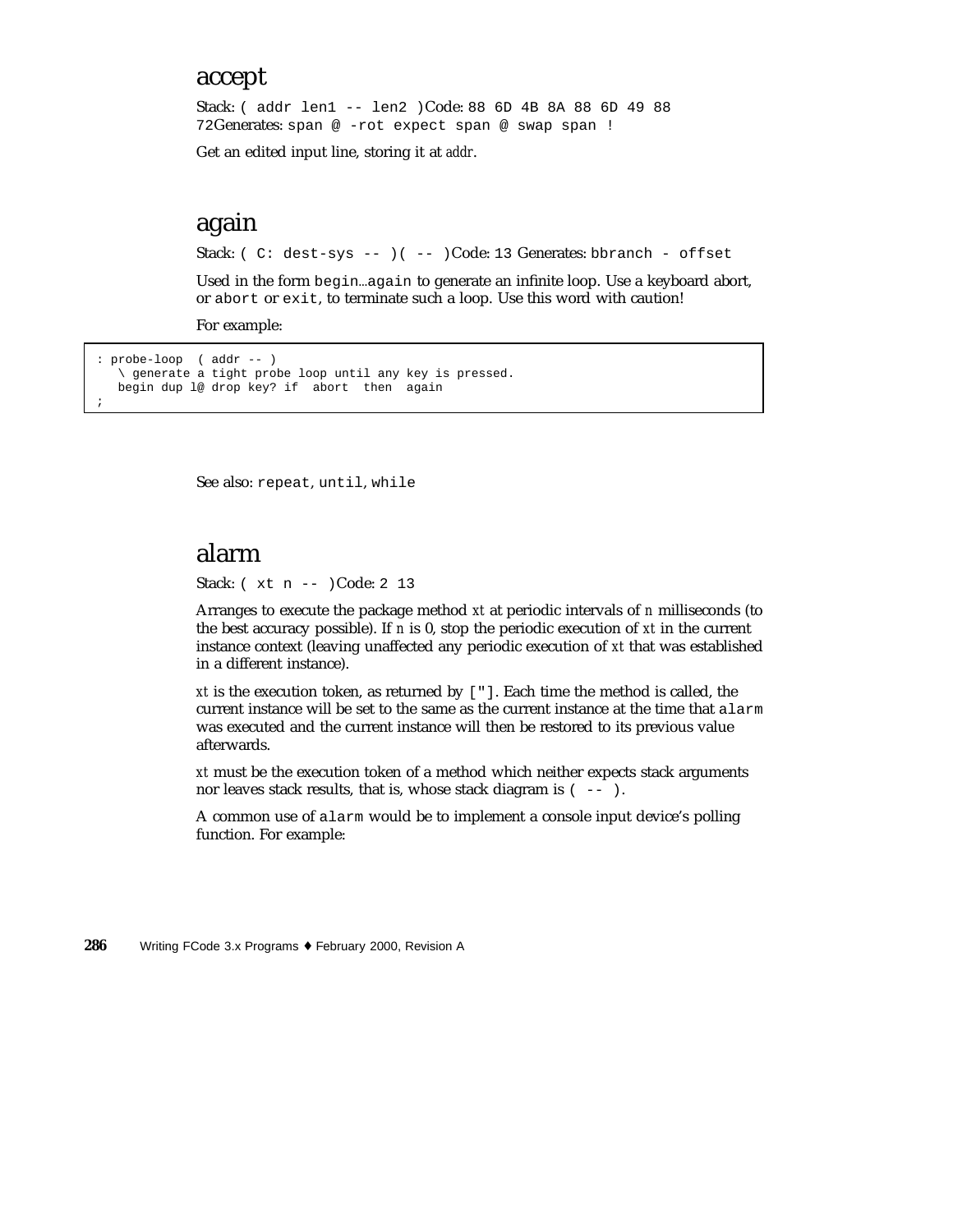## alias

Stack: ( "new-name< >old-name< >" -- )Code: none

alias creates a new name, with the exact behavior of some other existing name. The new name can then be used interchangeably with the old name and have the same effect.

The tokenizer does *not* generate any FCode for an alias command, but instead simply updates its own lookup table of existing words. Any occurrence of *new-name* causes the assigned FCode value of *old-name* to be generated. One implication is that *new-name* will not appear in the OpenBoot dictionary after the FCode program is compiled. If this behavior is undesirable, use a colon definition instead.

If the original FCode source text is downloaded and interpreted directly, without being tokenized or detokenized, then any new alias words *will* show up and be usable directly.

For example:

alias pkg-prop get-package-property

## align

Stack:  $(- - )$  Code: none

Allocates dictionary bytes as necessary to leave the top of the dictionary variable aligned.

## aligned

Stack:  $(n1 - n1 | a-addr)Code: AE$ 

Increases *n1* as necessary to yield a variable aligned address. If *n1* is already aligned, returns *n*. Otherwise, returns the next higher variable aligned address, *a-addr*.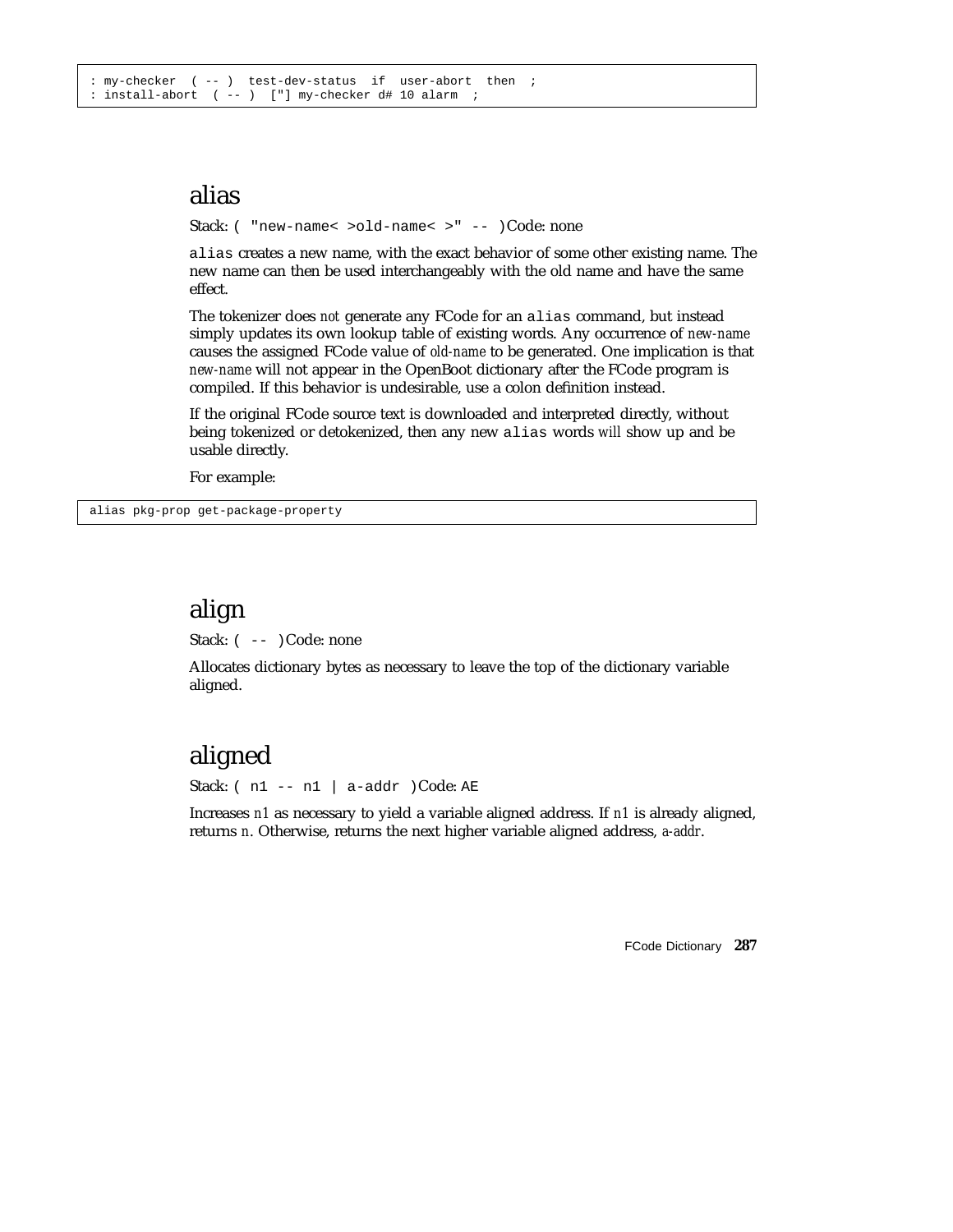## alloc-mem

Stack: ( len -- a-addr )Code: 8B

Allocates a buffer of *len* of physical memory that has been aligned to the most stringent requirements of the processor. If successful, returns the associated virtual address. If not successful, throw will be called with an appropriate error message as with abort".

Memory allocated by alloc-mem is not suitable for DMA.

To detect an out-of-memory condition:

```
h# 100 ["] alloc-mem catch ?dup if
   throw
else
  ( virt ) constant my-buff
then
```
See also: abort", dma-alloc, free-mem, throw

## allot

Stack: ( len -- )Code: none Generates: 0 max 0 ?do 0 c, loop

Allocates *len* bytes in the dictionary. If the operation fails, a throw will be called with an appropriate error message as with abort". Error conditions can be detected and handled properly with the phrase ["] allot catch.

## and

Stack: ( x1 x2 -- x3 )Code: 23 *x3* is the bit-by-bit logical and of *x1* with *x2*.

## ascii

Stack: ( [text< >] -- char )Code: 10 00 00 00 xx Generates: b(lit) 00 00 00 value

Skips leading space delimiters and puts the ASCII value of the first letter in *text* on the stack. For example: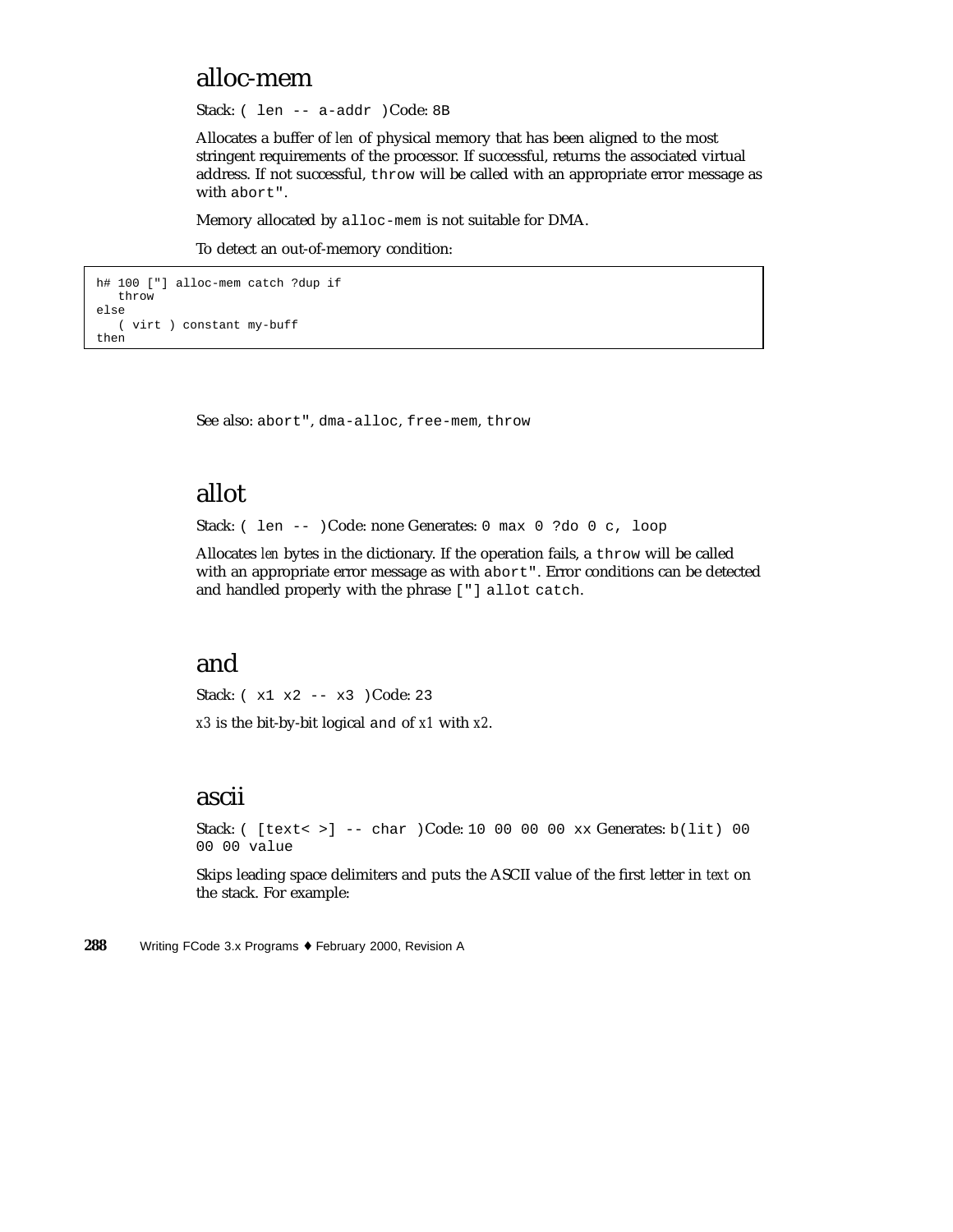# B Words

 $b(")$ 

Stack:  $(- - \text{str len } )\text{Code:}$  12 len xx xx xx ...

An internal word, generated by ", . " and . ( which leaves a text string on the stack. Never use the word b(") in source code.

### $b($ ")

Stack: ( -- xt )Code: 11 FCode#

An internal word, generated by " and ["] which leaves the execution token of the immediately following word on the stack. The FCode for b(") should always be followed by the FCode of the desired word. Never use the word b(") in source code.

### $b($ : $)$

Stack: ( -- )Code: B7

An internal word generated by the defining word : . Never use the word  $b( : )$  in source code.

### $b($ ; $)$

Stack: ( -- )Code: C2

An internal word generated by  $\,$  to end a colon definition. Never use the word  $b($ ;) in source code.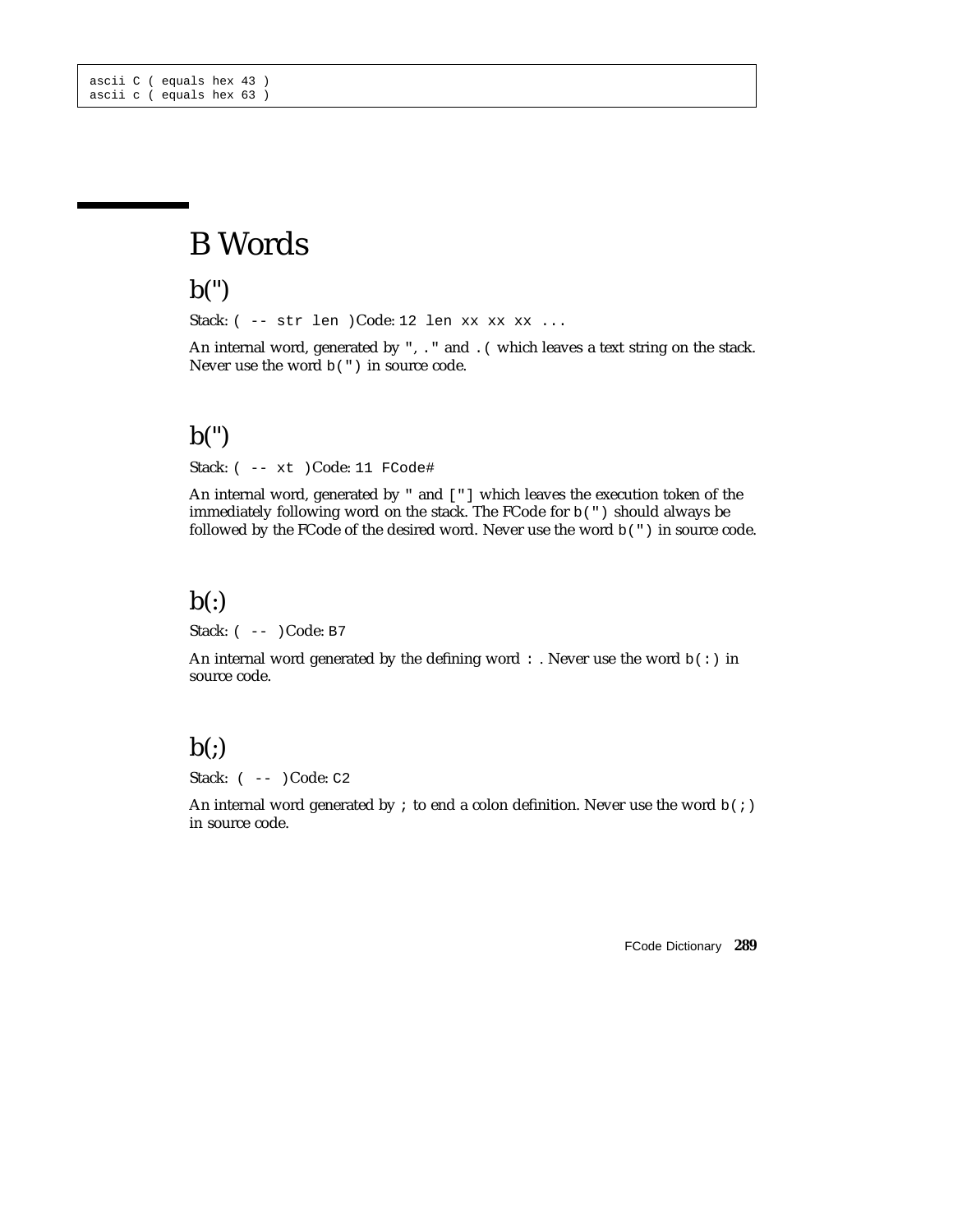#### base

Stack: ( -- addr )Code: A0

base is the variable that contains the current numeric conversion radix to be used when the FCode program is executing, such as 10 for decimal, 16 for hex, 8 for octal, and so on. Like any variable, base leaves its address on the stack.

For example, to print the current value of base, use:

base @ .d

The tokenizer words decimal or hex are also available for changing the value in base as desired. However, these words behave differently depending whether they occur in a definition or outside of a definition.

If decimal or hex occur *in* a definition, then it will be compiled, later causing a change to the value in base when that definition is executed.

If decimal or hex occur *outside* of a definition, however, then it is interpreted as a command to the tokenizer program itself, thus affecting the interpretation of all subsequent numbers in the text.

Note that changes to base affect the numeric base of the user interface, which can create much confusion for any user (the default value for base is hexadecimal). If you *must* change the base, it is recommended that you save and then restore the original base, as in:

```
: \cdot ( n -- ) \ Print n in octal
base @ swap ( oldbase n )8 base ! .( oldbase ) base !
;
```
In general, only numeric *output* will be affected by the value in base. Fixed numbers in FCode source are interpreted by the tokenizer program. Most numeric input is controlled by decimal, hex,  $d\text{#}$ , and  $h\text{#}$ , but these words only affect the tokenizer input base; they but do *not* affect the value in base. For example:

( assume the initial value in base is 16, i.e. User Interface is in hex ) ( no assumptions should be made about the initial tokenizer base ) version1 hex (tokenizer in base 16; later execution, using base, in base 16)<br>20 (compile decimal 32) later print "20" when ECode executes) ( compile decimal 32, later print "20" when FCode executes decimal ( tokenizer is in base 10, later execution is in base 16 ) 20 . ( compile decimal 20, later print "14" since FCode executes in hex ) : TEST  $($   $-- )$ 8base !( still compiling in decimal, later change base when TEST executes )<br>20 . ( compiles decimal 20, prints "24" since base was just changed ) ( compiles decimal 20, prints "24" since base was just changed )

**(continued)**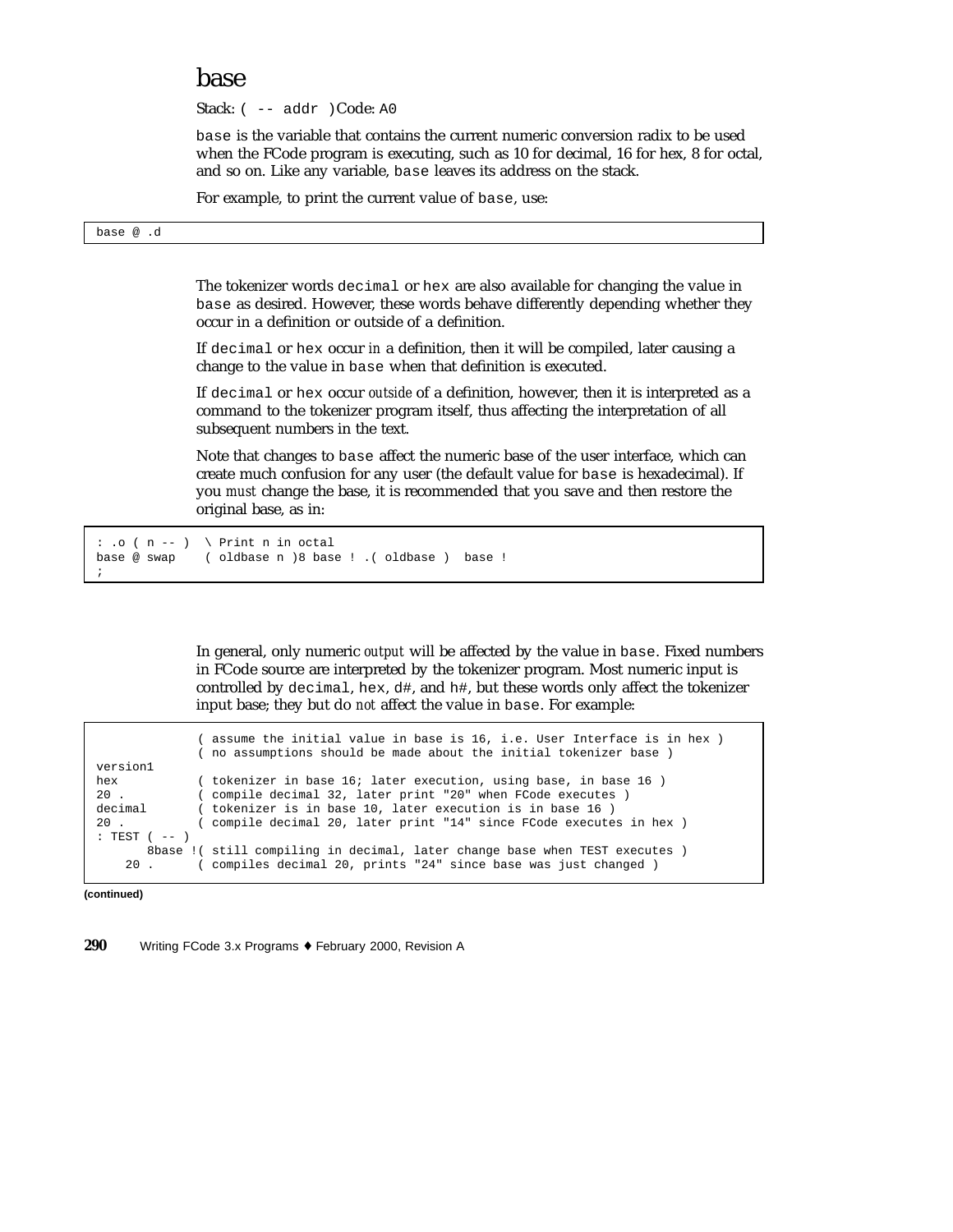```
h# 20 .d ( compiles decimal 32, prints "32"; no permanent base changes )
    20 . ( compiles decimal 20, prints "24" )
;
20 . ( compile decimal 20, later print "14" )<br>TEST ( prints "24 32 24"; has a side-effect o
              ( prints "24 32 24"; has a side-effect of changing the base )
20 . ( compile decimal 20, later print 24 since TEST changed base )
hex ( tokenizer is in base 16; later execution, using base, still in base 8 )
20 . ( compile decimal 32, later print "40" )
```
If this all seems confusing, simply follow these guidelines:

Good: Initially declare hex just after fcode-version2, and make liberal use of d#, h#, .h and.d

Bad: Changing base either directly or by calling decimal or hex in a definition

### b(constant)

Stack: ( n -- )Code: BA

An internal word generated by the defining word constant. Never use the word b(constant) in source code.

### b(create)

Stack:  $(- - )$  Code: BB

An internal word generated by the defining word create. Never use the word b(create) in source code.

### b(defer)

Stack: ( -- )Code: BC

An internal word generated by the defining word defer. Never use the word b(defer) in source code.

### b(do)

Stack: ( end start -- )Code: 17 Generates: +offset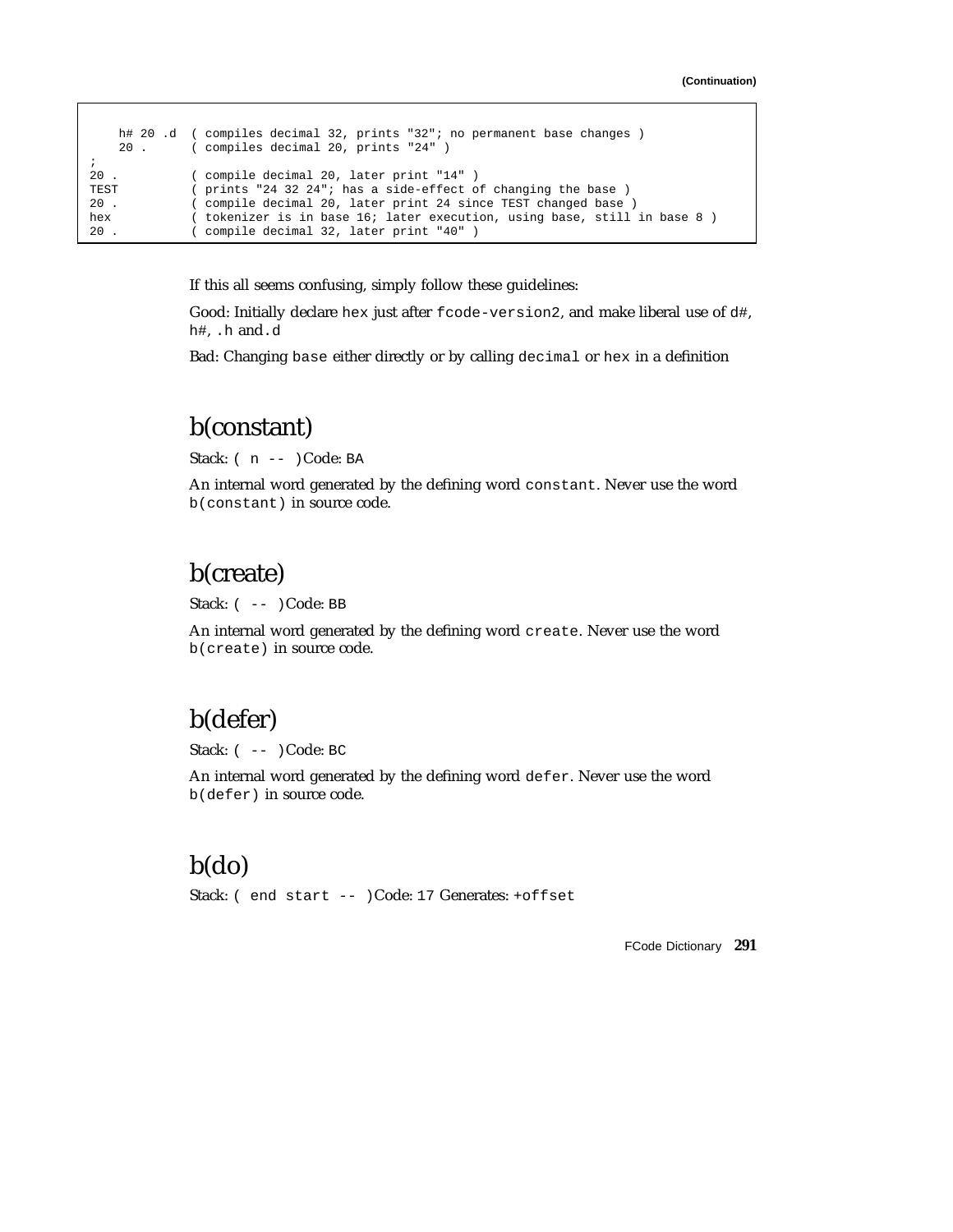An internal word generated by do. Never use the word  $b$ (do) in source code.

## b(?do)

Stack: ( end start -- )Code: 18+offset

An internal word generated by ?do. Never use the word  $b($ ?do) in source code.

#### because

Stack: ( sel-- sel )Code: C4

An internal word generated by case. Never use the word  $b$  (case) in source code.

### begin

Stack: C: -- dest-sys )( -- )Code: B1 Generates: b(<mark)

Marks the beginning of a conditional loop, such as begin…until, begin…while… repeat, or begin…again. See these other words for more details.

### behavior

Stack: ( defer-xt -- contents-xt )Code: DE

This command is used to retrieve the execution contents of a defer word.

A typical use would be to fetch and save the current execution of a defer word, change the behavior temporarily and later restore the original behavior. For example:

```
defer my-func
0 value old-func
["] framus is my-func …
["] my-func behavior is old-func
["] foo is my-func
… my-func …
old-func is my-func
```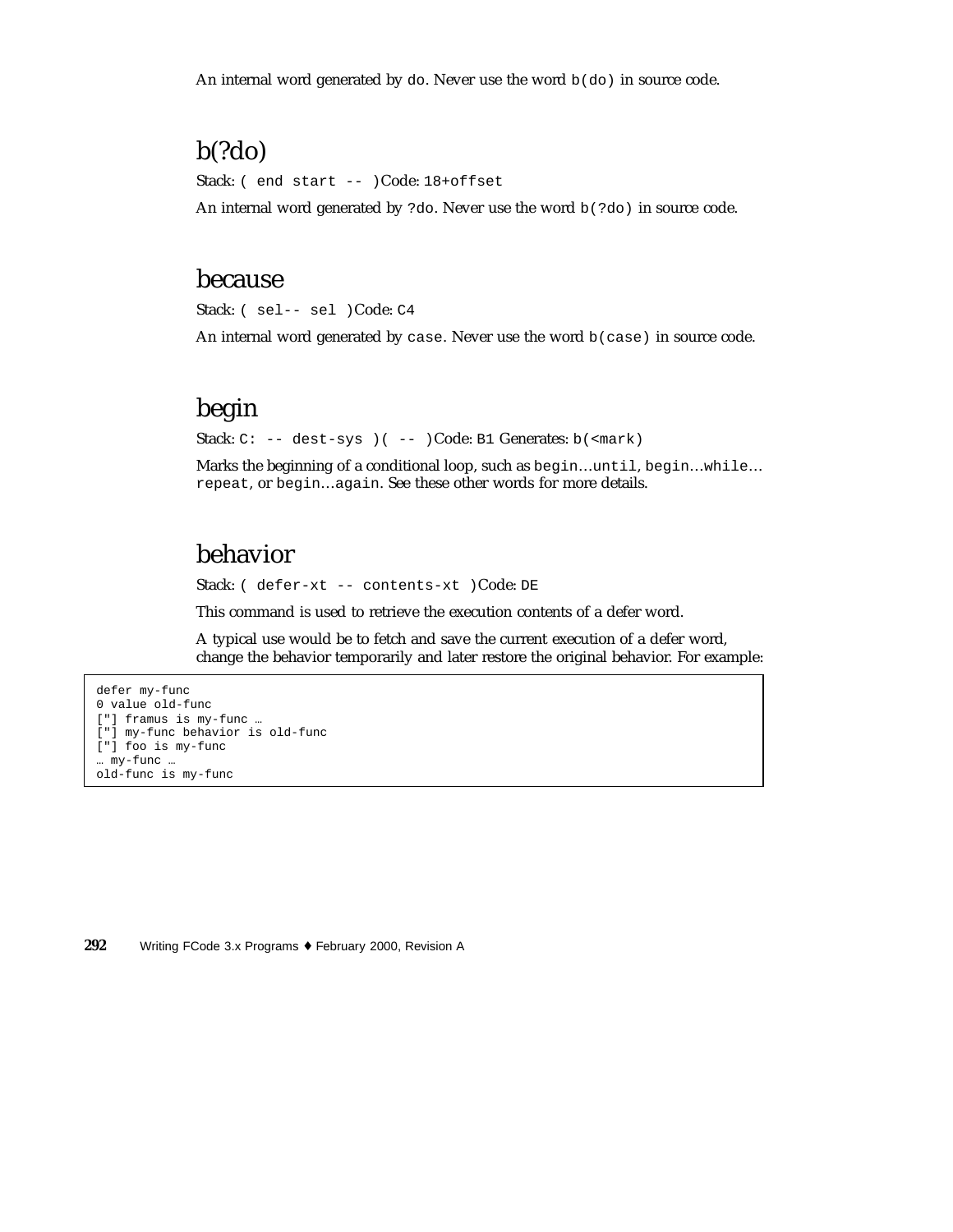### bell

Stack: ( -- 0x07 )Code: AB

Leave the ASCII code for the bell character on the stack.

## b(endcase)

Stack: ( sel | <nothing>-- )Code: C5

An internal word generated by endcase. Never use the word b(endcase) in source code.

# b(endof)

Stack: ( -- )Code: C6 +offset

An internal word generated by endof. Never use the word b(endof) in source Code.

### between

Stack: ( n min max -- min <= n << = max? ) Code: 44

*min<=n<=max?* is true if *n* is between *min* and *max*, inclusive of both endpoints. See within for a different form of comparison.

# b(field)

Stack: ( addr -- addr+offset )Code: BE

An internal word generated by the defining word field. Never use the word b(field) in source code.

## bl

Stack: (-- 0x20 )Code: A9

Leaves the ASCII code for the space character on the stack.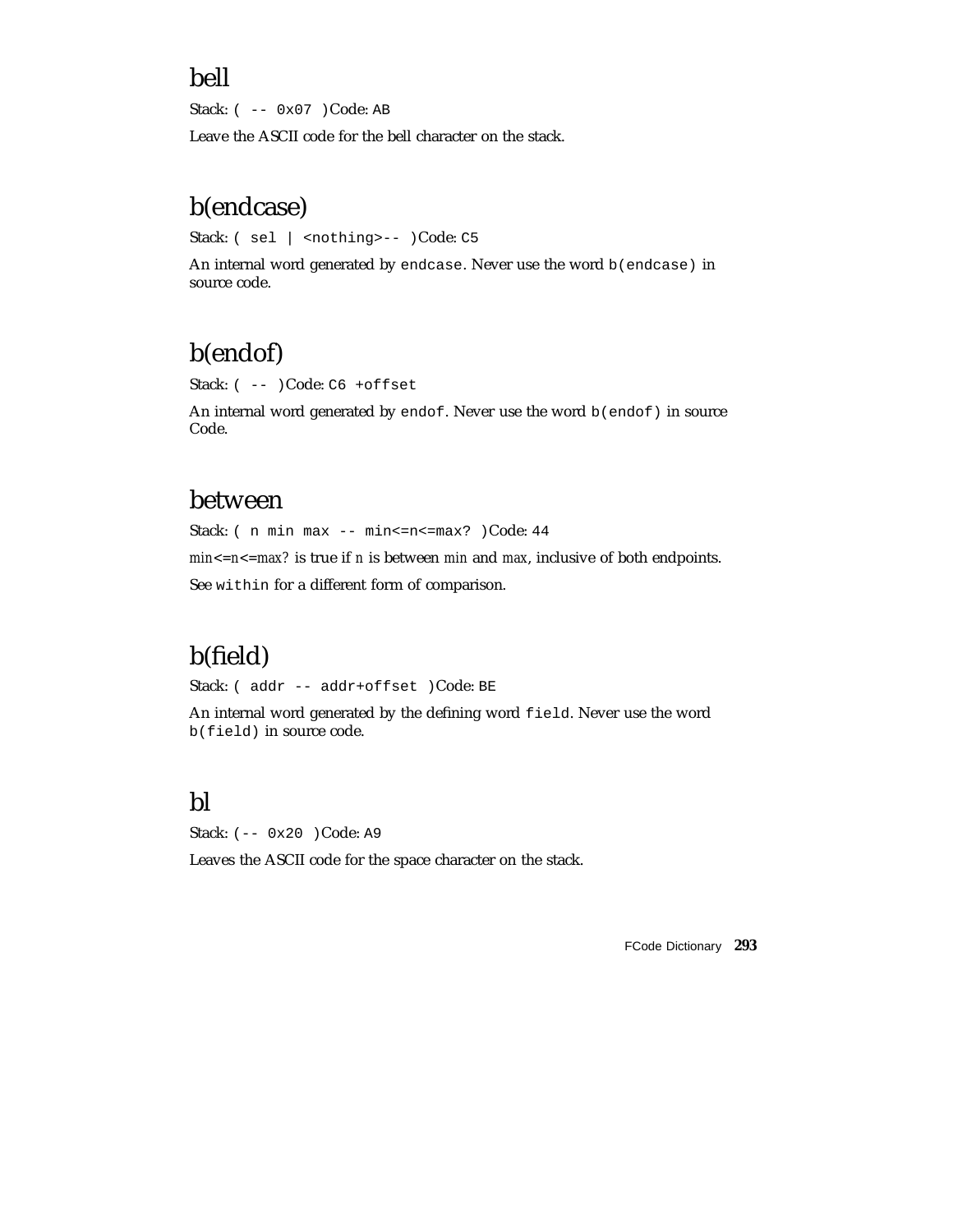### blank

Stack: ( addr len -- )Code: A9 79Generates: bl fill

Sets *len* bytes of memory beginning at *addr* to the ASCII character value for space (hex 20). No action is taken if *len* is zero.

## b(leave)

Stack: ( -- )Code: 1B

An internal word generated by leave. Never use the word b(leave) in source code.

## blink-screen

Stack: ( -- )Code: 1 5B

A defer word, called by the terminal emulator, when it has processed a character sequence that calls for ringing the console bell, but the console input device package has no ring-bell method.

blink-screen is initially empty, but *must* be loaded with a system-dependent routine in order for the terminal emulator to function correctly. The routine must cause some momentary discernible effect that leaves the screen in the same state as before.

This can be done with to, or it can be loaded automatically with fb1-install or fb8-install (which loads fb1-blink-screen or fb8-blink-screen, respectively). These default routines invert the screen (twice) by xor-ing every visible pixel. This is quite slow.

A replacement routine simply disables the video for 20 milliseconds or so, as in this example:

```
: my-blink-screen ( -- ) video-off 20 ms video-on ;
…
   \ load default behaviors with fbx-install, then:
  ["] my-blink-screen to blink-screen
;
```
Of course, this example assumes that your display hardware is able to quickly enable and disable the video without otherwise affecting the state.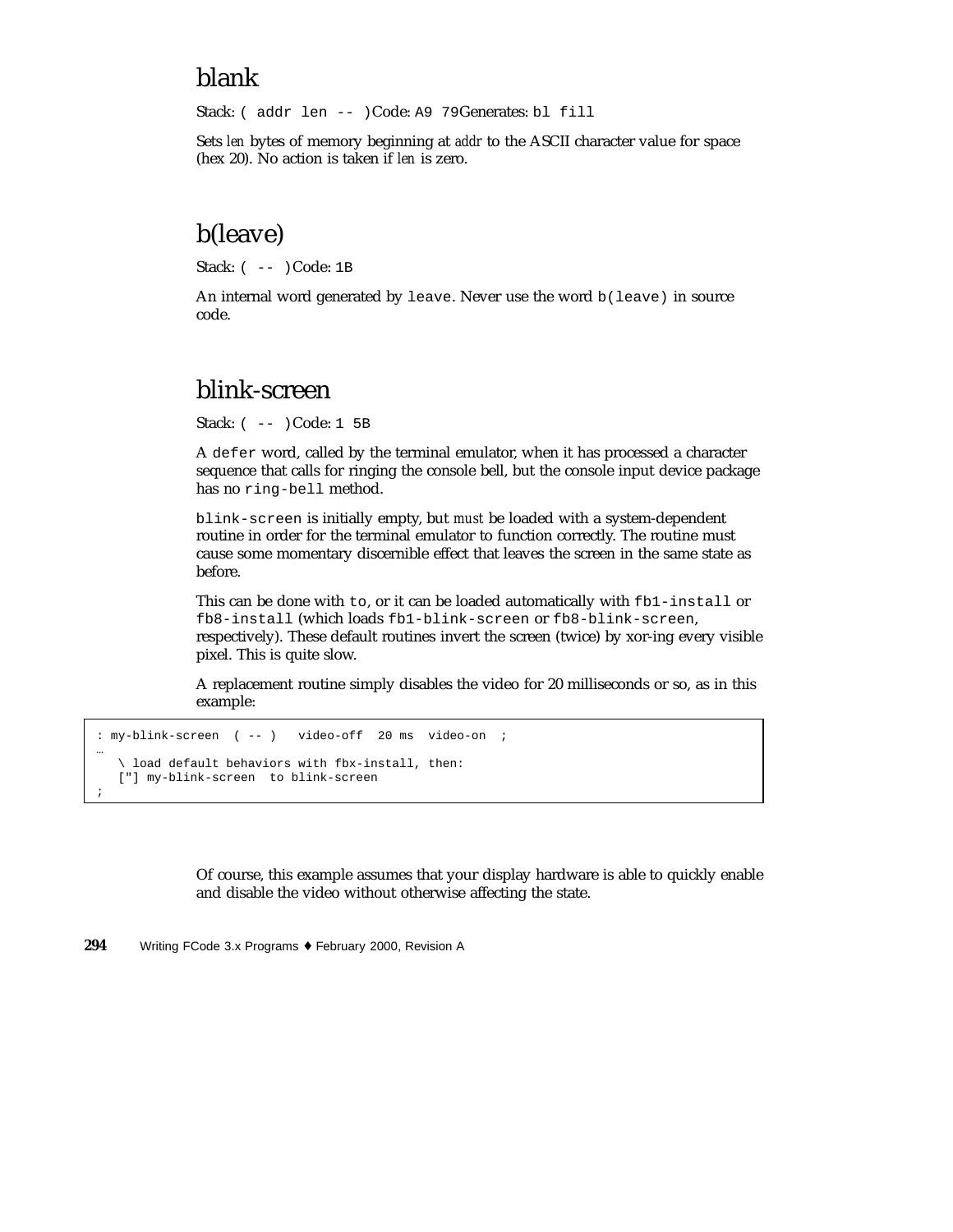## b(lit)

Stack: ( -- n )Code: 10 xx xx xx xx

An internal word used to save numbers. Never use the word  $b(lit)$  in source code.

The only numbers that are not encoded using  $b(lit)$  are the values -1, 0, 1, 2, or 3. Because these numbers occur so frequently, these values are assigned individual FCodes to save space.

### bljoin

Stack: ( byte.lo byte2 byte3 byte.hi -- quad )Code: 7F

Merges four bytes into a single 32-bit word. Incorrect results may be generated unless the high bytes of each input stack item are zero.

# b(loop)

Stack: ( -- )Code: 15 -offset

An internal word generated by  $loop$ . Never use the word  $b(loop)$  in source code.

# b(+loop)

Stack: ( n -- )Code: 16 -offset

An internal word generated by +loop. Never use the word b(+loop) in source code.

## b(<mark)

Stack:  $(- - )$  Code: B1

An internal word generated by begin. Never use the word  $b$  (<mark) in source code.

## >body

Stack: ( xt -- a-addr )Code: 86

Converts the execution token of a word to its data field address.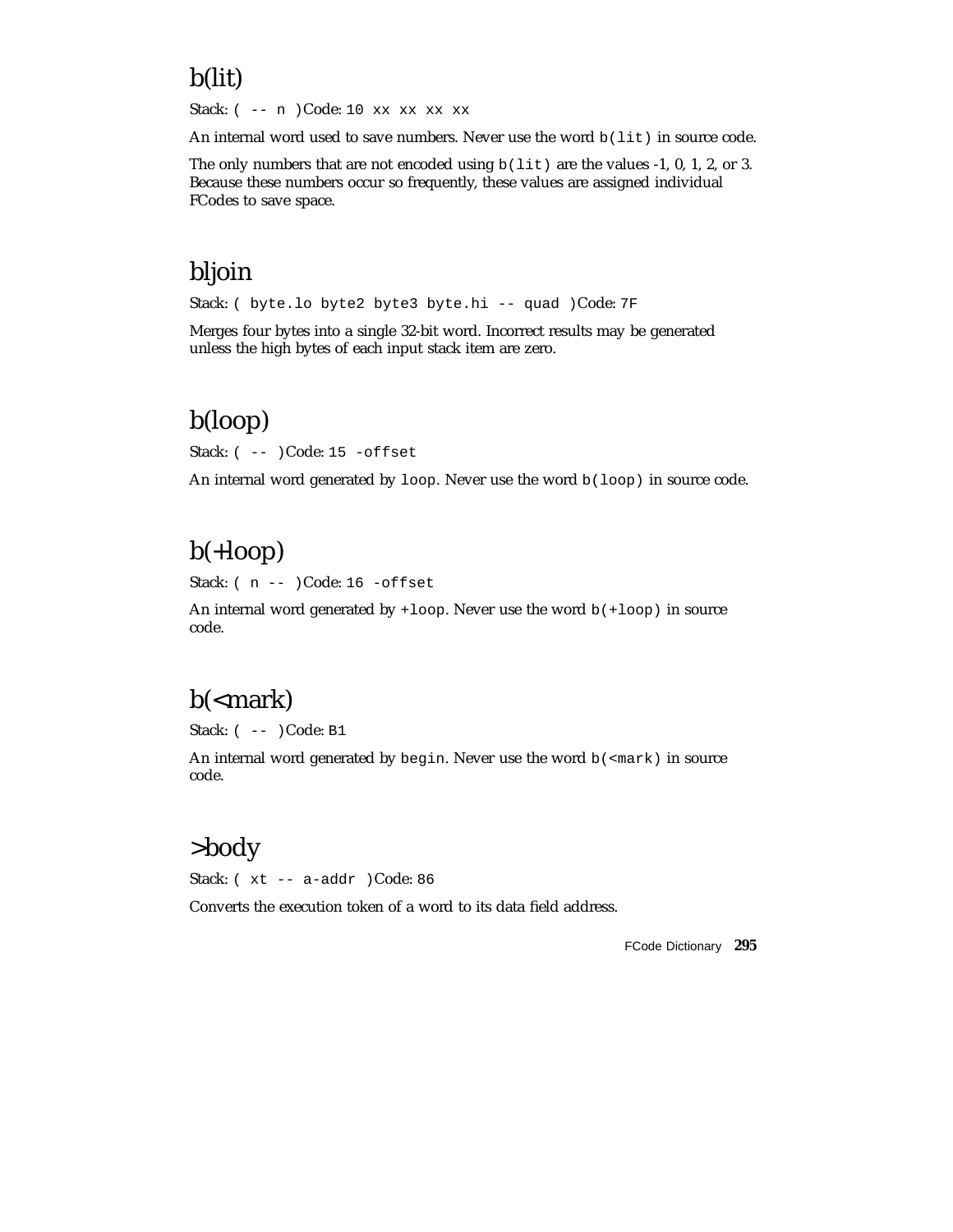### b(of)

Stack: ( testval -- )Code: 1C +offset

An internal word generated by  $\circ$  f. Never use the word  $b(\circ f)$  in source code.

### bounds

Stack: ( start cnt -- start+cnt start )Code: AC

Converts a starting value and count into the form required for a do or ?do loop. For example, to perform a loop 20 times, counting up from 4000 to 401f inclusive, use:

4000 20 bounds do…loop

This is equivalent to:

4020 4000 do…loop

## branch

Stack: ( -- )Code: 13 offset

An internal word generated by again, repeat, and else which causes an unconditional branch. Never use the word branch in source code.

### branch

Stack: ( flag -- )Code: 14 offset

An internal word generated by until, while, and if which causes a conditional branch. Never use the word branch in source code.

## b(>resolve)

Stack: ( -- )Code: B2

An internal word generated by repeat and then. Never use the word b(>resolve) in source code.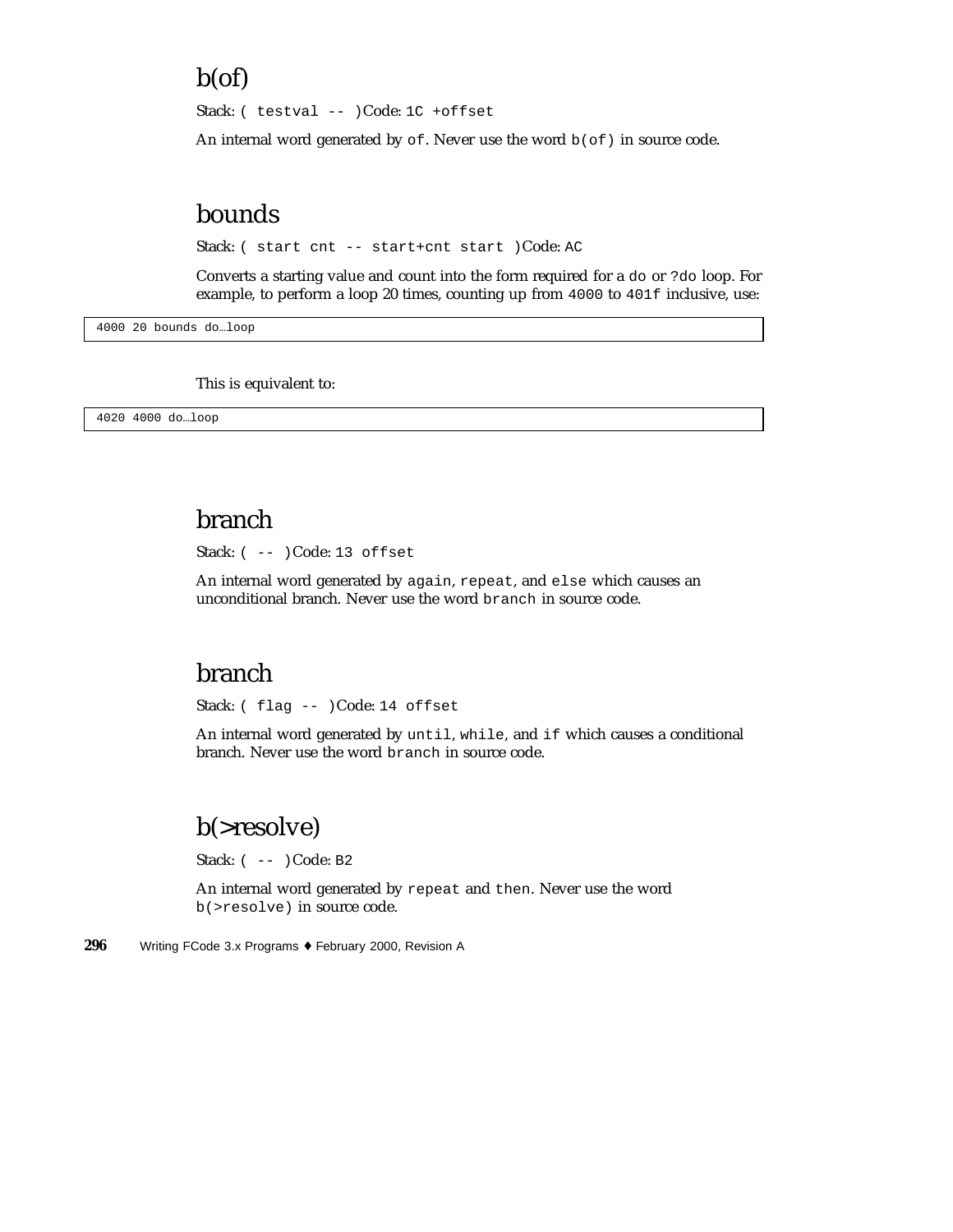#### bs

Stack: ( -- 0x08 )Code: AA

Leaves the ASCII code for the backspace character on the stack.

### b(to)

Stack: ( -- )Code: C3

An internal word generated by to. Never use the word  $b$ (to) in source code.

### buffer:

Stack: ( len "new-name< >" -- ) (E: -- addr )Code: (header) Generates: new-token|named-token|external-token b(buffer:)

Allocates *len* bytes of storage space and creates a name, *new-name*. When *new-name* is executed, it leaves the address of the first byte of the buffer on the stack.

For example:

200 buffer: my-name my-name ( addr )

### buffer:)

Stack: ( n -- )Code: BD

An internal word generated by the defining word buffer: which allocates *n* bytes of storage space. Never use the word buffer:) in source code.

## b(value)

Stack: ( n -- )Code: B8

An internal word generated by the defining word value. Never use the word b(value) in source code.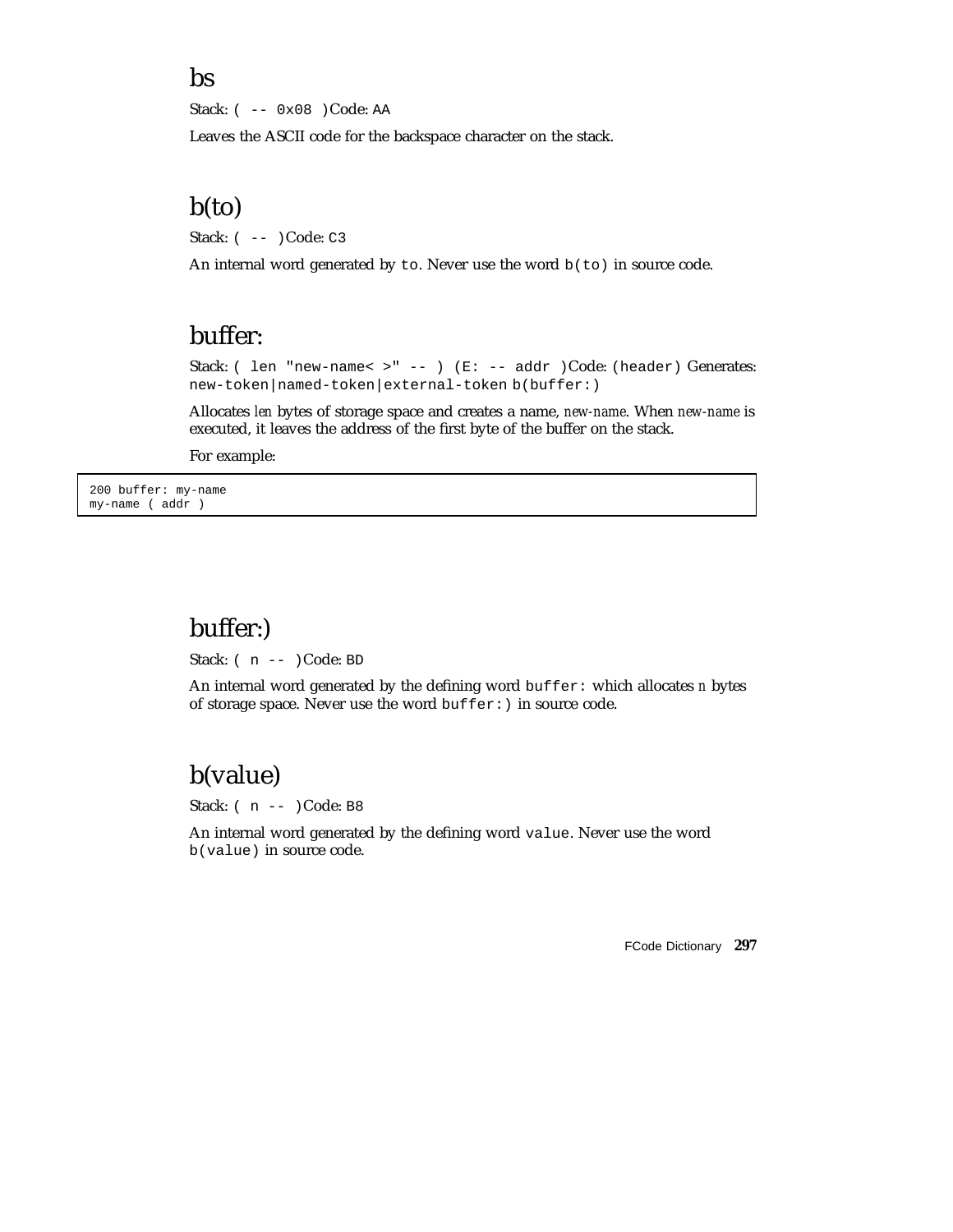## b(variable)

Stack: ( -- )Code: B9

An internal word generated by the defining word variable. Never use the word b(variable) in source code.

## bwjoin

Stack: ( byte.lo byte.hi -- w )Code: B0

Merges two bytes into the low 16-bits of a stack entry whose upper bytes are zeroed. Incorrect results may be generated unless the high bytes of each input stack item are zero.

# bxjoin

Stack: ( b.1o b.2 b.3 b.4 b.5 b.6 b.7 b.hi -- o)Code: 02 41

Joins 8 bytes to form an octlet. Combines the eight least-significant bits of each operand to form an octlet. Other operand bits are ignored.

# byte-load

Stack: ( addr xt -- )Code: 02 3E

Interprets the FCode program located at  $\text{addr}$ . If  $x t$  is 1, use  $r \cdot b$  to read the FCode program, otherwise use xt as the execution token of the definition to be used to read the FCode program. Continue reading and interpreting the program until end0 is encountered.

Be aware that byte-load does not itself create a new device node as a "container" for any properties and methods defined by the FCode program that byte-load evaluates. If the FCode program is intended to create such a node, appropriate preparation must be done before and after executing byte-load. For example, new-device and set-args can be executed before and finish-device can be executed after byte-load is executed.

If byte-load is to be executed from the user interface, additional setup is usually necessary before executing new-device.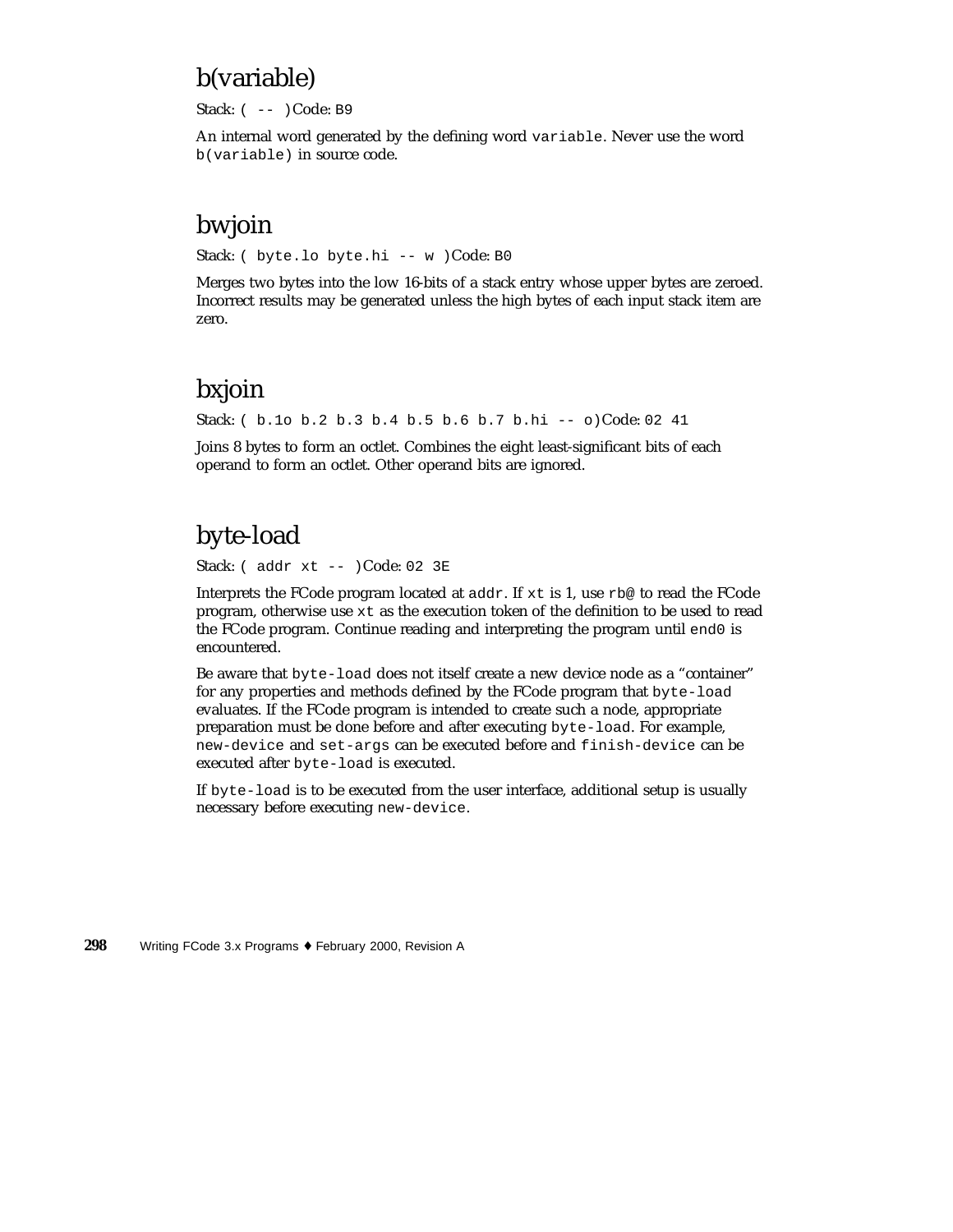# C Words

c!

Stack: ( x addr -- )Code: 75

Stores the least significant 8 bits of *x* in the byte at *addr*.

See also: rb!

#### c,

Stack: ( byte -- )Code: D0

Compiles a byte into the dictionary.  $c$ , can be used, in conjunction with create, to create an array-type structure, as:

create yellow 77 c, 23 c, ff c, ff c, 47 c, 22 c, …

Later execution of yellow leaves the address of the first byte of the array (the address of the byte 77) on the stack.

### $\sqrt{c}$

Stack: ( -- n )Code: 5A Leaves the number of address units to a byte (that is, 1) on the stack. See also: /w, /l, /n

#### $\angle$ c<sup>\*</sup>

Stack: (nu1 -- nu2 )Code: 66 Generates: chars Synonym for chars.

#### c@

Stack: ( addr -- byte)Code: 71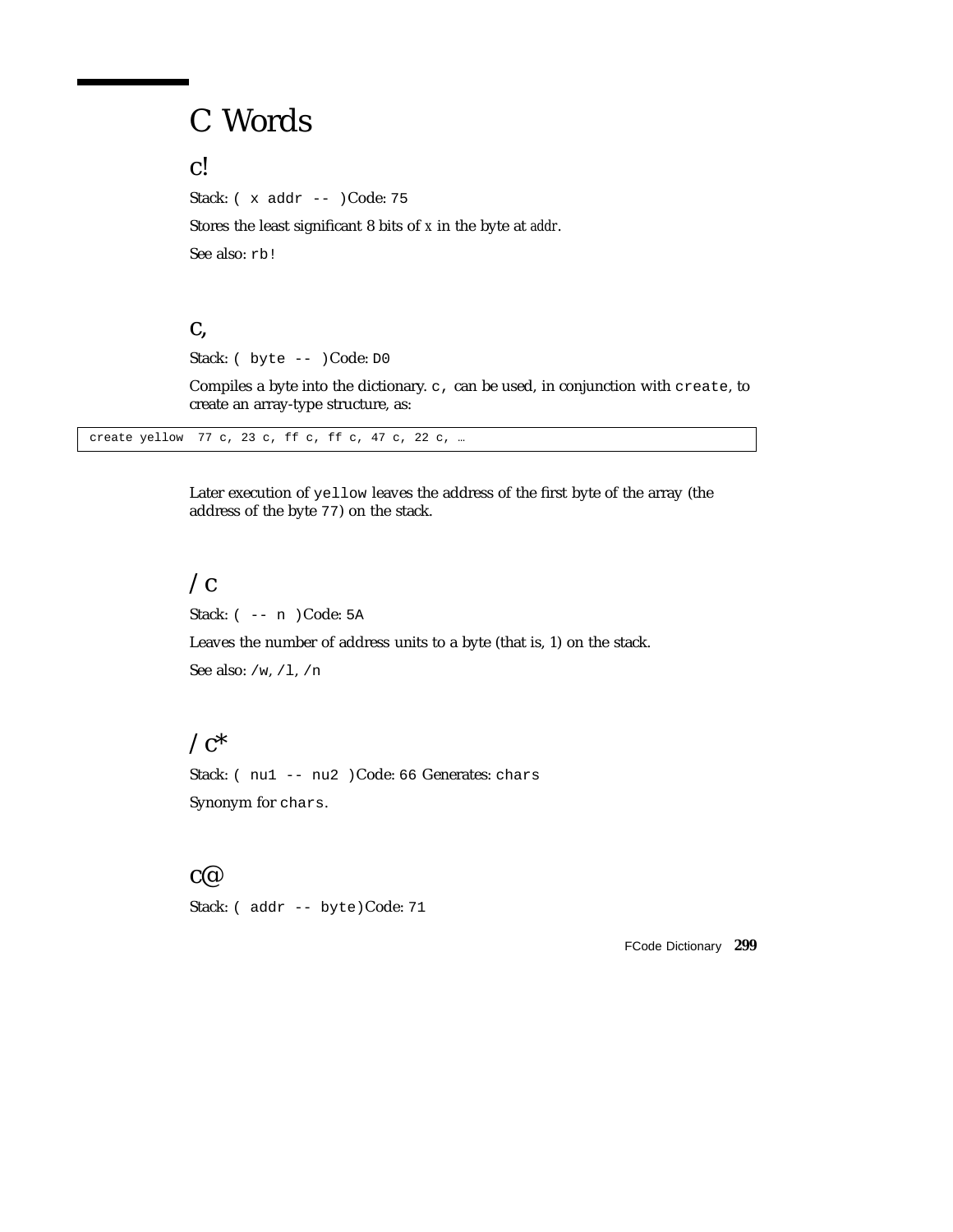Fetches the byte at address *addr* and leaves it on top of the stack with the high order bytes filled with zeroes.

See also: rb@

#### ca+

Stack: ( addr1 index -- addr2 )Code: 5E

Increments *addr1* by *index* times the value of /c. ca+ should be used in preference to + when calculating addresses because it more clearly expresses the intent of the operation and is more portable.

#### $ca1+$

Stack: ( addr1 -- addr2 )Code: 62

Synonym for char+.

### \$call-method

Stack: ( ??? method-str method-len ihandle -- ??? )Code: 02 0E

Executes the device interface method *method-str method-len* in the open package instance *ihandle*. The question marks (???) indicate that the contents of the stack before and after the method is called depend on the particular method being called.

For example:

: dma-alloc ( #bytes -- vaddr ) " dma-alloc" my-parent \$call-method ;

See also: open-package

### call-package

Stack: ( ??? xt ihandle -- ??? )Code: 02 08

Executes the device interface method *xt* in the open package instance *ihandle*. The question marks (???) indicate that the contents of the stack before and after the method is called depend on the particular method being called.

For example: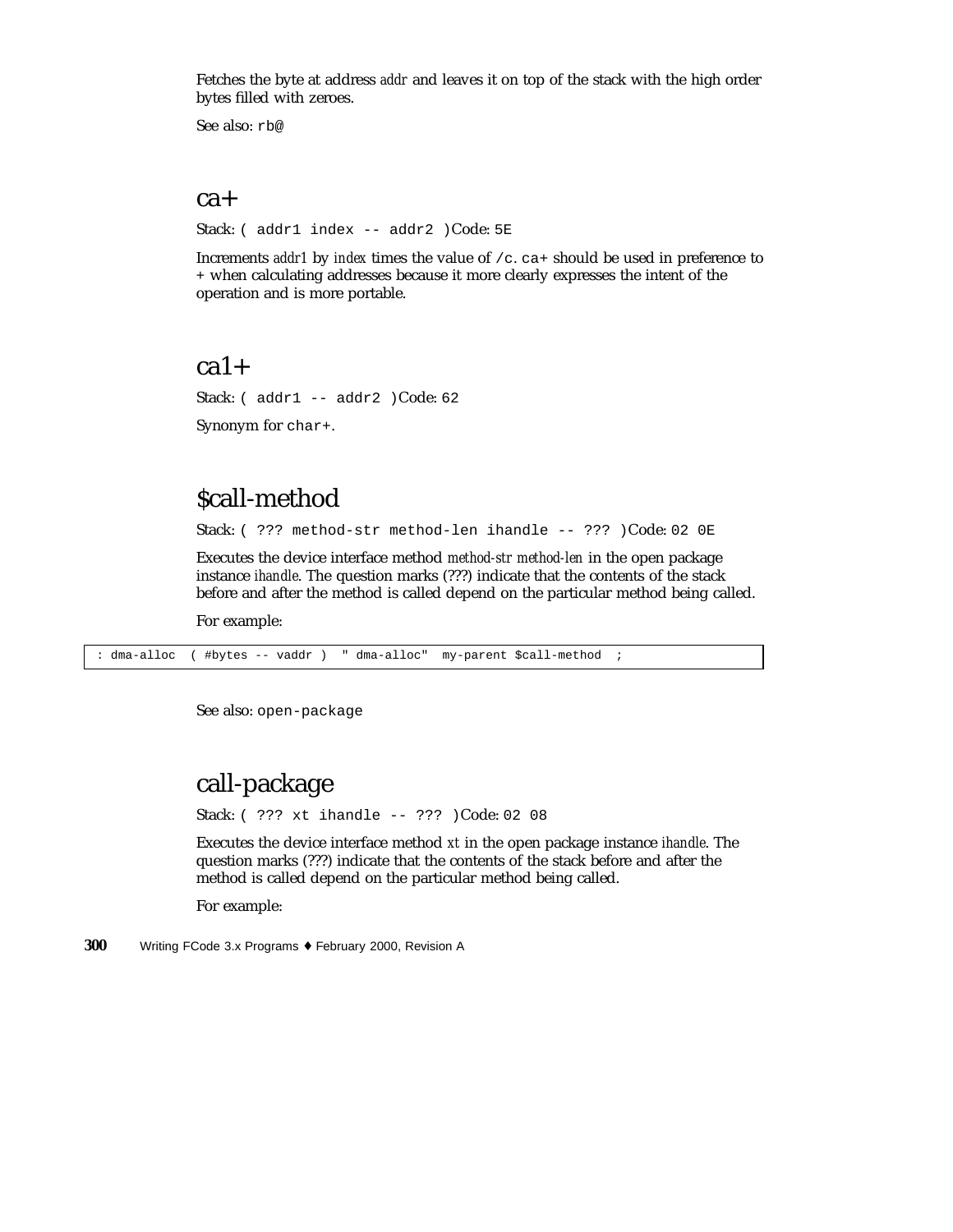```
0 value label-ihandle \ place to save the ihandle of other package
0 value offset-method \setminus place to save the xt of found method
: init ( -- )
  my-args " disk-label" $open-package ( ihandle )
   to label-ihandle
   " offset" label-ihandle
   ihandle>phandle ( name-addr name-len phandle )
   find-method if
      to offset-method
   else
      ." Can"t find offset method "
   then
;init
: add-offset ( d.byte# -- d.bytes# )
  offset-method label-ihandle call-package
;
```
See also: find-method, open-package

# \$call-parent

Stack: ( ??? method-str method-len -- ??? )Code: 02 09

Calls the method named by *method-str method-len* in the parent instance. If the called package has no such method, an error is signaled with throw. Equivalent to:

my-parent \$call-method

The question marks (???) indicate that the contents of the stack before and after the method is called depend on the particular method being called.

For example:

: my-dma-alloc ( -- vaddr ) h# 2000 " dma-alloc" \$call-parent ;

#### carret

Stack:  $(- - 0x0D)Code: 10 00 00 00 0D Generates: b(lit) 00 00 00 0x0D$ Leaves the ASCII code for "carriage return" on the stack.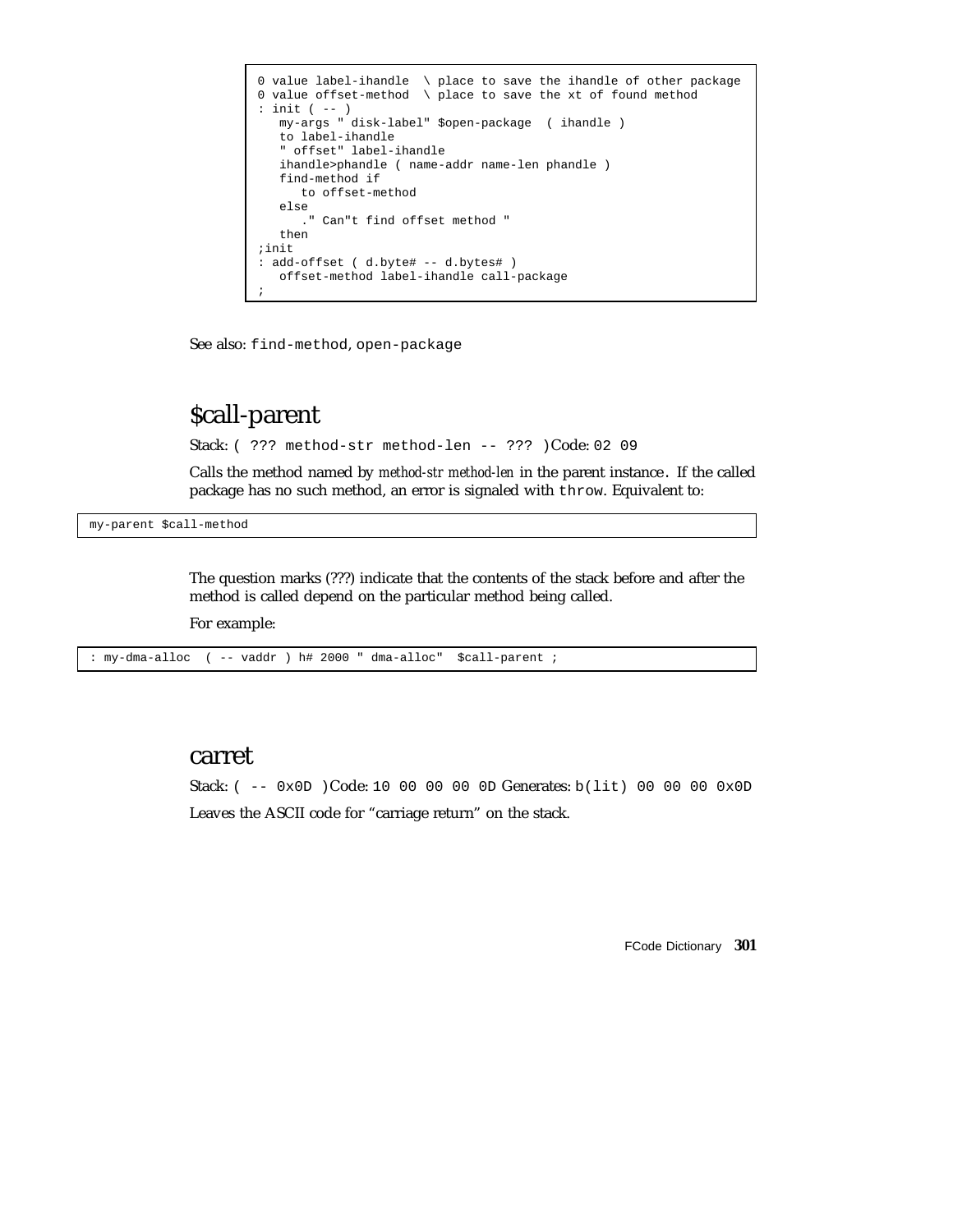### Xcase

Stack: ( sel -- sel )Code: C4 Generates: b(case)

Starts a case statement that selects its action based on the value of *sel*. For example:

```
: foo ( selector -- )
 case
   0 of ." It was 0" endof
   5 of ." It was 5" endof
  -2 of ." It was -2" endof
   ( selector ) ." It was " dup u. \ default clause
  endcase
;
```
of tests the top of the stack against the selector at run time. If they are the same, the selector is dropped and the following Forth code is executed. If they are not the same, execution continues at the point just following the matching endof.

The default clause is optional. When an of clause is executed, the selector is *not* on the stack. When a default clause is executed, the selector *is* on the stack. The default clause may use the selector, but must *not* remove it from the stack (it will be automatically removed by endcase). If the default case adds to the stack, the selector must be moved to top of stack from which it will be dropped.

For example:

```
: bar (selector -- value )
 case
   3 of 21 endof
    4 of 33 endof
   27 swap \ default clause
  endcase
;
```
case statements can be used both inside and outside of colon definitions.

### catch

Stack: ( ??? xt -- ??? error-code | ??? false )Code: 02 17 Creates a new error handling context and executes *xt* in that context. If a throw (see below) is called during the execution of *xt*,

1. The error handling context is removed.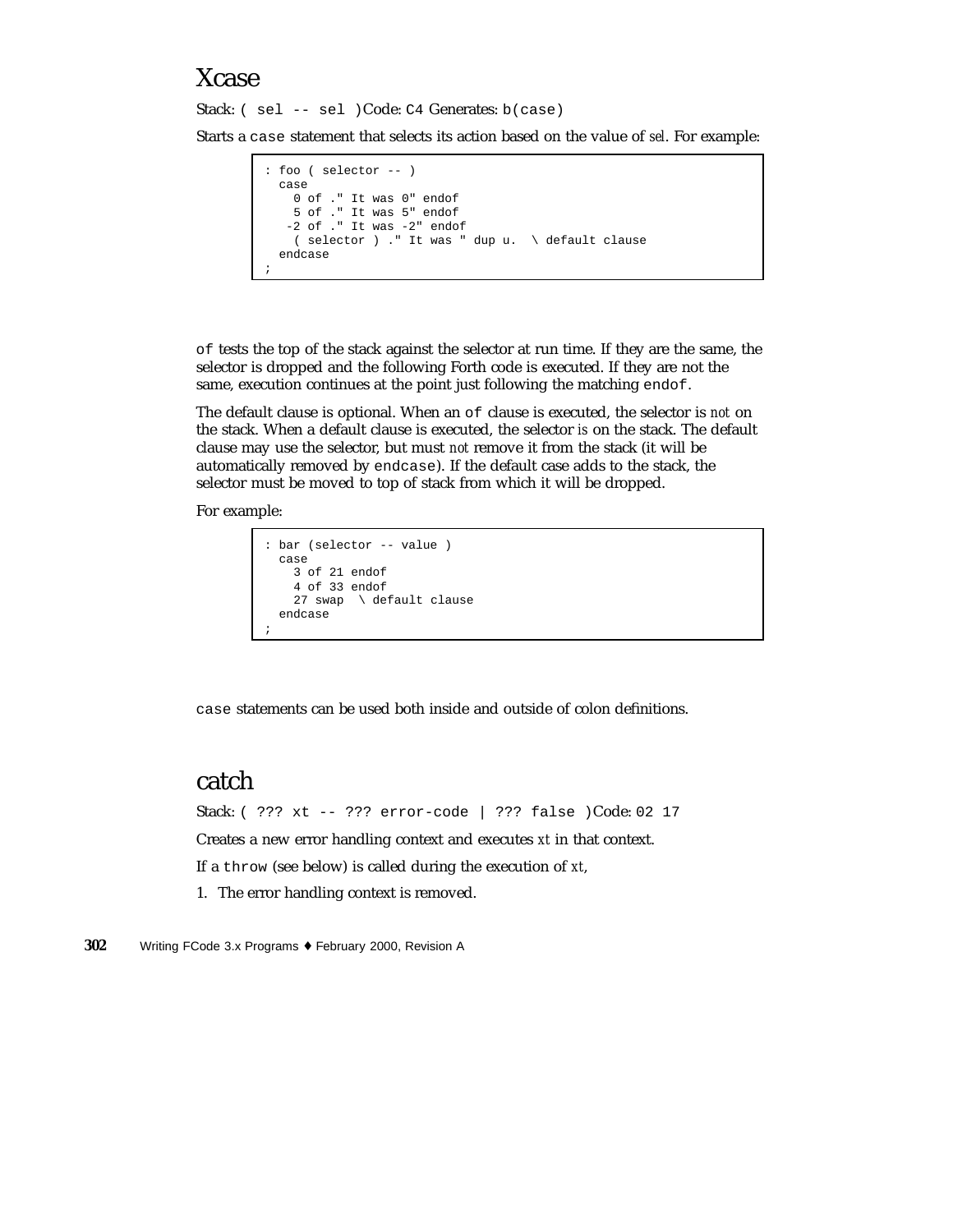- 2. The stack depth is restored to the depth that existed prior to the execution of *xt* (not counting the *xt* stack item).
- 3. The error code that was passed to throw is pushed onto the stack.
- 4. catch is returned.

If throw is not called during the execution of *xt*, the error handling context is removed and catch returns a false. The stack effect is otherwise the same as if *xt* were executed using execute.

For example:

```
: add-n-check-limit ( n1 n2 n3 -- n )
   + + dup h# 30 > if true throw then
;
: add-me ( n1 n2 n3 -- a b c | n1+n2+n3 )
   ["] add-n-check-limit catch if
      ." Sum exceeds limit " .s
   else
     ." Sum is within limit. Sum = " .s
   then cr
;
```
#### Note that

| $123$ add-me                   |                                  |  |
|--------------------------------|----------------------------------|--|
|                                | , given the previous definition: |  |
|                                | shows                            |  |
| Sum is within limit. Sum = $6$ |                                  |  |
| $\ddot{\cdot}$                 |                                  |  |
|                                | while                            |  |
| 10 20 30 add-me                |                                  |  |
| ٠<br>$\bullet$                 |                                  |  |
| may show something like:       |                                  |  |
| Sum exceeds limit 50 9 12      |                                  |  |
|                                |                                  |  |

**Note -** On a non-zero throw, only the stack depth is guaranteed to be the same as before catch, not the data stack contents.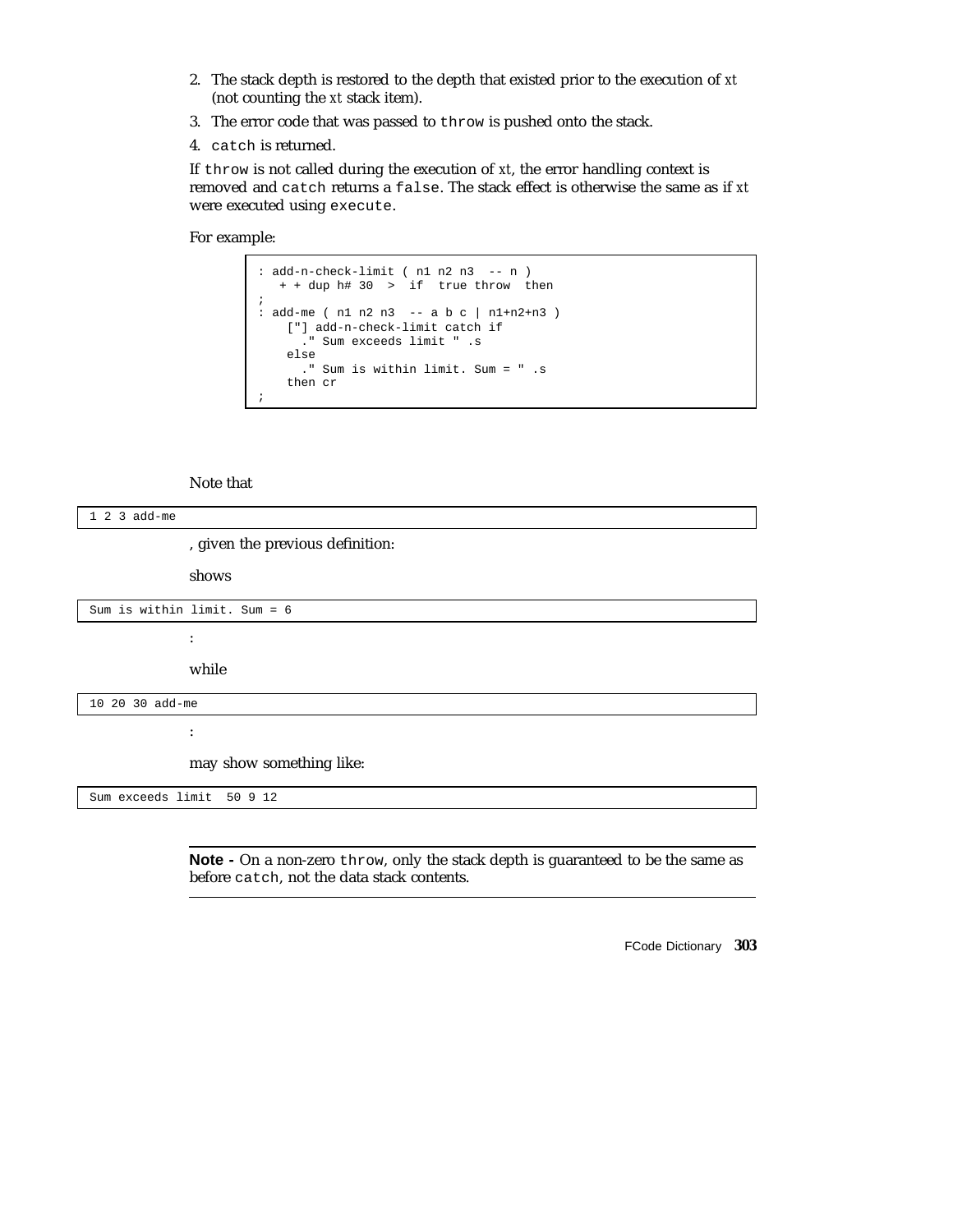### cell+

Stack: ( addr1 -- addr2 )Code: 65

Increments *addr1* by the value of /n. cell+ should be used in preference to wa1+ or la1+ when the intent is to address items that are the same size as items on the stack.

### cells

Stack: ( nu1 -- nu2 )Code: 69

*nu2* is the result of multiplying *nu1* by /n, the length in bytes of a normal stack item. This is useful for converting an index into a byte offset.

## char-height

Stack: ( -- height )Code: 01 6C

A value, containing the standard height (in pixels) for all characters to be drawn. This number, when multiplied by #lines, determines the total height (in pixels) of the active text area.

This word *must* be set to the appropriate value if you wish to use *any* fb1- or fb8 utility routines or >font. This can be done with to, but is normally done by calling set-font.

#### chars

Stack: ( nu1 -- nu2 )Code: 66

*nu2* is the result of multiplying *nu1* by /c, the length in bytes of a byte. This is useful for converting an index into a byte offset.

## char-width

Stack: ( -- width )Code: 01 6D

A value, containing the standard width (in pixels) for all characters to be drawn. This number, when multiplied by #columns, determines the total width (in pixels) of the active text area.

This word *must* be set to an appropriate value if you want to use *any* fb1- or fb8 utility routines. This can be done with to, but is normally done by calling set-font.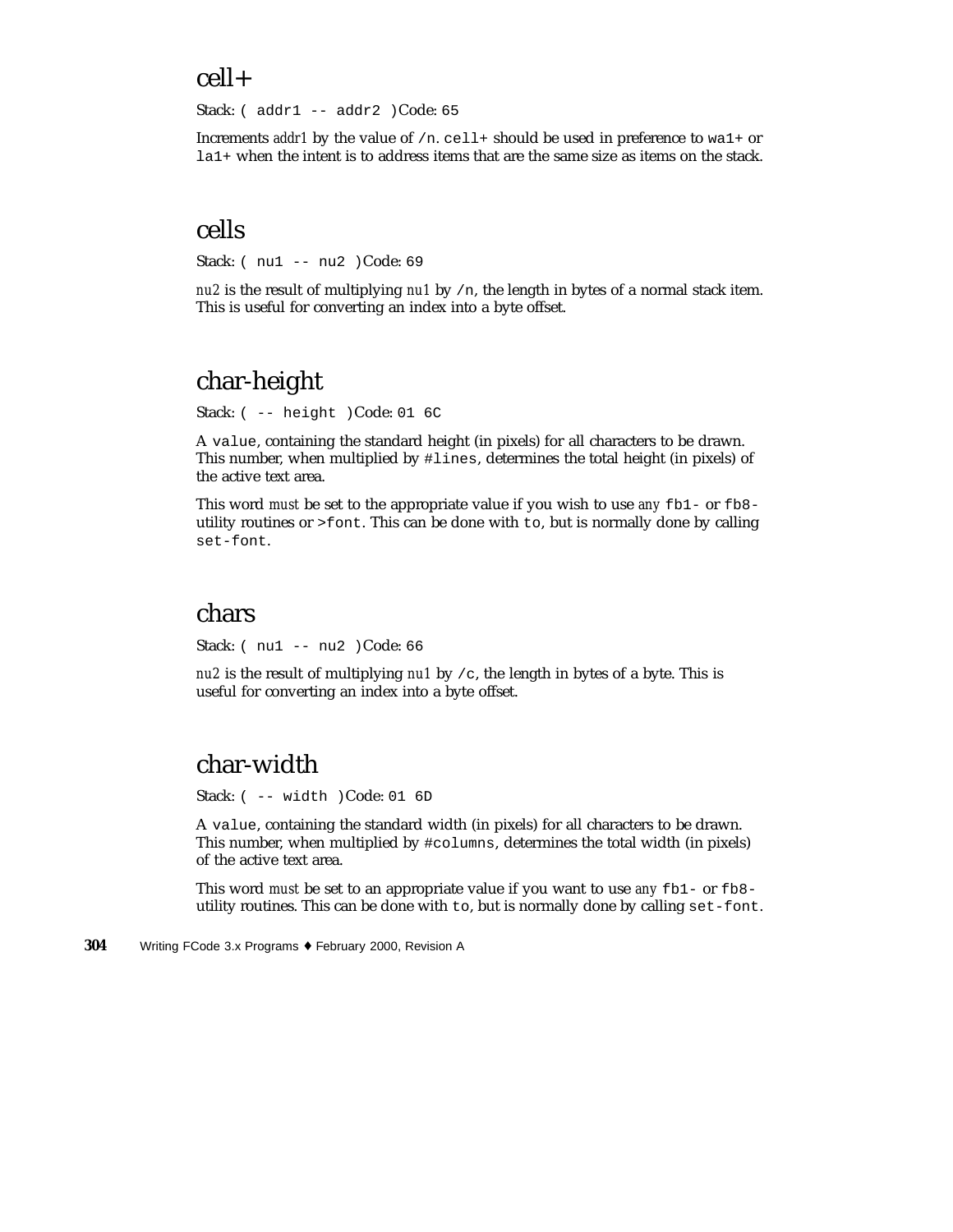## child

Stack: ( parent-phandle -- child-phandle )Code: 02 3B

Returns the phandle of the package that is the first child of the package *parent-phandle*.

child returns zero if the package *parent-phandle* has no children.

You will generally use child, together with peer, to enumerate (possibly recursively) the children of a particular device. One common use could be for bus adapter device drivers to use the phrase my-self ihandle>phandle to develop the *parent-phandle* argument. For example:

> : my-children ( -- ) \ shows phandles of all children my-self ihandle>phandle child ( first-child ) begin ?dup while dup .h peer repeat ;

## close-package

Stack: ( ihandle -- )Code: 02 06

Closes the package instance identified by *ihandle* by calling that package's close method and then destroying the instance.

For example:

```
: tftp-load-avail? ( -- exist? )
  0 0 " obp-tftp" $open-package ( ihandle )
  dup ihandle>phandle " load" rot
  find-method if drop true else false then
  close-package
;
```
#### cmove>

Stack: ( adr1 adr2 len -- )Code: 78 Generates: move

Copy len bytes of an array starting at  $adr1$  to  $adr2$ . This word is an alias for move.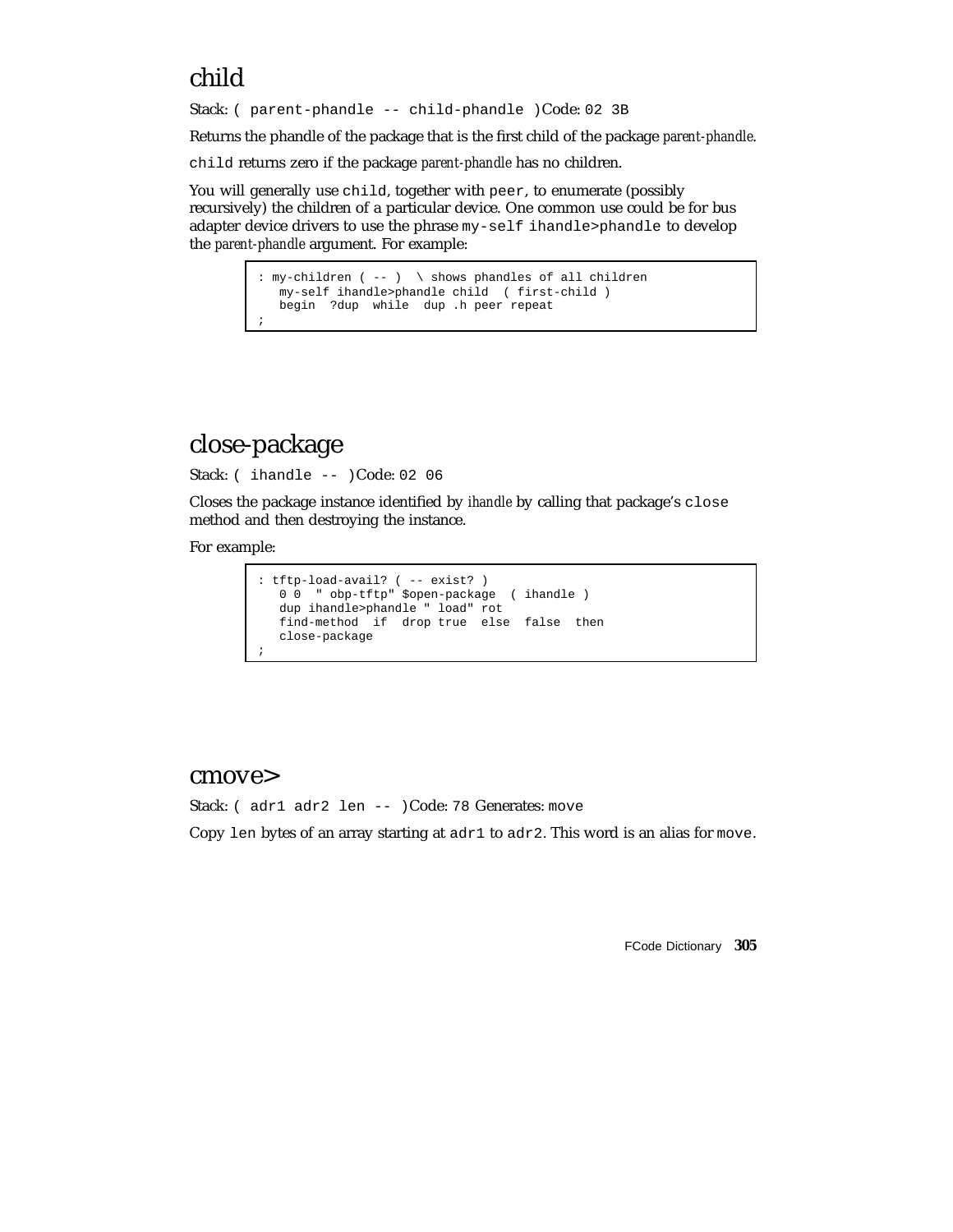### column#

Stack: ( -- column# )Code: 01 53

A value, set and controlled by the terminal emulator, that contains the current horizontal position of the text cursor. A value of 0 represents the left-most cursor position of the text window, *not* the left-most pixel of the frame buffer.

column# can (and should) be looked at as needed if your FCode program is implementing its own set of frame buffer primitives.

For example:

```
: set-column ( column# -- )
  0 max #columns 1- min to column#
```
;

See also: window-left

### #columns

Stack: ( -- columns )Code: 01 51

This is a value that returns the number of columns of text in the text window, that is, the number of characters in a line, to be displayed using the boot PROM's terminal emulator.

#columns *must* be set to a proper value in order for the terminal emulator to function correctly. The open method of any package that uses the terminal emulator package must set #columns to the desired width of the text region. This can be done with to, or it can be handled automatically as one of the functions performed by fb1-install or fb8-install.

For example:

```
: set-column (column# -- )
  0 max #columns 1- in to column#
;
```
See also: is-install, fb1-install, fb8-install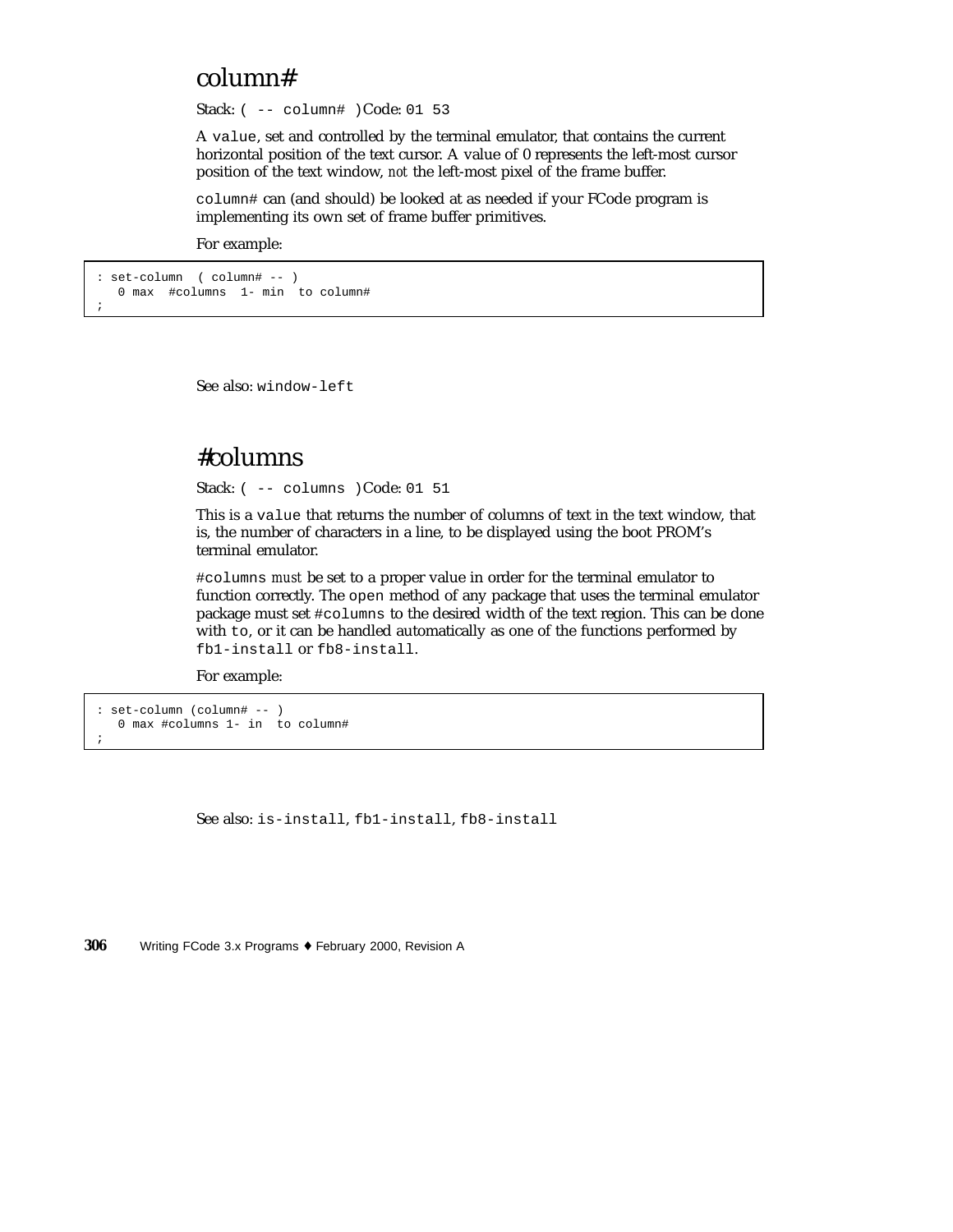#### comp

Stack: ( addr1 addr2 len -- n )Code: 7A

Compares two strings of length *len* starting at addresses *addr1* and *addr2* and continuing for *len* bytes. *n* is 0 if the arrays are the same. *n* is 1 if the first differing character in the array at *addr1* is numerically greater than the corresponding character in the array at *addr2*. *n* is -1 if the first differing character in the array at *addr1* is numerically less than the corresponding character in the array at *addr2*. For example:

```
ok " this" drop " that" comp .h
1
ok " thisismy" drop " this" comp .h
\Omegaok " thin" drop " this" comp .h
ffffffff
```
### compile,

Stack: ( xt -- )Code: DD Compiles the behavior of the word given by *xt*.

## [compile]

Stack: ( [old-name< >] -- )Code: none Compiles the immediately-following command.

#### constant

Stack: ( x "new-name< >" -- )(E: -- value )Code: (header) BA Generates: new-token|named-token|external-token b(constant)

Creates a named constant. The name is initially created with:

108 constant purple

where 108 is the desired value for purple.

Later occurrences of purple will leave the 108 on the stack. If you wish to change the value of a constant in a program, you should use value instead of constant.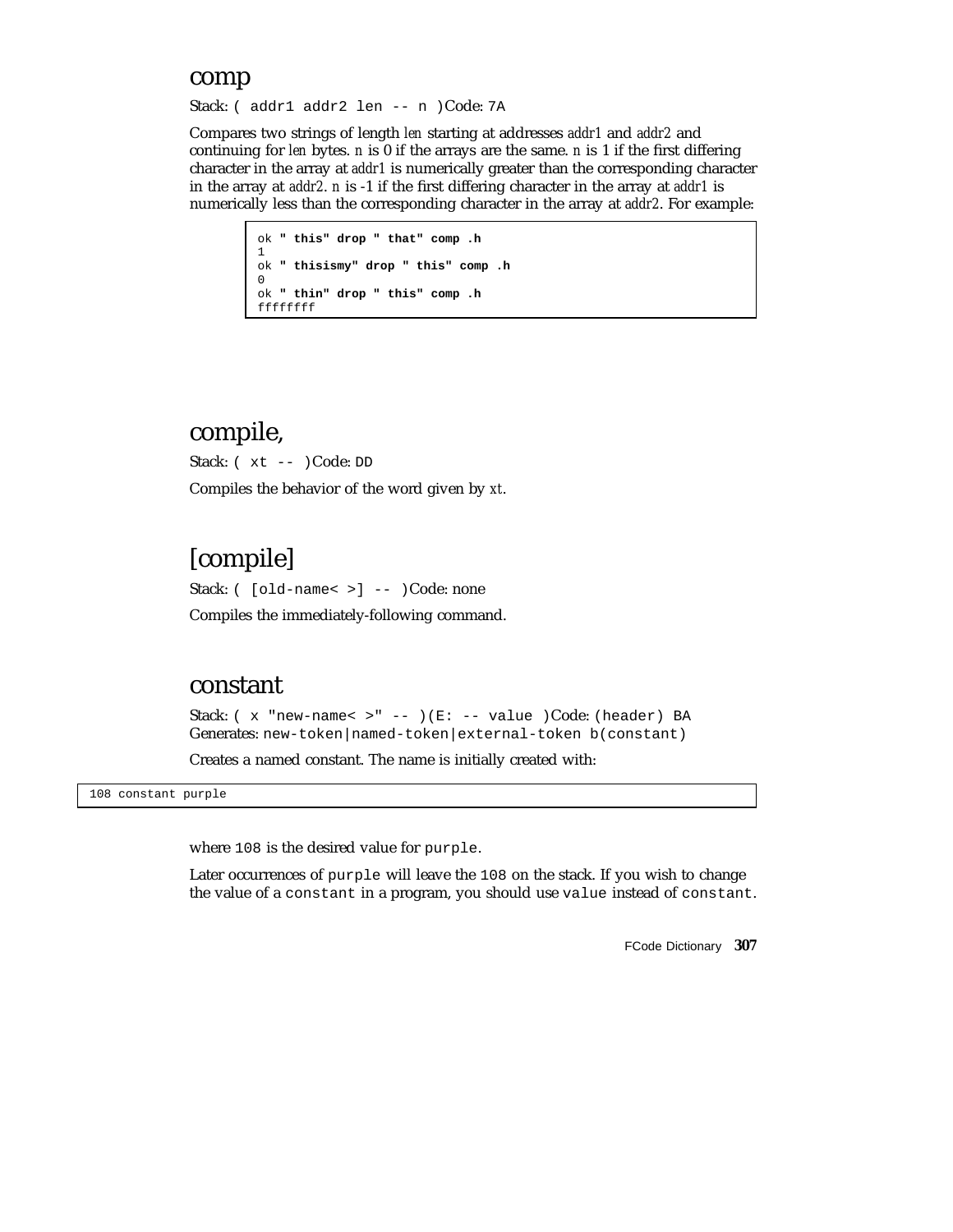#### control

Stack: ( [text< >] -- char )Code: 10 00 00 00 xx Generates: b(lit) 00 00 00 xx-byte

Causes the compiler/interpreter to interpret the next letter as a control-code. For example:

control c ( equals 03 )

#### count

Stack: ( pstr -- addr len )Code: 84

Converts a packed string into a byte-array format. *pstr* is the address of a packed string, where the byte at address *pstr* is the length of the string and the string itself starts at address *pstr*+1.

Packed strings are generally not used in FCode. Virtually all string operations are in the addr len format.

For example:

h# 100 alloc-mem constant my-buff " This is a string" my-buff pack ( pstr ) count type

### cpeek

Stack: ( addr -- false | byte true )Code: 02 20

Tries to read the 8-bit byte at address *addr*. Returns the data and *true* if the access was successful. A *false* return indicates that a read access error occurred.

See also: rb@

### cpoke

Stack: ( byte addr -- okay? )Code: 02 23

Attempts to write the 8-bit byte at address *addr*. Returns *true* if the access was successful. A *false* return indicates that a write access error occurred.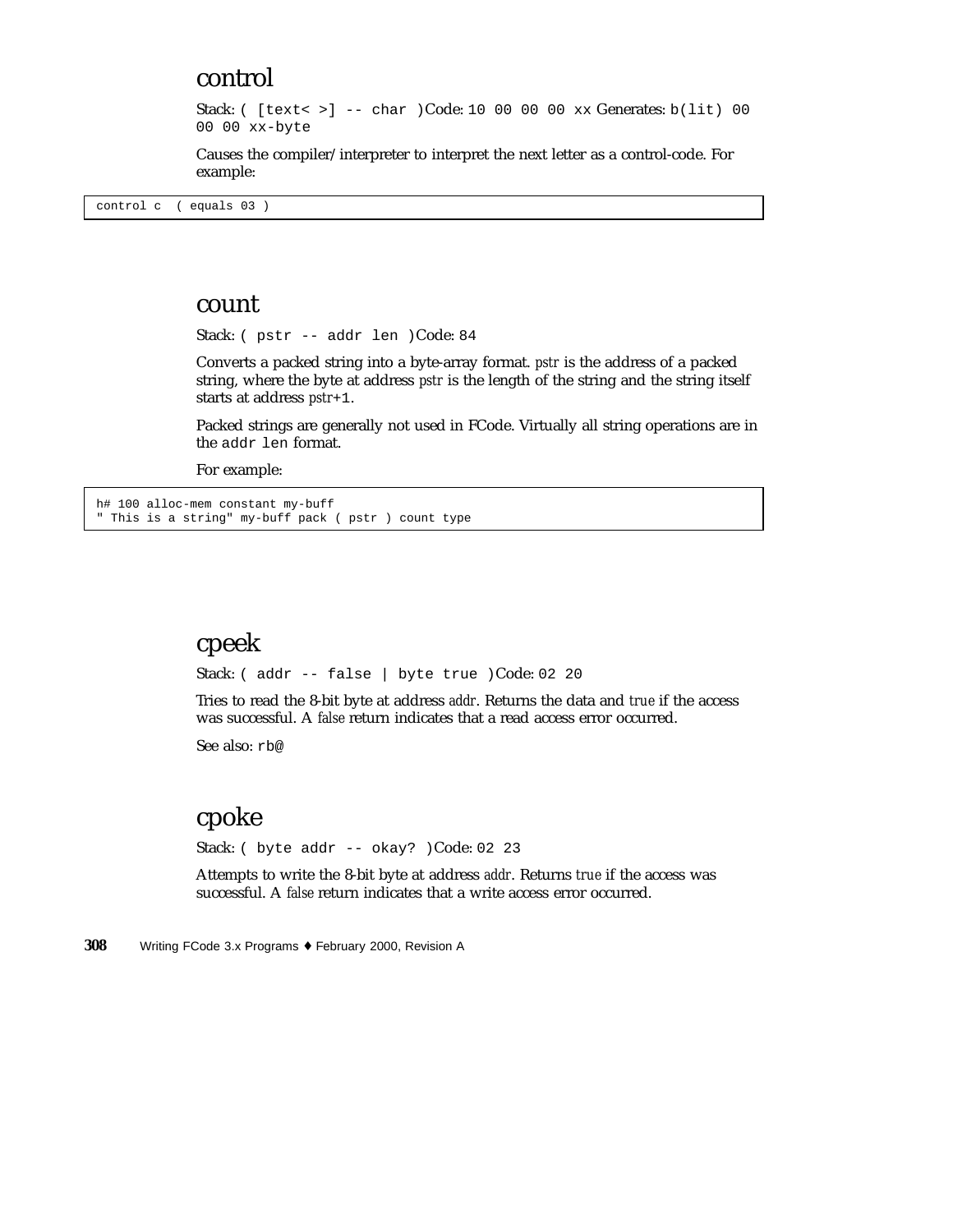**Note -** cpoke may be unreliable on bus adapters that buffer write accesses.

See also: rb!

#### cr

Stack: ( -- )Code: 92

A defer word used to terminate the line on the display and go to the next line. The default implementation transmits a carriage return and line feed to the display, clears #out and adds 1 to #line.

Use cr whenever you want to start a new line of output, or to force the display of any previously buffered output text. This forcing is valuable for outputting error messages, to ensure that the error message is sent *before* any system crash.

For example:

```
: show-info ( -- )
   ." This is the first line of output " cr
   ." This is the second line of output " cr
;
```
### (cr

Stack: ( -- )Code: 91

Outputs only the carriage return character (carret, 0x0D). The most common use of ( $cr$  is for reporting the progress of a test that has many steps. By using ( $cr$  instead of cr, the progress report appears on a single line instead of scrolling.

#### create

Stack: ( "new-name< >" -- ) (E: -- addr )Code: (header) BBGenerates: new-token|named-token|external-token b(create)

Creates the name *new-name*. When *new-name* is subsequently executed, it returns the address of memory immediately following *new-name* in the dictionary. You can use create to build an array-type structure, as:

create white 12 c, 08 c, 36 c, 25 c, 27 c, 5 c, …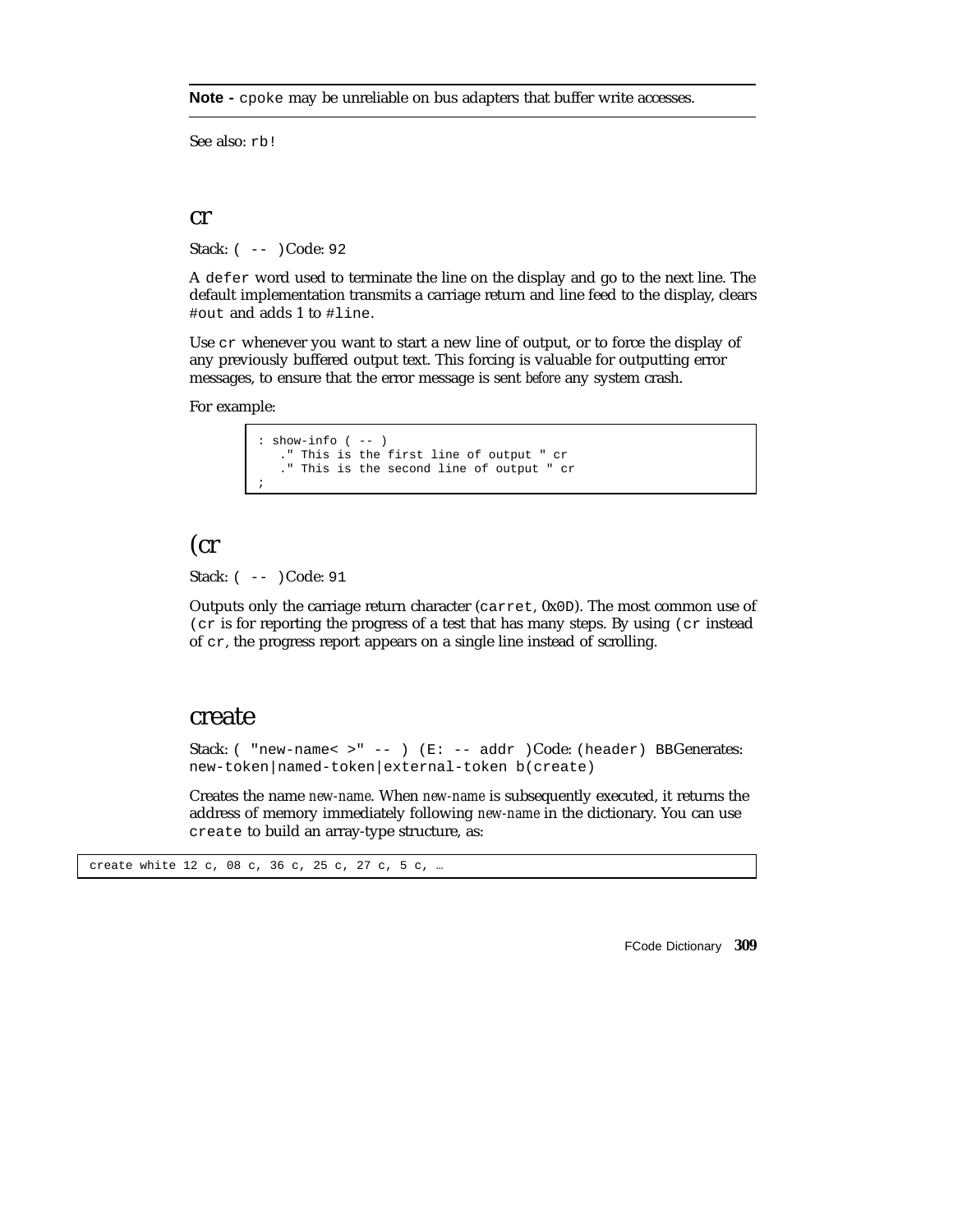Later execution of green leaves the address of the first byte of the array (here, the address of the byte "12") on the stack. The returned address will be two-byte aligned.

create may *not* be used in definitions in an FCode program. The common Forth construct create…does> is not supported.

# D Words

### $d#$

Stack: ( [number< >] -- n )Code: 10 valueGenerates: b(lit) xx-byte xx-byte xx-byte xx-byte

Causes the compiler/interpreter to interpret the next number in decimal (base 10), regardless of any previous settings of hex, decimal or octal. Only the immediately following number is affected, the default numeric base setting is unchanged. For example:

| hex |  |                               |  |
|-----|--|-------------------------------|--|
|     |  | $d# 100$ (equals decimal 100) |  |
| 100 |  | ( equals decimal 256 )        |  |

See also: h#

### $d+$

Stack: ( d1 d2 -- d.sum )Code: D8

Adds two double numbers, leaving the double sum on the stack.

For example:

ok **1234.0000 0056.7800 9abc 3400.009a d+ .s** 1234.9abc 3456.789a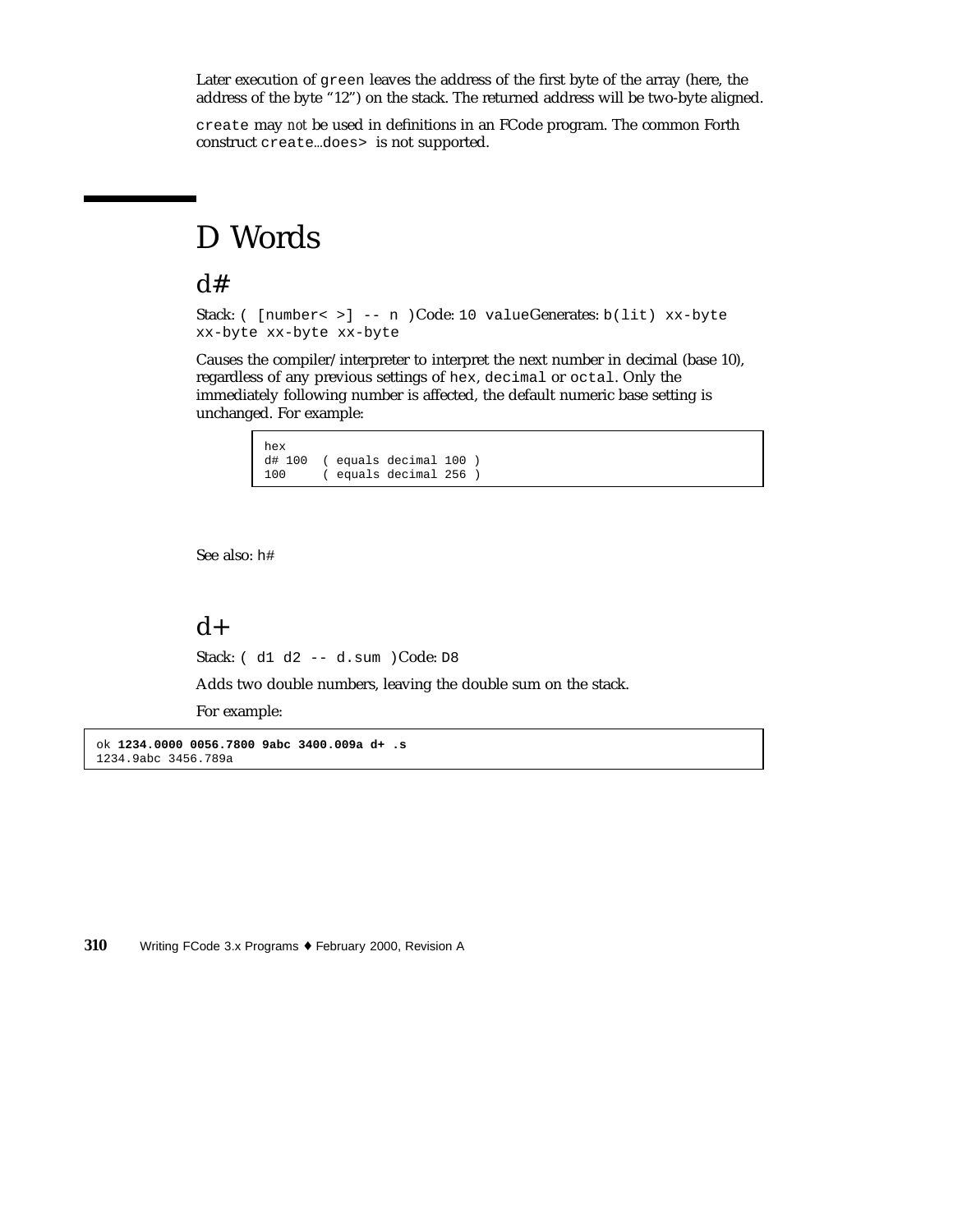#### d-

Stack: ( d1 d2 -- d.diff )Code: D9

Subtracts two double numbers, leaving the double result on the stack.

For example:

```
ok 0 6 1 0 d- .s
ffff.ffff 5
ok 4444.8888 aaaa.bbbb 2222.1111 5555.2222 d- .s
2222.7777 5555.9999
```
### .d

Stack: ( n -- )Code: A0 6D 49 10 00 00 00 0A A0 72 9D A0 72 Generates: base @ swap d# 10 base ! . base !

Displays *n* in decimal with a trailing space. The value of base is not permanently affected.

### decimal

Stack: ( -- )Code: 10 00 00 00 0A A0 72Generates: d# 10 base !

If used outside of a definition, commands the tokenizer program to interpret subsequent numbers in decimal (base 10).

If used in a definition, appends the phrase 10 base ! to the FCode program that is being created thus affecting later numeric output when the FCode program is executed.

See also: base

## decode-bytes

Stack: ( prop-addr1 prop-len1 data-len -- prop-addr2 prop-len2 data-addr data-len )Code: none Generates: >r over r@ + swap r@ - rot r>

Decodes *data-len* bytes from a property value array and returns the remainder of the array and the decoded byte array.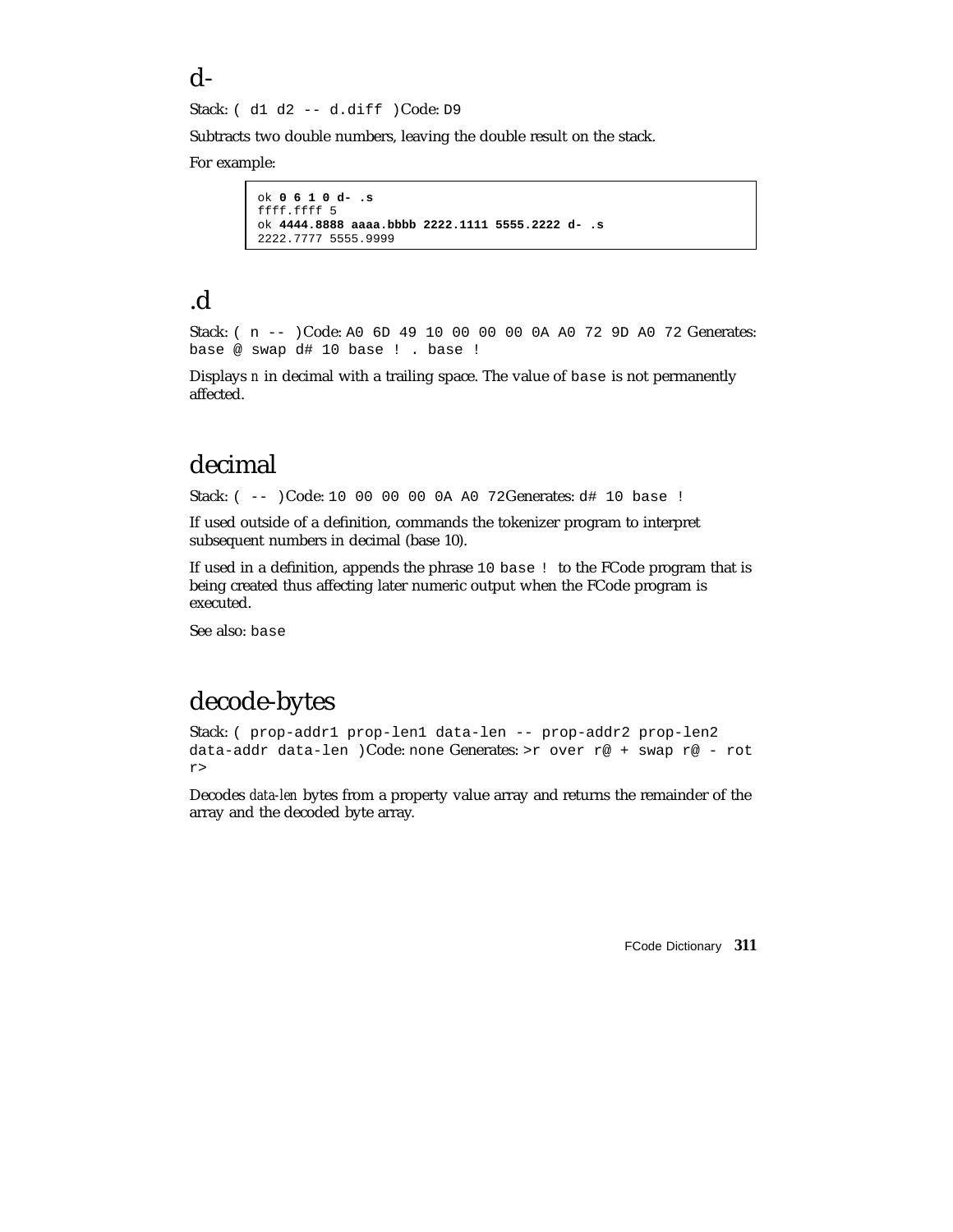### decode-int

```
Stack: ( prop-addr1 prop-len1 -- prop-addr2 prop-len2 n )Code: 02
1B
```
Decodes a number from the beginning of a property value array and returns the remainder of the property value array and the number *n*.

```
For example:
```

```
: show-clock-frequency ( -- )
   " clock-frequency" get-inherited-property 0= if
     ." Clock frequency: " decode-int .h cr 2drop
   then
;
```
# decode-phys

```
Stack: ( prop-addr1 prop-len1 -- prop-addr2 prop-len2 phys.lo …
phys.hi )Code: 01 28
```
Decodes a unit address from a property value array and returns the remainder of the array and the decoded list of address components. The number of cells in the list *phys.lo … phys.hi* is determined by the value of the #address-cells property of the parent node.

# decode-string

Stack: ( prop-addr1 prop-len1 -- prop-addr2 prop-len2 str len )Code: 02 1C

Decodes a string from the beginning of a property value array and returns the remainder of the property value array and the string *str len*.

For example:

;

```
: show-model ( -- )
  " model" get-my-property 0= if decode-string type 2drop then
```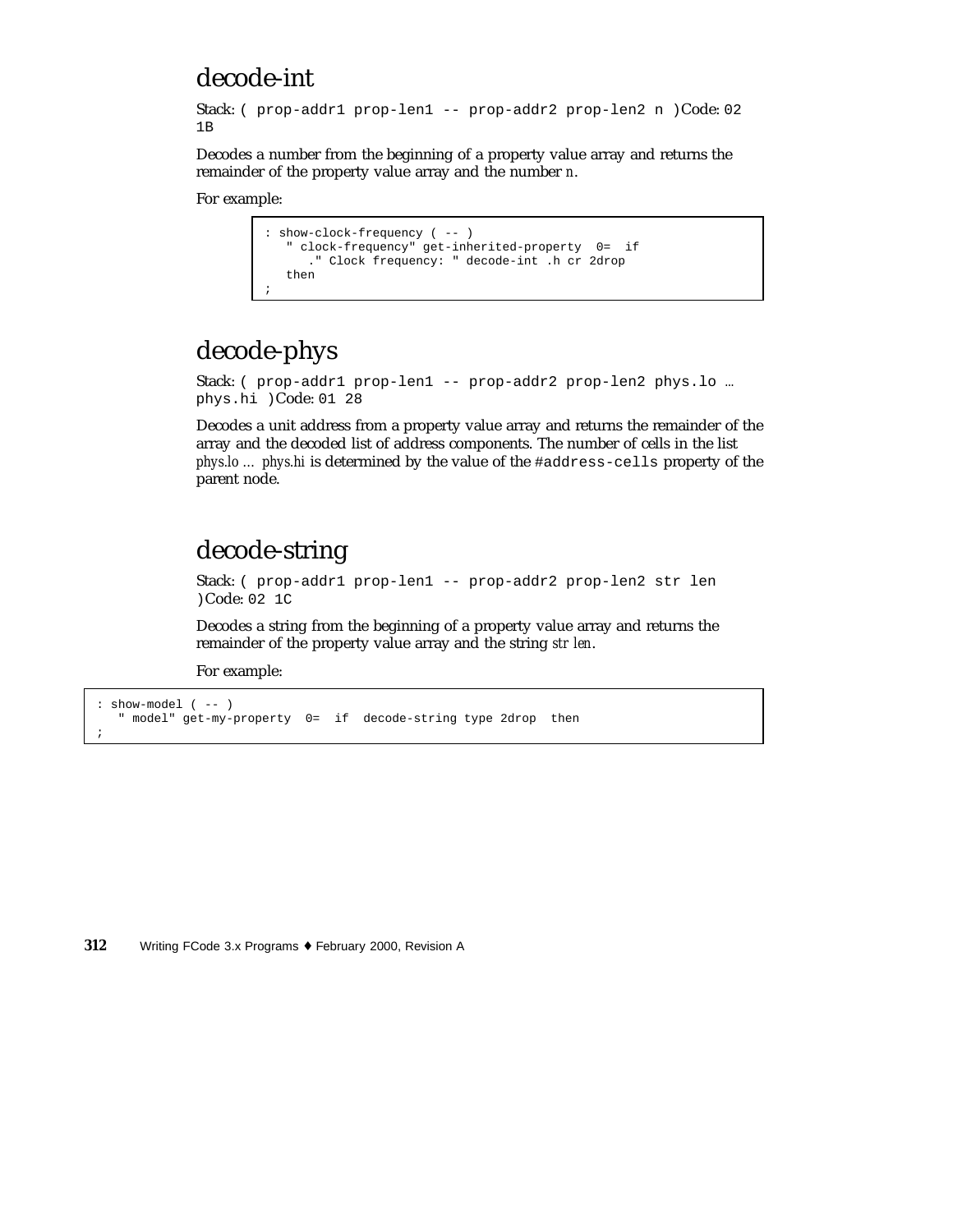## default-font

Stack: ( -- fontaddr charwidth charheight #fontbytes #firstchar #chars )Code: 01 6A

Returns all the necessary information about the character font that is built into the boot PROM. This font defines the appearance of every character to be displayed. To load this font, simply pass these parameters to set-font, with:

default-font set-font

#### **TABLE 14–2** Actual Parameters Returned by default-font

| fontaddr-  | The address of the beginning of the built-in font table                   |
|------------|---------------------------------------------------------------------------|
| charwidth  | The width of each character in pixels                                     |
| charheight | The height of each character in pixels                                    |
| #fontbytes | The separation (in bytes) between each scan line entry                    |
| #firstchar | The ASCII value for the first character actually stored in the font table |
| #chars     | The total number of characters stored in the font table                   |

## defer

Stack: (  $"new-name  $>$ " -- ) (E: -- ??? )Code: (header) bc Generates:$ new-token|named-token|external-token b(defer)

Creates a command *new-name* that is a defer word, that is, a word whose behavior can be altered with to. *new-name* is initially created with execution behavior that indicates that it is an uninitialized defer word. For example:

ok **defer blob** ok **blob** <--deferred word not initialized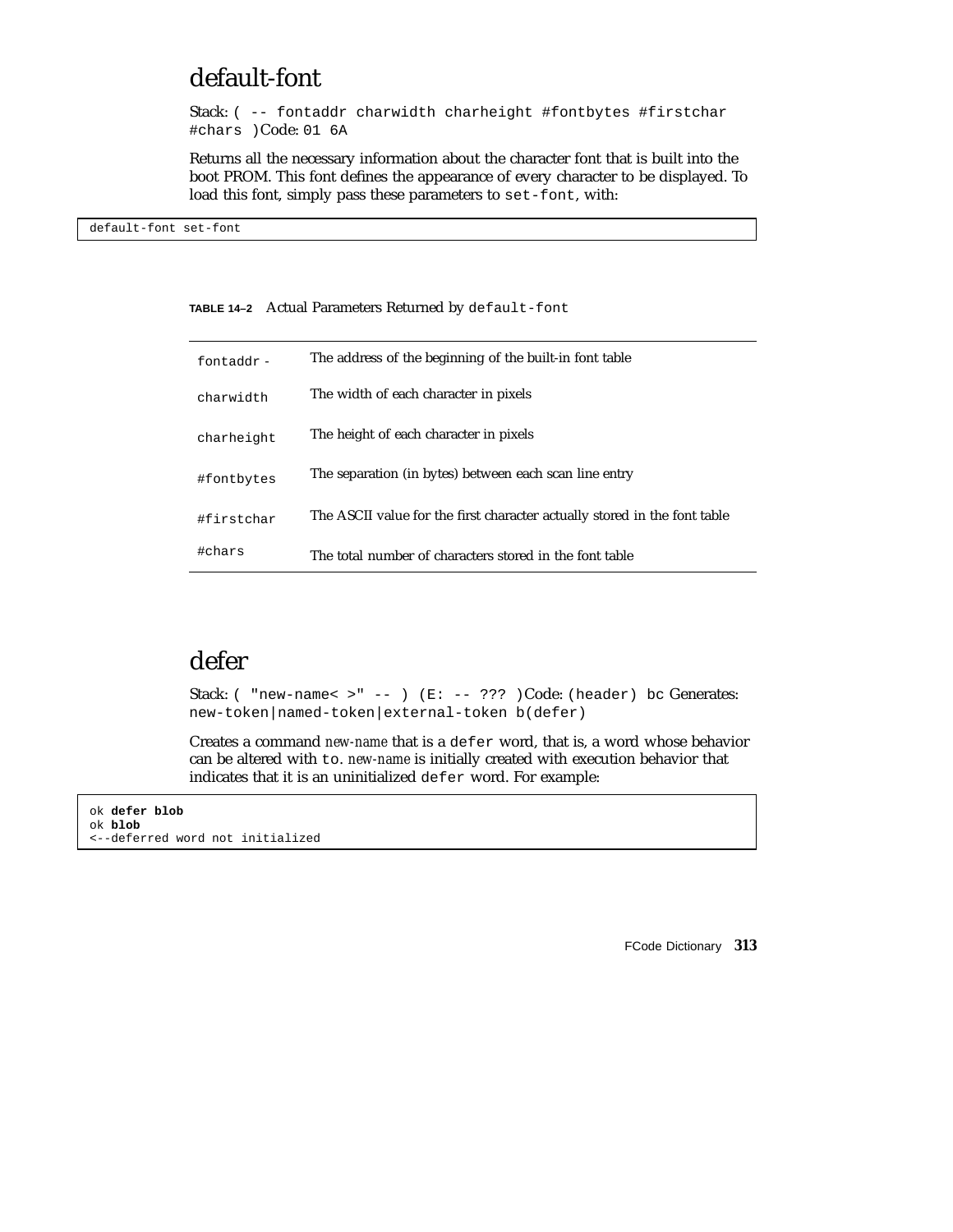Later, this behavior can then be altered to be that of another existing word by placing that second word's execution token on the stack and loading it into *new-name* with to. For example:

defer words are useful for generating recursive routines. For example:

```
defer hold2 \ Will execute action2
: action1
  …
  hold2 ( really action2 )
  … i
: action2
  …
  action1
  \dots i" action2 to hold2
```
defer words can also be used for creating words with different behaviors depending on your needs. For example:

```
defer .special ( n -- ) \ Print a value, using special techniques
: print-em-all ( -- )
  … .special
  … .special
  … .special
;
( .d prints in decimal
( .h prints in hexadecimal )
( .sp prints in a custom format )
: print-all-styles
  ["] .d to .special print-em-all
  ["] .h to .special print-em-all
  ["] .sp to .special print-em-all
;
```
In FCode source, defer cannot appear inside a colon definition.

See also: behavior

### delete-characters

Stack: ( n -- )Code: 01 5E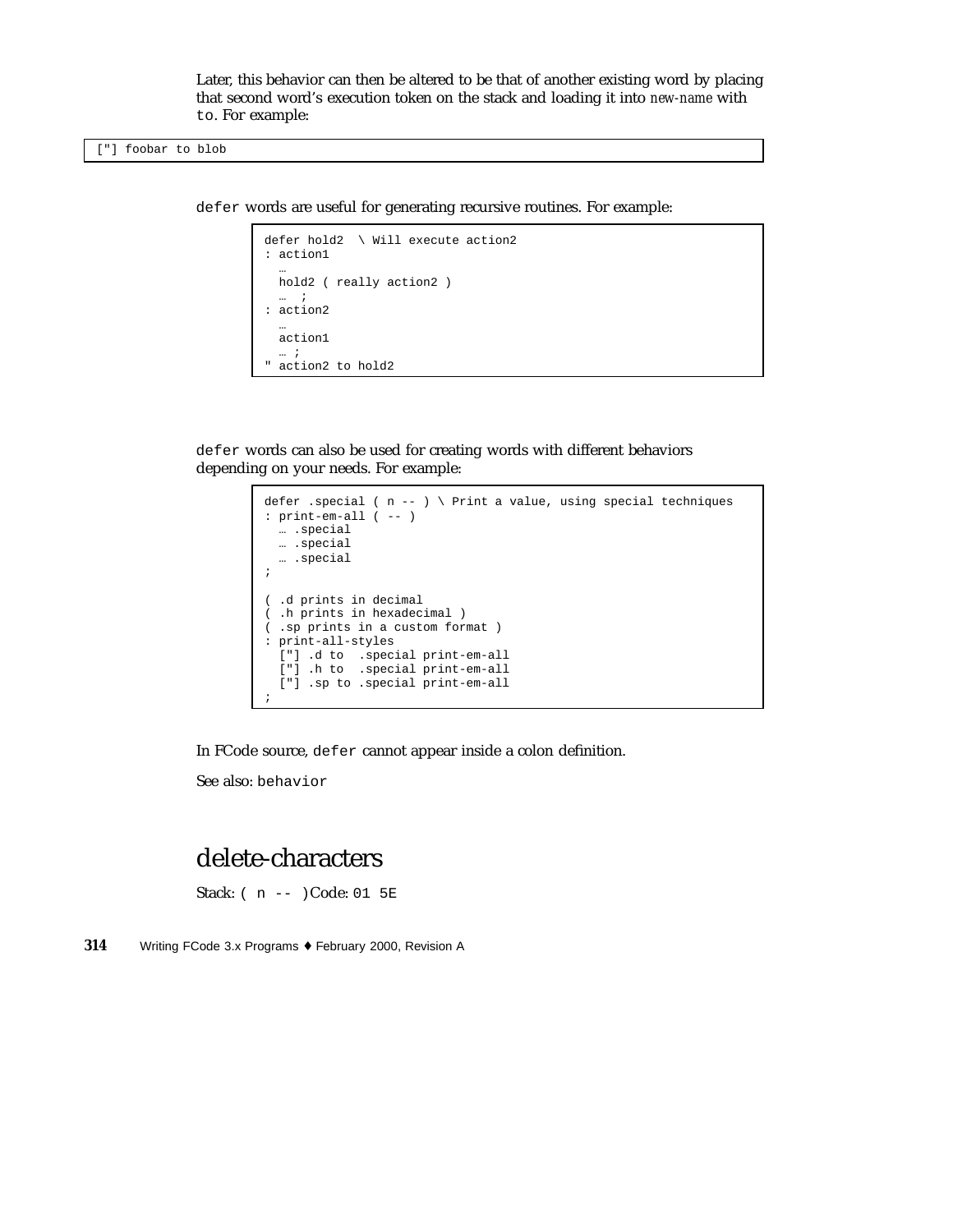Deletes *n* characters to the right of the cursor.

delete-characters is one of the defer words of the display device interface. The terminal emulator package executes delete-characters when it has processed a character sequence that requires the deletion of characters to the right of the cursor. The cursor position is unchanged, the cursor character and the first *n*-1 characters to the right of the cursor are deleted. All remaining characters to the right of the cursor, including the highlighted character, are moved left by *n* places. The end of the line is filled with blanks.

This word is initially empty, but *must* be loaded with an appropriate routine in order for the terminal emulator to function correctly. This can be done with to, or it can be loaded automatically with fb1-install or fb8-install (which loads fb1-delete-characters or fb8-delete-characters, respectively).

See also: fb8-install

#### delete-lines

Stack: ( n -- )Code: 01 60

Deletes *n* lines at and below the cursor line.

delete-lines is one of the defer words of the display device interface. The terminal emulator package executes delete-lines when it has processed a character sequence that requires the deletion of lines of text below the line containing the cursor. All lines below the deleted lines are scrolled upwards by *n* lines, and *n* blank lines are placed at the bottom of the active text area.

Use this word for scrolling, by temporarily moving the cursor to the top of the screen and then calling delete-lines.

This word is initially empty, but *must* be loaded with an appropriate routine in order for the terminal emulator to function correctly. This can be done with to, or it can be loaded automatically with fb1-install or fb8-install (which loads fb1-delete-lines or fb8-delete-lines, respectively).

See also: fb8-install

### delete-property

Stack: ( name-str name-len -- )Code: 02 1E

Deletes the property named by *name-str name-len* in the active package, if such a property exists.

For example: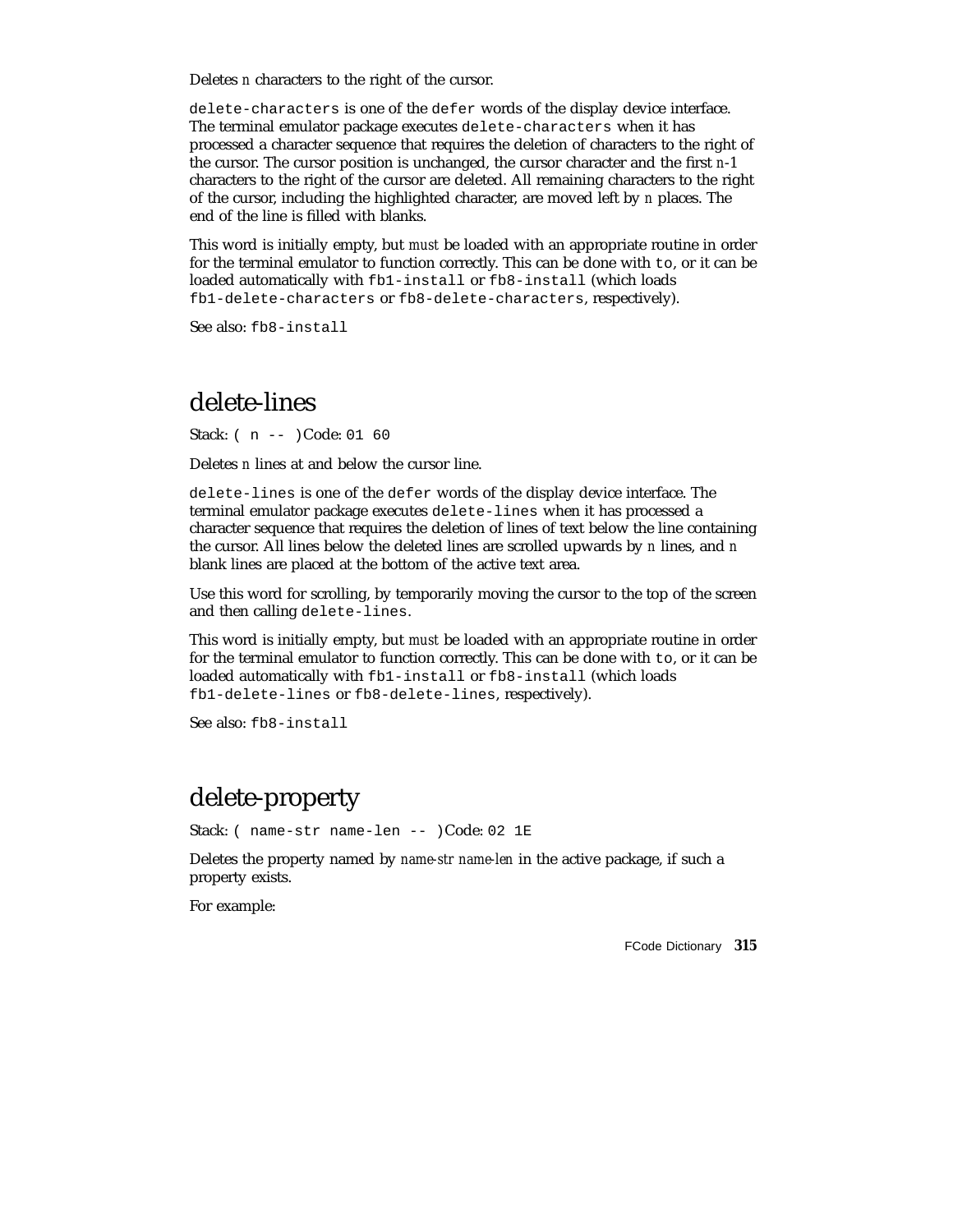```
unmap-me ( -- )
  my-reg my-size " map-out" $call-parent
  " address" delete-property
;
```
# depth

Stack: ( -- u )Code: 51

*u* is the number of entries contained in the data stack, not counting itself. Note that when an FCode program is called, there could be other items on the stack from the calling program.

depth is especially useful for before/after stack depth checking, to determine if the stack was corrupted by a particular operation.

#### device-name

Stack: ( str len -- )Code: 02 01

Creates a name property with the given string value. For example:

" SUNW,ffb" device-name

This is equivalent to using the name macro or

encode-string " name" property

except that device-name performs the same function with only 2 bytes of FCode, instead of 10 bytes. This word could be useful for devices with extremely limited FCode space.

See also: name

### diagnostic-mode?

Stack: ( -- diag? )Code: 01 20

FCode programs can use diagnostic-mode? to control the extent of the selftests performed. If diagnostic-mode? is true, more extensive tests can be performed and more messages displayed.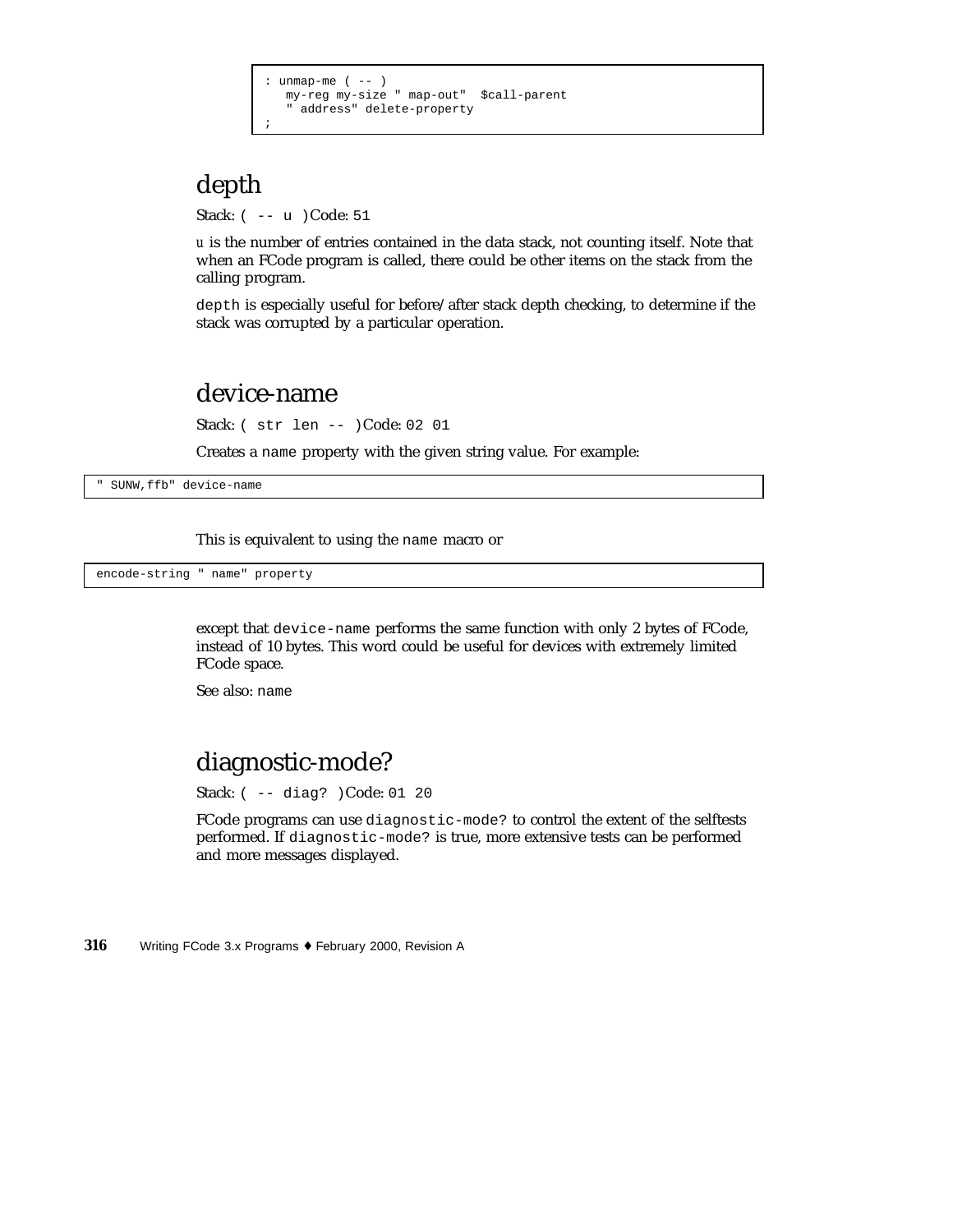```
diagnostic-mode?<br>if do-extende
     if do-extended-tests
else do-normal-tests
then
```
For example:

FCode should not generate character output during probing unless diagnostic-mode? is true, or unless an error is encountered. Error output during probing typically goes to the system serial port.

diagnostic-mode? will return true if any of the following conditions are met:

- diag-switch? is true.
- A machine diagnostic switch (system-dependent) is ON.
- Other system-dependent indicators request extensive diagnostics.

## digit

```
Stack: ( char base -- digit true | char false )Code: A3
```
If the character *char* is a digit in the specified base, returns the numeric value of that digit under *true*, else returns the character under *false*. Appropriate characters are hex 30-39 (for digits 0-9) and hex 61-66 (for digits a-f), depending on base.

For example:

```
: probe-slot ( slot# -- ) … ;
: probe-slots ( addr cnt -- )
  bounds ?do
    i c@ d# 16 digit if probe-slot else drop then
  loop
;
```
### do

```
Stack: ( C: -- dodest-sys ) ( limit start -- ) (R: -- sys )Code: 17
+offset Generates: b(do) +offset
```
Begins a counted loop in the form do…loop or do…+loop. The loop index begins at *start*, and terminates based on *limit*. See loop and +loop for details on how the loop is terminated. The loop is always executed at least once. For example: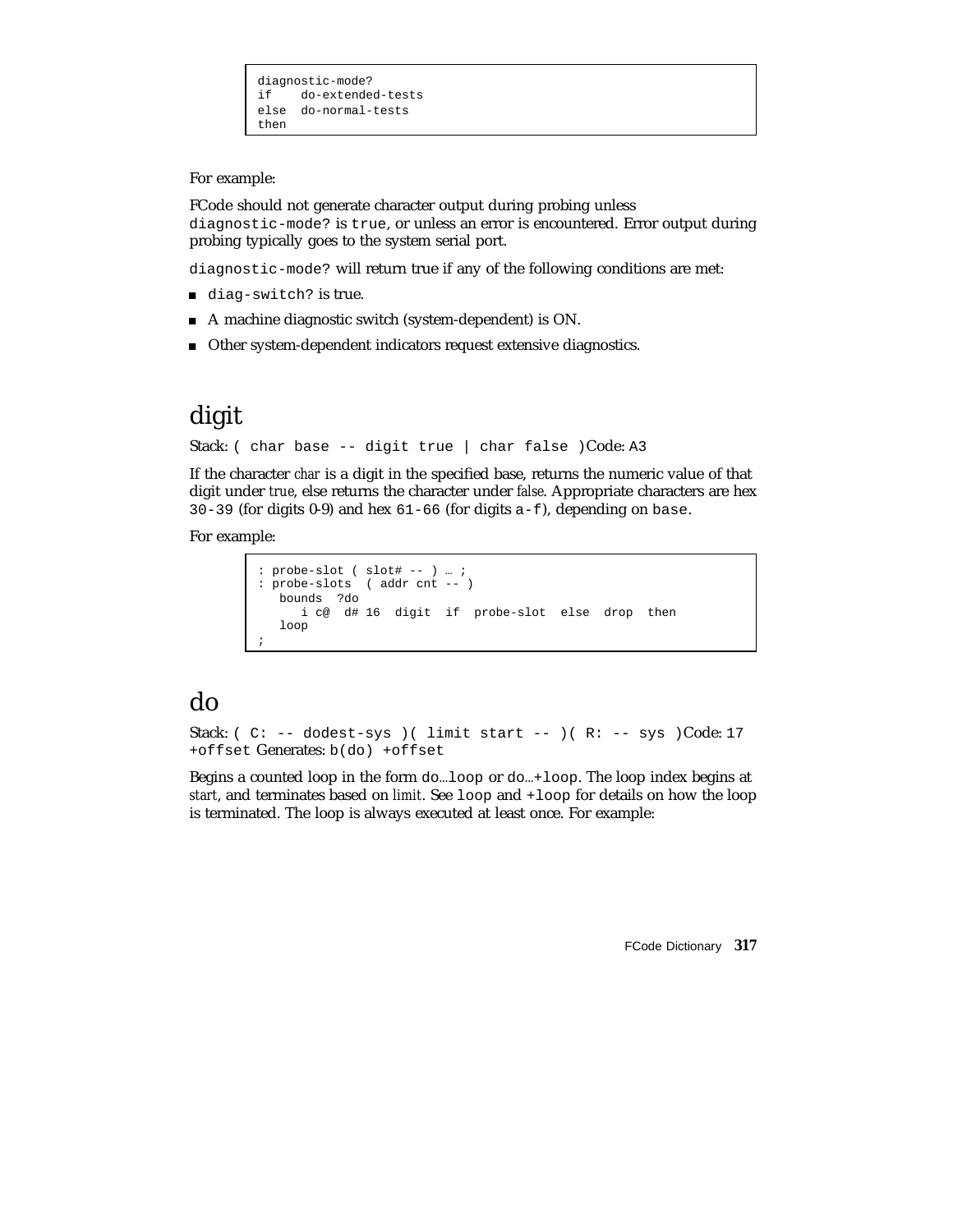do may be used either inside or outside of colon definitions.

### ?do

Stack: (  $C: -- dodest-sys$  )( limit start -- )(  $R: -- sys$  )Code: 18 +offsetGenerates: b(?do) +offset

```
8 1 ?do i . loop \ would print 1 2 3 4 5 6 7
2 1 ?do i . loop \ would print 1
1 1 ?do i . loop \ would print nothing
1 1 do i . loop \ would print 1 2 3 4 5 6 7 8 9 …
…
```
Begin a counted loop in the form ?do…loop or ?do…+loop. The loop index begins at *start*, and terminates based on *limit*. See loop and +loop for details on how the loop is terminated. Unlike do, if *start* is equal to *limit* the loop is executed zero times. For example:

?do can be used in place of do in nearly all circumstances. ?do may be used either inside or outside of colon definitions.

### draw-character

Stack: ( char -- )Code: 01 57

A defer word that is called by the terminal emulator in order to display a single character on the screen at the current cursor location.

This word is initially empty, but *must* be loaded with an appropriate routine in order for the terminal emulator to function correctly. This can be done with to, or it can be loaded automatically with fb1-install or fb8-install (which loads fb1-draw-character or fb8-draw-character, respectively).

### draw-logo

Stack: ( line# addr width height -- )Code: 01 61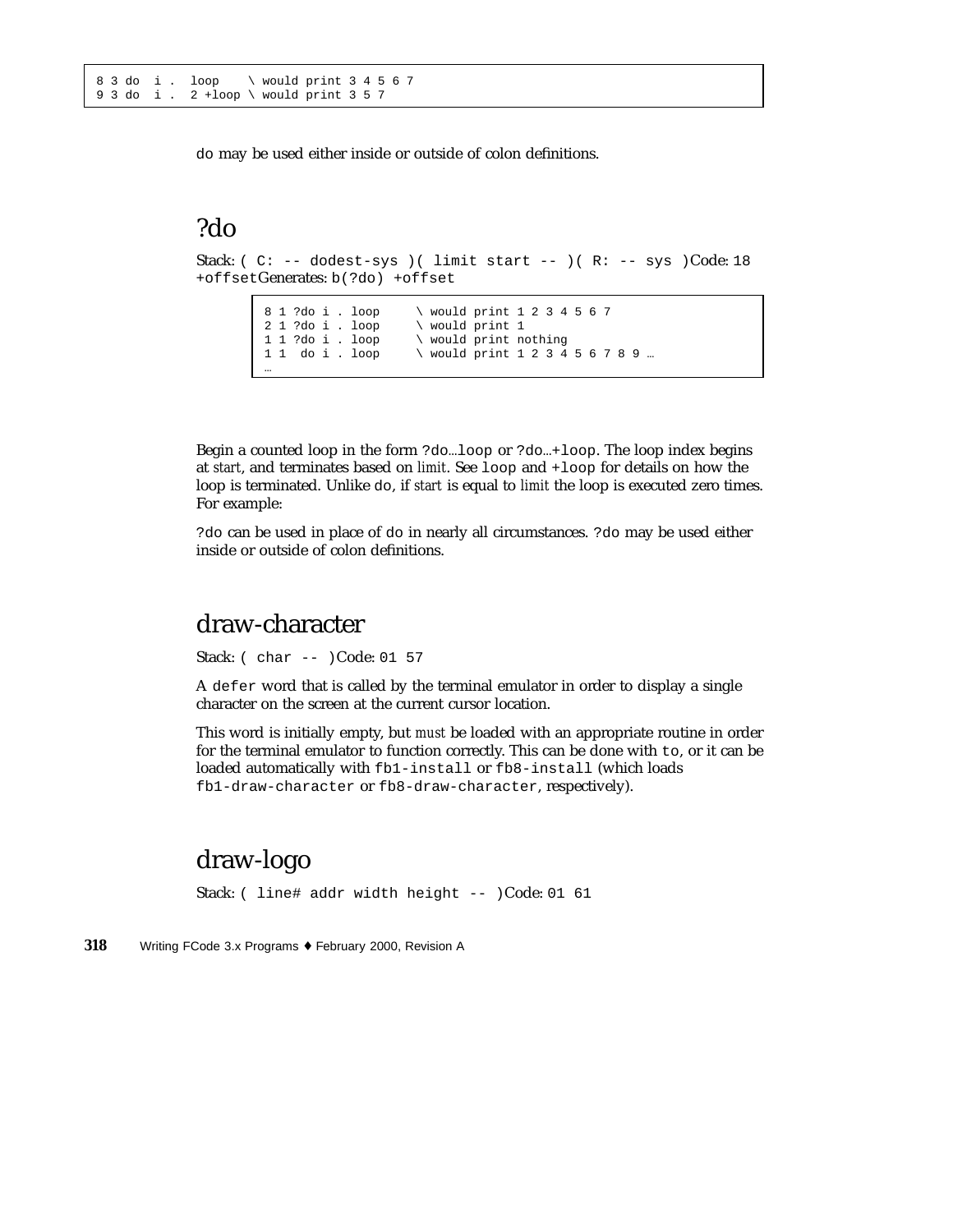A defer word that is called by the system to display the power-on logo (the graphic displayed on the left side during power-up, or by banner).

This word is initially empty, but *must* be loaded with an appropriate routine in order for the terminal emulator to function correctly. This can be done with to, or it can be loaded automatically with fb1-install or fb8-install (which loads fb1-draw-logo or fb8-draw-logo, respectively).

It is possible to pack a custom logo into the FCode PROM and then re-initialize draw-logo to output the custom logo instead.

draw-logo is called by the system using the following parameters:

- *line#* The text line number at which to draw the logo.
- **a** addr The address of the logo template to be drawn. In practice, this will always be either the address of the oem-logo field in NVRAM, the address of a custom logo in the FCode PROM, or the address of the built-in system logo. In any case, the logo is an array of 64x64 (hex) pixels.
- *width* The width of the passed-in logo (in pixels).
- *height* The height of the passed-in logo (in pixels).

### drop

Stack: ( x -- )Code: 46

Removes one item from the stack.

## 2drop

Stack: ( x1 x2 -- )Code: 52 Removes two items from the stack.

### 3drop

Stack:  $(x1 x2 x3 --) Code: 46 52 Generates: drop 2drop$ Removes three items from the stack.

### dup

Stack: ( x -- x x )Code: 47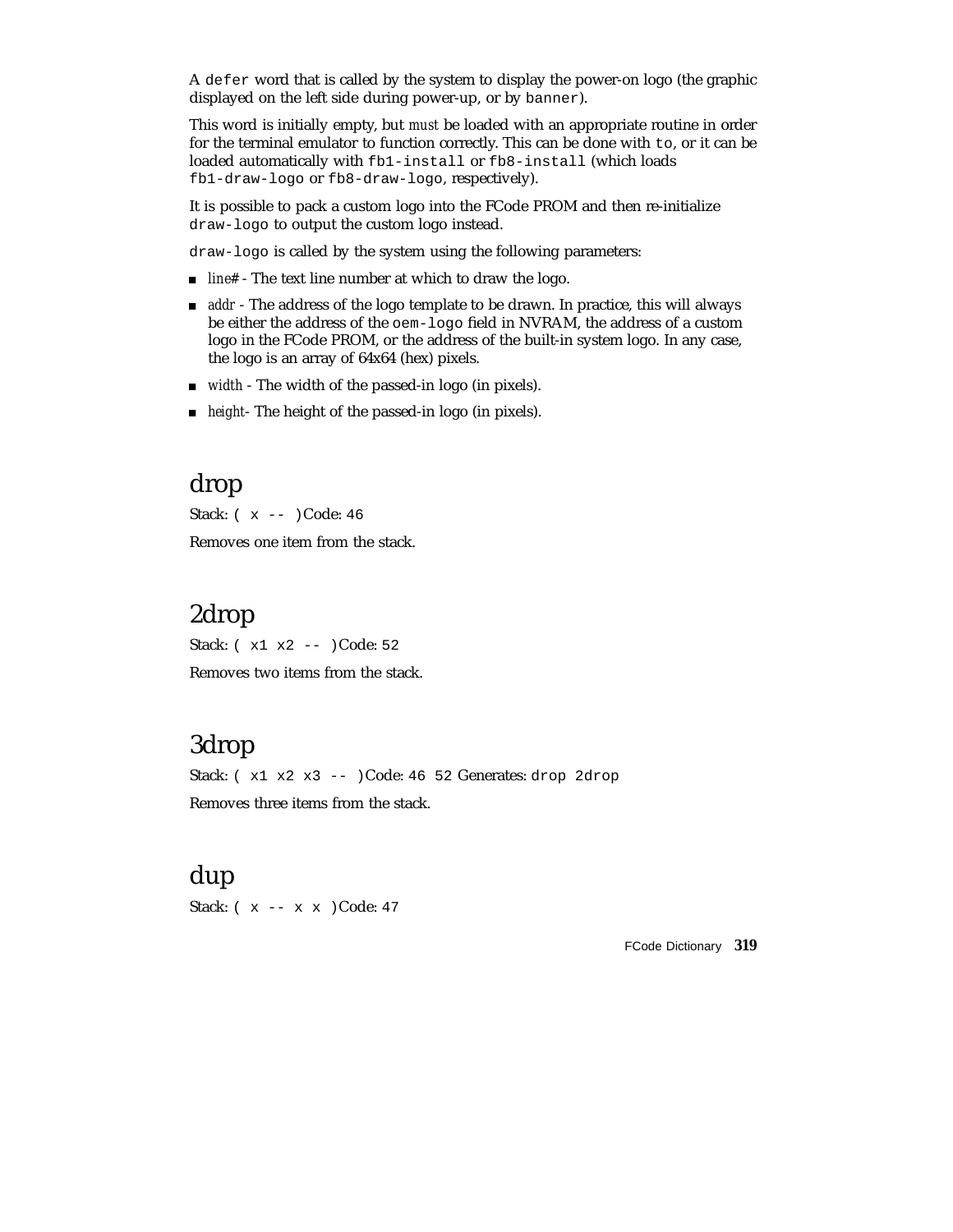Duplicates the top stack item.

# 2dup

Stack: ( x1 x2 -- x1 x2 x1 x2 )Code: 53 Duplicates the top two stack items.

## 3dup

Stack: ( x1 x2 x3 -- x1 x2 x3 x1 x2 x3 )Code: A7 4E A7 4E A7 4E2 pick 2 pick 2 pick

Duplicates the top three stack items.

### ?dup

Stack: ( x -- 0 | x x )Code: 50 Duplicates the top stack item unless it is zero.

# E Words

### else

Stack: ( C: orig-sys1 -- orig-sys2 ) ( -- )Code: 13 + offset B2 Generates: bbranch +offset b(>resolve)

Begin the else clause of an if…else…then statement. See if for more details.

### emit

stack: ( char -- )Code: 8F

A defer word that outputs the indicated ASCII character. For example, h# 41 emit outputs an "A", h# 62 emit outputs a "b", h# 34 emit outputs a "4".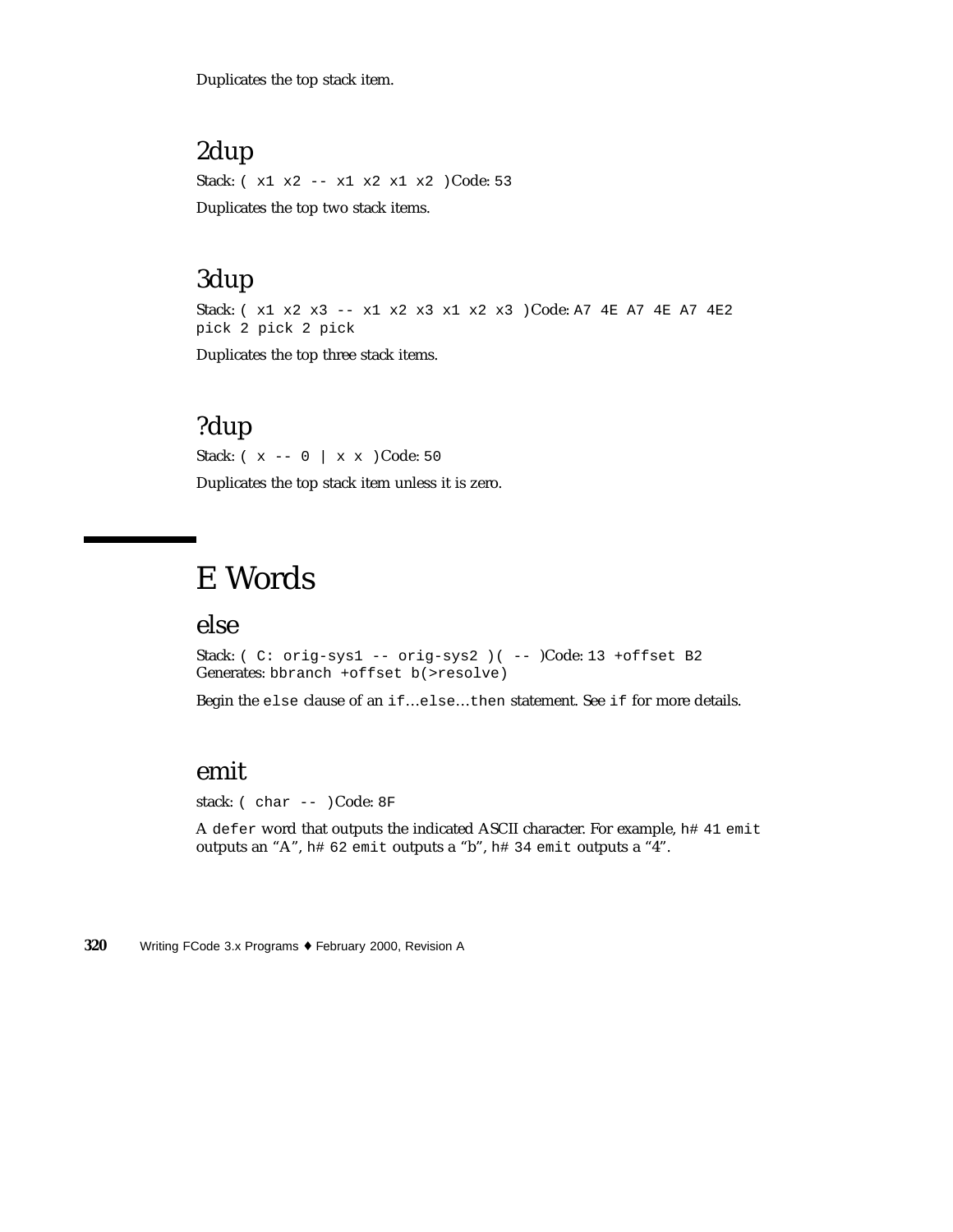### emit-byte

Stack: (FCode# -- )Code: N Generates: n

An FCode-only command used to manually output a desired byte of FCode. Use it together with tokenizer[ as follows:

```
tokenizer[
  44 emit-byte 20 emit-byte
]tokenizer
```
emit-byte would be useful, for example, if you wished to generate a new FCode command that the tokenizer did not understand. This command should be used with caution or else an invalid FCode program will result.

See also: tokenizer[

#### encode+

```
Stack: ( prop-addr1 prop-len1 prop-addr2 prop-len2 -- prop-addr3
prop-len3 )Code: 01 12
```
Merge two property value arrays into a single property value array. The two input arrays must have been created sequentially with no intervening dictionary allocation or other property value arrays having been created. This can be called repeatedly, to create complex, multi-valued property value arrays for passing to property.

For example, suppose you wished to create a property named myprop with the following information packed sequentially:

"size" 2000 "vals" 3 128 40 22

This could be written in FCode as follows:

```
: encode-string,num ( addr len number -- )
 >r encode-string
 r> encode-int encode+
;
" size" 2000 encode-string,num
" vals" 3 encode-string,num encode+
        encode-int encode+
40 encode-int encode+
22 encode-int encode+
" myprop" property
```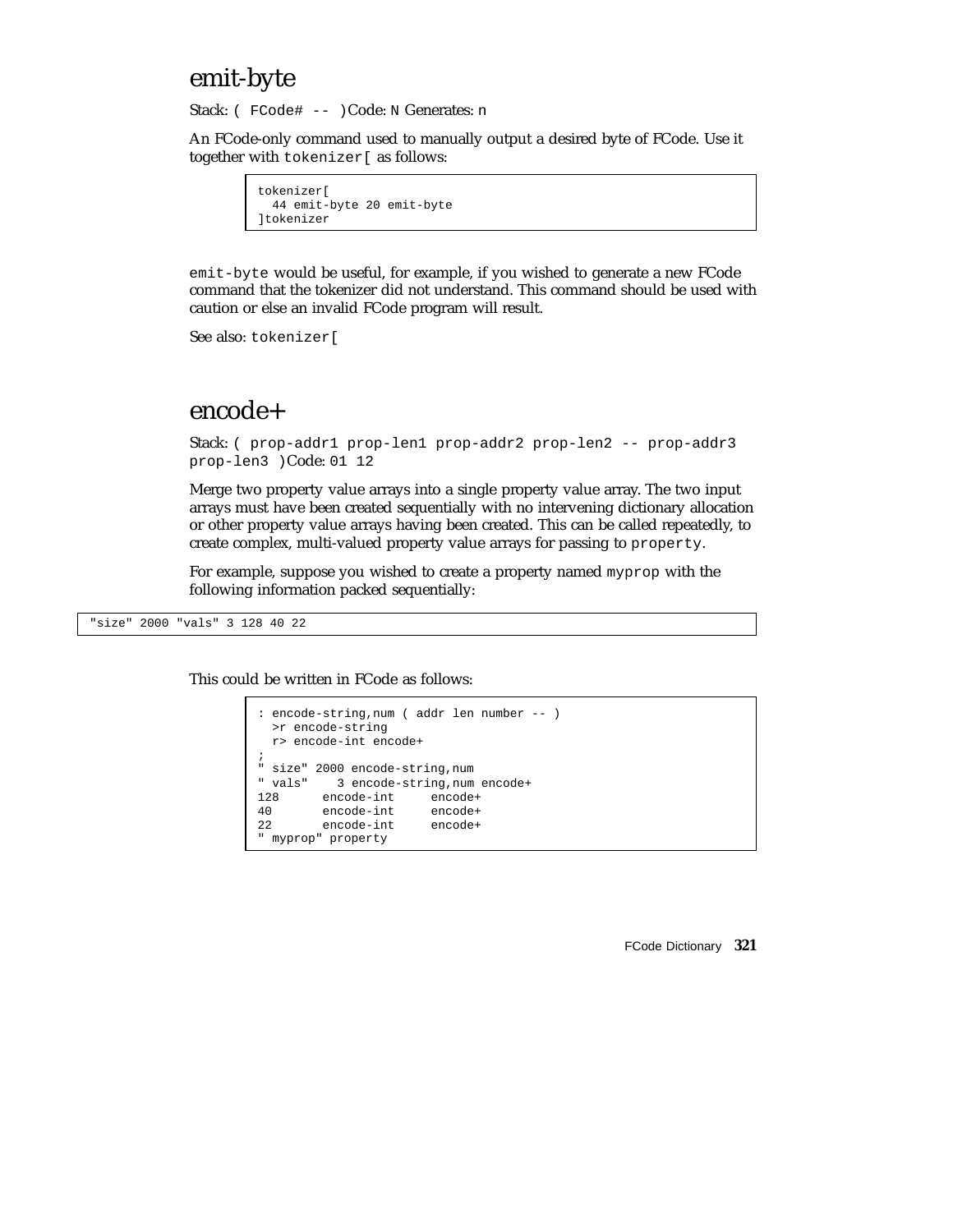## encode-bytes

Stack: ( data-addr data-len -- prop-addr prop-len )Code: 01 15

Encodes a byte array into a property value array. The external representation of a byte array is the sequence of bytes itself, with no appended null byte.

For example:

my-idprom h# 20 encode-bytes " idprom" property

### encode-int

Stack: ( n -- prop-addr prop-len )Code: 01 11

Convert an integer into a property value array, suitable for passing as a value to property. For example:

1152 encode-int " hres" property

# encode-phys

Stack: ( phys.lo … phys.hi -- prop-addr prop-len )Code: 01 13

Encodes a unit-address into a property value array by property encoding the list of cells denoting a unit address in the order of *phys.hi* followed by the encoding of the component that appears on the stack below *phys.hi*, and so on, ending with the encoding of the *phys.lo* component.

The number of cells in the list *phys.lo … phys.hi* is determined by the value of the "#address-cells" property of the parent node.

For example:

my-address my-space encode-phys " resetloc" property

### encode-string

Stack: ( str len -- prop-addr prop-len )Code: 01 14

Converts an ordinary string, such as created by ", into a property value array suitable for property. For example: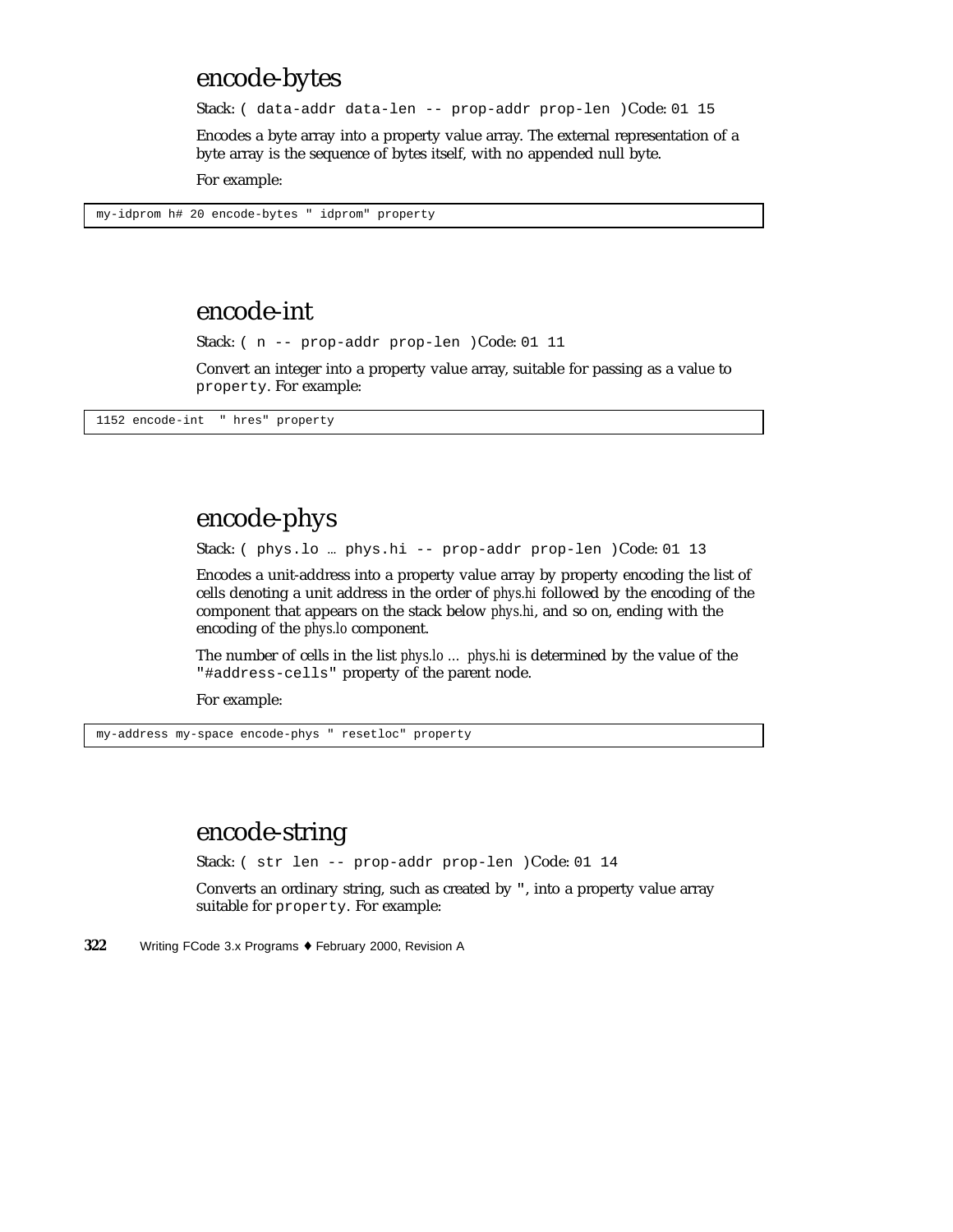### end0

Stack: ( -- )Code: 00

A word that marks the end of an FCode program. This word must be present at the end of your program or erroneous results may occur.

If you want to use end0 inside a colon definition, for example in a conditional clause, use something like:

: exit-if-version1 fcode-revision h# 20000 < if ["] end0 execute then ;

### end1

Stack: ( -- )Code: FF

An alternate word for end0, to mark the end of an FCode program. end0 is recommended.

end1 is not intended to appear in source code. It is defined as a guard against misprogrammed ROMs. Unprogrammed regions of PROM usually appear as all ones or all zeroes.Having both 0x00 and 0xFF defined as end codes stops the FCode interpreter if it enters an unprogrammed region of a PROM.

### endcase

Stack: ( C: case-sys -- ) ( sel | <nothing> -- )Code: C5 Generates: b(endcase)

Marks the end of a case statement. See case for more details.

### endof

Stack: ( C: case-sys1 of-sys -- case-sys2 )( -- )Code: C6 +offset Generates: b(endof) +offset

Marks the end of an of clause in a case statement. See case for more details.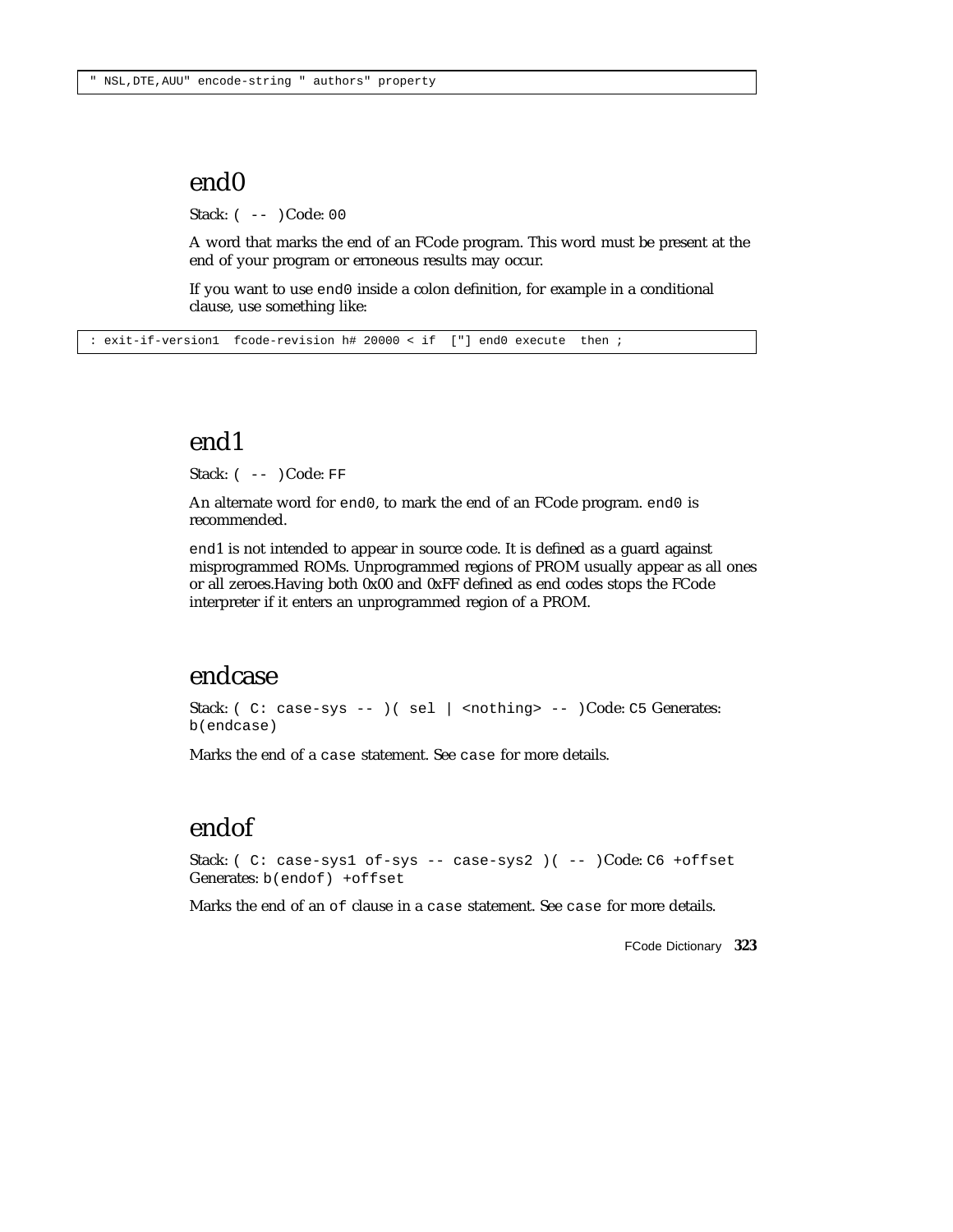#### erase

Stack: ( addr len -- )Code: 95 79 Generates: 0 fill

Sets *len* bytes of memory beginning at *addr* to zero. No action is taken if *len* is zero.

#### erase-screen

Stack: ( -- )Code: 01 5A

A defer word that is called once during the terminal emulator initialization sequence in order to completely clear all pixels on the display. This word is called just *before* reset-screen, so that the user doesn't actually see the frame buffer data until it has been properly scrubbed.

This word is initially empty, but *must* be loaded with an appropriate routine in order for the terminal emulator to function correctly. This can be done with to, or it can be loaded automatically with fb1-install or fb8-install (which loads fb1-erase-screen or fb8-erase-screen, respectively).

#### eval

Stack: ( ??? str len -- ??? )Code: CD Generates: evaluate

Synonym for evaluate.

### evaluate

Stack: ( ??? str len -- ??? )Code: CD

Executes a string as a sequence of Forth commands. The overall stack effect depends on the commands being executed. For example:

" 4000 20 dump" evaluate

You can use evaluate, like \$find, to find and execute Forth commands that are not FCodes.

The same cautions apply to evaluate as for \$find in that programs executing Forth commands are likely to encounter portability problems when moved to other systems.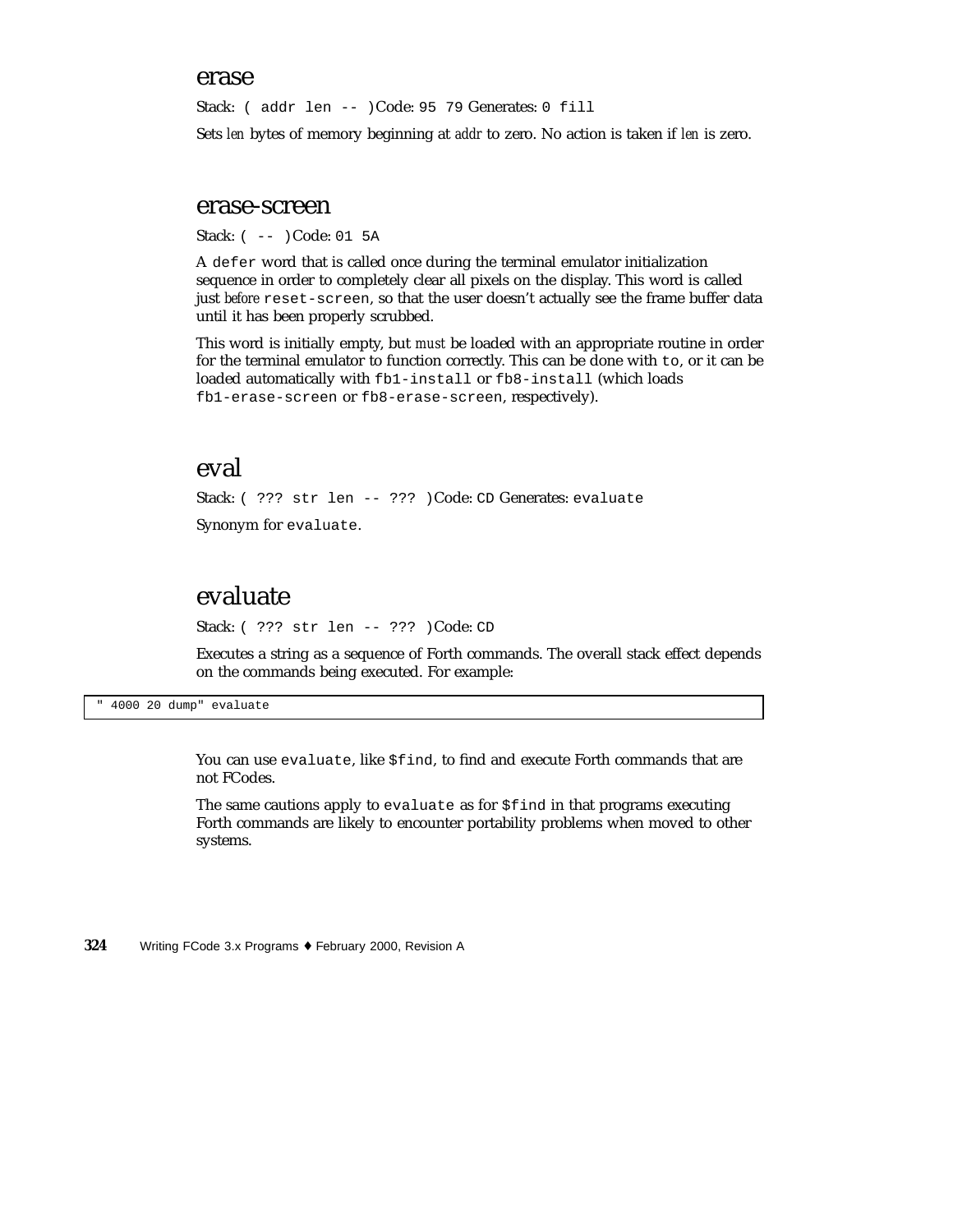#### execute

Stack: ( ??? xt -- ??? )Code: 1D

Executes the word definition whose execution token is *xt*. An error condition exists if *xt* is not an execution token.

For example:

: my-word ( addr len -- ) ." Given string is: " type cr ; " great" ["] my-word execute

#### exit

Stack:  $(- - )$   $(R: sys --)$  Code: 33

Compiled in a colon definition. When encountered, execution leaves the current word and returns control to the calling word. If used in a do loop must be preceded by unloop.

For example:

```
: probe-loop ( addr -- )
  \ generate a tight probe loop until any key is pressed.
  begin dup l@ drop key? if drop exit then again
;
```
See also: leave, unloop

#### expect

Stack: ( addr len -- )Code: 8A

A defer word that receives a line of characters from the keyboard and stores them into memory, performing line editing as the characters are typed. Displays all characters actually received and stored into memory. The number of received characters is stored in span.

The transfer begins at *addr* proceeding towards higher addresses one byte per character until either a carriage return is received or until *len* characters have been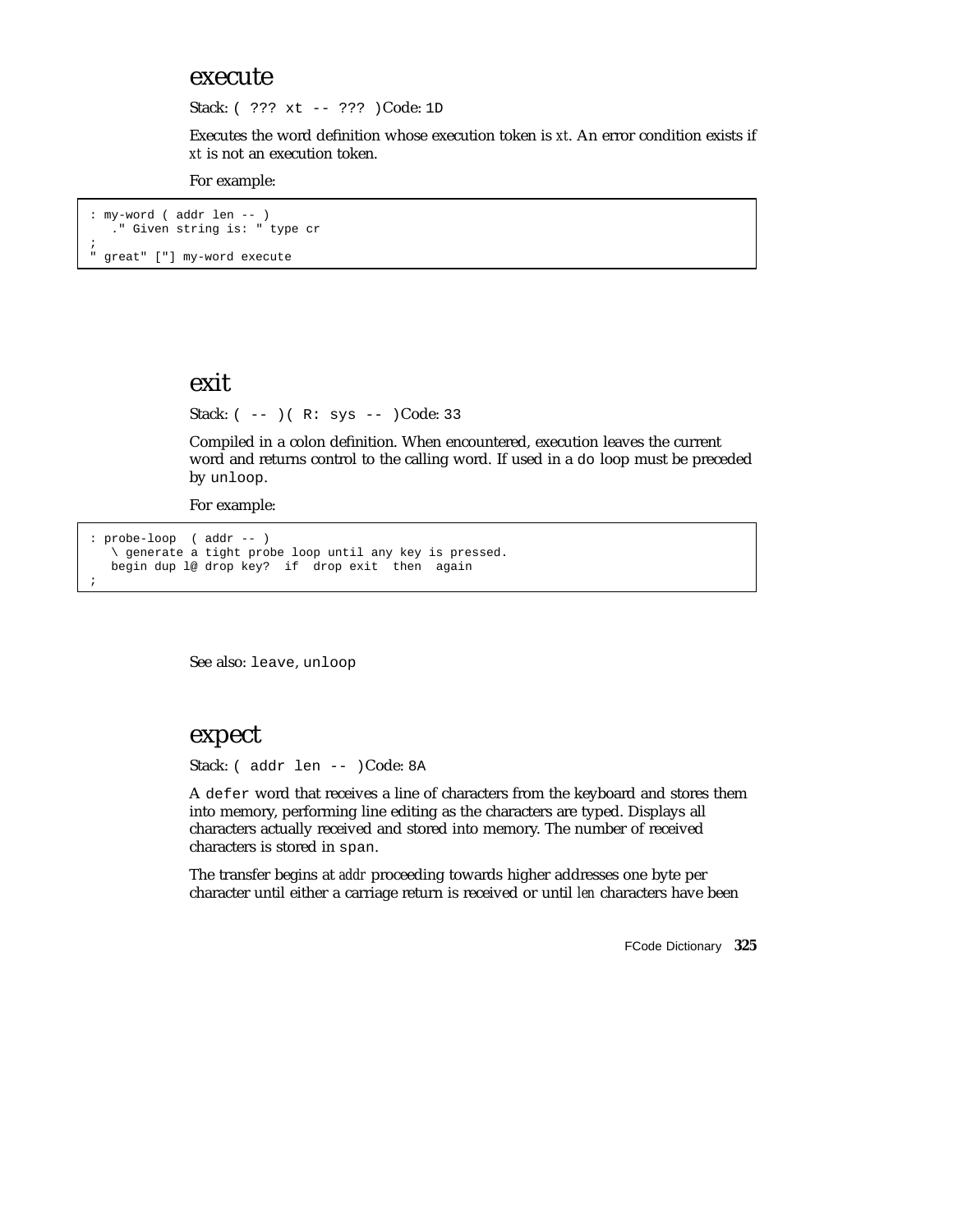transferred. No more than *len* characters will be stored. The carriage return is not stored into memory. No characters are received or transferred if *len* is zero.

For example:

```
h# 10 buffer: my-name-buff
: hello ( -- )
   ." Enter Your First name " my-name-buff h# 10 expect
   ." Sun Microsystems Welcomes " my-name-buff span @ type cr
;
```
#### external

Stack:  $(- - )$ Code: none

After issuing external, all subsequent definitions are created so that names are later compiled into RAM, regardless of the value of the NVRAM variable fcode-debug?. external is used to define the package methods that may be called from other software external to the package, and whose names must therefore be present.

external stays in effect until headers or headerless is encountered.

For example:

external : open ( -- ok? ) … ;

## external-token

Stack:  $(- - )$ Code: CA

A token-type that is used to indicate that this word should always be compiled with the name header present. Activated by external, all subsequent words are created with external-token until deactivated with either headers or headerless. See named-token for more details. This word should never be used in source code.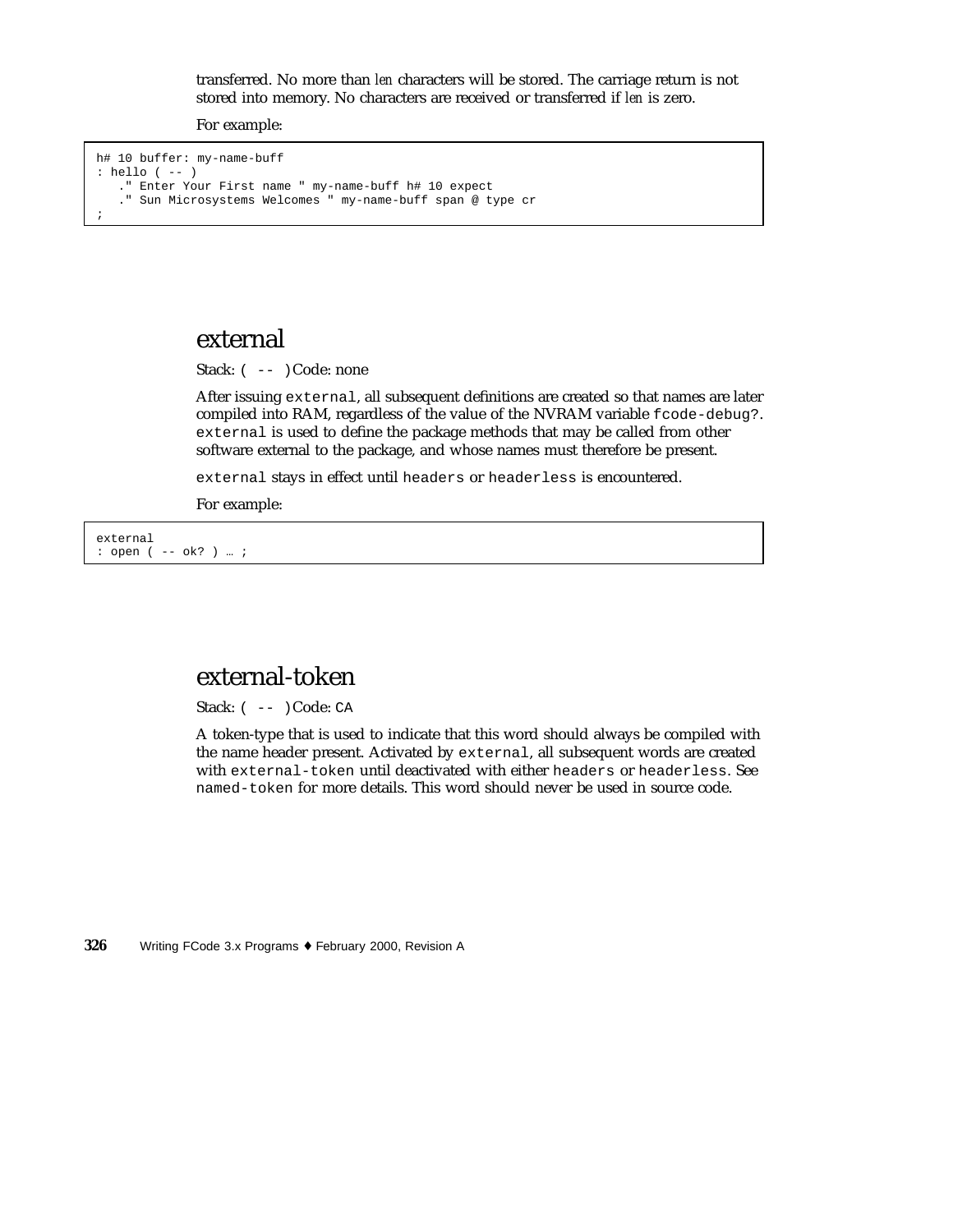# F Words

false

Stack: ( -- false )Code: A5 Generates: 0

Leaves the value for false (that is, zero) on the stack.

# fb1-blink-screen

Stack: ( -- )Code: 01 74

The built-in default routine to blink or flash the screen momentarily on a generic 1-bit-per-pixel frame buffer. This routine is loaded into the defer word blink-screen by calling fb1-install.

This routine is invalid unless the FCode program has called fb1-install and has initialized frame-buffer-adr to a valid virtual address.

This word is implemented simply by calling fb1-invert-screen twice. In practice, this can be quite slow (around one full second). It is quite common for a frame buffer FCode program to replace fb1-blink-screen with a custom routine that simply disables the video for 20 milliseconds or so. For example:

: my-blink-screen ( -- ) video-off 20 ms video-on ; …

fb1-install …

```
["] my-blink-screen to blink-screen
```
# fb1-delete-characters

Stack: (n -- )Code: 01 77

The built-in default routine to delete *n* characters at and to the right of the cursor, on a generic 1-bit-per-pixel frame buffer. This routine is loaded into the defer word delete-characters by calling fb1-install.

This routine is invalid unless the FCode program has called fb1-install and set-font and has initialized frame-buffer-adr to a valid virtual address.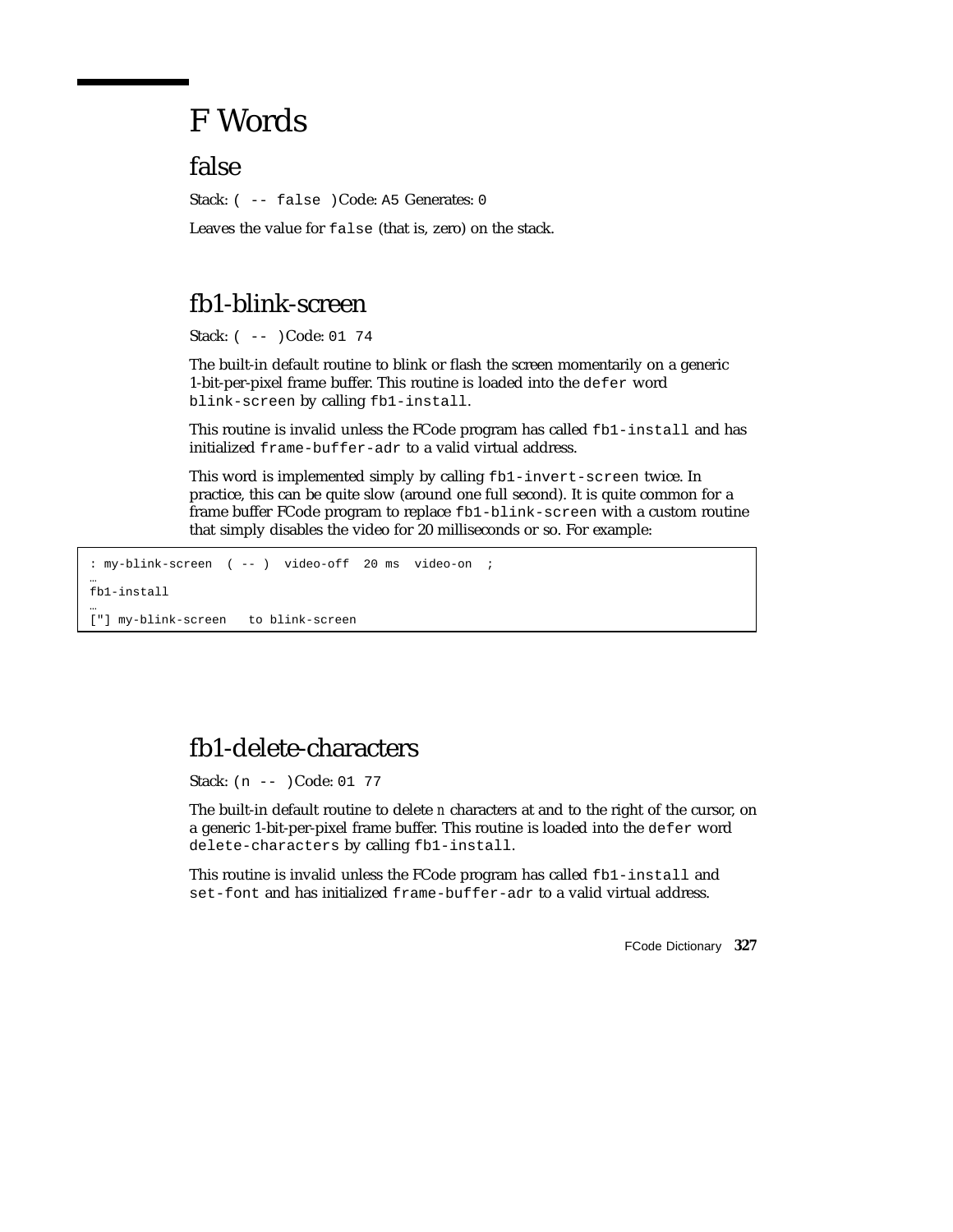The cursor position is unchanged, the cursor character and the next *n*-1 characters to the right of the cursor are deleted, and the remaining characters to the right are moved left by *n* places. The end of the line is filled with blanks.

### fb1-draw-character

Stack: ( char -- )Code: 01 70

The built-in default routine for drawing a character on a generic 1-bit-per-pixel frame buffer, at the current cursor location. This routine is loaded into the defer word draw-character by calling fb1-install.

This routine is invalid unless the FCode program has called fb1-install and set-font and has initialized frame-buffer-adr to a valid virtual address.

If inverse? is true, then characters are drawn inverted (white-on-black). Otherwise (the normal case) they are drawn black-on-white.

## fb1-draw-logo

Stack: ( line# logoaddr logowidth logoheight -- )Code: 01 7A

The built-in default routine to draw the logo on a generic 1-bit-per-pixel frame buffer. This routine is loaded into the defer word draw-logo by calling fb1-install.

This routine is invalid unless the FCode program has called fb1-install and set-font and has initialized frame-buffer-adr to a valid virtual address.

See draw-logo for more information on the parameters passed.

#### fb1-erase-screen

Stack: ( -- )Code: 01 73

The built-in default routine to clear (erase) every pixel in a generic 1-bit-per-pixel frame buffer. This routine is loaded into the defer word erase-screen by calling fb1-install.

This routine is invalid unless the FCode program has called fb1-install and has initialized frame-buffer-adr to a valid virtual address.

All pixels are erased (not just the ones in the active text area). If inverse-screen? is true, then all pixels are set to 1, resulting in a black screen. Otherwise (the normal case) all pixels are set to 0, resulting in a white screen.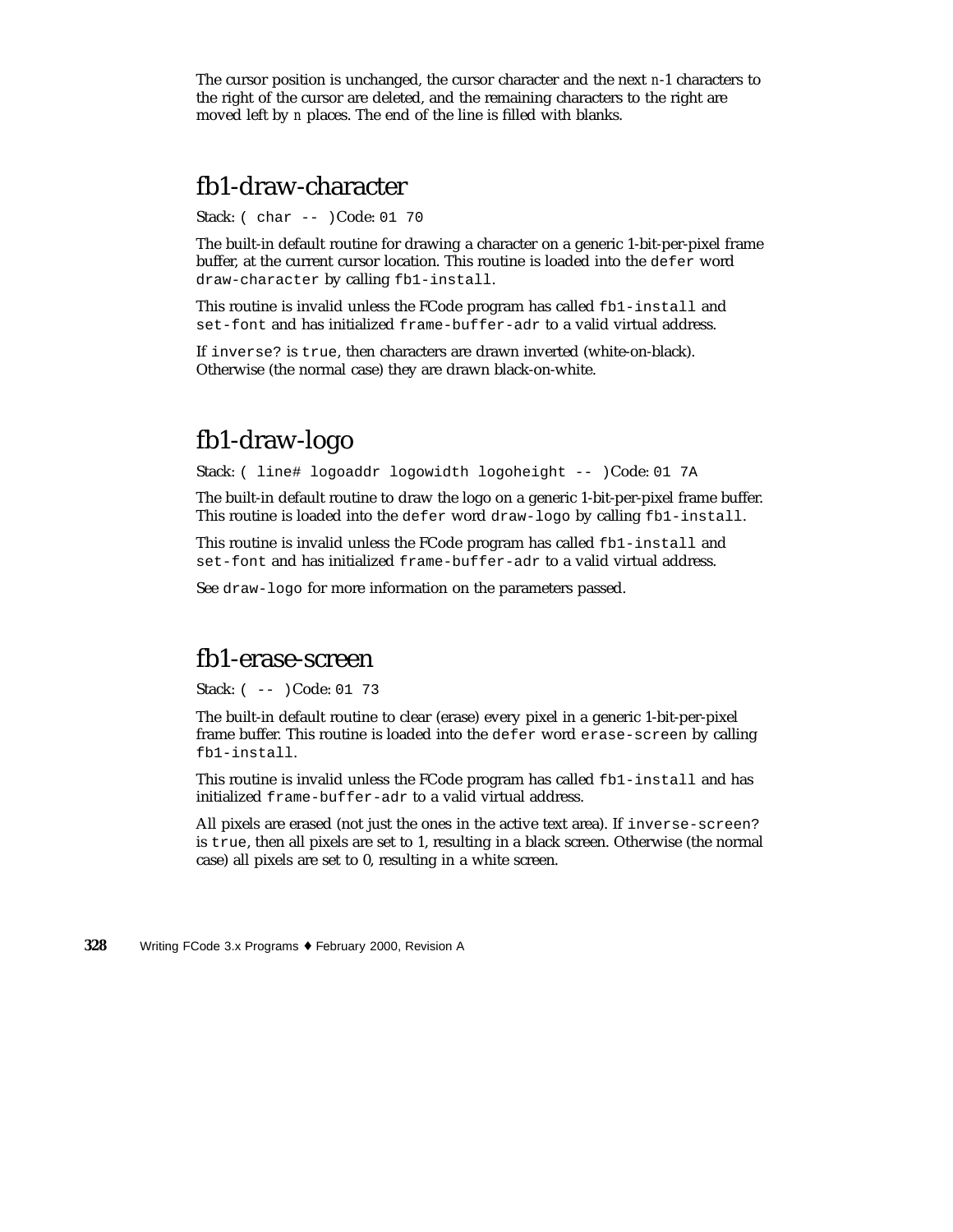# fb1-insert-characters

Stack: ( n -- )Code: 01 76

The built-in default routine to insert *n* blank characters to the right of the cursor, on a generic 1-bit-per-pixel frame buffer. This routine is loaded into the defer word insert-characters by calling fb1-install.

This routine is invalid unless the FCode program has called fb1-install and set-font and has initialized frame-buffer-adr to a valid virtual address.

The cursor position is unchanged, but the cursor character and all characters to the right of the cursor are moved right by *n* places. An error condition exists if an attempt is made to create a line longer than the maximum line size (the value in #columns).

### fb1-insert-lines

Stack: ( n -- )Code: 01 78

The built-in default routine to insert *n* blank lines below the cursor on a generic 1-bit-per-pixel frame buffer. This routine is loaded into the defer word insert-lines by calling fb1-install.

This routine is invalid unless the FCode program has called fb1-install and set-font and has initialized frame-buffer-adr to a valid virtual address.

The cursor position on the screen is unchanged. The cursor line is pushed down, but all lines above it are unchanged. Any lines pushed off of the bottom of the active text area are lost.

# fb1-install

Stack: ( width height #columns #lines -- )Code: 01 7B

This built-in routine installs all of the built-in default routines for driving a generic 1-bit-per-pixel frame buffer. It also initializes most necessary values needed for using these default routines.

set-font must be called, and frame-buffer-adr initialized, before fb1-install is called, because the char-width and char-height values set by set-font are needed when fb1-install is executed.

fb1-install loads the following defer routines with their corresponding fb1-(whatever) equivalents: reset-screen, toggle-cursor, erase-screen, blink-screen, invert-screen, insert-characters, delete-characters, insert-lines, delete-lines, draw-character, draw-logo.

The following values are initialized: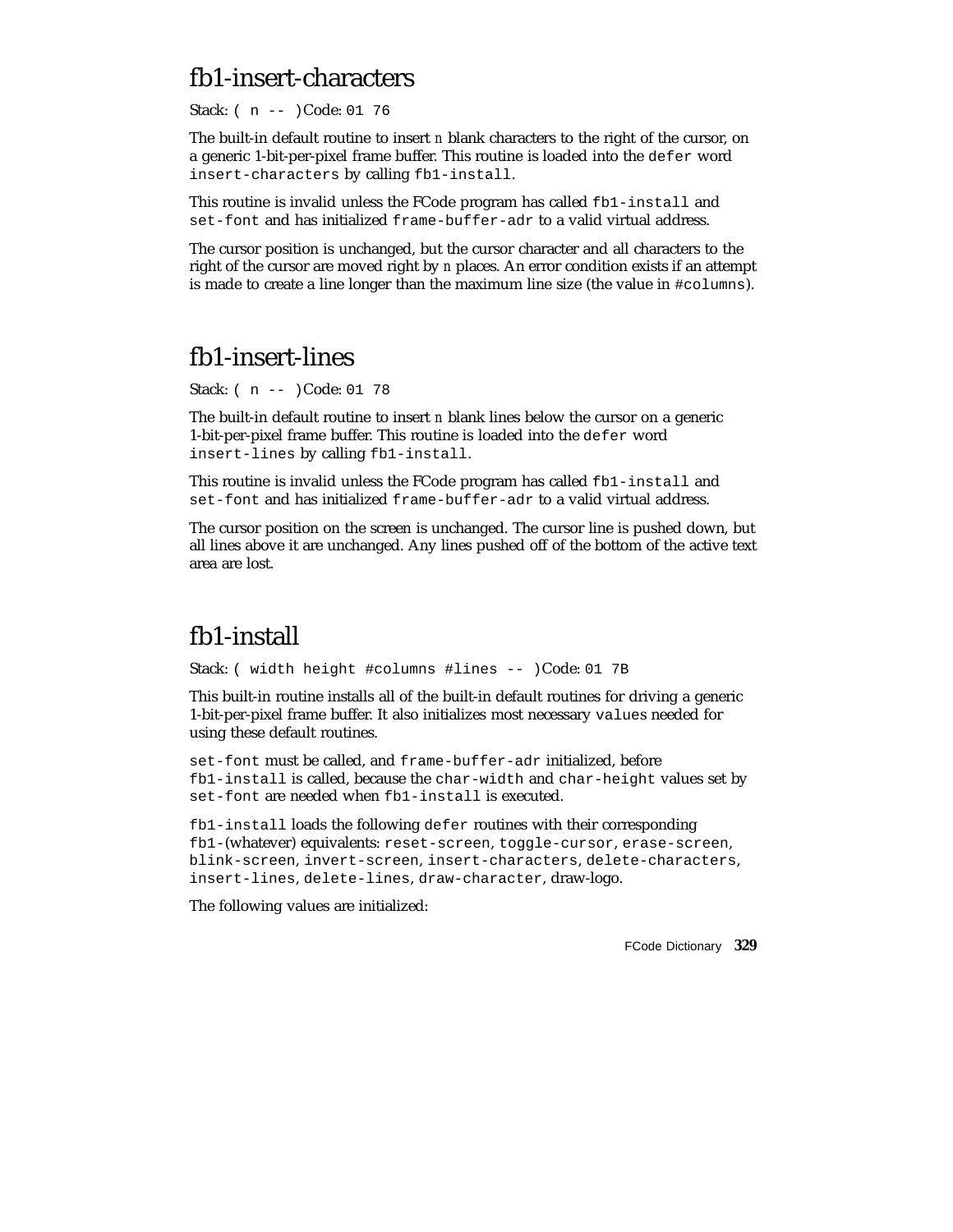screen-width - set to the value of the passed-in parameter width (screen width in pixels)

screen-height - set to the value of the passed-in parameter *height* (screen height in pixels)

#columns - set to the smaller of the following two: the passed-in parameter *#columns*, and the NVRAM parameter screen-#columns

#lines - set to the smaller of the following two: the passed-in parameter *#lines*, and the NVRAM parameter screen-#rows

window-top - set to half of the difference between the total screen height (screen-height) and the height of the active text area (#lines times char-height)

window-left - set to half of the difference between the total screen width (screen-width) and the width of the active text area (#columns times charwidth), then rounded down to the nearest multiple of 32 (for performance reasons)

Several internal values used by various fb1- routine are also set.

#### fb1-invert-screen

Stack: ( -- )Code: 01 75

The built-in default routine to invert every visible pixel on a generic 1-bit-per-pixel frame buffer. This routine is loaded into the defer word invert-screen by calling fb1-install.

This routine is invalid unless the FCode program has called fb1-install and has initialized frame-buffer-adr to a valid virtual address.

All pixels are inverted (not just the ones in the active text area).

#### fb1-reset-screen

Stack: ( -- )Code: 01 71

The built-in default routine to enable a generic 1-bit-per-pixel frame buffer to display data. This routine is loaded into the defer word reset-screen by calling fb1-install. (reset-screen is called just after erase-screen during the terminal emulator initialization sequence.)

This word is initially a NOP. Typically, an FCode program will define a hardware-dependent routine to enable video, and then replace this generic function with: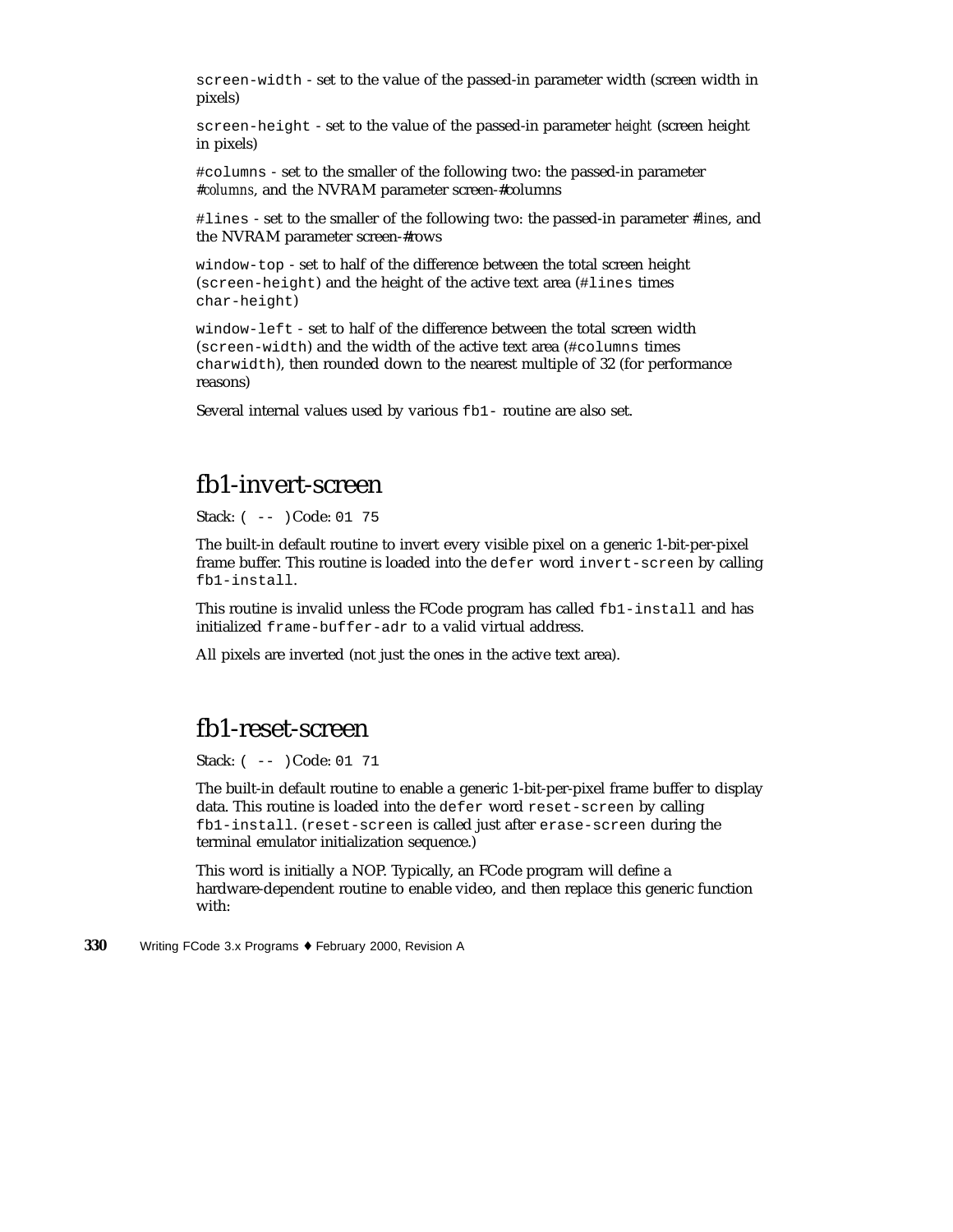fb1-install

…

["] my-video-enable to reset-screen

# fb1-slide-up

Stack: ( n -- )Code: 01 7C

This is a utility routine. It behaves exactly like fb1-delete-lines, except that it doesn't clear the lines at the bottom of the active text area. Its only purpose is to scroll the enable plane for frame buffers that have 1-bit overlay and enable planes.

This routine is invalid unless the FCode program has called fb1-install and set-font and has initialized frame-buffer-adr to a valid virtual address.

## fb1-toggle-cursor

Stack: ( -- )Code: 01 72

The built-in default routine to toggle the cursor location in a generic 1-bit-per-pixel frame buffer. This routine is loaded into the defer word toggle-cursor by calling fb1-install. The behavior is to invert every pixel in the one-character-size space for the current position of the text cursor.

This routine is invalid unless the FCode program has called fb1-install and set-font and has initialized frame-buffer-adr to a valid virtual address.

# fb8-blink-screen

Stack: ( -- )Code: 01 84

The built-in default routine to blink or flash the screen momentarily on a generic 8-bit-per-pixel frame buffer. This routine is loaded into the defer word blink-screen by calling fb8-install.

This routine is invalid unless the FCode program has called fb8-install and has initialized frame-buffer-adr to a valid virtual address.

This word is implemented simply by calling fb8-invert-screen twice. In practice, this can be very slow (several seconds). It is quite common for a frame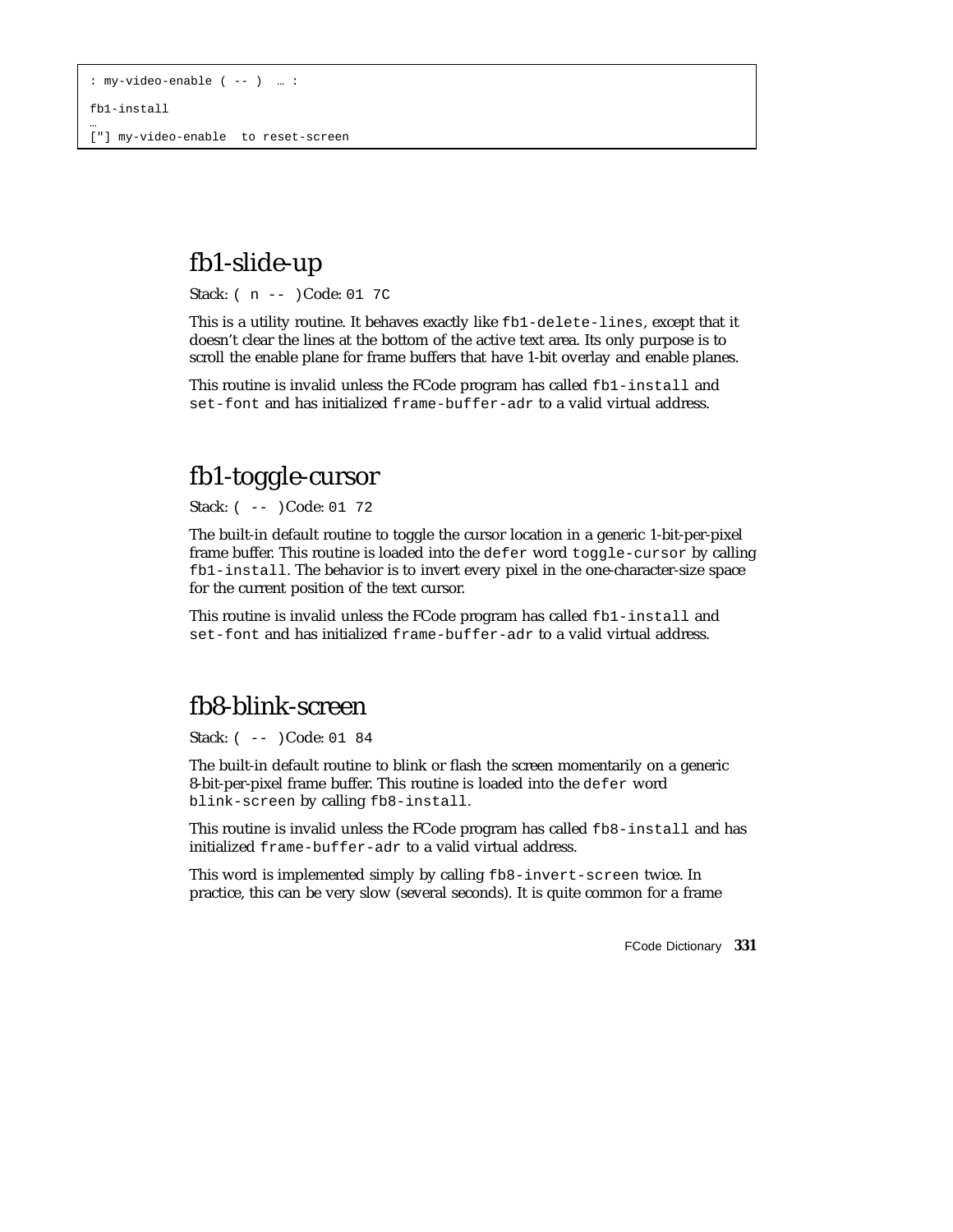buffer FCode program to replace fb8-blink-screen with a custom routine that simply disables the video for 20 milliseconds or so. For example:

```
: my-blink-screen ( -- ) video-off 20 ms video-on ;
…
fb8-install
…
["] my-blink-screen to blink-screen
```
# fb8-delete-characters

Stack: ( n -- )Code: 01 87

The built-in default routine to delete *n* characters to the right of the cursor, on a generic 8-bit-per-pixel frame buffer. This routine is loaded into the defer word delete-characters by calling fb8-install.

This routine is invalid unless the FCode program has called fb8-install and set-font and has initialized frame-buffer-adr to a valid virtual address.

The cursor position is unchanged. The cursor character and the next n-1 characters to the right of the cursor are deleted, and the remaining characters to the right are moved left by *n* places. The end of the line is filled with blanks.

#### fb8-delete-lines

Stack: ( n -- )Code: 01 89

The built-in default routine to delete *n* lines, starting with the line below the cursor line, on a generic 8-bit-per-pixel frame buffer. This routine is loaded into the defer word delete-lines by calling fb8-install.

This routine is invalid unless the FCode program has called fb8-install and set-font and has initialized frame-buffer-adr to a valid virtual address.

The n lines at and below the cursor line are deleted. All lines above the cursor line are unchanged. The cursor position is unchanged. All lines below the deleted lines are scrolled upwards by n lines, and n blank lines are placed at the bottom of the active text area.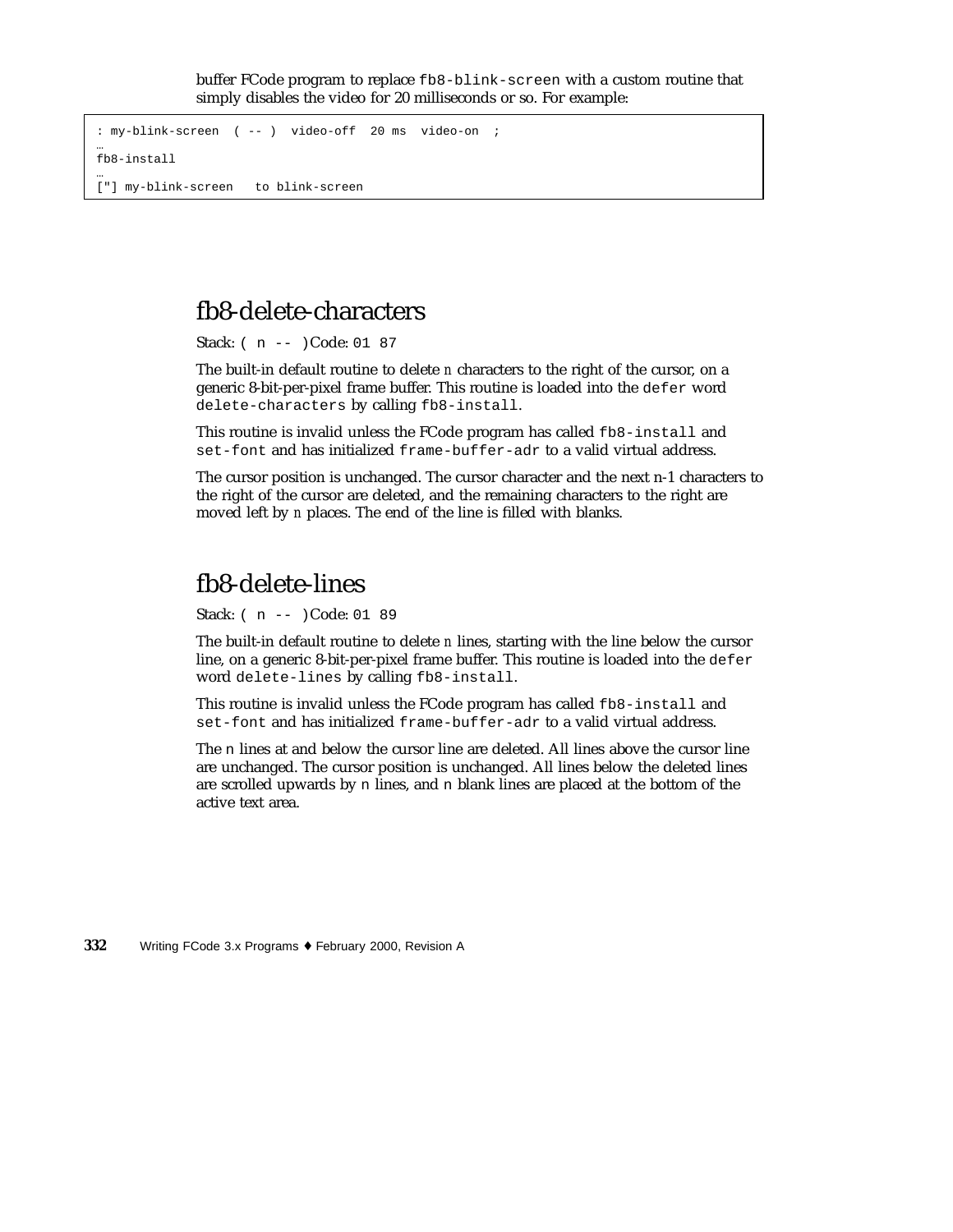## fb8-draw-character

Stack: ( char -- )Code: 01 80

The built-in default routine for drawing a character on a generic 8-bit-per-pixel frame buffer, at the current cursor location. This routine is loaded into the defer word draw-character by calling fb8-install.

This routine is invalid unless the FCode program has called fb8-install and set-font and has initialized frame-buffer-adr to a valid virtual address.

If inverse? is true, then characters are drawn inverted (white-on-black). Otherwise (the normal case) they are drawn black-on-white.

# fb8-draw-logo

Stack: ( line# addr width height -- )Code: 01 8A

The built-in default routine to draw the logo on a generic 8-bit-per-pixel frame buffer. This routine is loaded into the defer word draw-logo by calling fb8-install.

This routine is invalid unless the FCode program has called fb8-install and set-font and has initialized frame-buffer-adr to a valid virtual address.

See draw-logo for more information on the parameters passed.

## fb8-erase-screen

Stack: ( -- )Code: 01 83

The built-in default routine to clear (erase) every pixel in a generic 8-bit-per-pixel frame buffer. This routine is loaded into the defer word erase-screen by calling fb8-install.

This routine is invalid unless the FCode program has called  $f_{\text{bb}}$ -install and has initialized frame-buffer-adr to a valid virtual address.

All pixels are erased (not just the ones in the active text area). If inverse-screen? is true, then all pixels are set to 0xff, resulting in a black screen. Otherwise (the normal case) all pixels are set to 0, resulting in a white screen.

## fb8-insert-characters

Stack: ( n -- )Code: 01 86

The built-in default routine to insert *n* blank characters to the right of the cursor, on a generic 8-bit-per-pixel frame buffer. This routine is loaded into the defer word insert-characters by calling fb8-install.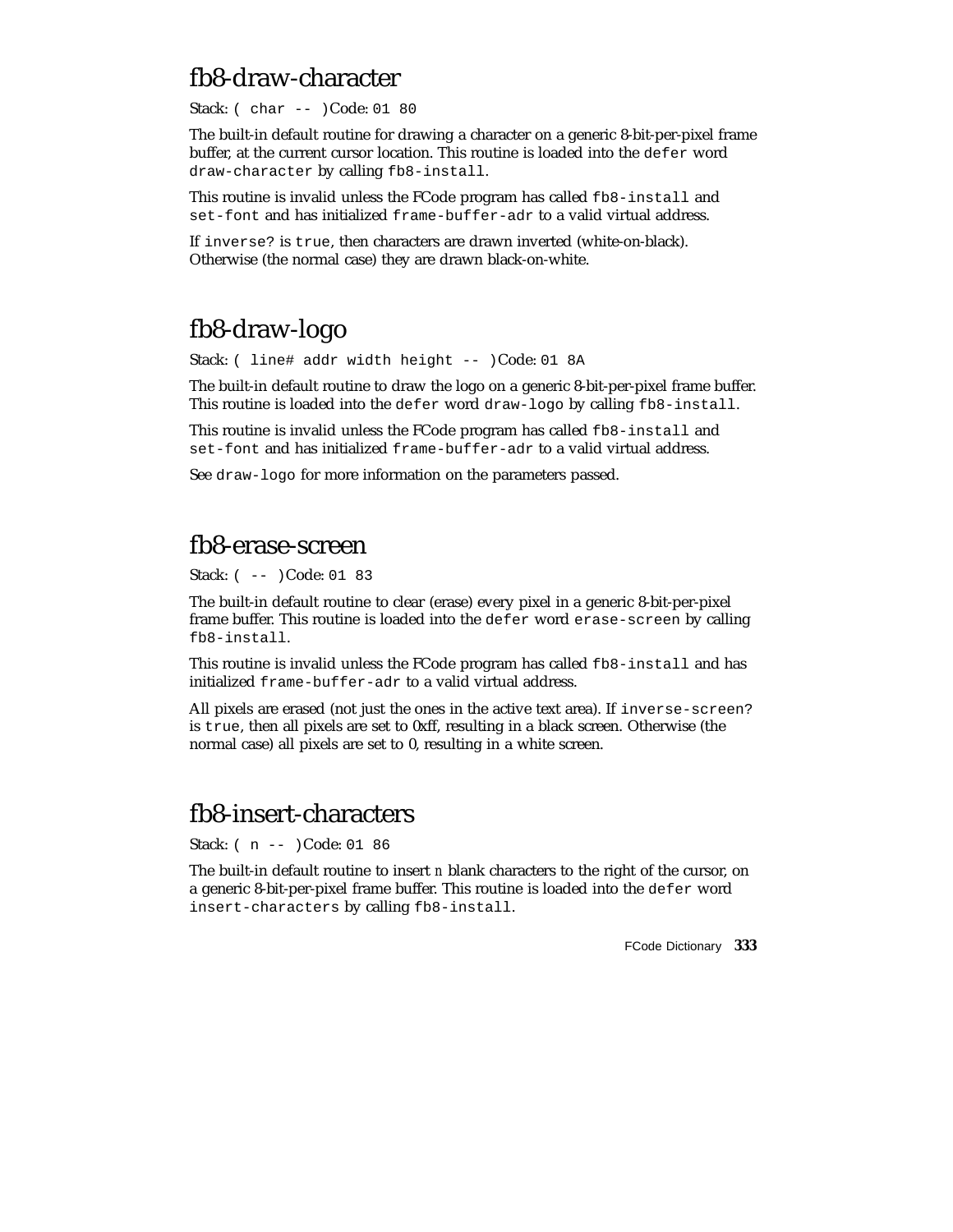This routine is invalid unless the FCode program has called fb8-install and set-font and has initialized frame-buffer-adr to a valid virtual address.

The cursor position is unchanged, but the cursor character and all characters to the right of the cursor are moved right by *n* places. An error condition exists if an attempt is made to create a line longer than the maximum line size (the value in #columns).

#### fb8-insert-lines

Stack: ( n -- )Code: 01 88

The built-in default routine to insert *n* blank lines below the cursor on a generic 8-bit-per-pixel frame buffer. This routine is loaded into the defer word insert-lines by calling fb8-install.

This routine is invalid unless the FCode program has called fb8-install and set-font and has initialized frame-buffer-adr to a valid virtual address.

The cursor position is unchanged. The cursor line is pushed down, but all lines above it are unchanged. Any lines pushed off of the bottom of the active text area are lost.

### fb8-install

Stack: ( width height #columns #lines -- )Code: 01 8B

This built-in routine installs all of the built-in default routines for driving a generic 8-bit-per-pixel frame buffer. It also initializes most necessary values needed for using these default routines.

set-font must be called, and frame-buffer-adr initialized, before fb8-install is called, because the char-width and char-height values set by set-font are needed when fb8-install is executed.

fb8-install loads the following defer routines with their corresponding fb8-(whatever) equivalents: reset-screen, toggle-cursor, erase-screen, blink-screen, invert-screen, insert-characters, delete-characters, insert-lines, delete-lines, draw-character, draw-logo

The following values are initialized:

- screen-width set to the value of the passed-in parameter *width* (screen width in pixels)
- screen-height set to the value of the passed-in parameter *height* (screen height in pixels)
- #columns set to the smaller of the following two: the passed-in parameter *#columns*, and the NVRAM parameter screen-#columns
- #lines set to the smaller of the following two: the passed-in parameter *#lines*, and the NVRAM parameter screen-#rows
- **334** Writing FCode 3.x Programs ♦ February 2000, Revision A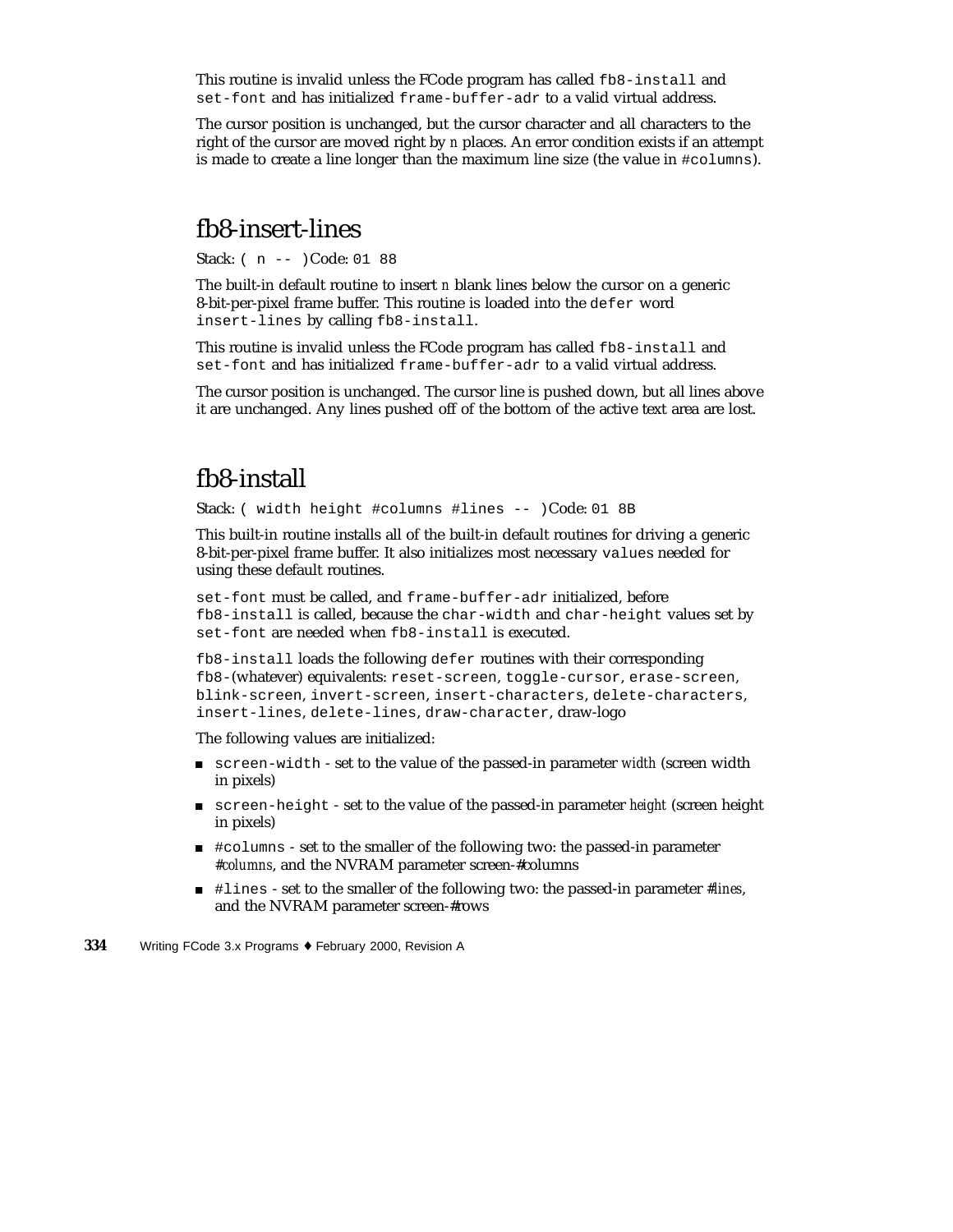- window-top set to half of the difference between the total screen height (screen-height) and the height of the active text area (#lines times char-height)
- window-left set to half of the difference between the total screen width (screen-width) and the width of the active text area (#columns times char-width), then rounded down to the nearest multiple of 32 (for performance reasons)

Several internal values are also set that are used by various  $f_{\text{B8}}$ - routines.

#### fb8-invert-screen

Stack: ( -- )Code: 01 85

The built-in default routine to XOR (with hex 0xFF) every visible pixel on a generic 8-bit-per-pixel frame buffer. This routine is loaded into the defer word invert-screen by calling fb8-install.

This routine is invalid unless the FCode program has called fb8-install and has initialized frame-buffer-adr to a valid virtual address.

All pixels are inverted (not just those in the active text area).

#### fb8-reset-screen

Stack: ( -- )Code: 01 81

The built-in default routine to enable a generic 8-bit-per-pixel frame buffer to display data. This routine is loaded into the defer word reset-screen by calling fb8-install. (reset-screen is called just after erase-screen during the terminal emulator initialization sequence.)

This word is initially a NOP. Typically, an FCode program will define a hardware-dependent routine to enable video, and then replace this generic function with:

```
: my-video-enable ( -- ) … :
fb8-install
…
```
["] my-video-enable to reset-screen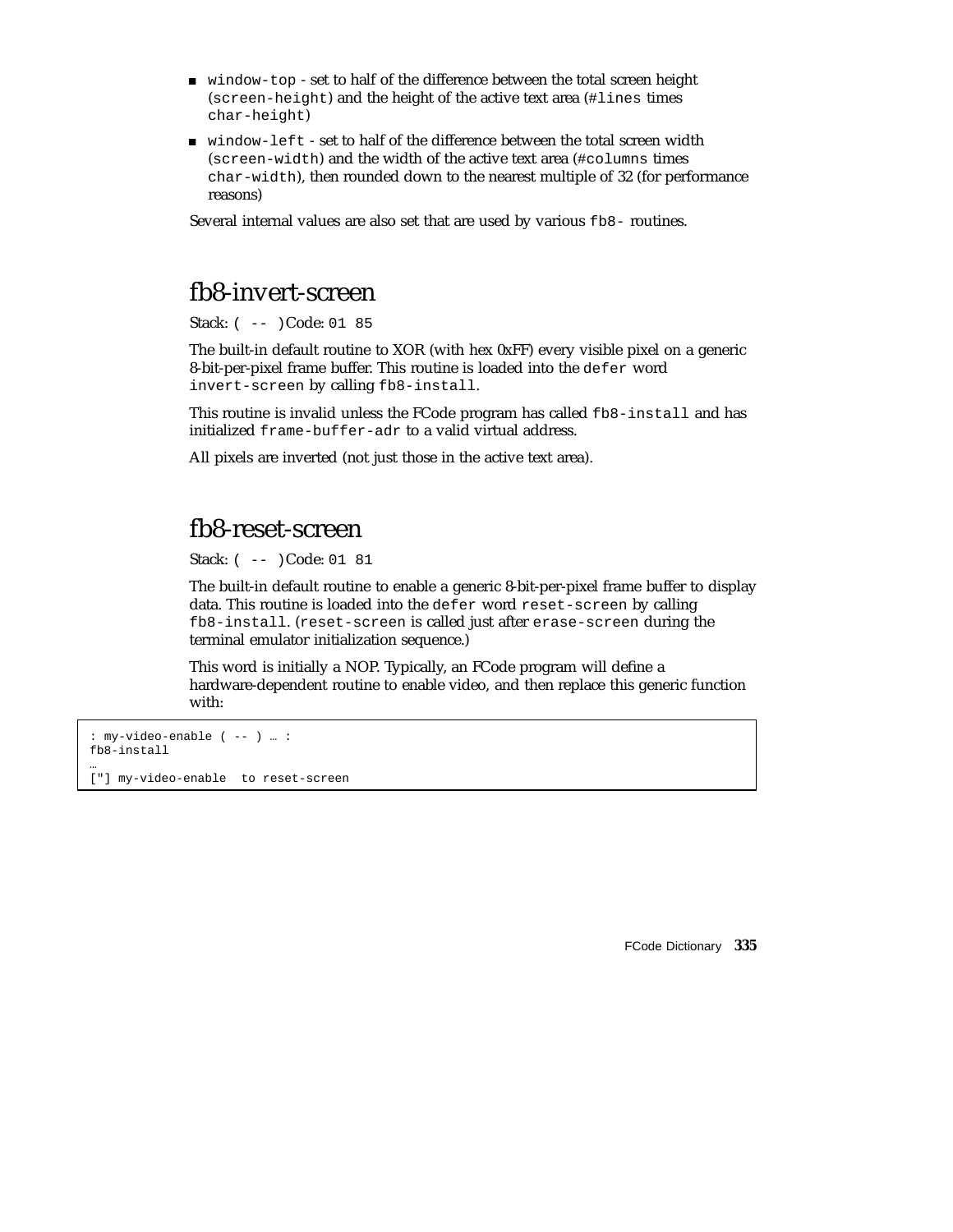### fb8-toggle-cursor

Stack: ( -- )Code: 01 82

The built-in default routine to toggle the cursor location in a generic 8-bit-per-pixel frame buffer. This routine is loaded into the defer word toggle-cursor by calling fb8-install. The behavior is to XOR every pixel with 0xFF in the one-character-size space for the current position of the text cursor.

This routine is invalid unless the FCode program has called fb8-install and set-font and has initialized frame-buffer-adr to a valid virtual address.

# fcode-revision

Stack: ( -- n )Code: 87

Returns a 32-bit number identifying the version of the device interface. The high 16 bits is the major version number and the low 16 bits is the minor version number. The revision of the device interface described by *IEEE Standard 1275-1994 Standard for Boot Firmware* is "3.0". In a system compatible with that specification, fcode-revision will return 0x0003.0000.

For example:

```
: exit-if-not-1275-1994 ( -- )
  fcode-revision h# 30000 < if ["] end0 execute then
;
```
#### fcode-version1

Stack: ( -- )Code: FD 00 Generates: version1 (null)(reserved)(length)

This tokenizer macro is used to start FCode programs intended to be compatible with early OpenBoot systems.

fcode-version1 generates the FCode header for an FCode program (based on tokenizer switches). If the default tokenizer switches are used, fcode-version1 begins the header with the version1 FCode as:

(fd) version1 ( 1 byte )<br>(00) null byte ( 1 byte )  $(00)$  null byte (xxyy) reserved ( 2 bytes )

**(continued)**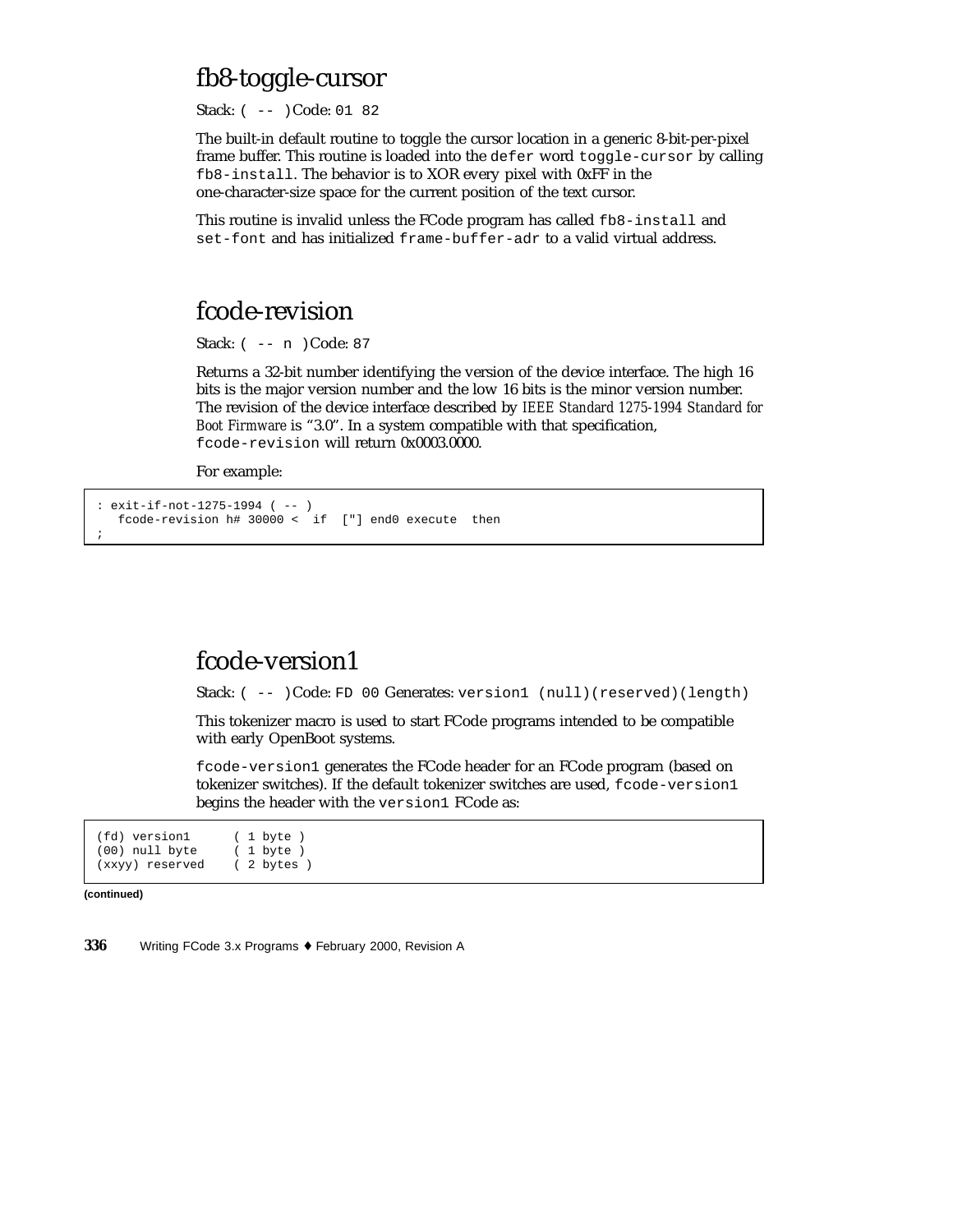The length field specifies the total usable length of FCode data, from version1 to end0 inclusive. Additional end0 bytes are appended to the end of the data, if needed, to leave a total length which is evenly divisible by 4. The null byte position may be used to carry a version number or other information.

## fcode-version2

Stack: ( -- )Code: F1 00 Generates: start1 (null) (reserved) (length)

Starts a version2 FCode program, generating an 8-byte header similar to fcode-version1, except that the starting byte is start1 (f1) instead of version1 (fd).

For example:

```
fcode-version2
" SUNW,nvsimm" encode-string " name" property
...
end0
```


**Caution -** FCode programs created with fcode-version2 will *only* run on OpenBoot 2 or later systems. They will *not* work on OpenBoot 1.0 systems.

#### ferror

Stack:  $(- - )$ Code: FC

Displays an "Unimplemented FCode" error message and stops FCode interpretation at the completion of the function whose evaluation resulted in the execution of ferror. All unimplemented FCode numbers resolve to ferror in OpenBoot.

The intended use of ferror is to determine whether or not a particular FCode is implemented, without checking the FCode version number.

For example: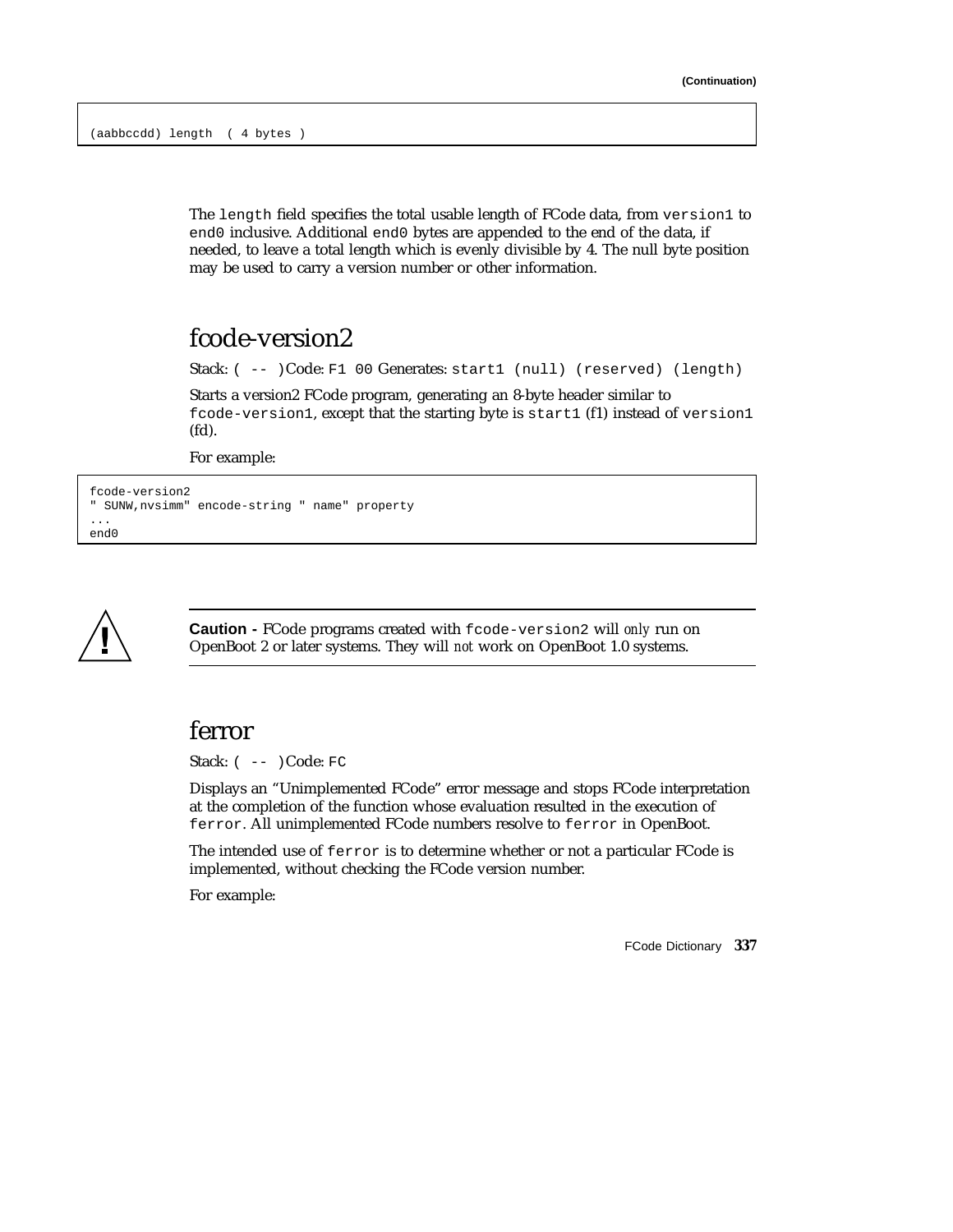```
: implemented? ( xt -- flag) ["] ferror <> ;
: my-peer ( prev -- next )
   ["] peer implemented? if
     peer
   else
      ." peer is not implemented" cr
   then
;
```
# field

```
Stack: ( E: addr -- addr+offset )( offset size ''new-name<>'' --
offset+size )Code: (header) BE Generates:
new-token|named-token|external-token b(field)
```
struct and field are used to create named offset pointers into a structure. For each field in the structure, a name is assigned to the location of that field (as an offset from the beginning of the structure).

The structure being described is as follows:

| \ size             | <b>Bytes</b> | $0 - 1$   |
|--------------------|--------------|-----------|
| \ flags            | <b>Bytes</b> | $2 - 5$   |
| \ bits             | <b>Byte</b>  | 6         |
| \ key              | <b>Byte</b>  | 7         |
| \ fullname         | <b>Bytes</b> | $8 - 17$  |
| $\langle$ initials | <b>Bytes</b> | $8 - 9$   |
| \ lastname         | <b>Bytes</b> | $10 - 17$ |
| $\setminus$ age    | <b>Bytes</b> | $18 - 19$ |
|                    |              |           |

**TABLE 14–3** Named Offset Pointers Created Into a Structure

| struct           | (0)  |                                  |                       |
|------------------|------|----------------------------------|-----------------------|
| 2 field size     | (2)  | equivalent to:<br>: size         | $0 + i$               |
| 4 field flags    | (6)  | equivalent to:<br>: flags        | $2 + i$               |
| 1 field bits     |      | : bits<br>$(7)$ \ equivalent to: | $6 + i$               |
| 1 field key      | (8)  | equivalent to:<br>: kev          | $7 + i$               |
| 0 field fullname |      | $(8)$ \ equivalent to:           | : fullname<br>$8 + i$ |
| 2 field initials | (10) | equivalent to:                   | $:$ initials $8 + i$  |
|                  |      |                                  |                       |

**(continued)**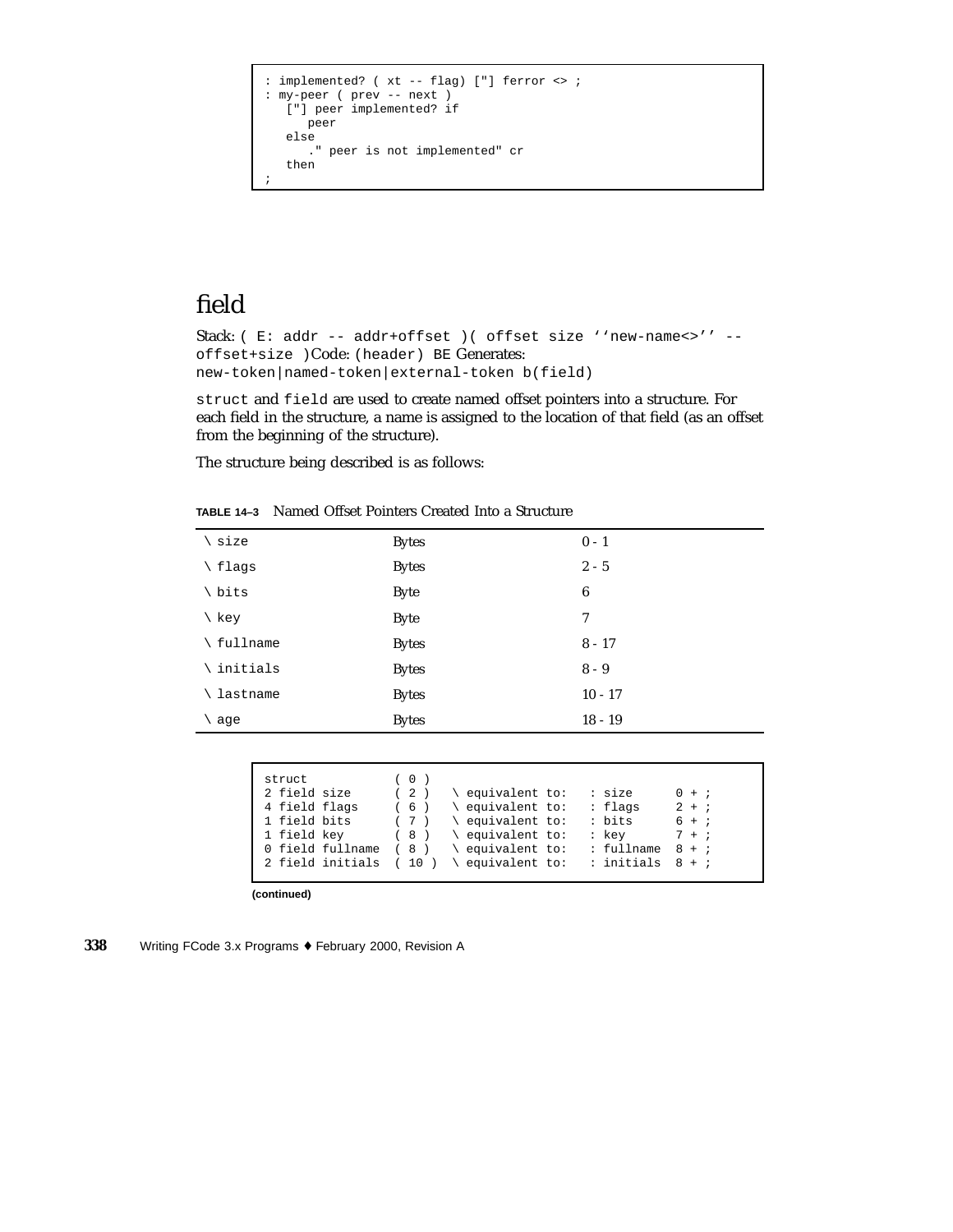```
8 field lastname ( 18 ) \ equivalent to: : lastname 10 + i<br>2 field age ( 20 ) \ equivalent to: : age 18 + ;
                           ( 20 ) \ \text{equivalent to:}<br>
( ) \ \ \text{equivalent to:}constant /record ( ) \ equivalent to: 20 constant /record
```
The field definitions are shown below. (The numbers in parentheses show the stack *after* each word is created.)

Typical usage of these defined words would be:

|                                                             | /record buffer: myrecord $\ \ \$ Create the "myrecord" buffer |
|-------------------------------------------------------------|---------------------------------------------------------------|
| myrecord flags l@<br>myrecord key<br>C@<br>myrecord size w@ | \ qet flaqs data<br>\ qet key data<br>\ qet size data         |
| record)                                                     | \ qet total size of the array                                 |

Note that struct is primarily a documentation aid that the initial value of the structure's size (that is, 0) on the stack.

# fill

Stack: ( addr len byte -- )Code: 79

Sets len bytes of memory beginning at addr to the value byte. No action is taken if  $len = 0$ .

# **\$find**

Stack: ( name-str name-len -- xt true | name-str name-len false )Code: CB

Takes a string from the stack and searches the current search order for it. During normal FCode evaluation, the search order consists of the vocabulary containing the visible methods of the current device node, followed by the Forth vocabulary.

If the word is not found, the original string is left on the stack, with a *false* on top of the stack. If the word is found, the execution token of that word is left on the stack with *true* on top of the stack.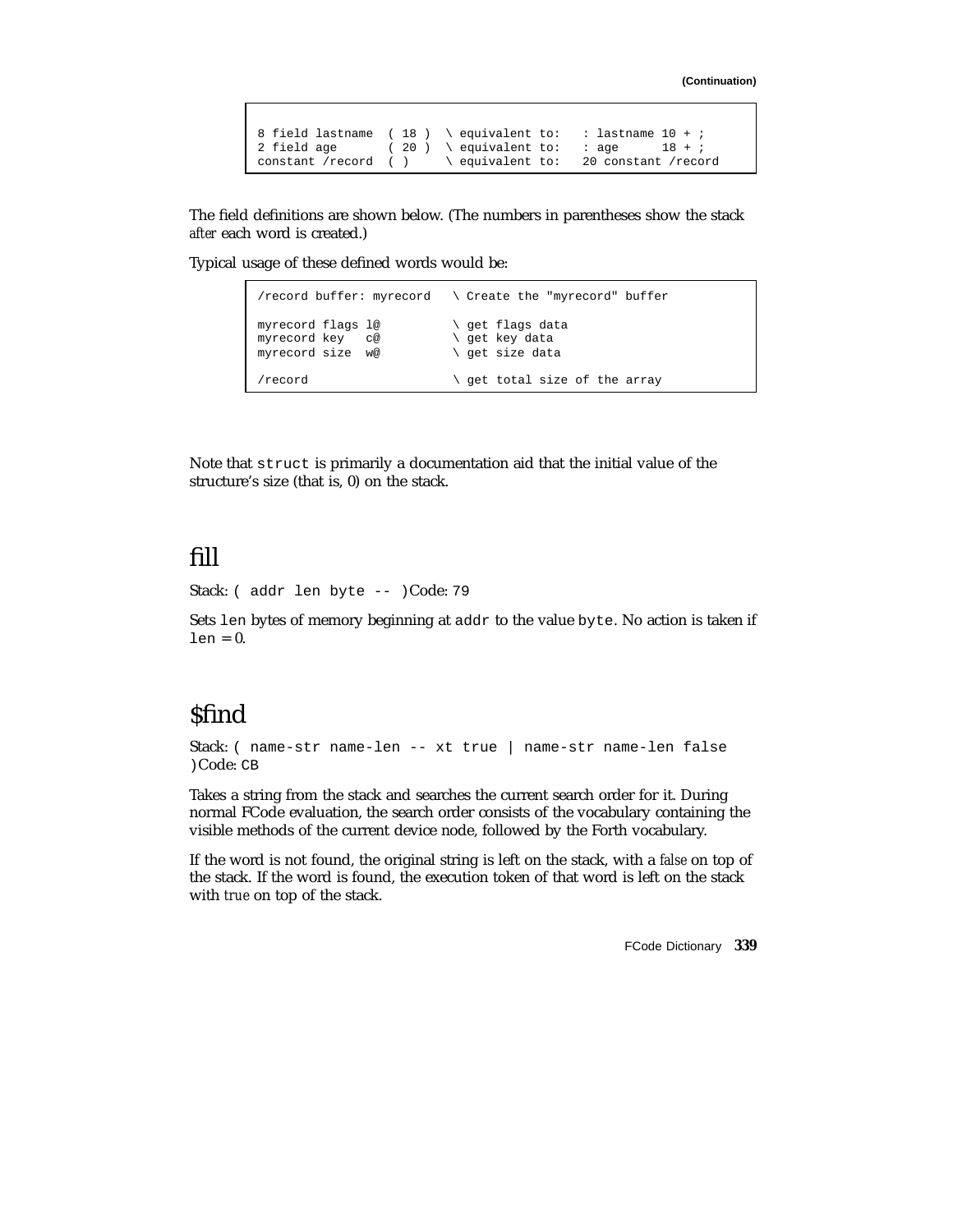\$find is an escape hatch, allowing an FCode program to perform any function that is available in the OpenBoot user interface but that is not defined as part of the standard FCode interface.

Use \$find with caution! Different systems or even different versions of OpenBoot may implement different subsets of the user interface. If your FCode program depends on a user interface word, it might not work on some systems.

Example of use:

```
" root-info" $find ( addr len false | xt true )
                      \backslash if found, then do the function
else ( addr len ) type ." was not found!" cr
then
```
# find-method

Stack: ( method-str method-len phandle -- false | xt true )Code: 02 07

Locates the method named by *method-str method-len* in the package *phandle*. Returns *false* if the package has no such method, or *xt* and *true* if the operation succeeds. Subsequently, *xt* can be used with call-package.

For example:

```
: tftp-load-avail? ( -- exist? )
   " obp-tftp" find-package if ( phandle )
      " load" rot find-method if ( xt )
        drop true exit
     then
  then
  false
;
```
# find-package

Stack: ( name-str name-len -- false | phandle true )Code: 02 04

Locates a package whose name is given by the string *name-str name-len*. If the package can be located, returns its *phandle* and *true*. Otherwise returns *false*.

The name is interpreted relative to the /packages device node. For example, if *name-str name-len* represents the string "disk-label", the package in the device tree at "/packages/disk-label" will be located.

If there are multiple packages with the same name (in the /packages node), the *phandle* for the most recently created one is returned.

For example: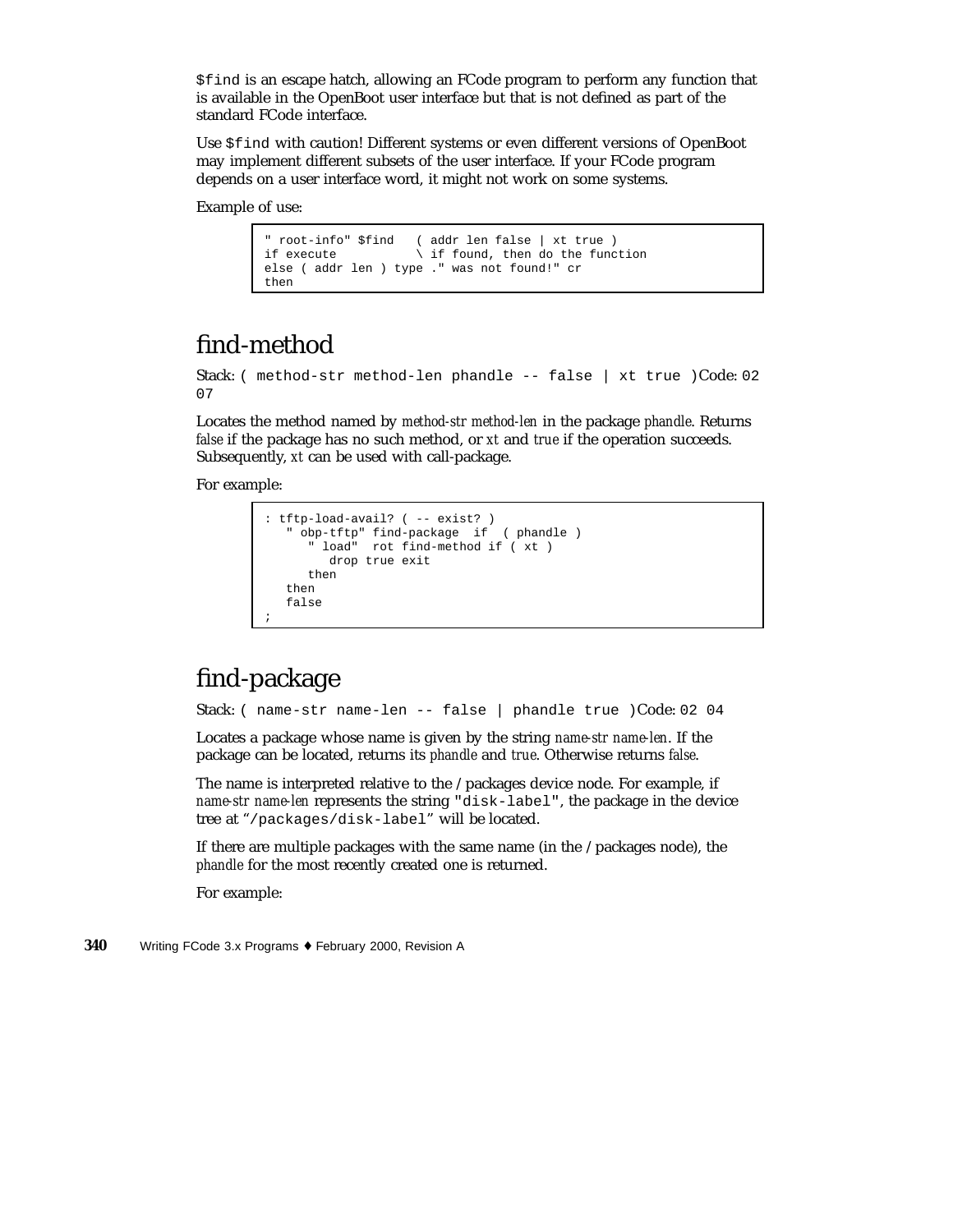```
: tftp-load-avail? ( -- exist? )
   " obp-tftp" find-package if ( phandle )
      " load" rot find-method if ( xt )
        drop true exit
     then
  then
  false
;
```
# finish-device

Stack: ( -- )Code: 01 27

The two words finish-device and new-device let a single FCode program declare more than one entry into the device tree. This capability is useful when a single SBus card contains two or more essentially independent devices, to be controlled by two or more separate operating system device drivers.

Typical usage:

```
version1
…driver#1…
finish-device \ terminate device tree entry#1<br>new-device \ begin a new device tree entry
                        \ begin a new device tree entry
…driver#2
finish-device \setminus terminate device tree entry#2<br>new-device \setminus begin a new device tree entry
                        \ begin a new device tree entry
…driver#3…
end0
```
There is an implicit new-device call at the beginning of an FCode program (at version1 or start1), and an implicit finish-device call at the end of an FCode program (at end0). Thus, FCode programs that only define a single device and driver will never need to call finish-device or new-device.

#### fload

Stack: ( [filename<cr>] -- )Code: none

This command allows FCode text programs to be broken into function blocks for better clarity, portability and re-use. It behaves similarly to the #include statement in the C language. Arbitrary nesting of files with fload is allowed, that is, an fload'd file may include fload commands.

When fload is encountered, the Tokenizer continues tokenizing the FCode found in the file filename. When the filename has been tokenized, tokenizing resumes on the file that called filename with fload.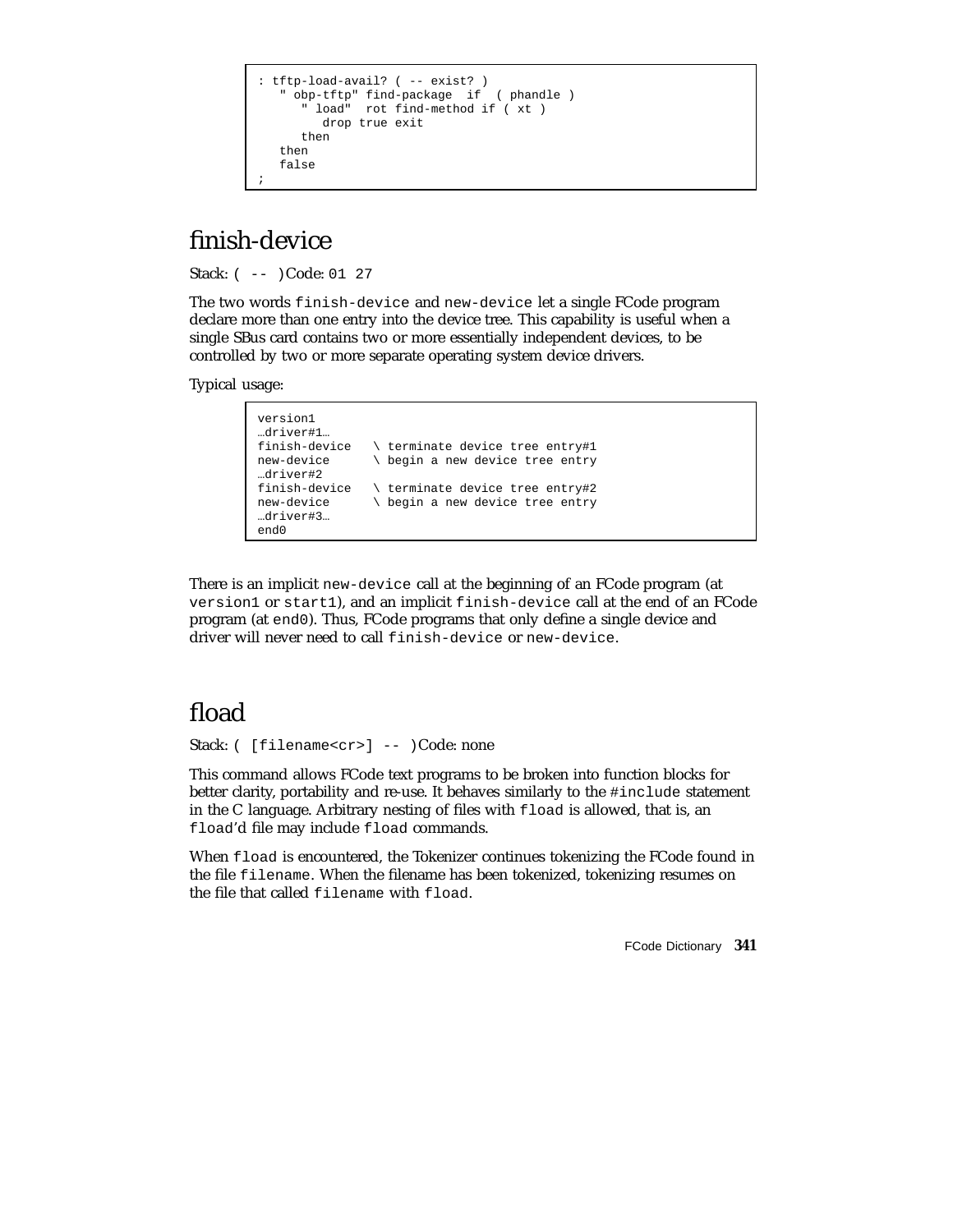**Note -** fload commands won't work when downloading text in source-code form. You can either manually merge the files into one larger text file and use d1 for downloading, or you can tokenize the files first and then download and execute the FCode in binary form.

#### >font

Stack: (  $char$  --  $addr$  )Code: 01  $6E$ 

This routine converts a character value (ASCII 0-0xFF) into the address of the font table entry for that character. For the normal, built-in font, only ASCII values 0x21-0x7E result in a printable character, other values will be mapped to a font entry for "blank".

This word is only of interest if you are implementing your own character-drawing routines. Note that >font will generate invalid results unless set-font has been called to initialize the font table to be used.

# fontbytes

Stack: ( -- bytes )Code: 01 6F

A value, containing the interval between successive entries in the font table. Each entry contains the next scan line bits for the desired character. Each scan line is normally 12 pixels wide, and is stored as one bit per pixel, thus taking 1 1/2 bytes per scan line. The standard value for fontbytes is 2, meaning that the next scan line entry is 2 bytes after the previous one (the last 1/2 byte is wasted space).

This word *must* be set to the appropriate value if you wish to use *any* fb1- or fb8 utility routines or >font. This can be done with to, but is normally done by calling set-font.

The standard value for fontbytes is one of the parameters returned by default-font.

# frame-buffer-adr

Stack: ( -- addr )Code: 01 62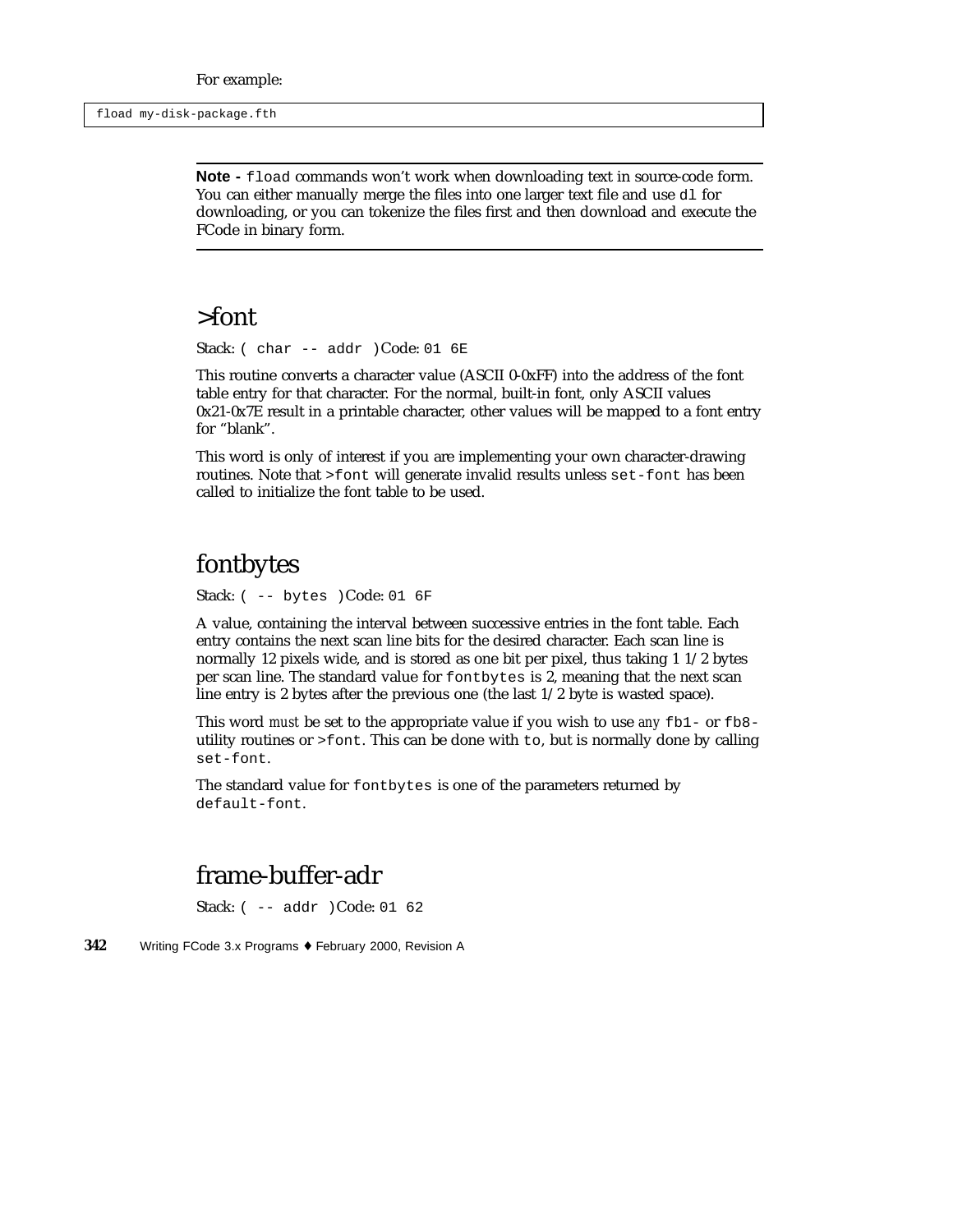This value returns the virtual address of the beginning of the current frame buffer memory. It *must* be set to an appropriate virtual address (using to) in order to use *any* of the fb1- or fb8- utility routines. It is suggested that this same value variable be used in any of your custom routines that require a frame buffer address, although of course you are free to create and use your own variable if you wish.

Generally, you should only map in the frame buffer memory just before you are ready to use it, and unmap it if it is no longer needed. Typically, this means you should do your mapping in your "install" routine, and unmap it in your "remove" routine (see is-install and is-remove). Here's some sample code:

```
h# 2.0000 constant /frame \ \ \ \ \ \ \ \ \ \ \ of bytes in frame buffer
h# 40.0000 constant foffset \ Location of frame buffer
: video-map ( -- )
  my-address foffset + /frame map-low to frame-buffer-adr
;
: video-unmap ( -- )
  frame-buffer-adr /frame free-virtual
   -1 to frame-buffer-adr \ Flag accidental accesses to a
                               \ now-illegal address
;
: power-on-selftest ( -- )
   video-map
   ( test video memory )
   video-unmap
;
power-on-selftest
: my-install ( -- )
   video-map
   …
;
: my-remove ( -- )
   video-unmap
   …
;
…
["] my-install is-install
["] my-remove is-remove
```
#### free-mem

Stack: ( a-addr len – )Code: 8C

Frees up *len* memory allocated by alloc-mem. The arguments *a-addr* and *len* must be the same as those used in a previous alloc-mem command.

For example: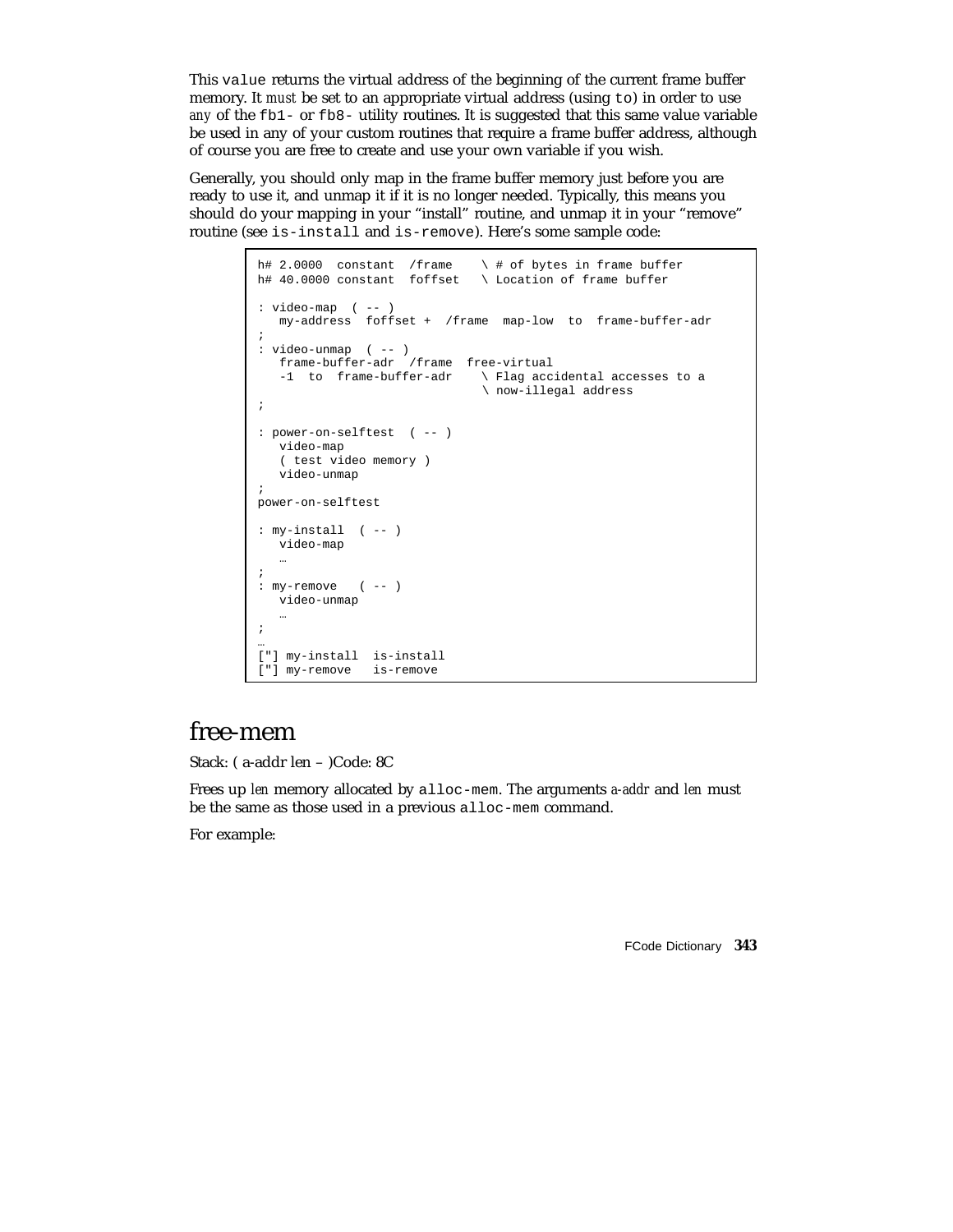```
0 value my-string \qquad \qquad \setminus Holds address of temporary
: .upc-string ( addr len -- ) \ convert to uppercase and print.
  dup alloc-mem to my-string ( addr len )
  tuck my-string swap move ( len )
  my-string over bounds ?do i c@ upc i c! loop ( len )
  my-string over type ( len )
  my-string swap free-mem
;
```
# free-virtual

Stack: ( virt size -- )Code: 01 05

Destroys an existing mapping and any "address" property.

If the package associated with the current instance has an "address" property whose first value encodes the same address as *virt*, delete that property. In any case, execute the parent instance's map-out method with *virt size* as its arguments.

# G Words

#### get-inherited-property

Stack: ( name-str name-len -- true | prop-addr prop-len false )Code: 02 1D

Locates, in the package associated with the current instance or any of its parents, the property whose name is *name-addr name-len*. If the property exists, returns the property value array *prop-addr prop-len* and *false*. Otherwise returns *true*.

The order in which packages are searched is the current instance first, followed by its immediate parent, followed by its parent's parent, and so on. This is useful for properties with default values established by a parent node, with the possibility of a particular child node "overriding" the default value.

For example:

```
: clock-frequency ( -- val.addr len false | true )
  " clock-frequency" get-inherited-property
;
```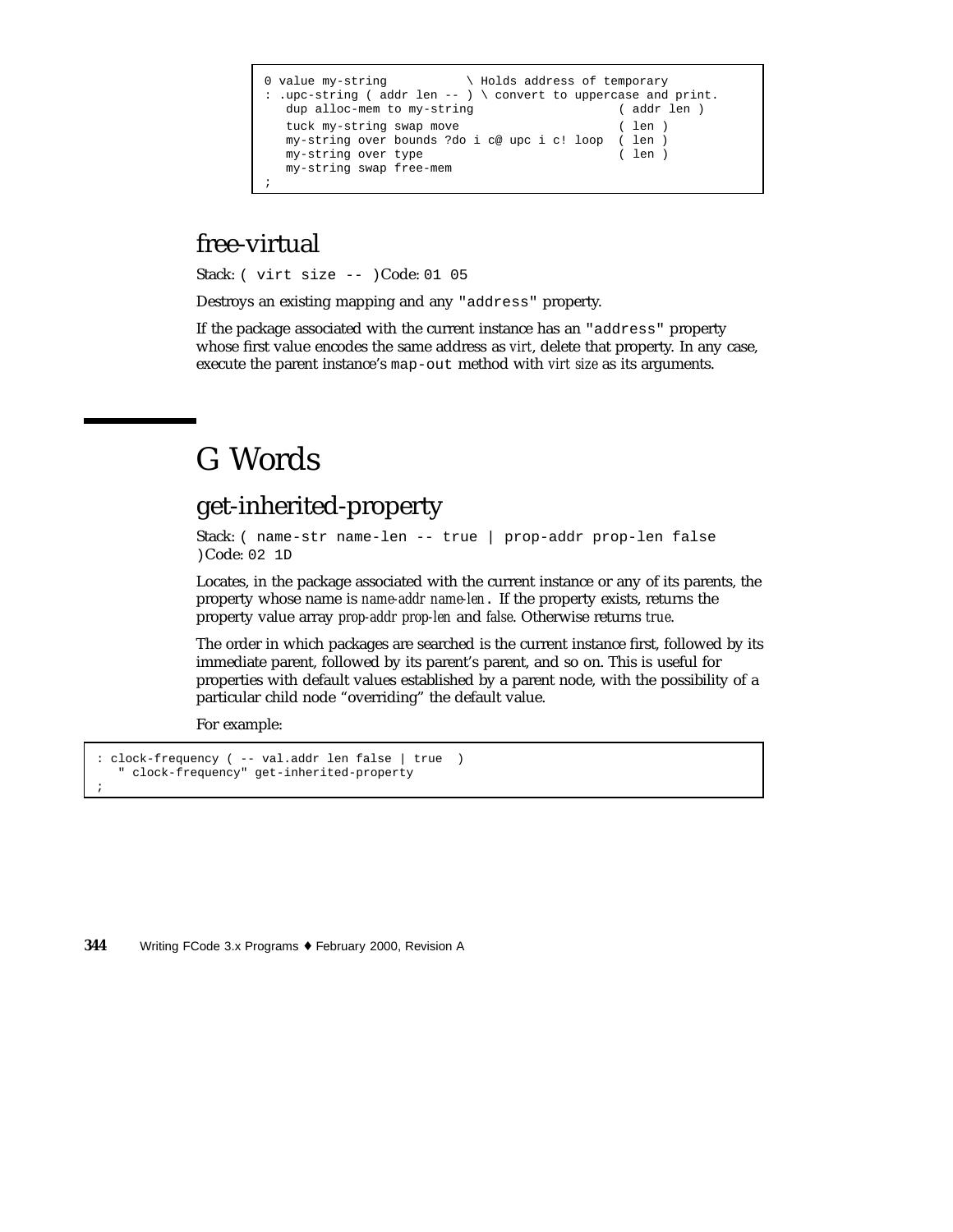#### get-msecs

Stack: ( -- n )Code: 01 25

Returns the current value in a free-running system counter. The number returned is a running total, expressed in milliseconds. You can use this for measuring time intervals (by comparing the starting value with the ending value). No assumptions should be made regarding the absolute number returned; only relative interval comparisons are valid.

No assumptions should be made regarding the *precision* of the number returned. In some systems, the value is derived from the system clock, which typically ticks once per second. Thus, the value returned by get-msecs on such a system will be seen to increase in jumps of 1000 (decimal), once per second.

For a delay timer of millisecond accuracy, see ms.

#### get-my-property

```
Stack: ( name-str name-len -- true | prop-addr prop-len false
)Code: 02 1A
```
Locates, in the package associated with the current instance, the property named by *name-addr name-len*. If the property exists, returns the property value array *val-addr val-len* and *false*. Otherwise returns *true*.

For example:

```
: show-model-name ( -- )
  " model" get-my-property 0= if ( val.addr len )
     ." model name is " type cr
  else ( )
    ." model property is missing " cr
  then ( )
;
```
# get-package-property

Stack: ( name-str name-len phandle -- true | prop-addr prop-len false )Code: 02 1F

Locates, in the package *phandle*, the property named by *name-addr name-len*. If the property exists, returns the property value array *prop-addr prop-len* and *false*. Otherwise returns *true*.

For example: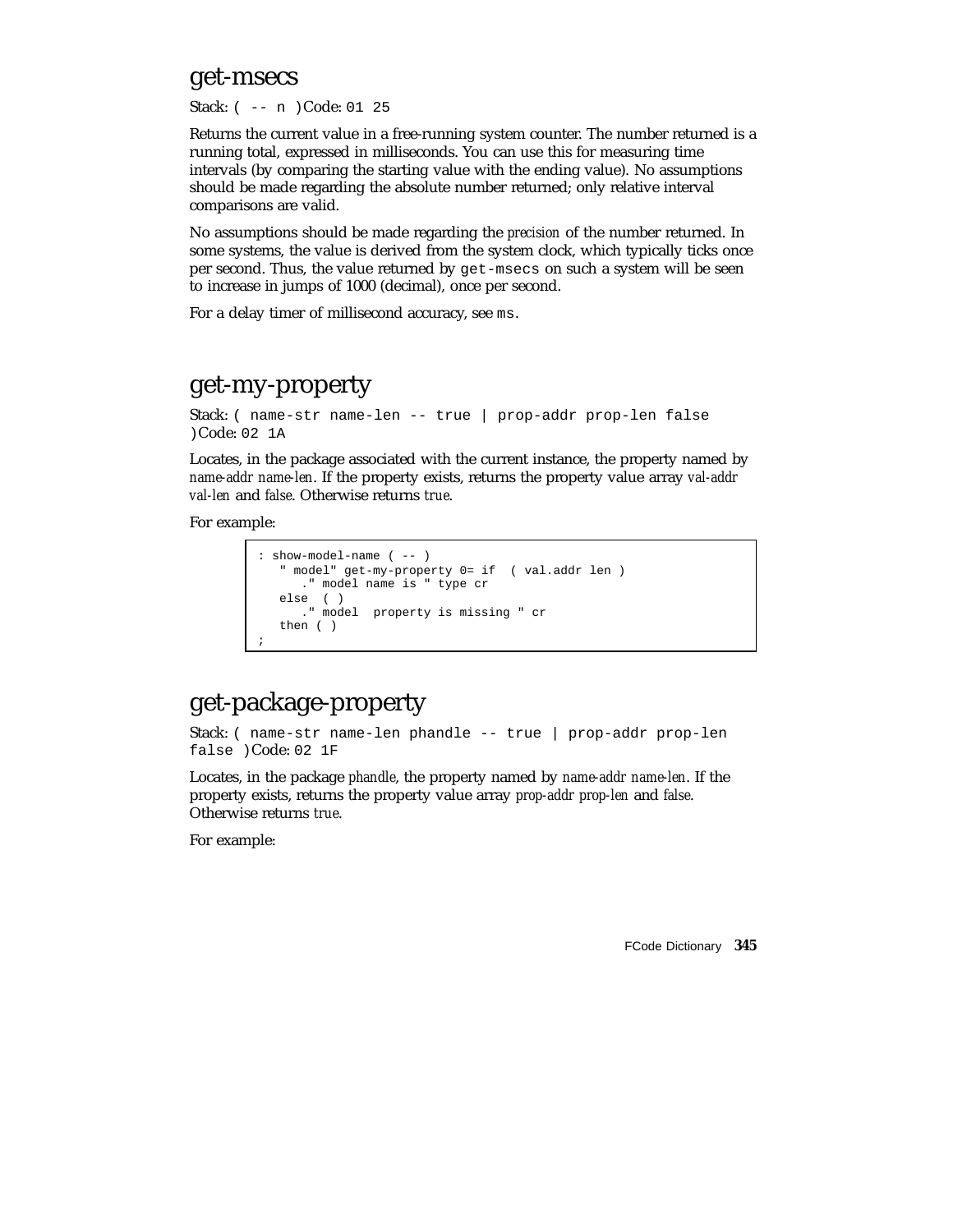```
: show-model-name ( -- )
  my-self ihandle>phandle ( phandle )
  " model" rot get-package-property 0= if ( val.addr len )
     ." model name is " type cr
  else ( )
     ." model property is missing " cr
  then ( )
;
```
# get-token

Stack: ( fcode# -- xt immediate? )Code: DA

Returns the execution token *xt* of the word associated with FCode number *fcode#* and a flag *immediate?* that is true if and only if that word will be executed (rather than compiled) when the FCode Evaluator encounters its FCode number while in compilation state.

# H Words

#### h# number

Stack: ( -- )Code: 10 xx xx xx xx xx xx xx xx xx Generates: b(lit) value

Causes the compiler/interpreter to interpret the immediately following number as a hexadecimal number (base sixteen), regardless of any previous settings of hex, or decimal. Only the immediately following number is affected. The value of base is unchanged.

For example:

```
decimal
h# 100 ( equals decimal 256 )<br>100 ( equals decimal 100 )
           100 ( equals decimal 100 )
```
See also: d#

# .h

Stack: ( n -- )Code: a0 6d 49 10 00 00 00 10 a0 72 9d a0 72 Generates: base @ swap d# 16 base ! . base !

Displays *n* in hex (using . )The value of base is not permanently affected.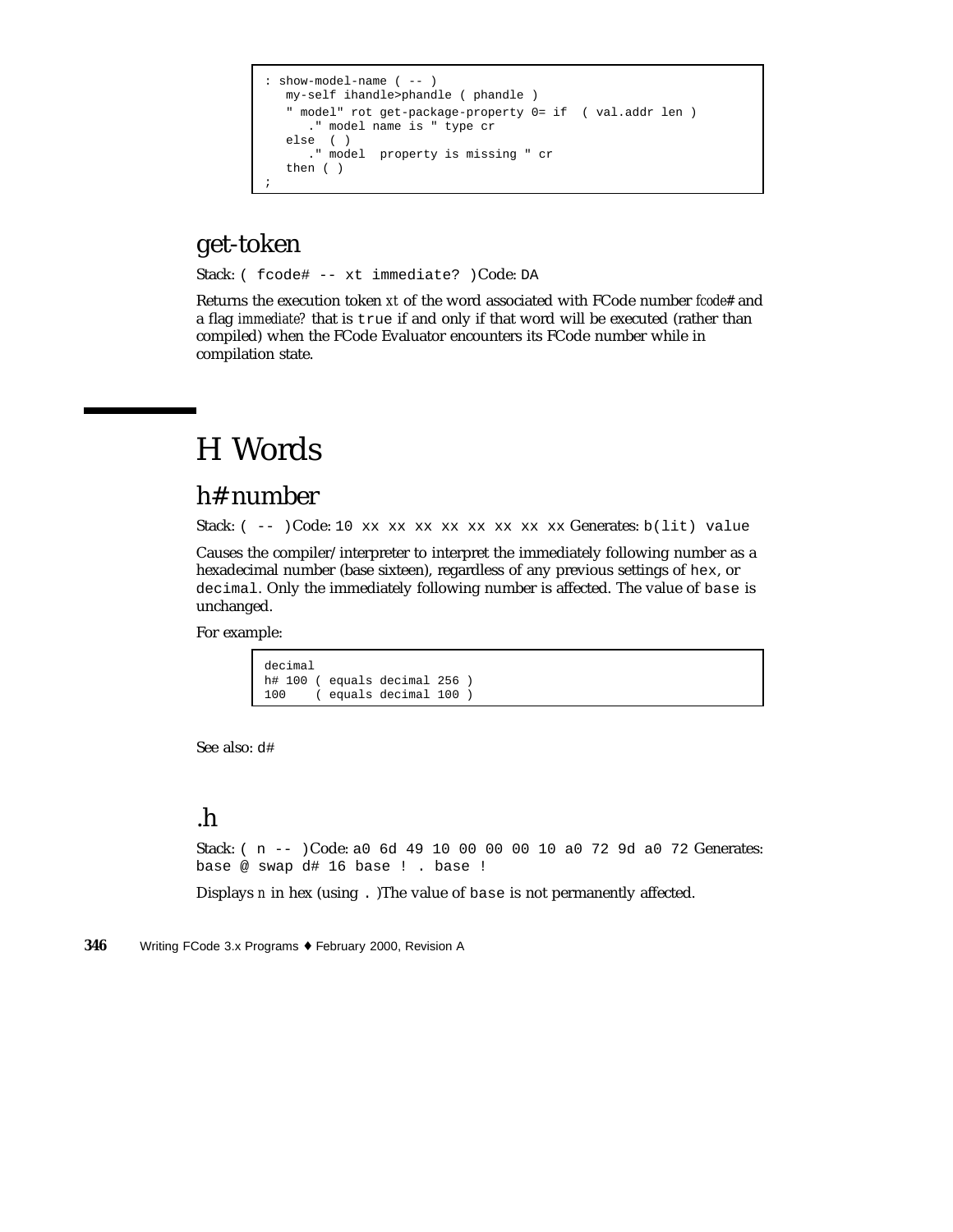#### headerless

Stack:  $(- - )$  Code: none

Causes all subsequent FCode definitions to be created without the name field (the "head"). (See named-token and new-token.) This is sometimes done to save space in the final FCode PROM, or possibly to make it more difficult to reverse-engineer an FCode program.

All such headerless words can be used normally in the FCode program, but cannot be called interactively from the user interface for testing and development purposes.

Unless PROM space and/or dictionary space is a major consideration, try not using headerless words, because they make debugging more difficult.

headerless remains in effect until headers or external is encountered.

For example:

headerless h# 3 constant reset-scsi

#### headers

Stack:  $(- - )$  Code: none

Causes all subsequent definitions to be saved with the name field (the "head") intact. This is the initial default behavior.

Note that even normal FCode words (with heads) cannot be called interactively from the user interface unless the NVRAM parameter fcode-debug? has been set to true before a system reset.

headers remains in effect until headerless or external is encountered.

For example:

```
headers
: cnt@ ( -- w )
   transfer-count-lo rb@
   transfer-count-hi rb@
  bwjoin
;
```
#### here

Stack: ( – addr )Code: AD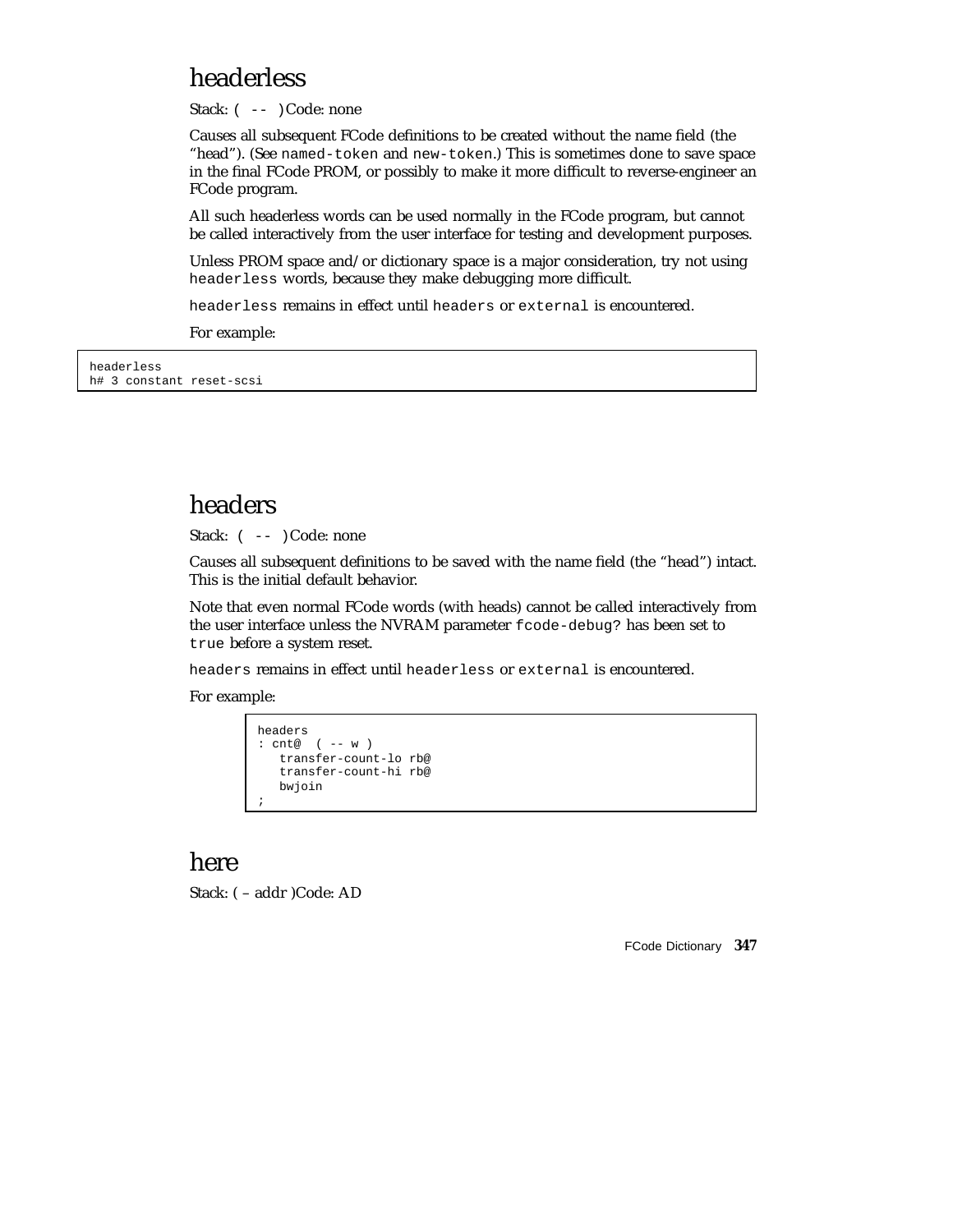here returns the address of the next available dictionary location.

## hex

Stack: ( -- )Code: 10 00 00 00 10 a0 72 Generates: b(lit) 16 base !

If used outside of a definition, commands the tokenizer program to interpret subsequent numbers in hex (base 16). If used in a definition, changes the value in base affecting later numeric output when the FCode program is executed.

See also: base

# hold

Stack: ( char -- )Code: 95

Inserts *char* into a pictured numeric output string. Typically used between <# and #>.

For example:

```
: .32 ( n -- )
  base @ >r hex
   <# # # # # ascii . hold # # # # #> type
   r> base !
   space
;
```
# I Words

#### i

Stack: ( -- index )( R: sys -- sys )Code: 19

*index* is a copy of the loop index. May only be used inside of a do or ?do loop. For example: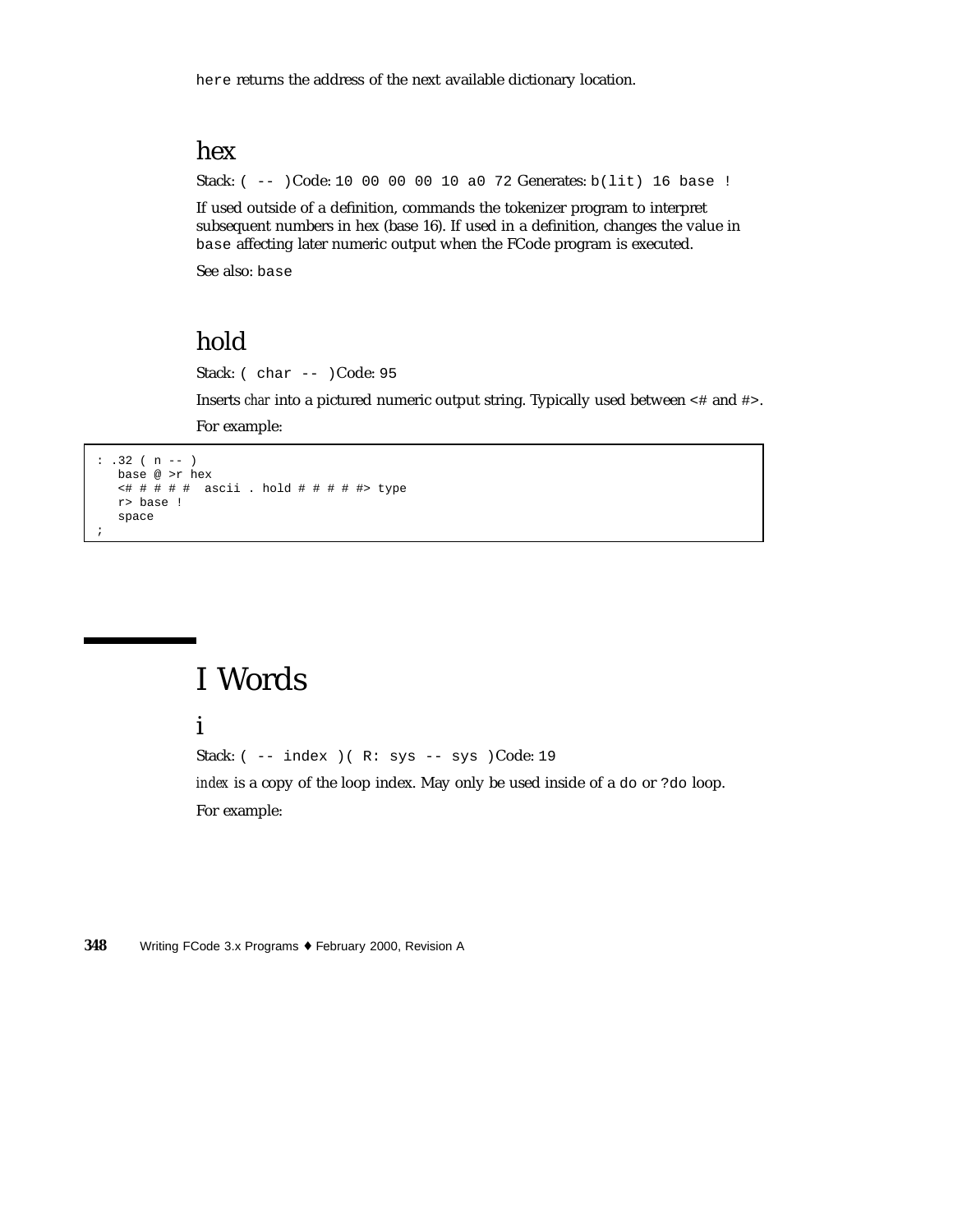```
: simple-loop ( start len -- )
  bounds ?do i .h cr loop
;
```
### if

```
Stack: ( C: -- orig-sys ) ( do-next? -- )Code: 14 +offsetGenerates:
b?branch +offset
```
Execute the following code if do-next? is true. Used in the form:

do-next? if…else…then

or

do-next? if…then

If do-next? is true, the words following if are executed and the words following else are skipped. The else part is optional. If *do-next?* is false, words from if through else, or from if through then (when no else is used), are skipped.

## ihandle>phandle

Stack: ( ihandle -- phandle )Code: 02 0B

Returns the *phandle* of the package from which the instance *ihandle* was created. This is often used with get-package-property to read the properties of the package corresponding to a given *ihandle*.

For example:

```
: show-parent ( -- )
  my-parent ihandle>phandle " name" rot
  get-package-property 0= if
    ." my-parent is " type cr
  then
;
```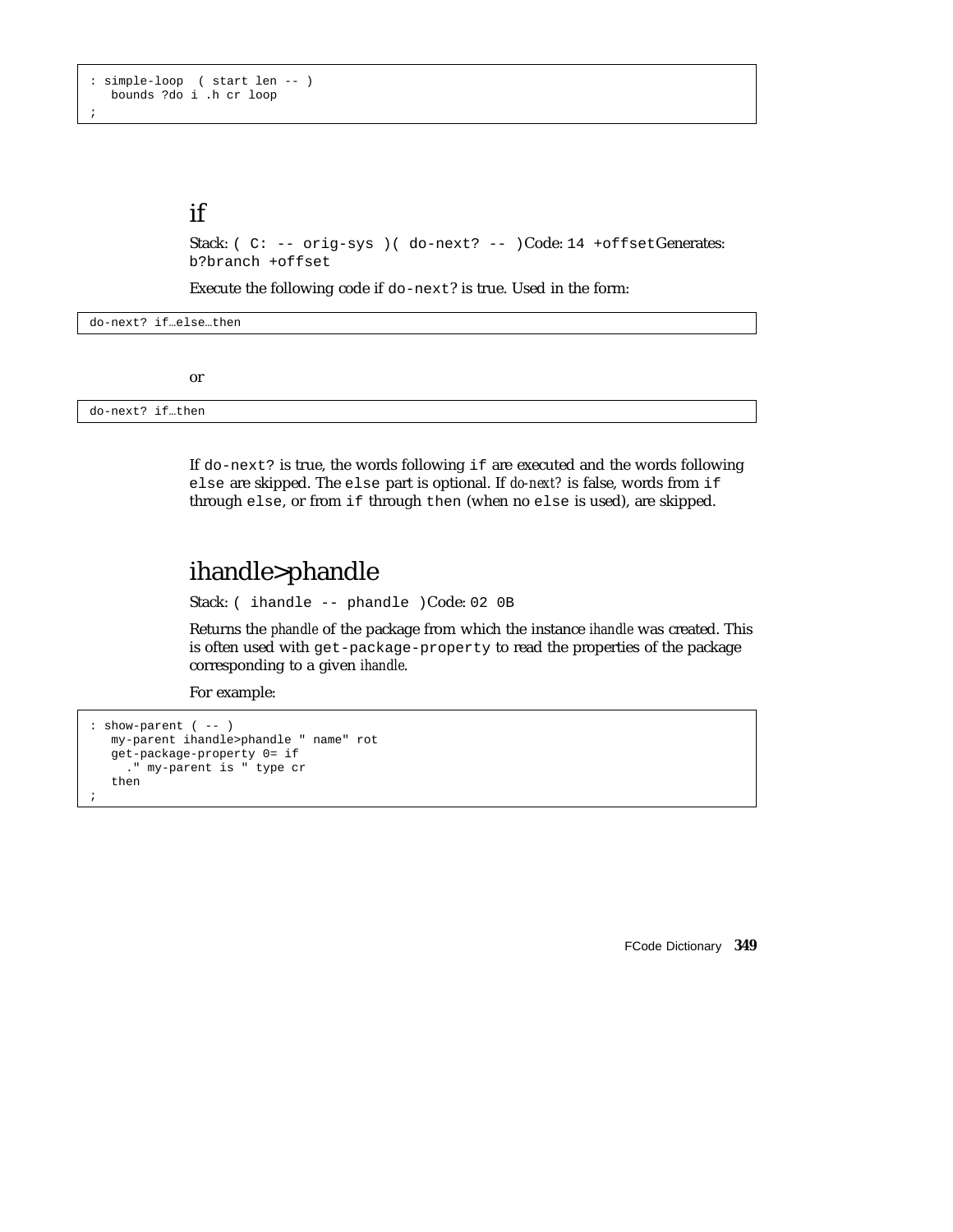#### insert-characters

Stack: ( n -- )Code: 01 5D

insert-characters is one of the defer words of the display device interface. The terminal emulator package executes insert-characters when it has processed a character sequence that calls for opening space for characters to the right of the cursor. Without moving the cursor, insert-characters moves the remainder of the line to the right, thus losing the *n* rightmost characters in the line, and fills the *n* vacated character positions with the background color.

This word is initially empty, but *must* be loaded with an appropriate routine in order for the terminal emulator to function correctly. This can be done with to, or it can be loaded automatically with fb1-install or fb8-install (which loads fb1-insert-characters or fb8-insert-characters, respectively).

#### insert-lines

Stack: ( n -- )Code: 01 5F

insert-lines is one of the defer words of the display device interface. The terminal emulator package executes insert-lines when it has processed a character sequence that calls for opening space for lines of text below the cursor. Without moving the cursor, insert-lines moves the cursor line and all following lines down, thus losing the *n* bottom lines. and fills the *n* vacated lines with the background color.

This word is initially empty, but *must* be loaded with an appropriate routine in order for the terminal emulator to function correctly. This can be done with to, or it can be loaded automatically with fb1-install or fb8-install (which loads fb1-insert-lines or fb8-insert-lines, respectively).

#### instance

Stack:  $(- - )$ Code: C0

Modifies the next occurrence of value, variable, defer or buffer: to create instance-specific data instead of static data. Re-allocates the data each time a new instance of this package is created.

For example:

-1 instance value my-chip-reg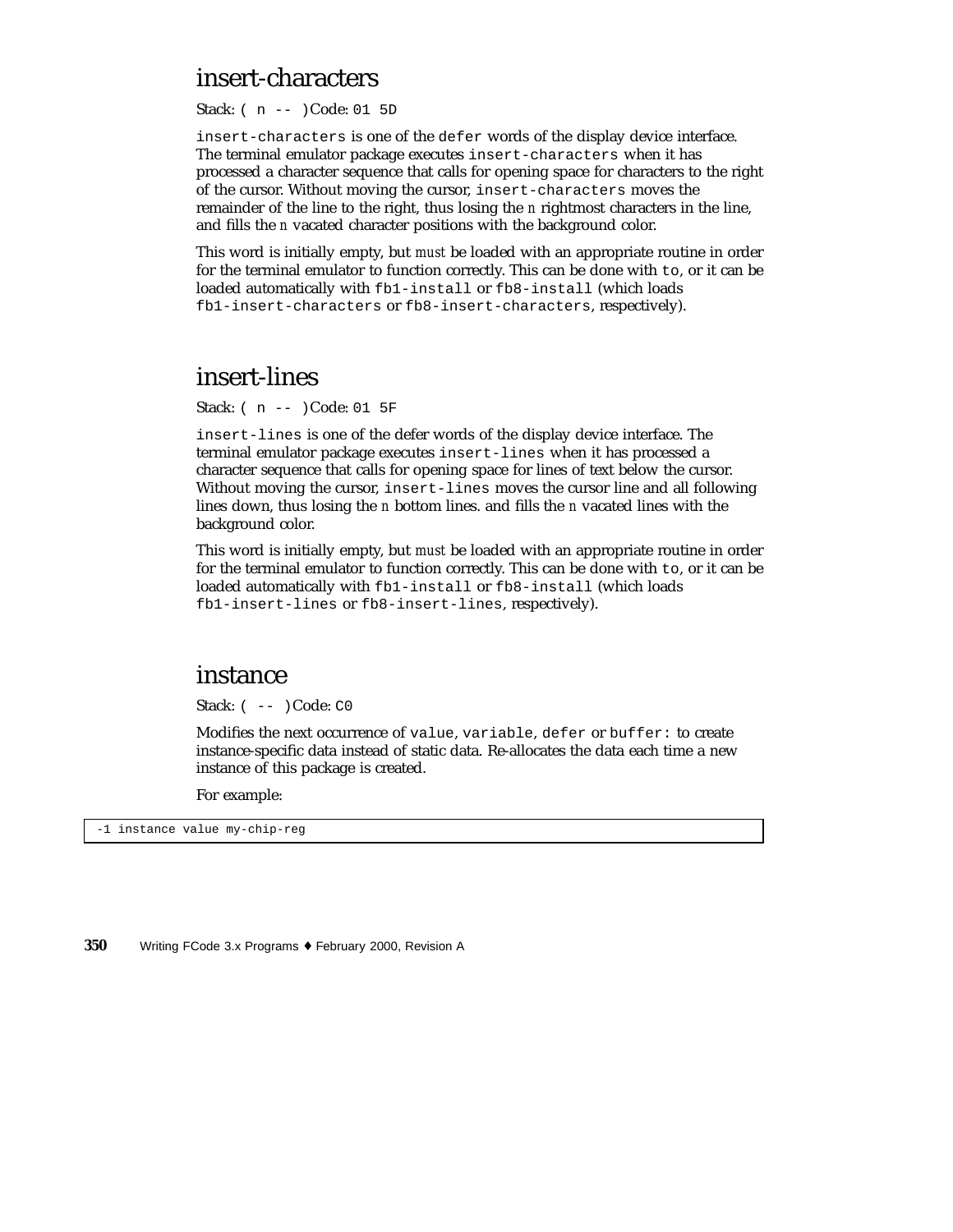### inverse?

Stack: ( -- white-on-black? )Code: 01 54

This value is part of the display device interface. The terminal emulator package sets inverse? to true when the escape sequences that it has processed have indicated that subsequent characters are to be shown with foreground and background colors exchanged, and to false, indicating normal foreground and background colors, otherwise.

The fb1- and fb8- frame buffer support packages draw characters with foreground and background colors exchanged if inverse? is true, and with normal foreground and background colors if inverse? is false.

inverse? affects the character display operations draw-character, insert-characters, and delete-characters, but not the other operations such as insert-lines, delete-lines and erase-screen.

inverse-screen? should be monitored as needed if your FCode program is implementing its own set of frame buffer primitives.

See also: inverse-screen?

#### inverse-screen?

Stack: ( -- black? )Code: 01 55

This value is part of the display device interface. The terminal emulator package sets inverse-screen? to true when the escape sequences that it has processed have indicated that the foreground and background colors are to be exchanged for operations that affect the background, and to false, indicating normal foreground and background colors, otherwise.

The fb1- and fb8- frame buffer support packages perform screen drawing operations other than character drawing operations with foreground and background colors exchanged if inverse-screen? is true, and with normal foreground and background colors is false.

inverse-screen? affects background operations such as insert-lines, delete-lines and erase-screen, but not character display operations such as draw-character, insert-characters and delete-characters.

When inverse-screen? and inverse? are both true, the colors are exchanged over the entire screen, and subsequent characters are not highlighted with respect to the (inverse) background. For exchanged screen colors and highlighted characters, the setting are inverse-screen? true and inverse? false.

inverse-screen? should be monitored as needed if your FCode program is implementing its own set of frame buffer primitives.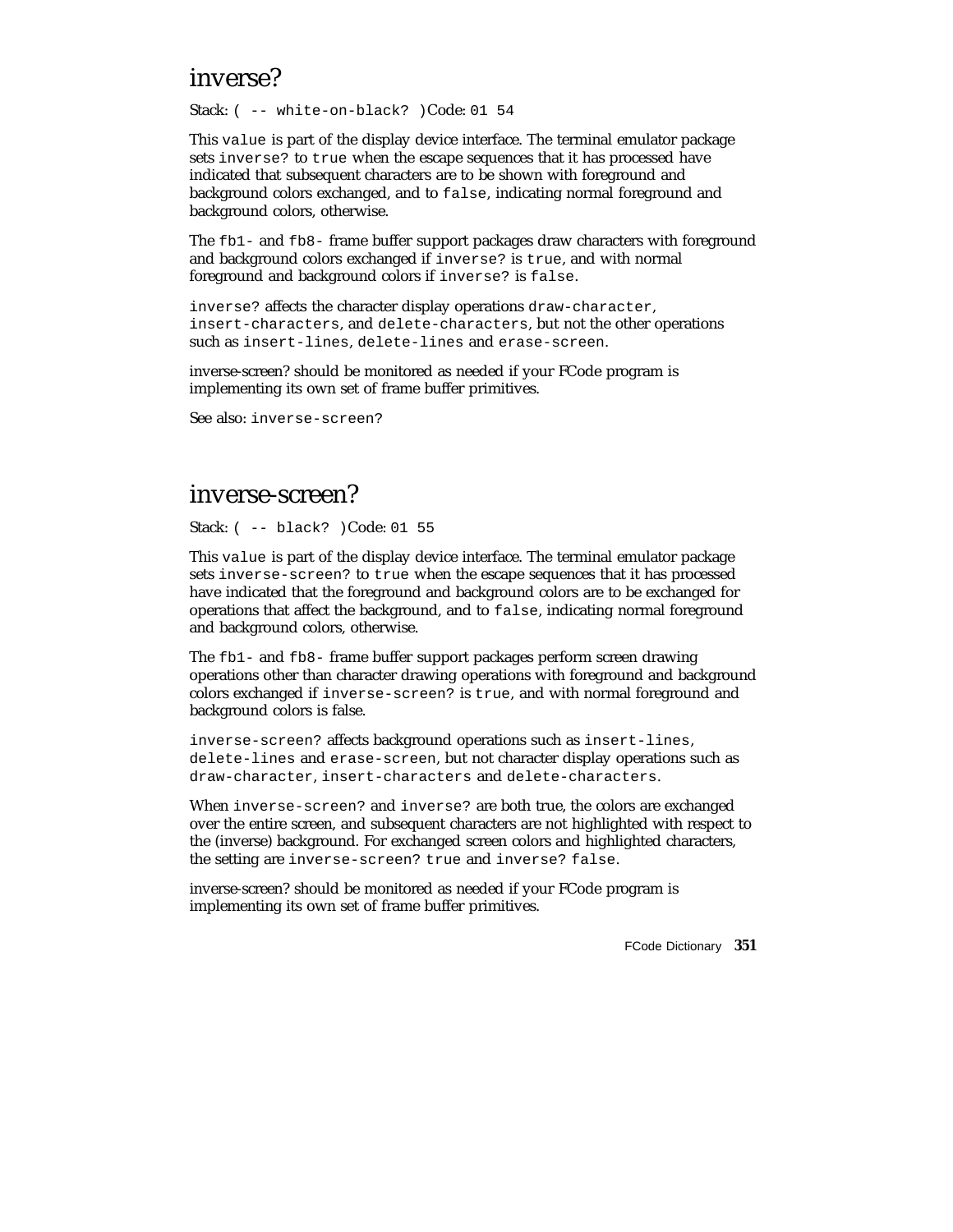#### invert

Stack: ( x1 -- x2 )Code: 26

*x2* is the one's complement of *x1*, that is, all the one bits in *x1* are changed to zero, and all the zero bits are changed to one.

For example:

```
: clear-lastbit ( -- )
  my-reg rl@ 1 not and my-reg rl!
;
```
See also 0=

#### invert-screen

Stack: ( -- )Code: 01 5C

invert-screen is one of the defer words of the display device interface. The terminal emulator package executes invert-screen when it has processed a character sequence that calls for exchanging the foreground and background colors (e.g. changing from black-on-white to white-on-black).

invert-screen changes all pixels on the screen so that pixels of the foreground color are given the background color, and vice versa, leaving the colors that will be used by subsequent text output unaffected.

This word is initially empty, but *must* be loaded with an appropriate routine in order for the terminal emulator to function correctly. This can be done with to, or it can be loaded automatically with fb1-install or fb8-install (which loads fb1-invert-screen or fb8-invert-screen, respectively).

#### is-stack

Stack: ( param [ old-name <> ]-- )Code: C3 old FCode #

Synonym for to.

Creates open, write, and draw-logo methods for display devices.

For any SBus frame buffer that is to be used by the boot PROM before or during booting, is-install declares the FCode procedure that should be used to install (that is, initialize) that frame buffer. Note that this is distinct from any once-only power-on initialization that should be performed during the probing process itself.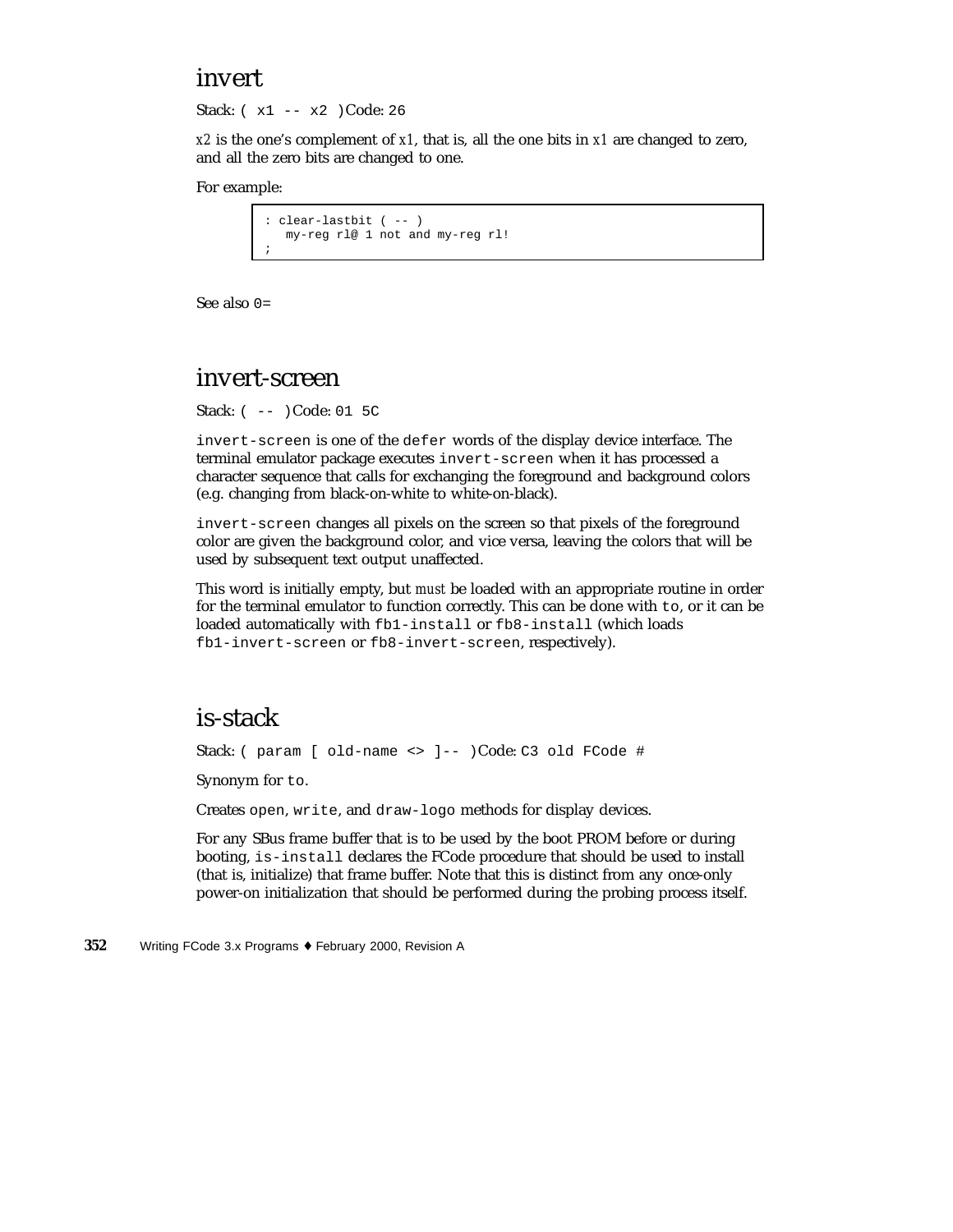# is-install

Stack: ( xt -- )Code: 01 1C

Creates open, write, and draw-logo methods for display devices.

For any SBus frame buffer that is to be used by the boot PROM before or during booting, is-install declares the FCode procedure that should be used to install (that is, initialize) that frame buffer. Note that this is distinct from any once-only power-on initialization that should be performed during the probing process itself.

The is-install routine and is-remove routine should comprise a matched pair that may be performed alternately as many times as needed. Typically, the is-install routine performs mapping functions and some initialization, and the is-remove performs any cleanup functions and then does a complementary unmapping.

A partial, typical code example follows:

```
version1
: power-on ( -- )
                              \setminus Once-only, power-on initialization
   map-register
    init-register
    unmap-register
;
…
: map-devices ( -- ) \ Map register and buffer
   map-register
    map-buffer
;
…
: install-me ( -- ) \setminus Do this to start using this device
    map-devices
    initialize-devices
;
: remove-me ( -- ) \setminus Do this to stop using this device
    reset-buffers
    unmap-devices
;
…
\ This routine executed during the probe of this FCode
: my-probe ( -- ) \backslash First, define the routine power-on \backslash Power-on initialization
                                  \setminus Power-on initialization
    ["] install-me is-install \ Declare "install" routine
     ["] remove-me is-remove \ Declare "remove" routine
     ["] test-me is-selftest \ Declare "selftest" routine
; \setminus End of the defintion<br>my-probe
                                  \setminus Now execute the routine
end0
```
#### is-remove

Stack: ( xt -- )Code: 01 1D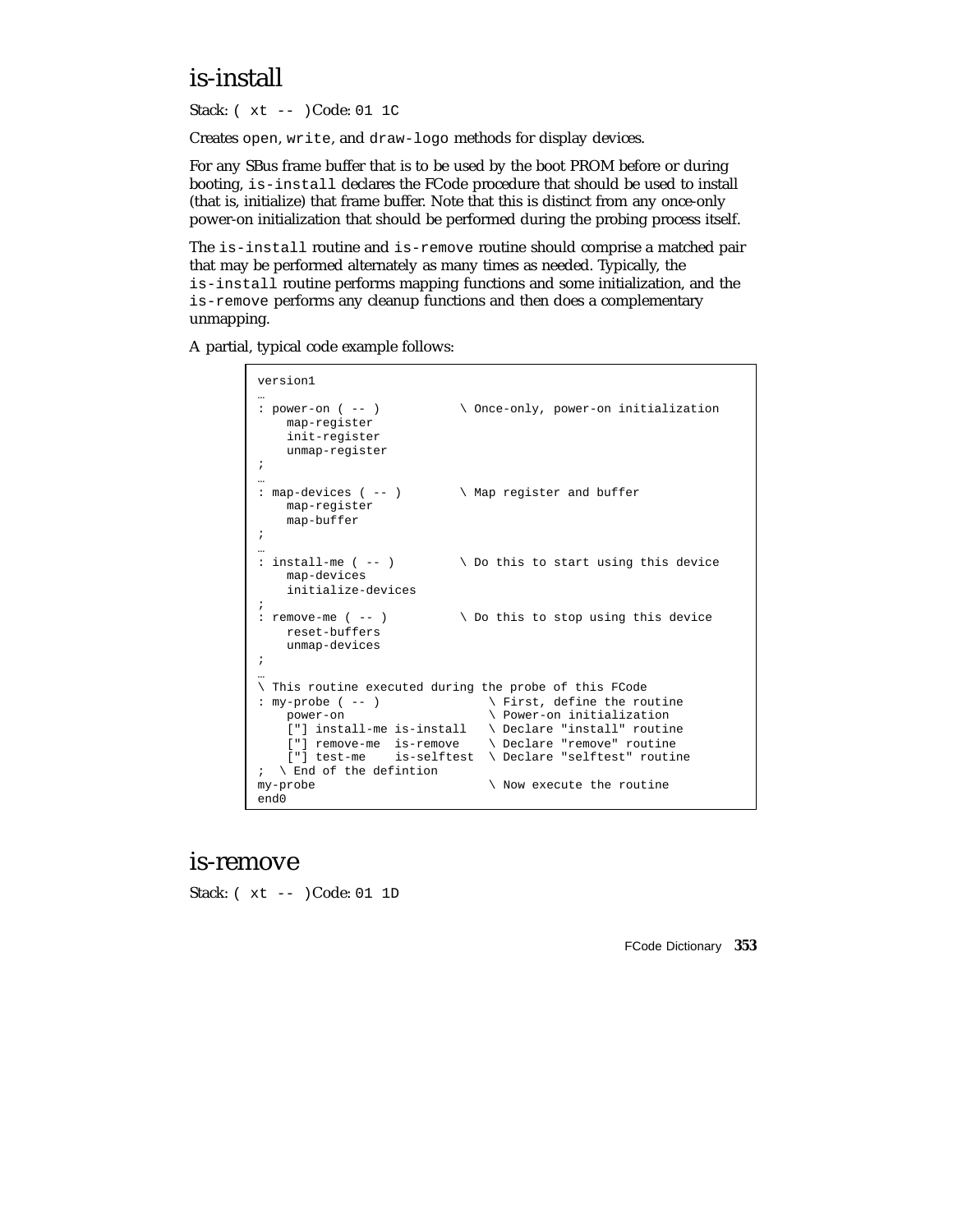Creates a close method for display devices that will de-allocate a frame buffer that is no longer going to be used. Typical de-allocation would include unmapping memory and clearing buffers. For example:

```
version1
…
: remove-me (--) \ \setminus Do this to stop using this device
  reset-buffers
   unmap-devices
;
…
\ This routine executed during the "probe" of this FCode
: my-probe (--) \qquad \qquad First, define the routine
  power-on \setminus Power-on initialization
   ["] install-me is-install \ Declare "install" routine
   ["] remove-me is-remove \ Declare "remove" routinea
   ["] test-me is-selftest \ Declare "selftest" routine
; \qquad \qquad and of the definition
my-probe \setminus Now, execute this routine
end0
```
The routine loaded with is-remove should form a matched pair with the routine loaded with is-install. See is-install for more details.

# is-selftest

Stack: ( xt -- )Code: 01 1E

Creates a selftest method for display devices that will perform a self test of the frame buffer. For example:

```
version1
…
: test-me ( -- fail? ) \ self test method
   …
;
…
\ This routine executed during the "probe" of this FCode
: my-probe ( -- )
  power-on \setminus Power-on initialization
  ["] install-me is-install \ Declare "install" routine<br>["] remove-me is-remove \ Declare "remove" routine
   ["] remove-me is-remove \ Declare "remove" routine
   ["] test-me is-selftest \ Declare "selftest" routine
; \qquad End of the definition
my-probe \setminus Now, execute this routine
end0
```
This declaration is typically performed in the same place in the code as is-install and is-remove.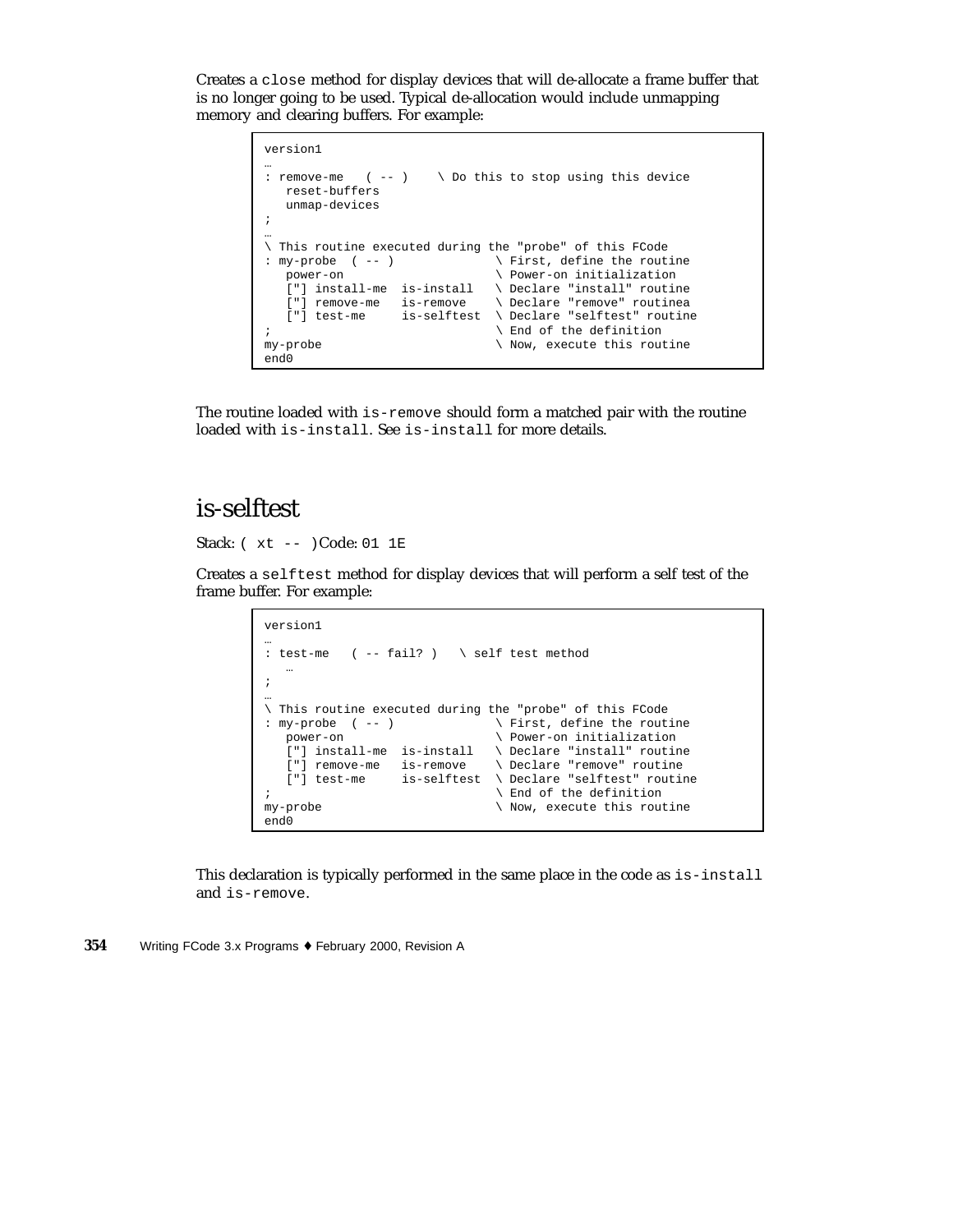The self test routine should return a status parameter on the stack indicating the results of the test. A zero value indicates that the test passed. Any nonzero value indicates that the self test failed, but the actual meaning for any nonzero value is not specified. (memory-test-suite returns a flag meeting these specifications.)

selftest is not automatically executed. For automatic testing, devices should perform a quick sanity check as part of the install routine. See "reset" on page 106.

#### (is-user-word)

Stack: ( E: … -- ??? )( name-str name-len xt -- )Code: 02 14

Creates a Forth word (not a package method) whose name is given by *name-str name-len* and whose behavior is given by the execution token *xt* which must refer to a static method. This allows an FCode program to define new user interface commands.

For example:

" xyz-abort" " my-abort (is-user-word)

j

# J - L Words

Stack:  $(- - \text{index})$  ( $R: sys$  -- sys )Code: 1A

*index* is a copy of the index of the next outer loop. May only be used in a nested do or ?do loop. For example:

> do … do … j … loop … loop

Usually, do loops should not be nested this deeply inside a single definition. Forth programs are generally more readable if inner loops are defined inside a separate word.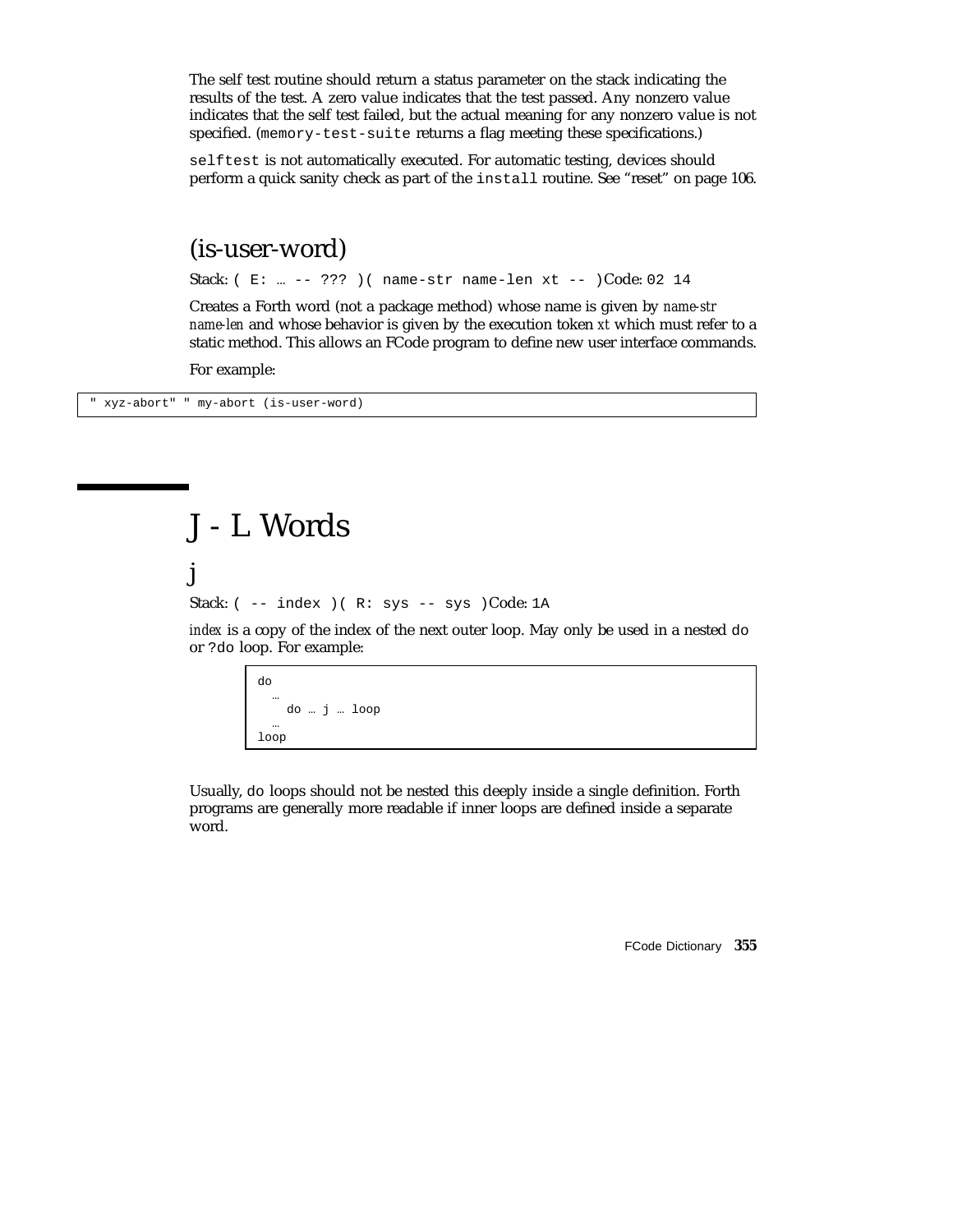key

Stack: ( -- char )Code: 8E

A defer word that reads the next ASCII character from the keyboard. If no character has been typed since key or expect was last executed, key waits until a new character is typed. All valid ASCII characters can be received. Control characters are not processed by the system for any editing purpose. Characters received by key are not displayed.

For example:

```
: continue? ( -- continue? )
   ." Want to Continue? Enter Y/N" key dup emit
  dup ascii Y = ascii y rot = or
;
```
See also: key?

#### key?

Stack: ( -- pressed? )Code: 8D

A defer word returning *true* if a character has been typed on the keyboard since the last time that key or expect was executed. The keyboard character is not consumed.

Use key? to make simple, interruptible infinite loops:

begin … key? until

The contents of the loop will repeat indefinitely until any key is pressed. See also: key

#### l!

Stack: ( quad qaddr -- )Code: 73

The 32-bit value *quad* is stored at location *qaddr*. *qaddr* must be 32-bit aligned. See also: rl!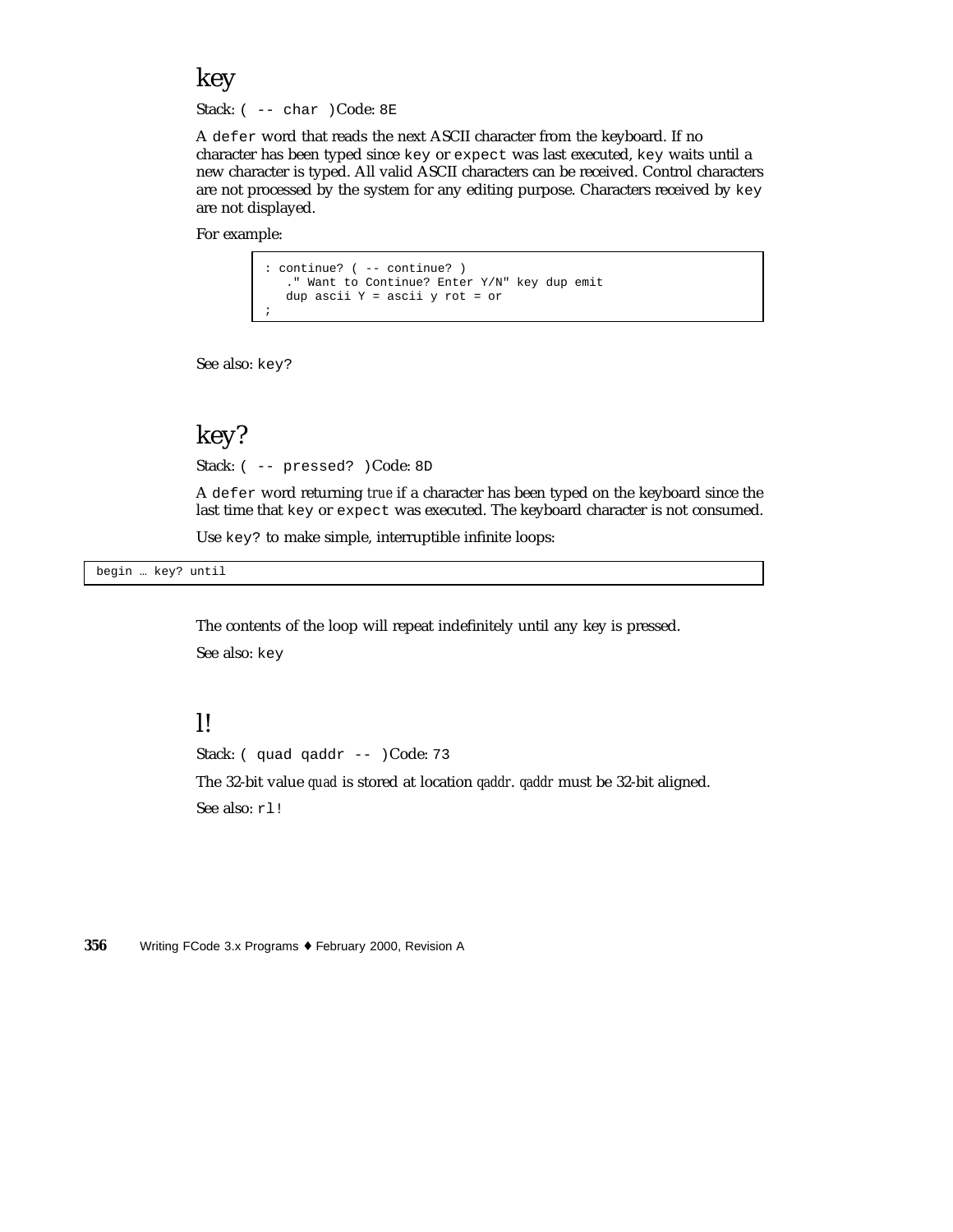Stack: (quad -- )Code: D2

Compile a 32-bit number into the dictionary. The dictionary pointer must be 2-byte-aligned.

For example:

l,

\ to create an array containing integers 40004000 23 45 6734 create my-array 40004000 l, 23 l, 45 l, 6734 l,

#### $\overline{\mathsf{I}(\omega)}$

Stack: ( qaddr -- quad )Code: 6E

Fetch the 32-bit number stored at *qaddr*. *qaddr* must be 32-bit aligned. See also: rl@

# $\overline{\mathcal{L}}$

Stack: ( -- n )Code: 5C

*n* is the number of address units to a 32-bit word, typically 4.

# $\Lambda^*$

Stack: ( nu1 -- nu2 )Code: 68

*nu2* is the result of multiplying *nu1* by /1. This is the portable way to convert an index into a byte offset.

#### $<$ l@

Stack: ( qaddr -- n )Code: 02 42 Fetch quadlet from *qaddr*, sign-extended.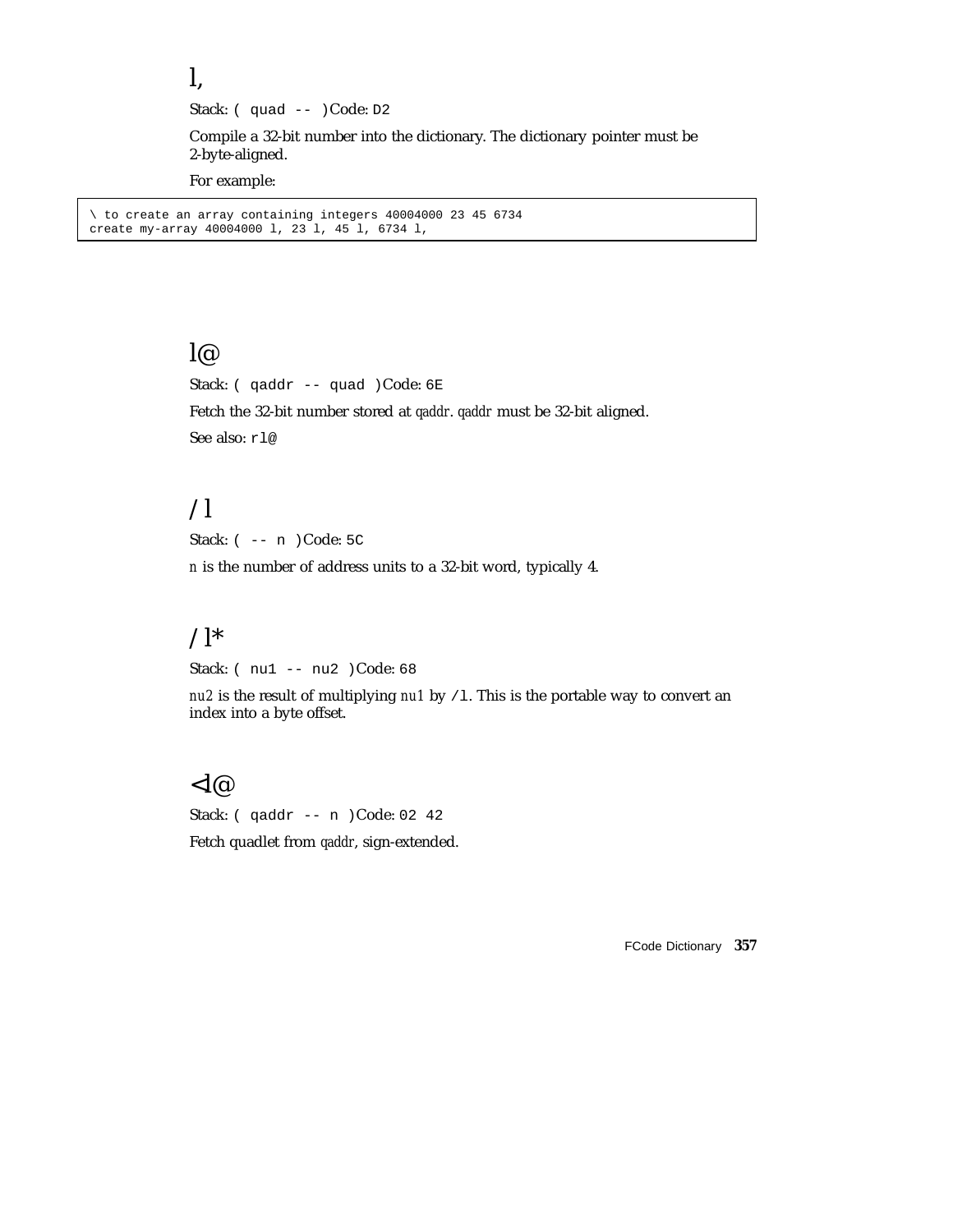#### $la+$

Stack: ( addr1 index -- addr2 )Code: 60

Increments *addr1* by *index* times the value of /1. This is the portable way to increment an address.

#### $la1+$

Stack: ( addr1 -- addr2 )Code: 64

Increments *addr1* by the value of /1. This is the portable way to increment an address.

# lbflip

Stack: ( quad1 -- quad2 )Code: 02 27 Reverse the bytes in a 32-bit datum.

# lbflips

Stack: ( qaddr len -- )Code: 02 28

Reverse the bytes in each 32-bit datum in the given region.

The region begins at *qaddr* and spans *len* bytes. The behavior is undefined if *len* is not a multiple of  $/1$ .

# lbsplit

Stack: ( quad -- byte1.lo byte2 byte3 byte4.hi )Code: 7E Splits a 32-bit datum into four bytes. The high bytes of each stack result are all zeroes.

# lcc

Stack: ( char1 -- char2 )Code: 82 See also: upc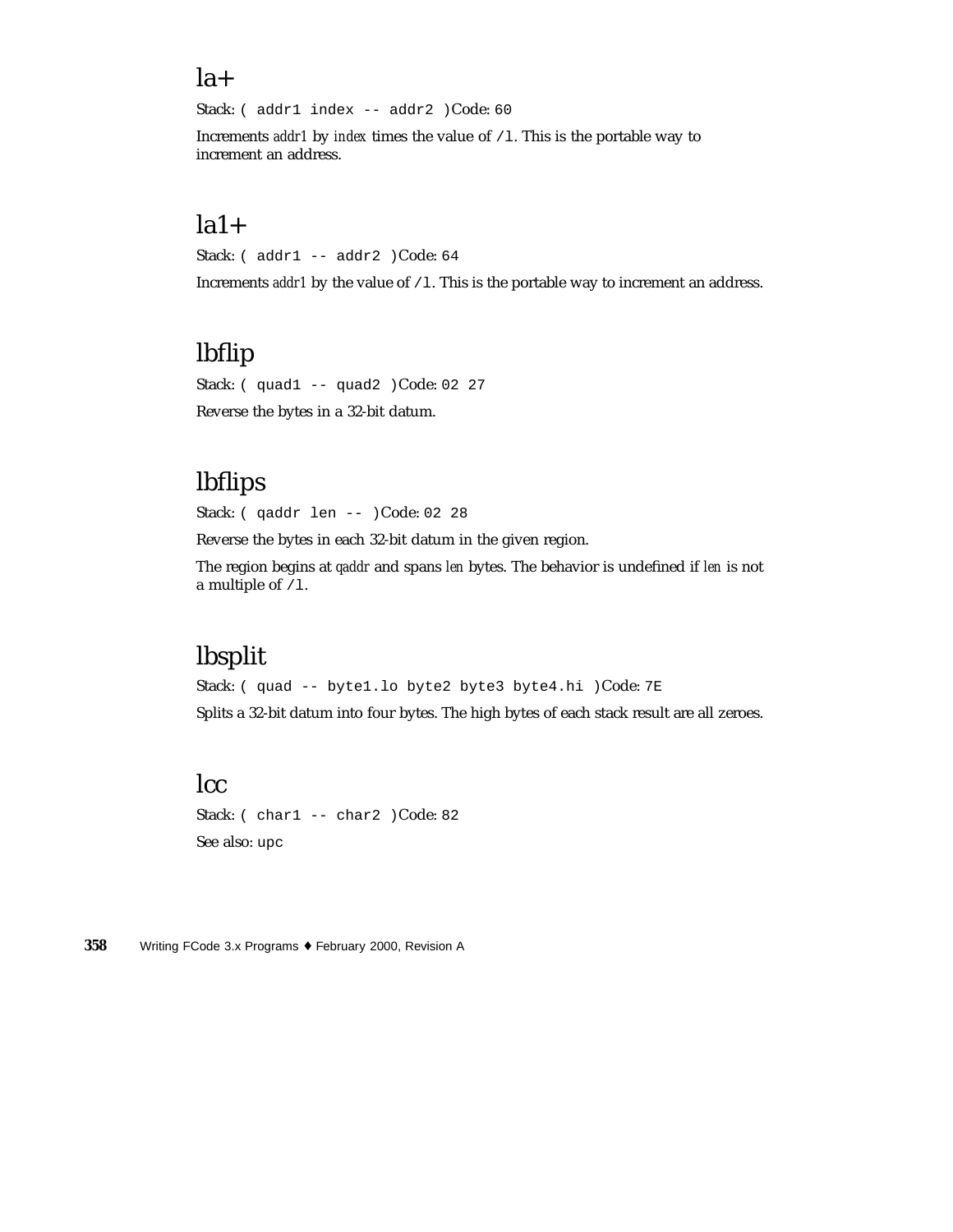#### leave

Stack: ( -- )( R: sys -- )Code: 1B Generates: b(leave)

Transfers execution to just past the next loop or +loop. The loop is terminated and loop control parameters are discarded. May only be used in a do or ?do loop.

leave may appear in other control structures that are nested in the do loop structure. More than one leave may appear in a do loop.

For example:

```
: search-pat ( pat addr len -- found? )
  rot false swap 2swap ( false pat addr len )
  bounds ?do ( flag pat )
    i @ over = if drop true swap leave then
  loop
   drop
;
```
See also: exit, unloop

# ?leave

Stack: (  $exit? --$  )( $R: sys --$  )Code: 14 + offset 1B B2 Generates: if leave then

If *exit*? is *true* (nonzero), ?leave transfers control to just beyond the next loop or +loop. The loop is terminated and loop control parameters are discarded. If *exit*? is zero, no action is taken. May only be used in a do or ?do loop.

?leave may appear in other control structures that are nested in the do loop structure. More than one ?leave may appear in a do loop.

For example:

```
: show-mem ( vaddr -- ) \ display h# 10 bytes
  dup h# 9 u.r 5 spaces h# 10 bounds do i c@ 3 u.r loop
;
: .mem ( vaddr size -- )
  bounds ?do i show-mem key? ?leave h# 10 +loop
;
```
## left-parse-string

Stack: ( str len char -- R-str R-len L-str L-len )Code: 02 40 Splits the input string at the first occurrence of delimiter *char*. For example: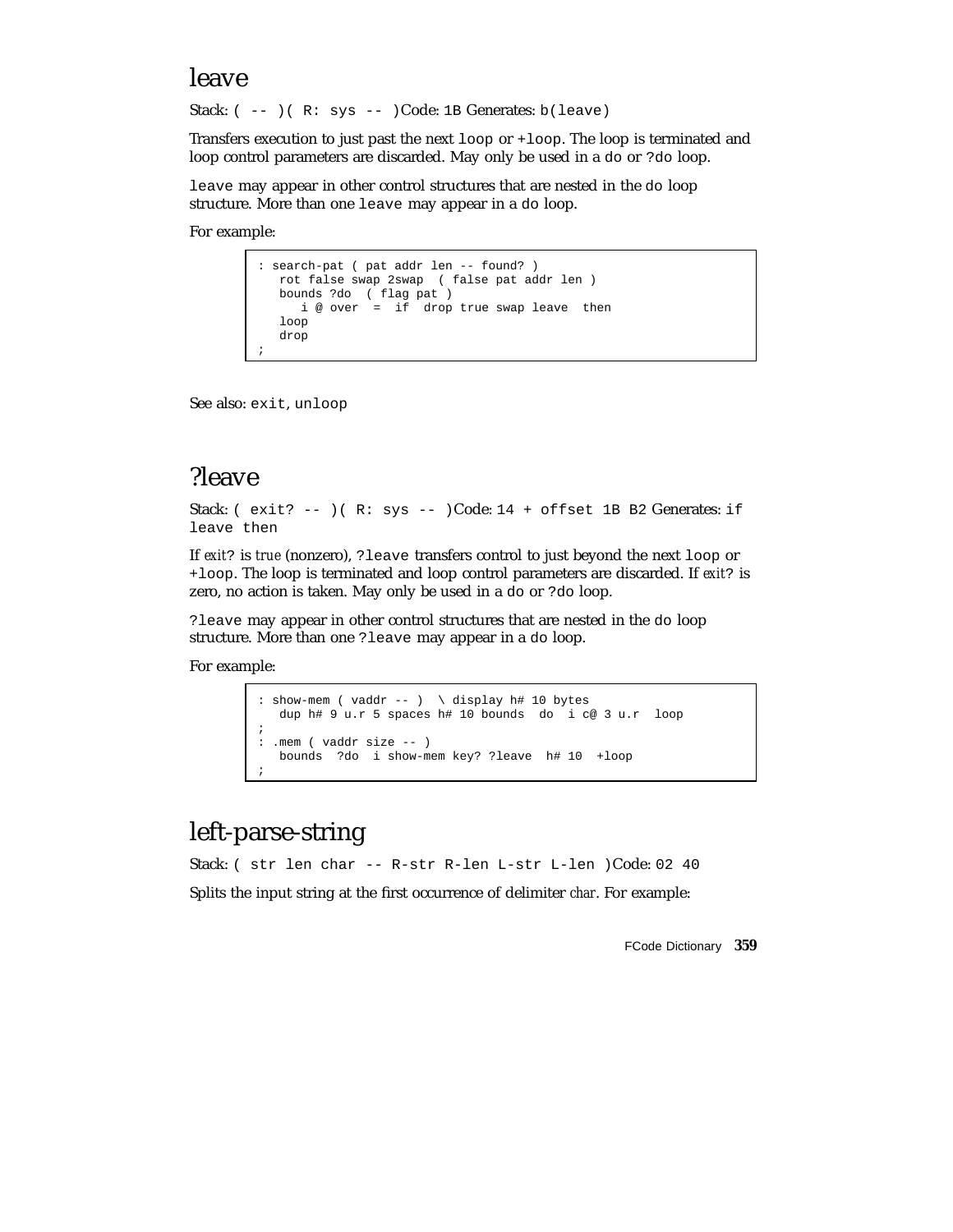would leave the address and length of two strings on the stack:

"in;g" and "test".

The delimiter character may be any ASCII character. Note that if the delimiter is not found in the string, the effect is as if the delimiter was found at the very end. For example:

" testing" ascii q left-parse-string

would leave on the stack "" and "testing".

#### line#

Stack: ( -- line# )Code: 01 52

A value, set and controlled by the terminal emulator, that contains the current cursor line number. A value of 0 represents the topmost line of available text space — *not* the topmost pixel of the frame buffer.

This word should be monitored as needed if your FCode program is implementing its own set of frame buffer primitives.

For example:

: set-line ( line -- ) 0 max #lines 1- min to line# ;

See also: window-top

#### #line

Stack: ( -- a-addr )Code: 94

A variable containing the number of output lines since the last user interaction, that is, since the last ok prompt. #line is incremented whenever cr executes. The value in this variable is used to determine when to pause during long display output, such as dump. Its value is reset each time the ok prompt displays.

See also: exit?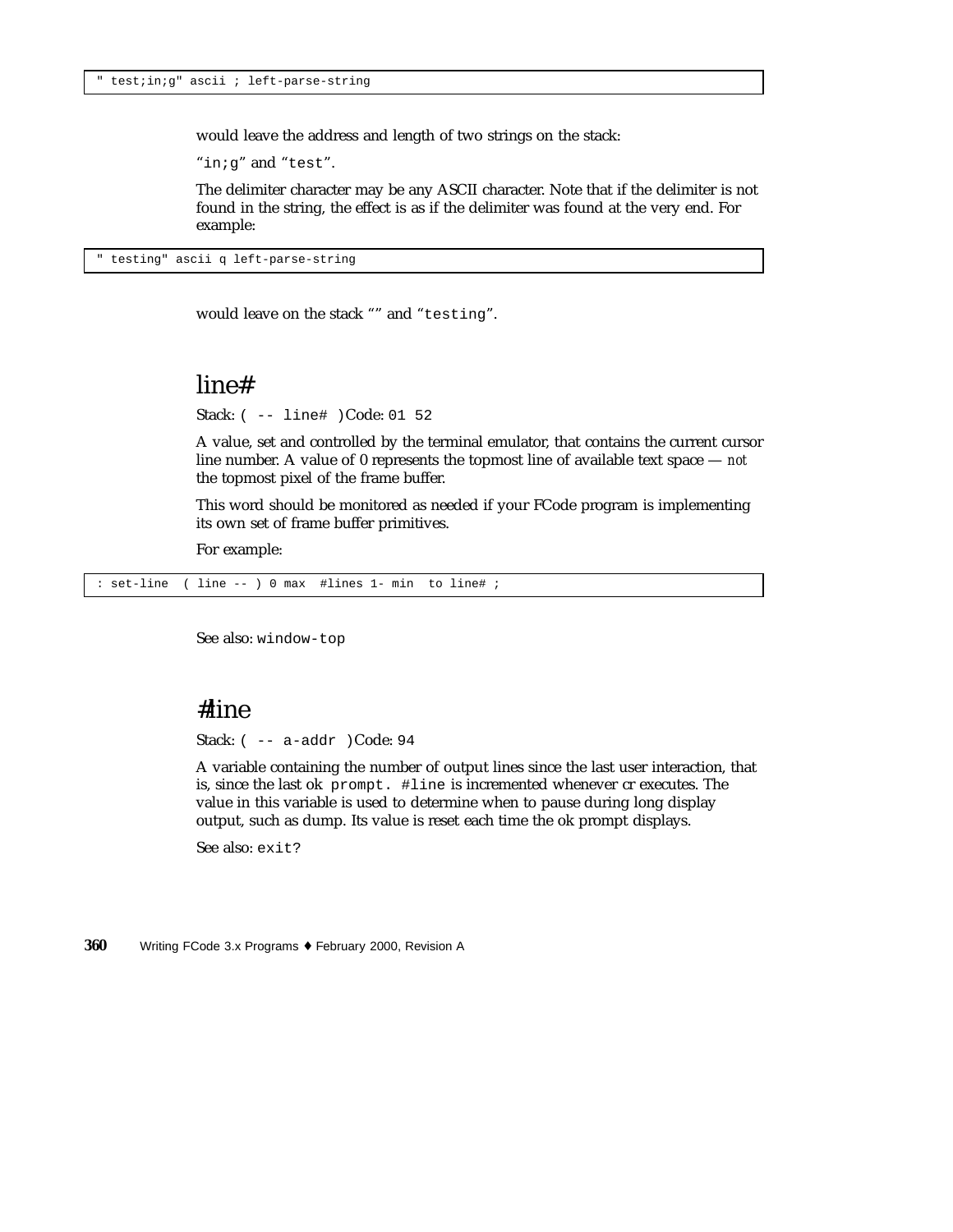# linefeed

Stack:  $(- - 0x0A)$  Code: 10 00 00 00 0A Generates: b(lit) 00 00 00 0x0A Leaves the ASCII code for the linefeed character on the stack.

### #lines

Stack: ( -- rows )Code: 01 50

#lines is a value that is part of the display device interface. The terminal emulator package uses it to determine the height (number of rows of characters) of the text region that it manages. The fb1- and fb8- frame buffer support packages also use it for a similar purpose.

The value of #lines must be set to the desired height of the text region. This can be done with to, or it can be handled automatically as one of the functions performed by fb1-install or fb8-install. The value set by fbx-install is the smaller of the passed #lines parameter and the screen-#rows NVRAM parameter.

For example:

: set-line ( line -- ) 0 max #lines 1- min to line# ;

# loop

Stack: ( C: dodest-sys -- )( -- )( R: sys1 -- <nothing> | sys2 )Code: 15 -offset Generates: b(loop) -offset

Terminates a do or ?do loop. Increments the loop index by one. If the index was incremented across the boundary between *limit-1* and *limit*, the loop is terminated and loop control parameters are discarded. When the loop is not terminated, execution continues just after the corresponding do or ?do.

For example, the following do loop:

#### 8 0 do…loop

terminates when the loop index changes from 7 to 8. Thus, the loop will iterate with loop index values from 0 to 7, inclusive.

loop may be used either inside or outside of colon definitions.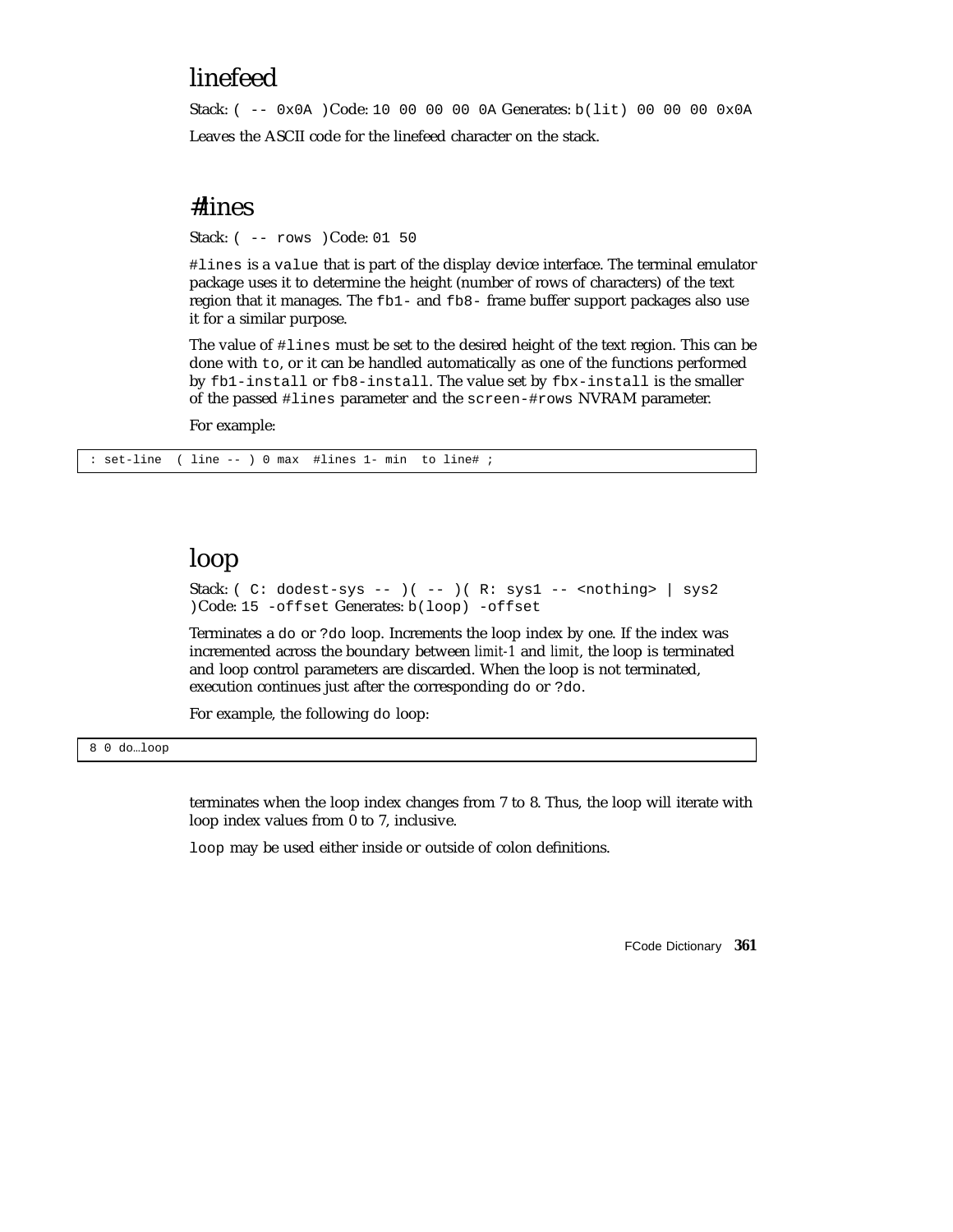# +loop

Stack: ( C: dodest-sys -- )( n -- )( R: sys1 -- < nothing> | sys2 )Code: 16 -offsetGenerates: b(+loop) -offset

Terminates a do or ?do loop. Increments the loop index by *n* (or decrements the index if *n* is negative). If the index was incremented (or decremented) across the boundary between *limit-1* and *limit* the loop is terminated and loop control parameters are discarded. When the loop is not terminated, execution continues just after the corresponding do or ?do.

The following do loop:

8 0 do…2 +loop

terminates when the loop index crosses the boundary between 7 and 8. Thus, the loop will iterate with loop index values of 0, 2, 4, 6.

By contrast, a do loop created as follows:

0 8 do…-2 +loop

terminates when the loop index crosses the boundary between -1 and 0. Thus, the loop will iterate with loop index values of 8, 6, 4, 2, 0.

+loop may be used either inside or outside of colon definitions.

# lpeek

Stack: ( qaddr -- false | quad true )Code: 02 22

Tries to read the 32-bit word at address *qaddr*. Returns *quad* and *true* if the access was successful. A *false* return indicates that a read access error occurred. *qaddr* must be 32-bit aligned.

# lpoke

Stack: ( quad qaddr -- okay? )Code: 02 25

Tries to write *quad* at address *qaddr*. Returns *true* if the access was successful. A *false* return indicates a write access error. *qaddr* must be 32-bit aligned.

**Note -** lpoke may be unreliable on bus adapters that "buffer" write accesses.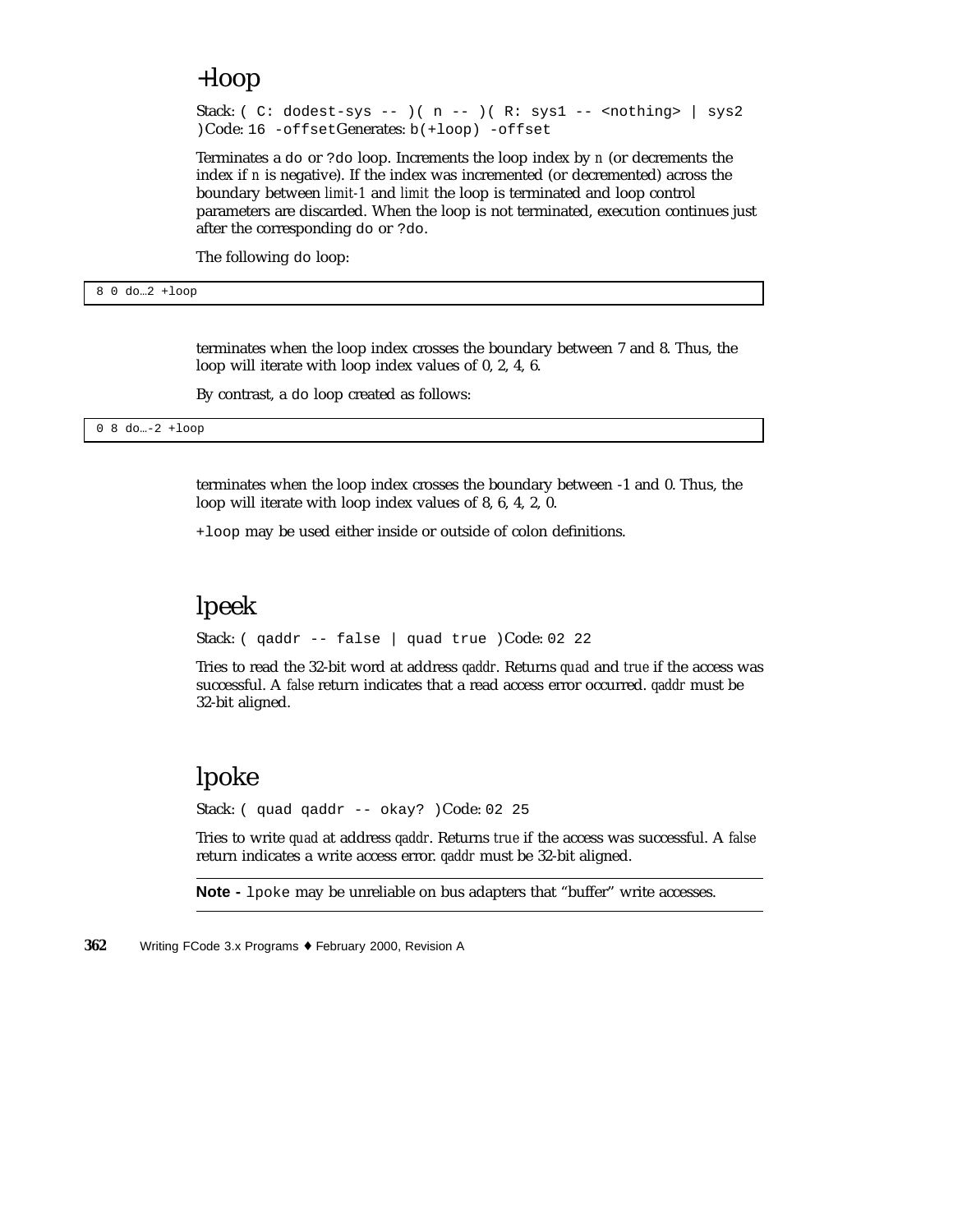# lshift

Stack: ( x1 u -- x2 )Code: 27

Shifts *x1* left by *u* bit-places. Zero-fills the low bits.

# lwflip

Stack: ( quad1 -- quad2 )Code: 02 26

Swaps the doublets in a quadlet.

# lwflips

Stack: ( qaddr len -- )Code: 02 37

Swaps the order of the 16-bit words in each 32-bit word in the memory buffer *qaddr len. qaddr* must be four-byte-aligned. *len* must be a multiple of /1.

For example:

```
ok h# 12345678 8000 l!
ok 8000 4 lwflips
ok 8000 l@ .h
56781234
```
# lwsplit

Stack: ( quad -- w1.lo w2.hi )Code: 7C

Splits the 32-bit value *quad* into two 16-bit words. The upper bytes of the two generated words are zeroes.

# lxjoin

Stack: (quad.lo quad.hi -- o )Code: 02 43

Splits the 32-bit value *quad* into two 16-bit words. The upper bytes of the two generated words are zeroes.

Joins two quadlets to form an octlet. Combines the 32 least-significant bits of each operand to form an octlet. Ignores the high-order bits of each operand.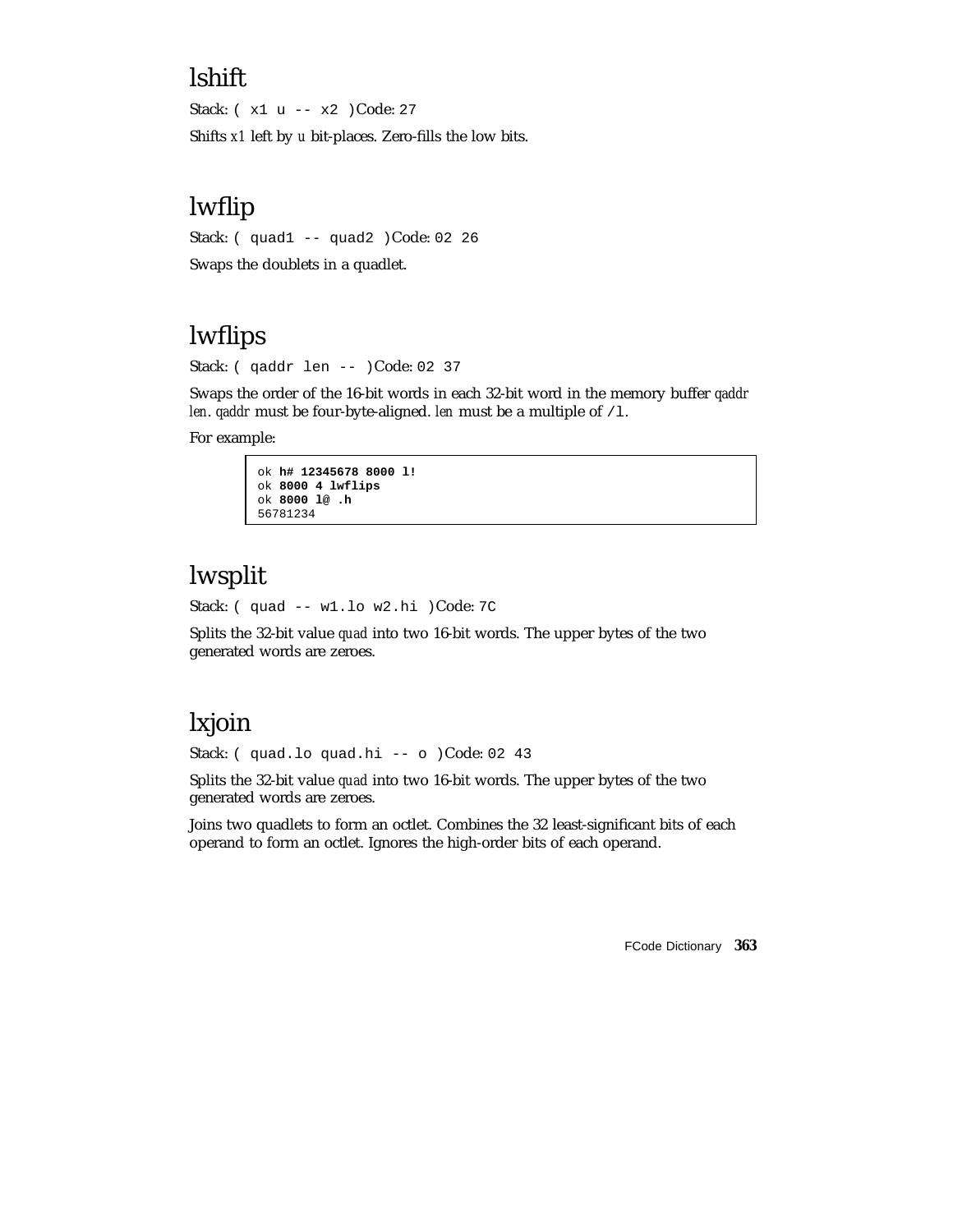# M Words

# mac-address

Stack: ( -- mac-str mac-len )Code: 01 A4

Usually used only by the "network" device type, this FCode returns the value for the *Media Access Control*, or MAC address, that this device should use for its own address. The data is encoded as a byte array, generally 6 bytes long.

The value returned by mac-address is system-dependent.

See also: "mac-address", "local-mac-address", and "network" in Chapter 7 and Chapter 11.

## map-low

Stack: ( phys.lo … size -- virt )Code: 01 30

Creates a mapping associating the range of physical addresses beginning at *phys*.lo *… my*-space and extending for *size* bytes in this device's physical address space with a processor virtual address. Return that virtual address *virt*.

Equivalent to:

my-space swap " map-in" \$call-parent

The number of cells in the list *phys.lo …* is one less than the number determined by the value of the "#address-cells" property of the parent node.

If the requested operation cannot be performed, throw is called with an appropriate error message.

Out-of-memory conditions can be detected and handled with the phrase: ["] map-low catch

See also: map-out

### mask

Stack: ( -- a-addr )Code: 01 24

This variable defines which bits out of every 32-bit word will be tested by memory-test-suite. To test all 32-bits, set mask to all ones with: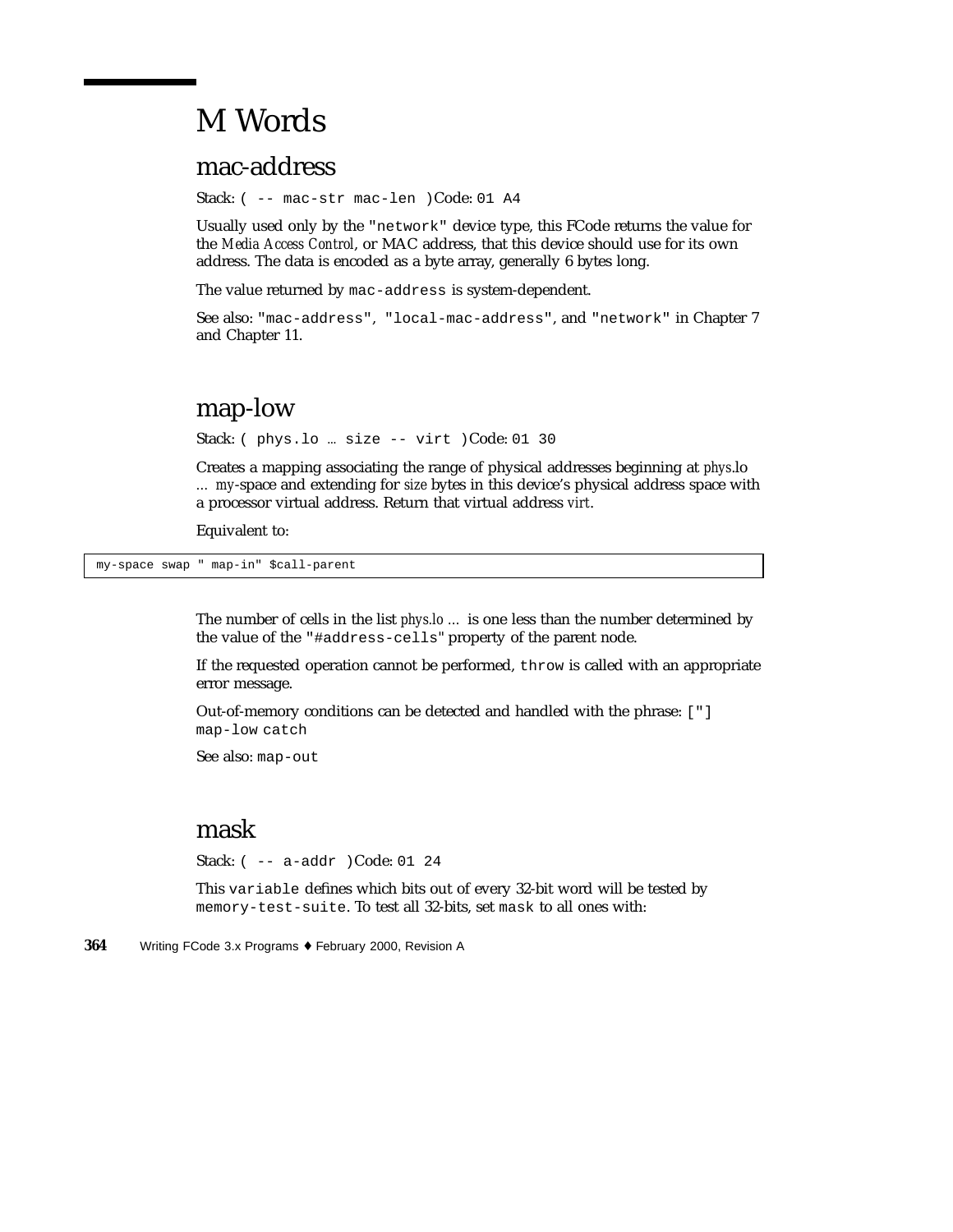To test only the low-order byte out of each word, set the lower bits of mask with:

0000.00ff mask !

Any arbitrary combination of bits can be tested or masked.

#### max

Stack: ( n1 n2 -- n1|n2 )Code: 2F

Returns the greater of *n1* and *n2*.

### memory-test-suite

Stack: ( addr len -- fail? )Code: 01 22

Performs a series of tests on the memory beginning at *addr* for *len* bytes. If any of the tests fail, failed? is true and a failure message is displayed on a system-dependent diagnostic output device.

The actual tests performed are machine specific and often vary depending on whether diagnostic-mode? is true or false. Typically, if diagnostic-mode? is true, a message is sent to the console output device giving the name of each test.

The value stored in mask controls whether only some or all data lines are tested.

```
: test-result ( -- )
  frame-buffer-adr my-frame-size memory-test-suite ( failed? )
   encode-int '' test-result'' property
;
```
For example:

See also: diag-switch?

### min

Stack: ( n1 n2 -- n1|n2 )Code: 2E Returns the lesser of *n1* and *n2*.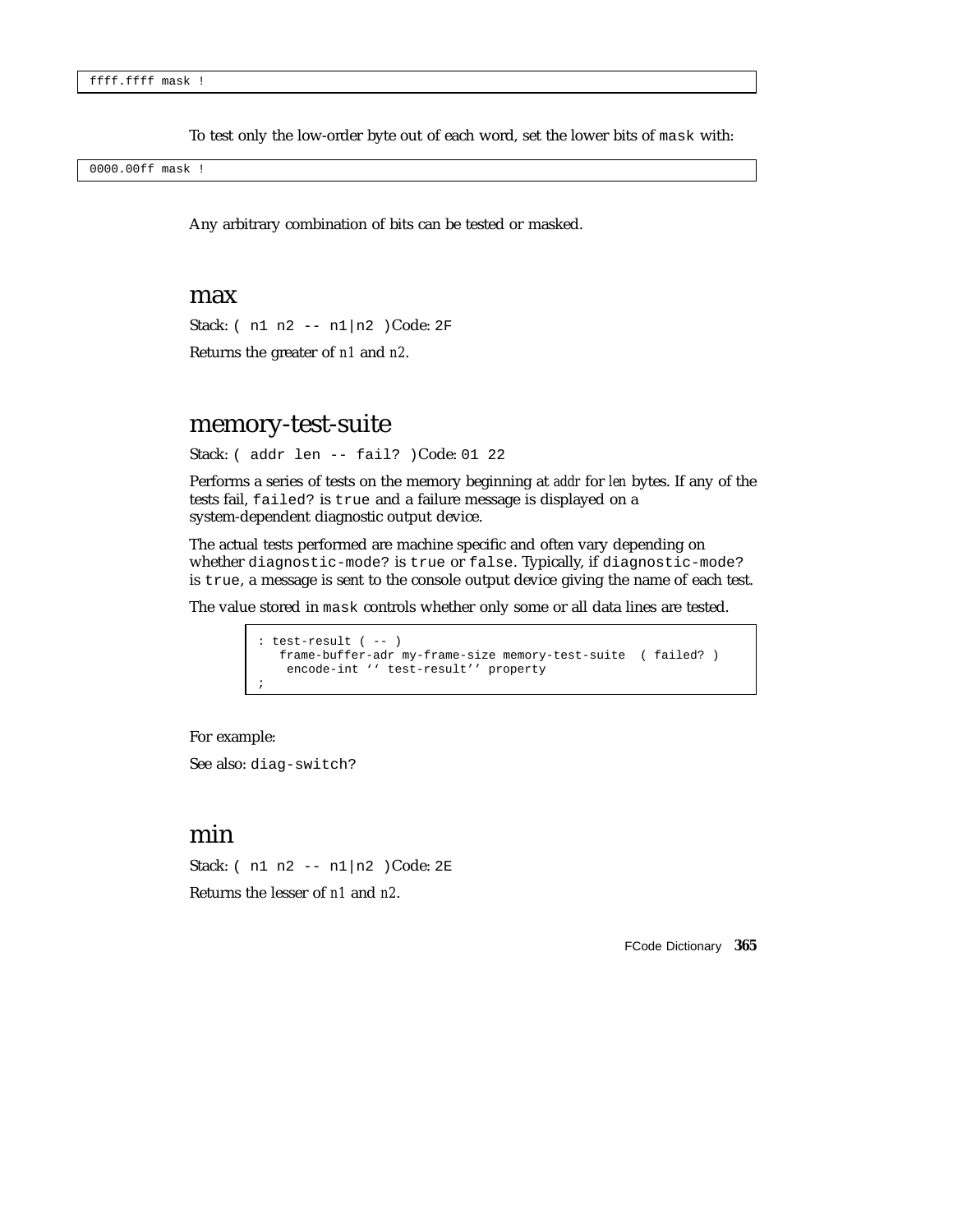### mod

Stack: ( n1 n2 -- rem )Code: 22

*rem* is the remainder after dividing *n1* by the divisor *n2*. rem has the same sign as *n2* or is zero. An error condition results if the divisor is zero.

## \*/mod

Stack: ( n1 n2 n3 -- rem quot )Code: 30 20 31 2A

Calculates  $n1 \times n2$  /  $n3$  and returns the remainder and quotient. The inputs, outputs, and intermediate products are all 32-bit. *rem* has the same sign as *n3* or is zero. An error condition results if the divisor is zero.

## /mod

Stack: ( n1 n2 -- rem quot )Code: 2A

*rem* is the remainder and *quot* is the quotient of *n1* divided by the divisor *n2*. *rem* has the same sign as *n2* or is zero. An error condition results if the divisor is zero.

# model

Stack: ( str len -- )Code: 01 19

This is a shorthand word for creating a "model" property. By convention, "model" identifies the model name/number for a SBus card, for manufacturing and field-service purposes. A sample usage would be:

" SUNW,501-1623-1" model

This is equivalent to:

" SUNW,501-1623-1" encode-string " model" property

The "model" property is useful to identify the specific piece of hardware (the SBus card), as opposed to the "name" property (since several different but functionally-equivalent cards would have the same "name" property, thus calling the same operating system device driver).

See also: property, "model" in Chapter 7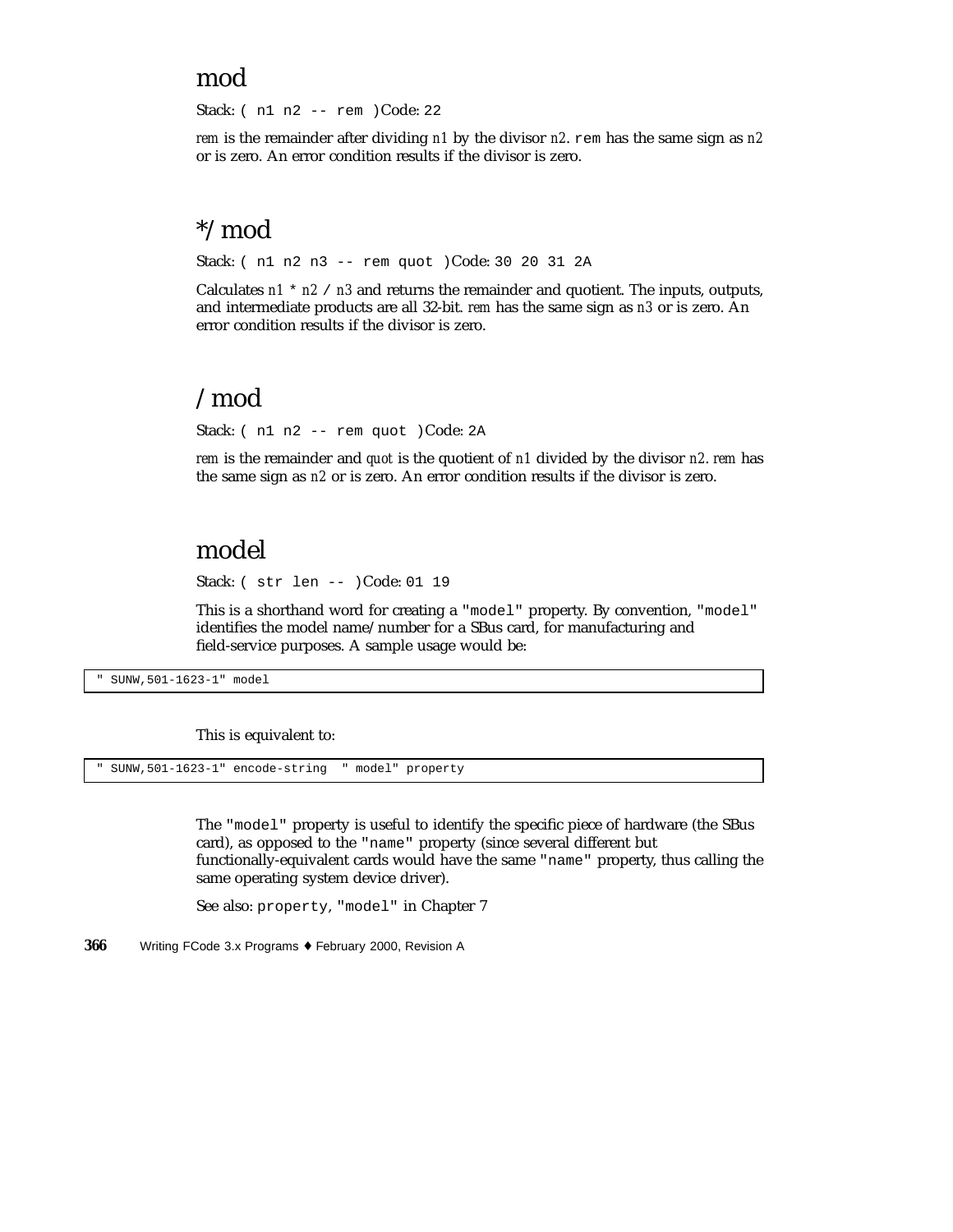#### move

Stack: ( src addr dest addr len -- )Code: 78

*len* bytes starting at *src\_addr* (through *src\_addr+len-1* inclusive) are moved to address *dest\_addr* (through *dest\_addr+len-1* inclusive). If *len* is zero then nothing is moved.

The data are moved such that the *len* bytes left starting at address *dest\_addr* are the same data as was originally starting at address *src\_addr*. If *src\_addr* > *dest\_addr* then the first byte of *src\_addr* is moved first, otherwise the last byte (*src\_addr+len-1*) is moved first. Thus, moves between overlapping fields are properly handled.

move will perform 16-bit, 32-bit or possibly even 64-bit operations (for better performance) if the alignment of the operands permits. If your hardware requires explicit 8-bit or 16-bit accesses, you will probably wish to use an explicitly-coded do … loop instead.

#### ms

Stack: ( n -- )Code: 01 26

Delays all execution for at least *n* milliseconds, by executing an empty delay loop for an appropriate number of iterations. The maximum allowable delay will vary from system to system, but is guaranteed to be valid for all values up to at least 1,000,000 (decimal). No other CPU activity takes place during delays invoked with ms, although generally this is not a problem for FCode drivers since there is nothing else to do in the meantime anyway. If this word is used excessively, noticeable delays could result.

For example:

```
: probe-loop-wait ( addr -- )
  \ wait h# 10 ms before doing another probe at the location
  begin dup l@ drop h# 10 ms key? until drop
;
```
# my-address

Stack: ( -- phys.lo … )Code: 01 02

Returns the low component(s) of the device's probe address, suitable for use with the map-in method, and with reg and encode-phys. The returned number, along with my-space, encodes the address of location 0 of this device in a bus-specific format. The number of cells in the list *phys.lo …* is one less than the number determined by the value of the "#address-cells" property of the parent node.

The OpenBoot PROM automatically sets my-address to the correct value before each slot is probed. Usually, this value is used to calculate the location(s) of the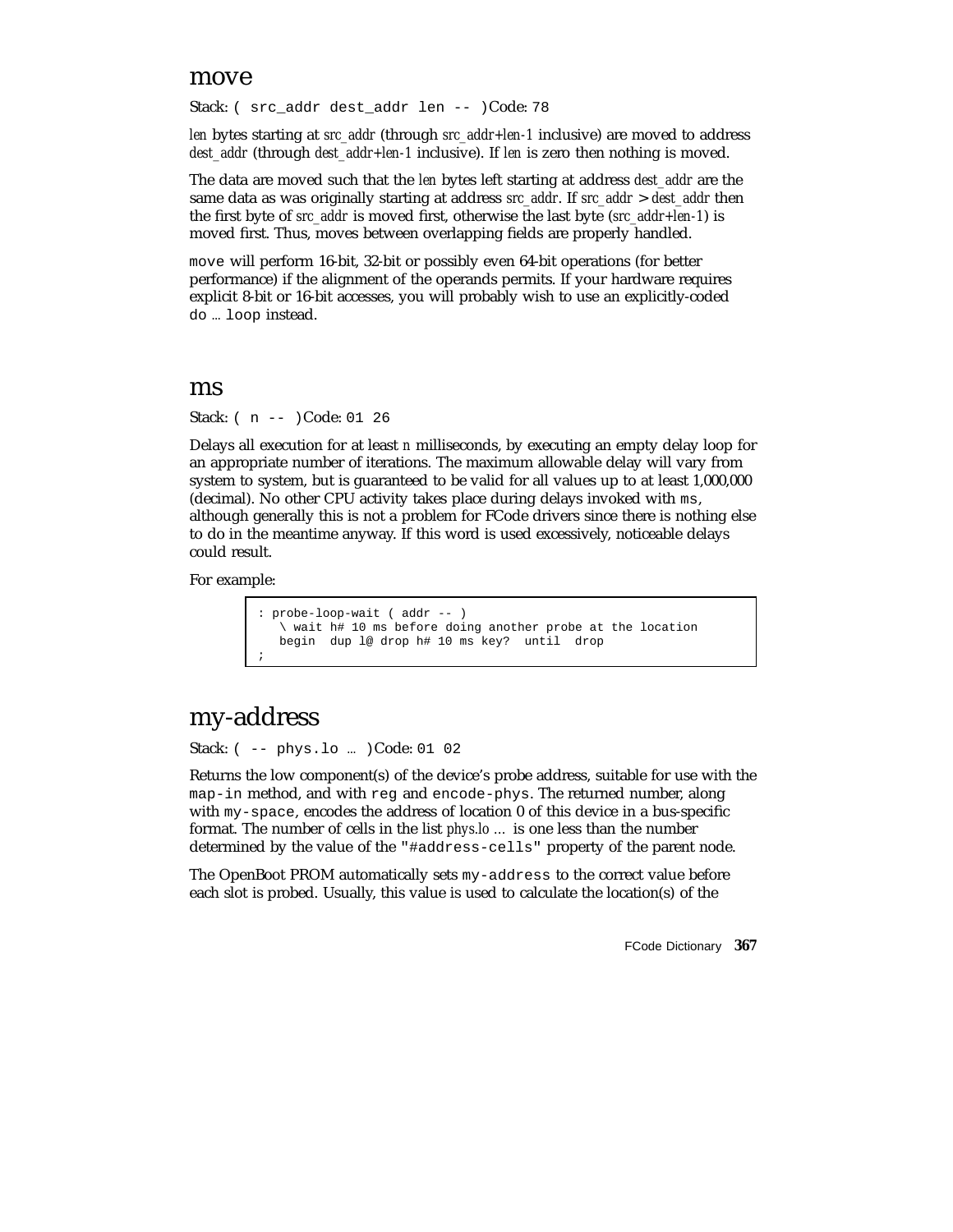device registers, which are then saved as the property value of the "reg" property and later accessed with my-unit.

For example for a SBus device:

```
fcode-version2
  " audio" encode-string " name" property
 my-address my-space encode-
phys \setminus SBus Configuration Space
 0 encode-int encode+ 0 encode-int encode+
  …
  " reg" property
end0
```
#### my-args

Stack: ( -- arg-str arg-len )Code: 02 02

Returns the instance argument string *arg-str arg-len* that was passed to the current instance when it was created, if the argument string exists. Otherwise returns with a length of 0.

For example:

ok **" /obio:TEST-ARGS" open-dev my-args type** TEST-ARGS

#### my-parent

Stack: ( -- ihandle )Code: 02 0A

Returns the *ihandle* of the instance that opened the current instance. For device driver packages, the relationships of parent/child instances mimic the parent/child relationships in the device tree.

For example for an SBus device:

```
: show-parent ( -- )
  my-parent ihandle>phandle " name" rot
  get-package-property 0= if
    ." my-parent is " type cr
   then
;
```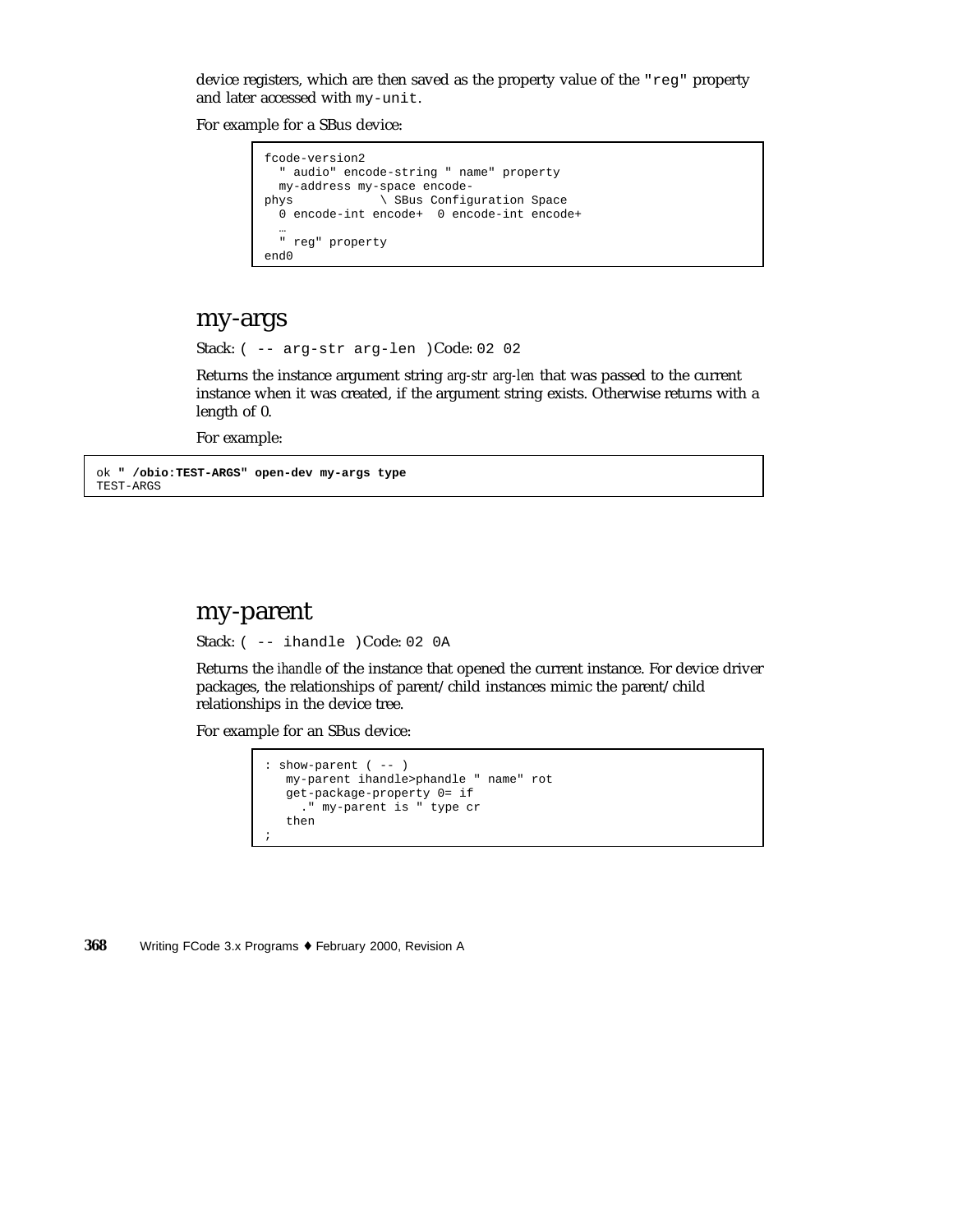# my-self

Stack: ( -- ihandle )Code: 02 03

A value word that returns the current instance's *ihandle.* If there is no current instance, the value returned is zero.

#### For example:

```
: show-model-name ( -- )
  my-self ihandle>phandle ( phandle )
   " model" rot get-package-property 0= if ( val.addr,len )
      ." model name is " type cr
   else ( )
      ." model property is missing " cr
  then ( )
;
```
#### my-space

Stack: ( -- phys.hi )Code: 01 03

Returns the high component of the device's probe address representing the device space that this card is plugged into. The meaning of the returned value is bus-specific.

For example for an SBus device:

```
fcode-version1
  audio" encode-string " name" property
 my-address h# 130.0000 + my-space h# 8 reg
  …
end0
```
See my-address for more details.

### my-unit

Stack: ( -- phys.lo ... phys.hi )Code: 02 OD

Returns the unit address *phys.lo … phys.hi* of the current instance. The unit address is set when the instance is created, as follows:

- If the *node-name* used to locate the instance's package contained an explicit *unit-address*, that is the instance's unit address. This handles the case of a "wildcard" node with no associated "reg" property.
- Otherwise, if the device node associated witht he pckage from which the instance was created contains a "reg" property, the first comonent of its "reg" property value is the instance's unit address.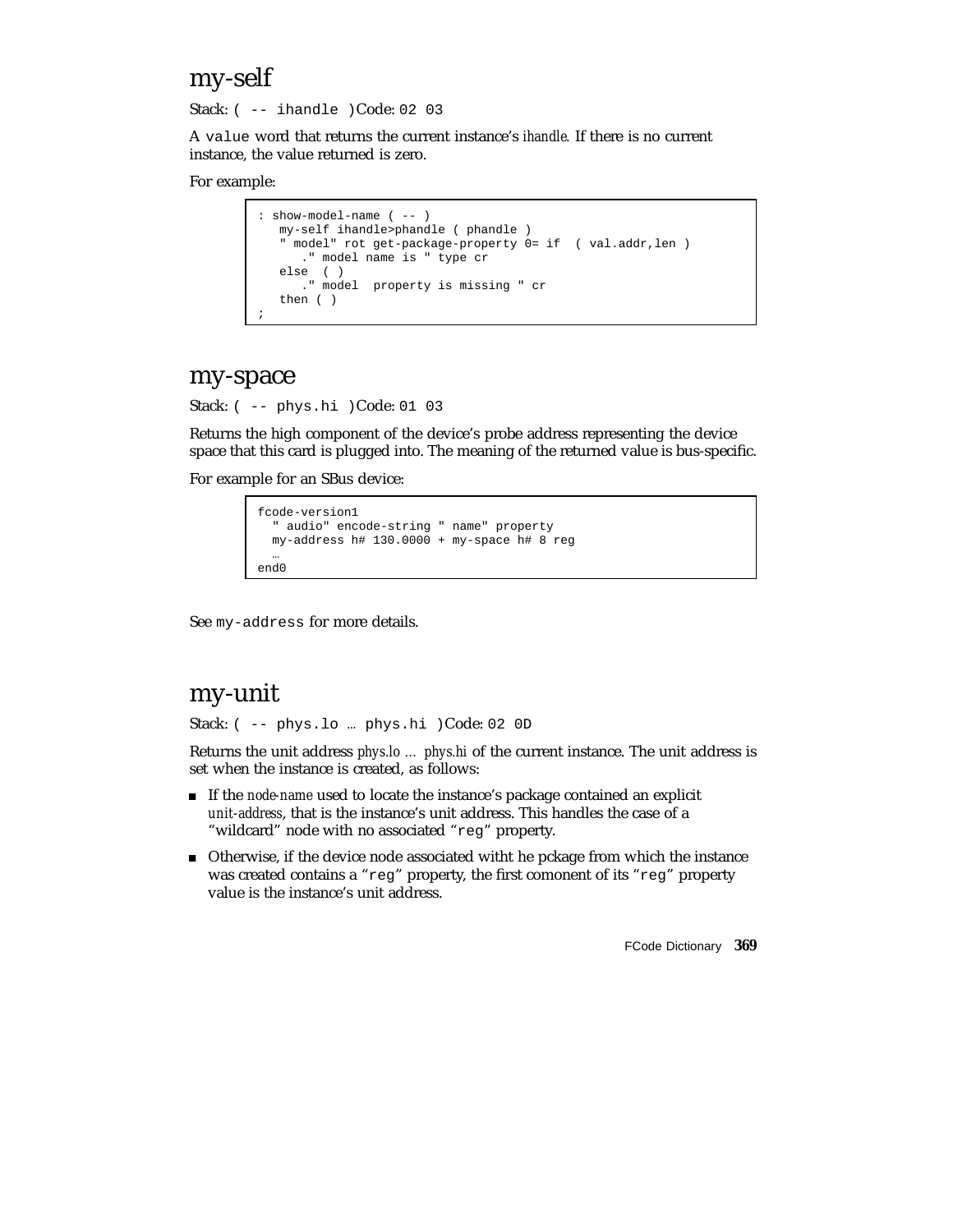Otherwise, the instance's unit address is 0 0.

The number of cells in the list phys.lo … phys.hi is determined by the value of the "#address-cells" property of the parent node.

# N Words

### $\ln$

Stack: ( -- n )Code: 5D The number of address units in a cell.

# $/n^*$

Stack: ( nu1 -- nu2 )Code: 69 Synonym for cells.

#### na+

Stack: ( addr1 index -- addr2 )Code: 61

Increments *addr1* by *index* times the value of /n.

na+ should be used in preference to wa+ or la+ when the intent is to address items that are the same size as items on the Stack.

### $na1+$

Stack: ( addr1 -- addr2 )Code: 65 Synonym for cell+.

#### name

Stack: ( adr len -- )Code: 1 14 12 04 6E 61 6D 65 1 10 Generates: encode-string " name" property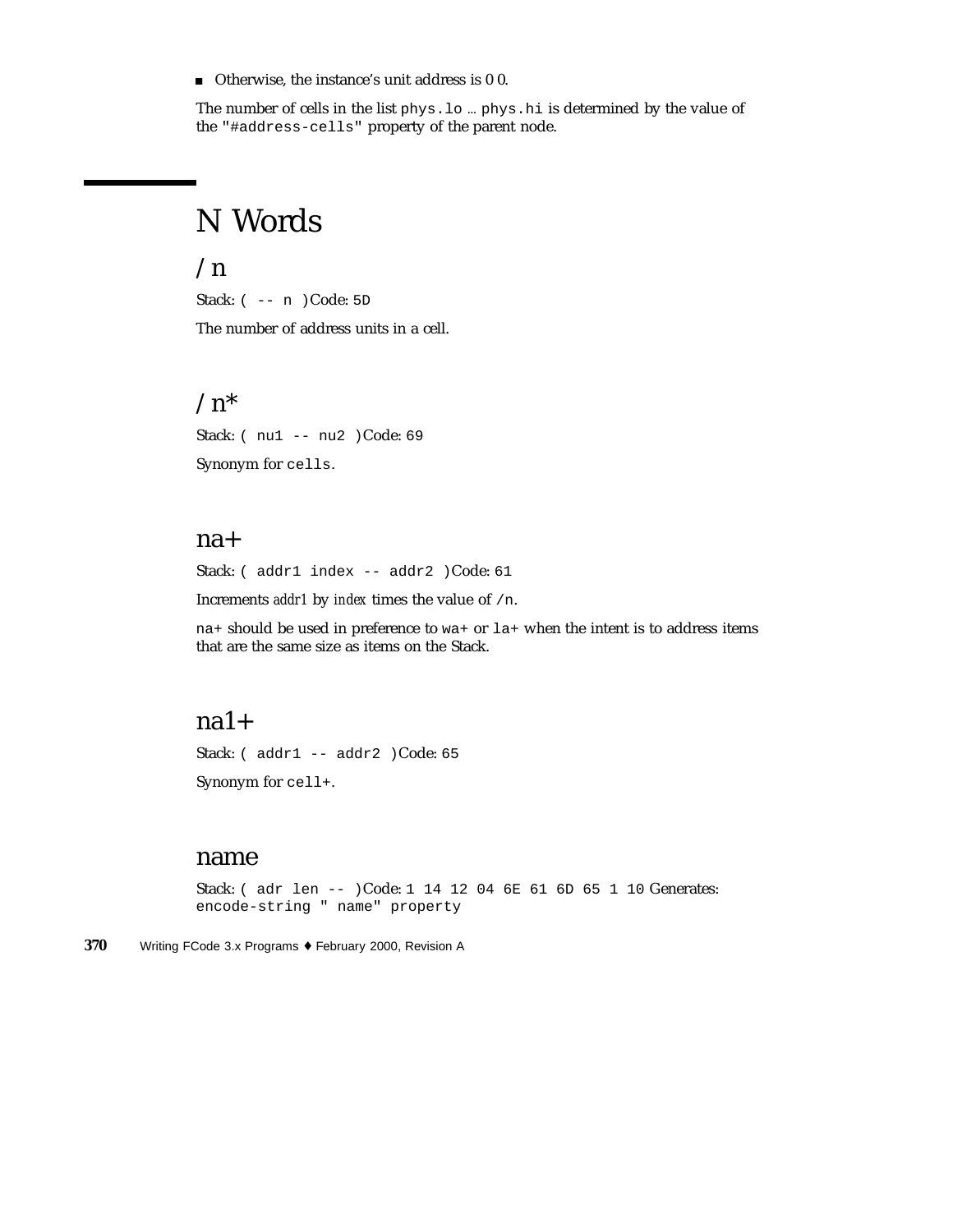A shorthand word for creating a "name" property, used to match a device node with the appropriate Solaris driver. The "name" declaration is required for booting with Solaris, and should be present in every FCode program. For example:

'' SUNW,bison'' name

is equivalent to:

```
'' SUNW,bison'' encode-string '' name'' property
```
See also: property, device-name

See ''name'' in Chapter 7.

# named-token

Stack: ( -- ) ( F: /FCode-string FCode#/ -- )Code: B6

Creates a new, possibly-named FCode function. named-token should never be used directly in source code.

### negate

Stack: ( n1 -- n2 )Code: 2C

*n2* is the negation of *n1*. This is equivalent to 0 swap -.

### new-device

Stack: ( -- )Code: 01 1F

Starts a new entry in the device tree. This word is used for creating multiple devices in a single FCode program.

See also: finish-device

# new-token

Stack: ( -- )( F: /FCode#/ -- )Code: B5

Creates a new unnamed FCode function. new-token should never be used directly in source code.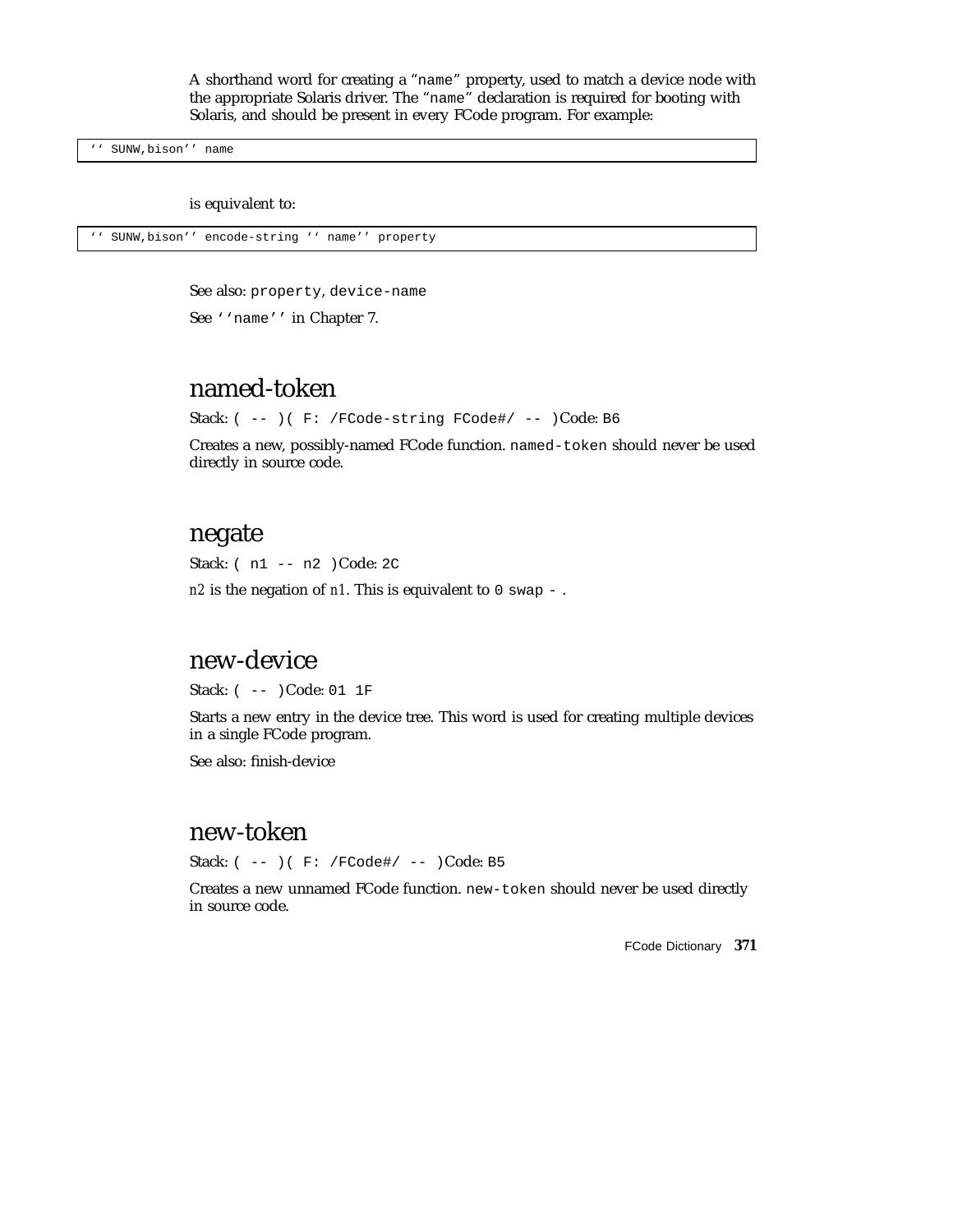### next-property

Stack: ( previous-str previous-len phandle – false | name-str name-len true )Code: 02 3D

Returns the name of the property following *previous-string* of *phandle*.

*name-string* is a null-terminated string that is the name of the property following *previous-string* in the property list for device *phandle*. If *previous-string* is zero or points to a zero-length string, *name-string* is the name of *phandle*'s first property. If there are no more properties after *previous-string* or if *previous-string* is invalid (that is, names a property which does not exist in *phandle*), *name-string* is a pointer to a zero-length string.

## nip

Stack: ( x1 x2 -- x2 )Code: 4D

Removes the second item on the stack.

#### noop

Stack: ( -- )Code: 7B

Does nothing. This can be used to provide short delays or as a placeholder for patching in other commands later.

#### not

Stack: ( x1 -- x2 )Code: 26 Synonym for invert. See also: 0=

# **Snumber**

Stack: ( addr len -- true | n false )Code: A2

A numeric conversion primitive that converts a string to a number, according to the current base value. An error flag is returned if an inconvertible character is encountered.

For example: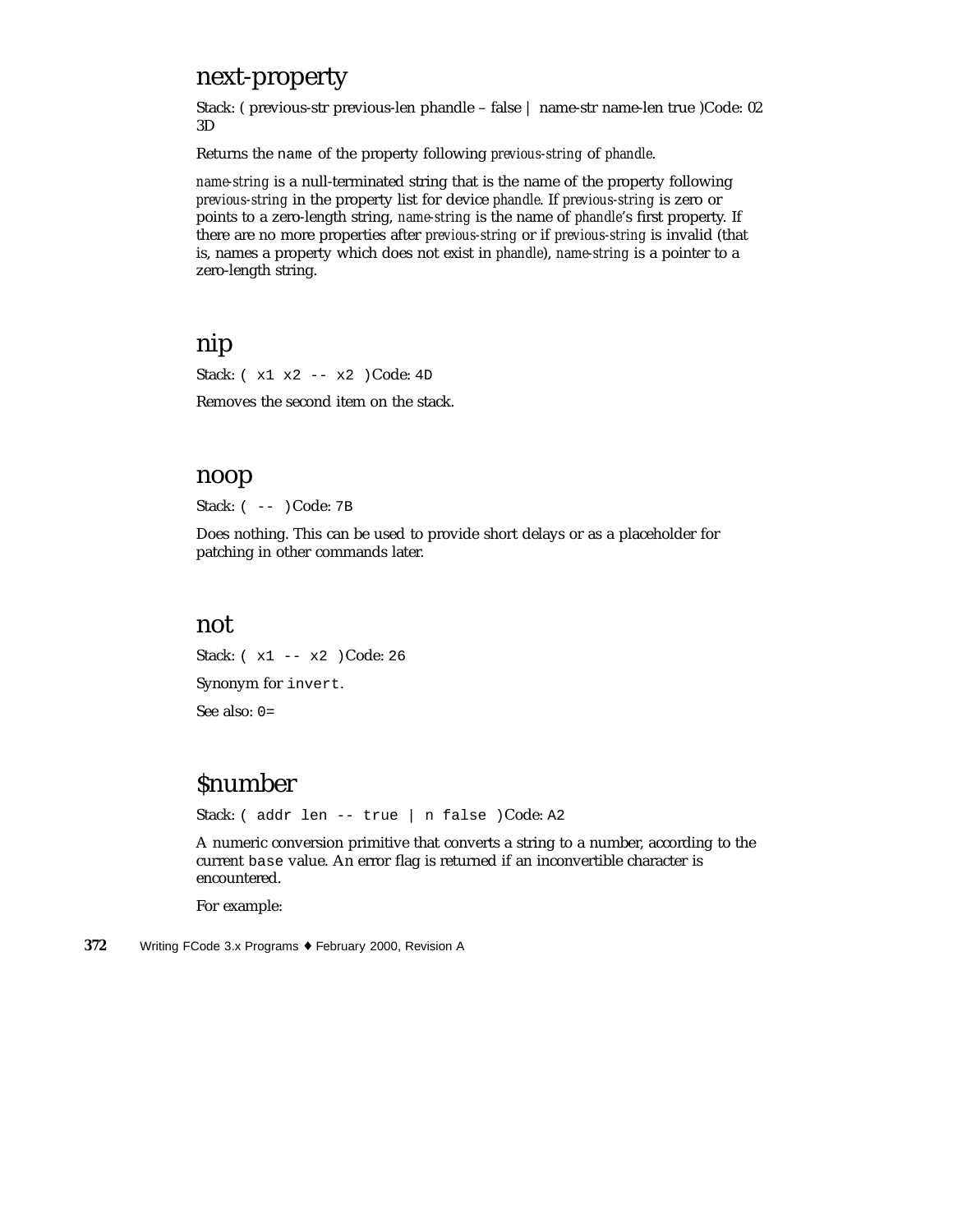```
ok hex
ok " 123f" $number .s
123f 0
ok " 123n" $number .s
ffffffff
```
# O Words

## of

```
Stack: ( C: case-sys1 -- case-sys2 of-sys ) ( sel of-val -- sel |
<nothing> )Code: 1C +offset Generates: b(of) +offset
```
Begins the next test clause in a case statement. See case for more details.

# off

Stack: ( a-addr -- )Code: 6B Sets the contents at *a-addr* to *false* (that is, zero).

# offset16

Stack:  $(- - )$  Code: CC

Instructs the tokenizer program, and the boot PROM, to expect all further branch offsets to be 16-bit values. This word is automatically generated by some current tokenizers.

Once offset16 is executed, the offset size remains 16 bits for the duration of the FCode program; it cannot be set back to 8 bits. Multiple calls of offset16 have no additional effect. offset16 is only useful in an FCode program that begins with version1. All other starting tokens (start0, start1, start2, and start4) automatically set the offset size to 16 bits.

See also: fcode-version2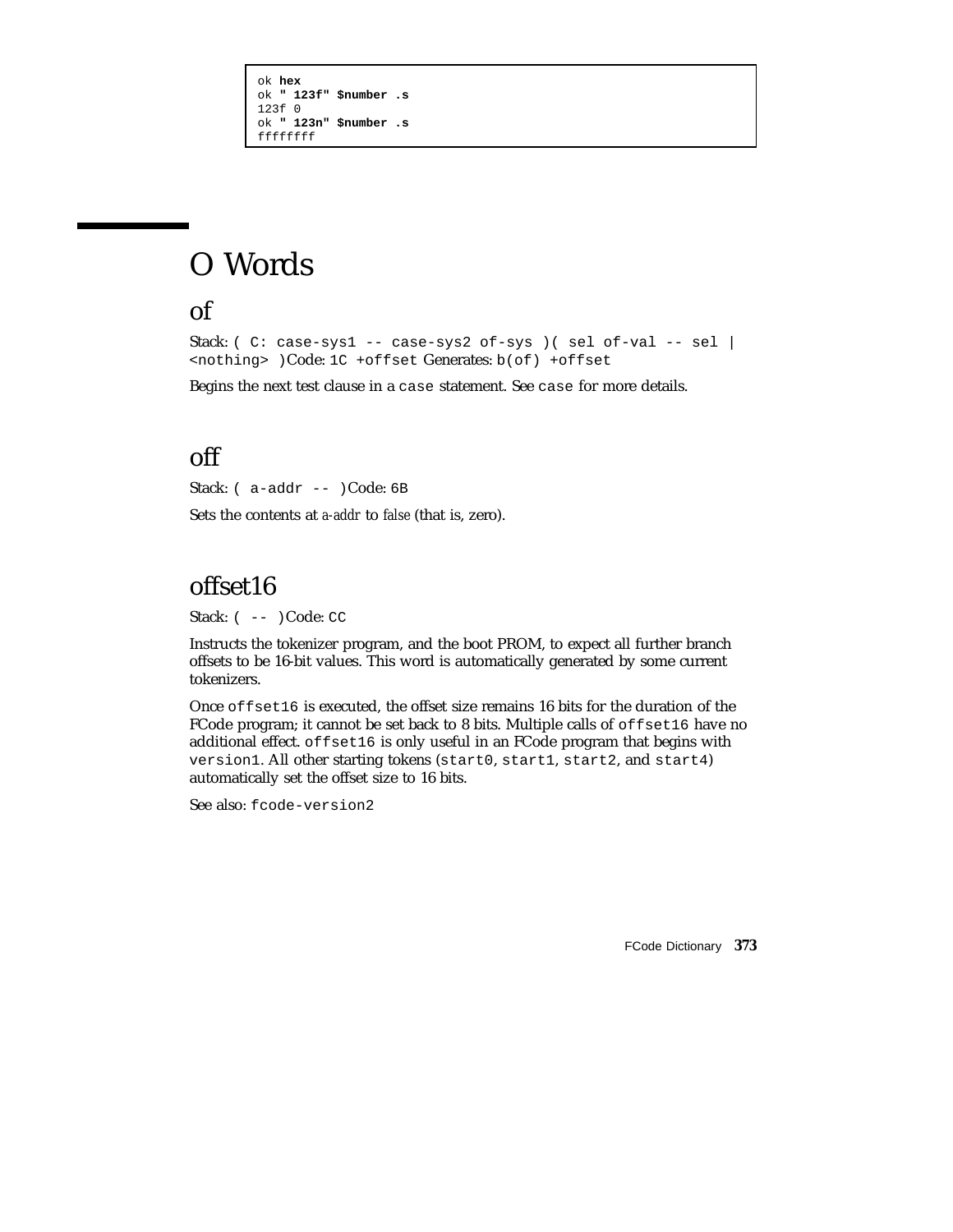Stack: ( a-addr -- )Code: 6A

Set the contents at *a-addr* to *true* (that is, -1).

# open-package

Stack: ( arg-str arg-len phandle -- ihandle | 0 )Code: 02 05

Creates an instance of the package identified by *phandle*, saves in that instance an argument string specified by *arg-str arg-len*, and invokes the package's open method. The parent instance of the new instance is the instance that invoked open-package.

Returns the instance handle *ihandle* of the new instance if it can be opened. It returns 0 if the package could not be opened, either because that package has no open method or because its open method returned *false* indicating an error. In this case, the current instance is not changed.

For example:

```
: test-tftp-open ( -- ok? )
   " obp-tftp" find-package if ( phandle )
     0 0 rot open-package if true else false then
  else
     false
  then
;
```
# \$open-package

Stack: ( arg-str arg-len name-str name-len -- ihandle | 0 )Code: 02 0F

Similar to using find-package open-package except that if find-package fails, 0 is returned immediately, without calling open-package.

The name is interpreted relative to the /packages device node. For example, if *name-str name-len* represents the string "disk-label", the package in the device tree at "/packages/disk-label" will be located.

If there are multiple packages with the same name (in the /packages node), the most recently created one is opened.

For example:

0 0 " obp-tftp" \$open-package ( ihandle )

**374** Writing FCode 3.x Programs ♦ February 2000, Revision A

#### on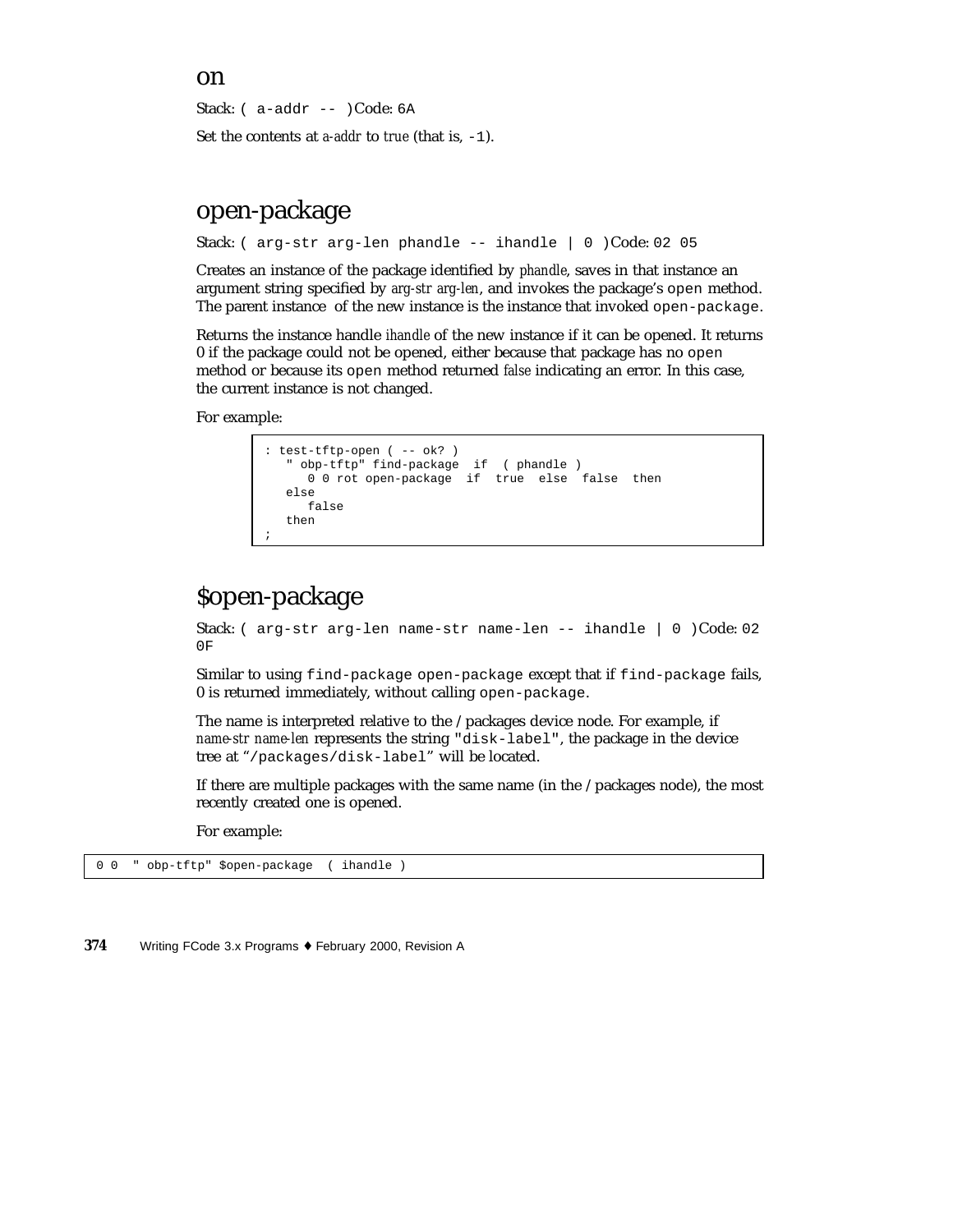#### or

Stack: ( x1 x2 -- x3 )Code: 24

*x3* is the bit-by-bit inclusive-or of *x1* with *x2*.

### #out

Stack: ( -- a-addr )Code: 93

A variable containing the current column number on the output device. This is updated by emit, cr and some other words that modify the cursor position. It is used for display formatting.

For example:

: to-column ( column -- ) #out @ - 1 max spaces ;

#### over

Stack: ( x1 x2 -- x1 x2 x1 )Code: 48 The second stack item is copied to the top of the stack.

### 2over

Stack: ( x1 x2 x3 x4 -- x1 x2 x3 x4 x1 x2 )Code: 54 Copies the third and fourth stack items to the stack top.

# P Words

pack

Stack: ( str len addr -- pstr )Code: 83

Stores the string specified by *str len* as a packed string at the location *addr* returning *pstr* (which is the same address as *addr*). The byte at address *pstr* is the length of the string and the string itself starts at address *pstr+1*. A packed string can contain at most 255 characters.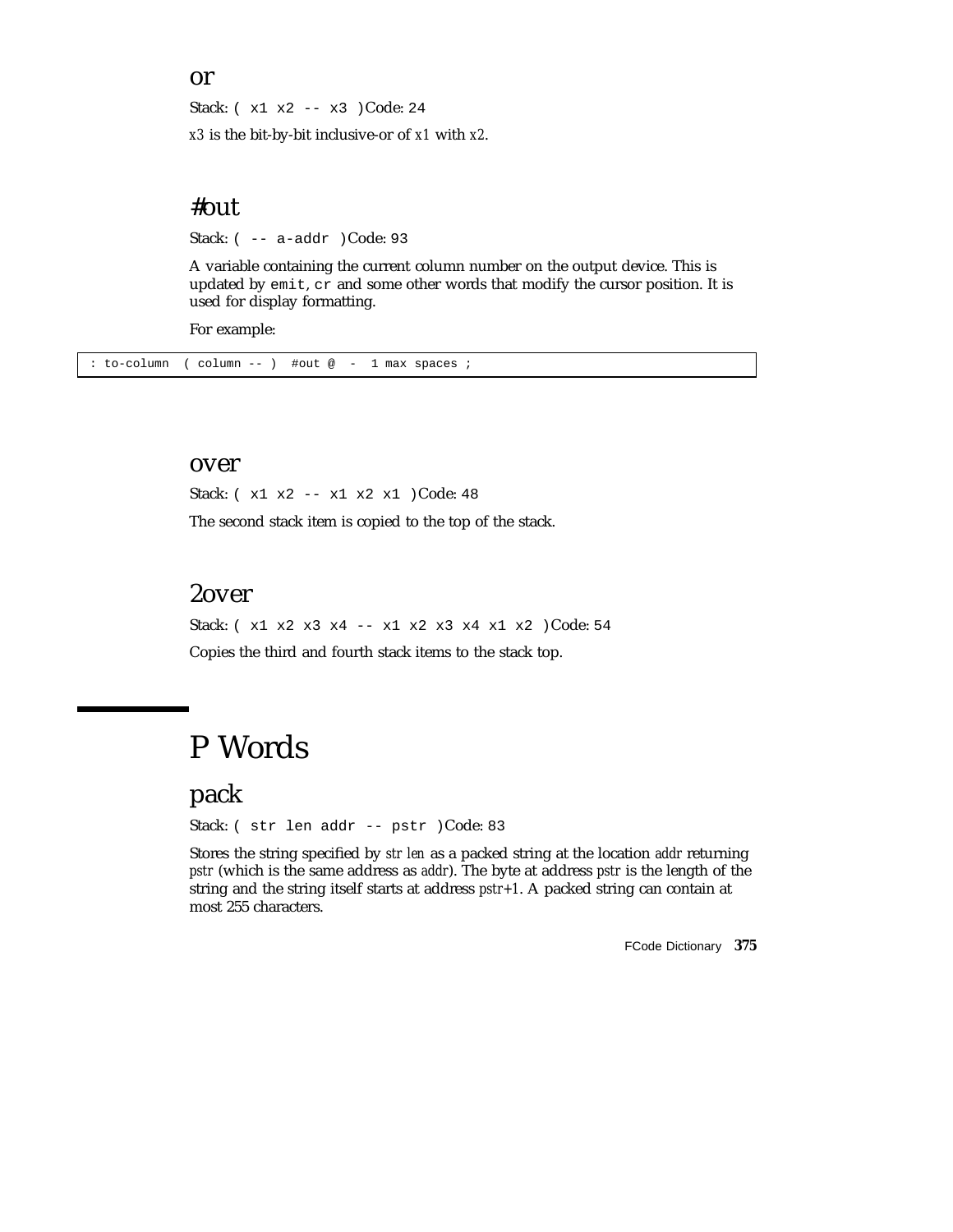Packed strings are generally not used in FCode. Virtually all string operations are in the *addr len* format.

For example:

```
h# 20 buffer: my-packed-string
" This is test string " my-packed-string pack
```
## parse-2int

Stack: ( str len -- val.lo val.hi )Code: 01 1B

Converts a "*hi,lo*" string into a pair of values according to the current value in base.

If the string does not contain a comma, *val.lo* is zero and *val.hi is* the result of converting the entire string. If either component contains non-numeric characters, according to the value in base, the result is undefined.

For example:

```
ok " 4,ff001200" parse-2int .s
ff001200 4
ok " 4" parse-2int .s
0 4
```
#### peer

Stack: ( phandle -- phandle.sibling )Code: 02 3C

peer returns the phandle *phandle.sibling* of the package that is the next child of the parent package *phandle*.

If there are no more siblings, peer returns 0.

If *phandle* is 0, peer returns *phandle* of the root node.

```
: my-children ( -- )
 my-self ihandle>phandle child ( first-child )
 begin ?dup while dup . peer repeat
;
```
Together with child, peer lets you enumerate (possibly recursively) the children of a particular device. A common application would be for a device driver to use child to determine the phandle of a node's first child, and use peer multiple times to determine the phandles of the node's other children. For example: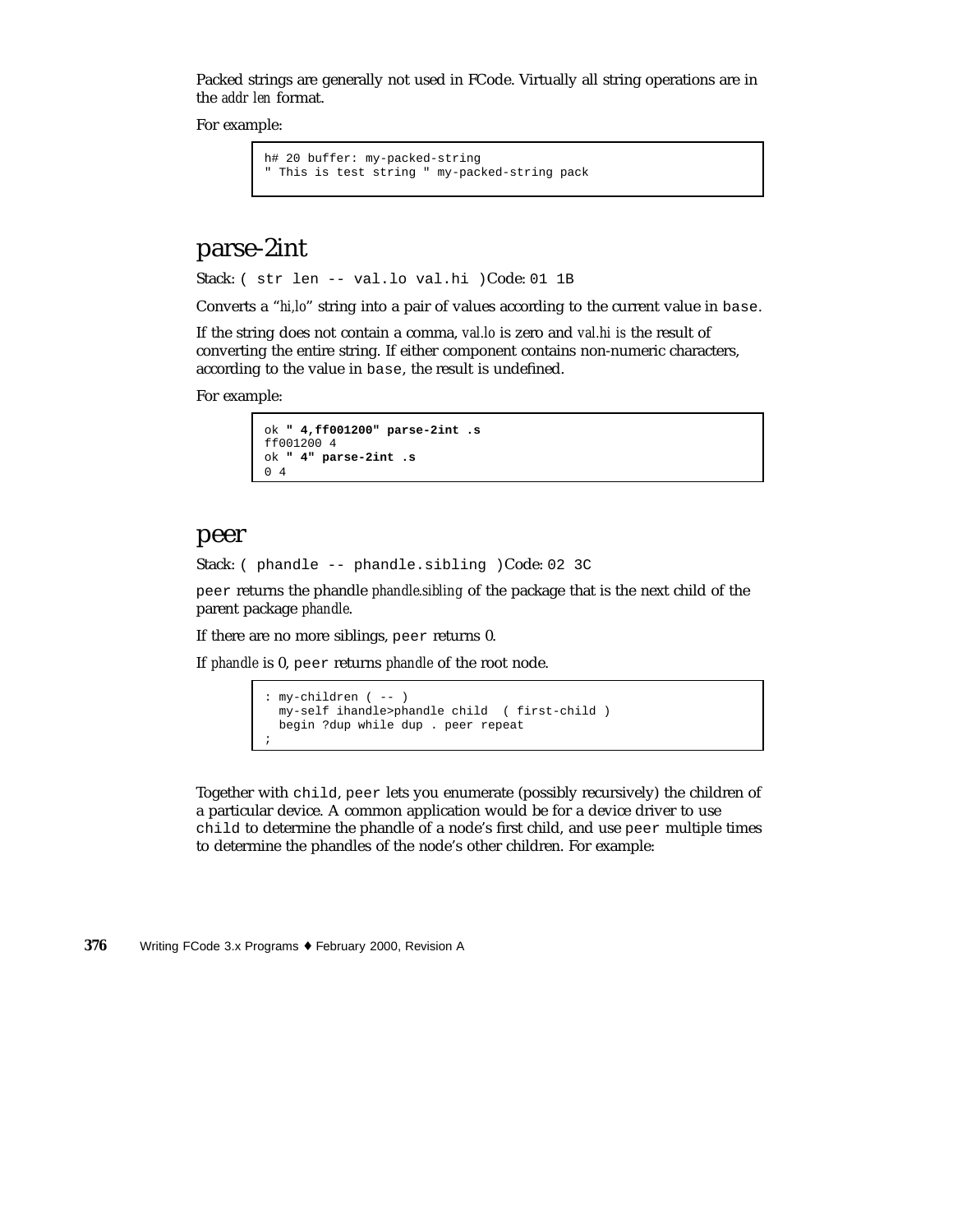# pick

Stack: ( xu … x1 x0 u -- xu … x1 x0 xu )Code: 4E

Copies the *u*-th stack value, not including *u* itself, where the remaining stack items have indices beginning with 0. *u* must be between 0 and two less than the total number of elements on the stack (including *u*).

> 0 pick is equivalent to dup  $( n1 - - n1 n1 )$ <br>1 pick is equivalent to over  $( n1 n2 - - n1 n2 n1 )$ 1 pick is equivalent to over 2 pick is equivalent to ( n1 n2 n3 -- n1 n2 n3 n1 )

For the sake of readability, the use of pick should be minimized.

# property

Stack: ( prop-addr prop-len name-str name-len -- )Code: 01 10

Creates a new property with the specified name and previously prop-encoded value. If there is a current instance, creates the property in the package from which the current instance was created. Otherwise, if there is an active package, creates the property in the active package. If there is neither a current instance nor an active package, the result is undefined.

If a property with the specified name already exists in the active package in which the property would be created, replace its value with the new value.

Properties provide a mechanism for an FCode program to pass information to an operating system device driver. A property consists of a property name string and a property value array. The name string gives the name of the property, and the value array gives the value associated with that name. For example, a frame buffer may wish to declare a property named "hres" (for horizontal resolution) with a value of 1152.

The property command requires two arrays on the stack — the value array and the name string. The name string is an ordinary Forth string, such as any string created with  $\cdot$ . This string should be written in lower case, since the property name is stored only after converting uppercase letters, if any, to lower case. For example:

" A21-b" encode-string " New\_verSION" property

#### is stored as if entered

" A21-b" encode-string " new\_version" property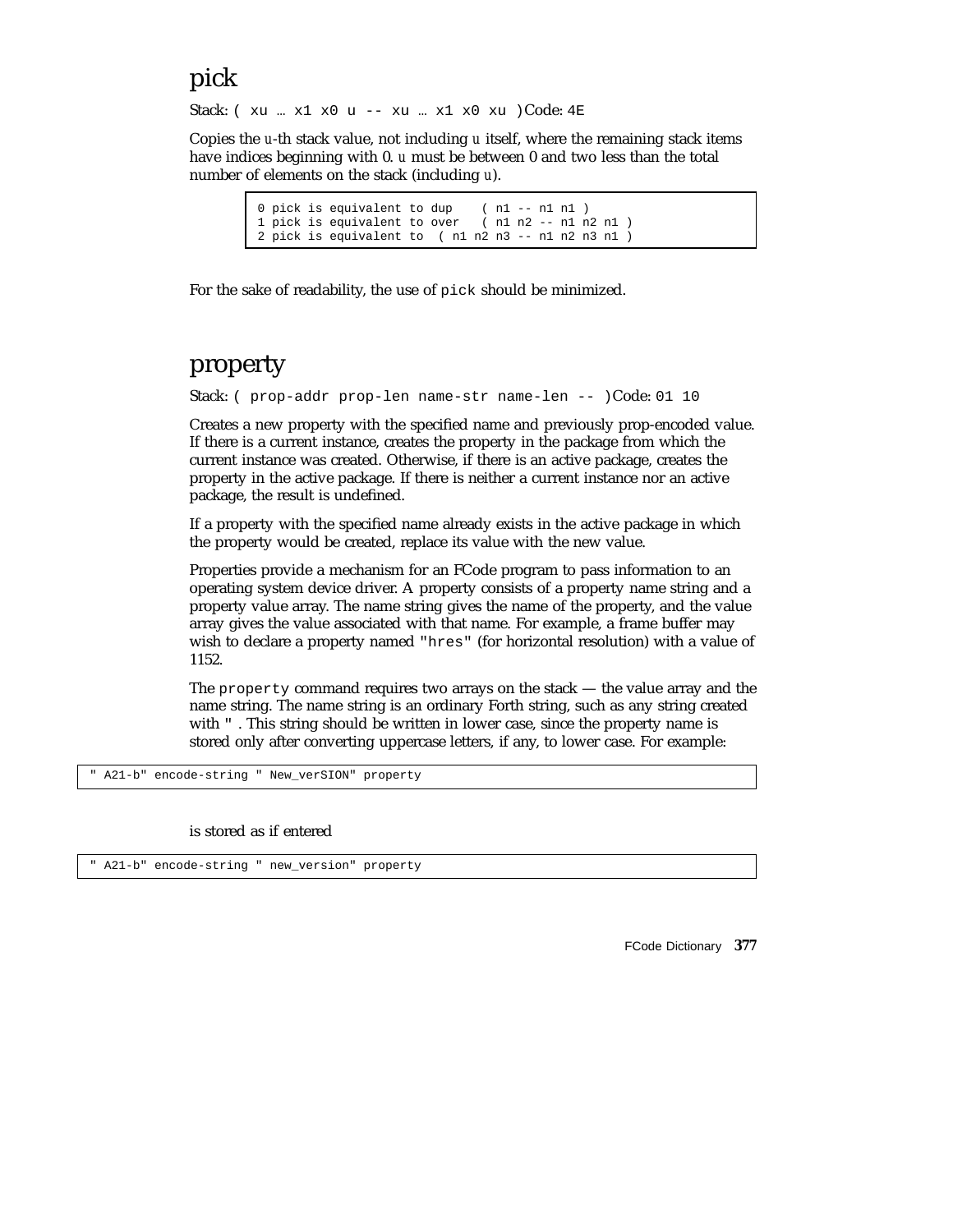The value array, however, *must* be in the property value array format. See Chapter 7 for more information on creating property value arrays.

All properties created by an FCode program are stored in a "device tree" by OpenBoot. This tree can then be queried by an operating system device driver, using the Client Interface's getprop or nextprop services.

The FCode program and the operating system device driver may agree on any arbitrary set of names and values to be passed, with virtually no restrictions. Several property names, though, are reserved and have specific meanings. For many of them, a shorthand command also exists that makes the property declaration a bit simpler.

For example:

SUNW, new-model" encode-string model

See also: "name", device-name, model, reg and Chapter 7

# R Words

 $r$ 

Stack:  $(- - x)$   $( R: x -- )$ Code: 31

Removes *x* from the return stack and places it on the stack. See >r for restrictions on the use of this word.

For example:

: copyout ( buf addr len -- len ) >r swap r@ move r> ;

#### r@

Stack:  $(- - x)$   $(R: x - - x)$  Code: 32

Places a copy of the top of the return stack on the stack.

For example:

: copyout ( buf addr len -- len ) >r swap r@ move r> ;

See >r for more details.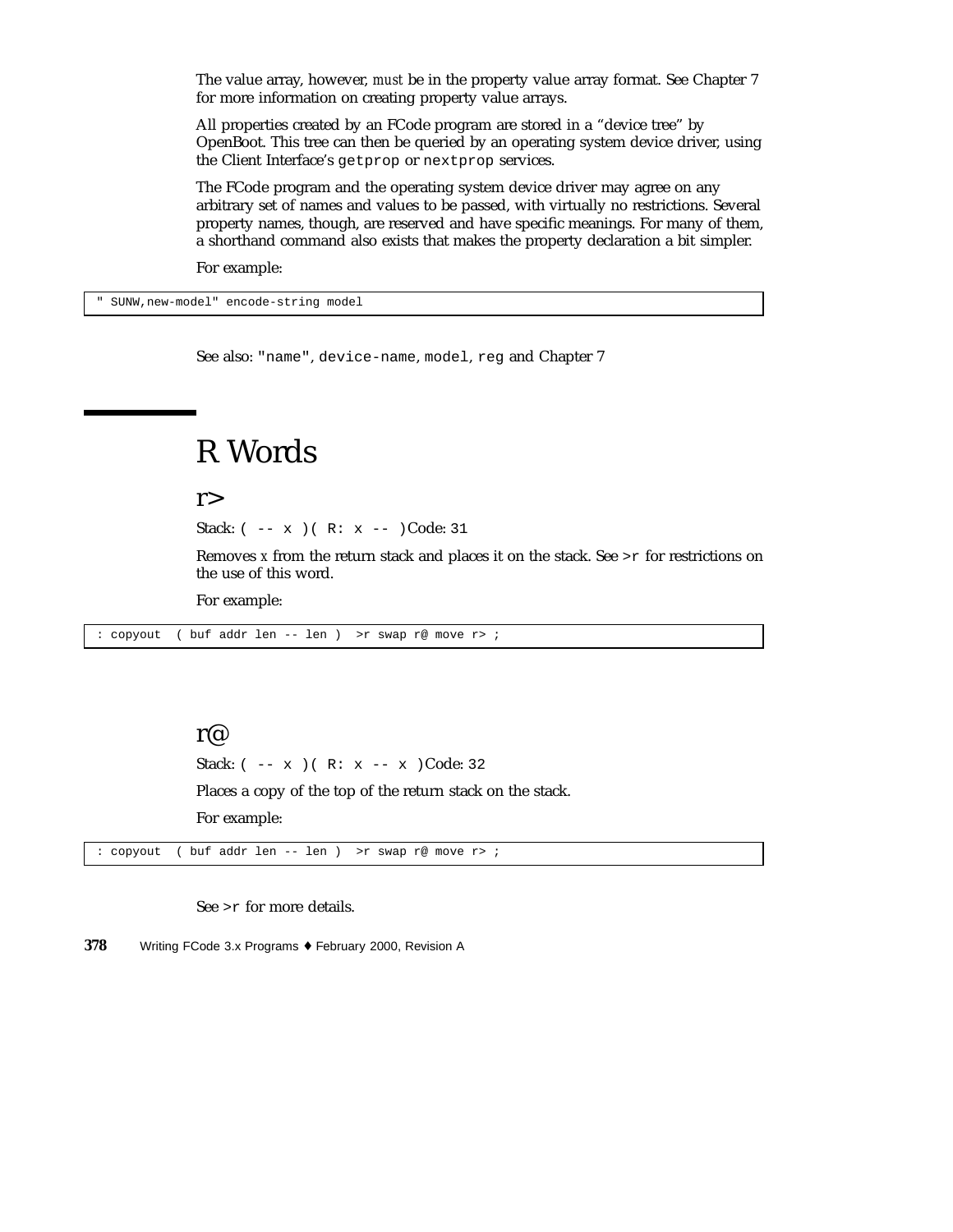.r Stack: ( n size -- )Code: 9E

Converts *n* using the value of base and then displays it right-aligned in a field *size* digits wide. Displays a leading minus sign if *n* is negative. A trailing space is *not* displayed.

If the number of digits required to display *n* is greater than *size*, displays all the digits required with no leading spaces in a field as wide as necessary.

For example:

```
: formatted-output ( -- )
   my-length h# 8 .r ." length" cr
   my-width h# 8 .r ." width" cr
   my-depth h# 8 .r ." depth" cr
;
```
#### >r

Stack:  $(x - -)(R: -x)$ Code: 30

Removes *x* from the stack and places it on the top of the return stack.

```
encode-intr ( int-level vector -- )
  >r sbus-intr>cpu encode-int r> encode-int encode+
;
```
The return stack is a second stack, occasionally useful as a place to temporarily place numeric parameters, that is, to "get them out of the way" for a little while. For example:

However, since the return stack is also used by the system for transferring control from word to word (and by do loops), improper use of  $>$ r or  $r$  is guaranteed to crash your program. Some restrictions that *must* be observed are:

- All values placed on the return stack in a colon definition must be removed before the colon definition is exited by normal termination, exit or throw, or else the program will crash.
- No values from the return stack should be removed from in a colon definition unless they were placed there in that definition.
- Entering a do loop automatically places values onto the return stack. Therefore,
	- Values placed on the return stack before the loop was started will not be accessible from in the loop.
	- $\blacksquare$  Values placed on the return stack in the loop must be removed before  $1$  oop, +loop, or leave is encountered.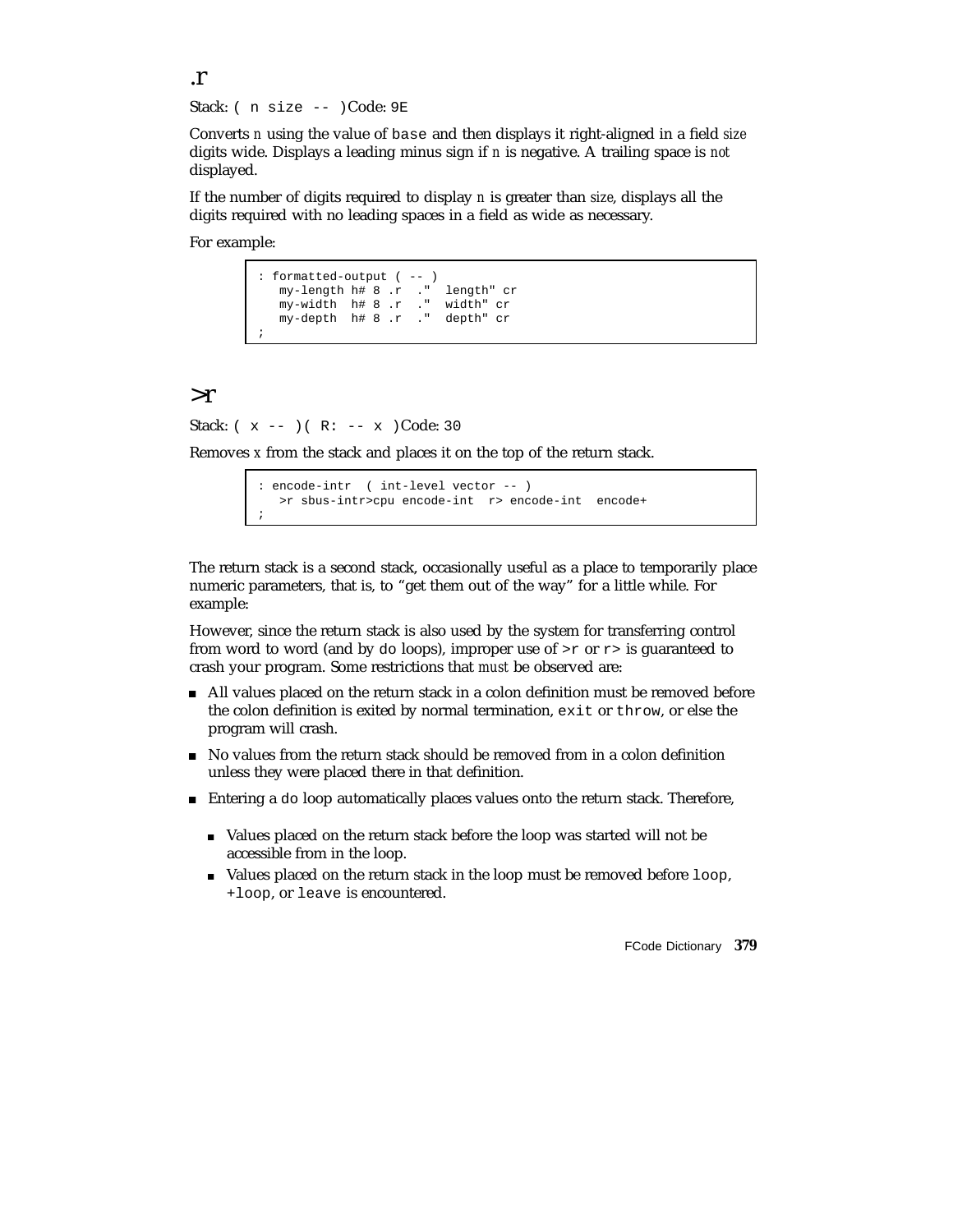The loop indices i or j will no longer be valid when additional values have been placed on the return stack in the loop.

### rb!

Stack: ( byte addr -- )Code: 02 31

Stores an 8-bit byte to a device register at *addr* with identical bit ordering as the input stack item. Data is stored with a single access operation and flushes any intervening write buffers, so that the data reaches its final destination before the next FCode Function is executed.

For example:

: my-stat! ( byte -- ) my-stat rb! ;

### rb@

Stack: ( addr -- byte )Code: 02 30

Fetches *byte* from the device register at *addr*. Data is read with a single access operation. The result has identical bit ordering as the original register data.

For example:

: my-stat@ ( -- byte ) my-stat rb@ ;

### reg

Stack: ( phys.lo … phys.hi size -- )Code: 01 16

This is a shorthand word for declaring the "reg" property. Typical usage for an SBus device:

 $my-address 40.0000 + my-space 20 reg$ 

This declares that the device registers are located at offset 40.0000 through 40.001f in this slot. The following code would accomplish the same thing:

> my-address 40.0000 + my-space encode-phys 20 encode-int encode+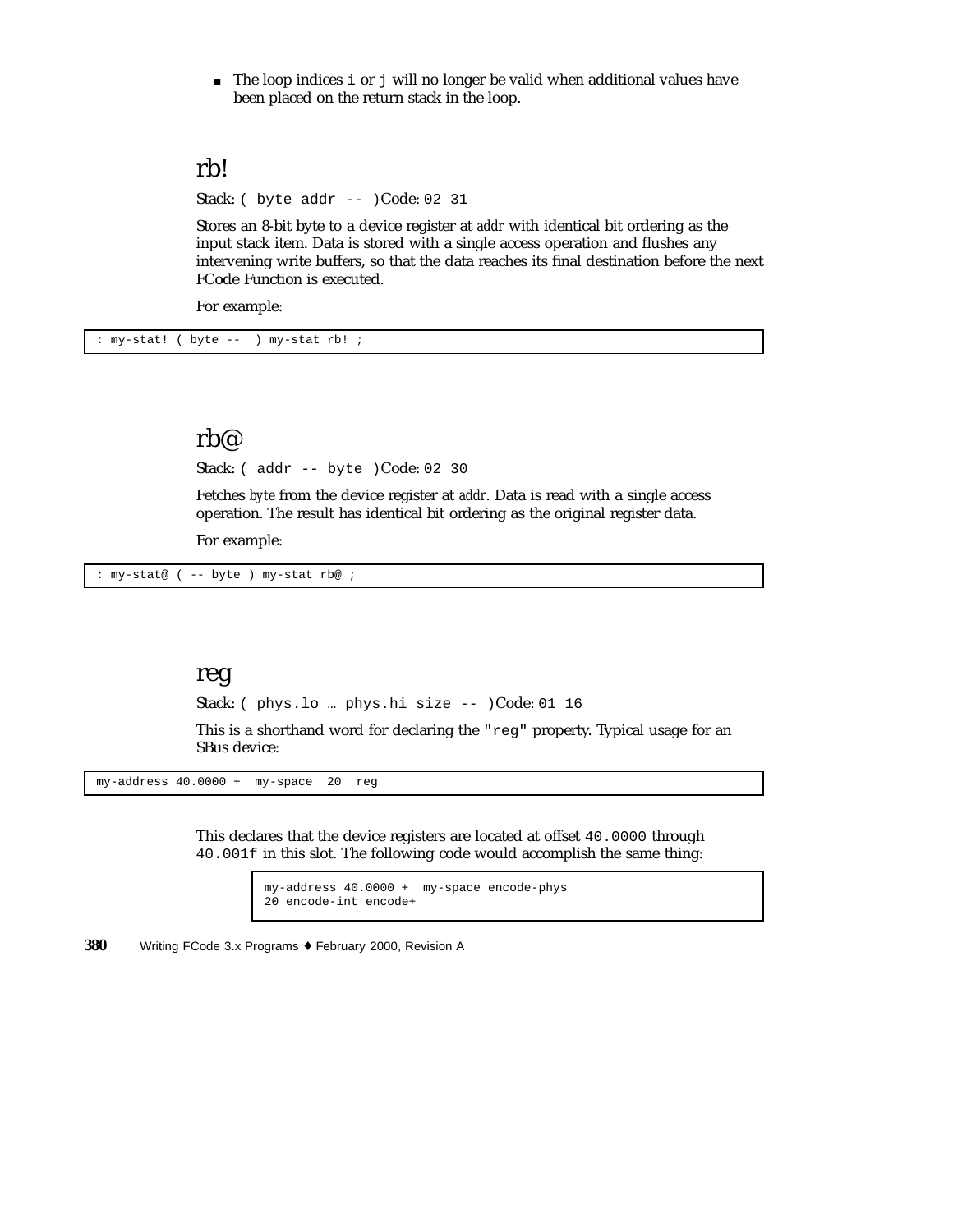" reg" property

Note that if you need to declare more than one block of register addresses, you *must* repeatedly use encode-phys, encode-int and encode+ to build the structure to be passed into the "reg" property.

For example, to declare two register fields at 10.0000-10.00ff and 20.0000-20.037f on a SBus device, use the following:

```
my-address 10.0000 + my-space encode-phys
\ Offset#1
100 encode-int encode+
\ Merge size#1
my-address 20.0000 + my-space encode-phys encode+
\ Merge offset#2
380 encode-int encode+
\ Merge size#2
" reg" property
```
See also: property, "reg" in Chapter 7

#### repeat

Stack: ( C: orig-sys dest-sys -- ) ( -- )Code: 13 -offset b2 Generates: bbranch -offset b(>resolve)

Terminates a begin…while…repeat conditional loop. See while for more details.

#### reset-screen

Stack: ( -- )Code: 01 58

reset-screen is one of the defer words of the display device interface. The terminal emulator package executes reset-screen when it has processed a character sequence that calls for resetting the display device to its initial state. reset-screen puts the display device into a state in which display output is visible (e.g. enable video).

This word is initially empty, but *must* be loaded with an appropriate routine in order for the terminal emulator to function correctly. This can be done with to, or it can be loaded automatically with fb1-install or fb8-install (which loads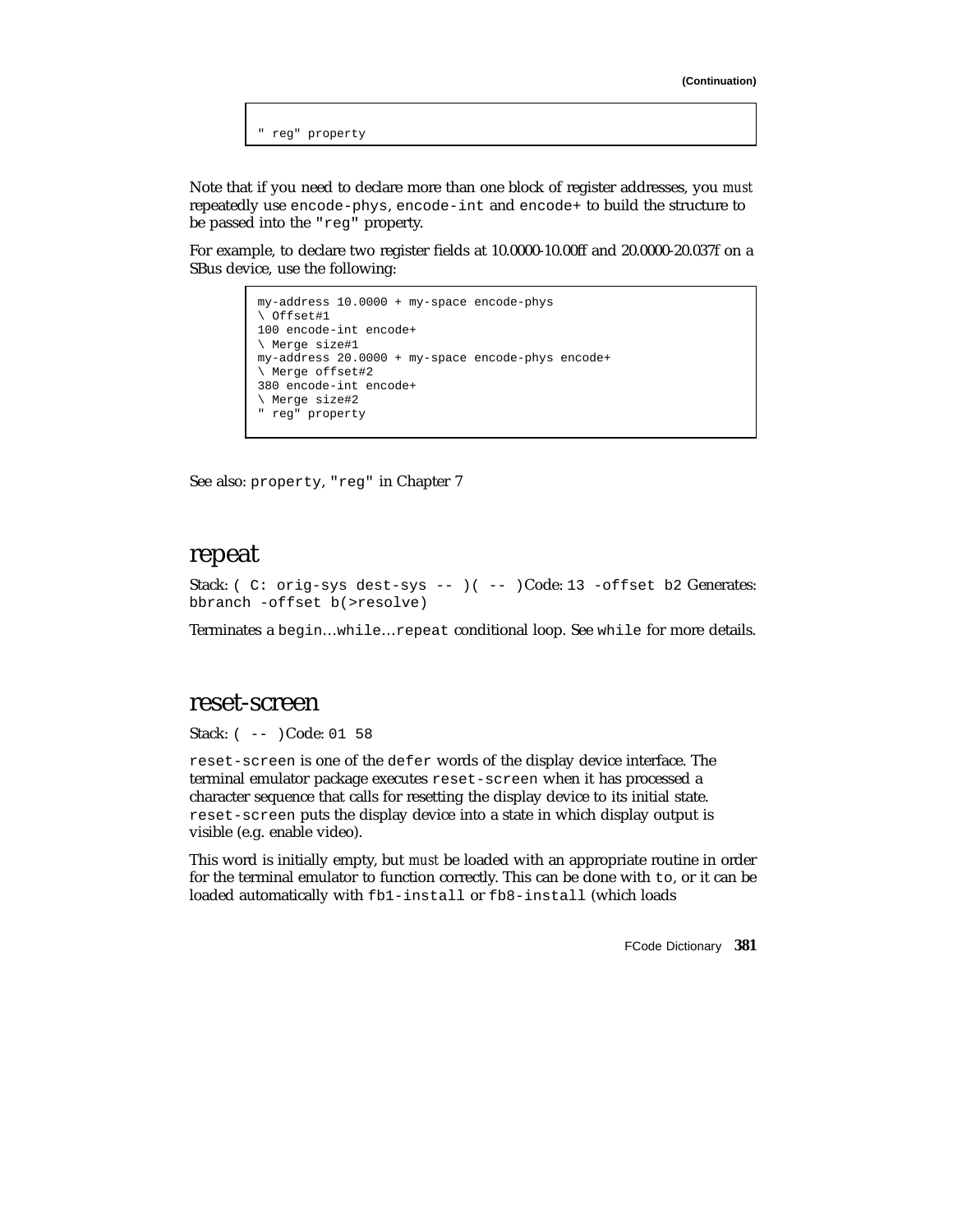fb1-reset-screen or fb8-reset-screen, respectively). These words are NOPs, so it is very common to first call fbx-install and then to override the default setting for reset-screen with:

["] my-video-on to reset-screen

See also: blink-screen

### rl!

Stack: ( quad qaddr -- )Code: 02 35

Stores a 32-bit word to a device register at *qaddr* with identical bit ordering as the input stack item. *qaddr* must be 32-bit aligned. Data is stored with a single access operation and flushes any intervening write buffers, so that the data reaches its final destination before the next FCode Function is executed.

For example:

: my-reg! ( n -- ) my-reg rl! ;

#### rl@

Stack:  $\left($  qaddr -- quad  $\right)$ Code: 02 34

Fetches a 32-bit word from the device register at *qaddr*. *qaddr* must be 32-bit aligned. Data is read with a single access operation. The result has identical bit ordering as the original register data.

For example:

: my-reg@ ( -- n ) my-reg rl@ ;

### roll

Stack: ( xu … x1 x0 u -- xu-1 … x1 x0 xu )Code: 4F

Removes the *u*-th stack value, not including u itself, where the remaining stack items have indices beginning with 0. The *u*-th stack item is then placed on the top of the stack, moving the remaining items down one position. *u* must be between 0 and two less than the total number of elements on the stack (including *u*).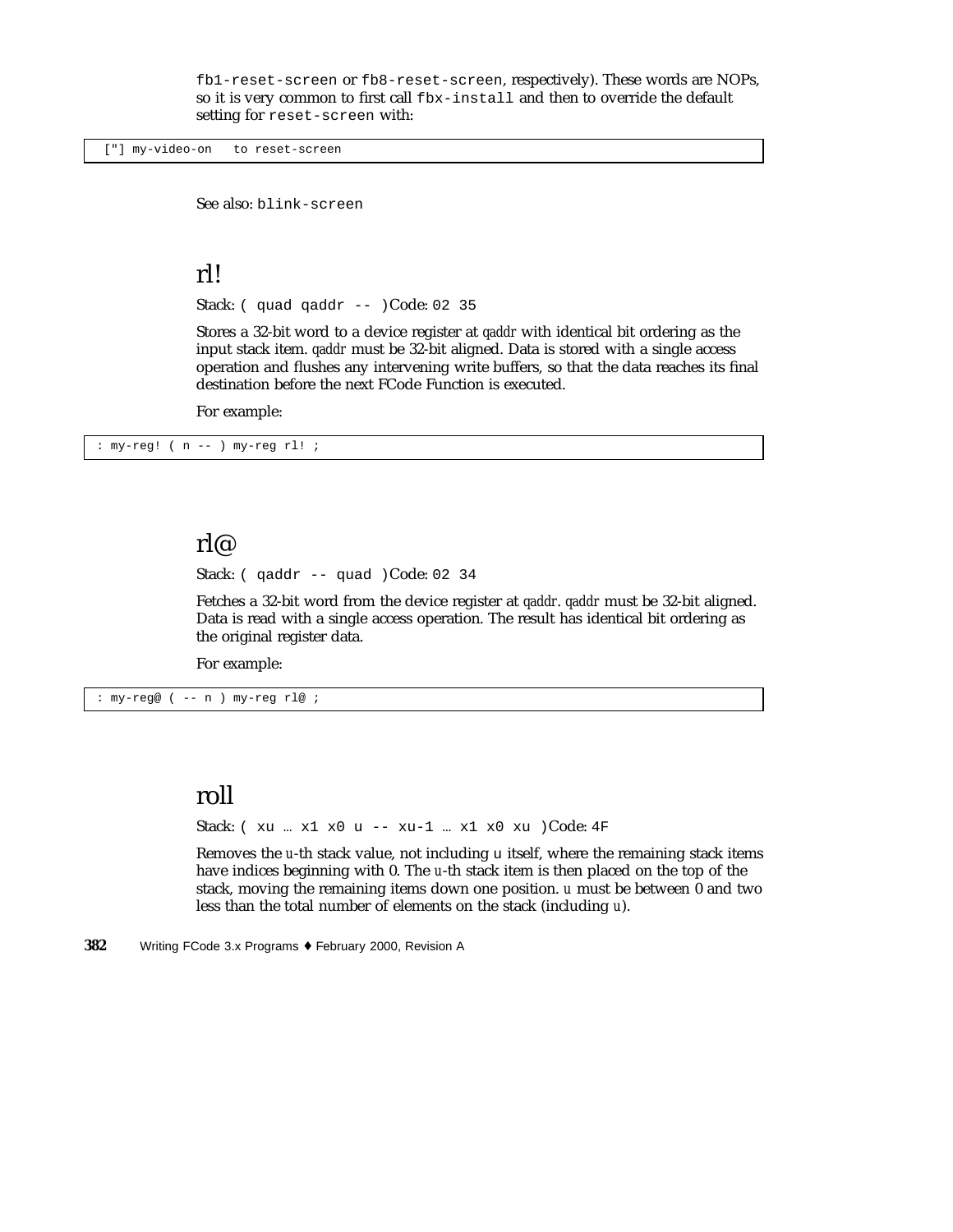|  | 0 roll is a null operation |                              |  |  |  |  |                         |  |  |  |  |  |                              |  |
|--|----------------------------|------------------------------|--|--|--|--|-------------------------|--|--|--|--|--|------------------------------|--|
|  |                            | 1 roll is equivalent to swap |  |  |  |  | $(n1 n2 - n2 n1)$       |  |  |  |  |  |                              |  |
|  |                            | 2 roll is equivalent to rot  |  |  |  |  | (n1 n2 n3 -- n2 n3 n1 ) |  |  |  |  |  |                              |  |
|  |                            | 3 roll is equivalent to      |  |  |  |  |                         |  |  |  |  |  | (n1 n2 n3 n4 -- n2 n3 n4 n1) |  |

For the sake of readability and performance, minimize your use of roll.

### rot

Stack: ( x1 x2 x3 -- x2 x3 x1 )Code: 4A

Rotates the top three stack entries, bringing the deepest to the top.

#### -rot

Stack: ( x1 x2 x3 -- x3 x1 x2 )Code: 4B

Rotates the top three stack entries in the direction opposite from rot, putting the top number underneath the other two.

# 2rot

Stack: ( x1 x2 x3 x4 x5 x6 -- x3 x4 x5 x6 x1 x2 )Code: 56

Rotates the top three pairs of numbers, bringing the third pair to the top of the stack.

## rshift

Stack: ( x1 u -- x2 )Code: 28

Shifts *x1* right by *u* bit-places while zero-filling the high bits.

#### rw!

Stack: ( w waddr -- )Code: 02 33

Stores a 16-bit word to a device register at *waddr*. *waddr* must be 16-bit aligned. Data is stored with a single access operation and flushes any intervening write buffers, so that the data reaches its final destination before the next FCode Function is executed.

The register is stored with identical bit ordering as the input stack item.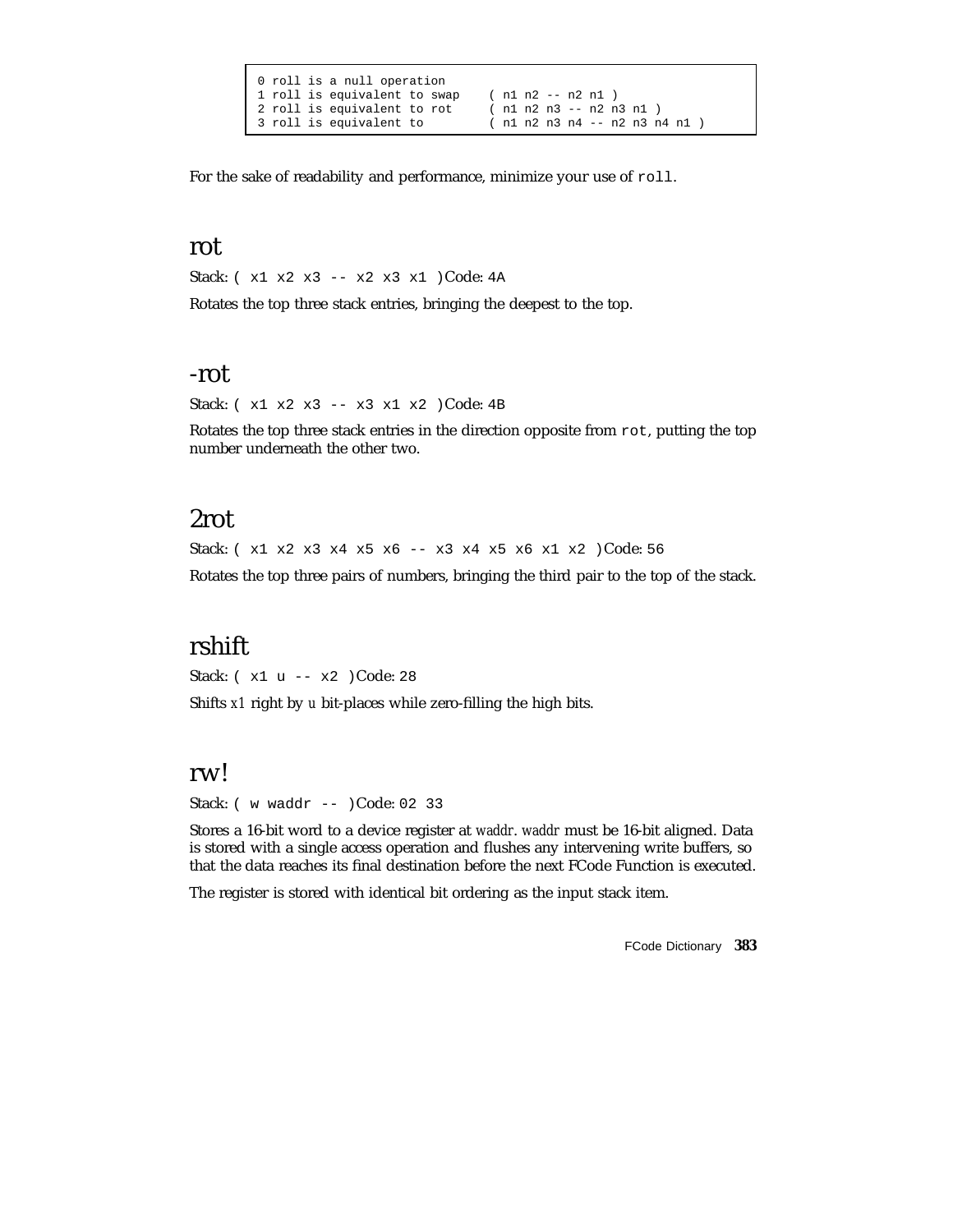: my-count! ( w -- ) my-count rw! ;

#### rw@

Stack: ( waddr -- w )Code: 02 32

Fetches a 16-bit word from the device register at *waddr*. *waddr* must be 16-bit aligned. Data is read with a single access operation. The result has identical bit ordering as the original register data.

For example:

: my-count@ ( -- w ) my-count rw@ ;

#### rx@

Stack: ( o addr -- o )Code: 02 2E

Fetches an octlet from device register at *oaddr*. Reads data with a single-access operation. The result has identical bit ordering as the original register data..

### rx!

Stack: ( o addr -- )Code: 02 2F

Stores an octlet to device register at oaddr.

Stores data with a single-access operation and flushes any intervening write buffers so that data reaches its final destination before the next "word" is executed. Stores the result with identical bit ordering as the input stack item.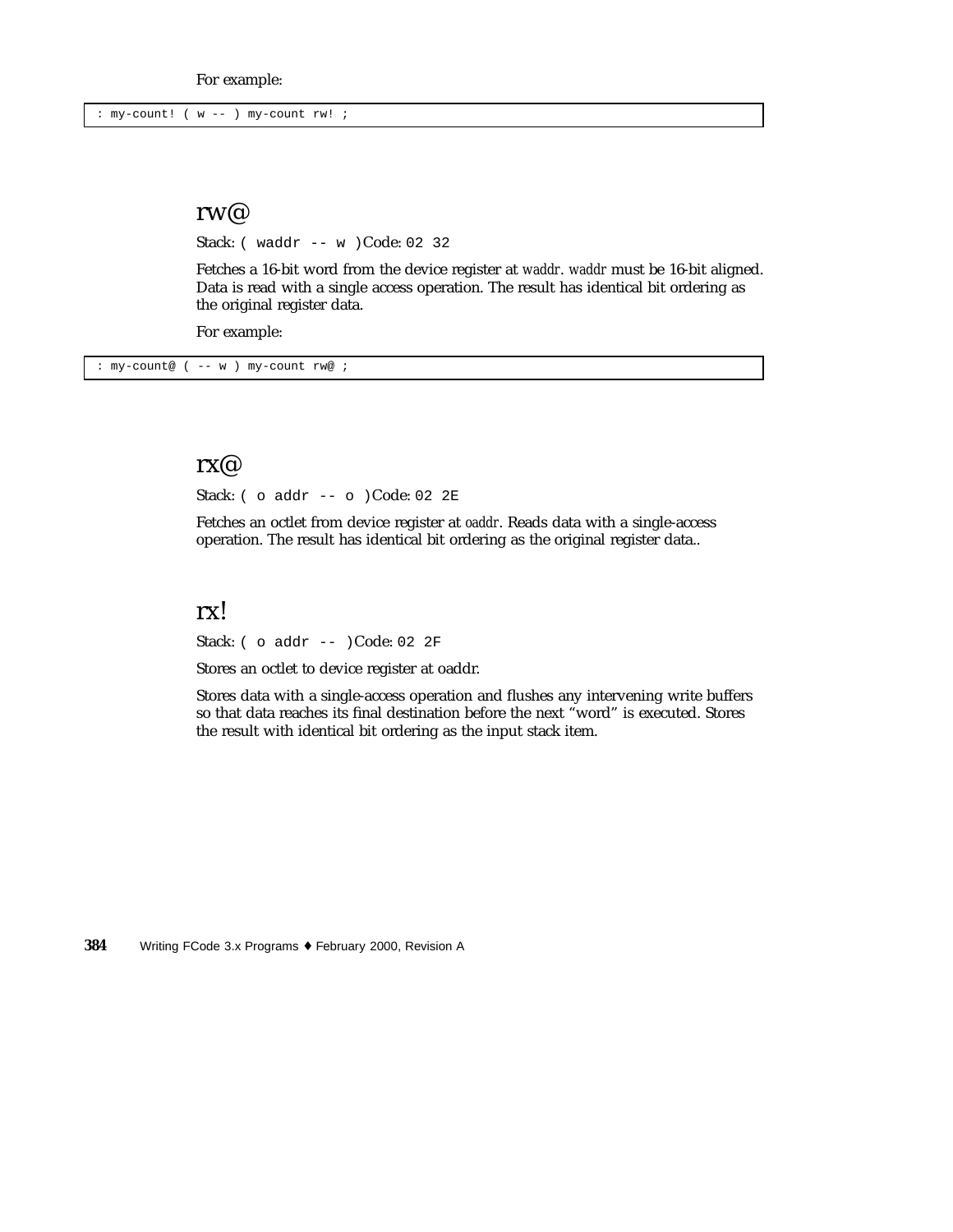# S Words

s"

Stack: ( [text<">] -- text-str text-len )Code: 12 Generates: b(") len-byte xx-byte xx-byte … xx-byte

Gather the immediately-following string delimited by " . Return the location of the string *text-str text-len*.

Since an implementation is only required to provide two temporary buffers, a program cannot depend on the system's ability to simultaneously maintain more than two distinct interpreted strings. Compiled strings do not have this limitation, since they are not stored in the temporary buffers.

#### s.

Stack: ( n -- )Code: 47 2D 96 9A 49 98 97 90 A9 8F Generates: (.) type space

Displays the absolute value of *n* in a free-field format according to the current value of base. Displays a trailing space and, if *n* is negative, a leading minus sign. Even if the base is hexadecimal, *n* will be printed in signed format

See also: .

#### $#s$

Stack: ( ud -- 0 0 )Code: C8

Converts the remaining digits in pictured numeric output.

#### .s

Stack: ( ... -- ... ) Code: 9F

Displays the contents of the data stack (using . )according to base. The top of the stack appears on the right. The contents of the stack are unchanged.

For example:

ok **1 2 3 .s** 123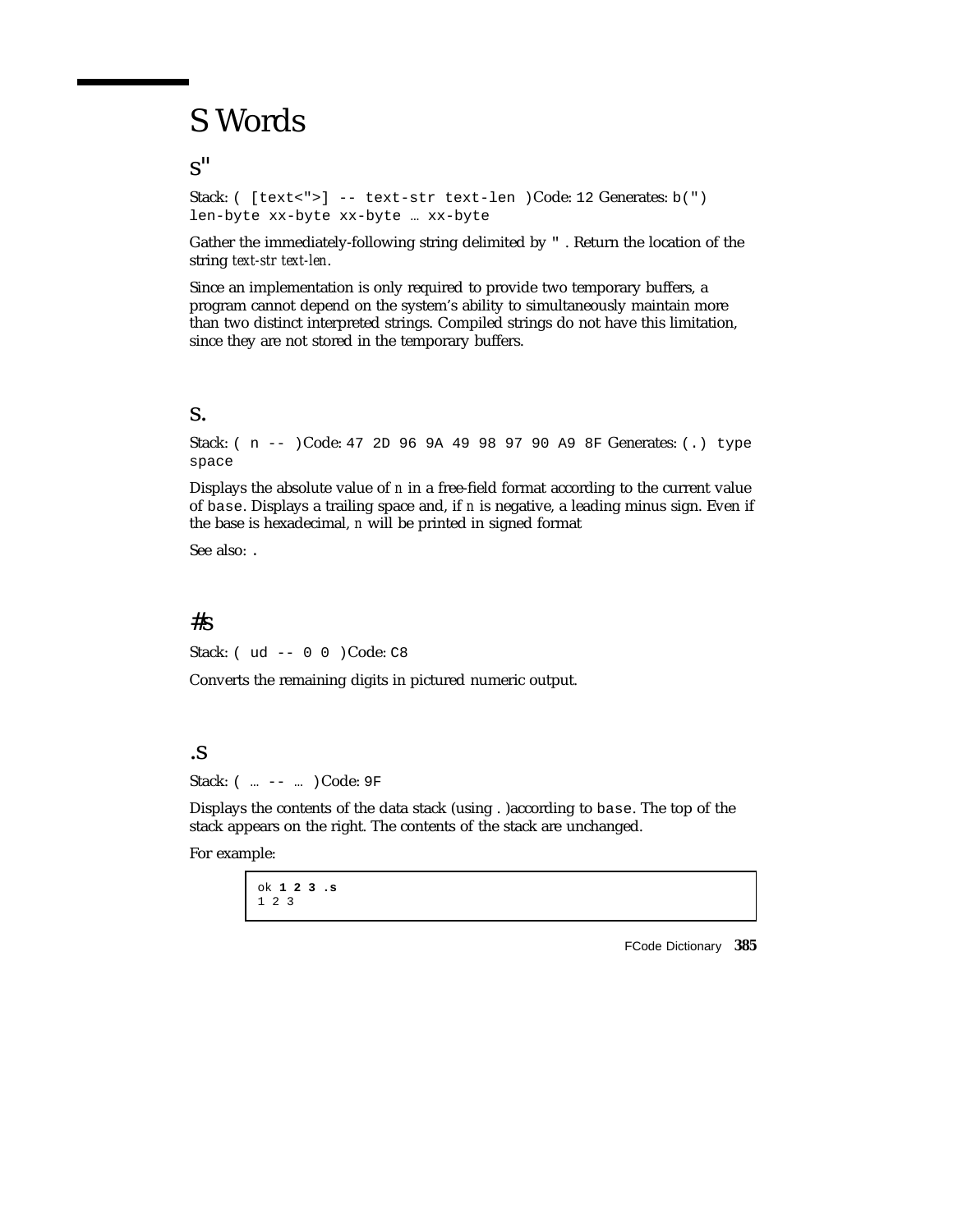ok **...** 321

# sbus-intr>cpu

Stack: ( sbus-intr# -- cpu-intr# )Code: 01 31

Convert the SBus interrupt level (1-7) to the CPU interrupt level. The mapping performed will be system-dependent.

This word is included because of the possibility that, even on systems that nominally do not support SBus, SBus devices might be used via a bus-to-bus bridge.

### screen-height

Stack: ( -- height )Code: 01 63

A value, containing the total height of the display (in pixels). It can also be interpreted as the number of "lines" of memory.

screen-height is an internal value used by the fb1- and fb8- frame buffer support packages. In particular, this value is used in fbx-invert, fbx-erase-screen, fbx-blink-screen and in calculating window-top. fb1-install and fb8-install set it to the value of their height argument.

This function is included for historical compatibility. There is little reason for an FCode program to use it. In fact, "standard" FCode programs are forbidden from altering its value directly.

### screen-width

Stack: ( -- width )Code: 01 64

A value, containing the width of the display (in pixels). It can also be interpreted as the number of pixels (in memory) between one screen location and the next location immediately below it. The latter definition takes precedence if there is a conflict (e.g. there are unused/invisible memory locations at the end of each line).

screen-width is an internal value used by the fb1- and fb8- frame buffer support packages. fb1-install and fb8-install set it to their width argument.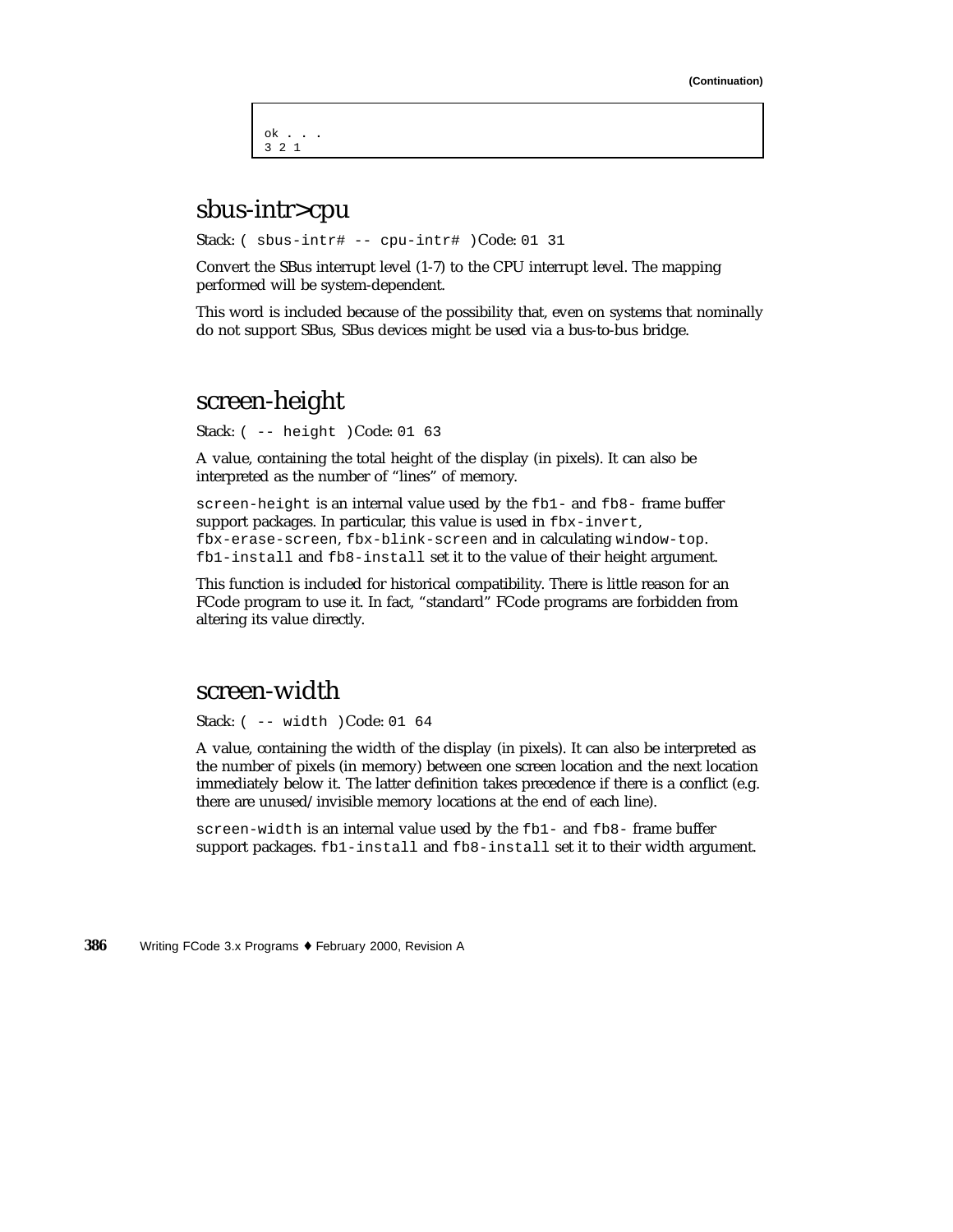This function is included for historical compatibility. There is little reason for an FCode program to use it. In fact, "standard" FCode programs are forbidden from altering its value directly.

#### set-args

Stack: ( arg-str arg-len unit-str unit-len -- )Code: 02 3F

Sets the address and arguments of a new device node.

*unit-string* is a text string representation of a physical address in the address space of the parent device. set-args translates unit-string to the equivalent numerical representation by executing the parent instance's decode-unit method, and sets the current instance's probe-address (that is, the values returned by my-address and my-space) to that numerical representation.

set-args then copies the string *arg-string* to instance-specific storage, and arranges for my-args to return the address and length of that copy when executed from the current instance.

set-args is typically used just after new-device. new-device creates and selects a new device node, and set-args sets its probe-address and arguments. Subsequently, the device node's properties and methods are created by interpreting an FCode program with byte-load or by interpreting Forth source code.

The empty string is commonly used as the arguments for a new device node. For example:

0 0 " 3.0" set-args

## set-font

Stack: ( addr width height advance min-char #glyphs -- )Code: 01 6B

This routine declares the font table to be used for printing characters on the screen. This routine *must* be called if you wish to use *any* of the fb1- or fb8- utility routines or >font.

Normally, set-font is called just after default-font. default-font leaves the exact set of parameters needed by set-font on the stack. This approach allows your FCode program to inspect and/or alter the default parameters if desired. See default-font for more information on these parameters.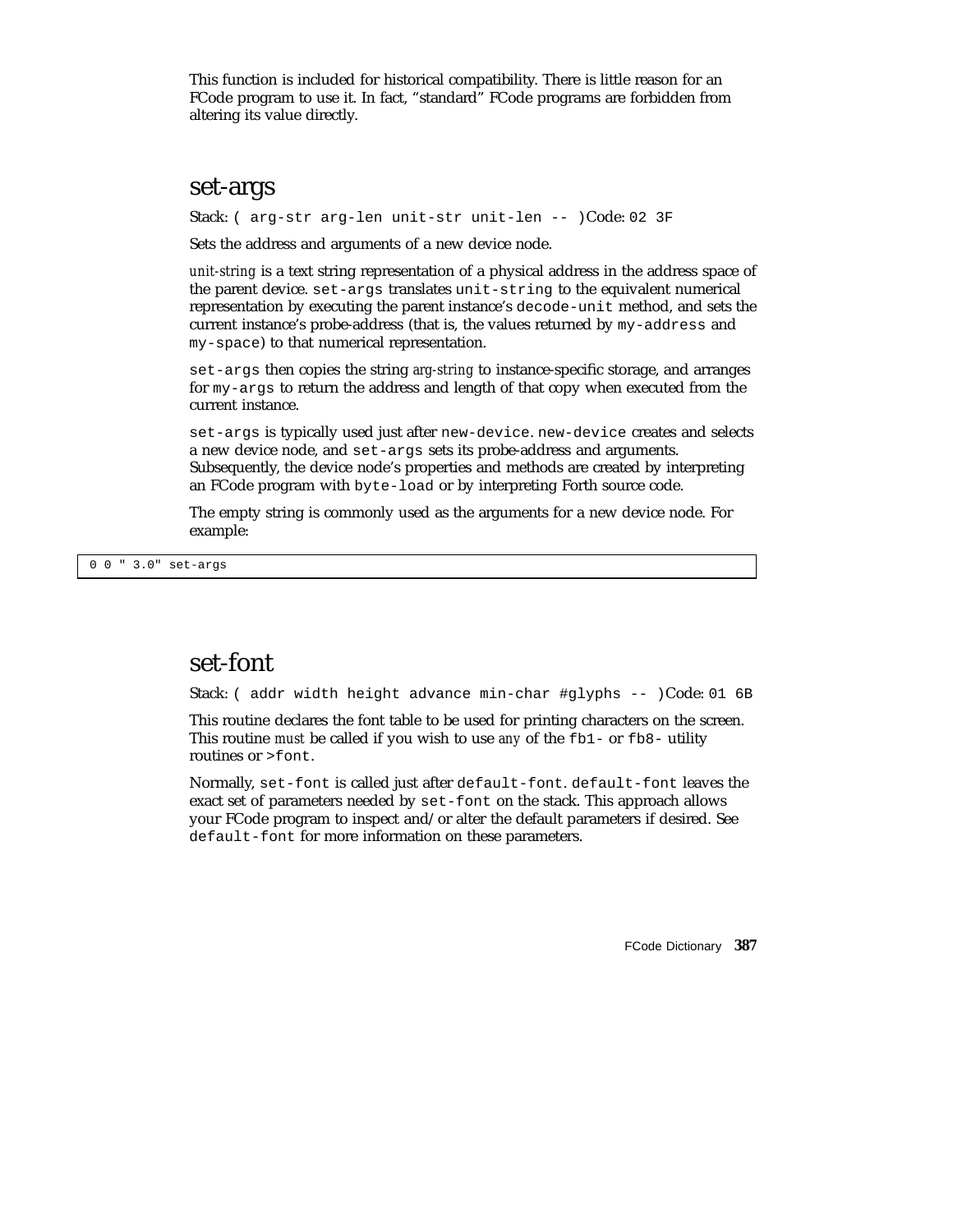### set-token

Stack: ( xt immediate? fcode# -- )Code: DB

Assigns the FCode number *fcode#* to the FCode function whose execution token is *xt*, with compilation behavior specified by *immediate?* as follows:

- If *immediate?* is zero, then the FCode Evaluator will execute the function's execution semantics if it encounters that FCode number while in interpretation state, or append those execution semantics to the current definition if it encounters that FCode number while in compilation state.
- If *immediate?* is nonzero, the FCode Evaluator will execute the functions's FCode Evaluation semantics anytime it encounters that FCode number.

### sign

Stack: ( n -- )Code: 98

If *n* is negative, appends an ASCII "-" (minus sign) to the pictured numeric output string. Typically used between  $\lt$  # and  $\sharp$ >. See (.) for a typical usage.

#### space

Stack: ( -- )Code: A9 8F Generates: bl emit

Displays a single ASCII space character.

#### spaces

Stack: ( cnt -- )Code: A5 2F A5 18 +offset A9 8F 15 -offset Generates: 0 max 0 ?do space loop

Displays *cnt* ASCII space characters. Nothing is displayed if *cnt* is zero.

#### span

Stack:  $(- - a - a d)$  (Code: 88

A variable containing the count of characters actually received and stored by the last execution of expect.

For example:

```
h# 10 buffer: my-name-buff
: hello ( -- )
```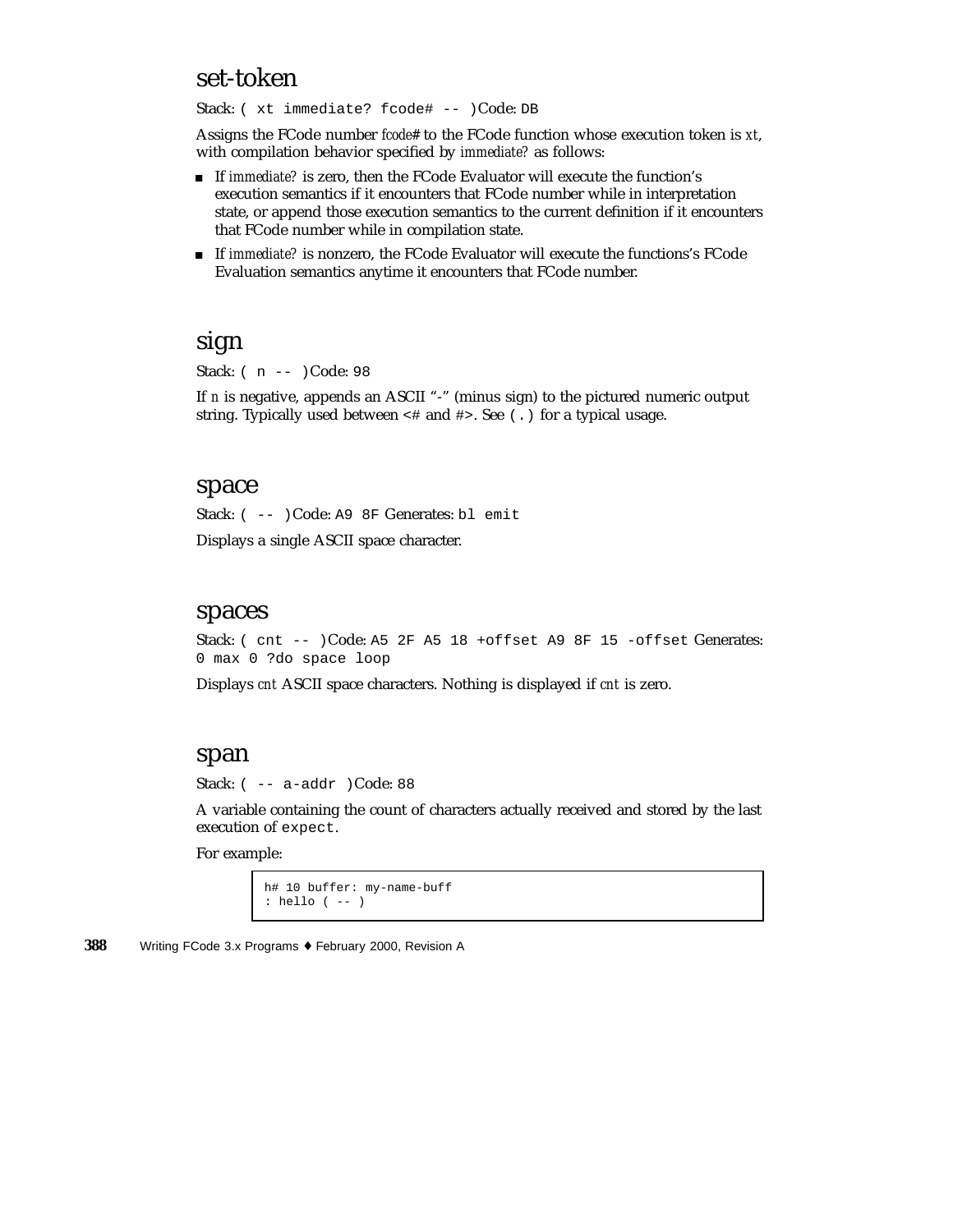```
." Enter Your First name " my-name-buff h# 10 expect
   ." Sun Microsystems Welcomes " my-name-buff span @ type cr
;
```
### start0

Stack:  $(- - )$ Code: F0

start0 may only be used as the first byte of an FCode program. start0:

- Sets the spread value to 0 causing the FCode Evaluator to read successive bytes of the current FCode program from the same address.
- Establishes the use of 16-bit branches.
- Reads an FCode header from the current FCode program and either discards it or uses it to verify the integrity of the current FCode program in an implementation-dependent manner.

See also: fcode-version2, start1, start2, start4, version1

### start1

Stack: ( -- )Code: F1

start1 may only be used as the first byte of an FCode program. start1:

- Sets the spread value to 1 causing the FCode Evaluator to read successive bytes of the current FCode program from addresses one address unit apart.
- Establishes the use of 16-bit branches.
- Reads an FCode header from the current FCode program and either discards it or uses it to verify the integrity of the current FCode program in an implementation-dependent manner.

See also: fcode-version2, start0, start2, start4, version1

### start2

Stack:  $(- - )$  Code: F2

start2 may only be used as the first byte of an FCode program. start2:

Sets the spread value to 2 causing the FCode Evaluator to read successive bytes of the current FCode program from addresses two address units apart.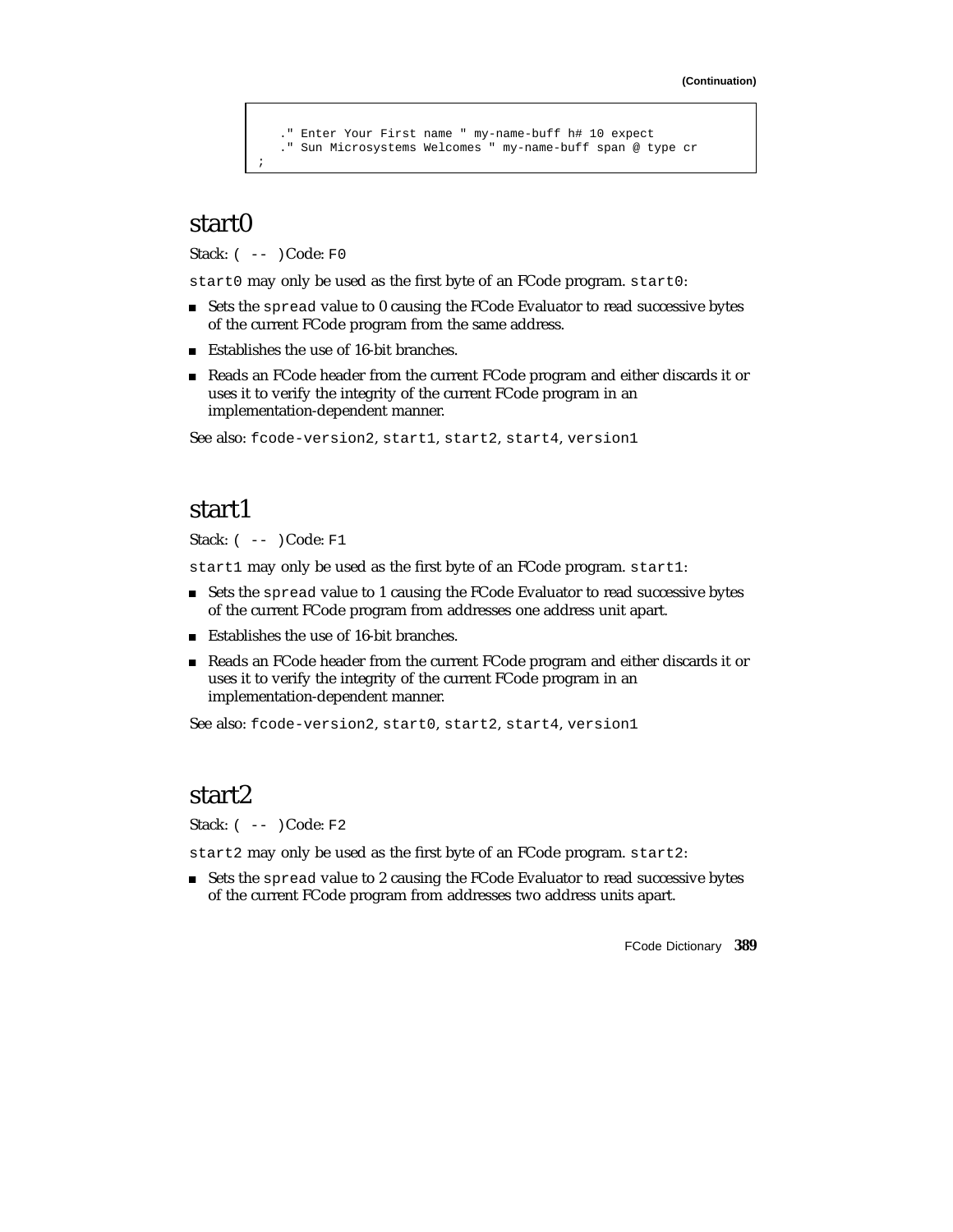- Establishes the use of 16-bit branches.
- Reads an FCode header from the current FCode program and either discards it or uses it to verify the integrity of the current FCode program in an implementation-dependent manner.

See also: fcode-version2, start0, start1, start4, version1

### start4

Stack: ( -- )Code: F3

start4 may only be used as the first byte of an FCode program. start4:

- Sets the spread value to 4 causing the FCode Evaluator to read successive bytes of the current FCode program from addresses four address units apart.
- Establishes the use of 16-bit branches.
- Reads an FCode header from the current FCode program and either discards it or uses it to verify the integrity of the current FCode program in an implementation-dependent manner.

See also: fcode-version2, start0, start1, start2, version1

#### state

Stack: ( -- a-addr )Code: DC

A variable containing *true if* the system is in compilation state.

#### struct

Stack: ( -- 0 )Code: A50

Initializes a struct…field structure by leaving a zero on the stack to define the initial offset. See field for details.

### suspend-fcode

Stack: ( -- )Code: 02 15

Tells the FCode interpreter that the device identification properties for the active package have been declared, and that the interpreter may postpone interpreting the remainder of the package if it so chooses.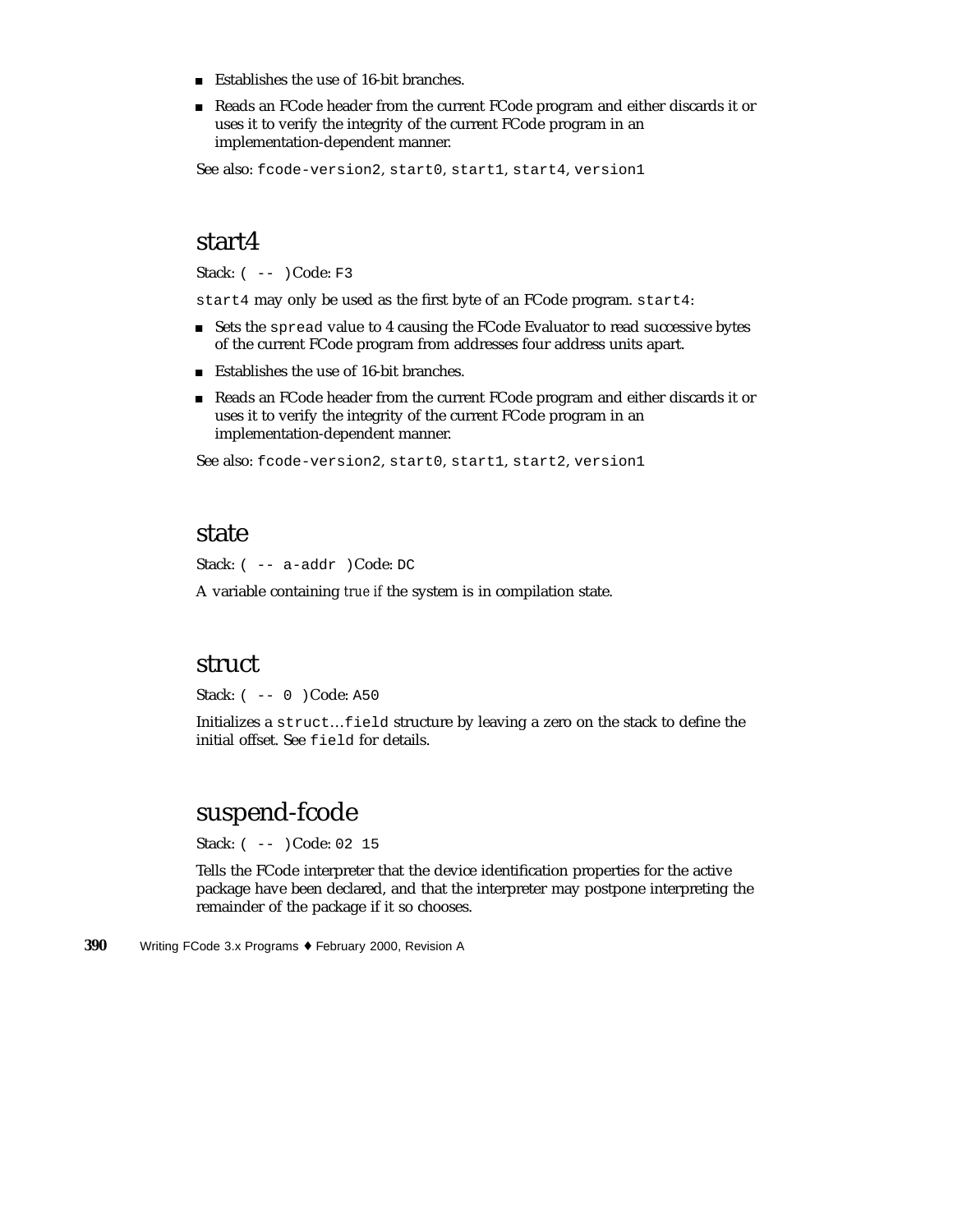If the FCode interpreter postpones (suspends) interpretation, it saves the state of the interpretation process so that interpretation can continue later. Attempts to open a suspended package cause the FCode interpreter to resume and complete the interpretation of that package before executing the package's open method.

For example:

```
version1
   " SUNW,my-name" name
   " SUNW,my-model" encode-string " model" property
   suspend-fcode
   …
end0
```
This feature is intended to save memory space and reduce the system start-up time by preventing the compilation of FCode drivers that are not actually used.

#### swap

Stack: ( x1 x2 -- x2 x1 )Code: 49 Exchanges the top two stack items.

# 2swap

Stack: ( x1 x2 x3 x4 -- x3 x4 x1 x2 )Code: 55 Exchanges the top two pairs of stack items.

# T Words

# then

Stack: ( C: orig-sys -- )( -- )Code: B2b(>resolve)

Terminates an if…then or an if…else…then conditional structure. See if for more details.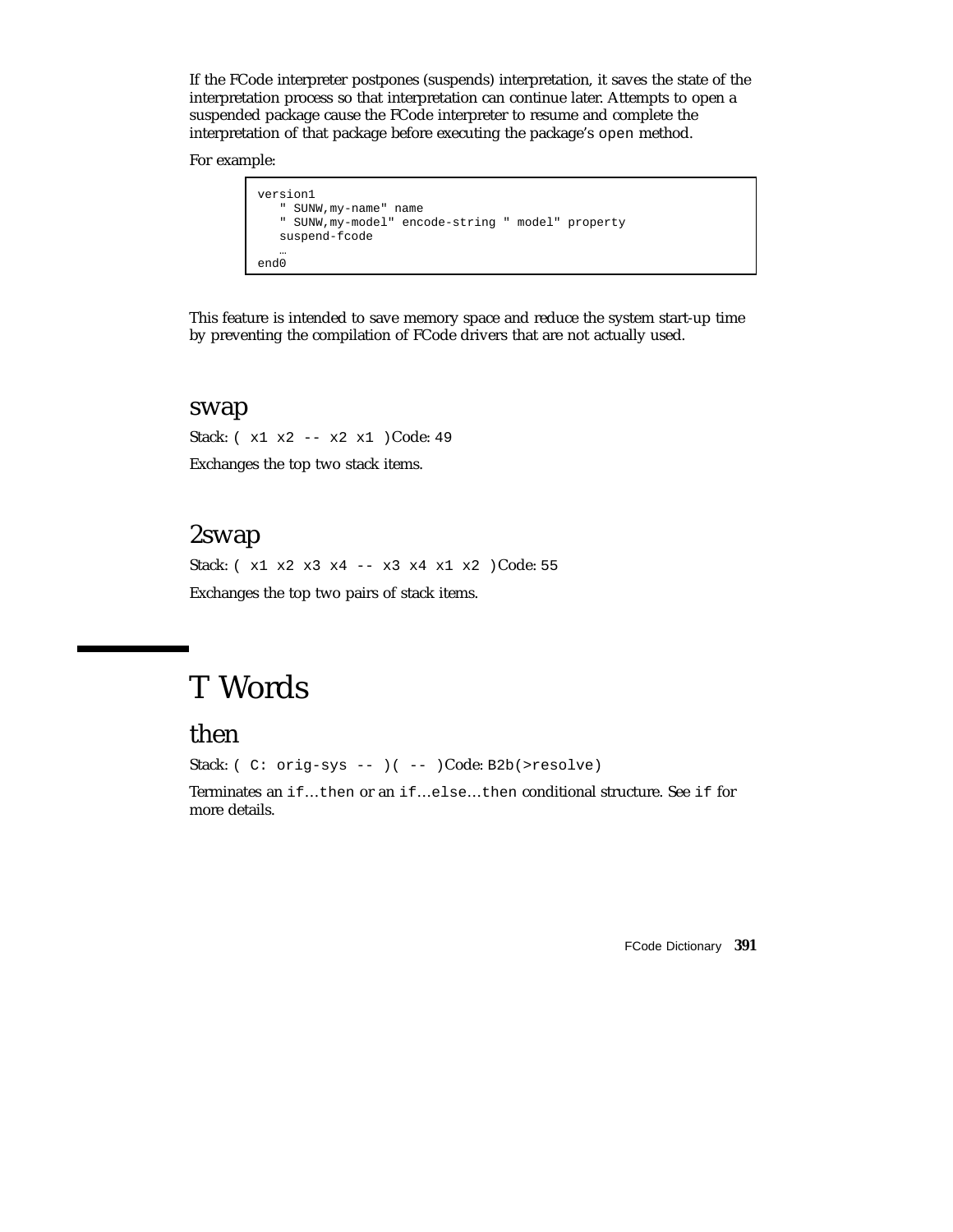## throw

Stack: ( … error-code -- ??? error-code | … )Code: 02 18

Transfers control to the most recent dynamically enclosing error handling context, passing the indicated error code to that handler. *error-code* must be nonzero. If the value of *error-code* is zero, the zero is removed from the stack, but no other action is taken.

See catch for an example of use.

#### to

Stack: ( param [old-name< >] -- )Code: C3 old-FCode#Generates: b(to) old-FCode#

Changes the contents of a value or a defer word:

number to name ( for a value ) xt to name ( for a defer word )

# toggle-cursor

Stack: ( -- )Code: 01 59

toggle-cursor is one of the defer words of the display device interface. The terminal emulator package executes toggle-cursor when it is about to process a character sequence that might involve screen drawing activity, and executes it again after it has finished processing that sequence. The first execution removes the cursor from the screen so that any screen drawing will not interfere with the cursor, and the second execution restores the cursor, possibly at a new position, after the drawing activity related to that character sequence is finished. toggle-cursor is also called once during the terminal emulator initialization sequence.

If the text cursor is on, toggle-cursor turns it off. If the text cursor is off, toggle-cursor turns it on. (On a bitmapped display, a typical implementation of this function inverts the pixels of the character cell to the right of the current cursor position.)

toggle-cursor is initially empty, but must be loaded with an appropriate routine in order for the terminal emulator to function correctly. This can be done with to, or it can be loaded automatically with fb1-install or fb8-install (which load fb1-toggle-cursor or fb8-toggle-cursor, respectively).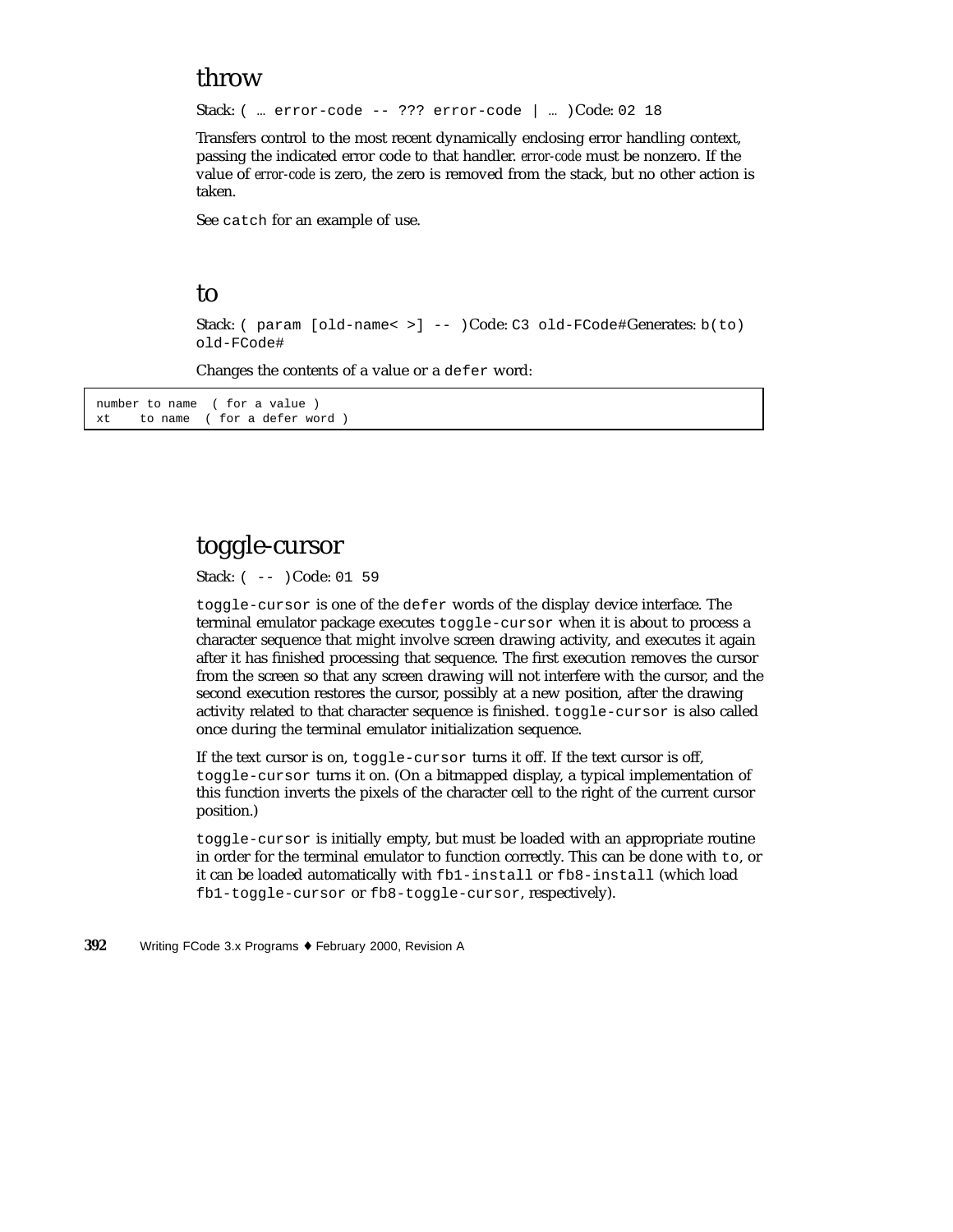If the display device hardware has internal state (for example color map settings) that might have been changed by external software without firmware's knowledge, that hardware state should be re-established to the state that the firmware driver requires when the cursor is toggled to the "off" state (which indicates that firmware drawing operations are about to begin). This situation can occur, for example, when an operating system is using a display device, but that operating system uses firmware text output services from time to time, e.g. for critical warning messages.

See also: to, fb1-install, fb8-install

# tokenizer[

Stack:  $(- - )$  Code: none

This is a tokenizer command that ends FCode byte generation and begins interpretation of the following text as tokenizer commands (up to the closing ]tokenizer). A tokenizer[…]tokenizer sequence may be used anywhere in an FCode program, either in any definition or outside of definitions.

One plausible use for tokenizer[ would be to generate debugging text during the tokenizing process. (A  $cr$  flushes the text from the output buffer immediately, which is useful if the tokenizer crashes.) For example:

```
…
tokenizer[ .( step a) cr ]tokenizer
…
tokenizer[ .( step b) cr ]tokenizer
…
```
emit-byte can be used with tokenizer[ to output a desired byte of FCode. This would be useful, for example, if you wished to generate a new FCode command that the tokenizer did not understand. For example:

```
…
tokenizer[ 1 emit-byte 27 emit-byte ]tokenizer
\ manually output finish-device fcode
```
# ]tokenizer

…

Stack:  $(- - )$  Code: none

Ends a tokenizer-only command sequence. See tokenizer[.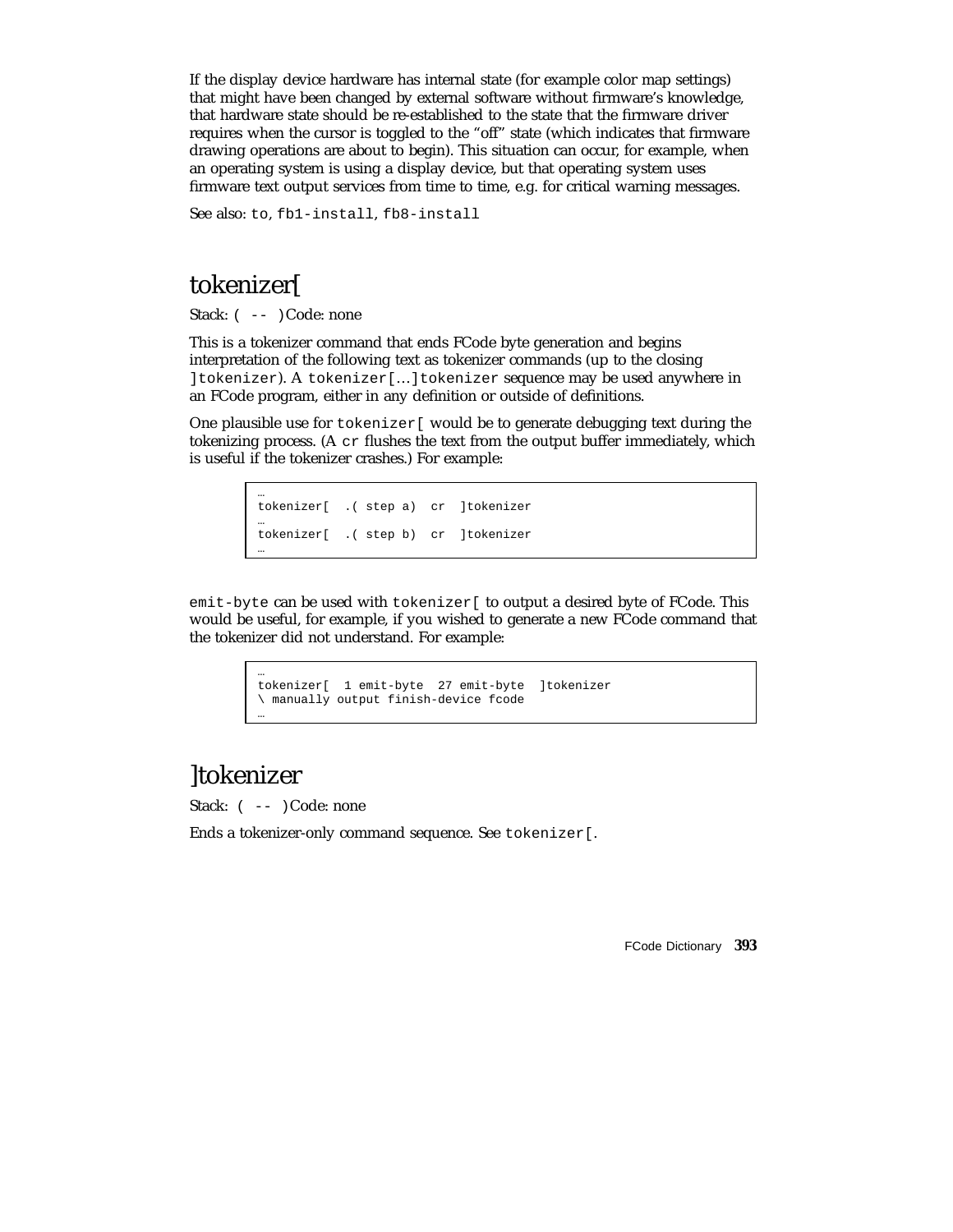### true

Stack: ( -- true )Code: A4-1

Leaves the value for the true flag (which is -1) on the stack.

## tuck

Stack: ( x1 x2 -- x2 x1 x2 )Code: 4C

Copies the top stack item underneath the second stack item.

## type

Stack: ( text-str text-len -- )Code: 90

A defer word that transfers *text-len* characters to the output beginning with the character at address *text-str* and continuing through *text-len* consecutive addresses. No action is taken if *text-len* is zero.

For example:

```
h# 10 buffer: my-name-buff
: hello ( -- )
   ." Enter Your First name " my-name-buff h# 10 expect
   ." Sun Microsystems Welcomes " my-name-buff span @ type cr
;
```
The output will go either to a frame buffer or to a serial port depending on which is enabled.

# U Words

u#

Stack: ( u1 -- u2 )Code: 99

The remainder of *u1* divided by the value of base is converted to an ASCII character and appended to the output string with hold. *u2* is the quotient and is maintained for further processing. Typically used between <# and #>.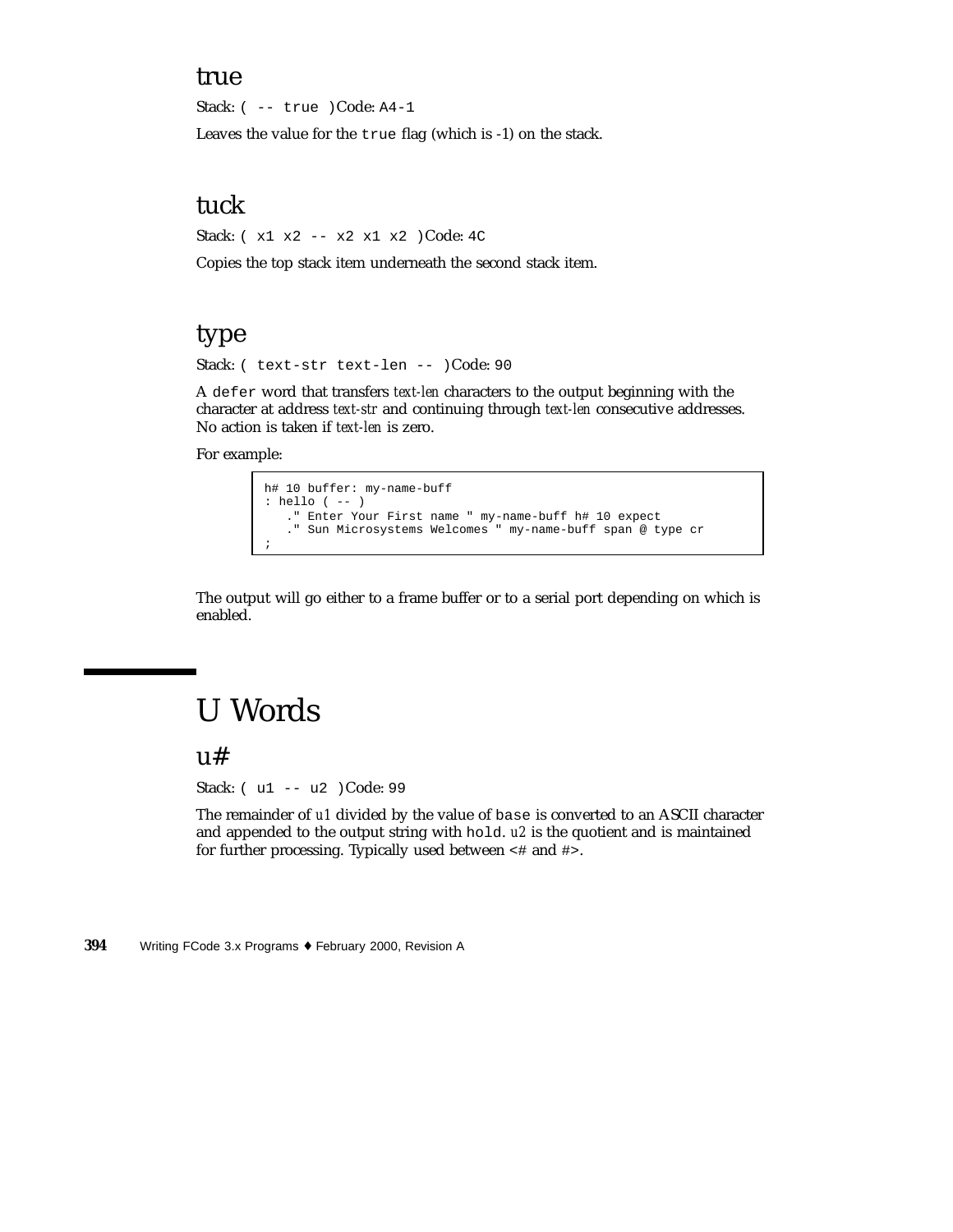#### $u#>$

Stack: ( u -- str len )Code: 97

Pictured numeric output conversion is ended dropping *u*. *str* is the address of the resulting output array. *len* is the number of characters in the output array. *str* and *len* together are suitable for type. See (.) and (u.) for typical usages.

### u#s

Stack: ( u1 -- u2 )Code: 9A

*u1* is converted, appending each resultant character into the pictured numeric output string until the quotient is zero (see: #). A single zero is added to the output string if *u1* was initially zero. Typically used between <# and #>. See (.) and (u.) for typical usages.

This word is equivalent to calling # repeatedly until the number remaining is zero.

#### u.

Stack: ( u -- )Code: 9B

Displays *u* as an unsigned number in a free-field format according to the value in base. A trailing space is also displayed.

For example:

ok **hex -1 u.** ffffffff

#### $u<$

Stack: ( u1 u2 -- unsigned-less? )Code: 40

Returns *true* if *u1* is less than *u2* where *u1* and *u2* are treated as unsigned integers.

#### $u \leq$

Stack: ( u1 u2 -- unsigned-less-or-equal? )Code: 3F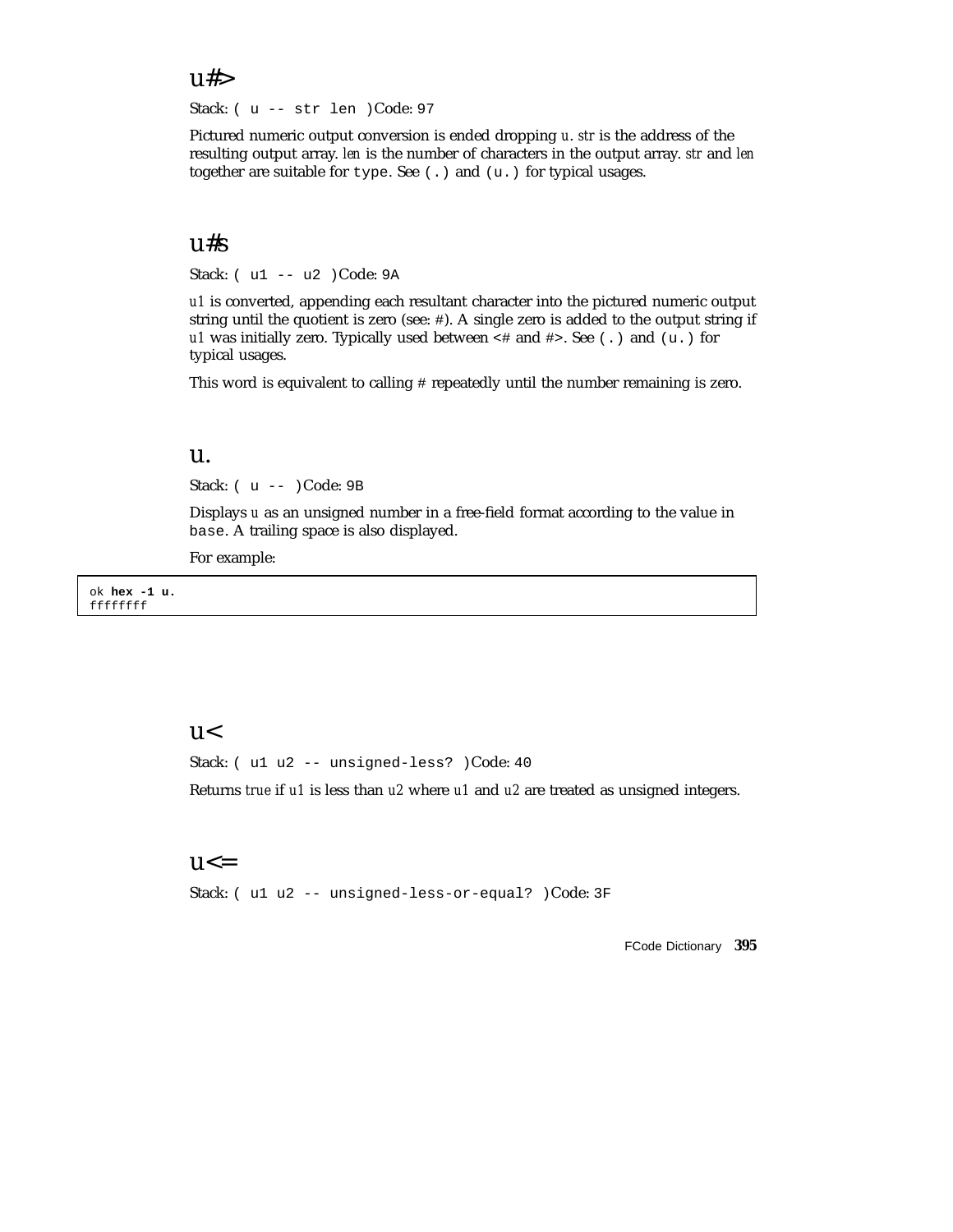Returns *true* if *u1* is less than or equal to *u2* where *u1* and *u2* are treated as unsigned integers.

#### u>

Stack: ( u1 u2 -- unsigned-greater? )Code: 3E

Returns *true* if *u1* is greater than *u2* where *u1* and *u2* are treated as unsigned integers.

#### $u>=$

Stack: ( u1 u2 -- unsigned-greater-or-equal? )Code: 41

Returns *true* if *u1* is greater than or equal to *u2* where *u1* and *u2* are treated as unsigned integers.

### (u.)

Stack: ( u -- addr len )Code: 96 9A 97Generates: <# u#s u#>

This is a numeric conversion primitive used to implement display words such as  $u$ ... It converts an unsigned number into a string according to the value in base.

For example:

ok **hex d# -12 (u.) type** fffffff4

### $\frac{12}{ }$

Stack: ( x1 -- x2 )Code: 58

*x2* is the result of *x1* logically shifted right one bit. A zero is shifted into the vacated sign bit.

For example: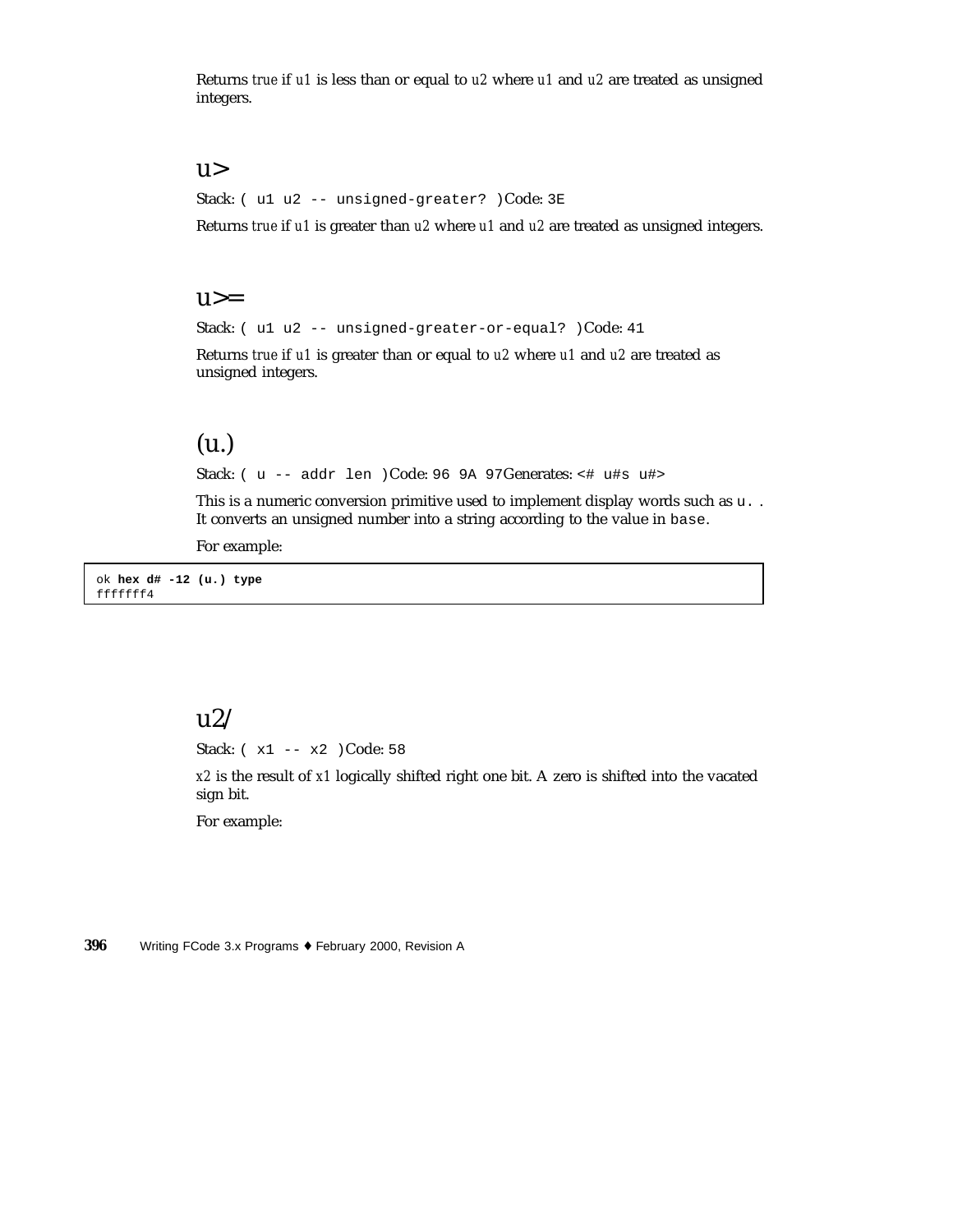#### um\*

Stack: ( u1 u2 -- ud.prod )Code: D4

Multiplies two unsigned 32-bit numbers yielding an unsigned 64-bit product.

For example:

```
ok hex 3 3 u*x .s
9 0
ok 4 ffff.ffff u*x .s
fffffffc 3
```
## um/mod

Stack: ( ud u -- urem uquot )Code: D5

Divides an unsigned 64-bit number by an unsigned 32-bit number yielding an unsigned 32-bit remainder and quotient.

## u/mod

Stack: ( u1 u2 -- urem uquot )Code: 2B

*rem* is the remainder and *quot* is the quotient after dividing *u1* by *u2*. All values and arithmetic are unsigned. All values are 32-bit.

For example:

ok **-1 5 u/mod .s** 0 33333333

### unloop

Stack: ( -- )( R: sys -- )Code: 89

Discards loop control parameters.

FCode Dictionary **397**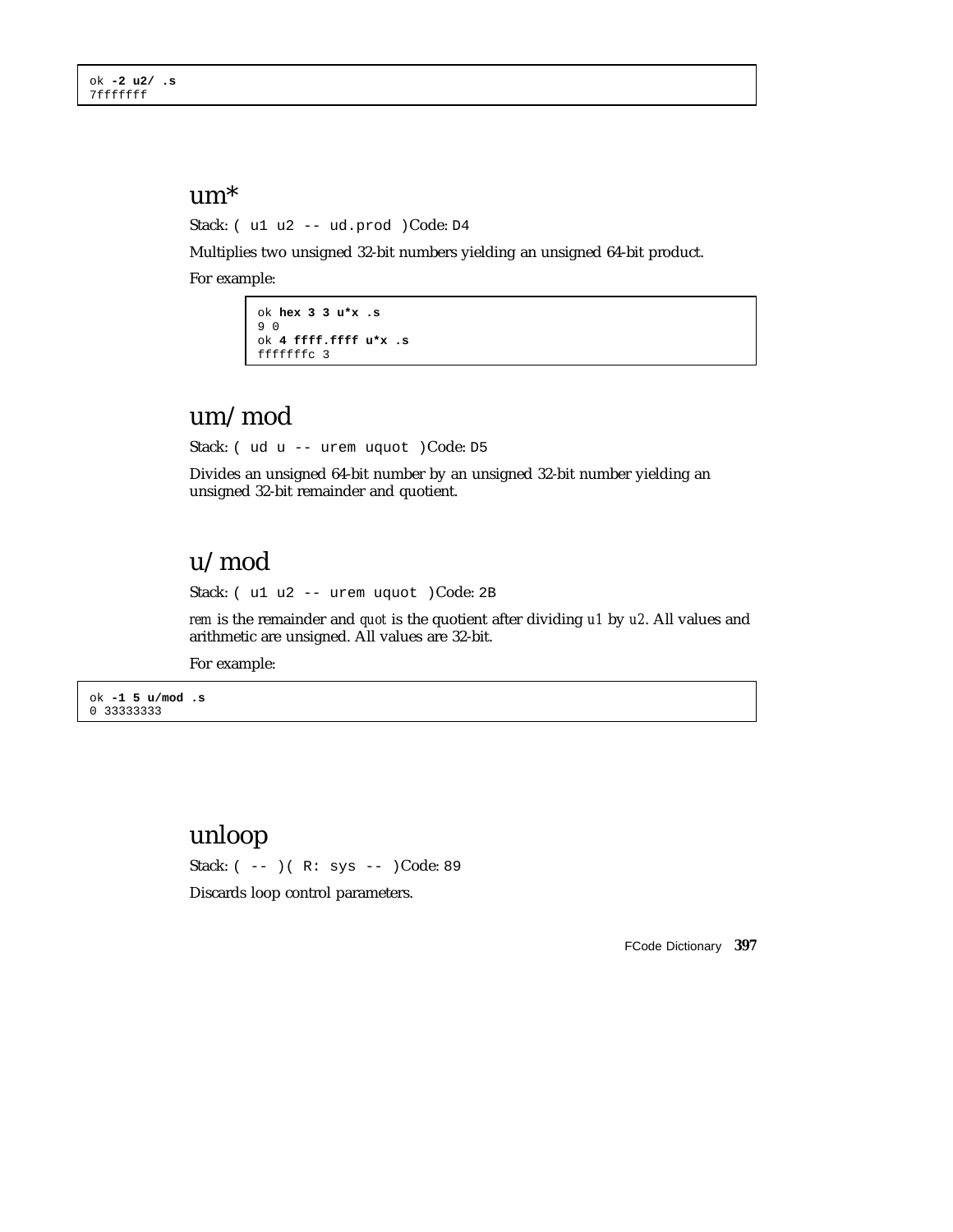## until

```
Stack: ( C: dest-sys -- ) ( done? -- )Code: 14 -offsetGenerates:
b?branch -offset
```
Marks the end of a begin…until conditional loop. When until is encountered, *done?* is removed and tested. If *done?* is *true*, the loop is terminated and execution continues just after the until. If *done?* is *false*, execution jumps back to just after the corresponding begin.

For example:

```
: probe-loop ( addr -- )
   \ generate a tight "scope loop until a key is pressed.
  begin dup l@ drop key? until drop
;
```
#### upc

Stack: ( char1 -- char2 )Code: 81

*char2* is the upper case version of *char1*. If *char1* is not a lower case letter, it is left unchanged.

For example:

```
: continue? ( -- continue? )
   ." Want to Continue? Enter Y/N" key dup emit
   upc ascii Y =
;
```
See also: lcc

#### u.r

Stack: ( u size -- )Code: 9C

*u* is converted according to the value of base and then displayed as an unsigned number right-aligned in a field *size* digits wide. A trailing space is *not* displayed.

If the number of digits required to display *u* is greater than *size*, all the digits are displayed with no leading spaces in a field as wide as necessary.

For example: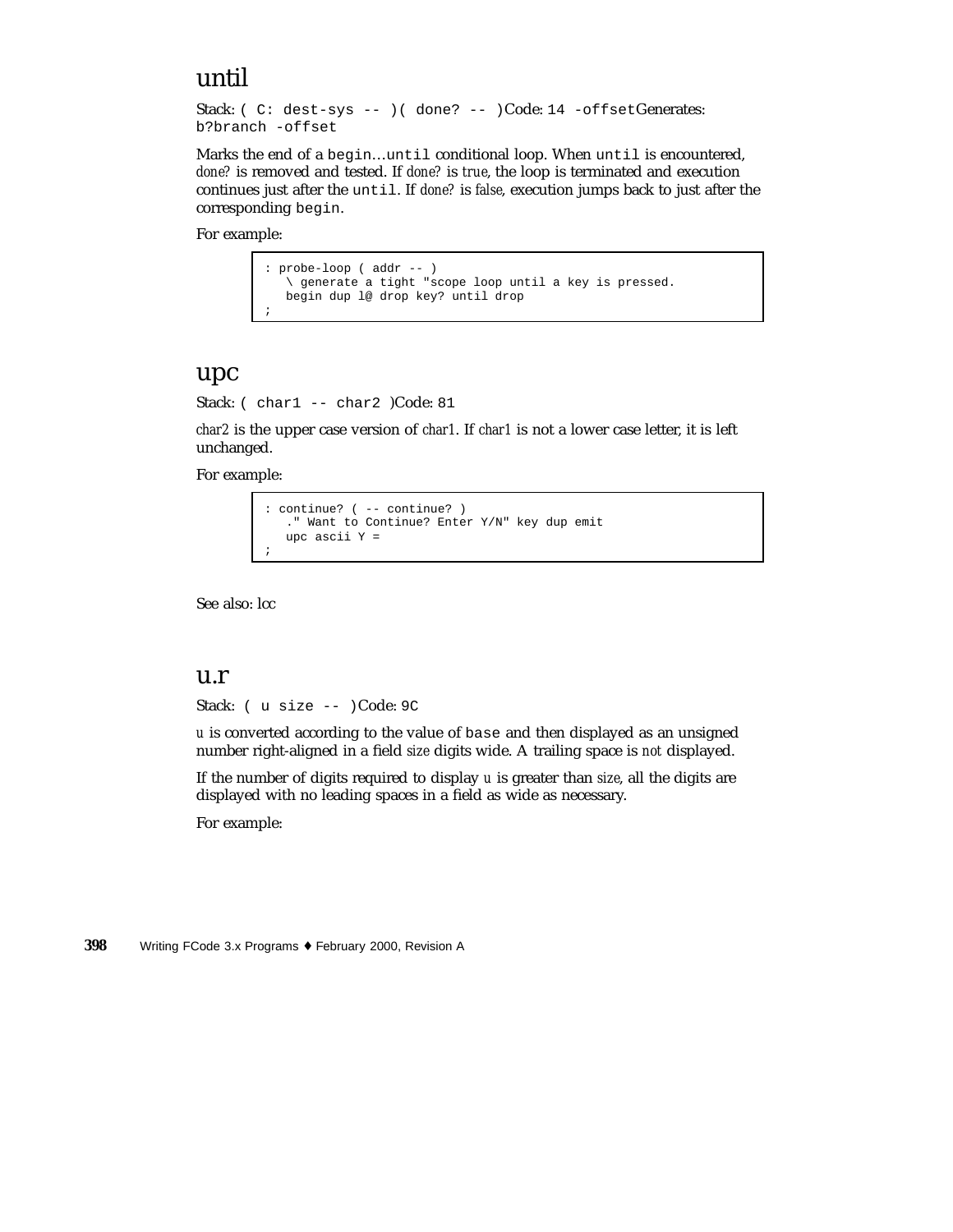```
: formatted-output ( -- )
   my-base h# 8 u.r ." base" cr
   my-offset h# 8 u.r ." offset" cr
;
```
## user-abort

Stack:  $(m - -)$   $(R: m - -)$ Code: 02 19

Used in an alarm routine to signify that the user has typed an abort sequence. When alarm finishes, instead of returning to the program that was interrupted by the execution of alarm, it enters the OpenBoot command interpreter by calling abort.

For example:

```
: test-dev-status ( -- error? ) … ;
: my-checker ( -- ) test-dev-status if user-abort then ;
: install-abort ( -- ) ["] my-checker d# 10 alarm ;
```
# V Words

### value

Stack:  $(E: -- x)$  ( x "new-name< >" -- )Code: (header) B8 Generates: new-token|named-token|external-token b(value)

Creates and initializes a value with the name *new-name*. When later executed, *new-name* leaves its value on the stack. The value of *new-name* can be changed with to.

For example:

```
ok 123 value foo foo .
123
ok 456 to foo foo .
456
```
In FCode Source, value cannot appear inside a colon definition.

FCode Dictionary **399**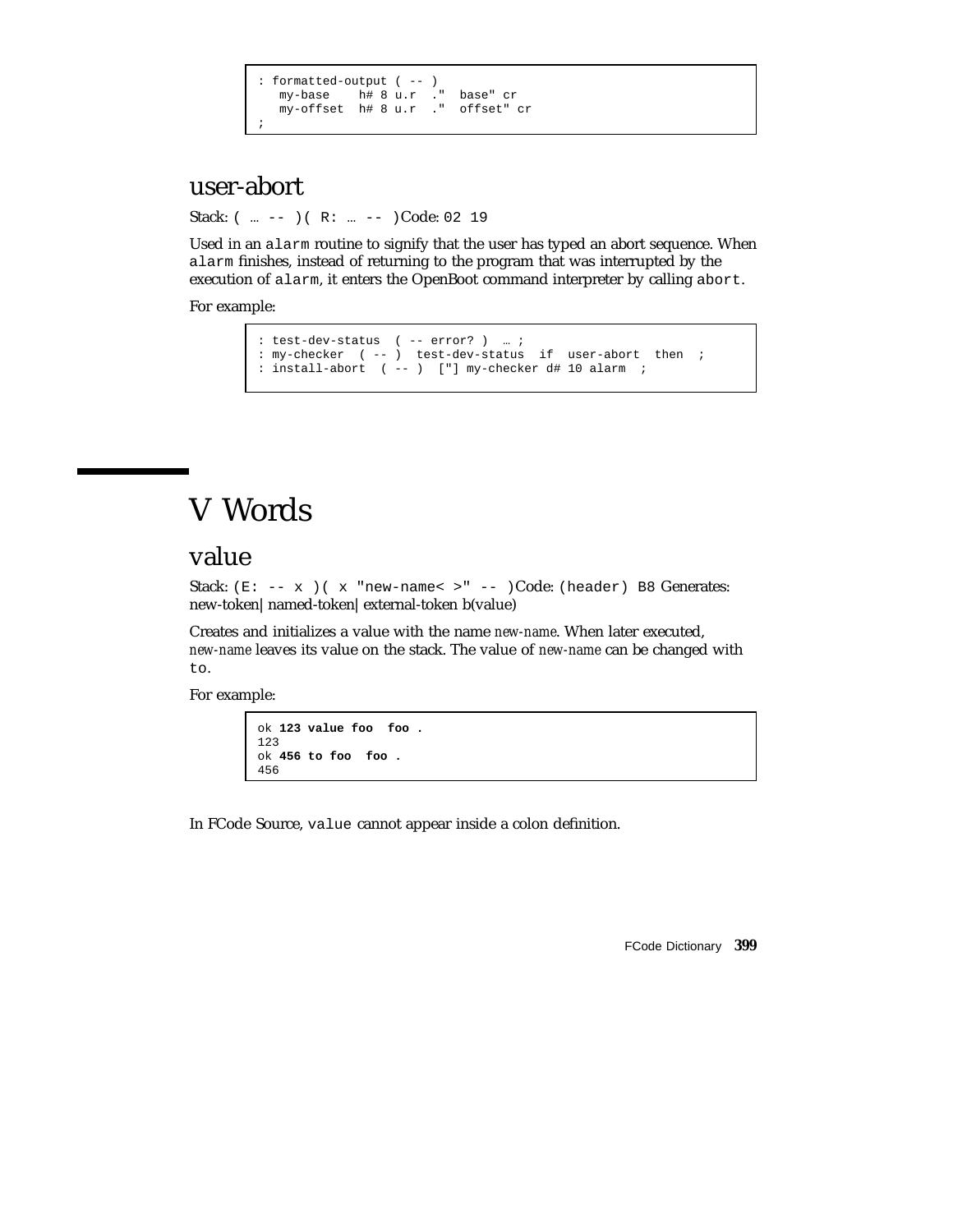### variable

Stack: (E: -- a-addr )( "new-name< >" -- )Code: (header) B9 Generates: new-token|named-token|external-token b(value)

Creates an uninitialized variable named *new-name*. When later executed, *new-name* leaves its address on the stack. The alignment of the returned address is system-dependent. The address holds a 32-bit value.

The value of *new-name* can be changed with ! and fetched with  $\circ$ .

For example:

```
ok variable foo 123 foo ! foo @ .
123
ok 456 foo ! foo ?
456
```
In FCode source, value cannot appear inside a colon definition.

#### version1

Stack:  $(- - )$  Code: FD

version1 may only be used as the first byte of an FCode program. version1:

- Sets the spread value to 1 causing the FCode Evaluator to read successive bytes of the current FCode program from successive addresses.
- Establishes the use of 8-bit branches.
- Reads an FCode header from the current FCode program and either discards it or uses it to verify the integrity of the current FCode program in an implementation-dependent manner.

See also: fcode-version2, start0, start1, start2, start4

### versionx?

Stack: ( -- flag ) Code: ??

A group of tokenizer macros to determine the FCode version of the system running the FCode interpreter. They include: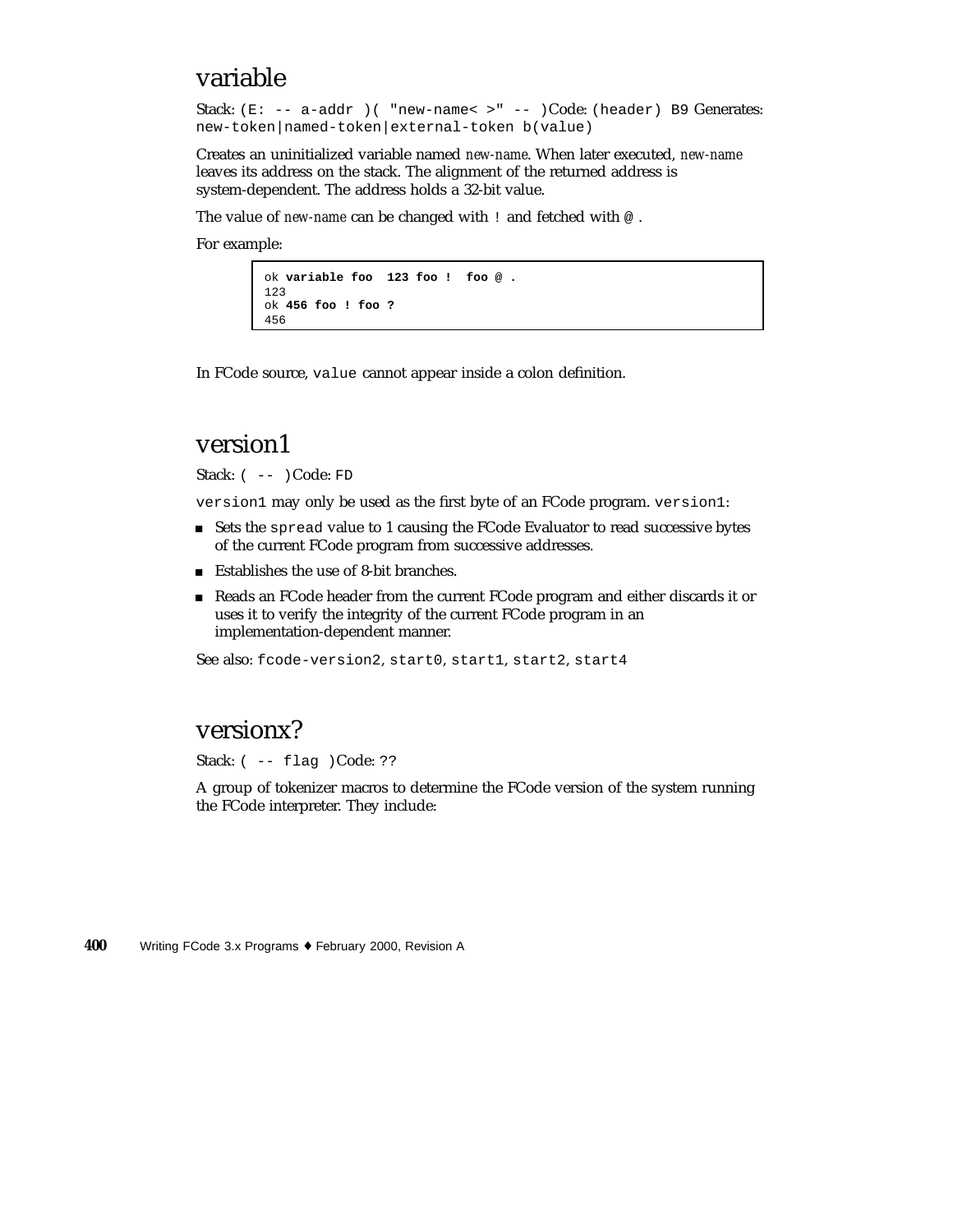**TABLE 14–4** versionx Tokenizer Macros

| Word        | <b>Generates</b>                                           |
|-------------|------------------------------------------------------------|
| version1?   | version $b(lit)$ 2000.0000 <                               |
| version2?   | version $b(lit)$ 2000.0000 >= version $b(lit)$ 3000.0000 < |
| version2.0? | version $b(lit)$ 2000.0000 =                               |
|             | version $2.1$ ? version $b(lit)$ 2000.0001 =               |
|             | $version2.2? version b(lit) 2000.0002 =$                   |
| version2.3? | version $b(lit) 2000.0003 =$                               |

Each returns true if the named version matches the system running the FCode interpreter.

# W Words

w!

Stack: ( n adr -- )Code: 74

The low-order 16-bits of n are stored at location  $adr$  (through  $adr+1$  ). The higher byte is stored at adr ; the lower byte is stored at adr+1 . adr must be on a 16-bit boundary; it must be evenly divisible by 2.

#### w,

Stack: ( n -- )Code: D1

Compile two bytes into the dictionary. The dictionary pointer must be two-byte-aligned.

See c, for limitations.

FCode Dictionary **401**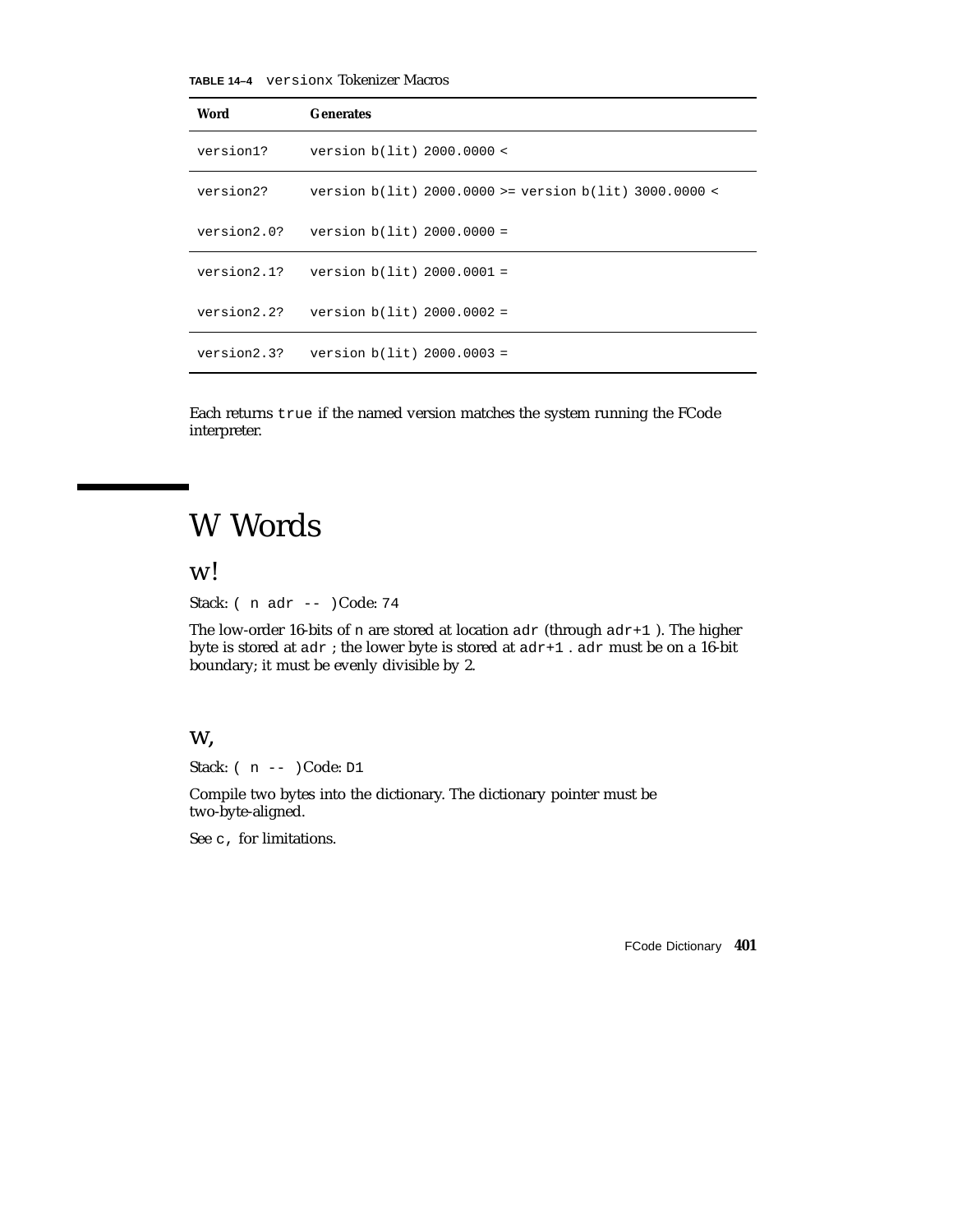#### w@

Stack: ( adr -- n )Code: 6F

Fetch the 16-bit number stored at  $adr$  (through  $adr+1$ ). The higher byte is at  $adr$ ; the lower byte is at  $adr+1$  . The remaining high bytes of n are set to zero.  $adr$  must be on a 16-bit boundary; it must be evenly divisible by 2.

#### $\sqrt{W}$

Stack: ( -- n )Code: 5B

n is the size in bytes of a 16-bit word: 2.

#### $\sqrt{w^*}$

Stack: ( nu1 -- nu2 )Code: 67

*nu2* is the result of multiplying *nu1* by /w. This is the portable way to convert an index into a byte offset.

#### $<\!\mathbf{W}^{\mathcal{Q}}$

Stack: ( waddr -- n )Code: 70

Fetches the 16-bit number stored at *waddr* and extends its sign into the upper bytes. *waddr* must be 16-bit-aligned.

For example:

ok **9123 8000 w! 8000 <w@ .h** ffff9123 ok **8000 w@ .h** 9123

#### wa+

Stack: ( addr1 index -- addr2 )Code: 5F

Increments *addr1* by *index* times the value of /w. This is the portable way to increment an address.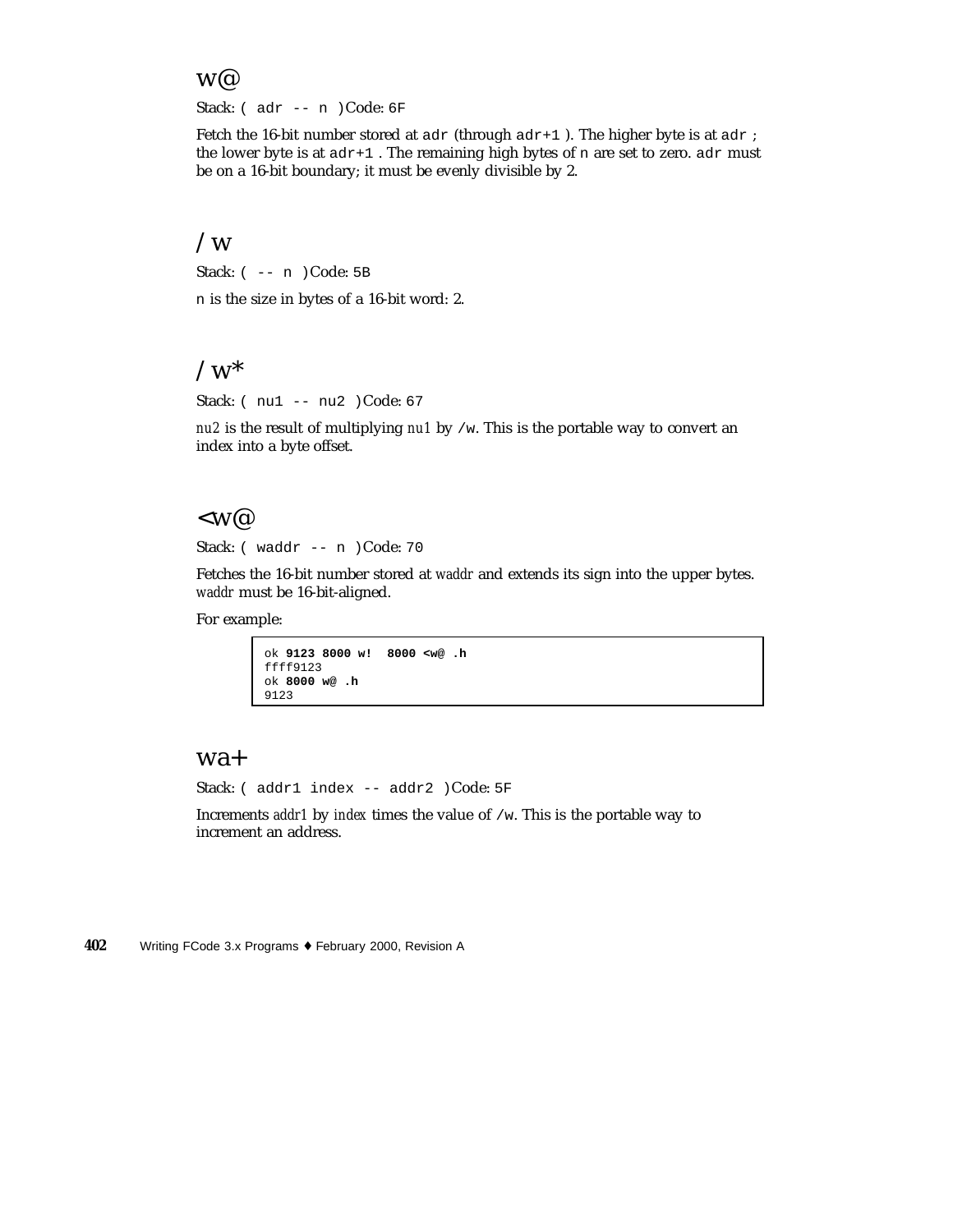### $wa1+$

Stack: ( addr1 -- addr2 )Code: 63

Increments *addr1* by the value of /w. This is the portable way to increment an address.

## wbflip

Stack: ( w1 -- w2 )Code: 80

*w2* is the result of exchanging the two low-order bytes of the number *w1*. The two upper bytes of *w1* must be zero, or erroneous results will occur.

# wbflips

Stack: ( waddr len -- )Code: 02 36

Swaps the order of the bytes in each 16-bit word in the memory buffer *waddr len*.

*waddr* must be 16-bit-aligned. *len* must be a multiple /w.

# wbsplit

Stack: ( w -- b1.lo b2.hi )Code: AF

Splits the two lower bytes of *w* into two separate bytes (stored as the lower byte of each resulting item on the stack). The upper bytes of *w* must be zero.

## while

Stack: ( C: dest-sys -- orig-sys dest-sys )( continue? -- )Code: 14 +offsetGenerates: b?branch +offset

Tests the exit condition for a begin…while…repeat conditional loop. When the while is encountered, *continue?* is removed from the stack and tested. If *continue?* is *true*, execution continues from just after the while through to the repeat which then jumps back to just after the begin. If *continue?* is *false*, the loop is exited by causing execution to jump ahead to just after the repeat.

For example:

: probe-loop ( addr -- ) \ generate a tight "scope loop until a key is pressed.

**(continued)**

FCode Dictionary **403**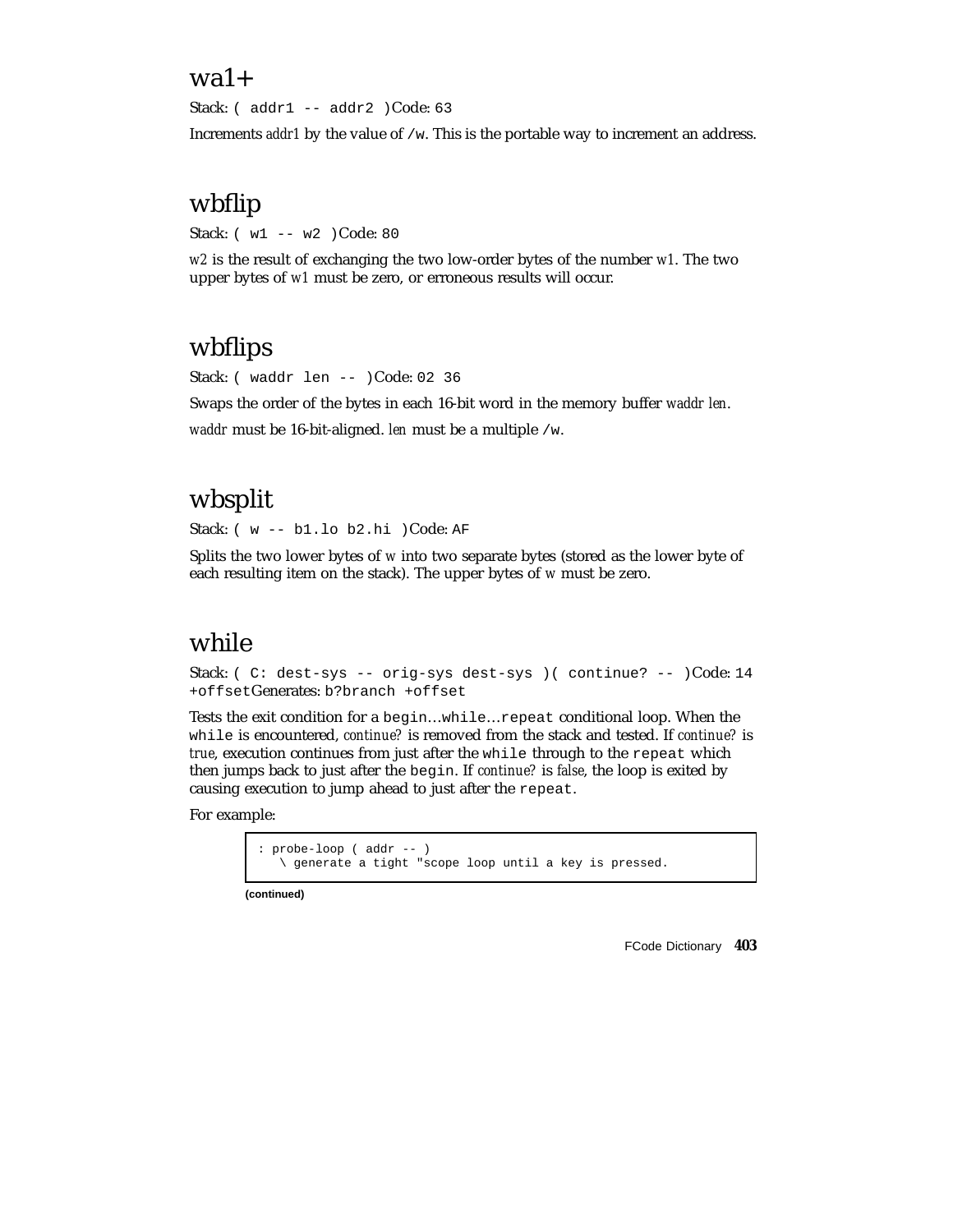begin key? 0= while dup l@ drop repeat drop

### window-left

;

Stack: ( -- border-width )Code: 01 66

A value, containing the offset (in pixels) of the left edge of the active text area from the left edge of the visible display. The "active text area" is where characters are actually printed. (There is generally a border of unused blank area surrounding it on all sides.) window-left contains the size of the left portion of the unused border.

The size of the right portion of the unused border is determined by the difference between screen-width and the sum of window-left plus the width of the active text area (#columns times char-width).

This word is initially set to 0, but should always be set explicitly to an appropriate value if you wish to use *any* fb1- or fb8- utility routines. This can be done with to, or it can be set automatically by calling fb1-install or fb8-install.

When set with fbx-install, a calculation is done to set window-left so that the available unused border area is split between the left border and the right border. (The calculated value for window-left is rounded down to the nearest multiple of 32, though. This allows all pixel-drawing to proceed more efficiently.) If you wish to use fbx-install but desire a different value for window-left, simply change it with to *after* calling fbx-install.

### window-top

Stack: ( -- border-height )Code: 01 65

A value, containing the offset (in pixels) of the top of the active text area from the top of the visible display. The "active text area" is where characters are actually printed. (There is generally a border of unused blank area surrounding it on all sides.) window-top contains the size of the top portion of the unused border.

The size of the bottom portion of the unused border is determined by the difference between screen-height and the sum of window-top plus the height of the active text area (#lines times char-height).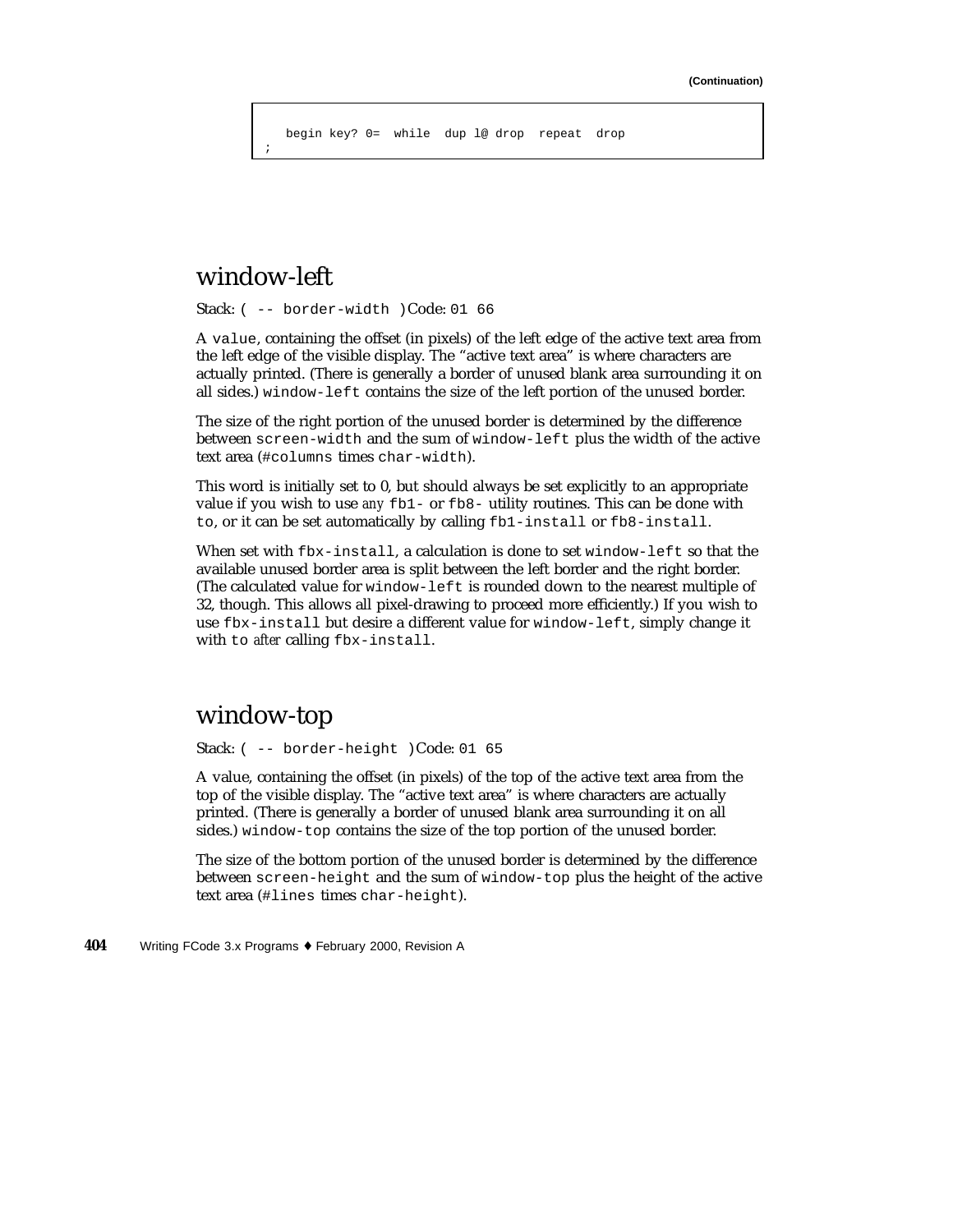This word is initially set to 0, but should always be set explicitly to an appropriate value if you wish to use *any* fb1- or fb8- utility routines. This can be done with to, or it can be set automatically by calling fb1-install or fb8-install. When set with fbx-install, a calculation is done to set window-top so that the available unused border area is split between the top border and the bottom border. If you wish to use fbx-install but desire a different value for window-top, simply change it with to *after* calling fbx-install.

## within

Stack: ( n min max -- min <= n < max? ) Code: 45

*min<=n<max?* is *true* if *n* is between *min* and *max*, inclusive of *min* and exclusive of *max*.

See also: between

### wljoin

Stack: ( w.lo w.hi -- quad )Code: 7D

Merges two 16-bit numbers into a 32-bit number. The high bytes of *w.lo* and *w.hi* must be zero.

### wpeek

Stack: ( waddr -- false | w true )Code: 02 21

Tries to read the 16-bit word at address *waddr*. Returns *w* and *true* if the access was successful. A *false* return indicates that a read access error occurred. *waddr* must be 16-bit aligned.

### wpoke

Stack: ( w waddr -- okay? )Code: 02 24

Tries to write the 16-bit word at address *waddr*. Returns *true* if the access was successful. A *false* return indicates that a write access error occurred. *waddr* must be 16-bit aligned.

Note: wpoke may be unreliable on bus adapters that buffer write accesses.

FCode Dictionary **405**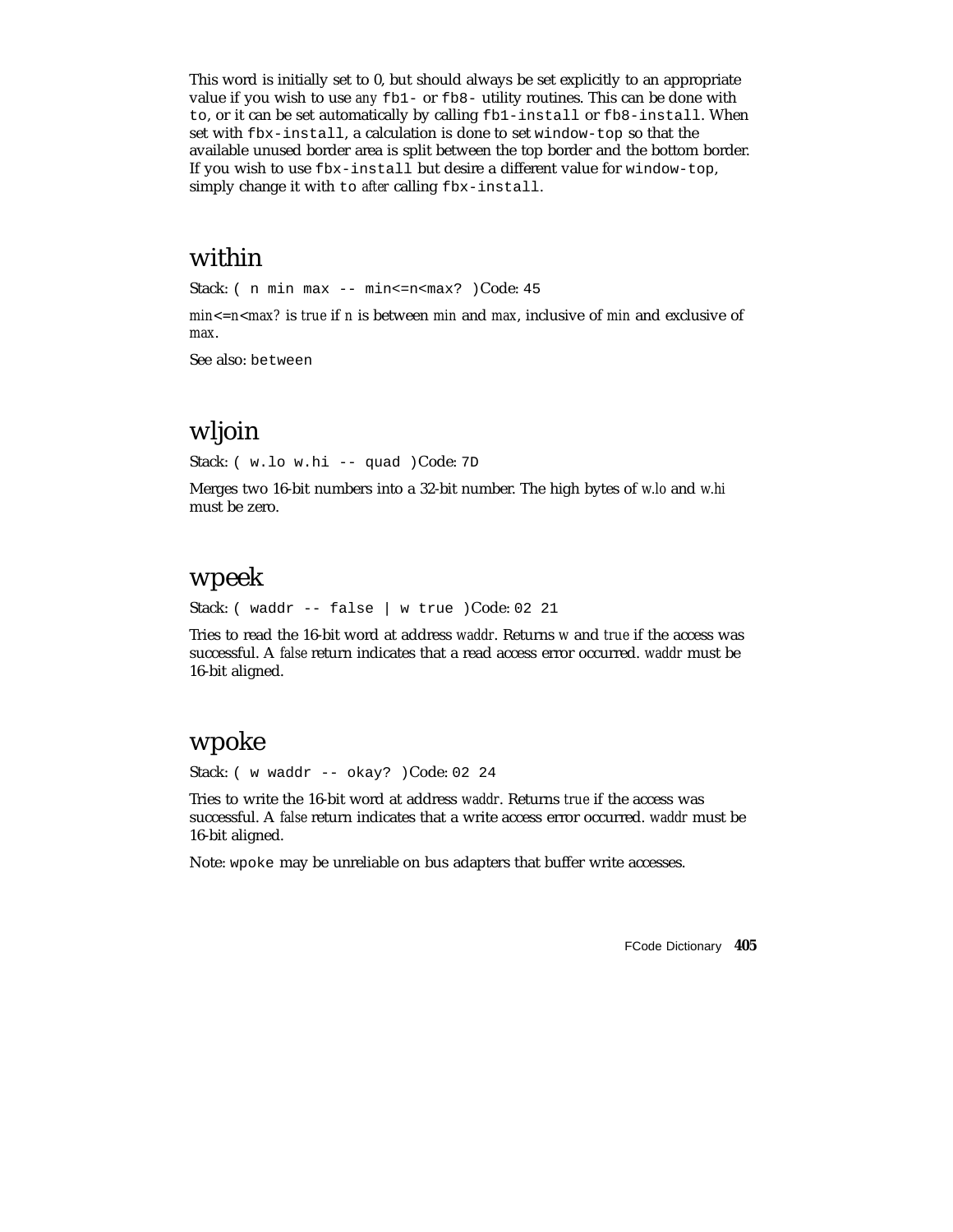### wxjoin

Stack: ( w.lo w.2 w.3 w.hi -- o )Code: 02 44

Joins 4 doublets to form an octlet. Combines the sixteen least-significant bits of each operand to form an octlet. Ignores the high-order bits of each operand.

# X Words

#### x,

Stack: ( o -- )Code: 02 45

Compiles an octlet, o, into the dictionary (doubly-aligned).

#### x@

Stack: ( oaddr -- o )Code: 02 46

Fetches and octlet from an octlet-aligned address.

#### x!

Stack: (o oaddr -- )Code: 02 47 Stores an octlet to an octlet-aligned address.

### $\sqrt{x}$

Stack: ( -- n )Code: 02 48 The number of address units in an octlet, typically eight.

#### xa+

Stack: ( addr1 index -- addr2 )Code: 02 4a Increments addr1 by index times the value of /x.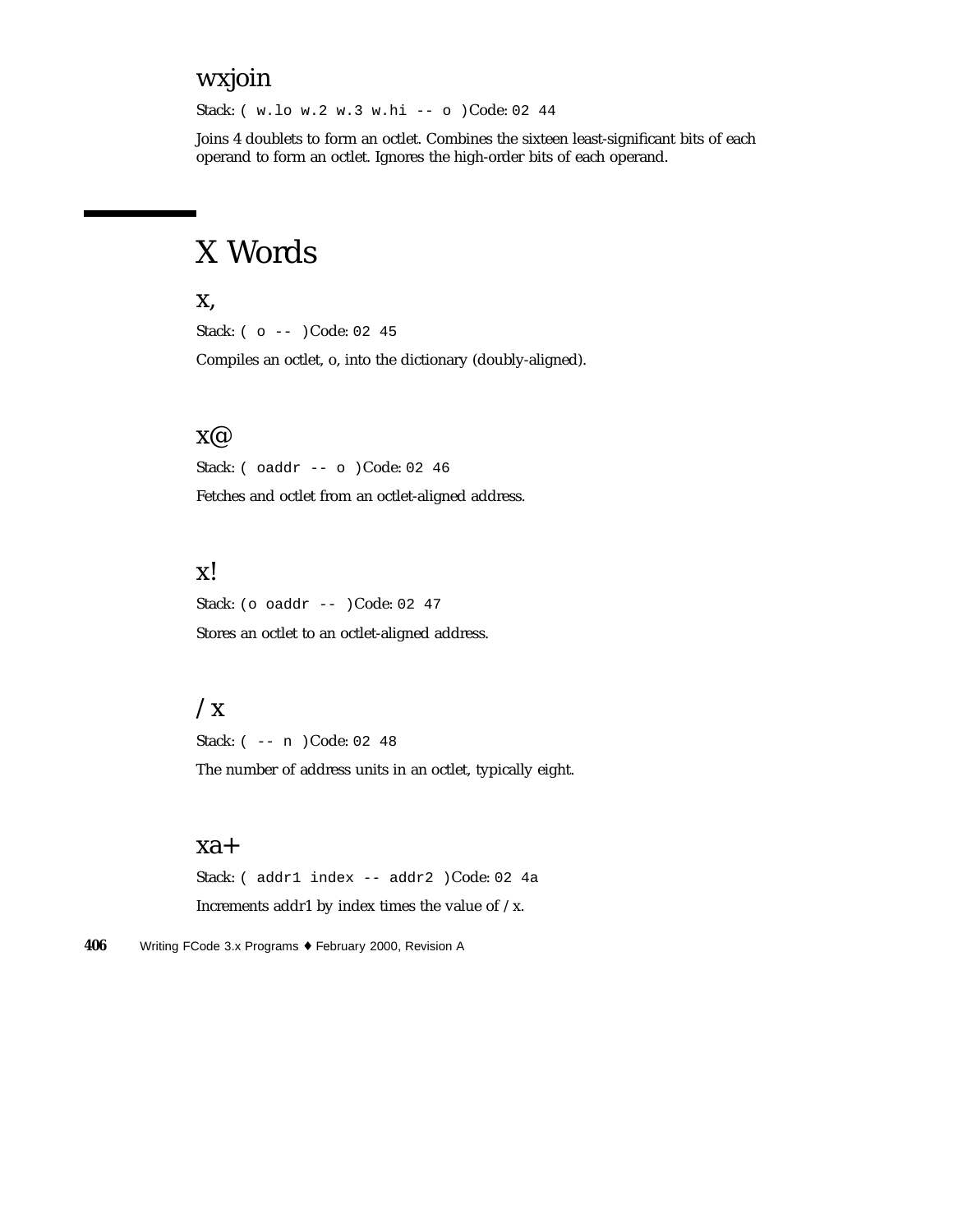#### $xa1+$

Stack: ( addr1 -- addr2 )Code: 02 4b Increments addr1 by the value of  $/x$ .

# xbflip

Stack: ( oct1 -- oct2 )Code: 02 4c

Reverses the bytes in an octlet..

# xbflips

Stack: (oaddr len -- )Code: 02 4d

Reverses the bytes in each octlet in the given region. The region begins at oaddr and spans len bytes. The behavior is undefined if lenis not a multiple of /x.

# xbsplit

Stack: ( o -- b.lo b.2 b.3 b.4 b.5 b.6 b.7 b.hi )Code: 02 4e

Splits an octlet into 8 bytes. The bits of greater significance than the eight least-significant bits of each of the eight resulting values are zero.

# xlflip

Stack: ( oct1 -- oct2 )Code: 02 4f

Reverses the quadlets in an octlet. Does not reverse the bytes in each quadlet.

# xlflips

Stack: ( oaddr len -- )Code: 02 50

Reverses the quadlets in each octlet in the given region. Does not reverse the bytes in each quadlet. The region begins at oaddr and spans len bytes.

FCode Dictionary **407**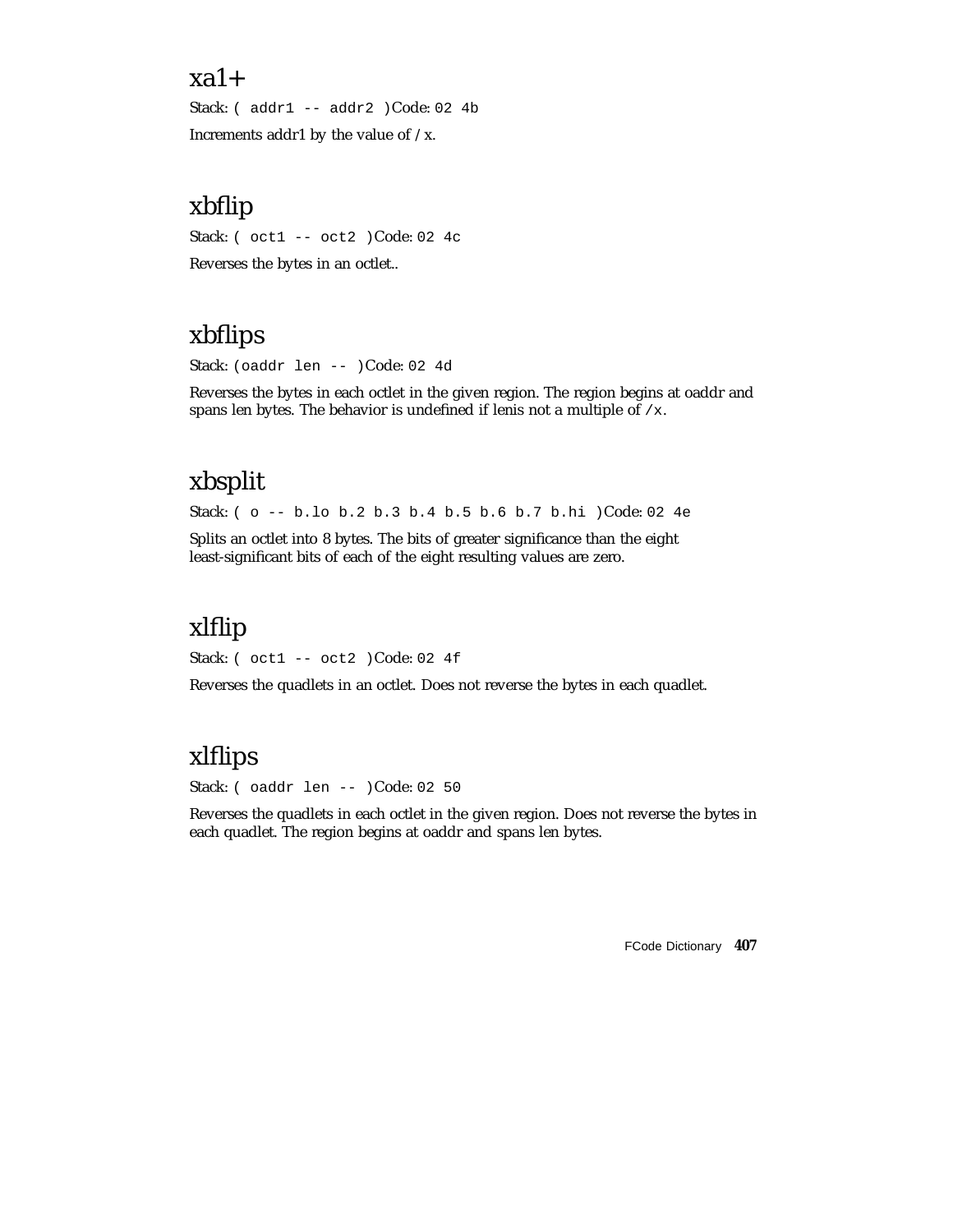# xlsplit

Stack: ( o -- quad.lo quad.hi )Code: 02 51

Splits an octlet into 2 quadlets. The more-significant-bits than the 32 least-significant bits of each of the two resulting values are zero.

#### xor

Stack: ( x1 x2 -- x3 )Code: 25 *x3* is the bit-by-bit exclusive-or of *x1* with *x2*.

# xwflip

Stack: ( oct1 -- oct2 )Code: 02 52

Reverses doublets in an octlet. Does not reverse bytes in each doublet.

# xwflips

Stack: ( oaddr len -- )Code: 02 53

Reverses doublets in each octlet in the given region. Does not reverse the bytes in each doublet.The region begins at oaddr and spans len bytes.

### xwsplit

Stack: ( 0 -- w.lo w.2 w.3 w.hi )Code: 02 54

Splits an octlet into four doublets. The more-significant-bits than the 16 least-significant bits of each of the four resulting values are zero.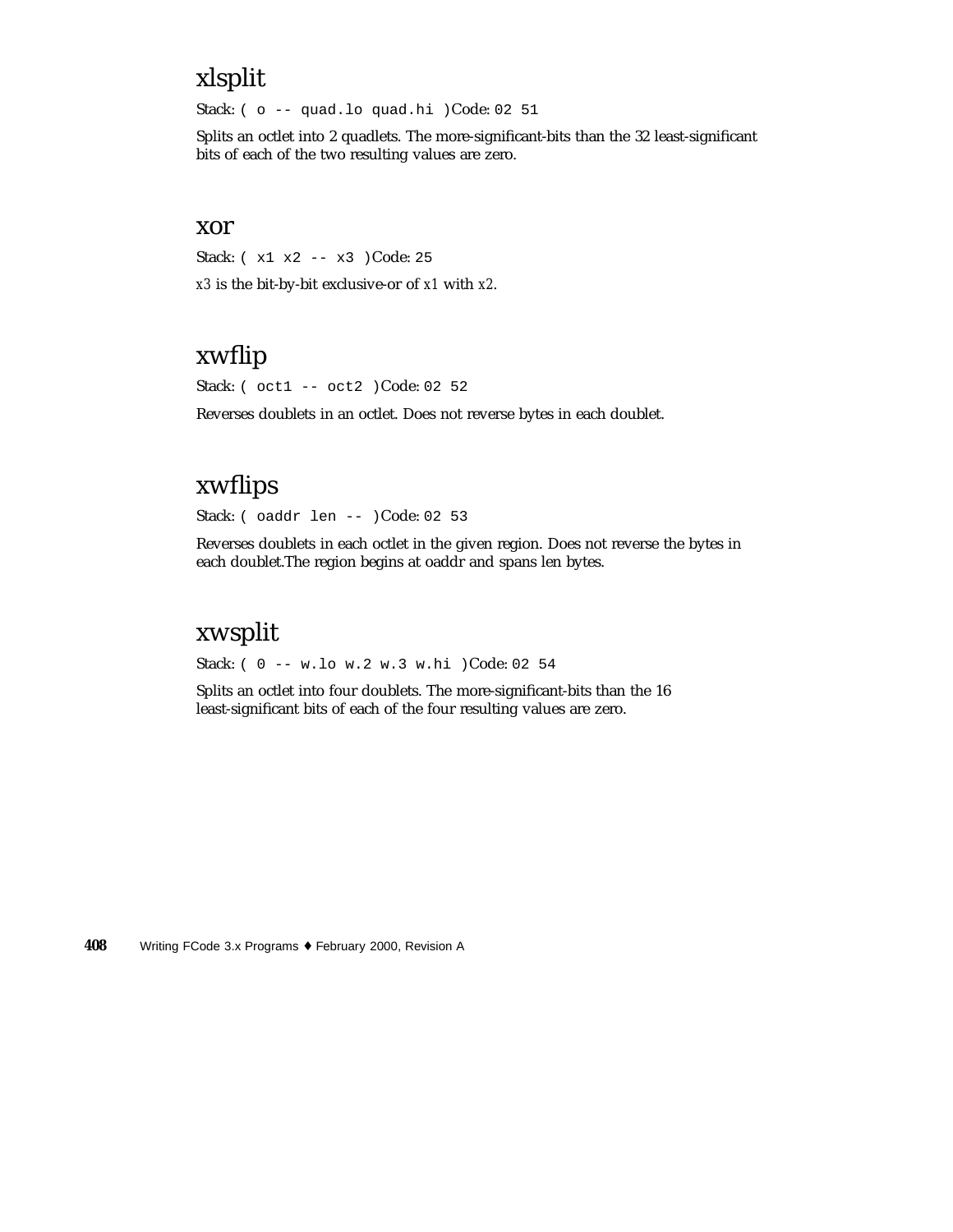

This appendix contains the following sections:

- "FCodes by Function" on page 409
- "FCodes by Byte Value" on page 448
- "FCodes by Name" on page 474

# FCodes by Function

The following tables describe FCodes currently supported by OpenBoot. Both the FCode token values and Forth names are included. A token value entry of CR indicates a tokenizer-generated sequence, while - indicates that no FCode is generated.

| <b><i><u>Enhotion</u></i></b> | <b>Stack</b>      | <b>Description</b>                     |
|-------------------------------|-------------------|----------------------------------------|
| abpth                         | $( ??? -- ??? u)$ | Number of items on stack               |
| 46op                          | $(x - -)$         | Removes the top item from the<br>stack |
| $28$ rop                      | $(x1 x2 - -)$     | Removes 2 items from stack             |
| $\mathbb{R}_{\text{top}}$     | $(x1 x2 x3 -- )$  | Removes 3 items from stack             |

**TABLE A–1** Stack Manipulation

**409**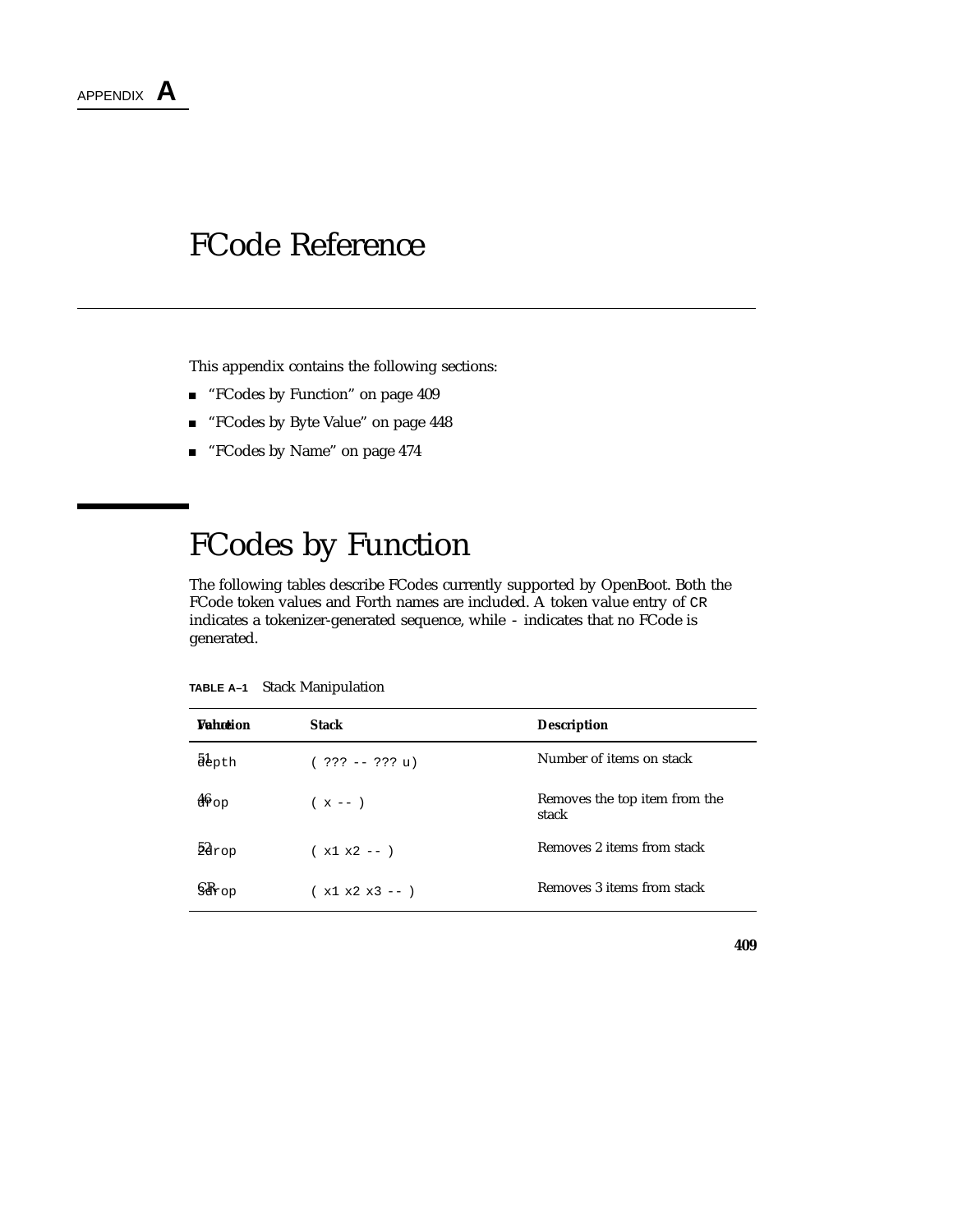| <b>Vahotion</b>                                   | <b>Stack</b>                                    | <b>Description</b>                                      |  |
|---------------------------------------------------|-------------------------------------------------|---------------------------------------------------------|--|
| $\frac{47}{10}$                                   | $(x - x x)$                                     | Duplicates x                                            |  |
| 53up                                              | $(x1 x2 - x1 x2 x1 x2)$                         | Duplicates 2 stack items                                |  |
| $\mathbb{S}\mathbb{R}_{\text{up}}$                | $(x1 x2 x3 -- x1 x2 x3 x1 x2$<br>x3)            | Copies top 3 stack items                                |  |
| 50 <sub>up</sub>                                  | $(x - 0   x x)$                                 | Duplicates $x$ if it is non-zero                        |  |
| $_{\rm 4Pp}$                                      | $(x1 x2 - x2)$                                  | Discards the second stack item                          |  |
| $\begin{smallmatrix} 48 \ 67 \ \end{smallmatrix}$ | $(x1 x2 - x1 x2 x1)$                            | Copies second stack item to top of<br>stack             |  |
| $54$ ver                                          | $(x1 x2 x3 x4 -- x1 x2 x3 x4$<br>$x1 x2$ )      | Copies 2 stack items                                    |  |
| $4E_{CK}$                                         | (xu  x1 x0 u -- xu  x1 x0<br>xu)                | Copies u-th stack item                                  |  |
| 3Q.                                               | $(x - -)(R: -x)$                                | Moves a stack item to the return<br>stack               |  |
| 31                                                | $(- - x)(R: x --)$                              | Moves the top item from return<br>stack to data stack   |  |
| $3\&$                                             | $(- - x) ( R: x - x )$                          | Copies the top of the return stack<br>to the data stack |  |
| 4611                                              | (xu  x1 x0 u -- xu-1  x1 x0<br>xu)              | Rotates u stack items                                   |  |
| $4\theta t$                                       | $(x1 x2 x3 - x2 x3 x1)$                         | Rotates 3 stack items (Same as<br>3rol1)                |  |
| $4B_{\text{ot}}$                                  | $(x1 x2 x3 -- x3 x1 x2 )$                       | Rotates top 3 stack items in reverse<br>order of rot    |  |
| $56$ ot                                           | $(x1 x2 x3 x4 x5 x6 -- x3 x4)$<br>x5 x6 x1 x2 ) | Rotates 3 pairs of stack items                          |  |
| $49a$ p                                           | $(x1 x2 - x2 x1)$                               | Exchanges the top 2 stack items                         |  |

**TABLE A–1** Stack Manipulation *(continued)*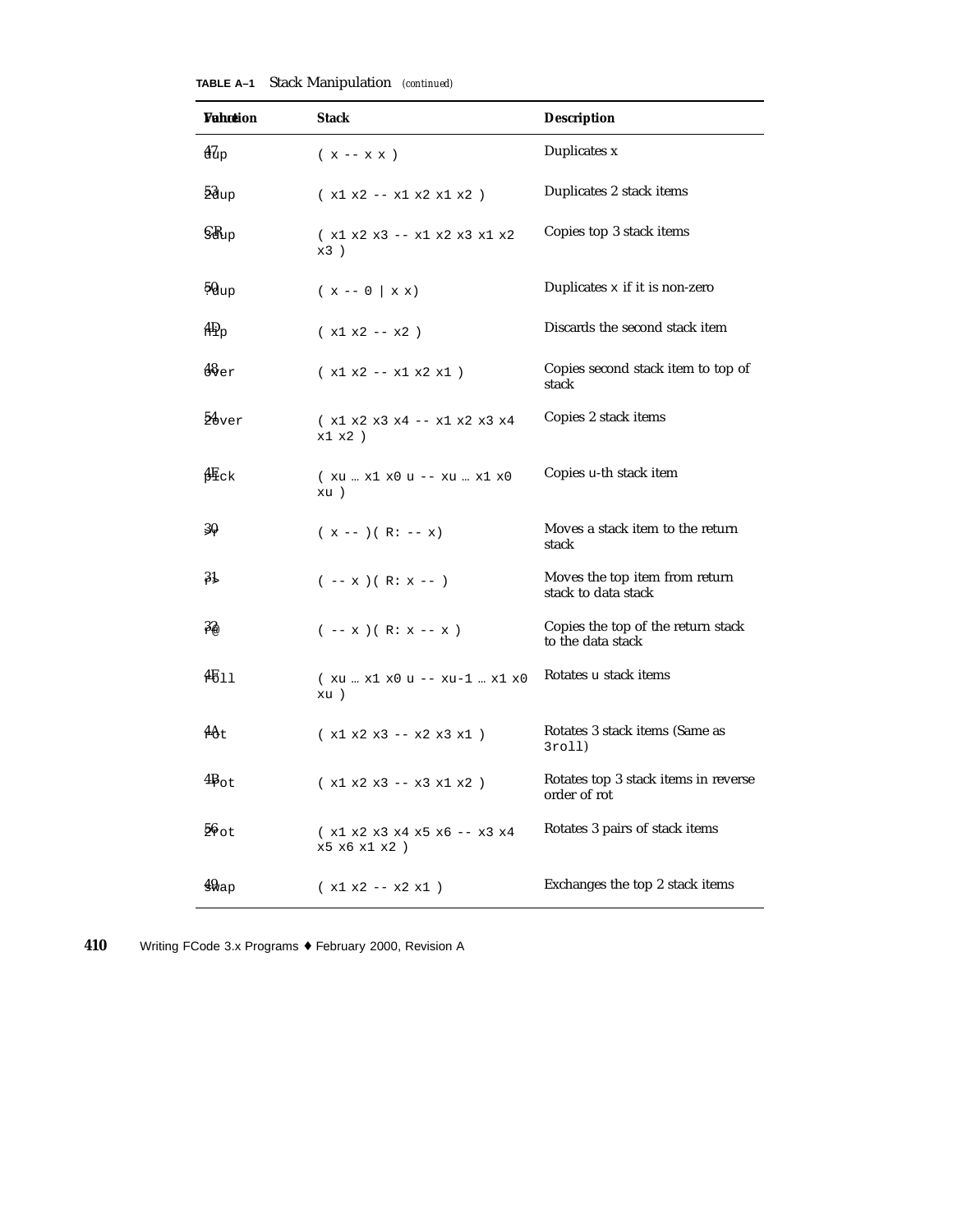| <b><i>Vahotion</i></b> | Stack                         | <b>Description</b>                                 |
|------------------------|-------------------------------|----------------------------------------------------|
| $2s_{\rm{wap}}$        | (x1 x2 x3 x4 -- x3 x4 x1 x2 ) | Exchanges 2 pairs of stack items                   |
| $4G_{CK}$              | $(x1 x2 - x2 x1 x2)$          | Copies the top stack item below<br>the second item |

**TABLE A–1** Stack Manipulation *(continued)*

**TABLE A–2** Arithmetic Operations

| <b>Vahotion</b> | <b>Stack</b>         | <b>Description</b>                         |
|-----------------|----------------------|--------------------------------------------|
| 20              | $(nu1 nu2 - prod)$   | Multiplies nu1 and nu2                     |
| 1E              | $(nu1 nu2 - sum)$    | Adds nu1 to nu2                            |
| 1F              | $(nu1 nu2 - - diff)$ | Subtracts nu2 from nu1                     |
| $\frac{21}{2}$  | $(n1 n2 - quot)$     | Divides n1 by n2                           |
| €Ŗ              | $(nu1 - nu2)$        | Adds 1                                     |
| ÇR              | $(nu1 - nu2)$        | Subtracts 1                                |
| бß              | $(nu1 - nu2)$        | Adds 2                                     |
| ÇК              | $(nu1 - nu2)$        | Subtracts 2                                |
| 59              | $(x1 - x2)$          | Multiplies by 2                            |
| $5\%$           | $(x1 - x2)$          | Divides by 2                               |
| <i>i</i> shift  | $(x1 u - x2)$        | Left shifts $x1$ by u places               |
| 28hift          | $(x1 u - x2)$        | Right shifts $x1$ by u places              |
| $\mathsf{CR}_a$ | $(n1 u - n2)$        | Arithmetic left shifts (same as<br>lshift) |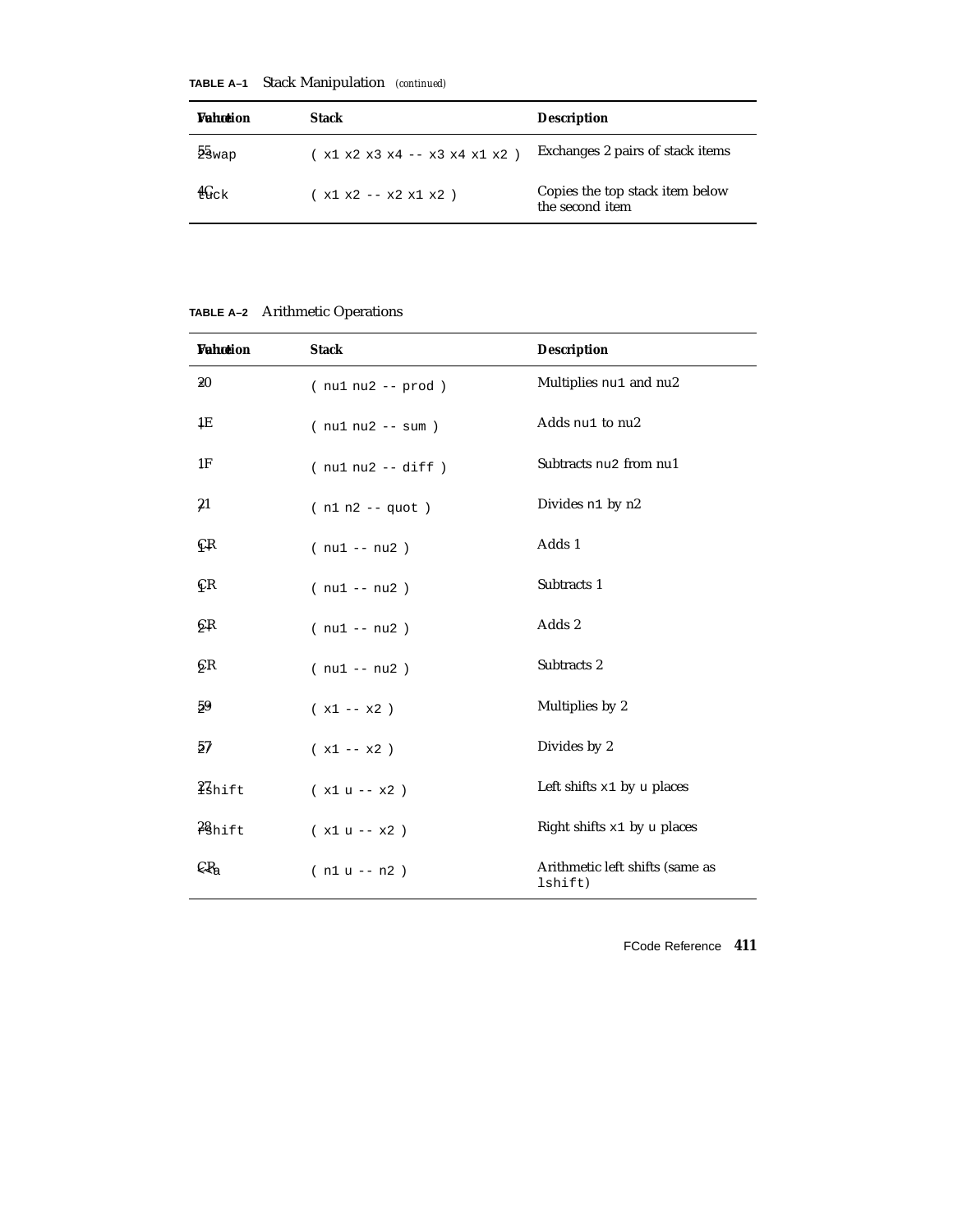| Wahotion                   | <b>Stack</b>               | <b>Description</b>                                             |  |
|----------------------------|----------------------------|----------------------------------------------------------------|--|
| 29a                        | $(x1 u - x2)$              | Arithmetic right shifts x1u by<br>places                       |  |
| $\rm 3B_s$                 | $(n - u)$                  | Absolute value                                                 |  |
| AEigned                    | $(n1 -  a - addr)$         | Adjusts an address to a machine<br>word boundary               |  |
| 3 <sub>3d</sub>            | $(x1 x2 - x3)$             | Logical and                                                    |  |
| $A\!\!\!\delta$ unds       | (start len -- end start)   | Converts start, len to<br>end, start for do loop               |  |
| $\frac{2}{10}x$            | $(n1 n2 - n3)$             | n <sub>3</sub> is maximum of n <sub>1</sub> and n <sub>2</sub> |  |
| $2E_{n}$                   | $(n1 n2 - n3)$             | n <sub>3</sub> is minimum of n <sub>1</sub> and n <sub>2</sub> |  |
| 22 <sub>od</sub>           | $(n1 n2 - rem)$            | Remainder of n1/n2                                             |  |
| $\mathbb{C}R_{\text{mod}}$ | $(n1 n2 n3 - rem quot)$    | Remainder, quotient of n1*n2/n3                                |  |
| $2A_{\text{odd}}$          | $(n1 n2 - rem quot)$       | Remainder, quotient of n1/n2                                   |  |
| <b>Regate</b>              | $(n1 - n2)$                | Changes the sign of n1                                         |  |
| $26$ vert                  | $(x1 - x2)$                | One's complement                                               |  |
| 26t                        | $(x1 - x2)$                | Synonym for invert                                             |  |
| 84                         | $(x1 x2 - x3)$             | Logical or                                                     |  |
| $2B$ <sub>mod</sub>        | $( u1 u2 - - urem uquot )$ | Unsigned single precision divide of<br>u1/u2                   |  |
| 58/                        | $(x1 - x2)$                | Logical right shifts 1 bit                                     |  |
| 25r                        | $(x1 x2 - x3)$             | Exclusive or                                                   |  |

**TABLE A–2** Arithmetic Operations *(continued)*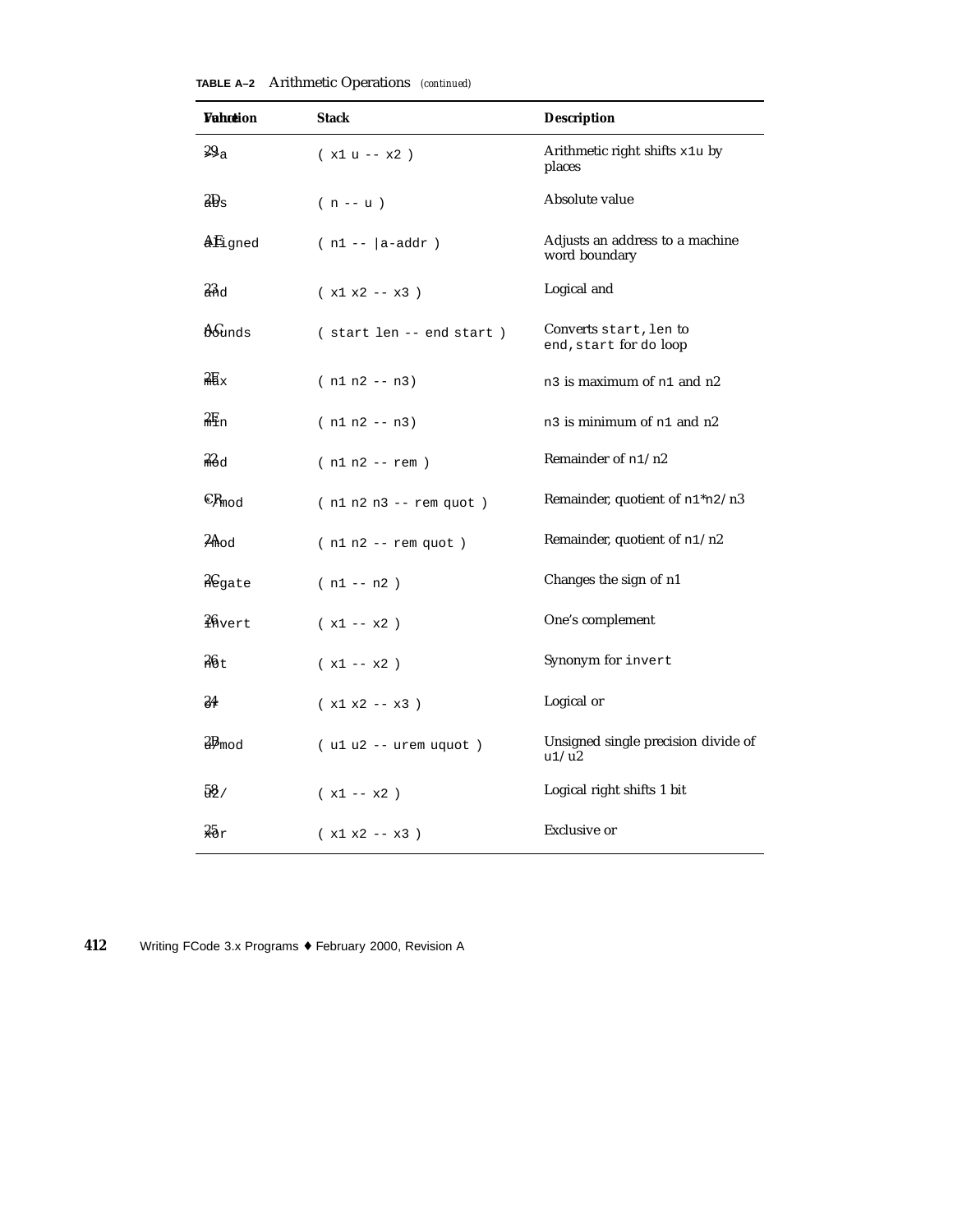| <b><i>Vahntion</i></b> | <b>Stack</b>            | <b>Description</b>                                                                                                                               |
|------------------------|-------------------------|--------------------------------------------------------------------------------------------------------------------------------------------------|
| $\mathbf{D4}$          | $( u1 u2 -- ud.prod )$  | Multiplies two unsigned quadlets,<br>yields an unsigned double<br>precision product.                                                             |
| $\frac{1}{2}$ mod      | $(udu - - urem uquot)$  | Divides an unsigned double<br>precision number by an unsigned<br>single precision number, yields a<br>single precision remainder and<br>quotient |
| Dβ                     | $( d1 d2 - - d . sum )$ | Adds two double precision<br>numbers                                                                                                             |
| D <sub>0</sub>         | ( d1 d2 -- d.diff )     | Subtracts two double precision<br>numbers                                                                                                        |

**TABLE A–2** Arithmetic Operations *(continued)*

**TABLE A–3** Memory Operations

| <b><i>Vahotion</i></b> | <b>Stack</b>            | <b>Description</b>                                      |
|------------------------|-------------------------|---------------------------------------------------------|
| 72                     | $(x a - addr - )$       | Stores a number at a-addr                               |
| 6Ç                     | $(n a-addr - )$         | Adds n to the number stored at<br>a-addr                |
| 37                     | $(x1 x2 a-addr --)$     | Stores 2 numbers at $a$ -addr; $x2$ at<br>lower address |
| 26                     | $(a-addr - x1 x2)$      | Fetches 2 numbers from a-addr;<br>x2 from lower address |
| ßД                     | $($ a-addr -- $x$ )     | Fetches a number from at a-addr                         |
| СR                     | $( a-addr -- )$         | Displays the number at a-addr                           |
| Z5.                    | $(\text{byte} addr --)$ | Stores <i>byte</i> at addr                              |
| ZР                     | $($ addr $--$ byte)     | Fetches <i>byte</i> from addr                           |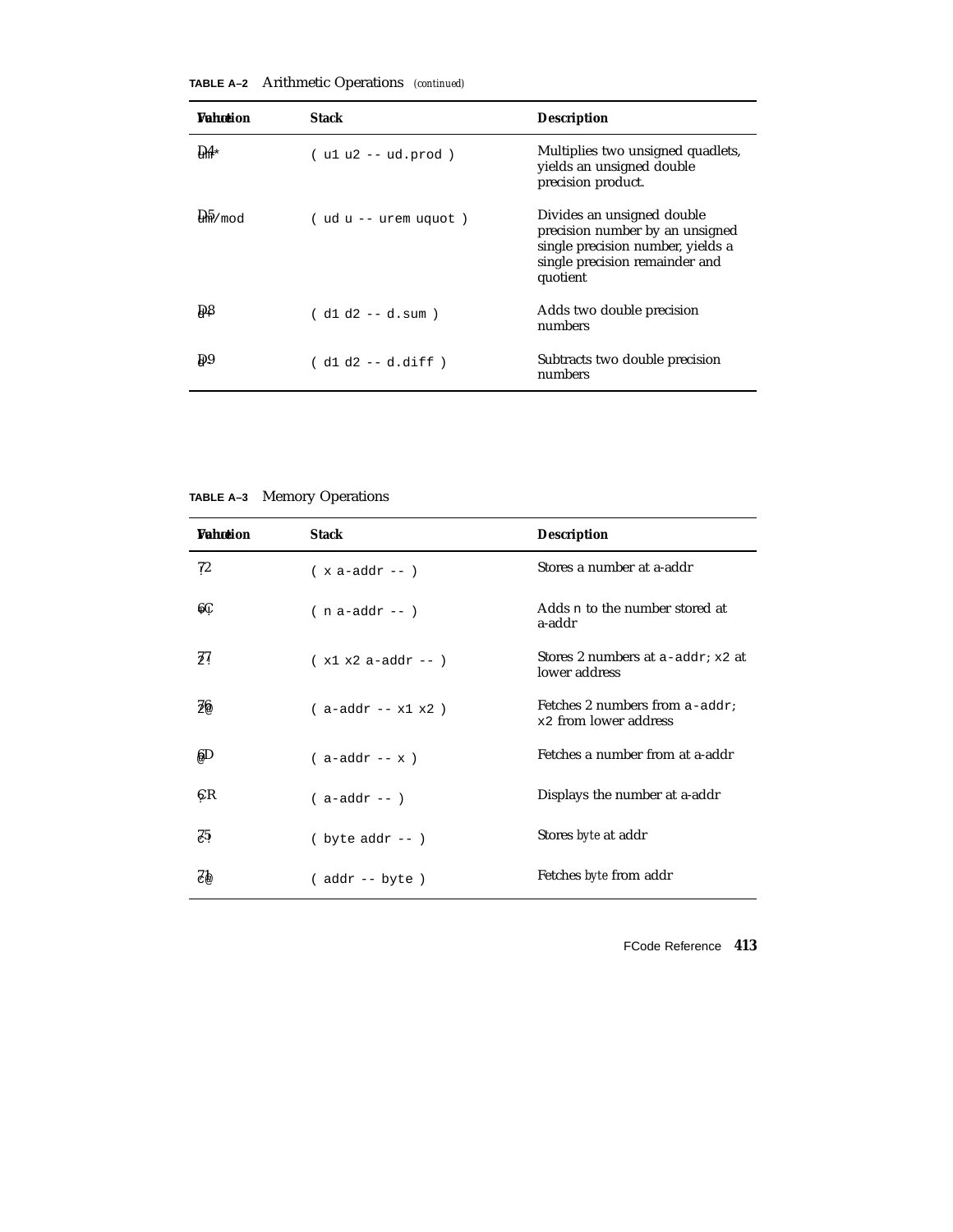| <b>Vahotion</b>            | <b>Stack</b>                                | <b>Description</b>                                               |  |
|----------------------------|---------------------------------------------|------------------------------------------------------------------|--|
| $\int$ $R_{\rm ank}$       | $($ addr len -- $)$                         | Sets len bytes of memory to ASCII<br>space, starting at addr     |  |
| $Z\Theta$ mp               | $($ addr $1$ addr $2$ len -- n $)$          | Compares two byte arrays<br>including case. $n=0$ if same        |  |
| $\epsilon_{\texttt{Base}}$ | $($ addr len -- $)$                         | Sets len bytes of memory to zero,<br>starting at addr            |  |
| 7911                       | (addr len byte -- )                         | Sets len bytes of memory to value<br>byte starting at addr       |  |
| $938_{\text{lips}}$        | $($ qaddr len -- $)$                        | Reverses bytes within each quadlet<br>in given region            |  |
| $937_{11}$ ps              | ( qaddr len -- )                            | Exchanges doublets within<br>quadlets in gaddr len               |  |
| 73                         | $($ quad qaddr -- $)$                       | Stores the quadlet at <i>qaddr</i> , must be<br>32-bit aligned   |  |
| 6Ê                         | (qaddr -- quad)                             | Fetches the quadlet at <i>qaddr</i> , must<br>be 32-bit aligned  |  |
| $\frac{78}{100}$ ve        | (src-addr dest-addr len --<br>$\mathcal{C}$ | Copies len bytes from src-addr<br>to dest-addr                   |  |
| $6F_f$                     | $($ a-addr -- $)$                           | Stores false at a-addr                                           |  |
| 6A                         | $($ a-addr -- $)$                           | Stores true at a-addr                                            |  |
| $\frac{0.236}{0.195}$      | $(waddr len - )$                            | Exchanges bytes within doublets in<br>the specified region       |  |
| 74                         | $(w \text{ waddr } --)$                     | Stores doublet w at waddr, must be<br>16-bit aligned             |  |
| 艍                          | $(waddr - w)$                               | Fetches the unsigned doublet at<br>waddr, must be 16-bit aligned |  |
| 70.a                       | $(waddr - n)$                               | Fetches the signed doublet at<br>waddr, must be 16-bit aligned   |  |

| TABLE A-3 |  | Memory Operations (continued) |  |
|-----------|--|-------------------------------|--|
|-----------|--|-------------------------------|--|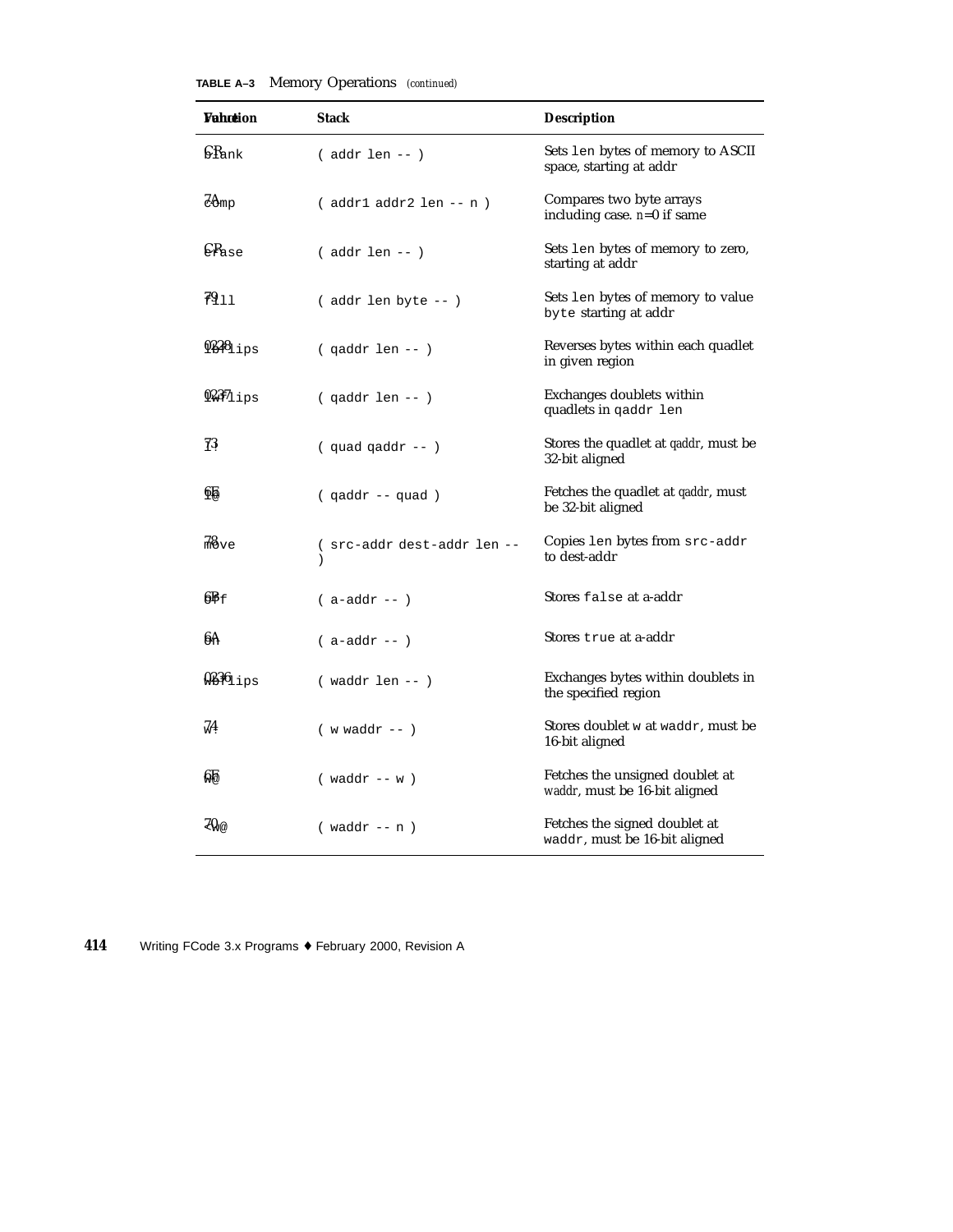**TABLE A–4** Atomic Access

| <b>Vahotion</b> | <b>Stack</b>            | <b>Description</b>                                      |
|-----------------|-------------------------|---------------------------------------------------------|
| 0230            | $($ addr $--$<br>byte)  | Reads the 8-bit value at the given address, atomically  |
| 023,1           | (byte addr<br>$---$     | Writes the 8-bit value at the given address, atomically |
| 0232            | $(waddr - w)$           | Reads the doublet at the given address, atomically      |
| 0233            | $(w \text{ waddr } - )$ | Writes the doublet at the given address, atomically     |
| 023.4           | $($ qaddr --<br>quad)   | Reads the quadlet at the given address, atomically      |
| 0235            | (quad qaddr<br>$---$    | Writes the quadlet at the given address, atomically     |

| TABLE A-5 |  | Data Exception Tests |  |
|-----------|--|----------------------|--|
|-----------|--|----------------------|--|

| <b>Wahntion</b> | <b>Stack</b>                 | <b>Description</b>                                           |
|-----------------|------------------------------|--------------------------------------------------------------|
|                 | (addr -- false   byte true ) | Reads 8-bit value at addr, returns<br>false if unsuccessful  |
| neek            | ( waddr -- false   w true )  | Reads doublet at addr, returns<br>false if unsuccessful      |
| $922_{\rm e}$ k | ( gaddr -- false   guad true | Reads quadlet at addr, returns<br>false if unsuccessful      |
|                 | byte $addr$ -- $okay$ ? $)$  | Writes 8-bit value at addr, returns<br>false if unsuccessful |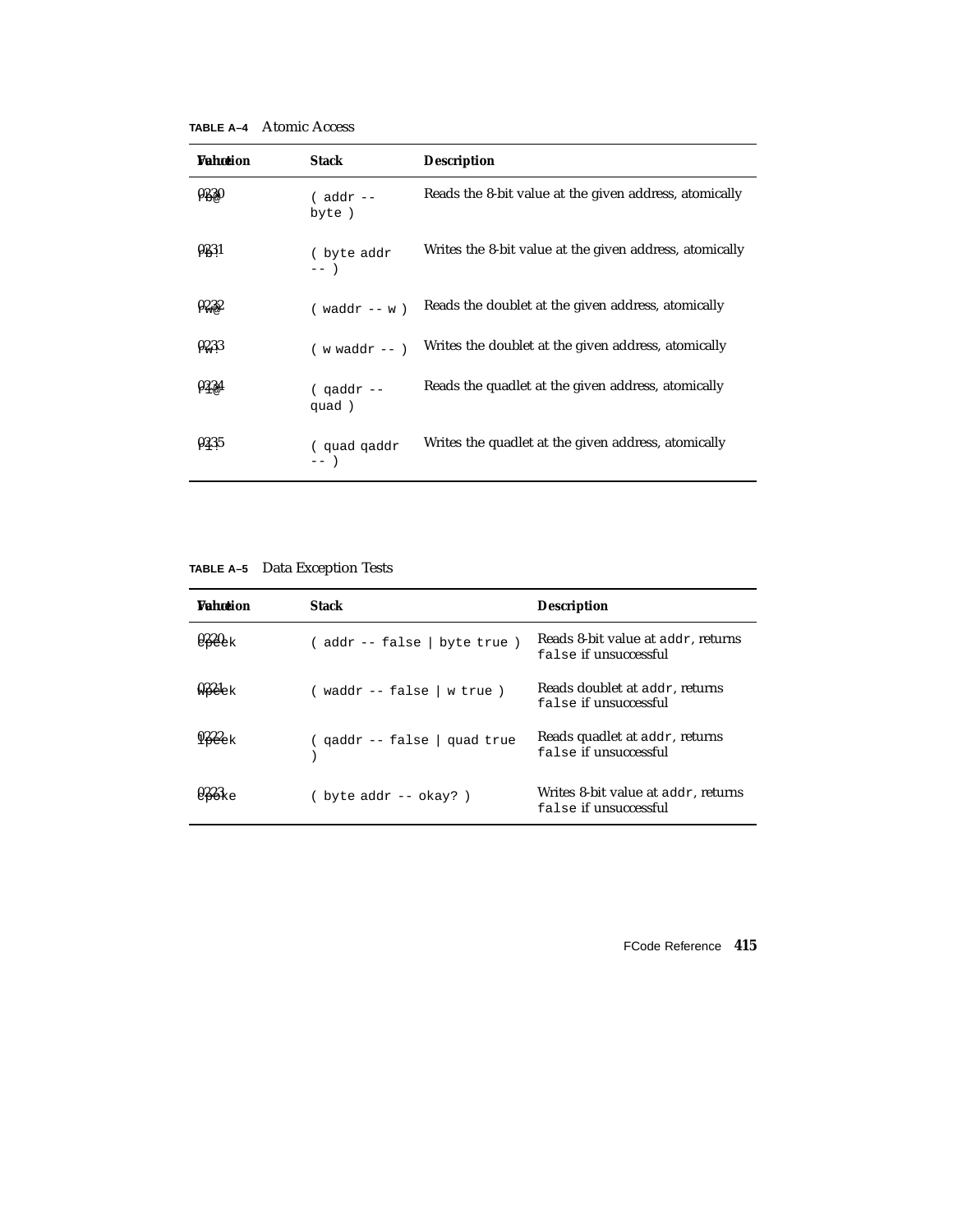**TABLE A–5** Data Exception Tests *(continued)*

| Wahrtion          | Stack                    | <b>Description</b>                                       |
|-------------------|--------------------------|----------------------------------------------------------|
| $923$ ke          | w waddr $--$ okay?)      | Writes doublet to addr, returns<br>false if unsuccessful |
| 925 <sub>ke</sub> | quad $qaddr - - okay?$ ) | Writes quadlet to addr, returns<br>false if unsuccessful |

| TABLE A-6 Comparison Operations |
|---------------------------------|
|                                 |

| <b>Vahotion</b> | <b>Stack</b>                                        | <b>Description</b>                      |
|-----------------|-----------------------------------------------------|-----------------------------------------|
| 36              | $(n - - \text{less-than-0?})$                       | True if $n < 0$                         |
| $3\zeta$        | $(n - 1ess- or-equal-to-0?)$ True if $n \le 0$      |                                         |
| $85 -$          | $(n - not-equal-to-0?)$                             | True if $n \leq 0$                      |
| $\frac{34}{5}$  | $(n -\neq -1)$                                      | True if $n = 0$ , also inverts any flag |
| 38              | $(n - - greater - than - 0?)$                       | True if $n > 0$                         |
| $39 =$          | $(n -$<br>greater-or-equal-to-0?)                   | True if $n >= 0$                        |
| 3A              | $(n1 n2 - 1 \text{ess?})$                           | True if $n1 < n2$                       |
| 43              | $(n1 n2 -- less-or-equal? )$                        | True if $n1 \leq n2$                    |
| 3D              | $(n1 n2 -- not-equal? )$                            | True if $n1 \leq n2$                    |
| 3C              | $(x1 x2 - equal?)$                                  | True if $x1 = x2$                       |
| 3B              | $(n1 n2 - qreacter?)$                               | True if $n1 > n2$                       |
| 42              | ( $nl n2 - - greater-or-equal$ ? True if $nl >= n2$ |                                         |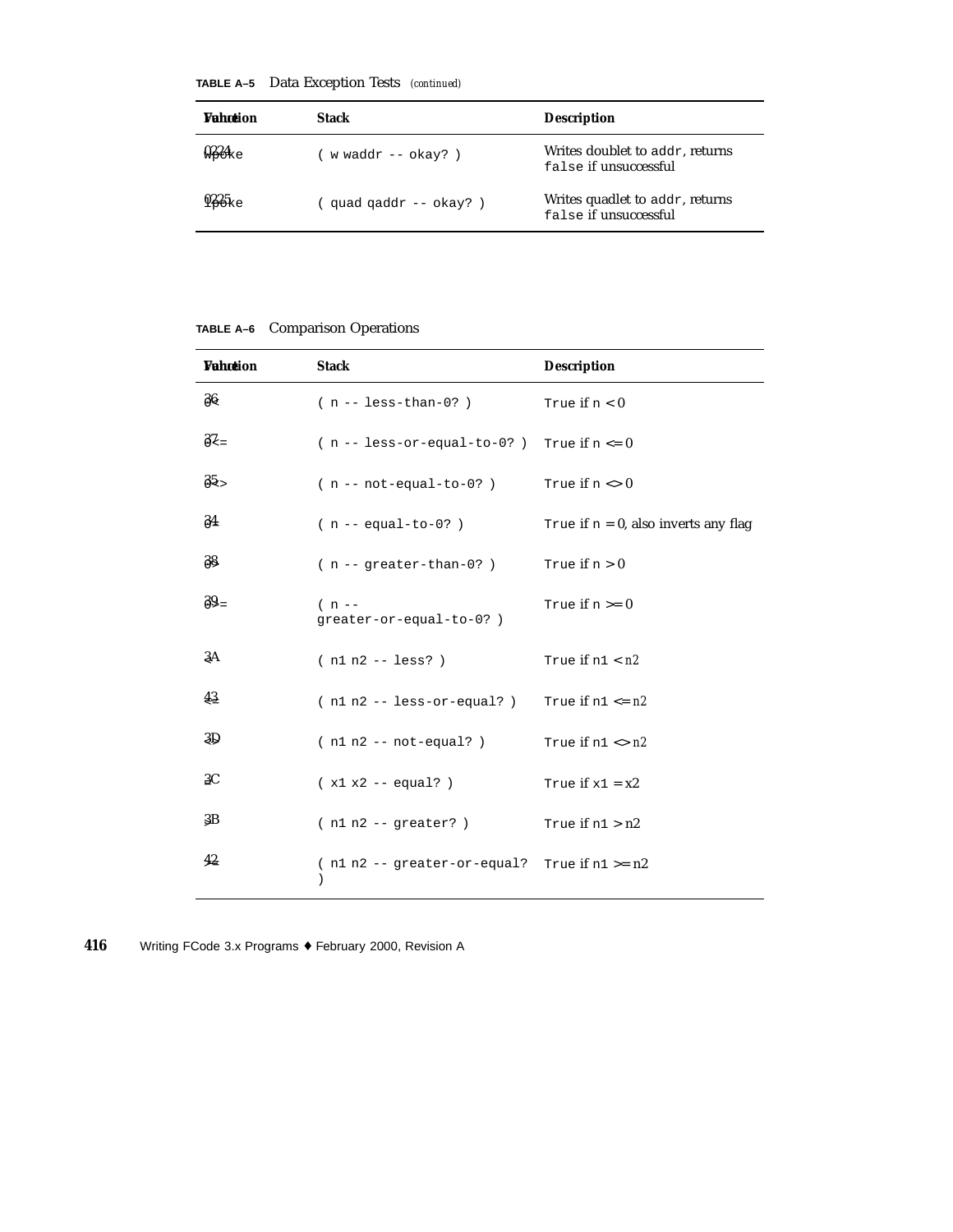| <b><i>Vahotion</i></b>     | <b>Stack</b>                                                           | <b>Description</b>              |
|----------------------------|------------------------------------------------------------------------|---------------------------------|
| <b>M</b> etween            | ( $n \min \max -\min \le n \le \max$ ? ) True if $\min \le n \le \max$ |                                 |
| $\epsilon_{\texttt{Mise}}$ | $(- - false)$                                                          | The value false (0)             |
| $CR_{10}$                  | $(- - true)$                                                           | The value true (1)              |
| 40                         | ( u1 u2 -- unsigned-less? )                                            | True if $u1 < u2$ , unsigned    |
| $3E =$                     | $( u1 u2 - -$<br>unsigned-less-or-equal?)                              | True if $u1 \leq u2$ , unsigned |
| 3E                         | (u1 u2 -- unsigned-greater? True if u1 > u2, unsigned                  |                                 |
| $41 =$                     | $( u1 u2 -$<br>unsigned-greater-or-equal?                              | True if $u1 \geq u2$ , unsigned |
| $\frac{45}{3}$ thin        | ( $n \min \max -\min \le n \le \max$ ) True if $\min \le n \le \max$   |                                 |

**TABLE A–6** Comparison Operations *(continued)*

**TABLE A–7** Text Input

| <b><i>Sinholdion</i></b>                                                                                                                                                                                                                                                                                            | <b>Description</b>                                                         |
|---------------------------------------------------------------------------------------------------------------------------------------------------------------------------------------------------------------------------------------------------------------------------------------------------------------------|----------------------------------------------------------------------------|
| $1$ [text<)> --)                                                                                                                                                                                                                                                                                                    | Begins a comment (All text until next close<br>parenthesis ")" is ignored) |
| $\uparrow$ -- )                                                                                                                                                                                                                                                                                                     | Ignore rest of line (comment)                                              |
| $\sqrt{\frac{1}{2}}$ dieixt< > ] -- char )                                                                                                                                                                                                                                                                          | ASCII value of next character                                              |
| $\bigoplus_{n=1}^{\infty}$ + $\bigoplus_{n=1}^{\infty}$ - char )                                                                                                                                                                                                                                                    | Interprets next character as ASCII control character                       |
| $\frac{1}{2}$ $\frac{1}{2}$ $\frac{1}{2}$ $\frac{1}{2}$ $\frac{1}{2}$ $\frac{1}{2}$ $\frac{1}{2}$ $\frac{1}{2}$ $\frac{1}{2}$ $\frac{1}{2}$ $\frac{1}{2}$ $\frac{1}{2}$ $\frac{1}{2}$ $\frac{1}{2}$ $\frac{1}{2}$ $\frac{1}{2}$ $\frac{1}{2}$ $\frac{1}{2}$ $\frac{1}{2}$ $\frac{1}{2}$ $\frac{1}{2}$ $\frac{1}{2}$ | Reads a character from the keyboard                                        |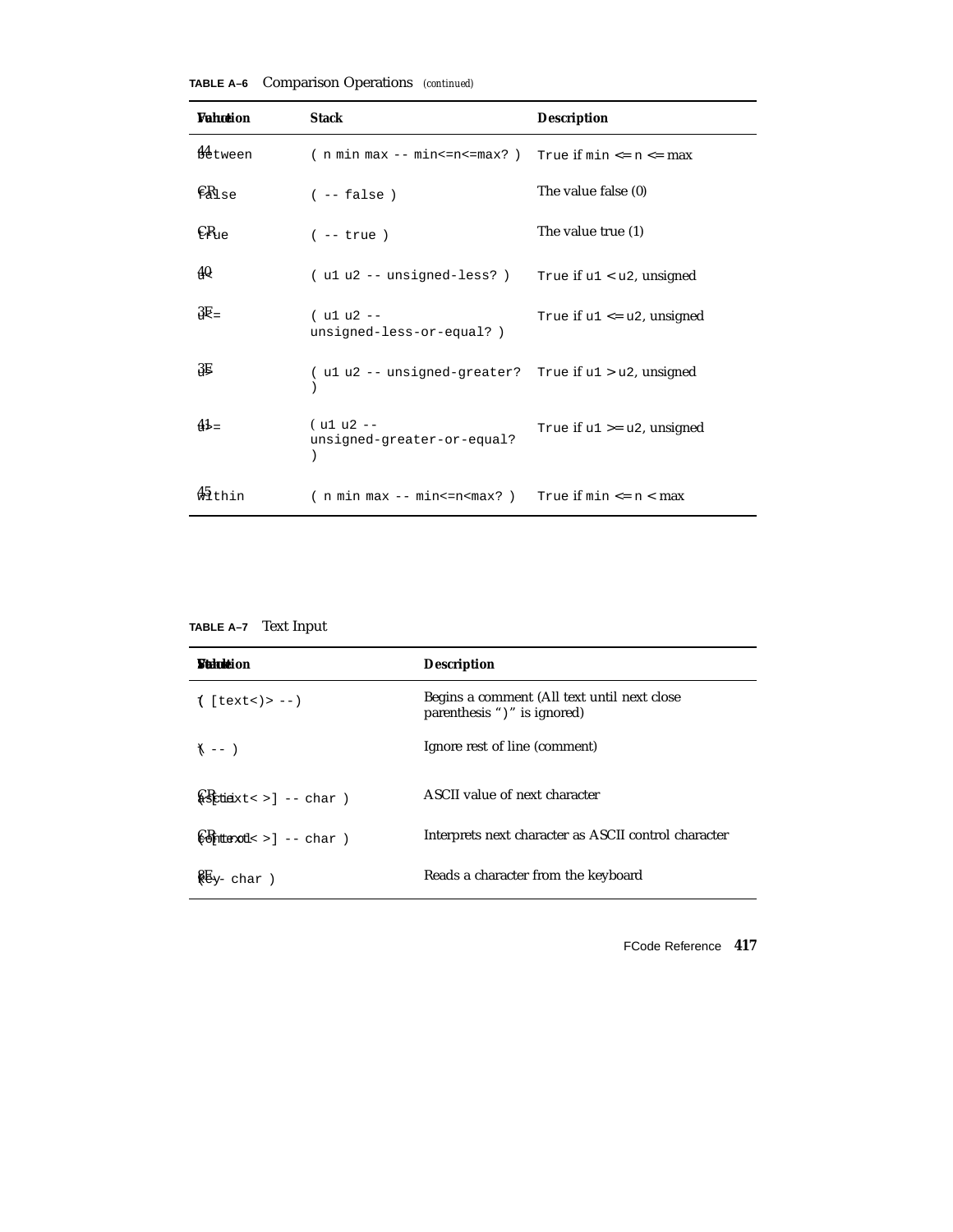**TABLE A–7** Text Input *(continued)*

| <b><i>Sithele</i></b> ion                                         | <b>Description</b>                                                  |
|-------------------------------------------------------------------|---------------------------------------------------------------------|
| $\frac{16}{10}$ pressed? )                                        | True if a key has been typed on the keyboard                        |
| $\frac{1}{2}$                                                     | Gets an edited input line, stores it at addr                        |
| $\frac{1}{2}$ and $\frac{1}{2}$ and $\frac{1}{2}$ - $\frac{1}{2}$ | Gets a line of edited input from the keyboard; stores it<br>at addr |
| $%$ ana-addr)                                                     | Variable containing the number of characters read by<br>expect      |

| TABLE A–8 | <b>ASCII Constants</b> |
|-----------|------------------------|
|           |                        |

| <b>Wahntion</b>      | <b>Stack</b> | <b>Description</b>                                              |
|----------------------|--------------|-----------------------------------------------------------------|
| $AB_1$ 1             | $(- - 0x07)$ | The ASCII code for the bell character; decimal 7                |
| Aθ                   | $(- - 0x20)$ | The ASCII code for the space character; decimal 32              |
| AA                   | $(- - 0x08)$ | The ASCII code for the backspace character; decimal 8           |
| $C_{\text{Arret}}$   | $(- - 0x0D)$ | The ASCII code for the carriage return character;<br>decimal 13 |
| $\mathbb{C}$ Rnefeed | $(- - 0x0A)$ | The ASCII code for the linefeed character; decimal 10           |
| $\square_{w1}$ ine   | $-- 0x0A)$   | The ASCII code for the newline character; decimal 10            |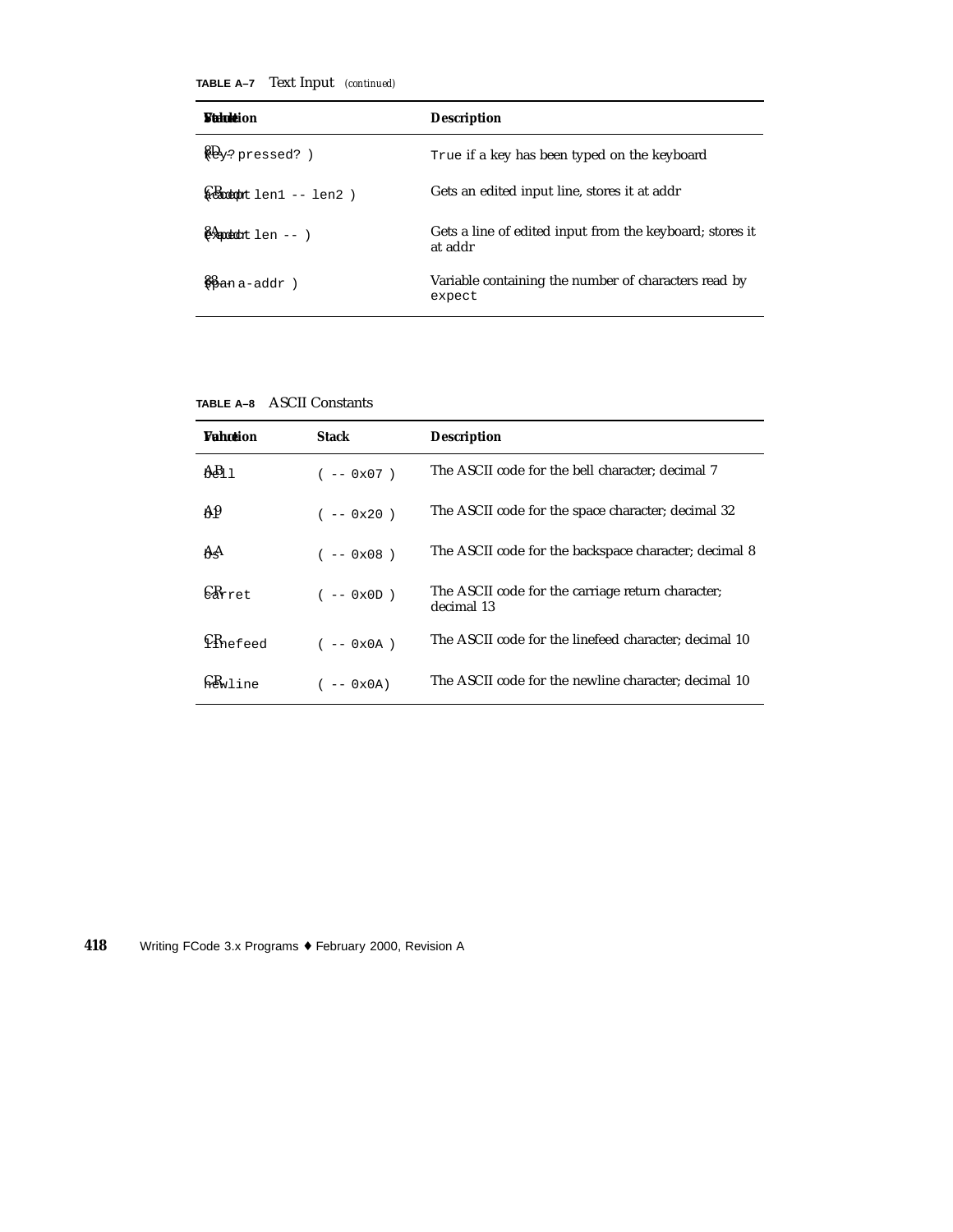| Wahœion        | <b>Stack</b>                                          | <b>Description</b>                                     |
|----------------|-------------------------------------------------------|--------------------------------------------------------|
| Δ4             | $(- - - 1)$                                           | Constant -1                                            |
| A <sub>5</sub> | $(- - 0)$                                             | Constant 0                                             |
| A6             | $(- - 1)$                                             | Constant 1                                             |
| Ą7             | $( \hspace{.1cm} - - \hspace{.1cm} 2 \hspace{.1cm} )$ | Constant 2                                             |
| Ą8             | $(- - 3)$                                             | Constant 3                                             |
| G₽             | $(\lceil \text{number} \cdot \rangle \rceil$ -- n $)$ | Interprets next number in decimal                      |
| decimal        | $(- - )$                                              | If outside definition, input numbers in<br>decimal     |
| ନ୍∦            | $(\text{number} > ] -- n)$                            | Interprets next number in hexadecimal                  |
| hex            | $(- - )$                                              | If outside definition, input numbers in<br>hexadecimal |

**TABLE A–10** Numeric Primitives

| <b><i>Vahation</i></b>       | Stack             | <b>Description</b>                                        |
|------------------------------|-------------------|-----------------------------------------------------------|
| 99                           | $( u1 - u2 )$     | Converts a digit in pictured<br>numeric output            |
| $94 -$                       | $(u - - str len)$ | Ends pictured numeric output                              |
| 96                           | $(- - )$          | Initializes pictured numeric output                       |
| $\operatorname{\mathsf{C}}7$ | $( ud1 - - ud2 )$ | Converts a digit in pictured<br>numeric output conversion |
| ⊊9                           | ( ud -- str len ) | Ends pictured numeric output<br>conversion                |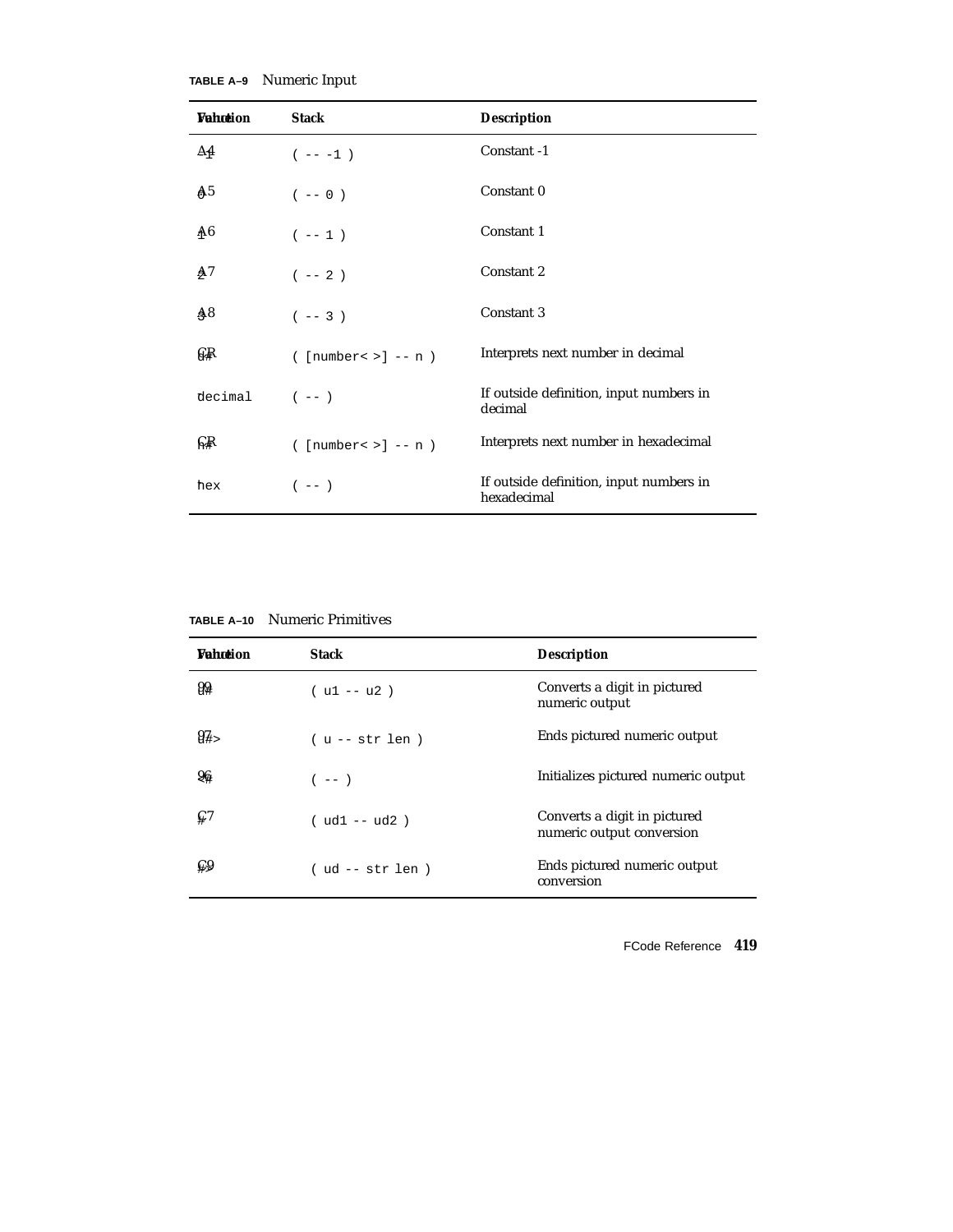| <b>Vahction</b>             | <b>Stack</b>                              | <b>Description</b>                                        |
|-----------------------------|-------------------------------------------|-----------------------------------------------------------|
| $\mathrm{Ad}_{\mathrm{Se}}$ | $(- - a - addr)$                          | Variable containing number base                           |
| $\mathbb{A}^3$ git          | (char base -- digit true  <br>char false) | Converts a character to a digit                           |
| 951d                        | $( char -- )$                             | Inserts the char in the pictured<br>numeric output string |
| ⊊§                          | $( ud -- 0 0 )$                           | Converts remaining digits in<br>pictured numeric output   |
| $9\mathbb{A}_{\mathbb{S}}$  | $( u1 - u2 )$                             | Converts rest of the digits in<br>pictured numeric output |
| $98_{\text{gn}}$            | $(n - - )$                                | Sets sign of pictured output                              |
| Animber                     | (addr len -- true   n false )             | Converts a string to a number                             |

**TABLE A–10** Numeric Primitives *(continued)*

**TABLE A–11** Numeric Output

| <b>Vahotion</b>   | <b>Stack</b>  | <b>Description</b>                                  |
|-------------------|---------------|-----------------------------------------------------|
| 9D                | $(nu - )$     | Displays a number in the current base               |
| JŖ                | $(n - - )$    | Displays number in decimal                          |
| $\Omega$ cimal    | $(- - )$      | If inside definition, numeric output in decimal     |
| CŖ                | $(n - 1)$     | Displays number in hexadecimal                      |
| $\mathbb{R}R_{x}$ | $(- - )$      | If inside definition, numeric output in hexadecimal |
| 9Ę.               | $(n size --)$ | Displays a number in a fixed width field            |
| 9Ę                | $($ --  )     | Displays the contents of the data stack             |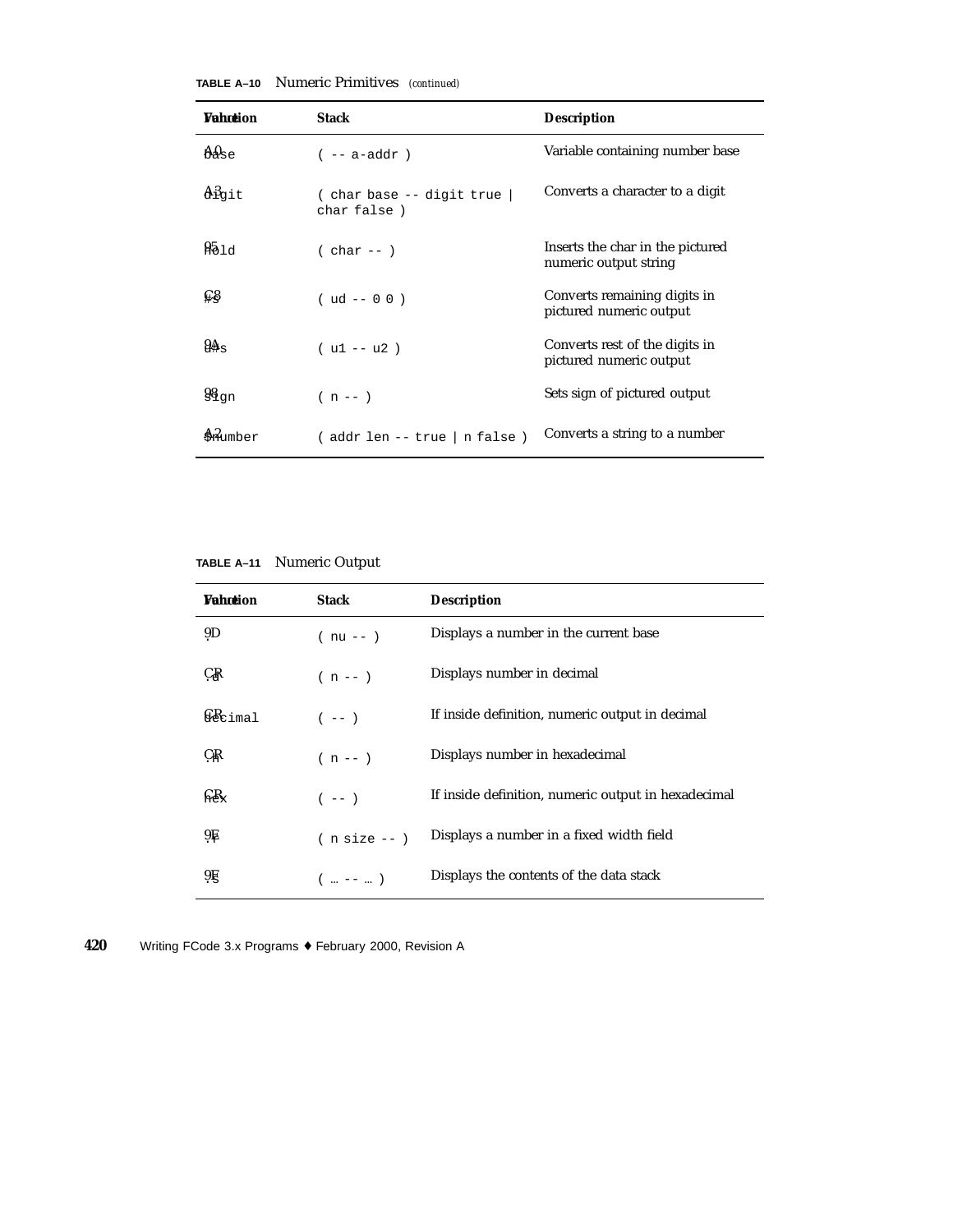|          | TABLE A-11 Numeric Output (continued) |                    |  |
|----------|---------------------------------------|--------------------|--|
| Wahntion | <b>Stack</b>                          | <b>Description</b> |  |

| <b><i>Vahntion</i></b> | <b>Stack</b>      | <b>Description</b>                               |
|------------------------|-------------------|--------------------------------------------------|
| ÇŖ                     | $(n - - )$        | Displays n as a signed number                    |
| 9B                     | $(u - - )$        | Displays an unsigned number                      |
| $9C_{r}$               | $($ u size -- $)$ | Prints an unsigned number in a fixed width field |

**TABLE A–12** General-purpose Output

| <b>Vahotion</b>                           | <b>Stack</b>              | <b>Description</b>                        |
|-------------------------------------------|---------------------------|-------------------------------------------|
| CR                                        | $([textx) > ] -- )$       | Displays a string now                     |
| $9k_r$                                    | $(- - )$                  | Outputs ASCII CR character;<br>decimal 13 |
| 92                                        | $(- - )$                  | Starts a new line of display output       |
| $\mathbf{8}$ hit                          | $(\text{char}-\cdot)$     | Displays the character                    |
| S <sub>Bace</sub>                         | $(- - )$                  | Outputs a single space character          |
| $\mathbb{S}$ Baces                        | $(n - 1)$                 | Outputs n spaces                          |
| $\mathfrak{g}_{\mathbb{Q}_{\mathrm{DE}}}$ | ( text-addr text-len -- ) | Displays the text string                  |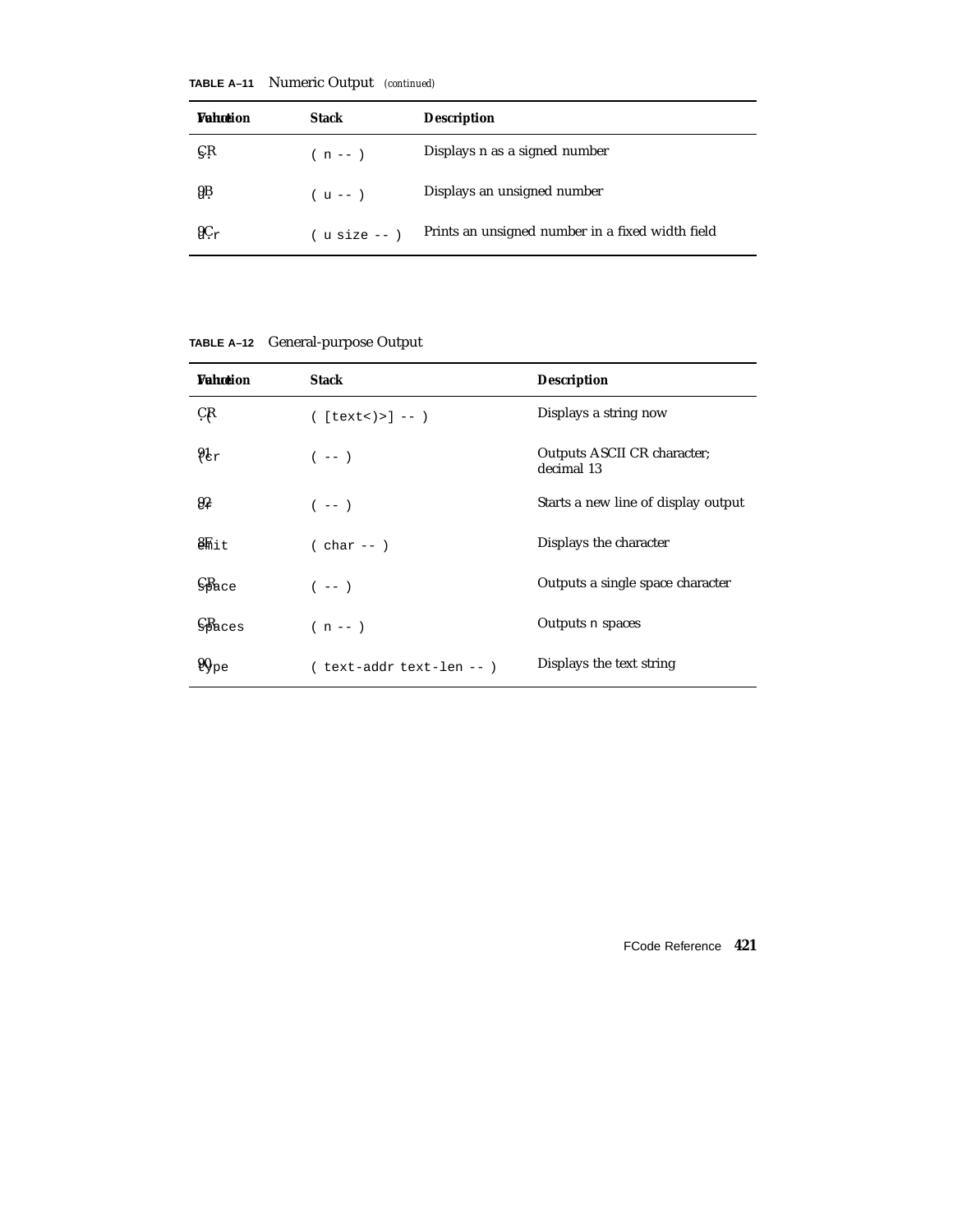#### **TABLE A–13** Formatted Output

| <b><i>Statuttion</i></b>   | <b>Description</b>                                      |
|----------------------------|---------------------------------------------------------|
| $\frac{94}{11}$ inea-addr) | Variable holding the line number on the output device   |
| $\frac{93}{8}$ ut a-addr)  | Variable holding the column number on the output device |

#### **TABLE A–14** begin Loops

| <b>Wahntion</b>   | <b>Stack</b>                                             | <b>Description</b>                                                   |
|-------------------|----------------------------------------------------------|----------------------------------------------------------------------|
| &ain              | $(C: dest-sys --)$                                       | Ends beginagain (infinite) loop                                      |
| begin             | $(C: -- dest-sys)$ $(--)$                                | Starts conditional or infinite loop                                  |
| $E_{\text{Peat}}$ | $(C: orig-sys dest-sys -- )$<br>$---$                    | Returns to loop start (begin<br>keyword)                             |
| GR+ i ⊺           | $(C: dest-sys --) ( done? --)$                           | If not false, exits beginuntil<br>loop                               |
| G¥ki1e            | (C: dest-sys -- orig-sys<br>$dest-sys$ ) (continue? -- ) | If not false, continues<br>beginwhilerepeat loop,<br>else exits loop |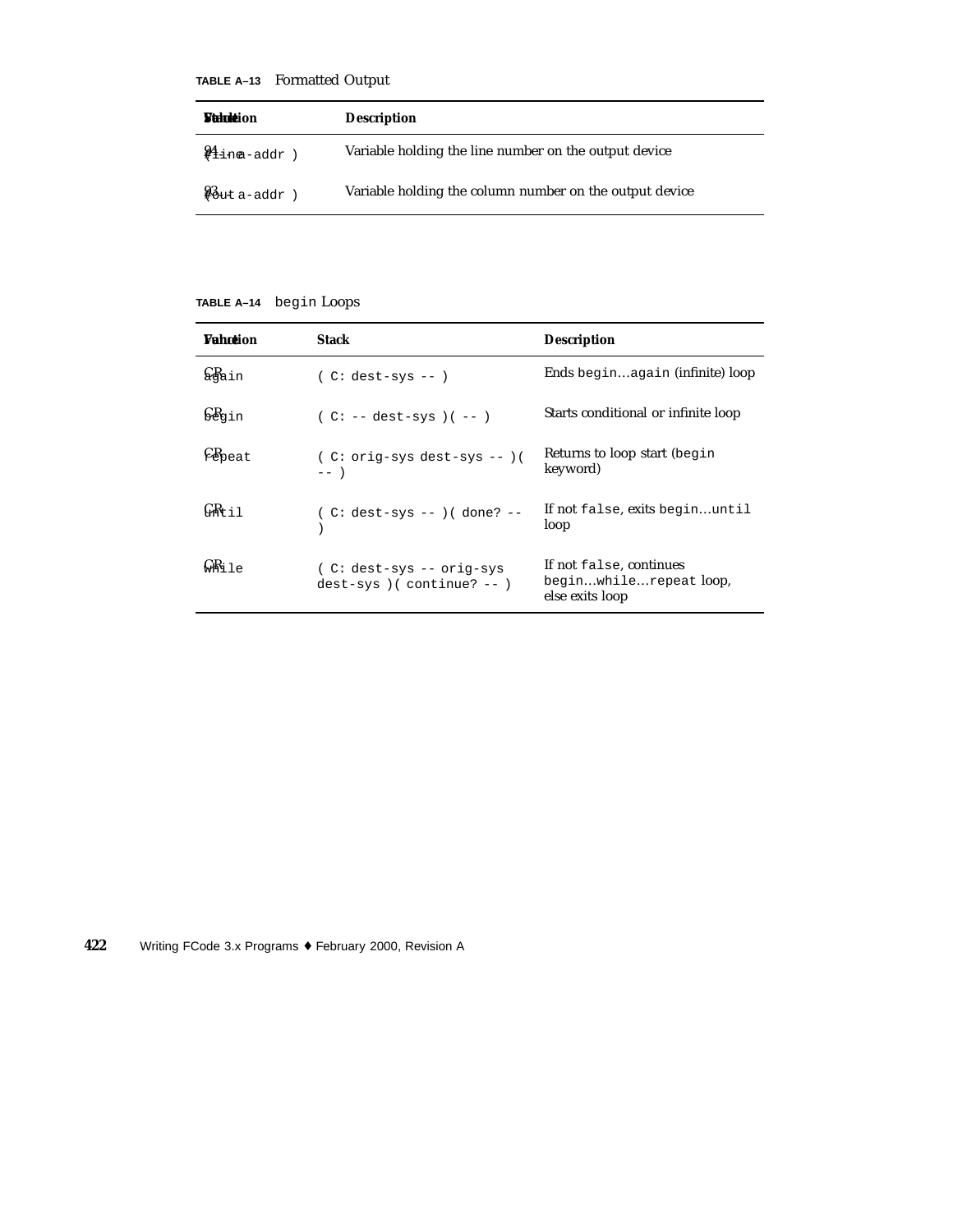**TABLE A–15** Conditionals

| <b>Wahntion</b> | Stack                                     | <b>Description</b>                      |
|-----------------|-------------------------------------------|-----------------------------------------|
| ÇŖ              | $(C: -- orig-sys) (do-next?$<br>$---$     | If not false, executes next<br>FCode(s) |
| $CR_{\rm SP}$   | $(C: orig-sys1 -- orig-sys2$<br>$( - - )$ | Executes next FCode(s) if if failed     |
| $CR_{\rm en}$   | $(C: orig-sys --)( --)$                   | Terminates ifelsethen<br>construct      |

| <b>Wahntion</b>  | <b>Stack</b>                                                  | <b>Description</b>                                                                            |
|------------------|---------------------------------------------------------------|-----------------------------------------------------------------------------------------------|
| $CR_{\rm S}$     | $(C: -- cases-sys)$ (sel -- sel)                              | Begins a case<br>(multiple)<br>selection)<br>statement                                        |
| CRdcase          | $(C: case-sys --)( sel   nothing > --)$                       | Marks end of a<br>case statement                                                              |
| Ģ₽               | (C: case-sys1 -- case-sys2 of-sys)<br>$(sel of-val -- sel  )$ | <b>Marks</b><br>beginning of<br>conditional<br>execution clause<br>based on case<br>selector. |
| $\mathsf{K}$ Mof | $(C: case-sys1 of-sys -- case-sys2)$ $(--)$                   | Marks the end<br>of an of clause                                                              |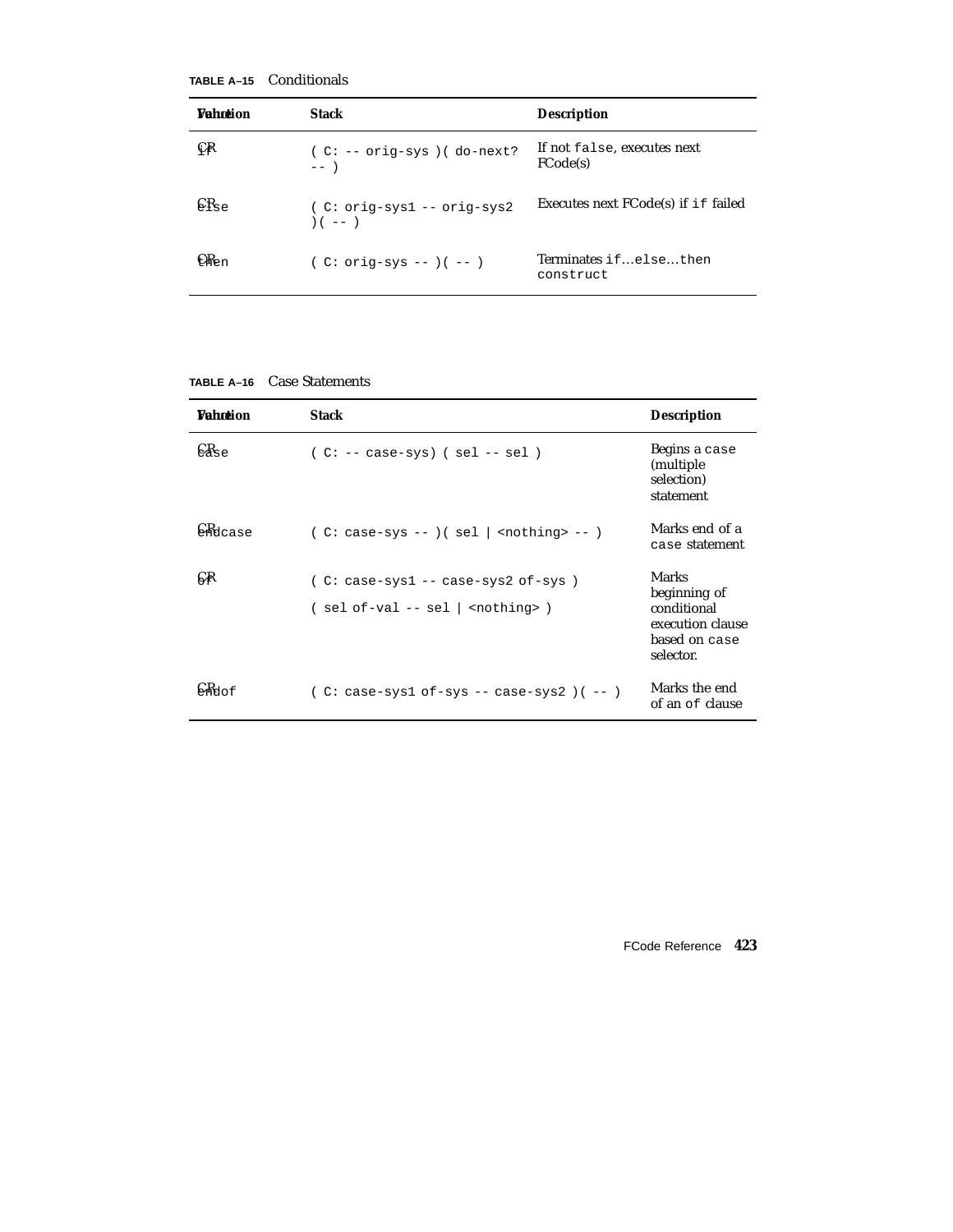| TABLE A-17 | do Loops |
|------------|----------|
|------------|----------|

| Wahotion                             | <b>Stack</b>                      | <b>Description</b>                                                     |
|--------------------------------------|-----------------------------------|------------------------------------------------------------------------|
| GŖ                                   | $(C: -- dodest-sys)$              | Marks beginning of loop which will<br>execute with index value ranging |
|                                      | ( limit start -- ) $(R: -$ sys    | from start to limit-1, inclusive                                       |
| $C_{\rm 1}$                          | $(C: -- dodest-sys)$              | Like $d\circ$ , but skips loop if limit $=$<br>start                   |
|                                      | ( limit start -- ) ( $R:$ -- sys  |                                                                        |
| $^{19}$                              | $(- - index) ( R: sys -- sys )$   | Returns current loop index value                                       |
| 4А                                   | $(- - index) ( R: sys - sys )$    | Returns value of next outer loop<br>index                              |
| $\operatorname{\mathbb{C}}$ lave     | $(--)$ ( R: sys -- )              | Exits do loop immediately                                              |
| $\epsilon_{\rm Reave}$               | $(exit? --)(R: sys --)$           | If flag is not false, exits do loop                                    |
| $\mathbb{C}\mathbb{B}_{\mathrm{op}}$ | $(C: dodest-sys --)( --)$         | Increments index, returns to do                                        |
|                                      | $(R: sys1 -- condition)$<br>sys2) |                                                                        |
| $\mathfrak{c}_{\rm{Koop}}$           | $(C: dodest-sys --)(n --)$        | Increments index by $n$ , returns to<br>do.                            |
|                                      | $(R: sys1 -- condition)$<br>sys2) |                                                                        |
| 89100p                               | $(--)$ ( R: sys -- )              | Discards loop control parameters                                       |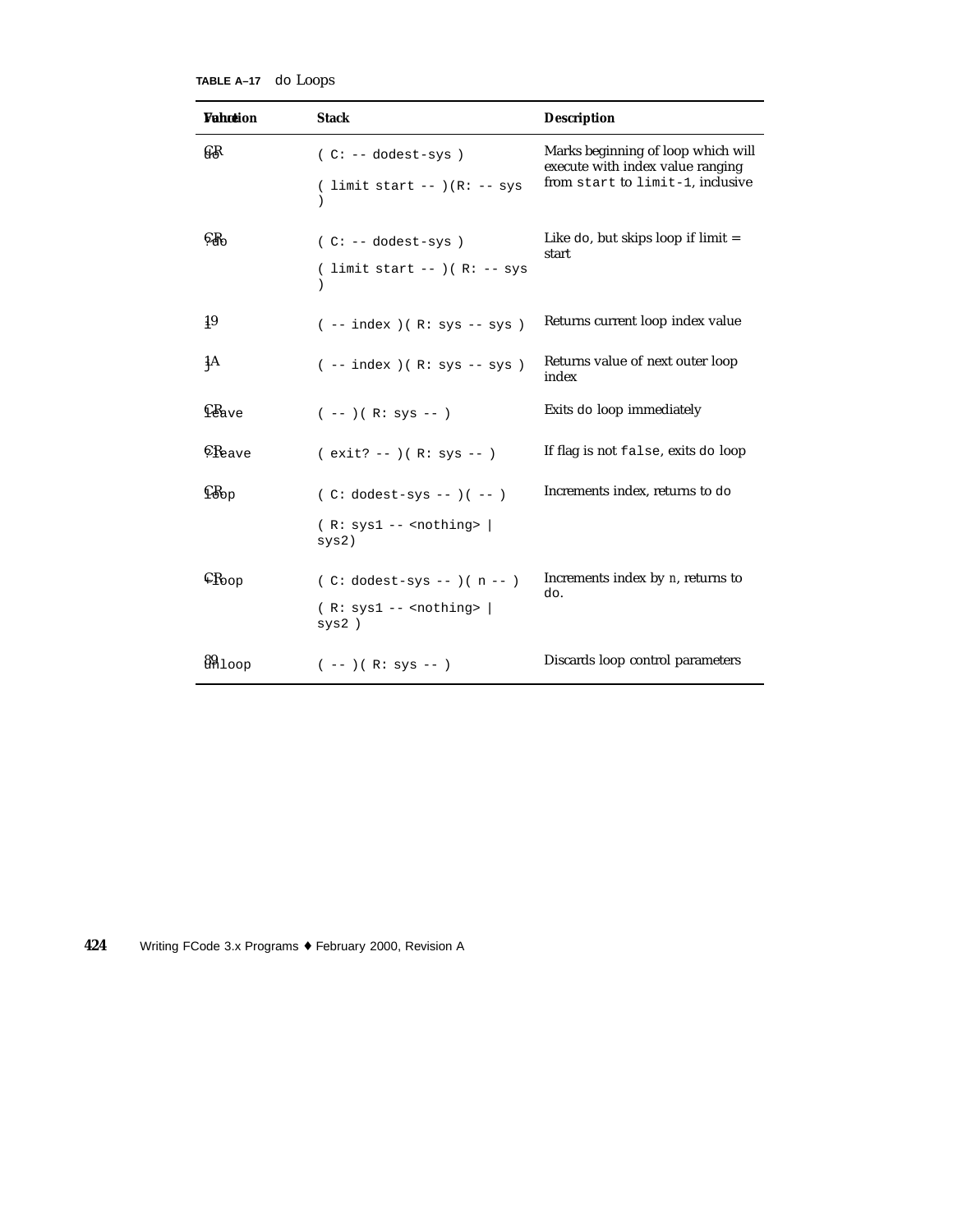**TABLE A–18** Control Words

| <b>Wahntion</b>      | <b>Stack</b>            | <b>Description</b>                                             |
|----------------------|-------------------------|----------------------------------------------------------------|
| $\frac{1}{2}Q$ ecute | $($ $xt$ -- ???         | Executes the word whose compilation address is on<br>the stack |
| $33 +$               | $(--)$ (R: sys<br>$---$ | Returns from the current word                                  |

#### **TABLE A–19** Strings

| <b>Wahntion</b>                     | <b>Stack</b>                                  | <b>Description</b>                                             |
|-------------------------------------|-----------------------------------------------|----------------------------------------------------------------|
| <b>CR</b>                           | $($ [text<">< >] -- text-str<br>text-len)     | Collects a string                                              |
| ÇR                                  | $($ [text<">] -- text-str<br>text-len)        | Gathers the immediately-following<br>string                    |
| $84$ unt                            | $(pstr - str len)$                            | Unpacks a packed string                                        |
| $\Omega_{\rm{c}}$                   | $(char1 - char2)$                             | Converts char1 to lower case                                   |
| $\beta_{\rm 3ck}$                   | (strlen addr -- pstr)                         | Makes a packed string from addr<br>strlen, placing it at pstr  |
| $\delta_{\rm{pc}}$                  | $( char1 - char2)$                            | Converts char1 to upper case                                   |
| $9240$ <sub>-parse-</sub><br>string | (str len char<br>-- R-str R-len L-str L-len ) | Splits a string at the given<br>delimiter (which is discarded) |
| $9a$ $4b$ $e-2$ int                 | (str len -- val.lo val.hi)                    | Converts a string into a physical<br>address and space         |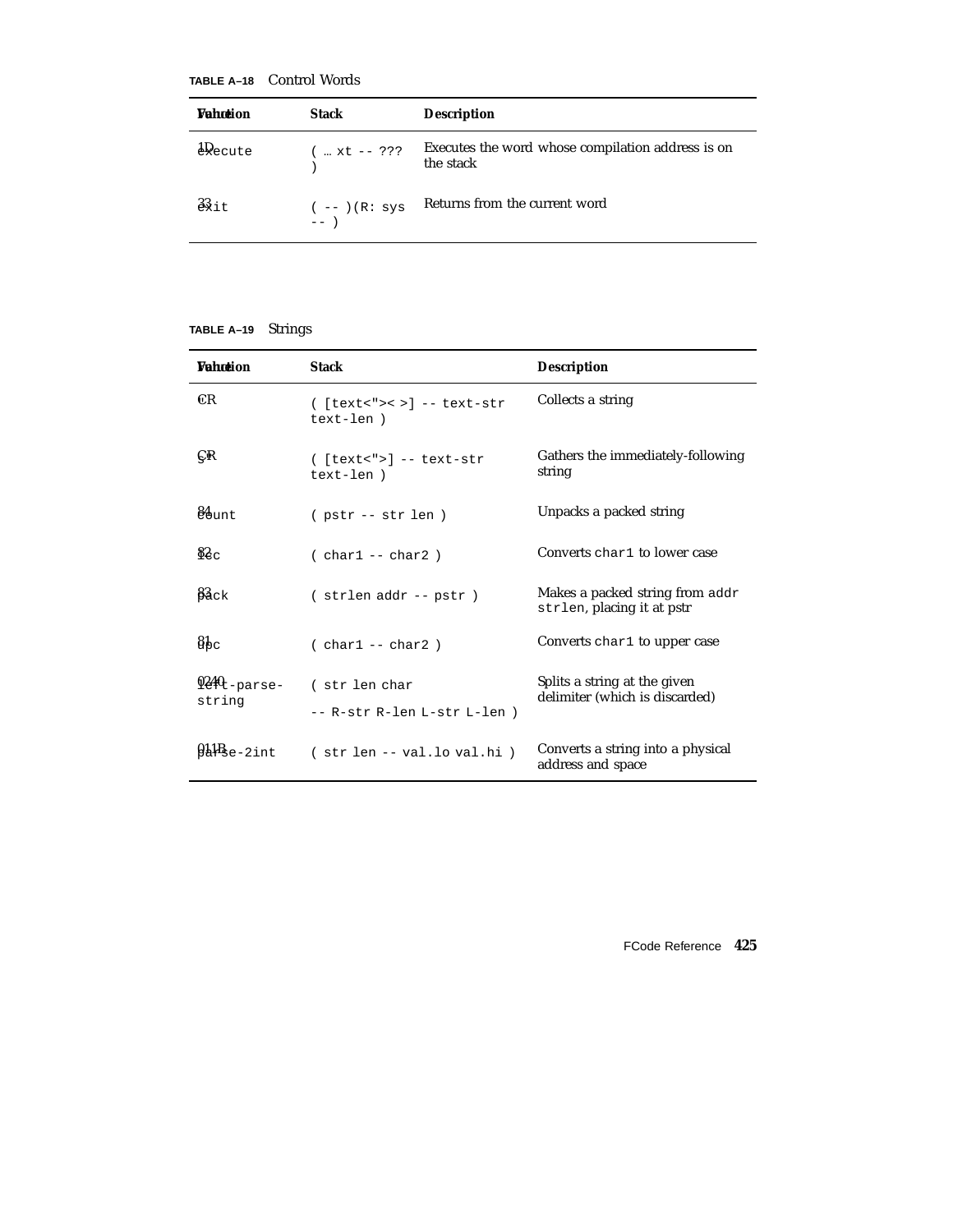**TABLE A–20** Defining Words

| <b>Vahction</b>                  | <b>Stack</b>                                                                 | <b>Description</b>                              |
|----------------------------------|------------------------------------------------------------------------------|-------------------------------------------------|
| $CR_{\rm colon}$<br>name         | $(- - )$                                                                     | Begins colon definition                         |
| ÇR<br>(semicolon)                | $(- - )$                                                                     | Ends colon definition                           |
| ālias                            | $(E:  --- ???)$                                                              | Defines a new-name with behavior<br>of old-name |
|                                  | ( "new-name< >old-name< >"<br>$---$                                          |                                                 |
| $S_{\text{eff}}$ fer:            | $(E: -- a-addr)$                                                             | Creates data array of len bytes                 |
|                                  | $( len "new-name < > " -- )$                                                 |                                                 |
| $\mathcal{C}$ <i>Anstant</i>     | $(E: -- x)(x "new-name < > "$<br>$---$                                       | Creates a constant                              |
| CReate                           | $( E: -- a-addr )$ ( "new-name<<br>$>$ <sup>n</sup> -- $)$                   | Generic defining word                           |
| $68$ fer                         | $(E:  --- ??? )$ ( "new-name<<br>$>$ " -- )                                  | Execution vector (change with to)               |
| $\epsilon_{R_{\rm P1d}}$         | $(E: addr -- addr+offset)$ (<br>offset size "new-name< >" --<br>offset+size) | Creates a named offset pointer                  |
| <b>CA</b> stance                 | $(- - )$                                                                     | Declare a data type to be local                 |
| $\mathcal{S}_{\text{fruct}}$     | $(- - 0)$                                                                    | Initializes for field creation                  |
| $\mathcal{G}_{\texttt{Ariable}}$ | $( E: -- a-addr ) ( "new-name <$<br>$>$ " -- )                               | Creates a variable                              |
| $\mathcal{G}R_{\text{lue}}$      | $(E: -- x)$ (x "new-name<<br>$>$ " -- )                                      | Creates a value                                 |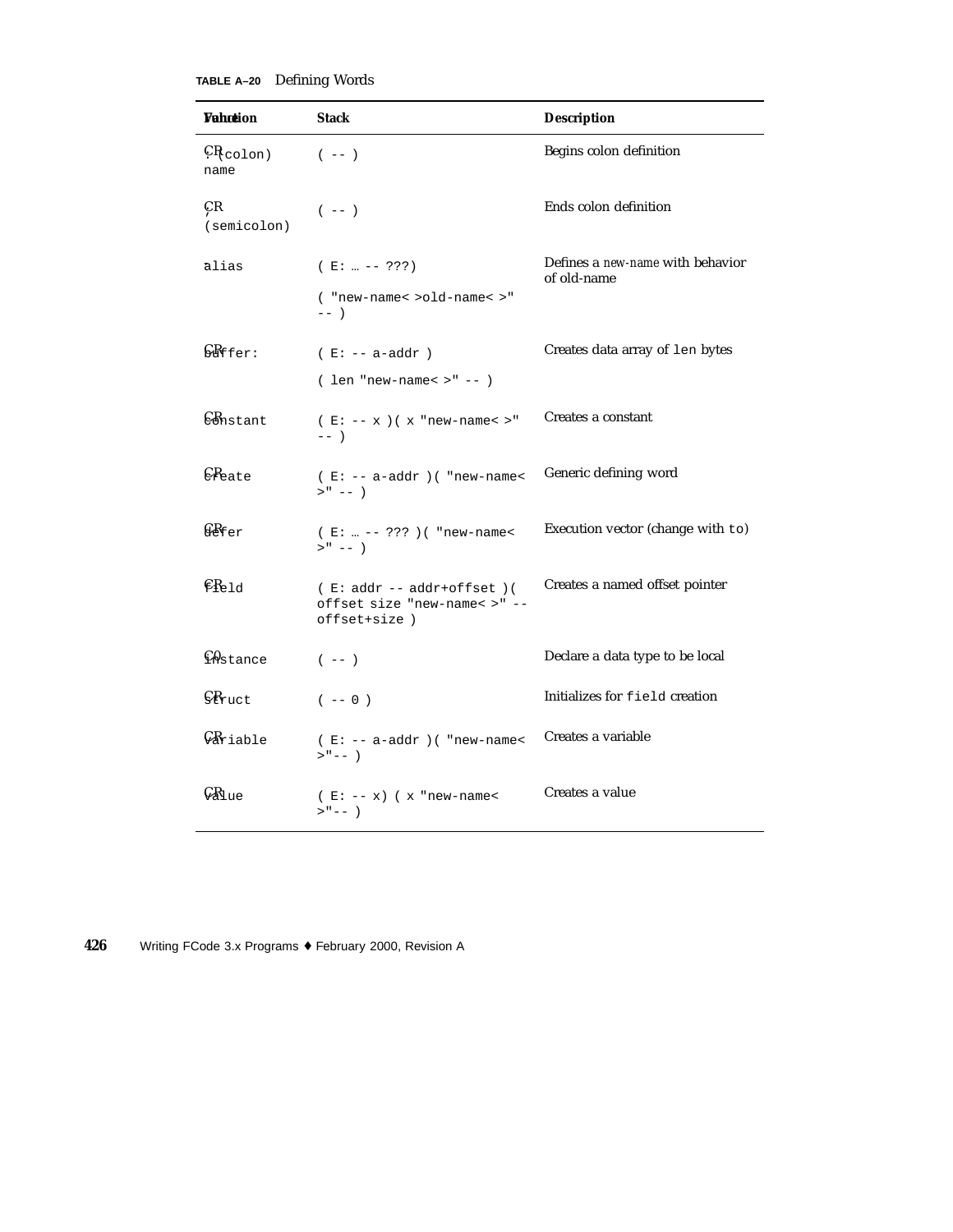| <b>Value</b>   | <b>Function</b> | <b>Stack</b>                      | <b>Description</b>                                  |
|----------------|-----------------|-----------------------------------|-----------------------------------------------------|
| D <sub>3</sub> | $\mathbf{r}$    | $(x - - )$                        | Places a number in the<br>dictionary                |
| D <sub>0</sub> | $\mathsf{C}$ ,  | $(\text{byte} --)$                | Places a byte in the<br>dictionary                  |
| AD.            | here            | $(- - addr)$                      | Address of top of dictionary                        |
| D <sub>2</sub> | 1,              | $(quad --)$                       | Places a quadlet in the<br>dictionary               |
| D1             | w,              | $(w - -)$                         | Places a doublet in the<br>dictionary               |
| <b>CR</b>      | allot           | $( len -- )$                      | Allocates len bytes in the<br>dictionary            |
| <b>CR</b>      | to              | $(parrow)$ [old-name< >]<br>$---$ | Changes value in a defer<br>word or a value         |
| DD.            | compile         | $(- - - )$                        | Compiles following<br>command at run time           |
| DC             | state           | $(- - a - addr)$                  | Variable containing true if<br>in compilation state |

**TABLE A–21** Dictionary Compilation

**TABLE A–22** Dictionary Search

| Wahntion | <b>Stack</b>                   | <b>Description</b>                     |
|----------|--------------------------------|----------------------------------------|
| ŒR       | ( "old-name< >"<br>$--$ xt $)$ | Finds the named word (while executing) |
| name     | $(- - x t)$                    | Finds the named word (while compiling) |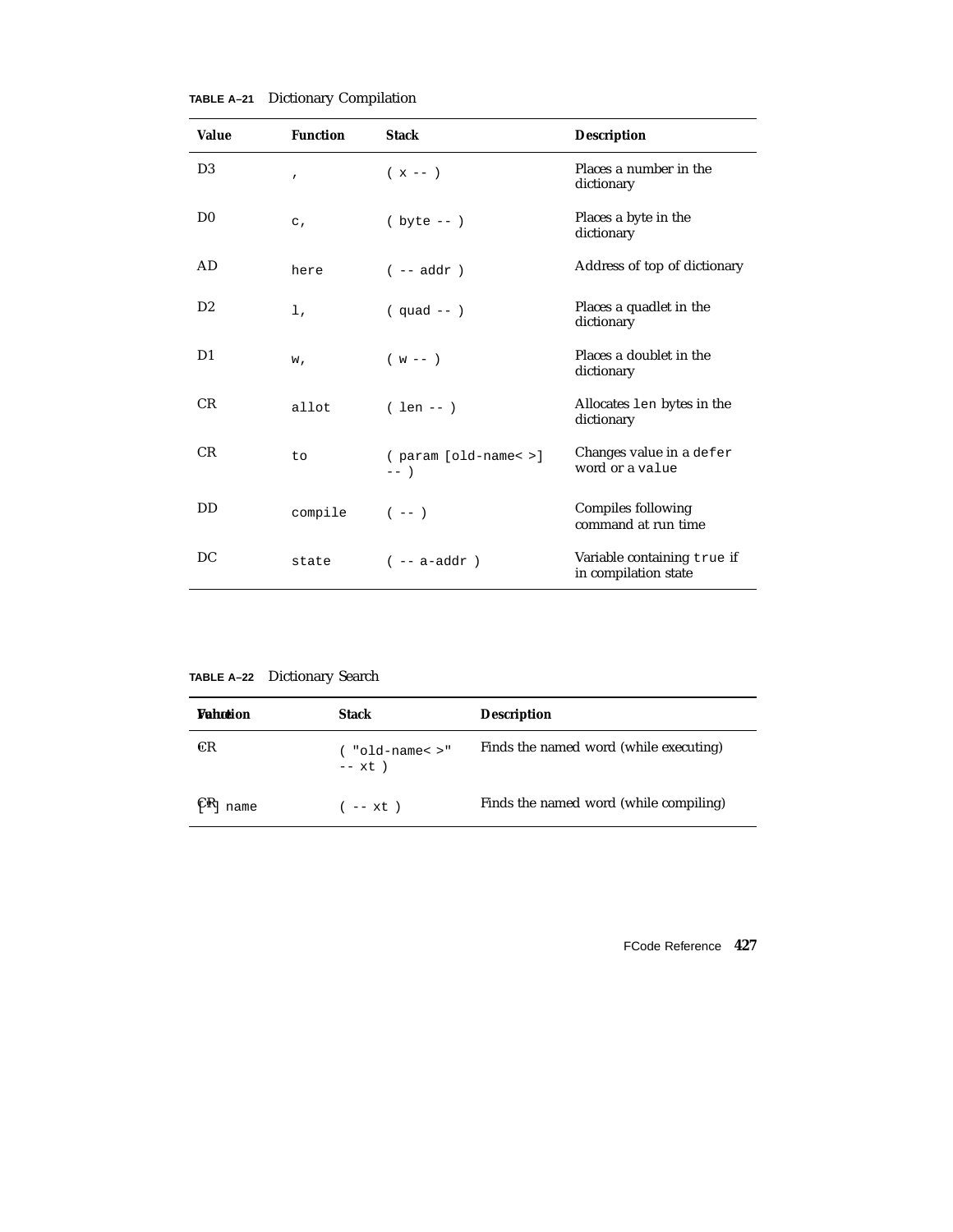| TABLE A-22 | Dictionary Search (continued) |  |  |
|------------|-------------------------------|--|--|
|------------|-------------------------------|--|--|

| <b>Wahntion</b>            | <b>Stack</b>                                | <b>Description</b>                                                              |
|----------------------------|---------------------------------------------|---------------------------------------------------------------------------------|
| $\mathcal{S}_{\text{End}}$ | name-str<br>name-len                        | Finds the execution token corresponding to<br>the name string in the dictionary |
|                            | $--$ xt true<br>name-str<br>name-len false) |                                                                                 |
|                            | $($ str len --<br>$???$ )                   | Executes Forth commands within a string                                         |
| $\omega_{\text{a}1}$       | $($ str len $--$<br>333)                    | Interprets Forth text from the given string                                     |

**TABLE A–23** Conversion Operators

| Wahntion            | <b>Stack</b>               | <b>Description</b>                       |
|---------------------|----------------------------|------------------------------------------|
| ЮI join             | (bl.lob2b3b4.hi -- quad)   | Joins four bytes to form a quadlet       |
| $B\!\emptyset$ join | $(b.10 b.hi - w)$          | Joins two bytes to form a doublet        |
| 5A                  | $(- - n)$                  | Address increment for a byte; 1          |
| $7c*$               | $(nu1 - nu2)$              | Synonym for chars                        |
| 66 <sub>hars</sub>  | $(nu1 - nu2)$              | Multiplies by $/c$                       |
| $5E +$              | (addr1 index -- addr2)     | Increments addr1 by index times<br>/c    |
| $\epsilon_{1+}$     | $($ addr $1$ -- addr $2$ ) | Synonym for char+                        |
| $62_{\text{a}r+}$   | $(addr1 - addr2)$          | Increments $\text{addr1 by } / \text{c}$ |
| <b>&amp;</b> bflip  | $(w1 - w2)$                | Swaps the bytes within a doublet         |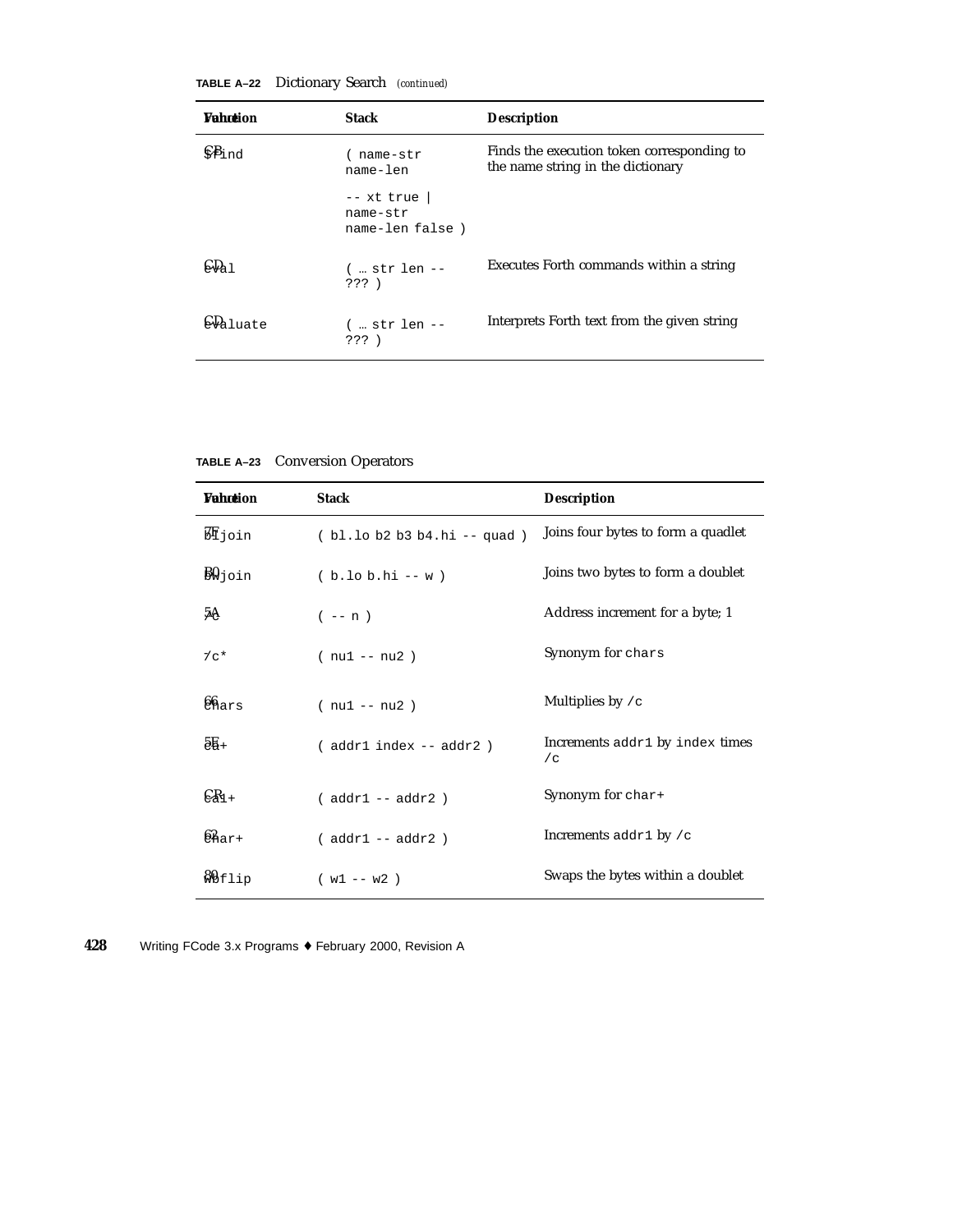| Wahœion                      | <b>Stack</b>                   | <b>Description</b>                       |
|------------------------------|--------------------------------|------------------------------------------|
| 5Ç                           | $(- - n)$                      | Address increment for a quadlet; 4       |
| $68*$                        | $(nu1 - nu2)$                  | Multiplies by /1                         |
| $6Q+$                        | (addr1 index -- addr2)         | Increments addr1 by index times<br>/1    |
| $641+$                       | $(addr1 - addr2)$              | Increments $\text{addr1 by } / \text{1}$ |
| $937_{1ip}$                  | $(quad 1 -- quad 2)$           | Reverses the bytes within a quadlet      |
| Ibsplit                      | $(quad -- b. lo b2 b3 b4.hi )$ | Splits a quadlet into four bytes         |
| <b>I</b> Wflip               | $(quad 1 -- quad 2)$           | Swaps the doublets within a<br>quadlet   |
| $\mathcal{H}_{\text{split}}$ | $(quad -- w1.lo w2.hi)$        | Splits a quadlet into two doublets       |
| 5P                           | $(- - n)$                      | Address increment for a cell             |
| $C_{\rm I}$ r                | $(nu1 - nu2)$                  | Synonym for cells                        |
| 6911s                        | $(nu1 - nu2)$                  | Multiplies by /n                         |
| $6k +$                       | (addr1 index -- addr2)         | Increments addr1 by index times<br>/n    |
| $GR_{1+}$                    | $(addr1 - addr2)$              | Synonym for cell+                        |
| $6511 +$                     | $(addr1 - addr2)$              | Increments addr1 by /n                   |
| 5₿                           | $(- - n)$                      | Address increment for a doublet; 2       |
| $6\%*$                       | $(nu1 - nu2)$                  | Multiplies by $/w$                       |
| $5E +$                       | ( addr1 index -- addr2 )       | Increments addr1 by index times<br>/w    |
| $631+$                       | $(addr1 - addr2)$              | Increments $\text{addr1 by } / \text{w}$ |

**TABLE A–23** Conversion Operators *(continued)*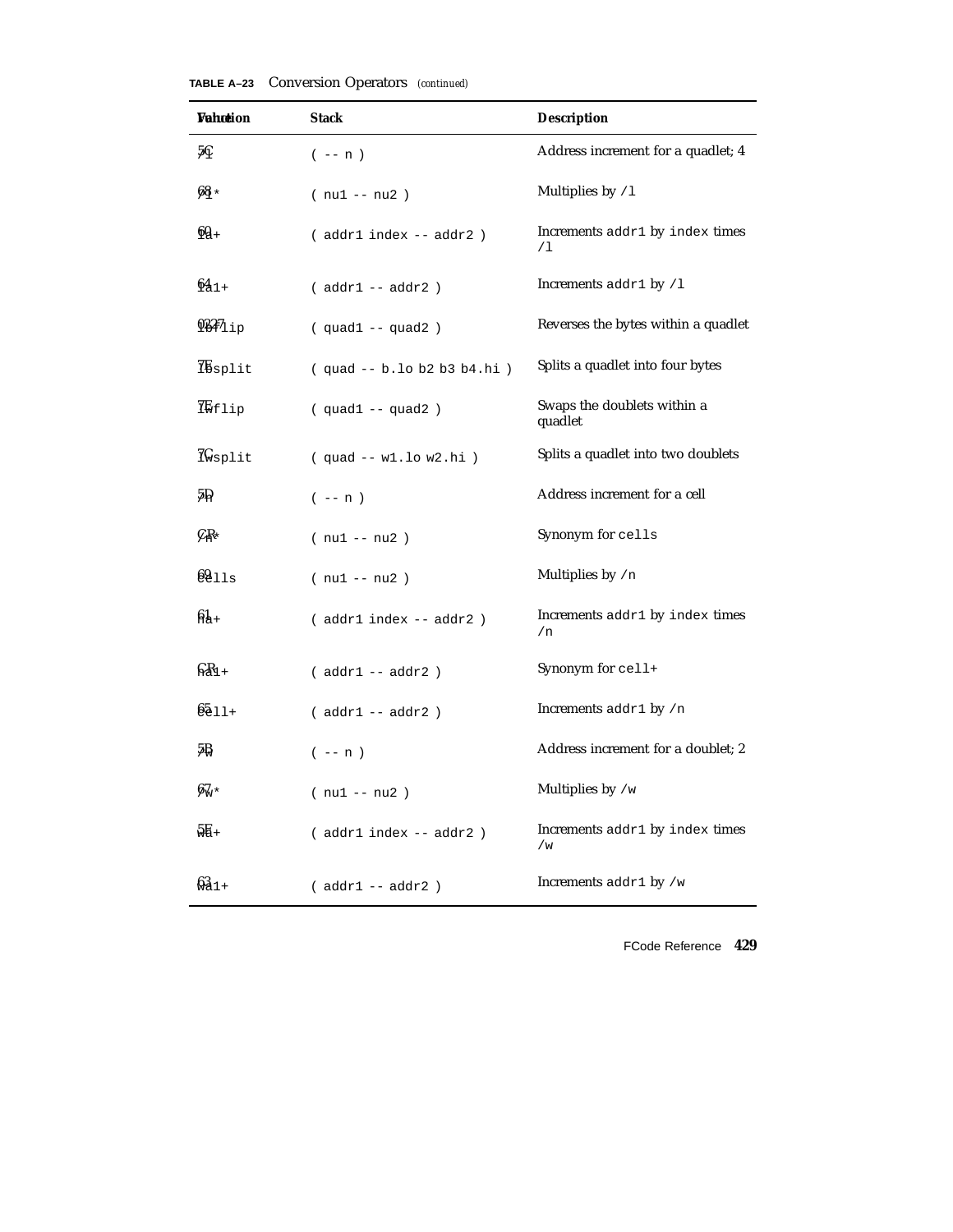|  | <b>TABLE A-23</b> Conversion Operators (continued) |  |  |
|--|----------------------------------------------------|--|--|
|--|----------------------------------------------------|--|--|

| <b>Wahntion</b> | <b>Stack</b>          | <b>Description</b>                      |
|-----------------|-----------------------|-----------------------------------------|
| $\frac{1}{2}$   | $(w - b1.10 b2.hi)$   | Splits a doublet into two bytes         |
| ∛ Pioin         | $(w.lo w.hi -- quad)$ | Joins two doublets to form a<br>quadlet |

#### **TABLE A–24** 64-bit Operations

| <b><i>Vahotion</i></b> | <b>Stack</b>                                  | <b>Description</b>                                          |
|------------------------|-----------------------------------------------|-------------------------------------------------------------|
| 922E                   | $($ oaddr -- o $)$                            | Reads the 64-bit value at the given<br>address, atomically  |
| 022F                   | $($ o oaddr -- $)$                            | Writes the 64-bit value at the given<br>address, atomically |
| $924$ oin              | (b.10 b.2 b.3 b.4 b.5 b.6<br>$b.7 b.hi -- o)$ | Joins 8 bytes to form a octlet                              |
| Q342                   | $($ qaddr -- n $)$                            | Fetches a sign-extended quadlet at<br>qaddr                 |
| $9243$ bin             | (quad.loquad.hi -- o)                         | Joins two quadlets to form an octlet                        |
| 0244 <sub>0in</sub>    | $(w.lo w.2 w.3 w.hi -o)$                      | Joins four doublets to form an<br>octlet                    |
| Q <sub>2</sub> 45      | $(0 - -)$                                     | Places an octlet in the dictionary                          |
| 0246                   | $($ oaddr -- o $)$                            | Fetches the octlet at oaddr, must<br>be 64-bit aligned      |
| Q <sub>2</sub> 47      | $($ o oaddr -- $)$                            | Stores an octlet at oaddr, must be<br>64-bit aligned        |
| 0248                   | $(- - n)$                                     | Address increment for an octlet; 8                          |
| 0249                   | $(nu1 - nu2)$                                 | Multiplies by $/x$                                          |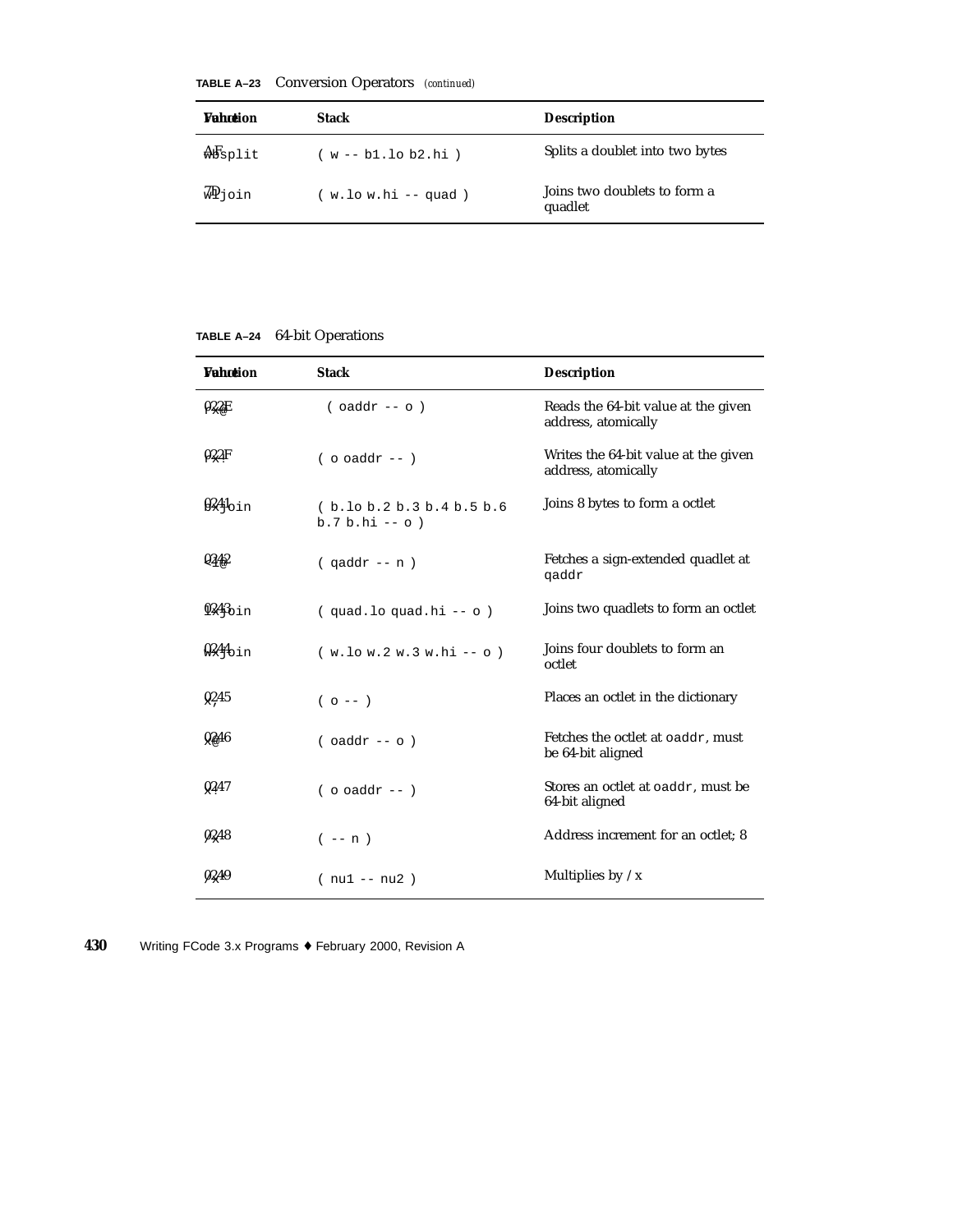| TABLE A-24 |  | 64-bit Operations (continued) |  |
|------------|--|-------------------------------|--|
|------------|--|-------------------------------|--|

| <b>Vahotion</b>   | <b>Stack</b>                                  | <b>Description</b>                                     |
|-------------------|-----------------------------------------------|--------------------------------------------------------|
| 924A              | $( addr1 index -- addr2)$                     | Increments addr1 by index times<br>/x                  |
| 0,4B              | $(addr1 - addr2)$                             | Increments addr1 by $/x$                               |
| $934G_{1p}$       | $( oct1 -- oct2 )$                            | Reverse bytes within octlet                            |
| $9.449_{1PS}$     | $($ oaddr len $--$ )                          | Reverse bytes within each octlet<br>in given region    |
| 9355              | $(o - b.$ lo b.2 b.3 b.4 b.5<br>b.6 b.7 b.hi) | Splits an octlet into 8 bytes                          |
| $94\text{f}_{1p}$ | $( oct1 -- oct2)$                             | Reverse quadlets within octlet                         |
| $9450$ ips        | $($ oaddr len -- $)$                          | Reverse quadlets within each<br>octlet in given region |
| $945$ plit        | $( o -quad.lo quad.hi )$                      | Splits an octlet into 2 quadlets                       |
| $9.52_{1p}$       | $( oct1 -- oct2 )$                            | Reverse doublets within octlet                         |
| $9.351_{1PS}$     | $($ oaddr len $--$ )                          | Reverse doublets within each<br>octlet in given region |
| 9256              | $( o - w$ . low. 2 w. 3 w. hi)                | Splits an octlet into 4 doublets                       |

**TABLE A–25** Memory Buffers Allocation

| <b>Vahotion</b>                 | Stack            | <b>Description</b>                                  |
|---------------------------------|------------------|-----------------------------------------------------|
| $\mathbf{80}$ loc-mem           | $(n - a - addr)$ | Allocates n bytes of memory and returns its address |
| $\mathcal{E}_{\mathsf{ee-mem}}$ | $(n len --)$     | Frees memory allocated by alloc-mem                 |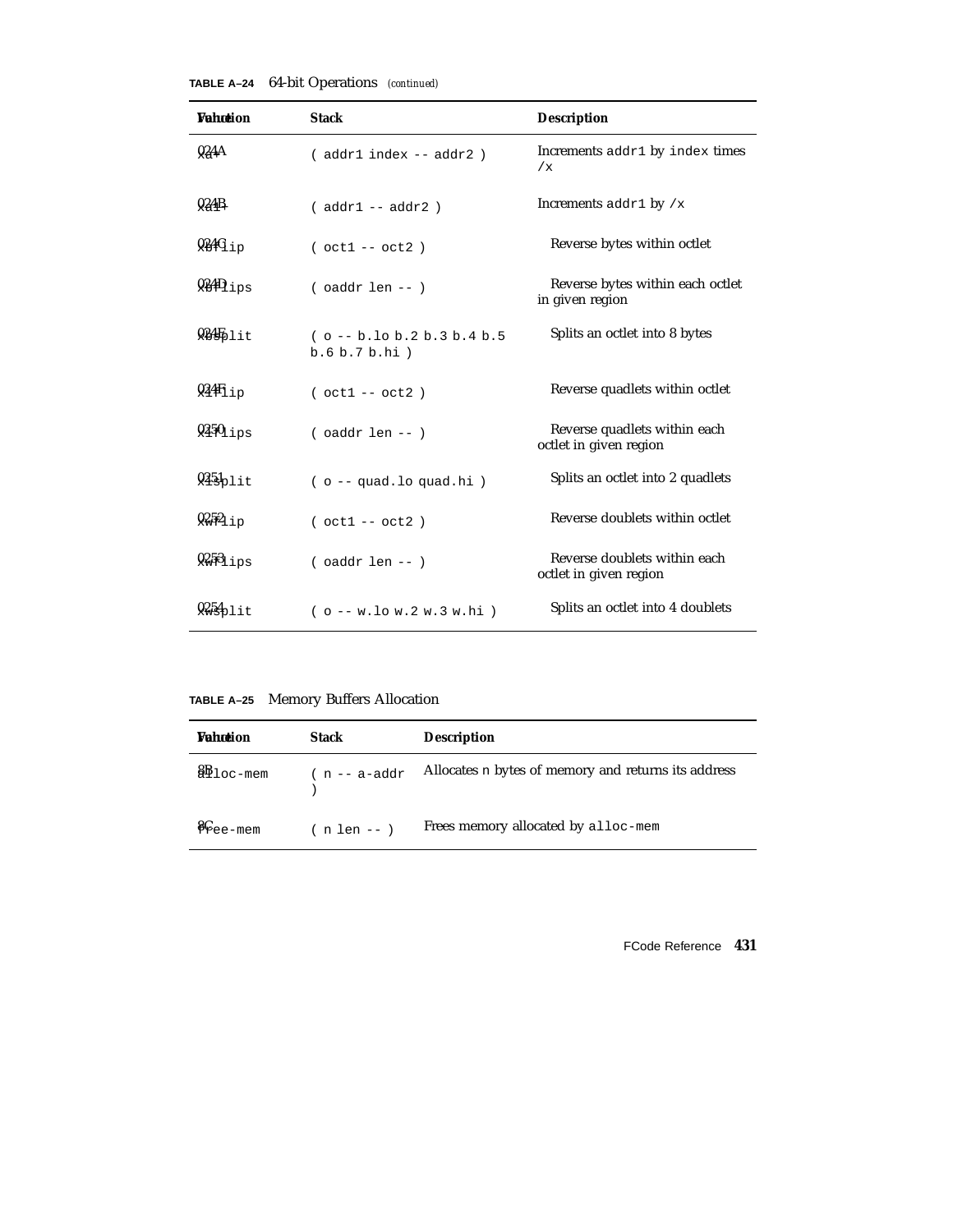|  | <b>TABLE A-26</b> Miscellaneous Operators |  |
|--|-------------------------------------------|--|
|--|-------------------------------------------|--|

| Wahotion                      | <b>Stack</b>                               | <b>Description</b>                                            |
|-------------------------------|--------------------------------------------|---------------------------------------------------------------|
| $\frac{6}{90}$ ody            | $(xt - a - addr)$                          | Finds parameter field address from<br>compilation address     |
| $\frac{85}{3}$ dy>            | $(a-addr - xt)$                            | Finds compilation address from parameter<br>field address     |
| $94t$ -token                  | (FCode# -- xt<br>immediate?)               | <b>Converts FCode Number to function</b><br>execution token   |
| $Q_{t-token}$                 | (xt immediate?<br>$FCode# -- )$            | Assigns FCode Number to existing function                     |
| $Q_{\text{Ad}}$               | $(- - )$                                   | Marks the end of FCode                                        |
| ER <sub>d1</sub>              | $(- - )$                                   | Alternates form for end0 (not recommended)                    |
| Ecode-version1                | $(- - )$                                   | Begins FCode program                                          |
| $92E_{e-1}$ oad               | $($ addr $xt$ -- $)$                       | Interprets FCode beginning at location addr                   |
| fload                         | ([filename <cr>]<br/><math>---</math></cr> | Begins tokenizing filename                                    |
| headerless                    | $(- - )$                                   | Creates new names with new-token (no<br>name fields)          |
| headers                       | $(- - )$                                   | Creates new names with named-token<br>(default)               |
| $\overline{AB}_{\rm OP}$      | $(- - )$                                   | Does nothing                                                  |
| $\mathcal{E}_{\text{fset16}}$ | $(- - )$                                   | All further branches use 16-bit offsets<br>(instead of 8-bit) |
| tokenizer[                    | $(- - )$                                   | Begins tokenizer program commands                             |
| <b>jtokenizer</b>             | $(- - )$                                   | Ends tokenizer program commands                               |
| Ecode-version2                | $(- - )$                                   | Begins 2.0 FCode program, compiles start1                     |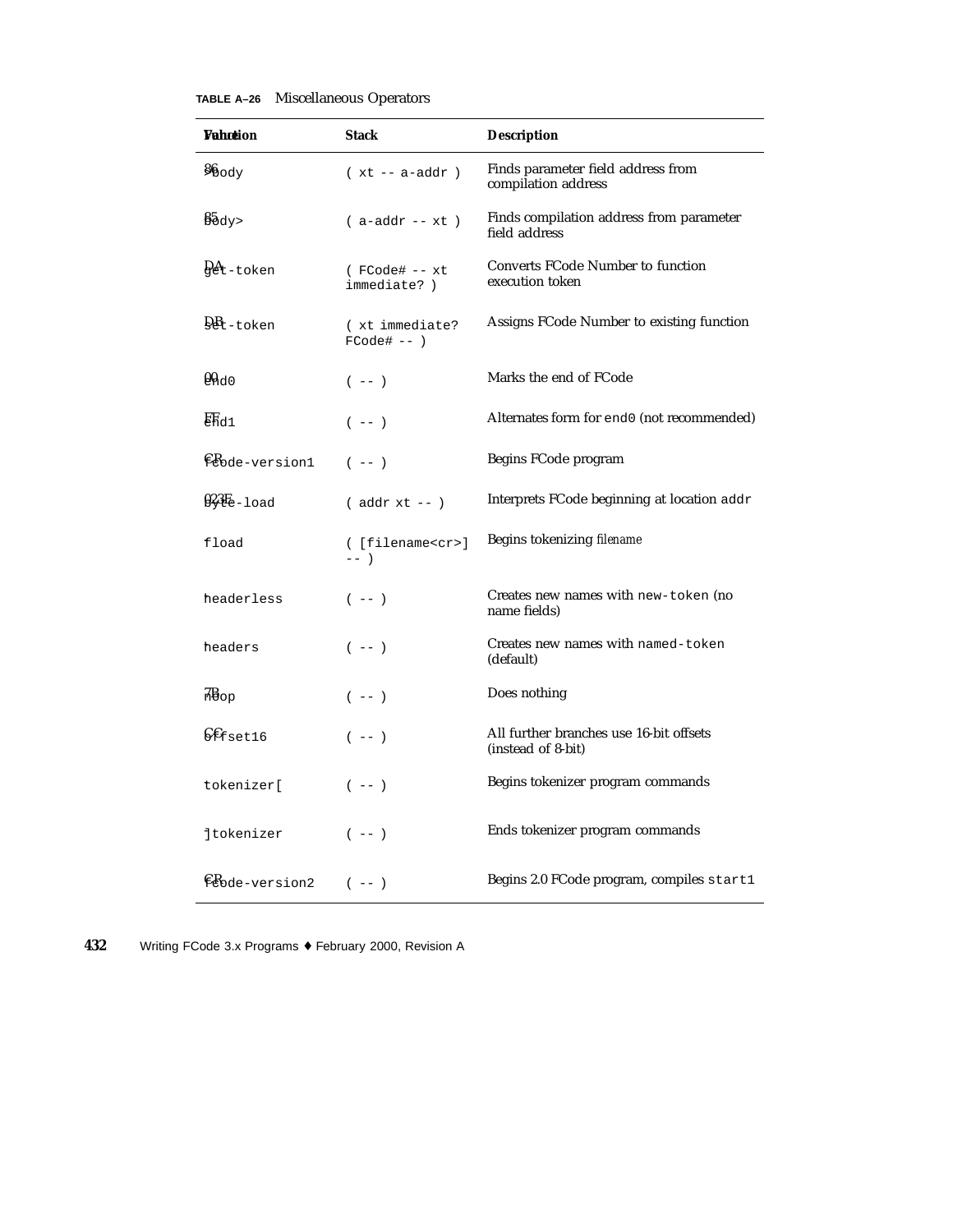| <b>Vahotion</b>        | <b>Stack</b> | <b>Description</b>                        |
|------------------------|--------------|-------------------------------------------|
| external               | $(- - )$     | Creates new names with external-token     |
| $E$ bode-version3 (--) |              | Begins 3.0 FCode program, compiles start1 |

**TABLE A–26** Miscellaneous Operators *(continued)*

| TABLE A-27 |  | Internal Operators (invalid for program text) |  |  |  |  |
|------------|--|-----------------------------------------------|--|--|--|--|
|------------|--|-----------------------------------------------|--|--|--|--|

| <b>Vahotion</b>          | <b>Stack</b>                                        | <b>Description</b>                                                                                                                |
|--------------------------|-----------------------------------------------------|-----------------------------------------------------------------------------------------------------------------------------------|
| $01 -$<br>0 <sup>F</sup> |                                                     | First byte of a two byte FCode                                                                                                    |
| $\frac{10}{2}$ lit)      | $(- - n)$ (F: /FCode-num32/<br>$---$                | Followed by 32-bit#. Compiled by<br>numeric data                                                                                  |
| $M$ ")                   | $(- - xt) (F: /FCode\# / - - )$                     | Followed by a token (1 or 2-byte<br>code). Compiled by ['] or '                                                                   |
| $\mathbf{B}$ ")          | $(- - str len) (F: /$<br>$FCode-string/--)$         | Followed by count byte, text.<br>Compiled by " or . "                                                                             |
| 68t0)                    | $(x - -)$                                           | Compiled by to                                                                                                                    |
| Forsion1                 | $(- - )$                                            | Followed by reserved byte,<br>checksum (2 bytes), length (4<br>bytes). Compiled by<br>fcode-version1, as the first<br>FCode bytes |
| bbranch                  | $(- - - )$                                          | Followed by offset. Compiled by<br>else or again                                                                                  |
|                          | $(F: /FCode-offset / --)$                           |                                                                                                                                   |
| b <sup>4</sup> branch    | $( don't-branch? -- ) ( F: /$<br>$FCode-offset/--)$ | Followed by offset. Compiled by<br>if or until                                                                                    |
| $\frac{15}{2}$ loop)     | $(- - ) ( F: /FCode-offset / - -$                   | Followed by offset. Compiled by<br>loop                                                                                           |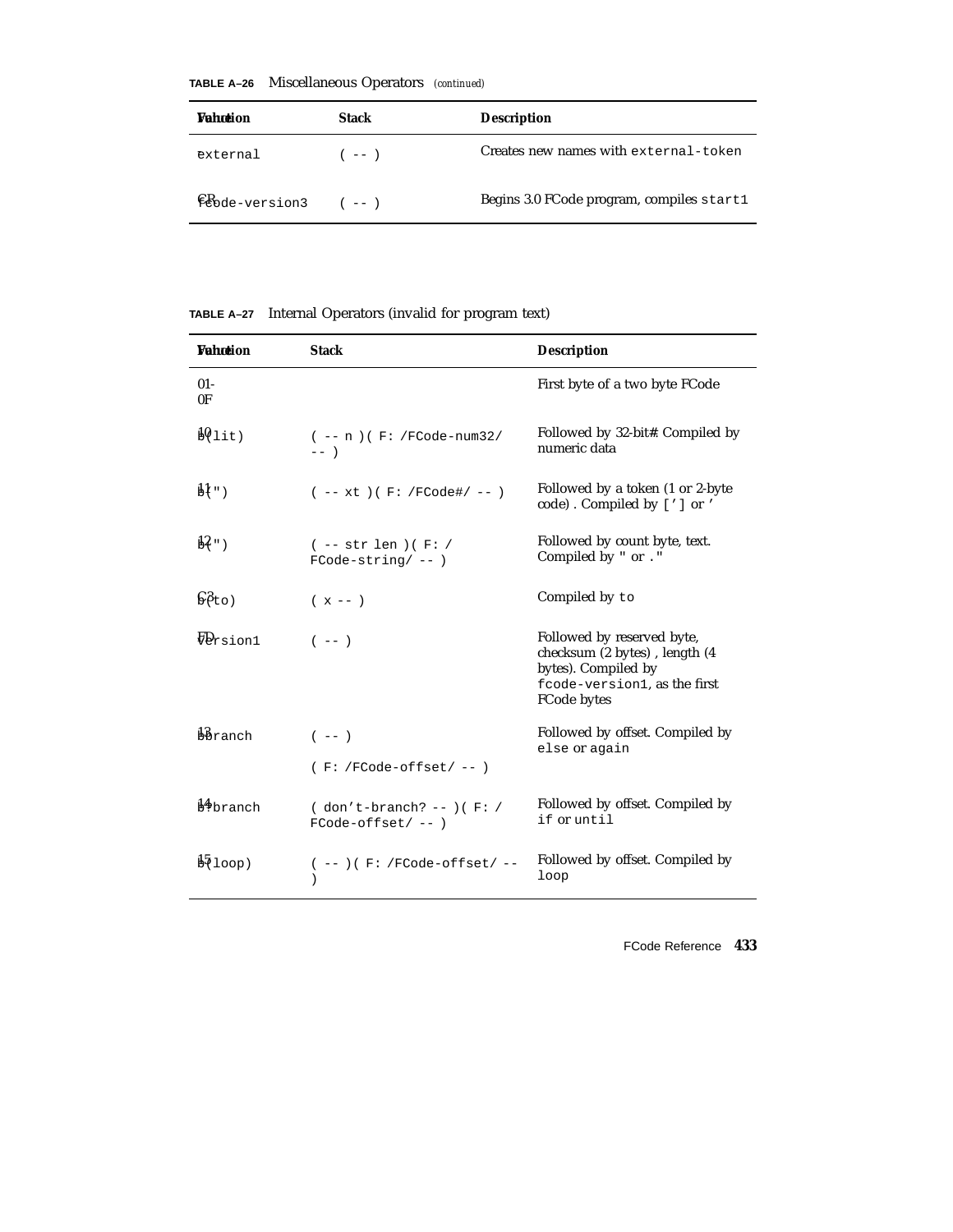| <b>Vahotion</b>               | <b>Stack</b>                                         | <b>Description</b>                                                                                                                   |
|-------------------------------|------------------------------------------------------|--------------------------------------------------------------------------------------------------------------------------------------|
| $\frac{16}{100}$              | $(delta --)(F: /$<br>$FCode-offset/--)$              | Followed by offset. Compiled by<br>$+1$ oop                                                                                          |
| $\frac{1}{60}$ do)            | $($ limit start $--$ )                               | Followed by offset. Compiled by do                                                                                                   |
|                               | $(F: /FCode-offset / --)$                            |                                                                                                                                      |
| $\frac{18}{2}$ ?do)           | $($ limit start -- $)$                               | Followed by offset. Compiled by<br>?do                                                                                               |
|                               | $(F: /FCode-offset / --)$                            |                                                                                                                                      |
| $\frac{1}{2}$ leave)          | $(F: --)$                                            | Compiled by leave or ? leave                                                                                                         |
| $\frac{B1}{\text{cmark}}$     | $(F: -- )$                                           | Compiled by begin                                                                                                                    |
|                               | $B2$ >resolve) (--)(F:--)                            | Compiled by else or then                                                                                                             |
| $\mathsf{G4}_\mathtt{case}$ ) | $(sel -- sel)(F:-)$                                  | Compiled by case                                                                                                                     |
| $\sqrt{6}$ endcase)           | $(sel  $ <nothing> -- <math>)(F: --</math></nothing> | Compiled by endcase                                                                                                                  |
| $\mathfrak{S}$ (end of)       | $(--) ( F: /FCode-offset / --$                       | Compiled by endof                                                                                                                    |
| $b\mathcal{C}$ of)            | $(sel of-val -- sel)$<br><nothing> )</nothing>       | Followed by offset. Compiled by of                                                                                                   |
|                               | $(F: /FCode-offset / --)$                            |                                                                                                                                      |
| Baw-token                     | $(- - ) ( F: /FCode\# / - - )$                       | Followed by table#, code#,<br>token-type. Compiled by any<br>defining word.                                                          |
| $\frac{R}{m}$ ed-token (--)   | (F: /FCode-string FCode#/<br>$---$                   | Followed by packed string<br>(count,text), table#, code#,<br>token-type. Compiled by any<br>defining word (: value<br>constant etc.) |

**TABLE A–27** Internal Operators (invalid for program text) *(continued)*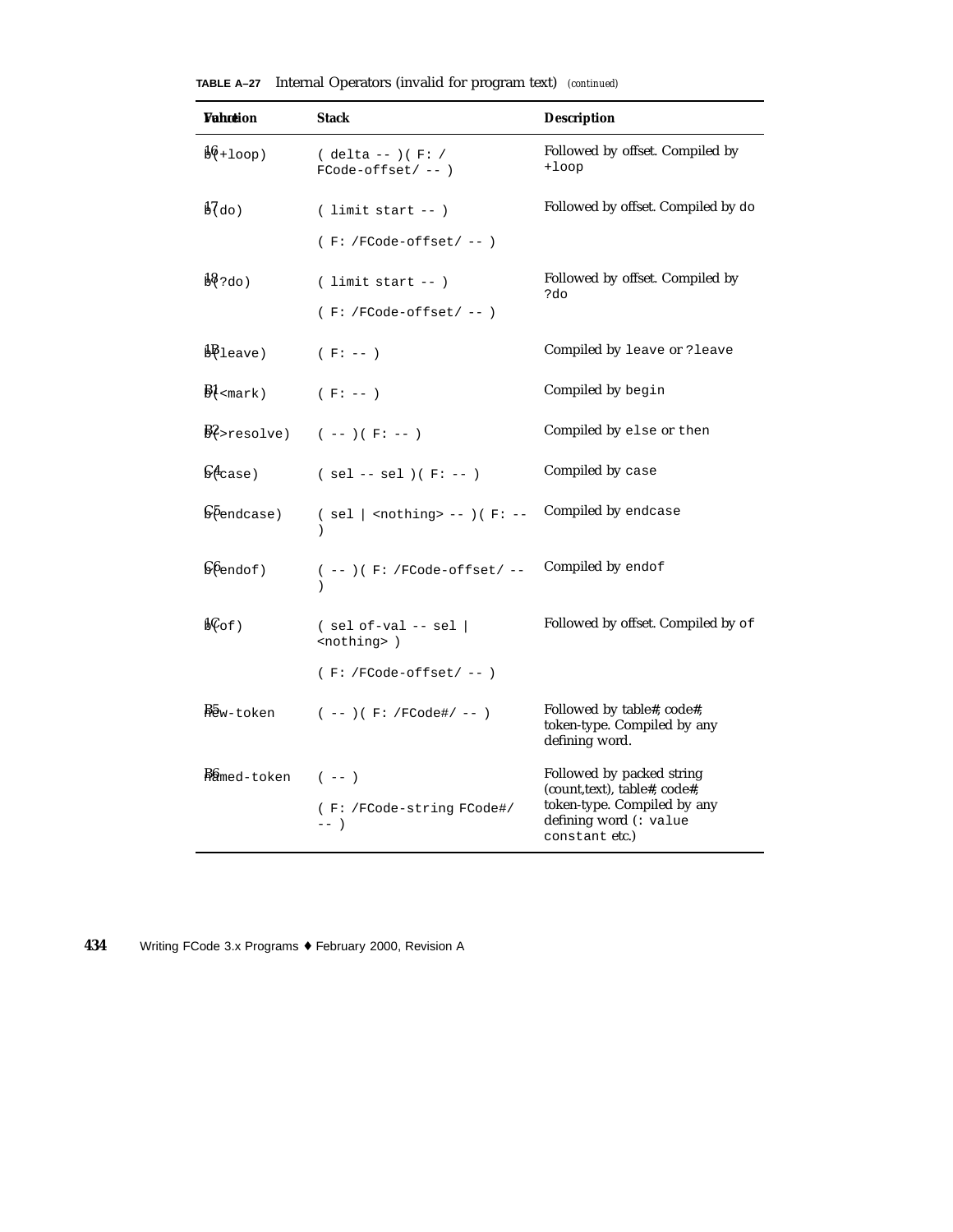| Wahotion                                         | <b>Stack</b>                       | <b>Description</b>                                                                                                                                                    |
|--------------------------------------------------|------------------------------------|-----------------------------------------------------------------------------------------------------------------------------------------------------------------------|
| $\frac{1}{2}$                                    | $(E:  --- ??? )$                   | Token-type compiled by:                                                                                                                                               |
|                                                  | $(F: -- colon-sys)$                |                                                                                                                                                                       |
| $\frac{1}{2}\%$ value)                           | $(E: -- x) (F: x -- )$             | Token-type compiled by value                                                                                                                                          |
| $\frac{B}{2}$ variable)                          | $( E: -- a-addr ) ( F: -- )$       | Token-type compiled by variable                                                                                                                                       |
| $B$ <sup><math>\leftarrow</math></sup> constant) | $(E: -- n)(F: n --)$               | Token-type compiled by constant                                                                                                                                       |
| $\frac{B}{B}$ create)                            | $(E: -- a-addr) (F: --)$           | Token-type compiled by create                                                                                                                                         |
| $\frac{B}{\text{Gefer}}$                         | $(E:  --- ??? ) (F: --- )$         | Token-type compiled by defer                                                                                                                                          |
| $\frac{B\mu_{\text{buffer}}}{\sigma}$            | $(E: -- a-addr)$ (F: size -- )     | Token-type compiled by buffer:                                                                                                                                        |
| BFfield)                                         | $( E: addr -- addr+offset )$       | Token-type compiled by field                                                                                                                                          |
|                                                  | (F: offset size --<br>offset+size) |                                                                                                                                                                       |
| $\mathbb{S}^2$ ; )                               | $(--)$ ( $F: colon-sys -- )$       | End a colon definition. Compiled<br>by:                                                                                                                               |
| EAternal-<br>token                               | $(- - )$                           | Create a new named FCode<br>function.                                                                                                                                 |
|                                                  | (F: /FCode-string FCode#/<br>$---$ |                                                                                                                                                                       |
| $\frac{1}{2}$ eart0                              | $(- - )$                           | Like version1, but for version 2.x<br>and 3.x FCodes. Uses 16-bit<br>branches. Fetches successive tokens<br>from same address                                         |
| $\mathbb{R}$ <sub>tart</sub> 1                   | $(- - )$                           | Like version1, but for version 2.x<br>and 3.x FCodes. Uses 16-bit<br>branches. Fetches successive tokens<br>from consecutive addresses.<br>Compiled by fcode-version2 |

**TABLE A–27** Internal Operators (invalid for program text) *(continued)*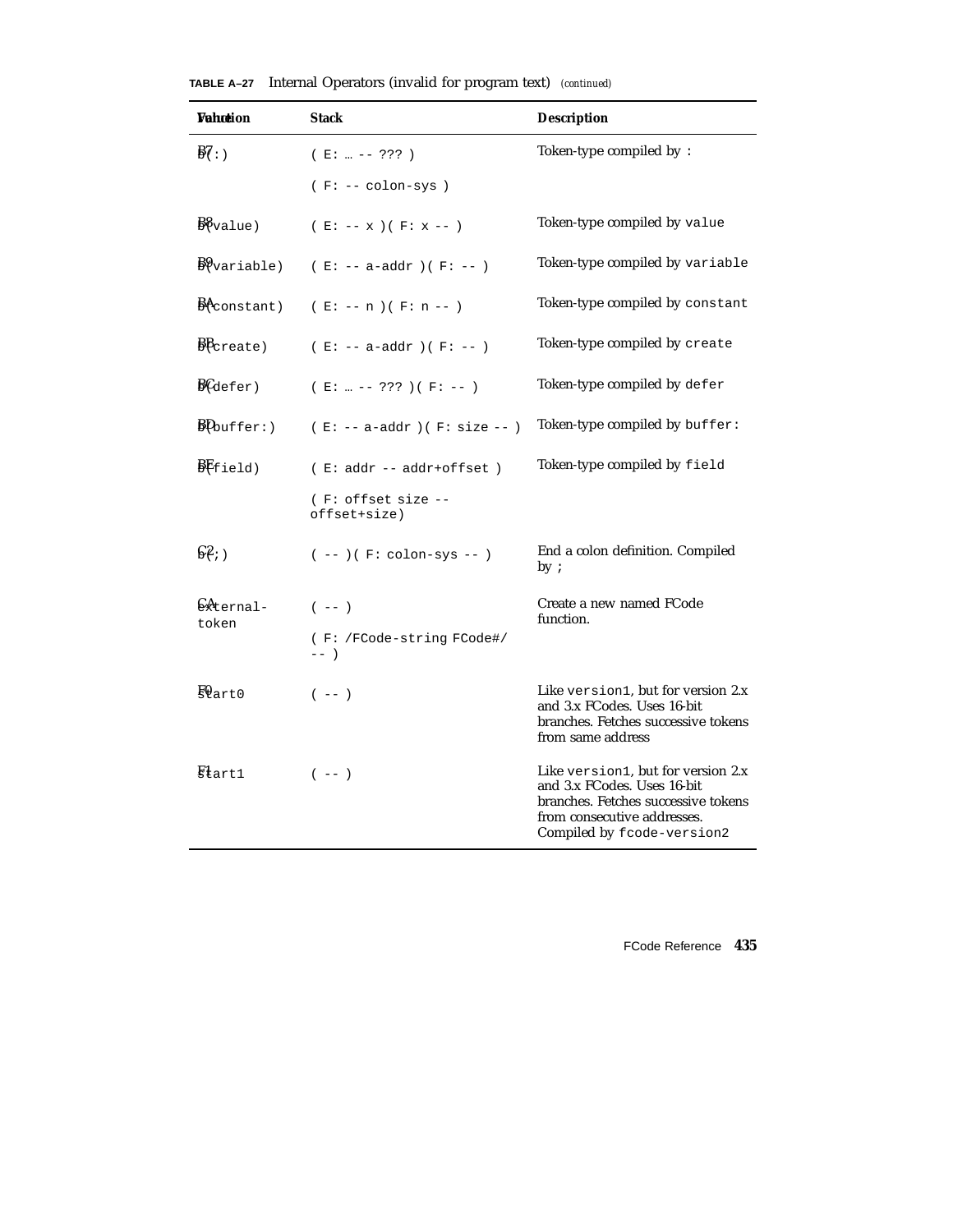| <b>Wahrtion</b>      | <b>Stack</b> | <b>Description</b>                                                                                                                            |
|----------------------|--------------|-----------------------------------------------------------------------------------------------------------------------------------------------|
| $\mathbb{R}^2$ art2  | $---$        | Like version1, but for version 2.x<br>and 3.x FCodes. Uses 16-bit<br>branches. Fetches successive tokens<br>from consecutive 16-bit addresses |
| $E_{\frac{3}{2}r+4}$ | $(- - )$     | Like version1, but for version 2.x<br>and 3.x FCodes. Uses 16-bit<br>branches. Fetches successive tokens<br>from consecutive 32-bit addresses |

**TABLE A–27** Internal Operators (invalid for program text) *(continued)*

## **TABLE A–28** Virtual Memory Allocation

| <b>Wahntion</b> | <b>Stack</b>                   | <b>Description</b>                                  |
|-----------------|--------------------------------|-----------------------------------------------------|
|                 | $9105$ -virtual (virt size --) | Frees virtual memory obtained<br>using map- $1$ ow. |
| $0130$ -low     | $($ phys-low  size -- virt     | Allocate virtual memory.                            |

**TABLE A–29** Properties

| <b>Wahrtion</b>                           | Stack                                            | <b>Description</b>                                                                   |
|-------------------------------------------|--------------------------------------------------|--------------------------------------------------------------------------------------|
| $\mathfrak{g}_{\text{toperty}}$           | (prop-addrprop-len<br>$name-str$ name-len -- $)$ | Declares a property with the given<br>value structure, for the given name<br>string. |
| $02$ lete-<br>$\frac{1}{2}$ operty        | $(name-str name-len --)$                         | Deletes the property with the given<br>name                                          |
| $\mathfrak{g}_{\text{hcode-bytes}}$<br>15 | (data-addr data-len --<br>prop-addr prop-len)    | Converts a byte array into an<br>prop-format string                                  |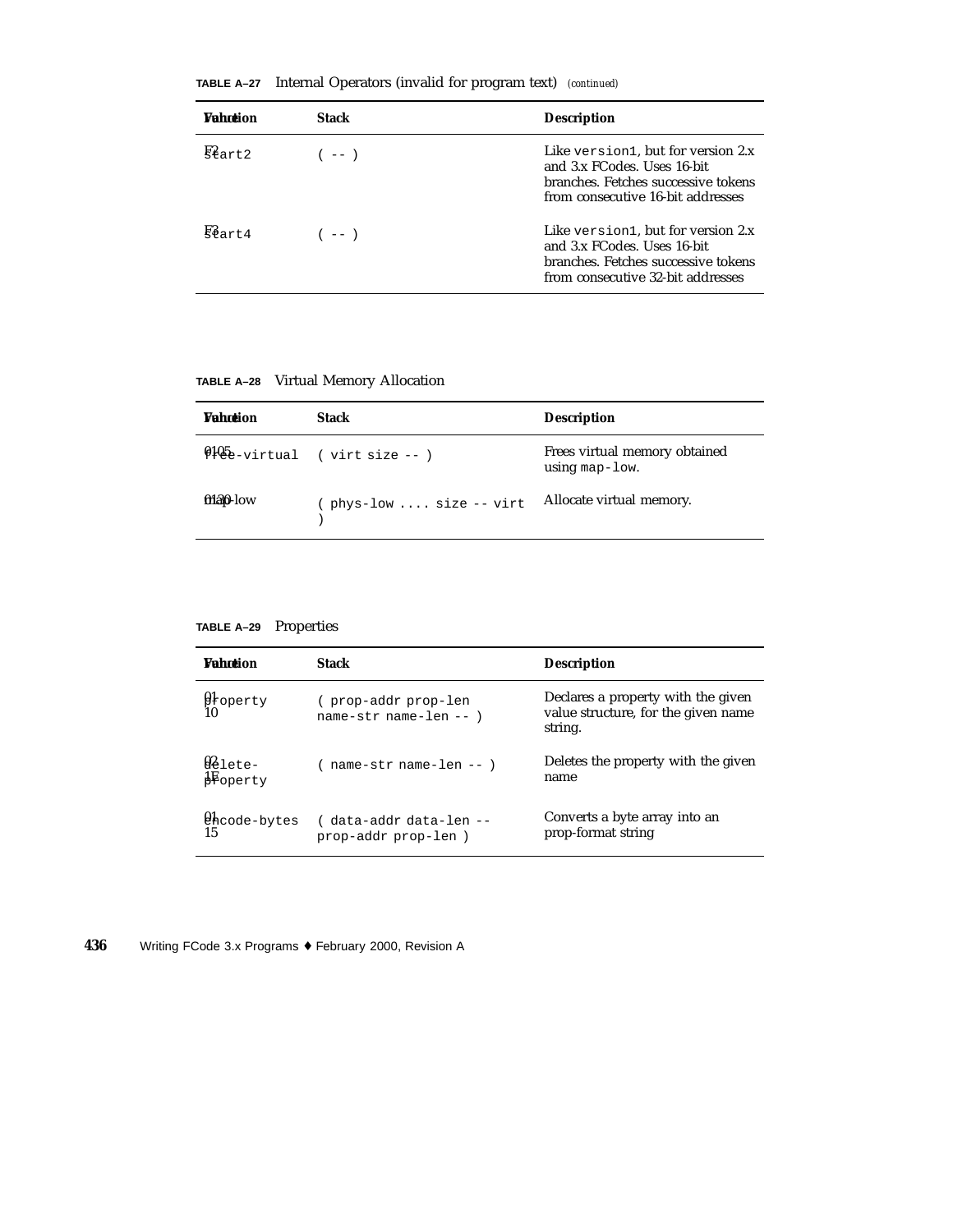| TABLE A-29 | <b>Properties</b> | (continued) |
|------------|-------------------|-------------|
|------------|-------------------|-------------|

| Wahœion                                 | <b>Stack</b>                                                     | <b>Description</b>                                                                               |
|-----------------------------------------|------------------------------------------------------------------|--------------------------------------------------------------------------------------------------|
| thcode-int<br>11                        | ( n -- prop-addr prop-len )                                      | Converts a number into an<br>prop-format string                                                  |
| thcode-phys<br>13                       | $($ phys.lo ${\tt phys\,.hi}$ --<br>prop-addr prop-len)          | Converts physical address and<br>space into an prop-format string                                |
| $Q_{\text{hcode}}$ -<br>$_{\rm string}$ | (str len -- prop-addr<br>prop-len)                               | Converts a string into an<br>prop-format string                                                  |
| $\mathfrak{g}_{\text{hcode+}}$<br>12    | (prop-addr1 prop-len1<br>prop-addr2 prop-len2                    | Merges two prop-format strings.<br>They must have been created<br>sequentially                   |
|                                         | -- prop-addr3 prop-len3)                                         |                                                                                                  |
| & code-bytes                            | (prop-addr1 prop-len1<br>data-len --                             | Decodes a byte array from a<br>prop-encoded-array                                                |
|                                         | prop-addr2 prop-len2<br>data-addr data-len)                      |                                                                                                  |
| $92$ code-int<br>1 B                    | (prop-addr1 prop-len1 --<br>prop-addr2 prop-len2 n)              | Converts the beginning of an<br>prop-format string to an integer                                 |
| $02$ code-<br>$\frac{1}{2}C$ ring       | ( prop-addr1 prop-len1 --<br>prop-addr2 prop-len2 str<br>len)    | Converts the beginning of a<br>prop-format string to a normal<br>string                          |
| decode-phys                             | (prop-addr1 prop-len1 --                                         | Decode a unit-address from a                                                                     |
| 28                                      | prop-addr2 prop-len2<br>phys.lo  phys.hi )                       | prop-encoded array                                                                               |
| <b>y</b> et-my-<br>Aoperty              | $($ name-str name-len – true $\mid$<br>prop-addr prop-len false) | Returns the prop-format string for<br>the given property name                                    |
| <u>g2 t -</u><br>1Pherited-<br>property | $($ name-str name-len – true $ $<br>prop-addr prop-len false)    | Returns the value string for the<br>given property, searches parents'<br>properties if not found |
| ∯et-package-<br><b>F</b> operty         | (name-str name-len phandle – true<br>  prop-addr prop-len false) | Returns the prop-format string for<br>the given property name in the<br>package phandle          |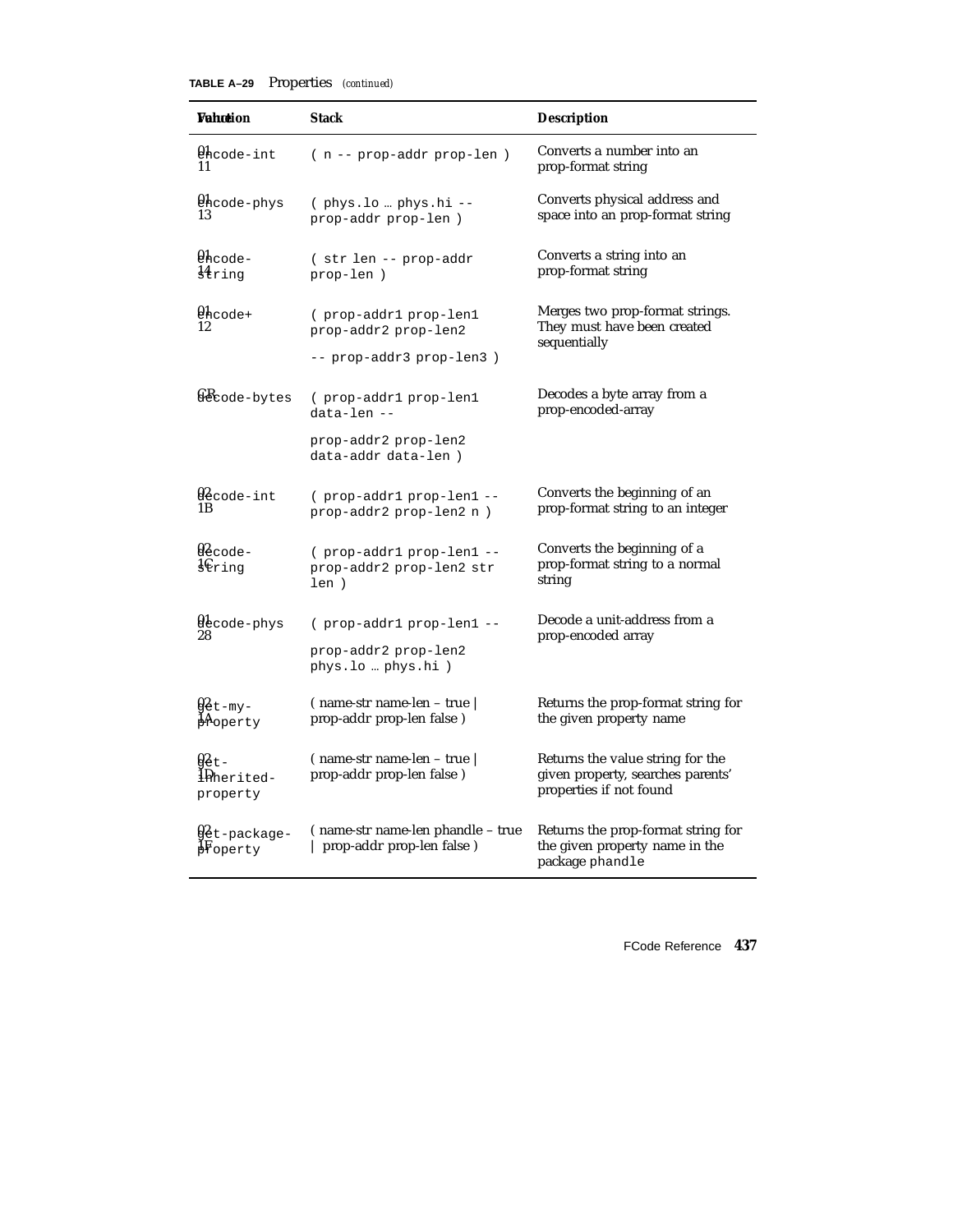| TABLE A–30 Commonly-used Properties |  |  |  |  |
|-------------------------------------|--|--|--|--|
|-------------------------------------|--|--|--|--|

| <b>Wahntion</b>             | <b>Stack</b>                | <b>Description</b>                                                             |
|-----------------------------|-----------------------------|--------------------------------------------------------------------------------|
| 916                         | (phys.lo  phys.hi size -- ) | Declares location and size of device<br>registers                              |
| $0.10 - 1$                  | $(str len - )$              | Declares model# for this device,<br>such as " SUNW, 501-1623-01"               |
| $0.14$ ce-type              | $(str len - )$              | Declares type of device, e.g. "<br>display", "block", "network",<br>or " byte" |
| $\mathbb{R}_{\mathbb{R}^m}$ | $($ addr len -- $)$         | Declares driver name, as in "<br>SUNW,zebra"                                   |
| ueVice-name                 | $(str len --)$              | Creates the "name" property with<br>the given value                            |

**TABLE A–31** System Version Information

| Value | <b>Function</b>    | Stack    | <b>Description</b>                             |
|-------|--------------------|----------|------------------------------------------------|
| 87    | fcode-<br>revision | ( -- n ) | Returns major/minor FCode interface<br>version |

**TABLE A–32** Device Activation Vector Setup

| <b>Wahntion</b>                         | <b>Stack</b> | <b>Description</b>                                           |
|-----------------------------------------|--------------|--------------------------------------------------------------|
| $9s$ -install (xt --)<br>1 <sup>C</sup> |              | Identifies "install" routine to allocate a frame buffer      |
| $9$ s-remove<br>1D.                     | $(xt - -)$   | Identifies "remove" routine, to deallocate a frame<br>buffer |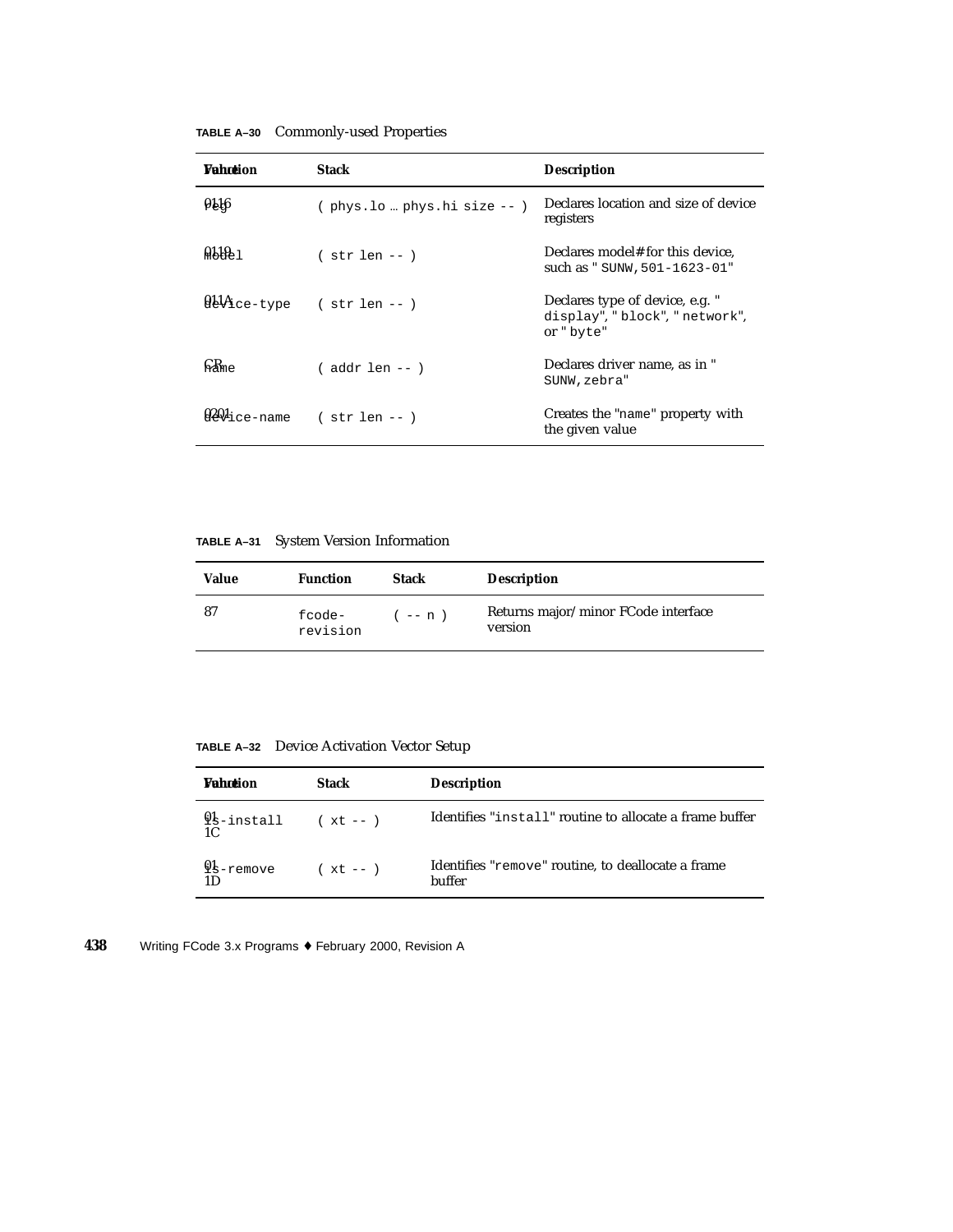**TABLE A–32** Device Activation Vector Setup *(continued)*

| <b><i>Vahntion</i></b>                                 | <b>Stack</b> | <b>Description</b>                                  |
|--------------------------------------------------------|--------------|-----------------------------------------------------|
| $9s$ -selftest (xt--)<br>1E                            |              | Identifies "selftest" routine for this frame buffer |
| $\mathfrak{A}_{\text{EW-device}}$ (--)<br>1F           |              | Creates a new device node                           |
| $\mathbf{\varrho}_{\mathtt{links}+}$<br><i>A</i> evice | $(- - )$     | Completes current device                            |

| TABLE A-33 Self-test Utility Routines |  |
|---------------------------------------|--|
|                                       |  |

| <b><i>Vahntion</i></b>              | <b>Stack</b>               | <b>Description</b>                                  |
|-------------------------------------|----------------------------|-----------------------------------------------------|
| 0lagnostic-<br>$20de$ ?             | $(- - diag? )$             | Returns true if extended diagnostics are<br>desired |
| display-status<br>21                | $(n - 1)$                  | Obsolete                                            |
| Memory-test-<br>22                  | ( addr len --<br>fail? $)$ | Calls memory tester for given region                |
| $\mathfrak{g}_{\mathrm{ask}}$<br>24 | $(- - a - addr)$           | Variable, holds "mask" used by<br>memory-test-suite |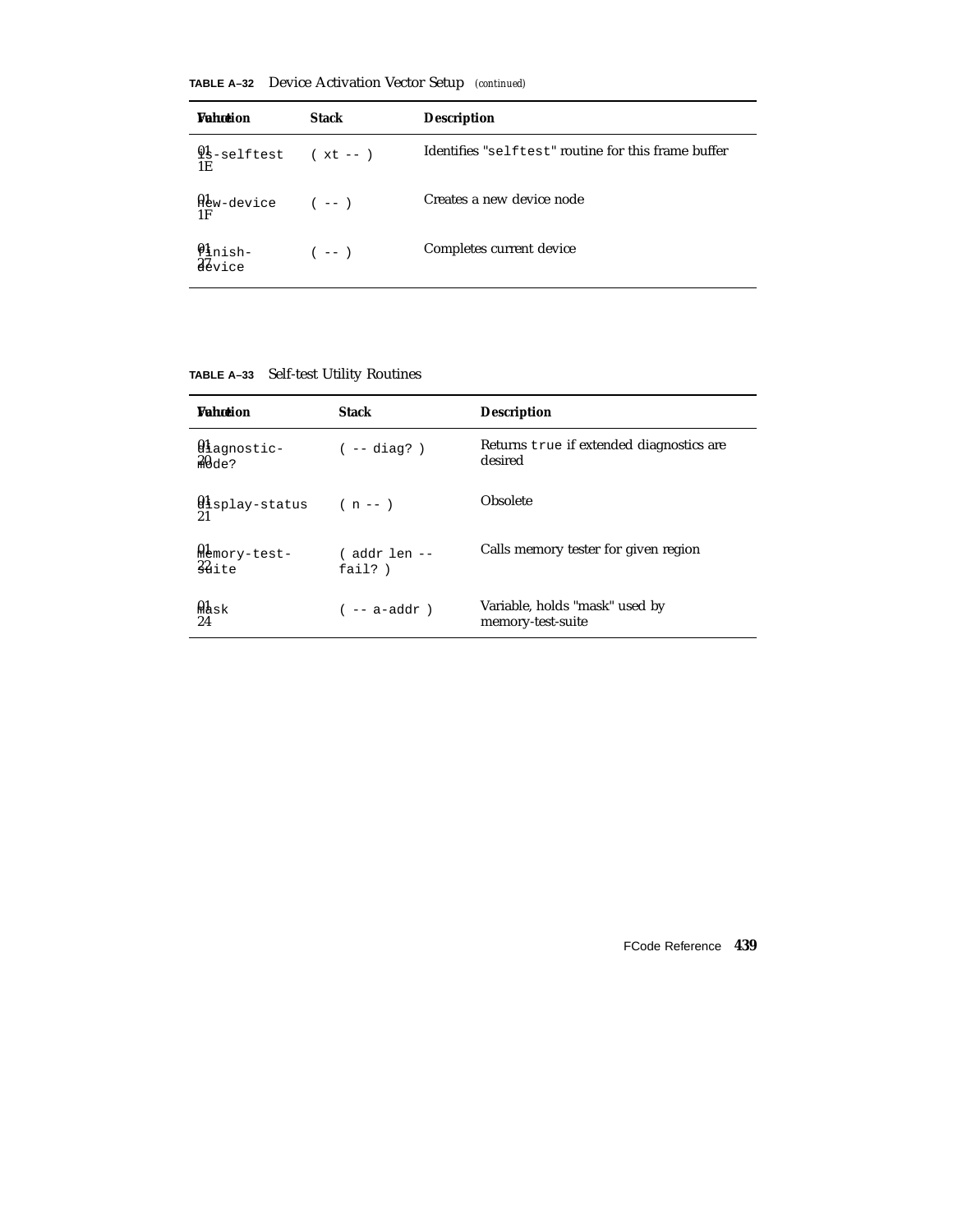**TABLE A–34** Time Utilities

| <b>Wahotion</b>                | <b>Stack</b> | <b>Description</b>                                     |
|--------------------------------|--------------|--------------------------------------------------------|
| $\frac{01}{25}$ t-msecs (-- n) |              | Returns the current number of milliseconds             |
| Al<br>26                       | $(n - - )$   | Delays for n milliseconds. Resolution is 1 millisecond |
| $Q_{Aarm}$<br>13               | $(xt n - )$  | Periodically execute $xt$ . If $n=0$ , stop.           |

**TABLE A–35** Machine-specific Support

| <b><i>Vahotion</i></b>      | <b>Stack</b>             | <b>Description</b>                                            |
|-----------------------------|--------------------------|---------------------------------------------------------------|
| $\frac{\text{Map-low}}{30}$ | phys.lo  size -- virt)   | Maps a region of memory in<br>device's physical address space |
| $y_{bus}$<br>$3h$ tr>cpu    | sbus-intr# -- cpu-intr#) | Translates SBus interrupt# into<br>$CPU$ interrupt#           |

**Note -** Table A–35Appendix A through Table A–42 Appendix A apply only to display device-types.

**TABLE A–36** User-set Terminal Emulation Values

| <b>Wahntion</b>                       | <b>Stack</b>    | <b>Description</b>                                                                                                                   |
|---------------------------------------|-----------------|--------------------------------------------------------------------------------------------------------------------------------------|
| $41$ ines<br>50                       | $($ -- rows $)$ | Number of lines of text being used for display. This<br>word must be initialized (using to). fbx-install<br>does this automatically  |
| $\mathfrak{g}_{\text{bolumns}}$<br>51 | $($ -- columns  | Number of columns (chars/line) used for display. This<br>word must be initialized (using to). fbx-install<br>does this automatically |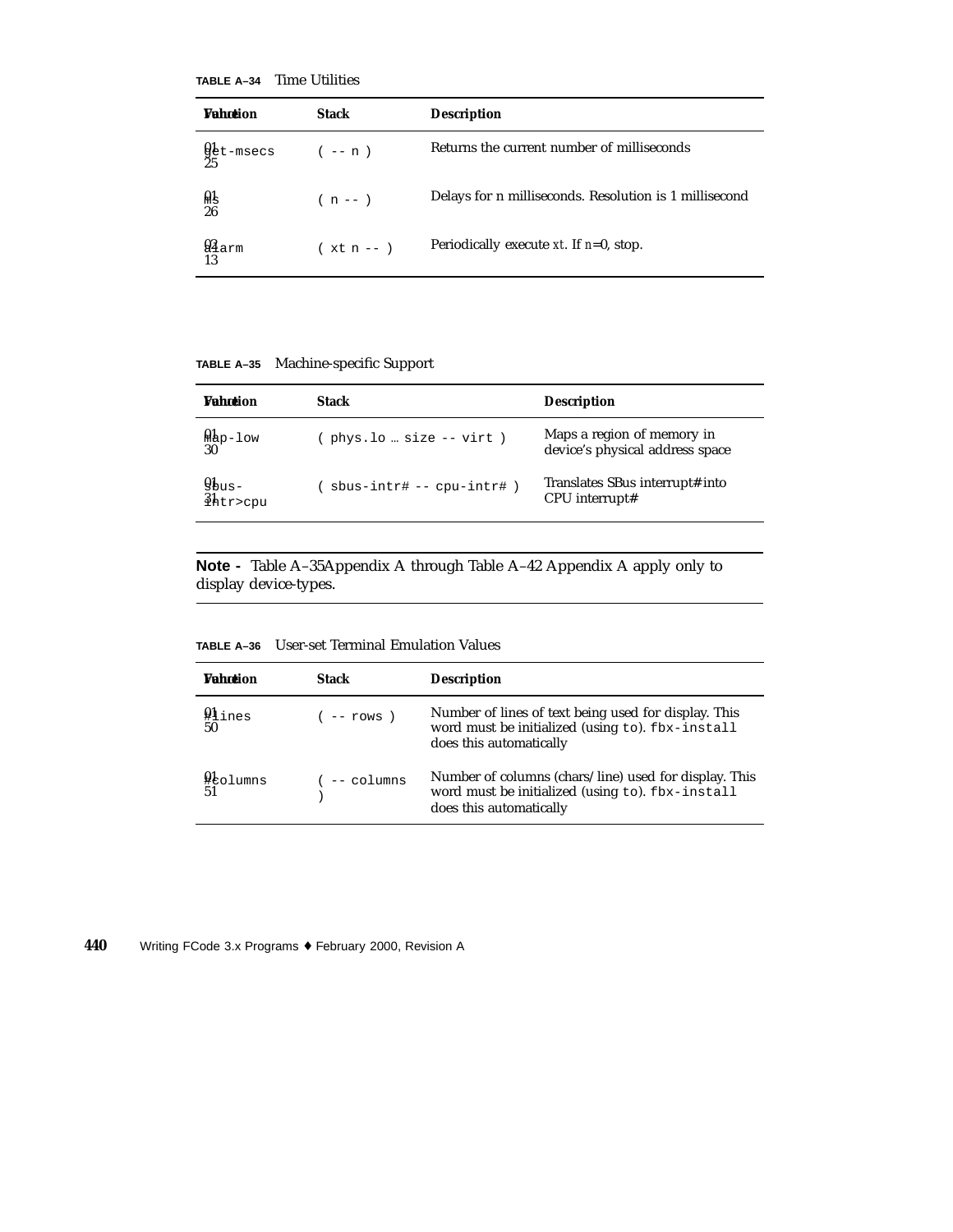| Value | <b>Function</b>     | <b>Stack</b>                   | <b>Description</b>                                     |
|-------|---------------------|--------------------------------|--------------------------------------------------------|
| 01 52 | line#               | $(- - 1ine# )$                 | Current cursor position (row). 0 is<br>top line        |
| 01 53 | column#             | $(- - \text{column#})$         | Current cursor position (column). 0<br>is left char.   |
| 01 54 | inverse?            | $($ -- white-<br>$on-black?$ ) | True if output is inverted<br>(white-on-black)         |
| 01 55 | inverse-<br>screen? | ( -- black? )                  | True if screen has been inverted<br>(black background) |

**TABLE A–37** Terminal-set Terminal Emulation Values

**TABLE A–38** Terminal Emulation Routines\*

| Wahotion                                   | <b>Stack</b> | <b>Description</b>                                                            |
|--------------------------------------------|--------------|-------------------------------------------------------------------------------|
| $\mathbf{\theta}$ ław-character<br>57      | $(char --)$  | Paints the given character and advances the<br>cursor                         |
| $\mathfrak{g}_{\tt{set-scoreen}}$<br>58    | $(- - )$     | Initializes the display device                                                |
| Ubggle-cursor<br>59                        | $(- - )$     | Draws or erases the cursor                                                    |
| $\mathfrak{g}_{\tt I}$ ase-screen<br>5A    | $(- - )$     | Clears all pixels on the display                                              |
| $\mathfrak{g}_1$ ink-screen<br>5B          | $(- - )$     | Flashes the display momentarily                                               |
| $q_{\text{hvert-screen}}$<br>5C            | $(- - )$     | Changes all pixels to the opposite color                                      |
| $Q$ <sub>hsert-</sub><br><b>P</b> aracters | $(n - - )$   | Inserts n blanks just before the cursor                                       |
| @elete-<br>$\delta$ haracters              | $(n - - )$   | Deletes n characters to the right of the cursor<br>Remaining chars slide left |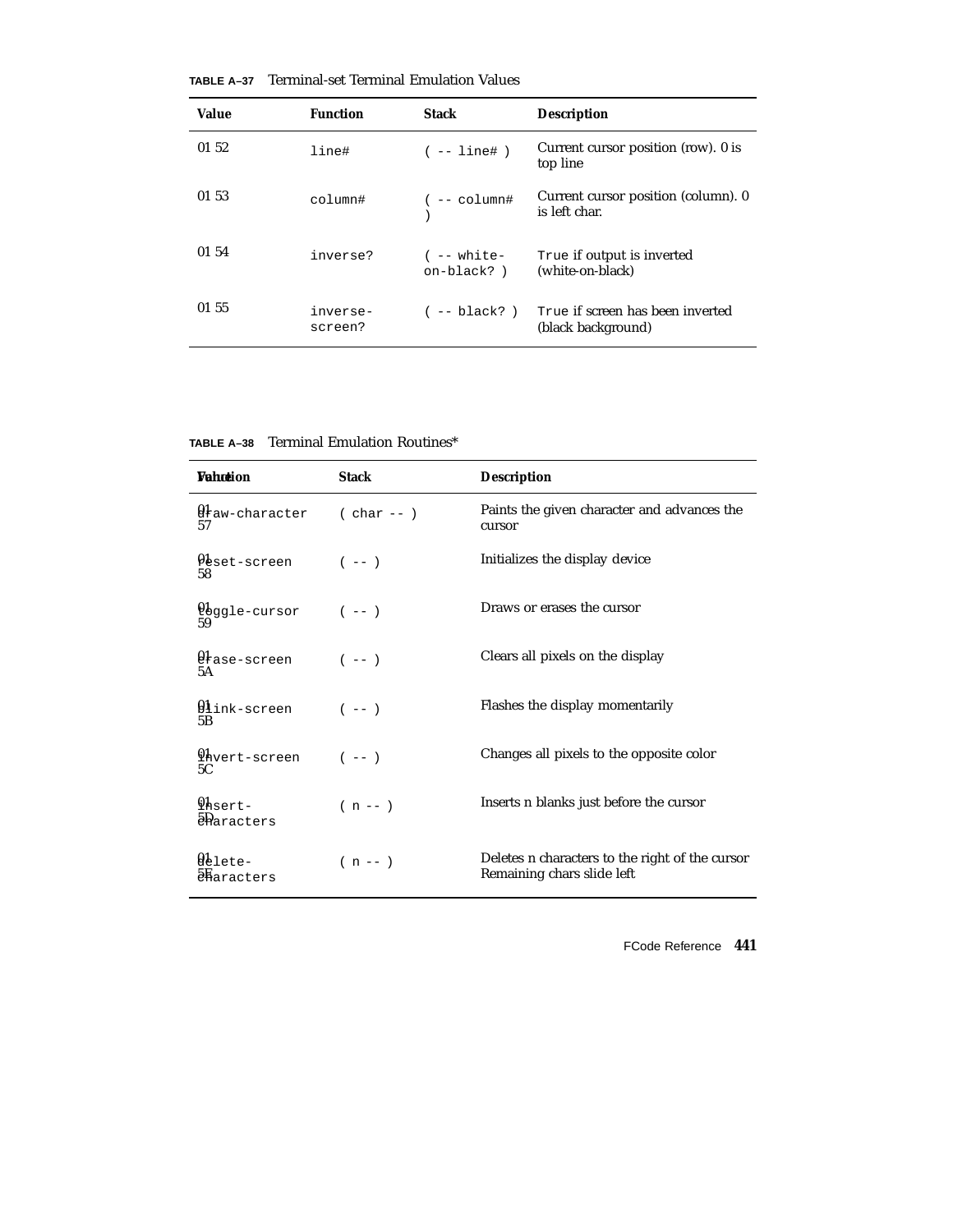| TABLE A-38 |  | <b>Terminal Emulation Routines*</b> | (continued) |
|------------|--|-------------------------------------|-------------|
|------------|--|-------------------------------------|-------------|

| <b>Wahntion</b>                             | <b>Stack</b>                        | <b>Description</b>                                                                       |
|---------------------------------------------|-------------------------------------|------------------------------------------------------------------------------------------|
| <i>lhsert-lines</i><br>5F                   | $(n - - )$                          | Inserts n blank lines just before the current<br>line, lower lines are scrolled downward |
| Qblete-lines<br>60                          | $(n - 1)$                           | Deletes n lines starting with the current line,<br>lower lines are scrolled upward       |
| $\mathfrak{g}_{\texttt{ław-}1\texttt{ogo}}$ | ( line# addr<br>width height $--$ ) | Draws the logo                                                                           |

\*defer-type loadable routines.

**TABLE A–39** Frame Buffer Parameter Values\*

| <b>Wahotion</b>                     | <b>Stack</b>             | <b>Description</b>                                                          |
|-------------------------------------|--------------------------|-----------------------------------------------------------------------------|
| $9.66$ r-height                     | $(- - height)$           | Height (in pixels) of a character (usually 22)                              |
| $0.16D$ -width                      | $(- - width)$            | Width (in pixels) of a character (usually 12)                               |
| <b>Qlit</b> bytes                   | $(- - bytes)$            | Number of bytes/scan line for font entries<br>(usually 2)                   |
| $0.62$ <sub>me-buffer-</sub><br>adr | $(- - addr)$             | Address of frame buffer memory                                              |
| 9163 <sub>een-height</sub>          | $(- - \text{height})$    | Total height of the display (in pixels)                                     |
| $9164$ en-width                     | $(- - width)$            | Total width of the display (in pixels)                                      |
| $0.165$ dow-top                     | $($ --<br>border-height) | Distance (in pixels) between display top and<br>text window                 |
| $0.166$ dow-left                    | $($ --<br>border-width)  | Distance (in pixels) between display left<br>edge and text window left edge |
|                                     |                          |                                                                             |

\*These must all be initialized before using any fbx- routines.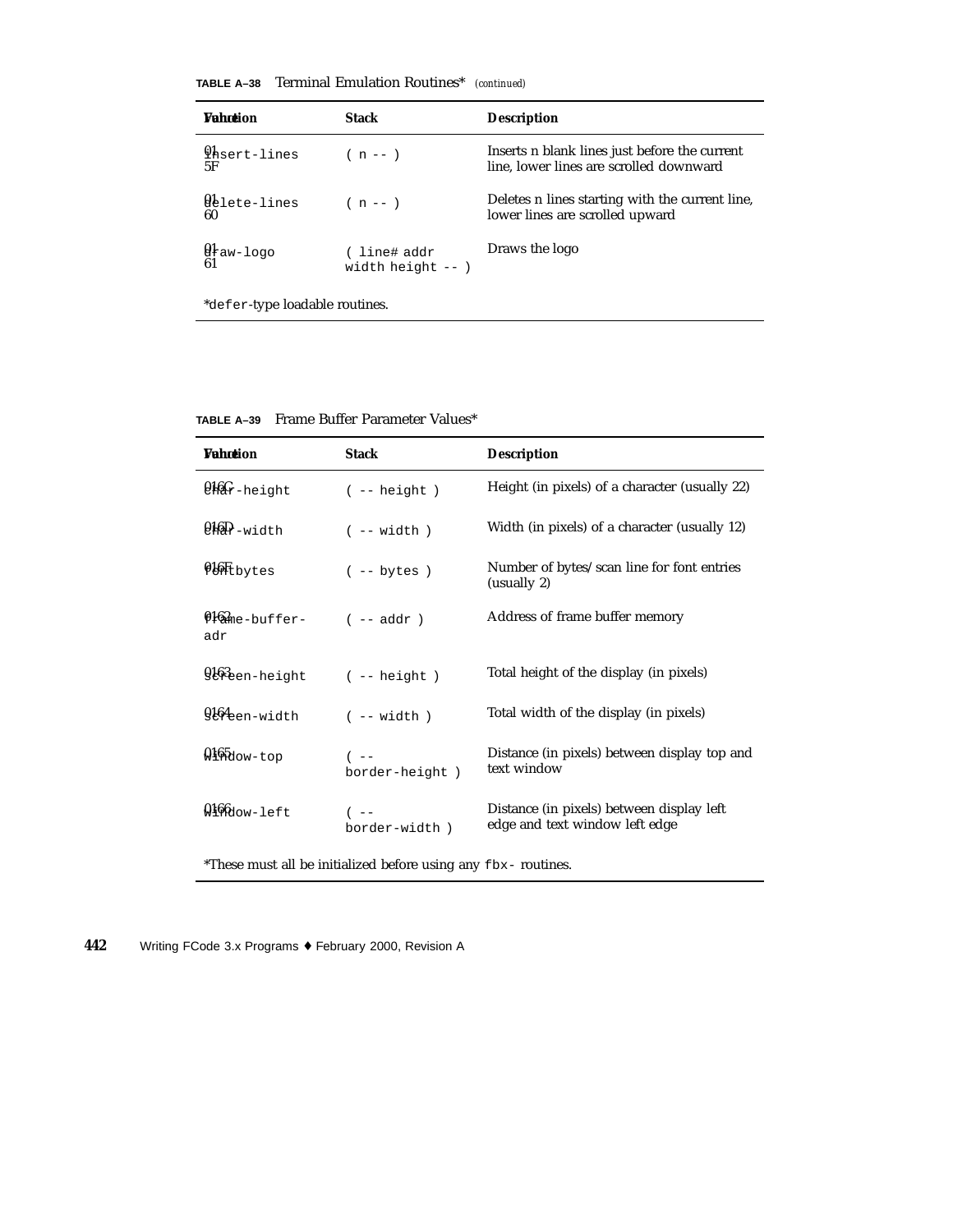**TABLE A–40** Font Operators

| <b>Wahntion</b> | <b>Stack</b>                                             | <b>Description</b>                                           |
|-----------------|----------------------------------------------------------|--------------------------------------------------------------|
| $916A$ ult-font | ( -- addr width height)<br>advance min-char #qlyphs)     | Returns default font values, plugs<br>directly into set-font |
| $016B$ font     | (addr width height advance<br>$min$ -char #qlyphs -- $)$ | Sets the character font for text<br>output                   |
| $016H_{n+}$     | char -- addr )                                           | Returns font address for given<br><b>ASCII</b> character     |

**TABLE A–41** One-bit Frame Buffer Utilities

| <b>Vahotion</b>             | <b>Stack</b> | <b>Description</b>                          |
|-----------------------------|--------------|---------------------------------------------|
| $950$ -draw-<br>character   | $(char --)$  | Paints the character and advance the cursor |
| $0.51$ reset-<br>screen     | $(- - )$     | Initializes the display device (noop)       |
| $9b^2$ -toggle-<br>cursor   | $(- - - )$   | Draws or erases the cursor                  |
| $9173$ erase-<br>screen     | $(- - - )$   | Clears all pixels on the display            |
| $9174$ blink-<br>screen     | $(- - )$     | Inverts the screen, twice (slow)            |
| $91\%$ -invert-<br>screen   | $(- - )$     | Changes all pixels to the opposite color    |
| $956$ insert-<br>characters | $(n - 1)$    | Inserts n blanks just before the cursor     |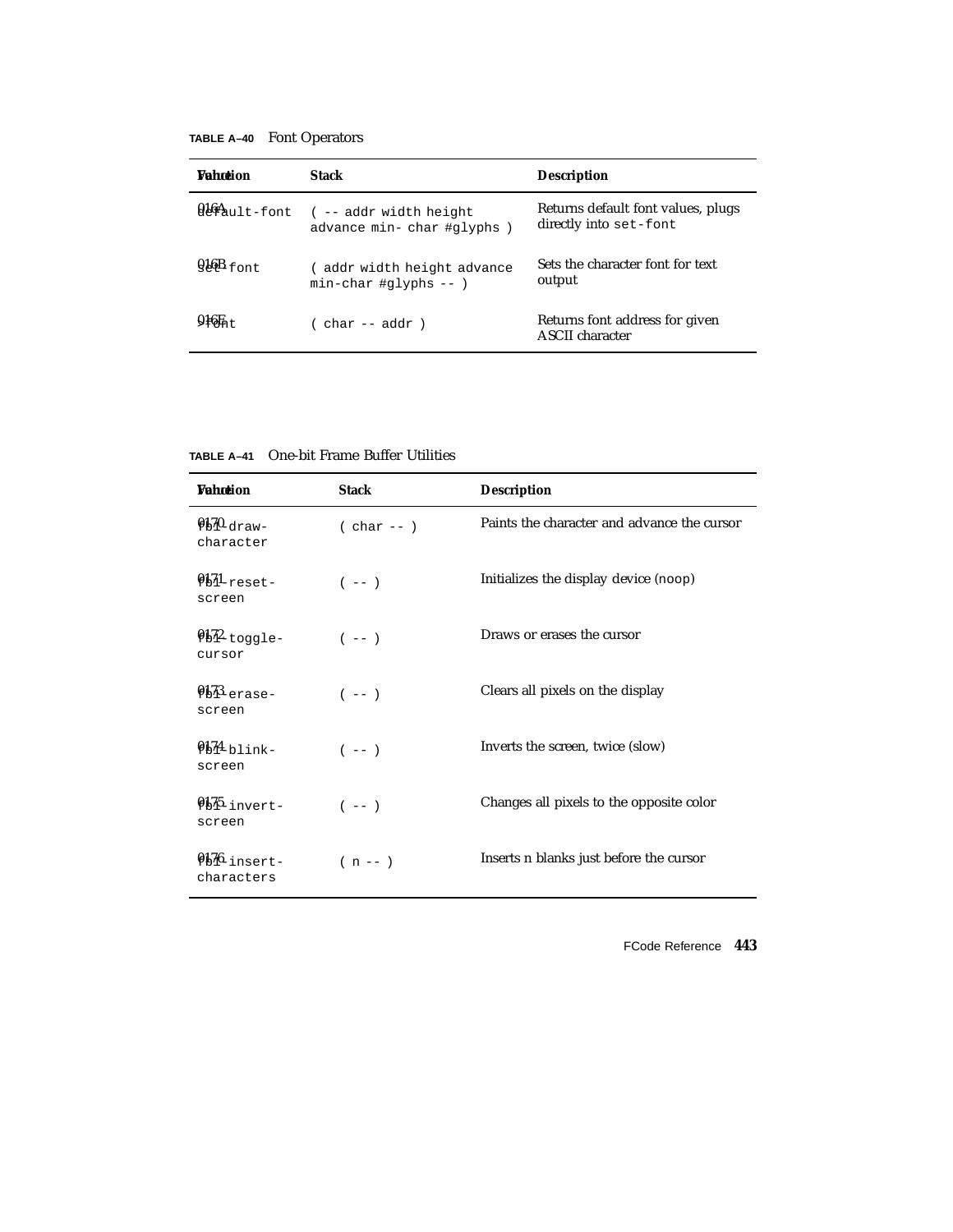| Wahotion                      | <b>Stack</b>                               | <b>Description</b>                                                                                   |
|-------------------------------|--------------------------------------------|------------------------------------------------------------------------------------------------------|
| $9b77$ -delete-<br>characters | $(n - 1)$                                  | Deletes n characters, starting at with cursor<br>character, rightward. Remaining chars slide<br>left |
| $0178$ -insert-<br>lines      | $(n - 1)$                                  | Inserts n blank lines just before the current<br>line, lower lines are scrolled downward             |
| $0.79$ -delete-<br>lines      | $(n - 1)$                                  | Deletes n lines starting with the current line,<br>lower lines are scrolled upward                   |
| $9bAdraw-logo$                | (line#addr<br>width height $--$ )          | Draws the logo                                                                                       |
| $917B$ install                | ( width height<br>#columns #lines<br>$---$ | Installs the one-bit built-in routines                                                               |
| $95K$ slide-up                | $(n - 1)$                                  | Like fb1-delete-lines, but doesn't clear<br>lines at bottom                                          |

**TABLE A–42** eight-bit Frame Buffer Utilities

| <b>Vahotion</b>           | <b>Stack</b> | <b>Description</b>                          |
|---------------------------|--------------|---------------------------------------------|
| $980$ -draw-<br>character | $(char --)$  | Paints the character and advance the cursor |
| $981$ -reset-<br>screen   | $(- - )$     | Initializes the display device (noop)       |
| $98%$ -toggle-<br>cursor  | $(- - )$     | Draws or erases the cursor                  |
| $988$ -erase-<br>screen   | $(- - )$     | Clears all pixels on the display            |
| $6181$ blink-<br>screen   | $(- - )$     | Inverts the screen, twice (slow)            |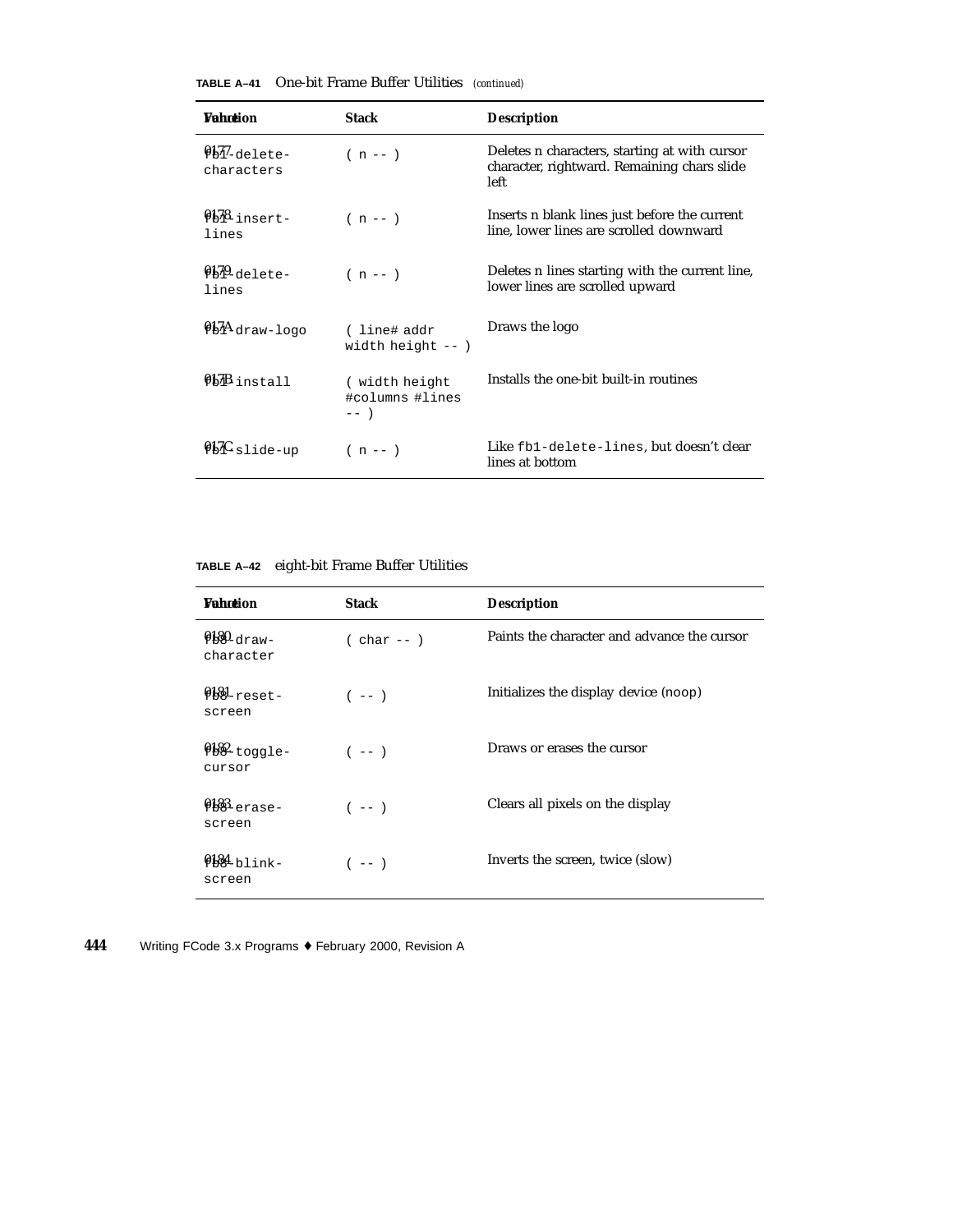|  |  | TABLE A-42 eight-bit Frame Buffer Utilities (continued) |  |
|--|--|---------------------------------------------------------|--|
|--|--|---------------------------------------------------------|--|

| <b>Wahntion</b>               | <b>Stack</b>                               | <b>Description</b>                                                                       |
|-------------------------------|--------------------------------------------|------------------------------------------------------------------------------------------|
| $6185$ -invert-<br>screen     | $(- - )$                                   | Changes all pixels to the opposite color                                                 |
| Q186 insert-<br>characters    | $(n - 1)$                                  | Inserts n blanks just before the cursor                                                  |
| $9187$ -delete-<br>characters | $(n - 1)$                                  | Deletes n characters starting with cursor<br>char, rightward. Remaining chars slide left |
| $0188$ -insert-<br>lines      | $(n - 1)$                                  | Inserts n blank lines just before the current<br>line, lower lines are scrolled downward |
| $0189 - 1010 = -$<br>lines    | $(n - 1)$                                  | Deletes n lines starting with the current line,<br>lower lines are scrolled upward       |
| $984$ draw-logo               | (line#addr<br>width height $--$ )          | Draws the logo                                                                           |
| $918B$ install                | ( width height<br>#columns #lines<br>$---$ | Installs the eight-bit built-in routines                                                 |

**TABLE A–43** Package Support

| <b><i>Vahotion</i></b> | <b>Stack</b>         | <b>Description</b>                                                                                     |
|------------------------|----------------------|--------------------------------------------------------------------------------------------------------|
| <b>filsh</b> -package  | $phandle - -$        | Make <i>phandle</i> the active package                                                                 |
| <b>ftb2Apackage</b>    | $(- - )$             | Undo the effect of the most recent<br>push-package relative to each<br>execution of <i>pop-package</i> |
| <b>M</b> terbose       | adr len phandle -- ) | Can add more capabilities on top<br>of unmodified OpenBoot device<br>drivers                           |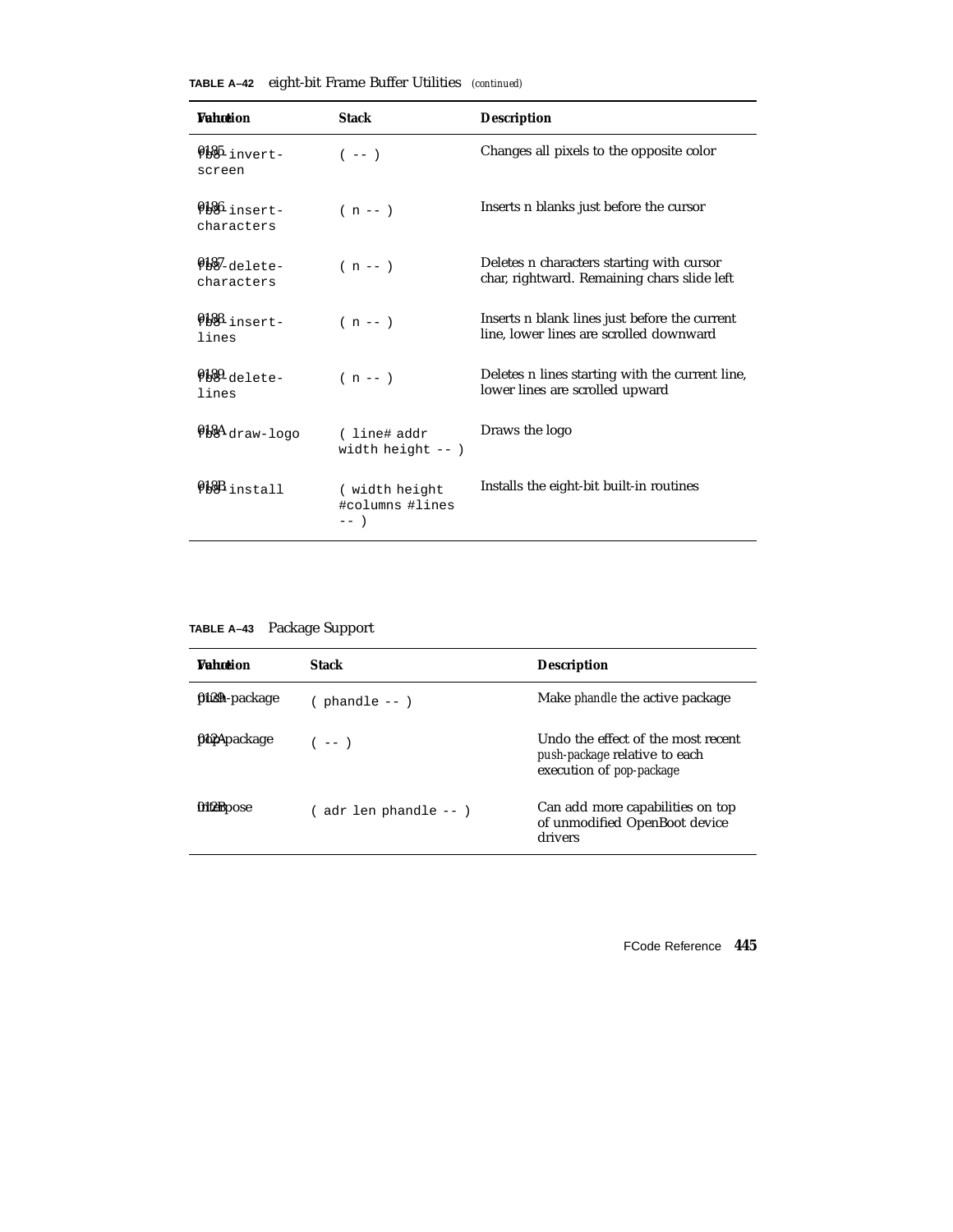| <b>TABLE A-43</b> Package Support (continued) |  |  |  |
|-----------------------------------------------|--|--|--|
|-----------------------------------------------|--|--|--|

| <b>Vahotion</b>                  | <b>Stack</b>                                              | <b>Description</b>                                                                                       |
|----------------------------------|-----------------------------------------------------------|----------------------------------------------------------------------------------------------------------|
| 923C                             | $($ phandle $--$<br>phandle.sibling)                      | Returns phandle of package that is<br>the next child of the the parent of<br>the package                 |
| $0.3B_{\rm d}$                   | (phandle.parent --<br>phandle.child)                      | Returns <i>phandle</i> of the package that<br>is the first child of the package<br>parent <i>phandle</i> |
| 0204d-package                    | (name-str name-len -- false<br>phandle true)              | Finds a package named name-str                                                                           |
| <b>Q2Ch-</b> package             | (arg-str arg-len phandle --<br>ihandle $ 0)$              | Opens an instance of the package<br>phandle, passes arguments<br>arg-str arg-len                         |
| $920F_{en}$<br>package           | (arg-str arg-len name-str<br>name-len -- ihandle $  0 $ ) | Finds a package name-str<br>name-lenarg-str arg-len then<br>opens it with arguments                      |
| $\frac{0.204}{0.202}$ arent      | $(- - i \hbox{handle})$                                   | Returns the <i>ihandle</i> of the parent of<br>the current package instance                              |
| $\frac{0.203}{0.5015}$           | $(- - i \text{handle})$                                   | Returns the <i>ihandle</i> of<br>currently-executing package<br>instance                                 |
|                                  | <i>PAB</i> Adle>phandle ihandle -- phandle)               | Converts an <i>ihandle</i> to a <i>phandle</i>                                                           |
| $0.406$ <sub>se</sub><br>package | $($ ihandle $- )$                                         | Closes an instance of a package                                                                          |
| $9207$ d-method                  | (method-str method-len<br>phandle $--$ false   xt true )  | Finds the method (command)<br>named method-str in the<br>package phandle                                 |
| $0.2081$ -package                | $(  x t ihandle -- ???)$                                  | Executes the method xt in the<br>instance ihandle                                                        |
| $920H1$ -method                  | (  method-str method-len<br>ihandle $-- ? ? ?$ )          | Executes the method named<br>method-str in the instance<br>ihandle                                       |
| 92811-parent                     | ( method-str method-len --<br>??? )                       | Executes the method method-str<br>in the parent's package                                                |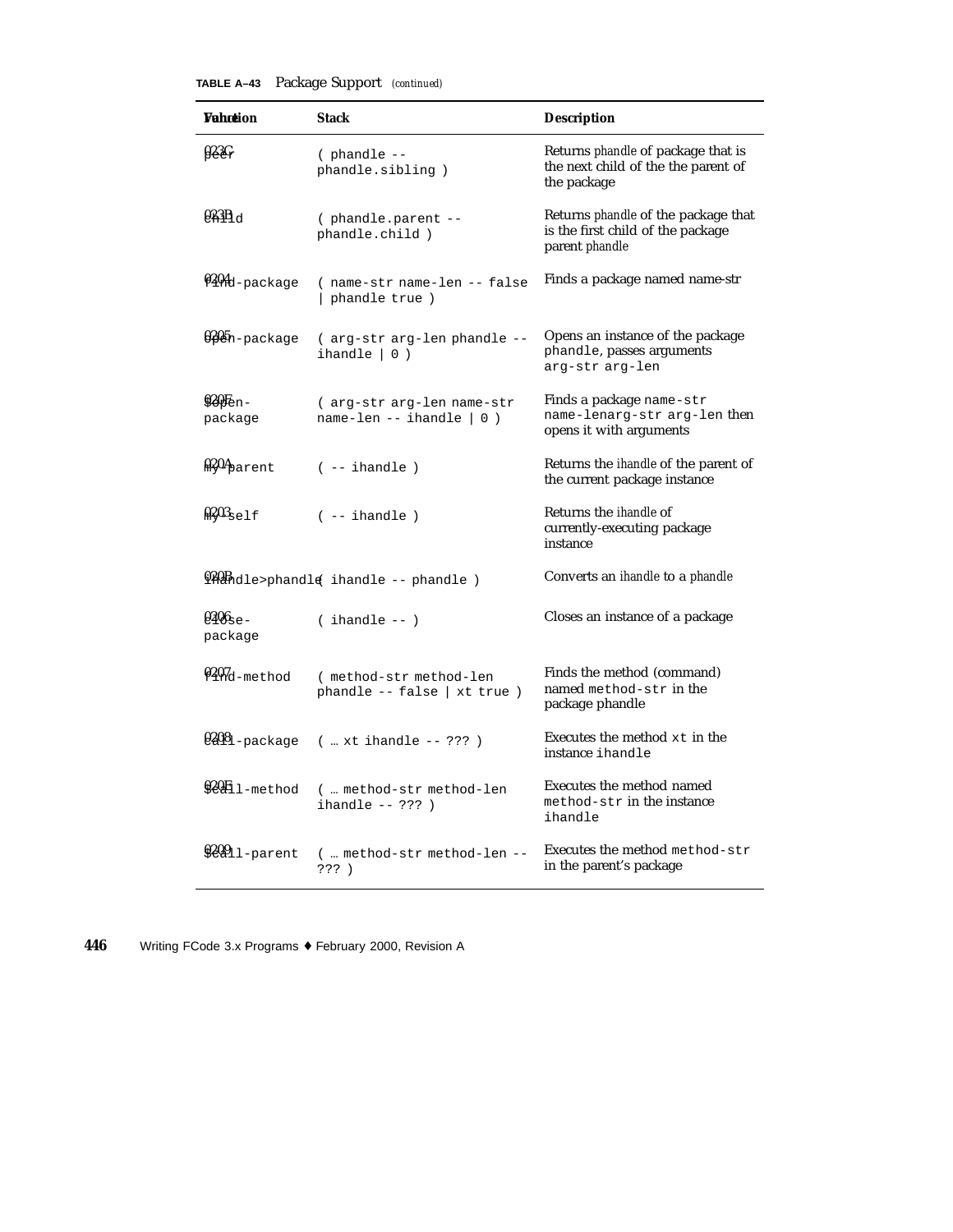**TABLE A–43** Package Support *(continued)*

| <b><i>Vahntion</i></b> | Stack                    | <b>Description</b>                                                                                         |
|------------------------|--------------------------|------------------------------------------------------------------------------------------------------------|
| $0.202$ args           | -- arg-str arg-len)      | Returns the argument string passed<br>when this package was opened                                         |
| $\frac{1}{2}$          | $(- - phys.lo  phys.hi)$ | Returns the physical unit number<br>pair for this package                                                  |
| $0.102$ address        | $(- - \text{phys.lo} )$  | Returns the physical addr of this<br>plug-in device. Phys is a "magic"<br>number, usable by other routines |
| $0.103$ space          | $(- - \text{phys.hi})$   | Returns address space of plug-in<br>device. Space is a "magic" number,<br>usable by other routines         |

**TABLE A–44** Asynchronous Support

| <b>Wahntion</b>    | <b>Stack</b>                               | <b>Description</b>                                                |
|--------------------|--------------------------------------------|-------------------------------------------------------------------|
| 9313 <sub>rm</sub> | $(xt n - )$                                | Executes method (command) indicated by xt every n<br>milliseconds |
|                    | $9.88r -$ abort $(  - ) ( R :  )$<br>$---$ | Abort after alarm routine finishes execution                      |

**TABLE A–45** Miscellaneous Operations

| <b><i>Vahotion</i></b> | <b>Stack</b>                                    | <b>Description</b>                                      |
|------------------------|-------------------------------------------------|---------------------------------------------------------|
| $Q_4$ lser-<br>word)   | $(E:  --- ???)$<br>$name-str$ name-len $xt$ --) | Creates a new word called<br>name-str which executes xt |
|                        | $h + 4$ address ( -- mac-str mac-len)           | Returns the MAC address                                 |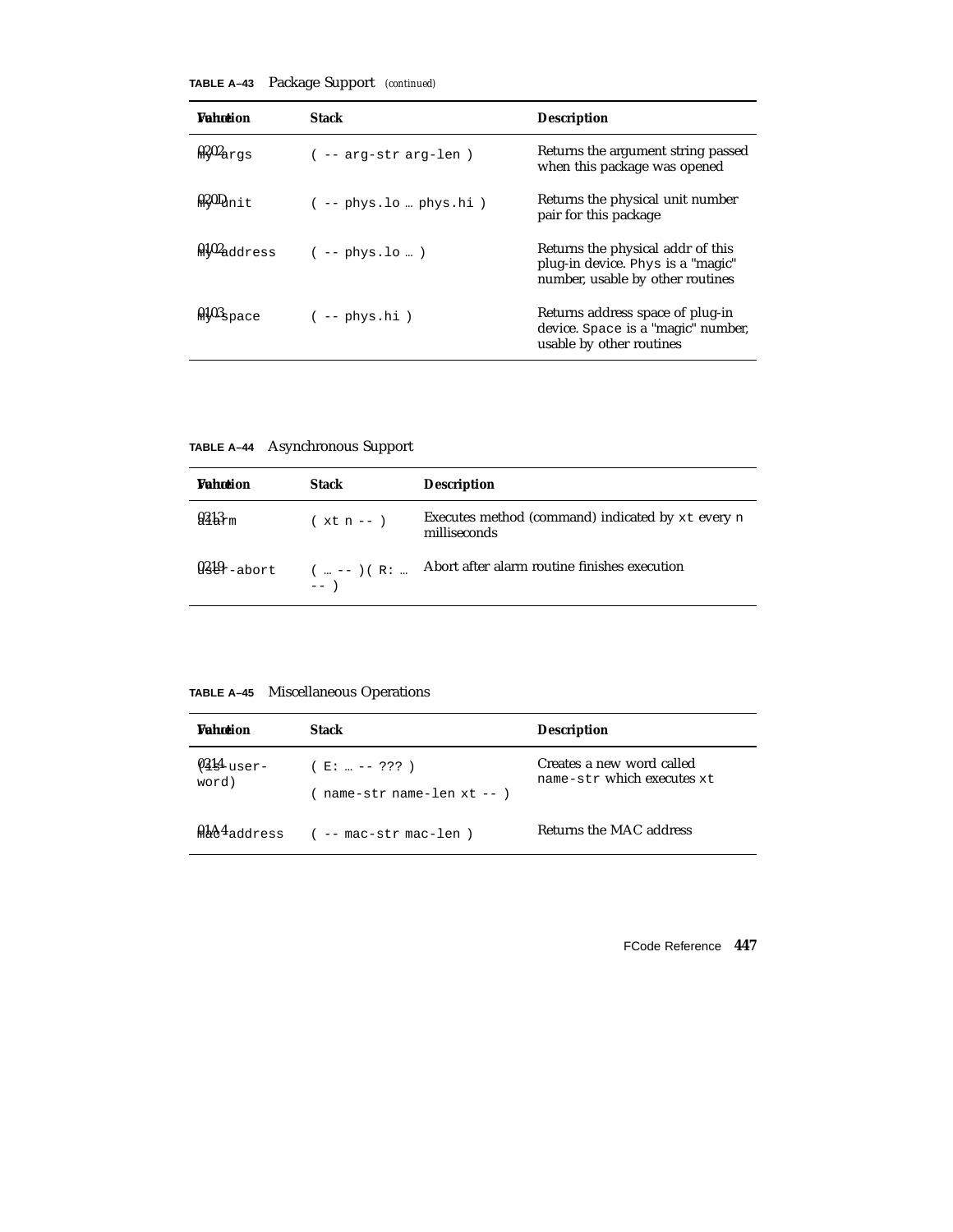**TABLE A–46** Interpretation

| <b>Vahotion</b>               | <b>Stack</b> | <b>Description</b>                                                                |
|-------------------------------|--------------|-----------------------------------------------------------------------------------|
| $945$ $\epsilon$ nd-<br>fcode | $---$        | Suspends execution of FCode, resumes later if an<br>undefined command is required |

**TABLE A–47** Error Handling

| <b><i>Muhuk</i></b> ion                              | <b>Description</b>                                                     |
|------------------------------------------------------|------------------------------------------------------------------------|
| $9.516$ $(E:  --- )$                                 | Aborts FCode execution, returns to the "ok"<br>prompt                  |
| $\frac{0.21}{0.21}$ at -- ??? error-code   ??? false | Executes xt, returns throw error code or 0<br>if throw not encountered |
| $\frac{1218}{1228}$ awror-code -- ??? error-code   ) | Returns given error code to catch                                      |
| Fer <sub>rdr</sub>                                   | Displays "Unimplemented FCode" and stops<br>FCode interpretation       |

## FCodes by Byte Value

The following table lists, in hexadecimal order, currently-assigned FCode byte values.

**TABLE A–48** FCodes by Byte Value

| <b>Vahotion</b> | <b>Stack</b>                     |
|-----------------|----------------------------------|
| $Q_{\rm AdO}$   | $(- - )$                         |
| $10$ lit)       | $(- - n)$ (F: /FCode-num32/ -- ) |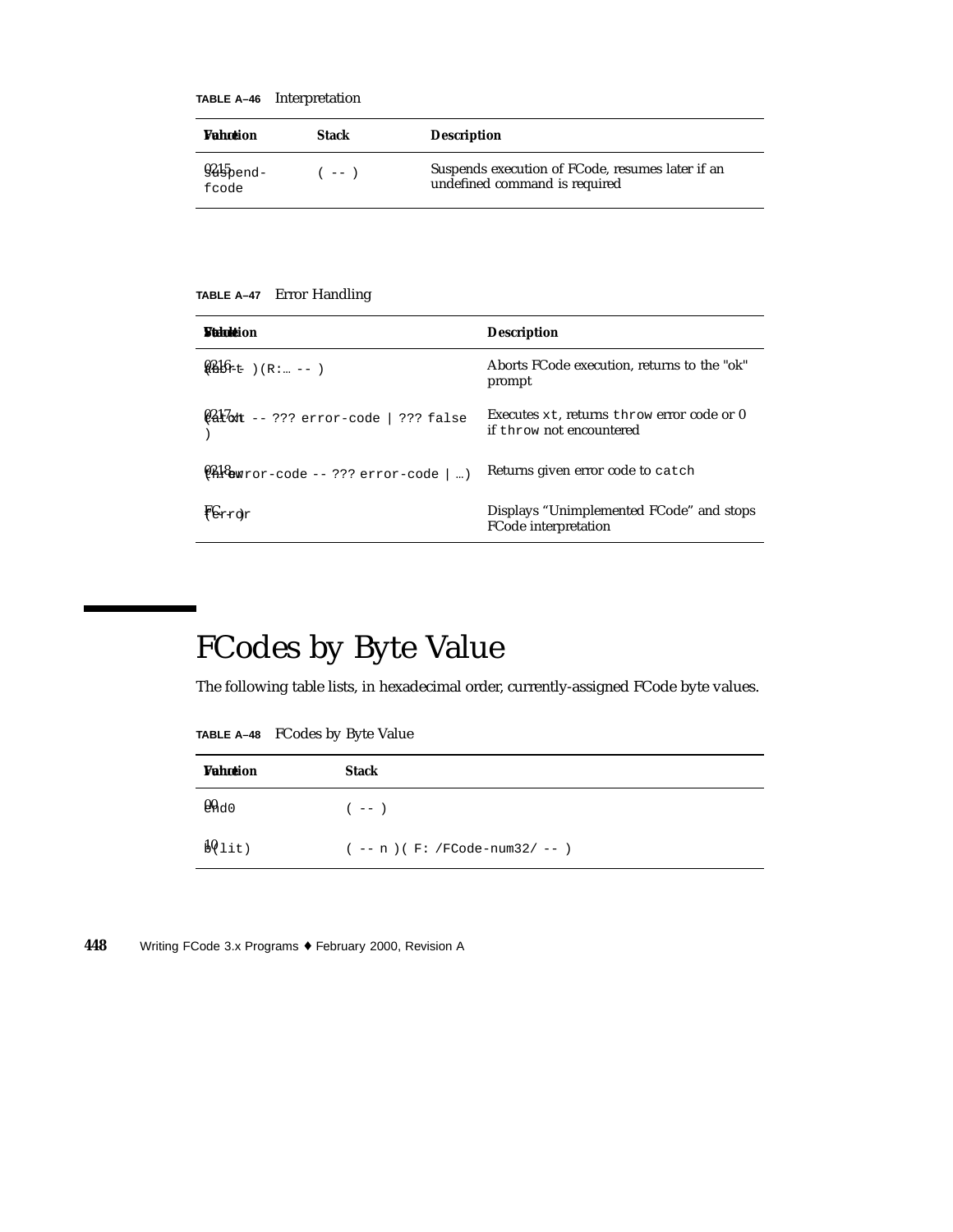| Wahœion                    | <b>Stack</b>                                                                                |
|----------------------------|---------------------------------------------------------------------------------------------|
| $\mathbf{H}$ ")            | $(- - xt) (F: /FCode\# / - - )$                                                             |
| $13$ ")                    | $(- - str len) ( F: /FCode-string / -- )$                                                   |
| bbranch                    | $(--) ( F: /FCode-offset / -- )$                                                            |
| <b>B</b> branch            | $( don't-branch? -- ) ( F: /FCode-offset / -- )$                                            |
| $\frac{15}{2}$ loop)       | $(- - ) ( F: /FCode-offset / -- )$                                                          |
| $\frac{16}{100}$           | $(delta --)(F: /FCode-offset / --)$                                                         |
| $\frac{1}{60}$ do)         | ( limit start -- ) ( $F:$ /FCode-offset/ -- )                                               |
| $\frac{18}{200}$           | ( limit start -- )( $F:$ /FCode-offset/ -- )                                                |
| 19                         | $(- - index) ( R: sys - sys )$                                                              |
| łА                         | $(- - index) ( R: sys - sys )$                                                              |
| $\mathbf{B}$ leave)        | $(F: --)$                                                                                   |
| $b\mathcal{C}_{\text{of}}$ | ( sel of-val -- sel   <nothing> ) ( F: /FCode-offset/ --<br/><math>\lambda</math></nothing> |
| $\frac{1}{2}$ ecute        | $($ xt -- ??? )                                                                             |
| 1E                         | $(nu1 nu2 - sum)$                                                                           |
| 1F                         | $(nu1 nu2 - - diff)$                                                                        |
| 20                         | $(nu1 nu2 - prod)$                                                                          |
| $^{21}$                    | $(n1 n2 - quot)$                                                                            |
| 22d                        | $(n1 n2 - rem)$                                                                             |

**TABLE A–48** FCodes by Byte Value *(continued)*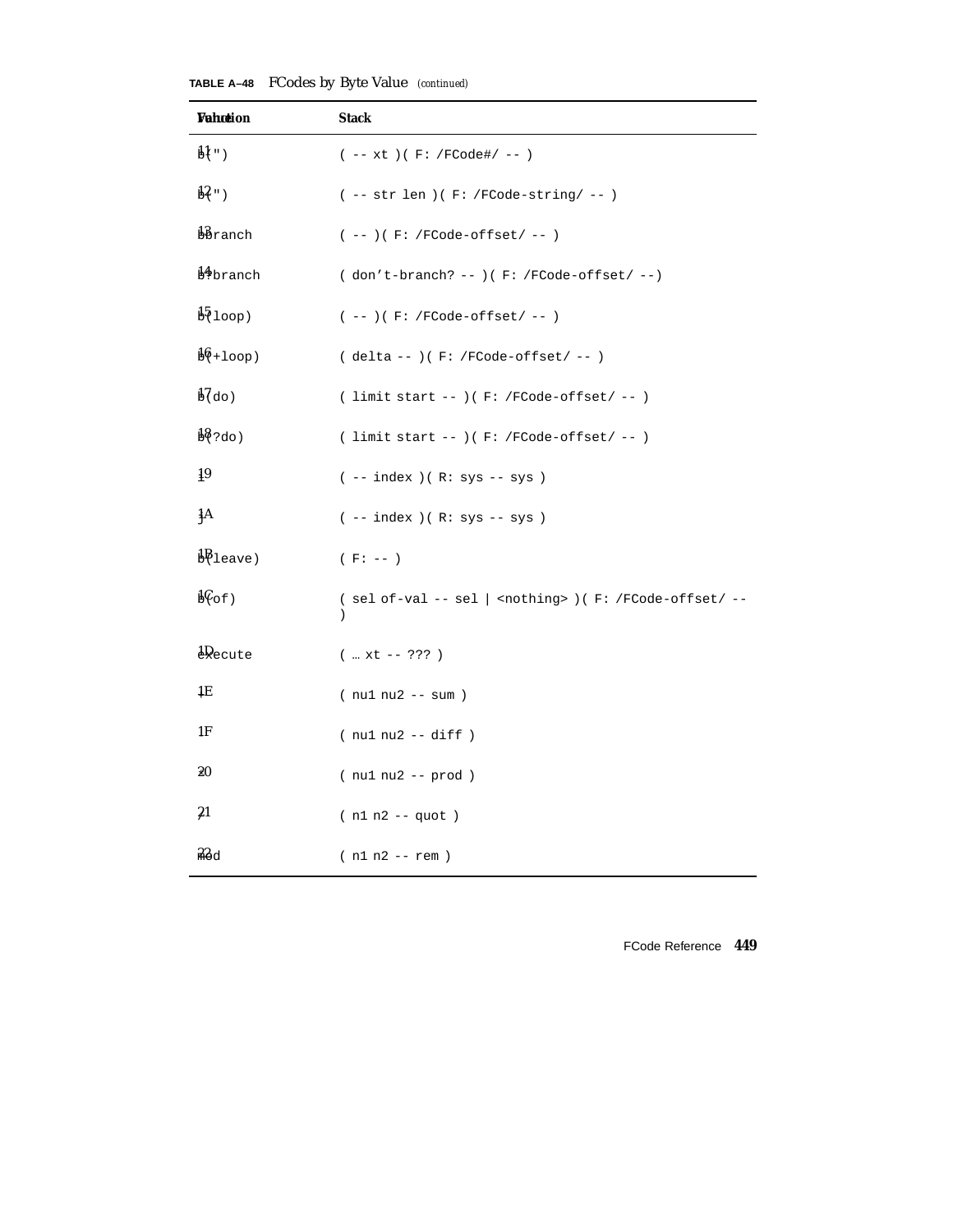| TABLE A-48 FCodes by Byte Value (continued) |  |  |  |  |
|---------------------------------------------|--|--|--|--|
|---------------------------------------------|--|--|--|--|

| <b>Vahction</b>   | <b>Stack</b>                        |
|-------------------|-------------------------------------|
| 23d               | $(x1 x2 - x3)$                      |
| 84                | $($ x1 x2<br>-- x3 $)\,$            |
| 25r               | $(x1 x2 - x3)$                      |
| $26$ vert         | $($ x1 $--$ x2 $\,)$                |
| <i>i</i> Shift    | $(x1 u - x2)$                       |
| 28hift            | $(x1 u - x2)$                       |
| 29a               | $(x1 u - x2)$                       |
| $2A$ od           | $(n1 n2 - rem quot)$                |
| $2B_{mod}$        | $( u1 u2 - - urem uquot )$          |
| <b>A</b> egate    | $(n1 - n2)$                         |
| 2D <sub>s</sub>   | $(n - u)$                           |
| $2E_{n}$          | $(n1 n2 - n1)n2)$                   |
| $2E_{\rm x}$      | $(n1 n2 - n1)n2)$                   |
| $30 -$            | $(x --)(R: -- x)$                   |
| 31                | $(- - x)(R: x --)$                  |
| 32                | $(- - x)(R: x - x)$                 |
| $\frac{33}{21}$ t | $(- - ) (R: sys -- )$               |
| $\frac{34}{3}$    | $(\text{nullflag} -- equal-to-0? )$ |
| $85 -$            | $(n - not-equal-to-0?)$             |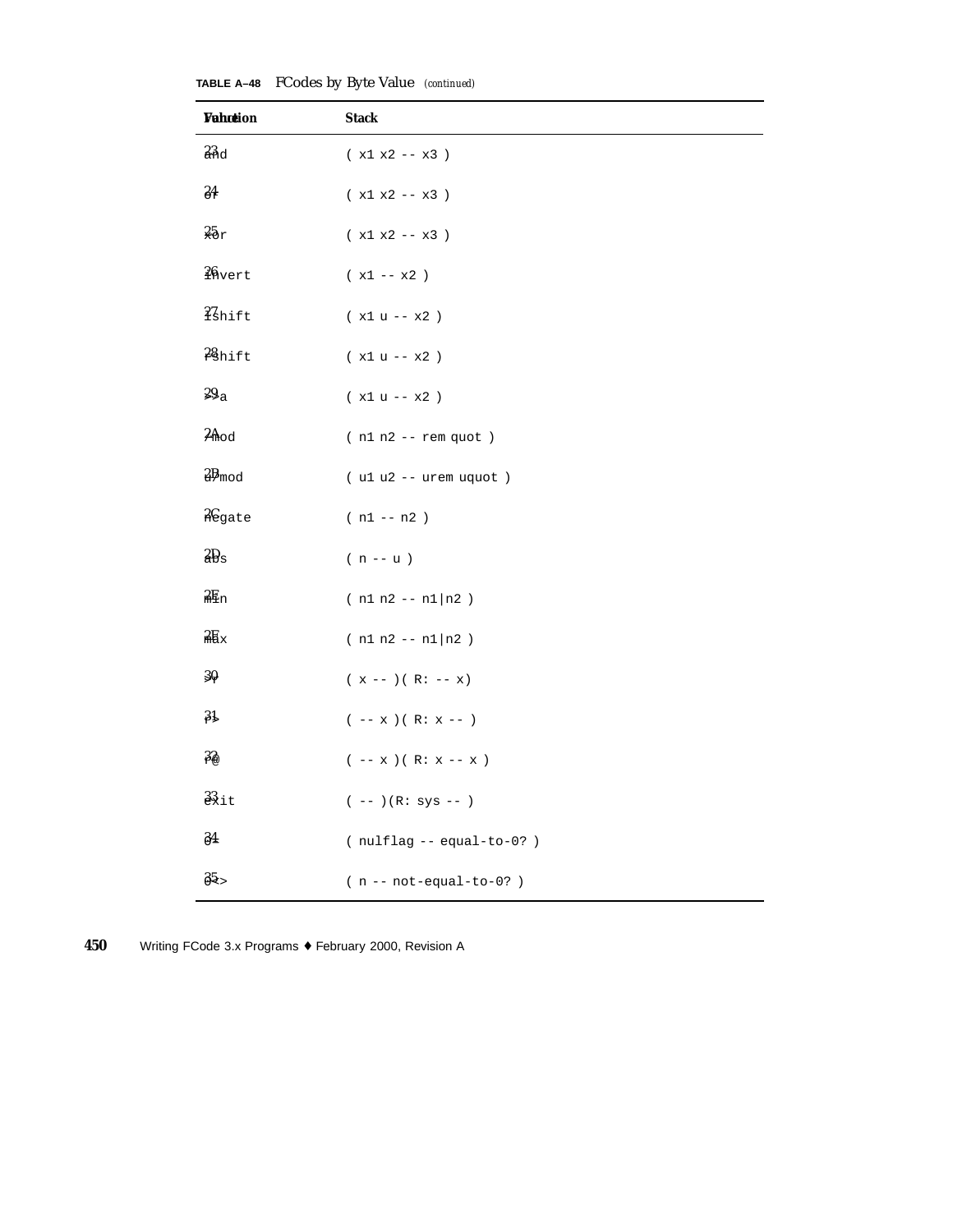| Wahotion            | <b>Stack</b>                         |
|---------------------|--------------------------------------|
| $\frac{36}{5}$      | $(n - - \text{less-than-0?})$        |
| $82 =$              | $(n - - less-or-equal-to-0?)$        |
| 38                  | $(n - - greater - than - 0?)$        |
| $39 =$              | $(n - - greater-or-equal-to-0?)$     |
| ξA                  | $(n1 n2 - - \text{less})$            |
| 3B                  | $(n1 n2 - 1)$                        |
| 3C                  | $(x1 x2 - equal?)$                   |
| 3D                  | $(x1 x2 - not-equal? )$              |
| 3Ę                  | (ulu2 -- unsigned-greater?)          |
| $3E =$              | (ulu2 -- unsigned-less-or-equal?)    |
| 40                  | (ulu2 -- unsigned-less?)             |
| $41 =$              | (ulu2 -- unsigned-greater-or-equal?) |
| 42                  | (n1 n2 -- greater-or-equal?)         |
| 43                  | $(n1 n2 - - less-cr-equal? )$        |
| <b>M</b> etween     | $(n min max - min < = n < = max? )$  |
| $\frac{45}{3}$ thin | $(n min max - min < = n < max? )$    |
| $46$ op             | $(x - - )$                           |
| $\frac{47}{40}$     | $(x - x x)$                          |
| 48 <sub>er</sub>    | $(x1 x2 - x1 x2 x1)$                 |

**TABLE A–48** FCodes by Byte Value *(continued)*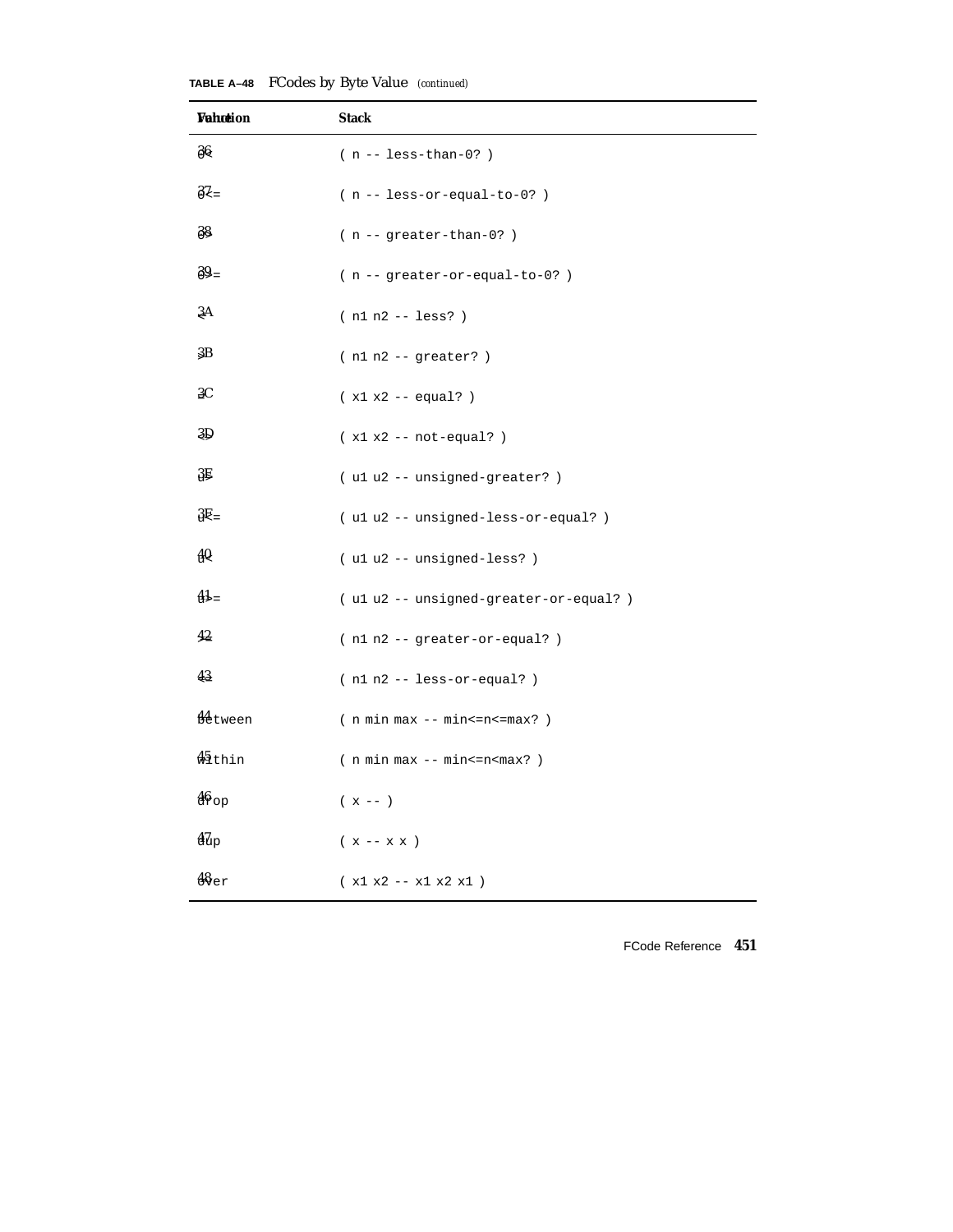| Wahotion          | <b>Stack</b>                                                                                                                                     |
|-------------------|--------------------------------------------------------------------------------------------------------------------------------------------------|
| $49_{\rm{ap}}$    | $(x1 x2 - x2 x1)$                                                                                                                                |
| $4\theta t$       | $(x1 x2 x3 - x2 x3 x1)$                                                                                                                          |
| $4B_{\text{ot}}$  | $(x1 x2 x3 -- x3 x1 x2 )$                                                                                                                        |
| 4Gck              | $(x1 x2 - x2 x1 x2)$                                                                                                                             |
| 4D <sub>p</sub>   | $(x1 x2 - x2)$                                                                                                                                   |
| $\frac{4E}{c}$ k  | $\left(\begin{array}{l}\text{xu} \ldots \text{x1} \text{x0} \text{u} \text{--} \text{xu} \ldots \text{x1} \text{x0} \text{xu}\end{array}\right)$ |
| 4511              | (xu  x1 x0 u -- xu-1  x1 x0 xu )                                                                                                                 |
| $50_{\text{up}}$  | $(x - 0 \mid x x)$                                                                                                                               |
| <i>abpth</i>      | $(- - u)$                                                                                                                                        |
| $2a$ rop          | $(x1 x2 - - )$                                                                                                                                   |
| $5\frac{3}{2}$ up | $(x1 x2 - x1 x2 x1 x2 )$                                                                                                                         |
| $54$ ver          | $(x1 x2 x3 x4 - x1 x2 x3 x4 x1 x2 )$                                                                                                             |
| 55 <sub>wap</sub> | $(x1 x2 x3 x4 -- x3 x4 x1 x2 )$                                                                                                                  |
| $56$ ot           | $($ x1 x2 x3 x4 x5 x6 -- x3 x4 x5 x6 x1 x2 $\,)$                                                                                                 |
| $5\%$             | $(x1 - x2)$                                                                                                                                      |
| $58$ /            | $(x1 - x2)$                                                                                                                                      |
| 59                | $($ x1 $--$ x2 $\,)$                                                                                                                             |
| 5Ą                | $(- - n)$                                                                                                                                        |
| 5₿                | $(- - n)$                                                                                                                                        |

**TABLE A–48** FCodes by Byte Value *(continued)*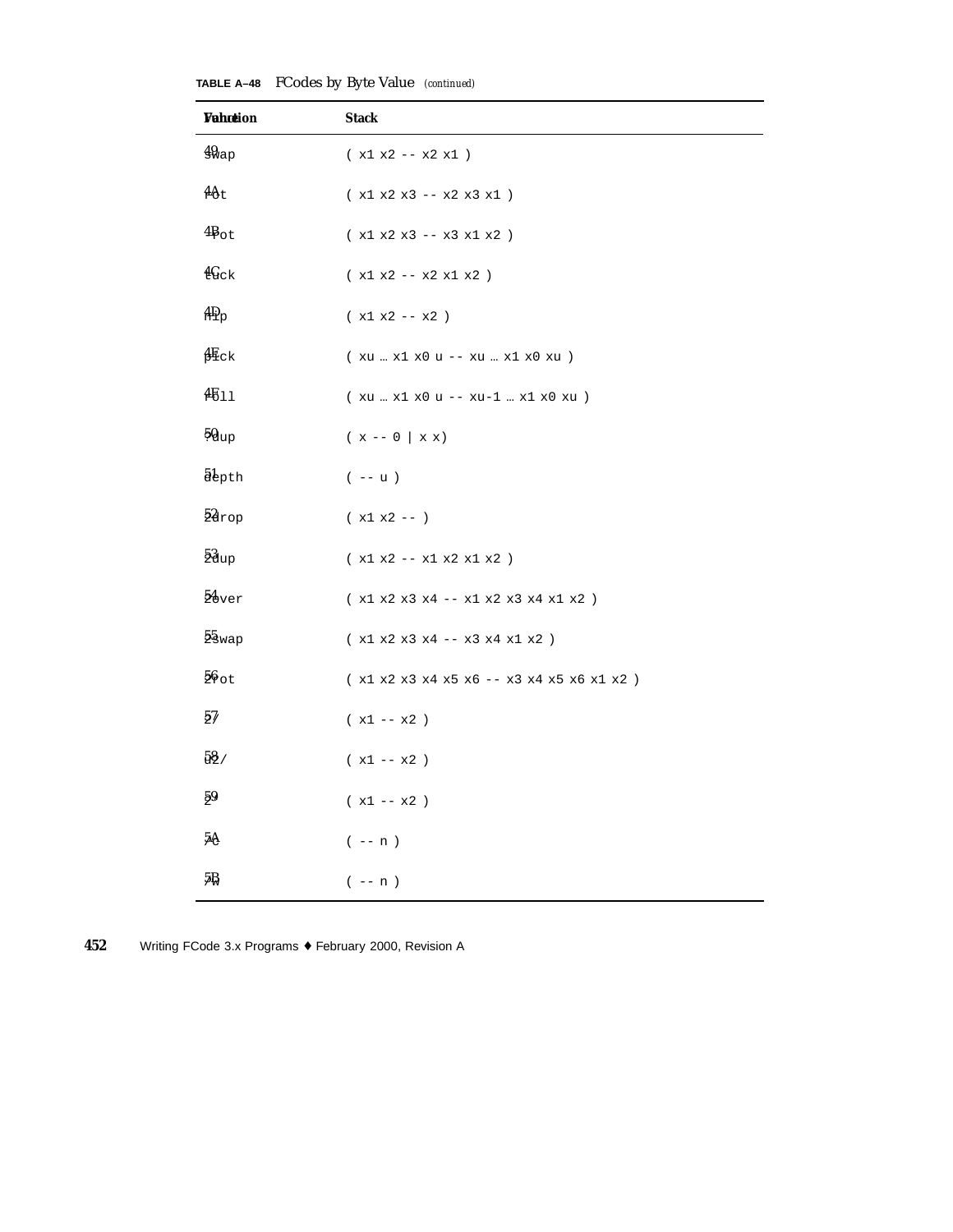| Wahation     | <b>Stack</b>                 |
|--------------|------------------------------|
| 5Ç           | $(- - n)$                    |
| $5\Omega$    | $(- - n)$                    |
| $5E_+$       | $($ addr1 index -- addr2 $)$ |
| 5E+          | (addr1 index -- addr2)       |
| $60 +$       | (addr1 index -- addr2)       |
| $64+$        | (addr1 index -- addr2)       |
| $62$ nar+    | $( addr1 -- addr2 )$         |
| $63 +$       | $($ addr $1$ -- addr $2$ $)$ |
| $64_{1+}$    | $($ addr $1$ -- addr $2$ $)$ |
| $6511 +$     | $($ addr $1$ -- addr $2$ $)$ |
| $66$ ars     | $(nu1 - nu2)$                |
| $67_{\circ}$ | $(nu1 - nu2)$                |
| 68 *         | $(nu1 - nu2)$                |
| 6911s        | $(nu1 - nu2)$                |
| 6A           | $( a-addr - )$               |
| $6F_f$       | $( a-addr -- )$              |
| ĢÇ.          | $(nu a-addr --)$             |
| 6D           | $($ a-addr -- $x$ )          |
| $6\%$        | (qaddr -- quad)              |

**TABLE A–48** FCodes by Byte Value *(continued)*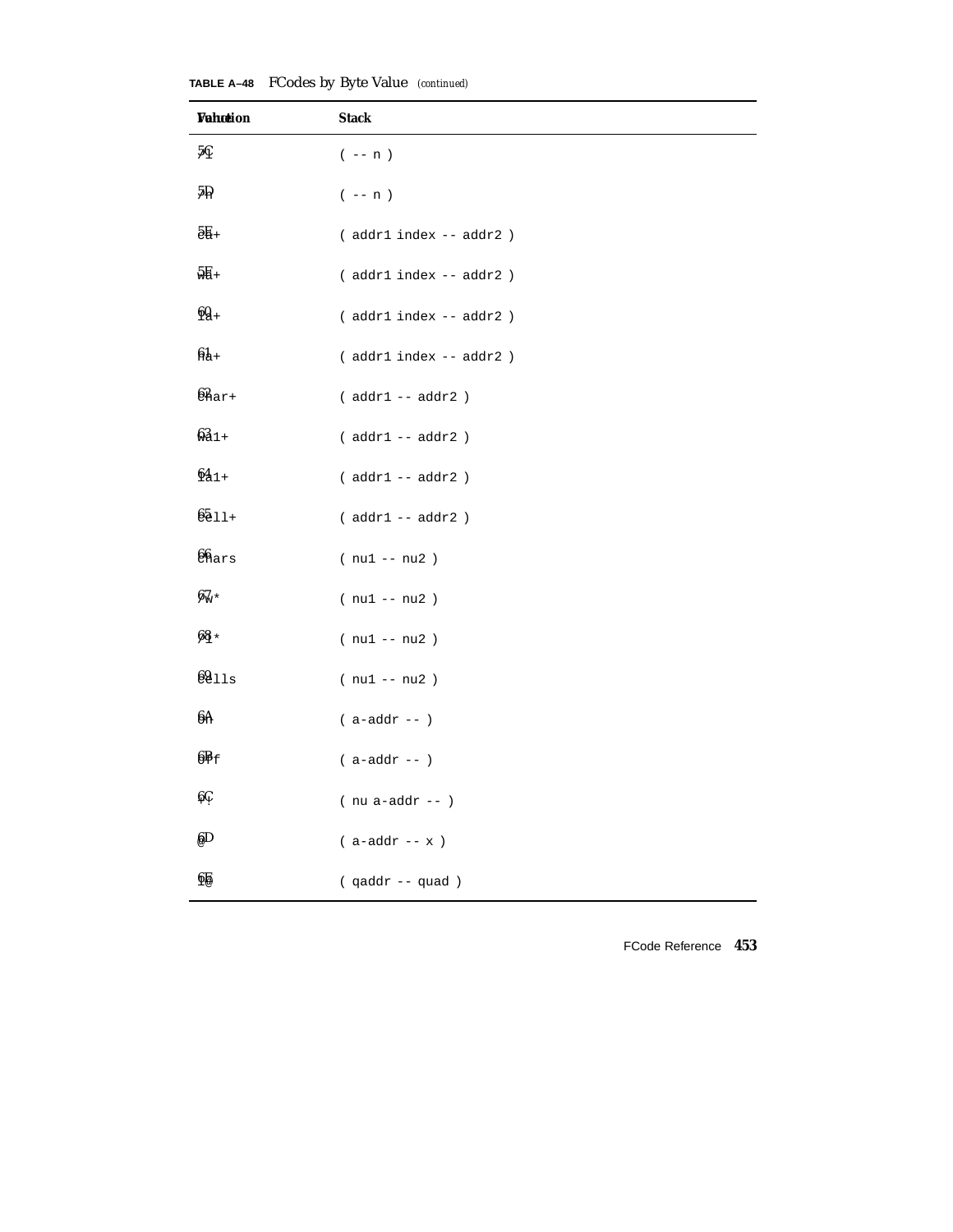| <b>Vahction</b>       | <b>Stack</b>                       |
|-----------------------|------------------------------------|
| 鋸                     | $(waddr - w)$                      |
| $ZQ_{V@}$             | $(waddr - n)$                      |
| 75                    | (addr -- byte)                     |
| 72                    | $($ x a-addr $\--$ )               |
| $\overline{1}3$       | $($ quad qaddr -- $)$              |
| 74                    | $($ $\,$ w $\,$ waddr $\,--\,$ $)$ |
| 25                    | $($ byte $addr -- )$               |
| 36                    | $(a-addr - x1 x2)$                 |
| $\frac{7}{4}$         | $(x1 x2 a - addr - )$              |
| 78 <sub>ve</sub>      | ( src-addr dest-addr len -- )      |
| 7911                  | (addr len byte -- )                |
| $Z\mathsf{Amp}$       | $( addr1 addr2 len - n )$          |
| 7B <sub>op</sub>      | $($ -- $)$                         |
| <i><b>I</b>wsplit</i> | $(quad -- w1.lo w2.hi)$            |
| √ipjoin               | $(w.lo w.hi - quad)$               |
| <i>I</i> Esplit       | (quad -- b.lo b2 b3 b4.hi)         |
| <b>班</b> join         | (bl.lob2b3b4.hi -- quad)           |
| <b>&amp;</b> Bflip    | $(w1 - w2)$                        |
| $8_{\rm bc}$          | $( char1 -- char2)$                |

**TABLE A–48** FCodes by Byte Value *(continued)*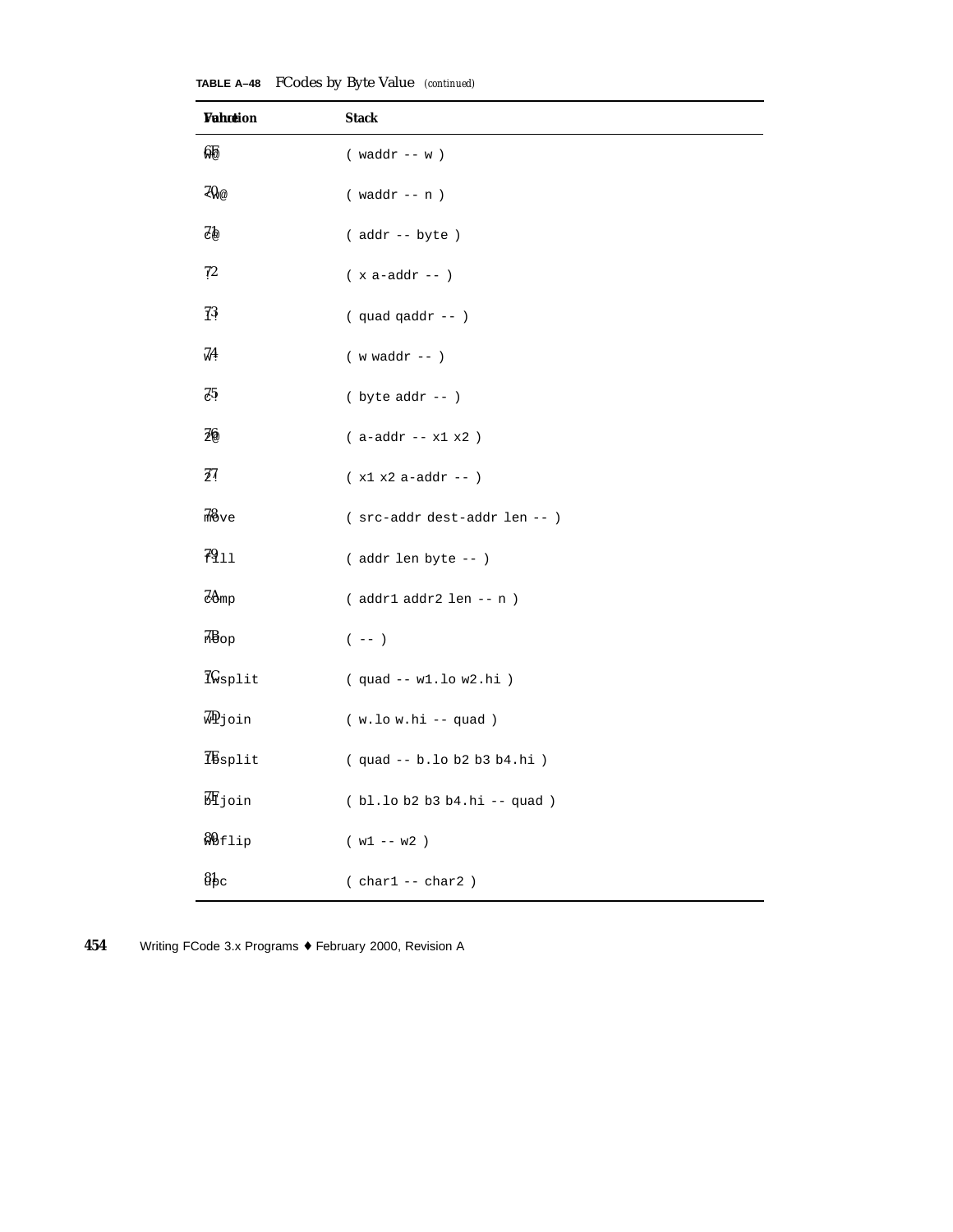**TABLE A–48** FCodes by Byte Value *(continued)*

| <b>Vahotion</b>                    | <b>Stack</b>                            |
|------------------------------------|-----------------------------------------|
| 82c                                | $( char1 -- char2)$                     |
| $\frac{83}{2}$ ck                  | $($ str len addr -- ${\tt pstr}$ )      |
| 81 <sub>unt</sub>                  | ( pstr -- str len )                     |
| $%$ $\delta$ $\Delta$ $\gamma$ $>$ | $(a-addr - xt)$                         |
| 86ody                              | $(xt - a - addr)$                       |
| <i>i</i> Code-revision             | $(- - n)$                               |
| $\S_{\rm pan}$                     | $( \ -  \texttt{a-addr}$ )              |
| 8910op                             | $(--) ( R: sys -- )$                    |
| & Pect                             | $($ addr len -- $)$                     |
| <b>&amp;B</b> <sub>loc-mem</sub>   | $( len -- a-addr )$                     |
| $C_{\text{ee-mem}}$                | $($ a-addr len -- $)$                   |
| $RQ_y$ ?                           | $(- - pressed?)$                        |
| $\frac{1}{2}$                      | $( \ - - \ {\rm char} \ )$              |
| $8F_{\text{hit}}$                  | $( char -- )$                           |
| 90 <sub>pe</sub>                   | (text-str text-len -- )                 |
| $9k_r$                             | $(\hspace{0.05in} - - \hspace{0.05in})$ |
| $9\frac{2}{5}$                     | $(- - )$                                |
| $43u$ t                            | $( \ -  \texttt{a-addr}$ )              |
| <b>¥</b> ine                       | $($ -- ${\tt a\text{-}addr}$ )          |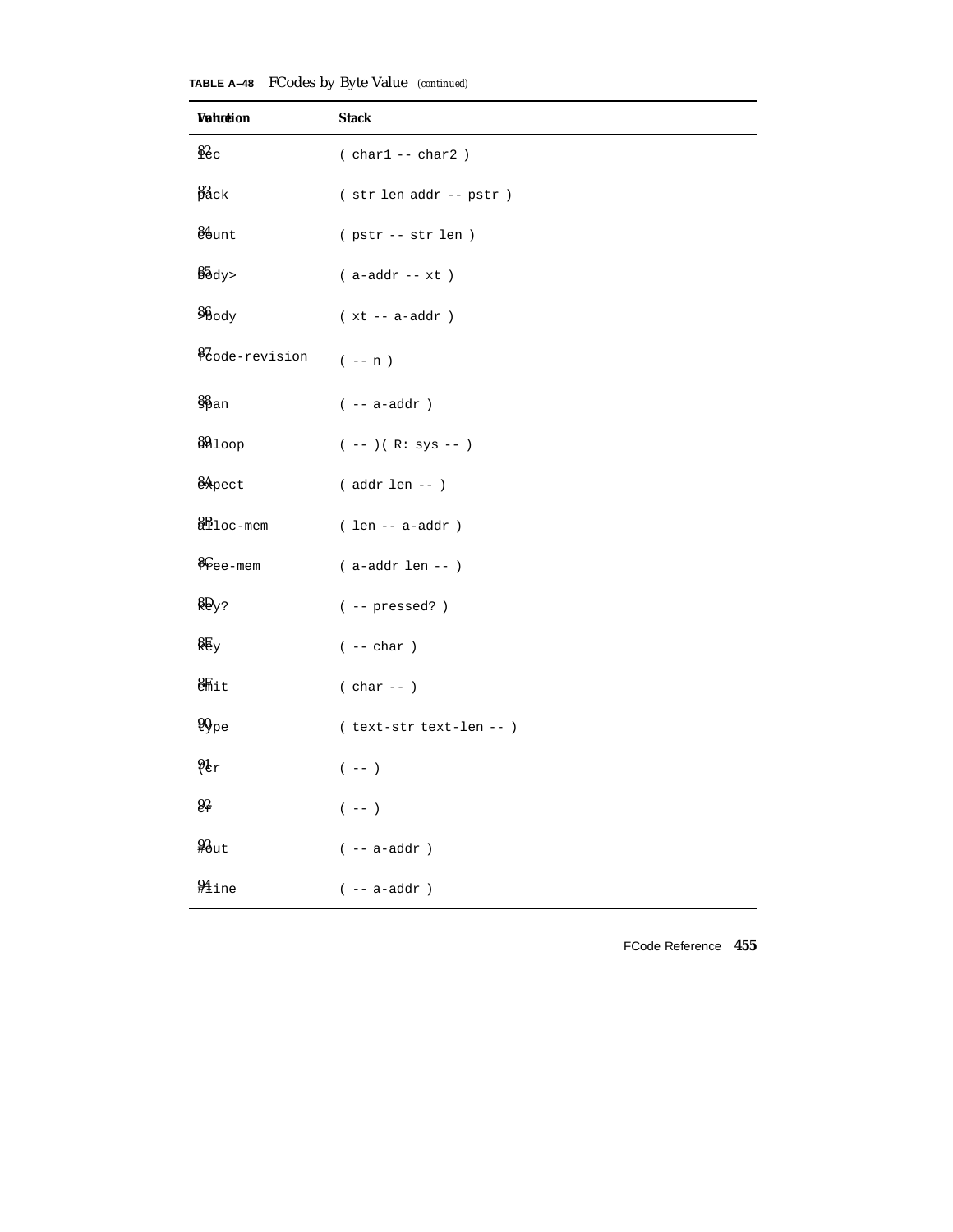| <b>Vahction</b>                      | <b>Stack</b>                                           |
|--------------------------------------|--------------------------------------------------------|
| 95d                                  | $( char -- )$                                          |
| 96                                   | $(\hspace{0.05in} - - \hspace{0.05in})$                |
| $94 -$                               | $(u -- str len)$                                       |
| $98$ gn                              | $( n \, -- \, )$                                       |
| 99                                   | $( u1 - u2 )$                                          |
| 94s                                  | $( u1 - u2 )$                                          |
| gŖ                                   | $(u --)$                                               |
| $9C_T$                               | $($ u size $- )$                                       |
| 9D                                   | $( nu -- )$                                            |
| $9\frac{1}{2}$                       | $(n size --)$                                          |
| 9E                                   | $(\quad \dots \ \-- \ \dots \ \ )$                     |
| $\mathbf{A}\mathbf{0}_{\mathrm{se}}$ | $( \ \ -- \ \text{a-addr} \ \ )$                       |
| Anumber                              | (addr len -- true   n false)                           |
| Aigit                                | ( char base -- digit true   char false )               |
| $\Delta \underline{4}$               | $(- - - 1)$                                            |
| A <sub>5</sub>                       | $(\hspace{0.2cm} - - \hspace{0.2cm} 0 \hspace{0.2cm})$ |
| $\Delta 6$                           | $(\hspace{0.2cm} - - \hspace{0.2cm} 1 \hspace{0.2cm})$ |
| $\Delta 7$                           | $( \ \-- 2 \ )$                                        |
| $\AA 8$                              | $(- - 3)$                                              |

**TABLE A–48** FCodes by Byte Value *(continued)*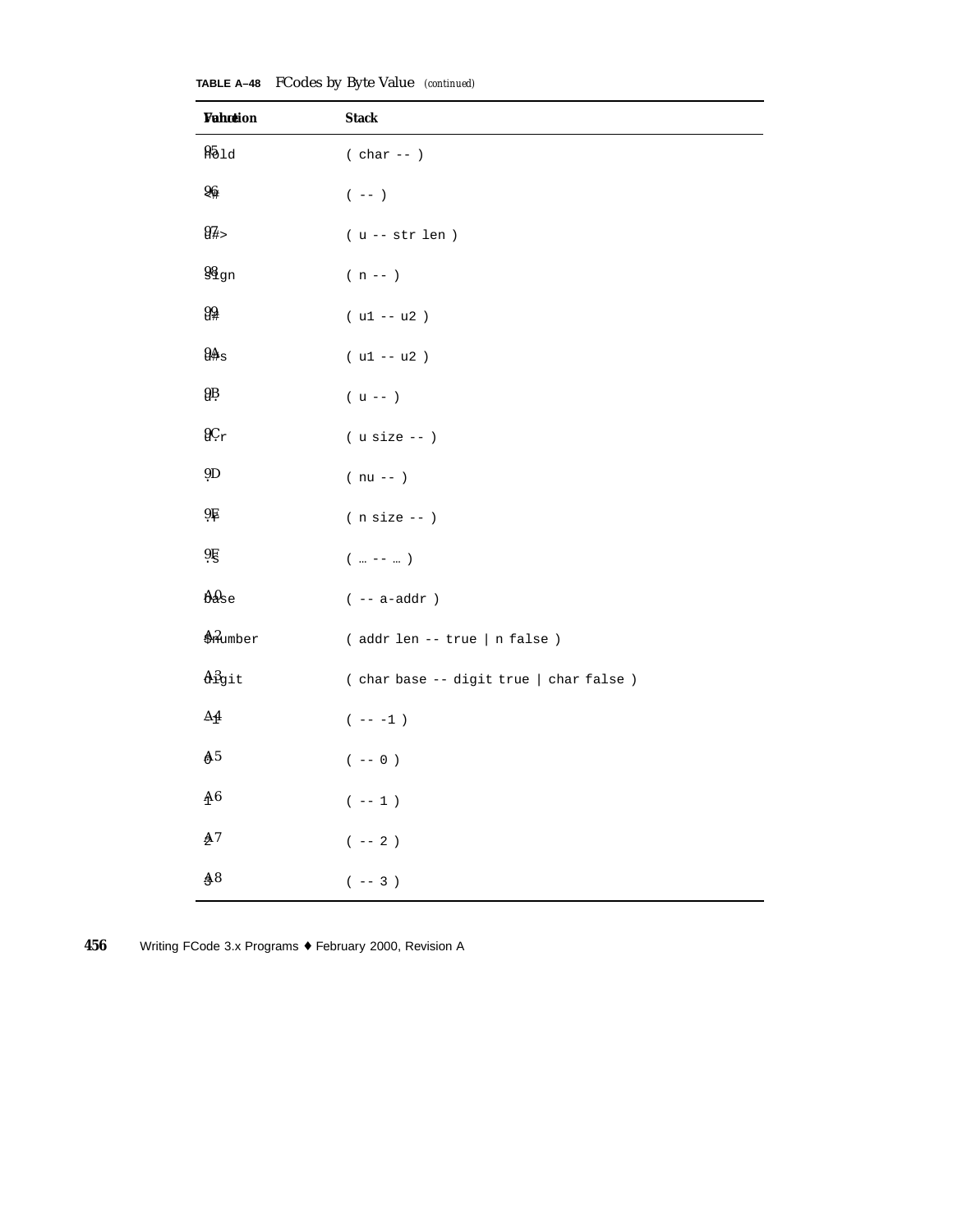| Wahotion                                                             | <b>Stack</b>                           |
|----------------------------------------------------------------------|----------------------------------------|
| A <sub>0</sub>                                                       | $(- - 0x20)$                           |
| ĄĄ                                                                   | $(- - 0x08)$                           |
| $AB_{11}$                                                            | $(- - 0x07)$                           |
| <b>A</b> Sunds                                                       | $(n \text{ cnt } -- \text{ n+cnt } n)$ |
| AD <sub>c</sub>                                                      | $(- - addr )$                          |
| AEigned                                                              | $(n1 - n1   a - addr)$                 |
| $\delta$ Seplit                                                      | $(w - b1.10 b2.hi)$                    |
| $\frac{1}{2}$ yoin                                                   | $(b.10 b.hi - w)$                      |
| $\frac{B1}{2}$ <mark)< td=""><td><math>(F: -- )</math></td></mark)<> | $(F: -- )$                             |
| $B$ ?>resolve)                                                       | $(- - ) ( F: - - )$                    |
| Baw-token                                                            | $(- - ) ( F: /FCode\# / - - )$         |
| Bamed-token                                                          | $(--)$ (F: /FCode-string FCode#/ -- )  |
| $\frac{1}{2}$                                                        | (E:  -- ??? ) (F: -- colon-sys )       |
|                                                                      | ( $E: -- x$ ) ( $F: x --$ )            |
| $B\$ variable)                                                       | ( $E: -- a-addr$ )( $F: --$ )          |
| $B$ <sup><math>\leftarrow</math></sup> constant)                     | ( $E: -- n$ )<br>( $F: n --$ )         |
| $\frac{B}{C_{\text{create}}}$                                        | ( $E: -- a-addr$ )( $F: --$ )          |
| $\frac{B}{\text{Gefer}}$                                             | $(E:  --- ??? ) (F: --- )$             |
| BPouffer: )                                                          | $(E: -- a-addr) (F: size --)$          |

**TABLE A–48** FCodes by Byte Value *(continued)*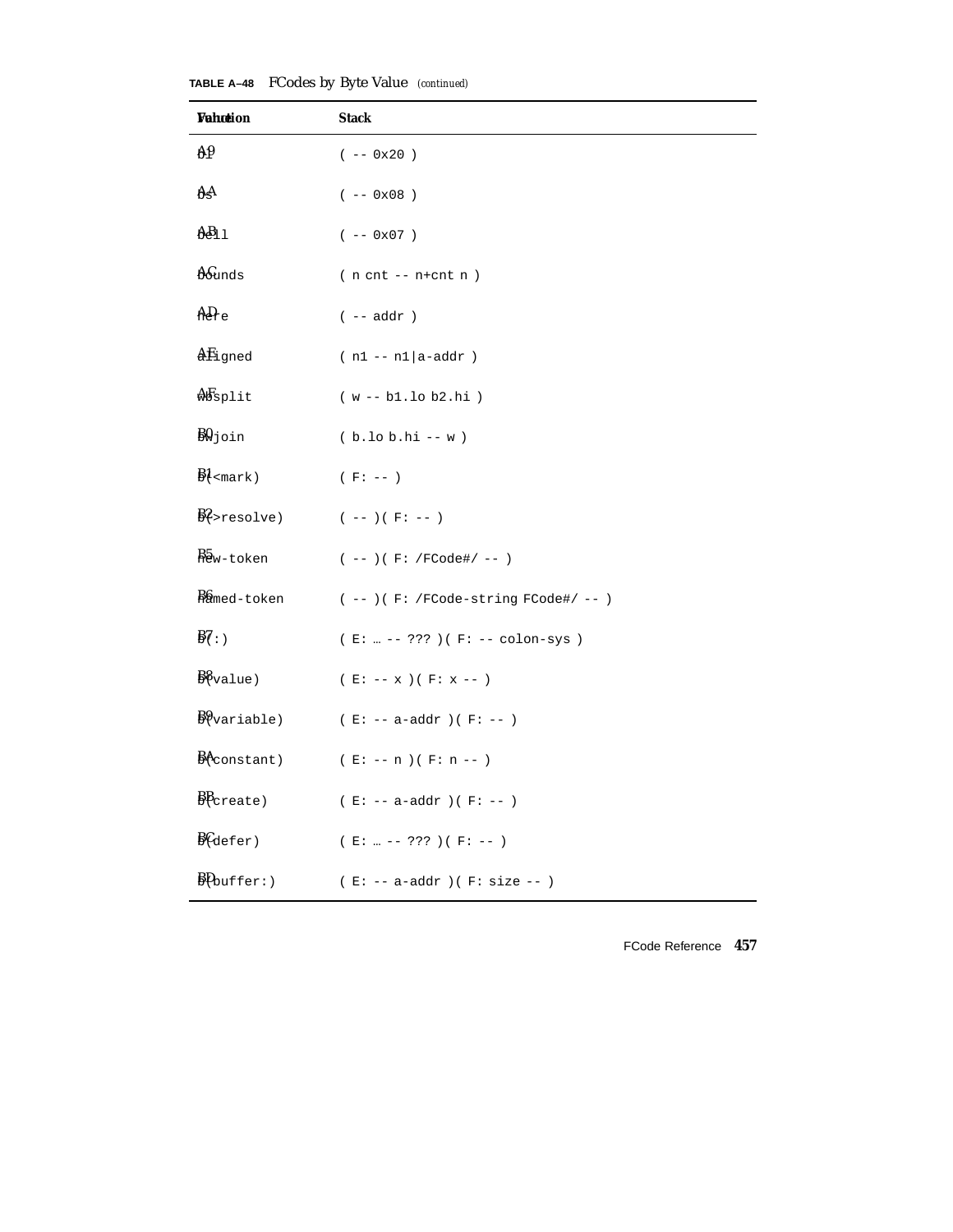| TABLE A-48 FCodes by Byte Value (continued) |  |  |  |  |
|---------------------------------------------|--|--|--|--|
|---------------------------------------------|--|--|--|--|

| Wahotion                            | <b>Stack</b>                                                |
|-------------------------------------|-------------------------------------------------------------|
| BFfield)                            | (E: addr -- addr+offset) (F: offset size --<br>offset+size) |
| <b>CAstance</b>                     | $(\hspace{0.05in} - - \hspace{0.05in})$                     |
| $\mathbb{S}^2$ ; )                  | $(- - ) ( F: colon-sys - )$                                 |
| 68t0)                               | $(x - - )$                                                  |
| $\mathsf{G4}_\mathtt{case}$ )       | $(sel -- sel)(F:-)$                                         |
| $\sqrt{6}$ endcase)                 | $(sel  $ <nothing> -- <math>)(F: --)</math></nothing>       |
|                                     | $(--) ( F: /FCode-offset / -- )$                            |
| $\mathbb{C}^7$                      | $( ud1 - ud2 )$                                             |
| ⊊§                                  | $( ud -- 0 0 )$                                             |
| $\mathbb{C}9$                       | $( ud -- str len )$                                         |
| External-token                      | $(--)$ (F: /FCode-string FCode#/ -- )                       |
| $\mathcal{E}$ ind                   | (name-str name-len -- xt true   name-str name-len<br>false) |
| $C\mathcal{E}_{\text{fset16}}$      | $(- - )$                                                    |
| <b>CP</b> aluate                    | $(  str len -- ???)$                                        |
| $\widehat{\mathsf{D}}$ <sup>0</sup> | $(yte - -)$                                                 |
| $\mathbb{D}1$                       | $(w - -)$                                                   |
| $\mathbb{D}^2$                      | $(quad --)$                                                 |
| $\overline{D}3$                     | $(x - - )$                                                  |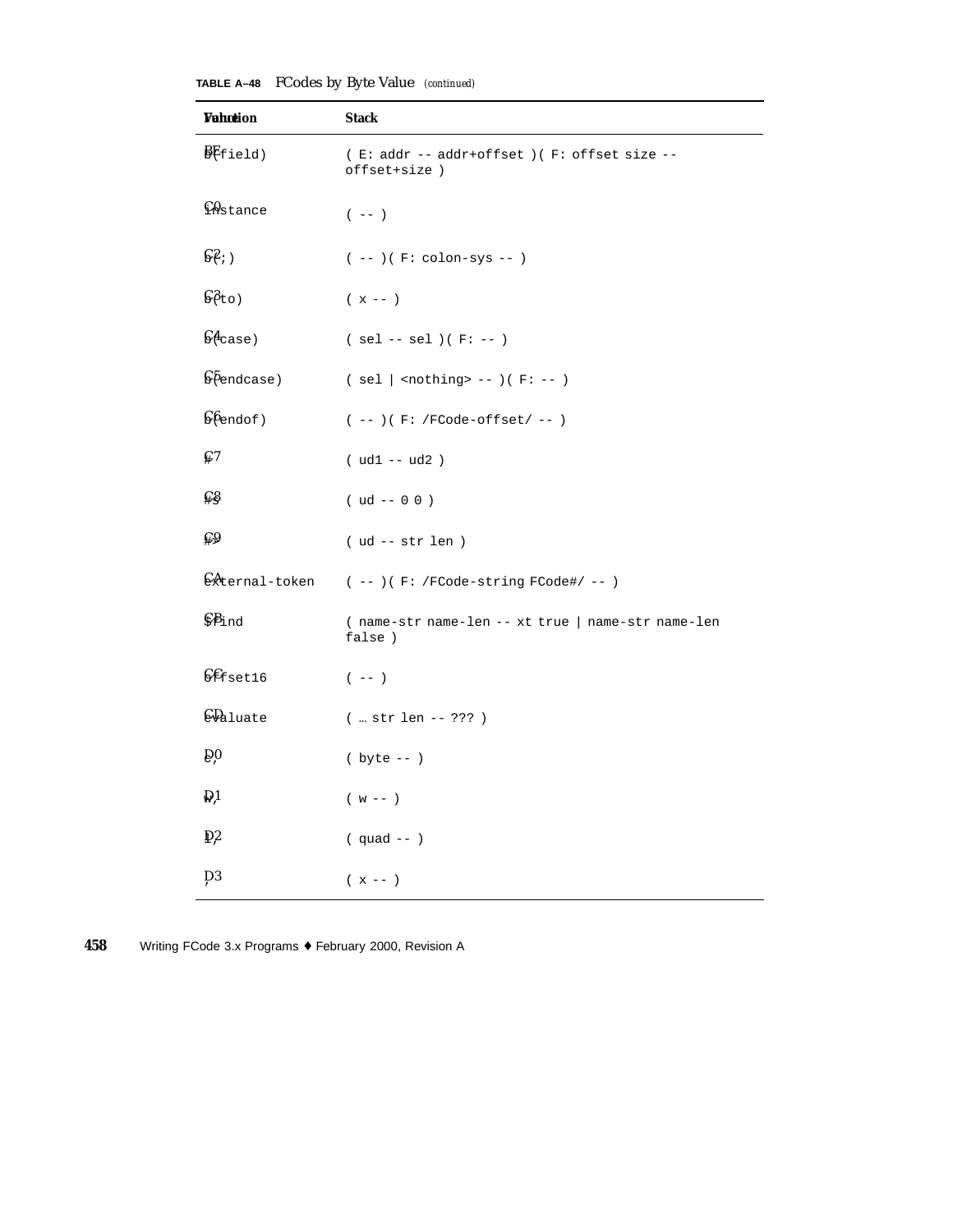**Vahction** Stack  $\frac{\partial A}{\partial x}$  (ulu2 -- ud.prod )  $\frac{D}{2}$  mod ( ud u -- urem uquot )  $Q\$  (d1 d2 --d.sum )  $Q9$  ( d1 d2 -- d.diff ) DAget-token ( fcode# -- xt immediate? )  $D_{\text{et}-\text{token}}$  (xt immediate? fcode# -- )  $D\$ {Date} (--a-addr) DDcompile, ( xt -- )

**TABLE A–48** FCodes by Byte Value *(continued)*

DE behavior ( defer-xt -- contents-xt )  $EQ$ art0 (--)  $\text{Start1}$  (--)  $\frac{E2}{\pi}$ art2 (--)  $\frac{12}{32}$ art4 (--)  $\mathbf{F}$ Error (--)  $FQ_{rsion1}$  (--)  $E_{\text{Hdl}}$  (-- )  $0.102$  address ( -- phys.lo ...)  $0.103$  space ( -- phys.hi )  $9105$ e-virtual ( virt size -- )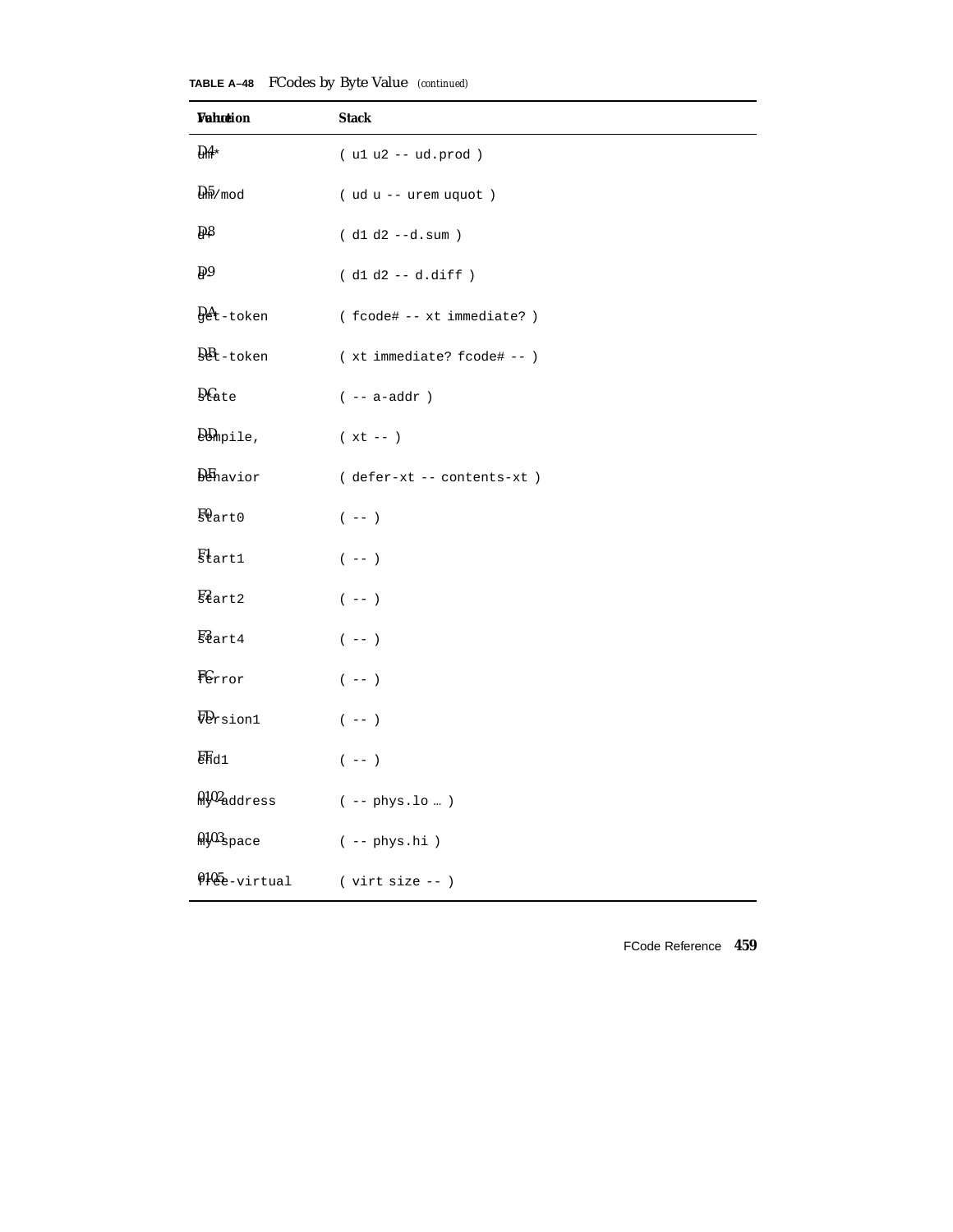| TABLE A-48 FCodes by Byte Value (continued) |  |  |  |  |
|---------------------------------------------|--|--|--|--|
|---------------------------------------------|--|--|--|--|

| <b>Vahotion</b>                                                                                                                                                                                                                                                                                                      | <b>Stack</b>                                                            |
|----------------------------------------------------------------------------------------------------------------------------------------------------------------------------------------------------------------------------------------------------------------------------------------------------------------------|-------------------------------------------------------------------------|
| $\mathfrak{g}_1 \mathfrak{g}_{\tt{Perty}}$                                                                                                                                                                                                                                                                           | (prop-addr prop-len name-str name-len -- )                              |
| <b>Chlode-int</b>                                                                                                                                                                                                                                                                                                    | ( n -- prop-addr prop-len )                                             |
| $0.12$ ode+                                                                                                                                                                                                                                                                                                          | ( prop-addr1 prop-len1 prop-addr2 prop-len2 --<br>prop-addr3 prop-len3) |
| <b>Chlode-phys</b>                                                                                                                                                                                                                                                                                                   | (phys.lo  phys.hi -- prop-addr prop-len)                                |
| <b>Chlode-string</b>                                                                                                                                                                                                                                                                                                 | (str len -- prop-addr prop-len)                                         |
| <b>Chbode-bytes</b>                                                                                                                                                                                                                                                                                                  | (data-addr data-len -- prop-addr prop-len)                              |
| 016                                                                                                                                                                                                                                                                                                                  | (phys.lo  phys.hi size -- )                                             |
| 0.1011                                                                                                                                                                                                                                                                                                               | $( str len -- )$                                                        |
| $0.44$ ce-type                                                                                                                                                                                                                                                                                                       | $(str len - )$                                                          |
| $94Bse-2int$                                                                                                                                                                                                                                                                                                         | (str len -- val.lo val.hi)                                              |
| $\mathbf{\mathfrak{g}}$ l $\mathbf{\mathfrak{q}}_{\text{nstal}}$                                                                                                                                                                                                                                                     | $(xt - )$                                                               |
| $9\frac{1}{2}$ $\frac{1}{2}$ $\frac{1}{2}$ $\frac{1}{2}$ $\frac{1}{2}$ $\frac{1}{2}$ $\frac{1}{2}$ $\frac{1}{2}$ $\frac{1}{2}$ $\frac{1}{2}$ $\frac{1}{2}$ $\frac{1}{2}$ $\frac{1}{2}$ $\frac{1}{2}$ $\frac{1}{2}$ $\frac{1}{2}$ $\frac{1}{2}$ $\frac{1}{2}$ $\frac{1}{2}$ $\frac{1}{2}$ $\frac{1}{2}$ $\frac{1}{2}$ | $(xt - )$                                                               |
| <b>QLIE</b> selftest                                                                                                                                                                                                                                                                                                 | $(xt - )$                                                               |
| ALLF-device                                                                                                                                                                                                                                                                                                          | $(- - )$                                                                |
| 0120 <sub>gnostic</sub><br>mode?                                                                                                                                                                                                                                                                                     | ( -- diag? )                                                            |
| $\mathbf{Q}$ l $\mathbf{Q}$ lay-status (n--)                                                                                                                                                                                                                                                                         |                                                                         |
| Memory-test-<br>suite                                                                                                                                                                                                                                                                                                | ( addr len -- fail? )                                                   |
| 9124                                                                                                                                                                                                                                                                                                                 | $(- - a - addr)$                                                        |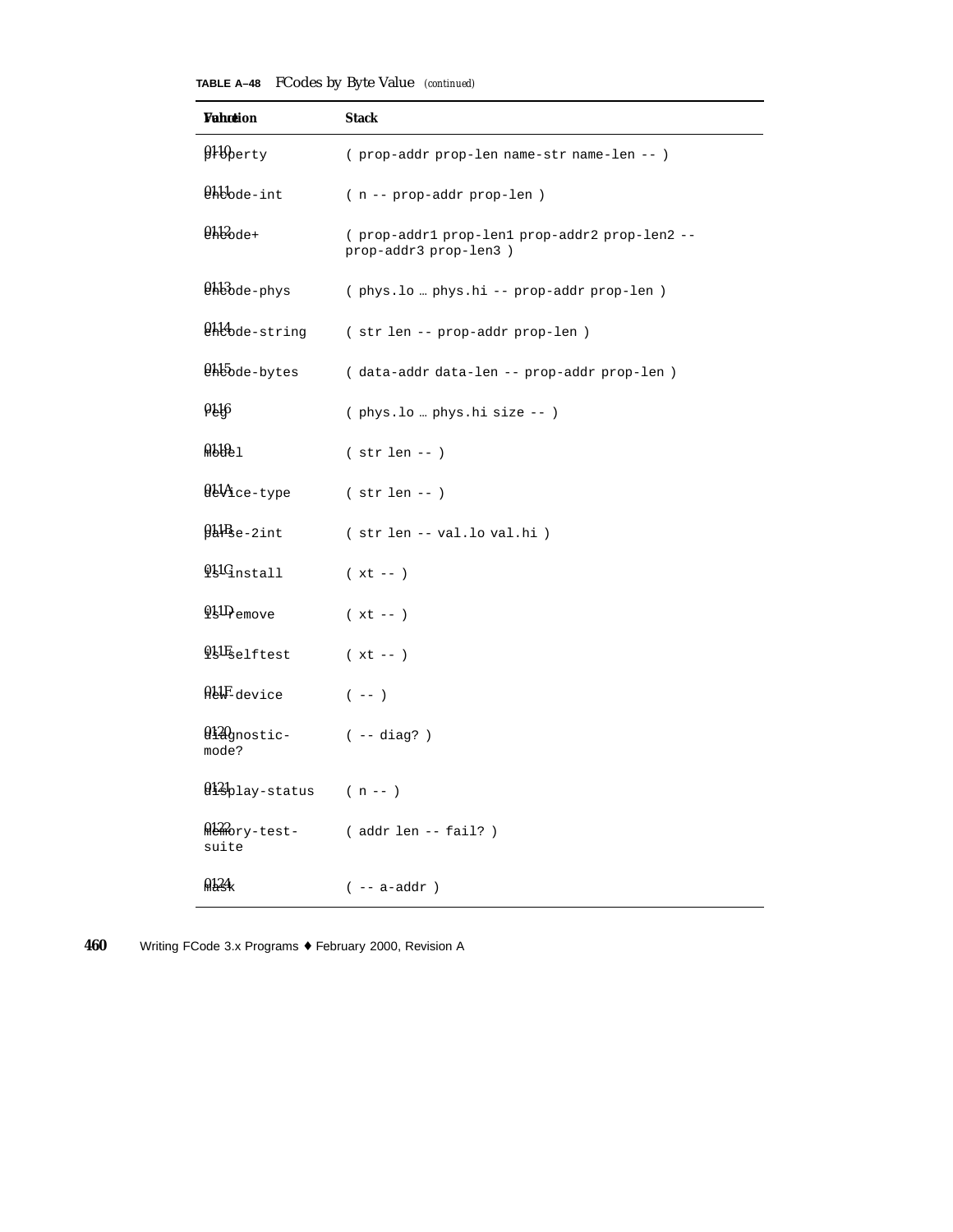| <b>TABLE A-48</b> FCodes by Byte Value (continued) |  |  |  |  |  |
|----------------------------------------------------|--|--|--|--|--|
|----------------------------------------------------|--|--|--|--|--|

| <b>Wahotion</b>        | <b>Stack</b>                                                      |
|------------------------|-------------------------------------------------------------------|
| $9125$ -msecs          | $(- - n)$                                                         |
| 0126                   | $(n - 1)$                                                         |
| 0127ish-device         | $(- - )$                                                          |
| 028 de-phys            | (prop-addr1 prop-len1 -- prop-addr2 prop-len2 phys.lo<br>phys.hi) |
| 0129h-package          | $( $ phandle -- $)$                                               |
|                        | $(- - )$                                                          |
| 912Berpose             | ( adr len phandle -- )                                            |
| $0.130 - 1$ ow         | (phys.lo  size -- virt)                                           |
| 931s-intr>cpu          | (sbus-intr# -- cpu-intr#)                                         |
| $9150$ <sub>nes</sub>  | $(- - \text{rows})$                                               |
| $951$ umns             | $(- - colums)$                                                    |
| $0152 +$               | $(- - 1ine# )$                                                    |
| $0.153$ umn#           | $(- - \text{column#})$                                            |
| <b>Qh</b> Aerse?       | ( -- white-on-black? )                                            |
| <i>Hiberse-screen?</i> | $(- - black?)$                                                    |
| 0157w-character        | $(char --)$                                                       |
| 0158et-screen          | $(- - )$                                                          |
| $0.59$ gle-cursor      | $(- - )$                                                          |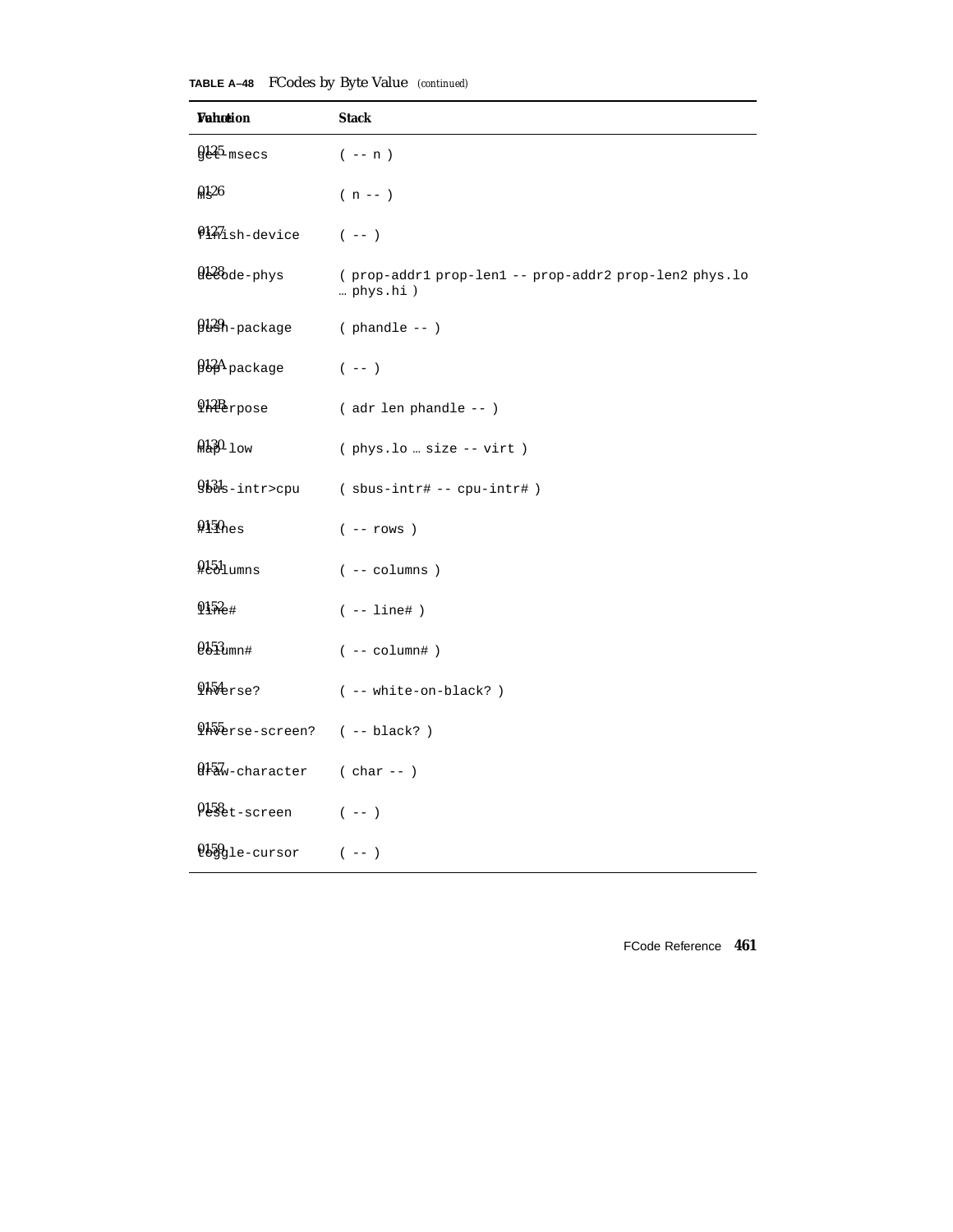| TABLE A-48 FCodes by Byte Value (continued) |  |  |  |  |
|---------------------------------------------|--|--|--|--|
|---------------------------------------------|--|--|--|--|

| Wahotion                            | <b>Stack</b>                                      |
|-------------------------------------|---------------------------------------------------|
| Q15A <sub>se-screen</sub>           | $(- - )$                                          |
| 015Bhk-screen                       | $(- - )$                                          |
| Hilert-screen                       | $(- - )$                                          |
| $9H_{2}F_{2}$<br>characters         | $(n - 1)$                                         |
| $0.5E$ <sub>ete</sub><br>characters | $(n - 1)$                                         |
| <b>Hillert-lines</b>                | $(n - 1)$                                         |
| 0160 <sub>ete-lines</sub>           | $(n - 1)$                                         |
| $9161w-1090$                        | ( line# addr width height -- )                    |
| 0162me-buffer-<br>adr               | $(- - addr )$                                     |
| 9163een-height                      | $(- - height )$                                   |
| 9164een-width                       | $(- - width)$                                     |
| $0.165$ dow-top                     | ( -- border-height )                              |
| 0100dow-left                        | ( -- border-width )                               |
| 016Ault-font                        | ( -- addr width height advance min-char #glyphs ) |
| $9.16B$ font                        | ( addr width height advance min-char #glyphs -- ) |
| $9.66$ r-height                     | ( -- height )                                     |
| $9.69 - width$                      | $(- - width)$                                     |
| 9 <sub>16</sub>                     | $( char -- addr )$                                |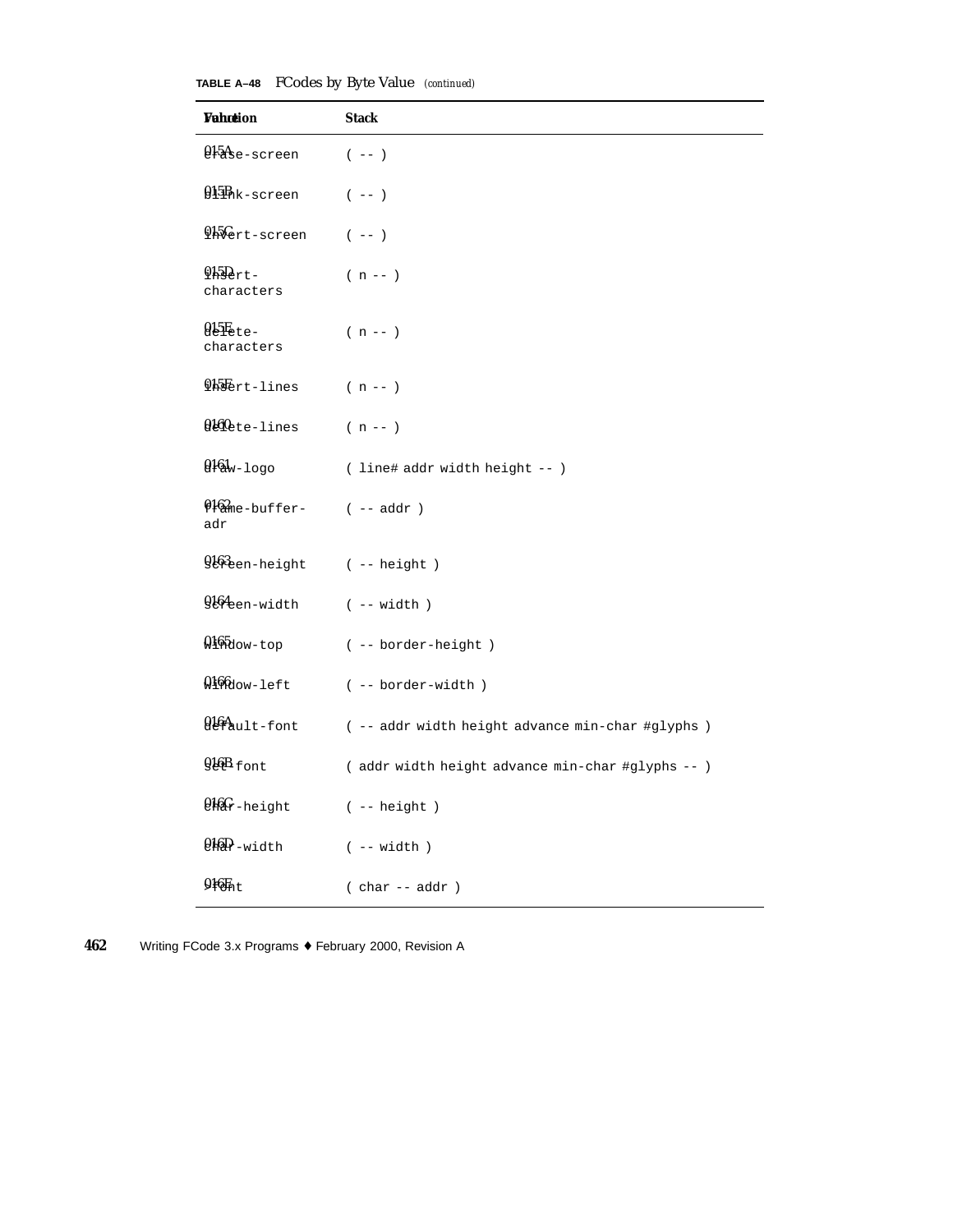## **TABLE A–48** FCodes by Byte Value *(continued)*

| Wahotion                                       | <b>Stack</b>                        |
|------------------------------------------------|-------------------------------------|
| <b>QUIL</b> bytes                              | $(- - bytes)$                       |
| $950$ -draw-<br>character                      | $( char -- )$                       |
| 0131-reset-<br>screen                          | $(- - )$                            |
| $952$ toggle-<br>cursor                        | $(- - )$                            |
| $9b$ <sup>3</sup> $_{\text{erase}-}$<br>screen | $(- - )$                            |
| $954$ blink-<br>screen                         | $(- - )$                            |
| QHL-invert-<br>screen                          | $(- - )$                            |
| Qb76_insert-<br>characters                     | $(n - 1)$                           |
| 01-delete-<br>characters                       | $(n - - )$                          |
| Q178_insert-<br>lines                          | $(n - - )$                          |
| 0130-delete-<br>lines                          | $(n - 1)$                           |
| $91/4$ draw-logo                               | ( line# addr width height -- )      |
| $95B$ install                                  | ( width height #columns #lines -- ) |
| $95C$ slide-up                                 | $(n - 1)$                           |
| $9180$ -draw-<br>character                     | $( char -- )$                       |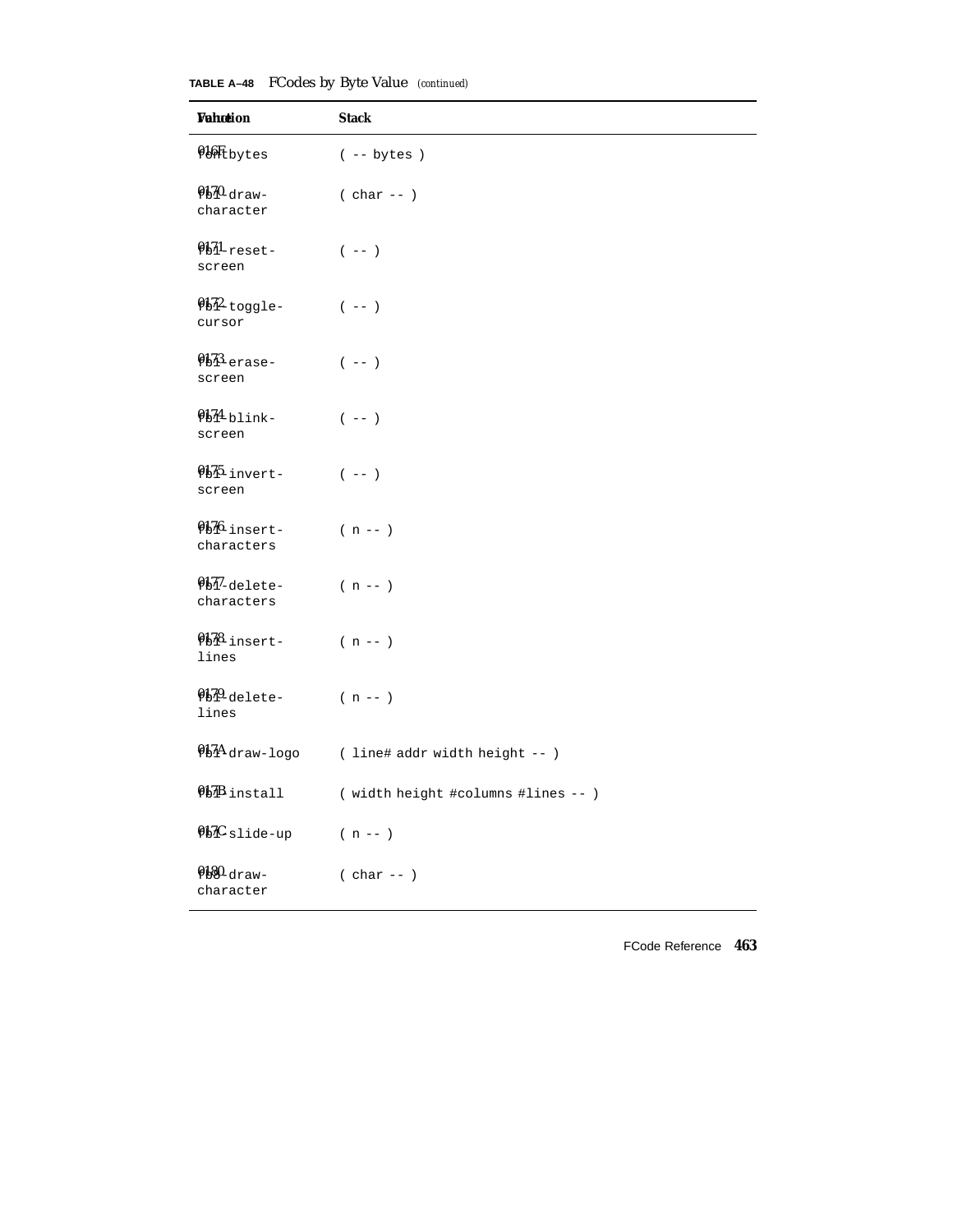| <b>Wahotion</b>            | <b>Stack</b>                                   |
|----------------------------|------------------------------------------------|
| $9181$ -reset-<br>screen   | $(- - )$                                       |
| Q182-toggle-<br>cursor     | $(- - )$                                       |
| 0188-erase-<br>screen      | $(- - )$                                       |
| Q184-blink-<br>screen      | $(- - )$                                       |
| 0185-invert-<br>screen     | $(- - )$                                       |
| Q186-insert-<br>characters | $(n - 1)$                                      |
| 0187-delete-<br>characters | $(n - 1)$                                      |
| Q188-insert-<br>lines      | $(n - 1)$                                      |
| 0189-delete-<br>lines      | $(n - 1)$                                      |
|                            | $9184$ draw-logo (line# addr width height -- ) |
| <b>QBB</b> install         | ( width height #columns #lines -- )            |
| MA44 address               | $($ -- $mac - str$ $mac - len$ $)$             |
| 0201ice-name               | $( str len -- )$                               |
| $0.202$ args               | ( -- arg-str arg-len )                         |
| $0.203$ self               | $(- - ihandle)$                                |

**TABLE A–48** FCodes by Byte Value *(continued)*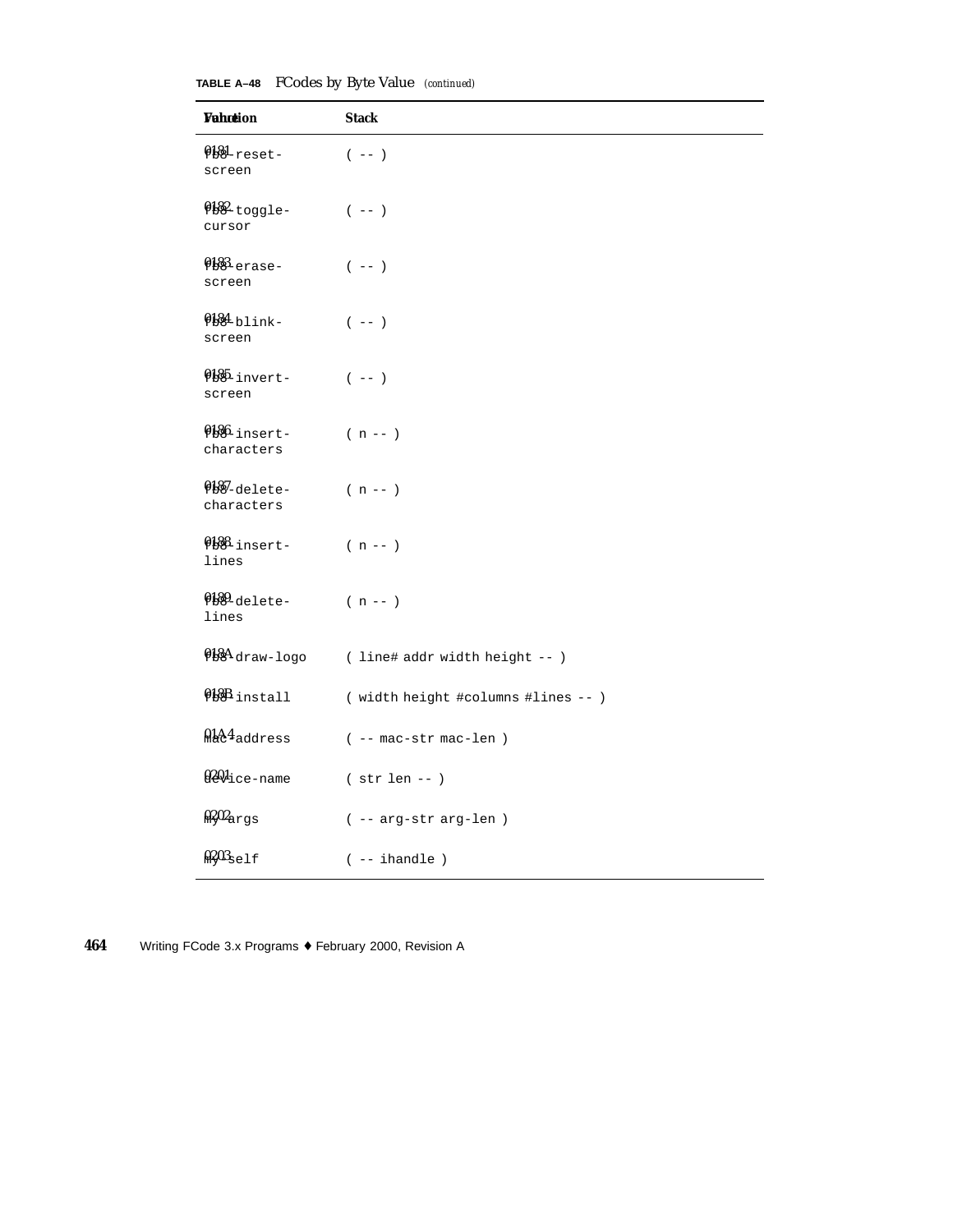**TABLE A–48** FCodes by Byte Value *(continued)*

| Wahœion                     | Stack                                                                   |
|-----------------------------|-------------------------------------------------------------------------|
| 0404d-package               | (name-str name-len -- false   phandle true )                            |
| 0205h-package               | $(arg-str arg-len phandle -- ihandle   0)$                              |
| 0406se-package              | $($ ihandle -- $)$                                                      |
| 0207d-method                | (method-str method-len phandle -- false   xt true)                      |
| 02081-package               | $(  x t ihandle -- ???)$                                                |
| $92991 -$ parent            | ( method-str method-len -- ???)                                         |
| $\frac{0.204}{0.202}$ arent | $(- - ihandle)$                                                         |
|                             | Q20Bhdle>phandle (ihandle -- phandle)                                   |
| $020D_{\text{unit}}$        | $(- - phys.lo  phys.hi)$                                                |
| $920E1$ -method             | (  method-str method-len ihandle -- ??? )                               |
| \$&Ben-package              | ( arg-str arg-len name-str name-len -- ihandle   0 )                    |
| $943$ <sub>rm</sub>         | $(xt n - )$                                                             |
| $Q_4$ l $q$ -user-word)     | ( E:  -- ??? )( name-str name-len xt -- )                               |
| $9.15$ pend-frode (--)      |                                                                         |
| 936t                        | $(\ldots --)(R: \ldots --)$                                             |
| $0217$ ch                   | (  xt -- ??? error-code   ??? false )                                   |
| 0.18 <sub>w</sub>           | $($ error-code -- ??? error-code $ $ )                                  |
| $0.29$ -abort               | $(m - -) (R: m - -)$                                                    |
|                             | $921A$ my-property (nam-str nam-len -- true   prop-addr prop-len false) |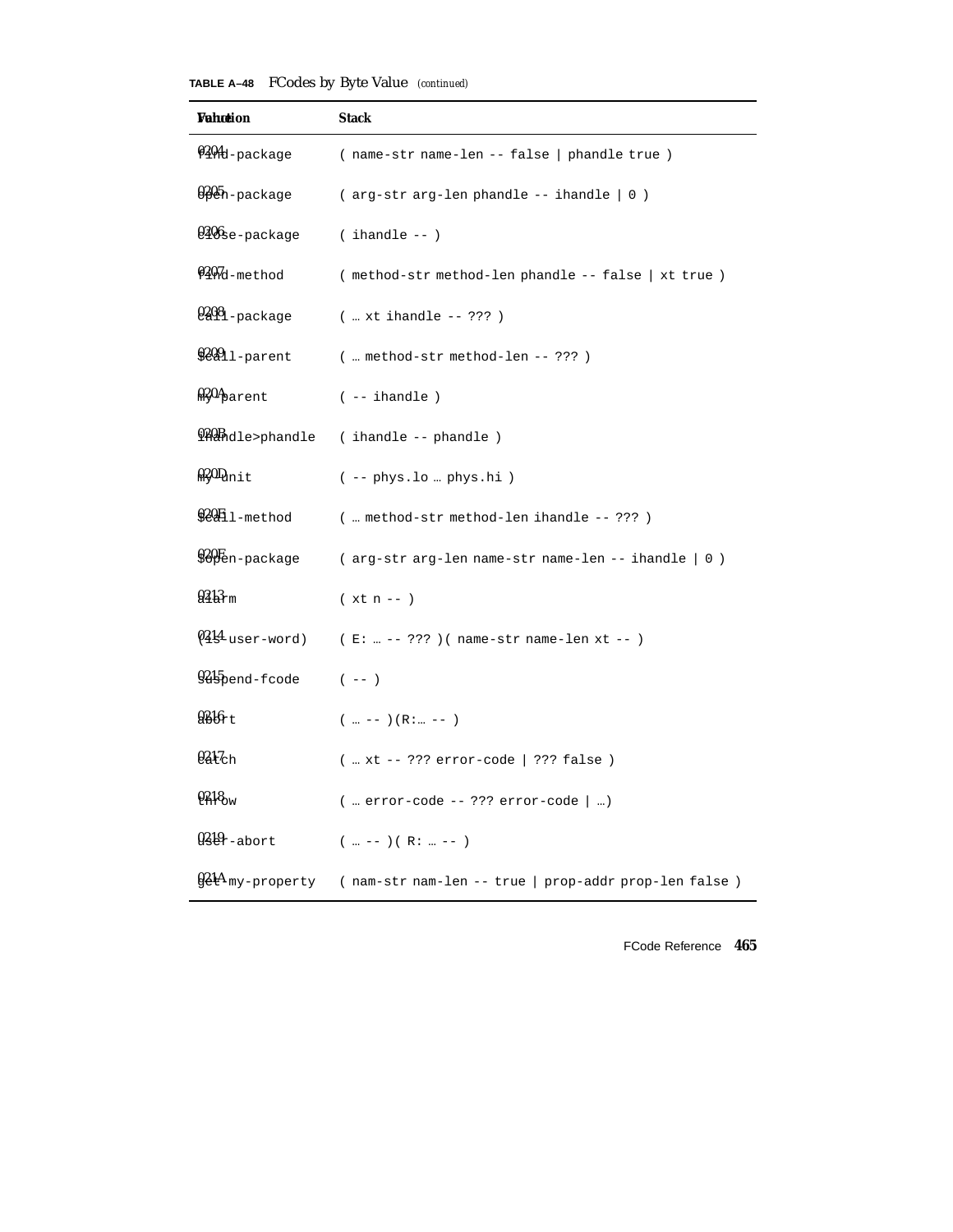| <b>TABLE A-48</b> FCodes by Byte Value (continued) |  |  |  |  |
|----------------------------------------------------|--|--|--|--|
|----------------------------------------------------|--|--|--|--|

| Wahotion                               | <b>Stack</b>                                                            |
|----------------------------------------|-------------------------------------------------------------------------|
| 021Bde-int                             | ( prop-addr1 prop-len1 -- prop-addr2 prop-len2 n)                       |
| 021Gde-string                          | ( prop-addr1 prop-len1 -- prop-addr2 prop-len2 str len<br>$\mathcal{E}$ |
| <b>G&amp;HD</b> inherited-<br>property | (nam-str nam-len -- true   prop-addr prop-len false)                    |
|                                        | 02Hete-property (nam-str nam-len -- )                                   |
| gelF-package-<br>property              | (name-str name-len phandle -- true   prop-addr<br>prop-len false)       |
| $0220$ <sub>ek</sub>                   | (addr -- false   byte true )                                            |
| $922$ ek                               | $($ waddr -- false $ $ w true $ $                                       |
| $922$ ek                               | (qaddr -- false   quad true)                                            |
| $0.23$ ke                              | ( byte addr -- okay? )                                                  |
| 924e                                   | $(w \text{ waddr } - - \text{ okay? })$                                 |
| $925_{\text{ke}}$                      | (quad qaddr -- okay?)                                                   |
| $9226_{11}$                            | $(quad1 -- quad2)$                                                      |
| $937_{11p}$                            | $(quad1 -- quad2)$                                                      |
| $9336_{\text{lips}}$                   | $( qaddr len -- )$                                                      |
| 0230                                   | $($ addr $--$ byte $)$                                                  |
| 0231                                   | $(\text{byte} addr --)$                                                 |
| 0232                                   | $(waddr -- w)$                                                          |
| 0233                                   | $(w \text{ waddr} --)$                                                  |

**<sup>466</sup>** Writing FCode 3.x Programs ♦ February 2000, Revision A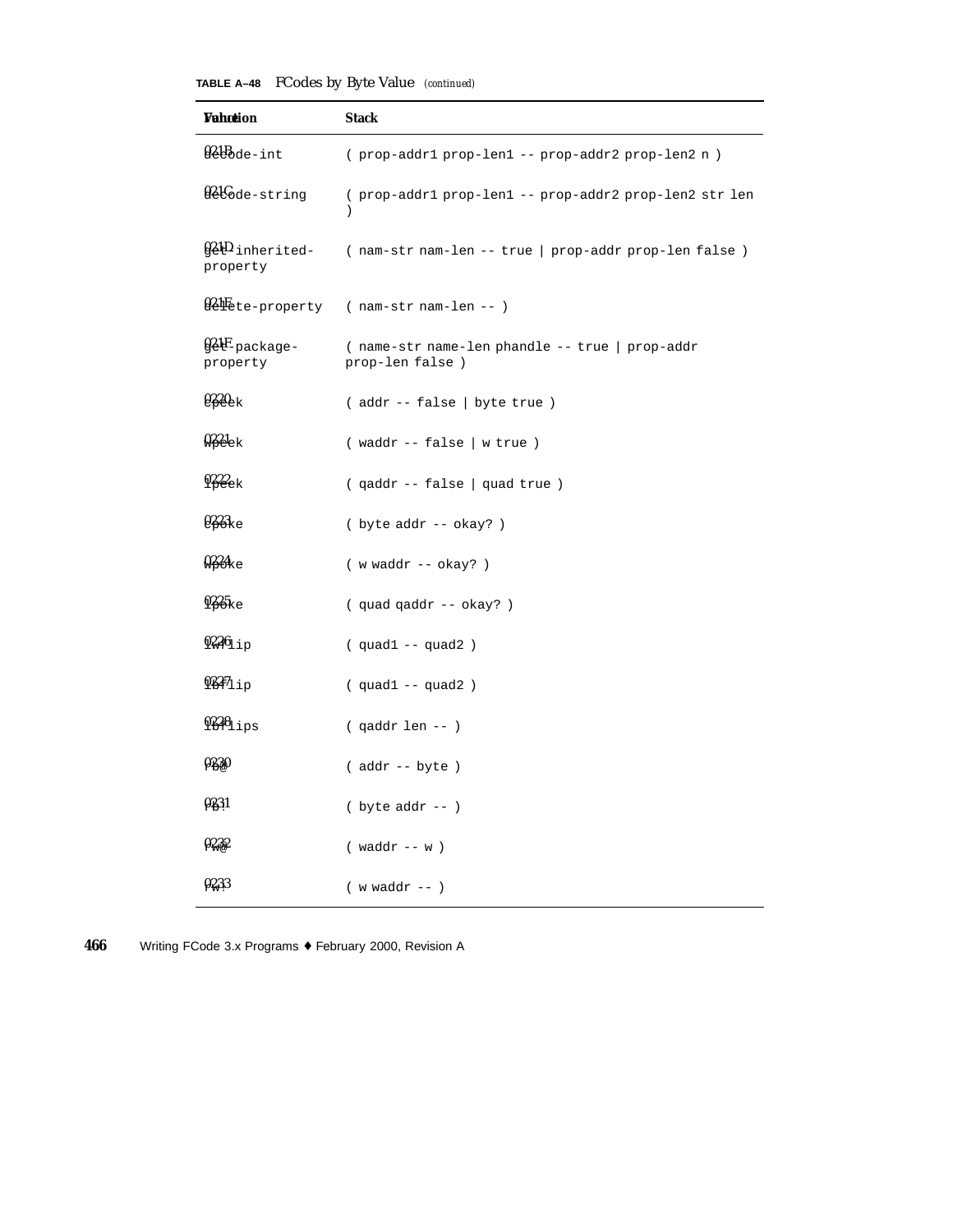| <b>TABLE A-48</b> FCodes by Byte Value (continued) |  |  |  |  |  |
|----------------------------------------------------|--|--|--|--|--|
|----------------------------------------------------|--|--|--|--|--|

| Wahotion                           | Stack                                                                    |
|------------------------------------|--------------------------------------------------------------------------|
| 0234                               | ( qaddr -- quad )                                                        |
| 0235                               | $(quad q)$ quad $q$ addr -- $)$                                          |
| $936$ ips                          | $(waddr len - )$                                                         |
| $927_{11}$                         | $( qaddr len -- )$                                                       |
| 0.3B <sub>d</sub>                  | (phandle.parent -- phandle.child)                                        |
| 922C                               | (phandle -- phandle.sibling)                                             |
| 023D-property                      | (previous-str previous-len phandle -- false  <br>name-str name-len true) |
| $9.3E-1$ oad                       | $($ addr $xt -- )$                                                       |
| $92F_{\text{args}}$                | (arg-str arg-len unit-str unit-len --)                                   |
| 0240 <sub>t-parse-</sub><br>string | (str len char -- R-str R-len L-str L-len )                               |
| 022F                               | $(xaddr -- o)$                                                           |
| 022F                               | $($ o xaddr -- $)$                                                       |
| $924$ oin                          | $(b.10 b.2 b.3 b.4 b.5 b.6 b.7 b.hi -o)$                                 |
| Q342                               | $( qaddr - n )$                                                          |
| $9243$ <sub>bin</sub>              | (quad.loquad.hi -- o)                                                    |
| $0.244$ bin                        | $(w.lo w.2 w.3 w.hi - o)$                                                |
| Q <sub>245</sub>                   | $(0 - -)$                                                                |
| 0246                               | $(xaddr -- o)$                                                           |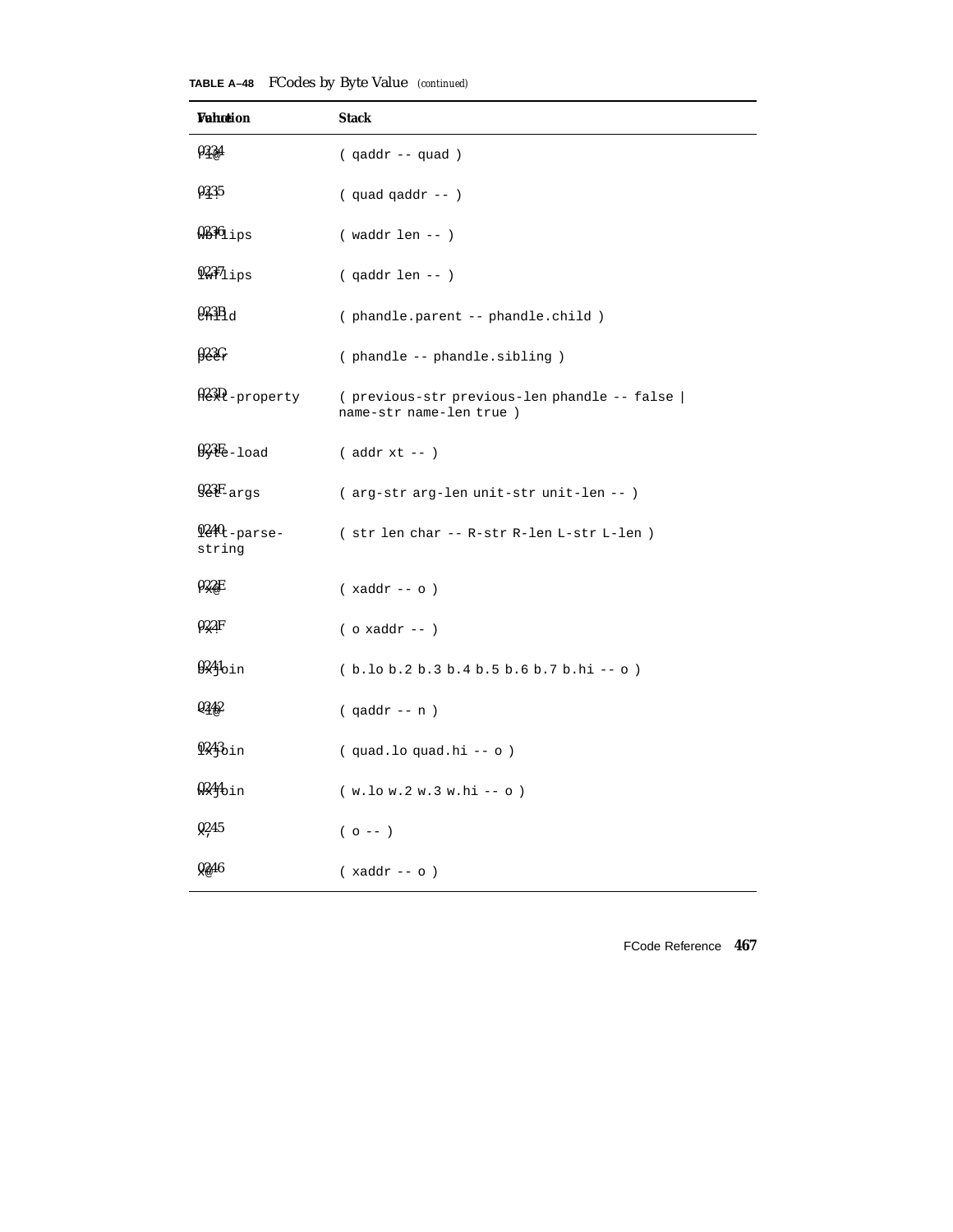| <b>Vahotion</b>               | <b>Stack</b>                               |
|-------------------------------|--------------------------------------------|
| Q <sub>247</sub>              | $($ o xaddr -- $)$                         |
| 0248                          | $(- - n)$                                  |
| 0249                          | $(nu1 - nu2)$                              |
| 024A                          | ( addr1 index -- addr2 )                   |
| 924B                          | $(addr1 - addr2)$                          |
| $9.44 \text{G}_{1p}$          | $( oct1 -- oct2 )$                         |
| $\mathcal{Q} \mathcal{L}$ ips | $(xaddr len - )$                           |
| $935$ plit                    | $(o - b.$ lo b.2 b.3 b.4 b.5 b.6 b.7 b.hi) |
| $94_{\text{tip}}$             | $( oct1 -- oct2 )$                         |
| $9450$ ips                    | $(xaddr len - )$                           |
| $935p$ lit                    | ( o -- quad.lo quad.hi)                    |
| $9252_{11}$                   | $( oct1 -- oct2 )$                         |
| 9.53                          | $(xaddr len - )$                           |
| $9254$ plit                   | $(o - w.lo w.2 w.3 w.hi)$                  |

**TABLE A–48** FCodes by Byte Value *(continued)*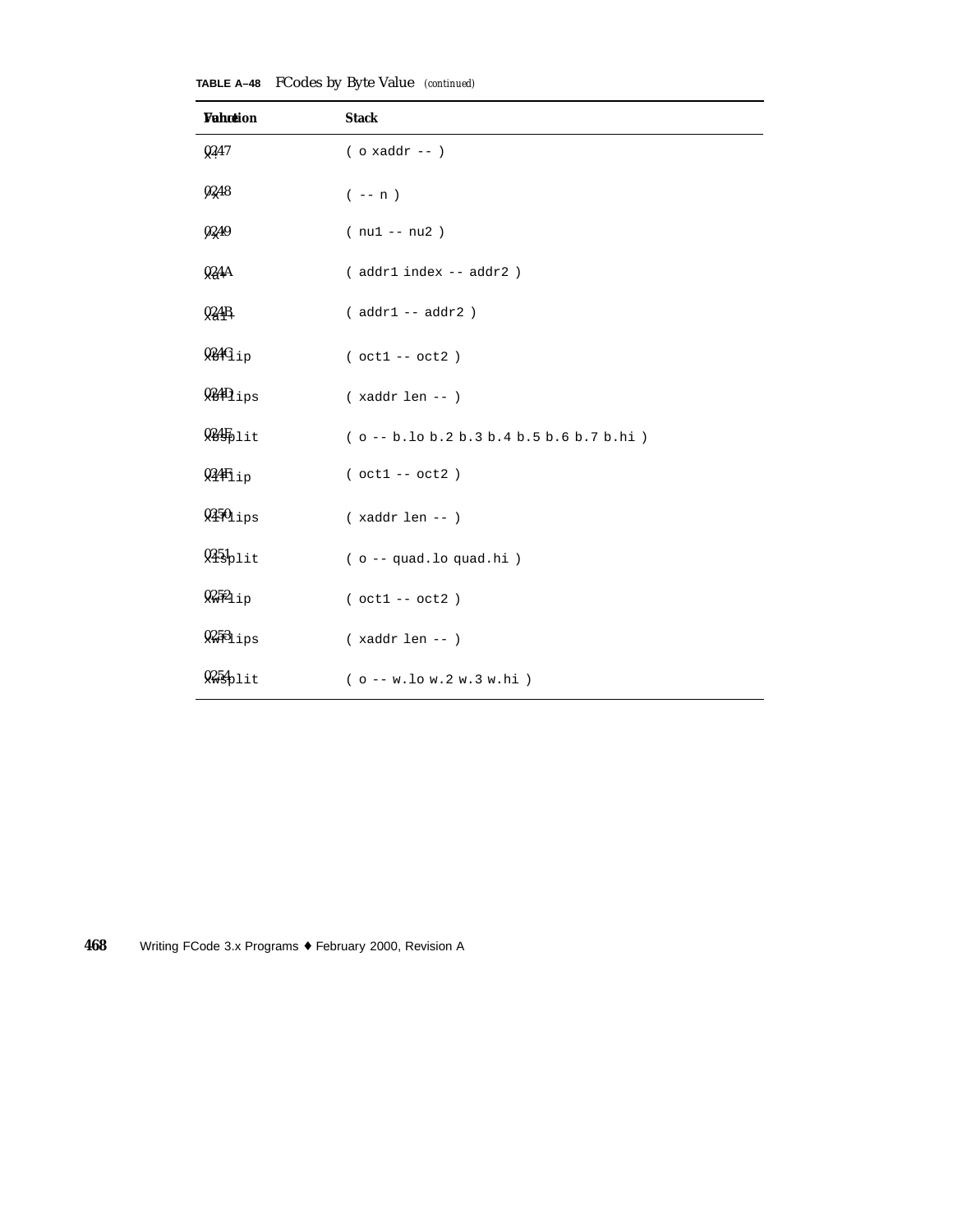**TABLE A–49** Tokenizer Directives

| Wahotion               | <b>Stack</b>                             |
|------------------------|------------------------------------------|
| 7                      | $($ [text < $)$ > -- $)$                 |
| $1$ tokenizer (--)     |                                          |
| $\mathcal{L}$          | $(- - )$                                 |
| ālias                  | $(E:  --- ???)$                          |
|                        | ( ''new-name< >old-name< >'' -- )        |
| decimal                | $(- - )$                                 |
| $external$ (--)        |                                          |
| fload                  | $( [filename < cr>] -- )$                |
| headerless $(--)$      |                                          |
| headers $(--)$         |                                          |
| hex                    | $(- - )$                                 |
| octal                  | $(- - )$                                 |
| $tokenizer[$ $(--)$    |                                          |
| CR                     | $([text">< ">> ] -- text-str text-len )$ |
| $\mathbb{C}\mathbf{R}$ | $($ "old-name< $>$ " -- $xt$ )           |
| CR <sub>1</sub>        | $( n \mathrel{-}\text{- str len } )$     |
| ÇR                     | $([text"><) >] --)$                      |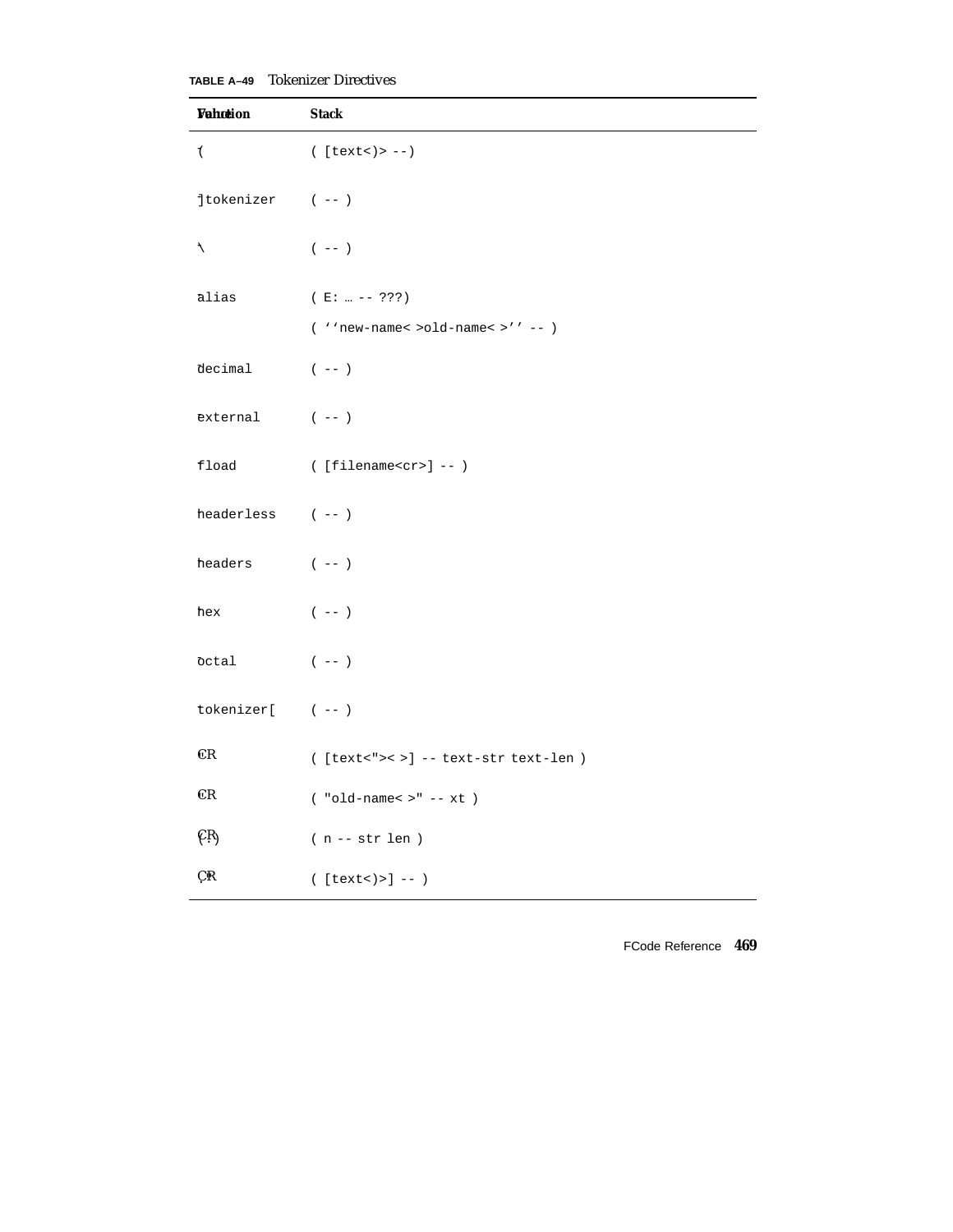| TABLE A-49 |  | <b>Tokenizer Directives</b> (continued) |  |
|------------|--|-----------------------------------------|--|
|------------|--|-----------------------------------------|--|

| <b>Vahction</b>              | <b>Stack</b>                                   |
|------------------------------|------------------------------------------------|
| ÇŖ                           | $([text"><) >] --)$                            |
| $CR_{\text{colon}}$          | ( "new-name< >" -- colon-sys )( $E:  -- ?$ ??) |
| ÇR<br>(semicolon)            | $(\hspace{0.05in} - - \hspace{0.05in})$        |
| ÇŖ                           | $(x1 u - x2)$                                  |
| ÇŖ                           | $(x1 u - x2)$                                  |
| ÇR                           | $($ addr -- $)$                                |
| $\mathbb{R}_1$               | $($ [old-name< >] -- xt $)$                    |
| €R                           | $(nu1 - nu2)$                                  |
| ÇК                           | $(nu1 - nu2)$                                  |
| çв                           | $(nu1 - nu2)$                                  |
| çк                           | $(nu1 - nu2)$                                  |
| $\Omega$ <sub>cept</sub>     | (addr len1 -- len2)                            |
| <b>G</b> ain                 | $(C: dest-sys --)$                             |
| $\mathcal{S}R_{\text{lot}}$  | $( len -- )$                                   |
| $\zeta_{\texttt{Scii}}$      | $($ [text < > ] -- char $)$                    |
| $\mathbb{S}\mathbb{B}$ gin   | $(C: -- dest-sys)$ $(--)$                      |
| $\int$ $R_{\rm ank}$         | $($ addr len -- $)$                            |
| $\mathbb{S}\mathbb{R}$ ffer: | $(E: -- a-addr) (len "new-name~) -- )$         |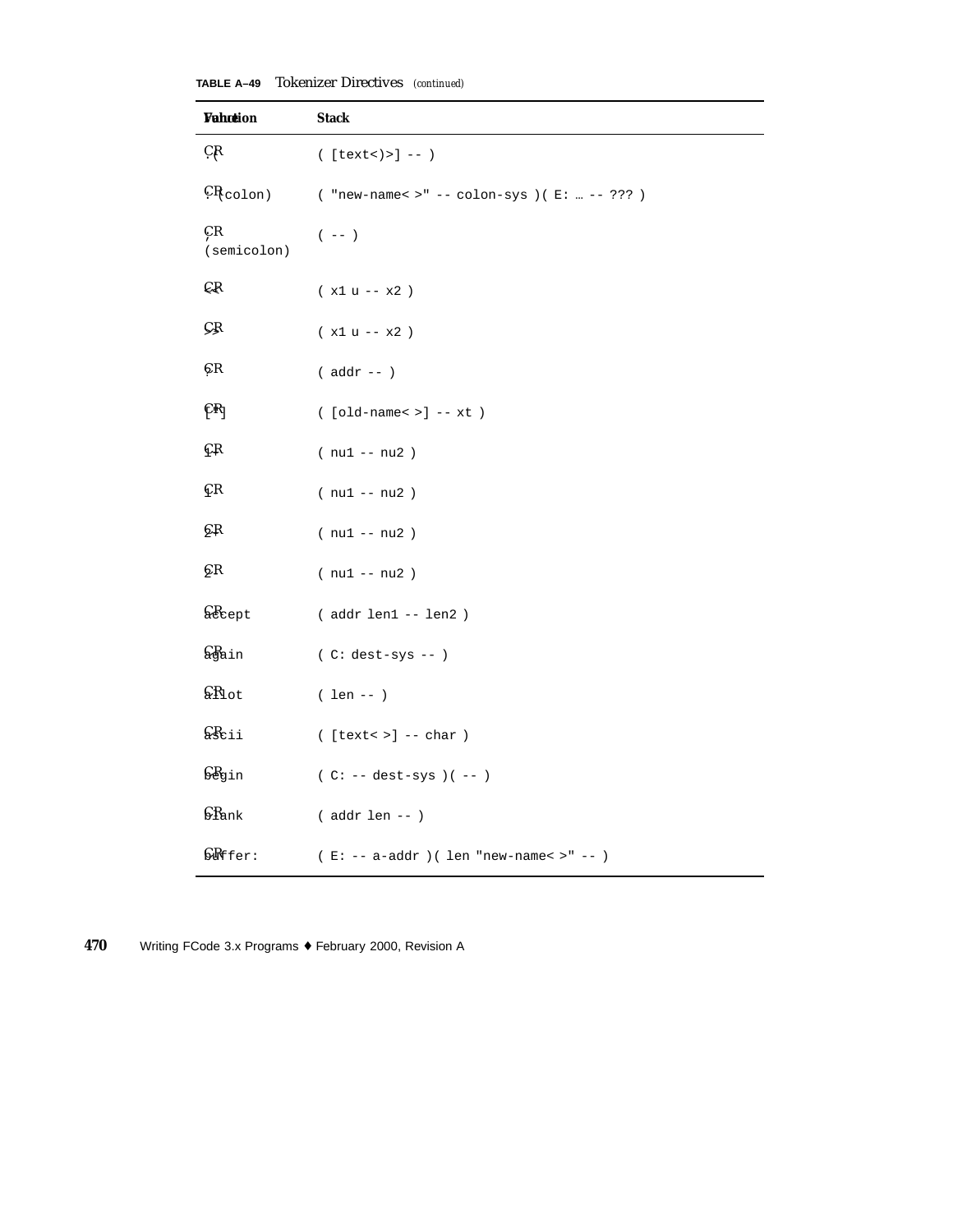| TABLE A-49 |  | <b>Tokenizer Directives</b> (continued) |  |
|------------|--|-----------------------------------------|--|
|------------|--|-----------------------------------------|--|

| Wahotion                    | <b>Stack</b>                                                                  |
|-----------------------------|-------------------------------------------------------------------------------|
| $\mathcal{C}$ R*            | $(nu1 - nu2)$                                                                 |
| $\mathbb{C}R_{1+}$          | $( addr1 -- addr2 )$                                                          |
| $\epsilon_{\texttt{Arret}}$ | $(- - 0x0D)$                                                                  |
| $\epsilon_{\texttt{dse}}$   | $(C: -- case-sys)$ (sel -- sel)                                               |
| Constant                    | $(E: -- x)(x "new-name < >" --")$                                             |
| $\mathbb{C}$ Antrol         | $($ [text< >] -- char $)$                                                     |
| <b>CR</b> eate              | $(E: -- a-addr)$ ( "new-name< >" -- )                                         |
| G₽                          | $(\text{number} > ] -- n)$                                                    |
| ÇŖ                          | $(n - 1)$                                                                     |
| $\Omega$ cimal              | $(- - )$                                                                      |
| & Code-bytes                | (prop-addr1 prop-len1 data-len -- prop-addr2 prop-len2<br>data-addr data-len) |
| $\Omega$ fer                | $(E:  --- ???)$ ( "new-name< >" -- )                                          |
| G₿                          | $(C: -- dodest-sys) ( limit start --)(R: -- sys)$                             |
| $C_{\rm 3}R_{\rm O}$        | $(C: -- dodest-sys) ( limit start --) (R: -- sys)$                            |
| $\mathbb{S}R$ rop           | $(x1 x2 x3 -- )$                                                              |
| $\c{G}R_{\text{up}}$        | (x1 x2 x3 -- x1 x2 x3 x1 x2 x3 )                                              |
| $\epsilon_{\rm Re}$         | $(C: orig-sys1 -- orig-sys2)$ $(--)$                                          |
| <b>CR</b> dcase             | $(C: case-sys --)( sel   nothing - )$                                         |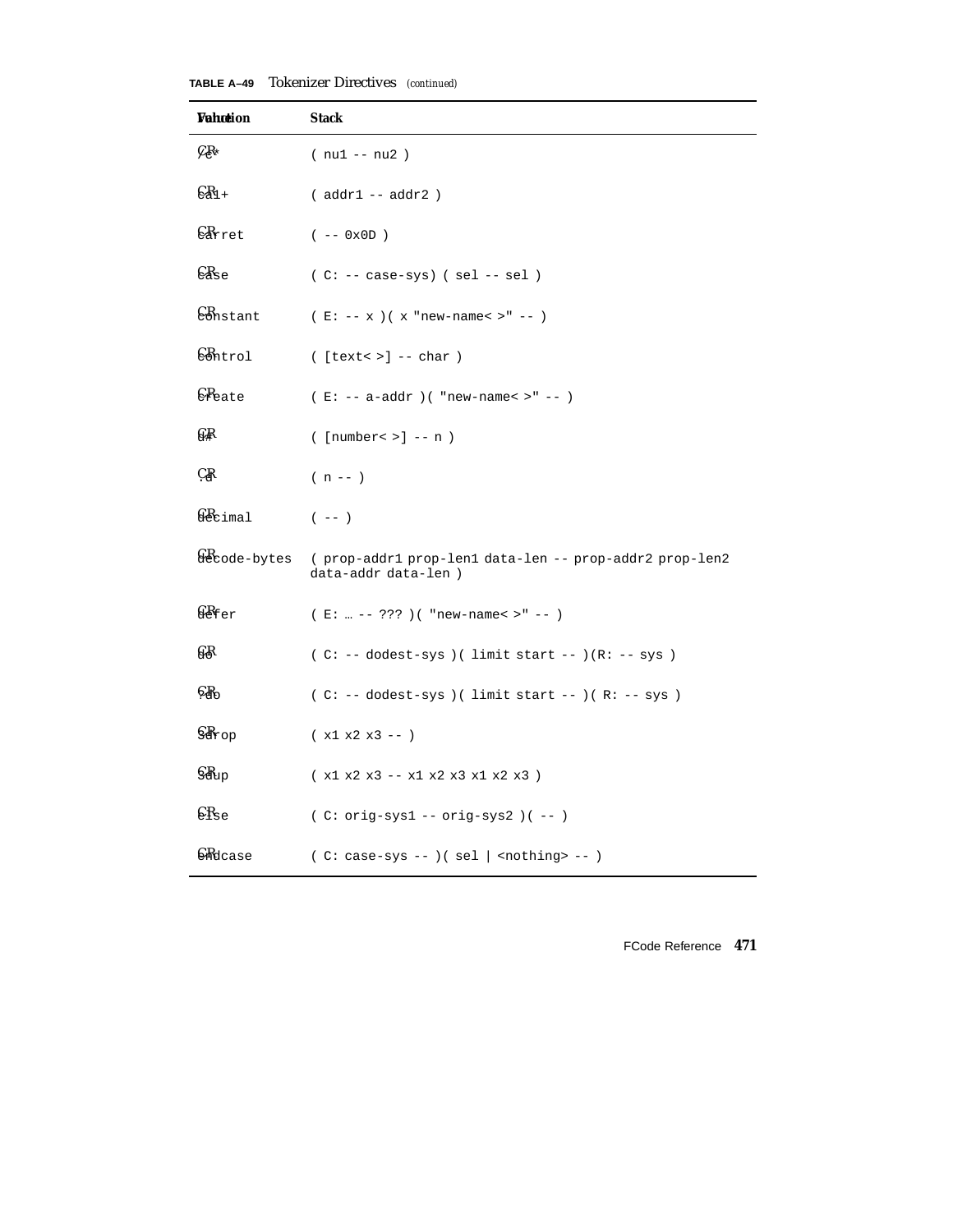| <b>Vahotion</b>                                      | <b>Stack</b>                                                            |
|------------------------------------------------------|-------------------------------------------------------------------------|
| $\mathcal{C}_{\text{Mod}}$                           | $(C: case-sys1 of-sys -- case-sys2)$ $(--)$                             |
| $\epsilon_{\text{Base}}$                             | $($ addr len -- $)$                                                     |
| $C_{a1}$                                             | $(  str len -- ???)$                                                    |
| $E_{\text{disc}}$                                    | $(- - false)$                                                           |
| $E_{\rm{ode}}$<br>version2                           | $(- - )$                                                                |
| $ER_{ode}$<br>version3                               | $(- - )$                                                                |
| $ER_{eld}$                                           | (E: addr -- addr+offset )( offset size "new-name< >" --<br>offset+size) |
| ନ୍∦                                                  | $(\text{number} > ] -- n)$                                              |
| ÇŖ                                                   | $(n - 1)$                                                               |
| $C_{\rm ex}$                                         | $(- - )$                                                                |
| $\mathbb{C}$ R                                       | $(C: -- orig-sys) (do-next? --)$                                        |
| $E_{\text{ave}}$                                     | $(--)$ ( R: sys -- )                                                    |
| $$R_{\text{eave}}$$                                  | $(exit? --)(R: sys --)$                                                 |
| $$$ <sup><math>\Omega</math></sup> <sup>nefeed</sup> | $(- - 0x0A)$                                                            |
| $C_{\text{bop}}$                                     | ( C: dodest-sys -- )( -- )( R: sys1 -- <nothing>   sys2)</nothing>      |
| $C_{\text{Koop}}$                                    | $(C: dodest-sys --)( delta --)( R: sys1 -- condition)$<br>sys2)         |
| $C_{\rm 1}R_{\star}$                                 | $(nu1 - nu2)$                                                           |

**TABLE A–49** Tokenizer Directives *(continued)*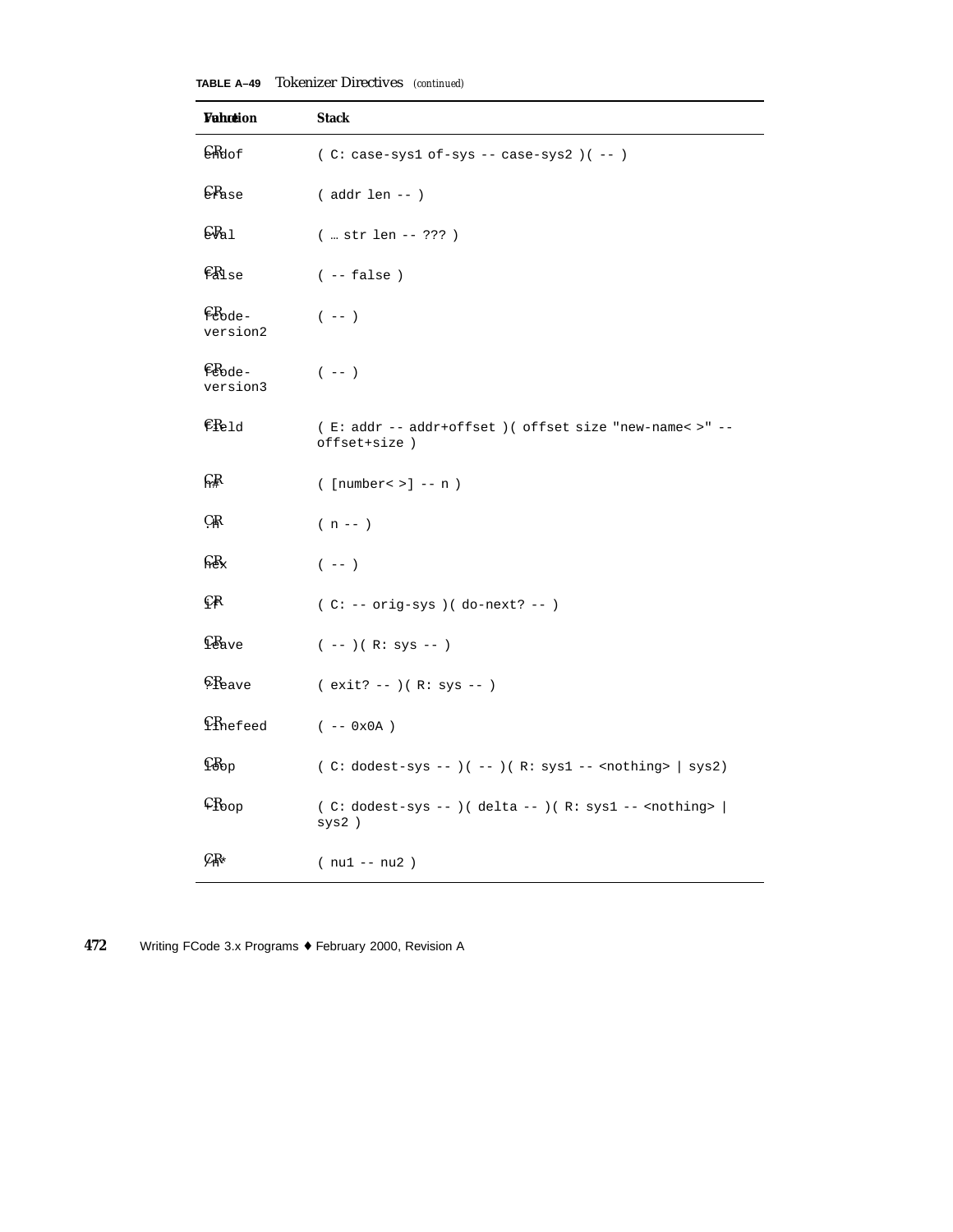| <b>Vahotion</b>                    | <b>Stack</b>                                                                      |
|------------------------------------|-----------------------------------------------------------------------------------|
| $R_{1+}$                           | ( addr1 -- addr2 )                                                                |
| $F_{\rm B}$                        | $(x1 - x2)$                                                                       |
| €₽                                 | $(C: case-sys1 -- case-sys2 of-sys)$ (sel of-val -- sel  <br><nothing>)</nothing> |
| $E_{\text{heat}}$                  | $(C: orig-sys dest-sys --)( --)$                                                  |
| ÇR                                 | ([text<''>] -- test-str text-len )                                                |
| ÇŖ                                 | $(n - 1)$                                                                         |
| $SP$ ace                           | $(- - )$                                                                          |
| $SB$ aces                          | $($ cnt $- )$                                                                     |
| $\Omega$ <sub>ruct</sub>           | $(- - 0)$                                                                         |
| $E$ Ren                            | $(C: orig-sys --)( --)$                                                           |
| €B                                 | $(parrow [old-name < >] --)$                                                      |
| $E_{\text{Re}}$                    | $(- - true)$                                                                      |
| CR.                                | $(u - str len)$                                                                   |
| $G$ $R$ <sub><math>i1</math></sub> | $(C: dest-sys --)( done? --)$                                                     |
| $\mathcal{G}_{\text{Blue}}$        | $(E: -- x)$ (x "new-name< >"-- )                                                  |
| $\mathcal{G}_{\texttt{Ariable}}$   | $(E: -- a-addr)$ ( "new-name< >"-- )                                              |
| ⊊Rile                              | (C: dest-sys -- orig-sys dest-sys ) (continue? -- )                               |

**TABLE A–49** Tokenizer Directives *(continued)*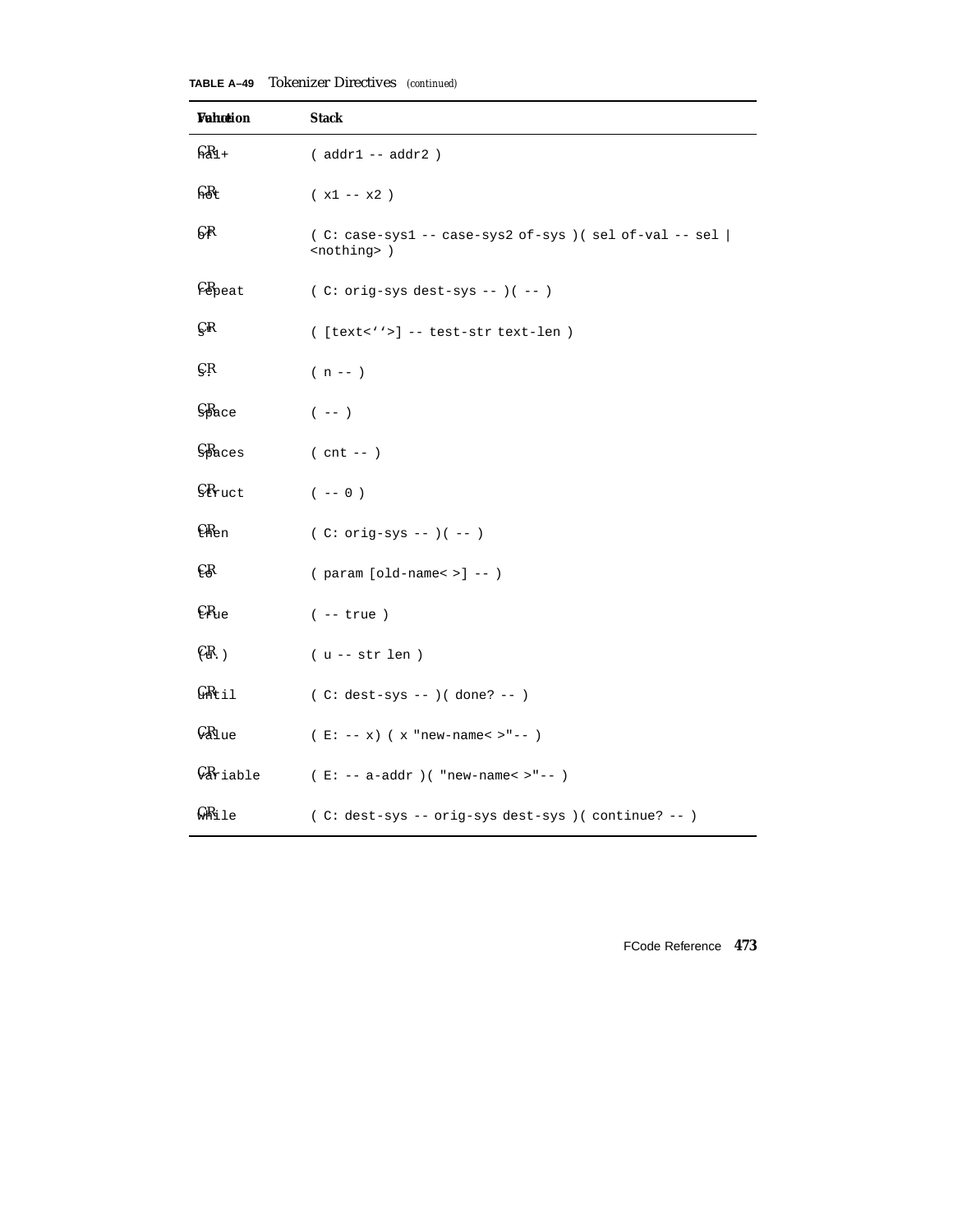# FCodes by Name

The following table lists, in alphabetic order, currently-assigned FCodes.

| <b>Value</b>   | <b>Function</b>  | <b>Stack</b>                         |
|----------------|------------------|--------------------------------------|
| 72             | Ţ                | $(x a-addr --)$                      |
| CR             | $\mathbf u$      | $([text<->-] -- text-str text-len )$ |
| C7             | #                | $( ud1 - ud2 )$                      |
| C9             | #>               | $( ud -- str len )$                  |
| CR             | $\mathbf{u}$     | $($ "old-name< $>$ " -- $xt$ )       |
| $\sim$         | $\overline{(\ }$ | $( [text 0 - -)$                     |
| CR             | $(\hbox{ . })$   | $(n - str len)$                      |
| 20             | $\star$          | $(nu1 nu2 - prod)$                   |
| 1E             | $^{+}$           | $(nu1 nu2 - sum)$                    |
| 6C             | $+!$             | $($ nu a-addr -- $)$                 |
| D <sub>3</sub> | $\pmb{\prime}$   | $(x - - )$                           |
| 1F             |                  | $(nu1 nu2 -- diff)$                  |
| 9D             | $\bullet$        | $(nu - )$                            |
| CR             | $\cdot$ "        | $([text"><) >] --)$                  |
| CR             | $\cdot$ (        | $([text"><) >] --)$                  |
| $21\,$         | $\sqrt{2}$       | $(n1 n2 - quot)$                     |

**TABLE A–50** FCodes and Tokenizer Directives by Name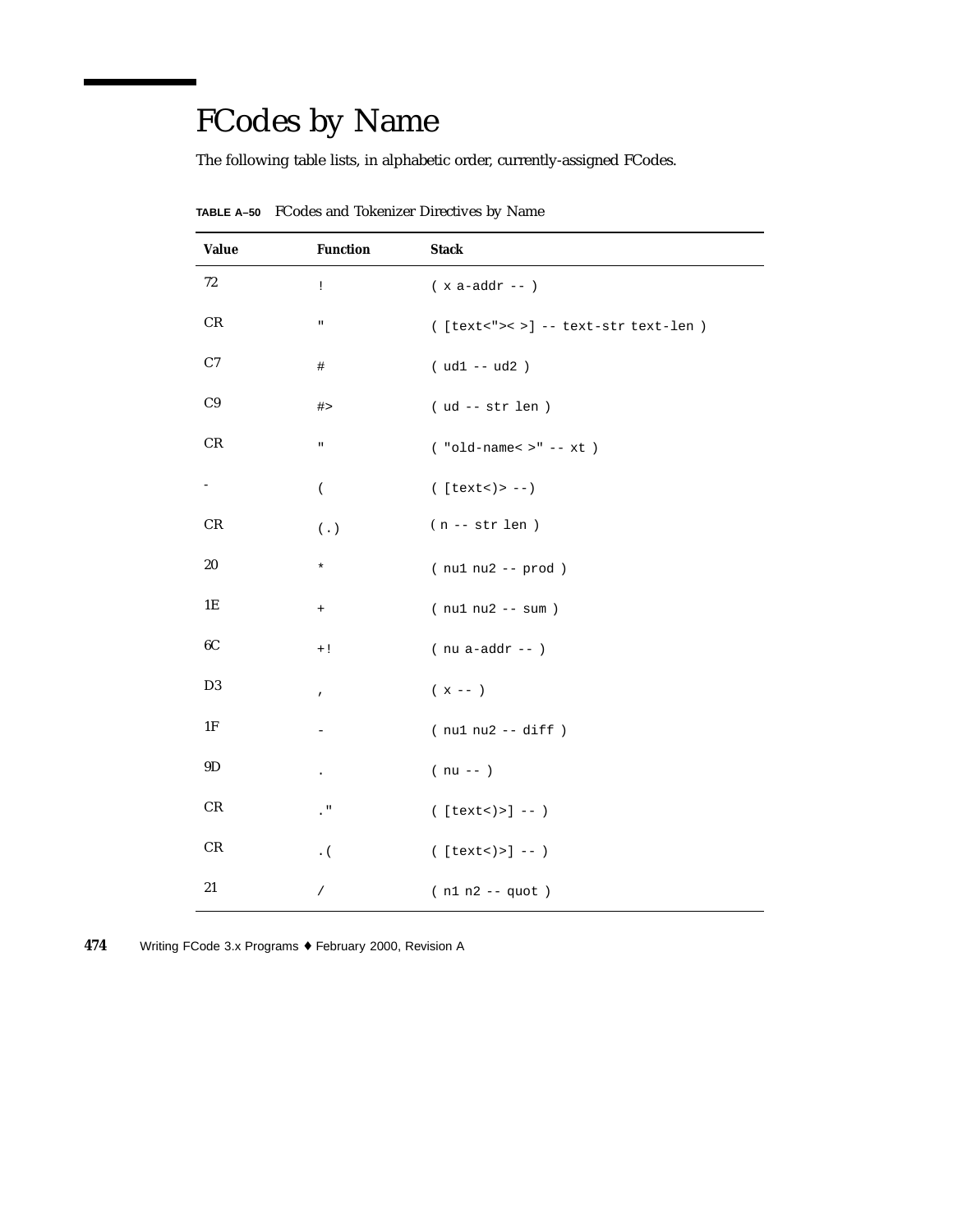| <b>Value</b>  | <b>Function</b>                                    | <b>Stack</b>                                   |
|---------------|----------------------------------------------------|------------------------------------------------|
| CR.           | $:(\text{colon})$                                  | ( "new-name< >" -- colon-sys )( $E:  -- ?$ ??) |
| CR            | $\ddot{ }$<br>(semicolon)                          | $(- - )$                                       |
| $3\mathrm{A}$ | $\,<\,$                                            | $(n1 n2 - 1ess?)$                              |
| 96            | $<$ #                                              | $(- - )$                                       |
| CR            | $\,<$                                              | $(x1 u - x2)$                                  |
| 43            | $\lt =$                                            | $(n1 n2 - \text{less-or-equal?})$              |
| 3D            | $\mathord{<} \mathord{>}$                          | $(n1 n2 -- not-equal? )$                       |
| 3C            | $=$                                                | $(n1 n2 - equal?)$                             |
| 0B            | $\, > \,$                                          | $(n1 n2 - 1)$ greater? )                       |
| 42            | $>=$                                               | (n1 n2 -- greater-or-equal?)                   |
| CR            | $\,>$                                              | $(x1 u - x2)$                                  |
| CR            | ċ.                                                 | $($ addr $- )$                                 |
| 6D            | $^{\circledR}$                                     | $($ a-addr -- $\ge$ $)$                        |
| CR            | $\left[\begin{array}{cc} n & 1 \end{array}\right]$ | $($ [old-name< >] -- $xt$ )                    |
|               | $\diagdown$                                        | $(- - )$                                       |
|               | ]tokenizer                                         | $(- - )$                                       |
| A5            | 0                                                  | $(- - 0)$                                      |
| 36            | 0<                                                 | $(n - - \text{less-than-0?})$                  |

**TABLE A–50** FCodes and Tokenizer Directives by Name *(continued)*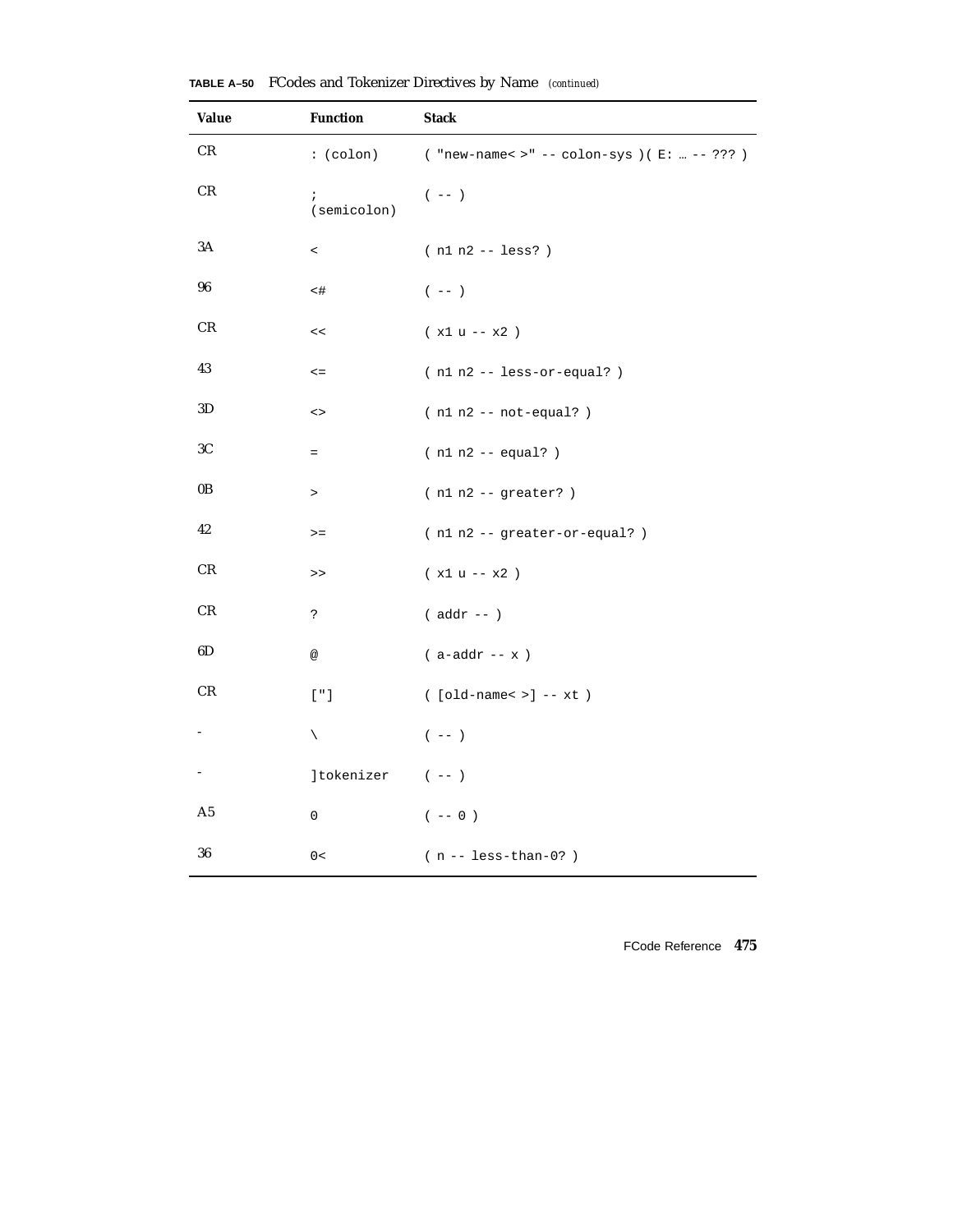| <b>Value</b>   | <b>Function</b> | <b>Stack</b>                          |
|----------------|-----------------|---------------------------------------|
| 37             | $0 < =$         | $(n - 1ess-cr-equal-to-0? )$          |
| 35             | $0 < \gt$       | $(n - not-equal-to-0?)$               |
| 34             | $0 =$           | $(nullflag -equal-to-0?)$             |
| 38             | 0>              | $(n -$ greater-than-0?)               |
| 39             | $0 > =$         | $(n - - greater-or-equal-to-0? )$     |
| A6             | $\mathbf 1$     | $(- - 1)$                             |
| $\mathrm{CR}$  | $1+$            | $(nu1 - nu2)$                         |
| $\mathrm{CR}$  | $1 -$           | $(nu1 - nu2)$                         |
| A <sub>4</sub> | $-1$            | $(- - - 1)$                           |
| A7             | 2               | $($ -- $2$ )                          |
| 77             | 2!              | $(x1 x2 a - addr - )$                 |
| 59             | $2*$            | $(x1 - x2)$                           |
| $\mathrm{CR}$  | $2+$            | $(nu1 - nu2)$                         |
| $\mathrm{CR}$  | $2 -$           | $(nu1 - nu2)$                         |
| 57             | 2/              | $(x1 - x2)$                           |
| ${\bf 76}$     | 2@              | $($ a-addr -- $\times 1$ $\times 2$ ) |
| A8             | 3               | $(- - 3)$                             |
| 29             | >>a             | $(x1 u - x2)$                         |
| 0216           | abort           | $(m - -) (R:  - -)$                   |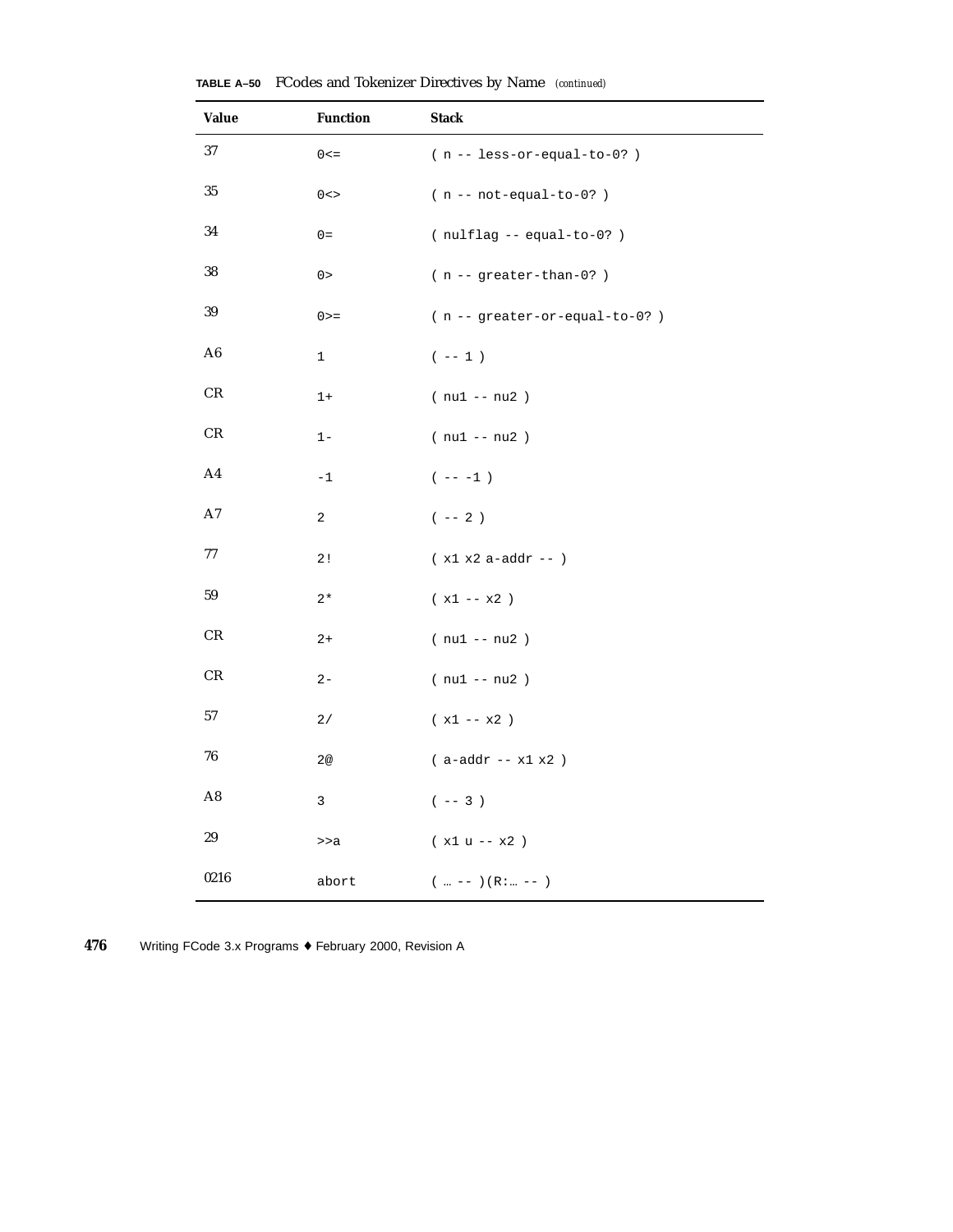| <b>Value</b>   | <b>Function</b>      | <b>Stack</b>                                        |
|----------------|----------------------|-----------------------------------------------------|
| 2D             | abs                  | $(n - u)$                                           |
| CR.            | accept               | (addr len1 -- len2)                                 |
| CR.            | again                | $(C: dest-sys -- )$                                 |
| 0213           | alarm                | $(xt n - )$                                         |
|                | alias                | (E:  -- ???) ( ''new-name< >old-name< >''<br>$---$  |
| AE             | aligned              | $(n1 - n1 a - addr)$                                |
| 8B             | alloc-mem            | $( len - a - addr )$                                |
| CR             | allot                | $( len -- )$                                        |
| 23             | and                  | $(x1 x2 - x3)$                                      |
| CR             | ascii                | $($ [text< >] -- char $)$                           |
| 12             | $\mathbf{b}$ ( $"$ ) | $(- - str len) ( F: /FCode-string / - - )$          |
| 11             | b(")                 | $(- - xt) (F: /FCode\# / - - )$                     |
| B7             | b(:)                 | (E:  -- ??? ) (F: -- colon-sys )                    |
| C <sub>2</sub> | b(i)                 | $(--)$ ( $F: colon-sys -- )$                        |
| A0             | base                 | $(- - a - addr)$                                    |
| 13             | bbranch              | $(- - )$ ( F: /FCode-offset/ -- )                   |
| 14             | b?branch             | ( don't-branch? -- )<br>( $F$ : /FCode-offset/ -- ) |
| <b>BD</b>      |                      | $b(buffer: )$ (E: -- a-addr)(F: size --)            |

**TABLE A–50** FCodes and Tokenizer Directives by Name *(continued)*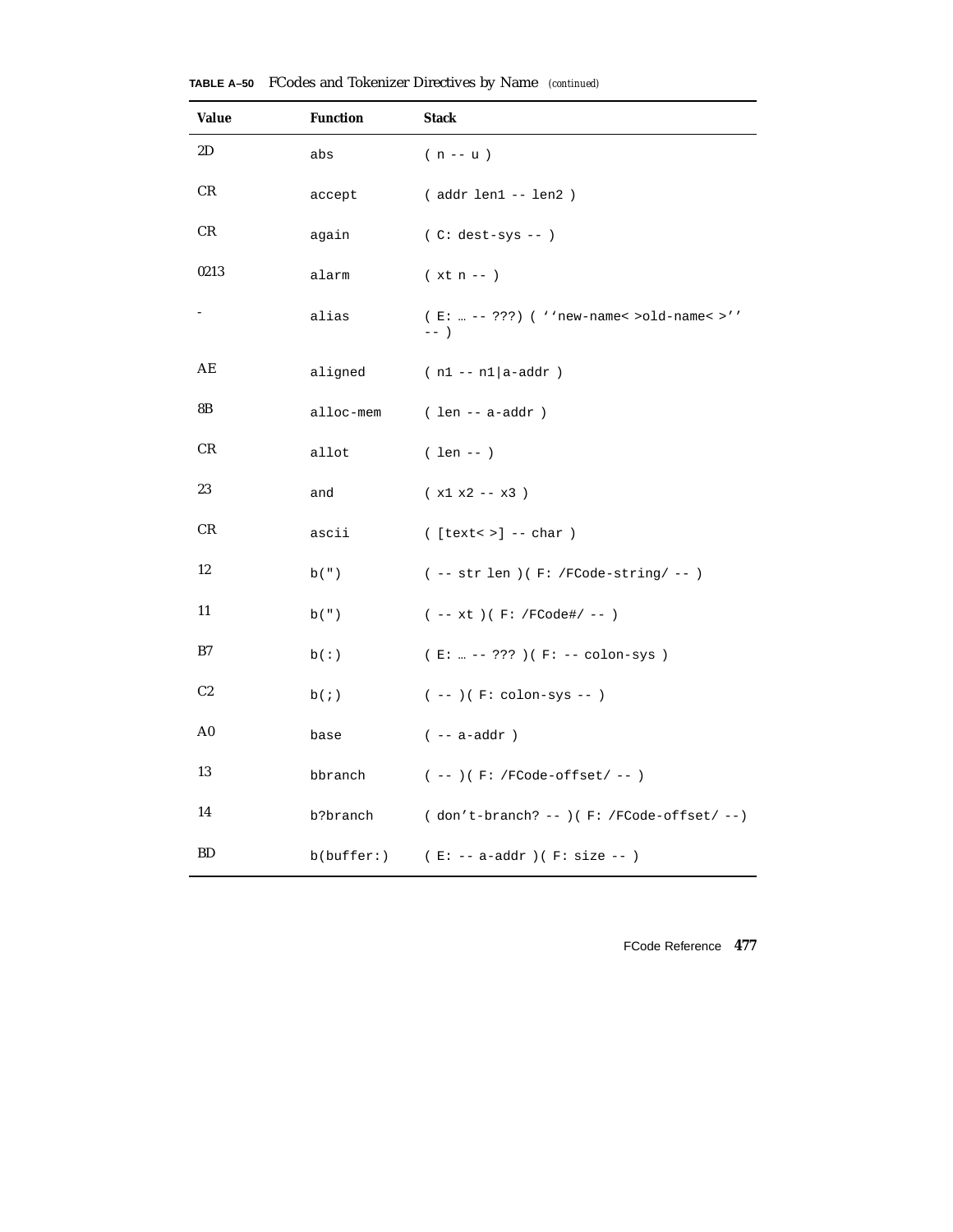| <b>Value</b>   | <b>Function</b>     | <b>Stack</b>                                                |
|----------------|---------------------|-------------------------------------------------------------|
| C <sub>4</sub> | b(case)             | $(sel -- sel)(F:-)$                                         |
| BA             |                     | b(constant) $(E: -- n)(F: n --)$                            |
| BB             | b(create)           | ( $E: -- a-addr$ ) ( $F: --$ )                              |
| BС             | $b$ (defer)         | $(E:  --- ??? ) (F: --- )$                                  |
| 17             | $b$ (do)            | ( limit start -- )( $F:$ /FCode-offset/ -- )                |
| 18             | b(?do)              | $($ limit start -- $)($ F: /FCode-offset/ -- $)$            |
| CR             | begin               | $(C: -- dest-sys)$ $(--)$                                   |
| DE             | behavior            | (defer-xt -- contents-xt)                                   |
| AB             | bell                | $(- - 0x07)$                                                |
| C5             | b(endcase)          | ( sel   <nothing> -- )( F: -- )</nothing>                   |
| C6             | $b($ endof $)$      | $(- - )$ (F: /FCode-offset/ -- )                            |
| 44             | between             | $(n min max - min < = n < = max? )$                         |
| BЕ             | b(field)            | (E: addr -- addr+offset) (F: offset size<br>-- offset+size) |
| A9             | bl                  | $(- - 0x20)$                                                |
| CR             | blank               | $($ addr len -- $)$                                         |
| 1B             | b(leave)            | $(F: --)$                                                   |
| 015B           | blink-screen $(--)$ |                                                             |
| 10             | b(lit)              | $(- - n) ( F: /FCode-num32 / -- )$                          |

**TABLE A–50** FCodes and Tokenizer Directives by Name *(continued)*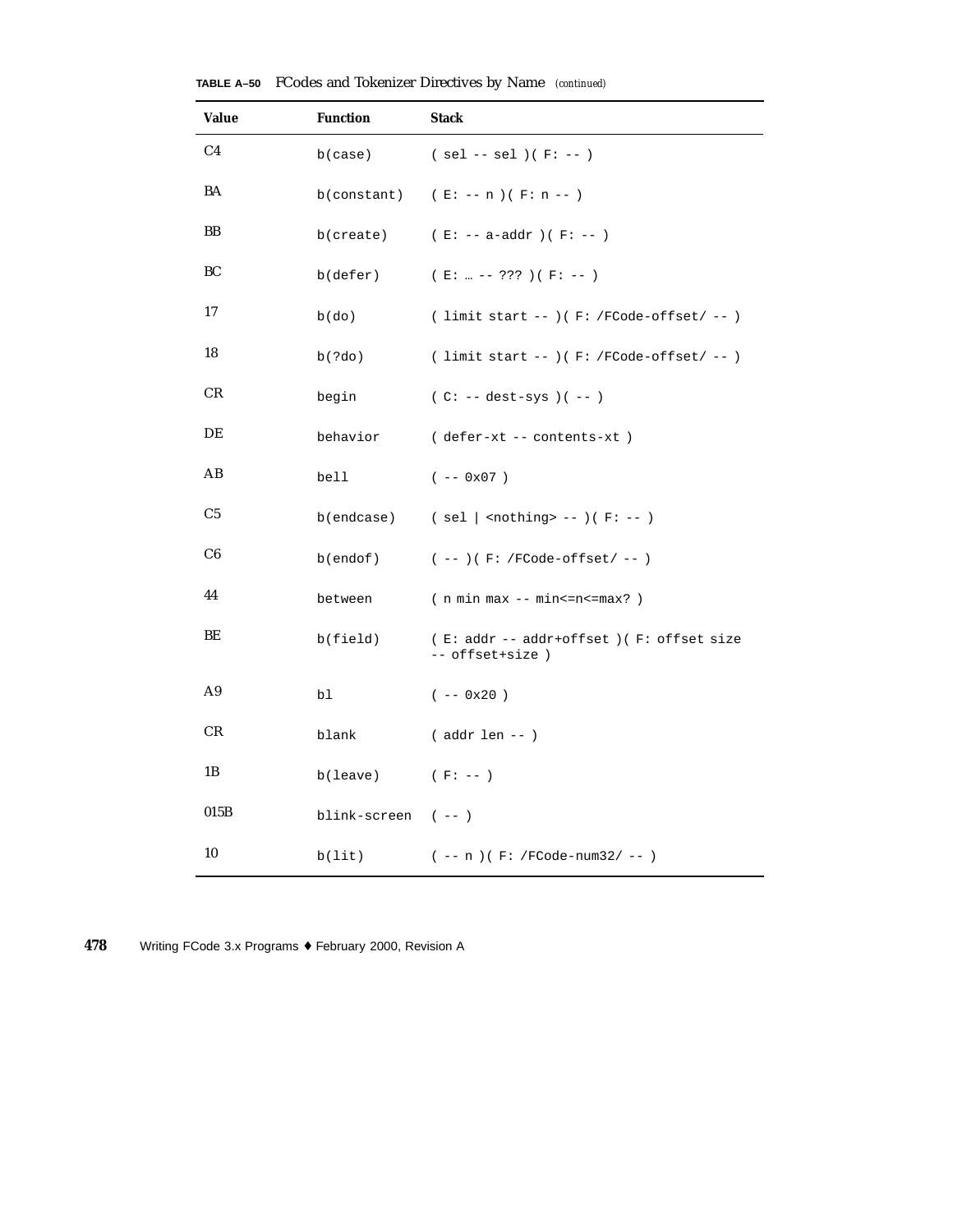| <b>Value</b>   | <b>Function</b>                                            | <b>Stack</b>                                                                                     |  |  |  |  |
|----------------|------------------------------------------------------------|--------------------------------------------------------------------------------------------------|--|--|--|--|
| 7F             | bljoin                                                     | (bl.lob2b3b4.hi -- quad)                                                                         |  |  |  |  |
| 15             | b(loop)                                                    | $(- - )$ ( F: /FCode-offset/ -- )                                                                |  |  |  |  |
| 16             | $b(+loop)$                                                 | ( delta -- )( F: /FCode-offset/ -- )                                                             |  |  |  |  |
| B1             | $b$ ( <mark)< th=""><th><math>(F: --)</math></th></mark)<> | $(F: --)$                                                                                        |  |  |  |  |
| 85             | body>                                                      | $(a-addr - xt)$                                                                                  |  |  |  |  |
| 86             | >body                                                      | $(xt - a - addr)$                                                                                |  |  |  |  |
| 1C             | $b$ (of)                                                   | $(sel of-val -- sel  $ <nothing> <math>)(F: /</math><br/><math>FCode-offset/--)</math></nothing> |  |  |  |  |
| AC             | bounds                                                     | $(n \text{ cnt } -- \text{ n+cnt } n)$                                                           |  |  |  |  |
| B2             |                                                            | b(>resolve) $(- - ) ( F: - )$                                                                    |  |  |  |  |
| AA             | bs                                                         | $(- - 0x08)$                                                                                     |  |  |  |  |
| C <sub>3</sub> | b(to)                                                      | $(x - - )$                                                                                       |  |  |  |  |
| CR             | buffer:                                                    | $(E: -- a-addr) (len "new-name < " - - )$                                                        |  |  |  |  |
| B8             |                                                            | b(value) $(E: -- x)(F: x --)$                                                                    |  |  |  |  |
| <b>B9</b>      |                                                            | b(variable) $(E: -- a-addr)$ (F: --)                                                             |  |  |  |  |
| B0             | bwjoin                                                     | $(b.10 b.hi - w)$                                                                                |  |  |  |  |
| 02 41          | bxjoin                                                     | $(b.10 b.2 b.3 b.4 b.5 b.6 b.7 b.hi -o)$                                                         |  |  |  |  |
| 023E           | byte-load                                                  | $($ addr $xt -- )$                                                                               |  |  |  |  |
| 75             | $\circ$ !                                                  | $(\text{byte addr --})$                                                                          |  |  |  |  |

**TABLE A–50** FCodes and Tokenizer Directives by Name *(continued)*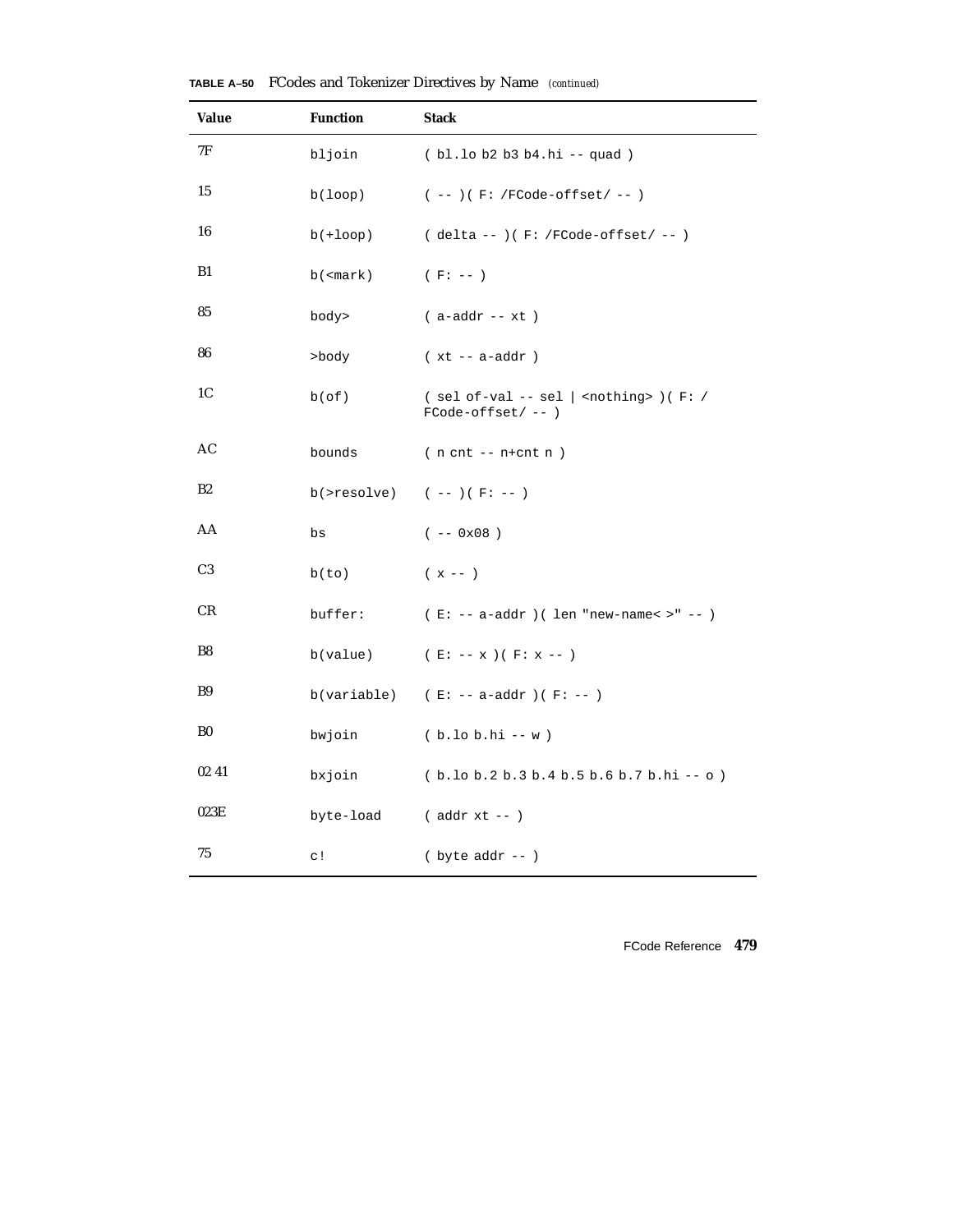| Value          | <b>Function</b> | <b>Stack</b>                                            |  |  |  |
|----------------|-----------------|---------------------------------------------------------|--|--|--|
| D <sub>0</sub> | $\mathtt{c}$ ,  | $(yte - -)$                                             |  |  |  |
| 5Α             | /c              | $(- - n)$                                               |  |  |  |
|                | $/c*$           | $(nu1 - nu2)$                                           |  |  |  |
| 71             | C@              | $($ addr $--$ byte $)$                                  |  |  |  |
| 5Ε             | $ca+$           | (addr1 index -- addr2)                                  |  |  |  |
| CR             | $ca1+$          | $(addr1 - addr2)$                                       |  |  |  |
| 62             | char+           | $(addr1 - addr2)$                                       |  |  |  |
| 020E           |                 | \$call-method (  method-str method-len ihandle -- ??? ) |  |  |  |
| 0208           |                 | call-package (  xt ihandle -- ??? )                     |  |  |  |
| 0209           |                 | \$call-parent (  method-str method-len -- ??? )         |  |  |  |
| CR             | carret          | $(- - 0x0D)$                                            |  |  |  |
| CR             | case            | $(C: -- case-sys)$ (sel -- sel)                         |  |  |  |
| 0217           | catch           | $(  xt -- ??? error-code   ??? false )$                 |  |  |  |
| 65             | cell+           | $(addr1 - addr2)$                                       |  |  |  |
| 69             | cells           | $(nu1 - nu2)$                                           |  |  |  |
| 62             | char+           | $(addr1 -- addr2)$                                      |  |  |  |
| 016C           |                 | $char-height$ ( -- $height$ )                           |  |  |  |
| 66             | chars           | $(nu1 - nu2)$                                           |  |  |  |
| 016D           | char-width      | $(- - width)$                                           |  |  |  |

**TABLE A–50** FCodes and Tokenizer Directives by Name *(continued)*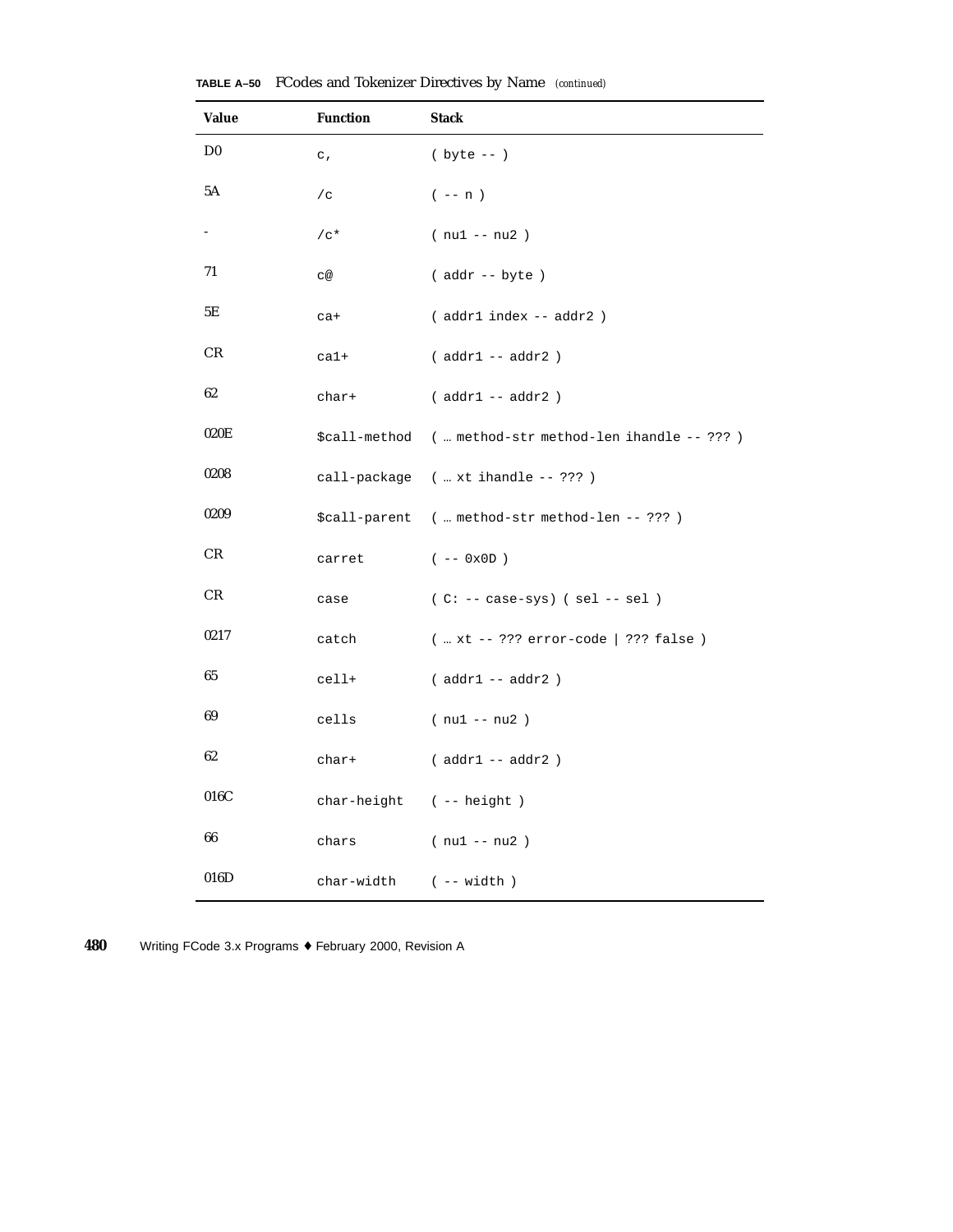| <b>Value</b> | <b>Function</b>   | <b>Stack</b>                                          |  |  |  |  |
|--------------|-------------------|-------------------------------------------------------|--|--|--|--|
| 0236         | child             | (phandle.parent -- phandle.child)                     |  |  |  |  |
| 0206         | close-<br>package | $($ ihandle -- $)$                                    |  |  |  |  |
| 0153         | column#           | $(- - \text{column#})$                                |  |  |  |  |
| 0151         | #columns          | $($ -- columns $)$                                    |  |  |  |  |
| 7Α           | comp              | $( addr1 addr2 len - n )$                             |  |  |  |  |
| DD           | compile,          | $(xt - )$                                             |  |  |  |  |
| CR           | constant          | (E: -- x ) ( x "new-name< $>$ " -- )                  |  |  |  |  |
| CR           | control           | $($ [text< >] -- char $)$                             |  |  |  |  |
| 84           | count             | (pstr -- str len)                                     |  |  |  |  |
| 0220         | cpeek             | (addr -- false   byte true )                          |  |  |  |  |
| 0223         | cpoke             | ( byte addr -- okay? )                                |  |  |  |  |
| 92           | ${\tt cr}$        | $(- - )$                                              |  |  |  |  |
| 91           | (cr               | $(- - )$                                              |  |  |  |  |
| CR           | create            | $(E: -- a-addr)$ ( "new-name< >" -- )                 |  |  |  |  |
| CR           | d#                | $(\lceil \text{number} \cdot \rangle \rceil$ -- n $)$ |  |  |  |  |
| D8           | d+                | $( d1 d2 - -d.sum )$                                  |  |  |  |  |
| D9           | d-                | $( d1 d2 -- d.diff )$                                 |  |  |  |  |
| CR           | .d                | $(n - 1)$                                             |  |  |  |  |

**TABLE A–50** FCodes and Tokenizer Directives by Name *(continued)*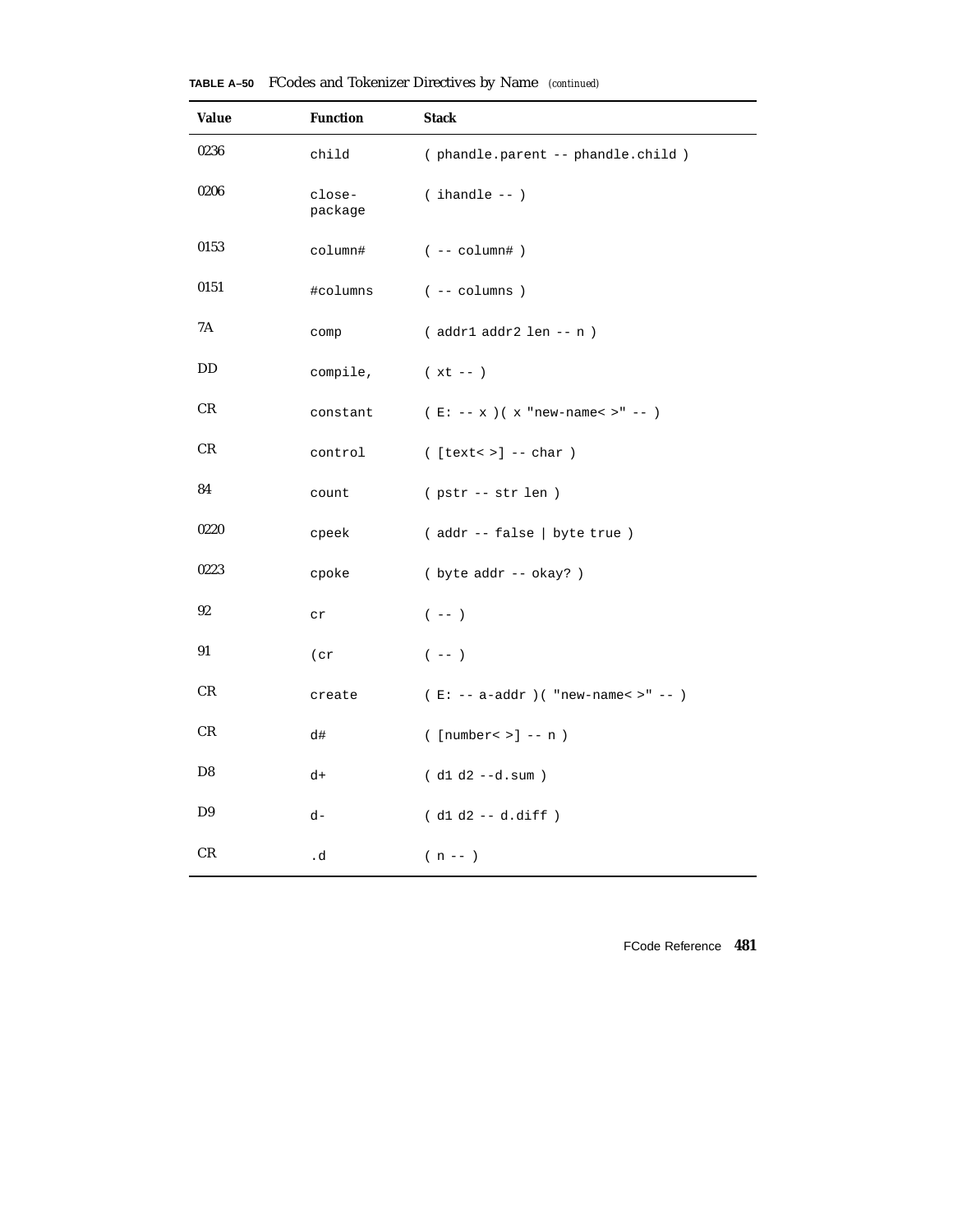| <b>Value</b> | <b>Function</b>                | <b>Stack</b>                                                        |  |  |  |  |
|--------------|--------------------------------|---------------------------------------------------------------------|--|--|--|--|
|              | decimal                        | $(- - )$                                                            |  |  |  |  |
| CR           | decimal                        | $(- - )$                                                            |  |  |  |  |
| 021B         | decode-int                     | (prop-addr1 prop-len1 -- prop-addr2<br>prop-len2 n)                 |  |  |  |  |
| 0128         | decode-phys                    | (prop-addr1 prop-len1 -- prop-addr2<br>prop-len2 phys.lo  phys.hi ) |  |  |  |  |
| 021C         | decode-<br>string              | (prop-addr1 prop-len1 -- prop-addr2<br>prop-len2 str len )          |  |  |  |  |
| 016A         |                                | default-font ( -- addr width height advance min-char<br>#glyphs)    |  |  |  |  |
| CR           | defer                          | (E:  -- ??? ) ( "new-name< >" -- )                                  |  |  |  |  |
| 015E         | delete-<br>characters          | $(n - 1)$                                                           |  |  |  |  |
| 0160         | delete-lines $(n - - )$        |                                                                     |  |  |  |  |
| 021E         | delete-<br>property            | $(nam-str nam-len - )$                                              |  |  |  |  |
| 51           | depth                          | $(- - u)$                                                           |  |  |  |  |
| 0201         | device-name                    | $(str len - )$                                                      |  |  |  |  |
| 011A         |                                | device-type (str len --)                                            |  |  |  |  |
| 0120         | diagnostic- (--diag?)<br>mode? |                                                                     |  |  |  |  |
| A3           | digit                          | (char base -- digit true   char false)                              |  |  |  |  |
| 0121         | display-<br>status             | $(n - 1)$                                                           |  |  |  |  |

L,

**TABLE A–50** FCodes and Tokenizer Directives by Name *(continued)*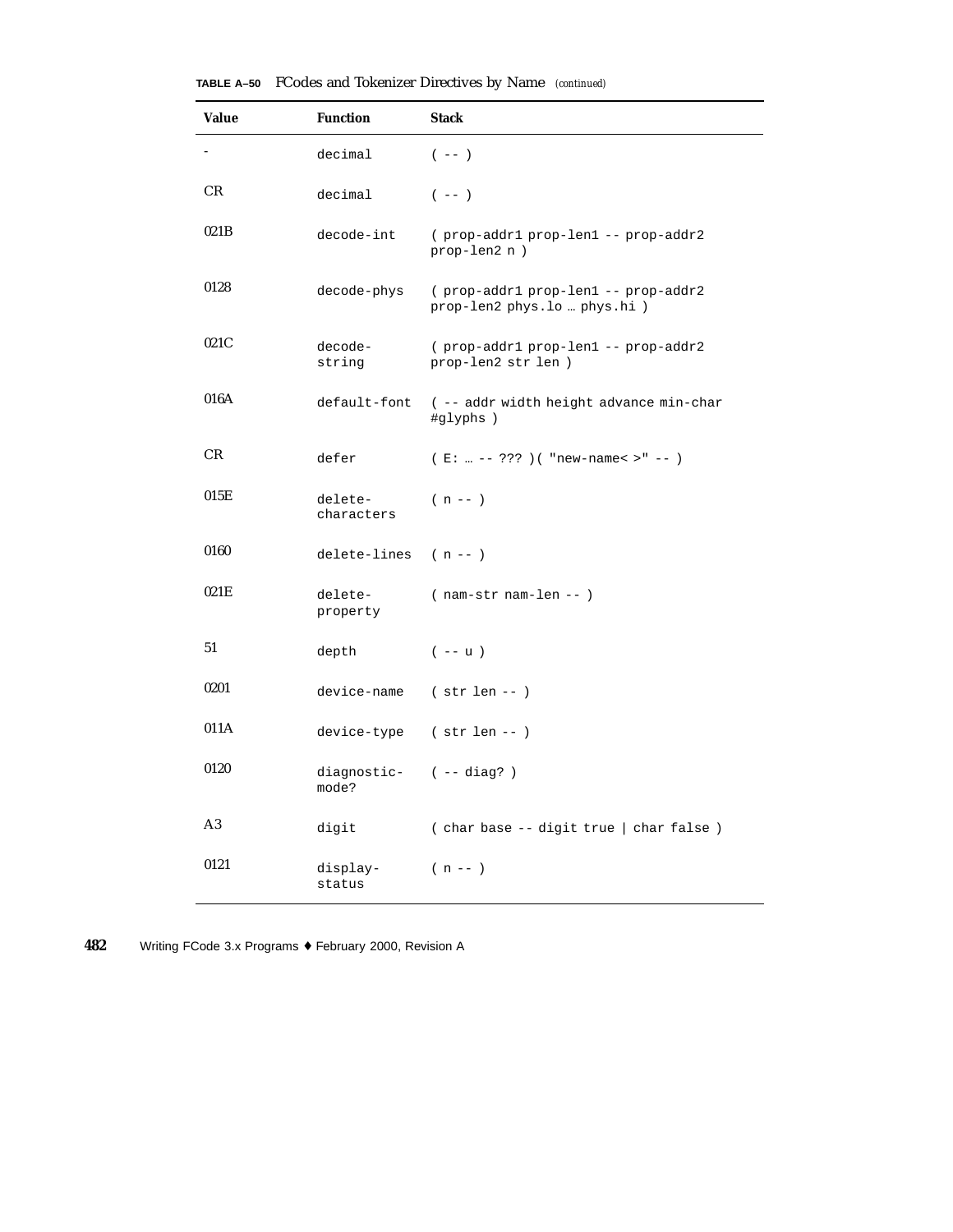| <b>Value</b> | <b>Function</b>    | <b>Stack</b>                                                           |  |  |  |  |
|--------------|--------------------|------------------------------------------------------------------------|--|--|--|--|
| <b>CR</b>    | do                 | ( $C: --$ dodest-sys ) ( limit start -- ) ( $R: --$<br>sys )           |  |  |  |  |
| CR           | ?do                | $(C: -- dodest-sys) ( limit start --) (R:$<br>$--$ sys $)$             |  |  |  |  |
| 0157         | draw-<br>character | $(char --)$                                                            |  |  |  |  |
| 0161         | draw-logo          | ( line# addr width height -- )                                         |  |  |  |  |
| 46           | drop               | $(x - - )$                                                             |  |  |  |  |
| 52           | 2drop              | $(x1 x2 -- )$                                                          |  |  |  |  |
| CR           | 3drop              | $(x1 x2 x3 -- )$                                                       |  |  |  |  |
| 47           | dup                | $(x -- x x)$                                                           |  |  |  |  |
| 53           | 2dup               | $(x1 x2 - x1 x2 x1 x2)$                                                |  |  |  |  |
| CR           | 3dup               | (x1 x2 x3 -- x1 x2 x3 x1 x2 x3 )                                       |  |  |  |  |
| 50           | ?dup               | $(x - 0   x x)$                                                        |  |  |  |  |
| CR           | else               | $(C: orig-sys1 -- orig-sys2)$ $(--)$                                   |  |  |  |  |
| 8F           | emit               | $(char --)$                                                            |  |  |  |  |
| 0112         | encode+            | (prop-addr1 prop-len1 prop-addr2<br>prop-len2 -- prop-addr3 prop-len3) |  |  |  |  |
| 0115         | encode-bytes       | (data-addr data-len -- prop-addr prop-len<br>$\lambda$                 |  |  |  |  |
| 0111         | encode-int         | (n -- prop-addr prop-len)                                              |  |  |  |  |
| 0113         | encode-phys        | (phys.lo  phys.hi -- prop-addr prop-len)                               |  |  |  |  |

**TABLE A–50** FCodes and Tokenizer Directives by Name *(continued)*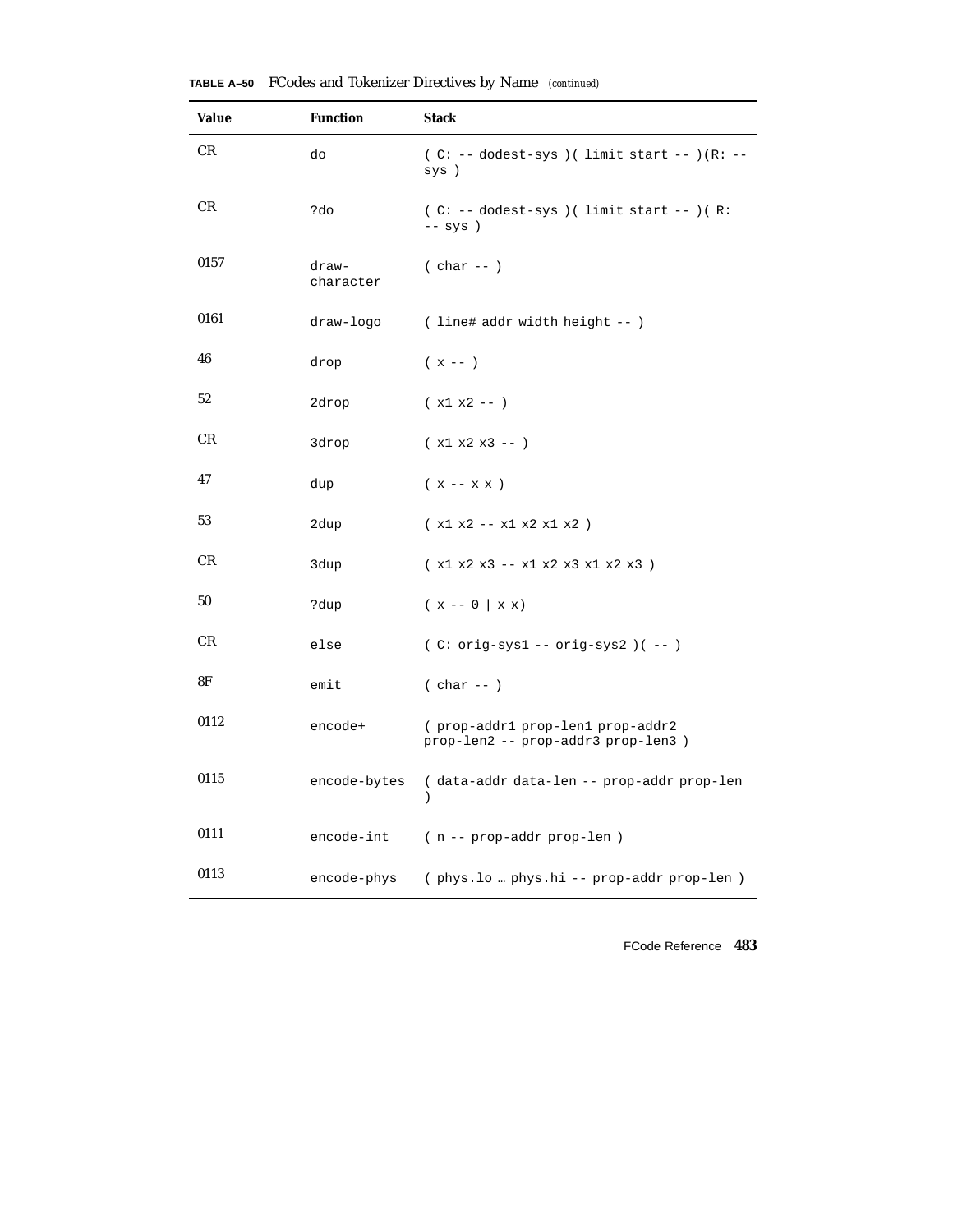| <b>Value</b> | <b>Function</b>                     | <b>Stack</b>                                     |  |  |  |
|--------------|-------------------------------------|--------------------------------------------------|--|--|--|
| 0114         | encode-<br>string                   | (str len -- prop-addr prop-len)                  |  |  |  |
| 00           | end0                                | $(- - )$                                         |  |  |  |
| FF           | end1                                | $(- - )$                                         |  |  |  |
| CR           | endcase                             | $(C: case-sys --)( sel   nothing --)$            |  |  |  |
| CR           | endof                               | $(C: case-sys1 of-sys -- case-sys2)$ $(--)$      |  |  |  |
| CR           | erase                               | $($ addr len -- $)$                              |  |  |  |
| 015A         | erase-screen (--)                   |                                                  |  |  |  |
| CR           | eval                                | $(  str len -- ???)$                             |  |  |  |
| CD           | evaluate                            | (… str len -- ??? )                              |  |  |  |
| 1D           | execute                             | $(  xt - - ? ? ? )$                              |  |  |  |
| 33           | exit                                | $(- - ) (R: sys - - )$                           |  |  |  |
| 8A           | expect                              | $($ addr len -- $)$                              |  |  |  |
|              | external                            | $(- - )$                                         |  |  |  |
| CA           | token                               | $external (--)$ $(F:$ /FCode-string FCode#/ -- ) |  |  |  |
| CR           | false                               | $(- - false)$                                    |  |  |  |
| 0174         | $fb1-blink-$ (--)<br>screen         |                                                  |  |  |  |
| 0177         | $fb1-delete (n - - )$<br>characters |                                                  |  |  |  |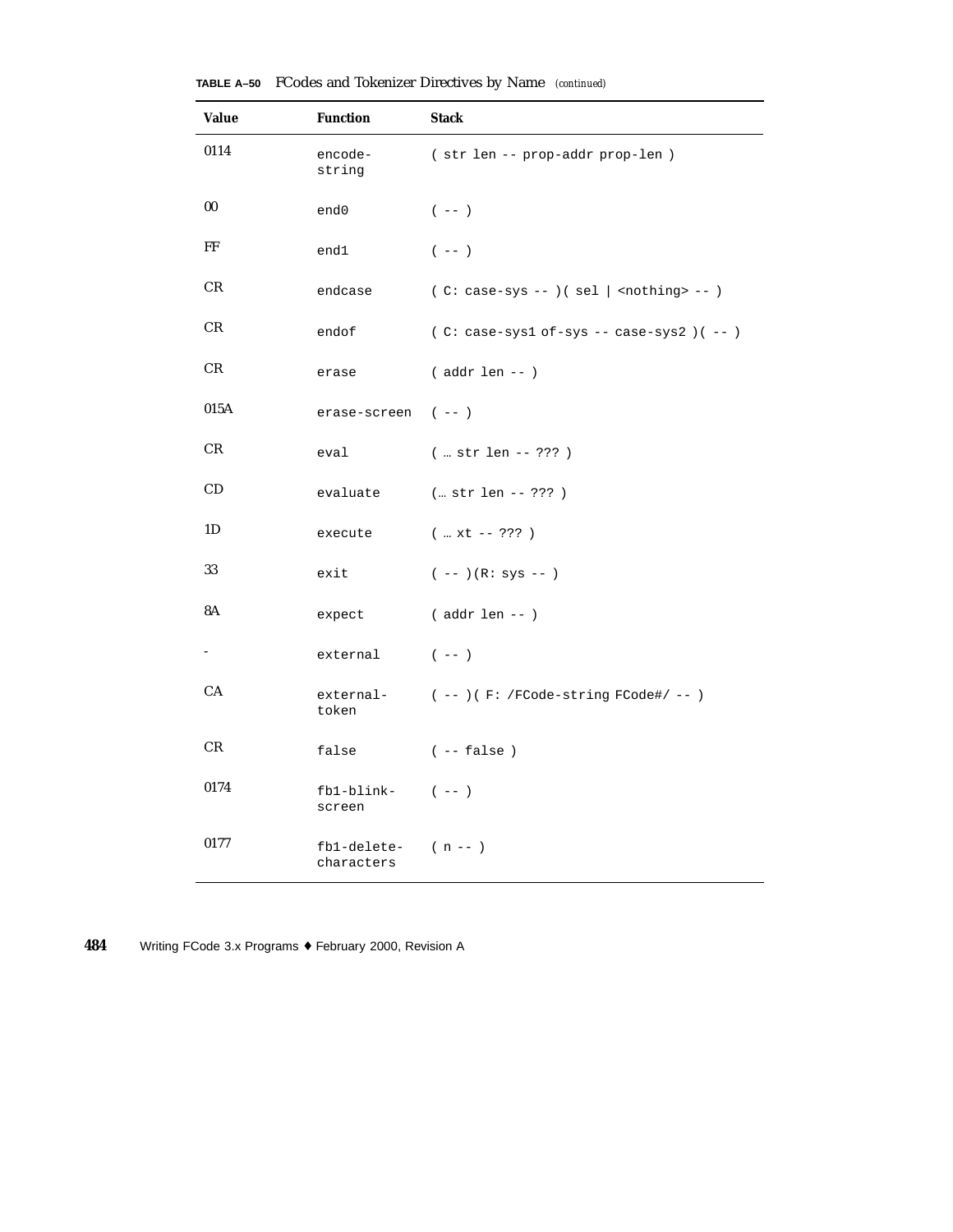| <b>Value</b> | <b>Function</b>                       | <b>Stack</b>                                   |
|--------------|---------------------------------------|------------------------------------------------|
| 0179         | fb1-delete-<br>lines                  | $(n - 1)$                                      |
| 0170         | fb1-draw-<br>character                | $(char --)$                                    |
| 017A         | fb1-draw-<br>logo                     | ( line# addr width height -- )                 |
| 0173         | $fb1-erase-$ (--)<br>screen           |                                                |
| 0176         | $fb1-insert-$ (n--)<br>characters     |                                                |
| 0178         | $fb1-insert-$ (n--)<br>lines          |                                                |
| 017B         |                                       | fb1-install (width height #columns #lines -- ) |
| 0175         | $fb1$ -invert- $(--)$<br>screen       |                                                |
| 0171         | $fb1-reset (--)$<br>screen            |                                                |
| 017C         | $fb1-slide-up$ (n--)                  |                                                |
| 0172         | $fb1-toggle-$ (--)<br>cursor          |                                                |
| 0184         | $fb8$ -blink- $(--)$<br>screen        |                                                |
| 0187         | $fb8$ -delete- $(n - )$<br>characters |                                                |
| 0189         | $fb8$ -delete- $(n - - )$<br>lines    |                                                |

**TABLE A–50** FCodes and Tokenizer Directives by Name *(continued)*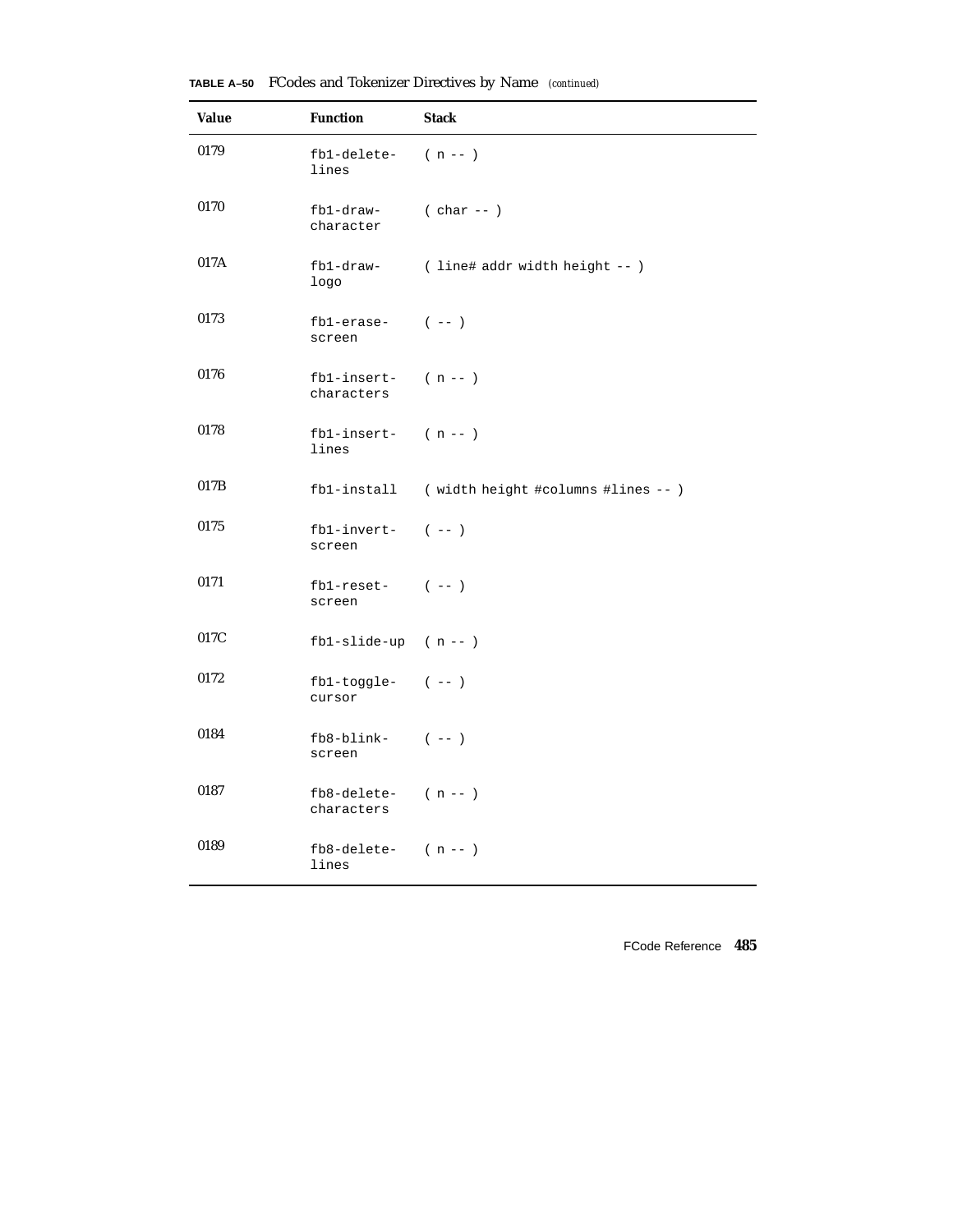| Value | <b>Function</b>                       | <b>Stack</b>                                                             |
|-------|---------------------------------------|--------------------------------------------------------------------------|
| 0180  | fb8-draw-<br>character                | $( char -- )$                                                            |
| 018A  | fb8-draw-<br>logo                     | ( line# addr width height -- )                                           |
| 0183  | $fb8-erase (--)$<br>screen            |                                                                          |
| 0186  | $fb8$ -insert- $(n - )$<br>characters |                                                                          |
| 0188  | $fb8$ -insert- $(n - )$<br>lines      |                                                                          |
| 018B  |                                       | fb8-install (width height #columns #lines -- )                           |
| 0185  | $fb8$ -invert- $(--)$<br>screen       |                                                                          |
| 0181  | $fb8$ -reset- $(--)$<br>screen        |                                                                          |
| 0182  | $fb8-toggle (--)$<br>cursor           |                                                                          |
| 87    | fcode-<br>revision                    | $(- - n)$                                                                |
| CR    | fcode-<br>version2                    | $(- - )$                                                                 |
| FC    | ferror                                | $(- - )$                                                                 |
| CR    | field                                 | (E: addr -- addr+offset) ( offset size<br>"new-name< >" -- offset+size ) |
| 79    | fill                                  | (addr len byte -- )                                                      |

**TABLE A–50** FCodes and Tokenizer Directives by Name *(continued)*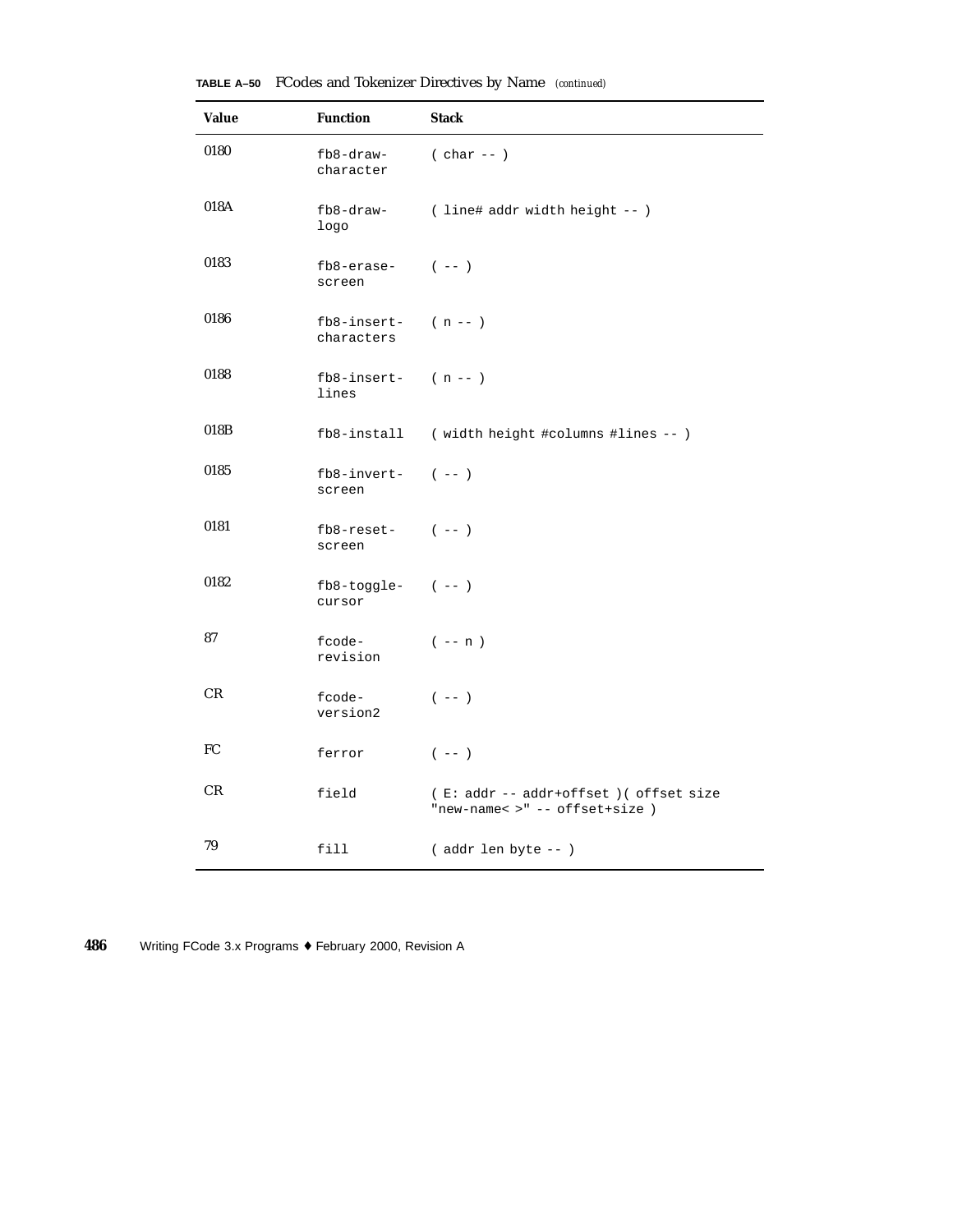| <b>Value</b> | <b>Function</b>                | <b>Stack</b>                                                      |  |  |  |  |
|--------------|--------------------------------|-------------------------------------------------------------------|--|--|--|--|
| CB           | \$find                         | (name-str name-len -- xt true   name-str<br>name-len false)       |  |  |  |  |
| 0207         | find-method                    | (method-str method-len phandle -- false  <br>xt true)             |  |  |  |  |
| 0204         | find-package                   | (name-str name-len -- false   phandle true                        |  |  |  |  |
| 0127         | finish-<br>device              | $(- - )$                                                          |  |  |  |  |
| 016E         | >font                          | $(char --addr)$                                                   |  |  |  |  |
|              | fload                          | $($ [filename <cr>] -- <math>)</math></cr>                        |  |  |  |  |
| 016F         | fontbytes                      | $(- - bytes)$                                                     |  |  |  |  |
| 0162         | $frame-$<br>buffer-adr         | $(- - addr)$                                                      |  |  |  |  |
| 8C           | free-mem                       | $(a-addr len - )$                                                 |  |  |  |  |
| 0105         | free-virtual                   | $(virt size --)$                                                  |  |  |  |  |
| 021d         | get-<br>inherited-<br>property | (nam-str nam-len -- true   prop-addr<br>prop-len false)           |  |  |  |  |
| 0125         | get-msecs                      | $(- - n)$                                                         |  |  |  |  |
| 021A         | get-my-<br>property            | (nam-str nam-len -- true   prop-addr<br>prop-len false)           |  |  |  |  |
| 021F         | get-package-<br>property       | (name-str name-len phandle -- true  <br>prop-addr prop-len false) |  |  |  |  |
| DA           | get-token                      | (fcode# -- xt immediate?)                                         |  |  |  |  |

**TABLE A–50** FCodes and Tokenizer Directives by Name *(continued)*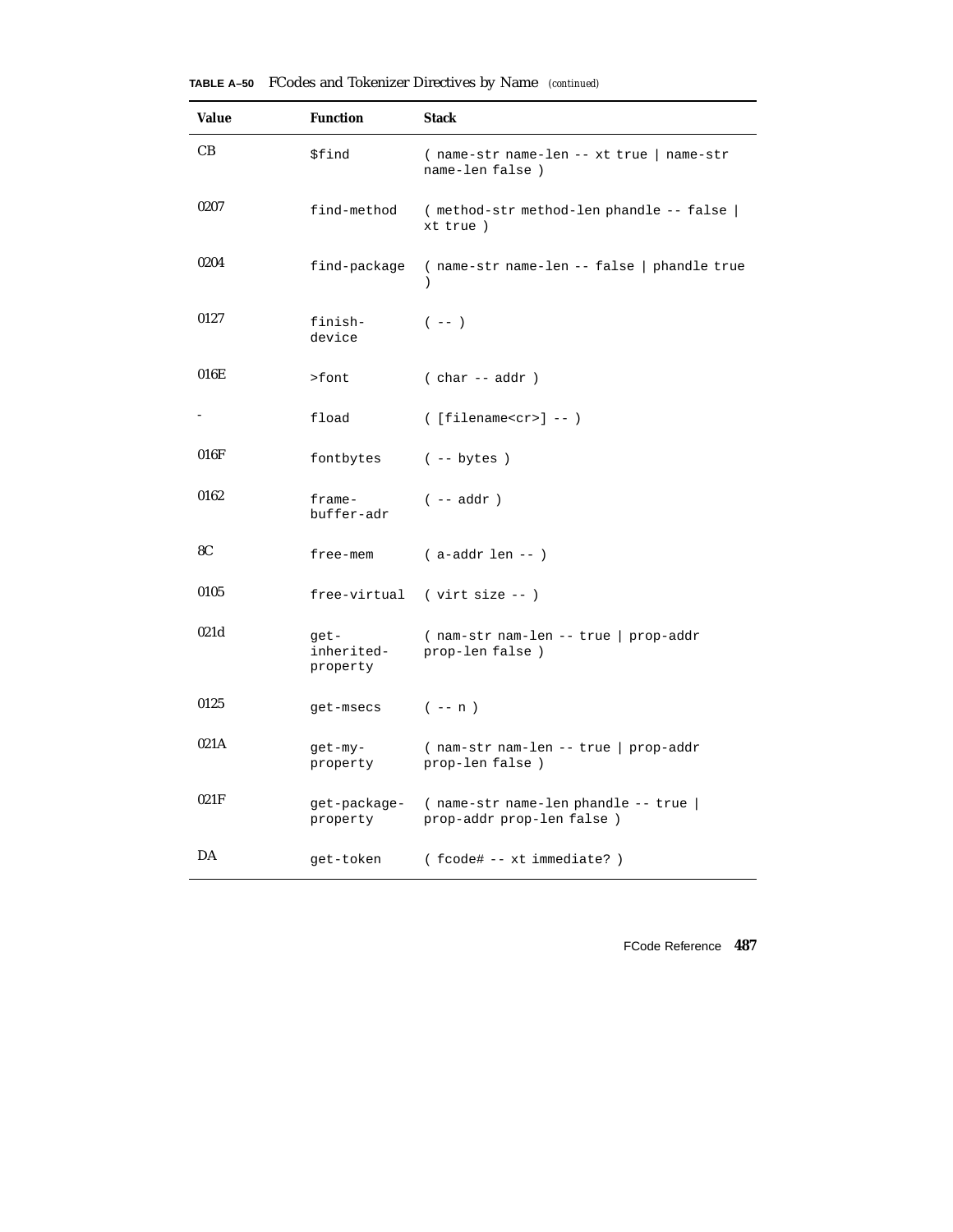| <b>Value</b>    | <b>Function</b>         | <b>Stack</b>                                          |
|-----------------|-------------------------|-------------------------------------------------------|
| CR              | h#                      | $(\lceil \text{number} \cdot \rangle \rceil$ -- n $)$ |
| CR              | $\cdot$ h               | $(n - 1)$                                             |
|                 | headerless              | $(- - )$                                              |
|                 | headers                 | $(\hspace{0.05in} - - \hspace{0.05in})$               |
| AD              | here                    | $(- - addr )$                                         |
| $\sim$ 10 $\pm$ | hex                     | $(- - )$                                              |
| CR              | hex                     | $(- - )$                                              |
| 95              | hold                    | $(char --)$                                           |
| 19              | i.                      | $(- - index) ( R: sys - sys )$                        |
| CR.             | if                      | $(C: -- orig-sys) (do-next? --)$                      |
| 020B            |                         | ihandle>phandle ihandle -- phandle )                  |
| 015D            | insert-<br>characters   | $(n - 1)$                                             |
| 015F            | insert-lines $(n - - )$ |                                                       |
| C <sub>0</sub>  | instance                | $(- - )$                                              |
| 01 2B           | interpose               | (adr len phandle -- )                                 |
| 0154            | inverse?                | ( -- white-on-black?)                                 |
| 0155            | inverse-<br>screen?     | $(- - black?)$                                        |
| 26              | invert                  | $(x1 - x2)$                                           |

**TABLE A–50** FCodes and Tokenizer Directives by Name *(continued)*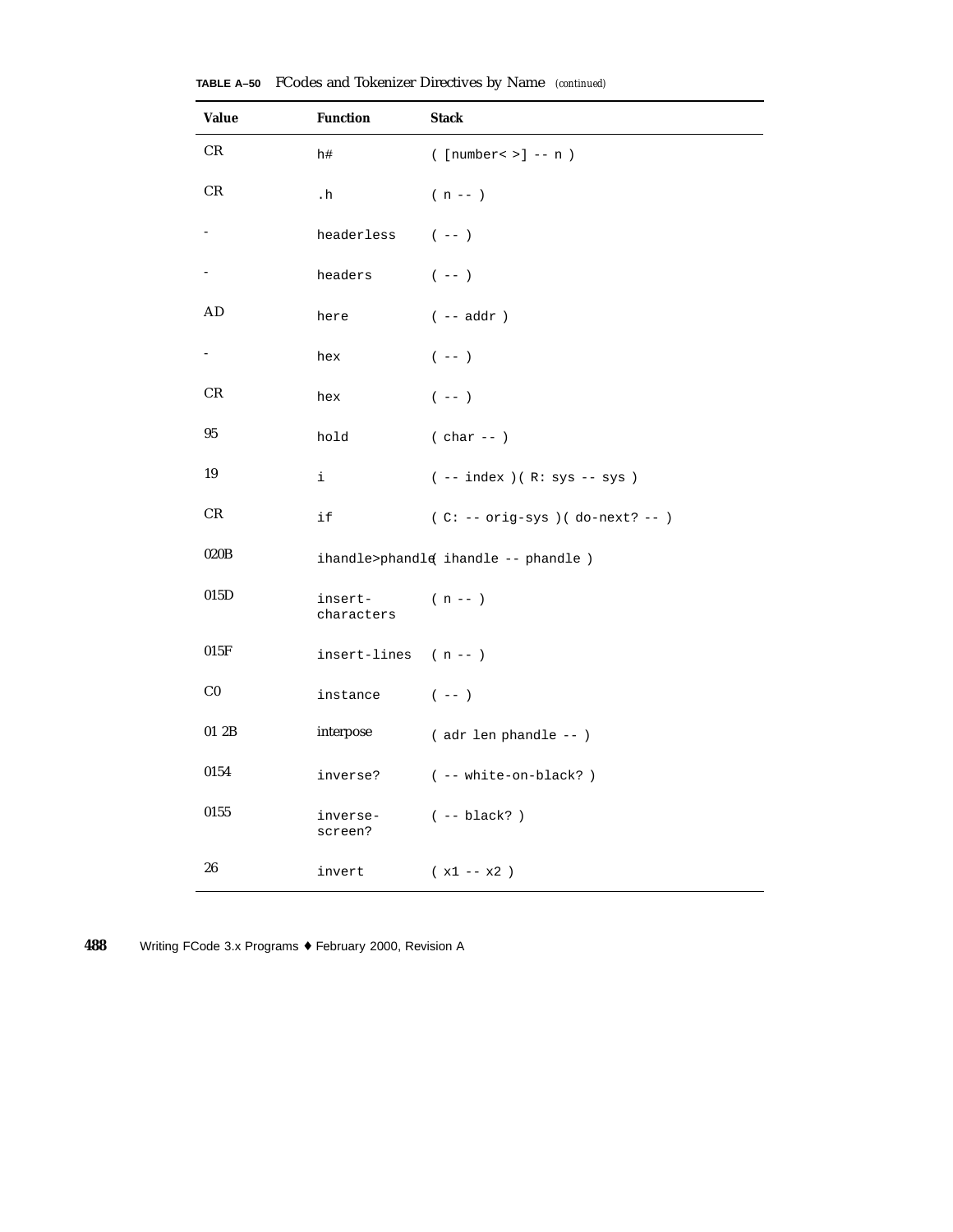| <b>Value</b>   | <b>Function</b>    | <b>Stack</b>                                  |  |  |  |  |  |
|----------------|--------------------|-----------------------------------------------|--|--|--|--|--|
| 015C           | invert-<br>screen  | $(- - )$                                      |  |  |  |  |  |
| 011C           | is-install         | $(xt - )$                                     |  |  |  |  |  |
| 011D           | is-remove          | $(xt - )$                                     |  |  |  |  |  |
| 011E           | is-selftest        | $(xt - - )$                                   |  |  |  |  |  |
| 0214           | (is-user-<br>word) | (E:  -- ??? ) ( $name-str$ name-len $xt$ -- ) |  |  |  |  |  |
| 1A             | j                  | $(- - index) ( R: sys - sys )$                |  |  |  |  |  |
| 8E             | key                | $( \ - - \ {\rm char} \ )$                    |  |  |  |  |  |
| 8D             | key?               | $(- -$ pressed?)                              |  |  |  |  |  |
| $73\,$         | 1!                 | $(quad quad qaddr --)$                        |  |  |  |  |  |
| D <sub>2</sub> | l,                 | $(quad --)$                                   |  |  |  |  |  |
| 6E             | 1@                 | (qaddr -- quad)                               |  |  |  |  |  |
| 02 42          | < 1@               | $( qaddr - n )$                               |  |  |  |  |  |
| 5C             | /1                 | $(- - n)$                                     |  |  |  |  |  |
| 68             | $/1*$              | $(nu1 - nu2)$                                 |  |  |  |  |  |
| $\bf{60}$      | $1a+$              | (addr1 index -- addr2)                        |  |  |  |  |  |
| 64             | $la1+$             | $( addr1 -- addr2 )$                          |  |  |  |  |  |
| 0227           | lbflip             | $(quad1 -- quad2)$                            |  |  |  |  |  |
| 0228           | lbflips            | $( qaddr len -- )$                            |  |  |  |  |  |

|  | TABLE A-50 FCodes and Tokenizer Directives by Name (continued) |  |  |  |  |
|--|----------------------------------------------------------------|--|--|--|--|
|--|----------------------------------------------------------------|--|--|--|--|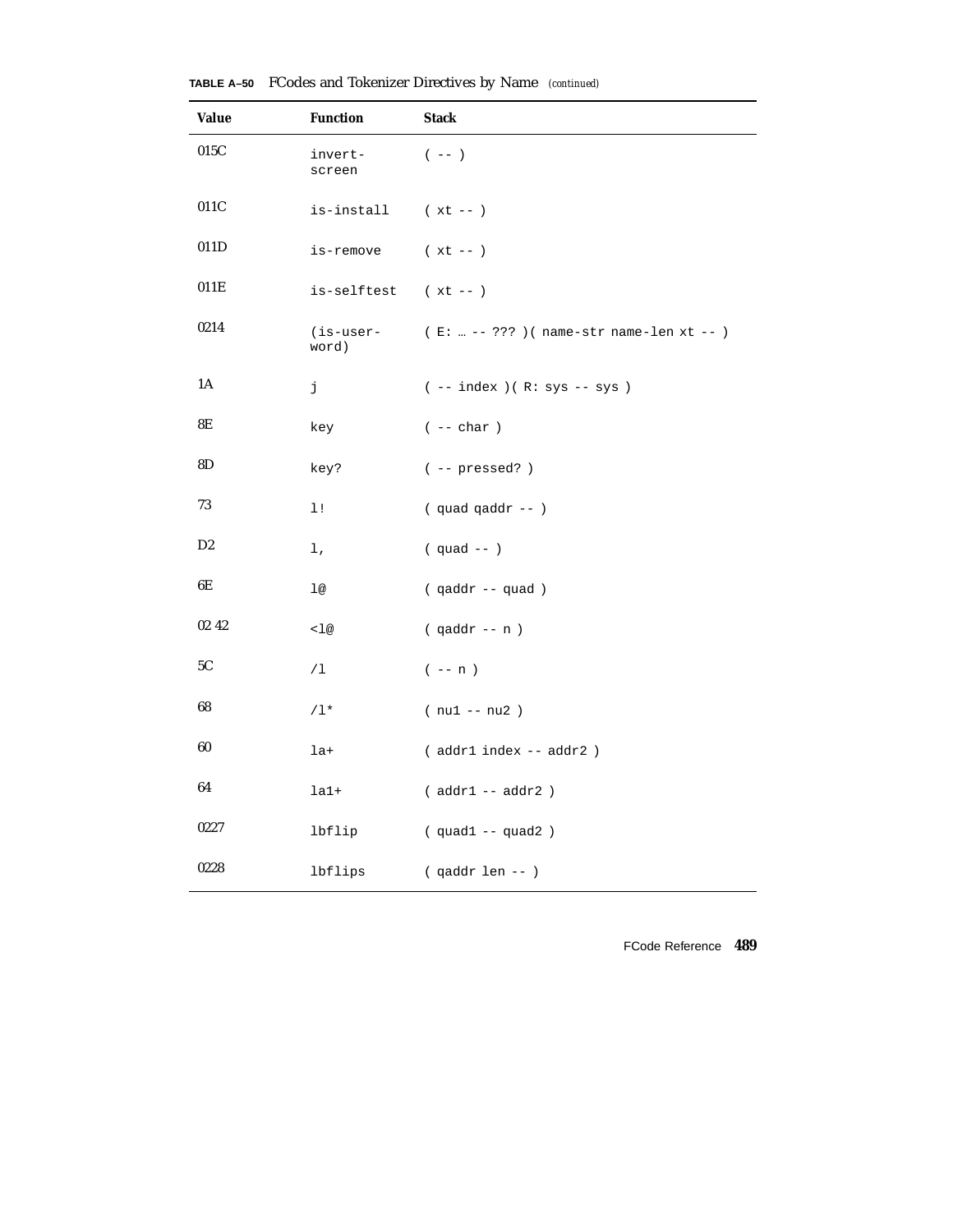| <b>Value</b> | <b>Function</b>       | <b>Stack</b>                                                                               |
|--------------|-----------------------|--------------------------------------------------------------------------------------------|
| 7Ε           | lbsplit               | (quad -- b.lo b2 b3 b4.hi)                                                                 |
| 82           | $_{\text{1cc}}$       | $( char1 -- char2)$                                                                        |
| CR           | leave                 | $(--)$ ( R: sys -- )                                                                       |
| CR.          | ?leave                | $(exit? -- ) ( R: sys -- )$                                                                |
| 0240         | left-parse-<br>string | (str len char -- R-str R-len L-str L-len )                                                 |
| 0152         | line#                 | $(- - 1ine# )$                                                                             |
| 94           | #line                 | $(- - a - addr)$                                                                           |
| CR           | linefeed              | $(- - 0x0A)$                                                                               |
| 0150         | #lines                | $(- - rows)$                                                                               |
| CR.          | loop                  | $(C: dodest-sys --)( --)( R: sys1 --$<br>$nothing >   sys2)$                               |
| CR           | $+1$ oop              | ( C: dodest-sys -- ) ( delta -- ) ( R: sys1 --<br>$\text{modhing} >   \text{sys2} \rangle$ |
| 0222         | lpeek                 | (qaddr -- false   quad true)                                                               |
| 0225         | lpoke                 | (quad qaddr -- okay?)                                                                      |
| 27           | lshift                | $(x1 u - x2)$                                                                              |
| 0226         | lwflip                | $(quad 1 -- quad 2)$                                                                       |
| 0237         | lwflips               | $( qaddr len -- )$                                                                         |
| 7C           | lwsplit               | $(quad -- w1.lo w2.hi)$                                                                    |
| 02 43        | lxjoin                | (quad.loquad.hi -- o)                                                                      |

**TABLE A–50** FCodes and Tokenizer Directives by Name *(continued)*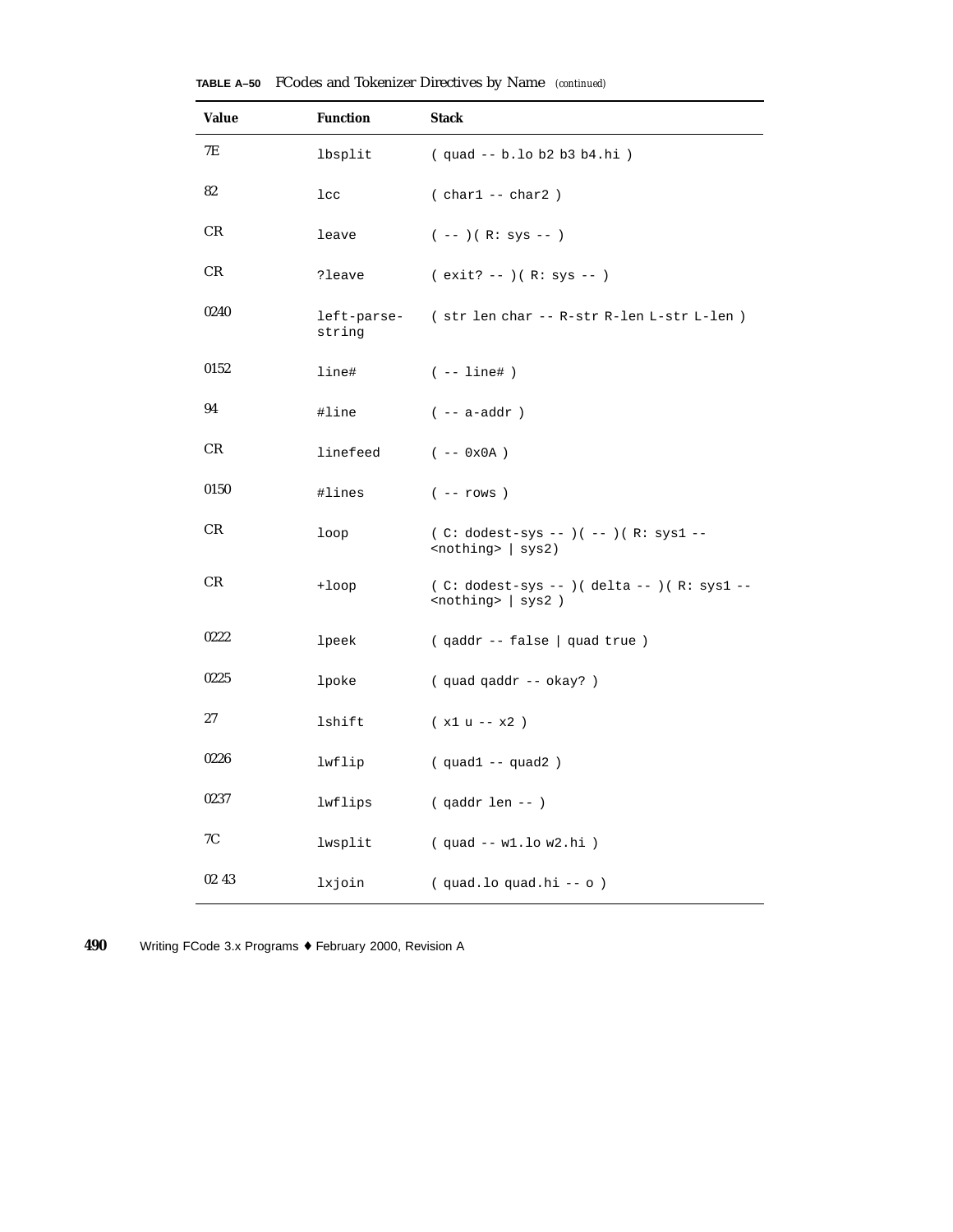| <b>Value</b> | <b>Function</b> | <b>Stack</b>                     |
|--------------|-----------------|----------------------------------|
| 01A4         | mac-address     | $(- -$ mac-str mac-len)          |
| 0130         | $map-low$       | $($ phys.lo  size -- virt)       |
| 0124         | mask            | $(- - a - addr)$                 |
| 2F           | max             | $(n1 n2 - n1)n2)$                |
| 0122         | suite           | memory-test- (addr len -- fail?) |
| 2E           | min             | $(n1 n2 - n1)n2)$                |
| 22           | mod             | $(n1 n2 - rem)$                  |
| 2A           | /mod            | $(n1 n2 - rem quot)$             |
| 0119         | model           | $(str len --)$                   |
| 78           | move            | (src-addr dest-addr len -- )     |
| 0126         | ms              | $(n - 1)$                        |
| 0102         |                 | $my-address$ ( -- $phys.lo$ )    |
| 0202         | my-args         | ( -- arg-str arg-len )           |
| 020A         | my-parent       | $(- - ihandle)$                  |
| 0203         | my-self         | $(- - ihandle)$                  |
| 0103         | my-space        | $(- - phys.hi)$                  |
| 020D         | my-unit         | ( -- phys.lo  phys.hi )          |
| 5D           | /n              | $(- - n)$                        |

**TABLE A–50** FCodes and Tokenizer Directives by Name *(continued)*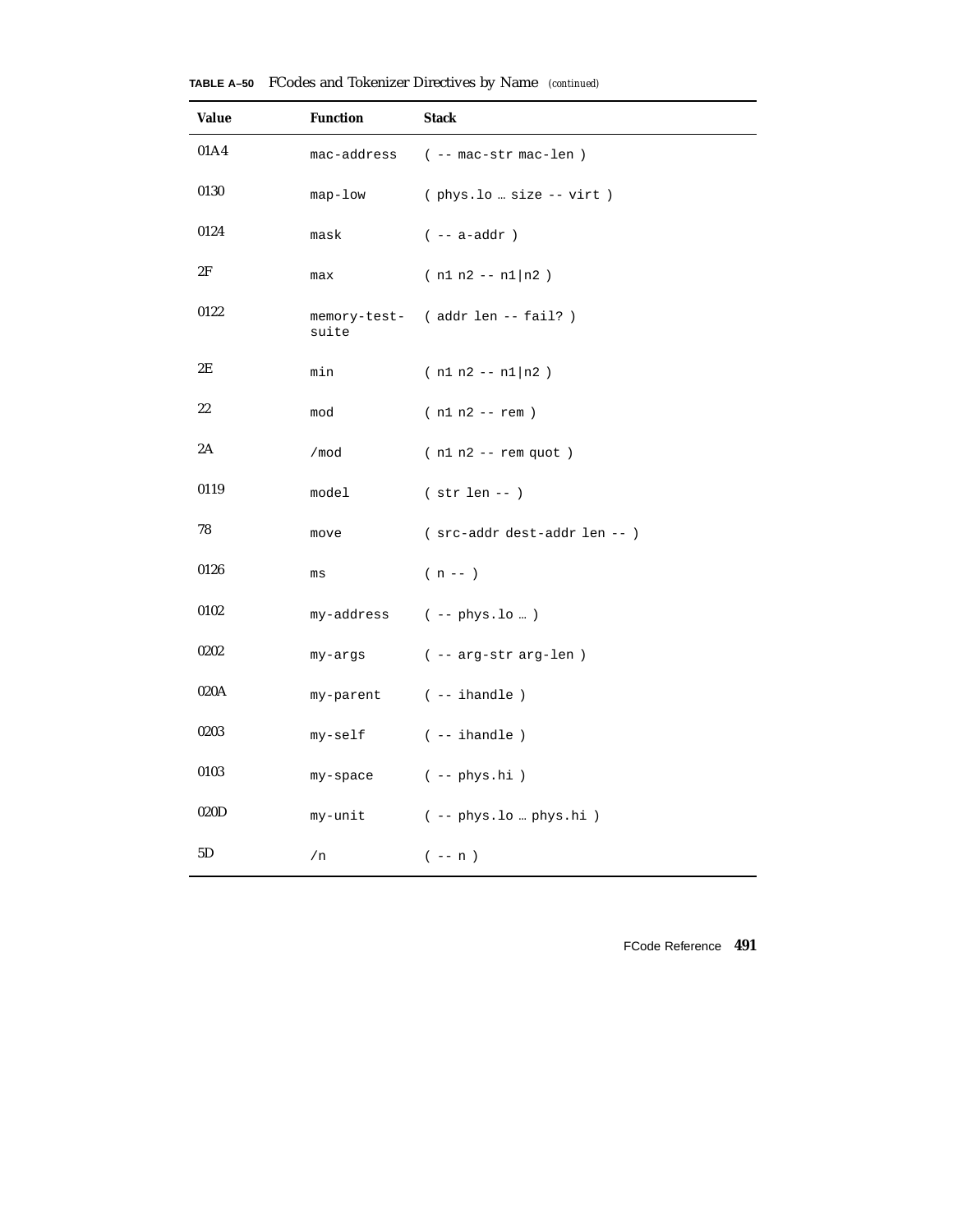| Value          | <b>Function</b>        | <b>Stack</b>                                                                      |
|----------------|------------------------|-----------------------------------------------------------------------------------|
| CR             | $/n*$                  | ( nu1 -- nu2 )                                                                    |
| 61             | na+                    | (addr1 index -- addr2)                                                            |
| CR             | $na1+$                 | $(addr1 - addr2)$                                                                 |
| B <sub>6</sub> | named-token            | $(- - )$ ( F: /FCode-string FCode#/ -- )                                          |
| 2C             | negate                 | $(n1 - n2)$                                                                       |
| 011F           | new-device             | $(- - )$                                                                          |
| B <sub>5</sub> | new-token              | $(- - ) ( F: /FCode\# / - - )$                                                    |
| 023D           | next-<br>property      | (previous-str previous-len phandle --<br>false   name-str name-len true )         |
| 4D             | nip                    | $(x1 x2 - x2)$                                                                    |
| 7В             | noop                   | $(- - )$                                                                          |
| CR             | not                    | $(x1 - x2)$                                                                       |
| A2             | <i><b>\$number</b></i> | (addr len -- true   n false )                                                     |
| CR             | оf                     | (C: case-sys1 -- case-sys2 of-sys) (sel<br>$of-val -- sel  $ <nothing>)</nothing> |
| 6B             | off                    | $( a-addr -- )$                                                                   |
| CС             | offset16               | $(- - )$                                                                          |
| 6A             | on                     | $( a-addr -- )$                                                                   |
| 0205           |                        | open-package ( $arg-str arg-len phandle -- inandle   0)$ )                        |
| 020F           | \$open-<br>package     | (arg-str arg-len name-str name-len --<br>ihandle $ 0)$                            |

**TABLE A–50** FCodes and Tokenizer Directives by Name *(continued)*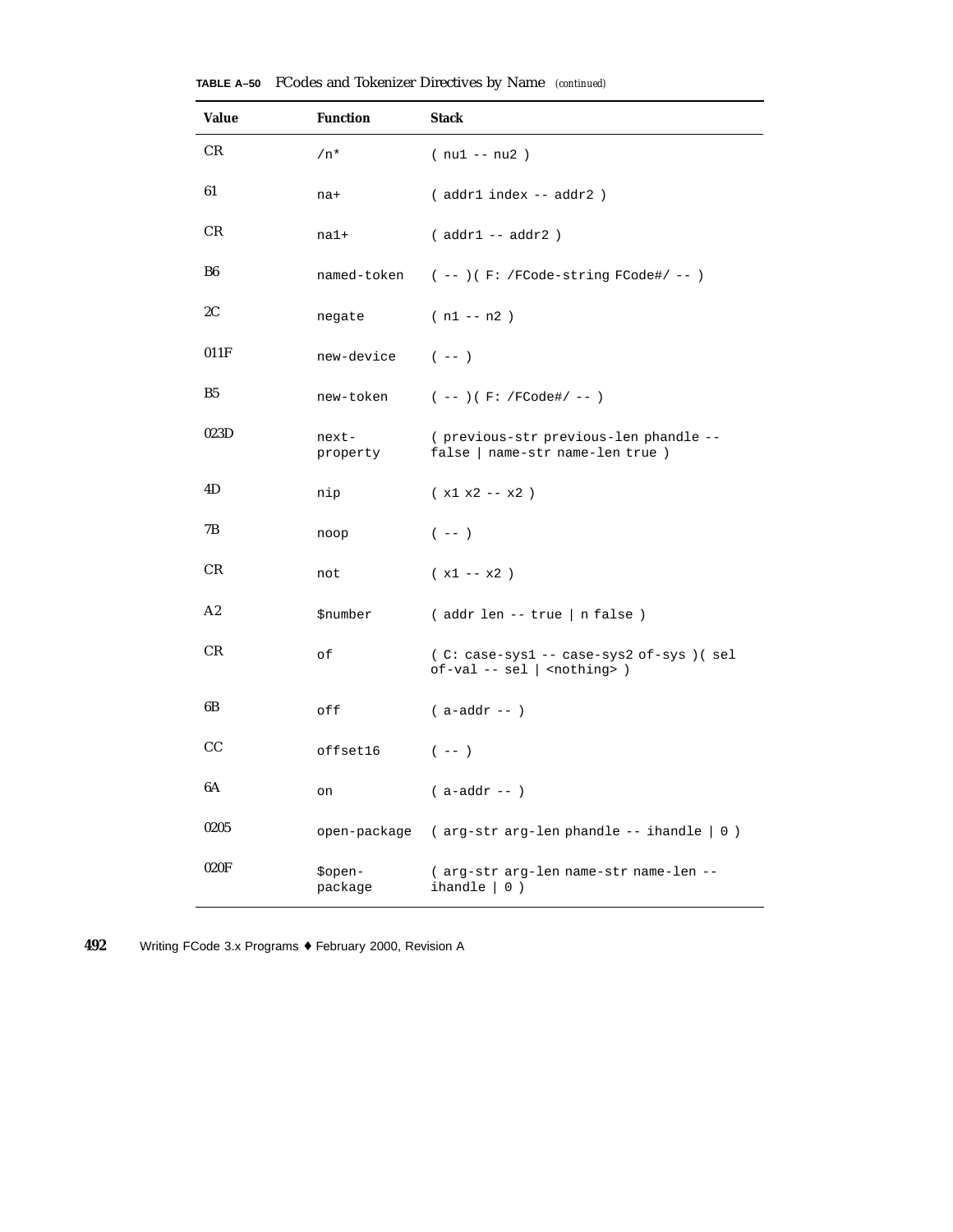| Value | <b>Function</b>                     | <b>Stack</b>                               |
|-------|-------------------------------------|--------------------------------------------|
| 24    | or                                  | $(x1 x2 - x3)$                             |
| 93    | #out                                | $(- - a - addr)$                           |
| 48    | over                                | $(x1 x2 - x1 x2 x1)$                       |
| 54    | 2over                               | $(x1 x2 x3 x4 - x1 x2 x3 x4 x1 x2 )$       |
| 83    | pack                                | (str len addr -- pstr )                    |
| 011B  | parse-2int                          | (str len -- val.lo val.hi)                 |
| 023C  | peer                                | (phandle -- phandle.sibling)               |
| 4E    | pick                                | (xu  x1 x0 u -- xu  x1 x0 xu )             |
| 0110  | property                            | (prop-addr prop-len name-str name-len -- ) |
| 012A  | pop-package                         | $(- - )$                                   |
| 0129  | push-package                        | $( $ phandle -- $)$                        |
| 31    | $\mathtt{r}$ $>$                    | $(- - x)(R: x --)$                         |
| 32    | r@                                  | $(- - x) ( R: x - x )$                     |
| 9Ε    | . $\mathtt{r}$                      | $(n size --)$                              |
| 30    | $\mathord{>}\mathord{\text{\rm r}}$ | $(x --- ) ( R: --- x)$                     |
| 0231  | rb!                                 | $(\text{byte addr} --)$                    |
| 0230  | rb@                                 | (addr -- byte)                             |
| 0116  | reg                                 | (phys.lo  phys.hi size -- )                |
| CR    | repeat                              | $(C: orig-sys dest-sys --)( --)$           |

**TABLE A–50** FCodes and Tokenizer Directives by Name *(continued)*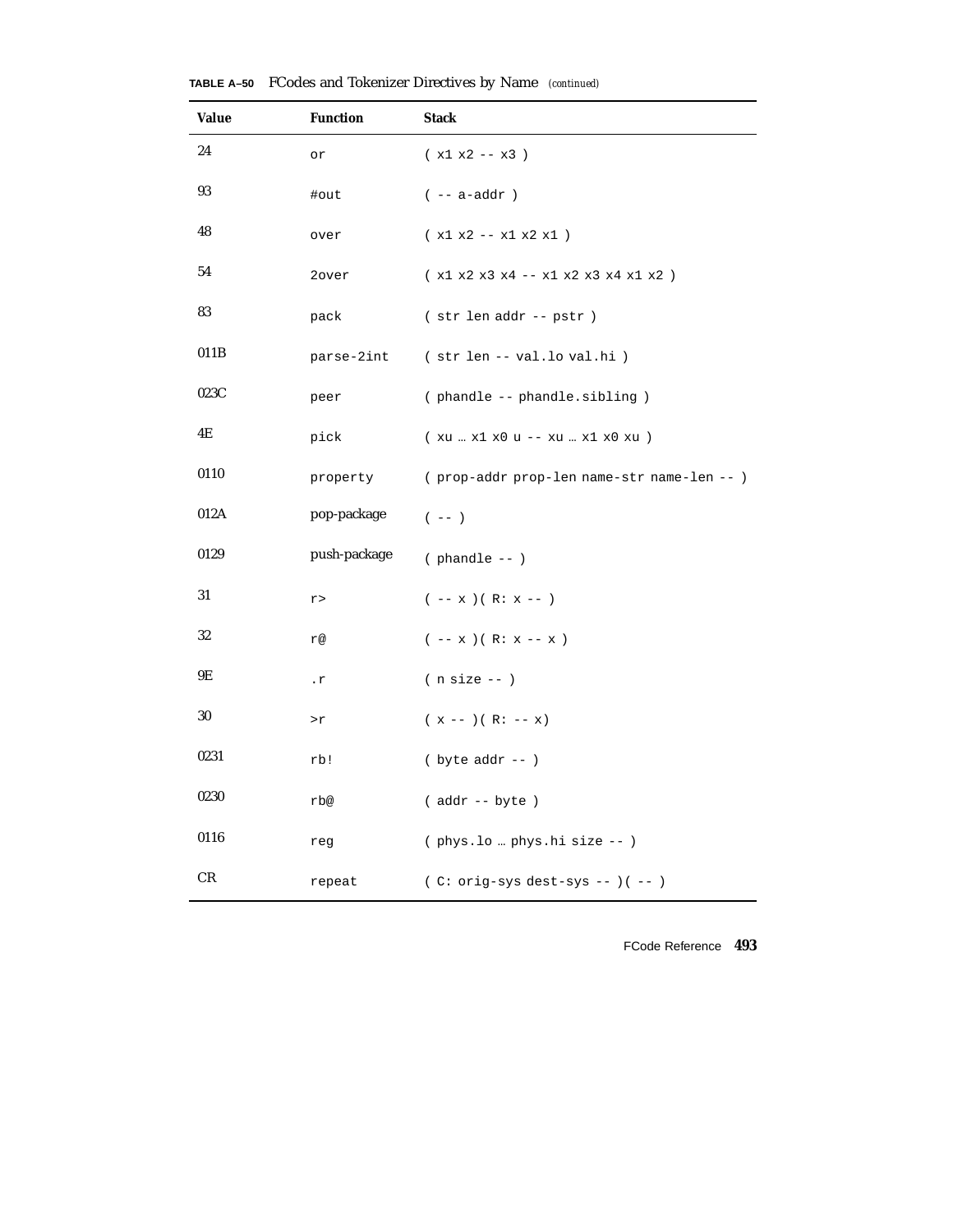| Value | <b>Function</b>   | <b>Stack</b>                                |
|-------|-------------------|---------------------------------------------|
| 0158  | reset-screen      | $(- - )$                                    |
| 0235  | rl!               | $($ quad qaddr -- $)$                       |
| 0234  | rl@               | $( qaddr - quad)$                           |
| 4F    | roll              | $(xu - x1 x0 u - - xu - 1 x1 x0 xu)$        |
| 4A    | rot               | $(x1 x2 x3 - x2 x3 x1)$                     |
| 4B    | $-rot$            | $(x1 x2 x3 -- x3 x1 x2)$                    |
| 56    | 2rot              | $(x1 x2 x3 x4 x5 x6 -- x3 x4 x5 x6 x1 x2 )$ |
| 28    | rshift            | $(x1 u - x2)$                               |
| 0233  | rw!               | $(w \text{ waddr } --)$                     |
| 0232  | rw@               | $(waddr - w)$                               |
| 022E  | rx@               | $(xaddr -- o)$                              |
| 022F  | rx!               | $($ o xaddr -- $)$                          |
| CR    | $\mathtt{s}$ "    | $([text='\\$ -- test-str text-len )         |
| CR    | $\mathtt{s}$ .    | $(n - 1)$                                   |
| C8    | #s                | $( ud -- 0 0 )$                             |
| 9F    | . $\mathbf s$     | $($ --  )                                   |
| 0131  | sbus-<br>intr>cpu | $(sbus-intr# -- cpu-intr# )$                |
| 0163  | screen-<br>height | $(- - height )$                             |

**TABLE A–50** FCodes and Tokenizer Directives by Name *(continued)*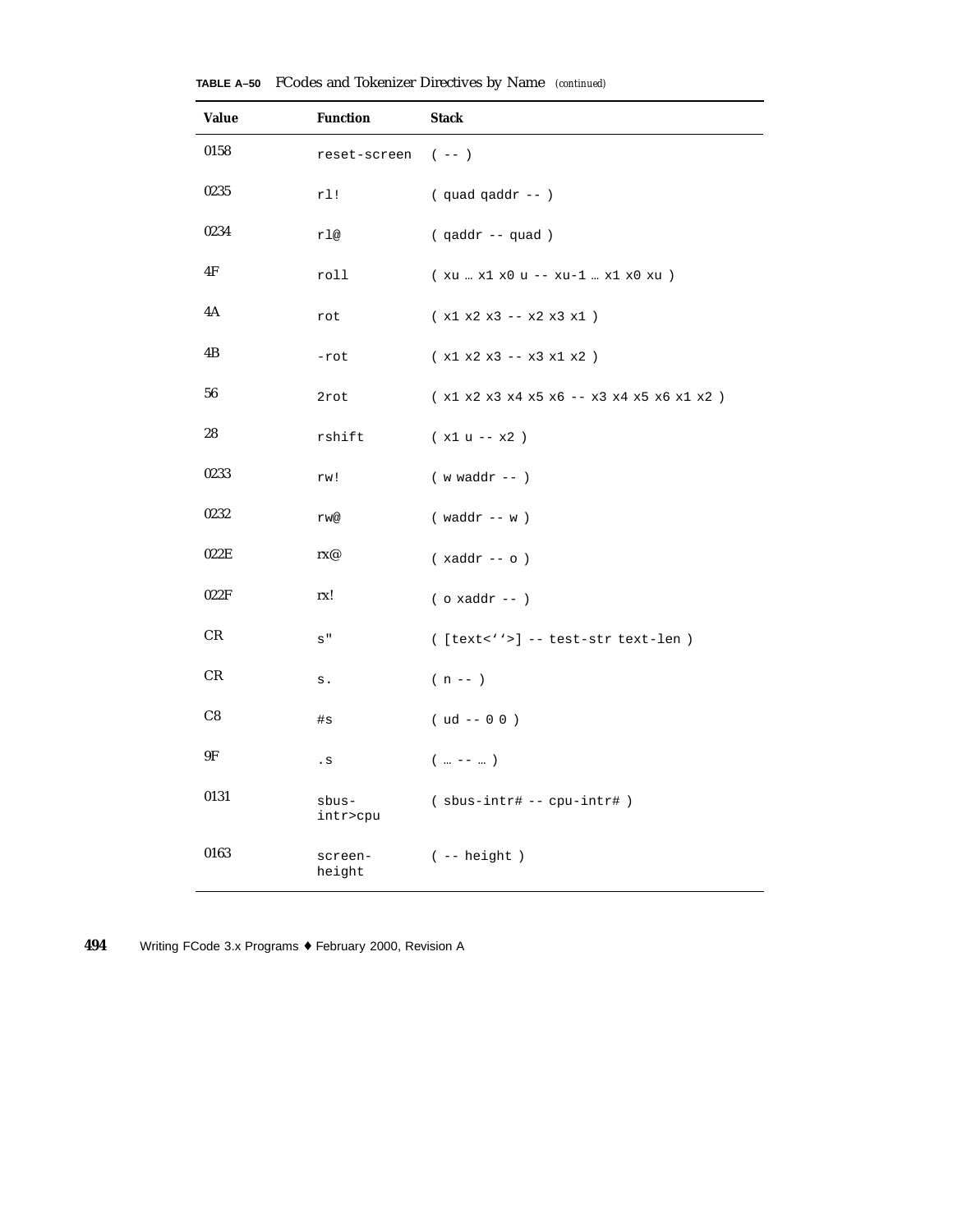| Value          | <b>Function</b>         | <b>Stack</b>                                                |
|----------------|-------------------------|-------------------------------------------------------------|
| 0164           | screen-width (-- width) |                                                             |
| 023F           | set-args                | (arg-str arg-len unit-str unit-len -- )                     |
| 016B           | set-font                | (addr width height advance min-char<br>$\sharp$ glyphs -- ) |
| DB             | set-token               | (xt immediate? fcode# -- )                                  |
| 98             | sign                    | $(n - 1)$                                                   |
| CR             | space                   | $(- - )$                                                    |
| CR             | spaces                  | $(\text{cnt} --)$                                           |
| 88             | span                    | $(- - a - addr)$                                            |
| F <sub>0</sub> | start0                  | $(- - )$                                                    |
| F1             | start1                  | $(- - )$                                                    |
| F2             | start2                  | $(- - )$                                                    |
| F3             | start4                  | $(- - )$                                                    |
| DC             | state                   | $(- - a - addr)$                                            |
| CR             | struct                  | $(- - 0)$                                                   |
| 0215           | suspend-<br>fcode       | $(- - )$                                                    |
| 49             | swap                    | $(x1 x2 - x2 x1)$                                           |
| 55             | 2swap                   | $(x1 x2 x3 x4 -- x3 x4 x1 x2 )$                             |
| CR             | then                    | $(C: orig-sys --)( --)$                                     |

**TABLE A–50** FCodes and Tokenizer Directives by Name *(continued)*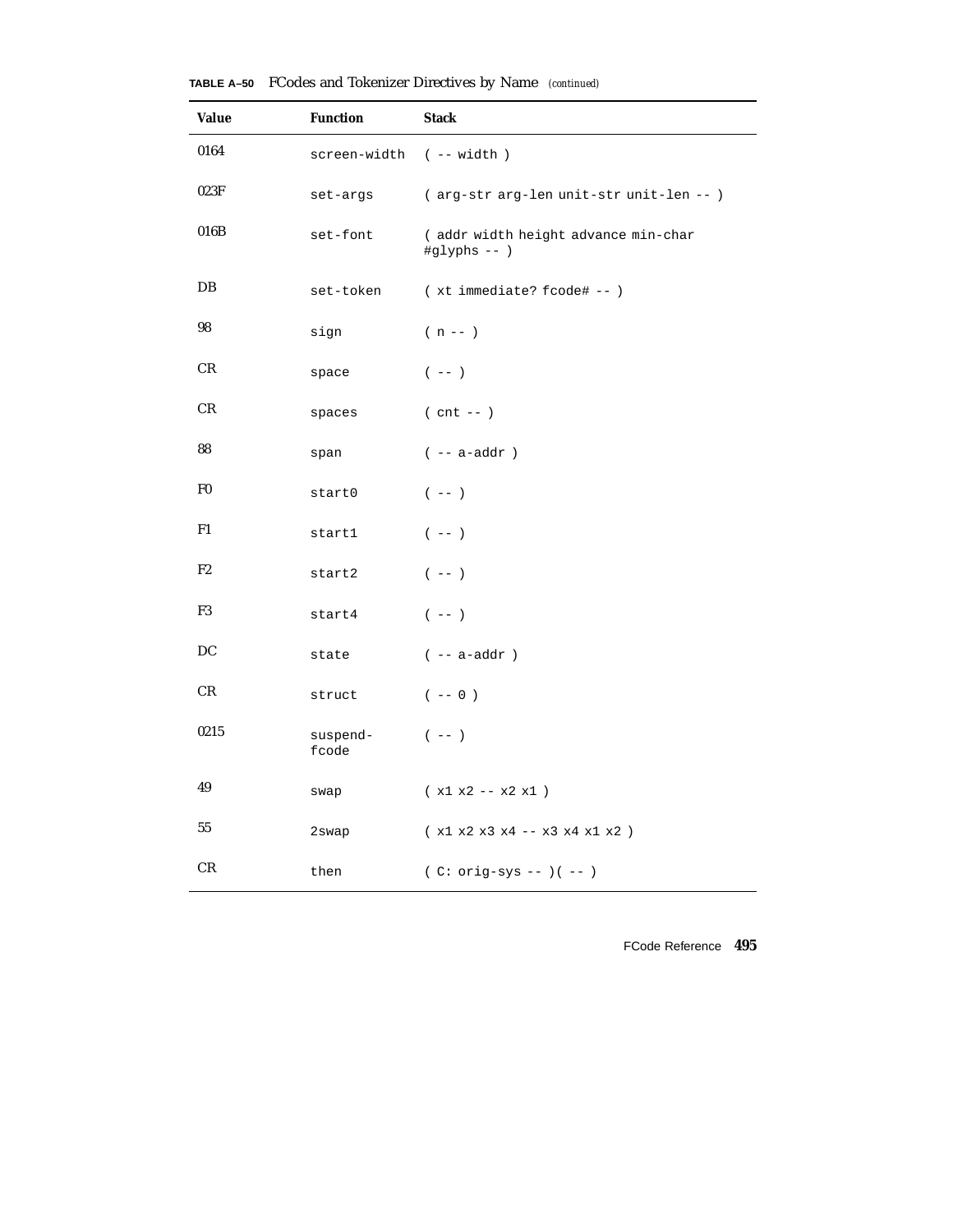| Value | <b>Function</b>   | <b>Stack</b>                           |
|-------|-------------------|----------------------------------------|
| 0218  | throw             | $($ error-code -- ??? error-code $ $ ) |
| CR.   | to                | $(parrow [old-name < >] --)$           |
| 0159  | toggle-<br>cursor | $(- - )$                               |
|       | tokenizer[ (--)   |                                        |
| CR    | true              | $(- - true)$                           |
| 4C    | tuck              | $(x1 x2 - x2 x1 x2)$                   |
| 90    | type              | (text-str text-len -- )                |
| 99    | u#                | $( u1 - u2 )$                          |
| 97    | u#>               | $(u -- str len)$                       |
| 9Α    | u#s               | $( u1 - u2 )$                          |
| 9B    | u.                | $(u --)$                               |
| 40    | u<                | (ulu2 -- unsigned-less?)               |
| 3F    | $u$ < $=$         | (ulu2 -- unsigned-less-or-equal?)      |
| 3Е    | u>                | (u1 u2 -- unsigned-greater?)           |
| 41    | $u>=$             | (ulu2 -- unsigned-greater-or-equal?)   |
| CR    | (u.)              | $(n -- addr len)$                      |
| 58    | u2/               | $(x1 - x2)$                            |
| D4    | um*               | $( u1 u2 -- ud.prod )$                 |

**TABLE A–50** FCodes and Tokenizer Directives by Name *(continued)*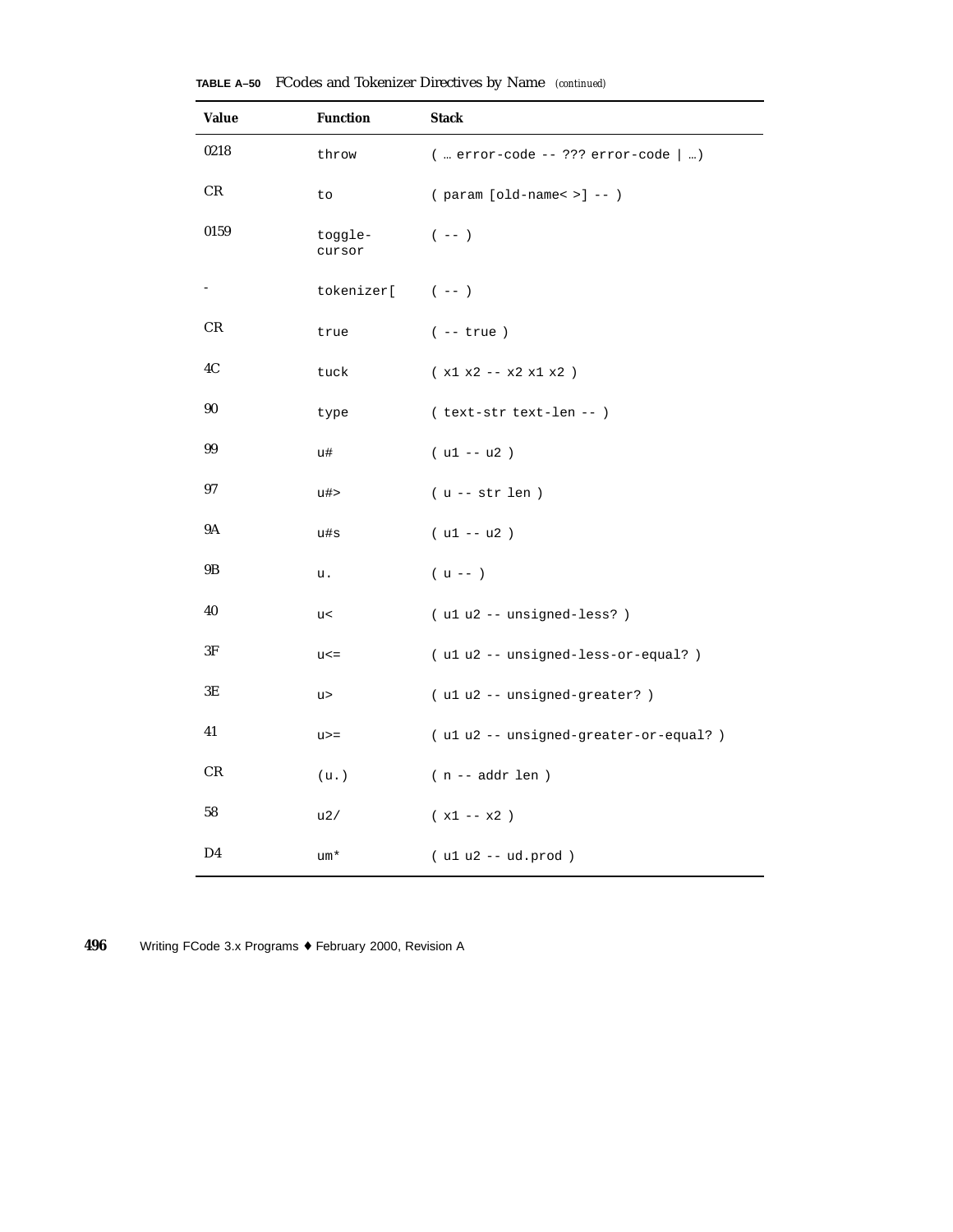| <b>Value</b>  | <b>Function</b> | <b>Stack</b>                         |
|---------------|-----------------|--------------------------------------|
| D5            | um/mod          | (ud u -- urem uquot)                 |
| 2B            | u/mod           | $( u1 u2 - - urem uquot )$           |
| 89            | unloop          | $(--)$ ( R: sys -- )                 |
| CR            | until           | $(C: dest-sys --)( done? --)$        |
| 81            | upc             | $( char1 -- char2)$                  |
| 9C            | u.r             | $($ u size $- )$                     |
| 0219          | user-abort      | $(m - -) (R:  - -)$                  |
| $\mathrm{CR}$ | value           | $(E: -- x)$ (x "new-name< >"-- )     |
| CR            | variable        | $(E: -- a-addr)$ ( "new-name< >"-- ) |
| FD            | version1        | $(- - )$                             |
| 74            | w!              | $(w \text{ waddr } --)$              |
| D1            | w,              | $(w - -)$                            |
| 6F            | w@              | $(waddr - w)$                        |
| 5Β            | /w              | $(- - n)$                            |
| 67            | $/w^*$          | $(nu1 - nu2)$                        |
| 70            | $<$ w@          | $(waddr - n)$                        |
| 5F            | wa+             | (addr1 index -- addr2)               |
| 63            | wa1+            | $(addr1 - addr2)$                    |
| 80            | wbflip          | $(w1 - w2)$                          |

**TABLE A–50** FCodes and Tokenizer Directives by Name *(continued)*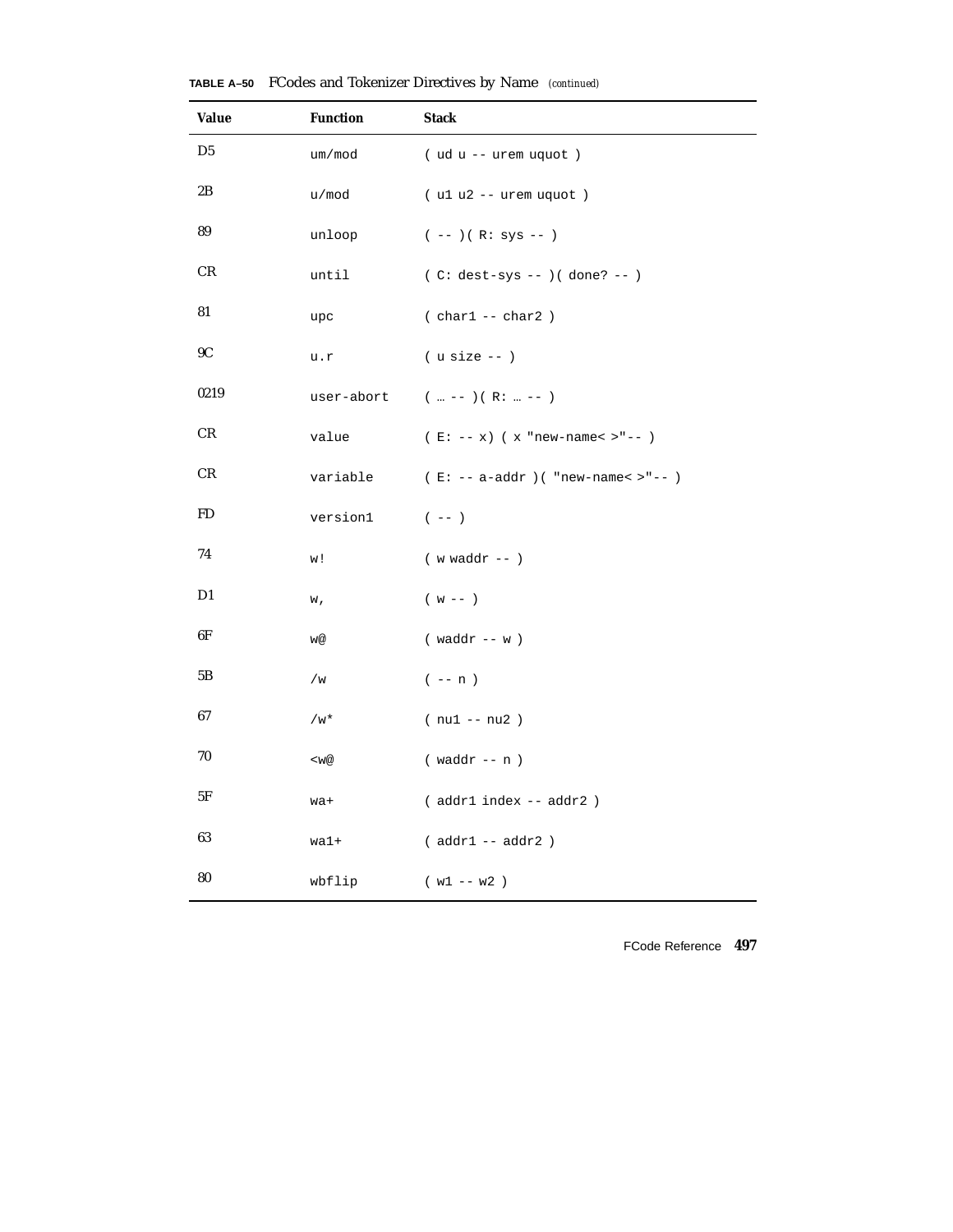| Value | <b>Function</b> | <b>Stack</b>                                             |
|-------|-----------------|----------------------------------------------------------|
| 0236  | wbflips         | $(waddr len - )$                                         |
| AF    | wbsplit         | $(w - b1.10 b2.hi)$                                      |
| CR    | while           | (C: dest-sys -- orig-sys dest-sys ) (<br>$continue? --)$ |
| 0166  |                 | window-left (-- border-width)                            |
| 0165  |                 | window-top (-- border-height)                            |
| 45    | within          | $(n min max - min < = n < max? )$                        |
| 7D    | wljoin          | $(w.lo w.hi -- quad)$                                    |
| 0221  | wpeek           | $($ waddr -- false $ $ w true $)$                        |
| 0224  | wpoke           | (wwaddr -- okay?)                                        |
| 0244  | wxjoin          | $(w.lo w.2 w.3 w.hi -o)$                                 |
| 0245  | x,              | $(0 - - )$                                               |
| 0246  | x@              | $(xaddr - o)$                                            |
| 0247  | x!              | $($ o xaddr -- $)$                                       |
| 0248  | /x              | $(- - n)$                                                |
| 0249  | $/x^{\star}$    | $(nu1 - nu2)$                                            |
| 024a  | xa+             | (addr1 index -- addr2)                                   |
| 024b  | xa1+            | $(addr1 - addr2)$                                        |
| 024c  | xbflip          | $( oct1 -- oct2 )$                                       |

**TABLE A–50** FCodes and Tokenizer Directives by Name *(continued)*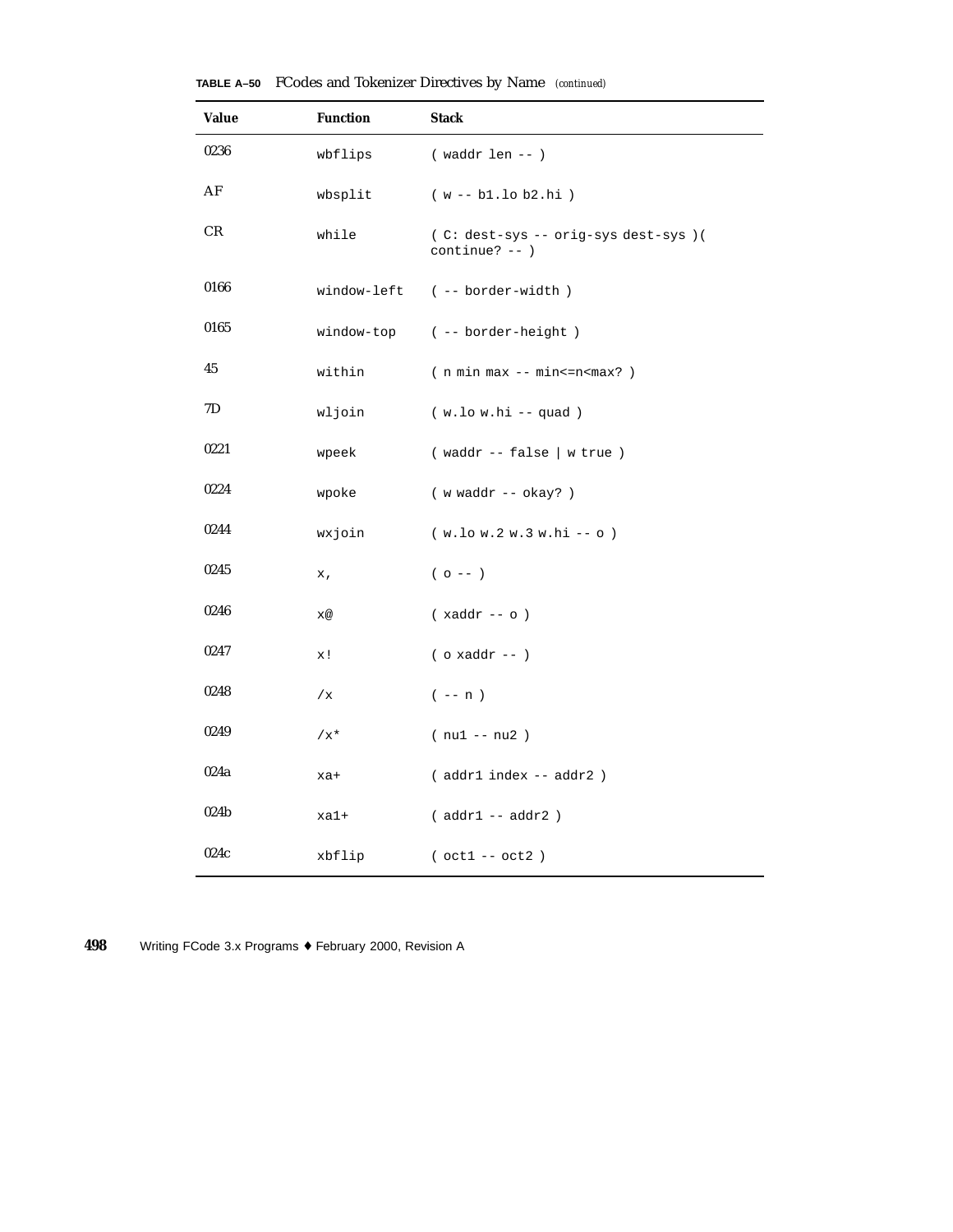| <b>Value</b> | <b>Function</b> | <b>Stack</b>                               |
|--------------|-----------------|--------------------------------------------|
| 024d         | xbflips         | $(xaddr len - )$                           |
| 024e         | xbsplit         | $(o - b.$ lo b.2 b.3 b.4 b.5 b.6 b.7 b.hi) |
| 024f         | xlflip          | $( oct1 -- oct2 )$                         |
| 0250         | xlflips         | $(xaddr len - )$                           |
| 0251         | xlsplit         | $( o -q uad.$ lo quad.hi)                  |
| 25           | xor             | $(x1 x2 - x3)$                             |
| 0252         | xwflip          | $( oct1 -- oct2 )$                         |
| 0253         | xwflips         | $(xaddr len - )$                           |
| 0254         | xwsplit         | $(o - w.lo w.2 w.3 w.hi)$                  |

**TABLE A–50** FCodes and Tokenizer Directives by Name *(continued)*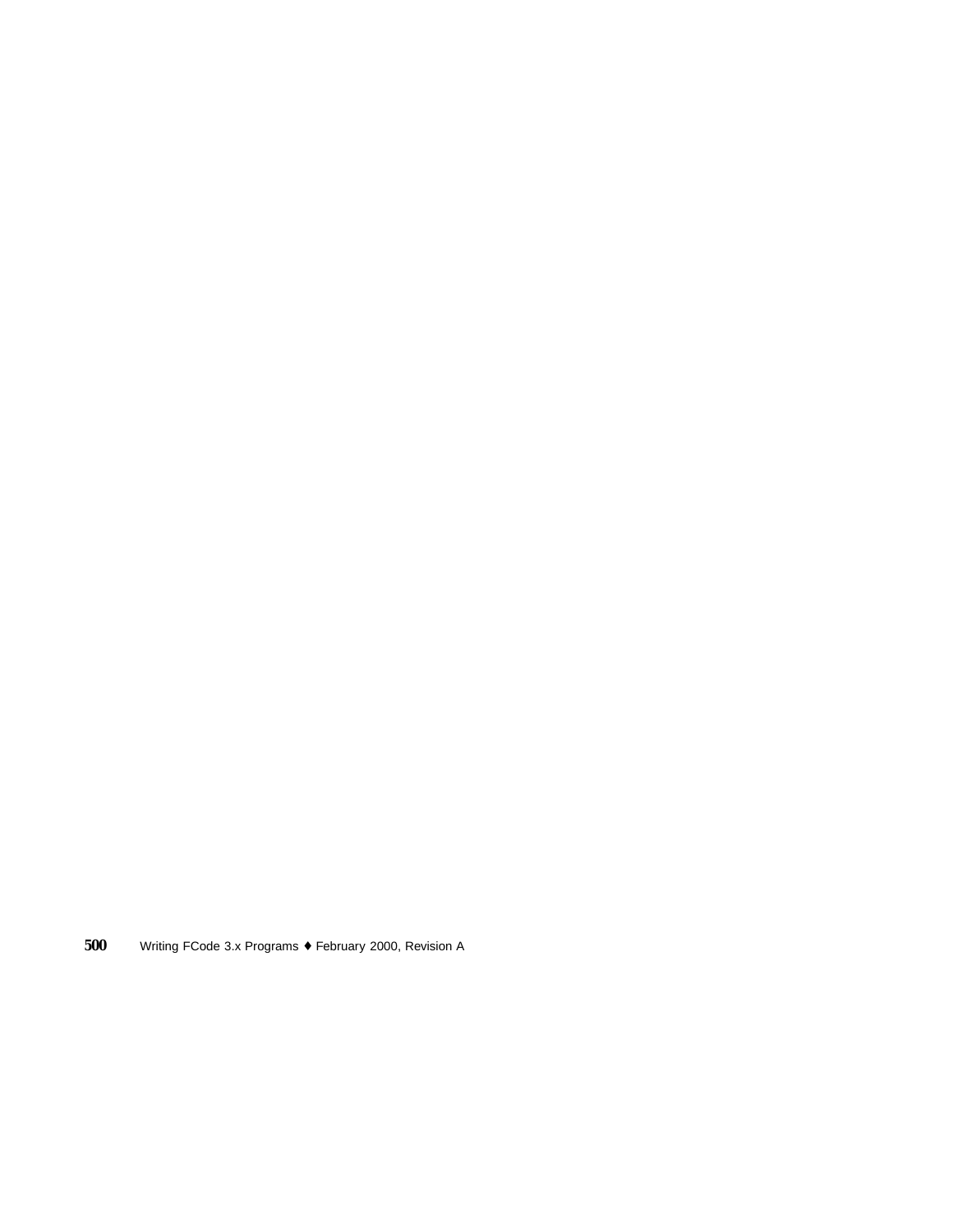#### FCode Memory Allocation

To get general purpose memory, use buffer: or alloc-mem. Use free-mem to de-allocate memory obtained with alloc-mem.

To map in portions of your SBus device for ordinary access, use " map-in" \$call-parent as in:

my-address offset + my-space size " map-in" \$call-parent ( virt )

To later map out those portions of your device, use " map-out" \$call-parent as in:

( virt ) size " map-out" \$call-parent

To use a region of system memory for DMA (for example, for both direct CPU access and DMA access from a device), first define the following mapping and allocation routines, then follow the steps below to ensure data coherency.

```
: dma-alloc ( size -- virt ) " dma-alloc" $call-parent ;
: dma-free ( virt size -- ) " dma-free" $call-parent ;
: dma-map-in ( virt size cache? -- devaddr )
   " dma-map-in" $call-parent
;
: dma-map-out ( virt devaddr size -- ) " dma-map-out" $call-parent ;
: dma-sync ( virt devaddr size -- ) \ Correct even if "dma-sync" missing
   " dma-sync" ["] $call-parent catch if
     2drop 3drop
  then
;
```
**1. Allocate the DMA region with:**

**501**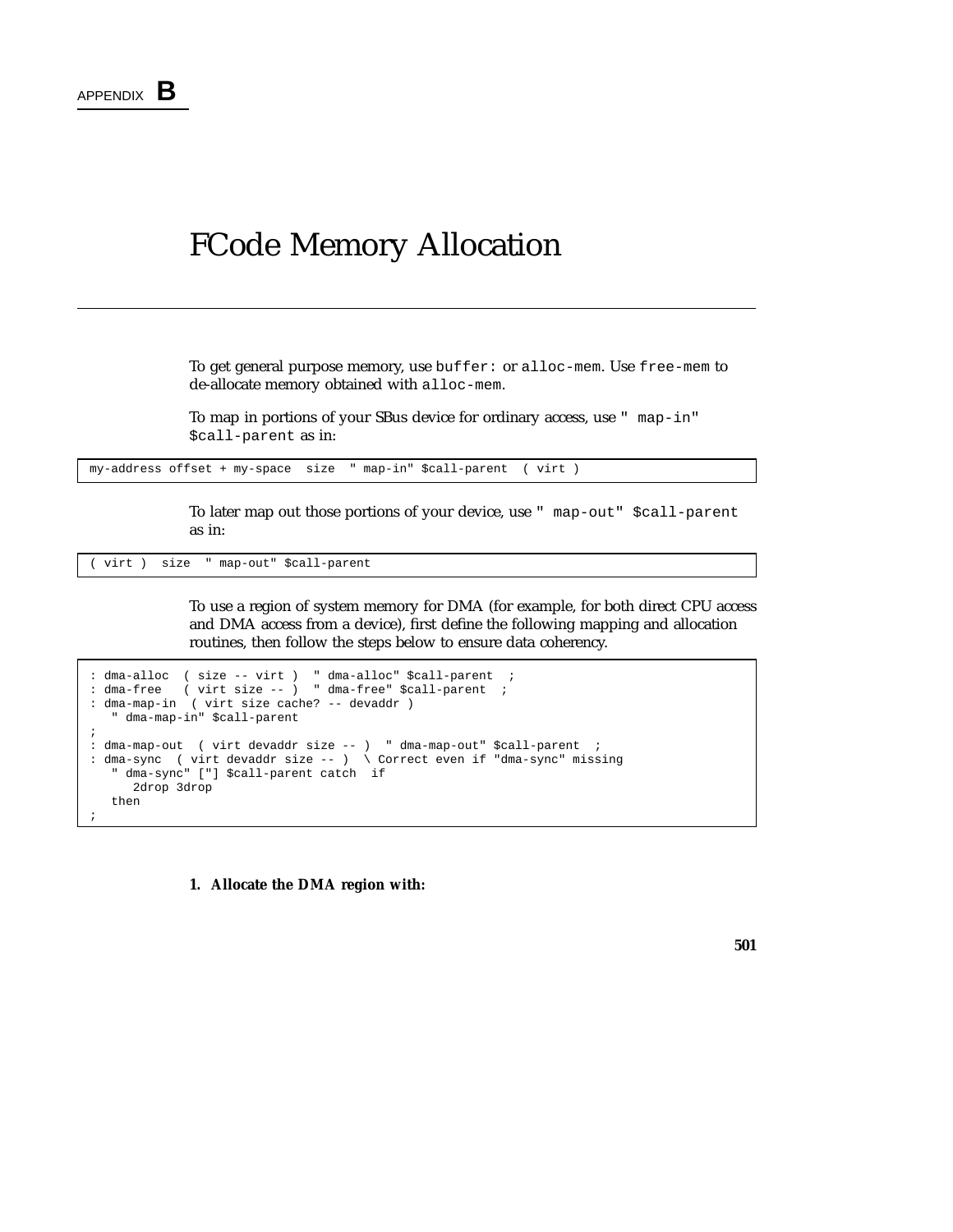- **a.** dma-alloc
- **b.** dma-map-in

The CPU accesses the region using virt from dma-alloc,

- **2. Perform** dma-sync.
- **3. Start DMA operation, using** devaddr **from** dma-map-in**. a. Wait for DMA complete status.**
	- **b. Repeat DMA as needed, then perform** dma-sync**.**
- **4. Repeat Steps 2 and 3 as needed.**
- **5. Deallocate the region when completed with:**
	- **a.** dma-map-out
	- **b.** dma-free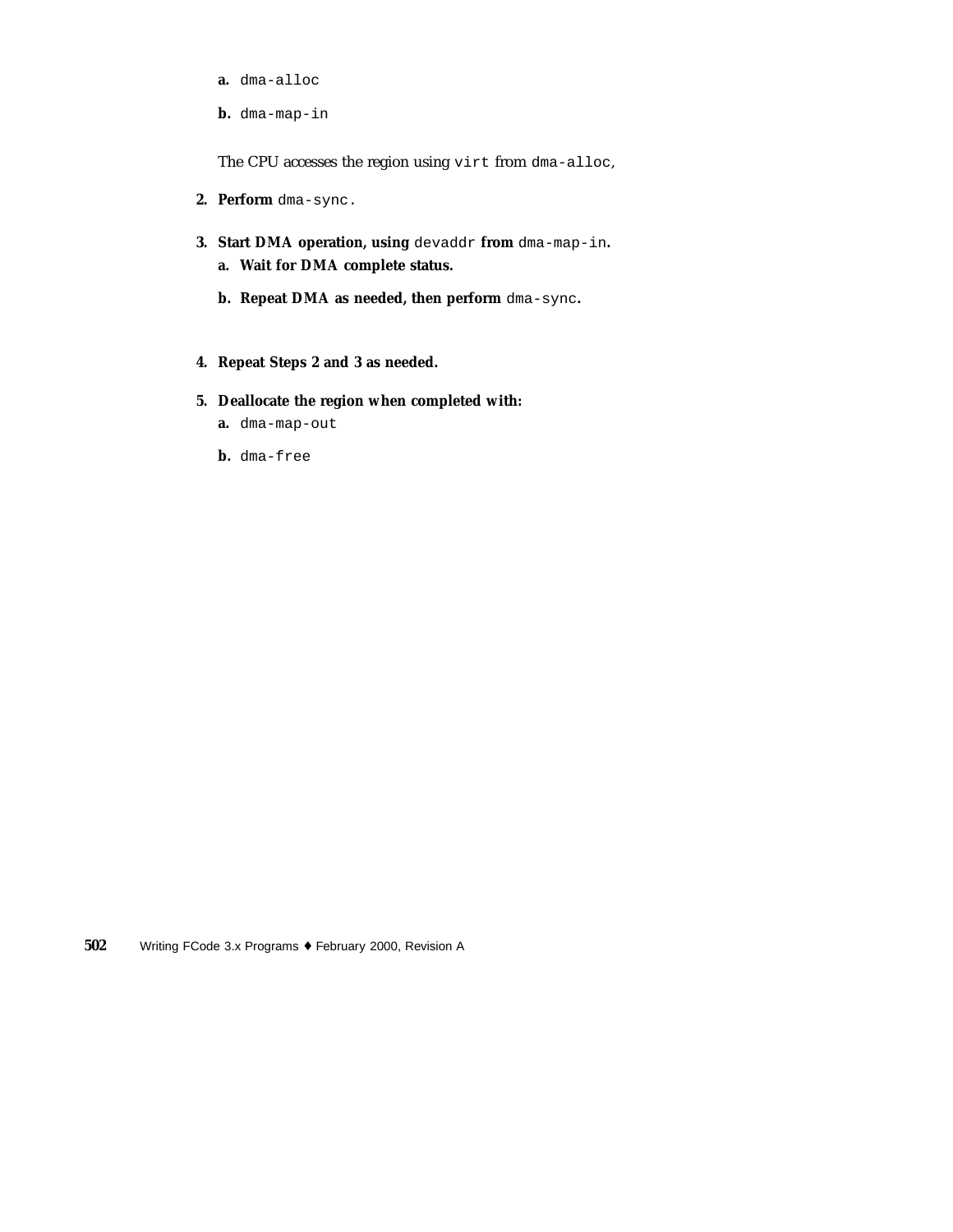### Forth Coding Style

This appendix describes the coding style used in some OpenBoot implementations. These guidelines are a living document that first came into existence in 1985. By following these guidelines in your own code development, you will produce code that is similar in style to a large body of existing OpenBoot work. This will make your code more easily understood by others in the OpenBoot community.

This document contains the following sections:

- "Typographic Conventions" on page 503
- "Use of Spaces" on page 504
- "if…then…else" on page 505
- do…loop" on page 505
- "begin…while…repeat" on page 506
- "begin...until...again" on page 506
- "Block Comments" on page 507
- "Stack Comments" on page 507
- "Return Stack Comments" on page 508
- "Numbers" on page 508

## Typographic Conventions

The following typographic conventions are used in this document:

- The symbol < is used to represent space characters (that is, ASCII 0x20).
- The symbol ... is used to represent an arbitrary amount of Forth code.

**503**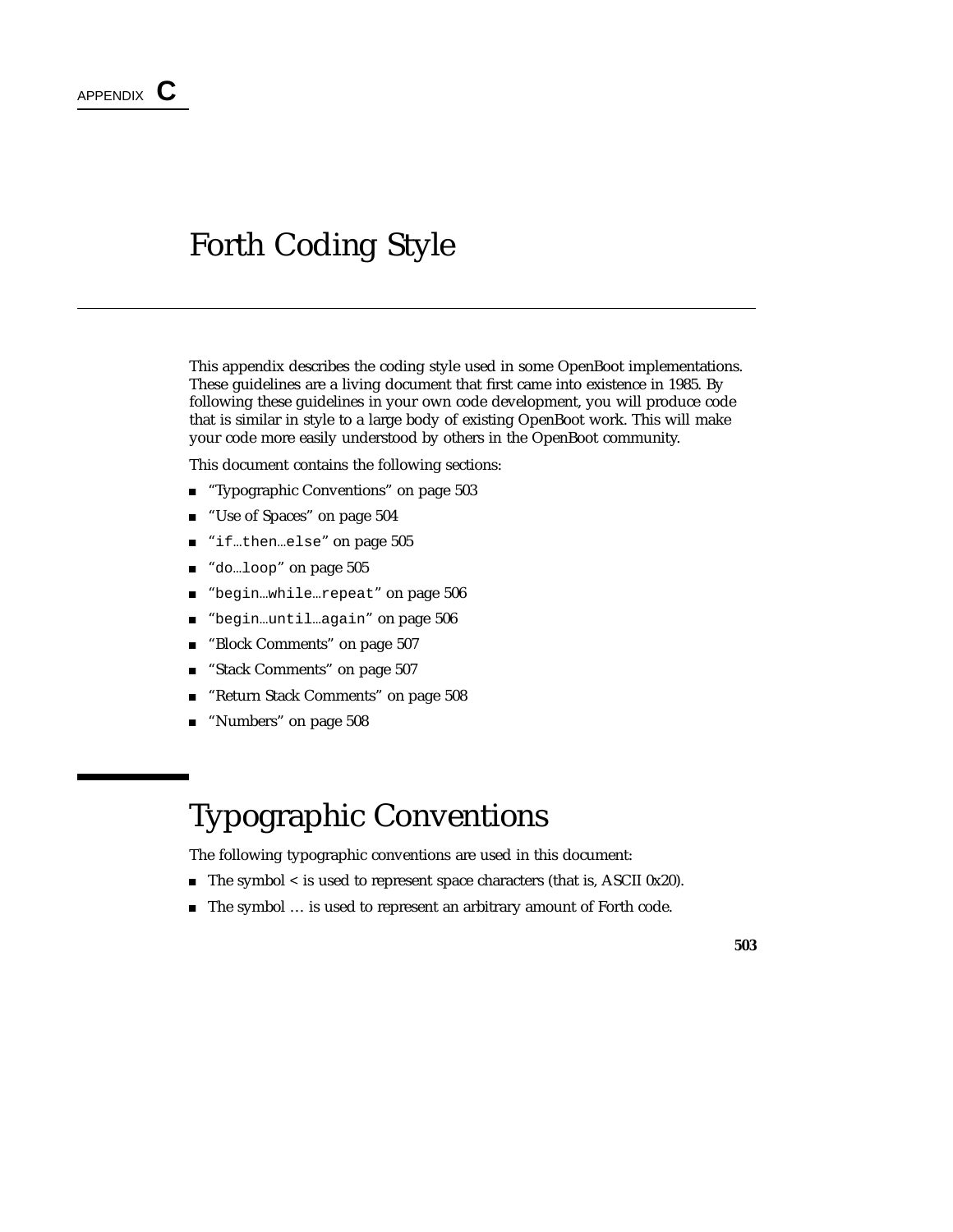Within prose descriptions, Forth words are show in this font.

### Use of Spaces

Since Forth code can be very terse, use spaces to increase readability.

Two consecutive spaces are used to separate a definition's name from the beginning of the stack diagram, another two consecutive spaces (or a newline) are used to separate the stack diagram from the word's definition, and two consecutive spaces (or a newline) separate the last word of a definition from the closing semicolon. For example:

```
: new-name<<(<stack-before<–<stack-after<)<<foo<<bar<<;
: new-name<<(<stack-before<–<stack-after<)
<<<foo<br/>sbar<framus<dup<widget<foozle<ribbit<grindle
;
```
Forth words are usually separated by one space. If a phrase consisting of several words performs some function, separate the phrase from other words or phrases by two consecutive spaces or a newline.

```
: name<<(<stack
before<-<stack after<)<<qqq<yyy<<ggg<ppp<<;
```
When creating multiple line definitions, indent all lines except the first and last by three (3) spaces. If additional indentation is needed with control structures, start the left margin of each additional level of indentation three (3) spaces to the right of the preceding level.

```
: name ( stack before – stack after
\overline{)}<<<qqq…
<<<<<<qqq…
<<<<<<qqq…
<<<qqq…
;
```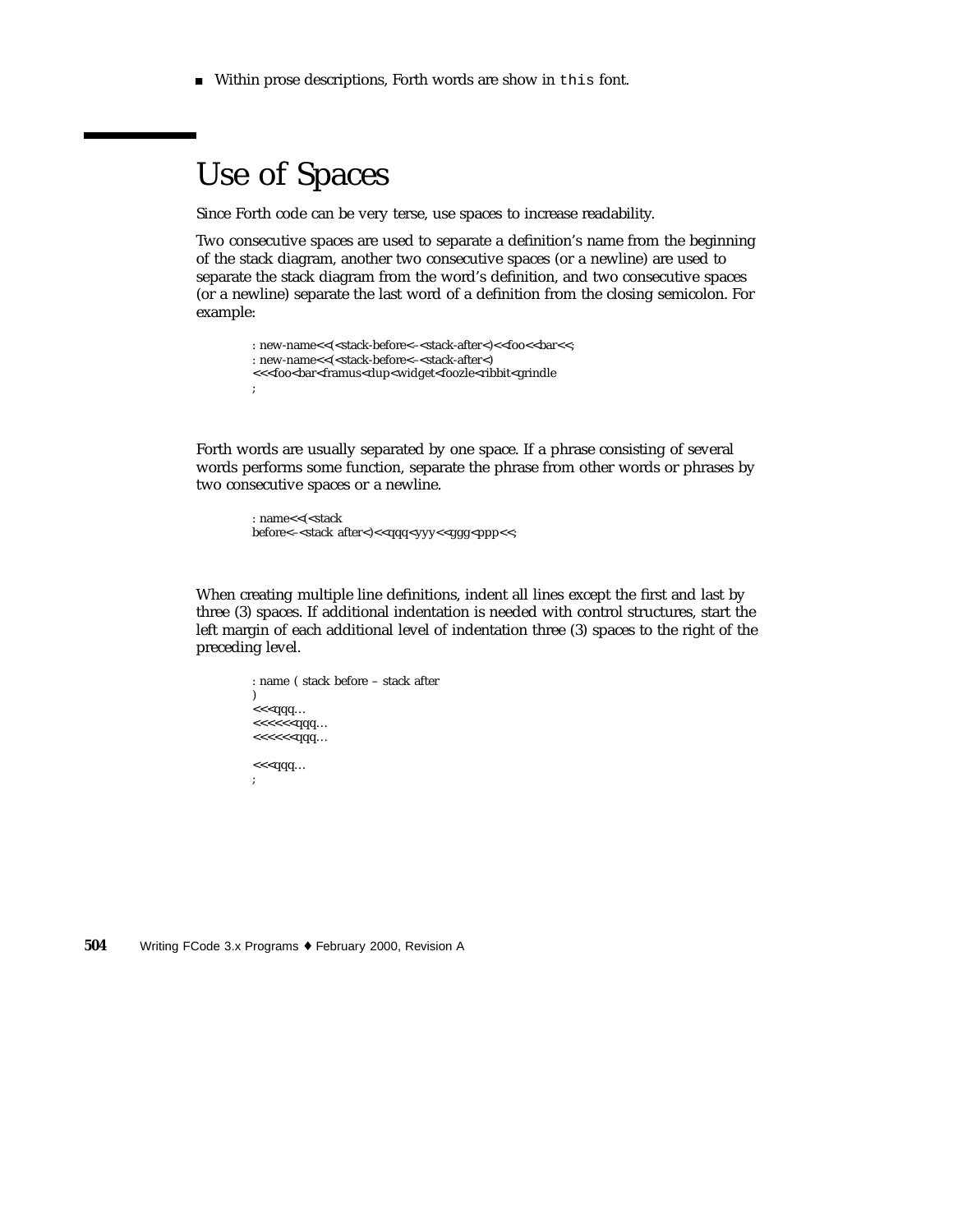## if…then…else

In if…then or if…else…then control structures that occupy no more than one line, use two spaces both before and after each if, else or then.

<<if<<qqq<<<then<< <<if<<qqq<<else<<ppp><<then<<

Structure longer constructs like this:

<code to generate flag><<if <<<<true clause> then <code to generate flag><<if <<<<true clause> else <<<<false clause> then

### do…loop

In do…loop constructs that occupy no more than one line, use two spaces both before and after each do or loop.

<code to calculate limits><<do<<qqq<<loop<<

Structure longer constructs like this:

Forth Coding Style **505**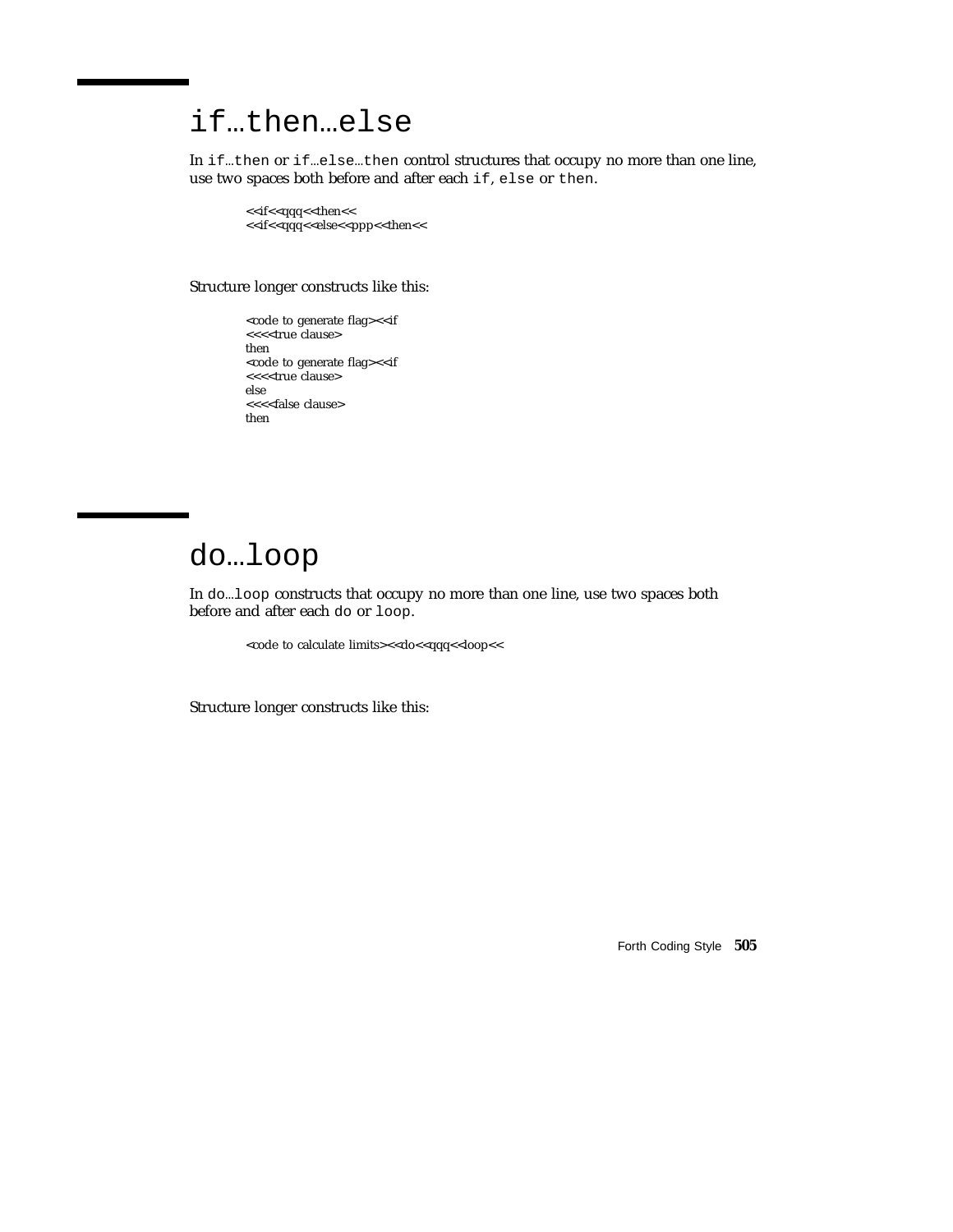<code to calculate limits><<do <<<<br/>sody> loop

Structure the longer +loop construct like this:

<code to calculate limits><<do <<<<br/>s<br/>c<br/>s<br/>eddy> <incremental value><+loop

#### begin…while…repeat

In begin…while…repeat constructs that occupy no more than one line, use two spaces both before and after each begin, while, or repeat.

> <<br/>begin<<<flag> code><<while<<<br/>sody><<repeat<<

Structure longer constructs like this:

begin<<<short flag code><<while <<<<br/>s<br/>cody> repeat

begin <<<<long flag code> while <<<<br/>s<br/>c<br/>s<br/>edy> repeat

## begin…until…again

In begin…until and begin…again constructs that occupy no more than one line, use two spaces both before and after each begin, until or again.

<<br/>begin<<<br/>sbody><<until <<br/>begin<<<br/>sbody><<again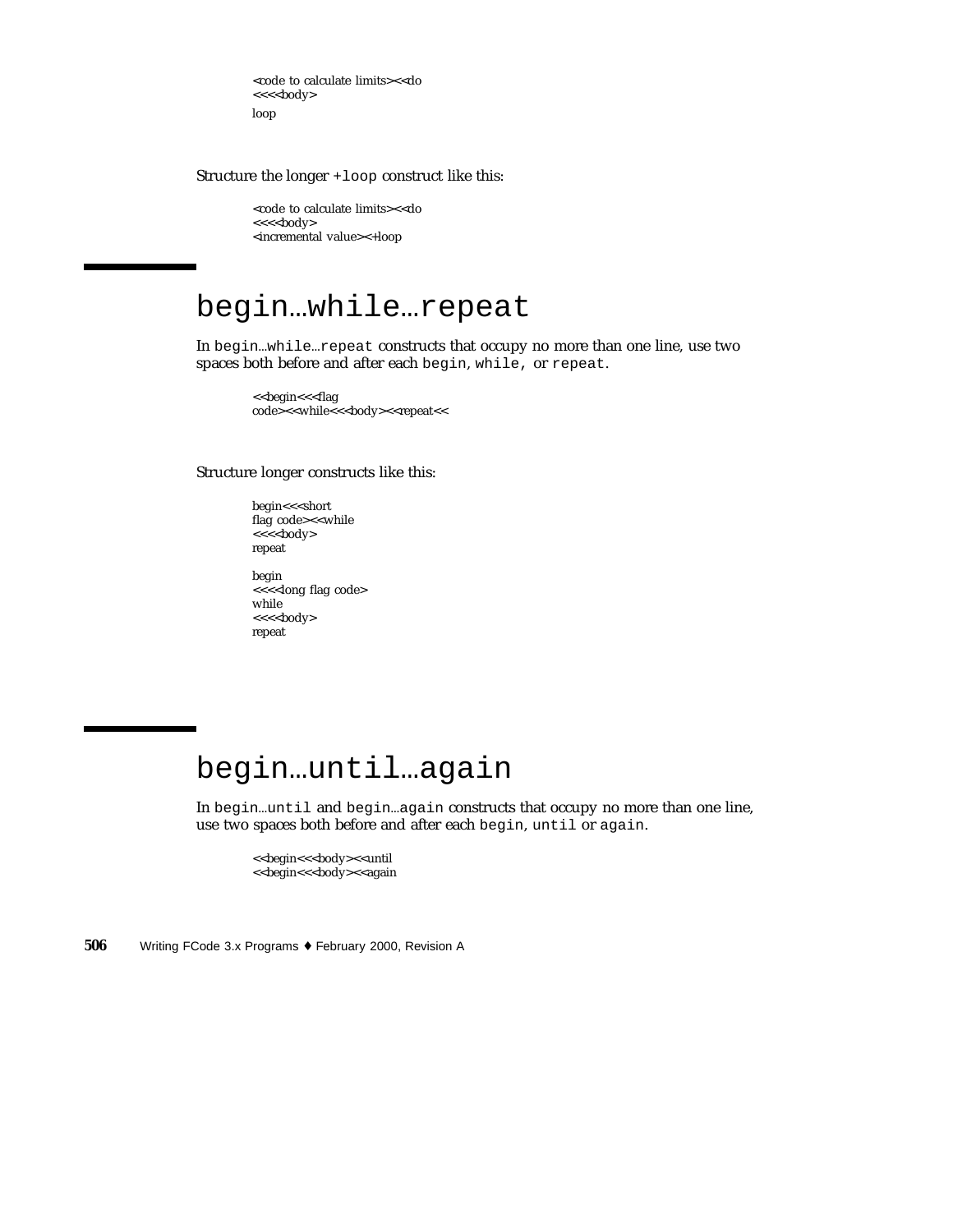#### Structure longer constructs like this:

begin <<<<<br/>body> until

begin <<<<<br/>body> again

#### Block Comments

Block comments begin with  $\backslash$  <. All text following the space is ignored until after the next newline. The use of parentheses is reserved by convention for stack comments.

Precede each nontrivial definition with a block comment giving a clear and concise explanation of what the word does. Put more comments at the very beginning of the file to describe external words which could be used from the user interface.

# Stack Comments

Stack comments begin with (< and end with ). Use stack comments liberally in definitions. Try to structure each definition so that when you put stack comments at the end of each line, the stack picture makes a nice pattern.

```
: name ( stack before – stack after
)
<<<qqq ppp bar ( stack
condition after the execution of bar )
<<<qqq ppp foo ( stack
condition after the execution of foo )
<<<qqq ppp dup ( stack
condition after the execution of dup )
;
```
Forth Coding Style **507**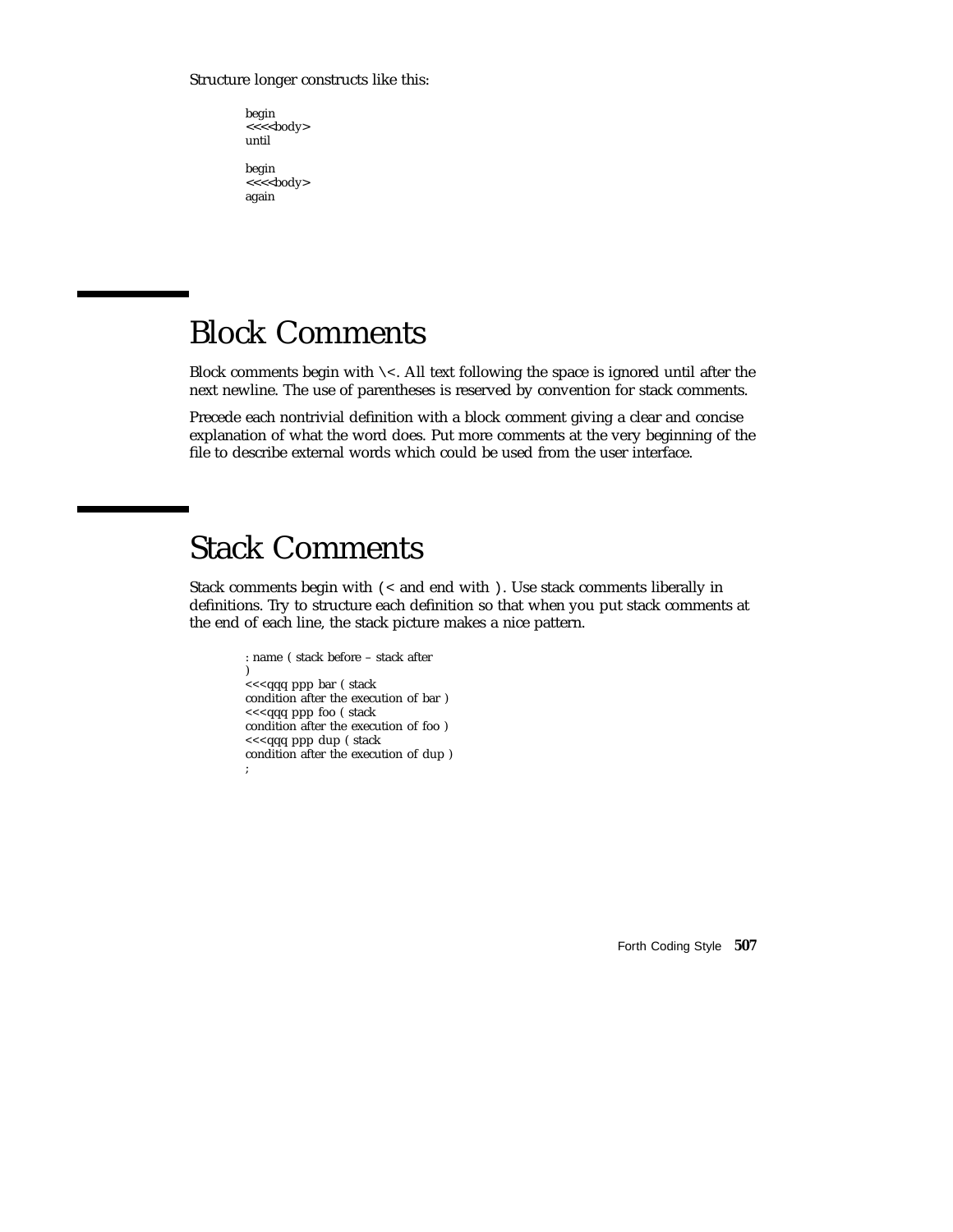# Return Stack Comments

Return stack comments are also delimited with parentheses. In addition, the notation r: is used at the beginning of the return stack comment to differentiate it from a parameter stack comment.

Place return stack comments on any line that contains one or more words that cause the return stack to change. (This limitation is a practical one; it is often difficult to do otherwise due to lack of space.) The words  $\geq r$  and  $r$  must be paired inside colon definitions and inside do…loop constructs.

: name ( stack before – stack after )  $<<$ qqq $>$ r $($ r: addr  $\overline{)}$  $<<$ qqq $r$  (  $r:$  ) ;

# Numbers

Type hexadecimal numbers in lowercase. If a given number contains more than four digits, the number may be broken into groups of four digits with periods. For example:

dead.beef

Since the default number base is hexadecimal, the convention is not to precede hexadecimal numbers with h#.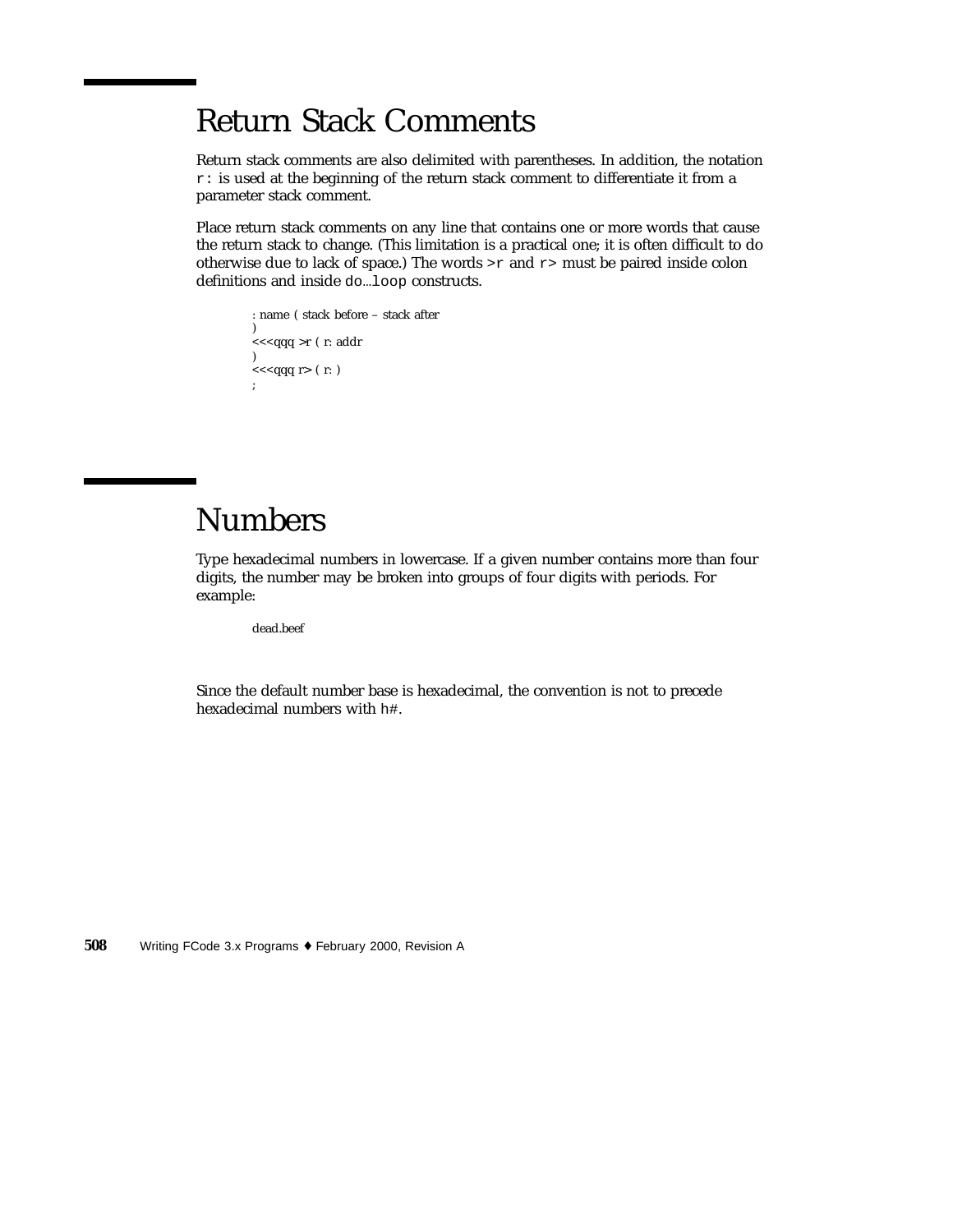# Differences Between FCode 2.x and FCode 3.x

This appendix discusses the FCodes and macros that have changed between FCode 2.x and FCode 3.x. The 3.x tokenizer will still tokenize code correctly using FCode 2.x names (excepting old  $\#$ >,  $\#$  and  $\#$ s). The function of each of the equivalent FCodes is unchanged. The existing tokenized FCode programs using 2.x FCodes will not be affected on 3.x OpenBoot PROMs. The only functional exception is in the FCode 2.x names #>, #, and #s. FCode 3.x has the same names associated with functionally different FCodes and different byte values. If you have tokenized FCode using the 2.x tokenizer with these FCodes (for instance, #), you will get the same response (since the operation of old # is equivalent to new u# and tokenized code has 0x99 as byte value for your old #).

| FCode 2.x | FCode 3.x (equivalent) | <b>Byte Value</b> |
|-----------|------------------------|-------------------|
| not       | invert                 | 26                |
| <<        | lshift                 | 27                |
| $\,>$     | rshift                 | 28                |
| $ca1+$    | char+                  | 62                |
| $na1+$    | cell+                  | 65                |
| $/c*$     | chars                  | 66                |

**TABLE D–1** FCode Names Changed in Version 3.x

**509**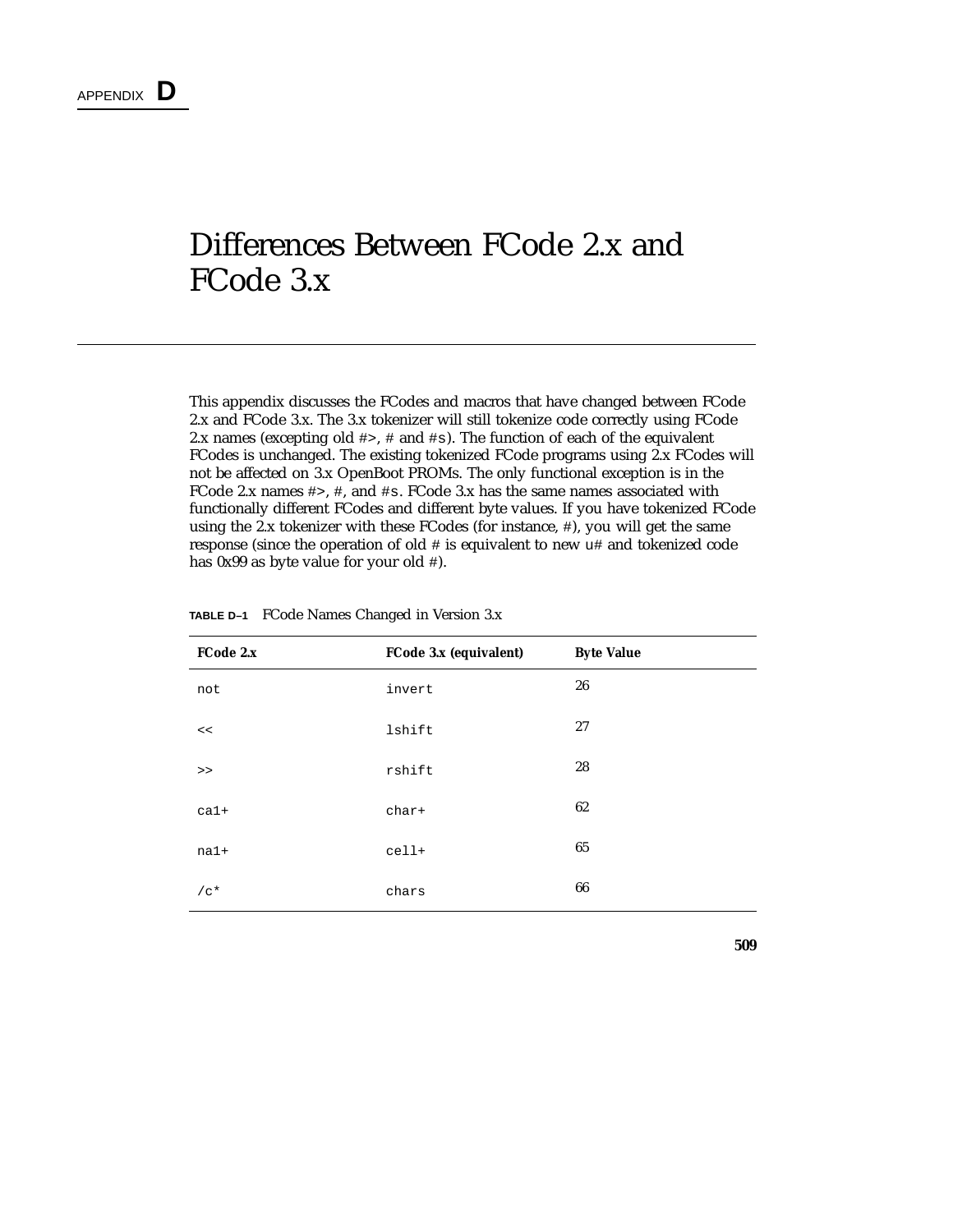| FCode 2.x        | FCode 3.x (equivalent) | <b>Byte Value</b>           |
|------------------|------------------------|-----------------------------|
| $/n*$            | cells                  | 69                          |
| flip             | wbflip                 | 80                          |
| version          | FCode-revision         | 37                          |
| b(is)            | b(to)                  | C <sub>3</sub>              |
| eval             | evaluate               | CD                          |
| $u^*x$           | um*                    | D <sub>4</sub>              |
| xu/mod           | um/mod                 | D <sub>5</sub>              |
| $x+$             | d+                     | D <sub>8</sub>              |
| $x -$            | $d -$                  | D <sub>9</sub>              |
| attribute        | property               | 0110                        |
| xdrint           | encode-int             | 0111                        |
| xdr+             | encode+                | 0112                        |
| xdrphys          | encode-phys            | 0113                        |
| xdrstring        | encode-string          | 0114                        |
| xdrbytes         | encode-bytes           | 0115                        |
| decode-2int      | parse-2int             | 011B                        |
| map-sbus         | map-low                | 0130 (stack diag. enhanced) |
| get-my-attribute | get-my-property        | 021A                        |
| xdrtoint         | decode-int             | 021B                        |

**TABLE D–1** FCode Names Changed in Version 3.x *(continued)*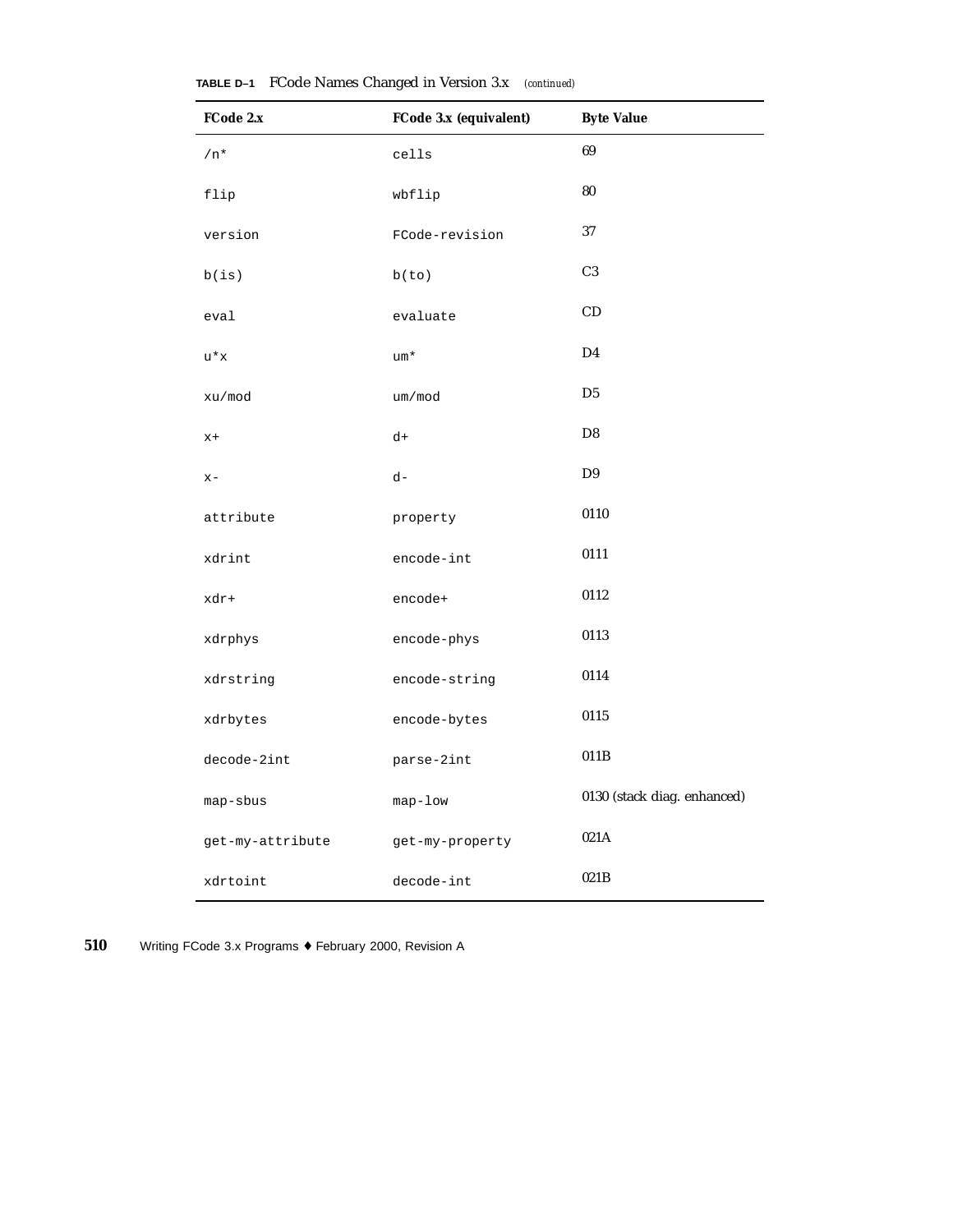| FCode 2.x                   | FCode 3.x (equivalent)     | <b>Byte Value</b> |
|-----------------------------|----------------------------|-------------------|
| xdrtostring                 | decode-string              | 021C              |
| qet-inherited-<br>attribute | get-inherited-<br>property | 021D              |
| delete-attribute            | delete-property            | 021E              |
| get-package-attribute       | get-package-property       | $02$ 1F           |
| wflips                      | wbflips                    | 0236              |
| lflips                      | lwflips                    | 0237              |
| is                          | to                         |                   |

**TABLE D–1** FCode Names Changed in Version 3.x *(continued)*

**Note -** The following 2.x FCodes have changed names. The new 3.x FCodes with the same names function differently.

| TABLE D-2 FCode 2.x Changed Names and Equivalent FCode 3.x Names |  |  |  |  |  |  |  |
|------------------------------------------------------------------|--|--|--|--|--|--|--|
|------------------------------------------------------------------|--|--|--|--|--|--|--|

| FCode 2.x | FCode 3.x (equivalent) | <b>Byte Value</b> |
|-----------|------------------------|-------------------|
| #         | u#>                    | 97                |
| #         | u#                     | 99                |
| $\#s$     | u#s                    | <b>9A</b>         |

So if you are using the 3.x tokenizer to elicit the old response from #>, #, and #s, the source code must be changed so that the commands are replaced by u#>, u# and u#s, respectively. For code previously tokenized using the 2.x tokenizer, the result is the same on both OpenBoot 2.x and 3.x PROMs.

Differences Between FCode 2.x and FCode 3.x **511**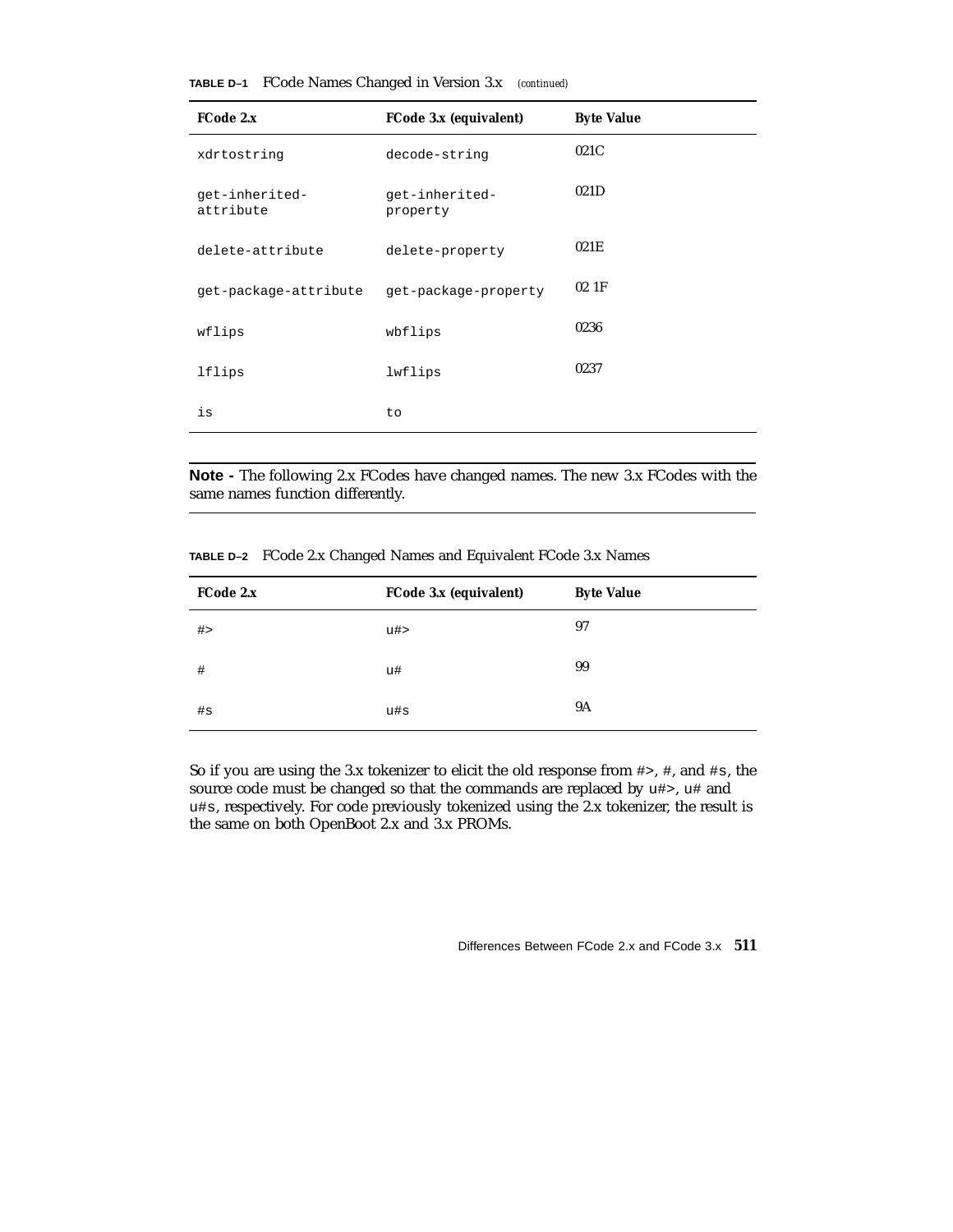| FCode 2.x        | <b>Byte Value</b> |
|------------------|-------------------|
| $4$ -byte-id     | FE                |
| dma-alloc        | 0101              |
| memmap           | 0104              |
| >physical        | 0106              |
| my-params        | 010F              |
| intr             | 0117              |
| driver           | 0118              |
| group-code       | 0123              |
| processor-type   | 0210              |
| firmware-version | 0211              |
| fcode-version    | 0212              |
| probe            | 0238              |
| probe-virtual    | 0239              |

**TABLE D–3** FCode 2.x Commands Deleted in FCode 3.x

To access the functionality provided by dma-alloc:

: my-dma-alloc ( size – addr ) " dma-alloc" \$call-parent ;

and use my-dma-alloc.

To access the functionality provided by memmap, use map-low appropriately. To replace intr, create ''intr'' properties using property.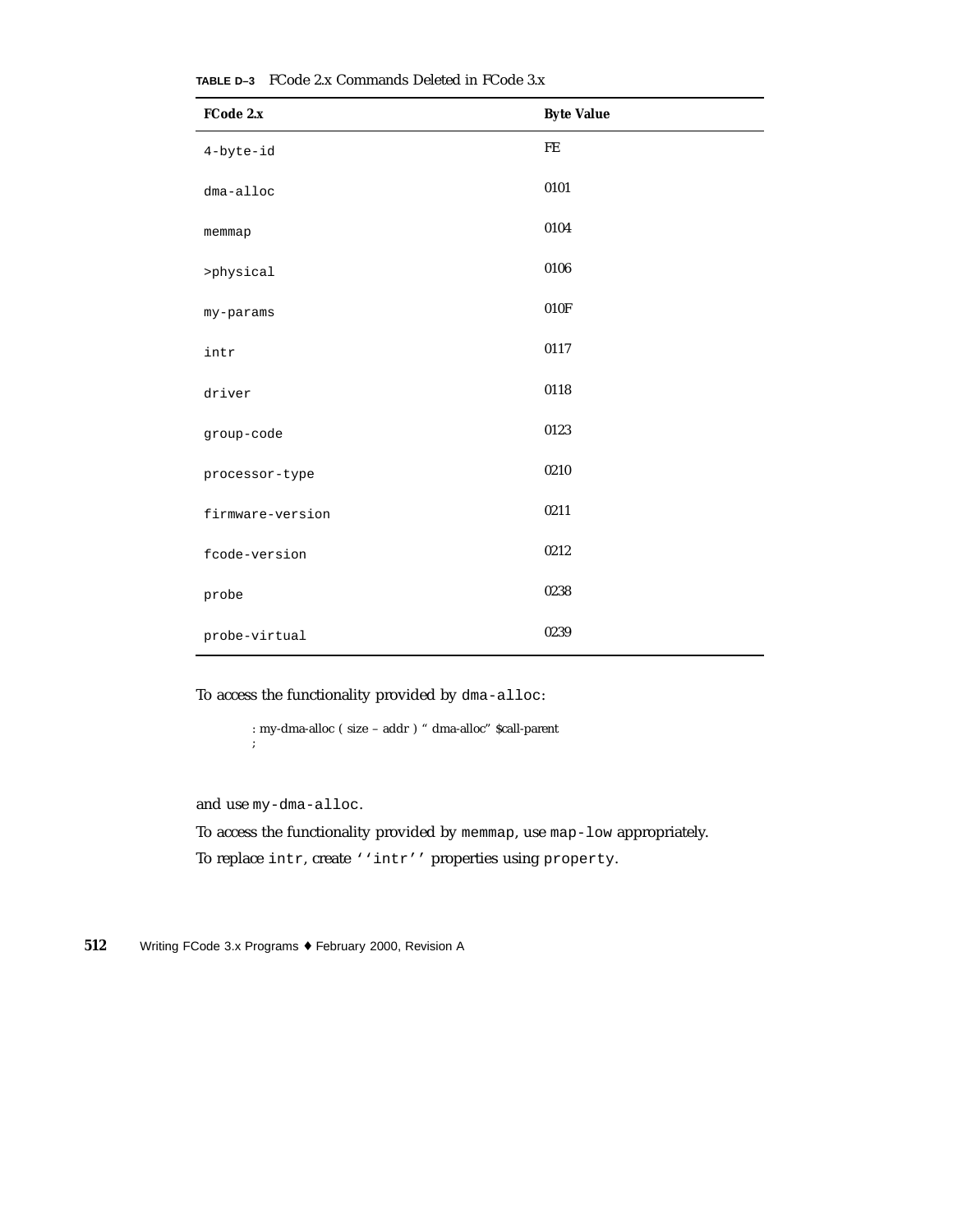To access the functionality provided by firmware-version or fcode-version, use firmware-revision.

| FCode 3.x     | <b>Byte Value</b> |
|---------------|-------------------|
| unloop        | 89                |
| get-token     | $\mathbf{DA}$     |
| set-token     | DB                |
| state         | DC                |
| compile,      | $\rm DD$          |
| behavior      | DE                |
| decode-phys   | 0128              |
| push-package  | 0129              |
| pop-package   | 012A              |
| interpose     | 012B              |
| lwflip        | 0226              |
| lbflip        | 0227              |
| lbflips       | 0228              |
| next-property | 023D              |
| byte-load     | $023\mathrm{E}$   |
| set-args      | 023F              |

**TABLE D–4** New FCodes Added in 3.x

Differences Between FCode 2.x and FCode 3.x **513**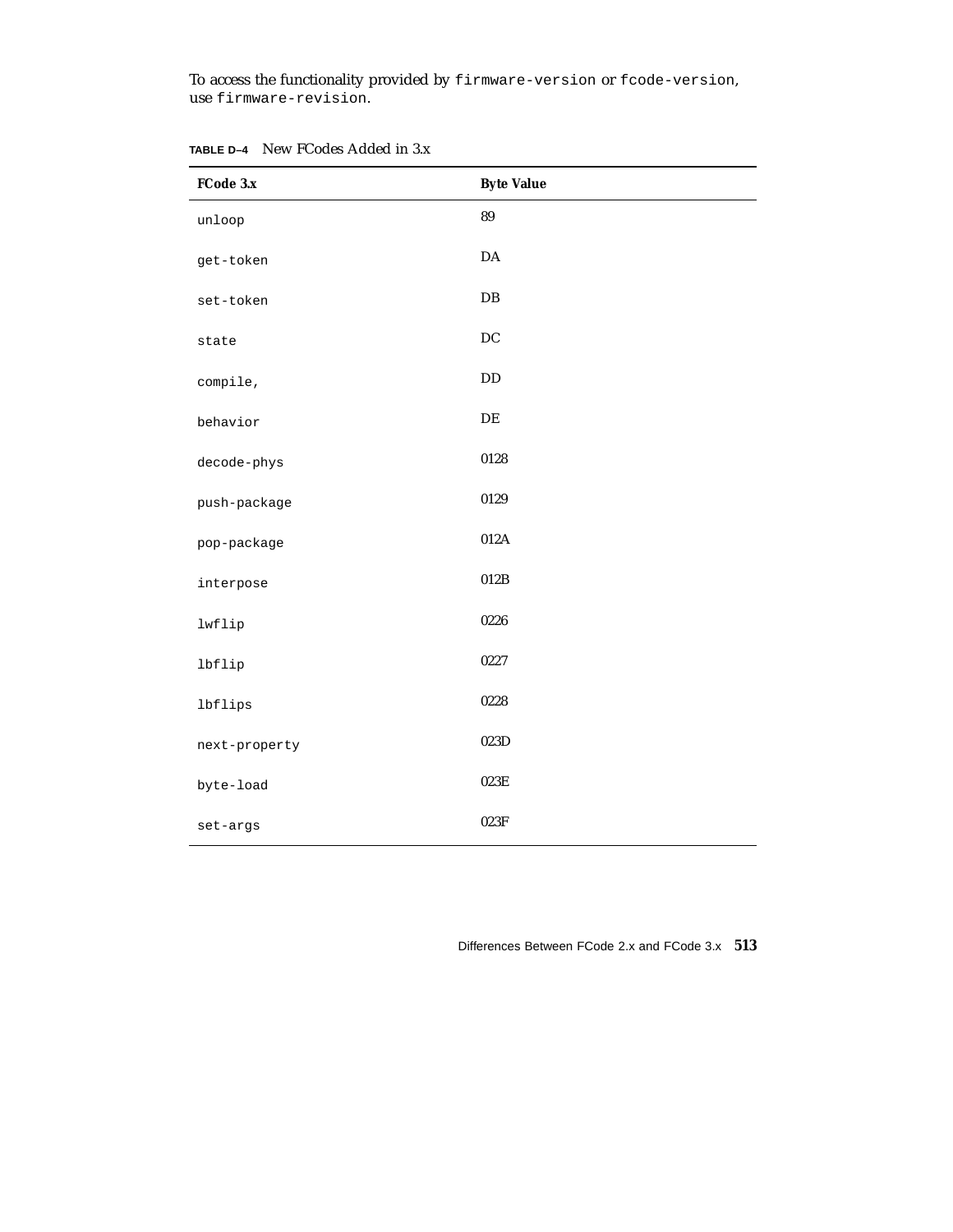| FCode 3.x | <b>Byte Value</b> |
|-----------|-------------------|
| $\#$      | C <sub>7</sub>    |
| #s        | C8                |
| #         | C9                |

**TABLE D–5** Differently Functioning 3.x FCodes With Changed Byte Values

**TABLE D–6** 3.x FCodes Related to 64-Bit Operations

| 3.x FCodes | <b>Stack Diagrams</b>                             | <b>Byte Value</b> |
|------------|---------------------------------------------------|-------------------|
| rx@        | $($ oaddr - o $)$                                 | 022E              |
| rx!        | ( $o\text{ o}addr$ – )                            | 022F              |
| bxjoin     | $(b.$ lo b.2 b.3 b.4 b.5 b.6 b.7 b.hi - o $)$     | 0241              |
| < 1@       | $( qaddr - n )$                                   | 0242              |
| lxjoin     | (quad.lo quad.hi - o)                             | 0243              |
| wxjoin     | $(w \cdot 10 w \cdot 2 w \cdot 3 w \cdot 16 - 0)$ | 0244              |
| x,         | $(0 - )$                                          | 0245              |
| x@         | $($ oaddr - o $)$                                 | 0246              |
| x!         | ( $o\text{ o}addr$ – )                            | 0247              |
| /x         | $(-n)$                                            | 0248              |
| $/x^*$     | $(nu1 - nu2)$                                     | 0249              |
| xa+        | $($ addr $1$ index – addr $2$ )                   | 024A              |
| $xa1+$     | $( addr1 - addr2)$                                | 024B              |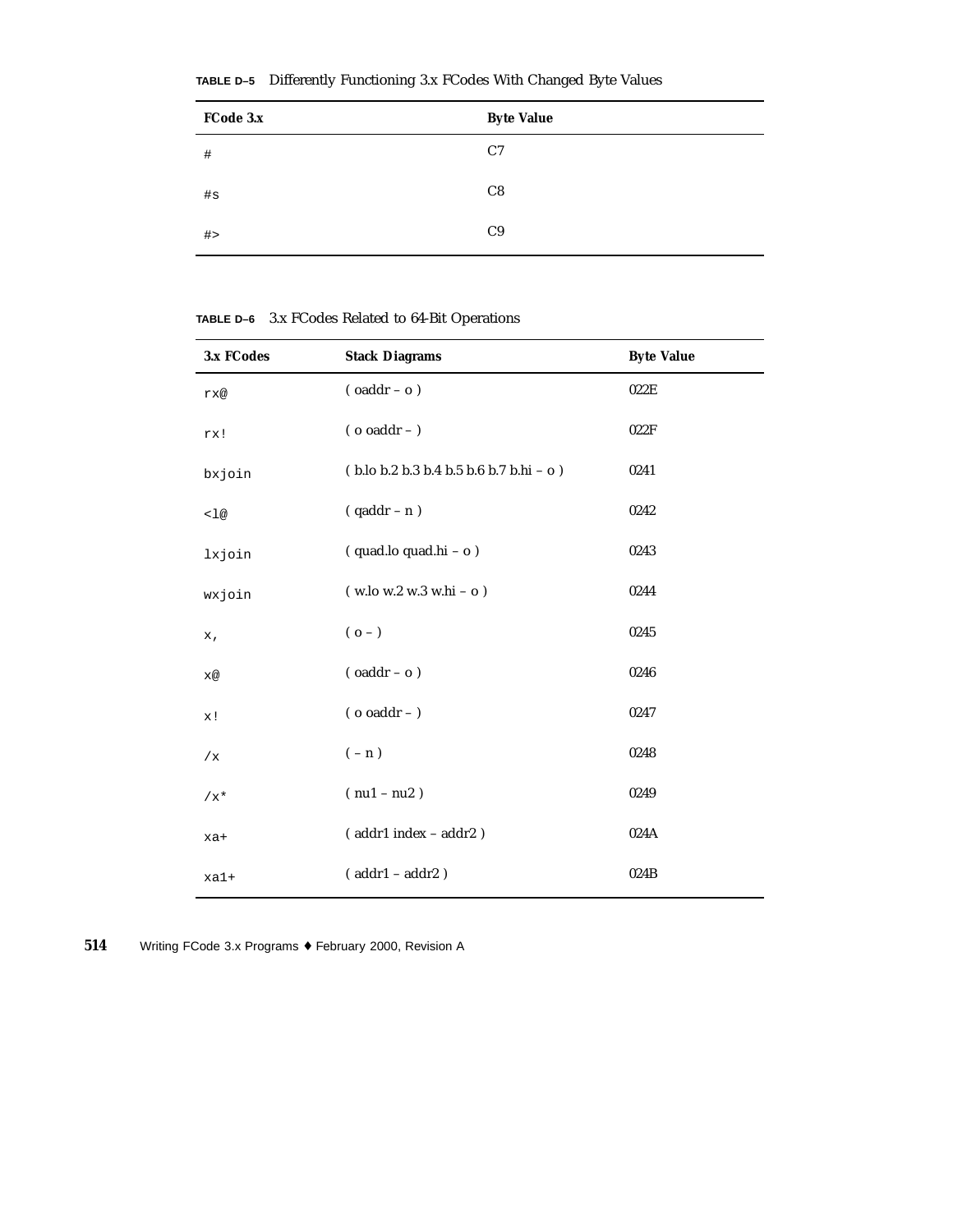| 3.x FCodes | <b>Stack Diagrams</b>                                                                     | <b>Byte Value</b> |
|------------|-------------------------------------------------------------------------------------------|-------------------|
| xbflip     | $(\text{oct1} - \text{ oct2})$                                                            | 024C              |
| xbflips    | $\sigma$ (oaddr len - )                                                                   | 024D              |
| xbsplit    | $(o - b \cdot lo b \cdot 2 b \cdot 3 b \cdot 4 b \cdot 5 b \cdot 6 b \cdot 7 b \cdot hi)$ | 024E              |
| xlflip     | $(oct1 - oct2)$                                                                           | 024F              |
| xlflips    | $\frac{1}{2}$ (oaddr len - )                                                              | 0250              |
| xlsplit    | $(o - quad.lo quad.hi)$                                                                   | 0251              |
| xwflip     | $(\text{oct1} - \text{ oct2})$                                                            | 0252              |
| xwflips    | $($ oaddr len $ )$                                                                        | 0253              |
| xwsplit    | $(o - w \cdot lo \le 2 w \cdot 3 w \cdot hi)$                                             | 0254              |

**TABLE D–6** 3.x FCodes Related to 64-Bit Operations *(continued)*

The following device-handling-related user interface commands have changed between OpenBoot 2.x and OpenBoot 3.x. Their functional behavior is the same. Determine your system's OpenBoot PROM version by entering .version at the ok> prompt, then using the appropriate commands from the following table.

**TABLE D–7** Device-Related User Interface Commands Changed in 3.x

| <b>OpenBoot 2.x Command</b>  | <b>OpenBoot 3.x Command</b> |
|------------------------------|-----------------------------|
| .attributes                  | .properties                 |
| cd                           | dev                         |
| reset (to reset full system) | reset-all                   |

Differences Between FCode 2.x and FCode 3.x **515**